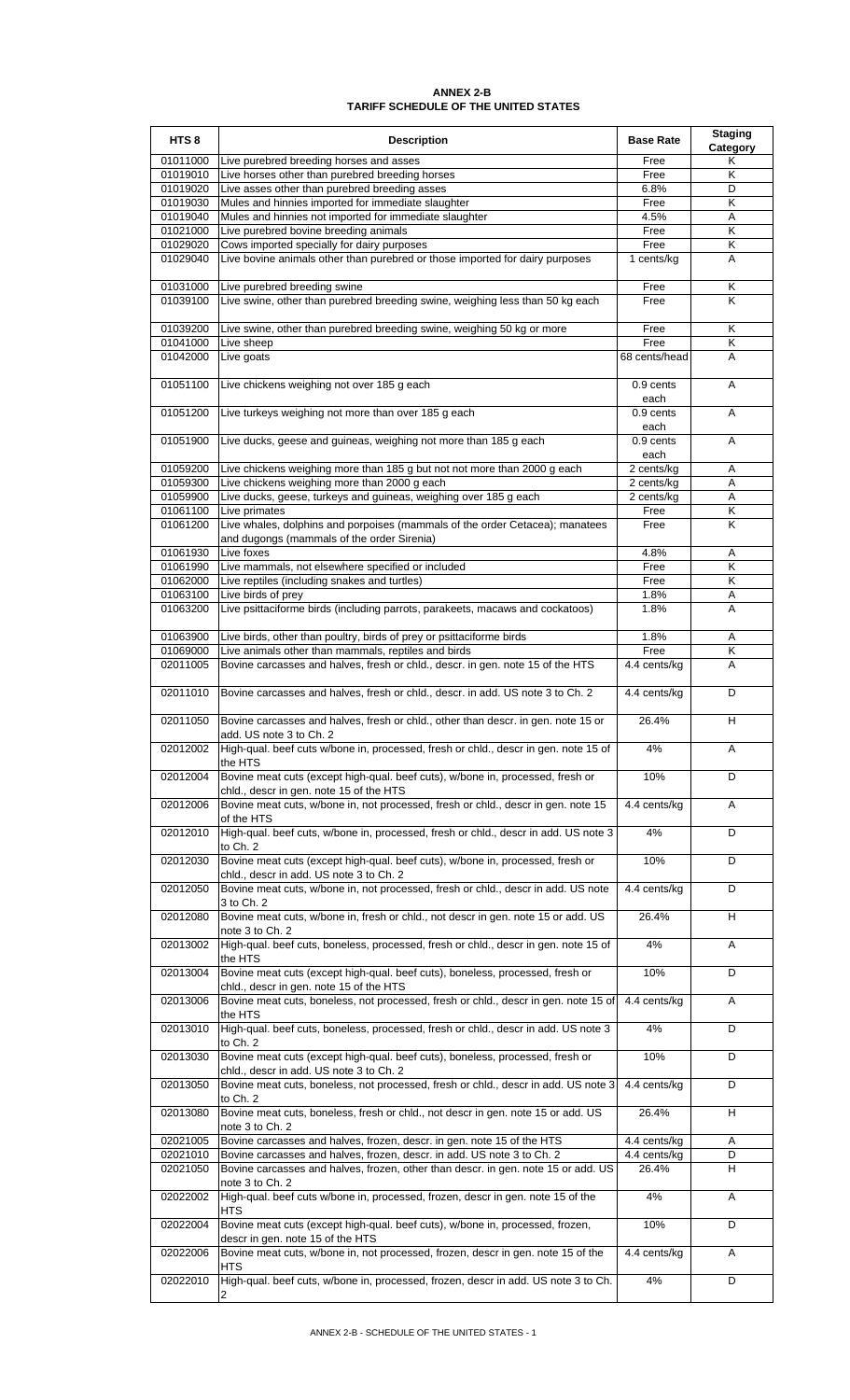| HTS <sub>8</sub>     | <b>Description</b>                                                                                                                       | <b>Base Rate</b>               | <b>Staging</b><br>Category |
|----------------------|------------------------------------------------------------------------------------------------------------------------------------------|--------------------------------|----------------------------|
| 02022030             | Bovine meat cuts (except high-qual. beef cuts), w/bone in, processed, frozen,<br>descr in add. US note 3 to Ch. 2                        | 10%                            | D                          |
| 02022050             | Bovine meat cuts, w/bone in, not processed, frozen, descr in add. US note 3 to<br>Ch. 2                                                  | 4.4 cents/kg                   | D                          |
| 02022080             | Bovine meat cuts, w/bone in, frozen, not descr in gen. note 15 or add. US note 3<br>to Ch. 2                                             | 26.4%                          | H                          |
| 02023002             | High-qual. beef cuts, boneless, processed, frozen, descr in gen. note 15 of the<br>HTS                                                   | 4%                             | A                          |
| 02023004             | Bovine meat cuts (except high-qual. beef cuts), boneless, processed, frozen,<br>descr in gen. note 15 of the HTS                         | 10%                            | D                          |
| 02023006             | Bovine meat cuts, boneless, not processed, frozen, descr in gen. note 15 of the<br>HTS                                                   | 4.4 cents/kg                   | A                          |
| 02023010             | High-qual. beef cuts, boneless, processed, frozen, descr in add. US note 3 to Ch.                                                        | 4%                             | D                          |
| 02023030             | Bovine meat cuts (except high-qual. beef cuts), boneless, processed, frozen,<br>descr in add. US note 3 to Ch. 2                         | 10%                            | D                          |
| 02023050             | Bovine meat cuts, boneless, not processed, frozen, descr in add. US note 3 to Ch.                                                        | 4.4 cents/kg                   | D                          |
| 02023080             | Bovine meat cuts, boneless, frozen, not descr in gen. note 15 or add. US note 3 to<br>Ch. 2                                              | 26.4%                          | н                          |
| 02031100<br>02031210 | Carcasses and half-carcasses of swine, fresh or chilled<br>Fresh or chilled retail cuts of ham, shoulders and cuts thereof, with bone in | Free<br>1.4 cents/kg           | Κ<br>Α                     |
| 02031290             | Fresh or chilled hams, shoulders and cuts thereof, with bone in, other than                                                              | Free                           | K                          |
|                      | processed<br>Meat of swine nesi, retail cuts, fresh or chilled                                                                           |                                |                            |
| 02031920<br>02031940 | Meat of swine, nesi, non retail cuts, fresh or chilled                                                                                   | 1.4 cents/kg<br>Free           | Α<br>K                     |
| 02032100             | Carcasses and half-carcasses of swine, frozen                                                                                            | Free                           | Κ                          |
| 02032210             | Frozen retail cuts of hams, shoulders and cuts thereof, with bone in                                                                     | 1.4 cents/kg                   | Α                          |
| 02032290             | Frozen hams, shoulders and cuts thereof, with bone in, other than retail cuts                                                            | Free                           | $\overline{\mathsf{K}}$    |
| 02032920             | Frozen retail cuts of meat of swine, nesi                                                                                                | 1.4 cents/kg                   | Α                          |
| 02032940             | Frozen meat of swine, other than retail cuts, nesi                                                                                       | Free                           | $\overline{\mathsf{K}}$    |
| 02041000             | Carcasses and half-carcasses of lamb, fresh or chilled                                                                                   | 0.7 cents/kg                   | A                          |
| 02042100             | Carcasses and half-carcasses of sheep, other than lamb, fresh or chilled                                                                 | 2.8 cents/kg                   | Α                          |
| 02042220<br>02042240 | Cuts of lamb meat with bone in, fresh or chilled                                                                                         | 0.7 cents/kg<br>$2.8$ cents/kg | Α                          |
| 02042320             | Cuts of sheep meat with bone in, nesi, fresh or chilled<br>Boneless meat of lamb, fresh or chilled                                       | 0.7 cents/kg                   | Α<br>Α                     |
| 02042340             | Boneless meat of sheep, nesi, fresh or chilled                                                                                           | 2.8 cents/kg                   | A                          |
| 02043000             | Carcasses and half-carcasses of lamb, frozen                                                                                             | 0.7 cents/kg                   | A                          |
| 02044100             | Carcasses and half-carcasses of sheep, other than lamb, frozen                                                                           | 2.8 cents/kg                   | Α                          |
| 02044220             | Cuts of lamb meat with bone in, frozen                                                                                                   | 0.7 cents/kg                   | Α                          |
| 02044240             | Cuts of sheep meat with bone in, nesi, frozen                                                                                            | 2.8 cents/kg                   | A                          |
| 02044320             | Boneless meat of lamb, frozen                                                                                                            | 0.7 cents/kg                   | Α                          |
| 02044340             | Boneless meat of sheep, nesi, frozen                                                                                                     | 2.8 cents/kg                   | A                          |
| 02045000             | Meat of goats, fresh, chilled or frozen                                                                                                  | Free                           | $\overline{\mathsf{K}}$    |
| 02050000             | Meat of horses, asses, mules or hinnies, fresh, chilled or frozen                                                                        | Free                           | Κ                          |
| 02061000<br>02062100 | Edible offal of bovine animals, fresh or chilled<br>Tongues of bovine animals, frozen                                                    | Free                           | Κ<br>Κ                     |
| 02062200             | Livers of bovine animals, frozen                                                                                                         | Free<br>Free                   | Κ                          |
| 02062900             | Edible offal of bovine animals, except tongues or livers, frozen                                                                         | Free                           | Κ                          |
| 02063000             | Edible offal of swine, fresh or chilled                                                                                                  | Free                           | Κ                          |
| 02064100             | Livers of swine, frozen                                                                                                                  | Free                           | Κ                          |
| 02064900             | Edible offal of swine, except liver, frozen                                                                                              | Free                           | Κ                          |
| 02068000             | Edible offal of sheep, goats, horses, asses, mules or hinnies, fresh or chilled                                                          | Free                           | K                          |
| 02069000             | Edible offal of sheep, goats, horses, asses, mules or hinnies, frozen                                                                    | Free                           | Κ                          |
| 02071100             | Chickens, not cut in pieces, fresh or chilled                                                                                            | 8.8 cents/kg                   | A                          |
| 02071200             | Chickens, not cut in pieces, frozen                                                                                                      | 8.8 cents/kg                   | A                          |
| 02071300             | Cuts and offal of chickens, fresh or chilled                                                                                             | 17.6 cents/kg                  | G                          |
| 02071400             | Cuts and offal of chickens, frozen                                                                                                       | 17.6 cents/kg                  | A                          |
| 02072400             | Turkeys, not cut in pieces, fresh or chilled                                                                                             | 15 cents/kg                    | D<br>G                     |
| 02072520<br>02072540 | Turkeys, not cut in pieces, valued less than 88 cents/kg, frozen<br>Turkeys, not cut in pieces, valued 88 cents or more per kg, frozen   | 8.8 cents/kg<br>10%            | D                          |
| 02072600             | Cuts and offal of turkeys, fresh or chilled                                                                                              | 17.6 cents/kg                  | G                          |
| 02072700             | Cuts and offal of turkeys, frozen                                                                                                        | 17.6 cents/kg                  | G                          |
| 02073200             | Ducks, geese or guineas, not cut in pieces, fresh or chilled                                                                             | 8.8 cents/kg                   | Α                          |
| 02073300             | Ducks, geese or guineas, not cut in pieces, frozen                                                                                       | 8.8 cents/kg                   | Α                          |
| 02073400             | Fatty livers of ducks, geese or guineas, fresh or chilled                                                                                | 17.6 cents/kg                  | A                          |
| 02073500             | Cuts and offal, other than fatty livers, of ducks, geese or guineas, fresh or chilled                                                    | 17.6 cents/kg                  | A                          |
| 02073600             | Cuts and offal of ducks, geese or guineas, frozen                                                                                        | 17.6 cents/kg                  | G                          |
| 02081000             | Meat and edible meat offal of rabbits or hares, fresh, chilled or frozen                                                                 | 6.4%                           | D                          |
| 02082000             | Frog legs, fresh, chilled or frozen                                                                                                      | Free                           | Κ                          |
| 02083000             | Meat and edible meat offal of primates, fresh, chilled or frozen                                                                         | 6.4%                           | D                          |
| 02084000             | Meat and edible meat offal of whales, dolphins and porpoises or of manatees and<br>dugongs, fresh, chilled or frozen                     | 6.4%                           | D                          |
| 02085000             | Meat and edible meat offal of reptiles, fresh, chilled or frozen                                                                         | 6.4%                           | D                          |
| 02089020             | Meat and edible offal of deer, fresh, chilled or frozen                                                                                  | Free                           | Κ                          |
| 02089030             | Fresh, chilled or frozen quail, eviscerated, not in pieces                                                                               | 7 cents/kg                     | Α                          |
| 02089090             | Other meat and edible meat offal not elsewhere specified or included, fresh,<br>chilled or frozen                                        | 6.4%                           | D                          |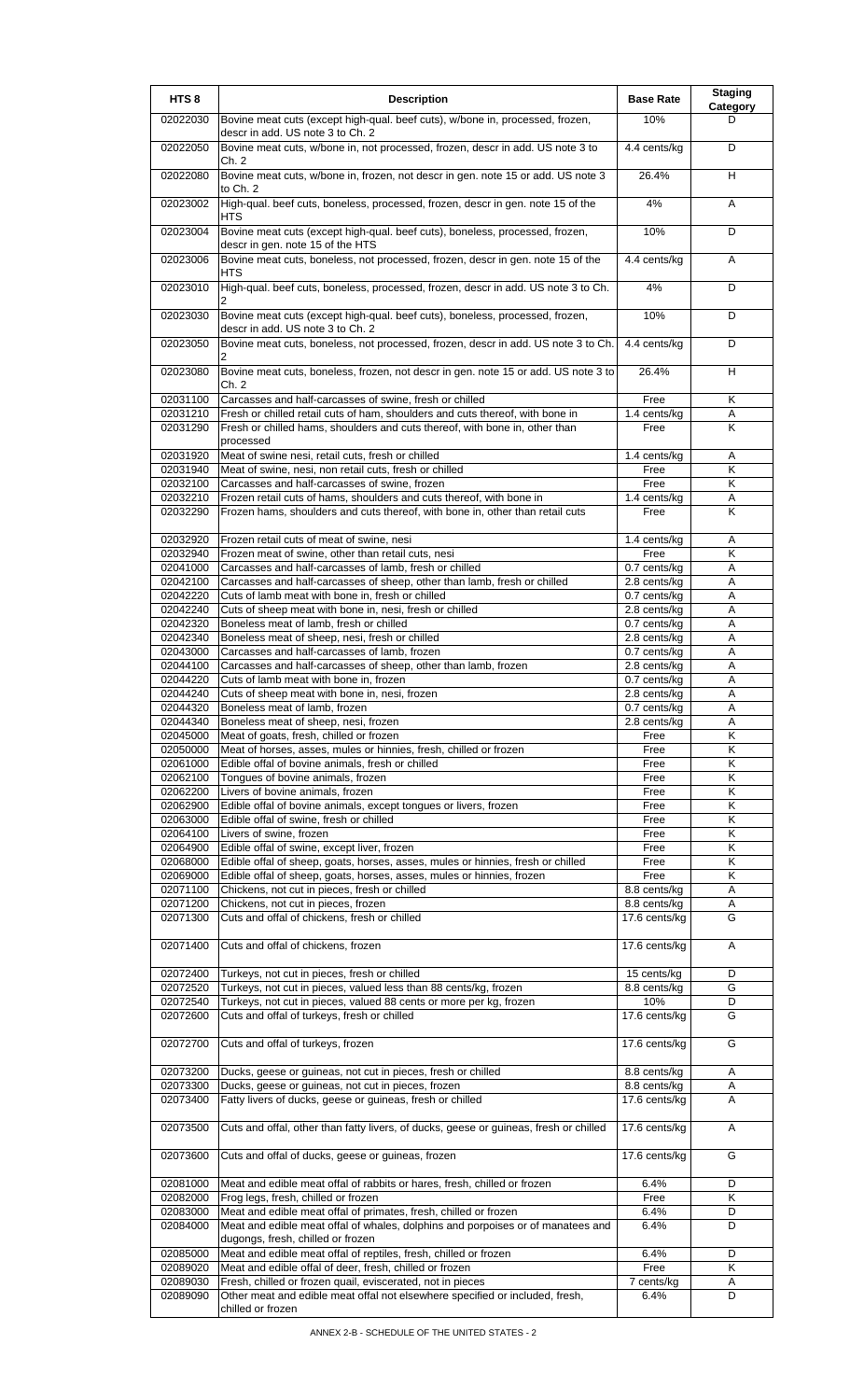| HTS <sub>8</sub>     | <b>Description</b>                                                                                                                                                                                                              | <b>Base Rate</b> | <b>Staging</b><br><b>Category</b> |
|----------------------|---------------------------------------------------------------------------------------------------------------------------------------------------------------------------------------------------------------------------------|------------------|-----------------------------------|
| 02090000             | Pig fat, free of lean meat, and poultry fat, not rendered or otherwise extracted,<br>fresh, chilled, frozen, salted, in brine, dried or smoked                                                                                  | 3.2%             | A                                 |
| 02101100             | Hams, shoulders and cuts thereof with bone in, salted, in brine, dried or smoked                                                                                                                                                | 1.4 cents/kg     | A                                 |
| 02101200             | Bellies (streaky) and cuts thereof of swine, salted, in brine, dried or smoked                                                                                                                                                  | 1.4 cents/kg     | Α                                 |
| 02101900             | Meat of swine other than hams, shoulders, bellies (streaky) and cuts thereof,<br>salted, in brine, dried or smoked                                                                                                              | 1.4 cents/kg     | A                                 |
| 02102000             | Meat of bovine animals, salted, in brine, dried or smoked                                                                                                                                                                       | Free             | Κ                                 |
| 02109100             | Meat and edible offal of primates, salted, in brine, dried or smoked; edible flours<br>and meals thereof                                                                                                                        | 2.3%             | A                                 |
| 02109200             | Meat and edible offal of whales, dolphins, porpoises, manatees and dugongs,<br>salted, in brine, dried or smoked; edible flour & meals thereof                                                                                  | 2.3%             | Α                                 |
| 02109300             | Meat and edible offal of reptiles, salted, in brine, dried or smoked; edible flours and<br>meals thereof                                                                                                                        | 2.3%             | A                                 |
| 02109920             | Meat and edible offal of poultry of heading 0105, in brine, dried or smoked; edible<br>flours and meals thereof                                                                                                                 | 2.3%             | A                                 |
| 02109990             | Meat and edible offal not elsewhere specified or included, salted, in brine, dried or<br>smoked; edible flours and meals thereof                                                                                                | 2.3%             | Α                                 |
| 03011000             | Live ornamental fish                                                                                                                                                                                                            | Free             | Κ                                 |
| 03019100             | Live trout                                                                                                                                                                                                                      | Free             | Κ                                 |
| 03019200             | Live eels                                                                                                                                                                                                                       | Free             | K                                 |
| 03019300             | Live carp                                                                                                                                                                                                                       | Free             | K                                 |
| 03019900             | Live fish, other than trout, eel, carp or ornamental fish                                                                                                                                                                       | Free             | Κ                                 |
| 03021100             | Trout, fresh or chilled, excluding fillets, other meat portions, livers and roes                                                                                                                                                | Free             | Κ                                 |
| 03021200             | Pacific, Atlantic and Danube salmon, fresh or chilled, excluding fillets, other meat<br>portions, livers and roes                                                                                                               | Free             | K                                 |
| 03021900             | Salmonidae other than trout or Pacific, Atlantic & Danube salmon, fresh or chilled,<br>excluding fillets, other meat portions, livers & roes                                                                                    | Free             | Κ                                 |
| 03022100             | Halibut and Greenland turbot, fresh or chilled, excluding fillets, other meat<br>portions, livers and roes                                                                                                                      | Free             | K                                 |
| 03022200             | Plaice, fresh or chilled, excluding fillets, other meat portions, livers and roes                                                                                                                                               | Free             | Κ                                 |
| 03022300             | Sole, fresh or chilled, excluding fillets, other meat portions, livers and roes                                                                                                                                                 | 1.1 cents/kg     | G                                 |
| 03022900             | Flat fish, nesi, fresh or chilled, excluding fillets, other meat portions, livers and roes                                                                                                                                      | Free             | Κ                                 |
| 03023100             | Albacore or longfinned tunas, fresh or chilled, excluding fillets, other meat portions,<br>livers and roes                                                                                                                      | Free             | K                                 |
| 03023200             | Yellowfin tunas, fresh or chilled, excluding fillets, other meat portions, livers and<br>roes                                                                                                                                   | Free             | K                                 |
| 03023300             | Skipjack or stripe-bellied bonito, fresh or chilled, excluding fillets, other meat<br>portions, livers and roes                                                                                                                 | Free             | Κ                                 |
| 03023400             | Bigeye tunas (Thunnas obesus), fresh or chilled, excluding fillets, other meat<br>portions, livers and roes                                                                                                                     | Free             | K                                 |
| 03023500             | Bluefin tunas (Thunnas thynnus), fresh or chilled, excluding fillets, other meat<br>portions, livers and roes                                                                                                                   | Free             | ĸ                                 |
| 03023600             | Sourther bluefin tunas (Thunnas maccoyii), fresh or chilled, excluding fillets, other<br>meat portions, livers and roes                                                                                                         | Free             | Κ                                 |
| 03023901             | Tunas not elsewhere specified or included, fresh or chilled, excluding fillets, other<br>meat portions, livers and roes                                                                                                         | Free             | K                                 |
| 03024000             | Herrings, fresh or chilled, excluding fillets, other meat portions, livers and roes                                                                                                                                             | Free             | Κ                                 |
| 03025000             | Cod, fresh or chilled, excluding fillets, other meat portions, livers and roes                                                                                                                                                  | Free             | Κ                                 |
| 03026100             | Sardines, sardinella, brisling or sprats, fresh or chilled, excluding fillets, other meat<br>portions, livers and roes                                                                                                          | Free             | Κ                                 |
| 03026200             | Haddock, fresh or chilled, excluding fillets, other meat portions, livers and roes                                                                                                                                              | Free             | K                                 |
| 03026300             | Atlantic pollock, fresh or chilled, excluding fillets, other meat portions, livers and<br>roes                                                                                                                                  | Free             | K                                 |
| 03026400             | Mackerel, fresh or chilled, excluding fillets, other meat portions, livers and roes                                                                                                                                             | Free             | K                                 |
| 03026500             | Dogfish and other sharks, fresh or chilled, excluding fillets, livers, roes and fish<br>meat of 0304                                                                                                                            | Free             | K                                 |
| 03026600<br>03026910 | Eels, fresh or chilled, excluding fillets, other meat portions, livers and roes<br>Fish, nesi, excl. fillets, livers and roes, fresh or chilled, scaled, in immediate<br>containers weighing with their contents 6.8 kg or less | Free<br>3%       | Κ<br>G                            |
| 03026920             | Smelts, cusk, hake, etc. excl. fillets, livers & roes, fresh or chilled, not scaled, or<br>scaled in immediate containers over 6.8 kg                                                                                           | Free             | K                                 |
| 03026940             | Fish, nesi, excl. fillets, livers and roes, fresh or chilled, not scaled, or scaled in<br>immediate containers weighing over 6.8 kg                                                                                             | Free             | Κ                                 |
| 03027020             | Sturgeon roe, fresh or chilled                                                                                                                                                                                                  | 15%              | G                                 |
| 03027040             | Fish roes and livers, other than sturgeon, fresh or chilled                                                                                                                                                                     | Free             | Κ                                 |
| 03031100             | Sockeye salmon (red salmon) (Orncorhynchus nerka), frozen, excluding fillets,                                                                                                                                                   | Free             | K                                 |
| 03031900             | other meat portions, livers and roes<br>Pacific salmon, other than sockeye, frozen, excluding fillets, other meat portions,                                                                                                     | Free             | K                                 |
| 03032100             | livers and roes<br>Trout, frozen, excluding fillets, other meat portions, livers and roes                                                                                                                                       | Free             | Κ                                 |
| 03032200             | Atlantic salmon and Danube salmon, frozen, excluding livers and roes                                                                                                                                                            | Free             | Κ                                 |
| 03032900             | Salmonidae, other than trout or Atlantic and Danube salmon, nesi, frozen,<br>excluding fillets, other meat portions, livers and roes                                                                                            | Free             | Κ                                 |
| 03033100             | Halibut and Greenland turbot, frozen, excluding fillets, other meat portions & livers<br>and roes                                                                                                                               | Free             | K                                 |
| 03033200             | Plaice, frozen, excluding fillets, other meat portions, livers and roes                                                                                                                                                         | Free             | Κ                                 |
| 03033300             | Sole, frozen, excluding fillets, other meat portions, livers and roes                                                                                                                                                           | 1.1 cents/kg     | G                                 |
| 03033900             | Flat fish, other than halibut, Greenland turbot, plaice and sole, frozen, excluding<br>fillets, other meat portions, livers and roes                                                                                            | 1.1 cents/kg     | G                                 |
| 03034100             | Albacore or longfinned tunas, frozen, excluding fillets, other meat portions, livers<br>and roes                                                                                                                                | Free             | K                                 |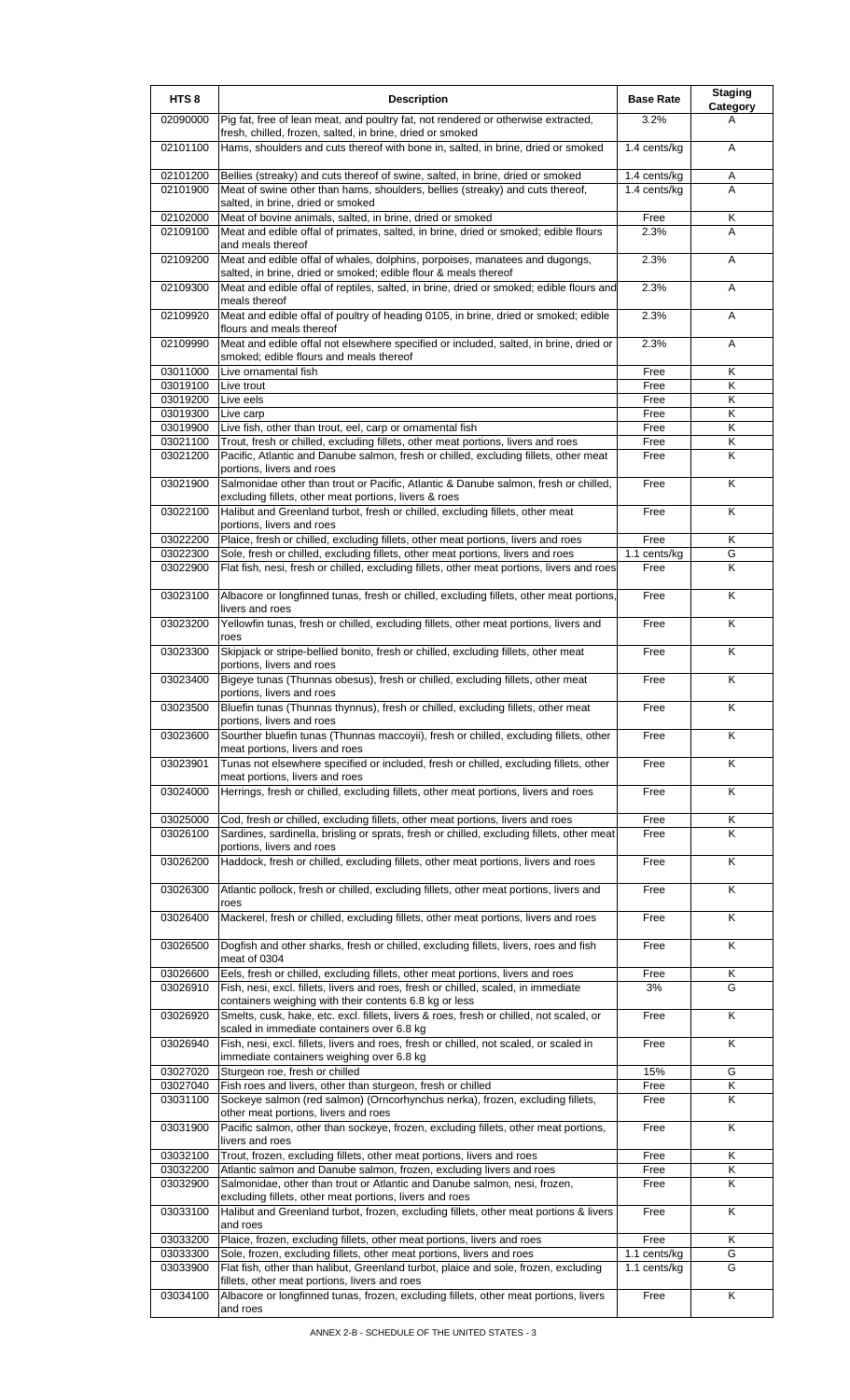| HTS <sub>8</sub>     | <b>Description</b>                                                                                                                                                                                             | <b>Base Rate</b> | <b>Staging</b><br>Category |
|----------------------|----------------------------------------------------------------------------------------------------------------------------------------------------------------------------------------------------------------|------------------|----------------------------|
| 03034200<br>03034300 | Yellowfin tunas, frozen, excluding fillets, other meat portions, livers and roes<br>Skipjack or stripe-bellied bonito, frozen, excluding fillets, other meat portions, livers                                  | Free<br>Free     | Κ<br>K                     |
| 03034400             | and roes<br>Bigeye tunas (Thunnas obesus), frozen, excluding fillets, other meat portions,<br>livers and roes                                                                                                  | Free             | K                          |
| 03034500             | Bluefin tunas (Thunnas thynnus), frozen, excluding fillets, other meat portions,<br>livers and roes                                                                                                            | Free             | K                          |
| 03034600             | Sourther bluefin tunas (Thunnas maccoyii), frozen, excluding fillets, other meat<br>portions, livers and roes                                                                                                  | Free             | Κ                          |
| 03034901             | Tunas, not elsewhere specified or included, frozen, excluding fillets, other meat<br>portions, livers and roes                                                                                                 | Free             | K                          |
| 03035000<br>03036000 | Herrings, frozen, excluding fillets, other meat portions, livers and roes<br>Cod, frozen, excluding fillets, other meat portions, livers and roes                                                              | Free<br>Free     | Κ<br>K                     |
| 03037100             | Sardines, sardinella, brisling or sprats, frozen, excluding fillets, other meat<br>portions, livers and roes                                                                                                   | 1.1 cents/kg     | D                          |
| 03037200             | Haddock, frozen, excluding fillets, other meat portions, livers and roes                                                                                                                                       | Free             | K                          |
| 03037300<br>03037400 | Atlantic pollock, frozen, excluding fillets, other meat portions, livers and roes<br>Mackerel frozen excluding fillets, livers and roes                                                                        | Free<br>Free     | Κ<br>Κ                     |
| 03037500             | Dogfish and other sharks, frozen, excluding fillets, livers, roes and fish meat of<br>0304                                                                                                                     | 1.1 cents/kg     | A                          |
| 03037600             | Eels, frozen, excluding fillets, other meat portions, livers and roes                                                                                                                                          | Free             | Κ                          |
| 03037700<br>03037800 | Sea bass, frozen, excluding fillets, other meat portions, livers and roes<br>Whiting and hake, frozen, excluding fillets, other meat portions, livers and roes                                                 | Free<br>Free     | Κ<br>Κ                     |
| 03037920             | Smelts, cusk, pollock, shad, sturgeon, swordfish, and fresh-water fish, frozen,                                                                                                                                | Free             | Κ                          |
| 03037940             | excluding fillets, other meat portions, livers and roes<br>Fish, nesi, frozen, excluding fillets, other meat portions, livers and roes                                                                         | Free             | Κ                          |
| 03038020             | Sturgeon roe, frozen                                                                                                                                                                                           | 15%              | G                          |
| 03038040             | Fish livers and roes, other than sturgeon roe, frozen                                                                                                                                                          | Free             | Κ                          |
| 03041010             | Cod, cusk, haddock, pollock, Atlantic ocean perch, filleted or minced, fresh or<br>chilled                                                                                                                     | Free             | K                          |
| 03041030             | Hake, filleted or minced, fresh or chilled                                                                                                                                                                     | Free             | Κ                          |
| 03041040<br>03042020 | Fillets and other meat portions of other fish nesi, fresh or chilled<br>Frozen fish fillets, skinned, in blocks weighing over 4.5 kg, to be minced, ground or                                                  | Free<br>Free     | Κ<br>K                     |
| 03042030             | cut into pieces of uniform weight and dimension<br>Fillets and minced meat, frozen, of cod, cusk, haddock, pollock or Atlantic ocean                                                                           | Free             | Κ                          |
| 03042050             | perch<br>Fillets and minced meat, frozen, of hake                                                                                                                                                              | Free             | K                          |
| 03042060             | Frozen fillets of fresh-water fish, flat fish, etc., nesi                                                                                                                                                      | Free             | Κ                          |
| 03049010             | Frozen fish meat (excluding fillets), in bulk or in immediate containers weighing                                                                                                                              | Free             | K                          |
| 03049090             | with their contents over 6.8 kg each<br>Frozen fish meat (excluding fillets), other than in bulk or in immediate containers                                                                                    | 6%               | D                          |
| 03051020             | weighing with their contents over 6.8 kg each<br>Flours, meals and pellets of fish, fit for human consumption, in bulk or in                                                                                   | Free             | K                          |
| 03051040             | immediate containers weighing with contents over 6.8 kg each<br>Flours, meals and pellets of fish, fit for human consumption, other than in bulk or<br>immediate containers weighing contents over 6.8 kg each | 6%               | С                          |
| 03052020             | Sturgeon roe, dried, smoked, salted or in brine                                                                                                                                                                | 7.5%             | G                          |
| 03052040             | Fish livers and roes, other than sturgeon roe, dried, smoked, salted or in brine                                                                                                                               | Free             | Κ                          |
| 03053020             | Fillets of herrings, dried, salted or in brine, but not smoked, in immediate<br>containers weighing with their contents 6.8 kg or less each                                                                    | 4%               | $\mathsf{C}$               |
| 03053040             | Fillets of mackerel, dried, salted or in brine, but not smoked, in immediate<br>containers weighing with their contents 6.8 kg or less each                                                                    | 5%               | C                          |
| 03053060             | Fish fillets, nesi, dried, salted or in brine, but not smoked                                                                                                                                                  | Free             | Κ                          |
| 03054100             | Smoked Pacific, Atlantic and Danube salmon, including fillets                                                                                                                                                  | 5%               | Α                          |
| 03054200<br>03054920 | Smoked herrings, including fillets<br>Smoked mackerel, including fillets                                                                                                                                       | Free<br>Free     | Κ<br>Κ                     |
| 03054940             | Smoked fish, including fillets, other than Pacific, Atlantic and Danube salmon,                                                                                                                                | Free             | Κ                          |
|                      | herrings or mackerel                                                                                                                                                                                           |                  |                            |
| 03055100             | Dried cod, whether or not salted but not smoked                                                                                                                                                                | Free             | Κ                          |
| 03055920<br>03055940 | Dried shark fins, whether or not salted but not smoked<br>Dried fish, other than cod or shark fins, whether or not salted but not smoked                                                                       | Free<br>Free     | Κ<br>K                     |
| 03056120             | Herrings, in brine or salted but not dried or smoked, in immediate containers<br>weighing with their contents 6.8 kg or less each                                                                              | 4%               | A                          |
| 03056140             | Herrings, in brine or salted but not dried or smoked, other than in immediate<br>containers weighing with their contents 6.8 kg or less each                                                                   | Free             | Κ                          |
| 03056200             | Cod, in brine or salted but not dried or smoked                                                                                                                                                                | Free             | Κ                          |
| 03056320             | Anchovies, in brine or salted but not dried or smoked, in immediate airtight<br>containers weighing with their contents 6.8 kg or less each                                                                    | 5%               | G                          |
| 03056340             | Anchovies, in brine or salted but not dried or smoked, in immediate containers,<br>nesi, weighing with their contents 6.8 kg or less each                                                                      | Free             | K                          |
| 03056360             | Anchovies, in brine or salted but not dried or smoked, other than in immediate<br>containers weighing with their contents 6.8 kg or less each                                                                  | Free             | Κ                          |
| 03056910             | Cusk, haddock, hake, and pollock, in brine or salted but not dried or smoked                                                                                                                                   | Free             | Κ                          |
| 03056920             | Mackerel, in brine or salted but not dried or smoked, in immediate containers<br>weighing with their contents 6.8 kg or less each                                                                              | 5%               | G                          |
| 03056930             | Mackerel, in brine or salted but not dried or smoked, other than in immediate<br>containers weighing with their contents 6.8 kg or less each                                                                   | Free             | K                          |
| 03056940<br>03056950 | Salmon, in brine or salted but not dried or smoked<br>Fish, nesi, in brine or salted but not dried or smoked, in immediate containers                                                                          | 3%<br>Free       | G<br>K                     |
| 03056960             | weighing with their contents 6.8 kg or less each<br>Fish, nesi, in brine or salted but not dried or smoked, other than in immediate<br>containers weighing with their contents 6.8 kg or less each             | 0.5%             | D                          |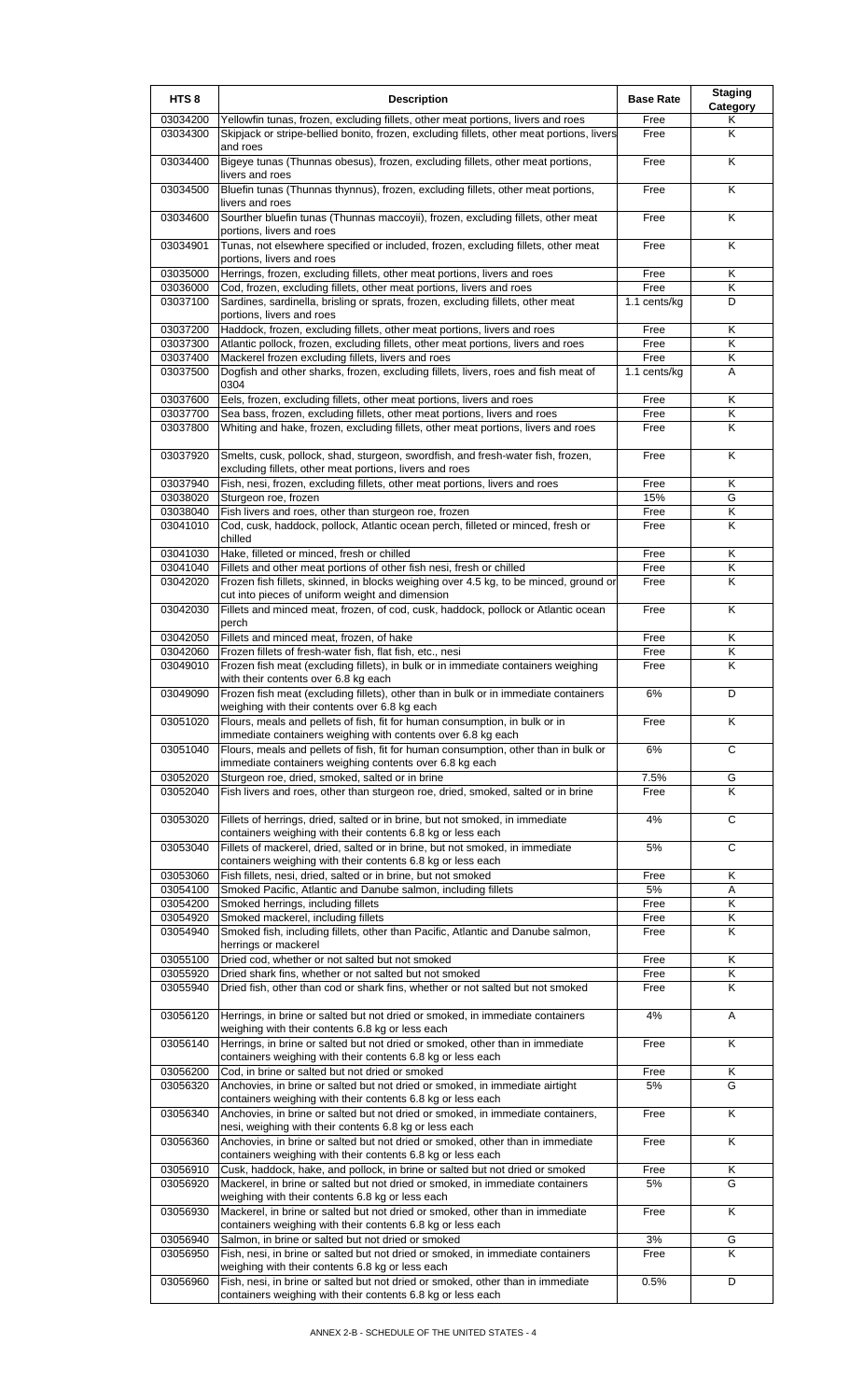| HTS <sub>8</sub>     | <b>Description</b>                                                                                                                                                                                          | <b>Base Rate</b> | <b>Staging</b><br>Category |
|----------------------|-------------------------------------------------------------------------------------------------------------------------------------------------------------------------------------------------------------|------------------|----------------------------|
| 03061100             | Rock lobster and other sea crawfish, cooked in shell or uncooked, dried, salted or<br>in brine, frozen                                                                                                      | Free             | Κ                          |
| 03061200             | Lobsters excluding rock lobster, cooked in shell or uncooked, dried, salted or in<br>brine, frozen                                                                                                          | Free             | K                          |
| 03061300             | Shrimps and prawns, cooked in shell or uncooked, dried, salted or in brine, frozen                                                                                                                          | Free             | K                          |
| 03061420<br>03061440 | Crabmeat, frozen<br>Crabs, cooked in shell or uncooked (whether in shell or not), dried, salted or in                                                                                                       | 7.5%<br>Free     | G<br>K                     |
|                      | brine, frozen                                                                                                                                                                                               |                  |                            |
| 03061900             | Crustateans, nesi (including flours, meals and pellets of crustaceans fit for human<br>consumption), cooked in shell or uncooked, etc., frozen                                                              | Free             | K                          |
| 03062100             | Rock lobster and other sea crawfish, live, cooked in shell, or uncooked, dried,<br>salted or in brine, not frozen                                                                                           | Free             | K                          |
| 03062200             | Lobsters, (Homarus spp.), live, cooked in shell, or uncooked, dried, salted or in<br>brine, not frozen                                                                                                      | Free             | Κ                          |
| 03062300             | Shrimps and prawns, live, cooked in shell, or uncooked (whether in shell or not),<br>dried, salted or in brine, not frozen                                                                                  | Free             | $\overline{\mathsf{K}}$    |
| 03062420<br>03062440 | Crabmeat, not frozen<br>Crabs, live, cooked in shell, or uncooked (whether in shell or not), dried, salted or<br>in brine, not frozen                                                                       | 7.5%<br>Free     | G<br>K                     |
| 03062900             | Crustaceans, nesi, live, cooked in shell, uncooked, dried, salted, in brine, not                                                                                                                            | Free             | Κ                          |
| 03071000             | frozen<br>Oysters, whether in shell or not, live, fresh, chilled, frozen, dried, salted or in brine                                                                                                         | Free             | K                          |
| 03072100             | Scallops, including queen scallops, whether in shell or not, live, fresh or chilled                                                                                                                         | Free             | K                          |
| 03072900             | Scallops, including queen scallops, whether in shell or not, frozen, dried, salted or<br>in brine                                                                                                           | Free             | Κ                          |
| 03073100             | Mussels, whether in shell or not, live, fresh or chilled                                                                                                                                                    | Free             | Κ                          |
| 03073900<br>03074100 | Mussels, whether in shell or not, frozen, dried, salted or in brine<br>Cuttle fish and squid, live, fresh or chilled                                                                                        | Free<br>Free     | Κ<br>Κ                     |
| 03074900             | Cuttle fish and squid, frozen, dried, salted or in brine                                                                                                                                                    | Free             | K                          |
| 03075100             | Octopus, live, fresh or chilled                                                                                                                                                                             | Free             | Κ                          |
| 03075900<br>03076000 | Octopus, frozen, dried, salted or in brine<br>Snails, other than sea snails, whether in shell or not, live, fresh, chilled, frozen,                                                                         | Free<br>5%       | Κ<br>A                     |
| 03079100             | dried, salted or in brine<br>Molluscs and other aquatic invertebrates, excluding crustaceans, nesi, whether in<br>shell or not, live, fresh or chilled                                                      | Free             | K                          |
| 03079900             | Molluscs and other aquatic invertebrates, excluding crustaceans, whether in shell<br>or not, frozen, dried, salted or in brine                                                                              | Free             | Κ                          |
| 04011000             | Milk and cream, unconcentrated, with no added sweeteners, fat content, by<br>weight, not more than 1 percent                                                                                                | 0.34 cents/liter | A                          |
| 04012020             | Milk and cream, unconcentrated, unsweetened, fat content over 1% but n/o 6%,                                                                                                                                | 0.43 cents/liter | A                          |
| 04012040             | for not over 11,356,236 liters entered in any calender year<br>Milk and cream, unconcentrated, unsweetened, fat content over 1% but not over<br>6%, for over 11,356,236 liters entered in any calender year | 1.5 cents/liter  | A                          |
| 04013002             | Milk and cream, not concentrated, not sweetened, fat content o/6% but not o/45%,                                                                                                                            | 3.2 cents/liter  | Α                          |
| 04013005             | subject to gen. note 15 of the HTS<br>Milk and cream, not concentrated, not sweetened, fat content o/6% but not o/45%,<br>subject to add. US note 5 to Ch. 4                                                | 3.2 cents/liter  | D                          |
| 04013025             | Milk and cream, not concentrated, not sweetened, fat content o/6% but not o/45%,<br>not subject to gen. nte 15 or add. nte 5 to Ch. 4                                                                       | 77.2 cents/liter | G                          |
| 04013042             | Milk and cream, not concentrated, not sweetened, fat content o/45%, subject to<br>gen. note 15 of the HTS                                                                                                   | 12.3 cents/kg    | D                          |
| 04013050             | Milk and cream, not concentrated, not sweetened, fat content o/45%, subject to<br>add. US note 6 to Ch. 4                                                                                                   | 12.3 cents/kg    | D                          |
| 04013075             | Milk and cream, not concentrated, not sweetened, fat content o/45%, not subject<br>to gen. nte 15 or add. nte 6 to Ch. 4                                                                                    | \$1.646/kg       | G                          |
| 04021005             | Milk & cream, concen or sweetened, in powder, granules or other solid forms,<br>w/fat content by weight not o/1.5%, subj to GN15                                                                            | 3.3 cents/kg     | Α                          |
| 04021010             | Milk & cream in powder granules/other solid forms fat content by weight not<br>exceeding 1.5% whether/not sweetened, described in addl note 7                                                               | 3.3 cents/kg     | D                          |
| 04021050             | Milk & cream in powder granules/other solid forms fat content by weight not<br>exceeding 1.5% whether/not sweetened, nesi                                                                                   | 86.5 cents/kg    | H.                         |
| 04022102             | Milk & cream, concen, not sweetened, in powder, granules or other solid forms,<br>w/fat content o/1.5% but not o/3%, subj to GN15                                                                           | 3.3 cents/kg     | D                          |
| 04022105             | Milk & cream, concen, not sweetened, in powder, granules or other solid forms,<br>w/fat content o/1.5% but not o/3%, subj Ch4 US note 7                                                                     | 3.3 cents/kg     | D                          |
| 04022125             | Milk & cream, concen, not sweetened, in powder, granules or other solid forms,<br>w/fat content o/1.5% but not o/3%, not subj GN15/Ch4 US note7                                                             | 86.5 cents/kg    | H                          |
| 04022127             | Milk & cream, concen, not sweetened, in powder, granules or other solid forms,<br>w/fat content o/3% but not o/35%, subject to gen. note 15                                                                 | 6.8 cents/kg     | F                          |
| 04022130             | Milk & cream, concen, not sweetened, in powder/granules/oth solid forms, fat cont<br>o/3% but not o/35%, subj to Ch 4 US note 7                                                                             | 6.8 cents/kg     | D                          |
| 04022150             | Milk & cream, concen, not sweetened, in powder/granules/oth solid forms, fat cont<br>o/3% but not o/35%, not subj to GN15 or Ch 4 US.S. note 7                                                              | \$1.092/kg       | H                          |
| 04022173             | Milk & cream, concen, not sweetened, in powder, granules or other solid forms,<br>w/fat content o/35%, subject to gen. note 15                                                                              | 13.7 cents/kg    | F                          |
| 04022175             | Milk & cream, concen, not sweetened, in powder, granules or other solid forms,<br>w/fat content o/35%, subject to add. US note 9 to Ch.4                                                                    | 13.7 cents/kg    | D                          |
| 04022190             | Milk & cream, concen, not sweetened, in powder, granules or other solid forms,<br>w/fat content o/35%, not subj to GN15 or Ch4 US note 9                                                                    | \$1.556/kg       | G                          |
| 04022905             | Milk & cream, concen, sweetened, in powder, granules or other solid forms, w/fat<br>content o/1.5%, subject to gen. note 15                                                                                 | 17.5%            | $\overline{F}$             |
| 04022910             | Milk & cream, concen, sweetened, in powder, granules or other solid forms, w/fat<br>content o/1.5%, subject to add. US note 10 to Ch.4                                                                      | 17.5%            | D                          |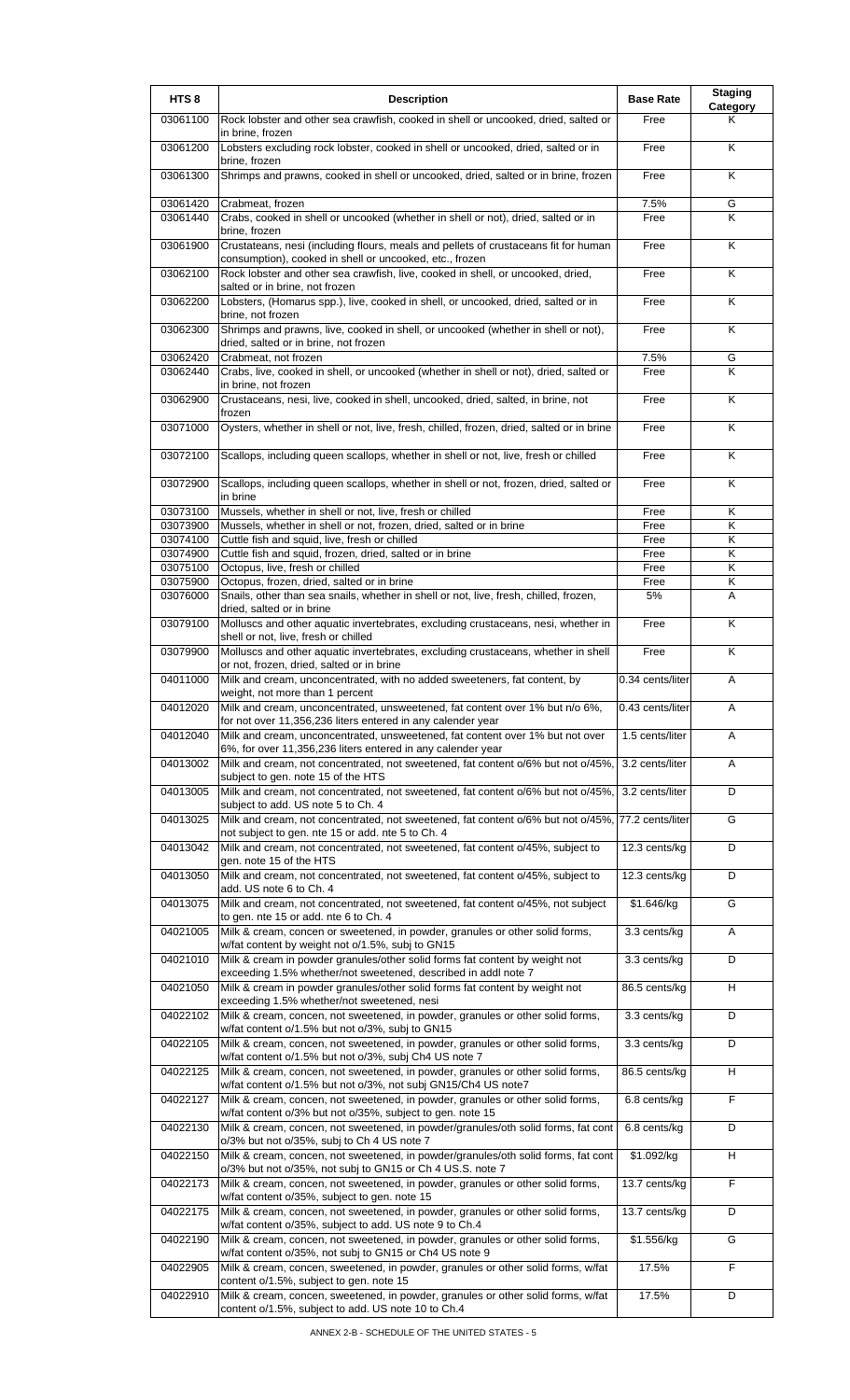| HTS <sub>8</sub> | <b>Description</b>                                                                                                                        | <b>Base Rate</b>          | <b>Staging</b><br>Category                                                                                             |
|------------------|-------------------------------------------------------------------------------------------------------------------------------------------|---------------------------|------------------------------------------------------------------------------------------------------------------------|
| 04022950         | Milk & cream, concen, sweetened, in powder, granules or other solid forms, w/fat<br>content o/1.5%, not subj to GN15 or Ch4 US note 10    | $$1.104/kg +$<br>14.9%    | See paragraph<br>4 of Appendix 1<br>to the General<br>Notes of the<br>Schedule of the<br>United States to<br>Annex 2-B |
| 04029103         | Milk & cream, concen, in non-solid forms, not sweetened, in airtight containers,<br>subject to gen. note 15 of the HTS                    | 2.2 cents/kg              | A                                                                                                                      |
| 04029106         | Milk & cream, concen in non-solid forms, not sweetened, not in airtight containers,<br>subject to gen. note 15 of the HTS                 | 3.3 cents/kg              | Α                                                                                                                      |
| 04029110         | Milk & cream, concen in non-solid forms, not sweetened, in airtight containers,<br>subject to add. US note 11 to Ch.4                     | 2.2 cents/kg              | D                                                                                                                      |
| 04029130         | Milk & cream, concen in non-solid forms, not sweetened, not in airtight containers,<br>subject to add. US note 11 to Ch. 4                | 3.3 cents/kg              | D                                                                                                                      |
| 04029170         | Milk & cream, concen in non-solid forms, not sweetened, in airtight containers, not<br>subject to gen. note 15 or add. US note 11 to Ch.4 | 31.3 cents/kg             | G                                                                                                                      |
| 04029190         | Milk and cream, concentrated, in other than powder, granules or other solid forms,<br>unsweetened, other than in airtight containers      | 31.3 cents/kg             | G                                                                                                                      |
| 04029903         | Condensed milk, sweetened, in airtight containers, subject to gen. note 15 of the<br><b>HTS</b>                                           | 3.9 cents/kg              | Α                                                                                                                      |
| 04029906         | Condensed milk, sweetened, not in airtight containers, subject to gen. note 15 of<br>the HTS                                              | 3.3 cents/kg              | D                                                                                                                      |
| 04029910         | Condensed milk, sweetened, in airtight containers, subject to add. US note 11 to<br>Ch.4                                                  | 3.9 cents/kg              | D                                                                                                                      |
| 04029930         | Condensed milk, sweetened, not in airtight containers, subject to add. US note 11<br>to Ch. 4                                             | 3.3 cents/kg              | D                                                                                                                      |
| 04029945         | Condensed milk, sweetened, in airtight containers, not subject to gen. note 15 or<br>add. US note 11 to Ch.4                              | 49.6 cents/kg             | G                                                                                                                      |
| 04029955         | Condensed milk, sweetened, not in airtight containers, not subject to gen. note 15<br>or add. US note 11 to Ch.4                          | 49.6 cents/kg             | G                                                                                                                      |
| 04029968         | Milk & cream (except condensed milk), concentrated in non-solid forms,<br>sweetened, subject to gen. note 15 of the HTS                   | 17.5%                     | F                                                                                                                      |
| 04029970         | Milk & cream (except condensed milk), concentrated in non-solid forms,<br>sweetened, subject to add. US note 10 to Ch. 4                  | 17.5%                     | D                                                                                                                      |
| 04029990         | Milk & cream (except condensed milk), concentrated in non-solid forms,<br>sweetened, not desc. gen. note 15 or add. US note 10 to Ch. 4   | 46.3 cents/kg<br>$+14.9%$ | See paragraph<br>4 of Appendix 1<br>to the General<br>Notes of the<br>Schedule of the<br>United States to<br>Annex 2-B |
| 04031005         | Yogurt, in dry form, whether or not flavored or containing add fruit or cocoa,<br>subject to gen. note 15 of the HTS                      | 20%                       | D                                                                                                                      |
| 04031010         | Yogurt, in dry form, whether or not flavored or containing add fruit or cocoa,<br>subject to add. US note 10 to Ch. 4                     | 20%                       | D                                                                                                                      |
| 04031050         | Yogurt, in dry form, whether or not flavored or containing add fruit or cocoa, not<br>subject to gen nte 15 or add. US nte 10 to Ch.4     | $$1.035/kq +$<br>17%      | See paragraph<br>4 of Appendix 1<br>to the General<br>Notes of the<br>Schedule of the<br>United States to<br>Annex 2-B |
| 04031090         | Yogurt, not in dry form, whether or not flavored or containing add fruit or cocoa                                                         | 17%                       | D                                                                                                                      |
| 04039002         | Sour cream, fluid, n/o 45% by wt. butterfat, subject to gen. note 15 of the HTS                                                           | 3.2 cents/liter           | A                                                                                                                      |
| 04039004         | Sour cream, fluid, n/o 45% by wt. butterfat, subject to add. US note 5 to Ch.4                                                            | 3.2 cents/liter           | D                                                                                                                      |
| 04039016         | Sour cream, fluid, n/o 45% by wt. butterfat, not subject to gen nte 15 or add US<br>note 5 to Ch.4                                        | 77.2 cents/liter          | G                                                                                                                      |
| 04039020         | Fluid buttermilk                                                                                                                          | 0.34 cents/liter          | A                                                                                                                      |
| 04039037         | Sour cream, dried, n/o 6% by wt. butterfat, subject to gen. note 15 of the HTS                                                            | 3.3 cents/kg              | A                                                                                                                      |
| 04039041         | Sour cream, dried, n/o 6% by wt. butterfat, subject to add. US note 12 to Ch. 4                                                           | 3.3 cents/kg              | D                                                                                                                      |
| 04039045         | Sour cream, dried, n/o 6% by wt. butterfat, not subject to gen nte 15 or add. US<br>note 12 to Ch. 4                                      | 87.6 cents/kg             | H                                                                                                                      |
| 04039047         | Sour cream, dried, o/6% but n/o 35% by wt. butterfat, subject to gen. note 15 of<br>the HTS                                               | 6.8 cents/kg              | A                                                                                                                      |
| 04039051         | Sour cream, dried, o/6% but n/o 35% by wt. butterfat, subject to add. US note 8 to<br>Ch. 4                                               | 6.8 cents/kg              | D                                                                                                                      |
| 04039055         | Sour cream, dried, o/6% but n/o 35% by wt. butterfat, not subject to gen nte 15 or<br>add. US note 8 to Ch. 4                             | \$1.092/kg                | H                                                                                                                      |
| 04039057         | Sour cream, dried, o/35% but n/o 45% by wt. butterfat, subject to gen. note 15 of<br>the HTS                                              | 13.7 cents/kg             | $\overline{F}$                                                                                                         |
| 04039061         | Sour cream, dried, o/35% but n/o 45% by wt. butterfat, subject to add. US note 9<br>to Ch. 4                                              | 13.7 cents/kg             | D                                                                                                                      |
| 04039065         | Sour cream, dried, o/35% but n/o 45% by wt. butterfat, not subject to gen nte 15 or<br>add. US note 9 to Ch. 4                            | \$1.556/kg                | G                                                                                                                      |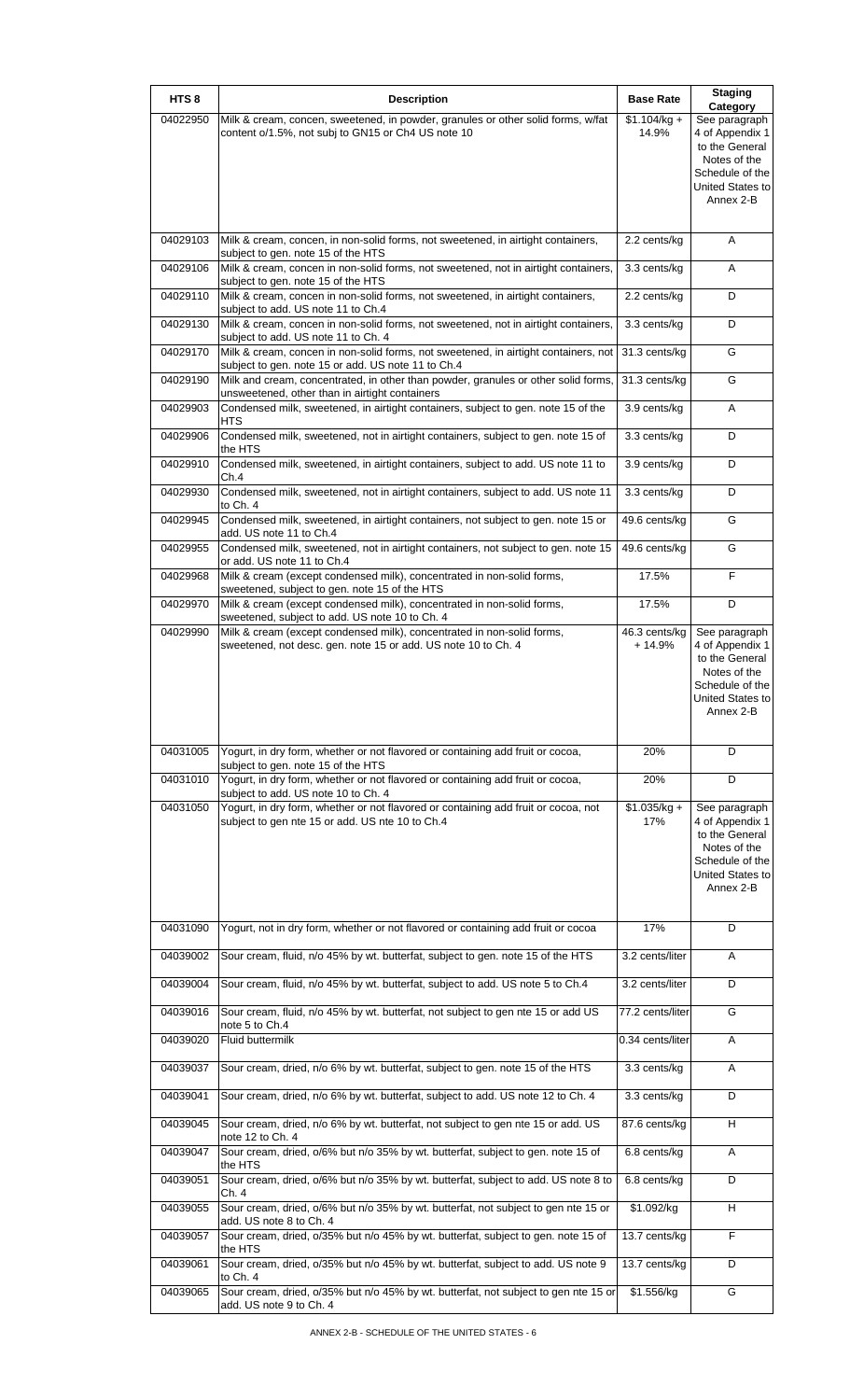| HTS <sub>8</sub>     | <b>Description</b>                                                                                                                            | <b>Base Rate</b>         | <b>Staging</b><br>Category                                                                                             |
|----------------------|-----------------------------------------------------------------------------------------------------------------------------------------------|--------------------------|------------------------------------------------------------------------------------------------------------------------|
| 04039072             | Sour cream, o/45% by wt. butterfat, subject to gen. note 15 of the HTS                                                                        | 12.3 cents/kg            | D                                                                                                                      |
| 04039074             | Sour cream, o/45% by wt. butterfat, subject to add. US note 6 to Ch. 4                                                                        | 12.3 cents/kg            | D                                                                                                                      |
| 04039078             | Sour cream, o/45% by wt. butterfat, not subject to gen nte 15 or add. US note 6 to<br>Ch. 4                                                   | \$1.646/kg               | G                                                                                                                      |
| 04039085             | Fermented milk o/than dried fermented milk or o/than dried milk with added lactic<br>ferments                                                 | 17%                      | F                                                                                                                      |
| 04039087             | Curdled milk/cream/kephir & other fermentd or acid. milk/cream descr.in gen. note<br>15                                                       | 20%                      | F                                                                                                                      |
| 04039090             | Curdled milk/cream/kephir & other fermentd or acid. milk/cream subject to add US<br>note 10 to Ch.4                                           | 20%                      | D                                                                                                                      |
| 04039095             | Curdled milk/cream/kephir & other fermentd or acid. milk/cream subj to GN 15 or<br>Ch4 US note 10                                             | $$1.034/kg +$<br>17%     | See paragraph<br>4 of Appendix 1<br>to the General<br>Notes of the<br>Schedule of the<br>United States to<br>Annex 2-B |
| 04041005<br>04041008 | Whey protein concentrates<br>Modified whey (except protein conc.), subject to gen. note 15 of the HTS                                         | 8.5%<br>13%              | D<br>F                                                                                                                 |
| 04041011             | Modified whey (except protein conc.), wheth/not conc. or sweetened, subject to<br>add US note 10 to Ch.4                                      | 13%                      | D                                                                                                                      |
| 04041015             | Modified whey (except protein conc.), wheth/not conc. or sweetened, not subject<br>to gen. note 15 or add US note 10 to Ch. 4                 | $$1.035/kg +$<br>8.5%    | See paragraph<br>4 of Appendix 1<br>to the General<br>Notes of the<br>Schedule of the<br>United States to<br>Annex 2-B |
| 04041020             | Fluid whey, whether or not concentrated or containing added sweeteners                                                                        | 0.34 cents/liter         | A                                                                                                                      |
| 04041048             | Whey (except modified whey), dried, whether or not conc. or sweetened, subject<br>to gen. note 15 of the HTS                                  | 3.3 cents/kg             | F                                                                                                                      |
| 04041050             | Whey (except modified whey), dried, whether or not conc. or sweetened, subject<br>to add. US note 12 to Ch. 4                                 | 3.3 cents/kg             | D                                                                                                                      |
| 04041090             | Whey (except modified whey), dried, whether or not conc. or sweetened, not<br>subject to gen. note 15 or add US nte 12 to Ch.4                | 87.6 cents/kg            | H                                                                                                                      |
| 04049010             | Milk protein concentrates                                                                                                                     | $0.37$ cents/kg          | Α                                                                                                                      |
| 04049028             | Dairy products of nat. milk constituents (except protein conc.), descr. in add. US<br>nte 1 to Ch. 4 and subj to GN 15                        | 14.5%                    | F                                                                                                                      |
| 04049030             | Dairy products of nat. milk constituents (except protein conc.), descr. in add. US<br>nte 1 to Ch. 4 and sub to Ch4 US note 10                | 14.5%                    | D                                                                                                                      |
| 04049050             | Dairy products of nat. milk constituents (except protein conc.), descr. in add. US<br>nte 1 to Ch. 4 & not subj to GN15 or Ch4 US note 10     | $$1.189/kg +$<br>8.5%    | See paragraph<br>4 of Appendix 1<br>to the General<br>Notes of the<br>Schedule of the<br>United States to<br>Annex 2-B |
| 04049070             | Products consisting of natural milk constituents (except protein conc.), whether or<br>not sweetened, not descr. in add US note 1 to Ch. 4    | 8.5%                     | D                                                                                                                      |
| 04051005             | Butter subject to general note 15 (outside quota)                                                                                             | 12.3 cents/kg            | A                                                                                                                      |
| 04051010             | Butter subject to quota pursuant to chapter 4 additional US note 6                                                                            | 12.3 cents/kg            | D                                                                                                                      |
| 04051020             | Butter not subject to general note 15 and in excess of quota in chapter 4 additional<br>U.S. note 6                                           | \$1.541/kg               | G                                                                                                                      |
| 04052010             | Butter substitute dairy spreads, over 45% butterfat weight, subject to general note<br>15 (outside quota)                                     | 15.4 cents/kg            | D                                                                                                                      |
| 04052020             | Butter substitute dairy spreads, over 45% butterfat weight, subject to quota<br>pursuant to chapter 4 additional US note 14                   | 15.4 cents/kg            | D                                                                                                                      |
| 04052030             | Butter substitute dairy spreads, over 45% butterfat weight, not subj to gen note 15<br>and in excess of quota in ch. 4 additional US note 14  | \$1.996/kg               | G                                                                                                                      |
| 04052040             | Butter substitute dairy spreads, containing 45% or less butterfat by weight                                                                   | 13.1 cents/kg            | D                                                                                                                      |
| 04052050             | Other dairy spreads of a type provided in chapter 4 additional US note 1, subject<br>to general note 15 (outside quota)                       | 10%                      | G                                                                                                                      |
| 04052060             | Other dairy spreads of a type provided in ch. 4 add. US note 1, subject to quota<br>pursuant to chapter 4 additional US note 10               | 10%                      | D                                                                                                                      |
| 04052070             | Other dairy spreads of a type provided in ch. 4 add. US note 1, not subject to gen<br>note 15 and in excess of quota in ch. 4 add. US note 10 | 70.4 cents/kg<br>$+8.5%$ | See paragraph<br>4 of Appendix 1<br>to the General<br>Notes of the<br>Schedule of the<br>United States to<br>Annex 2-B |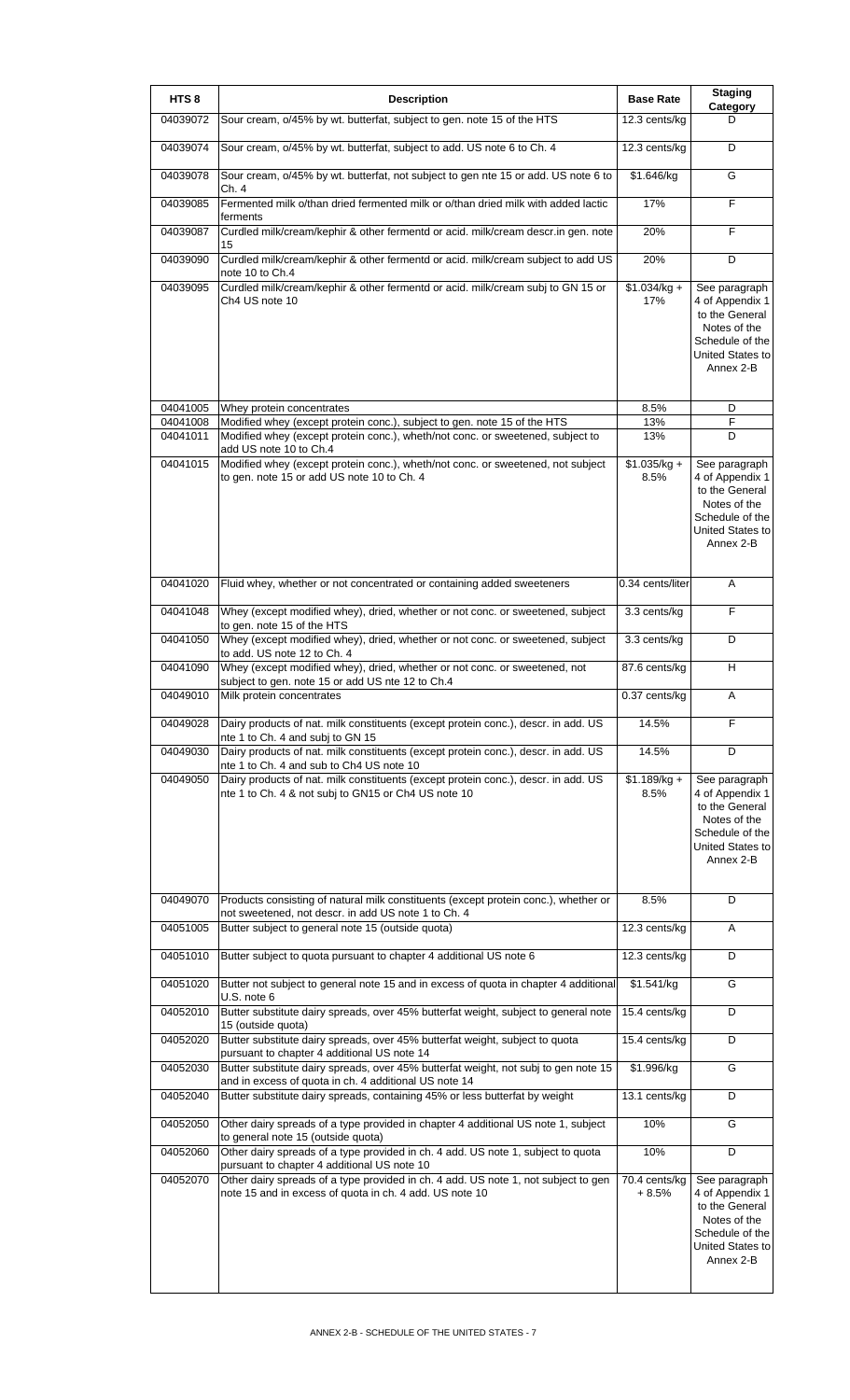| HTS <sub>8</sub>     | <b>Description</b>                                                                                                                                          | <b>Base Rate</b>      | <b>Staging</b><br>Category |
|----------------------|-------------------------------------------------------------------------------------------------------------------------------------------------------------|-----------------------|----------------------------|
| 04052080             | Other dairy spreads, not butter substitutes or of a type provided for in chapter 4<br>additional US note 1                                                  | 6.4%                  | G                          |
| 04059005             | Fats and oils derived from milk, other than butter or dairy spreads, subject to<br>general note 15 (outside quota)                                          | 10%                   | D                          |
| 04059010             | Fats and oils derived from milk, other than butter or dairy spreads, subject to quota<br>pursuant to chapter 4 additional US note 14                        | 10%                   | D                          |
| 04059020             | Fats and oils derived from milk, other than butter or dairy spreads, not subject to<br>gen note 15 and excess of quota in ch 4 add US note 14               | $$1.865/kg +$<br>8.5% | G                          |
| 04061002             | Chongos, unripened or uncured cheese, including whey cheese and curd, subject<br>to gen. note 15 of the HTS                                                 | 10%                   | G                          |
| 04061004             | Chongos, unripened or uncured cheese, including whey cheese and curd, subject                                                                               | 10%                   | D                          |
| 04061008             | to add. US note 16 to Ch. 4<br>Chongos, unripened or uncured cheese, including whey cheese and curd, not                                                    | \$1.509/kg            | H                          |
| 04061012             | subject to gen note 15 or add. US note 16 to Ch. 4<br>Fresh (unripened/uncured) cheese (ex chongos), incl whey cheese and curd, subj                        | 10%                   | G                          |
| 04061014             | to gen. note 15 of the HTS, not GN15<br>Fresh (unripened/uncured) blue-mold cheese, cheese/subs for cheese cont or                                          | 10%                   | D                          |
| 04061018             | procd fr blue-mold cheese, subj to Ch4 US note 17, not GN15<br>Fresh (unripened/uncured) blue-mold cheese, cheese/subs for cheese cont or                   | \$2.269/kg            | H                          |
| 04061024             | proc fr blue-mold cheese, not subj to Ch4 US note 17 or GN15<br>Fresh (unripened/uncured) cheddar cheese, cheese/subs for cheese cont or proc               | 10%                   | D                          |
| 04061028             | from cheddar cheese, subj to Ch 4 US note 18, not GN15<br>Fresh (unripened/uncured) cheddar cheese, cheese/subs for cheese cont or proc                     | \$1.227/kg            | H                          |
| 04061034             | from cheddar cheese, not subj to Ch4 US note 18, not GN15<br>Fresh (unripened/uncured) american-type cheese, cheese cont or proc. fr                        | 10%                   | D                          |
| 04061038             | american-type, subj to add. US note 19 to Ch.4, not GN15<br>Fresh (unripened/uncured) american-type cheese, cheese cont or proc. fr                         | \$1.055/kg            | н                          |
| 04061044             | american-type, not subj to add. US note 19 to Ch.4, not GN15<br>Fresh (unripened/uncured) edam and gouda cheeses, cheese/subs for cheese                    | 10%                   | D                          |
| 04061048             | cont or processed therefrom, subj to Ch4 US note 20, not GN15<br>Fresh (unripened/uncured) edam and gouda cheeses, cheese/subs for cheese                   | \$1.803/kg            | H                          |
| 04061054             | cont or processed therefrom, not sub to Ch4 US note 20, not GN15<br>Fresh (unripened/uncured) Italian-type cheeses from cow milk, cheese/substitutes        | 10%                   | D                          |
|                      | cont or proc therefrom, subj to Ch4 US nte 21, not GN15                                                                                                     |                       |                            |
| 04061058             | Fresh (unrip./uncured) Italian-type cheeses from cow milk, cheese/substitutes cont<br>or proc therefrom, not subj to Ch4 US note 21 or GN15                 | \$2.146/kg            | H                          |
| 04061064             | Fresh (unrip./uncured) Swiss/emmentaler cheeses w/o eyes, gruyere-process and<br>cheese cont/proc. from, subj to Ch4 US note 22, not GN15                   | 10%                   | D                          |
| 04061068             | Fresh (unripened/uncured) Swiss/emmentaler cheeses exc eye formation, gruyere-<br>process cheese and cheese cont or proc. from such, not subj               | \$1.386/kg            | H                          |
| 04061074             | Fresh cheese, and substitutes for cheese, neosi, w/0.5% or less by wt. of butterfat,<br>descr in add US note 23 to Ch 4, not GN15                           | $10\%$                | D                          |
| 04061078             | Fresh cheese, and substitutes for cheese, neosi, w/0.5% or less by wt. of butterfat,<br>not descr in add US note 23 to Ch 4, not GN15                       | \$1.128/kg            | н                          |
| 04061084             | Fresh cheese, and substitutes for cheese, cont. cows milk, neosi, o/0.5% by wt. of<br>butterfat, descr in add US note 16 to Ch 4, not GN15                  | 10%                   | D                          |
| 04061088             | Fresh cheese, and substitutes for cheese, cont. cows milk, neosi, o/0.5% by wt. of<br>butterfat, not descr in add US note 16 to Ch 4, not GN 15             | \$1.509/kg            | H                          |
| 04061095             | Fresh cheese, and substitutes for cheese, not cont. cows milk, neosi, o/0.5% by<br>wt. of butterfat                                                         | 8.5%                  | D                          |
| 04062010             | Roquefort cheese, grated or powdered                                                                                                                        | 8%                    | G                          |
| 04062015<br>04062022 | Stilton cheese, grated or powdered, subject to add. US note 24 to Ch. 4<br>Blue-veined cheese (except Roquefort or Stilton), grated or powdered, subject to | 17%<br>20%            | G<br>F                     |
|                      | gen. note 15 of the HTS                                                                                                                                     |                       |                            |
| 04062024             | Blue-veined cheese (except Roquefort or Stilton), grated or powdered, subject to<br>add. US note 17 to Ch.4                                                 | 20%                   | D                          |
| 04062028             | Blue-veined cheese (except Roquefort or Stilton), grated or powdered, not subject<br>to gen nte 15 or add. US note 17 to Ch.4                               | \$2.269/kg            | н                          |
| 04062029<br>04062031 | Cheddar cheese, grated or powdered, subject to gen. note 15 of the HTS<br>Cheddar cheese, grated or powdered, subject to add. US note 18 to Ch. 4           | 16%<br>16%            | F<br>D                     |
| 04062033             | Cheddar cheese, grated or powdered, not subject to gen. note 15 or add. US note<br>18 to Ch. 4                                                              | \$1.227/kg            | н                          |
| 04062034             | Colby cheese, grated or powdered, subject to gen. note 15 of the HTS                                                                                        | 20%                   | F                          |
| 04062036<br>04062039 | Colby cheese, grated or powdered, subject to add. US note 19 to Ch. 4<br>Colby cheese, grated or powdered, not describ. in gen. note 15 or add. US note 19  | 20%<br>\$1.055/kg     | D<br>H                     |
|                      | to Ch. 4                                                                                                                                                    |                       |                            |
| 04062043             | Edam and gouda cheese, grated or powdered, subject to gen. note 15 of the HTS                                                                               | 15%                   | F                          |
| 04062044             | Edam and gouda cheese, grated or powdered, subject to add. US note 20 to Ch. 4                                                                              | 15%                   | D                          |
| 04062048             | Edam and gouda cheese, grated or powdered, not subject to gen note 15 or add.<br>US nte 20 to Ch. 4                                                         | \$1.803/kg            | H                          |
| 04062049             | Romano (cows milk), reggiano, provolone, provoletti, sbrinz and goya, grated or<br>powdered, subject to gen. note 15 to HTS                                 | 15%                   | F                          |
| 04062051             | Romano, reggiano, provolone, provoletti, sbrinz and goya, made from cow's milk,<br>grated or powdered, subject to add US note 21 to Ch.4                    | 15%                   | D                          |
| 04062053             | Romano, reggiano, provolone, provoletti, sbrinz and goya, made from cow's milk,<br>grated or powdered, not subj to Ch4 US nte 21 or GN15                    | \$2.146/kg            | H                          |
| 04062054             | Reggiano, provolone, provoletti, sbrinz and goya cheeses, not made from cow's<br>milk, grated or powdered                                                   | 9.6%                  | G                          |
| 04062055             | Cheeses made from sheep's milk, including mixtures of such cheeses, grated or<br>powdered                                                                   | 9.6%                  | G                          |
| 04062056             | Cheese (including mixtures) nesoi, grated or powdered, subject to gen. note 15 of<br>the HTS                                                                | 10%                   | D                          |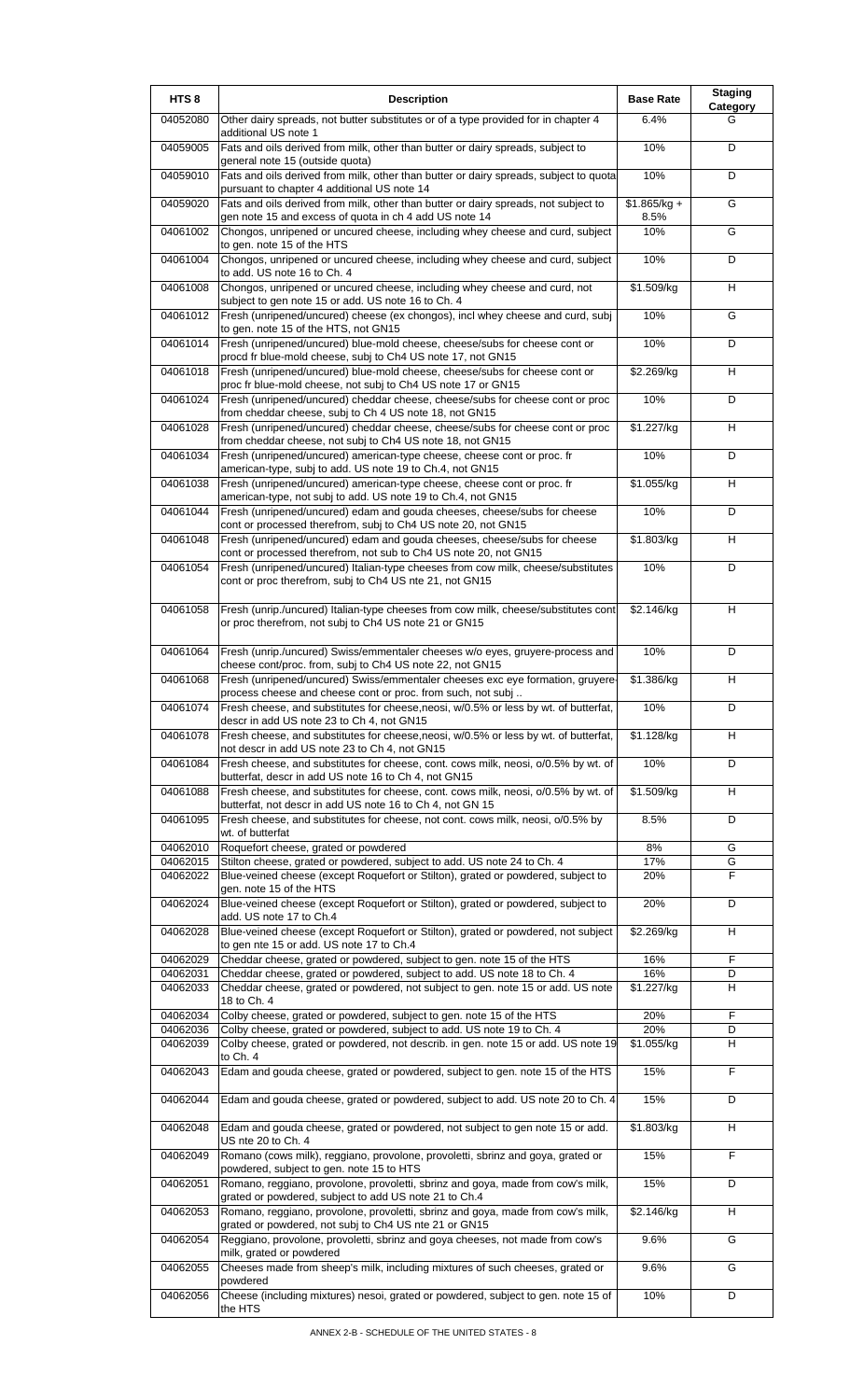| HTS <sub>8</sub> | <b>Description</b>                                                                                                                                                                                              | <b>Base Rate</b> | <b>Staging</b><br>Category |
|------------------|-----------------------------------------------------------------------------------------------------------------------------------------------------------------------------------------------------------------|------------------|----------------------------|
| 04062057         | Cheese containing or processed from bryndza, gjetost, gammelost, nokkelost or<br>roquefort cheeses, grated or powdered                                                                                          | 8.5%             | G                          |
| 04062061         | Cheese containing or processed from blue-veined cheese (except roquefort),<br>grated/powdered, subject to add US note 17 to Ch.4                                                                                | 10%              | D                          |
| 04062063         | Cheese containing or processed from blue-veined cheese (except roquefort),<br>grated/powdered, not subject to add US note 17 to Ch.4                                                                            | \$2.269/kg       | H                          |
| 04062065         | Cheese containing or processed from cheddar cheese, grated or powdered,<br>subject to add US note 18 to Ch. 4                                                                                                   | 10%              | D                          |
| 04062067         | Cheese containing or processed from cheddar cheese, grated or powdered, not<br>subject to add US note 18 to Ch. 4                                                                                               | \$1.227/kg       | H                          |
| 04062069         | Cheese containing or processed from american-type cheese (except cheddar),                                                                                                                                      | 10%              | D                          |
| 04062071         | grated or powdered, subject to add US note 19 to Ch. 4<br>Cheese containing or processed from american-type cheese (except cheddar),<br>grated or powdered, not subject to add US note 19 to Ch. 4              | \$1.055/kg       | H                          |
| 04062073         | Cheese containing or processed from edam or gouda cheeses, grated or<br>powdered, subject to add US note 20 to Ch.4                                                                                             | 10%              | D                          |
| 04062075         | Cheese containing or processed from edam or gouda cheeses, grated or<br>powdered, not subject to add US note 20 to Ch. 4                                                                                        | \$1.803/kg       | H                          |
| 04062077         | Cheese containing or processed from italian-type cheeses made from cow's milk,<br>grated or powdered, subject to add US note 21 to Ch. 4                                                                        | 10%              | D                          |
| 04062079         | Cheese containing or processed from italian-type cheeses made from cow's milk,                                                                                                                                  | \$2.146/kg       | H                          |
| 04062081         | grated or powdered, not subject to add US note 21 to Ch. 4<br>Cheese containing or processed from swiss, emmentaler or gruyere-process                                                                          | 10%              | D                          |
| 04062083         | cheeses, grated or powdered, subject to add US nte 22 to Ch.4<br>Cheese containing or processed from swiss, emmentaler or gruyere-process<br>cheeses, grated or powdered, not subject to add US nte 22 to Ch. 4 | \$1.386/kg       | H                          |
|                  |                                                                                                                                                                                                                 | 10%              | D                          |
| 04062085         | Cheese (including mixtures), nesoi, n/o 0.5% by wt. of butterfat, grated or<br>powdered, subject to add US note 23 to Ch. 4                                                                                     |                  |                            |
| 04062087         | Cheese (including mixtures), nesoi, n/o 0.5% by wt. of butterfat, grated or<br>powdered, not subject to add US note 23 to Ch. 4                                                                                 | \$1.128/kg       | H                          |
| 04062089         | Cheese (including mixtures), nesoi, o/0.5% by wt of butterfat, w/cow's milk, grated<br>or powdered, subject to add US note 16 to Ch. 4                                                                          | 10%              | D                          |
| 04062091         | Cheese (including mixtures), nesoi, o/0.5% by wt of butterfat, w/cow's milk, grated<br>or powdered, not subject to add US note 16 to Ch. 4                                                                      | \$1.509/kg       | H                          |
| 04062095         | Cheese (including mixtures), nesoi, o/0.5% by wt of butterfat, not containing cow's<br>milk, grated or powdered                                                                                                 | 8.5%             | D                          |
| 04063005         | Stilton cheese, processed, not grated or powdered, subject to add US note 24 to<br>Ch. 4                                                                                                                        | 17%              | G                          |
| 04063012         | Blue-veined cheese (except roquefort), processed, not grated or powdered,<br>subject to gen. note 15 of the HTS                                                                                                 | 20%              | F                          |
| 04063014         | Blue-veined cheese (except roquefort), processed, not grated or powdered,<br>subject to add. US note 17 to Ch. 4                                                                                                | 20%              | D                          |
| 04063018         | Blue-veined cheese (except roquefort), processed, not grated or powdered, not<br>subject to gen. note 15 or add. US note 17 to Ch. 4                                                                            | \$2.269/kg       | н                          |
| 04063022         | Cheddar cheese, processed, not grated or powdered, subject to gen. note 15 of<br>the HTS                                                                                                                        | 16%              | F                          |
| 04063024         | Cheddar cheese, processed, not grated or powdered, subject to add US note 18<br>to Ch. 4                                                                                                                        | 16%              | D                          |
| 04063028         | Cheddar cheese, processed, not grated or powdered, not subject to gen note 15<br>or in add US note 18 to Ch. 4                                                                                                  | \$1.227/kg       | H                          |
| 04063032         | Colby cheese, processed, not grated or powdered, subject to gen. note 15 of the<br>HTS                                                                                                                          | 20%              | F                          |
| 04063034         | Colby cheese, processed, not grated or powdered, subject to add US note 19 to<br>Ch. 4                                                                                                                          | 20%              | D                          |
| 04063038         | Colby cheese, processed, not grated or powdered, not subject to gen note 15 or<br>add US note 19 to Ch. 4                                                                                                       | \$1.055/kg       | H                          |
| 04063042         | Edam and gouda cheese, processed, not grated or powdered, subject to gen. note<br>15 of the HTS                                                                                                                 | 15%              | F                          |
| 04063044         | Edam and gouda cheese, processed, not grated or powdered, subject to add. US<br>note 20 to Ch. 4                                                                                                                | 15%              | D                          |
| 04063048         | Edam and gouda cheese, processed, not grated or powdered, not subject to gen<br>note 15 or add. US note 20 to Ch. 4                                                                                             | \$1.803/kg       | H                          |
| 04063049         | Gruyere-process cheese, processed, not grated or powdered, subject to gen. note                                                                                                                                 | 6.4%             | D                          |
| 04063051         | 15 of the HTS<br>Gruyere-process cheese, processed, not grated or powdered, subject to add. US<br>note 22 to Ch. 4                                                                                              | 6.4%             | D                          |
| 04063053         | Gruyere-process cheese, processed, not grated or powdered, not subject to gen                                                                                                                                   | \$1.386/kg       | H                          |
| 04063055         | note 15 or add. US note 22 to Ch. 4<br>Processed cheeses made from sheep's milk, including mixtures of such cheeses,                                                                                            | 9.6%             | G                          |
| 04063056         | not grated or powdered<br>Cheese (including mixtures) nesoi, processed, not grated or powdered, subject to                                                                                                      | 10%              | D                          |
| 04063057         | gen. note 15 of the HTS<br>Processed cheese containing or processed from bryndza, gjetost, gammelost,                                                                                                           | 8.5%             | D                          |
| 04063061         | nokkelost or roquefort, not grated or powdered, not GN15<br>Processed cheese cont/procd fr blue-veined cheese (ex roquefort), not                                                                               | 10%              | D                          |
| 04063063         | grated/powdered, subject to add US note 17 to Ch. 4, not GN15<br>Processed cheese cont/procd fr blue-veined cheese (ex roquefort), not                                                                          | \$2.269/kg       | н                          |
| 04063065         | grated/powdered, not subject to add US note 17 to Ch. 4, not GN15<br>Processed cheese cont/procd fr cheddar cheese, not grated/powdered, subject to                                                             | 10%              | D                          |
| 04063067         | add US note 18, not GN15<br>Processed cheese cont/procd fr cheddar cheese, not grated/powdered, not                                                                                                             | \$1.227/kg       | H                          |
| 04063069         | subject to add US note 18, not GN15<br>Processed cheese cont/procd fr american-type cheese (ex cheddar), not                                                                                                    | 10%              | D                          |
|                  | grated/powdered, subject to add US note 19 to Ch. 4, not GN15                                                                                                                                                   |                  |                            |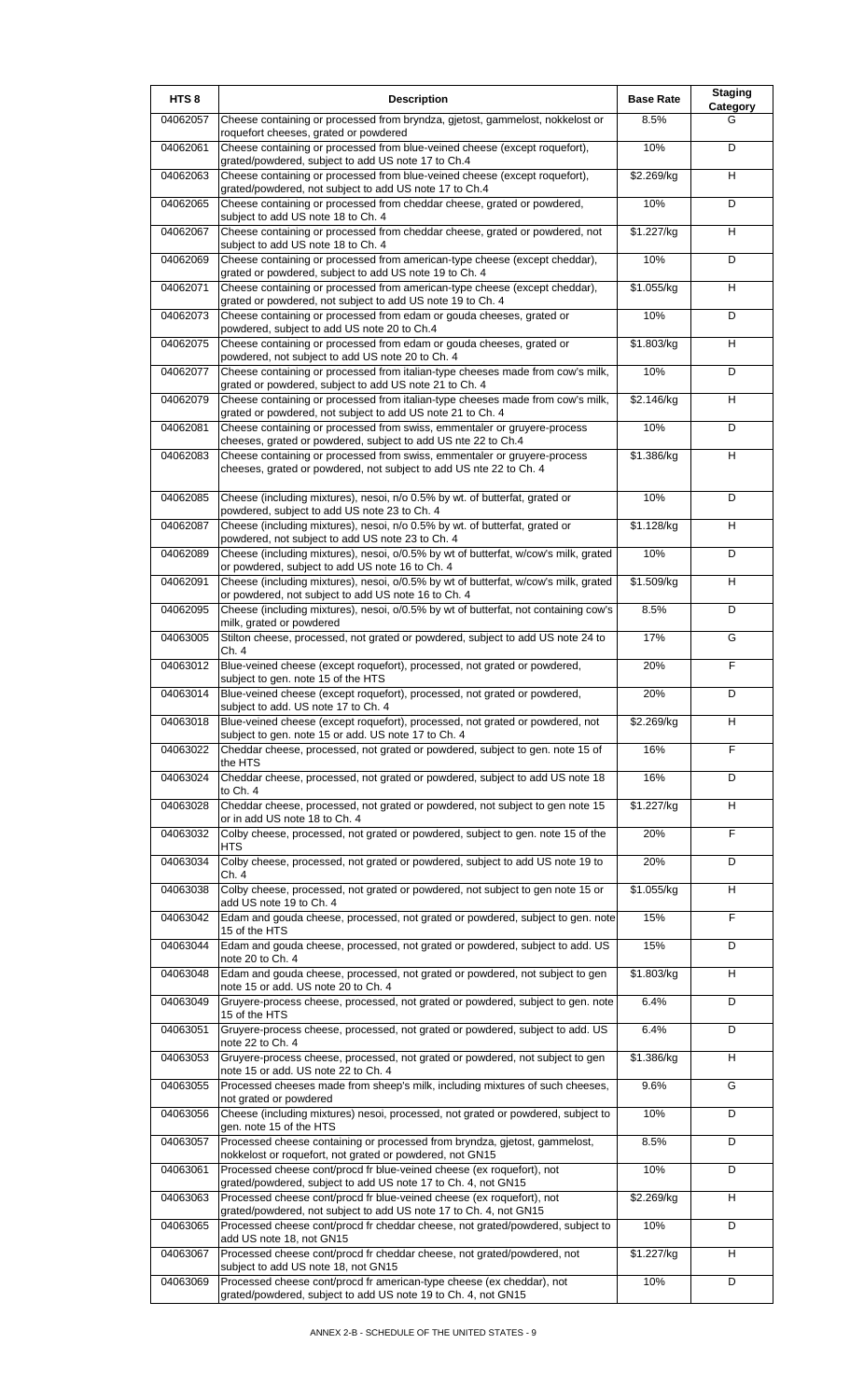| HTS <sub>8</sub>     | <b>Description</b>                                                                                                                                           | <b>Base Rate</b>  | <b>Staging</b><br>Category |
|----------------------|--------------------------------------------------------------------------------------------------------------------------------------------------------------|-------------------|----------------------------|
| 04063071             | Processed cheese cont/procd fr american-type cheese (ex cheddar), not<br>grated/powdered, not subject to add US note 19 to Ch. 4, not GN15                   | \$1.055/kg        | н                          |
| 04063073             | Processed cheese cont/procd fr edam or gouda, not grated/powdered, subject to<br>add US note 20 to Ch. 4, not GN15                                           | 10%               | D                          |
| 04063075             | Processed cheese cont/procd from edam or gouda, not grated/powdered, not<br>subject to add US note 20 to Ch. 4, not GN15                                     | \$1.803/kg        | H                          |
| 04063077             | Processed cheese cont/procd from italian-type, not grated/powdered, subject to<br>add US note 21 to Ch. 4, not GN15                                          | 10%               | D                          |
| 04063079             | Processed cheese cont/procd from italian-type, not grated/powdered, not subject<br>to add US note 21 to Ch. 4, not GN15                                      | \$2.146/kg        | H                          |
| 04063081             | Processed cheese cont/procd from swiss, emmentaler or gruyere-process,<br>n/grated/powdered, subject to add US note 22 to Ch. 4, not GN15                    | 10%               | D                          |
| 04063083             | Processed cheese cont/procd from swiss/emmentaler/gruyere-process,<br>n/grated/powdered, not subject to add US note 22 to Ch. 4, not GN15                    | \$1.386/kg        | H                          |
| 04063085             | Processed cheese (incl. mixtures), nesoi, n/o 0.5% by wt. butterfat, not grated or<br>powdered, subject to Ch4 US note 23, not GN15                          | 10%               | D                          |
| 04063087             | Processed cheese (incl. mixtures), nesoi, n/o 0.5% by wt. butterfat, not grated or<br>powdered, not subj to Ch 4 US note 23 or not GN15                      | \$1.128/kg        | H                          |
| 04063089             | Processed cheese (incl. mixtures), nesoi, w/cow's milk, not grated or powdered,<br>subject to add US note 16 to Ch. 4, not GN15                              | 10%               | D                          |
| 04063091             | Processed cheese (incl. mixtures), nesoi, w/cow's milk, not grated or powdered,<br>not subject to add US note 16 to Ch. 4, not GN15                          | \$1.509/kg        | H                          |
| 04063095             | Processed cheese (incl. mixtures), nesoi, w/o cows milk, not grated or powdered,<br>not GN15                                                                 | 8.5%              | G                          |
| 04064020             | Roquefort cheese in original loaves, not grated or powdered, not processed                                                                                   | 2.7%              | Α                          |
| 04064040             | Roquefort cheese, other than in original loaves, not grated or powdered, not<br>processed                                                                    | 4.5%              | A                          |
| 04064044             | Stilton cheese, nesoi, in original loaves, subject to add. US note 24 to Ch. 4                                                                               | 12.8%             | G                          |
| 04064048             | Stilton cheese, nesoi, not in original loaves, subject to add. US note 24 to Ch. 4                                                                           | 17%               | G                          |
| 04064051             | Blue-veined cheese, nesoi, in original loaves, subject to gen. note 15 of the HTS                                                                            | 15%               | F                          |
| 04064052             | Blue-veined cheese, nesoi, not in original loaves, subject to gen. note 15 of the<br>HTS                                                                     | 20%               | F                          |
| 04064054             | Blue-veined cheese, nesoi, in original loaves, subject to add. US note 17 to Ch. 4                                                                           | 15%               | D                          |
| 04064058             | Blue-veined cheese, nesoi, not in original loaves, subject to add. US note 17 to<br>Ch. 4                                                                    | 20%               | D                          |
| 04064070             | Blue-veined cheese, nesoi, not subject to gen. note 15 of the HTS or to add. US<br>note 17 to Ch. 4                                                          | \$2.269/kg        | H                          |
| 04069005             | Bryndza cheese, not grated or powdered, not processed                                                                                                        | 7.2%              | D                          |
| 04069006             | Cheddar cheese, neosi, subject to gen. note 15 of the & entered pursuant to its<br>provisions                                                                | 12%               | F                          |
| 04069008             | Cheddar cheese, neosi, subject to add. US note 18 to Ch. 4                                                                                                   | 12%               | D                          |
| 04069012             | Cheddar cheese, nesoi, not subject to gen. note 15 of the HTS or to add. US note<br>18 to Ch. 4                                                              | \$1.227/kg        | н                          |
| 04069014             | Edam and gouda cheese, nesoi, subject to gen. note 15 of the HTS                                                                                             | 15%               | F                          |
| 04069016<br>04069018 | Edam and gouda cheese, nesoi, subject to add. US note 20 to Ch. 4<br>Edam and gouda cheese, nesoi, not subject to gen. note 15 of the HTS or to add.         | 15%<br>\$1.803/kg | D<br>H                     |
| 04069020             | US note 20 to Ch. 4<br>Gjetost cheese from goat's milk, whey or whey obtained from a mixture of goat's &                                                     | 4.2%              | A                          |
| 04069025             | n/o 20% cow's milk, not grated, powdered or processed<br>Gjetost cheese, made from goats' milk, whey or whey obtained from a mixture of                      | 8.5%              | D                          |
|                      | goats' & n/o 20% cows milk, not grated, powdered or processed                                                                                                |                   |                            |
| 04069028             | Goya cheese, nesoi, subject to gen. note 15 of the HTS                                                                                                       | 25%               | F                          |
| 04069031             | Goya cheese from cow's milk, not in original loaves, nesoi, subject to add. US note<br>21 to Ch. 4                                                           | 25%               | D                          |
| 04069032             | Goya cheese from cow's milk, not in original loaves, nesoi, not subject to gen. note<br>15 or to add. US note 21 to Ch. 4                                    | \$2.146/kg        | H                          |
| 04069033             | Goya cheese not from cow's milk, nesoi, not subject to gen. note 15 or to add. US<br>note 21 to Ch. 4                                                        | 21.3%             | F                          |
| 04069034             | Sbrinz cheese, nesoi, subject to gen. note 15 of the HTS                                                                                                     | 19%               | F                          |
| 04069036<br>04069037 | Sbrinz cheese from cow's milk, nesoi, subject to add. US note 21 to Ch. 4<br>Sbrinz cheese from cow's milk, nesoi, not subject to gen. note 15 or to add. US | 19%<br>\$2.146/kg | D<br>н                     |
| 04069038             | note 21 to Ch. 4<br>Sbrinz cheese not from cow's milk, nesoi, not subject to gen. note 15 or to add. US                                                      | 12.2%             | F                          |
| 04069039             | note 21 to Ch. 4<br>Romano from cows milk, Reggiano, Parmeson, Provolne, and Provoletti cheese,                                                              | 15%               | F                          |
| 04069041             | nesoi, subject to gen. note 15 of the HTS<br>Romano, Reggiano, Parmeson, Provolne, and Provoletti cheese, nesoi, from                                        | 15%               | D                          |
| 04069042             | cow's milk, subject to add. US note 21 to Ch. 4<br>Romano, Reggiano, Parmeson, Provolne, and Provoletti cheese, nesoi, from                                  | \$2.146/kg        | H                          |
| 04069043             | cow's milk, not subj to to GN 15 or Ch4 US note 21<br>Reggiano, Parmeson, Provolne, and Provoletti cheese, nesoi, not from cow's milk,                       | 9.6%              | G                          |
| 04069044             | not subject to gen. note 15<br>Swiss or emmenthaler cheese with eye formation, nesoi, subject to gen. note 15 of                                             | 6.4%              | G                          |
| 04069046             | the HTS<br>Swiss or emmenthaler cheese with eye formation, nesoi, subject to add. US note                                                                    | 6.4%              | D                          |
|                      | 25 to Ch. 4                                                                                                                                                  |                   | H                          |
| 04069048             | Swiss or emmenthaler cheese with eye formation, nesoi, not subject to gen. note<br>15 or to add. US note 25 to Ch. 4                                         | \$1.877/kg        |                            |
| 04069049<br>04069051 | Gammelost and nokkelost cheese, nesoi<br>Colby cheese, nesoi, subject to gen. note 15 of the HTS and entered pursuant to                                     | 5.4%<br>20%       | D<br>F                     |
| 04069052             | its provisions<br>Colby cheese, nesoi, subject to add. US note 19 to Ch. 4 and entered pursuant to                                                           | 20%               | D                          |
|                      | its provisions                                                                                                                                               |                   |                            |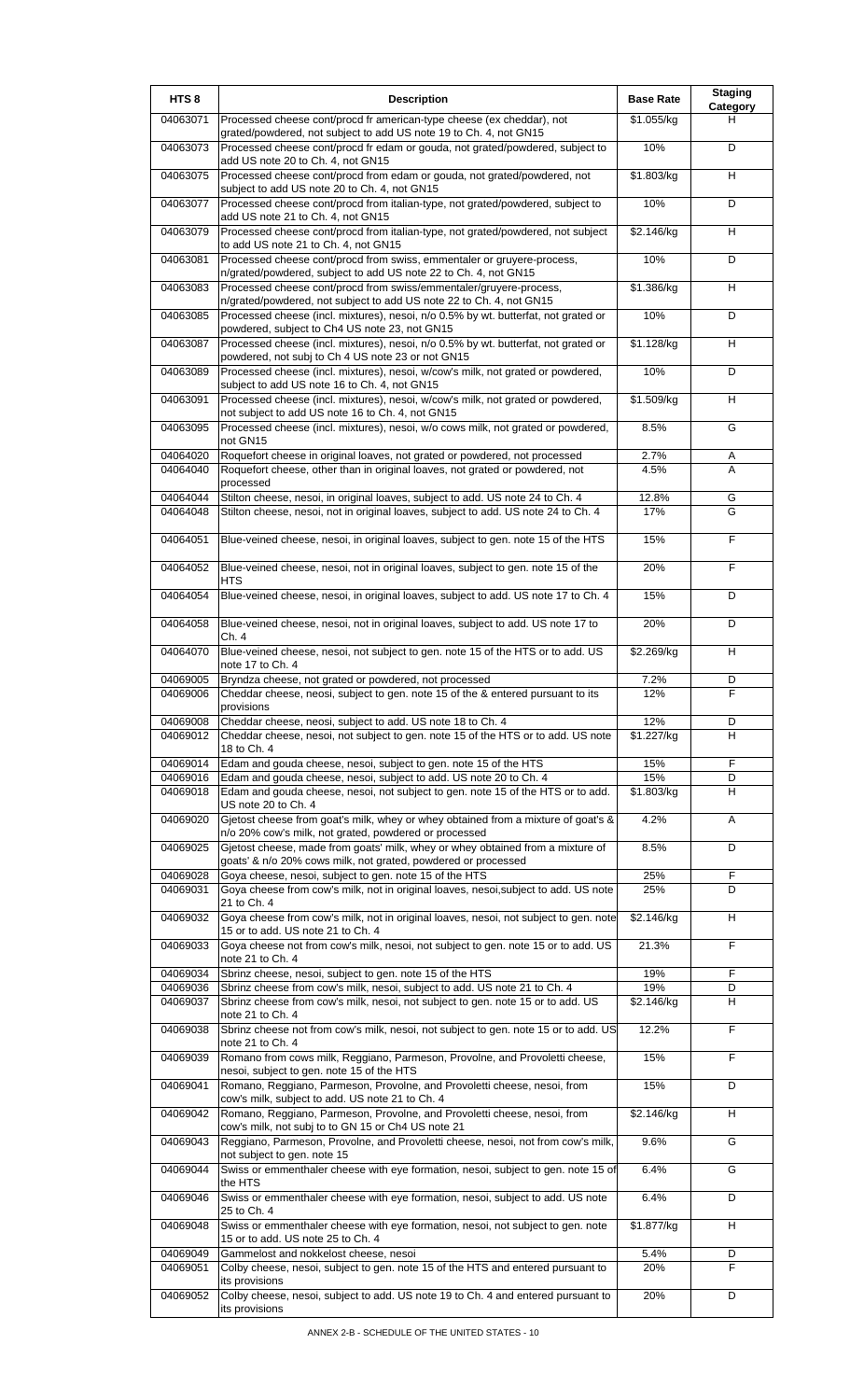| HTS <sub>8</sub>     | <b>Description</b>                                                                                                                                                               | <b>Base Rate</b>              | <b>Staging</b><br>Category |
|----------------------|----------------------------------------------------------------------------------------------------------------------------------------------------------------------------------|-------------------------------|----------------------------|
| 04069054             | Colby cheese, nesoi, not subject to gen. note 15 or to add. US note 19 to Ch. 4                                                                                                  | \$1.055/kg                    | н                          |
| 04069056<br>04069057 | Cheeses, nesoi, from sheep's milk in original loaves and suitable for grating<br>Pecorino cheese, from sheep's milk, in original loaves, not suitable for grating                | Free<br>Free                  | Κ<br>ĸ                     |
|                      |                                                                                                                                                                                  |                               | G                          |
| 04069059             | Cheeses, substitute for cheese (including mixtures of cheeses), nesoi, made from<br>sheep's milk                                                                                 | 9.6%                          |                            |
| 04069061             | Cheeses & substitutes for cheese (incl.mixtures)<br>w/romano/reggiano/parmesan/provolone/etc from cows milk, subj. to gen. note 15                                               | 7.5%                          | G                          |
| 04069063             | Cheeses & substitutes for cheese (incl.mixtures) not<br>cont.romano/reggiano/parmesan/provolone/etc from cows milk, subj. to gen. note<br>15                                     | 10%                           | D                          |
| 04069066             | Cheeses & subst. for cheese(incl. mixt.), nesoi,<br>w/romano/reggiano/parmesan/provolone/etc, f/cow milk, subj. Ch4 US note 21,<br>not GN15                                      | 7.5%                          | D                          |
| 04069068             | Cheeses & subst. for cheese(incl. mixt.), nesoi,<br>w/romano/reggiano/parmesan/provolone/etc, f/cow milk, not subj. Ch4 US note<br>21, not GN15                                  | \$2.146/kg                    | H                          |
| 04069072             | Cheeses & subst. for cheese (incl. mixt.), nesoi, w/ or from blue-veined cheese,                                                                                                 | 10%                           | D                          |
| 04069074             | subj. to add. US note 17 to Ch.4, not GN15<br>Cheeses & subst. for cheese (incl. mixt.), nesoi, w/ or from blue-veined cheese,<br>not subj. to add. US note 17 to Ch.4, not GN15 | \$2.269/kg                    | н                          |
| 04069076             | Cheeses & subst. for cheese (incl. mixt.), nesoi, w/ or from cheddar cheese, subj.<br>to add. US note 18 to Ch.4, not GN15                                                       | 10%                           | D                          |
| 04069078             | Cheeses & subst. for cheese (incl. mixt.), nesoi, w/ or from cheddar cheese, not<br>subj. to add. US note 18 to Ch.4, not GN15                                                   | \$1.227/kg                    | H                          |
| 04069082             | Cheeses & subst. for cheese (incl. mixt.), nesoi, w/ or from Am. cheese except<br>cheddar, subj. to add. US note 19 to Ch.4, not GN15                                            | 10%                           | D                          |
| 04069084             | Cheeses & subst. for cheese (incl. mixt.), nesoi, w/ or from Am. cheese except<br>cheddar, not subj. to add. US note 19 to Ch.4, not GN15                                        | \$1.055/kg                    | H                          |
| 04069086             | Cheeses & subst. for cheese (incl. mixt.), nesoi, w/ or from edam or gouda<br>cheese, subj. to add. US note 20 to Ch.4, not GN15                                                 | 10%                           | D                          |
| 04069088             | Cheeses & subst. for cheese (incl. mixt.), nesoi, w/ or from edam or gouda<br>cheese, not subj. to add. US note 20 to Ch.4, not GN15                                             | \$1.803/kg                    | H                          |
| 04069090             | Cheeses & subst. for cheese (incl. mixt.), nesoi, w/ or from swiss, emmentaler or<br>gruyere, subj. to add. US note 22 to Ch.4, not GN15                                         | 10%                           | D                          |
| 04069092             | Cheeses & subst. for cheese (incl. mixt.), nesoi, w/ or from swiss, emmentaler or<br>gruyere, not subj. Ch4 US note 22, not GN15                                                 | \$1.386/kg                    | н                          |
| 04069093             | Cheeses & subst. for cheese (incl. mixt.), nesoi, w/butterfat n/o 0.5% by wt,<br>subject to add. US note 23 to Ch. 4, not GN15                                                   | 10%                           | D                          |
| 04069094             | Cheeses & subst. for cheese (incl. mixt.), nesoi, w/butterfat n/o 0.5% by wt, not<br>subject to add. US note 23 to Ch. 4, not GN15                                               | \$1.128/kg                    | H                          |
| 04069095             | Cheeses & subst. for cheese (incl. mixt.), nesoi, containing cow's milk (not soft-<br>ripened), subject to add. US note 16 to Ch. 4 (quota)                                      | 10%                           | D                          |
| 04069097             | Cheeses & subst. for cheese (incl. mixt.), nesoi, w/cows milk, w/butterfat o/0.5%<br>by wt, not subject to Ch4 US note 16, not GN15                                              | \$1.509/kg                    | н                          |
| 04069099             | Cheeses & subst. for cheese (incl. mixt.), nesoi, w/o cows milk, w/butterfat o/0.5%<br>by wt, not GN15                                                                           | 8.5%                          | D                          |
| 04070000             | Birds' eggs, in shell, fresh, preserved or cooked                                                                                                                                | 2.8 cents/doz.                | Α                          |
| 04081100             | Egg yolks, dried, whether or not containing added sweeteners                                                                                                                     | 47.6 cents/kg                 | G                          |
| 04081900<br>04089100 | Egg yolks, other than dried, whether or not containing added sweeteners<br>Birds' eggs, not in shell, dried, whether or not containing added sweeteners                          | 9.7 cents/kg<br>47.6 cents/kg | A<br>G                     |
| 04089900             | Birds' eggs, not in shell, other than dried, whether or not containing added<br>sweeteners                                                                                       | 9.7 cents/kg                  | G                          |
| 04090000<br>04100000 | Natural honey<br>Edible products of animal origin, nesi                                                                                                                          | 1.9 cents/kg<br>1.1%          | Α<br>Α                     |
| 05010000             | Human hair, unworked, whether or not washed and scoured; waste of human hair                                                                                                     | 1.4%                          | A                          |
| 05021000             | Pigs', hogs' or boars' bristles and hair and waste thereof                                                                                                                       | 0.8 cents/kg                  | Α                          |
| 05029000<br>05030000 | Badger hair and other brushmaking hair, nesi, and waste thereof<br>Horsehair and horsehair waste, whether or not put up as a layer with or without                               | Free<br>Free                  | Κ<br>Κ                     |
| 05040000             | supporting material<br>Guts, bladders and stomachs of animals (other than fish), whole and pieces<br>thereof                                                                     | Free                          | K                          |
| 05051000<br>05059020 | Feathers of a kind used for stuffing, and down<br>Feather meal and waste                                                                                                         | Free<br>2.3%                  | Κ<br>Α                     |
| 05059060             | Skins and parts of birds with their feathers or down (except meal and waste) nesoi                                                                                               | Free                          | Κ                          |
| 05061000             | Ossein and bones treated with acid                                                                                                                                               | Free                          | Κ                          |
| 05069000             | Bones & horn-cores, unworked, defatted, simply prepared (but not cut to shape) or<br>degelatinized; powder & waste of these products                                             | Free                          | Κ                          |
| 05071000<br>05079000 | Ivory, ivory powder and waste<br>Tortoise shell, whalebone and whalebone hair, horns, antlers, hooves, nails, claws                                                              | Free<br>Free                  | Κ<br>K                     |
| 05080000             | and beaks, unworked or simply prepared; waste and powder<br>Coral, shells, cuttlebone and similar materials, unworked or simply prepared, but                                    | Free                          | K                          |
| 05090000             | not cut to shape; powder and waste thereof<br>Natural sponges of animal origin                                                                                                   | 3%                            | Α                          |
| 05100020             | Ambergris, castoreum, civet, and musk used in the preparation of pharmaceutical<br>products                                                                                      | 5.1%                          | D                          |
| 05100040             | Cantharides; bile; glands and other animal products nesi, used in pharmaceutical                                                                                                 | Free                          | Κ                          |
| 05111000             | products<br>Bovine semen                                                                                                                                                         | Free                          | Κ                          |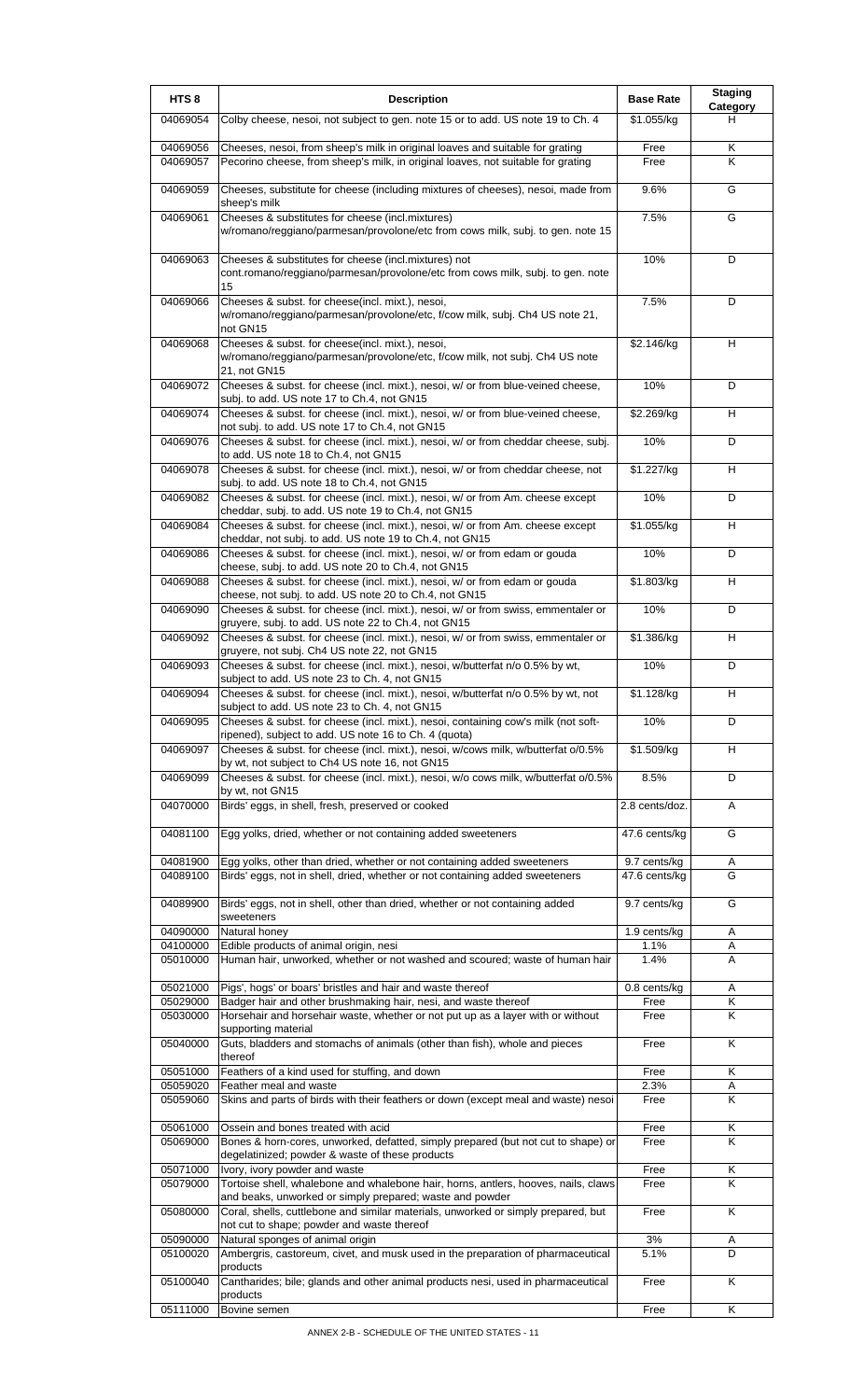| HTS <sub>8</sub>     | <b>Description</b>                                                                                                                                  | <b>Base Rate</b>             | <b>Staging</b><br>Category |
|----------------------|-----------------------------------------------------------------------------------------------------------------------------------------------------|------------------------------|----------------------------|
| 05119100             | Products of fish, crustaceans, molluscs or other aquatic invertebrates nesi; dead<br>animals of chapter 3, unfit for human consumption              | Free                         | Κ                          |
| 05119920             | Parings and similar waste of raw hides or skins; glue stock nesi                                                                                    | Free                         | Κ                          |
| 05119930             | Animal products chiefly used as food for animals or as ingredients in such food,<br>nesi                                                            | Free                         | K                          |
| 05119940             | Animal products nesi; dead animals of chapter 1, unfit for human consumption                                                                        | 1.1%                         | A                          |
| 06011015             | Tulip bulbs, dormant                                                                                                                                | 89.6<br>cents/1000           | Α                          |
| 06011030             | Hyacinth bulbs, dormant                                                                                                                             | 38.4<br>cents/1000           | A                          |
| 06011045             | Lily bulbs, dormant                                                                                                                                 | 55.7<br>cents/1000           | A                          |
| 06011060             | Narcissus bulbs, dormant                                                                                                                            | \$1.34/1000                  | Α                          |
| 06011075             | Crocus corms, dormant                                                                                                                               | 19.2<br>cents/1000           | A                          |
| 06011085             | Lily of the valley pips, dormant                                                                                                                    | \$1.44/1000                  | Α                          |
| 06011090<br>06012010 | Bulbs, tubers, tuberous roots, corms, crowns and rhizomes, nesi, dormant<br>Hyacinth bulbs, without soil attached, in growth or in flower           | 3.5%<br>38.4                 | Α<br>A                     |
|                      |                                                                                                                                                     | cents/1000                   |                            |
| 06012090             | Bulbs nesi, tubers, tuberous roots, corms, crowns and rhizomes, in growth or in<br>flower; chicory plants and roots                                 | 1.4%                         | Α                          |
| 06021000             | Unrooted cuttings and slips of live plants                                                                                                          | 4.8%                         | Α                          |
| 06022000             | Trees, shrubs, and bushes, grafted or not of kinds which bear edible fruits or nuts                                                                 | Free                         | K                          |
| 06023000<br>06024000 | Rhododendron and azalea plants, grafted or not<br>Rose plants, grafted or not                                                                       | 1.9%<br>Free                 | Α<br>Κ                     |
| 06029020             | Live orchid plants                                                                                                                                  | Free                         | Κ                          |
| 06029030             | Live herbaceous perennials, other than orchid plants, with soil attached to roots                                                                   | 1.4%                         | A                          |
| 06029040             | Live herbaceous perennials, other than orchid plants, without soil attached to roots                                                                | 3.5%                         | A                          |
| 06029050             | Live mushroom spawn                                                                                                                                 | 1.4 cents/kg                 | Α                          |
| 06029060             | Other live plants nesoi, with soil attached to roots                                                                                                | 1.9%                         | Α                          |
| 06029090             | Other live plants nesoi, other than those with soil attached to roots                                                                               | 4.8%                         | Α                          |
| 06031030<br>06031060 | Miniature (spray) carnations, fresh cut<br>Roses, fresh cut                                                                                         | 3.2%<br>6.8%                 | Α<br>A                     |
| 06031070             | Chrysanthemums, standard carnations, anthuriums and orchids, fresh cut                                                                              | 6.4%                         | A                          |
| 06031080             | Cut flowers and flower buds suitable for bouquets or ornamental purposes, fresh                                                                     | 6.4%                         | A                          |
| 06039000             | cut, nesi<br>Cut flowers and flower buds, suitable for bouquets or ornamental purposes, dried,<br>dyed, bleached, impregnated or otherwise prepared | 4%                           | A                          |
| 06041000             | Mosses and lichens                                                                                                                                  | Free                         | Κ                          |
| 06049100             | Foliage, branches and other parts of plants without flowers or flower buds, and<br>grasses, suitable for bouquets or ornamental purposes, fresh     | Free                         | K                          |
| 06049930             | Foliage, branches, parts of plants without flowers or buds, and grasses, suitable<br>for bouquets or ornamental purposes, dried or bleached         | Free                         | K                          |
| 06049960             | Foliage, branches, parts of plants and grasses, suitable for bouquets or<br>ornamental purposes, dyed, impregnated or otherwise prepared            | 7%                           | D                          |
| 07011000             | Seed potatoes, fresh or chilled                                                                                                                     | 0.5 cents/kg                 | Α                          |
| 07019010<br>07019050 | Yellow (Solano) potatoes, excluding seed<br>Fresh potatoes, other than yellow (Solano) potatoes or seed potatoes                                    | 0.5 cents/kg<br>0.5 cents/kg | Α<br>Α                     |
| 07020020             | Tomatoes, fresh or chilled, entered during Mar.1 to July 14, or the period Sept.1 to<br>Nov.14 in any year                                          | 3.9 cents/kg                 | A                          |
| 07020040             | Tomatoes, fresh or chilled, entered during July 15 to Aug.31 in any year                                                                            | 2.8 cents/kg                 | Α                          |
| 07020060             | Tomatoes, fresh or chilled, entered from Nov. 15 thru the last day of Feb. of the<br>following year                                                 | 2.8 cents/kg                 | A                          |
| 07031020             | Onion sets, fresh or chilled                                                                                                                        | 0.83 cents/kg                | Α                          |
| 07031030             | Pearl onions not over 16 mm in diameter, fresh or chilled                                                                                           | 0.96 cents/kg                | A                          |
| 07031040             | Onions, other than onion sets or pearl onions not over 16 mm in diameter, and<br>shallots, fresh or chilled                                         | 3.1 cents/kg                 | G                          |
| 07032000             | Garlic, fresh or chilled                                                                                                                            | 0.43 cents/kg                | Α                          |
| 07039000             | Leeks and other alliaceous vegetables nesi, fresh or chilled                                                                                        | 20%                          | G                          |
| 07041020             | Cauliflower and headed broccoli, fresh or chilled, if entered June 5 to October 15,<br>inclusive, in any year                                       | 2.5%                         | A                          |
| 07041040             | Cauliflower and headed broccoli, fresh or chilled, not reduced in size, if entered<br>Oct. 16 through June 4, inclusive                             | 10%                          | D                          |
| 07041060             | Cauliflower and headed broccoli, fresh or chilled, reduced in size, if entered Oct.<br>16 through June 4, inclusive                                 | 14%                          | D                          |
| 07042000             | Brussels sprouts, fresh or chilled                                                                                                                  | 12.5%                        | D                          |
| 07049020             | Cabbage, fresh or chilled                                                                                                                           | 0.54 cents/kg                | A                          |
| 07049040             | Kohlrabi, kale and similar edible brassicas nesi, including sprouting broccoli, fresh<br>or chilled                                                 | 20%                          | F                          |
| 07051120             | Head lettuce (cabbage lettuce), fresh or chilled, if entered June 1 to October 31,<br>inclusive, in any year                                        | 0.4 cents/kg                 | Α                          |
| 07051140             | Head lettuce (cabbage lettuce), fresh or chilled, if entered Nov. 1 through May 30,<br>inclusive, in any year                                       | 3.7 cents/kg                 | D                          |
| 07051920             | Lettuce, other than head lettuce, fresh or chilled, if entered June 1 to October 31,<br>inclusive, in any year                                      | 0.4 cents/kg                 | A                          |
| 07051940             | Lettuce, other than head lettuce, fresh or chilled, if entered Nov. 1 through May 30,<br>inclusive, in any year                                     | 3.7 cents/kg                 | Α                          |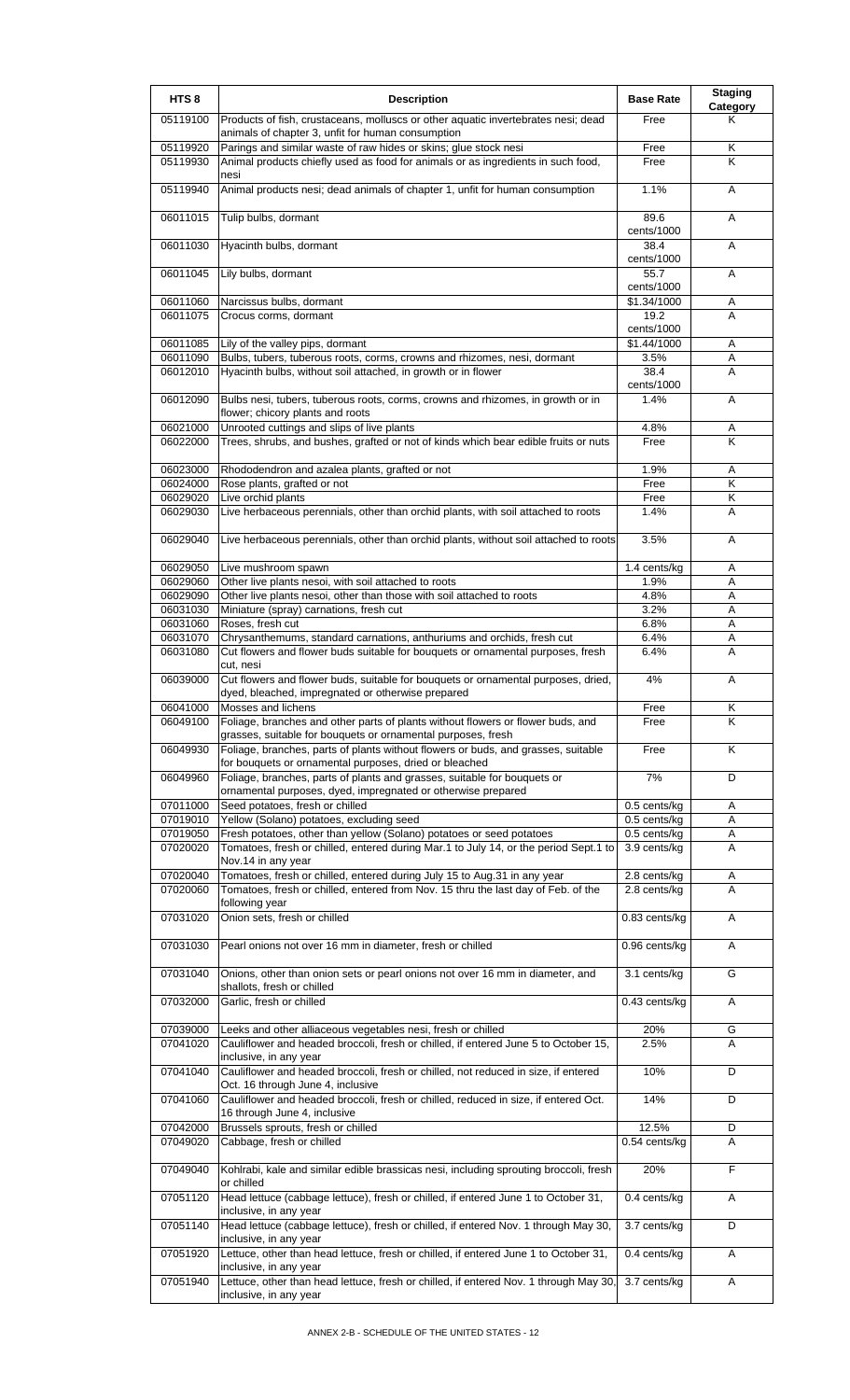| HTS <sub>8</sub>     | <b>Description</b>                                                                                                                                                                                                | <b>Base Rate</b>             | <b>Staging</b><br>Category |
|----------------------|-------------------------------------------------------------------------------------------------------------------------------------------------------------------------------------------------------------------|------------------------------|----------------------------|
| 07052100             | Witloof chicory, fresh or chilled                                                                                                                                                                                 | 0.15 cents/kg                | A                          |
| 07052900             | Chicory, other than witloof chicory, fresh or chilled                                                                                                                                                             | 0.15 cents/kg                | A                          |
| 07061005             | Carrots, fresh or chilled, reduced in size                                                                                                                                                                        | 14.9%                        | F                          |
| 07061010             | Carrots, fresh or chilled, not reduced in size, under 10 cm in length                                                                                                                                             | 1.4 cents/kg                 | Α                          |
| 07061020<br>07061040 | Carrots, fresh or chilled, not reduced in size, 10 cm or over in length<br>Turnips, fresh or chilled                                                                                                              | 0.7 cents/kg                 | A<br>Κ                     |
| 07069020             | Radishes, fresh or chilled                                                                                                                                                                                        | Free<br>2.7%                 | Α                          |
| 07069030             | Beets and horseradish, fresh or chilled                                                                                                                                                                           | 1.9%                         | A                          |
| 07069040             | Salsify, celeriac, radishes and similar edible roots nesi, fresh or chilled                                                                                                                                       | 10%                          | D                          |
| 07070020             | Cucumbers, including gherkins, fresh or chilled, if entered December 1 in any year<br>to the last day of the following February, inclusive                                                                        | 4.2 cents/kg                 | A                          |
| 07070040             | Cucumbers, including gherkins, fresh or chilled, if entered March 1 to April 30,<br>inclusive, in any year                                                                                                        | 5.6 cents/kg                 | Α                          |
| 07070050             | Cucumbers, including gherkins, fresh or chilled, if entered May 1 to June 30,<br>inclusive, or Sept. 1 to Nov. 30, inclusive, in any year                                                                         | 5.6 cents/kg                 | A                          |
| 07070060             | Cucumbers, including gherkins, fresh or chilled, if entered July 1 to August 31,<br>inclusive, in any year                                                                                                        | 1.5 cents/kg                 | Α                          |
| 07081020             | Peas, fresh or chilled, shelled or unshelled, if entered July 1 to Sept. 30, inclusive,<br>in any year                                                                                                            | 0.5 cents/kg                 | Α                          |
| 07081040             | Peas, fresh or chilled, shelled or unshelled, if entered Nov. 1 through the following<br>June 30, inclusive                                                                                                       | 2.8 cents/kg                 | Α                          |
| 07082010             | Lima beans, fresh or chilled, shelled or unshelled, if entered November 1 through<br>the following May 31, inclusive                                                                                              | 2.3 cents/kg                 | A                          |
| 07082020             | Cowpeas (other than black-eye peas), fresh or chilled, shelled or unshelled                                                                                                                                       | Free                         | Κ                          |
| 07082090<br>07089005 | Beans nesi, fresh or chilled, shelled or unshelled<br>Chickpeas (garbanzos), fresh or chilled, shelled or unshelled                                                                                               | 4.9 cents/kg<br>1 cents/kg   | D<br>Α                     |
| 07089015             | Lentils, fresh or chilled, shelled or unshelled                                                                                                                                                                   | 0.1 cents/kg                 | Α                          |
| 07089025             | Pigeon peas, fresh or chilled, shelled or unshelled, if entered from July 1 to<br>September 30, inclusive, in any year                                                                                            | Free                         | K                          |
| 07089030             | Pigeon peas, fresh or chilled, shelled or unshelled, if entered Oct. 1 through the<br>following June 30, inclusive                                                                                                | 0.8 cents/kg                 | Α                          |
| 07089040<br>07091000 | Leguminous vegetables nesi, fresh or chilled, shelled or unshelled<br>Globe artichokes, fresh or chilled                                                                                                          | 4.9 cents/kg<br>11.3%        | Α<br>D                     |
| 07092010             | Asparagus, fresh or chilled, not reduced in size, if entered September 15 to<br>November 15, inclusive, and transported to the U.S. by air                                                                        | 5%                           | Α                          |
| 07092090<br>07093020 | Asparagus, nesi, fresh or chilled<br>Eggplants (aubergines), fresh or chilled, if entered April 1 to November 30,<br>inclusive, in any year                                                                       | 21.3%<br>2.6 cents/kg        | F<br>Α                     |
| 07093040             | Eggplants (aubergines), fresh or chilled, if entered December 1 through the<br>following March 31, inclusive                                                                                                      | 1.9 cents/kg                 | A                          |
| 07094020             | Celery, other than celeriac, fresh or chilled, reduced in size                                                                                                                                                    | 14.9%                        | υ                          |
| 07094040             | Celery, other than celeriac, fresh or chilled, not reduced in size, if entered April 15                                                                                                                           |                              |                            |
|                      |                                                                                                                                                                                                                   | $0.25$ cents/kg              | A                          |
| 07094060             | to July 31, inclusive, in any year<br>Celery, other than celeriac, fresh or chilled, not reduced in size, if entered August                                                                                       | 1.9 cents/kg                 | Α                          |
| 07095101             | 1 through the following April 14, inclusive<br>Mushrooms of the genus Agaricus, fresh or chilled                                                                                                                  | 8.8 cents/kg $+$             | D                          |
|                      |                                                                                                                                                                                                                   | 20%                          |                            |
| 07095200<br>07095900 | Truffles, fresh or chilled<br>Mushrooms, other than of the genus Agaricus, fresh or chilled                                                                                                                       | Free<br>8.8 cents/kg +       | K<br>D                     |
|                      |                                                                                                                                                                                                                   | 20%                          |                            |
| 07096020<br>07096040 | Chili peppers, fresh or chilled<br>Fruits of the genus capsicum (peppers) (ex. chili peppers) or of the genus pimenta                                                                                             | 4.4 cents/kg<br>4.7 cents/kg | Α<br>A                     |
| 07097000             | (e.g., Allspice), fresh or chilled<br>Spinach, New Zealand spinach and orache spinach (garden spinach), fresh or                                                                                                  | 20%                          | D                          |
| 07099005             | chilled<br>Jicamas, pumpkins and breadfruit, fresh or chilled                                                                                                                                                     | 11.3%                        | D                          |
| 07099010             | Chayote, fresh or chilled                                                                                                                                                                                         | 5.6%                         | D                          |
| 07099014             | Okra, fresh or chilled                                                                                                                                                                                            | 20%                          | D                          |
| 07099020             | Squash, fresh or chilled                                                                                                                                                                                          | 1.5 cents/kg                 | A<br>D                     |
| 07099030<br>07099035 | Fiddlehead greens, fresh or chilled<br>Olives, fresh or chilled                                                                                                                                                   | 8%<br>8.8 cents/kg           | D                          |
| 07099045             | Sweet corn, fresh or chilled                                                                                                                                                                                      | 21.3%                        | D                          |
| 07099091             | Vegetables, not elsewhere specified or included, fresh or chilled                                                                                                                                                 | 20%                          | D                          |
| 07101000<br>07102120 | Potatoes, uncooked or cooked by steaming or boiling in water, frozen<br>Peas, uncooked or cooked by steaming or boiling in water, frozen, if entered July 1                                                       | 14%<br>1 cents/kg            | F<br>Α                     |
| 07102140             | through September 30, inclusive, in any year<br>Peas, uncooked or cooked by steaming or boiling in water, frozen, if entered Jan.                                                                                 | 2 cents/kg                   | A                          |
| 07102210             | 1 through June 30, or Oct. 1 through Dec. 31, inclusive<br>Lima beans, uncooked or cooked by steaming or boiling in water, frozen, not                                                                            | 2.3 cents/kg                 | Α                          |
| 07102215             | reduced in size, entered Nov. 1 through the following May 31<br>Lima beans, frozen, entered June 1 - October 31                                                                                                   | 4.9 cents/kg                 | D                          |
| 07102220             | Cowpeas (other than black-eye peas), uncooked or cooked by steaming or boiling<br>in water, frozen, not reduced in size                                                                                           | Free                         | K                          |
| 07102225             | Frozen string beans (snap beans), not reduced in size                                                                                                                                                             | 4.9 cents/kg                 | Α                          |
| 07102237             | Frozen beans nesi, not reduced in size                                                                                                                                                                            | 4.9 cents/kg                 | A                          |
| 07102240             | Beans nesi, uncooked or cooked by steaming or boiling in water, frozen, reduced<br>in size                                                                                                                        | 11.2%                        | D                          |
| 07102905             | Chickpeas (garbanzos), uncooked or cooked by steaming or boiling in water,<br>frozen                                                                                                                              | 1 cents/kg                   | Α                          |
| 07102915<br>07102925 | Lentils, uncooked or cooked by steaming or boiling in water, frozen<br>Pigeon peas, uncooked or cooked by steaming or boiling in water, frozen, if<br>entered July 1 through September 30, inclusive, in any year | $0.1$ cents/kg<br>Free       | Α<br>Κ                     |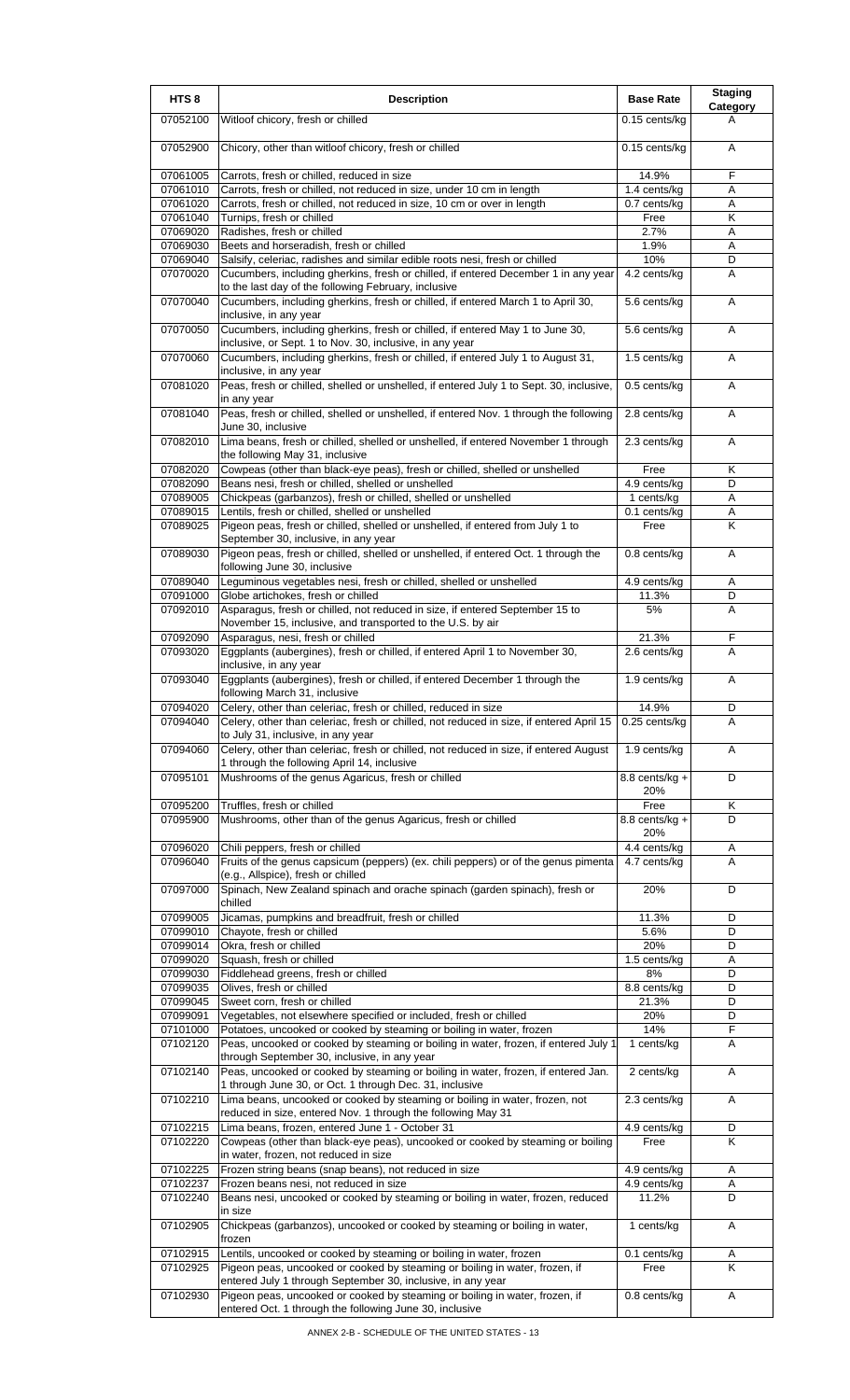| HTS <sub>8</sub>     | <b>Description</b>                                                                                                                              | <b>Base Rate</b>                           | <b>Staging</b><br>Category |
|----------------------|-------------------------------------------------------------------------------------------------------------------------------------------------|--------------------------------------------|----------------------------|
| 07102940             | Leguminous vegetables nesi, uncooked or cooked by steaming or boiling in water,<br>frozen                                                       | 3.5 cents/kg                               | A                          |
| 07103000             | Spinach, New Zealand spinach and orache spinach (garden spinach), uncooked<br>or cooked by steaming or boiling in water, frozen                 | 14%                                        | D                          |
| 07104000             | Sweet corn, uncooked or cooked by steaming or boiling in water, frozen                                                                          | 14%                                        | D                          |
| 07108015             | Bamboo shoots and water chestnuts (other than Chinese water chestnuts),<br>uncooked or cooked by steaming or boiling in water, frozen           | Free                                       | K                          |
| 07108020             | Mushrooms, uncooked or cooked by steaming or boiling in water, frozen                                                                           | $5.7$ cents/kg +<br>8%                     | D                          |
| 07108040             | Tomatoes, uncooked or cooked by steaming or boiling in water, frozen, if entered<br>Mar. 1 thru July 14, incl. or Sept. 1 thru Nov. 14, incl.   | 2.9 cents/kg                               | A                          |
| 07108045             | Tomatoes, uncooked or cooked by steaming or boiling in water, frozen, if entered<br>July 15 through August 31, inclusive, in any year           | 2.1 cents/kg                               | A                          |
| 07108050             | Tomatoes, uncooked or cooked by steaming or boiling in water, frozen, if entered<br>Nov. 15 through the following February, incl.               | 2.1 cents/kg                               | A                          |
| 07108060             | Fiddlehead greens, uncooked or cooked by steaming or boiling in water, frozen,<br>not reduced in size                                           | 8%                                         | D                          |
| 07108065             | Brussels sprouts, uncooked or cooked by steaming or boiling in water, frozen, not<br>reduced in size                                            | 12.5%                                      | D                          |
| 07108070             | Vegetables nesi, uncooked or cooked by steaming or boiling in water, frozen, not<br>reduced in size                                             | 11.3%                                      | Α                          |
| 07108085             | Brussels sprouts, uncooked or cooked by steaming or boiling in water, frozen,<br>reduced in size                                                | 14%                                        | D                          |
| 07108093             | Okra, reduced in size, frozen                                                                                                                   | 14.9%                                      | D                          |
| 07108097             | Vegetables nesi, uncooked or cooked by steaming or boiling in water, frozen,                                                                    | 14.9%                                      | A                          |
| 07109011             | reduced in size<br>Mixtures of pea pods and water chestnuts (other than Chinese water chestnuts),                                               | 7.9%                                       | D                          |
| 07109091             | uncooked or cooked by steaming or boiling in water, frozen<br>Mixtures of vegetables not elsewhere specified or included, uncooked or cooked    | 14%                                        | A                          |
|                      | by steaming or boiling in water, frozen                                                                                                         |                                            |                            |
| 07112018             | Olives, n/pitted, green, in saline sol., in contain. > 8 kg, drained wt, for repacking<br>or sale, subject to add. US note 5 to Ch. 7           | 3.7 cents/kg<br>on drained<br>weight       | A                          |
| 07112028             | Olives, n/pitted, green, in saline sol., in contain. > 8 kg, drained wt, for repacking<br>or sale, not subject to add. US note 5 to Ch. 7       | 5.9 cents/kg<br>on drained                 | D                          |
| 07112038             | Olives, n/pitted, nesoi                                                                                                                         | weight<br>5.9 cents/kg                     | A                          |
|                      |                                                                                                                                                 | on drained<br>weight                       |                            |
| 07112040             | Olives, pitted or stuffed, provisionally preserved but unsuitable in that state for<br>immediate consumption                                    | 8.6 cents/kg<br>on drained<br>weight       | A                          |
| 07113000             | Capers, provisionally preserved but unsuitable in that state for immediate<br>consumption                                                       | 8%                                         | D                          |
| 07114000             | Cucumbers including gherkins, provisionally preserved but unsuitable in that state<br>for immediate consumption                                 | 7.7%                                       | D                          |
| 07115100             | Mushrooms of the genus Agaricus, provisionally preserved but unsuitable in that<br>state for immediate consumption                              | 5.7 cents/kg<br>on drained<br>weight $+8%$ | D                          |
| 07115910             | Mushrooms, other than of the genus Agaricus, provisionally preserved but<br>unsuitable in that state for immediate consumption                  | 5.7 cents/kg<br>on drained<br>weight $+8%$ | D                          |
| 07115990             | Truffles, provisionally preserved but unsuitable in that state for immediate<br>consumption                                                     | 7.7%                                       | D                          |
| 07119020             | Leguminous vegetables, provisionally preserved but unsuitable in that state for<br>immediate consumption                                        | Free                                       | K                          |
| 07119050             | Onions, provisionally preserved but unsuitable in that state for immediate<br>consumption                                                       | 5.1%                                       | D                          |
| 07119065             | Vegetables nesoi, and mixtures of vegetables, provisionally preserved but<br>unsuitable in that state for immediate consumption                 | 7.7%                                       | Α                          |
| 07122020             | Dried onion powder or flour                                                                                                                     | 29.8%                                      | D                          |
| 07122040             | Dried onions whole, cut, sliced or broken, but not further prepared                                                                             | 21.3%                                      | D                          |
| 07123110             | Air dried or sun dried mushrooms of the genus Agaricus, whole, cut, sliced,<br>broken or in powder, but not further prepared                    | 1.3 cents/kg $+$<br>1.8%                   | Α                          |
| 07123120             | Dried (not air or sun dried) mushrooms of the genus Agaricus, whole, cut, sliced,<br>broken or in powder, but not further prepared              | 1.9 cents/kg $+$<br>2.6%                   | A                          |
| 07123200             | Dried wood ears (Auricularia spp.), whole, cut, sliced, broken or in powder, but not<br>further prepared                                        | 8.3%                                       | D                          |
| 07123300             | Dried jelly fungi (Tremella spp), whole, cut, sliced, broken or in powder, but not<br>further prepared                                          | 8.3%                                       | D                          |
| 07123910             | Air dried or sun dried mushrooms (other than of the genus Agaricus), whole, cut,<br>sliced, broken or in powder, but not further prepared       | $1.3$ cents/kg +<br>1.8%                   | A                          |
| 07123920             | Dried (not air or sun dried) mushrooms (other than of the genus Agaricus), whole,<br>cut, sliced, broken or in powder, but not further prepared | $1.9$ cents/kg +<br>2.6%                   | A                          |
| 07123940             | Dried truffles, whole, cut, sliced, broken or in powder, but not further prepared                                                               | Free                                       | $\overline{\mathsf{K}}$    |
| 07129010             | Dried carrots, whole, cut, sliced, broken or in powder, but not further prepared                                                                | 1.3%                                       | Α                          |
| 07129015<br>07129020 | Dried olives, not ripe<br>Dried olives, ripe                                                                                                    | 5.5 cents/kg<br>2.5 cents/kg               | Α<br>Α                     |
| 07129030             | Dried potatoes, whether or not cut or sliced but not further prepared                                                                           | 2.3 cents/kg                               | A                          |
| 07129040             | Dried garlic, whole, cut, sliced, broken or in powder, but not further prepared                                                                 | 29.8%                                      | D                          |
| 07129060             | Dried fennel, marjoram, parsley, savory and tarragon, crude or not manufactured                                                                 | Free                                       | K                          |
| 07129065             | Dried parsley nesi, whole, cut, sliced, broken or in powder, but not further<br>prepared                                                        | 3.8%                                       | Α                          |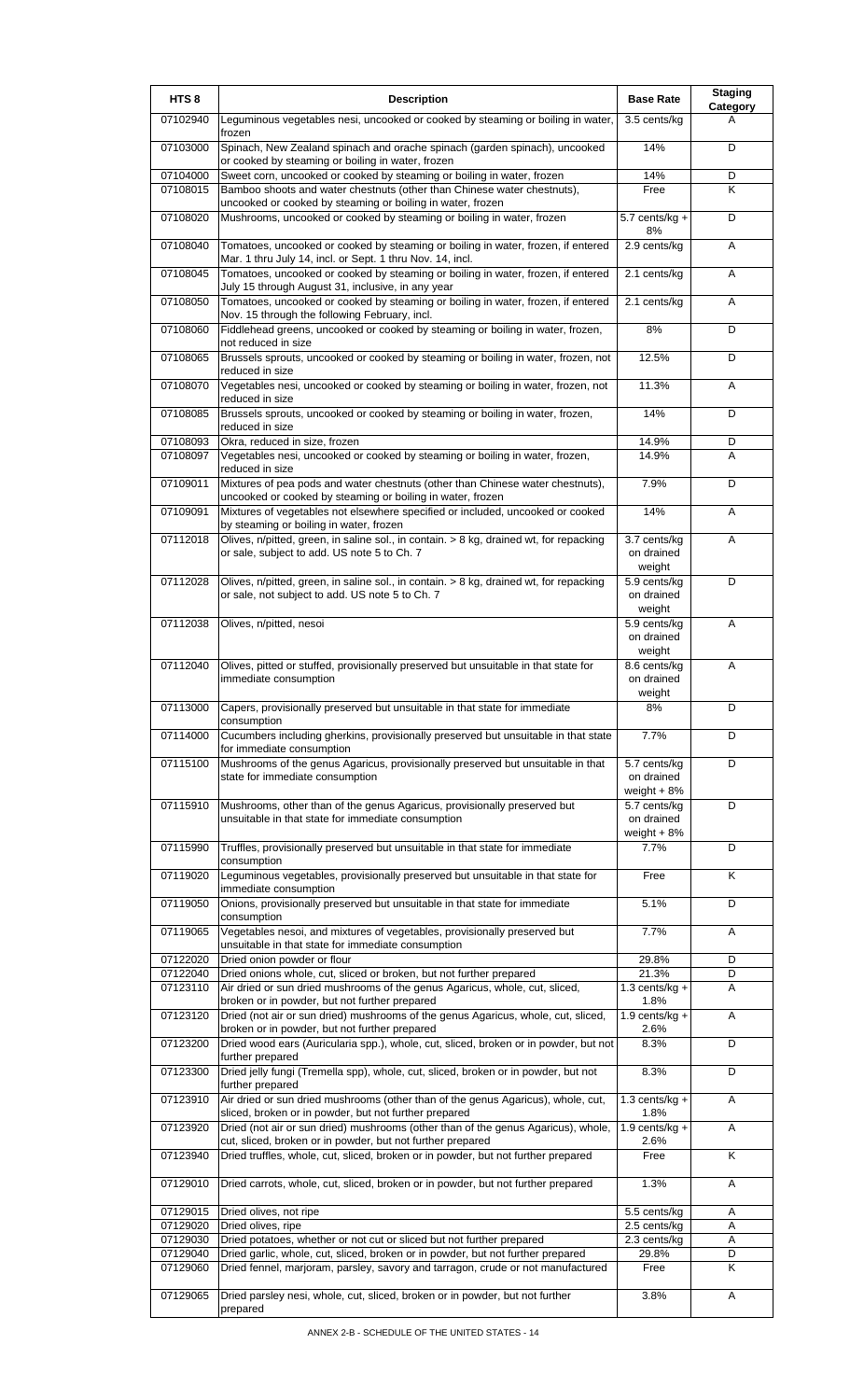| HTS <sub>8</sub>     | <b>Description</b>                                                                                                                                      | <b>Base Rate</b>              | <b>Staging</b><br><b>Category</b> |
|----------------------|---------------------------------------------------------------------------------------------------------------------------------------------------------|-------------------------------|-----------------------------------|
| 07129070             | Dried fennel, marjoram, savory and tarragon nesi, whole, cut, sliced, broken or in<br>powder, but not further prepared                                  | 1.9%                          | A                                 |
| 07129074             | Tomatoes, dried in powder                                                                                                                               | 8.7%                          | D                                 |
| 07129078             | Tomatoes, dried, whole, other                                                                                                                           | 8.7%                          | D                                 |
| 07129085             | Dried vegetables nesoi, and mixtures of dried vegetables, whole, cut, sliced,<br>broken or in powder, but not further prepared                          | 8.3%                          | A                                 |
| 07131010             | Seeds of peas of a kind used for sowing                                                                                                                 | $1.5$ cents/kg                | Α                                 |
| 07131020             | Dried split peas, shelled                                                                                                                               | Free                          | Κ                                 |
| 07131040             | Dried peas, nesi, shelled                                                                                                                               | 0.4 cents/kg                  | A                                 |
| 07132010             | Seeds of chickpeas (garbanzos) of a kind used for sowing                                                                                                | 1.5 cents/kg                  | Α                                 |
| 07132020             | Dried chickpeas (garbanzos), shelled                                                                                                                    | 1.4 cents/kg                  | Α                                 |
| 07133110<br>07133120 | Seeds of beans of a kind used for sowing<br>Dried beans, shelled, if entered May 1 through August 31, inclusive, in any year                            | 0.8 cents/kg<br>Free          | Α<br>Κ                            |
| 07133140             | Dried beans, shelled, if entered September 1 through the following April 30, or<br>withdrawn for consumption at any time                                | 0.3 cents/kg                  | Α                                 |
| 07133210             | Seeds of small red (adzuki) beans of a kind used for sowing                                                                                             | 1.5 cents/kg                  | Α                                 |
| 07133220             | Dried small red (adzuki) beans, shelled                                                                                                                 | 1.2 cents/kg                  | Α                                 |
| 07133310             | Seeds of kidney beans, including white pea beans of a kind used for sowing                                                                              | 1.5 cents/kg                  | A                                 |
| 07133320             | Dried kidney beans, including white pea beans, shelled, if entered May 1 through                                                                        | 1 cents/kg                    | Α                                 |
| 07133340             | August 31, inclusive, in any year<br>Dried kidney beans, including white pea beans, shelled, if entered Sept. 1 through                                 | 1.5 cents/kg                  | A                                 |
|                      | April 30, or withdrawn for consumption at any time                                                                                                      |                               |                                   |
| 07133910<br>07133915 | Seeds of beans nesi, of a kind used for sowing<br>Dried cowpeas, shelled                                                                                | 1.5 cents/kg<br>Free          | A<br>Κ                            |
| 07133920             | Dried beans nesi, shelled, if entered for consumption from May 1 through August                                                                         | 0.8 cents/kg                  | A                                 |
|                      | 31, inclusive, in any year                                                                                                                              |                               |                                   |
| 07133940             | Dried beans nesi, shelled, if entered for consumption September 1 through April<br>30, or withdrawn for consumption at any time                         | 0.8 cents/kg                  | A                                 |
| 07134010<br>07134020 | Lentil seeds of a kind used for sowing<br>Dried lentils, shelled                                                                                        | 1.5 cents/kg<br>0.15 cents/kg | Α<br>A                            |
|                      |                                                                                                                                                         |                               |                                   |
| 07135010             | Seeds of broad beans and horse beans of a kind used for sowing                                                                                          | 1.5 cents/kg                  | Α<br>A                            |
| 07135020<br>07139010 | Dried broad beans and horse beans, shelled<br>Seeds of leguminous vegetables nesi, of a kind used for sowing                                            | 1.2 cents/kg<br>1.5 cents/kg  | Α                                 |
| 07139050             | Dried guar seeds, shelled                                                                                                                               | Free                          | Κ                                 |
| 07139060             | Dried leguminous vegetables nesi, shelled, if entered for consumption during the<br>period from May 1 through August 31, inclusive, in any year         | 0.8 cents/kg                  | Α                                 |
| 07139080             | Dried leguminous vegetables nesi, shelled, if entered Sept. 1 through the following<br>April 30, or withdrawn for consumption at any time               | 1.5 cents/kg                  | Α                                 |
| 07141010             | Cassava (manioc), frozen, whether or not sliced or in the form of pellets                                                                               | 7.9%                          | A                                 |
| 07141020             | Cassava (manioc), fresh, chilled or dried, whether or not sliced or in the form of<br>pellets                                                           | 11.3%                         | Α                                 |
| 07142010             | Sweet potatoes, frozen, whether or not sliced or in the form of pellets                                                                                 | 6%                            | D                                 |
| 07142020             | Sweet potatoes, fresh, chilled or dried, whether or not sliced or in the form of<br>pellets                                                             | 4.5%                          | A                                 |
| 07149005             | Chinese water chestnuts, fresh or chilled                                                                                                               | 20%                           | D                                 |
| 07149010             | Fresh or chilled dasheens, whether or not sliced or in the form of pellets                                                                              | 2.3%                          | Α                                 |
| 07149020<br>07149040 | Fresh or chilled yams, whether or not sliced or in the form of pellets<br>Fresh or chilled arrowroot, salep, Jerusalem artichokes and similar roots and | 6.4%<br>16%                   | D<br>D                            |
|                      | tubers nesoi, whether or not sliced or in the form of pellets                                                                                           |                               |                                   |
| 07149041             | Mixtures of pea pods and Chineses water chestnuts, frozen                                                                                               | 7.9%                          | D                                 |
| 07149042             | Other mixtures of Chinese water chestnuts, frozen                                                                                                       | 14%                           | D                                 |
| 07149044             | Chinese water chestnuts, not mixed, frozen                                                                                                              | Free                          | Κ                                 |
| 07149045             | Frozen dasheens/yams/arrowroot/salep/Jerusalem artichokes/similar roots &<br>tubers (but not cassava, sweet potatoes & Chinese water chestnuts)         | 6%                            | D                                 |
| 07149048             | Chinese water chestnuts, dried                                                                                                                          | 8.3%                          | D                                 |
| 07149050             | Dried dasheens, yams, arrowroot, salep, Jerusalem artichokes and similar roots<br>and tubers nesoi, in the form of pellets                              | Free                          | Κ                                 |
| 07149060             | Dried dasheens, yams, arrowroot, salep, Jerusalem artichokes, and similar roots<br>and tubers nesoi, whether or not sliced but not in pellets           | 8.3%                          | D                                 |
| 08011100             | Coconuts, desiccated                                                                                                                                    | Free                          | Κ                                 |
| 08011900             | Coconuts, fresh, in shell or shelled                                                                                                                    | Free                          | Κ                                 |
| 08012100             | Brazil nuts, fresh or dried, in shell                                                                                                                   | Free                          | Κ                                 |
| 08012200             | Brazil nuts, fresh or dried, shelled                                                                                                                    | Free                          | $\overline{\mathsf{K}}$           |
| 08013100<br>08013200 | Cashew nuts, fresh or dried, in shell<br>Cashew nuts, fresh or dried, shelled                                                                           | Free<br>Free                  | Κ<br>Κ                            |
| 08021100             | Almonds, fresh or dried, in shell                                                                                                                       | 7.7 cents/kg                  | A                                 |
| 08021200             | Almonds, fresh or dried, shelled                                                                                                                        | 24 cents/kg                   | Α                                 |
| 08022100             | Hazelnuts or filberts, fresh or dried, in shell                                                                                                         | 7 cents/kg                    | D                                 |
| 08022200             | Hazelnuts or filberts, fresh or dried, shelled                                                                                                          | 14.1 cents/kg                 | A                                 |
| 08023100<br>08023200 | Walnuts, fresh or dried, in shell<br>Walnuts, fresh or dried, shelled                                                                                   | 7 cents/kg<br>26.5 cents/kg   | Α<br>E                            |
| 08024000             | Chestnuts, fresh or dried, shelled or in shell                                                                                                          | Free                          | Κ                                 |
| 08025020             | Pistachios, fresh or dried, in shell                                                                                                                    | 0.9 cents/kg                  | Α                                 |
| 08025040             | Pistachios, fresh or dried, shelled                                                                                                                     | 1.9 cents/kg                  | Α                                 |
| 08029010             | Pecans, fresh or dried, in shell                                                                                                                        | 8.8 cents/kg                  | A                                 |
| 08029015             | Pecans, fresh or dried, shelled                                                                                                                         | 17.6 cents/kg                 | A                                 |
| 08029020             | Pignolias, fresh or dried, in shell                                                                                                                     | 0.7 cents/kg                  | Α                                 |
| 08029025             | Pignolias, fresh or dried, shelled                                                                                                                      | 1 cents/kg                    | Α                                 |
| 08029080<br>08029094 | Nuts nesi, fresh or dried, in shell<br>Kola nuts, fresh or dried, shelled                                                                               | 1.3 cents/kg<br>5 cents/kg    | A<br>A                            |
| 08029098             | Nuts nesi, fresh or dried, shelled                                                                                                                      | 5 cents/kg                    | Α                                 |
|                      |                                                                                                                                                         |                               |                                   |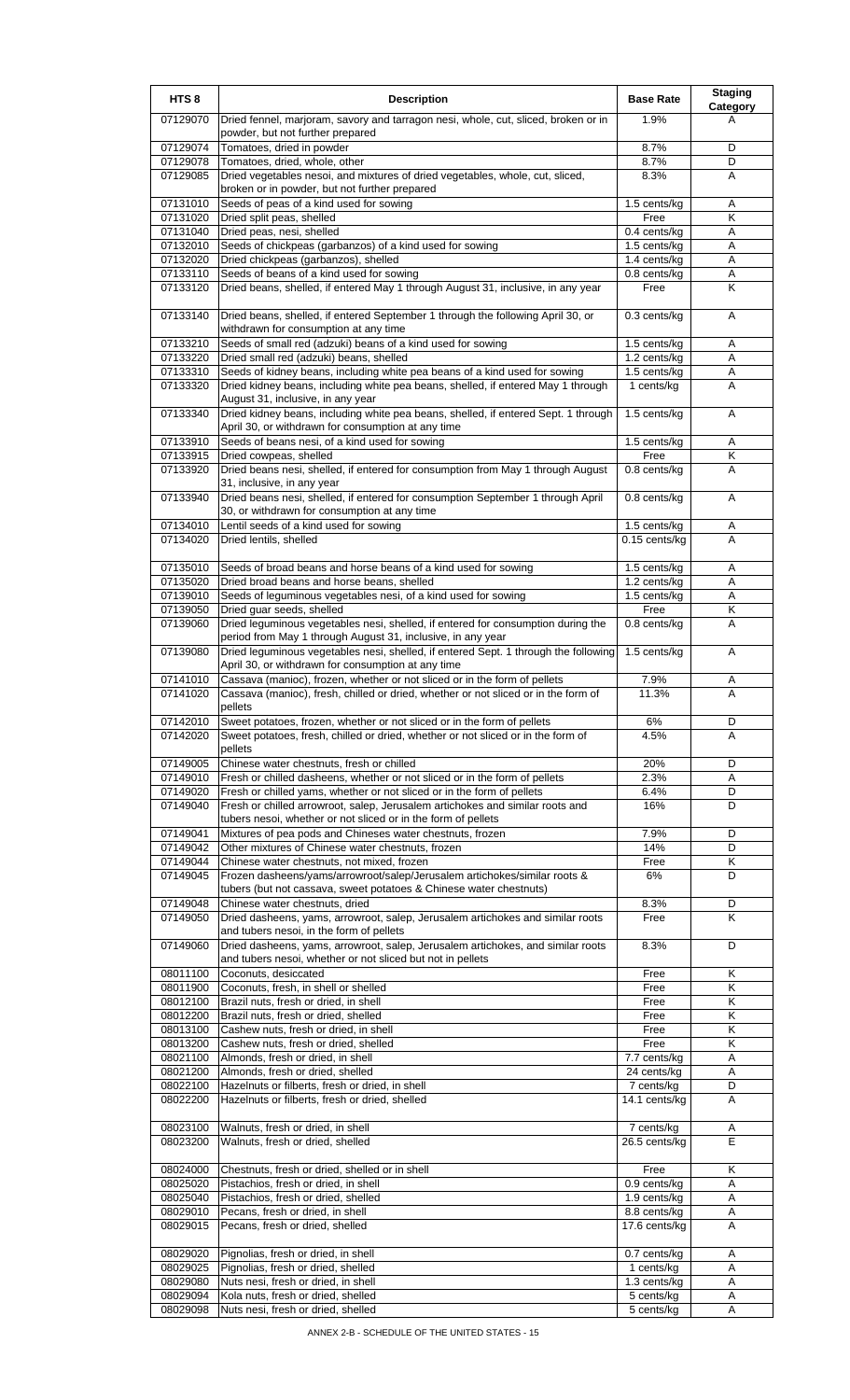| HTS <sub>8</sub>     | <b>Description</b>                                                                                                                                                | <b>Base Rate</b>                | <b>Staging</b><br>Category |
|----------------------|-------------------------------------------------------------------------------------------------------------------------------------------------------------------|---------------------------------|----------------------------|
| 08030020             | Bananas, fresh or dried                                                                                                                                           | Free                            | Κ                          |
| 08030030<br>08030040 | Plantains, fresh<br>Plantains, dried                                                                                                                              | Free<br>1.4%                    | Κ<br>Α                     |
| 08041020             | Dates, fresh or dried, whole, with or without pits, packed in units weighing (with<br>immediate container, if any) not over 4.6 kg                                | 13.2 cents/kg                   | D                          |
| 08041040<br>08041060 | Dates, fresh or dried, whole, with pits, packed in units weighing over 4.6 kg<br>Dates, fresh or dried, whole, without pits, packed in units weighing over 4.6 kg | 1 cents/kg<br>2.8 cents/kg      | Α<br>A                     |
| 08041080             | Dates, fresh or dried, other than whole                                                                                                                           | 29.8%                           | D                          |
| 08042040             | Figs, fresh or dried, whole, in units weighing more than 0.5 kg each                                                                                              | $7.9$ cents/kg                  | Α                          |
| 08042060             | Figs, fresh or dried, whole, in immediate containers weighing with their contents<br>0.5 kg or less                                                               | 6.2 cents/kg                    | A                          |
| 08042080<br>08043020 | Figs, fresh or dried, other than whole (including fig paste)<br>Pineapples, fresh or dried, not reduced in size, in bulk                                          | 8.8 cents/kg<br>$0.51$ cents/kg | D<br>A                     |
| 08043040             | Pineapples, fresh or dried, not reduced in size, in crates or other packages                                                                                      | 1.1 cents/kg                    | Α                          |
| 08043060             | Pineapples, fresh or dried, reduced in size                                                                                                                       | 0.44 cents/kg                   | A                          |
| 08044000             | Avocados, fresh or dried                                                                                                                                          | 11.2 cents/kg                   | В                          |
| 08045040             | Guavas, mangoes, and mangosteens, fresh, if entered during the period<br>September 1 through May 31, inclusive                                                    | 6.6 cents/kg                    | Α                          |
| 08045060             | Guavas, mangoes, and mangosteens, fresh, if entered during the period June 1<br>through August 31, inclusive                                                      | 6.6 cents/kg                    | Α                          |
| 08045080             | Guavas, mangoes, and mangosteens, dried                                                                                                                           | 1.5 cents/kg                    | Α                          |
| 08051000<br>08052000 | Oranges, fresh or dried<br>Mandarins (including tangerines and satsumas); clementines, wilkings and similar                                                       | 1.9 cents/kg<br>1.9 cents/kg    | Α<br>A                     |
|                      | citrus hybrids, fresh or dried                                                                                                                                    |                                 |                            |
| 08054040             | Grapefruit, fresh or dried, entered during the period August 1 through September<br>30, inclusive                                                                 | 1.9 cents/kg                    | D                          |
| 08054060             | Grapefruit, fresh or dried, if entered during the month of October                                                                                                | 1.5 cents/kg                    | D<br>F                     |
| 08054080             | Grapefruit, fresh or dried, if entered during the period November 1 through the<br>following July 31, inclusive                                                   | 2.5 cents/kg                    |                            |
| 08055020             | Lemons, fresh or dried                                                                                                                                            | 2.2 cents/kg                    | Α                          |
| 08055030             | Tahitian lines, Persian limes and other limes of the Citrus latifolia variety, fresh or<br>dried                                                                  | 0.8%                            | A                          |
| 08055040<br>08059001 | Limes of the Citrus aurantifolia variety, fresh or dried<br>Citrus fruit, not elsewhere specified or included, fresh or dried, including                          | 1.8 cents/kg<br>0.8%            | A<br>A                     |
| 08061020             | kumquats, citrons and bergamots<br>Grapes, fresh, if entered during the period February 15 through March 31,                                                      | \$1.13/m3                       | Α                          |
| 08061040             | inclusive<br>Grapes, fresh, if entered during the period April 1 through June 30, inclusive                                                                       | Free                            | Κ                          |
| 08061060             | Grapes, fresh, if entered during the period July 1 through the following February                                                                                 | \$1.80/m3                       | A                          |
|                      | 14. inclusive                                                                                                                                                     |                                 |                            |
| 08062010<br>08062020 | Raisins, made from dried seedless grapes<br>Raisins, made from other than seedless grapes                                                                         | $1.8$ cents/kg<br>2.8 cents/kg  | Α<br>Α                     |
| 08062090             | Grapes, dried, other than raisins                                                                                                                                 | 3.5 cents/kg                    | Α                          |
| 08071130             | Watermelons, fresh, if entered during the period from December 1, in any year, to<br>the following March 31, inclusive                                            | 9%                              | D                          |
| 08071140             | Watermelons, fresh, if entered during the period April 1 through November 30,<br>inclusive                                                                        | 17%                             | F                          |
| 08071910             | Cantaloupes, fresh, if entered during the period from August 1 through September<br>15, inclusive                                                                 | 12.8%                           | F                          |
| 08071920             | Cantaloupes, fresh, if entered during the periods from January 1 through July 31<br>or September 16 to December 31, inclusive                                     | 29.8%                           | F                          |
| 08071950             | Ogen and Galia melons, fresh, if entered during the period from December 1, in<br>any year, to the following May 31, inclusive                                    | 1.6%                            | Α                          |
| 08071960             | Ogen and Galia melons, fresh, if entered during the period from June 1 through<br>November 30, inclusive                                                          | 6.3%                            | D                          |
| 08071970             | Other melons nesoi, fresh, if entered during the period from December 1, in any<br>year, to the following May 31, inclusive                                       | 5.4%                            | D                          |
| 08071980             | Other melons nesoi, fresh, if entered during the period from June 1 through<br>November 30, inclusive                                                             | 28%                             | F                          |
| 08072000             | Papayas (papaws), fresh                                                                                                                                           | 5.4%                            | A                          |
| 08081000<br>08082020 | Apples, fresh<br>Pears and quinces, fresh, if entered during the period from April 1 through June                                                                 | Free<br>Free                    | Κ<br>K                     |
| 08082040             | 30, inclusive<br>Pears and quinces, fresh, if entered during the period from July 1 through the<br>following March 31, inclusive                                  | 0.3 cents/kg                    | Α                          |
| 08091000             | Apricots, fresh                                                                                                                                                   | 0.2 cents/kg                    | Α                          |
| 08092000             | Cherries, fresh                                                                                                                                                   | Free                            | Κ                          |
| 08093020             | Peaches, including nectarines, fresh, if entered during the period from June 1<br>through November 30, inclusive                                                  | 0.2 cents/kg                    | Α                          |
| 08093040             | Peaches, including nectarines, fresh, if entered during the period from December<br>1 through the following May 31, inclusive                                     | Free                            | K                          |
| 08094020             | Plums, prunes and sloes, fresh, if entered during the period from January 1<br>through May 31, inclusive                                                          | Free                            | Κ                          |
| 08094040             | Plums, prunes and sloes, fresh, if entered during the period from June 1 through<br>December 31, inclusive                                                        | 0.5 cents/kg                    | Α                          |
| 08101020             | Strawberries, fresh, if entered during the period from June 15 through September<br>15, inclusive                                                                 | 0.2 cents/kg                    | A                          |
| 08101040             | Strawberries, fresh, if entered during the period from September 16 through the<br>following June 14, inclusive                                                   | 1.1 cents/kg                    | Α                          |
| 08102010             | Raspberries and loganberries, fresh, if entered during the period from September<br>1 through the following June 30, inclusive                                    | 0.18 cents/kg                   | A                          |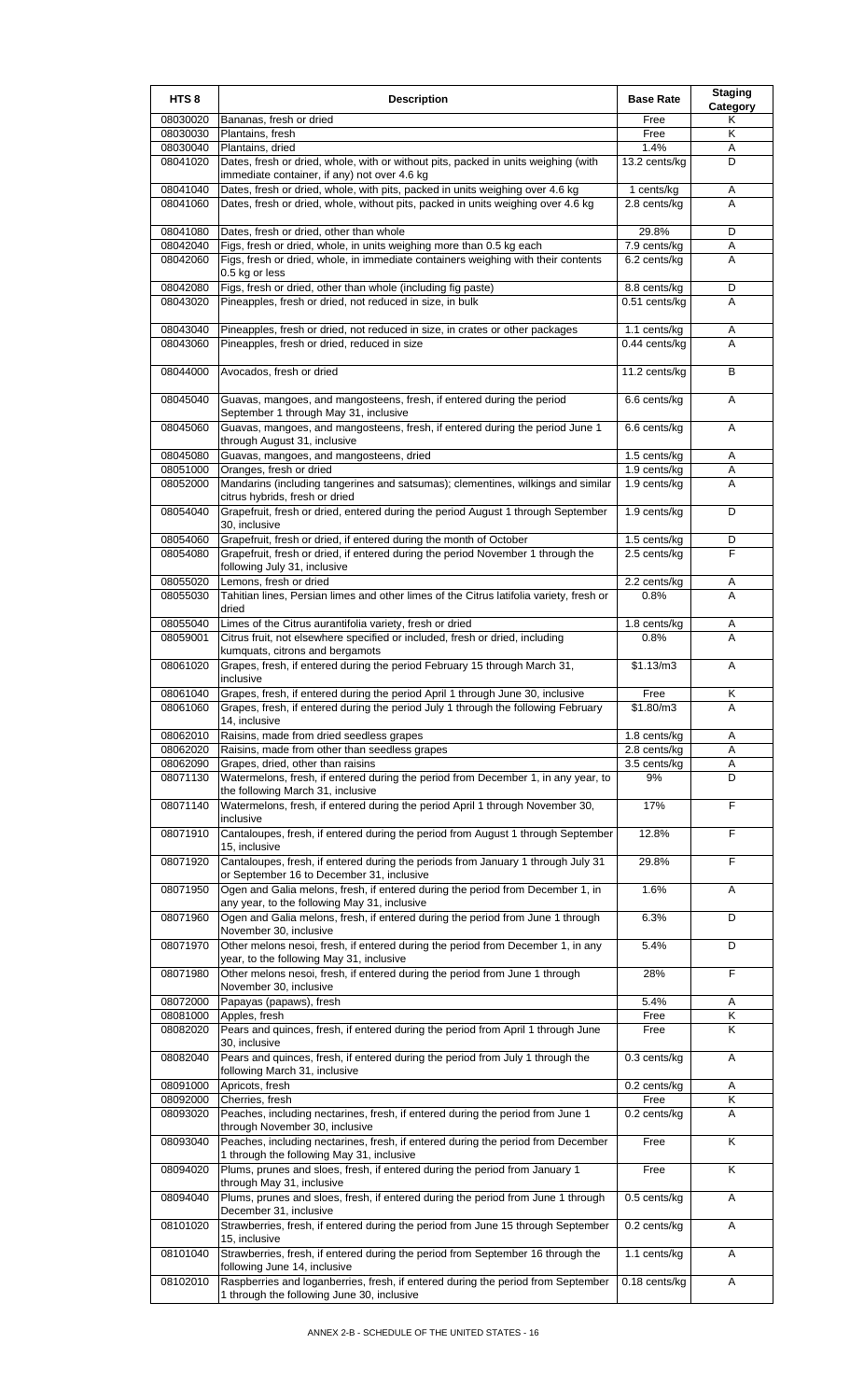| HTS <sub>8</sub>     | <b>Description</b>                                                                                                                      | <b>Base Rate</b>           | <b>Staging</b><br>Category |
|----------------------|-----------------------------------------------------------------------------------------------------------------------------------------|----------------------------|----------------------------|
| 08102090             | Raspberries and loganberries, fresh, if entered July 1 - August 31, inclusive;<br>blackberries & mulberries, fresh, entered any time    | Free                       | Κ                          |
| 08103000             | Black, white or red currants and gooseberries, fresh                                                                                    | Free                       | Κ                          |
| 08104000             | Cranberries, blueberries and other fruits of the genus Vaccinium, fresh                                                                 | Free                       | Κ                          |
| 08105000             | Kiwi fruit, fresh                                                                                                                       | Free                       | Κ                          |
| 08106000             | Durians, fresh                                                                                                                          | 2.2%                       | A<br>K                     |
| 08109025<br>08109045 | Berries and tamarinds, fresh<br>Fruit, not elsewhere specified or included, fresh                                                       | Free<br>2.2%               | Α                          |
| 08111000             | Strawberries, frozen, in water or containing added sweetening                                                                           | 11.2%                      | D                          |
| 08112020             | Raspberries, loganberries, black currants and gooseberries, frozen, in water or                                                         | 4.5%                       | A                          |
| 08112040             | containing added sweetening<br>Blackberries, mulberries and white or red currants, frozen, in water or containing                       | 9%                         | D                          |
| 08119010             | added sweetening<br>Bananas and plantains, frozen, in water or containing added sweetening                                              | 3.4%                       | Α                          |
| 08119020             | Blueberries, frozen, in water or containing added sweetening                                                                            | Free                       | K                          |
| 08119022             | Boysenberries, frozen, in water or containing added sweetening                                                                          | 11.2%                      | D                          |
| 08119025             | Cashew apples, mameyes colorados, sapodillas, soursops and sweetsops, frozen,<br>in water or containing added sweetening                | 3.2%                       | A                          |
| 08119030             | Coconut meat, frozen, in water or containing added sweetening                                                                           | Free                       | Κ                          |
| 08119035             | Cranberries, frozen, in water or containing added sweetening                                                                            | Free                       | Κ                          |
| 08119040<br>08119050 | Papayas, frozen, in water or containing added sweetening<br>Pineapples, frozen, in water or containing added sweetening                 | 11.2%<br>0.25 cents/kg     | D<br>A                     |
| 08119052             | Mangoes, frozen, whether or not previously steamed or boiled                                                                            | 10.9%                      | Α                          |
| 08119055             | Melons, frozen, in water or containing added sweetening                                                                                 | 11.2%                      | D                          |
| 08119080             | Fruit, nesi, frozen, whether or not previously steamed or boiled                                                                        | 14.5%                      | В                          |
| 08121000             | Cherries, provisionally preserved, but unsuitable in that state for immediate<br>consumption                                            | 13.4 cents/kg              | D                          |
| 08129010             | Mixtures of two or more fruits, provisionally preserved, but unsuitable in that state<br>for consumption                                | 11.2%                      | D                          |
| 08129020             | Citrus fruit, provisionally preserved, but unsuitable in that state for immediate<br>consumption                                        | 1.8 cents/kg               | A                          |
| 08129030             | Figs, provisionally preserved, but unsuitable in that state for immediate<br>consumption                                                | 2.6 cents/kg               | Α                          |
| 08129040             | Pineapples, provisionally preserved, but unsuitable in that state for immediate<br>consumption                                          | 0.25 cents/kg              | A                          |
| 08129050             | Strawberries, provisionally preserved, but unsuitable in that state for immediate<br>consumption                                        | 0.8 cents/kg               | A                          |
| 08129090             | Fruit and nuts nesi, including mixtures containing nuts, provisionally preserved, but<br>not for immediate consumption                  | 0.1 cents/kg               | A                          |
| 08131000<br>08132010 | Apricots, dried                                                                                                                         | 1.8 cents/kg<br>2 cents/kg | Α<br>A                     |
| 08132020             | Prunes and plums, soaked in brine and dried<br>Prunes and plums, dried, (except if presoaked in brine)                                  | 14%                        | υ                          |
| 08133000             | Apples, dried                                                                                                                           | 0.74 cents/kg              | A                          |
| 08134010             | Papayas, dried                                                                                                                          | 1.8%                       | Α                          |
| 08134015             | Barberries, dried                                                                                                                       | 3.5 cents/kg               | A                          |
| 08134020             | Berries except barberries, dried                                                                                                        | 1.4 cents/kg               | Α                          |
| 08134030             | Cherries, dried                                                                                                                         | 10.6 cents/kg              | D                          |
| 08134040             | Peaches, dried                                                                                                                          | 1.4 cents/kg               | Α                          |
| 08134080             | Tamarinds, dried                                                                                                                        | 6.8%                       | D                          |
| 08134090             | Fruit nesi, dried, other than that of headings 0801 to 0806, and excluding mixtures                                                     | 2.5%                       | A                          |
| 08135000<br>08140010 | Mixtures of nuts or dried fruits of Chapter 8<br>Peel of orange or citron, fresh, frozen, dried or provisionally preserved in brine, in | 14%<br>Free                | D<br>K                     |
|                      | sulfur water or other preservative solutions                                                                                            |                            |                            |
| 08140040             | Lime peel, fresh, frozen or in brine                                                                                                    | 1.6 cents/kg               | Α                          |
| 08140080             | Peel of citrus fruit, excl. orange or citron and peel, nesi, of melon, fresh, frozen,<br>dried or provisionally preserved               | $1.6$ cents/kg             | A                          |
| 09011100             | Coffee, not roasted, not decaffeinated                                                                                                  | Free                       | Κ                          |
| 09011200             | Coffee, not roasted, decaffeinated                                                                                                      | Free                       | Κ                          |
| 09012100             | Coffee, roasted, not decaffeinated                                                                                                      | Free                       | K                          |
| 09012200<br>09019010 | Coffee, roasted, decaffeinated<br>Coffee husks and skins                                                                                | Free<br>Free               | Κ<br>Κ                     |
| 09019020             | Coffee substitutes containing coffee                                                                                                    | 1.5 cents/kg               | Α                          |
| 09021010             | Green tea in packages not over 3 kg, flavored                                                                                           | 6.4%                       | A                          |
| 09021090             | Green tea in packages not over 3 kg, not flavored                                                                                       | Free                       | K                          |
| 09022010<br>09022090 | Green tea in packages over 3 kg, flavored<br>Green tea in packages over 3 kg, not flavored                                              | 6.4%<br>Free               | Α<br>Κ                     |
| 09023000             | Black tea (fermented) and partly fermented tea, in immediate packings of a<br>content not exceeding 3 kg                                | Free                       | Κ                          |
| 09024000             | Black tea (fermented) and partly fermented tea, other than in immediate packings<br>of a content not exceeding 3 kg                     | Free                       | Κ                          |
| 09030000             | Mate                                                                                                                                    | Free                       | K                          |
| 09041100             | Pepper of the genus Piper, neither crushed nor ground                                                                                   | Free                       | Κ                          |
| 09041200<br>09042020 | Pepper of the genus Piper, crushed or ground<br>Paprika, dried or crushed or ground                                                     | Free                       | K                          |
| 09042040             | Anaheim and ancho pepper, dried or crushed or ground                                                                                    | 3 cents/kg<br>5 cents/kg   | Α<br>A                     |
| 09042060             | Fruits of the genus Capsicum, other than paprika or anaheim and ancho pepper,<br>not ground                                             | 2.5 cents/kg               | Α                          |
| 09042073             | Mixtures of mashed or macerated hot red peppers and salt, nesoi                                                                         | Free                       | K                          |
| 09042076             | Fruits of the genus capsicum, ground, nesoi                                                                                             | 5 cents/kg                 | Α                          |
| 09042080             | Fruits of the genus Pimenta (including allspice), dried or crushed or ground                                                            | Free                       | Κ                          |
| 09050000<br>09061000 | Vanilla beans<br>Cinnamon and cinnamon-tree flowers, neither crushed nor ground                                                         | Free<br>Free               | Κ<br>Κ                     |
|                      |                                                                                                                                         |                            |                            |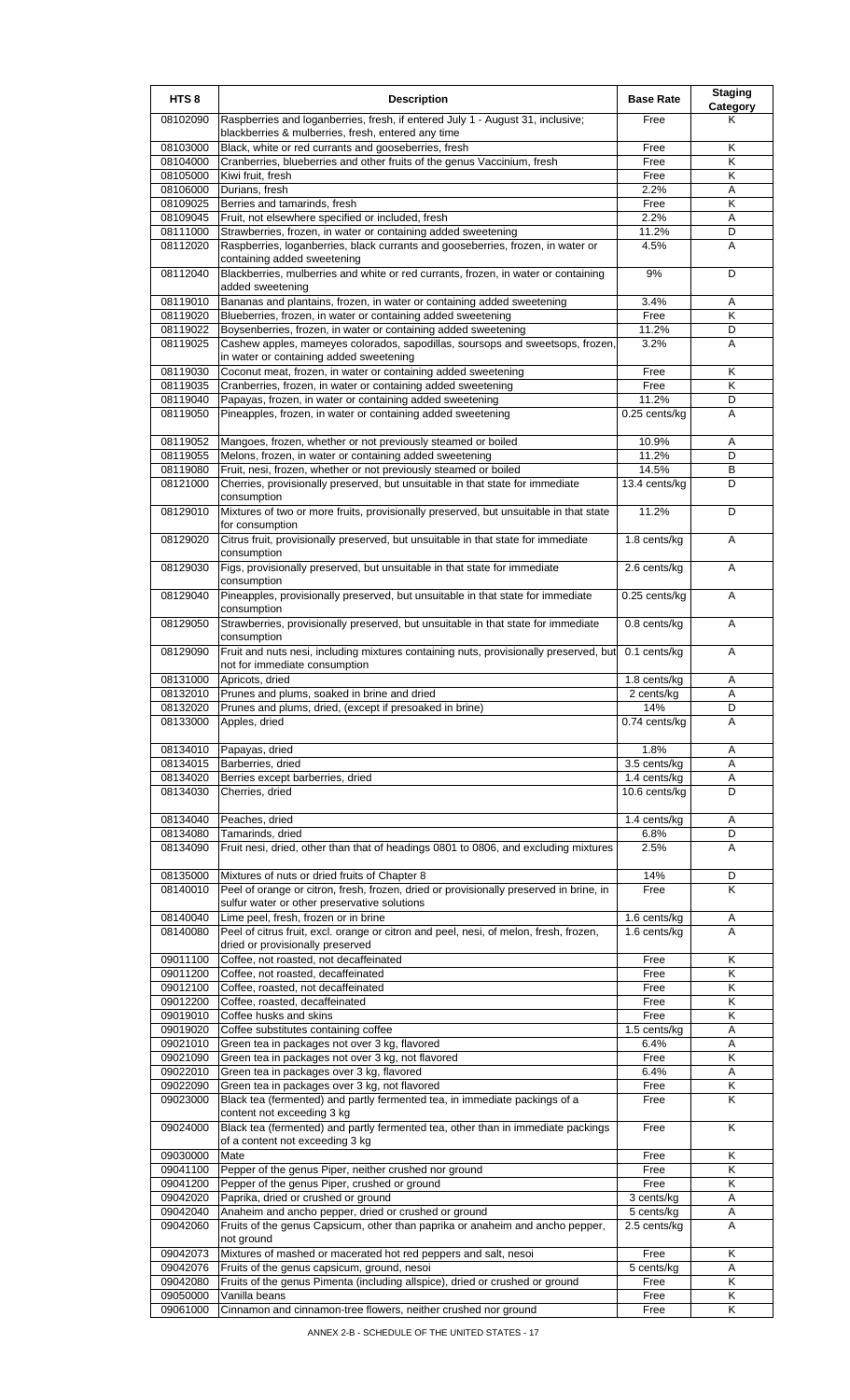| HTS <sub>8</sub>     | <b>Description</b>                                                                                           | <b>Base Rate</b>              | <b>Staging</b><br>Category   |
|----------------------|--------------------------------------------------------------------------------------------------------------|-------------------------------|------------------------------|
| 09062000             | Cinnamon and cinnamon-tree flowers, crushed or ground                                                        | Free                          | Κ                            |
| 09070000             | Cloves (whole fruit, cloves and stems)                                                                       | Free                          | Κ                            |
| 09081000<br>09082020 | Nutmeg<br>Mace, bombay or wild, ground                                                                       | Free<br>7.4 cents/kg          | Κ<br>Α                       |
| 09082040             | Mace, other than ground Bombay or wild mace                                                                  | Free                          | Κ                            |
| 09083000             | Cardamoms                                                                                                    | Free                          | K                            |
| 09091000             | Seeds of anise or badian                                                                                     | Free                          | Κ                            |
| 09092000             | Seeds of coriander                                                                                           | Free                          | Κ                            |
| 09093000<br>09094000 | Seeds of cumin<br>Seeds of caraway                                                                           | Free<br>Free                  | K<br>Κ                       |
| 09095000             | Seeds of fennel or juniper berries                                                                           | Free                          | Κ                            |
| 09101020             | Ginger, not ground                                                                                           | Free                          | Κ                            |
| 09101040             | Ginger, ground                                                                                               | 1 cents/kg                    | Α                            |
| 09102000<br>09103000 | Saffron<br>Tumeric (curcuma)                                                                                 | Free<br>Free                  | K<br>$\overline{\mathsf{K}}$ |
| 09104020             | Thyme; bay leaves, crude or not manufactured                                                                 | Free                          | Κ                            |
| 09104030             | Thyme, other than crude or not manufactured                                                                  | 4.8%                          | Α                            |
| 09104040             | Bay leaves, other than crude or not manufactured                                                             | 3.2%                          | A                            |
| 09105000<br>09109100 | Curry<br>Mixtures of spices                                                                                  | Free<br>1.9%                  | Κ<br>Α                       |
| 09109920             | Origanum, crude or not manufactured                                                                          | Free                          | $\overline{\mathsf{K}}$      |
| 09109940             | Origanum, other than crude or not manufactured                                                               | 3.4%                          | Α                            |
| 09109950             | Dill                                                                                                         | Free                          | K                            |
| 09109960             | Spices, nesi                                                                                                 | 1.9%                          | A                            |
| 10011000             | Durum wheat                                                                                                  | 0.65 cents/kg                 | A                            |
| 10019010             | Seed of wheat and meslin                                                                                     | 2.8%                          | Α                            |
| 10019020             | Wheat & meslin other than durum or seed wheat                                                                | 0.35 cents/kg                 | A                            |
| 10020000             |                                                                                                              | Free                          | Κ                            |
| 10030020             | Rye<br>Barley, for malting purposes                                                                          | 0.1 cents/kg                  | A                            |
| 10030040             | Barley, other than for malting purposes                                                                      | 0.15 cents/kg                 | A                            |
|                      |                                                                                                              |                               |                              |
| 10040000             | Oats                                                                                                         | Free                          | K                            |
| 10051000<br>10059020 | Seed corn (maize)<br>Yellow dent corn                                                                        | Free<br>0.05 cents/kg         | Κ<br>A                       |
|                      |                                                                                                              |                               |                              |
| 10059040             | Corn (maize), other than seed and yellow dent corn                                                           | 0.25 cents/kg                 | A                            |
| 10061000             | Rice in the husk (paddy or rough)                                                                            | $1.8$ cents/kg                | Α                            |
| 10062020             | Basmati rice, husked                                                                                         | 0.83 cents/kg                 | A                            |
|                      | 10062040 Husked (brown) rice, other than Basmati                                                             |                               |                              |
| 10063010             | Rice semi-milled or wholly milled, whether or not polished or glazed, parboiled                              | 2.1 cents/kg<br>11.2%         | A<br>H                       |
|                      |                                                                                                              |                               |                              |
| 10063090             | Rice semi-milled or wholly milled, whether or not polished or glazed, other than                             | 1.4 cents/kg                  | A                            |
| 10064000             | parboiled<br>Broken rice                                                                                     | 0.44 cents/kg                 | Α                            |
|                      |                                                                                                              |                               |                              |
| 10070000             | Grain sorghum                                                                                                | 0.22 cents/kg                 | A                            |
| 10081000             | <b>Buckwheat</b>                                                                                             | Free                          | Κ                            |
| 10082000             | Millet                                                                                                       | 0.32 cents/kg                 | A                            |
|                      |                                                                                                              |                               |                              |
| 10083000             | Canary seed                                                                                                  | 0.12 cents/kg                 | Α                            |
| 10089000             | Cereals nesi (including wild rice)                                                                           | 1.1%                          | Α                            |
| 11010000             | Wheat or meslin flour                                                                                        | 0.7 cents/kg                  | Α                            |
| 11021000             | Rye flour                                                                                                    | 0.23 cents/kg                 | A                            |
|                      |                                                                                                              |                               |                              |
| 11022000<br>11023000 | Corn (maize) flour<br>Rice flour                                                                             | 0.3 cents/kg<br>0.09 cents/kg | Α<br>A                       |
|                      |                                                                                                              |                               |                              |
| 11029020             | <b>Buckwheat flour</b>                                                                                       | Free                          | K                            |
| 11029030             | Cereal flours nesi, mixed together                                                                           | 12.8%<br>9%                   | D                            |
| 11029060<br>11031100 | Cereal flours, other than of wheat or meslin, rye, corn, rice or buckwheat<br>Groats and meal of wheat       | 0.5 cents/kg                  | D<br>Α                       |
| 11031300             | Groats and meal of corn (maize)                                                                              | 0.3 cents/kg                  | Α                            |
| 11031912             | Groats and meal of oats                                                                                      | 0.8 cents/kg                  | Α                            |
| 11031914             | Groats and meal of rice                                                                                      | 0.09 cents/kg                 | A                            |
| 11031990             | Groats and meal of cereals other than wheat, oats, corn (maize) or rice                                      | 9%                            | Α                            |
| 11032000             | Pellets of cereals                                                                                           | Free                          | Κ                            |
| 11041200             | Rolled or flaked grains of oats                                                                              | 1.2 cents/kg                  | A                            |
| 11041910             | Rolled or flaked grains of barley                                                                            | 2 cents/kg                    | A                            |
| 11041990             | Rolled or flaked grains of cereals, other than of barley or oats                                             | 0.45 cents/kg                 | A                            |
| 11042200             | Grains of oats, hulled, pearled, clipped, sliced, kibbled or otherwise worked, but                           | 0.5%                          | A                            |
| 11042300             | not rolled or flaked<br>Grains of corn (maize), hulled, pearled, clipped, sliced, kibbled or otherwise       | 0.45 cents/kg                 | A                            |
|                      | worked, but not rolled or flaked                                                                             |                               |                              |
| 11042910             | Grains of barley, hulled, pearled, clipped, sliced, kibbled or otherwise worked, but                         | 1.2%                          | Α                            |
| 11042990             | not rolled or flaked<br>Grains of cereals other than barley, oats or corn, hulled, pearled, clipped, sliced, | 2.7%                          | Α                            |
|                      | kibbled or otherwise worked, but not rolled or flaked                                                        |                               |                              |
| 11043000             | Germ of cereals, whole, rolled, flaked or ground                                                             | 4.5%                          | Α                            |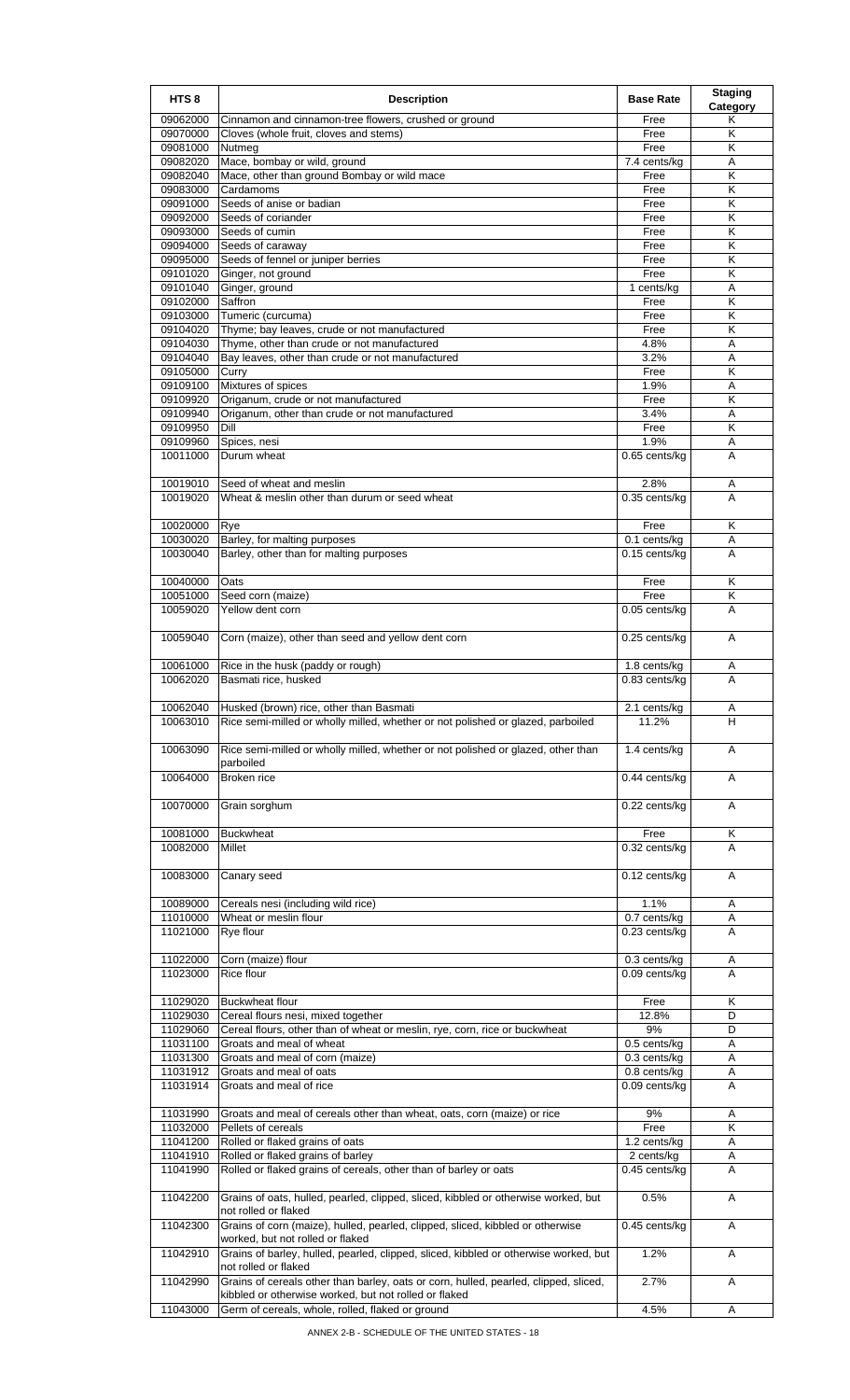| HTS <sub>8</sub>     | <b>Description</b>                                                                                             | <b>Base Rate</b>              | <b>Staging</b><br>Category   |
|----------------------|----------------------------------------------------------------------------------------------------------------|-------------------------------|------------------------------|
| 11051000             | Flour, meal and powder of potatoes                                                                             | 1.7 cents/kg                  | D                            |
| 11052000             | Flakes, granules and pellets, of potatoes                                                                      | 1.3 cents/kg                  | Α                            |
| 11061000             | Flour, meal and powder of the dried leguminous vegetables of heading 0713                                      | 8.3%                          | A                            |
| 11062010             | Flour, meal and powder of Chinese water chestnuts                                                              | 8.3%                          | D                            |
| 11062090             | Flour, meal and powder of sago, or of roots or tubers of heading 0714 (excluding                               | Free                          | K                            |
|                      | Chinese water chestnuts)                                                                                       |                               |                              |
| 11063020             | Flour, meal and powder of banana and plantain                                                                  | 2.8%                          | Α                            |
| 11063040             | Fruit and nut flour, meal and powder of the products of chapter 8, other than of                               | 9.6%                          | D                            |
|                      | banana and plantain                                                                                            |                               |                              |
| 11071000<br>11072000 | Malt, not roasted<br>Malt, roasted                                                                             | 0.3 cents/kg<br>0.42 cents/kg | A<br>A                       |
|                      |                                                                                                                |                               |                              |
| 11081100             | Wheat starch                                                                                                   | 0.54 cents/kg                 | Α                            |
|                      |                                                                                                                |                               |                              |
| 11081200             | Corn (maize) starch                                                                                            | 0.54 cents/kg                 | A                            |
|                      |                                                                                                                |                               |                              |
| 11081300             | Potato starch                                                                                                  | 0.56 cents/kg                 | A                            |
| 11081400             | Cassava (manioc) starch                                                                                        | Free                          | Κ                            |
| 11081900             | Starches other than wheat, corn (maize), potato or cassava (manioc) starches                                   | Free                          | K                            |
|                      |                                                                                                                |                               |                              |
| 11082000             | Inulin                                                                                                         | 2.6%                          | Α                            |
| 11090010             | Wheat gluten, whether or not dried, to be used as animal feed                                                  | 1.8%                          | A                            |
| 11090090<br>12010000 | Wheat gluten, whether or not dried, to be used for other than animal feed<br>Soybeans, whether or not broken   | 6.8%<br>Free                  | D<br>Κ                       |
| 12021005             | Peanuts (ground-nuts), not roasted or cooked, in shell, subject to gen note 15 of                              | 9.35 cents/kg                 | G                            |
|                      | the HTS                                                                                                        |                               |                              |
| 12021040             | Peanuts (ground-nuts), not roasted or cooked, in shell, subject to add. US note 2                              | 9.35 cents/kg                 | D                            |
|                      | to Ch.12                                                                                                       |                               |                              |
| 12021080             | Peanuts (ground-nuts), not roasted or cooked, in shell, not subject to gen note 15                             | 163.8%                        | G                            |
| 12022005             | or add. US note 2 to Ch.12<br>Peanuts (ground-nuts), not roasted or cooked, shelled, subject to gen note 15 of | 6.6 cents/kg                  | A                            |
|                      | the HTS                                                                                                        |                               |                              |
| 12022040             | Peanuts (ground-nuts), not roasted or cooked, shelled, subject to add. US note 2                               | 6.6 cents/kg                  | D                            |
|                      | to Ch.12                                                                                                       |                               |                              |
| 12022080             | Peanuts (ground-nuts), not roasted or cooked, shelled, not subject to gen note 15                              | 131.8%                        | G                            |
|                      | or add. US note 2 to Ch.12                                                                                     |                               |                              |
| 12030000<br>12040000 | Copra<br>Flaxseed (linseed), whether or not broken                                                             | Free<br>0.39 cents/kg         | Κ<br>A                       |
|                      |                                                                                                                |                               |                              |
| 12051000             | Low erucic acid rape or colza seeds, whether or not broken                                                     | 0.58 cents/kg                 | Α                            |
|                      |                                                                                                                |                               |                              |
| 12059000             | Rape or colza seeds (other than of low erucic acid), whether or not broken                                     | 0.58 cents/kg                 | A                            |
|                      |                                                                                                                |                               |                              |
| 12060000<br>12071000 | Sunflower seeds, whether or not broken<br>Palm nuts and kernels, whether or not broken                         | Free<br>Free                  | Κ<br>K                       |
| 12072000             | Cotton seeds, whether or not broken                                                                            | 0.47 cents/kg                 | A                            |
|                      |                                                                                                                |                               |                              |
| 12073000             | Castor beans, whether or not broken                                                                            | Free                          | Κ                            |
| 12074000             | Sesame seeds, whether or not broken                                                                            | Free                          | Κ                            |
| 12075000             | Mustard seeds, whether or not broken                                                                           | Free                          | K<br>Κ                       |
| 12076000<br>12079100 | Safflower seeds, whether or not broken<br>Poppy seeds, whether or not broken                                   | Free<br>0.06 cents/kg         | A                            |
|                      |                                                                                                                |                               |                              |
| 12079901             | Oil seeds and oleaginous fruits not elsewhere specified or included, whether or not                            | Free                          | K                            |
|                      | broken                                                                                                         |                               |                              |
| 12081000             | Flours and meals of soybeans                                                                                   | 1.9%                          | Α                            |
| 12089000             | Flours and meals of oil seeds or oleaginous fruits other than those of mustard or<br>soybeans                  | 1.4%                          | A                            |
| 12091000             | Sugar beet seed of a kind used for sowing                                                                      | Free                          | Κ                            |
| 12092100             | Alfalfa (lucerne) seed of a kind used for sowing                                                               | 1.5 cents/kg                  | A                            |
| 12092220             | White and ladino clover seed of a kind used for sowing                                                         | 1.6 cents/kg                  | A                            |
| 12092240             | Clover seed, other than white and ladino, of a kind used for sowing                                            | Free                          | Κ                            |
| 12092300             | Fescue seed of a kind used for sowing                                                                          | Free                          | $\overline{\mathsf{K}}$      |
| 12092400             | Kentucky blue grass seed of a kind used for sowing                                                             | 1.2 cents/kg                  | A                            |
| 12092500<br>12092600 | Rye grass seed of a kind used for sowing<br>Timothy grass seed of a kind used for sowing                       | 1.4 cents/kg<br>Free          | Α<br>Κ                       |
| 12092910             | Beet seed, other than sugar beet seed, of a kind used for sowing                                               | Free                          | Κ                            |
| 12092990             | Seeds of forage plants of a kind used for sowing, not elsewhere specified or                                   | Free                          | Κ                            |
|                      | included                                                                                                       |                               |                              |
| 12093000             | Seeds of herbaceous plants cultivated principally for their flowers                                            | 1 cents/kg                    | A                            |
| 12099110<br>12099120 | Cauliflower seeds of a kind used for sowing                                                                    | 5.9 cents/kg<br>Free          | Α<br>$\overline{\mathsf{K}}$ |
| 12099140             | Celery seeds of a kind used for sowing<br>Onion seeds of a kind used for sowing                                | Free                          | Κ                            |
| 12099150             | Parsley seeds of a kind used for sowing                                                                        | 0.68 cents/kg                 | A                            |
|                      |                                                                                                                |                               |                              |
| 12099160             | Pepper seeds of a kind used for sowing                                                                         | Free                          | Κ                            |
| 12099180             | Vegetable seeds, nesi, of a kind used for sowing                                                               | 1.5 cents/kg                  | A                            |
| 12099920<br>12099940 | Tree and shrub seeds of a kind used for sowing<br>Seeds, fruits and spores, of a kind used for sowing, nesi    | Free<br>0.83 cents/kg         | Κ<br>A                       |
|                      |                                                                                                                |                               |                              |
| 12101000             | Hop cones, fresh or dried, neither ground, powdered nor in the form of pellets                                 | 13.2 cents/kg                 | A                            |
|                      |                                                                                                                |                               |                              |
| 12102000             | Hop cones, fresh or dried, ground, powdered or in the form of pellets; lupulin                                 | 13.2 cents/kg                 | A                            |
|                      |                                                                                                                |                               |                              |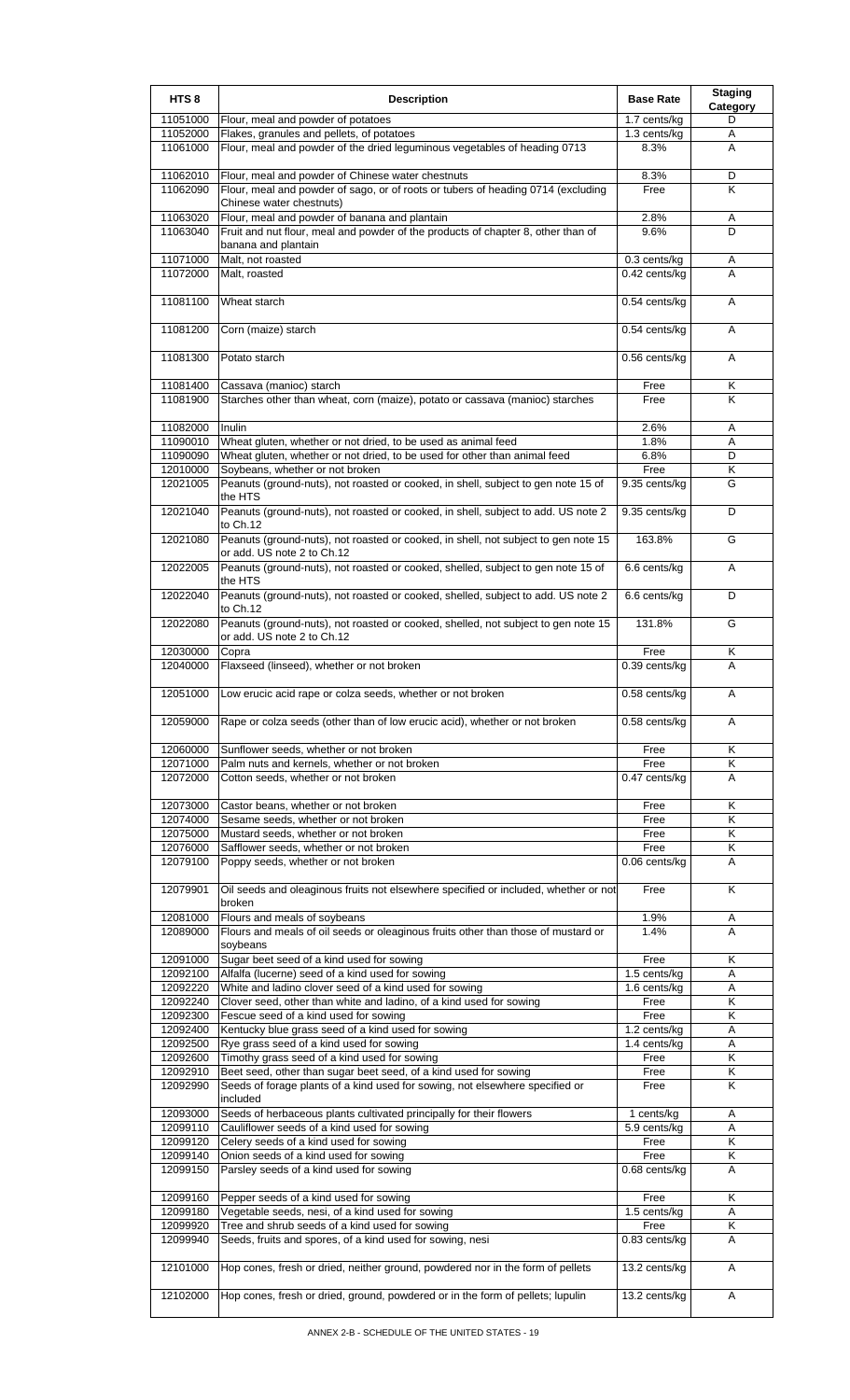| HTS <sub>8</sub>     | <b>Description</b>                                                                                                                                                               | <b>Base Rate</b>                  | <b>Staging</b><br>Category |
|----------------------|----------------------------------------------------------------------------------------------------------------------------------------------------------------------------------|-----------------------------------|----------------------------|
| 12111000             | Licorice roots, fresh or dried, of a kind used in perfumery, in pharmacy, or for<br>insecticidal, fungicidal or similar purposes                                                 | Free                              | Κ                          |
| 12112000             | Ginseng roots, fresh or dried, of a kind used in perfumery, in pharmacy, or for<br>insecticidal, fungicidal or similar purposes                                                  | Free                              | K                          |
| 12113000             | Coca leaf, of a kind used in perfumery, in pharmacy or for insecticidal, fungicidal or<br>similar purposes                                                                       | Free                              | K                          |
| 12114000             | Poppy straw, of a kind used in perfumery, in pharmacy or for insecticidal,<br>fungicidal or similar purposes                                                                     | Free                              | $\overline{\mathsf{K}}$    |
| 12119020             | Mint leaves, crude or not manufactured, of a kind used in perfumery, in pharmacy<br>or for insecticidal, fungicidal or similar purposes                                          | Free                              | K                          |
| 12119040             | Mint leaves nesi, of a kind used in perfumery, in pharmacy or for insecticidal,<br>fungicidal or similar purposes                                                                | 4.8%                              | A                          |
| 12119060             | Tonka beans, of a kind used in perfumery, in pharmacy or for insecticidal,<br>fungicidal or similar purposes                                                                     | 6.6 cents/kg                      | A                          |
| 12119090             | Plants and parts of plants nesoi, of a kind used in perfumery, in pharmacy or for<br>insecticidal, fungicidal or similar purposes                                                | Free                              | K                          |
| 12121000             | Locust beans, including locust bean seeds, fresh, chilled, frozen or dried, whether<br>or not ground                                                                             | Free                              | Κ                          |
| 12122000             | Seaweeds and other algae, fresh, chilled, frozen or dried, whether or not ground                                                                                                 | Free                              | ĸ                          |
| 12123010             | Nectarine stones and kernels of a kind used primarily for human consumption, not<br>elsewhere specified or included                                                              | Free                              | K                          |
| 12123090             | Apricot, peach (other than nectarine) or plum stones and kernels used primarily for<br>human consumption, not elsewhere specified or included                                    | 1.5 cents/kg                      | A                          |
| 12129100             | Sugar beet, fresh, chilled, frozen or dried, whether or not ground                                                                                                               | 39.7 cents/t                      | Α                          |
| 12129910             | Sugar cane, fresh, chilled, frozen or dried, whether or not ground                                                                                                               | \$1.24/t                          | Α                          |
| 12129990             | Fruit stone & kernel (not apricot/peach/plum) & other vegetable products (eg,                                                                                                    | Free                              | Κ                          |
| 12130000             | unroasted chicory roots) used primary human consumption, nesoi<br>Cereal straw and husks, unprepared, whether or not chopped, ground, pressed or                                 | Free                              | K                          |
| 12141000             | in the form of pellets<br>Alfalfa (lucerne) meal and pellets                                                                                                                     | 1.4%                              | Α                          |
| 12149000             | Rutabagas, mangolds, fodder roots, hay, clover, sainfoin, kale, lupines, vetches &<br>forage products nesi                                                                       | Free                              | K                          |
| 13011000             | Lac                                                                                                                                                                              | Free                              | Κ                          |
| 13012000             | Gum Arabic                                                                                                                                                                       | Free                              | Κ                          |
| 13019040<br>13019090 | Turpentine gum (oleoresinous exudate from living trees)                                                                                                                          | 1.3%<br>Free                      | Α<br>Κ                     |
| 13021100             | Natural gums, resins, gum-resins and oleoresins (e.g., balsams), nesoi<br>Saps and extracts of opium                                                                             | Free                              | Κ                          |
| 13021200             | Saps and extracts of licorice                                                                                                                                                    | 3.8%                              | A                          |
| 13021300             | Saps and extracts of hops                                                                                                                                                        | 89 cents/kg                       | Α                          |
| 13021400             | Saps and extracts of pyrethrum or of the roots of plants containing rotenone                                                                                                     | Free                              | $\overline{\mathsf{K}}$    |
| 13021921             | Poppy straw extract                                                                                                                                                              | Free                              | ĸ                          |
| 13021940             | Ginseng; substances having anesthetic, prophylactic or therapeutic properties,                                                                                                   | 1%                                | Α                          |
|                      | other than poppy straw extract                                                                                                                                                   |                                   |                            |
| 13021990             | Vegetable saps and extracts nesi                                                                                                                                                 | Free                              | K                          |
| 13022000             | Pectic substances, pectinates and pectates                                                                                                                                       | Free                              | Κ                          |
| 13023100<br>13023200 | Agar-agar<br>Mucilages and thickeners, whether or not modified, derived from locust beans,                                                                                       | Free<br>Free                      | Κ<br>Κ                     |
| 13023900             | locust bean seeds or guar seeds<br>Mucilages and thickeners derived from vegetable products other than locust<br>beans, locust bean seeds or guar seeds, and excluding agar-agar | 3.2%                              | A                          |
| 14011000             | Bamboos, of a kind used primarily for plaiting                                                                                                                                   | Free                              | Κ                          |
| 14012020             | Rattans, in the rough or cut transversely into sections, of a kind used primarily for<br>plaiting                                                                                | Free                              | Κ                          |
| 14012040             | Rattans, other than those in the rough or cut transversely into sections, of a kind<br>used primarily for plaiting                                                               | 2%                                | A                          |
| 14019020             | Willow (osier), of a kind used primarily for plaiting                                                                                                                            | 4.4%                              | Α                          |
| 14019040             | Lime bark, raffia, reeds, rushes, cleaned, bleached or dyed cereal straw, other<br>vegetable materials nesi, used primarily for plaiting                                         | 3.2%                              | A                          |
| 14020091             | Vegetable hair of a kind used primarily as stuffing or padding, whether or not<br>supported                                                                                      | 0.5 cents/kg                      | Α                          |
| 14020099             | Kapok, eel grass and other vegetable materials nesoi, of a kind used primarily as<br>stuffing or padding, whether or not supported                                               | Free                              | K                          |
| 14030010             | Broomcorn (Sorghum vulgare var. technicum) of a kind used primarily in brooms<br>or brushes                                                                                      | \$4.95/t                          | A                          |
| 14030092             | Istle of a kind used primarily in brooms or brushes                                                                                                                              | Free                              | Κ                          |
| 14030094             | Piassava, couch-grass and other vegetable materials nesoi, of a kind used<br>primarily in brooms or brushes                                                                      | 2.3%                              | Α                          |
| 14041000             | Raw vegetable materials of a kind used primarily in dyeing or tanning                                                                                                            | Free                              | Κ                          |
| 14042000             | <b>Cotton linters</b>                                                                                                                                                            | Free                              | Κ                          |
| 14049000             | Vegetable products nesi                                                                                                                                                          | Free                              | Κ                          |
| 15010000             | Pig fat (including lard) and poultry fat, other than that of head 0209 or 1503                                                                                                   | 3 cents/kg                        | D                          |
| 15020000             | Fats of bovine animals, sheep or goats, other than those of heading 1503                                                                                                         | 0.43 cents/kg                     | Α                          |
| 15030000             | Lard stearin, lard oil, oleostearin, oleo-oil, and tallow oil, not emulsified or mixed or<br>otherwise prepared                                                                  | 2 cents/kg                        | D                          |
| 15041020             | Cod-liver oil and its fractions                                                                                                                                                  | Free                              | Κ                          |
| 15041040             | Fish-liver oils and their fractions, other than cod-liver oil and its fractions                                                                                                  | 2.5%                              | C                          |
| 15042020             | Cod oil and its fractions, other than liver oil                                                                                                                                  | Free                              | κ                          |
| 15042040             | Herring oil and its fractions, other than liver oil                                                                                                                              | 1 cents/kg                        | Α                          |
| 15042060             | Fats and oils and their fractions, of fish other than cod and herring, excluding liver<br>oil                                                                                    | $1.5$ cents/kg +<br>5%            | D                          |
| 15043000             | Fats and oils and their fractions, of marine mammals                                                                                                                             | $\overline{1.7}$ cents/kg +<br>5% | D                          |
| 15050010             | Wool grease, crude                                                                                                                                                               | 1.3 cents/kg                      | Α                          |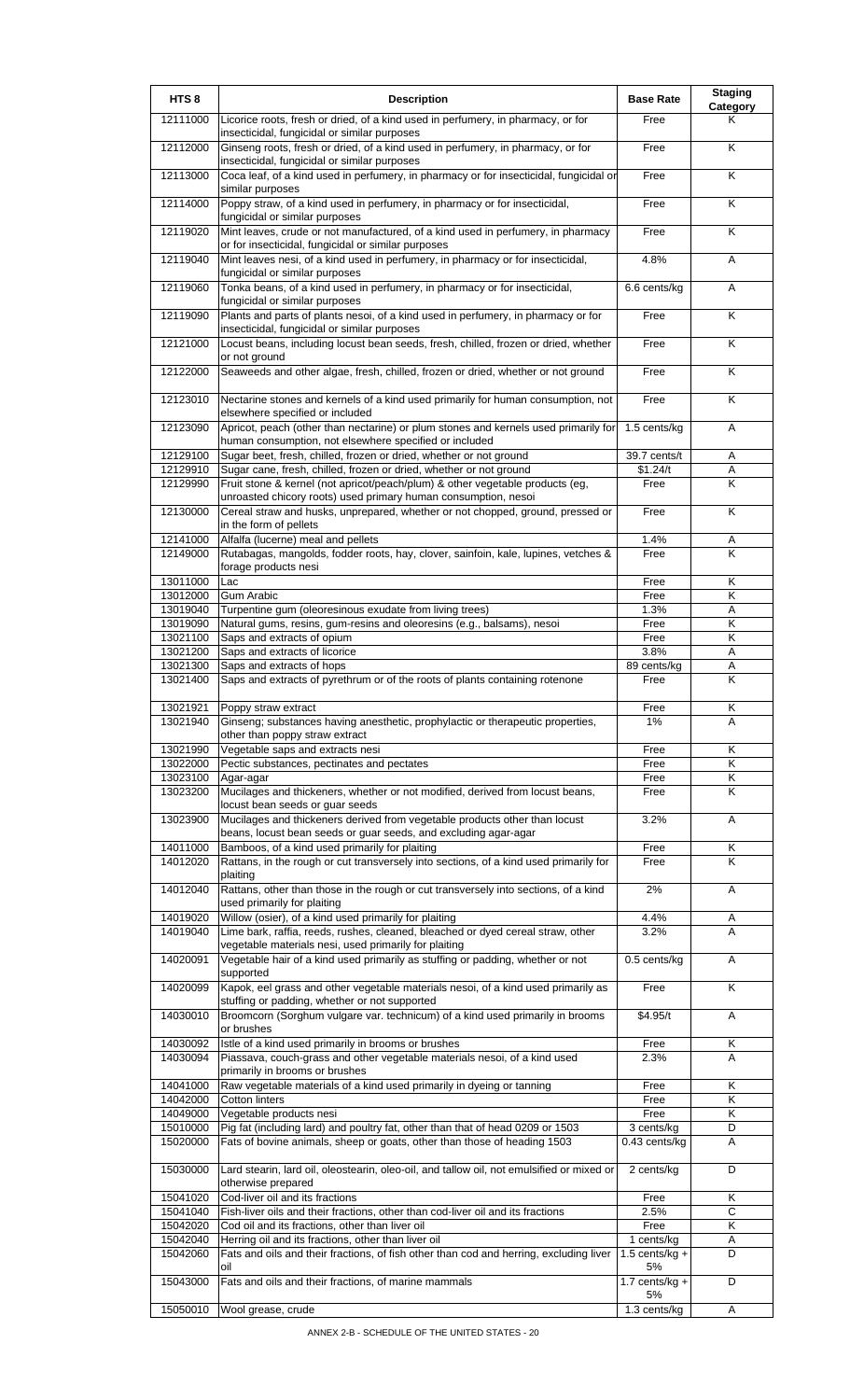| HTS <sub>8</sub>     | <b>Description</b>                                                                                                                                                    | <b>Base Rate</b>                           | <b>Staging</b><br>Category |
|----------------------|-----------------------------------------------------------------------------------------------------------------------------------------------------------------------|--------------------------------------------|----------------------------|
| 15050090             | Fatty substances derived from wool grease (including lanolin)                                                                                                         | 2.4%                                       | A                          |
| 15060000             | Animal fats and oils and their fractions nesi, whether or not refined, but not<br>chemically modified                                                                 | 2.3%                                       | A                          |
| 15071000             | Crude soybean oil, whether or not degummed                                                                                                                            | 19.1%                                      | F                          |
| 15079020             | Pharmaceutical grade soybean oil meeting FDA requirements for use in<br>intravenous fat emulsions, valued over \$5 per kg                                             | Free                                       | Κ                          |
| 15079040             | Soybean oil, other than crude, and its fractions, whether or not refined, but not<br>chemically modified, nesi                                                        | 19.1%                                      | $\overline{F}$             |
| 15081000             | Crude peanut (ground-nut) oil                                                                                                                                         | 7.5 cents/kg                               | D                          |
| 15089000             | Peanut (ground-nut) oil, other than crude, and its fractions, whether or not refined,<br>but not chemically modified                                                  | 7.5 cents/kg                               | A                          |
| 15091020             | Virgin olive oil and its fractions, whether or not refined, not chemically modified,<br>weighing with the immediate container under 18 kg                             | 5 cents/kg on<br>contents and<br>container | A                          |
| 15091040             | Virgin olive oil and its fractions, whether or not refined, not chemically modified,<br>weighing with the immediate container 18 kg or over                           | 3.4 cents/kg                               | Α                          |
| 15099020             | Olive oil, other than virgin olive oil, and its fractions, not chemically modified,<br>weighing with the immediate container under 18 kg                              | 5 cents/kg on<br>contents and<br>container | A                          |
| 15099040             | Olive oil, other than virgin olive oil, and its fractions, not chemically modified,<br>weighing with the immediate container 18 kg or over                            | 3.4 cents/kg                               | A                          |
| 15100020             | Olive oil, including blends, and their fractions, not chemically modified, rendered<br>unfit for use as food                                                          | Free                                       | K                          |
| 15100040             | Edible oil including blends, and their fractions, nesi, not chemically modified,<br>weighing under 18 kg                                                              | 5 cents/kg on<br>contents and<br>container | A                          |
| 15100060             | Edible oil including blends, and their fractions, nesi, not chemically modified,<br>weighing 18 kg or over                                                            | 3.4 cents/kg                               | Α                          |
| 15111000             | Palm oil, crude, and its fractions, whether or not refined, not chemically modified                                                                                   | Free                                       | Κ                          |
| 15119000             | Palm oil, other than crude, and its fractions, whether or not refined, but not<br>chemically modified                                                                 | Free                                       | Κ                          |
| 15121100             | Sunflower-seed or safflower oil, crude, and their fractions, whether or not refined,<br>not chemically modified                                                       | 1.7 cents/kg $+$<br>3.4%                   | D                          |
| 15121900             | Sunflower seed or safflower oil, other than crude, and their fractions, whether or<br>not refined, but not chemically modified                                        | 1.7 cents/kg $+$<br>3.4%                   | A                          |
| 15122100             | Cottonseed oil, crude, and its fractions, whether or not gossypol has been<br>removed                                                                                 | 5.6 cents/kg                               | Α                          |
| 15122900             | Cottonseed oil, other than crude, and its fractions, whether or not refined, but not<br>chemically modified                                                           | 5.6 cents/kg                               | Α                          |
| 15131100<br>15131900 | Coconut (copra) oil, crude, and its fractions, not chemically modified<br>Coconut (copra) oil, other than crude, and its fractions, whether or not refined, but       | Free<br>Free                               | Κ<br>K                     |
| 15132100             | not chemically modified<br>Palm kernel or babassu oil, crude, and their fractions, not chemically modified                                                            | Free                                       | K                          |
| 15132900             | Palm kernel oil or babassu oil, other than crude, and their fractions, whether or not                                                                                 | Free                                       | K                          |
|                      | refined, but not chemically modified                                                                                                                                  |                                            |                            |
| 15141100             | Low erucic acid rapeseed or colza oil, crude, but not chemically modified                                                                                             | 6.4%                                       | D                          |
| 15141900             | Low erucic acid rapeseed or colza oil, other than crude, and their fractions,<br>whether or not refined, but not chemically modified                                  | 6.4%                                       | D                          |
| 15149110             | Rapeseed/colza (not low erucic) or mustard oil, for use in manufacture of rubber<br>substitutes or lubricating oil, crude, not chem modified                          | Free                                       | K                          |
| 15149190             | Rapeseed or colza (not low erucic acid) or mustard oil, crude, not chemically<br>modified, nesoi                                                                      | 6.4%                                       | A                          |
| 15149910             | Rapeseed/colza(not low erucic) or mustard oil, for use manufacture rubber<br>substitute or lube oil, not crude, & its fractions, not chem modified                    | Free                                       | Κ                          |
| 15149950             | Denatured rapeseed or colza (not low erucic acid) or mustard oil, other than crude,<br>and their fractions, whether or not refined, nesoi                             | 1.3 cents/kg                               | Α                          |
| 15149990             | Rapeseed/colza (not low erucic) or mustard oil, other than crude, & their fractions,<br>whether or not refined, not chemically modified, nesoi                        | 6.4%                                       | D                          |
| 15151100             | Linseed oil, crude, and its fractions, not chemically modified                                                                                                        | 6.3 cents/kg                               | D                          |
| 15151900             | Linseed oil, other than crude, and its fractions, whether or not refined, not<br>chemically modified                                                                  | 6.3 cents/kg                               | A                          |
| 15152100<br>15152900 | Corn (maize) oil, crude, and its fractions, not chemically modified<br>Corn (maize) oil, other than crude, and its fractions, whether or not refined, not             | 3.4%<br>3.4%                               | A<br>A                     |
| 15153000             | chemically modified<br>Castor oil and its fractions, whether or not refined, but not chemically modified                                                              | Free                                       | Κ                          |
| 15154000             | Tung oil and its fractions, whether or not refined, not chemically modified                                                                                           | Free                                       | Κ                          |
| 15155000             | Sesame oil and its fractions, whether or not refined, not chemically modified                                                                                         | 0.68 cents/kg                              | A                          |
| 15159020             | Nut oils, whether or not refined, not chemically modified                                                                                                             | Free                                       | Κ                          |
| 15159060<br>15159080 | Jojoba oil and its fractions, whether or not refined, not chemically modified<br>Fixed vegetable fats and oils and their fractions nesoi, whether or not refined, not | 2.3%<br>3.2%                               | Α<br>A                     |
| 15161000             | chemically modified<br>Animal fats and oils, partly or wholly hydrogenated, interesterified, reesterified or                                                          | 7 cents/kg                                 | Α                          |
| 15162010             | elaidinized, not further prepared<br>Rapeseed oil, hydrogenated or hardened                                                                                           | 7.7%                                       | D                          |
| 15162090             | Vegetable fats and oils nesi, partly or wholly hydrogenated, interesterified,<br>reesterified or elaidinized, not further prepared                                    | 8.8 cents/kg                               | A                          |
| 15171000             | Margarine, excluding liquid margarine                                                                                                                                 | 12.3 cents/kg                              | D                          |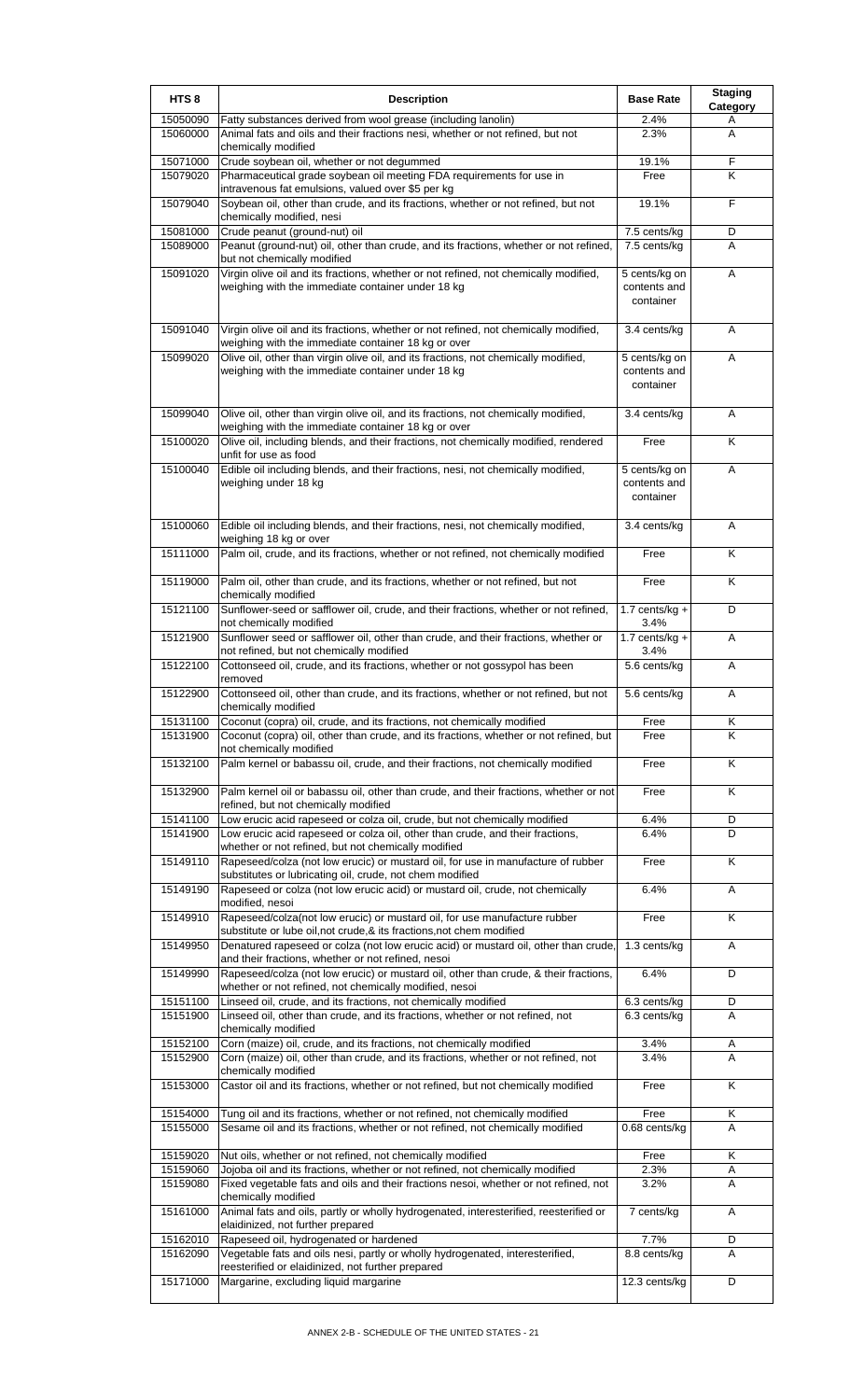| HTS <sub>8</sub>     | <b>Description</b>                                                                                                                                                                                     | <b>Base Rate</b>     | <b>Staging</b><br>Category                                                                                             |
|----------------------|--------------------------------------------------------------------------------------------------------------------------------------------------------------------------------------------------------|----------------------|------------------------------------------------------------------------------------------------------------------------|
| 15179010             | Edible artificial mixtures of products provided for in headings 1501 to 1515, cont.<br>5% or more by weight of soybean oil or fraction thereof                                                         | 18%                  | F                                                                                                                      |
| 15179020             | Edible artificial mixtures of products provided for in headings 1501 to 1515, nesi                                                                                                                     | 8%                   | A                                                                                                                      |
| 15179045             | Edible mixt. & preps, dairy products described in add. US note 1 to Ch 4: subject<br>to gen. note 15 of the HTS                                                                                        | 11 cents/kg          | G                                                                                                                      |
| 15179050             | Edible mixt. & preps, dairy products described in add. US note 1 to Ch 4: subject<br>to add. US note 10 to Ch. 4                                                                                       | 11 cents/kg          | D                                                                                                                      |
| 15179060             | Edible mixt. & preps, dairy products described in add. US note 1 to Ch 4: not subj.<br>to gen. note 15 or add. US note 10 to Ch. 4                                                                     | 34.2 cents/kg        | See paragraph<br>4 of Appendix 1<br>to the General<br>Notes of the<br>Schedule of the<br>United States to<br>Annex 2-B |
| 15179090             | Edible mixt. & preps (ex. dairy products descr. in add. US note 1 to Ch. 4), nesoi                                                                                                                     | 8.8 cents/kg         | Α                                                                                                                      |
| 15180020             | Linseed or flaxseed oil, and their fractions, boiled, oxidized, dehydrated, sulfurized,<br>blown or otherwise chemically modified                                                                      | 6.3 cents/kg         | A                                                                                                                      |
| 15180040             | Animal or vegetable fats and oils, nesi, oxidized, dehydrated or otherwise<br>chemically modified; inedible mixtures of fats and oils nesi                                                             | 8%                   | в                                                                                                                      |
| 15200000             | Glycerol, crude; glycerol waters and glycerol lyes                                                                                                                                                     | Free                 | Κ                                                                                                                      |
| 15211000             | Vegetable waxes (other than triglycerides), whether or not refined or colored                                                                                                                          | Free                 | Κ                                                                                                                      |
| 15219020<br>15219040 | <b>Bleached beeswax</b><br>Insect waxes, other than bleached beeswax, and spermaceti, whether or not                                                                                                   | 4.8%<br>Free         | Α<br>Κ                                                                                                                 |
|                      | refined or colored                                                                                                                                                                                     | 3.8%                 |                                                                                                                        |
| 15220000             | Degras; residues resulting from the treatment of fatty substances or animal or<br>vegetable waxes                                                                                                      |                      | A                                                                                                                      |
| 16010020             | Pork sausages and similar products of pork, pork offal or blood; food preparations<br>based on these products                                                                                          | $0.8$ cents/kg       | Α                                                                                                                      |
| 16010040             | Sausages and similar products of beef, beef offal or blood; food preparations<br>based on these products, in airtight containers                                                                       | 3.4%                 | A                                                                                                                      |
| 16010060             | Sausage and similar products of meats, meat offal or blood nesi; food<br>preparations based on these products                                                                                          | 3.2%                 | A                                                                                                                      |
| 16021000             | Homogenized preparations of meat, meat offal or blood, nesi<br>Prepared or preserved liver of goose                                                                                                    | 1.9%                 | Α<br>F                                                                                                                 |
| 16022020<br>16022040 | Prepared or preserved liver of any animal other than of goose                                                                                                                                          | 4.9 cents/kg<br>3.2% | Α                                                                                                                      |
| 16023100             | Prepared or preserved meat or meat offal of turkeys, nesi                                                                                                                                              | 6.4%                 | D                                                                                                                      |
| 16023200             | Prepared or preserved meat or meat offal of chickens, nesoi                                                                                                                                            | 6.4%                 | Α                                                                                                                      |
| 16023900             | Prepared or preserved meat or meat offal of ducks, geese or guineas, nesoi                                                                                                                             | 6.4%                 | D                                                                                                                      |
| 16024110             | Prepared or preserved pork ham and cuts thereof, containing cereals or<br>vegetables                                                                                                                   | 6.4%                 | D                                                                                                                      |
| 16024120             | Pork hams and cuts thereof, not containing cereals or vegetables, boned and<br>cooked and packed in airtight containers                                                                                | 5.3 cents/kg         | A                                                                                                                      |
| 16024190             | Prepared or preserved pork hams and cuts thereof, not containing cereals or<br>vegetables, nesi                                                                                                        | 1.4 cents/kg         | Α                                                                                                                      |
| 16024220             | Pork shoulders and cuts thereof, boned and cooked and packed in airtight<br>containers                                                                                                                 | 4.2 cents/kg         | A                                                                                                                      |
| 16024240             | Prepared or preserved pork shoulders and cuts thereof, other than boned and<br>cooked and packed in airtight containers                                                                                | 1.4 cents/kg         | A                                                                                                                      |
| 16024910<br>16024920 | Prepared or preserved pork offal, including mixtures<br>Pork other than ham and shoulder and cuts thereof, not containing cereals or<br>vegetables, boned and cooked and packed in airtight containers | 3.2%<br>4.2 cents/kg | Α<br>A                                                                                                                 |
| 16024940             | Prepared or preserved pork, not containing cereals or vegetables, nesi                                                                                                                                 | 1.4 cents/kg         | Α                                                                                                                      |
| 16024960             | Prepared or preserved pork mixed with beef                                                                                                                                                             | 3.2%<br>6.4%         | A<br>D                                                                                                                 |
| 16024990<br>16025005 | Prepared or preserved pork, nesi<br>Prepared or preserved offal of bovine animals                                                                                                                      | 2.3%                 | Α                                                                                                                      |
| 16025009             | Prepared or preserved meat of bovine animals, cured or pickled, not containing<br>cereals or vegetables                                                                                                | 4.5%                 | A                                                                                                                      |
| 16025010<br>16025020 | Corned beef in airtight containers<br>Prepared or preserved beef in airtight containers, other than corned beef, not                                                                                   | Free<br>1.4%         | Κ<br>Α                                                                                                                 |
| 16025060             | containing cereals or vegetables<br>Prepared or preserved meat of bovine animals, not containing cereals or                                                                                            | 1.8%                 | Α                                                                                                                      |
| 16025090             | vegetables, nesi<br>Prepared or preserved meat of bovine animals, containing cereals or vegetables                                                                                                     | 2.5%                 | Α                                                                                                                      |
| 16029010             | Prepared or preserved frog meat                                                                                                                                                                        | 2.7%                 | Α                                                                                                                      |
| 16029090             | Prepared or preserved meat, meat offal or blood, nesi                                                                                                                                                  | 6.4%                 | D                                                                                                                      |
| 16030010             | Clam juice                                                                                                                                                                                             | 8.5%                 | Α                                                                                                                      |
| 16030090             | Extracts and juices of meat, fish, crustaceans, molluscs or other aquatic<br>invertebrates, other than clam juice                                                                                      | Free                 | K                                                                                                                      |
| 16041120             | Prepared or preserved salmon, whole or in pieces, but not minced, in oil, in airtight<br>containers                                                                                                    | 6%                   | D                                                                                                                      |
| 16041140             | Prepared or preserved salmon, whole or in pieces, but not minced, other than in<br>oil and in airtight containers                                                                                      | Free                 | K                                                                                                                      |
| 16041220             | Prepared or preserved herrings, whole or in pieces, but not minced, in oil, in<br>airtight containers                                                                                                  | 4%                   | С                                                                                                                      |
| 16041240             | Herrings, whole or in pieces, but not minced, in tomato sauce, smoked or<br>kippered, in immediate containers over 0.45 kg each                                                                        | Free                 | K                                                                                                                      |
| 16041260<br>16041310 | Herrings prepared or preserved, whole or in pieces, but not minced, nesi<br>Smoked sardines, in oil, not skinned nor boned, \$1/kg or more in tin-plate                                                | Free<br>Free         | Κ<br>K                                                                                                                 |
| 16041320             | containers, or \$1.10/kg or more in other airtight containers<br>Sardines, not smoked, sardinella, brisling or sprats, neither skinned nor boned, in                                                   | 15%                  | G                                                                                                                      |
|                      | oil, in airtight containers                                                                                                                                                                            |                      |                                                                                                                        |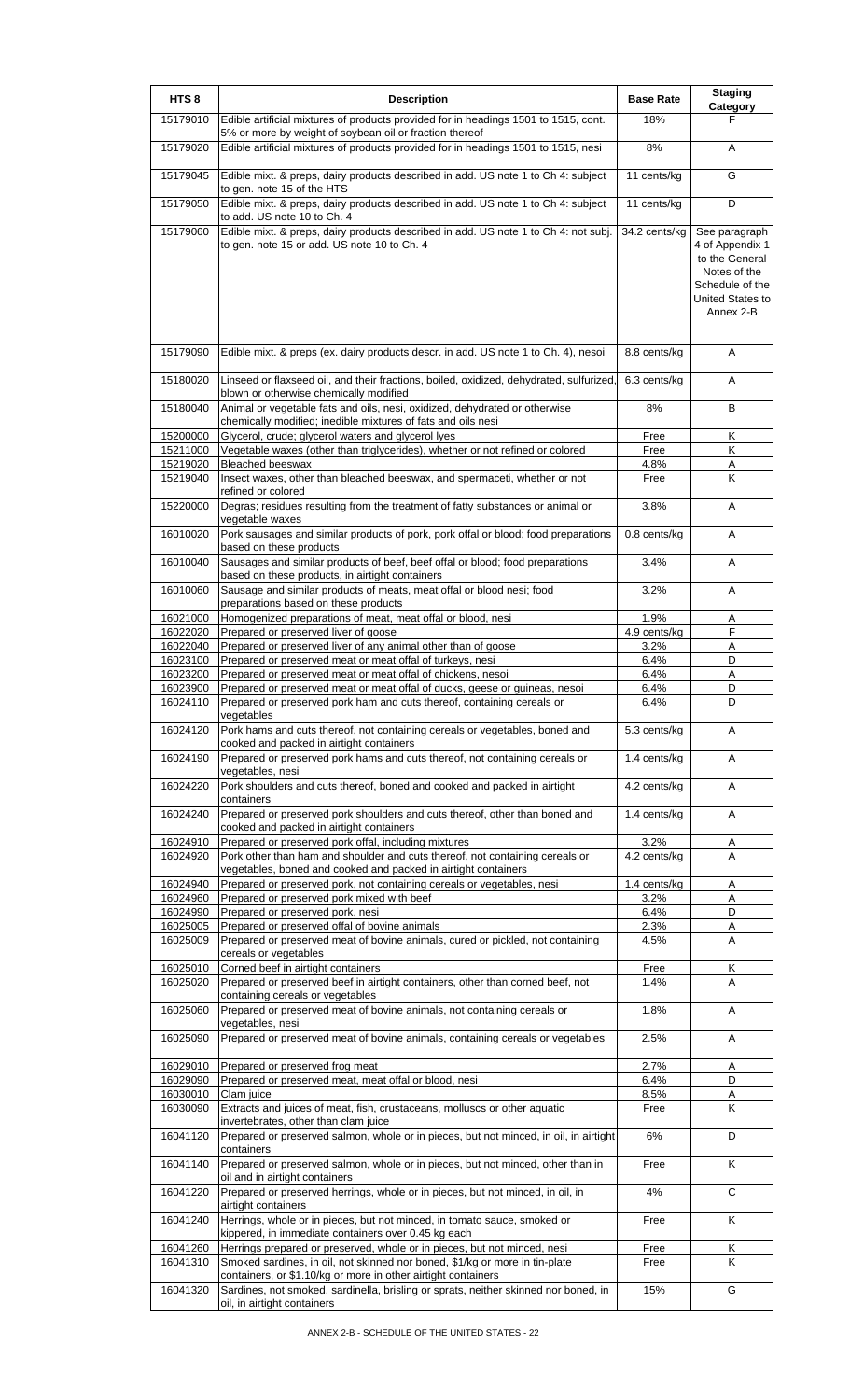| HTS <sub>8</sub> | <b>Description</b>                                                                                                                             | <b>Base Rate</b> | <b>Staging</b><br>Category |
|------------------|------------------------------------------------------------------------------------------------------------------------------------------------|------------------|----------------------------|
| 16041330         | Sardines, sardinella, brisling or sprats, skinned or boned, in oil, in airtight<br>containers                                                  | 20%              | G                          |
| 16041340         | Sardines, sardinella, brisling, sprats in containers with their contents under 225 g<br>each, except those in oil and in airtight containers   | Free             | K                          |
| 16041390         | Sardines, sardinella and brisling or sprats (not in oil and airtight cont.), prepared or<br>preserved, not minced, cont. 225 g or more         | 3.1%             | $\overline{c}$             |
| 16041410         | Tunas and skipjack, whole or in pieces, but not minced, in oil, in airtight containers                                                         | 35%              |                            |
| 16041422         | Tunas and skipjack, not in oil, in airtight cont., n/o 7 kg, not of U.S. possessions,<br>product within quota                                  | 6%               | I                          |
| 16041430         | Tunas and skipjack, not in oil, in airtight containers, n/o 7 kg, not of U.S.<br>possessions, over quota                                       | 12.5%            | $\mathbf{I}$               |
| 16041440         | Tunas and skipjack, not in airtight containers, not in oil, in bulk or in immediate<br>containers weighing with contents over 6.8 kg each      | 1.1 cents/kg     | G                          |
| 16041450         | Tunas and skipjack, not in airtight containers, not in bulk or in immediate<br>containers weighing with contents over 6.8 kg each              | 6%               | G                          |
| 16041470         | Bonito (Sarda spp.), in oil                                                                                                                    | 4.9%             | G                          |
| 16041480         | Bonito (Sarda spp.), not in oil                                                                                                                | 6%               | G                          |
| 16041500         | Prepared or preserved mackerel, whole or in pieces, but not minced                                                                             | 3%               | $\mathsf{C}$               |
| 16041620         | Anchovies, whole or in pieces but not minced, in oil, in airtight containers                                                                   | Free             | Κ                          |
| 16041640         | Prepared or preserved anchovies, whole or in pieces, not minced, not in oil, in<br>immediate containers with their contents 6.8 kg or less ea. | 5%               | C                          |
| 16041660         | Prepared or preserved anchovies, whole or in pieces, but not minced, not in oil,<br>nesi                                                       | Free             | K                          |
| 16041910         | Bonito, yellowtail and pollock, whole or in pieces, but not minced, in airtight<br>containers, not in oil                                      | 4%               | G                          |
| 16041920         | Prepared or preserved fish, nesi, whole or in pieces, but not minced, in airtight<br>containers, not in oil                                    | 4%               | G                          |
| 16041925         | Bonito, yellowtail and pollock, whole or in pieces, but not minced, in airtight<br>containers, in oil                                          | 5%               | G                          |
| 16041930         | Prepared or preserved fish, nesi, whole or in pieces, but not minced, in airtight<br>containers, in oil                                        | 4%               | G                          |
| 16041940         | Fish sticks and like products of any size or shape, fillets or other portions of fish,<br>breaded, coated with batter, not cooked nor in oil   | 10%              | G                          |
| 16041950         | Fish sticks and like products of any size or shape, fillets or other portions of fish, if<br>breaded, coated with batter, cooked or in oil     | 7.5%             | G                          |
| 16041960         | Prepared or preserved fish nesi, in oil and in bulk or in immediate containers<br>weighing over 7 kg each                                      | Free             | K                          |
| 16041980         | Prepared or preserved fish, whole or in pieces, but not minced, nesi                                                                           | 6%               | G                          |
| 16042005         | Products containing meat of crustaceans, molluscs or other aquatic invertebrates,                                                              | 10%              | C                          |
|                  | prepared meals                                                                                                                                 |                  |                            |
| 16042010         | Fish pastes                                                                                                                                    | Free             | Κ                          |
| 16042015         | Fish balls, cakes and puddings, in oil                                                                                                         | Free             | Κ                          |
| 16042020         | Fish balls, cakes and puddings, not in oil, in immediate airtight containers,<br>weighing with their contents not over 6.8 kg each             | Free             | K                          |
| 16042025         | Fish balls, cakes and puddings, not in oil, and in immediate nonairtight containers<br>weighing with their contents not over 6.8 kg each       | Free             | Κ                          |
| 16042030         | Fish balls, cakes and puddings, not in oil, not in immediate containers, weighing<br>with their contents not over 6.8 kg each                  | Free             | K                          |
| 16042040         | Fish sticks and similar products of any size or shape, if breaded, coated with<br>batter or similarly prepared, not cooked nor in oil          | 10%              | $\overline{c}$             |
| 16042050         | Fish sticks and similar products of any size or shape, if breaded, coated with<br>batter or similarly prepared, cooked or in oil               | 7.5%             | $\mathsf{C}$               |
| 16042060         | Prepared or preserved fish, other than whole or in pieces, nesi                                                                                | Free             | Κ                          |
| 16043020         | Caviar                                                                                                                                         | 15%              | G                          |
| 16043030         | Caviar substitutes prepared from fish eggs, boiled and in airtight containers                                                                  | Free             | Κ                          |
| 16043040         | Caviar substitutes prepared from fish eggs, nesi                                                                                               | Free             | Κ                          |
| 16051005         | Crab products containing fish meat; prepared meals of crab                                                                                     | 10%              | $\mathsf{C}$               |
| 16051020         | Crabmeat, prepared or preserved, in airtight containers                                                                                        | Free             | Κ                          |
| 16051040         | Crabmeat, prepared or preserved, other than in airtight containers                                                                             | 5%               | $\mathsf{C}$               |
| 16051060         | Crabs, other than crabmeat, prepared or preserved                                                                                              | Free             | Κ                          |
| 16052005         | Shrimp and prawn products containing fish meat; prepared meals of shrimps or<br>prawns                                                         | 5%               | D                          |
| 16052010         | Shrimps and prawns, prepared or preserved, not containing fish meat, nesi                                                                      | Free             | Κ                          |
| 16053005         | Lobster products containing fish meat; prepared meals of lobster                                                                               | 10%              | С                          |
| 16053010         | Lobster, prepared or preserved, not containing fish meat, nesi                                                                                 | Free             | Κ                          |
| 16054005         | Crustacean products nesi, containing fish meat; prepared meals of crustaceans,<br>nesi                                                         | Free             | K                          |
| 16054010         | Crustaceans nesi, prepared or preserved, not containing fish meat, nesi                                                                        | Free             | Κ                          |
| 16059005         | Products of molluscs and other aquatic invertebrates containing fish meat;<br>prepared meals of molluscs or other aquatic invertebrates        | Free             | $\overline{\mathsf{K}}$    |
| 16059006         | Razor clams, in airtight containers, prepared or preserved, nesi                                                                               | Free             | Κ                          |
| 16059010         | Boiled clams in immediate airtight containers, the contents of which do not exceed<br>680 g gross weight                                       | 10%              | G                          |
| 16059020         | Clams, prepared or preserved, excluding boiled clams, in immediate airtight<br>containers, nesi                                                | Free             | K                          |
| 16059030         | Clams, prepared or preserved, other than in airtight containers                                                                                | Free             | Κ                          |
| 16059040         | Smoked oysters                                                                                                                                 | Free             | Κ                          |
| 16059050         | Oysters, prepared or preserved, but not smoked                                                                                                 | 4.7%             | G                          |
| 16059055         | Prepared or preserved snails, other than sea snails                                                                                            | 5%               | G                          |
| 16059060         | Molluscs other than clams and oysters, and aquatic invertebrates nesi, prepared                                                                | Free             | K                          |
|                  | or preserved                                                                                                                                   |                  |                            |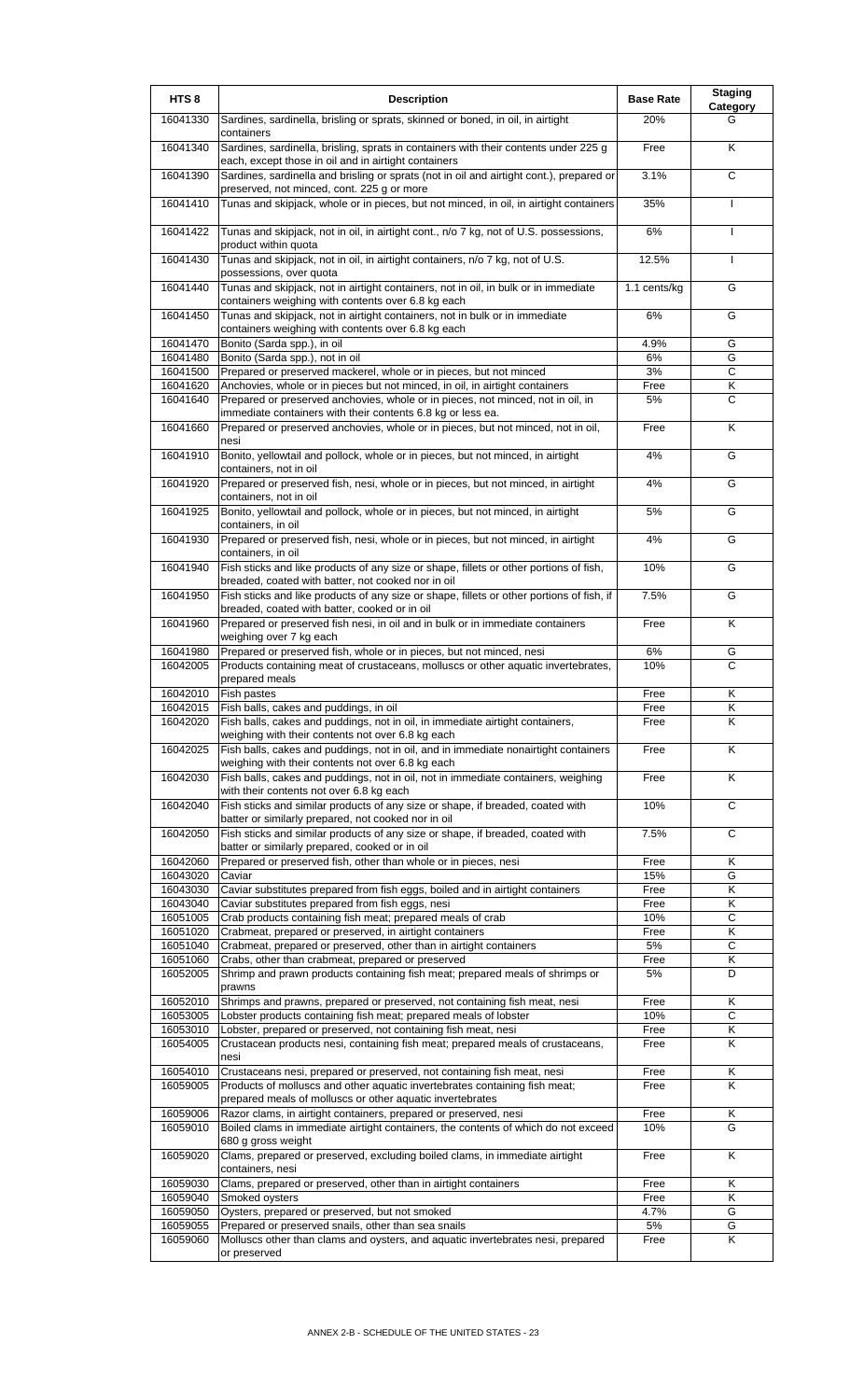| HTS <sub>8</sub> | <b>Description</b>                                                                                                           | <b>Base Rate</b>                                                                                                                                                                           | <b>Staging</b><br>Category |
|------------------|------------------------------------------------------------------------------------------------------------------------------|--------------------------------------------------------------------------------------------------------------------------------------------------------------------------------------------|----------------------------|
| 17011105         | Cane sugar, raw, in solid form, w/o added flavoring or coloring, subject to gen.<br>note 15 of the HTS                       | 1.4606<br>cents/kg less<br>0.020668<br>cents/kg for<br>each degree<br>under 100<br>degrees (and<br>fractions of a<br>degree in<br>proportion) but<br>not less than<br>0.943854<br>cents/kg | A                          |
| 17011110         | Cane sugar, raw, in solid form, w/o added flavoring or coloring, subject to add. US<br>5 to Ch.17                            | 1.4606<br>cents/kg less<br>0.020668<br>cents/kg for<br>each degree<br>under 100<br>degrees (and<br>fractions of a<br>degree in<br>proportion) but<br>not less than<br>0.943854<br>cents/kg | D                          |
| 17011120         | Cane sugar, raw, in solid form, to be used for certain polyhydric alcohols                                                   | 1.4606<br>cents/kg less<br>0.020668<br>cents/kg for<br>each degree<br>under 100<br>degrees (and<br>fractions of a<br>degree in<br>proportion) but<br>not less than<br>0.943854<br>cents/kg | G                          |
| 17011150         | Cane sugar, raw solid form, w/o flavoring or coloring, nesoi, not subject to gen.<br>note 15 or add. US 5 to Ch.17           | 33.87<br>cents/kg                                                                                                                                                                          | G                          |
| 17011205         | Beet sugar, raw, in solid form, w/o added flavoring or coloring, subject to gen. note<br>15 of the HTS                       | 3.6606<br>cents/kg less<br>0.020668<br>cents/kg for<br>each degree<br>under 100<br>degrees (and<br>fractions of a<br>degree in<br>proportion) but<br>not less than<br>3.143854<br>cents/kg | Α                          |
| 17011210         | Beet sugar, raw, in solid form, w/o added flavoring or coloring, subject to add. US<br>5 to Ch.17                            | 3.6606<br>cents/kg less<br>0.020668<br>cents/kg for<br>each degree<br>under 100<br>degrees (and<br>fractions of a<br>degree in<br>proportion) but<br>not less than<br>3.143854<br>cents/kg | D                          |
| 17011250         | Beet sugar, raw, in solid form, w/o added flavoring or coloring, nesoi, not subject<br>to gen. note 15 or add. US 5 to Ch.17 | 35.74<br>cents/kg                                                                                                                                                                          | G                          |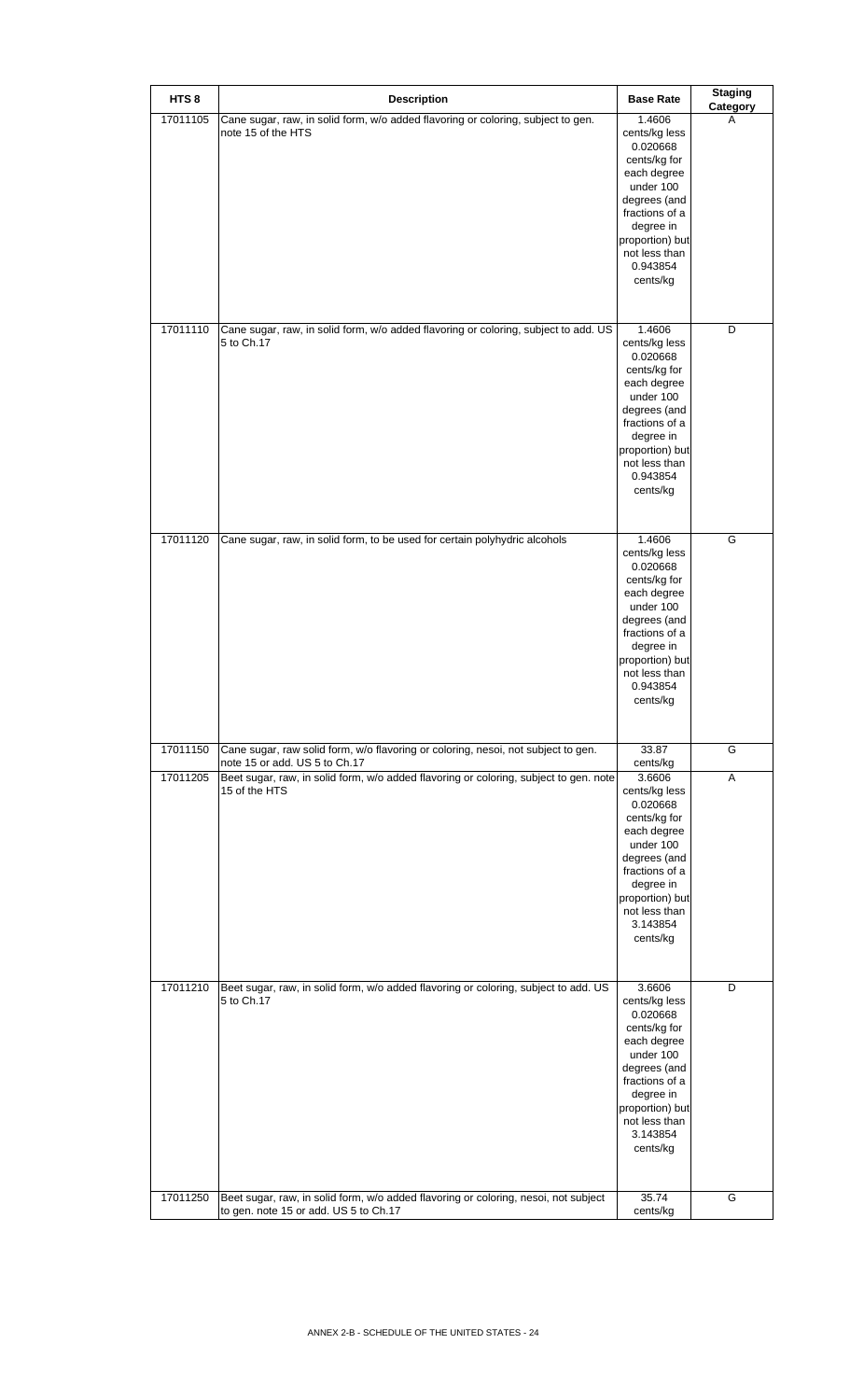| HTS <sub>8</sub>     | <b>Description</b>                                                                                                                                           | <b>Base Rate</b>                        | <b>Staging</b><br>Category |
|----------------------|--------------------------------------------------------------------------------------------------------------------------------------------------------------|-----------------------------------------|----------------------------|
| 17019105             | Cane/beet sugar & pure sucrose, refined, solid, w/added coloring but not flav.,<br>subject to gen. note 15 of the HTS                                        | 3.6606<br>cents/kg less                 | A                          |
|                      |                                                                                                                                                              | 0.020668<br>cents/kg for<br>each degree |                            |
|                      |                                                                                                                                                              | under 100<br>degrees (and               |                            |
|                      |                                                                                                                                                              | fractions of a<br>degree in             |                            |
|                      |                                                                                                                                                              | proportion) but<br>not less than        |                            |
|                      |                                                                                                                                                              | 3.143854<br>cents/kg                    |                            |
|                      |                                                                                                                                                              |                                         |                            |
| 17019110             | Cane/beet sugar & pure sucrose, refined, solid, w/added coloring but not flav.,<br>subject to add. US 5 to Ch.17                                             | 3.6606<br>cents/kg less                 | D                          |
|                      |                                                                                                                                                              | 0.020668<br>cents/kg for                |                            |
|                      |                                                                                                                                                              | each degree<br>under 100                |                            |
|                      |                                                                                                                                                              | degrees (and<br>fractions of a          |                            |
|                      |                                                                                                                                                              | degree in<br>proportion) but            |                            |
|                      |                                                                                                                                                              | not less than<br>3.143854               |                            |
|                      |                                                                                                                                                              | cents/kg                                |                            |
| 17019130             | Cane/beet sugar & pure sucrose, refined, solid, w/added coloring but not flav., not<br>subject to gen. note 15 or add. US 5 to Ch.17                         | 35.74<br>cents/kg                       | G                          |
| 17019142             | Cane/beet sugar & pure sucrose, refined, solid, w/added flavoring, o/65% by wt.<br>sugar, descr. in Ch17 US note 2, subj. to gen nte 15                      | 6%                                      | G                          |
| 17019144             | Cane/beet sugar & pure sucrose, refined, solid, w/added flavoring, o/65% by wt.<br>sugar, descr. in Ch17 US note 2, subj. to Ch17 US nte 7                   | 6%                                      | D                          |
| 17019148             | Cane/beet sugar & pure sucrose, refined, solid, w/added flavoring, o/65% by wt.<br>sugar, descr. in Ch17 US note 2, not GN 15/Ch 17 US nte 7                 | 33.9 cents/kg<br>$+5.1%$                | G                          |
| 17019152             | Cane/beet sugar & pure sucrose, refined, solid, w/added flavoring, o/10% by wt.<br>sugar, descr. in Ch17 US note 3, subj. to gen nte 15                      | 6%                                      | G                          |
| 17019154             | Cane/beet sugar & pure sucrose, refined, solid, w/added flavoring, o/10% by wt.<br>sugar, descr. in Ch17 US note 3, subj. to Ch17 US nte 8                   | 6%                                      | D                          |
| 17019158             | Cane/beet sugar & pure sucrose, refined, solid, w/added flavoring, o/10% by wt.<br>sugar, descr. in Ch17 US note 3, not GN15/Ch.17 US nte 8                  | 33.9 cents/kg<br>$+5.1%$                | G                          |
| 17019180<br>17019905 | Cane/beet sugar & pure sucrose, refined, solid, w/added flavoring, nesoi<br>Cane/beet sugar & pure sucrose, refined, solid, w/o added coloring or flavoring, | 5.1%<br>3.6606                          | G<br>A                     |
|                      | subject to gen. note 15 of the HTS                                                                                                                           | cents/kg less<br>0.020668               |                            |
|                      |                                                                                                                                                              | cents/kg for<br>each degree             |                            |
|                      |                                                                                                                                                              | under 100<br>degrees (and               |                            |
|                      |                                                                                                                                                              | fractions of a<br>degree in             |                            |
|                      |                                                                                                                                                              | proportion) but<br>not less than        |                            |
|                      |                                                                                                                                                              | 3.143854<br>cents/kg                    |                            |
|                      |                                                                                                                                                              |                                         |                            |
| 17019910             | Cane/beet sugar & pure sucrose, refined, solid, w/o added coloring or flavoring,<br>subject to add. US 5 to Ch.17                                            | 3.6606<br>cents/kg less                 | D                          |
|                      |                                                                                                                                                              | 0.020668<br>cents/kg for                |                            |
|                      |                                                                                                                                                              | each degree<br>under 100                |                            |
|                      |                                                                                                                                                              | degrees (and                            |                            |
|                      |                                                                                                                                                              | fractions of a<br>degree in             |                            |
|                      |                                                                                                                                                              | proportion) but<br>not less than        |                            |
|                      |                                                                                                                                                              | 3.143854<br>cents/kg                    |                            |
| 17019950             | Cane/beet sugar & pure sucrose, refined, solid, w/o added coloring or flavoring,                                                                             | 35.74                                   | G                          |
| 17021100             | not subject to gen. note 15 or add. US 5 to Ch.17<br>Lactose and lactose syrup containing by weight 99% or more lactose, calculated                          | cents/kg<br>6.4%                        | Α                          |
| 17021900             | on the dry matter<br>Lactose and lactose syrup containing by weight less than 99% lactose, calculated                                                        | 6.4%                                    | Α                          |
| 17022022             | on the dry matter<br>Maple syrup, blended, described in add. US note 4 to Ch.17: subject to gen. note                                                        | 6%                                      | В                          |
|                      | 15 of the HTS                                                                                                                                                |                                         |                            |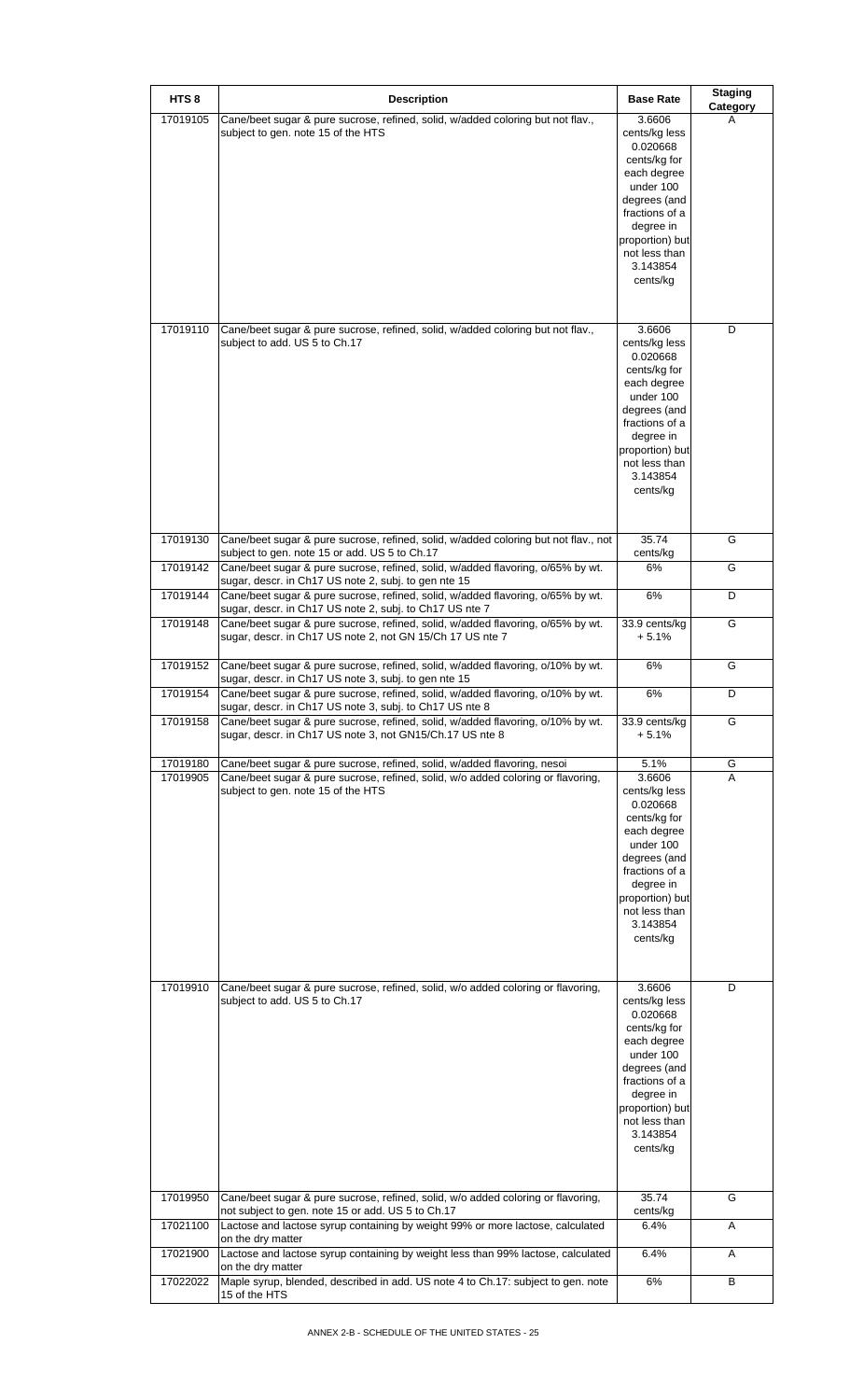| HTS <sub>8</sub>     | <b>Description</b>                                                                                                                              | <b>Base Rate</b>                            | <b>Staging</b><br>Category |
|----------------------|-------------------------------------------------------------------------------------------------------------------------------------------------|---------------------------------------------|----------------------------|
| 17022024             | Maple syrup, blended, described in add. US note 4 to Ch.17: subject to add. US<br>note 9 to Ch.17                                               | 6%                                          | D                          |
| 17022028             | Maple syrup, blended, described in add. US note 4 to Ch.17: not subject to gen<br>note 15 or add. US note 9 to Ch.17                            | 16.9 cents/kg<br>of total sugars<br>$+5.1%$ | G                          |
| 17022040             | Maple sugar and maple syrup, nesi                                                                                                               | Free                                        | Κ                          |
| 17023022             | Glucose & glucose syrup nt containing or containing in dry state less than 20%                                                                  | 6%                                          | A                          |
|                      | fructose; blended, see gen. note 15 of the schedule & prov.                                                                                     |                                             |                            |
| 17023024             | Glucose & glucose syrup nt containing or containing in dry state less than 20%<br>fructose; blended, see add'l U.S. note 9 (chap. 17) & Prov.   | 6%                                          | D                          |
| 17023028             | Glucose & glucose syrup not containing or containing in dry state less than 20%<br>fructose; blended syrups (chap 17-note 4), nesoi             | 16.9 cents/kg<br>of total sugars<br>$+5.1%$ | G                          |
| 17023040             | Glucose and glucose syrup, not containing fructose or in the dry state less than 20<br>percent by weight of fructose, nesi                      | 2.2 cents/kg                                | Α                          |
| 17024022             | Blended syrup desc. in add'l U.S. note 4(chap.17) Contng in dry state 20%-50% by<br>weight of fructose, see gen. note 15 of the HTS & prov.     | 6%                                          | Α                          |
| 17024024             | Blended syrup desc. in add'l U.S. note 4(chap.17) Contng in dry state 20%-50% by<br>weight of fructose, see add'l U.S. note 9 (chap.17) & Prov. | 6%                                          | D                          |
| 17024028             | Blended syrup desc. in add'l U.S. note 4(chap.17) Contng in dry state 20%-50% by<br>weight of fructose, nesoi                                   | 33.9 cents/kg<br>of total sugars<br>$+5.1%$ | G                          |
| 17024040             | Glucose in solid form & glucose syrup, containing in dry state at least 20% but less<br>than 50% by weight of fructose, nesoi                   | 5.1%                                        | A                          |
| 17025000<br>17026022 | Chemically pure fructose<br>Oth fructose & fruc. syrup contng in dry state >50% by wt. of fructose, blended                                     | 9.6%<br>6%                                  | В<br>A                     |
|                      | syrup(see add'l U.S. note 4-chap 17) & see gen. note 15                                                                                         |                                             |                            |
| 17026024             | Oth fructose & fruc. syrup contng in dry state >50% by wt. of fructose, blended<br>syrup(see add'l U.S. note 4-chap 17) & see add'l U.S. note 9 | 6%                                          | D                          |
| 17026028             | Oth fructose & fruc. syrup contng in dry state >50% by wt. of fructose, blended<br>syrup(see add'l U.S. note 4-chap 17), nesoi                  | 33.9 cents/kg<br>of total sugars<br>$+5.1%$ | G                          |
| 17026040             | Glucose and glucose syrup, w/50% or more fructose, other than blended syrups<br>described in add. US note 4 to Ch.17                            | 5.1%                                        | A                          |
| 17029005             | Cane/beet sugars & syrups (incl. invert sugar); nesoi, w/soluble non-sugar solids<br>6% or less soluble solids, subj to GN 15                   | 3.6606<br>cents/kg of<br>total sugars       | D                          |
| 17029010             | Cane/beet sugars & syrups (incl. invert sugar); nesoi, w/soluble non-sugar solids<br>6% or less soluble solids, subj Ch17 US note 5             | 3.6606<br>cents/kg of<br>total sugars       | D                          |
| 17029020             | Cane/beet sugars & syrups (incl. invert sugar); nesoi, w/soluble non-sugar solids<br>6% or less soluble solids, not subj to GN15/Ch17 US nte 5  | 35.74<br>cents/kg                           | G                          |
| 17029035             | Invert molasses                                                                                                                                 | 0.35 cents/liter                            | A                          |
| 17029040             | Other cane/beet syrups nesi                                                                                                                     | 0.35 cents/liter                            | Α                          |
| 17029052             | Sugar syrups, artificial honey, caramel, nesoi, subject to gen. note 15 of the HTS                                                              | 6%                                          | D                          |
| 17029054             | Blended syrups described in add. US note 4 to chap. 17, nesoi, subject to add. US<br>note 9 to Ch. 17                                           | 6%                                          | D                          |
| 17029058             | Blended syrups described in add. US note 4 to chap. 17, nesoi, not subject to add.<br>US note 9 to Ch. 17                                       | 33.9 cents/kg<br>of total sugars<br>$+5.1%$ | G                          |
| 17029064             | Sugars nesoi w/o 65% by dry wt. sugar, described in add. U.S note 2 to Ch.17:<br>and subj. to add. US note 7 to Ch.17                           | 6%                                          | D                          |
| 17029068             | Sugars nesoi w/o 65% by dry wt. sugar, described in add. U.S note 2 to Ch.17:<br>and not subj. to add. US note 7 to Ch.17                       | 33.9 cents/kg<br>$+5.1%$                    | G                          |
| 17029090             | Sugars and sugar syrups, and articles containing sugar, neosi                                                                                   | 5.1%                                        | G                          |
| 17031030             | Cane molasses imported for (a) the commercial extraction of sugar or (b) human                                                                  | 0.35 cents/liter                            | A                          |
| 17031050             | consumption<br>Cane molasses nesi                                                                                                               | 0.01 cents/kg<br>of total sugars            | A                          |
| 17039030             | Molasses, other than cane, imported for (a) the commercial extraction of sugar or                                                               | 0.35 cents/liter                            | A                          |
| 17039050             | (b) human consumption<br>Molasses nesi                                                                                                          | 0.01 cents/kg<br>of total sugars            | Α                          |
|                      |                                                                                                                                                 |                                             |                            |
| 17041000<br>17049010 | Chewing gum, not containing cocoa, whether or not sugar-coated<br>Candied nuts, not containing cocoa                                            | 4%<br>4.5%                                  | Α<br>Α                     |
| 17049025             | Sugar confectionary cough drops, not containing cocoa                                                                                           | Free                                        | Κ                          |
| 17049035             | Sugar confections or sweetmeats ready for consumption, not containing cocoa,<br>other than candied nuts or cough drops                          | 5.6%                                        | A                          |
| 17049052             | Sugar confectionery nesoi, not containing cocoa, subject to gen. note 15 of the<br>HTS                                                          | 12.2%                                       | F                          |
| 17049054             | Sugar confectionery nesoi, w/o cocoa, dairy products subject to add. US note 1 to<br>chap. 4: subject to add US note 10 to chapter 4            | 12.2%                                       | D                          |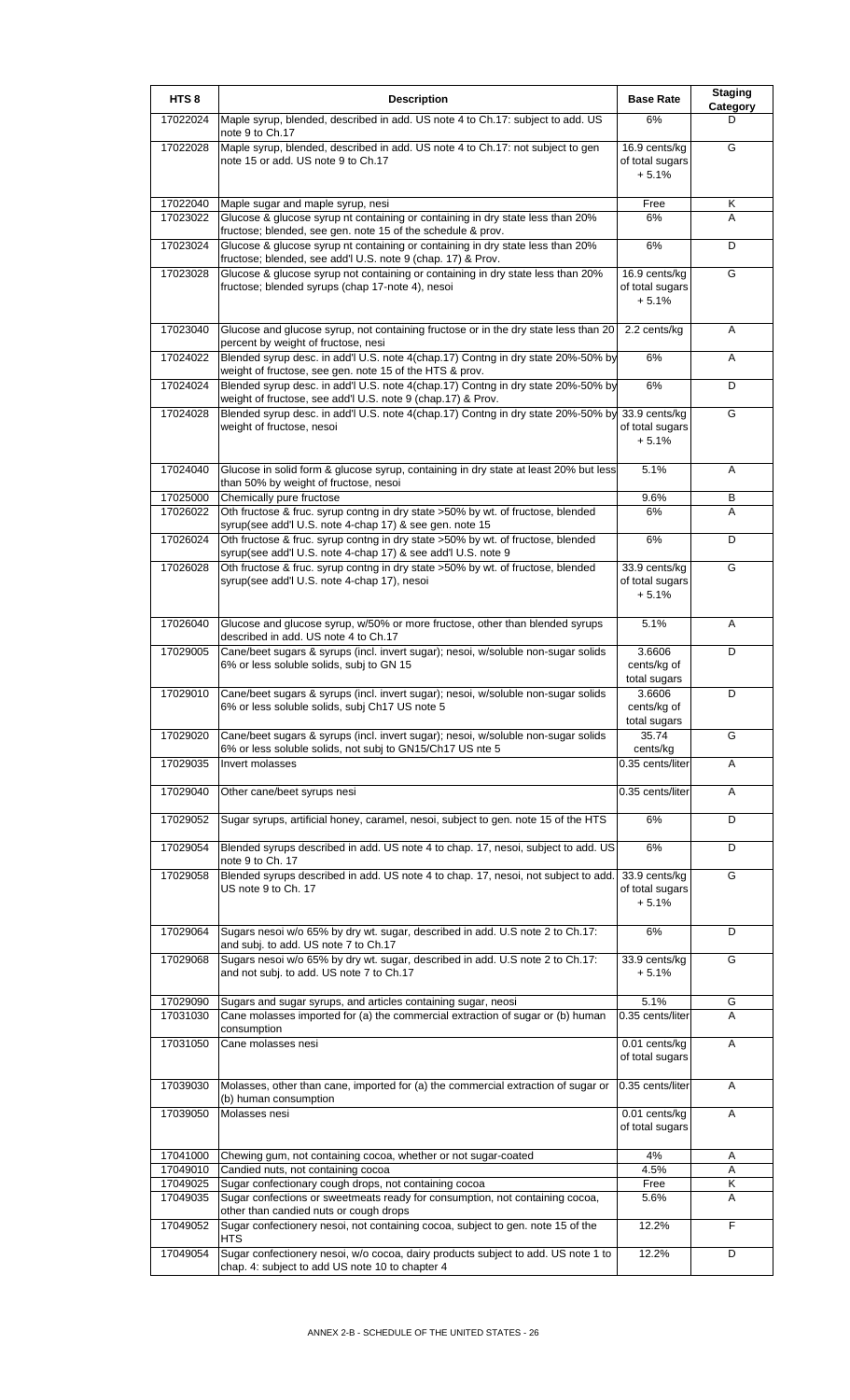| HTS <sub>8</sub>     | <b>Description</b>                                                                                                                            | <b>Base Rate</b>          | <b>Staging</b><br>Category                          |
|----------------------|-----------------------------------------------------------------------------------------------------------------------------------------------|---------------------------|-----------------------------------------------------|
| 17049058             | Sugar confectionery nesoi, w/o cocoa, dairy products subject to add. US note 1 to<br>chap. 4: not subject to add US note 10 to chapter 4      | 40 cents/kg +<br>10.4%    | See paragraph<br>4 of Appendix 1<br>to the General  |
|                      |                                                                                                                                               |                           | Notes of the<br>Schedule of the<br>United States to |
|                      |                                                                                                                                               |                           | Annex 2-B                                           |
| 17049064             | Sugar confectionery nesoi o/65% by dry wt. of sugar described in add. US note 2<br>to Ch. 17, w/o cocoa, subj. to add. US note 7 to Ch.17     | 12.2%                     | D                                                   |
| 17049068             | Sugar confectionery nesoi o/65% by dry wt. of sugar described in add. US note 2<br>to Ch. 17, w/o cocoa, not subj. to Ch17 US note 7          | 40 cents/ $kg +$<br>10.4% | G                                                   |
| 17049074             | Sugar confectionery nesoi o/10% by dry wt. of sugar described in add. US note 3<br>to Ch. 17, w/o cocoa, subj. to add. US note 8 to Ch.17     | 12.2%                     | D                                                   |
| 17049078             | Sugar confectionery nesoi o/10% by dry wt. of sugar described in add. US note 3<br>to Ch. 17, w/o cocoa, not subj. to Ch17 US note 8          | 40 cents/kg $+$<br>10.4%  | G                                                   |
| 17049090             | Sugar confectionery, w/o cocoa, nesoi                                                                                                         | 10.4%                     | D                                                   |
| 18010000             | Cocoa beans, whole or broken, raw or roasted                                                                                                  | Free                      | Κ                                                   |
| 18020000             | Cocoa shells, husks, skins and other cocoa waste                                                                                              | Free                      | Κ                                                   |
| 18031000             | Cocoa paste, not defatted                                                                                                                     | Free                      | Κ                                                   |
| 18032000             | Cocoa paste, wholly or partly defatted                                                                                                        | 0.2 cents/kg              | Α                                                   |
| 18040000             | Cocoa butter, fat and oil                                                                                                                     | Free                      | Κ                                                   |
| 18050000             | Cocoa powder, not containing added sugar or other sweetening matter                                                                           | 0.52 cents/kg             | Α                                                   |
| 18061005             | Cocoa powder, sweetened, w/less than 65% by dry wt. sugar, subject to gen. note<br>15 of the HTS                                              | Free                      | $\overline{\mathsf{K}}$                             |
| 18061010             | Cocoa powder, sweetened, w/less than 65% by dry wt. sugar, subject to add US<br>note 1 to Ch. 18                                              | Free                      | Κ                                                   |
| 18061015             | Cocoa powder, sweetened, w/less than 65% by dry wt. sugar, not subject to gen<br>note 15 or add US note 1 to Ch. 18                           | 21.7 cents/kg             | G                                                   |
| 18061022             | Cocoa powder, o/65% but less than 90% by dry wt of sugar, subject to gen. note<br>15 of the HTS                                               | 10%                       | D                                                   |
| 18061024             | Cocoa powder, o/65% but less than 90% by dry wt of sugar, described in add US<br>note 2 to Ch.17: subj. to add US note 7 to Ch. 17            | 10%                       | D                                                   |
| 18061028             | Cocoa powder, o/65% but less than 90% by dry wt of sugar, described in add US<br>note 2 to Ch.17: not subj. to add US note 7 to Ch. 17        | 33.6 cents/kg             | G                                                   |
| 18061034<br>18061038 | Cocoa powder, sweetened, neosi, subject to add US note 1 to Ch. 18<br>Cocoa powder, sweetened, neosi, not subject to add US note 1 to Ch. 18  | 10%<br>33.6 cents/kg      | D<br>G                                              |
| 18061043             | Cocoa powder, o/90% by dry wt of sugar, subject to gen. note 15 of the HTS                                                                    | 10%                       | D                                                   |
| 18061045             | Cocoa powder, o/90% by dry wt of sugar, described in add US note 2 to Ch. 17:<br>subject to add US note 7 to Ch. 17                           | 10%                       | D                                                   |
| 18061055             | Cocoa powder, o/90% by dry wt of sugar, described in add US note 2 to Ch. 17:<br>not subject to add US note 7 to Ch. 17                       | 33.6 cents/kg             | G                                                   |
| 18061065             | Cocoa powder, o/90% by dry wt of sugar, neosi, subject to add. US note 1 to Ch.<br>18                                                         | 10%                       | D                                                   |
| 18061075             | Cocoa powder, o/90% by dry wt of sugar, neosi                                                                                                 | 33.6 cents/kg             | G                                                   |
| 18062020             | Preparation consist wholly of ground cocoa beans, cont. n/o 32% butterfat and<br>60% sugar, in blocks or slabs 4.5 kg or more each            | Free                      | Κ                                                   |
| 18062022             | Chocolate, ov 2kg, cont. milk solids, not in blocks 4.5 kg or more, subj. to gen.<br>note 15 of the HTS                                       | 5%                        | Α                                                   |
| 18062024             | Chocolate, ov 2kg, cont. milk solids, not in blocks 4.5 kg or more, subj. to add US<br>note 2 to Ch. 18, not GN15, ov 5.5 pc bf               | 5%                        | D                                                   |
| 18062026             | Chocolate, ov 2kg, cont. milk solids, not in blocks 4.5 kg or more, not subj. Ch18<br>US note 2/GN15, ov 5.5 pc bf, less th 21% milk solids   | 37.2 cents/kg<br>+4.3%    | G                                                   |
| 18062028             | Chocolate, ov 2kg, cont. milk solids, not in blocks 4.5 kg or more, not GN15, ov<br>5.5 pc bf ov 21 pc milk solids                            | 52.8 cents/kg<br>+4.3%    | G                                                   |
| 18062034             | Chocolate, ov 2kg, cont. milk solids, not in blocks 4.5 kg or more, not ov 5.5 pc bf,<br>subj. to add US note 3 to Ch. 18, not GN15           | 5%                        | D                                                   |
| 18062036             | Chocolate, ov 2kg, cont. milk solids, not in blocks 4.5 kg or more, less than 21 pc<br>milk solids, not subj. to Ch18 US note 3/GN15          | 37.2 cents/kg<br>+4.3%    | G                                                   |
| 18062038             | Chocolate, ov 2kg, cont. milk solids, not in blocks 4.5 kg or more, 21 pc or more<br>milk solids, not GN15                                    | 52.8 cents/kg<br>+4.3%    | G                                                   |
| 18062050             | Chocolate, ov 2kg, cont. milk solids, not in blocks 4.5 kg or more, no milk solids,<br>not GN15                                               | 4.3%                      | Α                                                   |
| 18062060             | Confectioners' coatings & other products, not less than 6.8% non-fat solids of the<br>cocoa bean nib and not less than 15% vegetable fats     | 2%                        | Α                                                   |
| 18062067             | Chocolate/oth preps with cocoa, ov 2kg but n/o 4.5 kg, o/65% by wt of sugar,<br>subject to gen. note 15 of the HTS                            | 10%                       | G                                                   |
| 18062071             | Chocolate/oth preps with cocoa, ov 2kg but n/o 4.5 kg, o/65% by wt of sugar, desc<br>in add US nte 2 to Ch. 17: subj. to add note 7 to Ch. 17 | 10%                       | D                                                   |
| 18062073             | Chocolate/oth preps with cocoa, ov 2kg but n/o 4.5 kg, o/65% by wt of sugar, desc<br>in Ch17 US nte 2, not subj. to Ch17 US note 7            | 30.5 cents/kg<br>$+8.5%$  | G                                                   |
| 18062075             | Chocolate/oth preps with cocoa, ov 2kg but n/o 4.5 kg, o/65% by wt of sugar, desc<br>in add US nte 3 to Ch. 17: subj. to Ch17 US note 8       | 10%                       | D                                                   |
| 18062077             | Chocolate/oth preps with cocoa, ov 2kg but n/o 4.5 kg, o/65% by wt of sugar, desc<br>in add US nte 3 to Ch. 17: not subj. to Ch17 US note 8   | 30.5 cents/kg<br>+ 8.5%   | G                                                   |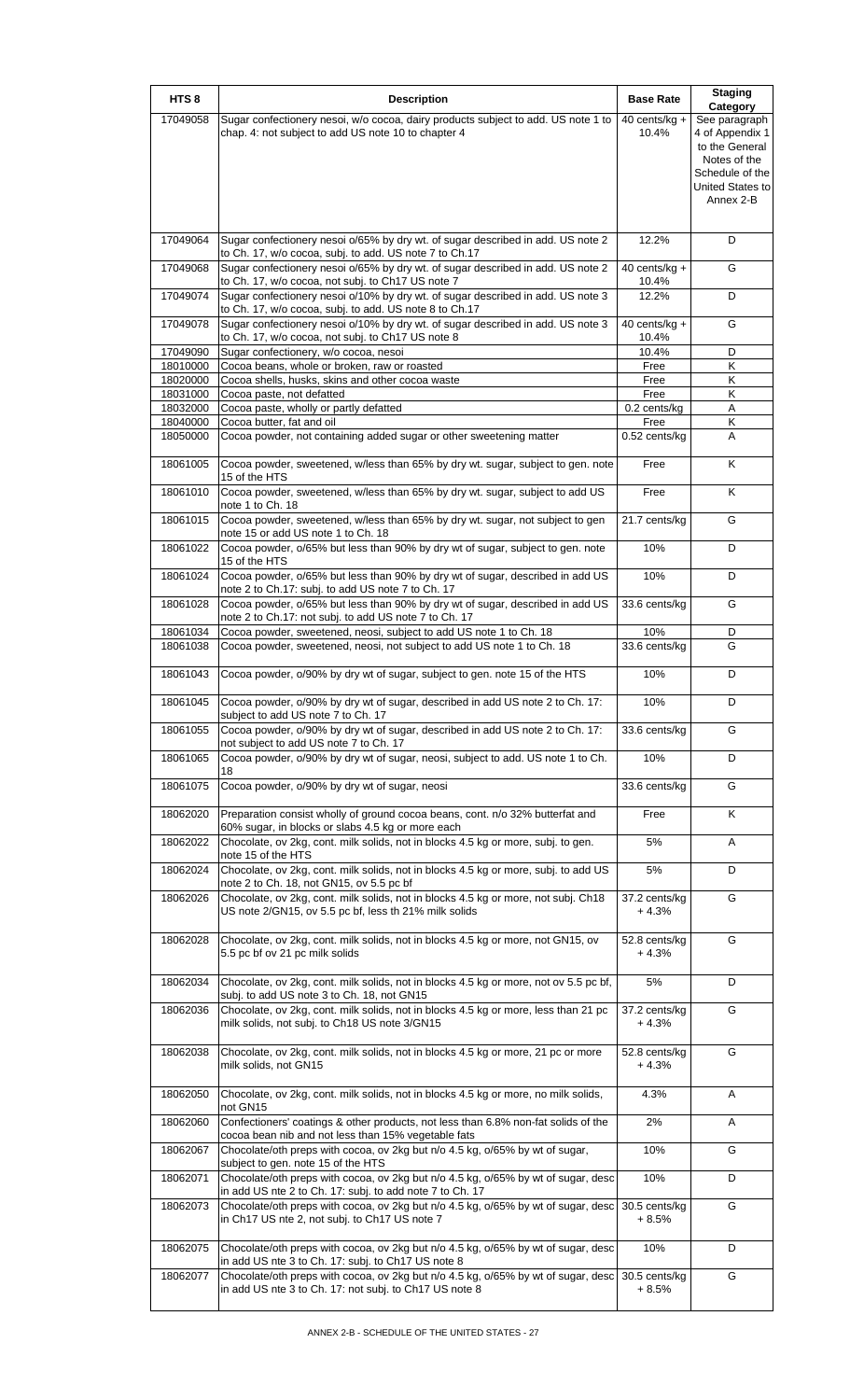| HTS <sub>8</sub>     | <b>Description</b>                                                                                                                                                   | <b>Base Rate</b>         | <b>Staging</b><br>Category                                                                                             |
|----------------------|----------------------------------------------------------------------------------------------------------------------------------------------------------------------|--------------------------|------------------------------------------------------------------------------------------------------------------------|
| 18062078             | Chocolate/oth preps with cocoa, ov 2kg but n/o 4.5 kg, o/65% by wt of sugar,<br>neosi                                                                                | 8.5%                     | D                                                                                                                      |
| 18062079             | Chocolate/oth preps with cocoa, ov 2kg but n/o 4.5 kg, n/o 65% by wt of sugar, not<br>in blocks 4.5 kg or more, subj to GN 15                                        | 10%                      | D                                                                                                                      |
| 18062081             | Chocolate/oth preps with cocoa, ov 2kg but n/o 4.5 kg, (dairy prod. descr. in Ch.4<br>US note 1), n/o 65% sugar, subj to Ch.4 nte 10, not GN15                       | 10%                      | D                                                                                                                      |
| 18062082             | Chocolate/oth preps w/cocoa, o/2kg but n/o4.5 kg (dairy prod. of Ch4 US note 1),<br>n/o 65% sugar, less th 21% milk solid, not GN15                                  | 37.2 cents/kg<br>$+8.5%$ | See paragraph<br>4 of Appendix 1<br>to the General<br>Notes of the<br>Schedule of the<br>United States to<br>Annex 2-B |
| 18062083             | Chocolate/oth preps w/cocoa, o/2kg but n/o4.5 kg (dairy prod. of Ch4 US note 10),<br>n/o 65% sugar, 21% or more milk solids, not GN15                                | 52.8 cents/kg<br>$+8.5%$ | See paragraph<br>4 of Appendix 1<br>to the General<br>Notes of the<br>Schedule of the<br>United States to<br>Annex 2-B |
| 18062085             | Low-fat chocoate crumb, n/o 65% by wt of sugar, ov 2kg but n/o 4.5 kg, subject to<br>add US note 3 to Ch. 18, not GN15                                               | 10%                      | D                                                                                                                      |
| 18062087             | Low-fat chocolate crumb, n/o 65% by wt of sugar, ov 2kg but n/o 4.5 kg, less than<br>21% milk solids, not GN15, not subj to ch 18 US note 3                          | 37.2 cents/kg<br>+ 8.5%  | G                                                                                                                      |
| 18062089             | Low-fat chocolate crumb, n/o 65% by wt of sugar, 21% or more milk solids, not ov<br>2kg, not GN15, not subj to ch 18 US note 3                                       | 52.8 cents/kg<br>+ 8.5%  | G                                                                                                                      |
| 18062091             | Blended syrups w/chocolate or cocoa, o/2kg but n/o 4.5 kg, n/o 65% sugar, descr<br>in Ch17 US note 4, subj. to Ch17 US note 9, not GN15                              | 10%                      | D                                                                                                                      |
| 18062094             | Blended syrups w/chocolate or cocoa, o/2kg but n/o 4.5 kg, n/o 65% sugar, descr<br>in Ch 17 US note 4, not subj. to Cha7 US note 9, not GN15                         | 37.2 cents/kg<br>+ 8.5%  | G                                                                                                                      |
| 18062095             | Chocolate and preps w/cocoa, nesoi, o/2kg but n/o 4.5 kg, n/o 65% sugar, desc in<br>Ch17 US note 3, subj. to Ch17 US note 8, not GN15                                | 10%                      | D                                                                                                                      |
| 18062098             | Chocolate and preps w/cocoa, neosi, o/2kg but n/o 4.5 kg, n/o 65% sugar, desc in<br>Ch17 US note 3, not subj to Ch.17 US note 8, not GN15                            | 37.2 cents/kg<br>+ 8.5%  | G                                                                                                                      |
| 18062099             | Chocolate and preps with cocoa, nesoi, ov 2kg but n/o 4.5 kg, n/o 65% sugar,<br>nesoi                                                                                | 8.5%                     | D                                                                                                                      |
| 18063100             | Chocolate and other cocoa preparations, in blocks, slabs or bars, filled, not in bulk                                                                                | 5.6%                     | D                                                                                                                      |
| 18063201<br>18063204 | Chocolate, nt filled, in blocks/slabs/bars 2kg or less, subj. to GN15<br>Chocolate, nt filled, in blocks/slabs/bars 2kg or less, subj. to add US note 2 to Ch.<br>18 | 5%<br>5%                 | Α<br>D                                                                                                                 |
| 18063206             | Chocolate, not filled, less than 21% milk solids, in blocks/slabs/bars 2kg or less                                                                                   | 37.2 cents/kg<br>+ 4.3%  | G                                                                                                                      |
| 18063208             | Chocolate, not filled, 21% or more milk solids, in blocks/slabs/bars 2kg or less                                                                                     | 52.8 cents/kg<br>+ 4.3%  | G                                                                                                                      |
| 18063214             | Chocolate, not filled, in blocks/slabs/bars 2kg or less, subj. to add US note 3 to<br>Ch. 18                                                                         | 5%                       | D                                                                                                                      |
| 18063216             | Chocolate, not filled, less than 21% milk solids, in blocks/slabs/bars 2kg or less                                                                                   | 37.2 cents/kg<br>$+4.3%$ | G                                                                                                                      |
| 18063218             | Chocolate, not filled, 21% or more milk solids, in blocks/slabs/bars 2kg or less                                                                                     | 52.8 cents/kg<br>+4.3%   | G                                                                                                                      |
| 18063230             | Chocolate, not filled, w/o butterfat/milk solids, in blocks/slabs/bars 2kg or less                                                                                   | 4.3%                     | Α                                                                                                                      |
| 18063255             | Cocoa preps, not filled, in blocks, slabs or bars weighing 2 kg or less, subject to<br>gen. note 15 of the HTS                                                       | 7%                       | D                                                                                                                      |
| 18063260             | Cocoa preps, (dairy prod. of Ch4 US note 1), not filled, in blocks, slabs or bars,<br>w/wt 2 kg or less, subj. to add. US note 10 to Ch 4                            | 7%                       | D                                                                                                                      |
| 18063270             | Cocoa preps, (dairy prod. of Ch4 US note 1), less than 21% milk solids, not filled,<br>in blocks/slabs/bars, 2 kg or less, not Ch.4 US nte 10                        | 37.2 cents/kg<br>$+6%$   | See paragraph<br>4 of Appendix 1<br>to the General<br>Notes of the<br>Schedule of the<br>United States to<br>Annex 2-B |
| 18063280             | Cocoa preps, (dairy prod. of Ch4 US note 1), 21% or more milk solids, not filled, in 52.8 cents/kg<br>blocks/slabs/bars, 2 kg or less, not Ch.4 US nte 10            | $+6%$                    | See paragraph<br>4 of Appendix 1<br>to the General<br>Notes of the<br>Schedule of the<br>United States to<br>Annex 2-B |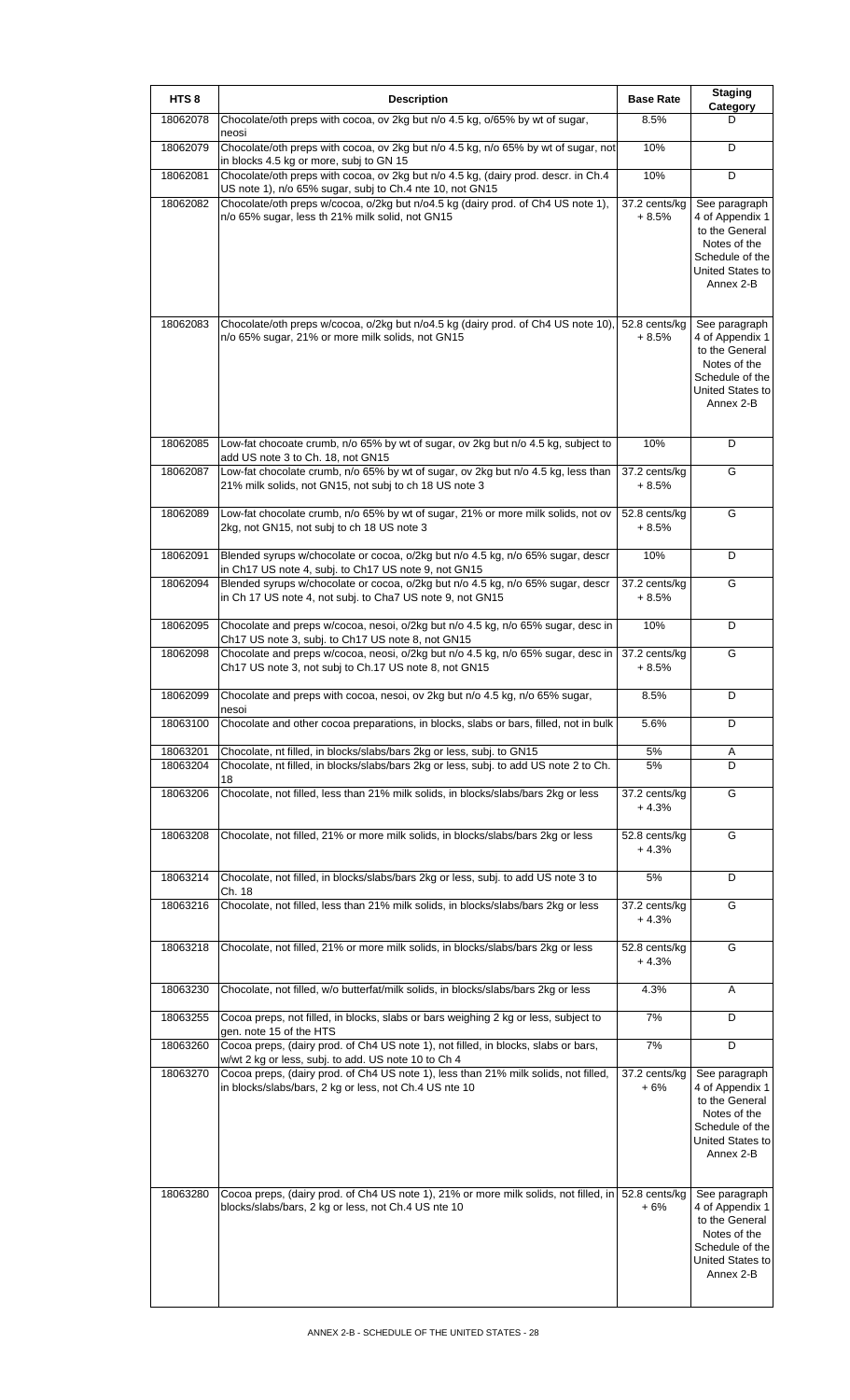| HTS <sub>8</sub>     | <b>Description</b>                                                                                                                                                                   | <b>Base Rate</b>       | <b>Staging</b><br>Category                                                                                             |
|----------------------|--------------------------------------------------------------------------------------------------------------------------------------------------------------------------------------|------------------------|------------------------------------------------------------------------------------------------------------------------|
| 18063290             | Cocoa preps, not filled, in blocks, slabs or bars weighing 2kg or less,                                                                                                              | 6%                     | D                                                                                                                      |
| 18069001<br>18069005 | Cocoa preps, not in blocks/slabs/bars, subj. to gen. note 15 of the HTS<br>Cocoa preps, (dairy prod. descr. in add US note 1 to Ch.4), not in blocks, slabs or                       | 3.5%<br>3.5%           | Α<br>D                                                                                                                 |
| 18069008             | bars, subj. to add. US note 10 to Ch 4, not GN15<br>Cocoa preps, (dairy prod. descr. in add US note 1 to Ch.4), less than 21% milk<br>solids, not in blocks, slabs or bars, not GN15 | 37.2 cents/kg<br>$+6%$ | See paragraph<br>4 of Appendix 1<br>to the General<br>Notes of the<br>Schedule of the<br>United States to<br>Annex 2-B |
| 18069010             | Cocoa preps, (dairy prod. descr. in Ch4 US note 1), 21% or more milk solids, not<br>in blocks, slabs or bars, not Ch4 USNote 10, not GN15                                            | 52.8 cents/kg<br>$+6%$ | See paragraph<br>4 of Appendix 1<br>to the General<br>Notes of the<br>Schedule of the<br>United States to<br>Annex 2-B |
| 18069015             | Cocoa preps, o/5.5% butterfat by wt, not in blocks/slabs/bars, subj. to add US note<br>2 to Ch. 18, not GN15                                                                         | 3.5%                   | D                                                                                                                      |
| 18069018             | Cocoa preps, o/5.5% butterfat by wt, w/less than 21% milk solids, not in<br>blocks/slabs/bars, not GN15                                                                              | 37.2 cents/kg<br>$+6%$ | G                                                                                                                      |
| 18069020             | Cocoa preps, o/5.5% butterfat by wt, 21% or more milk solids, not in<br>blocks/slabs/bars, not GN15                                                                                  | 52.8 cents/kg<br>+ 6%  | G                                                                                                                      |
| 18069025             | Cocoa preps, cont. milk solids, n/o 5.5% butterfat by wt, not in blocks/slabs/bars,<br>subj. to add US note 3 to Ch. 18, not GN15                                                    | 3.5%                   | D                                                                                                                      |
| 18069028             | Cocoa preps, cont. milk solids, n/o 5.5% butterfat by wt, w/less than 21% milk<br>solids, not blocks/slabs/bars, not Ch18 US note 3, not GN15                                        | 37.2 cents/kg<br>$+6%$ | G                                                                                                                      |
| 18069030             | Cocoa preps, cont. milk solids, n/o 5.5% butterfat by wt, 21% or more milk solids,<br>not in blocks/slabs/bars, not Ch18 US note 3, not GN15                                         | 52.8 cents/kg<br>$+6%$ | G                                                                                                                      |
| 18069035             | Blended syrups w/chocolate or cocoa, nesoi, described in add US note 4 to Ch.17:<br>subj. to add US note 9 to Ch. 17, not GN15                                                       | 3.5%                   | D                                                                                                                      |
| 18069039             | Blended syrups w/chocolate or cocoa, nesoi, described in add US note 4 to Ch.17:<br>not subj. to add US note 9 to Ch. 17, not GN15                                                   | 37.2 cents/kg<br>$+6%$ | G                                                                                                                      |
| 18069045             | Chocolate and preps w/cocoa, nesoi, o/65% by dry wt of sugar, described in add<br>US note 2 to Ch.17: subj. to Ch17 US note 7, not GN15                                              | 3.5%                   | D                                                                                                                      |
| 18069049             | Chocolate and preps w/cocoa, nesoi, o/65% by dry wt of sugar, described in add<br>US note 2 to Ch.17: not subj to Ch17 US note 7, not GN15                                           | 37.2 cents/kg<br>+ 6%  | G                                                                                                                      |
| 18069055             | Chocolate and preps w/cocoa, nesoi, o/10% by dry wt of sugar, described in add<br>US note 3 to Ch.17: subj to Ch17 US note 8, not GN15                                               | 3.5%                   | D                                                                                                                      |
| 18069059             | Chocolate and preps w/cocoa, nesoi, o/10% by dry wt of sugar, described in add<br>US note 3 to Ch.17: not subj to Ch17 US note 8, not GN15                                           | 37.2 cents/kg<br>$+6%$ | G                                                                                                                      |
| 18069090             | Chocolate and preps w/cocoa, nesoi, not put up for retail sale                                                                                                                       | 6%                     | Α                                                                                                                      |
| 19011005             | Preps for infant use, for retail sale, o/10% milk solids, subject to gen. note 15                                                                                                    | 17.5%                  | F                                                                                                                      |
| 19011015             | Preps for infant use, infant formula containing oligossaccharides and > 10% milk<br>solids, described in add'l U.S. note 2: provisional                                              | 17.5%                  | D                                                                                                                      |
| 19011030             | Infant formula w/oligossaccharides, for retail sale, o/10% milk solids, not subject to<br>add US note 2 to Ch. 19, not GN15                                                          | $$1.035/kg +$<br>14.9% | G                                                                                                                      |
| 19011035             | Preps for infant use (dairy prod. of add US note 1 to Ch.4), for retail sale, o/10%<br>milk solids, subject to Ch4 US note 10, not GN15                                              | 17.5%                  | D                                                                                                                      |
| 19011040             | Preps for infant use (dairy prod. of add US note 1 to Ch.4), for retail sale, o/10%<br>milk solids, not subject to add US note 10 to Ch. 4                                           | $$1.035/kg +$<br>14.9% | See paragraph<br>4 of Appendix 1<br>to the General<br>Notes of the<br>Schedule of the<br>United States to<br>Annex 2-B |
| 19011045             | Preps for infant use (not dairy prod. of add US note 1 to Ch.4), for retail sale,<br>o/10% milk solids, not GN15, nesoi                                                              | 14.9%                  | F                                                                                                                      |
| 19011055             | Preps for infant use, for retail sale, n/o 10% milk solids, subject to gen. note 15                                                                                                  | 17.5%                  | F                                                                                                                      |
| 19011060             | Infant formula w/oligossaccharides, for retail sale, n/o 10% milk solids, subject to<br>add US note 2 to Ch. 19, not GN15                                                            | 17.5%                  | D                                                                                                                      |
| 19011075             | Infant formula w/oligossaccharides, for retail sale, n/o 10% milk solids, not subject<br>to add US note 2 to Ch. 19, not GN15                                                        | $$1.035/kg +$<br>14.9% | G                                                                                                                      |
| 19011080             | Preps for infant use (dairy prod. of Ch4 US note 1), retail sale, n/o 10% milk solids,<br>subject to add US note 10 to Ch. 4, not GN15                                               | 17.5%                  | D                                                                                                                      |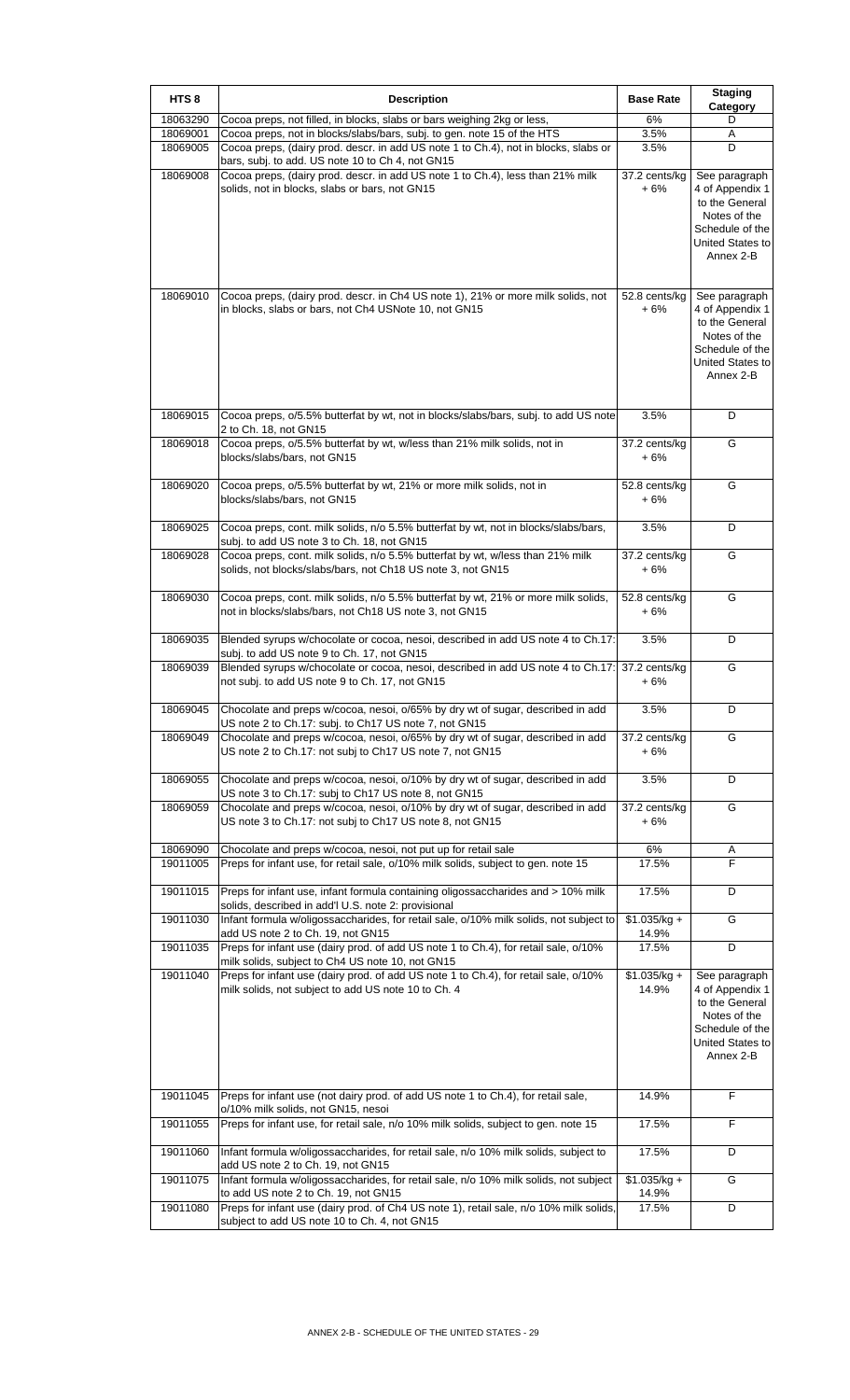| HTS <sub>8</sub> | <b>Description</b>                                                                                                                              | <b>Base Rate</b>         | <b>Staging</b>                      |
|------------------|-------------------------------------------------------------------------------------------------------------------------------------------------|--------------------------|-------------------------------------|
|                  |                                                                                                                                                 |                          | Category                            |
| 19011085         | Preps for infant use (dairy prod. of Ch4 US note 1), retail sale, n/o 10% milk solids,<br>not subject to add US note 10 to Ch. 4, not GN15      | $$1.035/kg +$<br>14.9%   | See paragraph<br>4 of Appendix 1    |
|                  |                                                                                                                                                 |                          | to the General                      |
|                  |                                                                                                                                                 |                          | Notes of the<br>Schedule of the     |
|                  |                                                                                                                                                 |                          | United States to                    |
|                  |                                                                                                                                                 |                          | Annex 2-B                           |
|                  |                                                                                                                                                 |                          |                                     |
| 19011095         | Preps for infant use (not dairy prod. of Ch4 US note 1), retail sale, n/o 10% milk                                                              | 14.9%                    | F                                   |
| 19012002         | solids, nesoi<br>Mixes for bakers wares, o/25% butterfat, not retail, subject to gen. note 15 of the                                            | 10%                      | D                                   |
|                  | <b>HTS</b>                                                                                                                                      |                          |                                     |
| 19012005         | Mixes for bakers wares (dairy prod. of Ch4 US note 1), o/25% by wt butterfat, not<br>retail, subj. to add. US nte 10 to Ch.4, not GN15          | 10%                      | D                                   |
| 19012015         | Mixes for bakers wares (dairy prod. of Ch4 US note 1), o/25% by wt butterfat, not                                                               | 42.3 cents/kg            | See paragraph                       |
|                  | retail, not subj. to add. US nte 10 to Ch.4, not GN15                                                                                           | $+8.5%$                  | 4 of Appendix 1<br>to the General   |
|                  |                                                                                                                                                 |                          | Notes of the                        |
|                  |                                                                                                                                                 |                          | Schedule of the<br>United States to |
|                  |                                                                                                                                                 |                          | Annex 2-B                           |
|                  |                                                                                                                                                 |                          |                                     |
| 19012020         | Mixes for bakers wares, o/65% sugar, o/25% bf, not retail, descr in add US note 2                                                               | 10%                      | D                                   |
|                  | to Ch. 17: subj. to add. US nte 7 to Ch.17, not GN15                                                                                            |                          |                                     |
| 19012025         | Mixes and doughs for the prep of bakers wares of heading 1905, containing over<br>25% by weight of butterfat, not put up for retail sale, nesoi | 42.3 cents/kg<br>$+8.5%$ | G                                   |
|                  |                                                                                                                                                 |                          |                                     |
| 19012030         | Mixes for bakers wares, o/25% bf, not retail, descr in add US note 1 to Ch. 19:<br>subj. to add. US nte 3 to Ch.19, not GN15                    | 10%                      | D                                   |
| 19012035         | Mixes for bakers wares, o/25% bf, not retail, descr in add US note 1 to Ch. 19: not                                                             | 42.3 cents/kg            | G                                   |
|                  | subj. to add. US nte 3 to Ch.19, not GN15                                                                                                       | + 8.5%                   |                                     |
| 19012040         | Mixes for bakers wares, o/25% bf, not retail, nesoi                                                                                             | 8.5%                     | D                                   |
| 19012042         | Mixes for bakers wares, n/o 25% bf, not retail, subject to gen. note 15 of the HTS                                                              | 10%                      | G                                   |
| 19012045         | Mixes for bakers wares (dairy prod. of Ch4 US note 1), n/o 25% bf, not retail, subj.                                                            | 10%                      | D                                   |
|                  | to add. US nte 10 to Ch.4, not GN15                                                                                                             |                          |                                     |
| 19012050         | Mixes for bakers wares (dairy prod. of Ch4 US note 1), n/o 25% bf, not retail, not                                                              | 42.3 cents/kg            | See paragraph                       |
|                  | subj. to add. US nte 10 to Ch.4, not GN15                                                                                                       | $+8.5%$                  | 4 of Appendix 1<br>to the General   |
|                  |                                                                                                                                                 |                          | Notes of the                        |
|                  |                                                                                                                                                 |                          | Schedule of the<br>United States to |
|                  |                                                                                                                                                 |                          | Annex 2-B                           |
|                  |                                                                                                                                                 |                          |                                     |
| 19012055         | Mixes for bakers wares, o/65% sugar, n/o 25% bf, not retail, descr in add US note                                                               | 10%                      | D                                   |
| 19012060         | 2 to Ch. 17: subj. to Ch17 US nte 7, not GN15<br>Mixes for bakers wares, o/65% sugar, n/o 25% bf, not retail, descr in add US note              | 42.3 cents/kg            | G                                   |
|                  | 2 to Ch. 17: not subj. to Ch17 US nte 7, not GN15                                                                                               | + 8.5%                   |                                     |
| 19012065         | Mixes for bakers wares, n/o 25% bf, not retail, descr in add US note 1 to Ch. 19:                                                               | 10%                      | D                                   |
|                  | subj. to add. US nte 3 to Ch.19, not GN15                                                                                                       |                          |                                     |
| 19012070         | Mixes for bakers wares, n/o 25% bf, not retail, descr in add US note 1 to Ch. 19:                                                               | 42.3 cents/kg            | G                                   |
|                  | not subj. to add. US nte 3 to Ch.19, not GN15                                                                                                   | $+8.5%$                  |                                     |
| 19012080         | Mixes for bakers wares, n/o 25% bf, not retail, nesoi                                                                                           | 8.5%                     | D                                   |
| 19019010         | Malt extract, fluid                                                                                                                             | 3.2 cents/liter          | A                                   |
| 19019020         | Malt extract, solid or condensed                                                                                                                | 9.6%                     | D                                   |
| 19019025         | Puddings, ready for immediate consumption without further preparation                                                                           | Free                     | Κ                                   |
| 19019028         | Dry mix. w/less than 31% bf & 17.5% or more sodium caseinate, bf, whey solids<br>o/5.5% b'fat & dry whole milk, n/cntng dry milk/whey/b'fat     | 0.37 cents/kg            | A                                   |
| 19019032         | Cajeta not made from cow's milk                                                                                                                 | 11.2%                    | F                                   |
| 19019033         | Margarine cheese subject to gen. note 15 of the HTS and entered pursuant to its<br>provisions                                                   | 10%                      | G                                   |
| 19019034         | Margarine cheese subject to add. US note 23 to Ch. 4 and entered pursuant to its                                                                | 10%                      | D                                   |
| 19019036         | provisions<br>Margarine cheese not subject to gen. note 15 or add US note 23 to Ch. 4                                                           | \$1.128/kg               | н                                   |
| 19019038         | Dairy preps o/10% by wt of milk solids (descr. in add US note 1 to Ch. 4), neosi,                                                               | 16%                      | F                                   |
|                  | subject to gen. note 15 of the HTS                                                                                                              |                          |                                     |
| 19019042         | Dairy preps o/10% by wt of milk solids (descr. in add US note 1 to Ch. 4), neosi,<br>subject to add US note 10 to Ch.4                          | 16%                      | D                                   |
| 19019043         | Dairy preps o/10% by wt of milk solids (descr. in add US note 1 to Ch. 4), neosi,                                                               | $$1.035/kg +$            | See paragraph                       |
|                  | not subject to gen note 15 or add US note 10 to Ch.4                                                                                            | 13.6%                    | 4 of Appendix 1<br>to the General   |
|                  |                                                                                                                                                 |                          | Notes of the                        |
|                  |                                                                                                                                                 |                          | Schedule of the<br>United States to |
|                  |                                                                                                                                                 |                          | Annex 2-B                           |
|                  |                                                                                                                                                 |                          |                                     |
| 19019044         | Dairy preps n/o 10% by wt of milk solids (descr. in add US note 1 to Ch. 4), neosi,                                                             | 16%                      | F                                   |
|                  | subject to gen. note 15 of the HTS                                                                                                              |                          |                                     |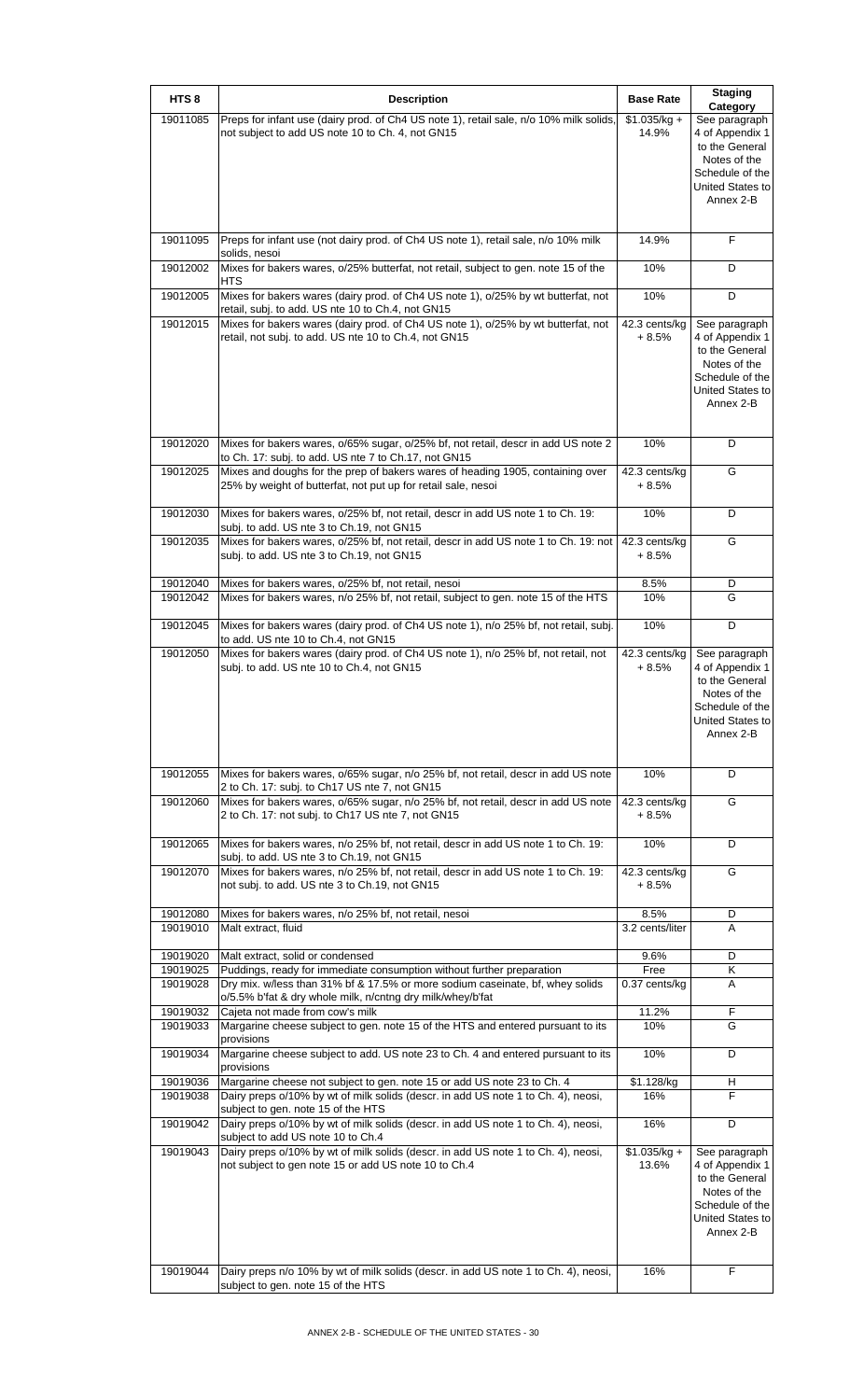| HTS <sub>8</sub>     | <b>Description</b>                                                                                                                                                                                   | <b>Base Rate</b>         | <b>Staging</b><br>Category                                                                                             |
|----------------------|------------------------------------------------------------------------------------------------------------------------------------------------------------------------------------------------------|--------------------------|------------------------------------------------------------------------------------------------------------------------|
| 19019046             | Dairy preps n/o 10% by wt of milk solids (descr. in add US note 1 to Ch. 4), neosi,<br>subject to add US note 10 to Ch.4                                                                             | 16%                      | D                                                                                                                      |
| 19019047             | Dairy preps n/o 10% by wt of milk solids (descr. in add US note 1 to Ch. 4), neosi,<br>not subject to gen note 15 or add US note 10 to Ch.4                                                          | $$1.035/kg +$<br>13.6%   | See paragraph<br>4 of Appendix 1<br>to the General<br>Notes of the<br>Schedule of the<br>United States to<br>Annex 2-B |
| 19019048             | Malt extract and other preps of flour, etc., nesoi, subject to gen. note 15 of the<br>HTS                                                                                                            | 10%                      | B                                                                                                                      |
| 19019052             | Food preps of flour, etc., nesoi, o/65% by dry wt of sugar, described in add. US<br>note 2 to chap. 17: subj. to add US note 7 to Ch.17                                                              | 10%                      | D                                                                                                                      |
| 19019054             | Food preps of flour, etc., nesoi, o/65% by dry wt of sugar, described in add. US<br>note 2 to chap. 17: not subj. to add US note 7 to Ch.17                                                          | 23.7 cents/kg<br>$+8.5%$ | G                                                                                                                      |
| 19019056             | Food preps of flour, etc., nesoi, o/10% by dry wt of sugar, described in add. US<br>note 3 to chap. 17: subj. to add US note 8 to Ch.17                                                              | 10%                      | D                                                                                                                      |
| 19019058             | Food preps of flour, etc., nesoi, o/10% by dry wt of sugar, described in add. US<br>note 3 to chap. 17: not subj. to add US note 8 to Ch.17                                                          | 23.7 cents/kg<br>+ 8.5%  | G                                                                                                                      |
| 19019070             | Food preps of flour, etc., nesoi, o/5.5% by wt of butterfat, not pkgd for retail sale,<br>nesoi                                                                                                      | 10.2%                    | В                                                                                                                      |
| 19019090             | Flour-, meal-, starch-, malt extract- or dairy-based food preps not containing cocoa<br>and not containing specific amounts of dairy, nesoi                                                          | 6.4%                     | Α                                                                                                                      |
| 19021120             | Uncooked pasta, not stuffed or otherwise prepared, containing eggs, exclusively<br>pasta                                                                                                             | Free                     | Κ                                                                                                                      |
| 19021140             | Uncooked pasta, not stuffed or otherwise prepared, containing eggs, nesi,<br>including pasta packaged with sauce preparations                                                                        | 6.4%                     | Α                                                                                                                      |
| 19021920             | Uncooked pasta, not stuffed or otherwise prepared, not containing eggs,<br>exclusively pasta                                                                                                         | Free                     | Κ                                                                                                                      |
| 19021940             | Uncooked pasta, not stuffed or otherwise prepared, not containing eggs, nesi,<br>including pasta packaged with sauce preparations                                                                    | 6.4%                     | Α                                                                                                                      |
| 19022000             | Stuffed pasta, whether or not cooked or otherwise prepared                                                                                                                                           | 6.4%                     | Α                                                                                                                      |
| 19023000             | Pasta nesi                                                                                                                                                                                           | 6.4%                     | Α                                                                                                                      |
| 19024000             | Couscous, whether or not prepared                                                                                                                                                                    | 6.4%                     | Α                                                                                                                      |
| 19030020             | Tapioca and substitutes prepared from arrowroot, cassava or sago, in the form of<br>flakes, grains, pearls, siftings or in similar forms                                                             | Free                     | K                                                                                                                      |
| 19030040             | Tapioca and substitutes, prepared from starch nesi, in the form of flakes, grains,<br>pearls, siftings or in similar forms                                                                           | 0.8 cents/kg             | Α                                                                                                                      |
| 19041000             | Prepared foods obtained by the swelling or roasting of cereals or cereal products                                                                                                                    | 1.1%                     | А                                                                                                                      |
| 19042010             | Prep food in airtght cont., of unroast cereal flake/mixture of unroasted/roasted<br>cereal flake/swelled cereal, no apricot/citrus/peach/pear                                                        | 5.6%                     | Α                                                                                                                      |
| 19042090             | Prepared foods obtained from unroasted cereal flakes or from mixtures of<br>unroasted and roasted cereal flakes or swelled cereals, nesoi                                                            | 14.9%                    | D                                                                                                                      |
| 19043000             | Bulgur wheat, in grain form or in form of flakes or other worked grain (except<br>flour, groats & meal), pre-cooked or otherwise prepared, nesoi                                                     | 14%                      | D                                                                                                                      |
| 19049001             | Cereals, other than corn, in grain form or form flakes or other worked grain (not<br>flour, groat & meal), pre-cooked or otherwise prepared, nesoi                                                   | 14%                      | D                                                                                                                      |
| 19051000             | Crispbread                                                                                                                                                                                           | Free                     | Κ                                                                                                                      |
| 19052000             | Gingerbread and the like                                                                                                                                                                             | Free                     | Κ                                                                                                                      |
| 19053100             | Sweet biscuits                                                                                                                                                                                       | Free                     | Κ                                                                                                                      |
| 19053200             | Waffles and wafers                                                                                                                                                                                   | Free                     | Κ                                                                                                                      |
| 19054000<br>19059010 | Rusks, toasted bread and similar toasted products<br>Bread, pastry, cake, biscuit and similar baked products nesi, and puddings<br>whether or not containing chocolate, fruit, nuts or confectionery | Free<br>Free             | Κ<br>K                                                                                                                 |
| 19059090             | Bakers' wares communion wafers, empty capsules suitable for pharmaceutical<br>use, sealing wafers, rice paper and similar products, nesi                                                             | 4.5%                     | A                                                                                                                      |
| 20011000             | Cucumbers including gherkins, prepared or preserved by vinegar or acetic acid                                                                                                                        | 9.6%                     | D                                                                                                                      |
| 20019010             | Capers, prepared or preserved by vinegar or acetic acid, in immediate containers<br>holding more than 3.4 kg                                                                                         | 8%                       | D                                                                                                                      |
| 20019020<br>20019025 | Capers, prepared or preserved by vinegar or acetic acid, nesi                                                                                                                                        | 8%<br>10.2%              | D<br>A                                                                                                                 |
| 20019030             | Artichokes, prepared or preserved by vinegar or acetic acid<br>Beans, prepared or preserved by vinegar or acetic acid                                                                                | 5.8%                     | Α                                                                                                                      |
| 20019033             | Nopalitos, preserved by vinegar                                                                                                                                                                      | 7.7%                     | D                                                                                                                      |
| 20019034             | Onions, prepared or preserved by vinegar or acetic acid                                                                                                                                              | 3.6%                     | Α                                                                                                                      |
| 20019035             | Pimientos, prepared or preserved by vinegar or acetic acid                                                                                                                                           | 8.1%                     | D                                                                                                                      |
| 20019038             | Vegetables (including olives) nesoi, prepared or preserved by vinegar or acetic<br>acid                                                                                                              | 9.6%                     | A                                                                                                                      |
| 20019042             | Chestnuts, prepared or preserved by vinegar or acetic acid                                                                                                                                           | 4.9 cents/kg             | A                                                                                                                      |
| 20019045             | Mangoes, prepared or preserved by vinegar or acetic acid                                                                                                                                             | 1.5 cents/kg             | Α                                                                                                                      |
| 20019048             | Chinese water chestnuts, prepared or preserved by vinegar or acetic acid                                                                                                                             | 9.6%                     | D                                                                                                                      |
| 20019050             | Walnuts, prepared or preserved by vinegar or acetic acid                                                                                                                                             | 7 cents/kg               | D                                                                                                                      |
| 20019060             | Fruits, nuts, and other edible parts of plants, nesi, prepared or preserved by<br>vinegar or acetic acid                                                                                             | 14%                      | A                                                                                                                      |
| 20021000             | Tomatoes, whole or in pieces, prepared or preserved otherwise than by vinegar or<br>acetic acid                                                                                                      | 12.5%                    | D                                                                                                                      |
| 20029040             | Tomato prep/pres ex by vinegar/acetic acid, powder                                                                                                                                                   | 11.6%                    | D                                                                                                                      |
| 20029080             | Tomatoes prepared or preserved otherwise than by vinegar or acetic acid, nesoi                                                                                                                       | 11.6%                    | D                                                                                                                      |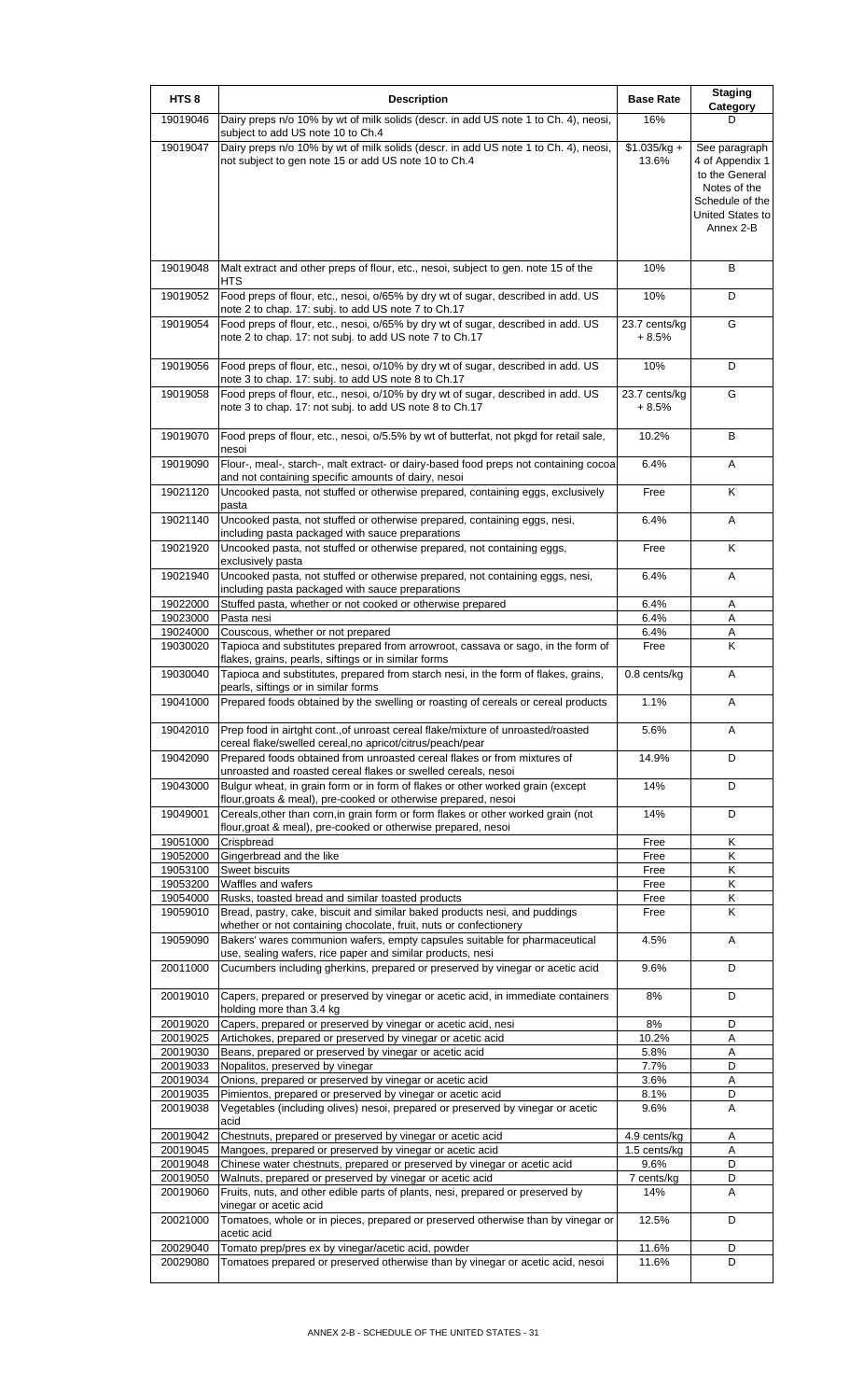| HTS <sub>8</sub> | <b>Description</b>                                                                                                                           | <b>Base Rate</b>                                      | <b>Staging</b><br>Category |
|------------------|----------------------------------------------------------------------------------------------------------------------------------------------|-------------------------------------------------------|----------------------------|
| 20031001         | Mushrooms of the genus Agaricus, prepared or preserved otherwise than by<br>vinegar or acetic acid                                           | 6 cents/kg<br>drained weight<br>$+8.5%$               | А                          |
| 20032000         | Truffles, prepared or preserved otherwise than by vinegar or acetic acid                                                                     | Free                                                  | Κ                          |
| 20039000         | Mushrooms other than of the genus Agaricus, prepared or preserved otherwise<br>than by vinegar or acetic acid                                | 6 cents/kg<br>drained weight<br>$+8.5%$               | A                          |
| 20041040         | Yellow (Solano) potatoes, prepared or preserved otherwise than by vinegar or<br>acetic acid, frozen                                          | 6.4%                                                  | D                          |
| 20041080         | Potatoes (not Solano), prepared or preserved otherwise than by vinegar or acetic<br>acid, frozen                                             | 8%                                                    | D                          |
| 20049010         | Antipasto, prepared or preserved otherwise than by vinegar or acetic acid, frozen                                                            | 3.2%                                                  | A                          |
| 20049080         | Beans, prepared or preserved otherwise than by vinegar or acetic acid, frozen                                                                | 2.1 cents/kg<br>on entire<br>contents of<br>container | A                          |
| 20049085         | Vegetables and mixtures of vegetables, nesoi, prepared or preserved other than<br>by vinegar or acetic acid, frozen, not preserved by sugar  | 11.2%                                                 | F                          |
| 20051000         | Homogenized vegetables, prepared or preserved otherwise than by vinegar or<br>acetic acid, not frozen                                        | 11.2%                                                 | F                          |
| 20052000         | Potato preparations, prepared or preserved otherwise than by vinegar or acetic<br>acid, not frozen                                           | 6.4%                                                  | D                          |
| 20054000         | Peas, prepared or preserved otherwise than by vinegar or acetic acid, not frozen                                                             | Free                                                  | Κ                          |
| 20055120         | Black-eye cowpeas, shelled, prepared or preserved otherwise than by vinegar or<br>acetic acid, not frozen                                    | 1.5 cents/kg<br>on entire<br>contents of<br>container | A                          |
| 20055140         | Beans other than black-eye cowpeas, shelled, prepared or preserved otherwise<br>than by vinegar or acetic acid, not frozen                   | 2.1 cents/kg<br>on entire<br>contents of<br>container | A                          |
| 20055900         | Beans, not shelled, prepared or preserved otherwise than by vinegar or acetic<br>acid, not frozen                                            | 1.5 cents/kg<br>on entire<br>contents of<br>container | A                          |
| 20056000         | Asparagus, prepared or preserved otherwise than by vinegar or acetic acid, not<br>frozen                                                     | 14.9%                                                 | F                          |
| 20057002         | Olives, green, not pitted, in saline, ripe, in containers holding 13 kg or less,<br>aggregate quantity not to exceed 730 m ton/yr            | 5.4 cents/kg<br>on drained<br>weight                  | D                          |
| 20057004         | Olives, green, not pitted, in saline, ripe, in containers holding 13 kg or less,<br>aggregate quantity exceeding 730 m ton/yr                | 3.7 cents/kg<br>on drained<br>weight                  | A                          |
| 20057006         | Olives, green, not pitted, in saline, not ripe, in containers holding o/8 kg for repkg,<br>subject to add. US note 4 to Ch. 20               | 3.7 cents/kg<br>on drained<br>weight                  | A                          |
| 20057008         | Olives, green, not pitted, in saline, not ripe, in containers holding o/8 kg for repkg,<br>not subject to add. US note 4 to Ch. 20           | $3.7$ cents/kg<br>on drained<br>weight                | A                          |
| 20057012         | Olives, green, not pitted, in saline, not ripe                                                                                               | 3.7 cents/kg<br>on drained<br>weight                  | Α                          |
| 20057016         | Olives, green, in saline, place packed, stuffed, in containers holding n/o 1 kg,<br>aggregate quantity n/o 2700 m ton/yr                     | 5.4 cents/kg<br>on drained<br>weight                  | A                          |
| 20057018         | Olives, green, in saline, place packed, stuffed, in containers holding n/o 1 kg,<br>aggregate quantity o/2700 m ton/yr                       | 6.9 cents/kg<br>on drained<br>weight                  | A                          |
| 20057023         | Olives, green, in saline, place packed, stuffed, not in containers holding 1 kg or<br>less                                                   | 6.9 cents/kg<br>on drained<br>weight                  | A                          |
| 20057025         | Olives, green, in a saline solution, pitted or stuffed, not place packed                                                                     | 8.6 cents/kg<br>on drained<br>weight                  | A                          |
| 20057050         | Olives (not green), in a saline solution, canned, not pitted                                                                                 | 9.3 cents/kg<br>on drained<br>weight                  | A                          |
| 20057060         | Olives (not green), in a saline solution, canned, pitted                                                                                     | 10.1 cents/kg<br>on drained<br>weight                 | D                          |
| 20057070         | Olives (not green), in a saline solution, in airtight containers of glass or metal but<br>not canned                                         | 9.9 cents/kg<br>on drained<br>weight                  | A                          |
| 20057075         | Olives (not green), in a saline solution, not canned, nesi                                                                                   | 4.3 cents/kg<br>on drained<br>weight                  | Α                          |
| 20057091         | Olives, green, container less 13 kg, quota of 550 m tons/year, prepared or<br>preserved otherwise than by vinegar/acetic acid, not in saline | 5.5 cents/kg<br>on drained<br>weight                  | A                          |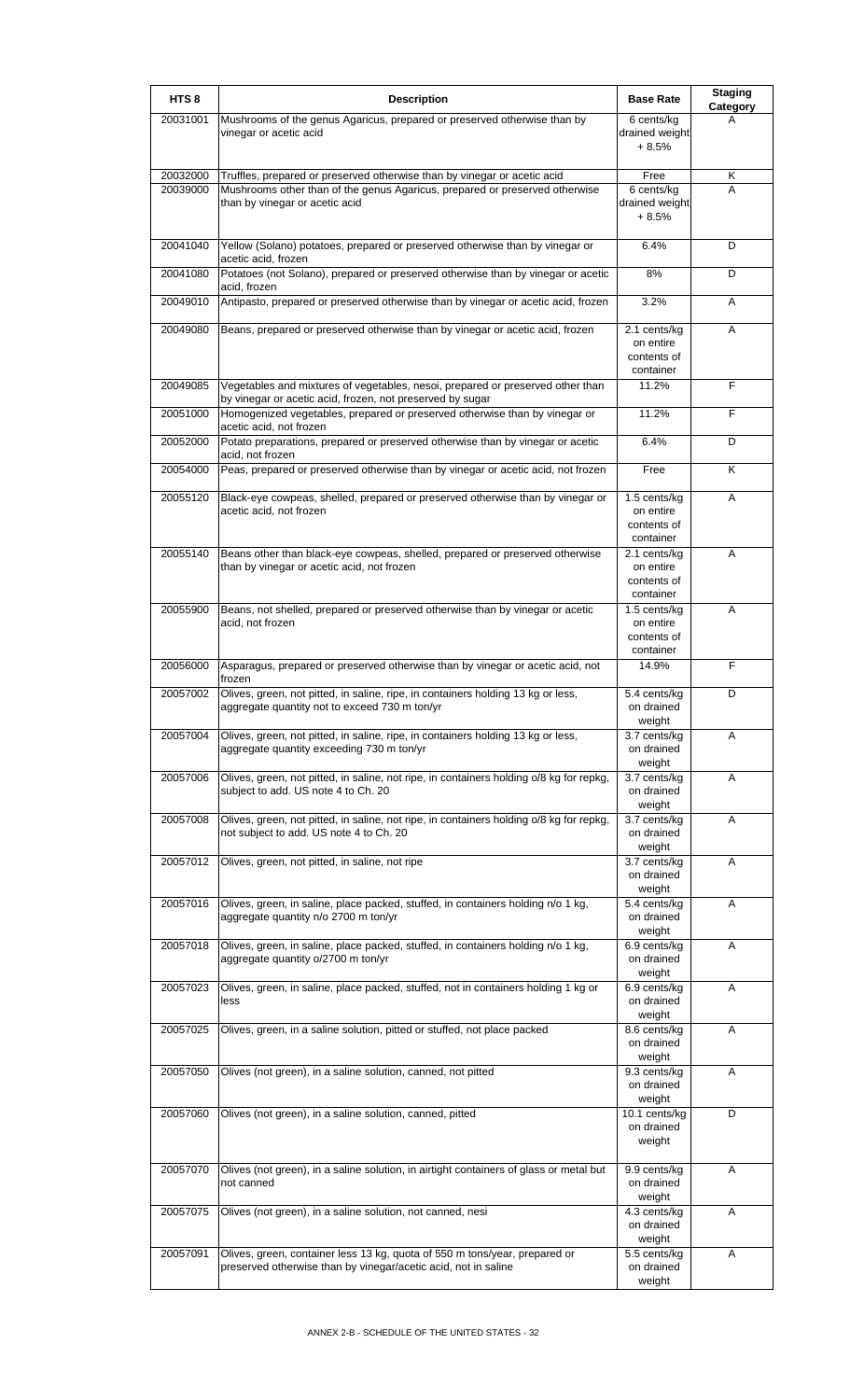| HTS <sub>8</sub>     | <b>Description</b>                                                                                                                                | <b>Base Rate</b>                                      | <b>Staging</b><br>Category |
|----------------------|---------------------------------------------------------------------------------------------------------------------------------------------------|-------------------------------------------------------|----------------------------|
| 20057093             | Olives, green, container less than 13 kg, exceed 550 m tons/year, prepared or<br>preserved otherwise than by vinegar/acetic acid, not in saline   | 8.8 cents/kg<br>on drained                            |                            |
| 20057097             | Olives, prepared or preserved otherwise than by vinegar, acetic acid or saline<br>soln, not frozen, nesoi                                         | weight<br>8.8 cents/kg<br>on drained                  | A                          |
| 20058000             | Sweet corn, prepared or preserved otherwise than by vinegar, acetic acid or                                                                       | weight<br>5.6%                                        | D                          |
| 20059010             | sugar, not frozen<br>Carrots in airtight containers, prepared or preserved otherwise than by vinegar,<br>acetic acid or sugar, not frozen         | 6.4%                                                  | D                          |
| 20059020             | Onions, prepared or preserved otherwise than by vinegar or acetic acid, not frozen                                                                | 4.5%                                                  | A                          |
| 20059030             | Sauerkraut, prepared or preserved otherwise than by vinegar or acetic acid, not<br>frozen                                                         | 4.8%                                                  | A                          |
| 20059041             | Water chestnuts, other than Chinese water chestnuts, prepared or preserved<br>otherwise than by vinegar or acetic acid or sugar, not frozen       | Free                                                  | K                          |
| 20059050             | Pimientos, prepared or preserved otherwise than by vinegar or acetic acid, not<br>frozen                                                          | 8.1%                                                  | D                          |
| 20059055             | Fruits of the genus Capsicum or Pimenta, not pimientos, prepared or preserved<br>otherwise than by vinegar or acetic acid, not frozen             | 14.9%                                                 | F                          |
| 20059060             | Bamboo shoots in airtight containers, prepared or preserved otherwise than by<br>vinegar or acetic acid, not frozen, not preserved by sugar       | Free                                                  | Κ                          |
| 20059080             | Artichokes, prepared or preserved otherwise than by vinegar or acetic acid, not<br>frozen                                                         | 14.9%                                                 | A                          |
| 20059085             | Chickpeas (garbanzos), prepared or preserved otherwise than by vinegar or acetic<br>acid, not frozen                                              | 0.8 cents/kg<br>on entire<br>contents of<br>container | A                          |
| 20059097             | Vegetables nesoi, & mixtures of vegetables, prepared or preserved otherwise than<br>by vinegar or acetic acid, not frozen, not preserved by sugar | 11.2%                                                 | A                          |
| 20060020             | Cherries, preserved by sugar (drained, glace or crystallized)                                                                                     | 9.9 cents/kg $+$<br>6.4%                              | F                          |
| 20060030             | Ginger root, preserved by sugar (drained, glace or crystallized)                                                                                  | 2.4%                                                  | Α                          |
| 20060040             | Pineapples, preserved by sugar (drained, glace or crystallized)                                                                                   | 2.1%                                                  | A                          |
| 20060050             | Mixtures of vegetables, fruit, nuts, fruit-peel or other parts of plants, preserved by<br>sugar (drained, glace or crystallized)                  | 16%                                                   | F                          |
| 20060060             | Citrus fruit or peel of citrus or other fruit, except mixtures, preserved by sugar<br>(drained, glace or crystallized)                            | 6 cents/kg                                            | A                          |
| 20060070             | Fruit nesi, and nuts, except mixtures, preserved by sugar (drained, glace or<br>crystallized)                                                     | 8%                                                    | D                          |
| 20060090             | Vegetables and parts of plants, nesoi, preserved by sugar (drained, glace or<br>crystallized), except mixtures,                                   | 16%                                                   | D                          |
| 20071000             | Homogenized cooked preparations of fruit put up for retail sale as infant food or for<br>dietetic purposes, in cont. not over 250 grams, net      | 12%                                                   | D                          |
| 20079110<br>20079140 | Citrus fruit pastes and purees, being cooked preparations<br>Orange marmalade                                                                     | 11.2%<br>3.5%                                         | D<br>A                     |
| 20079190             | Citrus jams, fruit jellies, and marmalades (other than orange)                                                                                    | 4.5%                                                  | A                          |
| 20079905             | Lingonberry and raspberry jams                                                                                                                    | 1.8%                                                  | Α                          |
| 20079910             | Strawberry jam                                                                                                                                    | 2.2%                                                  | Α                          |
| 20079915             | Currant and other berry jams, nesi                                                                                                                | 1.4%                                                  | Α                          |
| 20079920<br>20079925 | Apricot jam<br>Cherry jam                                                                                                                         | 3.5%<br>4.5%                                          | Α<br>Α                     |
| 20079930             | Guava jam                                                                                                                                         | Free                                                  | K                          |
| 20079935             | Peach jam                                                                                                                                         | 7%                                                    | D                          |
| 20079940             | Pineapple jam                                                                                                                                     | 4%                                                    | Α                          |
| 20079945<br>20079948 | Jams, nesi<br>Apple, quince and pear pastes and purees, being cooked preparations                                                                 | 5.6%<br>12%                                           | D<br>F                     |
| 20079950             | Guava and mango pastes and purees, being cooked preparations                                                                                      | 1.3%                                                  | Α                          |
| 20079955             | Papaya pastes and purees, being cooked preparations                                                                                               | 14%                                                   | D                          |
| 20079960             | Strawberry pastes and purees, being cooked preparations                                                                                           | 12%                                                   | F                          |
| 20079965             | Fruit pastes and purees, nesi, and nut pastes and purees, being cooked<br>preparations                                                            | 10%                                                   | D                          |
| 20079970             | Currant and berry fruit jellies                                                                                                                   | 1.4%                                                  | Α                          |
| 20079975<br>20081102 | Fruit jellies, other than currant and berry<br>Peanut butter and paste, subject to gen. note 15 of the HTS                                        | 3.2%<br>Free                                          | Α<br>K                     |
| 20081105             | Peanut butter and paste, subject to add. US note 5 to Ch. 20, not GN15                                                                            | Free                                                  | Κ                          |
| 20081115             | Peanut butter and paste, nesoi, not subject to gen note 15 or add US note 5 to Ch.<br>20                                                          | 131.8%                                                | G                          |
| 20081122             | Blanched peanuts, subject to gen. note 15 of the HTS                                                                                              | 6.6 cents/kg                                          | D                          |
| 20081125<br>20081135 | Blanched peanuts, subject to add. US note 2 to Ch. 12, not GN15<br>Blanched peanuts, nesoi, not subject to gen note 15 or add US note 2 to Ch. 12 | 6.6 cents/kg<br>131.8%                                | D<br>G                     |
| 20081142             | Peanuts, otherwise prepared or preserved, nesoi, subject to gen. note 15 of the<br><b>HTS</b>                                                     | 6.6 cents/kg                                          | A                          |
| 20081145             | Peanuts, otherwise prepared or preserved, nesoi, subject to add. US note 2 to                                                                     | 6.6 cents/kg                                          | D                          |
| 20081160             | chap. 12, not GN15<br>Peanuts, otherwise prepared or preserved, nesoi, not subject to gen note 15 or<br>add US note 2 to Ch. 12                   | 131.8%                                                | G                          |
| 20081910             | Brazil nuts and cashew nuts, otherwise prepared or preserved, nesi                                                                                | Free                                                  | K                          |
| 20081915<br>20081920 | Coconuts, otherwise prepared or preserved, nesi<br>Filberts, otherwise prepared or preserved, nesi                                                | 1%<br>11.3 cents/kg                                   | Α<br>A                     |
| 20081925             | Pecans, otherwise prepared or preserved, nesi                                                                                                     | 9.9 cents/kg                                          | Α                          |
| 20081930             | Pignolia and pistachio nuts, otherwise prepared or preserved, nesi                                                                                | 1 cents/kg                                            | Α                          |
| 20081940             | Almonds, otherwise prepared or preserved, nesi                                                                                                    | 32.6 cents/kg                                         | D                          |
|                      |                                                                                                                                                   |                                                       |                            |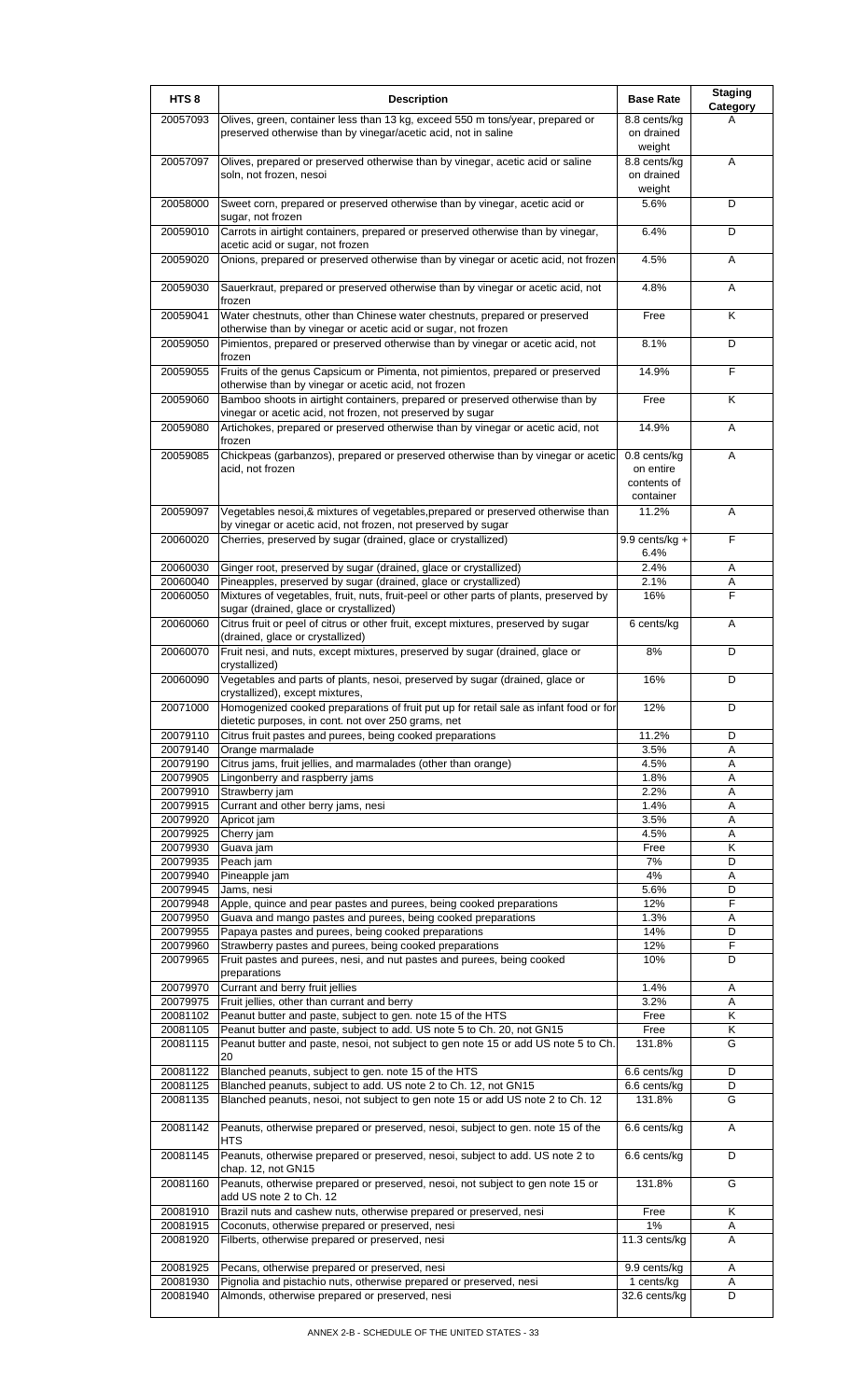| HTS <sub>8</sub>     | <b>Description</b>                                                                                                                                       | <b>Base Rate</b>          | <b>Staging</b><br>Category |
|----------------------|----------------------------------------------------------------------------------------------------------------------------------------------------------|---------------------------|----------------------------|
| 20081950             | Watermelon seeds, otherwise prepared or preserved, nesi                                                                                                  | 6.4%                      | D                          |
| 20081985             | Mixtures of nuts or other seeds otherwise prepared or preserved, nesi                                                                                    | 22.4%                     | D                          |
| 20081990             | Other nuts and seeds nesi, excluding mixtures, otherwise prepared or preserved,                                                                          | 17.9%                     | A                          |
|                      | nesi                                                                                                                                                     |                           |                            |
| 20082000             | Pineapples, otherwise prepared or preserved, nesi                                                                                                        | 0.35 cents/kg             | A                          |
| 20083010             | Peel of oranges, mandarins, clementines, wilkings and similar citrus hybrids,                                                                            | 2 cents/kg                | Α                          |
|                      | otherwise prepared or preserved, nesi                                                                                                                    |                           |                            |
| 20083020             | Peel of lemons, otherwise prepared or preserved, nesi                                                                                                    | 4.2 cents/kg              | Α                          |
| 20083030             | Peel of citrus fruit, nesi, otherwise prepared or preserved, nesi                                                                                        | 11.3 cents/kg             | F                          |
|                      |                                                                                                                                                          |                           |                            |
| 20083035<br>20083037 | Orange pulp, otherwise prepared or preserved, nesi<br>Citrus fruit pulp other than orange, otherwise prepared or preserved, nesi                         | 11.2%<br>6.8%             | F<br>D                     |
| 20083040             | Oranges (other than peel or pulp), otherwise prepared or preserved, nesi                                                                                 | 1.4 cents/kg              | Α                          |
| 20083042             | Satsumas, prepared or preserved, in airtight containers, aggregate quantity n/o                                                                          | Free                      | K                          |
|                      | 40,000 metric tons/calandar yr                                                                                                                           |                           |                            |
| 20083046             | Satsumas, prepared or preserved, in airtight containers, aggregate quantity                                                                              | 0.28 cents/kg             | Α                          |
|                      | o/40,000 metric tons/calandar yr                                                                                                                         |                           |                            |
| 20083048             | Mandarins (other than satsuma), prepared or preserved, nesoi                                                                                             | 0.28 cents/kg             | Α                          |
| 20083055             | Clementines, wilkings and similar citrus hybrids (other than peel or pulp),                                                                              | 1.4 cents/kg              | Α                          |
|                      | otherwise prepared or preserved, nesi                                                                                                                    |                           |                            |
| 20083060             | Lemons (other than peel or pulp), otherwise prepared or preserved, nesi                                                                                  | $0.8$ cents/kg            | Α                          |
| 20083066             | Limes (other than peel or pulp), otherwise prepared or preserved, not elsewhere                                                                          | 14%                       | F                          |
|                      | specified or included                                                                                                                                    |                           |                            |
| 20083070             | Grapefruit (other than peel or pulp), otherwise prepared or preserved, nesi<br>Kumquats (other than peel or pulp), otherwise prepared or preserved, nesi | 1.1 cents/kg              | A<br>A                     |
| 20083080             |                                                                                                                                                          | 0.55 cents/kg             |                            |
| 20083085             | Citron (other than peel or pulp), otherwise prepared or preserved, nesi                                                                                  | 14%                       | F                          |
| 20083096             | Citrus fruit nesoi (including bergamots), other than peel or pulp, otherwise                                                                             | 14%                       | F                          |
|                      | prepared or preserved, nesoi                                                                                                                             |                           |                            |
| 20084000             | Pears, otherwise prepared or preserved, nesi                                                                                                             | 15.3%                     | F                          |
| 20085020             | Apricot pulp, otherwise prepared or preserved, nesi                                                                                                      | 10%                       | D                          |
| 20085040<br>20086000 | Apricots, other than pulp, otherwise prepared or preserved, nesi<br>Cherries, otherwise prepared or preserved, nesi                                      | 29.8%<br>6.9 cents/kg $+$ | D<br>D                     |
|                      |                                                                                                                                                          | 4.5%                      |                            |
| 20087010             | Nectarines, otherwise prepared or preserved, not elsewhere specified or included                                                                         | 16%                       | F                          |
|                      |                                                                                                                                                          |                           |                            |
| 20087020             | Peaches (excluding nectarines), otherwise prepared or preserved, not elsewhere                                                                           | 17%                       | F                          |
|                      | specified or included                                                                                                                                    |                           |                            |
| 20088000<br>20089100 | Strawberries, otherwise prepared or preserved, nesi<br>Palm hearts, otherwise prepared or preserved, nesi                                                | 11.9%<br>0.9%             | F<br>Α                     |
| 20089210             | Mixtures of fruit or edible parts of plants, in airtight cont. excl. apricots, citrus,                                                                   | 5.6%                      | Α                          |
|                      | peaches or pears (incl. canned tropical fruit salad)                                                                                                     |                           |                            |
| 20089290             | Mixtures of fruit or other edible parts of plants, otherwise prepared or preserved,                                                                      | 14.9%                     | F                          |
|                      | nesi (excluding tropical fruit salad)                                                                                                                    |                           |                            |
| 20089905             | Apples, otherwise prepared or preserved, nesi                                                                                                            | 0.9 cents/kg              | Α                          |
| 20089910             | Avocados, otherwise prepared or preserved, nesi                                                                                                          | 10.6 cents/kg             | A                          |
| 20089913             | Banana pulp, otherwise prepared or preserved, nesi                                                                                                       | 3.4%                      | Α                          |
| 20089915             | Bananas, other than pulp, otherwise prepared or preserved, nesi                                                                                          | 0.8%                      | Α                          |
| 20089918             | Blueberries, otherwise prepared or preserved, nesi.                                                                                                      | 2.2%                      | Α                          |
| 20089920             | Berries, other than blueberries and strawberries, otherwise prepared or preserved,                                                                       | 4.5%                      | A                          |
|                      | nesi                                                                                                                                                     |                           |                            |
| 20089923             | Cashew apples, mameyes colorados, sapodillas, soursops and sweetsops,<br>otherwise prepared or preserved, nesi                                           | 1.3%                      | Α                          |
| 20089925             | Dates, otherwise prepared or preserved, nesi                                                                                                             | 22.4%                     | F                          |
| 20089928             | Figs, otherwise prepared or preserved, nesi                                                                                                              | 9.6%                      | D                          |
| 20089929             | Grapes, otherwise prepared or preserved, nesi                                                                                                            | 7%                        | D                          |
| 20089930             | Guavas, otherwise prepared or preserved, nesi                                                                                                            | Free                      | Κ                          |
| 20089935             | Lychees and longans, otherwise prepared or preserved, nesi                                                                                               | 7%                        | D                          |
| 20089940<br>20089945 | Mangoes, otherwise prepared or preserved, nesi<br>Papaya pulp, otherwise prepared or preserved, nesi                                                     | $1.5$ cents/kg<br>14%     | Α<br>D                     |
| 20089950             | Papayas, other than pulp, otherwise prepared or preserved, nesi                                                                                          | 1.8%                      | Α                          |
| 20089960             | Plums (including prune plums and sloes), otherwise prepared or preserved, nesi                                                                           | 11.2%                     | в                          |
|                      |                                                                                                                                                          |                           |                            |
| 20089961             | Soybeans, otherwise prepared or preserved, nesi                                                                                                          | 3.8%                      | Α                          |
| 20089963             | Sweet ginger, otherwise prepared or preserved, nesi<br>Yucca, otherwise prepared or preserved, nesi                                                      | 4.4%<br>7.9%              | Α<br>D                     |
| 20089965<br>20089970 | Chinese water chestnuts, otherwise prepared or preserved, frozen, not elsewhere                                                                          | 11.2%                     | F                          |
|                      | specified or included                                                                                                                                    |                           |                            |
| 20089971             | Chinese water chestnuts, otherwise prepared or preserved, not frozen, not                                                                                | Free                      | Κ                          |
|                      | elsewhere specified or included                                                                                                                          |                           |                            |
| 20089980             | Pulp of fruit nesi, and other edible parts of plants nesi, excluding mixtures,                                                                           | 9.6%                      | A                          |
| 20089990             | otherwise prepared or preserved, nesi<br>Fruit nesi, and other edible parts of plants nesi, other than pulp and excluding                                | 6%                        | Α                          |
|                      | mixtures, otherwise prepared or preserved, nesi                                                                                                          |                           |                            |
| 20091100             | Orange juice, frozen, unfermented and not containing added spirit                                                                                        | 7.85 cents/liter          | Α                          |
|                      |                                                                                                                                                          |                           |                            |
| 20091225             | Orange juice, not frozen, Brix value not exceed 20, not concentrate & not made                                                                           | 4.5 cents/liter           | D                          |
|                      | from juice degree concentration of 1.5 or >, unfermented                                                                                                 |                           |                            |
| 20091245             | Orange juice, not frozen, of a Brix value not exceeding 20, concentrated,<br>unfermented                                                                 | 7.85 cents/liter          | D                          |
| 20091900             | Orange juice, not frozen, of a Brix value exceeding 20, unfermented                                                                                      | 7.85 cents/liter          | D                          |
|                      |                                                                                                                                                          |                           |                            |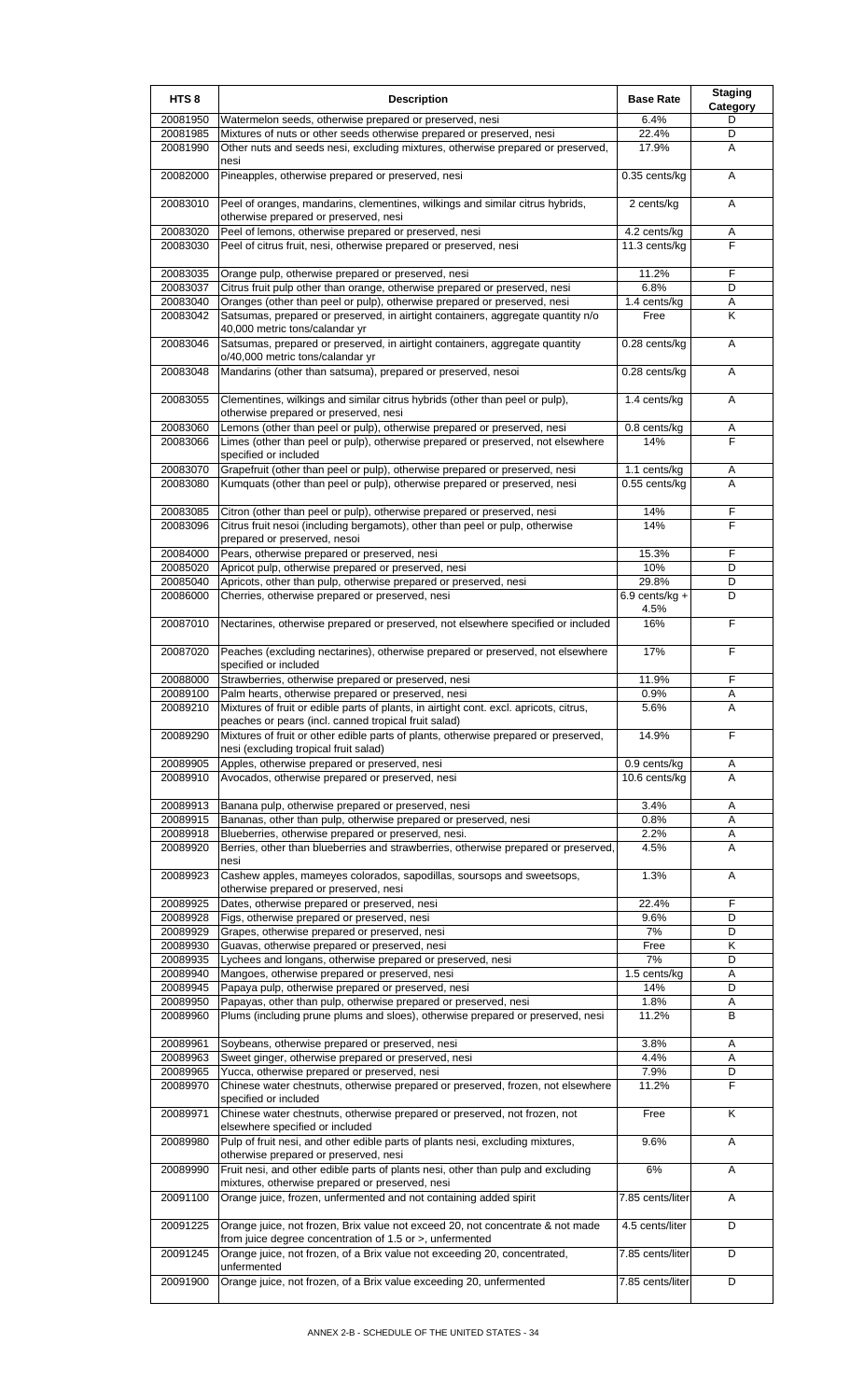| HTS <sub>8</sub>     | <b>Description</b>                                                                                                                                                                                                    | <b>Base Rate</b>         | <b>Staging</b><br>Category |
|----------------------|-----------------------------------------------------------------------------------------------------------------------------------------------------------------------------------------------------------------------|--------------------------|----------------------------|
| 20092120             | Grapefruit juice, Brix value not exceeding 20, not concentrated and not made from<br>a juice degree of concentration of 1.5 or >, unfermented                                                                         | 4.5 cents/liter          | D.                         |
| 20092140             | Grapefruit juice, of a Brix value not exceeding 20, concentrated, unfermented                                                                                                                                         | 7.9 cents/liter          | F                          |
| 20092900             | Grapefruit juice, of a Brix value exceeding 20, unfermented                                                                                                                                                           | 7.9 cents/liter          | D                          |
| 20093110             | Lime juice, of a Brix value not exceeding 20, unfit for beverage purposes,<br>unfermented                                                                                                                             | 1.8 cents/kg             | A                          |
| 20093120             | Lime juice, of a Brix value not exceeding 20, fit for beverage purposes,<br>unfermented                                                                                                                               | 1.7 cents/liter          | A                          |
| 20093140             | Citrus juice of any single citrus fruit (other than orange, grapefruit or lime), Brix<br>value not exceeding 20, not concentrated, unfermented                                                                        | 3.4 cents/liter          | Α                          |
| 20093160             | Citrus juice of any single citrus fruit (other than orange, grapefruit or lime), of a Brix 7.9 cents/liter<br>value not exceeding 20, concentrated, unfermented                                                       |                          | F                          |
| 20093910             | Lime juice, of a Brix value exceeding 20, unfit for beverage purposes, unfermented                                                                                                                                    | 1.8 cents/kg             | A                          |
| 20093920             | Lime juice, of a Brix value exceeding 20, fit for beverage purposes, unfermented                                                                                                                                      | 1.7 cents/liter          | Α                          |
| 20093960             | Citrus juice of any single citrus fruit (other than orange, grapefruit or lime), of a Brix 7.9 cents/liter<br>value exceeding 20, unfermented                                                                         |                          | F                          |
| 20094120             | Pineapple juice, of a Brix value not exceeding 20, not concentrated, or not having<br>a degree of concentration of $>$ 3.5, unfermented                                                                               | 4.2 cents/liter          | D                          |
| 20094140             | Pineapple juice, of a Brix value not exceeding 20, concentrated (in degree of<br>concentration greater than 3.5), unfermented                                                                                         | 1 cents/liter            | A                          |
| 20094920             | Pineapple juice, of a Brix value exceeding 20, not concentrated, or not having a<br>degree of concentration of $> 3.5$ , unfermented                                                                                  | 4.2 cents/liter          | A                          |
| 20094940             | Pineapple juice, of a Brix value exceeding 20, concentrated (in degree of<br>concentration greater than 3.5)                                                                                                          | 1 cents/liter            | Α                          |
| 20095000             | Tomato juice, concentrated or not concentrated                                                                                                                                                                        | 0.14 cents/liter         | A                          |
| 20096100             | Grape juice (including grape must), of a Brix value not exceeding 30, unfermented                                                                                                                                     | 4.4 cents/liter          | A                          |
| 20096900             | Grape juice (including grape must), of a Brix value exceeding 30, unfermented                                                                                                                                         | 4.4 cents/liter          | Α                          |
| 20097100             | Apple juice, of a Brix value not exceeding 20, unfermented                                                                                                                                                            | Free                     | Κ                          |
| 20097900             | Apple juice, of a Brix value exceeding 20, unfermented                                                                                                                                                                | Free                     | Κ                          |
| 20098020<br>20098040 | Pear juice, concentrated or not concentrated<br>Prune juice, concentrated or not concentrated                                                                                                                         | Free<br>0.64 cents/liter | Κ<br>A                     |
| 20098060             | Juice of any other single fruit, nesi, (including cherries and berries), concentrated                                                                                                                                 | 0.5 cents/liter          | A                          |
| 20098080             | or not concentrated<br>Juice of any single vegetable, other than tomato, concentrated or not concentrated 0.2 cents/liter                                                                                             |                          | Α                          |
| 20099020             | Mixtures of vegetable juices, concentrated or not concentrated                                                                                                                                                        | 0.2 cents/liter          | A                          |
| 20099040             | Mixtures of fruit juices, or mixtures of vegetable and fruit juices, concentrated or<br>not concentrated                                                                                                              | 7.4 cents/liter          | D                          |
| 21011121             | Instant coffee, not flavored                                                                                                                                                                                          | Free                     | Κ                          |
| 21011129             | Extracts, essences and concentrates of coffee other than unflavored instant coffee                                                                                                                                    | Free                     | Κ                          |
| 21011232             | Preparations with a basis of extracts, essences or concentrates or with a basis of<br>coffee, subject to general note 15 (outside quota)                                                                              | 10%                      | G                          |
| 21011234             | Blend syrup (Ch17 add US note 4) preparation w/basis of extract, essence or<br>concentrate or w/basis of coffee, subj. quota of Ch17 add US nte 9                                                                     | 10%                      | D                          |
| 21011238             | Blend syrup (Ch17 add US note 4) preparation w/basis of extract, essence or<br>concentrate or w/ basis of coffee, over Ch17 add US note 9 quota                                                                       | 30.5 cents/kg<br>+ 8.5%  | G                          |
| 21011244             | Preparation ov 65% sugar (Ch17 add US nte 2) w/basis of extract, essence or                                                                                                                                           | 10%                      | D                          |
| 21011248             | concentrate or w/basis of coffee, subj. quota of Ch17 add US nte 7<br>Preparation ov 65% sugar (Ch17 add US note 2) w/ basis of extract, essence or<br>concentrate or w/ basis of coffee, ov Ch17 add US note 9 quota | 30.5 cents/kg<br>+ 8.5%  | G                          |
| 21011254             | Preparation ov 10% sugar (Ch17 add US nte 3) w/basis of extract, essence or                                                                                                                                           | 10%                      | D                          |
| 21011258             | concentrate or w/basis of coffee, subj. quota of Ch17 add US nte 8<br>Preparation ov 10% sugar (Ch17 add US note 3) w/ basis of extract, essence or<br>concentrate or w/ basis of coffee, ov Ch17 add US note 8 quota | 30.5 cents/kg<br>+ 8.5%  | G                          |
| 21011290             | Preparations nesoi, with a basis of extracts, essences or concentrates or with a                                                                                                                                      | 8.5%                     | Α                          |
| 21012020             | basis of coffee<br>Extracts, essences or concentrates of tea or mate                                                                                                                                                  | Free                     | Κ                          |
| 21012032             | Preparations with a basis of extracts, essences or concentrates or with a basis of<br>tea or mate, subject to general note 15 (outside quota)                                                                         | 10%                      | D                          |
| 21012034             | Blend syrup (Ch17 add US nte 4) preparation w/basis extract/essence/concentrate<br>or w/basis of tea or mate, subj. quota of Ch17 add US nte 9                                                                        | 10%                      | D                          |
| 21012038             | Blend syrup (Ch17 add US note 4) preparation w/basis of<br>extract/essence/concentrate or w/basis of tea or mate, over Ch17 add US note 9                                                                             | 30.5 cents/kg<br>+ 8.5%  | G                          |
| 21012044             | quota<br>Preparation ov 65% sugar (Ch17 add US nte 2) w/basis                                                                                                                                                         | 10%                      | D                          |
|                      | extract/essence/concentrate or w/basis of tea or mate, subj. quota of Ch17 add US<br>note 7                                                                                                                           |                          |                            |
| 21012048             | Preparation ov 65% sugar (Ch17 add US note 2) w/basis of<br>extract/essence/concentrate or w/basis of tea or mate, ov Ch17 add US note 9<br>quota                                                                     | 30.5 cents/kg<br>+ 8.5%  | G                          |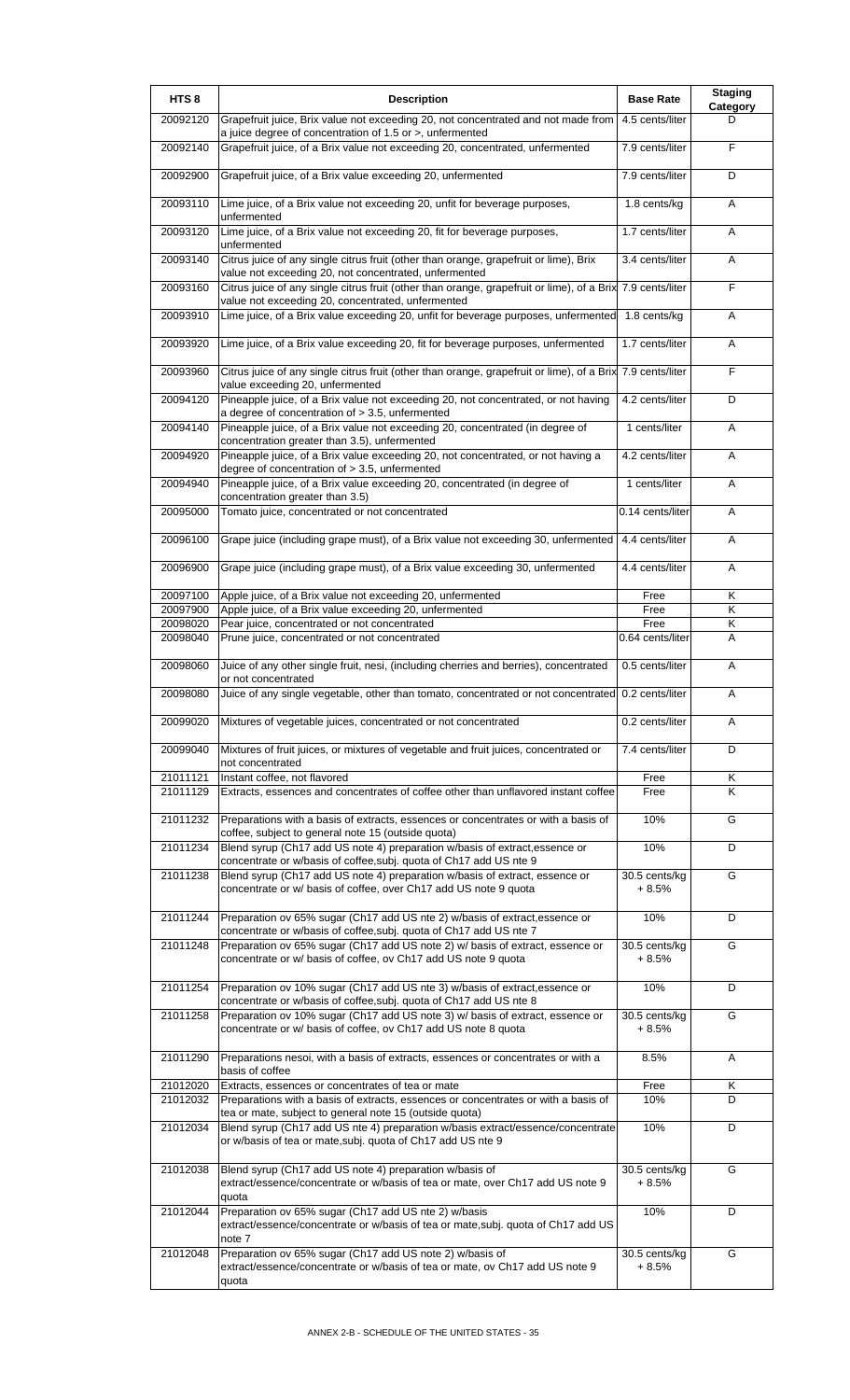| HTS <sub>8</sub>     | <b>Description</b>                                                                                                                                        | <b>Base Rate</b>         | <b>Staging</b><br>Category                                                                                             |
|----------------------|-----------------------------------------------------------------------------------------------------------------------------------------------------------|--------------------------|------------------------------------------------------------------------------------------------------------------------|
| 21012054             | Preparation ov 10% sugar (Ch17 add US nte 3) w/basis<br>extract/essence/concentrate or w/basis of tea or mate, subj. quota of Ch17 add US<br>note 8       | 10%                      | D                                                                                                                      |
| 21012058             | Preparation ov 10% sugar (Ch17 add US note 3) w/basis of<br>extract/essence/concentrate or w/basis of tea or mate, ov Ch17 add US note 8<br>quota         | 30.5 cents/ka<br>$+8.5%$ | G                                                                                                                      |
| 21012090             | Preparations nesoi, with a basis of extracts, essences or concentrates or with a<br>basis of tea or mate                                                  | 8.5%                     | A                                                                                                                      |
| 21013000             | Roasted chicory and other roasted coffee substitutes and extracts, essences and<br>concentrates thereof                                                   | 2.1 cents/kg             | A                                                                                                                      |
| 21021000             | Active yeasts                                                                                                                                             | 6.4%                     | Α                                                                                                                      |
| 21022020             | Inactive yeasts (except dried brewers' yeast)                                                                                                             | 6.4%                     | Α                                                                                                                      |
| 21022040             | Dried brewers' yeast, crude                                                                                                                               | Free                     | Κ                                                                                                                      |
| 21022060             | Single-cell micro-organisms, dead, excluding yeasts, (but not including vaccines of<br>heading 3002)                                                      | 3.2%                     | A                                                                                                                      |
| 21023000             | Prepared baking powders                                                                                                                                   | Free                     | Κ                                                                                                                      |
| 21031000             | Soy sauce                                                                                                                                                 | 3%                       | Α                                                                                                                      |
| 21032020             | Tomato ketchup                                                                                                                                            | 6%                       | D                                                                                                                      |
| 21032040             | Tomato sauces, nesi                                                                                                                                       | 11.6%                    | F                                                                                                                      |
| 21033020             | Mustard flour and meal                                                                                                                                    | Free                     | Κ                                                                                                                      |
| 21033040             | Prepared mustard                                                                                                                                          | 2.8 cents/kg             | Α                                                                                                                      |
| 21039020             | Sauces derived or prepared from fish                                                                                                                      | Free                     | K                                                                                                                      |
| 21039040             | Nonalcoholic preparations of yeast extract (other than sauces)                                                                                            | 3.2%                     | A                                                                                                                      |
| 21039072             | Mixed condiments and mixed seasonings (described in add US note 3 to Ch. 21),<br>subject to gen. note 15 of the HTS                                       | 7.5%                     | D                                                                                                                      |
| 21039074             | Mixed condiments and mixed seasonings (described in add US note 3 to Ch. 21),<br>subject to add. US note 8(a) to Ch.17, not GN15                          | 7.5%                     | D                                                                                                                      |
| 21039078             | Mixed condiments and mixed seasonings (described in add US note 3 to Ch. 21),<br>not subject to gen note 15 or add. US note 8(a) to Ch.17                 | 30.5 cents/kg<br>$+6.4%$ | G                                                                                                                      |
| 21039080             | Mixed condiments and mixed seasonings, not described in add US note 3 to Ch.<br>21                                                                        | 6.4%                     | A                                                                                                                      |
| 21039090             | Sauces and preparations therefor, neosi                                                                                                                   | 6.4%                     | Α                                                                                                                      |
| 21041000             | Soups and broths and preparations therefor                                                                                                                | 3.2%                     | Α                                                                                                                      |
| 21042000             | Homogenized composite food preparations                                                                                                                   | 2.5%                     | Α                                                                                                                      |
| 21050005<br>21050010 | Ice cream, whether or not w/cocoa, subject to gen. note 15 of the HTS<br>Ice cream, whether or not w/cocoa, subject to add. US note 5 to Ch. 21, not GN15 | 20%<br>20%               | F<br>D                                                                                                                 |
| 21050020             | Ice cream, whether or not containing cocoa, not subject to gen note 15 or add. US<br>note 5 to Ch.21                                                      | 50.2 cents/kg<br>$+17%$  | G                                                                                                                      |
| 21050025             | Edible ice (dairy prod. described in add US note 1 to Ch. 4), subject to gen note 15<br>of the HTS                                                        | 20%                      | F                                                                                                                      |
| 21050030             | Edible ice (dairy prod. described in add US note 1 to Ch. 4), subject to add US<br>note 10 to Ch. 4, not GN15                                             | 20%                      | D                                                                                                                      |
| 21050040             | Edible ice except ice cream, dairy products described in add'l U.S. note 1 to chap.<br>4. nesoi                                                           | 50.2 cents/kg<br>$+17%$  | See paragraph<br>4 of Appendix 1<br>to the General<br>Notes of the<br>Schedule of the<br>United States to<br>Annex 2-B |
| 21050050             | Edible ice, except ice cream, not described in add US note 1 to Ch. 4, nesoi                                                                              | 17%                      | D                                                                                                                      |
| 21061000             | Protein concentrates and textured protein substances                                                                                                      | 6.4%                     | В                                                                                                                      |
| 21069003             | Food preps, nesoi, n/o 5.5% bf, mixed w/other ingred. if o/16% milk solids capable<br>of being further proc., subj. to GN15                               | 2.9 cents/kg             | Α                                                                                                                      |
| 21069006             | Food preps, nesoi, n/o 5.5% bf, mixed w/other ingred. if o/16% milk solids capable<br>of being further proc., subj. to Ch4 US nte 10, not GN15            | 2.9 cents/kg             | D                                                                                                                      |
| 21069009             | Food preps, nesoi, n/o 5.5% b'fat, mixed w/other ingredi., if o/16% milk solids by<br>wt, capable of being further proc, bulk, nesoi, not GN15            | 86.2 cents/kg            | See paragraph<br>4 of Appendix 1<br>to the General<br>Notes of the<br>Schedule of the<br>United States to<br>Annex 2-B |
| 21069012             | Compound alcoholic preparations of a kind used for the manufacture of<br>beverages, over 20% weight alcohol but not over 0.5% vol alcohol                 | 4.2 cents/kg $+$<br>1.9% | Α                                                                                                                      |
| 21069015             | Compound alcoholic preparations used in the manufacture of beverages, cont.<br>over 20% not over 50% of alcohol by weight                                 | 8.4 cents/kg +<br>1.9%   | G                                                                                                                      |
| 21069018             | Compound alcoholic preparations of a kind used for the manufacture of<br>beverages, containing over 50% of alcohol by weight                              | 17 cents/kg +<br>1.9%    | D                                                                                                                      |
| 21069022             | Butter substitutes o/10% by wt of milk solids, o/45% butterfat, subject to gen. note<br>15 to the HTS                                                     | 15.4 cents/kg            | G                                                                                                                      |
| 21069024             | Butter substitutes o/10% by wt of milk solids, o/45% butterfat, subject to add US<br>note 14 to Ch.4, not GN15                                            | 15.4 cents/kg            | D                                                                                                                      |
| 21069026             | Butter substitutes o/10% by wt of milk solids, o/45% butterfat, not subject to gen<br>note 15 or add US note 14 to Ch.4                                   | \$1.996/kg               | G                                                                                                                      |
| 21069028             | Butter substitutes o/10% by wt of milk solids, n/o 45% butterfat, neosi                                                                                   | 13.1 cents/kg            | Α                                                                                                                      |
| 21069032             | Butter substitutes n/o 10% by wt of milk solids, o/45% butterfat, subject to gen.<br>note 15 to the HTS                                                   | 15.4 cents/kg            | D                                                                                                                      |
| 21069034             | Butter substitutes n/o 10% by wt of milk solids, o/45% butterfat, subject to add US<br>note 14 to Ch.4, not GN15                                          | 15.4 cents/kg            | D                                                                                                                      |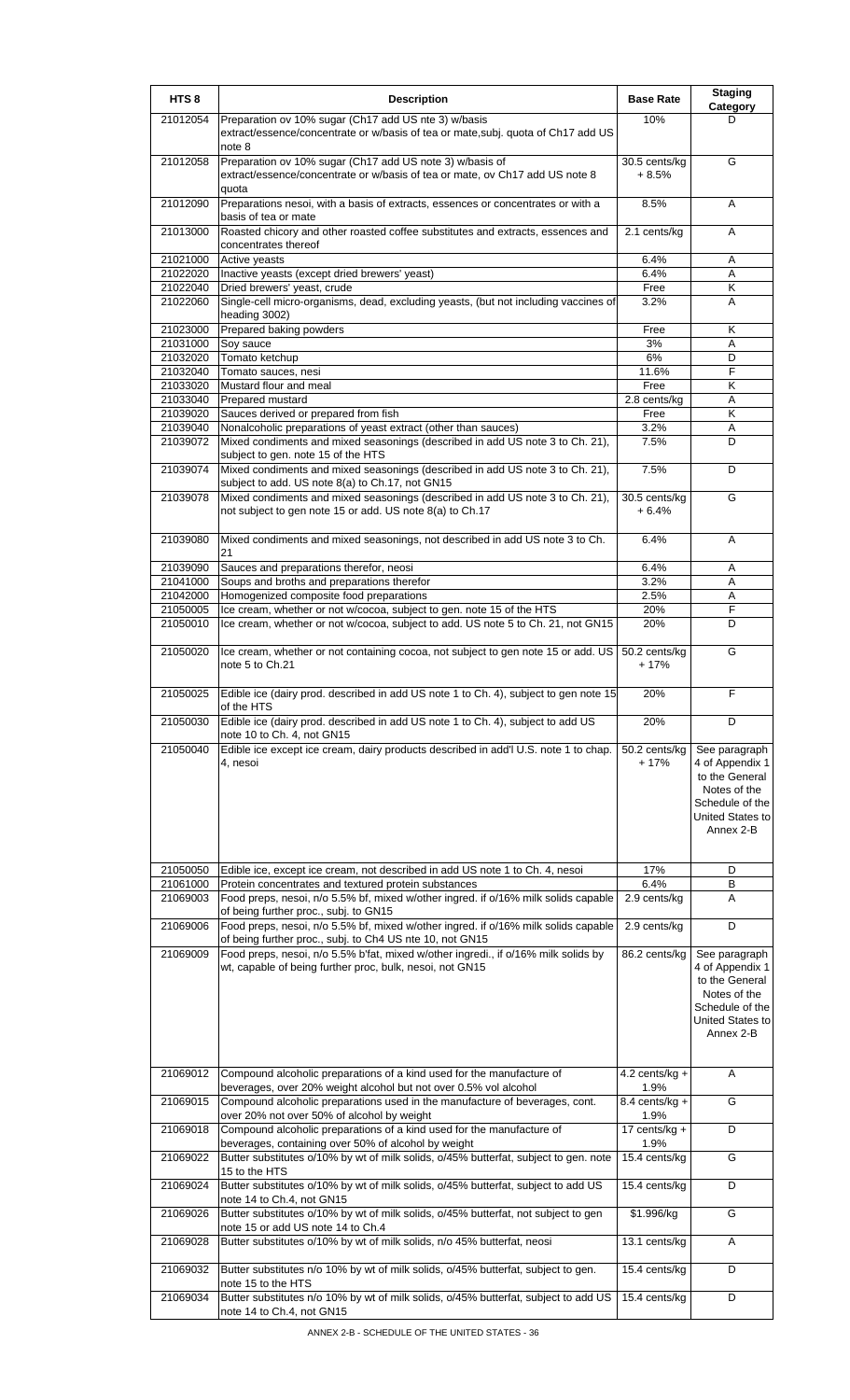| HTS <sub>8</sub> | <b>Description</b>                                                                                                                                           | <b>Base Rate</b>                                                     | <b>Staging</b><br><b>Category</b>                                                                                      |
|------------------|--------------------------------------------------------------------------------------------------------------------------------------------------------------|----------------------------------------------------------------------|------------------------------------------------------------------------------------------------------------------------|
| 21069036         | Butter substitutes n/o 10% by wt of milk solids, o/45% butterfat, not subject to gen<br>note 15 or add US note 14 to Ch.4                                    | \$1.996/kg                                                           | G                                                                                                                      |
| 21069038         | Butter substitutes n/o 10% by wt of milk solids, n/o 45% butterfat, neosi                                                                                    | 13.1 cents/kg                                                        | F                                                                                                                      |
| 21069039         | Artificially sweetened cough drops                                                                                                                           | Free                                                                 | Κ                                                                                                                      |
| 21069042         | Syrups from cane/beet sugar, neosi, w/added coloring but not added flavoring,<br>subject to gen. note 15 of the HTS                                          | 3.6606<br>cents/kg of<br>total sugars                                | Α                                                                                                                      |
| 21069044         | Syrups from cane/beet sugar, neosi, w/added coloring but not added flavoring,<br>subject to add US note 5 to Ch. 17, not GN15                                | 3.6606<br>cents/kg of<br>total sugars                                | D                                                                                                                      |
| 21069046         | Syrups from cane/beet sugar, neosi, w/added coloring but not added flavoring, not<br>subject to gen note 15 or add US note 5 to Ch. 17                       | 35.74<br>cents/kg                                                    | G                                                                                                                      |
| 21069048         | Orange juice, fortified with vitamins or minerals                                                                                                            | 7.85 cents/liter                                                     | F                                                                                                                      |
| 21069052         | Juice of any single fruit or vegetables juices (o/t orange), concentrated, fortified<br>with vitamins or minerals                                            | The rate<br>applicable to<br>the natural<br>juice in<br>heading 2009 | D                                                                                                                      |
| 21069054         | Mixtures of fruit or vegetable juices, fortified with vitamins or minerals, nesoi,<br>mixtures of juices in concentrated form                                | The rate<br>applicable to<br>the natural<br>juice in<br>heading 2009 | D                                                                                                                      |
| 21069058         | Food preparations of gelatin, neosi                                                                                                                          | 4.8%                                                                 | Α                                                                                                                      |
| 21069062         | Food preps, nesoi, o/10% by wt of milk solids, subject to gen. note 15 of the HTS                                                                            | 10%                                                                  | D                                                                                                                      |
| 21069064         | Food preps, nesoi, o/10% by wt of milk solids, dairy prods, descr. in add US note 1<br>to Ch.4: subject to add US note 10 to Ch.4, not GN15                  | 10%                                                                  | D                                                                                                                      |
| 21069066         | Food preps, nesoi, o/10% by wt of milk solids, dairy prods, descr. in add US note 1<br>to Ch.4: not subject to Ch4 US note 10, not GN15                      | 70.4 cents/kg<br>$+8.5%$                                             | See paragraph<br>4 of Appendix 1<br>to the General<br>Notes of the<br>Schedule of the<br>United States to<br>Annex 2-B |
| 21069068         | Blended syrups, neosi, o/10% milk solids, descr. in add US note 4 to Ch 17:<br>subject to add US note 9 to Ch. 17, not GN15                                  | 10%                                                                  | D                                                                                                                      |
| 21069072         | Blended syrups, neosi, o/10% milk solids, descr. in add US note 4 to Ch 17: not<br>subject to add US note 9 to Ch. 17, not GN15                              | 70.4 cents/kg<br>+ 8.5%                                              | G                                                                                                                      |
| 21069074         | Food preps, nesoi, o/10% milk solids, o/65% sugar, descr. in add US note 2 to<br>Ch.17, subject to add US note 7 to Ch. 17, not GN15                         | 10%                                                                  | D                                                                                                                      |
| 21069076         | Food preps, nesoi, o/10% milk solids, o/65% sugar, descr. in add US note 2 to<br>Ch.17, not subject to add US note 7 to Ch. 17, not GN15                     | 70.4 cents/kg<br>+ 8.5%                                              | G                                                                                                                      |
| 21069078         | Food preps, nesoi, o/10% milk solids, o/10% sugar, descr. in add US note 3 to<br>Ch.17, subject to add US note 8 to Ch. 17, not GN15                         | 10%                                                                  | D                                                                                                                      |
| 21069080         | Food preps, nesoi, o/10% milk solids, o/10% sugar, descr. in add US note 3 to<br>Ch.17, not subject to add US note 8 to Ch. 17, not GN15                     | 70.4 cents/kg<br>$+8.5%$                                             | G                                                                                                                      |
| 21069082         | Food preps, nesoi, o/10% milk solids, neosi                                                                                                                  | 6.4%                                                                 | D                                                                                                                      |
| 21069083         | Food preps, nesoi, n/o 10% by wt of milk solids, subject to gen. note 15 of the<br>HTS                                                                       | 10%                                                                  | G                                                                                                                      |
| 21069085         | Food preps, nesoi, n/o 10% by wt of milk solids, dairy prods, descr. in add US note<br>1 to Ch.4: subject to add US note 10 to Ch.4, not GN15                | 10%                                                                  | D                                                                                                                      |
| 21069087         | Food preps, nesoi, n/o 10% by wt of milk solids, dairy prods, descr. in add US note 28.8 cents/kg<br>1 to Ch.4: n/subject to add US note 10 to Ch. 4, n/GN15 | + 8.5%                                                               | See paragraph<br>4 of Appendix 1<br>to the General<br>Notes of the<br>Schedule of the<br>United States to<br>Annex 2-B |
| 21069089         | Blended syrups, neosi, n/o 10% milk solids, descr. in add US note 4 to Ch 17:<br>subject to add US note 9 to Ch. 17, not GN15                                | 10%                                                                  | D                                                                                                                      |
| 21069091         | Blended syrups, neosi, n/o/10% milk solids, descr. in add US note 4 to Ch 17: not<br>subject to add US note 9 to Ch. 17, not GN15                            | 28.8 cents/kg<br>+ 8.5%                                              | G                                                                                                                      |
| 21069092         | Food preps, nesoi, n/o 10% milk solids, o/65% sugar, descr. in add US note 2 to<br>Ch.17, subject to add US note 7 to Ch. 17, not GN15                       | 10%                                                                  | D                                                                                                                      |
| 21069094         | Food preps, nesoi, n/o 10% milk solids, o/65% sugar, descr. in add US note 2 to<br>Ch.17, not subject to add US note 7 to Ch. 17, not GN15                   | 28.8 cents/kg<br>$+8.5%$                                             | G                                                                                                                      |
| 21069095         | Food preps, nesoi, n/o 10% milk solids, o/10% sugar, descr. in add US note 3 to<br>Ch.17, subject to add US note 8 to Ch. 17, not GN15                       | 10%                                                                  | D                                                                                                                      |
| 21069097         | Food preps, nesoi, n/o 10% milk solids, o/10% sugar, descr. in add US note 3 to<br>Ch.17, not subject to add US note 8 to Ch. 17, not GN15                   | 28.8 cents/kg<br>$+8.5%$                                             | G                                                                                                                      |
| 21069099         | Food preparations not elsewhere specified or included, not canned or frozen                                                                                  | 6.4%                                                                 | Α                                                                                                                      |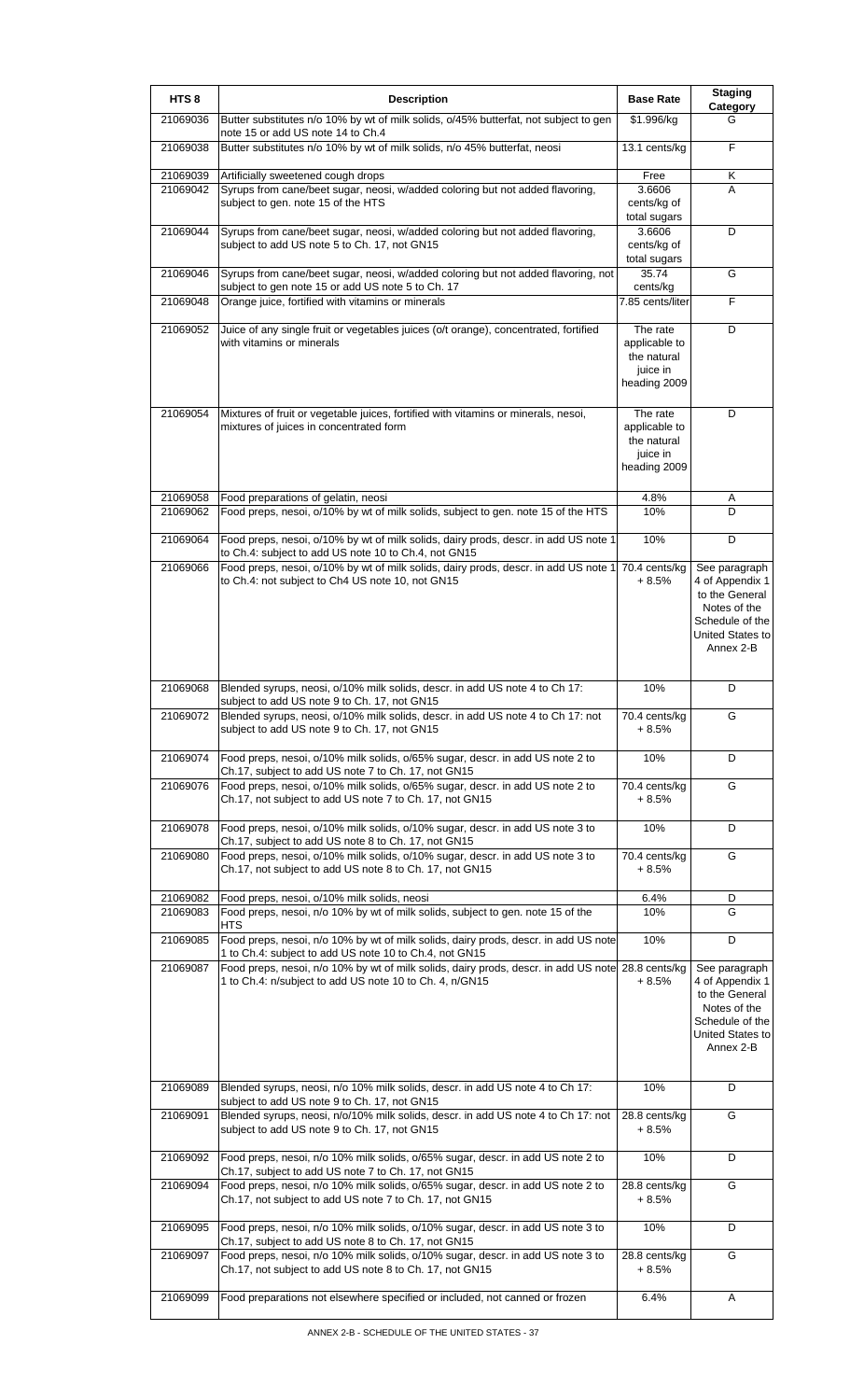| HTS <sub>8</sub>     | <b>Description</b>                                                                                                                             | <b>Base Rate</b>                                                                | <b>Staging</b><br>Category                                                                                             |
|----------------------|------------------------------------------------------------------------------------------------------------------------------------------------|---------------------------------------------------------------------------------|------------------------------------------------------------------------------------------------------------------------|
| 22011000             | Mineral waters and aerated waters, not containing added sugar or other<br>sweetening matter nor flavored                                       | 0.26 cents/liter                                                                | А                                                                                                                      |
| 22019000             | Waters (incl. ice, snow and steam), ot/than mineral waters or aerated waters, not<br>cont. added sugar or other sweetening matter nor flavored | Free                                                                            | Κ                                                                                                                      |
| 22021000             | Waters, including mineral waters and aerated waters, containing added sugar or<br>other sweetening matter or flavored                          | 0.2 cents/liter                                                                 | Α                                                                                                                      |
| 22029010             | Chocolate milk drink                                                                                                                           | 17%                                                                             | F                                                                                                                      |
| 22029022             | Non-alcoholic milk-based drinks (except chocolate), subject to gen. note 15 of the<br>HTS                                                      | 17.5%                                                                           | F                                                                                                                      |
| 22029024             | Non-alcoholic milk-based drinks (except chocolate), subject to add US note 10 to<br>Ch. 4, not GN15                                            | 17.5%                                                                           | D                                                                                                                      |
| 22029028             | Non-alcoholic milk-based drinks (except chocolate), not subject to gen note 15 or<br>add US note 10 to Ch. 4                                   | 23.5 cents/liter<br>$+14.9%$                                                    | See paragraph<br>4 of Appendix 1<br>to the General<br>Notes of the<br>Schedule of the<br>United States to<br>Annex 2-B |
| 22029030             | Orange juice, fortified with vitamins or minerals, not concentrated and not<br>prepared from concentrate                                       | 4.5 cents/liter                                                                 | D                                                                                                                      |
| 22029035             | Orange juice, fortified with vitamins or minerals, prepared from concentrate                                                                   | 7.85 cents/liter                                                                | F                                                                                                                      |
| 22029036             | Single fruit or vegetable juice (other than orange), fortified with vitamins or<br>minerals, not concentrated                                  | The rate<br>applicable to<br>the natural<br>juice in<br>heading 2009            | D                                                                                                                      |
| 22029037             | Mixed fruit or vegetable juice (other than orange), fortified with vitamins or<br>minerals, not concentrated                                   | The rate<br>applicable to<br>the natural<br>juice in<br>heading 2009            | D                                                                                                                      |
| 22029090             | Nonalcoholic beverages, nesi, not including fruit or vegetable juices of heading<br>2009                                                       | 0.2 cents/liter                                                                 | Α                                                                                                                      |
| 22030000             | Beer made from malt                                                                                                                            | Free                                                                            | Κ                                                                                                                      |
| 22041000             | Sparkling wine, made from grapes                                                                                                               | 19.8 cents/liter                                                                | A                                                                                                                      |
| 22042120             | Effervescent grape wine, in containers holding 2 liters or less                                                                                | 19.8 cents/liter                                                                | D                                                                                                                      |
| 22042130             | Tokay wine (not carbonated) not over 14% alcohol, in containers not over 2 liters                                                              | 6.3 cents/liter                                                                 | A                                                                                                                      |
| 22042150             | Wine other than Tokay (not carbonated), not over 14% alcohol, in containers not<br>over 2 liters                                               | 6.3 cents/liter                                                                 | Α                                                                                                                      |
| 22042160             | "Marsala" wine, over 14% vol. alcohol, in containers holding 2 liters or less                                                                  | 5.3 cents/liter                                                                 | A                                                                                                                      |
| 22042180             | Grape wine, other than "Marsala", not sparkling or effervescent, over 14% vol.<br>alcohol, in containers holding 2 liters or less              | 16.9 cents/liter                                                                | Α                                                                                                                      |
| 22042920             | Grape wine, other than sparkling, not over 14% vol. alcohol, in containers holding<br>over 2 but not over 4 liters                             | 8.4 cents/liter                                                                 | Α                                                                                                                      |
| 22042940             | Grape wine, other than sparkling, over 14% vol. alcohol, in containers holding over 22.4 cents/liter<br>2 but not over 4 liters                |                                                                                 | A                                                                                                                      |
| 22042960             | Grape wine, other than sparkling, not over 14% vol. alcohol, in containers holding<br>over 4 liters                                            | 14 cents/liter                                                                  | F                                                                                                                      |
| 22042980             | Grape wine, other than sparkling, over 14% vol. alcohol, in containers holding over 22.4 cents/liter<br>4 liters                               |                                                                                 | $\overline{F}$                                                                                                         |
| 22043000             | Grape must, nesi, in fermentation or with fermentation arrested otherwise than by<br>addition of alcohol                                       | 4.4 cents/liter<br>$+31.4$<br>cents/pf. liter                                   | Α                                                                                                                      |
| 22051030             | Vermouth in containers holding 2 liters or less                                                                                                | 3.5 cents/liter                                                                 | Α                                                                                                                      |
| 22051060             | Wine of fresh grapes flavored with plants or aromatic substances, other than<br>vermouth, in containers holding 2 liters or less               | 4.2 cents/liter                                                                 | Α                                                                                                                      |
| 22059020             | Vermouth in containers each holding over 2 liters but not over 4 liters                                                                        | 3.5 cents/liter                                                                 | Α                                                                                                                      |
| 22059040             | Vermouth in containers each holding over 4 liters                                                                                              | 3.8 cents/liter                                                                 | D                                                                                                                      |
| 22059060             | Wine of fresh grapes flavored with plants or aromatic substances, other than<br>vermouth, in containers holding over 2 liters                  | 4.2 cents/liter                                                                 | Α                                                                                                                      |
| 22060015             | Cider, fermented, whether still or sparkling                                                                                                   | 0.4 cents/liter                                                                 | Α                                                                                                                      |
| 22060030             | Prune wine                                                                                                                                     | 3.1 cents/liter<br>$+22.1$<br>cents/pf. liter<br>on ethyl<br>alcohol<br>content | A                                                                                                                      |
| 22060045<br>22060060 | Rice wine or sake<br>Effervescent wine, nesi                                                                                                   | 3 cents/liter<br>13.9 cents/liter                                               | Α<br>D                                                                                                                 |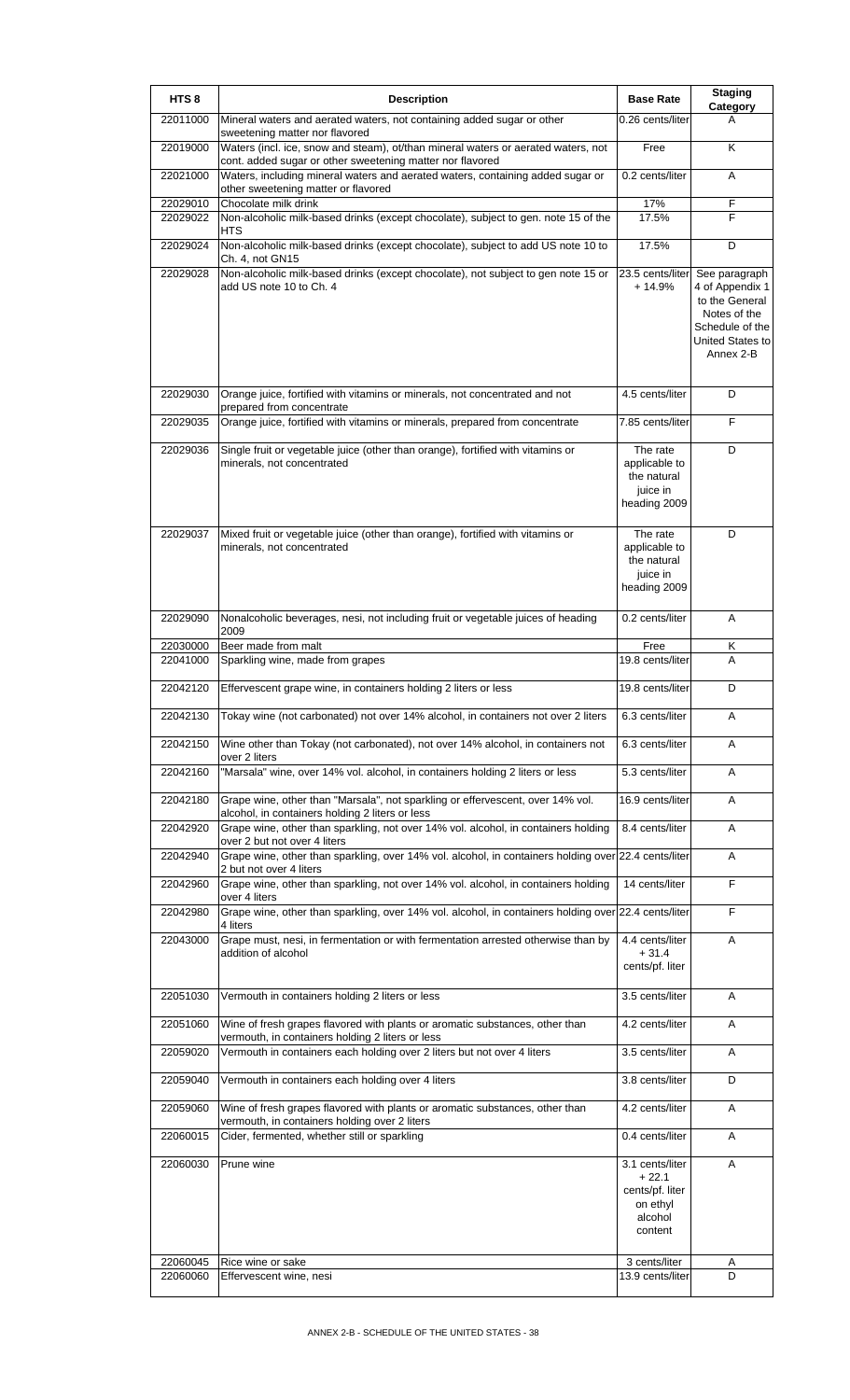| HTS <sub>8</sub>     | <b>Description</b>                                                                                                                              | <b>Base Rate</b>        | <b>Staging</b><br>Category |
|----------------------|-------------------------------------------------------------------------------------------------------------------------------------------------|-------------------------|----------------------------|
| 22060090             | Fermented beverages (other than grape wine, beer, cider, prune wine, sake,<br>vermouth, or other effervescent wines)                            | 4.2 cents/liter         | A                          |
| 22071030             | Undenatured ethyl alcohol of 80 percent vol. alcohol or higher, for beverage<br>purposes                                                        | 18.9 cents/pf.<br>liter | D                          |
| 22071060             | Undenatured ethyl alcohol of 80 percent vol. alcohol or higher, for nonbeverage<br>purposes                                                     | 2.5%                    | A                          |
| 22072000             | Ethyl alcohol and other spirits, denatured, of any strength                                                                                     | 1.9%                    | Α                          |
| 22082010             | Pisco and singani                                                                                                                               | Free                    | Κ                          |
| 22082020             | Grape brandy, excluding pisco and singani, in containers not over 4 liters, not over<br>\$2.38/liter                                            | Free                    | Κ                          |
| 22082030             | Grape brandy, excluding pisco and singani, in containers not over 4 liters, valued<br>over \$2.38 to \$3.43/liter                               | Free                    | Κ                          |
| 22082040             | Grape brandy, excluding pisco and singani, in containers not over 4 liters, valued<br>over \$3.43/liter                                         | Free                    | Κ                          |
| 22082050             | Grape brandy, excluding pisco and singani, in containers over 4 liters, not over<br>\$2.38/liter                                                | Free                    | Κ                          |
| 22082060             | Grape brandy, excluding pisco and singani, in containers over 4 liters, over<br>\$2.38/liter                                                    | Free                    | K                          |
| 22083030             | Irish and Scotch whiskies                                                                                                                       | Free                    | Κ                          |
| 22083060             | Whiskies, other than Irish and Scotch whiskies                                                                                                  | Free                    | Κ<br>F                     |
| 22084020             | Rum and tafia, in containers each holding not over 4 liters, valued not over<br>\$3/proof liter                                                 | 23.7 cents/pf.<br>liter |                            |
| 22084040             | Rum and tafia, in containers each holding not over 4 liters, valued over \$3/proof<br>liter                                                     | Free                    | K                          |
| 22084060             | Rum and tafia, in containers each holding over 4 liters, valued not over<br>\$0.69/proof liter                                                  | 23.7 cents/pf.<br>liter | D                          |
| 22084080             | Rum and tafia, in containers each holding over 4 liters, valued over \$0.69/proof<br>liter                                                      | Free                    | Κ                          |
| 22085000             | <b>Gin and Geneve</b>                                                                                                                           | Free                    | Κ                          |
| 22086010             | Vodka, in containers each holding not over 4 liters, valued not over \$2.05/liter                                                               | Free                    | K                          |
| 22086020             | Vodka, in containers each holding not over 4 liters, valued over \$2.05/liter                                                                   | Free                    | Κ                          |
| 22086050             | Vodka, in containers each holding over 4 liters                                                                                                 | Free                    | Κ                          |
| 22087000             | Liqueurs and cordials                                                                                                                           | Free                    | Κ                          |
| 22089001<br>22089005 | Aquavit<br>Bitters, not fit for use as beverages                                                                                                | Free<br>Free            | K<br>Κ                     |
| 22089010             | Bitters, fit for use as beverages                                                                                                               | Free                    | Κ                          |
| 22089012             | Slivovitz brandy, valued not over \$3.43/liter, in containers each holding not over 4                                                           | Free                    | K                          |
| 22089014             | liters<br>Slivovitz brandy, valued not over \$3.43/liter, in containers each holding over 4                                                     | Free                    | Κ                          |
| 22089015             | liters<br>Slivovitz brandy, valued over \$3.43/liter                                                                                            | Free                    | Κ                          |
| 22089020             | Brandy, except slivovitz, in containers each holding not over 4 liters, valued not                                                              | Free                    | Κ                          |
| 22089025             | over \$2.38/liter<br>Brandy, except grape brandy and slivovitz, in containers each holding not over 4                                           | Free                    | K                          |
| 22089030             | liters, valued over \$2.38 but not over \$3.43/liter<br>Brandy, except grape brandy and slivovitz, in containers each holding not over 4        | Free                    | Κ                          |
| 22089035             | liters, valued over \$3.43/liter<br>Brandy, except grape brandy and slivovitz, in containers each holding over 4 liters,                        | Free                    | Κ                          |
| 22089040             | valued not over \$2.38/liter<br>Brandy, except grape brandy and slivovitz, in containers each holding over 4 liters,                            | Free                    | Κ                          |
|                      | valued over \$2.38/liter<br>Kirschwasser and ratafia                                                                                            |                         | Κ                          |
| 22089046<br>22089050 | Tequila, in containers each holding not over 4 liters                                                                                           | Free<br>Free            | Κ                          |
| 22089055             | Tequila, in containers each holding over 4 liters                                                                                               | Free                    | Κ                          |
| 22089071             | Imitations of brandy and other spirituous beverages containing alcohol                                                                          | Free                    | Κ                          |
| 22089072             | Mescal in containers each holding not over 4 liters                                                                                             | Free                    | K                          |
| 22089075<br>22089080 | Spirits nesi, fit for use as beverages or for beverage purposes<br>Undenatured ethyl alcohol of an alcoholic strength by volume of less than 80 | Free<br>21.1 cents/pf.  | Κ<br>A                     |
| 22090000             | percent vol., nesi<br>Vinegar and substitutes for vinegar obtained from acetic acid                                                             | liter<br>0.5 cents/pf.  | Α                          |
| 23011000             | Flours, meals, and pellets, of meat or meat offal unfit for human consumption;                                                                  | liter<br>Free           | K                          |
|                      | greaves (cracklings)                                                                                                                            |                         |                            |
| 23012000             | Flours, meals, and pellets, of fish or of crustaceans, molluscs or other aquatic<br>invertebrates, unfit for human consumption                  | Free                    | Κ                          |
| 23021000             | Bran, sharps (middlings) and other residues, derived from the sifting, milling or<br>other working of corn (maize)                              | Free                    | K                          |
| 23022000             | Bran, sharps (middlings) and other residues, derived from the sifting, milling or<br>other working of rice                                      | Free                    | Κ                          |
| 23023000             | Bran, sharps (middlings) and other residues, derived from the sifting, milling or<br>other working of wheat                                     | Free                    | Κ                          |
| 23024000             | Bran, sharps (middlings) and other residues, derived from the sifting, milling or<br>other working of cereals, excluding corn, rice and wheat   | Free                    | K                          |
| 23025000             | Bran, sharps (middlings) and other residues, derived from the sifting, milling or<br>other working of leguminous plants                         | 1.4%                    | Α                          |
| 23031000             | Residues of starch manufacture and similar residues                                                                                             | 1.4%                    | Α                          |
| 23032000             | Beet-pulp, bagasse and other waste of sugar manufacture                                                                                         | Free                    | Κ                          |
| 23033000<br>23040000 | Brewing or distilling dregs and waste<br>Oilcake and other solid residues, resulting from the extraction of soybean oil                         | Free<br>0.45 cents/kg   | Κ<br>Α                     |
| 23050000             | Oilcake and other solid residues, resulting from the extraction of peanut (ground-                                                              | 0.32 cents/kg           | Α                          |
| 23061000             | nut) oil<br>Oilcake and other solid residues, resulting from the extraction of vegetable fats or                                                | 0.56 cents/kg           | Α                          |
|                      | oils, of cotton seeds                                                                                                                           |                         |                            |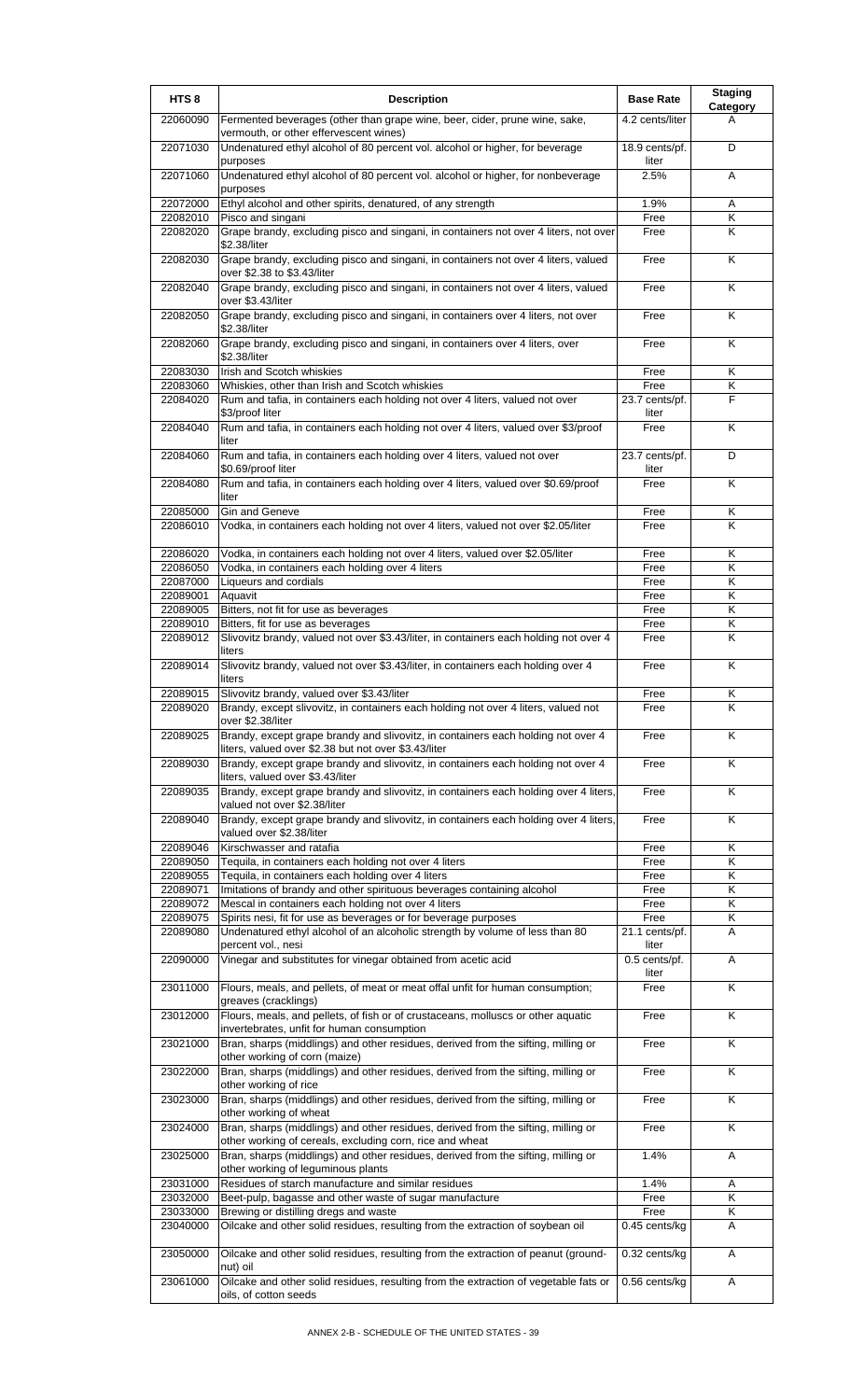| HTS <sub>8</sub> | <b>Description</b>                                                                                                                                              | <b>Base Rate</b>         | <b>Staging</b><br>Category |
|------------------|-----------------------------------------------------------------------------------------------------------------------------------------------------------------|--------------------------|----------------------------|
| 23062000         | Oilcake and other solid residues, resulting from the extraction of vegetable fats or<br>oils, of linseed                                                        | 0.12 cents/kg            | A                          |
| 23063000         | Oilcake and other solid residues, resulting from the extraction of vegetable fats or<br>oils, of sunflower seeds                                                | 0.45 cents/kg            | D                          |
| 23064100         | Oilcake and other solid residues, resulting from the extraction of vegetable fats or<br>oils, of low erucic acid rape or colza seeds                            | 0.17 cents/kg            | A                          |
| 23064900         | Oilcake and other solid residues, resulting from the extraction of vegetable<br>fats/oils, of rape or colza seeds (other than low erucic acid)                  | 0.17 cents/kg            | A                          |
| 23065000         | Oilcake and other solid residues, resulting from the extraction of vegetable fats or<br>oils, of coconut or copra                                               | 0.45 cents/kg            | A                          |
| 23066000         | Oilcake and other solid residues, resulting from the extraction of vegetable fats or<br>oils, of palm nuts or kernels                                           | 0.32 cents/kg            | Α                          |
| 23067000         | Oilcake and other solid residues, resulting from the extraction of vegetable fats or<br>oils, of corn (maize) germ                                              | 0.32 cents/kg            | A                          |
| 23069000         | Oilcake and other solid residues, resulting from the extraction of vegetable fats or<br>oils, nesi                                                              | 0.32 cents/kg            | Α                          |
| 23070000         | Wine lees; argol                                                                                                                                                | Free                     | Κ                          |
| 23080010         | Acorns and horse-chestnuts, of a kind used in animal feeding, not elsewhere<br>specified or included                                                            | 1.4%                     | A                          |
| 23080093         | Screenings, scalpings, chaff or scourings, ground or not ground of flaxseed<br>(linseed), of a kind used in animal feeding, nesoi                               | Free                     | K                          |
| 23080095         | Dehydrated marigolds, of a kind used in animal feeding, not elsewhere specified or<br>included                                                                  | 1.9%                     | Α                          |
| 23080098         | Vegetable materials and vegetable waste, vegetable residues and byproducts, of a<br>kind used in animal feeding, nesoi                                          | 1.4%                     | Α                          |
| 23091000         | Dog or cat food, put up for retail sale                                                                                                                         | Free                     | Κ                          |
| 23099010         | Mixed feed or mixed feed ingredients used in animal feeding                                                                                                     | Free                     | Κ                          |
| 23099022         | Animal feeds w/milk or milk derivatives, o/10% by wt of milk solids, subject to gen.<br>note 15 of the HTS                                                      | 7.5%                     | D                          |
| 23099024         | Animal feeds w/milk or milk derivatives, o/10% by wt of milk solids, subject to add<br>note 2 to Ch. 23, not GN15                                               | 7.5%                     | D                          |
| 23099028         | Animal feeds w/milk or milk derivatives, o/10% by wt of milk solids, not subject to<br>gen note 15 or add note 2 to Ch. 23                                      | 80.4 cents/kg<br>$+6.4%$ | G                          |
| 23099042         | Animal feeds w/milk or milk derivatives, n/o 10% by wt of milk solids, subject to<br>gen. note 15 of the HTS                                                    | 7.5%                     | D                          |
| 23099044         | Animal feeds w/milk or milk derivatives, n/o 10% by wt of milk solids, subject to<br>add note 2 to Ch. 23, not GN15                                             | 7.5%                     | D                          |
| 23099048         | Animal feeds w/milk or milk derivatives, n/o 10% by wt of milk solids, not subject to                                                                           | 80.4 cents/kg            | G                          |
| 23099060         | gen note 15 or add note 2 to Ch. 23<br>Animal feeds containing egg, other than mixed feeds or mixed feed ingredients,                                           | $+6.4%$<br>1.9%          | Α                          |
| 23099070         | not containing milk or milk derivatives<br>Other preps nes with a basis of vitamin B12, for supplementing animal in animal                                      | 1.4%                     | A                          |
| 23099095         | feeding, not cont milk or egg prods<br>Other preps nes of a kind used in animal feeding, not cont milk or egg prods                                             | 1.4%                     | Α                          |
| 24011021         | Wrapper tobacco, not stemmed/stripped                                                                                                                           | Free                     | Κ                          |
| 24011029         | Tobacco (o/t wrapper tobacco), cont ov 35% wrapper tobacco, not<br>stemmed/stripped                                                                             | Free                     | K                          |
| 24011044         | Tobacco, not stemmed or stripped, not or not over 35% wrapper tobacco, oriental<br>or turkish type, cigarette leaf                                              | Free                     | K                          |
| 24011048         | Tobacco, not stemmed or stripped, not or not over 35% wrapper tobacco, oriental<br>or turkish type, other than cigarette leaf                                   | Free                     | Κ                          |
| 24011053         | Tobacco, not stemmed or stripped, not or not over 35% wrapper tobacco, cigar<br>binder and filler                                                               | Free                     | Κ                          |
| 24011061         | Tobacco, not stemmed or stripped, not or not over 35% wrapper tobacco, flue-<br>cured burley etc, not for cigarettes                                            | 23.9 cents/kg            | D                          |
| 24011063         | Tobacco, not stemmed or stripped, not or not over 35% wrapper tobacco, flue-<br>cured burley, etc., described in addl US note 5 to chap 24                      | 23.9 cents/kg            | G                          |
| 24011065         | Tobacco, not stemmed or stripped, not or not over 35% wrapper tobacco, flue-<br>cured burley, etc., other nesi                                                  | 350%                     | G                          |
| 24011095         | Tobacco, not stemmed or stripped, not or not over 35% wrapper tobacco, not flue-<br>cured burley, etc., other nesi                                              | 32.7 cents/kg            | G                          |
| 24012005         | Leaf tobacco, the product of two or more countries or dependencies, when mixed<br>or packed together, partly or wholly stemmed, not threshed                    | \$5.48/kg                | B                          |
| 24012014         | Wrapper tobacco, partly or wholly stemmed (stripped), not threshed or similarly<br>processed                                                                    | Free                     | K                          |
| 24012018         | Tobacco containing over 35% wrapper tobacco, partly or wholly stemmed<br>(stripped), not threshed or similarly processed                                        | Free                     | Κ                          |
| 24012023         | Tobacco, partly or wholly stemmed/stripped, n/threshed or similarly processed, not<br>or n/over 35% wrapper, oriental or turkish, cigarette lea                 | Free                     | K                          |
| 24012026         | Tobacco, partly or wholly stemmed/stripped, n/threshed or similarly processed, not<br>or n/over 35% wrapper, not cigarette leaf                                 | Free                     | K                          |
| 24012029         | Tobacco, partly or wholly stemmed/stripped, n/threshed or similarly processed, not<br>or n/over 35% wrapper, cigar binder and filler                            | Free                     | Κ                          |
| 24012031         | Tobacco, partly or wholly stemmed/stripped, n/threshed or similarly proc., not or<br>n/over 35% wrapper, flue-cured burley etc, not for cigaret                 | 40.9 cents/kg            | F                          |
| 24012033         | Tobacco, partly or wholly stemmed/stripped, n/threshed or similarly proc., not or<br>n/over 35% wrapper, des. in addl US note 5 to ch. 24                       | 40.9 cents/kg            | G                          |
| 24012035         | Tobacco, partly or wholly stemmed/stripped, n/threshed or similarly proc., not or<br>n/over 35% wrapper, flue-cured burley etc, other nesi                      | 350%                     | G                          |
| 24012057         | Tobacco, partly or wholly stemmed/stripped, n/threshed or similarly proc., not or                                                                               | 39.7 cents/kg            | F                          |
| 24012060         | n/over 35% wrapper, not flue-cured burley etc., other nesi<br>Tobacco, partly or wholly stemmed (stripped), threshed or similarly processed,<br>from cigar leaf | Free                     | K                          |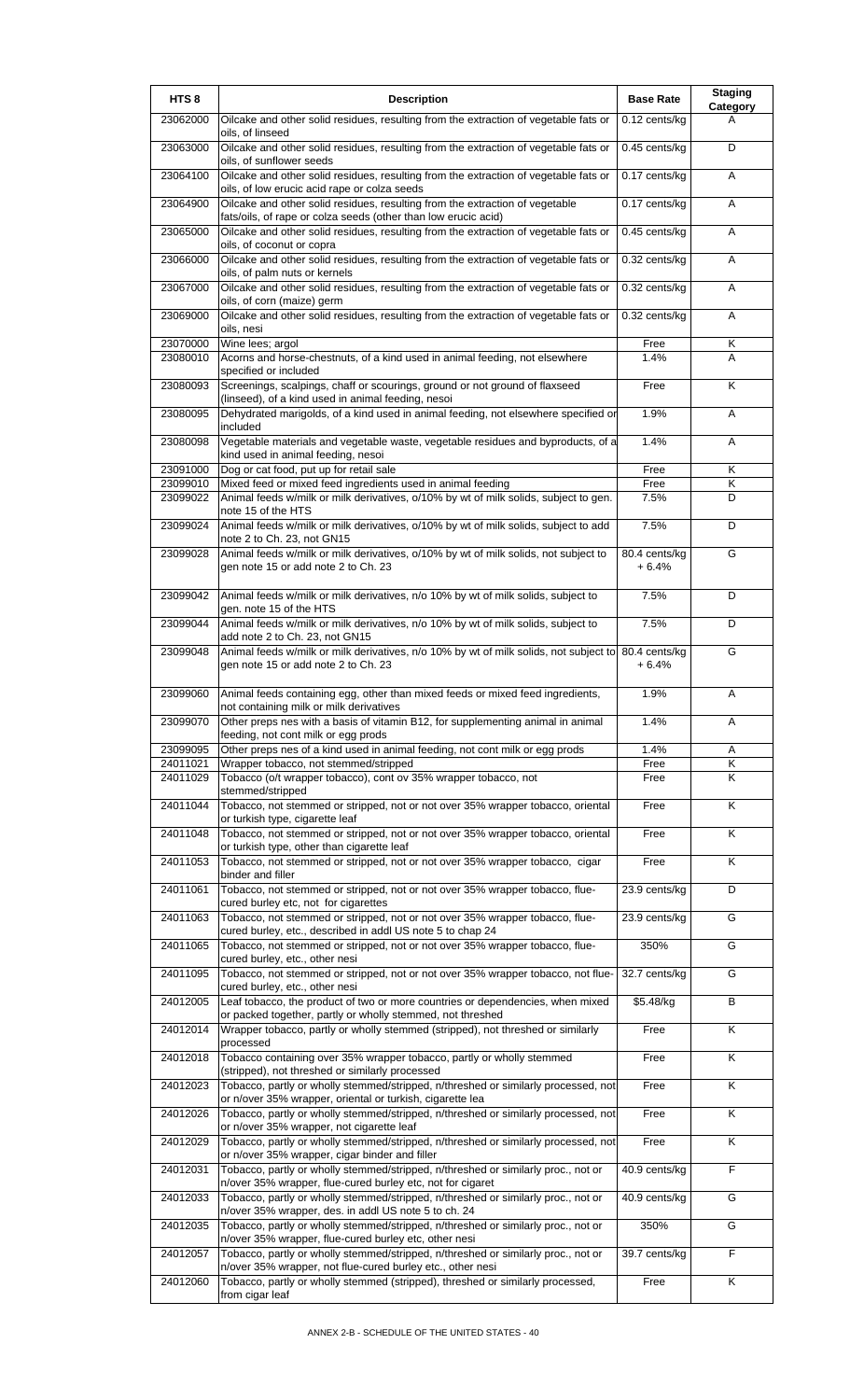| HTS <sub>8</sub>     | <b>Description</b>                                                                                                                              | <b>Base Rate</b>        | <b>Staging</b><br>Category |
|----------------------|-------------------------------------------------------------------------------------------------------------------------------------------------|-------------------------|----------------------------|
| 24012075             | Tobacco, partly or wholly stemmed/stripped, threshed or similarly processed, not<br>from cigar leaf, oriental or turkish                        | Free                    | Κ                          |
| 24012083             | Tobacco, partly or wholly stemmed/stripped, threshed or similarly processed, not<br>from cigar leaf, not oriental or turkish, not for cigarett  | 37.5 cents/kg           | E                          |
| 24012085             | Tobacco, partly or wholly stemmed/stripped, threshed or similarly processed, not<br>from cigar leaf, described in addl US note 5 to chap 24     | 37.5 cents/kg           | G                          |
| 24012087             | Tobacco, partly or wholly stemmed/stripped, threshed or similarly processed, not<br>from cigar leaf, not oriental or turkish, other nesi        | 350%                    | G                          |
| 24013003             | Tobacco refuse, tobacco stems, not cut, ground or pulverized                                                                                    | Free                    | Κ                          |
| 24013006             | Tobacco refuse, from cigar leaf, tobacco stems, cut, ground or pulverized                                                                       | Free                    | Κ                          |
| 24013009<br>24013013 | Tobacco refuse, from cigar leaf, other than tobacco stems<br>Tobacco refuse, from oriental or turkish type, tobacco stems, not cut, ground or   | Free<br>Free            | Κ<br>K                     |
| 24013016             | pulverized<br>Tobacco refuse, from oriental or turkish type, tobacco stems, cut, ground or                                                      | Free                    | Κ                          |
| 24013019             | pulverized<br>Tobacco refuse, from oriental or turkish type, other than tobacco stems                                                           | Free                    | Κ                          |
| 24013023             | Tobacco refuse, from other tobacco, other than for cigarettes, tobacco stems, not<br>cut, ground or pulverized                                  | Free                    | K                          |
| 24013025             | Tobacco refuse, from other tobacco, other than for cigarettes, tobacco stems, cut,<br>ground or pulverized                                      | 97 cents/kg             | A                          |
| 24013027             | Tobacco refuse, from other tobacco, other than for cigarettes, to ther than tobacco<br>stems                                                    | 28.4 cents/kg           | F                          |
| 24013033             | Tobacco refuse, from other tobacco, for cigarettes, described in addl US note 5 to<br>chap 24, tobacco stems, not cut, ground or pulverized     | Free                    | Κ                          |
| 24013035             | Tobacco refuse, from other tobacco, for cigarettes, described in addl US note 5 to<br>chap 24, tobacco stems, cut, ground or pulverized         | 97 cents/kg             | G                          |
| 24013037             | Tobacco refuse, from other tobacco, for cigarettes, described in addl US note 5 to<br>chap 24, not tobacco stems                                | 28.4 cents/kg           | G                          |
| 24013070             | Tobacco refuse, from other tobacco, for cigarettes, other nesi                                                                                  | 350%                    | G                          |
| 24021030             | Cigars, cheroots and cigarillos containing tobacco, each valued less than 15 cents                                                              | $$1.89/kg +$<br>4.7%    | F                          |
| 24021060             | Cigars, cheroots and cigarillos containing tobacco, each valued 15 cents or over<br>but less than 23 cents                                      | 57 cents/kg +<br>1.4%   | A                          |
| 24021080             | Cigars, cheroots and cigarillos containing tobacco, each valued 23 cents or over                                                                | 57 cents/kg +<br>1.4%   | A                          |
| 24022010             | Cigarettes containing tobacco and clove                                                                                                         | 41.7 cents/kg<br>+ 0.9% | Α                          |
| 24022080             | Cigarettes containing tobacco but not containing clove, paper-wrapped                                                                           | $$1.05/kg +$<br>2.3%    | F                          |
| 24022090             | Cigarettes containing tobacco, nesi                                                                                                             | $$1.50/kg +$<br>3.2%    | D                          |
| 24029000             | Cigars, cheroots and cigarillos and cigarettes of tobacco substitutes                                                                           | $$1.05/kg +$<br>2.3%    | Α                          |
| 24031020             | Smoking tobacco, whether or not containing tobacco substitutes, prepared for<br>marketing directly to consumer as packaged                      | 32.8 cents/kg           | Α                          |
| 24031030             | Smoking tobacco, whether or not containing tobacco substitutes, other, to be used<br>in products other than cigarettes                          | 32.8 cents/kg           | D                          |
| 24031060             | Smoking tobacco, whether or not containing tobacco substitutes, other, to be used<br>in cigarettes, described in addl US note 5 to chap 24      | 32.8 cents/kg           | G                          |
| 24031090             | Smoking tobacco, whether or not containing tobacco substitutes, other, to be used<br>in cigarettes, other nesi                                  | 350%                    | G                          |
| 24039120             | "Homogenized" or "reconstituted" tobacco suitable for use as wrapper tobacco                                                                    | 62 cents/kg             | F                          |
| 24039143             | "Homogenized" or "reconstituted" tobacco, not suitable for use as wrapper<br>tobacco, to be used in products other than cigarettes              | 19.9 cents/kg           | D                          |
| 24039145             | "Homogenized" or "reconstituted" tobacco, not suitable for use as wrapper<br>tobacco, to be used in cigarettes, des. in addl US note 5 to chap  | 19.9 cents/kg           | G                          |
| 24039147             | "Homogenized" or "reconstituted" tobacco, not suitable for use as wrapper<br>tobacco, to be used in cigarettes, other nesi                      | 350%                    | G                          |
| 24039920             | Other manufactured tobacco, tobacco substitutes, tobacco extracts or essences,<br>prepared for marketing directly to consumer as packaged       | 24.7 cents/kg           | Α                          |
| 24039930             | Other manufactured tobacco, tobacco substitutes, tobacco extracts or essences,<br>other, to be used in products other than cigarettes           | 24.7 cents/kg           | Α                          |
| 24039960             | Other manufactured tobacco, tobacco substitutes, tobacco extracts or essences,<br>to be used in cigarettes, described in addl US note 5 to chap | 24.7 cents/kg           | G                          |
| 24039990             | Other manufactured tobacco, tobacco substitutes, tobacco extracts or essences,<br>other, to be used in cigarettes, other nesi                   | 350%                    | G                          |
| 25010000             | Salt & pure sodium chloride, whether or not in aqueous solution or cont. added<br>anticaking or free-flowing agents; sea water                  | Free                    | K                          |
| 25020000             | Iron pyrites, unroasted                                                                                                                         | Free                    | Κ                          |
| 25030000<br>25041010 | Sulfur of all kinds, other than sublimed, precipitated and colloidal sulfur<br>Natural graphite, crystalline flake (not including flake dust)   | Free<br>Free            | Κ<br>Κ                     |
| 25041050             | Natural graphite in powder or flakes (other than crystalline flake)                                                                             | Free                    | Κ                          |
| 25049000             | Natural graphite, other than in powder or in flakes                                                                                             | Free                    | Κ                          |
| 25051010             | Natural silica and quartz sands, containing by weight 95% or more of silica and not<br>more than 0.6% of oxide of iron                          | Free                    | Κ                          |
| 25051050             | Natural silica and quartz sands, nesoi                                                                                                          | Free                    | Κ                          |
| 25059000             | Natural sands, other than silica or quartz sands and other than metal-bearing                                                                   | Free                    | K                          |
| 25061000             | sands of chapter 26<br>Quartz (other than natural sands)                                                                                        | Free                    | Κ                          |
| 25062100             | Quartzite, crude or roughly trimmed                                                                                                             | Free                    | Κ                          |
| 25062900             | Quartzite, cut by sawing or otherwise, into blocks or slabs of a rectangular<br>(including square) shape                                        | Free                    | Κ                          |
| 25070000             | Kaolin and other kaolinic clays, whether or not calcined                                                                                        | Free                    | Κ                          |
| 25081000             | Bentonite clay, whether or not calcined                                                                                                         | Free                    | K                          |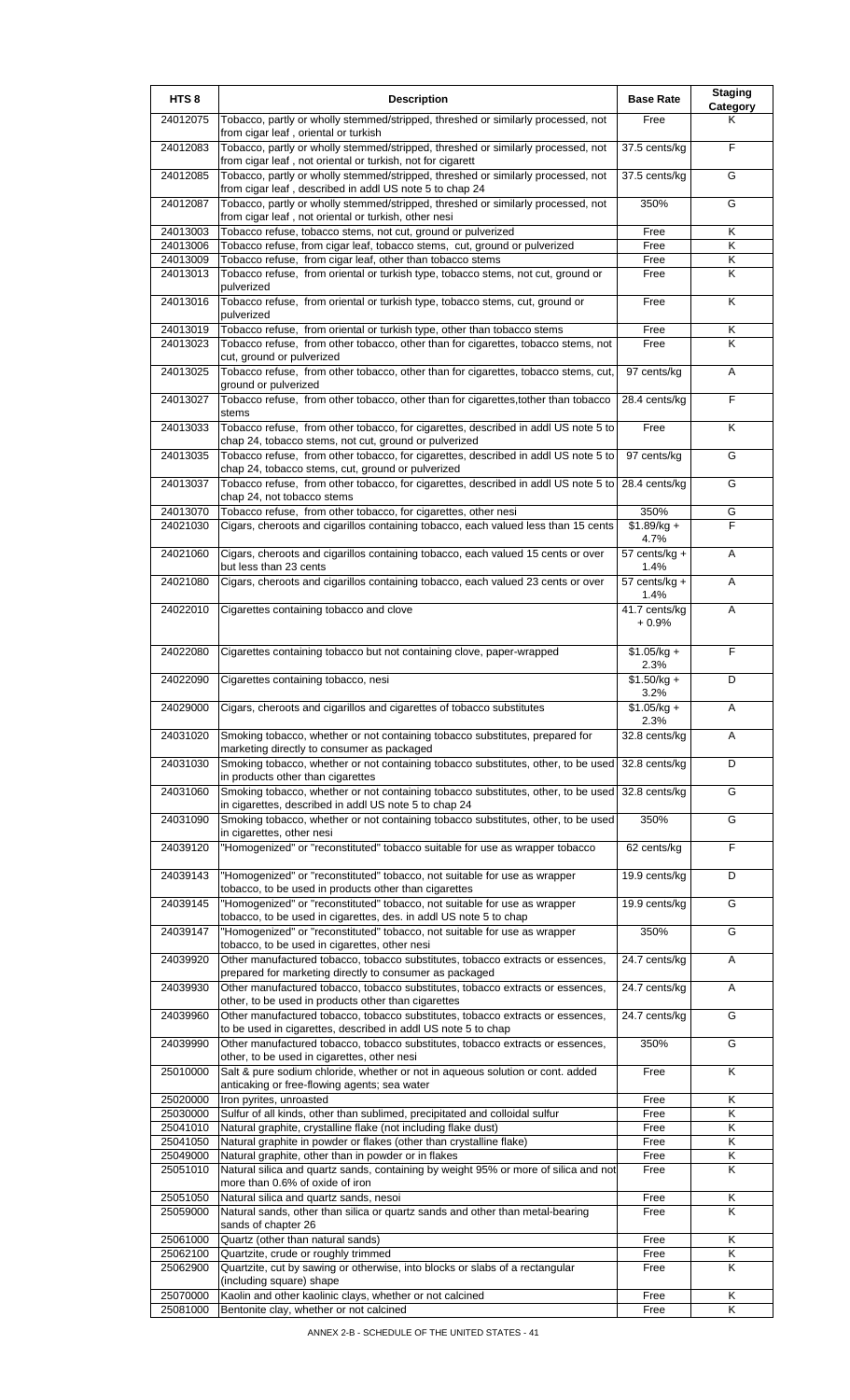| HTS <sub>8</sub>     | <b>Description</b>                                                                                                                                        | <b>Base Rate</b> | <b>Staging</b><br>Category |
|----------------------|-----------------------------------------------------------------------------------------------------------------------------------------------------------|------------------|----------------------------|
| 25082000             | Decolorizing earths and fuller's earth, whether or not calcined                                                                                           | Free             | Κ                          |
| 25083000<br>25084000 | Fire-clay, whether or not calcined<br>Clays, (not including expanded clays of heading 6806), nesoi, whether or not                                        | Free<br>Free     | Κ<br>K                     |
|                      | calcined                                                                                                                                                  |                  |                            |
| 25085000             | Andalusite, kyanite and sillimanite, whether or not calcined                                                                                              | Free             | Κ                          |
| 25086000<br>25087000 | Mullite<br>Chamotte or dinas earths                                                                                                                       | Free<br>Free     | K<br>Κ                     |
| 25090010             | Chalk, crude                                                                                                                                              | Free             | Κ                          |
| 25090020             | Chalk, other than crude                                                                                                                                   | Free             | Κ                          |
| 25101000             | Natural calcium phosphates, natural aluminum calcium phosphates and<br>phosphatic chalk, unground                                                         | Free             | Κ                          |
| 25102000             | Natural calcium phosphates, natural aluminum calcium phosphates and<br>phosphatic chalk, ground                                                           | Free             | Κ                          |
| 25111010             | Natural barium sulfate (barytes), ground                                                                                                                  | Free             | Κ                          |
| 25111050<br>25112000 | Natural barium sulfate (barytes), not ground<br>Natural barium carbonate (witherite), whether or not calcined                                             | \$1.25/t<br>Free | Α<br>Κ                     |
| 25120000             | Siliceous fossil meals and similar siliceous earths, whether or not calcined, of an<br>apparent specific gravity of 1 or less                             | Free             | Κ                          |
| 25131100             | Pumice, crude or in irregular pieces, including crushed                                                                                                   | Free             | Κ                          |
| 25131900<br>25132010 | Pumice, other than crude, crushed or in irregular pieces<br>Emery; natural corundum, nat. garnet and other nat. abrasives, whether or not                 | Free<br>Free     | Κ<br>Κ                     |
|                      | heat-treated, all the foregoing crude or in irregular pieces                                                                                              |                  |                            |
| 25132090             | Emery; natural corundum, nat. garnet and other nat. abrasives, whether or not<br>heat-treated, all the foregoin not crude or irregular pieces             | Free             | Κ                          |
| 25140000             | Slate, whether or not roughly trimmed or merely cut into blocks or slabs of a                                                                             | Free             | K                          |
|                      | rectangular (including square) shape<br>Marble and travertine, crude or roughly trimmed                                                                   |                  |                            |
| 25151100<br>25151210 | Marble, merely cut into blocks or slabs of a rectangular (including square) shape                                                                         | Free<br>Free     | Κ<br>K                     |
| 25151220             | Travertine, merely cut into blocks or slabs of a rectangular (including square)                                                                           | 3%               | Α                          |
| 25152000             | shape<br>Calcareous monument.or build.stone (o/than marble/traver.) of spec. gravity >=2.5                                                                | 3%               | Α                          |
| 25161100             | & alabaster, crude, rough, trimmed or cut blocks or slabs<br>Granite, crude or roughly trimmed                                                            | Free             | Κ                          |
| 25161200             | Granite, merely cut into blocks or slabs of a rectangular (including square) shape                                                                        | 2.8%             | A                          |
| 25162100             | Sandstone, crude or roughly trimmed                                                                                                                       | Free             | Κ                          |
| 25162200             | Sandstone, merely cut into blocks or slabs of a rectangular (including square)<br>shape                                                                   | 3%               | A                          |
| 25169000             | Porphyry, basalt and other monument. or build. stone (except granite/sandstone),<br>crude or roughly trimmed or cut into rect. blocks/slabs               | 3%               | Α                          |
| 25171000             | Pebbles, gravel, broken or crushed stones, for concrete aggregates, road<br>metalling, ballast, shingle or flint, whether o/not heat-treated              | Free             | Κ                          |
| 25172000             | Macadam of slag, dross or similar industrial waste, whether or not incorporating<br>pebbles, gravel, etc.                                                 | Free             | K                          |
| 25173000             | Tarred macadam                                                                                                                                            | Free             | Κ                          |
| 25174100<br>25174900 | Granules, chippings and powder of marble, whether or not heat-treated<br>Granules, chippings and powder, of travertine/calcareous monument. or            | Free<br>Free     | Κ<br>Κ                     |
| 25181000             | build.stone (except marble)/granite/porphyry/basalt/sandstone etc.<br>Dolomite, not calcined, whether or not or roughly trimmed or merely cut into blocks | Free             | K                          |
| 25182000             | or slabs of a rectangular (including square) shape<br>Dolomite, calcined, whether or not roughly trimmed or merely cut into blocks or                     | 3%               | A                          |
|                      | slabs of a rectangular (including square) shape                                                                                                           |                  |                            |
| 25183000<br>25191000 | Agglomerated dolomite (including tarred dolomite)<br>Natural magnesium carbonate (magnesite)                                                              | Free<br>Free     | Κ<br>Κ                     |
| 25199010             | Fused magnesia; dead-burned (sintered) magnesia, whether or not cont. small<br>quant. of other oxides added before sintering                              | Free             | K                          |
| 25199020             | Caustic calcined magnesite                                                                                                                                | Free             | Κ                          |
| 25199050<br>25201000 | Magnesium oxide, nesi, whether or not pure<br>Gypsum; anhydrite                                                                                           | Free<br>Free     | K<br>Κ                     |
| 25202000             | Plasters (of calcined gypsum or calcium sulfate), whether or not colored, with or<br>without small quantities of accelerators or retarders                | Free             | Κ                          |
| 25210000             | Limestone flux; limestone and other calcareous stone, of a kind used for the<br>manufacture of lime or cement                                             | Free             | K                          |
| 25221000             | Quicklime (other than calcium oxide and hydroxide of heading 2825)                                                                                        | Free             | Κ                          |
| 25222000<br>25223000 | Slaked lime (other than calcium oxide and hydroxide of heading 2825)<br>Hydraulic lime (other than calcium oxide and hydroxide of heading 2825)           | Free<br>Free     | K<br>Κ                     |
| 25231000             | Clinkers of portland, aluminous, slag, supersulfate and similar hydraulic cements                                                                         | Free             | Κ                          |
| 25232100             | Portland cement (white cement), whether or not artificially colored                                                                                       | Free             | Κ                          |
| 25232900             | Portland cement (other than white cement), whether or not colored                                                                                         | Free             | Κ                          |
| 25233000<br>25239000 | Aluminous cement, whether or not colored<br>Slag cement, supersulfate cement and other hydraulic cements, nesoi, whether or                               | Free<br>Free     | Κ<br>Κ                     |
|                      | not colored                                                                                                                                               |                  |                            |
| 25240000<br>25251000 | Asbestos<br>Mica, crude or rifted into sheets or splittings                                                                                               | Free<br>Free     | Κ<br>Κ                     |
| 25252000             | Mica, powder                                                                                                                                              | Free             | Κ                          |
| 25253000             | Mica, waste                                                                                                                                               | Free             | Κ                          |
| 25261000             | Steatite, natural n/crushed or powdered, whether or not roughly trimmed or cut<br>into rect. blocks or slabs; talc n/crushed or powdered                  | Free             | Κ                          |
| 25262000             | Steatite, natural; talc; the foregoing crushed or powdered                                                                                                | Free             | Κ                          |
| 25281000             | Sodium borates, natural, and concentrates thereof (whether or not calcined), but<br>not incl. borates separated from nat. brine                           | Free             | Κ                          |
| 25289000             | Borates (except sodium borates), natural and conc., but n/incl. borates from nat.<br>brine; nat. boric acid w/not over 85% H3B03 by dry weight            | Free             | K                          |
| 25291000             | Feldspar                                                                                                                                                  | Free             | Κ                          |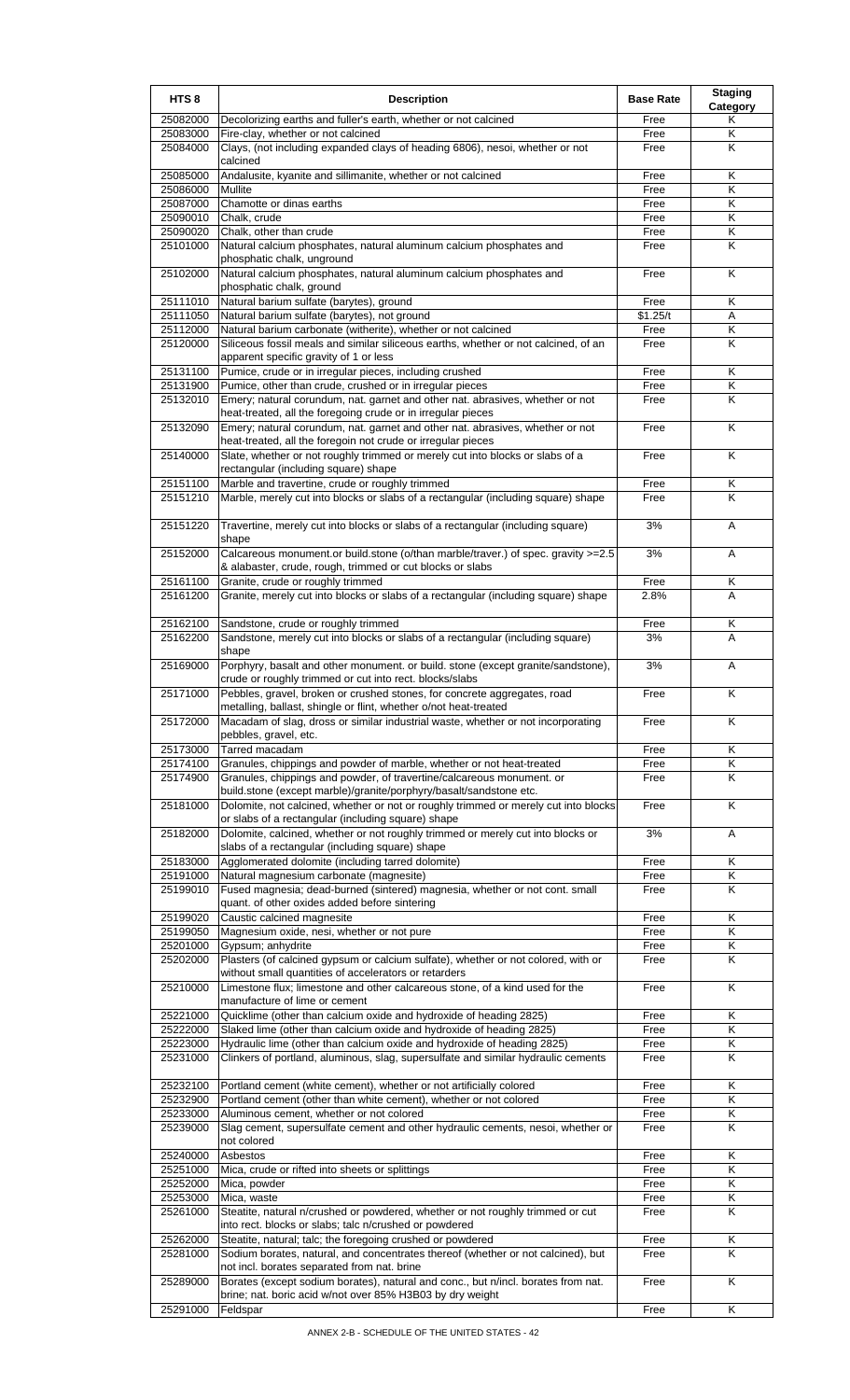| HTS <sub>8</sub>     | <b>Description</b>                                                                                                                                | <b>Base Rate</b>               | <b>Staging</b><br>Category |
|----------------------|---------------------------------------------------------------------------------------------------------------------------------------------------|--------------------------------|----------------------------|
| 25292100             | Fluorspar, containing by weight 97 percent or less of calcium fluoride                                                                            | Free                           | Κ                          |
| 25292200<br>25293000 | Fluorspar, containing by weight more than 97 percent of calcium fluoride<br>Leucite; nepheline and nepheline syenite                              | Free<br>Free                   | Κ<br>Κ                     |
| 25301000             | Vermiculite, perlite and chlorites, unexpanded                                                                                                    | Free                           | K                          |
| 25302010             | Kieserite                                                                                                                                         | Free                           | Κ                          |
| 25302020             | Epsom salts (natural magnesium sulfates)                                                                                                          | Free                           | Κ                          |
| 25309010             | Natural cryolite; natural chiolite                                                                                                                | Free                           | K                          |
| 25309020             | Natural micaceous iron oxides                                                                                                                     | 2.9%                           | Α                          |
| 25309080             | Other mineral substances, not elsewhere specified or included                                                                                     | Free                           | Κ                          |
| 26011100             | Iron ores and concentrates (other than roasted iron pyrites), not agglomerated                                                                    | Free                           | K                          |
| 26011200             | Iron ores and concentrates (other than roasted iron pyrites), agglomerated                                                                        | Free                           | Κ                          |
| 26012000             | Roasted iron pyrites                                                                                                                              | Free                           | Κ                          |
| 26020000             | Manganese ores and concentrates including ferruginous manganese ores &                                                                            | Free                           | K                          |
| 26030000             | concentrates with manganese content over 20% calculated on dry weight<br>Copper ores and concentrates                                             | 1.7 cents/kg                   | A                          |
|                      |                                                                                                                                                   | on lead                        |                            |
|                      |                                                                                                                                                   | content                        |                            |
| 26040000             | Nickel ores and concentrates                                                                                                                      | Free                           | K                          |
| 26050000             | Cobalt ores and concentrates                                                                                                                      | Free                           | Κ                          |
| 26060000<br>26070000 | Aluminum ores and concentrates                                                                                                                    | Free                           | K<br>Α                     |
|                      | Lead ores and concentrates                                                                                                                        | 1.1 cents/kg<br>on lead        |                            |
|                      |                                                                                                                                                   | content                        |                            |
| 26080000             | Zinc ores and concentrates                                                                                                                        | Free                           | Κ                          |
| 26090000             | Tin ores and concentrates                                                                                                                         | Free                           | K                          |
| 26100000             | Chromium ores and concentrates                                                                                                                    | Free                           | Κ                          |
| 26110030             | Tungsten ores                                                                                                                                     | Free                           | Κ                          |
| 26110060             | Tungsten concentrates                                                                                                                             | 37.5 cents/kg                  | A                          |
|                      |                                                                                                                                                   | on tungsten                    |                            |
|                      |                                                                                                                                                   | content                        |                            |
| 26121000             | Uranium ores and concentrates                                                                                                                     | Free                           | Κ                          |
| 26122000             | Thorium ores and concentrates                                                                                                                     | Free                           | Κ                          |
| 26131000             | Molybdenum ores and concentrates, roasted                                                                                                         | 12.8 cents/kg                  | A                          |
|                      |                                                                                                                                                   | on                             |                            |
|                      |                                                                                                                                                   | molybdenum                     |                            |
|                      |                                                                                                                                                   | content +                      |                            |
|                      |                                                                                                                                                   | 1.8%                           |                            |
| 26139000             | Molybdenum ores and concentrates, not roasted                                                                                                     | 17.8 cents/kg                  | A                          |
|                      |                                                                                                                                                   | on<br>molybdenum               |                            |
|                      |                                                                                                                                                   | content                        |                            |
| 26140030             | Synthetic rutile                                                                                                                                  | Free                           | Κ                          |
| 26140060             | Titanium ores and concentrates, other than synthetic rutile                                                                                       | Free                           | Κ                          |
| 26151000             | Zirconium ores and concentrates                                                                                                                   | Free                           | Κ                          |
| 26159030             | Synthetic tantalum-niobium concentrates                                                                                                           | Free                           | K                          |
| 26159060             | Niobium, tantalum or vanadium ores and concentrates, nesoi                                                                                        | Free                           | Κ                          |
| 26161000             | Silver ores and concentrates                                                                                                                      | 0.8 cents/kg<br>on lead        | A                          |
|                      |                                                                                                                                                   | content                        |                            |
| 26169000             | Precious metal (other than silver) ores and concentrates                                                                                          | 1.7 cents/kg                   | Α                          |
|                      |                                                                                                                                                   | on lead                        |                            |
|                      |                                                                                                                                                   | content                        |                            |
| 26171000             | Antimony ores and concentrates                                                                                                                    | Free                           | Κ                          |
| 26179000             | Metal ores and concentrates, nesoi                                                                                                                | Free                           | Κ                          |
| 26180000             | Granulated slag (slag sand) from the manufacture of iron or steel                                                                                 | Free                           | Κ                          |
| 26190030<br>26190090 | Ferrous scale<br>Slag, dross and other waste (except ferrous scale) from the manufacture of iron or                                               | Free<br>Free                   | Κ<br>Κ                     |
|                      | steel                                                                                                                                             |                                |                            |
| 26201100             | Hard zinc spelter                                                                                                                                 | Free                           | Κ                          |
| 26201930             | Zinc dross and skimmings (not from from the mfr. of iron or steel)                                                                                | Free                           | Κ                          |
| 26201960             | Ash and residues (not from the mfr. of iron or steel), containing mainly zinc, other                                                              | 0.7 cents/kg                   | Α                          |
|                      | than hard zinc spelter/zinc dross & skimmings                                                                                                     | on copper                      |                            |
|                      |                                                                                                                                                   | $content + 0.7$<br>cents/kg on |                            |
|                      |                                                                                                                                                   | lead content                   |                            |
| 26202100             | Leaded gasoline sludges and leaded anti-knock compound sludges, containing                                                                        | Free                           | K                          |
|                      | mainly lead                                                                                                                                       |                                |                            |
| 26202900             | Ash and residues (other than from the manufacture of iron or steel), containing                                                                   | Free                           | Κ                          |
|                      | mainly lead, nesoi                                                                                                                                |                                |                            |
| 26203000             | Ash and residues (not from the mfr. of iron or steel), containing mainly copper                                                                   | Free                           | K                          |
| 26204000             | Ash and residues (not from the mfr. of iron or steel), containing mainly aluminum                                                                 | Free                           | Κ                          |
|                      |                                                                                                                                                   |                                |                            |
| 26206010             | Ash/residues contain arsenic, mercury, thallium or their mixtures, kind used only<br>for extraction of arsenic or manufacture of its compounds    | 5%                             | Α                          |
| 26206090             | Ash/residue contain arsenic, mercury, thallium/their mixtures, kind used only for<br>extraction of those metals or manufacture of their compounds | Free                           | Κ                          |
| 26209100             | Ash and residues (other than from the manufacture of iron or steel), containing                                                                   | Free                           | Κ                          |
| 26209910             | antimony, beryllium, cadmium, chromium or their mixtures<br>Ash and residues (other than from the manufacture of iron or steel), containing       | Free                           | K                          |
|                      | mainly vanadium                                                                                                                                   |                                |                            |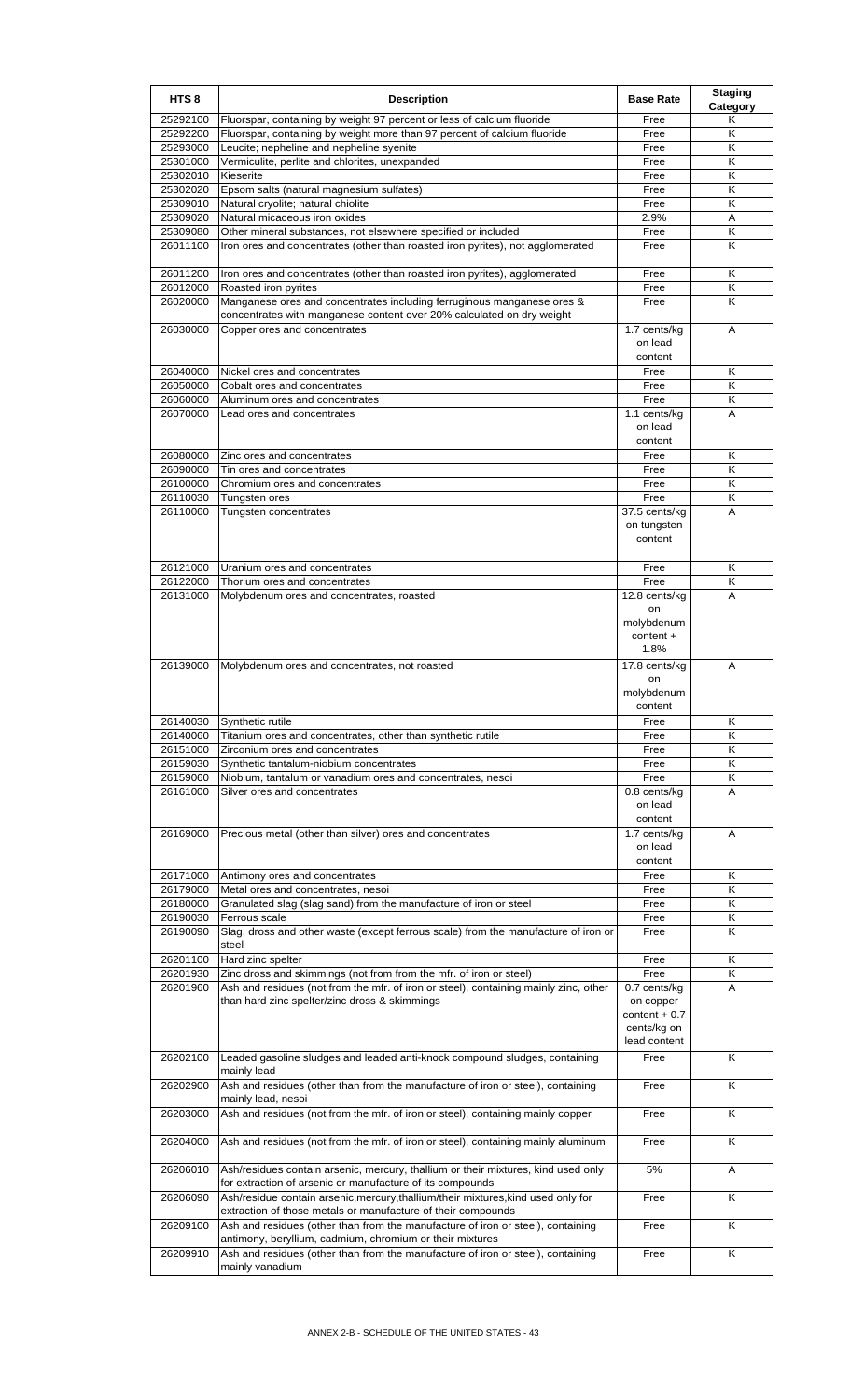| HTS <sub>8</sub>     | <b>Description</b>                                                                                                                                                                                            | <b>Base Rate</b>                                  | <b>Staging</b><br>Category   |
|----------------------|---------------------------------------------------------------------------------------------------------------------------------------------------------------------------------------------------------------|---------------------------------------------------|------------------------------|
| 26209920             | Ash and residues (other than from the manufacture of iron or steel), containing<br>mainly tungsten                                                                                                            | 17.6 cents/kg<br>on tungsten<br>content +<br>3.8% | А                            |
| 26209930             | Materials (ash and residues) not provided for elsewhere in heading 2620                                                                                                                                       | Free                                              | K                            |
| 26209950             | containing by weight over 10 percent nickel<br>Slag (other than from the manufacture of iron or steel) contains over 40% titanium<br>& if has over 2% Cu/Pb/Zn is not for recovery thereof                    | Free                                              | K                            |
| 26209975             | Residues (not from mfr. of iron or steel) cont. metals/metal compounds nesoi, and                                                                                                                             | Free                                              | K                            |
| 26209985             | n/adv. in value or cond. & if > 2% Cu/Pb/Zn n/for recovery<br>Other ash and residues (other than from the manufacture of iron or steel),<br>containing metals or metal compounds, nesoi                       | Free                                              | K                            |
| 26211000<br>26219000 | Ash and residues from the incineraction of municipal waste<br>Other slag and ash, including seaweed ash (kelp), not elsewhere specified or<br>included                                                        | Free<br>Free                                      | Κ<br>K                       |
| 27011100             | Coal, anthracite, whether or not pulverized, but not agglomerated                                                                                                                                             | Free                                              | Κ                            |
| 27011200<br>27011900 | Coal, bituminous, whether or not pulverized, but not agglomerated<br>Coal, other than anthracite or bituminous, whether or not pulverized, but not                                                            | Free<br>Free                                      | Κ<br>K                       |
| 27012000             | agglomerated<br>Coal, briquettes, ovoids and similar solid fuels manufactured from coal                                                                                                                       | Free                                              | Κ                            |
| 27021000             | Lignite (excluding jet), whether or not pulverized, but not agglomerated                                                                                                                                      | Free                                              | $\overline{\mathsf{K}}$      |
| 27022000<br>27030000 | Lignite (excluding jet), agglomerated<br>Peat (including peat litter), whether or not agglomerated                                                                                                            | Free<br>Free                                      | K<br>Κ                       |
| 27040000             | Coke and semicoke of coal, lignite or peat, whether or not agglomerated; retort                                                                                                                               | Free                                              | K                            |
| 27050000             | carbon<br>Coal gas, water gas, producer gas and similar gases, other than petroleum gases<br>or other gaseous hydrocarbons                                                                                    | Free                                              | K                            |
| 27060000             | Tars (including reconstituted tars), distill. from coal, lignite or peat, and other<br>mineral tars, whether dehydrated or partially distilled                                                                | Free                                              | K                            |
| 27071000             | Benzene, from distillation of hi-temp coal tar or in which wt. of aromatic<br>components o/wt. of nonaromatic components                                                                                      | Free                                              | K                            |
| 27072000             | Toluene, from distillation of hi-temp coal tar or in which wt. of aromatic<br>components o/wt. of nonaromatic components                                                                                      | Free                                              | K                            |
| 27073000             | Xylenes, from distillation of hi-temp coal tar or in which wt. of aromatic<br>components o/wt. of nonaromatic components                                                                                      | Free                                              | K                            |
| 27074000             | Naphthalene, from distillation of hi-temp coal tar or in which wt. of aromatic<br>components o/wt. of nonaromatic components                                                                                  | Free                                              | K                            |
| 27075000             | Aromatichydrocarbon mix.(from dist.ofhi-temp coaltar or wt.of aromatic ><br>nonaromatic), 65%+ by vol. (incl.losses) dist. at 250 C/ASTM D 86                                                                 | Free                                              | K                            |
| 27076005             | Phenols > 50% by wt hydroxybenzene                                                                                                                                                                            | $2.9$ cents/kg +<br>12.5%                         | A                            |
| 27076010             | Metacresol/orthocresol/paracresol/metaparacresol (from dist.of hi-temp coal tar or   0.9 cents/kg +<br>wt. of aromatic $>$ nonaromatic), w/purity of $75\%$ + by wt.                                          | 3%                                                | A                            |
| 27076090             | Phenols, nesoi                                                                                                                                                                                                | Free                                              | Κ                            |
| 27079100             | Creosote oils, from dist of hi-temp coal tar or wt. of aromatic exceeds nonaromatic                                                                                                                           | Free                                              | Κ                            |
| 27079910             | Light oil, from dist.of hi-temp coal tar or wt. of aromatic exceeds nonaromatic                                                                                                                               | Free                                              | K                            |
| 27079920             | Picolines, from dist.of hi-temp coal tar or wt. of aromatic exceeds nonaromatic                                                                                                                               | Free                                              | Κ                            |
| 27079940             | Carbazole, from dist.of hi-temp coal tar or wt. of aromatic exceeds nonaromatic,<br>w/purity of 65% or more by wt.                                                                                            | $0.9$ cents/kg +<br>3%                            | Α<br>$\overline{\mathsf{K}}$ |
| 27079950             | Other products of hi-temp coal tar distillation and like products in which aromatic<br>constituents exceed nonaromatic constituents, nesi                                                                     | Free                                              |                              |
| 27081000<br>27082000 | Pitch, obtained from coal tar or other mineral tars<br>Pitch coke, obtained from coal tar or other mineral tars                                                                                               | Free<br>Free                                      | Κ<br>Κ                       |
| 27090010             | Petroleum oils and oils from bituminous minerals, crude, testing under 25 degrees<br>A.P.I.                                                                                                                   | 5.25 cents/bbl                                    | A                            |
| 27090020             | Petroleum oils and oils from bituminous minerals, crude, testing 25 degrees A.P.I.<br>or more                                                                                                                 | 10.5 cents/bbl                                    | Α                            |
| 27101115<br>27101118 | Light oil motor fuel from petroleum oils and bituminous minerals (o/than crude) or<br>preps. 70%+ by wt. from petroleum oils<br>Light oil motor fuel blending stock from petroleum oils & bituminous minerals | 52.5 cents/bbl<br>52.5 cents/bbl                  | A<br>Α                       |
| 27101125             | (o/than crude) or prep 70%+ by wt. from petroleum oils<br>Naphthas (exc. motor fuel/mtr fuel blend. stock) fr petroleum oils & bitumin                                                                        | 10.5 cents/bbl                                    | A                            |
| 27101145             | minerals (o/than crude) or preps 70%+ by wt. fr petroleum oils<br>Light oil mixt. of hydrocarbons fr petro oils & bitum min(o/than crude) or prep                                                             | 10.5 cents/bbl                                    | Α                            |
| 27101190             | 70%+ wt. fr petro oils, nesoi, n/o 50% any single hydrocarbon<br>Light oils and preparations from petroleum oils & oils from bituminous min. or                                                               | 7%                                                | A                            |
| 27101905             | preps 70%+ by wt. from petro. oils or bitum. min., nesoi<br>Distillate and residual fuel oil (including blends) derived from petroleum or oils from 5.25 cents/bbl                                            |                                                   | A                            |
| 27101910             | bituminous minerals, testing under 25 degrees A.P.I.<br>Distillate and residual fuel oil (including blends) derived from petroleum oils or oil                                                                | 10.5 cents/bbl                                    | Α                            |
| 27101915             | of bituminous minerals, testing 25 degree A.P.I. or ><br>Kerosene-type jet fuel from petroleum oils and oils of bitumin minerals (o/than                                                                      | 52.5 cents/bbl                                    | Α                            |
| 27101921             | crude) or preps. 70%+ by wt. from petroleum oils<br>Kerosene motor fuel (not jet) from petro oils and bitumin minerals (o/than crude) or 52.5 cents/bbl                                                       |                                                   | Α                            |
| 27101922             | preps. 70%+ by wt. from petroleum oils<br>kerosene motor fuel blending stock (not jet), from petro oils and bitumin. minerals                                                                                 | 52.5 cents/bbl                                    | Α                            |
| 27101923             | (o/than crude) or preps. 70%+ by wt. from petro oils<br>Kerosene (ex. motor fuel/mtr fuel blend stock/jet), fr petro oils and bitumin.                                                                        | 10.5 cents/bbl                                    | Α                            |
| 27101930             | minerals (o/than crude) or preps. 70%+ by wt. fr petro oils<br>Lubricating oils, w/or w/o additives, fr. petro oils and bitumin minerals (o/than                                                              | 84 cents/bbl                                      | Α                            |
|                      | crude) or preps. 70%+ by wt. fr. petro oils                                                                                                                                                                   |                                                   |                              |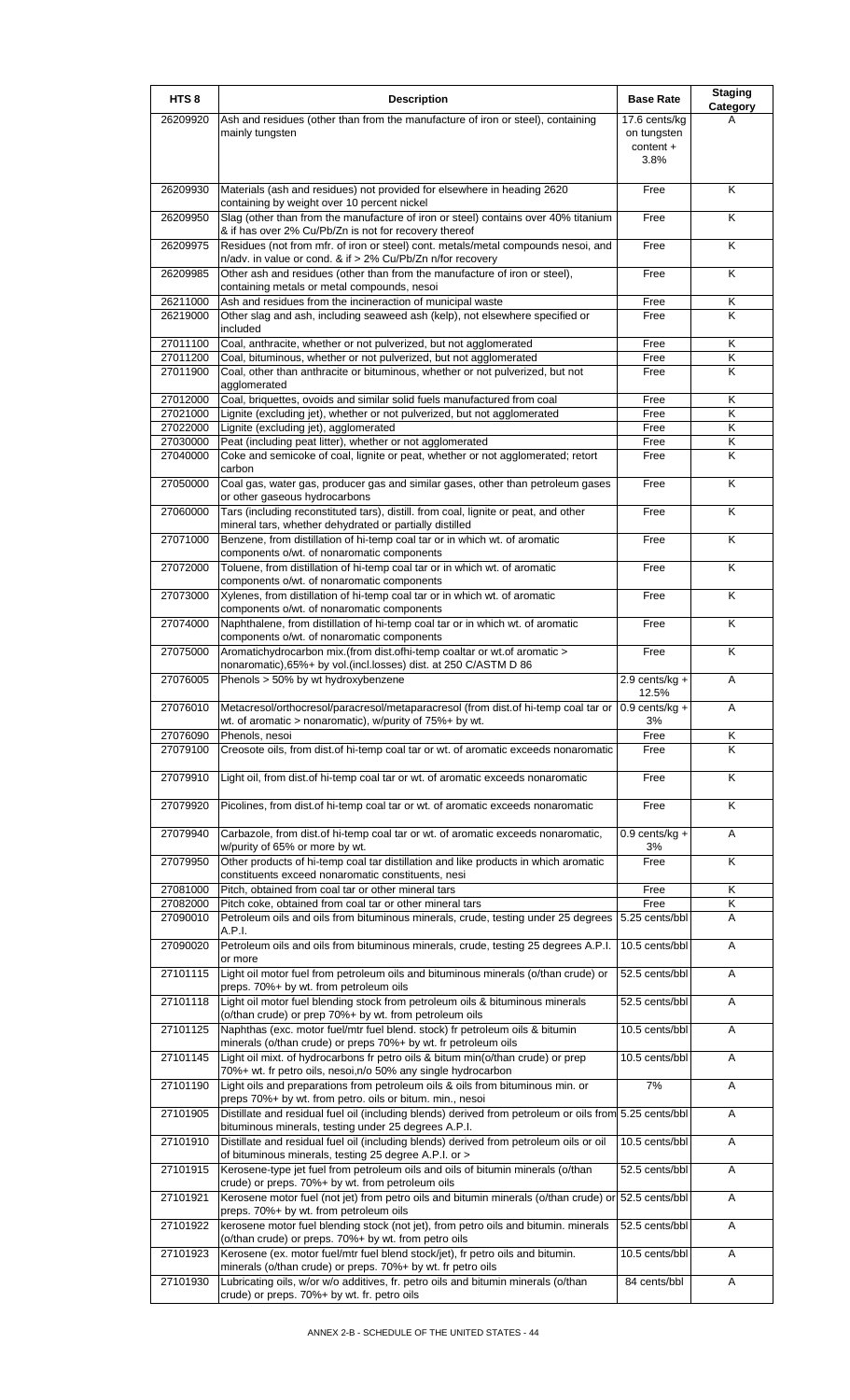| HTS <sub>8</sub>     | <b>Description</b>                                                                                                                                                                                     | <b>Base Rate</b>         | <b>Staging</b><br>Category |
|----------------------|--------------------------------------------------------------------------------------------------------------------------------------------------------------------------------------------------------|--------------------------|----------------------------|
| 27101935             | Lubricating greases from petro oil/bitum min/70%+ by wt. fr. petro. oils but n/o<br>10% by wt. of fatty acid salts animal/vegetable origin                                                             | 5.8%                     | A                          |
| 27101940             | Lubricating greases from petro oil/bitum min/70%+ by wt. fr. petro. oils but over<br>10% by wt. of fatty acid salts animal/vegetable origin                                                            | $1.3$ cents/kg +<br>5.7% | A                          |
| 27101945             | Mixture of hydrocarbons from petro oils & bitum. min. or preps.70%+ by wt. fr.<br>petro. oils, nesoi, n/o 50% any single hydrocarbon                                                                   | 10.5 cents/bbl           | Α                          |
| 27101990             | Petroleum oils & oils from bituminous minerals or preps nesoi 70%+ by wt. from<br>petroleum oils or bitum. min., not waste, nesoi                                                                      | 7%                       | A                          |
| 27109100             | Waste oils from petro oils/bitum minerals/preps 70%+ by wt. fr. petro oils/bitum<br>minerals containing PCBs, PCTs or PBBs                                                                             | 10.5 cents/bbl           | Α                          |
| 27109905             | Wastes of distillate and residual fuel oil (including blends) derived from petroleum                                                                                                                   | 5.25 cents/bbl           | Α                          |
| 27109910             | oil/bituminous minerals, testing under 25 degree A.P.I.<br>Wastes of distillate and residual fuel oil (including blends) derived from petroleum                                                        | 10.5 cents/bbl           | Α                          |
| 27109916             | oil/bituminous minerals, testing 25 degrees A.P.I. or ><br>Waste motor fuel or motor fuel blending stock from petro oils and bitumin.<br>minerals (o/than crude) or preps. 70%+ by wt. from petro oils | 52.5 cents/bbl           | A                          |
| 27109921             | Waste kerosene or naphthas from petro oils and bitumin minerals (o/than crude)<br>or preps. 70%+ by wt. From petro oils/bitumin minerals                                                               | 10.5 cents/bbl           | Α                          |
| 27109931             | Waste lubricating oils, w/or w/o additives, from petro oils and bitumin minerals<br>(o/than crude) or preps. 70%+ by wt. from petro oils                                                               | 84 cents/bbl             | A                          |
| 27109932             | Waste lubricating greases from petro oil/bitum min/70%+ by wt. fr petro oils but<br>n/o 10% by wt. of fatty acid salts animal/vegetable origin                                                         | 5.8%                     | Α                          |
| 27109939             | Waste lubricating greases from petro oil/bitum min/70%+ by wt. fr petro oils but                                                                                                                       | $1.3$ cents/kg +<br>5.7% | A                          |
| 27109945             | over 10% by wt. of fatty acid salts animal/vegetable origin<br>Waste mixtures of hydrocarbons from petro oils & bitum. min. or preps.70%+ by                                                           | 10.5 cents/bbl           | A                          |
| 27109990             | wt. fr. petro oils, nesoi, n/o 50% any single hydrocarbon<br>Waste petroleum oils & oils from bitum. min. or preps nesoi 70%+ by wt. from                                                              | 7%                       | Α                          |
| 27111100             | petro. oils or bitum. min., nesoi<br>Natural gas, liquefied                                                                                                                                            | Free                     | K                          |
| 27111200             | Propane, liquefied                                                                                                                                                                                     | Free                     | κ                          |
| 27111300             | Butanes, liquefied                                                                                                                                                                                     | Free                     | Κ                          |
| 27111400             | Ethylene, propylene, butylene and butadiene, liquefied                                                                                                                                                 | Free                     | $\overline{\mathsf{K}}$    |
| 27111900             | Liquefied petroleum gases and other gaseous hydrocarbons, nesoi                                                                                                                                        | Free                     | κ                          |
| 27112100             | Natural gas, in gaseous state                                                                                                                                                                          | Free                     | Κ                          |
| 27112900             | Petroleum gases and other gaseous hydrocarbons, except natural gas                                                                                                                                     | Free                     | Κ                          |
| 27121000             | Petroleum jelly                                                                                                                                                                                        | Free                     | Κ                          |
| 27122000             | Paraffin wax (whether or not colored), obtained by synthesis or other process and<br>less than 0.75% oil by wt.                                                                                        | Free                     | Κ                          |
| 27129010             | Montan wax (whether or not colored), obtained by synthesis or other process                                                                                                                            | Free                     | Κ                          |
| 27129020             | Mineral waxes (i.e., paraffin w/0.75%+ oil, microcrystall. wax, slack lignite & peat<br>waxes, ozokerite), obtained by synthesis                                                                       | Free                     | Κ                          |
| 27131100             | Coke, petroleum, not calcined                                                                                                                                                                          | Free                     | ĸ                          |
| 27131200             | Coke, petroleum coke, calcined                                                                                                                                                                         | Free                     | Κ                          |
| 27132000             | Petroleum bitumen                                                                                                                                                                                      | Free                     | Κ                          |
| 27139000             | Residues (except petroleum coke or petroleum bitumen) of petroleum oils or of<br>oils obtained from bituminous materials                                                                               | Free                     | K                          |
| 27141000             | Bituminous or oil shale and tar sands                                                                                                                                                                  | Free                     | K                          |
| 27149000<br>27150000 | Bitumen and asphalt, natural; asphaltites and asphaltic rocks<br>Bituminous mixtures based on natural asphalt, natural bitumen, petroleum                                                              | Free<br>Free             | Κ<br>K                     |
|                      | bitumen, mineral tar or mineral tar pitch                                                                                                                                                              |                          |                            |
| 27160000<br>28011000 | <b>Electrical energy</b><br>Chlorine                                                                                                                                                                   | Free                     | Κ<br>Κ                     |
| 28012000             | Iodine                                                                                                                                                                                                 | Free                     | Κ                          |
|                      |                                                                                                                                                                                                        | Free                     |                            |
| 28013010<br>28013020 | Fluorine<br><b>Bromine</b>                                                                                                                                                                             | 3.7%<br>5.5%             | Α<br>Α                     |
| 28020000             | Sulfur, sublimed or precipitated; colloidal sulfur                                                                                                                                                     | Free                     | $\overline{\mathsf{K}}$    |
| 28030000             | Carbon (carbon blacks and other forms of carbon not elsewhere specified or                                                                                                                             | Free                     | Κ                          |
|                      | included)                                                                                                                                                                                              | 3.7%                     | A                          |
| 28041000<br>28042100 | Hydrogen<br>Argon                                                                                                                                                                                      | 3.7%                     | Α                          |
| 28042900             | Rare gases, other than argon                                                                                                                                                                           | 3.7%                     | A                          |
| 28043000             | Nitrogen                                                                                                                                                                                               | 3.7%                     | Α                          |
| 28044000             | Oxygen                                                                                                                                                                                                 | 3.7%                     | Α                          |
| 28045000             | Boron; tellurium                                                                                                                                                                                       | Free                     | Κ                          |
| 28046100             | Silicon containing by weight not less than 99.99 percent of silicon                                                                                                                                    | Free                     | Κ                          |
| 28046910             | Silicon, containing by weight less than 99.99 percent but not less than 99 percent<br>of silicon                                                                                                       | 5.3%                     | A                          |
| 28046950             | Silicon, containing by weight less than 99 percent of silicon                                                                                                                                          | 5.5%                     | Α                          |
| 28047000             | Phosphorus                                                                                                                                                                                             | Free                     | Κ                          |
| 28048000             | Arsenic                                                                                                                                                                                                | Free                     | Κ                          |
| 28049000             | Selenium                                                                                                                                                                                               | Free                     | Κ                          |
| 28051100             | Sodium                                                                                                                                                                                                 | 5.3%                     | Α                          |
| 28051200             | Calcium                                                                                                                                                                                                | 3%                       | Α                          |
| 28051910             | Strontium                                                                                                                                                                                              | 3.7%                     | A                          |
| 28051920             | <b>Barium</b>                                                                                                                                                                                          | Free                     | Κ                          |
| 28051990<br>28053000 | Alkali metals, other than sodium<br>Rare-earth metals, scandium and yttrium, whether or not intermixed or interalloyed                                                                                 | 5.5%<br>5%               | Α<br>A                     |
| 28054000             | Mercury                                                                                                                                                                                                | 1.7%                     | Α                          |
| 28061000             | Hydrogen chloride (Hydrochloric acid)                                                                                                                                                                  | Free                     | Κ                          |
| 28062000             | Chlorosulfuric acid                                                                                                                                                                                    | 4.2%                     | Α                          |
| 28070000             | Sulfuric acid; oleum                                                                                                                                                                                   | Free                     | Κ                          |
| 28080000             | Nitric acid: sulfonitric acids                                                                                                                                                                         | Free                     | Κ                          |
| 28091000             | Diphosphorus pentoxide                                                                                                                                                                                 | Free                     | Κ                          |
| 28092000             | Phosphoric acid and polyphosphoric acids                                                                                                                                                               | Free                     | Κ                          |
|                      |                                                                                                                                                                                                        |                          |                            |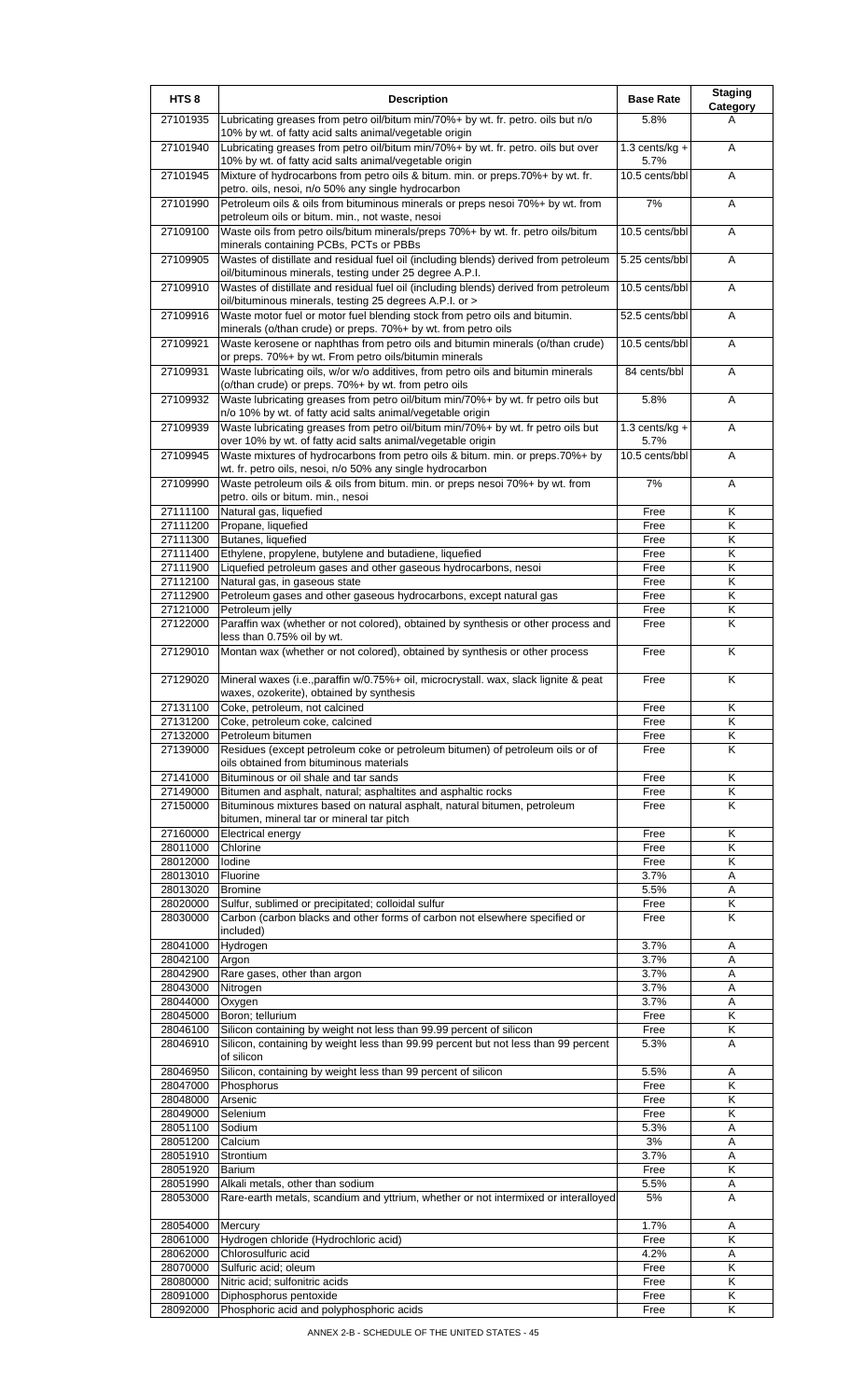| HTS <sub>8</sub>     | <b>Description</b>                                                                                  | <b>Base Rate</b> | <b>Staging</b><br>Category   |
|----------------------|-----------------------------------------------------------------------------------------------------|------------------|------------------------------|
| 28100000             | Oxides of boron; boric acids                                                                        | 1.5%             | Α                            |
| 28111100             | Hydrogen fluoride (Hydrofluoric acid)                                                               | Free             | Κ                            |
| 28111910<br>28111930 | Arsenic acid<br>Hydrobromic acid                                                                    | 2.3%<br>Free     | Α<br>Κ                       |
| 28111960             | Other inorganic acids                                                                               | 4.2%             | Α                            |
| 28112100             | Carbon dioxide                                                                                      | 3.7%             | A                            |
| 28112210             | Synthetic silica gel                                                                                | 3.7%             | С                            |
| 28112250             | Silicon dioxide, other than synthetic silica gel                                                    | Free             | Κ                            |
| 28112300             | Sulfur dioxide                                                                                      | 4.2%             | Α                            |
| 28112910<br>28112920 | Arsenic trioxide<br>Selenium dioxide                                                                | Free<br>Free     | Κ<br>Κ                       |
| 28112950             | Other inorganic oxygen compounds of nonmetals, nesoi                                                | 3.7%             | Α                            |
| 28121010             | Phosphorus pentachloride                                                                            | Free             | Κ                            |
| 28121050             | Chlorides and chloride oxides other than phosphorus pentachloride                                   | 3.7%             | Α                            |
| 28129000             | Halides and halide oxides of nonmetals, excluding chlorides and chloride oxides                     | 3.7%             | A                            |
| 28131000             | Carbon disulfide                                                                                    | 3.7%             | Α                            |
| 28139010             | Arsenic sulfides                                                                                    | Free             | K                            |
| 28139020<br>28139050 | Phosphorus sulfides<br>Sulfides of nonmetals, excluding carbon disulfide and sulfides of arsenic or | Free<br>3.7%     | Κ<br>A                       |
|                      | phosphorus                                                                                          |                  |                              |
| 28141000             | Anhydrous ammonia                                                                                   | Free             | Κ                            |
| 28142000<br>28151100 | Ammonia in aqueous solution<br>Sodium hydroxide (Caustic soda), solid                               | Free<br>Free     | Κ<br>Κ                       |
| 28151200             | Sodium hydroxide (Caustic soda), in aqueous solution (Soda Iye or liquid soda)                      | Free             | K                            |
|                      |                                                                                                     |                  |                              |
| 28152000<br>28153000 | Potassium hydroxide (Caustic potash)<br>Peroxides of sodium or potassium                            | Free<br>3.7%     | Κ<br>Α                       |
| 28161000             | Hydroxide and peroxide of magnesium                                                                 | 3.1%             | Α                            |
| 28164010             | Oxides, hydroxides and peroxides of strontium                                                       | 4.2%             | Α                            |
| 28164020             | Oxides, hydroxides and peroxides of barium                                                          | 2%               | A                            |
| 28170000             | Zinc oxide; zinc peroxide                                                                           | Free             | Κ                            |
| 28181010<br>28181020 | Artificial corundum, crude<br>Artificial corundum, in grains, or ground, pulverized or refined      | Free<br>1.3%     | Κ<br>Α                       |
| 28182000             | Aluminum oxide, other than artificial corundum                                                      | Free             | Κ                            |
| 28183000             | Aluminum hydroxide                                                                                  | Free             | Κ                            |
| 28191000             | Chromium trioxide                                                                                   | 3.7%             | A                            |
| 28199000             | Chromium oxides and hydroxides, other than chromium trioxide                                        | 3.7%             | Α                            |
| 28201000             | Manganese dioxide                                                                                   | 4.7%             | Α                            |
| 28209000<br>28211000 | Manganese oxides, other than manganese dioxide<br>Iron oxides and hydroxides                        | 4.7%<br>3.7%     | A<br>Α                       |
| 28212000             | Earth colors containing 70 percent or more by weight of combined iron evaluated                     | 5.5%             | A                            |
|                      | as Fe2O3                                                                                            |                  |                              |
| 28220000             | Cobalt oxides and hydroxides; commercial cobalt oxides                                              | 0.1%             | Α                            |
| 28230000             | <b>Titanium oxides</b>                                                                              | 5.5%             | A                            |
| 28241000<br>28242000 | Lead monoxide (Litharge, massicot)<br>Red lead and orange lead                                      | 3%<br>3.4%       | A<br>A                       |
| 28249010             | Lead suboxide (Leady litharge)                                                                      | 5.5%             | Α                            |
| 28249050             | Lead oxides, nesoi                                                                                  | 4.8%             | A                            |
| 28251000             | Hydrazine and hydroxylamine and their inorganic salts                                               | 3.7%             | Α                            |
| 28252000             | Lithium oxide and hydroxide                                                                         | 3.7%             | Α                            |
| 28253000<br>28254000 | Vanadium oxides and hydroxides<br>Nickel oxides and hydroxides                                      | 5.5%<br>Free     | A<br>K                       |
| 28255010             | Cupric oxide                                                                                        | 4.3%             | Α                            |
| 28255020             | Cuprous oxide                                                                                       | 5%               | Α                            |
| 28255030             | Copper hydroxides                                                                                   | 3.9%             | A                            |
| 28256000             | Germanium oxides and zirconium dioxide                                                              | 3.7%             | Α                            |
| 28257000             | Molybdenum oxides and hydroxides                                                                    | 3.2%             | A                            |
| 28258000<br>28259010 | Antimony oxides<br>Beryllium oxide and hydroxide                                                    | Free<br>3.7%     | Κ<br>Α                       |
| 28259015             | Niobium oxide                                                                                       | 3.7%             | A                            |
| 28259020             | Tin oxides                                                                                          | 4.2%             | A                            |
| 28259030             | Tungsten oxides                                                                                     | 5.5%             | Α                            |
| 28259045<br>28259075 | Mercuric oxide                                                                                      | Free             | K<br>$\overline{\mathsf{K}}$ |
| 28259090             | Cadmium oxide<br>Other inorganic bases; other metal oxides, hydroxides and peroxides, nesoi         | Free<br>3.7%     | Α                            |
| 28261110             | Ammonium fluoride                                                                                   | 3.1%             | Α                            |
| 28261150             | Sodium fluoride                                                                                     | 3.7%             | A                            |
| 28261200             | Fluorides of aluminum                                                                               | Free             | Κ                            |
| 28261900             | Fluorides, other than of ammonium, sodium or aluminum                                               | 3.9%             | Α                            |
| 28262000<br>28263000 | Fluorosilicates of sodium or of potassium<br>Sodium hexafluoroaluminate (Synthetic cryolite)        | 4.1%<br>Free     | A<br>Κ                       |
| 28269000             | Other complex fluorine salts, nesoi                                                                 | 3.1%             | Α                            |
| 28271000             | Ammonium chloride                                                                                   | 2.9%             | A                            |
| 28272000             | Calcium chloride                                                                                    | Free             | K                            |
| 28273100             | Magnesium chloride                                                                                  | 1.5%             | Α                            |
| 28273200<br>28273300 | Aluminum chloride<br>Iron chlorides                                                                 | Free<br>3.7%     | Κ<br>Α                       |
| 28273400             | Cobalt chlorides                                                                                    | 4.2%             | A                            |
| 28273500             | Nickel chloride                                                                                     | 3.7%             | A                            |
| 28273600             | Zinc chloride                                                                                       | 1.6%             | A                            |
| 28273910             | Vanadium chlorides                                                                                  | 5.5%             | Α                            |
| 28273920             | Mercury chlorides                                                                                   | 5.1%             | A                            |
| 28273925<br>28273930 | Tin chlorides<br>Titanium chlorides                                                                 | 4.2%<br>4.9%     | Α<br>Α                       |
| 28273940             | Tungsten hexachloride                                                                               | 5.5%             | Α                            |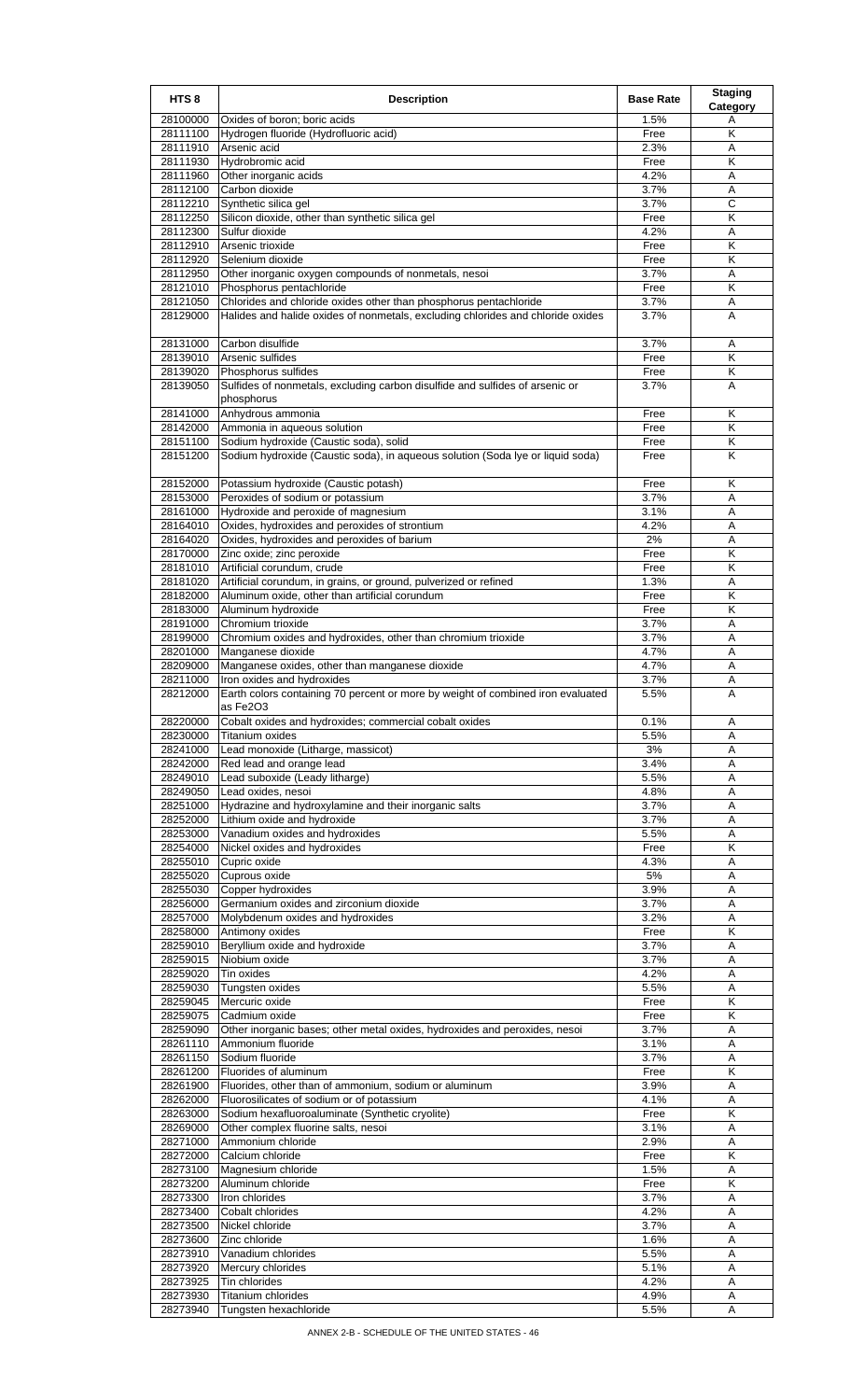| HTS <sub>8</sub>     | <b>Description</b>                                                                                                                       | <b>Base Rate</b> | <b>Staging</b><br>Category   |
|----------------------|------------------------------------------------------------------------------------------------------------------------------------------|------------------|------------------------------|
| 28273945             | Barium chloride                                                                                                                          | 4.2%             | Α                            |
| 28273950             | Chlorides, nesoi                                                                                                                         | 3.7%             | A                            |
| 28274100             | Chloride oxides and chloride hydroxides of copper                                                                                        | 3.9%             | Α<br>A                       |
| 28274910<br>28274950 | Chloride oxides and chloride hydroxides of vanadium<br>Chloride oxides and chloride hydroxides other than of copper or of vanadium       | 5.5%<br>5.5%     | Α                            |
| 28275100             | Bromides of sodium or potassium                                                                                                          | Free             | K                            |
| 28275925             | Bromides or bromide oxides of ammonium, calcium, or zinc                                                                                 | Free             | Κ                            |
| 28275950             | Bromides and bromide oxides, nesoi                                                                                                       | 3.6%             | Α                            |
| 28276010             | lodide and iodide oxide of calcium or copper                                                                                             | Free             | K                            |
| 28276020             | lodide and iodide oxide of potassium                                                                                                     | 2.8%             | Α                            |
| 28276050<br>28281000 | lodides and iodide oxides, other than of calcium, copper or potassium<br>Commercial calcium hypochlorite and other calcium hypochlorites | 4.2%<br>2.4%     | Α<br>A                       |
| 28289000             | Hypochlorites, except of calcium; hypobromites; chlorites                                                                                | 3.7%             | Α                            |
| 28291100             | Sodium chlorate                                                                                                                          | Free             | K                            |
| 28291900             | Chlorates, other than of sodium                                                                                                          | 3.3%             | A                            |
| 28299005             | Potassium bromate                                                                                                                        | Free             | K                            |
| 28299025<br>28299040 | Sodium bromate<br>Perchlorates, perbromates, iodates, periodates; of potassium                                                           | Free<br>3.1%     | Κ<br>A                       |
| 28299060             | Perchlorates, perbromates, iodates, periodates, excluding potassium nesoi                                                                | 3.7%             | Α                            |
| 28301000             | Sodium sulfides                                                                                                                          | 3.7%             | Α                            |
| 28302010             | Zinc sulfide, luminescent grade, purity>= 99.99 % By wt.                                                                                 | Free             | Κ                            |
| 28302020             | Zinc sulfide excluding luminescent grade                                                                                                 | 2.8%             | A                            |
| 28303000<br>28309000 | Cadmium sulfide<br>Polysulfides; sulfides, other than those of sodium, zinc and cadmium                                                  | 3.1%<br>3%       | Α<br>Α                       |
| 28311010             | Sodium formaldehyde sulfoxylate                                                                                                          | Free             | Κ                            |
| 28311050             | Dithionites and sulfoxylates of sodium                                                                                                   | 5.5%             | Α                            |
| 28319000             | Dithionites and sulfoxylates, other than those of sodium                                                                                 | 5.5%             | A                            |
| 28321000             | Sodium sulfites                                                                                                                          | 1.5%             | Α                            |
| 28322000             | Sulfites, except sodium sulfites                                                                                                         | 3.1%             | A                            |
| 28323010<br>28323050 | Sodium thiosulfate<br>Thiosulfates, except sodium thiosulfate                                                                            | 1.5%<br>3.1%     | Α<br>A                       |
| 28331110             | Disodium sulfate, crude (Salt cake)                                                                                                      | Free             | Κ                            |
| 28331150             | Disodium sulfate, other than crude                                                                                                       | 0.4%             | Α                            |
| 28331900             | Sodium sulfates, other than disodium sulfate                                                                                             | Free             | K                            |
| 28332100             | Magnesium sulfate                                                                                                                        | 3.7%             | Α                            |
| 28332200<br>28332300 | Aluminum sulfate<br>Chromium sulfate                                                                                                     | Free<br>3.7%     | Κ<br>A                       |
| 28332400             | Nickel sulfate                                                                                                                           | 3.2%             | Α                            |
| 28332500             | Copper sulfate                                                                                                                           | 1.4%             | Α                            |
| 28332600             | Zinc sulfate                                                                                                                             | 1.6%             | Α                            |
| 28332700             | <b>Barium sulfate</b>                                                                                                                    | 0.6%             | Α                            |
| 28332910<br>28332920 | Cobalt sulfate<br>Iron sulfate                                                                                                           | 1.4%<br>Free     | Α<br>$\overline{\mathsf{K}}$ |
| 28332930             | Vanadium sulfate                                                                                                                         | 5.5%             | Α                            |
| 28332950             | Other sulfates nesoi                                                                                                                     | 3.7%             | Α                            |
| 28333000             | Alums                                                                                                                                    | 1.6%             | Α                            |
| 28334020             | Sodium peroxosulfates (sodium persulfates)                                                                                               | 3.7%             | A                            |
| 28334060             | Peroxosulfates (persulfates), nesoi                                                                                                      | 3.1%<br>5.5%     | A                            |
| 28341010<br>28341050 | Sodium nitrite<br>Nitrites, other than of sodium                                                                                         | 3.1%             | Α<br>Α                       |
| 28342100             | Potassium nitrate                                                                                                                        | Free             | Κ                            |
| 28342905             | <b>Bismuth nitrate</b>                                                                                                                   | 5.5%             | Α                            |
| 28342910             | Calcium nitrate                                                                                                                          | Free             | Κ                            |
| 28342920<br>28342950 | Strontium nitrate<br>Nitrates, nesoi                                                                                                     | 4.2%<br>3.5%     | Α<br>Α                       |
| 28351000             | Phosphinates (hypophosphites) and phosphonates (phosphites)                                                                              | 3.1%             | A                            |
| 28352200             | Mono- or disodium phosphates                                                                                                             | 1.4%             | Α                            |
| 28352300             | Trisodium phosphate                                                                                                                      | 2.2%             | Α                            |
| 28352400             | Potassium phosphate                                                                                                                      | 3.1%             | A                            |
| 28352500<br>28352600 | Calcium hydrogenorthophosphate ("Dicalcium phosphate")<br>Other phosphates of calcium, nesoi                                             | Free<br>Free     | Κ<br>Κ                       |
| 28352910             | Aluminum phosphate                                                                                                                       | Free             | Κ                            |
| 28352920             | Triammonium phosphate                                                                                                                    | 1.5%             | Α                            |
| 28352950             | Phosphates, nesoi                                                                                                                        | 4.1%             | Α                            |
| 28353100             | Sodium triphosphate (Sodium tripolyphosphate)                                                                                            | 1.4%             | A                            |
| 28353910<br>28353950 | Potassium polyphosphate<br>Polyphosphates, other than sodium triphosphate and potassium polyphosphate                                    | 3.1%<br>3.7%     | Α<br>A                       |
| 28361000             | Commercial ammonium carbonate, containing ammonium carbamate, and other                                                                  | 1.7%             | A                            |
| 28362000             | ammonium carbonates<br>Disodium carbonate                                                                                                | 1.2%             | Α                            |
| 28363000             | Sodium hydrogencarbonate (Sodium bicarbonate)                                                                                            | Free             | $\overline{\mathsf{K}}$      |
| 28364010             | Dipotassium carbonate                                                                                                                    | 1.9%             | Α                            |
| 28364020             | Potassium hydrogencarbonate (Potassium bicarbonate)                                                                                      | 1.3%             | Α                            |
| 28365000<br>28366000 | Calcium carbonate<br>Barium carbonate                                                                                                    | Free<br>2.3%     | Κ<br>Α                       |
| 28367000             | Lead carbonate                                                                                                                           | 0.5%             | Α                            |
| 28369100             | Lithium carbonates                                                                                                                       | 3.7%             | Α                            |
| 28369200             | Strontium carbonate                                                                                                                      | 4.2%             | Α                            |
| 28369910             | Cobalt carbonates                                                                                                                        | 4.2%             | Α                            |
| 28369920<br>28369950 | <b>Bismuth carbonate</b>                                                                                                                 | 5.5%             | A                            |
| 28371100             | Carbonates nesoi, and peroxocarbonates (percarbonates)<br>Sodium cyanide                                                                 | 3.7%<br>Free     | Α<br>Κ                       |
| 28371900             | Cyanides and cyanide oxides, except those of sodium                                                                                      | Free             | Κ                            |
| 28372010             | Potassium ferricyanide                                                                                                                   | 1.1%             | Α                            |
| 28372050             | Complex cyanides, excluding potassium ferricyanide                                                                                       | 1.7%             | A                            |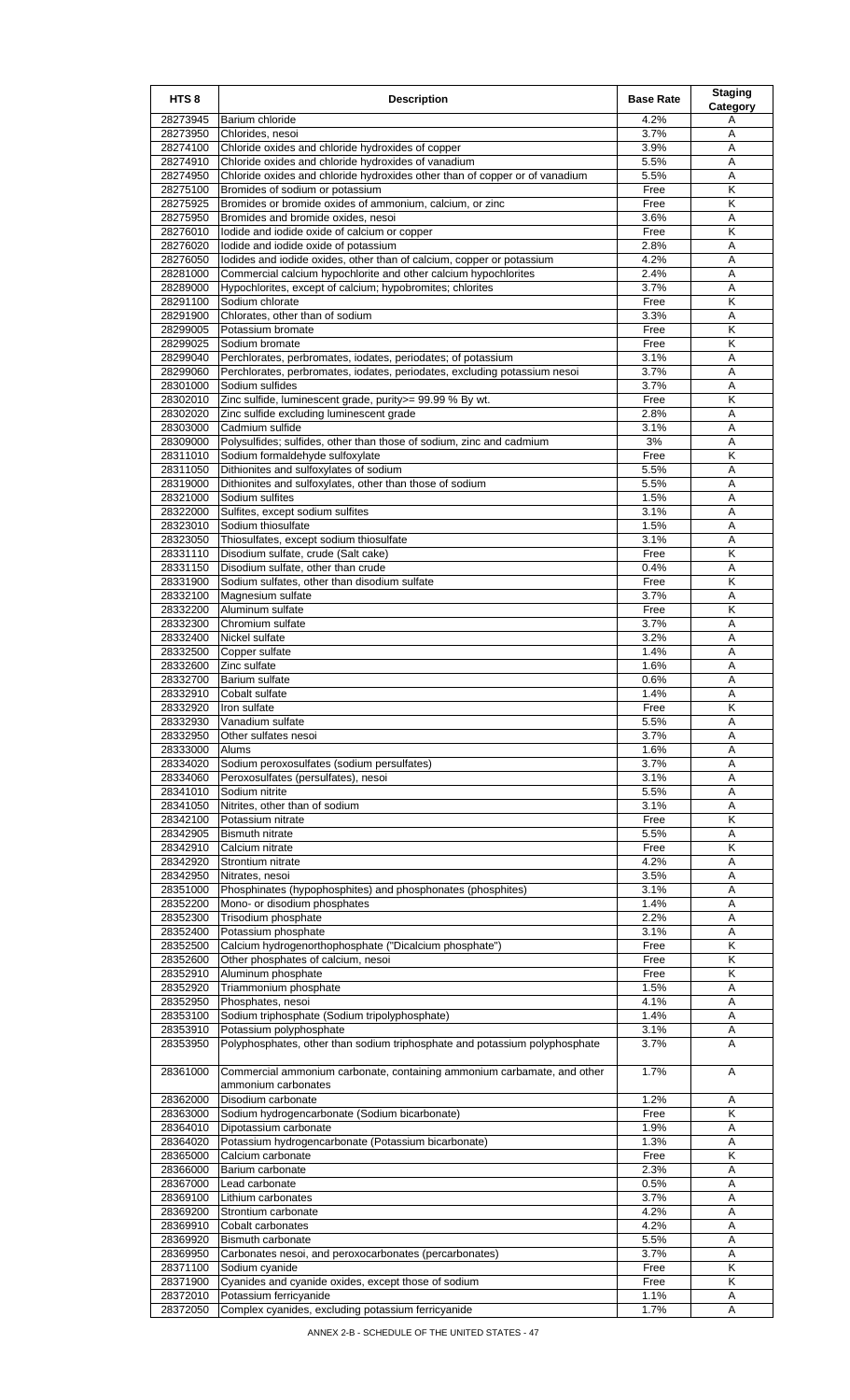| HTS <sub>8</sub>     | <b>Description</b>                                                                                                                                | <b>Base Rate</b> | <b>Staging</b><br>Category |
|----------------------|---------------------------------------------------------------------------------------------------------------------------------------------------|------------------|----------------------------|
| 28380000             | Fulminates, cyanates and thiocyanates                                                                                                             | 3.1%             | Α                          |
| 28391100             | Sodium metasilicates                                                                                                                              | 1.1%             | A                          |
| 28391900<br>28392000 | Sodium silicates except sodium metasilicates<br>Potassium silicate                                                                                | 1.1%<br>3.1%     | A<br>Α                     |
| 28399000             | Silicates and commercial alkali metal silicates, excluding those of sodium and<br>potassium                                                       | 3.1%             | Α                          |
| 28401100             | Anhydrous disodium tetraborate (refined borax)                                                                                                    | 0.3%             | Α                          |
| 28401900             | Disodium tetraborate (refined borax) except anhydrous                                                                                             | 0.1%             | A                          |
| 28402000             | Borates, other than disodium tetraborate (refined borax)                                                                                          | 3.7%             | Α                          |
| 28403000<br>28411000 | Peroxoborates (perborates)<br>Aluminates                                                                                                          | 3.7%<br>3.1%     | Α<br>Α                     |
| 28412000             | Chromates of zinc or of lead                                                                                                                      | 3.7%             | Α                          |
| 28413000             | Sodium dichromate                                                                                                                                 | 2.4%             | A                          |
| 28415010             | Potassium dichromate                                                                                                                              | 1.5%             | Α                          |
| 28415090             | Chromates except of zinc or lead and dichromates except of sodium or potassium;<br>peroxochromates                                                | 3.1%             | Α                          |
| 28416100<br>28416900 | Potassium permanganate<br>Manganites, manganates and permanganates (except potassium permanganate)                                                | 5%<br>5%         | A<br>A                     |
| 28417010             |                                                                                                                                                   | 4.3%             |                            |
| 28417050             | Ammonium molybdate<br>Molybdates, other than of ammonium                                                                                          | 3.7%             | Α<br>A                     |
| 28418000             | Tungstates (wolframates)                                                                                                                          | 5.5%             | Α                          |
| 28419010             | Vanadates                                                                                                                                         | 5.5%             | Α                          |
| 28419020             | Ammonium perrhenate                                                                                                                               | 3.1%             | A                          |
| 28419030             | Potassium stannate                                                                                                                                | 3.1%             | Α                          |
| 28419050<br>28421000 | Salts of oxometallic or peroxometallic acids nesoi<br>Double or complex silicates                                                                 | 3.7%<br>3.7%     | Α<br>A                     |
| 28429000             | Salts of inorganic acids or peroxoacids nesoi, excluding azides                                                                                   | 3.3%             | Α                          |
| 28431000             | Colloidal precious metals                                                                                                                         | 5.5%             | Α                          |
| 28432100             | Silver nitrate                                                                                                                                    | 3.7%             | Α                          |
| 28432900             | Silver compounds, other than silver nitrate                                                                                                       | 3.7%             | A                          |
| 28433000             | Gold compounds                                                                                                                                    | 5%<br>3.7%       | Α                          |
| 28439000             | Inorganic or organic compounds of precious metals, excluding those of silver and<br>gold; amalgams of precious metals                             |                  | A                          |
| 28441010             | Natural uranium metal                                                                                                                             | 5%               | Α                          |
| 28441020<br>28441050 | Natural uranium compounds<br>Alloys, dispersions (including cermets), ceramic products and mixtures containing                                    | Free<br>5%       | κ<br>Α                     |
| 28442000             | natural uranium or natural uranium compounds<br>Uranium enriched in U235 and plutonium and their compounds; alloys,                               | Free             | Κ                          |
|                      | dispersions, ceramic products and mixtures containing these products                                                                              |                  |                            |
| 28443010             | Thorium compounds                                                                                                                                 | 5.5%             | Α                          |
| 28443020             | Compounds of uranium depleted in U235                                                                                                             | Free             | Κ                          |
| 28443050             | Uranium depleted in U235, thorium; alloys, dispersions, ceramic products and<br>mixtures of these products and their compounds                    | 5%               | A                          |
| 28444000             | Radioactive elements, isotopes, compounds nesoi; alloys, dispersions, ceramic<br>products and mixtures of these products; radioactive residues    | Free             | Κ                          |
| 28445000             | Spent (irradiated) fuel elements (cartridges) of nuclear reactors                                                                                 | Free             | Κ                          |
| 28451000<br>28459000 | Heavy water (Deuterium oxide)<br>Isotopes not in heading 2844 and their compounds other than heavy water                                          | Free<br>Free     | κ<br>Κ                     |
| 28461000             | Cerium compounds                                                                                                                                  | 5.5%             | Α                          |
| 28469020             | Mixtures of rare-earth oxides or of rare-earth chlorides                                                                                          | Free             | Κ                          |
| 28469040             | Yttrium materials and compounds containing by wt. >19% But < 85% yttrium oxide<br>equivalent                                                      | Free             | Κ                          |
| 28469080             | Compounds, inorganic or organic, of rare-earth metals, of yttrium or of scandium,<br>or of mixtures of these metals, nesoi                        | 3.7%             | Α                          |
| 28470000             | Hydrogen peroxide, whether or not solidified with urea                                                                                            | 3.7%             | Α                          |
| 28480010             | Phosphide of copper (phosphor copper), containing more than 15 percent by<br>weight of phosphorus                                                 | 2.6%             | A                          |
| 28480090             | Phosphides of metals or nonmetals, excluding ferrophosphorus and phosphor<br>copper containing more than 15 percent by weight of phosphorus       | Free             | K                          |
| 28491000             | Calcium carbide                                                                                                                                   | 1.8%             | Α                          |
| 28492010             | Silicon carbide, crude                                                                                                                            | Free             | Κ                          |
| 28492020             | Silicon carbide, in grains, or ground, pulverized or refined                                                                                      | 0.5%             | Α                          |
| 28499010             | Boron carbide                                                                                                                                     | 3.7%             | Α                          |
| 28499020             | Chromium carbide                                                                                                                                  | 4.2%             | A                          |
| 28499030<br>28499050 | Tungsten carbide<br>Carbides, nesoi                                                                                                               | 5.5%<br>3.7%     | Α<br>Α                     |
| 28500005             | Hydride, nitride, azide, silicide and boride of calcium                                                                                           | Free             | Κ                          |
| 28500007             | Hydride, nitride, azide, silicide and boride of titanium                                                                                          | 4.9%             | Α                          |
| 28500010             | Hydride, nitride, azide, silicide and boride of tungsten                                                                                          | 5.5%             | Α                          |
| 28500020             | Hydride, nitride, azide, silicide and boride of vanadium                                                                                          | 5.5%             | Α                          |
| 28500050             | Hydrides, nitrides, azides, silicides and borides other than of calcium, titanium,<br>tungsten or vanadium                                        | 3.7%             | A                          |
| 28510000             | Inorganic compounds, nesoi; liquid air; compressed air; amalgams, other than of<br>precious metals                                                | 2.8%             | Α                          |
| 29011010             | Ethane and butane                                                                                                                                 | Free             | Κ                          |
| 29011030             | n-Pentane and isopentane                                                                                                                          | Free             | Κ                          |
| 29011040             | Saturated acyclic hydrocarbon (not ethane, butane, n-pentane or<br>isopentane), derived in whole or part from petroleum, shale oil or natural gas | Free             | Κ                          |
| 29011050             | Saturated acyclic hydrocarbon (not ethane, butane, n-pentane or isopentane), not<br>derived in whole or part petroleum, shale oil or natural gas  | Free             | Κ                          |
| 29012100<br>29012200 | Ethylene<br>Propene (Propylene)                                                                                                                   | Free<br>Free     | Κ<br>Κ                     |
| 29012300             | Butene (Butylene) and isomers thereof                                                                                                             | Free             | Κ                          |
| 29012410             | Buta-I,3-diene                                                                                                                                    | Free             | Κ                          |
| 29012420             | Isoprene, having a purity of 95 percent or more by weight                                                                                         | Free             | Κ                          |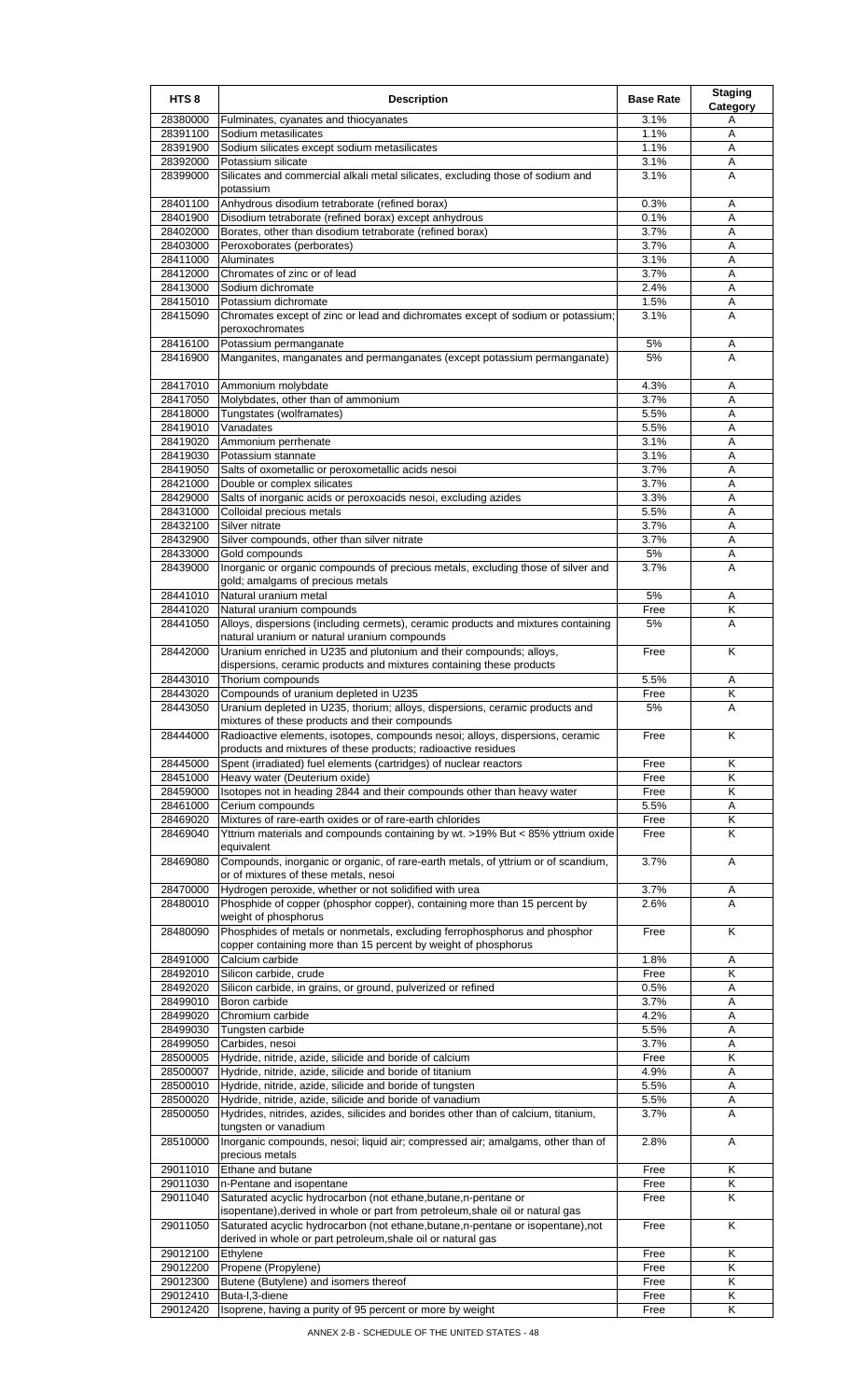| HTS <sub>8</sub>     | <b>Description</b>                                                                                                                                                                  | <b>Base Rate</b> | <b>Staging</b><br>Category   |
|----------------------|-------------------------------------------------------------------------------------------------------------------------------------------------------------------------------------|------------------|------------------------------|
| 29012450<br>29012910 | Isoprene less than 95 percent pure<br>Unsaturated acyclic hydrocarbons, nesoi, derived in whole or in part from                                                                     | Free             | Κ<br>K                       |
|                      | petroleum, shale oil or natural gas                                                                                                                                                 | Free             |                              |
| 29012950             | Unsaturated acyclic hydrocarbons, nesoi, not derived in whole or in part from<br>petroleum, shale oil or natural gas                                                                | Free             | K                            |
| 29021100             | Cyclohexane                                                                                                                                                                         | Free             | K                            |
| 29021900             | Cyclanic hydrocarbons (except cyclohexane), cyclenic hydrocarbons and<br>cycloterpenes                                                                                              | Free             | K                            |
| 29022000             | Benzene                                                                                                                                                                             | Free             | Κ                            |
| 29023000             | Toluene                                                                                                                                                                             | Free             | K                            |
| 29024100             | o-Xylene                                                                                                                                                                            | Free             | Κ                            |
| 29024200             | m-Xylene                                                                                                                                                                            | Free             | $\overline{\mathsf{K}}$      |
| 29024300<br>29024400 | p-Xylene<br>Mixed xylene isomers                                                                                                                                                    | Free<br>Free     | K<br>Κ                       |
| 29025000             | <b>Styrene</b>                                                                                                                                                                      | Free             | Κ                            |
| 29026000             | Ethylbenzene                                                                                                                                                                        | Free             | K                            |
| 29027000             | Cumene                                                                                                                                                                              | Free             | Κ                            |
| 29029010             | Pseudocumene                                                                                                                                                                        | Free             | Κ                            |
| 29029020<br>29029030 | Acenaphthene, chrysene, cymene, dimethylnaphthalenes, fluoranthene, fluorene,<br>indene, mesitylene, and other specified cyclic hydrocarbons<br>Alkylbenzenes and polyalkylbenzenes | Free<br>Free     | K<br>K                       |
| 29029040             | Anthracene and 1,4-di-(2-methylstyryl)benzene                                                                                                                                       | Free             | K                            |
| 29029060             | Biphenyl (diphenyl), in flakes                                                                                                                                                      | Free             | Κ                            |
| 29029090             | Cyclic hydrocarbons, nesoi                                                                                                                                                          | Free             | Κ                            |
| 29031100             | Chloromethane (Methyl chloride) & chloroethane (Ethyl chloride)                                                                                                                     | 5.5%             | A                            |
| 29031200             | Dichloromethane (Methylene chloride)                                                                                                                                                | 3.7%             | Α                            |
| 29031300<br>29031400 | Chloroform (Trichloromethane)<br>Carbon tetrachloride                                                                                                                               | 5.5%<br>2.3%     | Α<br>A                       |
| 29031500             | 1,2-Dichloroethane (Ethylene dichloride)                                                                                                                                            | 5.5%             | D                            |
| 29031905             | 1,2-Dichloropropane (Propylene dichloride) and dichlorobutanes                                                                                                                      | 5.1%             | A                            |
| 29031910             | Hexachloroethane and tetrachloroethane                                                                                                                                              | 3.7%             | A                            |
| 29031930             | sec-Butyl chloride                                                                                                                                                                  | Free             | Κ                            |
| 29031960             | Saturated chlorinated derivatives of acyclic hydrocarbons, nesoi                                                                                                                    | 5.5%             | Α                            |
| 29032100<br>29032200 | Vinyl chloride (Chloroethylene)<br>Trichloroethylene                                                                                                                                | 5.5%<br>4.2%     | D<br>Α                       |
| 29032300             | Tetrachloroethylene (Perchloroethylene)                                                                                                                                             | 3.4%             | Α                            |
| 29032900             | Unsaturated chlorinated derivatives of acyclic hydrocarbons, nesoi                                                                                                                  | 5.5%             | A                            |
| 29033005             | Ethylene dibromide                                                                                                                                                                  | 5.4%             | D                            |
| 29033015             | Acetylene tetrabromide; alkyl bromides; methylene dibromide; and vinyl bromide                                                                                                      | Free             | Κ                            |
| 29033020             | Fluorinated, brominated or iodinated derivatives of acyclic hydrocarbons, nesoi                                                                                                     | 3.7%             | D                            |
| 29034200             | 29034100 Trichlorofluoromethane<br>Dichlorodifluoromethane                                                                                                                          | 3.7%<br>3.7%     | A<br>A                       |
| 29034300             | Trichlorotrifluoroethanes                                                                                                                                                           | 3.7%             | Α                            |
| 29034400             | Dichlorotetrafluoroethanes and chloropentafluoroethane                                                                                                                              | 3.7%             | Α                            |
| 29034500             | Other halogenated acyclic hydrocarbon derivatives perhalogenated only with<br>fluorine and chlorine                                                                                 | 3.7%             | A                            |
| 29034600             | Bromochlorodifluoromethane, bromotrifluoromethane and<br>dibromotetrafluoroethanes                                                                                                  | 3.7%             | A                            |
| 29034700             | Other perhalogenated acyclic hydrocarbon derivatives, nesoi                                                                                                                         | 3.7%             | Α                            |
| 29034910             | Bromochloromethane                                                                                                                                                                  | Free             | Κ                            |
| 29034990             | Other halogenated derivatives of acyclic hydrocarbons containing two or more<br>different halogens, nesoi                                                                           | 3.7%             | A                            |
| 29035100             | 1,2,3,4,5,6-Hexachlorocyclohexane                                                                                                                                                   | 5.5%             | A<br>$\overline{\mathsf{K}}$ |
| 29035905<br>29035910 | Dibromoethyldibromocyclohexane<br>Halogenated pesticides derived in whole or in part from benzene or other aromatic                                                                 | Free<br>5.5%     | A                            |
| 29035915             | hydrocarbon, nesoi<br>Halogenated products derived in whole or in part from benzene or other aromatic                                                                               | 5.5%             | A                            |
| 29035920             | hydrocarbon, described in additional U.S. note 3 to sec. VI<br>Halogenated derivatives derived in whole or in part from benzene or other                                            | 5.5%             | Α                            |
| 29035930             | aromatic hydrocarbon, nesoi<br>Chlorinated, but not otherwise halogenated derivatives of cyclanic, cyclenic or<br>cycloterpenic hydrocarbons, nesoi                                 | 5.5%             | A                            |
| 29035940             | 1,3,5,7,9,11-Hexabromocyclododecane                                                                                                                                                 | 3.7%             | A                            |
| 29035960             | Tetrabromocyclooctane                                                                                                                                                               | Free             | $\overline{\mathsf{K}}$      |
| 29035970             | Other halogenated derivatives of cyclanic etc hydrocarbons not deriv from<br>benzene or other aromatic hydrocarbons                                                                 | 3.7%             | A                            |
| 29036110             | Chlorobenzene                                                                                                                                                                       | 5.5%             | Α                            |
| 29036120             | o-Dichlorobenzene                                                                                                                                                                   | 5.5%             | Α                            |
| 29036130<br>29036200 | p-Dichlorobenzene<br>Hexachlorobenzene and DDT (1,1,1-Trichloro-2,2-bis(p-chlorophenyl)ethane)                                                                                      | 5.5%<br>5.5%     | Α<br>A                       |
| 29036905             | 3-Bromo-alpha, alpha, alpha-trifluorotoluene; and other specified halogenated<br>derivatives of aromatic hydrocarbons                                                               | 5.5%             | A                            |
| 29036908             | p-Chlorobenzotrifluoride; and 3,4-Dichlorobenzotrifluoride                                                                                                                          | 5.5%             | Α                            |
| 29036910             | m-Dichlorobenzene; 1,1-dichloro-2,2-bis(p-ethylphenyl)ethane; and<br>trichlorobenzenes                                                                                              | 5.5%             | A                            |
| 29036915             | Triphenylmethyl chloride                                                                                                                                                            | Free             | Κ                            |
| 29036920             | Benzyl chloride (alpha-Chlorotoluene); benzotrichloride (alpha,alpha,alpha-<br>trichlorotoluene)                                                                                    | 5.5%             | A                            |
| 29036923             | Pentabromoethylbenzene                                                                                                                                                              | Free             | Κ                            |
| 29036927<br>29036930 | Tribromocumene<br>Pesticides derived from halogenated derivatives of aromatic hydrocarbons                                                                                          | 5.5%<br>5.5%     | Α<br>Α                       |
| 29036980             | Other halogenated derivatives of aromatic hydrocarbons, nesoi                                                                                                                       | 5.5%             | A                            |
| 29041004             | 2-Anthracenesulfonic acid                                                                                                                                                           | 5.5%             | Α                            |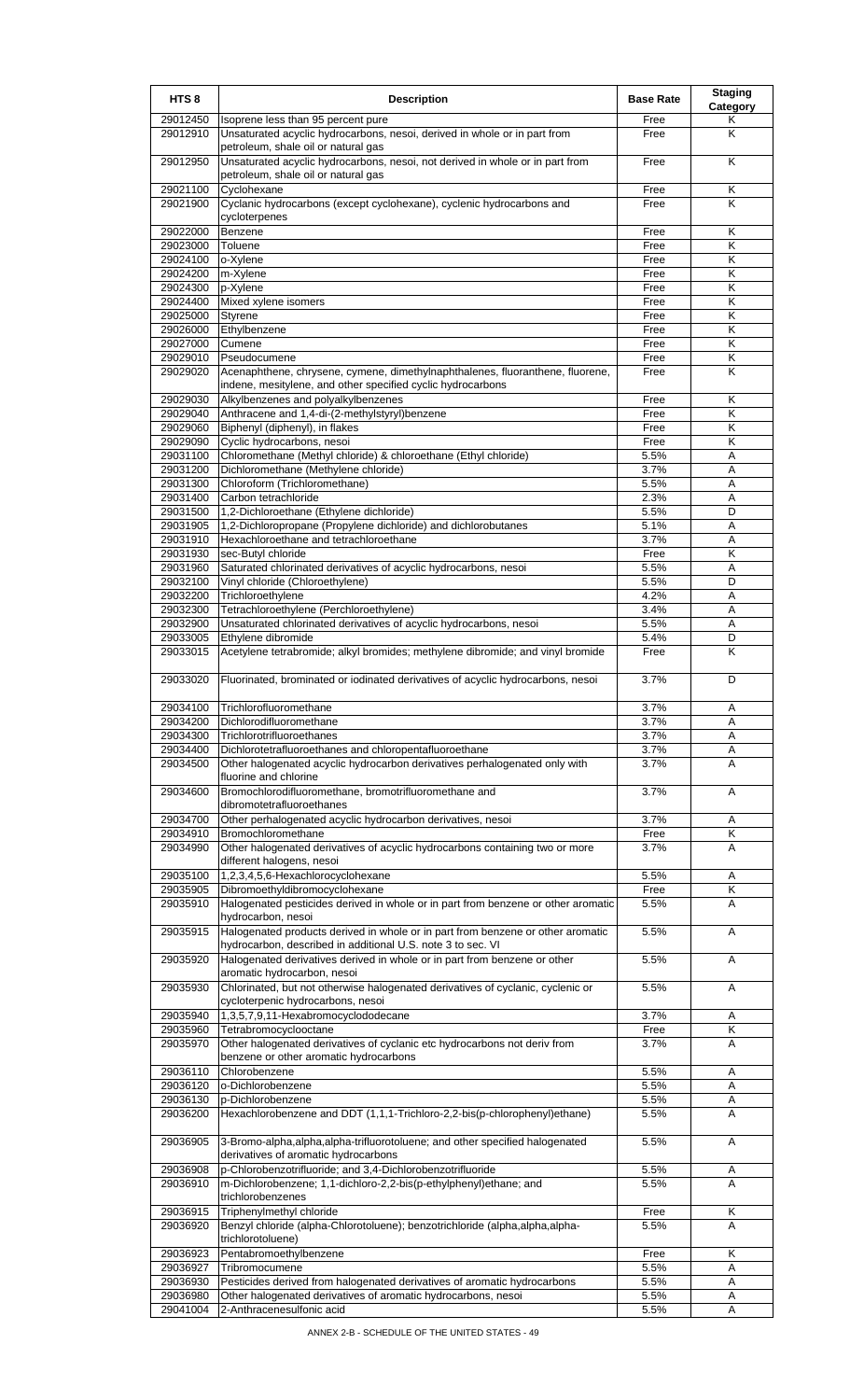| HTS <sub>8</sub>     | <b>Description</b>                                                                                                                               | <b>Base Rate</b> | <b>Staging</b><br>Category |
|----------------------|--------------------------------------------------------------------------------------------------------------------------------------------------|------------------|----------------------------|
| 29041008             | Benzenesulfonyl chloride                                                                                                                         | 5.5%             | A                          |
| 29041010             | m-Benzenedisulfonic acid, sodium salt; 1,5-naphthalenedisulfonic acid; and p-<br>toluenesulfonyl chloride                                        | 5.5%             | Α                          |
| 29041015             | Mixtures of 1,3,6-naphthalenetrisulfonic acid and 1,3,7-naphthalenetrisulfonic acid                                                              | 5.5%             | A                          |
| 29041032             | Aromatic derivatives of hydrocarbons containing only sulfo groups, their salts and<br>ethyl esters, described in add. U.S. note 3 to sec. VI     | 5.5%             | A                          |
| 29041037             | Aromatic derivatives of hydrocarbons containing only sulfo groups, their salts and<br>ethyl esters, nesoi                                        | 5.5%             | Α                          |
| 29041050             | Nonaromatic derivatives of hydrocarbons containing only sulfo groups, their salts<br>and ethyl esters, nesoi                                     | 4.2%             | A                          |
| 29042010             | p-Nitrotoluene                                                                                                                                   | 5.5%             | Α                          |
| 29042015<br>29042020 | p-Nitro-o-xylene                                                                                                                                 | 5.5%             | Α<br>Κ                     |
| 29042030             | Trinitrotoluene<br>5-tert-Butyl-2,4,6-trinitro-m-xylene (Musk xylol) and other artificial musks                                                  | Free<br>5.5%     | Α                          |
| 29042035             | Nitrated benzene, nitrated toluene (except p-nitrotoluene) or nitrated naphthalene                                                               | 5.5%             | A                          |
| 29042040             | Aromatic derivatives of hydrocarbons containing only nitro or only nitroso groups,<br>described in additional U.S. note 3 to section VI          | 5.5%             | A                          |
| 29042045             | Aromatic derivatives of hydrocarbons containing only nitro or only nitroso groups,<br>nesoi                                                      | 5.5%             | A                          |
| 29042050             | Nonaromatic derivatives of hydrocarbons containing only nitro or only nitroso<br>groups, nesoi                                                   | 5.5%             | A                          |
| 29049004             | o- and p-Nitrochlorobenzenes                                                                                                                     | 5.5%             | Α                          |
| 29049008             | m-Nitrochlorobenzene                                                                                                                             | 5.5%             | Α                          |
| 29049015             | 4-Chloro-3-nitro-alpha,alpha,alpha-trifluorotoluene; and other specified aromatic<br>sulfonated, nitrated or nitrosated deriv. of hydrocar.      | 5.5%             | A                          |
| 29049020             | Nitrotoluenesulfonic acids                                                                                                                       | 5.5%             | Α                          |
| 29049030             | 1-Bromo-2-nitrobenzene; 1-chloro-3,4-dinitrobenzene; 1,2-dichloro-4-<br>nitrobenzene; and o-fluoronitrobenzene                                   | 5.5%             | A                          |
| 29049035             | 4,4'-Dinitrostilbene-2,2'-disulfonic acid                                                                                                        | 5.5%             | Α                          |
| 29049040             | Aromatic sulfonated, nitrated or nitrosated derivatives of hydrocarbons nesoi,<br>described in additional U.S. note 3 to section VI              | 5.5%             | A                          |
| 29049047             | Aromatic sulfonated, nitrated or nitrosated derivatives of hydrocarbons, nesoi                                                                   | 5.5%             | A                          |
| 29049050             | Nonaromatic sulfonated, nitrated or nitrosated derivatives of hydrocarbons nesoi                                                                 | 3.7%             | Α                          |
| 29051110             | Methanol (Methyl alcohol) imported only for use in producing synthetic natural gas<br>(SNG) or for direct use as a fuel                          | Free             | Κ                          |
| 29051120             | Methanol (Methyl alcohol), other than imported only for use in producing synthetic<br>natural gas (SNG) or for direct use as fuel                | 5.5%             | A                          |
| 29051200             | Propan-1-ol (Propyl alcohol) and Propan-2-ol (isopropyl alcohol)                                                                                 | 5.5%             | D                          |
| 29051300<br>29051410 | (Butan-1-ol (n-Butyl alcohol)<br>tert-Butyl alcohol, having a purity of less than 99 percent by weight                                           | 5.5%<br>Free     | D<br>Κ                     |
| 29051450             | Butanols other than butan-1-ol and tert-butyl alcohol having a purity of less than 99<br>percent by weight                                       | 5.5%             | A                          |
| 29051500             | Pentanol (Amyl alcohol) and isomers thereof                                                                                                      | 5.5%             | Α                          |
| 29051600<br>29051700 | Octanol (Octyl acohol) and isomers thereof<br>Dodecan-1-ol (Lauryl alcohol); hexadecan-1-ol (Cetyl alcohol); octadecan-1-ol                      | 3.7%<br>5%       | D<br>A                     |
|                      | (Stearyl alcohol)                                                                                                                                |                  |                            |
| 29051900             | Saturated monohydric alcohols, nesoi                                                                                                             | 3.7%             | Α                          |
| 29052210<br>29052220 | Geraniol<br>Isophytol                                                                                                                            | 3%<br>3.7%       | Α<br>Α                     |
| 29052250             | Acyclic terpene alcohols, other than geraniol and isophytol                                                                                      | 4.8%             | Α                          |
| 29052910             | Allyl alcohol                                                                                                                                    | 5.5%             | Α                          |
| 29052990             | Unsaturated monohydric alcohols, other than allyl alcohol or acyclic terpene<br>alcohols                                                         | 3.7%             | A                          |
| 29053100             | Ethylene glycol (Ethanediol)                                                                                                                     | 5.5%             | D                          |
| 29053200             | Propylene glycol (Propane-1,2-diol)                                                                                                              | 5.5%             | D                          |
| 29053910<br>29053920 | Butylene glycol<br>Neopentyl glycol                                                                                                              | 5.5%<br>5.5%     | D<br>D                     |
| 29053960             | Hexylene glycol                                                                                                                                  | Free             | Κ                          |
| 29053990             | Dihydric alcohols (diols), nesoi                                                                                                                 | 5.5%             | D                          |
| 29054100             | 2-Ethyl-2-(hydroxymethyl)propane-1,3-diol (Trimethylolpropane)                                                                                   | 3.7%             | Α                          |
| 29054200             | Pentaerythritol                                                                                                                                  | 3.7%             | Α                          |
| 29054300<br>29054400 | Mannitol<br>D-glucitol (Sorbitol)                                                                                                                | 4.6%<br>4.9%     | A<br>Α                     |
| 29054500             | Glycerol                                                                                                                                         | 0.5 cents/kg     | Α                          |
| 29054910             | Triols and tetrols                                                                                                                               | 3.7%             | C                          |
| 29054920             | Esters of glycerol formed with the acids of heading 2904                                                                                         | 5.5%             | C                          |
| 29054930             | Xylitol                                                                                                                                          | Free             | Κ                          |
| 29054940<br>29054950 | Polyhydric alcohols derived from sugars, nesoi<br>Polyhydric alcohols, nesoi                                                                     | 5.5%<br>5.5%     | C<br>$\overline{C}$        |
| 29055100             | Ethchlorvynol (INN)                                                                                                                              | Free             | Κ                          |
| 29055910             | Halogenated, sulfonated, nitrated or nitrosated derivatives of monohydric alcohols                                                               | 5.5%             | A                          |
| 29055930             | Dibromoneopentylglycol                                                                                                                           | Free             | Κ                          |
| 29055990             | Halogenated, sulfonated, nitrated or nitrosated derivatives of acyclic alcohols,<br>nesoi                                                        | 5.5%             | A                          |
| 29061100             | Menthol                                                                                                                                          | 2.1%             | Α                          |
| 29061200<br>29061310 | Cyclohexanol, methylcyclohexanols and dimethylcyclohexanols<br>Inositols                                                                         | 5.5%<br>Free     | Α<br>K                     |
| 29061350             | <b>Sterols</b>                                                                                                                                   | 3.7%             | Α                          |
| 29061400             | Terpineols                                                                                                                                       | 5.5%             | Α                          |
| 29061910             | 4,4'-Isopropylidenedicyclohexanol; and mixt. w/not less 90% stereoisomers of 2-<br>isopropyl-5-methylcyclohexanol but n/o 30% any 1 stereoisomer | Free             | K                          |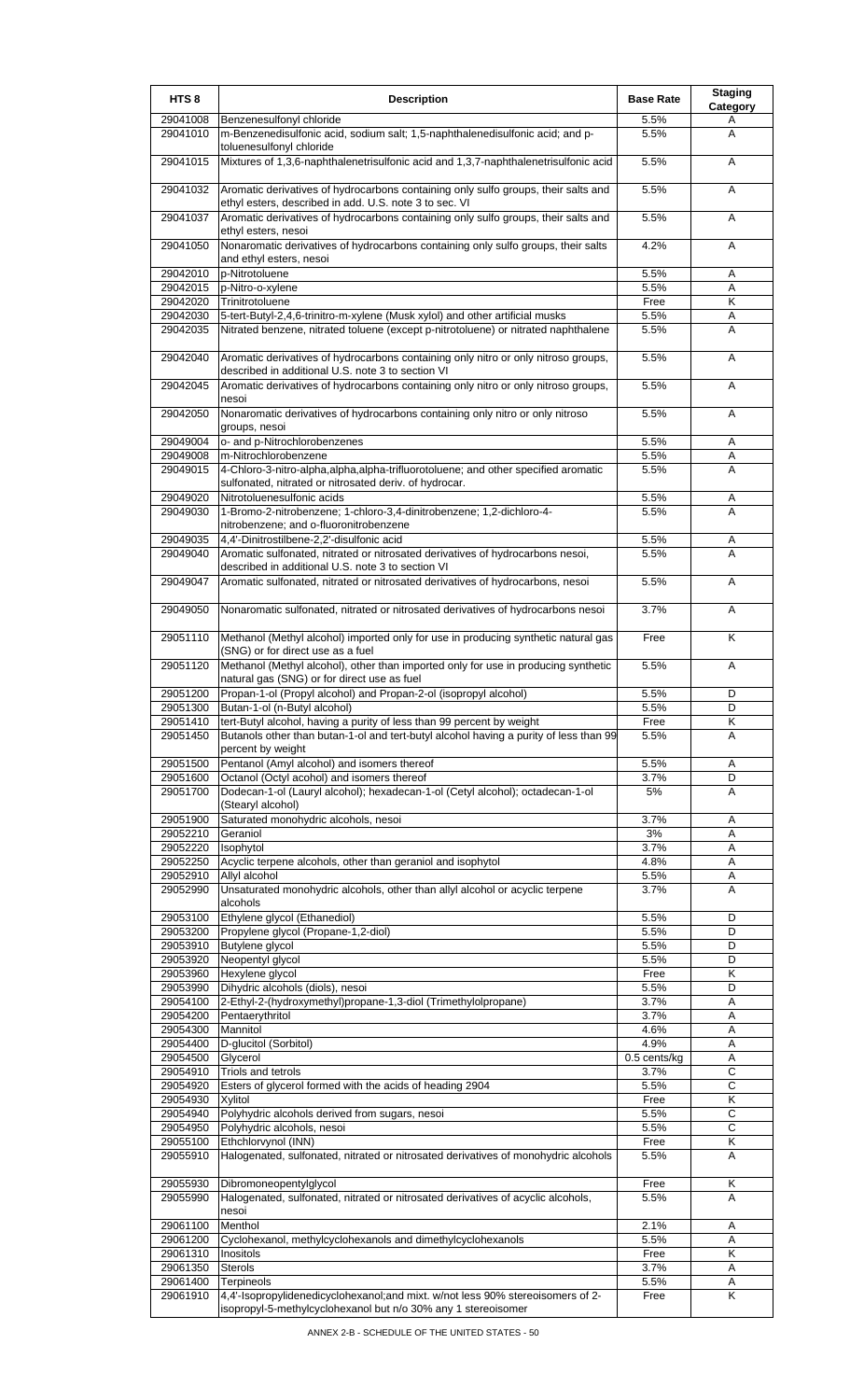| HTS <sub>8</sub>     | <b>Description</b>                                                                                                                                  | <b>Base Rate</b> | <b>Staging</b><br>Category |
|----------------------|-----------------------------------------------------------------------------------------------------------------------------------------------------|------------------|----------------------------|
| 29061950             | Other cyclanic, cyclenic or cycloterpenic alcohols and their halogenated,<br>sulfonated, nitrated or nitrosated derivatives                         | 5.5%             | G                          |
| 29062100             | Benzyl alcohol                                                                                                                                      | 5.5%             | Α                          |
| 29062910             | Phenethyl alcohol                                                                                                                                   | 5.5%             | Α                          |
| 29062920             | Odoriferous or flavoring compounds of aromatic alcohols and their halogenated,<br>sulfonated, nitrated or nitrosated derivatives, nesoi             | 5.5%             | A                          |
| 29062930             | 1,1-Bis(4-chlorophenyl)-2,2,2-trichloroethanol (Dicofol); and p-nitrobenzyl alcohol                                                                 | Free             | Κ                          |
| 29062960             | Other aromatic alcohols and their halogenated, sulfonated, nitrated or nitrosated<br>derivatives                                                    | 5.5%             | A                          |
| 29071100             | Phenol (Hydroxybenzene) and its salts                                                                                                               | 5.5%             | D                          |
| 29071200             | Cresols and their salts                                                                                                                             | 4.2%             | A                          |
| 29071300             | Octylphenol, nonylphenol and their isomers; salts thereof                                                                                           | 5.5%             | Α                          |
| 29071400             | Xylenols and their salts                                                                                                                            | Free             | Κ                          |
| 29071510             | alpha-Naphthol                                                                                                                                      | 5.5%             | A                          |
| 29071530<br>29071560 | 2-Naphthol<br>Naphthols and their salts, other than alpha-Naphthol and 2-Naphthol                                                                   | Free<br>5.5%     | K<br>Α                     |
| 29071910             | Alkylcresols                                                                                                                                        | 5.5%             | Α                          |
| 29071920             | Alkylphenols                                                                                                                                        | 5.5%             | Α                          |
| 29071940             | Thymol                                                                                                                                              | 4.2%             | Α                          |
| 29071960             | 2-t-Butyl ethyl phenol; and 6-t-butyl-2,4-xylenol                                                                                                   | Free             | Κ                          |
| 29071980             | Other monophenols                                                                                                                                   | 5.5%             | A                          |
| 29072100             | Resorcinol and its salts                                                                                                                            | 5.5%             | Α                          |
| 29072210<br>29072250 | Hydroquinone (Quinol) and its salts, photographic grade<br>Hydroquinone (Quinol) and its salts, other than photographic grade                       | 5.5%<br>5.5%     | A<br>Α                     |
| 29072300             | 4,4'-Isopropylidenediphenol (Bisphenol A, Diphenylolpropane) and its salts                                                                          | 5.5%             | D                          |
| 29072905             | Phenol-alcohols                                                                                                                                     | 5.5%             | Α                          |
| 29072910             | Pyrogallic acid                                                                                                                                     | 1.3%             | Α                          |
| 29072915             | 4,4'-Biphenol                                                                                                                                       | Free             | K                          |
| 29072925             | tert-Butylhydroquinone                                                                                                                              | 5.5%             | Α                          |
| 29072990             | Other polyphenols, nesoi                                                                                                                            | 5.5%             | A                          |
| 29081005             | 2,2-Bis(4-hydroxyphenyl)-1,1,1,3,3,3-hexafluoropropane                                                                                              | Free             | Κ                          |
| 29081010<br>29081015 | 6-Chloro-m-cresol [OH=1]; m-chlorophenol; and chlorothymol<br>3-Hydroxy-alpha,alpha,alpha-trifluorotoluene                                          | 5.5%<br>5.5%     | A<br>A                     |
| 29081020             | Pentachlorophenol and its salts; and 2,4,5-trichlorophenol and its salts                                                                            | 5.5%             | Α                          |
| 29081025             | Tetrabromobisphenol A                                                                                                                               | 5.5%             | Α                          |
| 29081035             | Derivatives of phenols or phenol-alcohols containing only halogen substituents<br>and their salts described in add. U.S. note 3 to sec. VI          | 5.5%             | A                          |
| 29081060             | Other halogenated, sulfonated, nitrated or nitrosated derivatives of phenol or<br>phenol-alcohols                                                   | 5.5%             | Α                          |
| 29082004             | Specified derivatives of phenols or phenol-alcohols containing only sulfo groups,<br>their salts and esters                                         | 5.5%             | A                          |
| 29082008             | 4-Hydroxy-1-naphthalenesulfonic acid                                                                                                                | Free             | Κ                          |
| 29082015             | 1,8-Dihydroxynaphthalene-3,6-disulfonic acid and its sodium salt                                                                                    | 5.5%             | Α                          |
| 29082020             | Derivatives nesoi, of phenols or phenol-alcohols cont. only sulfo groups, their salts<br>and esters, described in add. U.S. note 3 to section VI    | 5.5%             | A                          |
| 29082060             | Derivatives of phenol or phenol-alcohols containing only sulfo groups, their salts<br>and esters, nesoi                                             | 5.5%             | A                          |
| 29089004             | p-Nitrophenol                                                                                                                                       | 5.5%             | Α                          |
| 29089008             | Nitrophenols, except p-nitrophenol                                                                                                                  | 5.5%             | A                          |
| 29089024             | 4,6-Dinitro-o-cresol                                                                                                                                | 5.5%             | Α                          |
| 29089028             | 4-Nitro-m-cresol                                                                                                                                    | 5.5%             | A                          |
| 29089030<br>29089040 | Dinitrobutylphenol and its salts<br>Halogenated, sulfonated, nitrated or nitrosated derivatives of phenols or phenol-                               | 5.5%<br>5.5%     | Α<br>A                     |
| 29089050             | alcohols described in additional U.S. note 3 to section VI<br>Halogenated, sulfonated, nitrated or nitrosated derivatives of phenols or phenol-     | 5.5%             | Α                          |
| 29091100             | alcohols, nesoi<br>Diethyl ether                                                                                                                    | 1%               |                            |
| 29091914             | Methyl tertiay-butyl ether. (MTBE)                                                                                                                  | 5.5%             | Α<br>D                     |
| 29091918             | Ethers of acyc monohydric alcohols & deriv, nesoi                                                                                                   | 5.5%             | D                          |
| 29091930             | Triethylene glycol dichloride                                                                                                                       | Free             | K                          |
| 29091960             | Ethers of polyhydric alcohols and their halogenated, sulfonated, nitrated or                                                                        | 5.5%             | D                          |
| 29092000             | nitrosated derivatives, nesoi<br>Cyclanic, cyclenic or cycloterpenic ethers and their halogenated, sulfonated,                                      | 3.7%             | Α                          |
| 29093005             | nitrated or nitrosated derivatives<br>5-Chloro-2-nitroanisole; 6-chloro-3-nitro-p-dimethoxybenzene; and dimethyl                                    | 5.5%             | A                          |
| 29093007             | diphenyl ether<br>Decabromodiphenyl oxide; and octabromodiphenyl oxide                                                                              | 5.5%             | A                          |
| 29093009             | Bis-(tribromophenoxy)ethane; pentabromodiphenyl oxide; and                                                                                          | Free             | K                          |
| 29093010             | tetradecabromodiphenoxy benzene<br>6-tert-Butyl-3-methyl-2,4-dinitroanisole (Musk ambrette) and other artificial musks                              | 5.5%             | A                          |
| 29093020             | Odoriferous or flavoring compounds of aromatic ethers and their halogenated,                                                                        | 5.5%             | Α                          |
| 29093030             | sulfonated, nitrated or nitrosated derivatives, nesoi<br>Pesticides, of aromatic ethers and their halogenated, sulfonated, nitrated or              | 5.5%             | Α                          |
| 29093040             | nitrosated derivatives<br>Aromatic ethers and their halogenated, sulfonated, nitrated or nitrosated                                                 | 5.5%             | A                          |
| 29093060             | derivatives, nesoi, described in add. U.S. note 3 to section VI<br>Other aromatic ethers and their halogenated, sulfonated, nitrated, or nitrosated | 5.5%             | Α                          |
|                      | derivatives, nesoi                                                                                                                                  |                  |                            |
| 29094100             | 2,2'-Oxydiethanol (Diethylene glycol, Digol)                                                                                                        | 5.5%             | Α                          |
| 29094200             | Monomethyl ethers of ethylene glycol or of diethylene glycol                                                                                        | 5.5%             | Α                          |
| 29094300             | Monobutyl ethers of ethylene glycol or of diethylene glycol                                                                                         | 5.5%             | Α<br>A                     |
| 29094400             | Monoalkyl (except monomethyl) ethers of ethylene glycol or of diethylene glycol                                                                     | 5.5%             |                            |
| 29094905             | Guaifenesin                                                                                                                                         | Free             | K                          |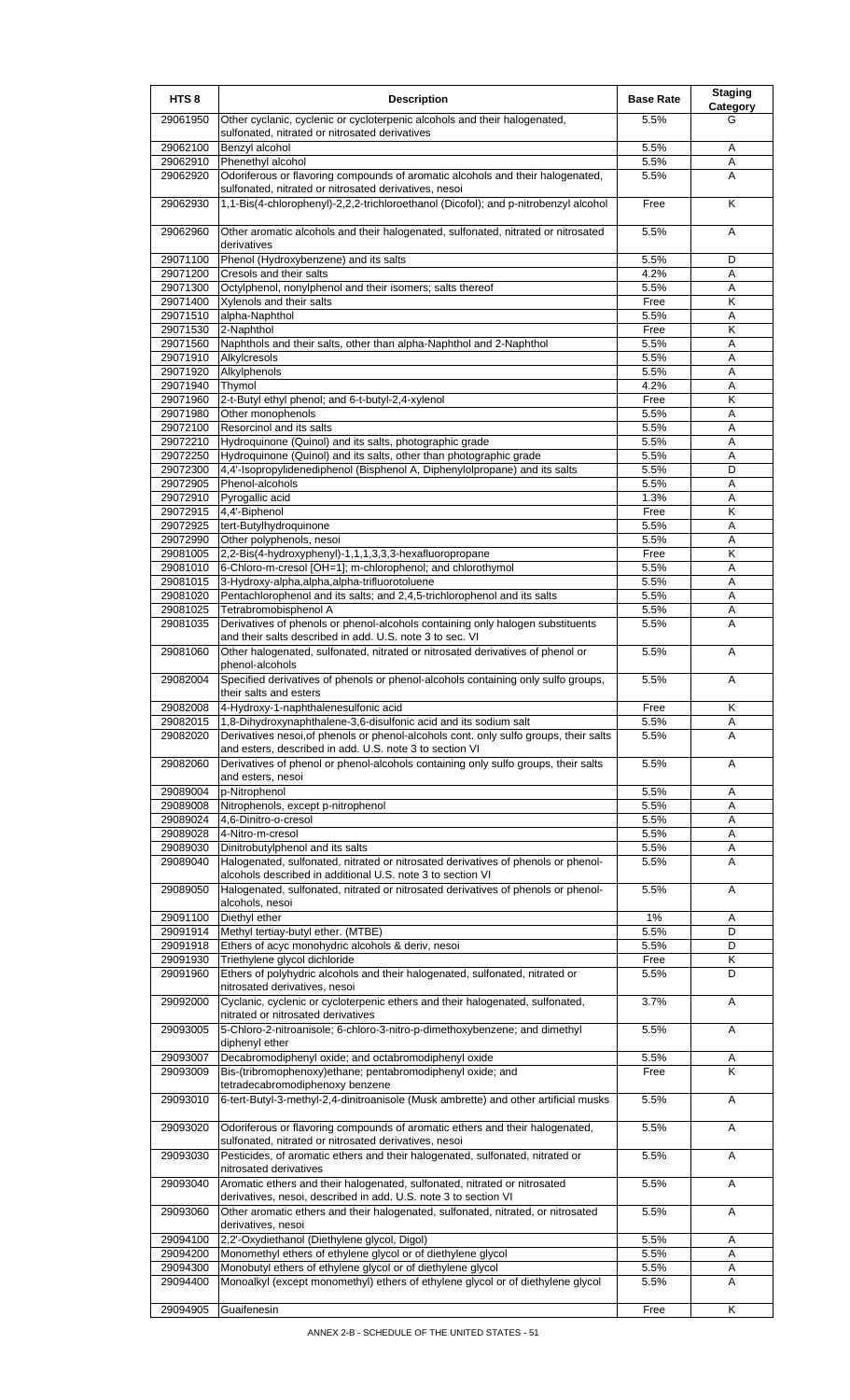| HTS <sub>8</sub>     | <b>Description</b>                                                                                                                              | <b>Base Rate</b> | <b>Staging</b><br>Category |
|----------------------|-------------------------------------------------------------------------------------------------------------------------------------------------|------------------|----------------------------|
| 29094910             | Other aromatic ether-alcohols, their halogenated, sulfonated, nitrated or nitrosated<br>derivatives described in add. US note 3 to section VI   | 5.5%             | А                          |
| 29094915             | Aromatic ether-alcohols and their halogenated, sulfonated, nitrated or nitrosated<br>derivatives, nesoi                                         | 5.5%             | A                          |
| 29094920             | Nonaromatic glycerol ethers                                                                                                                     | 3.7%             | Α                          |
| 29094930             | Di-pentaerythritol having a purity of 94% or more by weight                                                                                     | Free             | Κ                          |
| 29094960             | Other non-aromatic ether-alcohols and their halogenated, sulfonated, nitrated or<br>nitrosated derivatives                                      | 5.5%             | A                          |
| 29095010             | 4-Ethylguaiacol                                                                                                                                 | 5.5%             | A                          |
| 29095020             | Guaiacol and its derivatives                                                                                                                    | 5.5%             | Α                          |
| 29095040             | Odoriferous or flavoring compounds of ether-phenols, ether-alcohol-phenols &<br>their halogenated, sulfonated, nitrated, nitrosated derivatives | 4.8%             | A                          |
| 29095045             | Ether-phenols, ether-alcohol-phenols & their halogenated, sulfonated, nitrated,<br>nitrosated derivatives nesoi, in add. U.S. note 3 to sec. VI | 5.5%             | A                          |
| 29095050             | Ether-phenols, ether-alcohol-phenols and their halogenated, sulfonated, nitrated or<br>nitrosated derivatives, nesoi                            | 5.5%             | A                          |
| 29096010             | Aromatic alcohol, ether and ketone peroxides and their halogenated, sulfonated,<br>nitrated, nitrosated derivatives, in add. US note 3 sec. VI  | 5.5%             | $\overline{c}$             |
| 29096020             | Aromatic alcohol peroxides, ether peroxides, ketone peroxides and their<br>halogenated, sulfonated, nitrated or nitrosated derivatives, nesoi   | 5.5%             | C                          |
| 29096050             | Nonaromatic alcohol, ether and ketone peroxides and their halogenated,<br>sulfonated, nitrated or nitrosated derivatives                        | 3.7%             | С                          |
| 29101000             | Oxirane (Ethylene oxide)                                                                                                                        | 5.5%             | Α<br>D                     |
| 29102000<br>29103000 | Methyloxirane (Propylene oxide)<br>1-Chloro-2,3-epoxypropane (Epichlorohydrin)                                                                  | 5.5%<br>3.7%     | D                          |
| 29109010             | <b>Butylene</b> oxide                                                                                                                           | 4.6%             | Α                          |
| 29109020             | Aromatic epoxides, epoxyalcohols, epoxyphenols and epoxyethers, with a three-<br>membered ring, and their derivatives, nesoi                    | 5.5%             | A                          |
| 29109050             | Nonaromatic epoxides, epoxyalcohols, epoxyphenols and epoxyethers, with a<br>three-membered ring, and their derivatives, nesoi                  | 4.8%             | A                          |
| 29110010             | 1,1-Bis-(1-methylethoxy)cyclohexane                                                                                                             | Free             | Κ                          |
| 29110050             | Acetals and hemiacetals, whether or not with other oxygen function, and their<br>halogenated, sulfonated, nitrated or nitrosated derivatives    | 5.3%             | A                          |
| 29121100             | Methanal (Formaldehyde)                                                                                                                         | 2.8%             | Α                          |
| 29121200             | Ethanal (Acetaldehyde)                                                                                                                          | 5.5%             | A                          |
| 29121300             | Butanal (Butyraldehyde, normal isomer)                                                                                                          | 5.5%             | Α                          |
| 29121910<br>29121920 | Citral<br>Odoriferous or flavoring compounds of acyclic aldehydes without other oxygen                                                          | 5.5%<br>4.8%     | Α<br>A                     |
|                      | function, nesoi                                                                                                                                 |                  |                            |
| 29121930             | Glyoxal                                                                                                                                         | 3.7%             | A                          |
| 29121940             | Isobutanal                                                                                                                                      | 5.5%             | A                          |
| 29121950             | Acyclic aldehydes without other oxygen function, nesoi<br>Benzaldehyde                                                                          | 5.5%<br>5.5%     | Α                          |
| 29122100<br>29122910 | Phenylacetaldehyde                                                                                                                              | 5.5%             | Α<br>A                     |
| 29122930             | 3,4-Dimethylbenzaldehyde; paraldehyde, USP grade; and p-tolualdehyde                                                                            | Free             | Κ                          |
| 29122960             | Other cyclic aldehydes without other oxygen function                                                                                            | 5.5%             | Α                          |
| 29123010<br>29123020 | Aromatic aldehyde-alcohols<br>Hydroxycitronellal                                                                                                | 5.5%<br>4.8%     | A<br>A                     |
| 29123050             | Nonaromatic aldehyde-alcohols, other than hydroxycitronellal                                                                                    | 5.1%             | A                          |
| 29124100             | Vanillin (4-Hydroxy-3-methoxybenzaldehyde)                                                                                                      | 5.5%             | Α                          |
| 29124200             | Ethylvanillin (3-Ethoxy-4-hydroxy-benzaldehyde)                                                                                                 | 5.5%             | Α                          |
| 29124910             | p-Anisaldehyde                                                                                                                                  | 5.5%             | Α                          |
| 29124915<br>29124925 | P-Hydroxybenzaldehyde<br>Other aromatic aldehyde-ethers, aldehyde-phenols and aldehydes with other                                              | Free<br>5.5%     | Κ<br>A                     |
| 29124950             | oxygen function<br>Nonaromatic aldehyde-ethers, aldehyde-phenols and aldehydes with other oxygen                                                | 4.8%             | Α                          |
| 29125010             | function, nesoi<br>Metaldehyde from cyclic polymers of aldehydes                                                                                | Free             | Κ                          |
| 29125050             | Cyclic polymers of aldehydes, other than Metaldehyde.                                                                                           | 5.5%             | Α                          |
| 29126000             | Paraformaldehyde                                                                                                                                | 5.1%             | Α                          |
| 29130020             | 4-Fluoro-3-phenoxybenzaldehyde                                                                                                                  | Free             | Κ                          |
| 29130040             | Aromatic halogenated, sulfonated, nitrated or nitrosated derivatives of product of<br>heading 2912                                              | 5.5%             | A                          |
| 29130050             | Nonaromatic halogenated, sulfonated, nitrated or nitrosated derivatives of<br>products of heading 2912                                          | 5.5%             | A                          |
| 29141110             | Acetone, derived in whole or in part from cumene                                                                                                | 5.5%             | D                          |
| 29141150<br>29141200 | Acetone, not derived in whole or in part from cumene<br>Butanone (Methyl ethyl ketone)                                                          | Free<br>3.1%     | Κ<br>Α                     |
| 29141300             | 4-Methylpentan-2-one (Methyl isobutyl ketone)                                                                                                   | 4%               | Α                          |
| 29141900             | Acyclic ketones without other oxygen function, nesoi                                                                                            | 4%               | G                          |
| 29142110             | Natural camphor                                                                                                                                 | Free             | Κ                          |
| 29142120             | Synthetic camphor                                                                                                                               | 2.6%             | A                          |
| 29142210<br>29142220 | Cyclohexanone<br>Methylcyclohexanone                                                                                                            | 5.5%<br>5.5%     | Α<br>Α                     |
| 29142300             | Ionones and methylionones                                                                                                                       | 5.5%             | Α                          |
| 29142910             | Isophorone                                                                                                                                      | 4%               | Α                          |
| 29142950             | Cyclanic, cyclenic or cycloterpenic ketones without other oxygen function, nesoi                                                                | 4.8%             | A                          |
| 29143100             | Phenylacetone (Phenylpropan-2-one)                                                                                                              | 5.5%             | Α                          |
| 29143910             | 7-Acetyl-1,1,3,4,4,6-hexamethyltetrahydronaphthalene; 1-(2-<br>Naphthalenyl) ethanone; and 6-Acetyl-1,1,2,3,3,5-hexamethylindan                 | Free             | K                          |
| 29143990             | Aromatic ketones without other oxygen function, nesoi                                                                                           | 5.5%             | Α                          |
| 29144010             | 4-Hydroxy-4-methylpentan-2-one (Diacetone alcohol)                                                                                              | 4%               | Α                          |
| 29144020<br>29144040 | 1,2,3-Indantrione monohydrate (Ninhydrin)<br>Aromatic ketone-alcohols and ketone-aldehydes, nesoi                                               | 5.5%<br>5.5%     | Α<br>Α                     |
| 29144060             | 1,3-Dihydroxyacetone                                                                                                                            | Free             | Κ                          |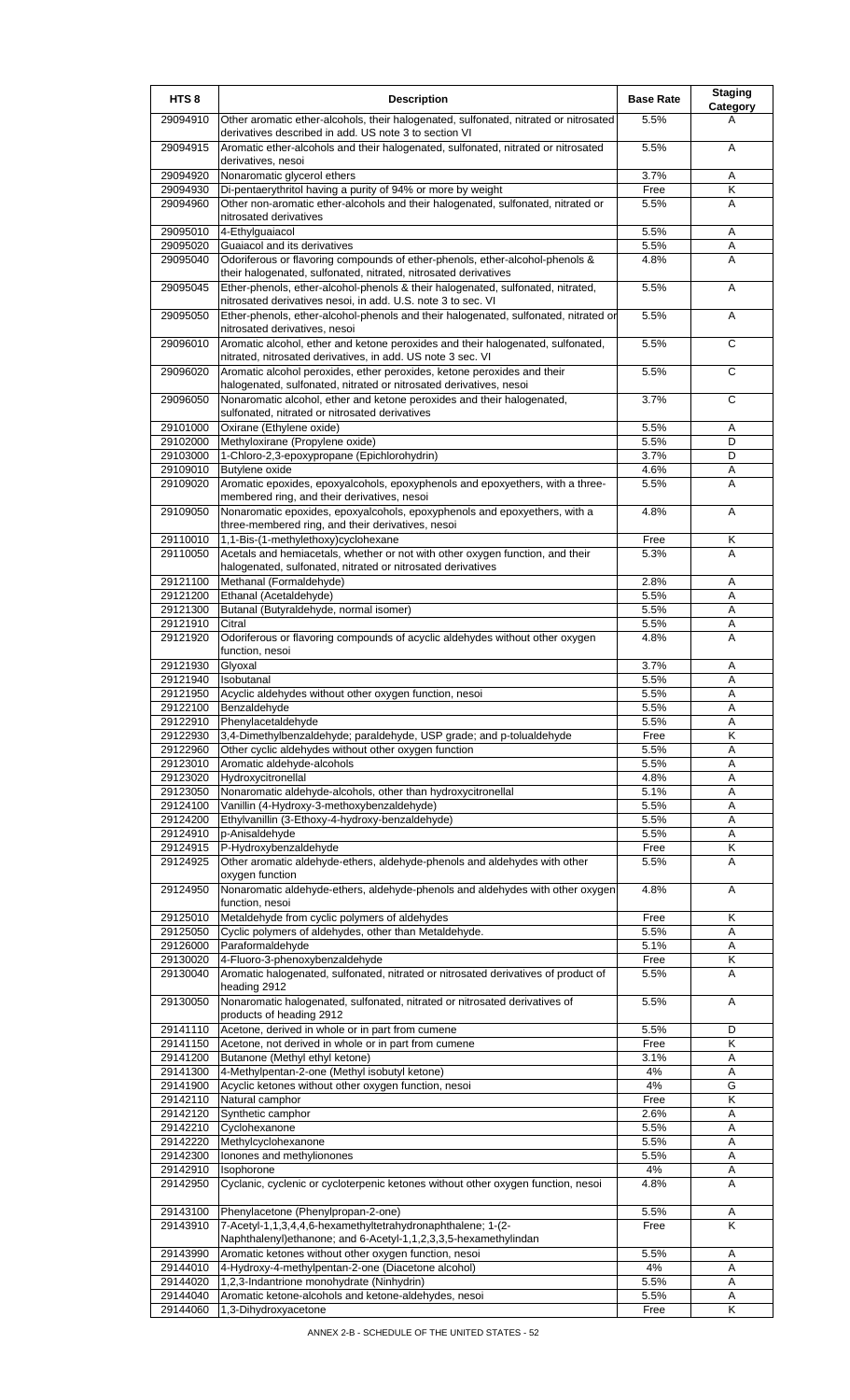| HTS <sub>8</sub>     | <b>Description</b>                                                                                                                     | <b>Base Rate</b> | <b>Staging</b><br><b>Category</b> |
|----------------------|----------------------------------------------------------------------------------------------------------------------------------------|------------------|-----------------------------------|
| 29144090             | Nonaromatic ketone-alcohols and ketone-aldehydes, nesoi                                                                                | 4.8%             | Α                                 |
| 29145010             | 5-Benzoyl-4-hydroxy-2-methoxy-benzenesulfonic acid                                                                                     | Free             | Κ                                 |
| 29145030             | Aromatic ketone-phenols and ketones with other oxygen function                                                                         | 5.5%             | A                                 |
| 29145050             | Nonaromatic ketone-phenols and ketones with other oxygen function                                                                      | 4%               | Α                                 |
| 29146100             | Anthraquinone                                                                                                                          | Free             | Κ                                 |
| 29146910             | Photographic chemicals of quinones                                                                                                     | 5.5%             | Α                                 |
| 29146920             | Drugs of quinones                                                                                                                      | 5.5%             | Α<br>K                            |
| 29146960<br>29146990 | 1,4-Dihydroxyanthraquinone; and 2-ethylanthraquinone<br>Quinones, nesoi                                                                | Free<br>5.5%     | Α                                 |
| 29147010             | Specified aromatic halogenated, sulfonated, nitrated or nitrosated derivatives of                                                      | 5.5%             | Α                                 |
|                      | ketones and quinones                                                                                                                   |                  |                                   |
| 29147030             | Anthraquinone disulfonic acid, sodium salt; and 4-(3,4-dichlorophenyl)-1-tetralone                                                     | Free             | Κ                                 |
| 29147040             | Other halogenated, sulfonated, nitrated, or nitrosated derivatives of aromatic                                                         | 5.5%             | A                                 |
| 29147060             | ketones & quinones whether or not with other oxygen function<br>1-Chloro-5-hexanone                                                    | Free             | Κ                                 |
| 29147090             | Other halogenated, sulfonated, nitrated or nitrosated derivatives of non-aromatic                                                      | 4%               | A                                 |
|                      | ketones & quinones whether or not w/other oxygen function                                                                              |                  |                                   |
| 29151100             | Formic acid                                                                                                                            | 5.5%             | Α                                 |
| 29151200             | Salts of formic acid                                                                                                                   | 5.5%             | Α                                 |
| 29151310             | Aromatic esters of formic acid                                                                                                         | 5.5%             | Α                                 |
| 29151350             | Nonaromatic esters of formic acid                                                                                                      | 3.7%             | A                                 |
| 29152100             | Acetic acid                                                                                                                            | 1.8%             | Α                                 |
| 29152200             | Sodium acetate                                                                                                                         | 3.7%             | Α                                 |
| 29152300             | <b>Cobalt</b> acetates                                                                                                                 | 4.2%             | Α                                 |
| 29152400             | Acetic anhydride                                                                                                                       | 3.5%             | Α                                 |
| 29152910             | Cupric acetate monohydrate<br>Other salts of acetic acid                                                                               | Free             | Κ                                 |
| 29152950<br>29153100 | Ethyl acetate                                                                                                                          | 2.8%<br>3.7%     | Α<br>Α                            |
| 29153200             | Vinyl acetate                                                                                                                          | 3.8%             | D                                 |
| 29153300             | n-Butyl acetate                                                                                                                        | 5.5%             | Α                                 |
| 29153400             | Isobutyl acetate                                                                                                                       | 5.5%             | Α                                 |
| 29153500             | 2-Ethoxyethyl acetate (Ethylene glycol, monoethyl ether acetate)                                                                       | 5.5%             | Α                                 |
| 29153910             | Benzyl acetate                                                                                                                         | 5.5%             | Α                                 |
| 29153920             | Odoriferous or flavoring compounds of aromatic esters of acetic acid, other than                                                       | 5.5%             | A                                 |
| 29153930             | benzyl acetate<br>Aromatic esters of acetic acid described in additional U.S. note 3 to section VI                                     | 5.5%             | A                                 |
|                      |                                                                                                                                        | 5.5%             |                                   |
| 29153935<br>29153940 | Aromatic esters of acetic acid, nesoi<br>Linalyl acetate                                                                               | 5.5%             | Α<br>Α                            |
| 29153945             | Odoriferous or flavoring compounds of nonaromatic esters of acetic acid, nesoi                                                         | 4.8%             | Α                                 |
|                      |                                                                                                                                        |                  |                                   |
|                      | 29153947 Acetates of polyhydric alcohols or of polyhydric alcohol ethers                                                               | 5.5%             | Α                                 |
| 29153960             | Bis(bromoacetoxy)butene                                                                                                                | Free             | Κ                                 |
| 29153990             | Other non-aromatic esters of acetic acid                                                                                               | 3.7%             | Α                                 |
| 29154010<br>29154020 | Chloroacetic acids<br>Aromatic salts and esters of chlorocetic acids, described in additional U.S. note 3                              | 1.8%<br>5.5%     | Α<br>A                            |
| 29154030             | to section VI<br>Aromatic salts and esters of chlorocetic acids, nesoi                                                                 | 5.5%             | Α                                 |
| 29154050             | Nonaromatic salts and esters of chlorocetic acids, nesoi                                                                               | 3.7%             | Α                                 |
| 29155010             | Propionic acid                                                                                                                         | 4.2%             | Α                                 |
| 29155020             | Aromatic salts and esters of propionic acid                                                                                            | 5.5%             | Α                                 |
| 29155050             | Nonaromatic salts and esters of propionic acid                                                                                         | 3.7%             | A                                 |
| 29156010             | Aromatic salts and esters of butyric acids and valeric acids                                                                           | 5.5%             | Α                                 |
| 29156050             | Butyric acids, valeric acids, their nonaromatic salts and esters                                                                       | 2.1%             | G                                 |
| 29157000             | Palmitic acid, stearic acid, their salts and esters                                                                                    | 5%               | Α                                 |
| 29159010             | Fatty acids of animal or vegetable origin, nesoi                                                                                       | 5%               | C                                 |
| 29159014             | Valproic acid                                                                                                                          | 4.2%             | C                                 |
| 29159018             | Saturated acyclic monocarboxylic acids, nesoi                                                                                          | 4.2%             | C                                 |
| 29159020             | Aromatic anhydrides, halides, peroxides and peroxyacids, of saturated acyclic<br>monocarboxylic acids, and their derivatives, nesoi    | 5.5%             | C                                 |
| 29159050             | Nonaromatic anhydrides, halides, peroxides and peroxyacids, of saturated acyclic<br>monocarboxylic acids, and their derivatives, nesoi | 3.8%             | C                                 |
| 29161100             | Acrylic acid and its salts                                                                                                             | 4.2%             | Α                                 |
| 29161210             | Aromatic esters of acrylic acid                                                                                                        | 6.5%             | D                                 |
| 29161250             | Nonaromatic esters of acrylic acid                                                                                                     | 3.7%             | D                                 |
| 29161300             | Methacrylic acid and its salts                                                                                                         | 4.2%             | D                                 |
| 29161410             | Dicyclopentenyloxyethyl methacrylate                                                                                                   | Free             | Κ                                 |
| 29161420<br>29161510 | Other esters of methacrylic acid<br>Oleic, linoleic or linolenic acids                                                                 | 3.7%<br>6.5%     | D<br>Α                            |
| 29161550             | Salts and esters of oleic, linoleic or linolenic acids                                                                                 | 4.4%             | A                                 |
| 29161910             | Potassium sorbate                                                                                                                      | 3.1%             | A                                 |
| 29161920             | Sorbic acid                                                                                                                            | 4.2%             | Α                                 |
| 29161930             | Unsaturated acyclic monocarboxylic acids, nesoi                                                                                        | 6.1%             | Α                                 |
| 29161950             | Unsaturated acyclic monocarboxylic acid anhydrides, halides, peroxides,<br>peroxyacids and their derivatives, nesoi                    | 3.7%             | Α                                 |
| 29162010             | Tefluthrin                                                                                                                             | Free             | Κ                                 |
| 29162050             | Cyclanic, cyclenic or cycloterpenic monocarboxylic acids, their anhydrides,                                                            | 3.7%             | A                                 |
|                      | halides, peroxides, peroxyacids and their derivatives                                                                                  |                  |                                   |
| 29163110             | Benzoic acid and its salts                                                                                                             | 6.5%             | Α                                 |
| 29163120             | Odoriferous or flavoring compounds of benzoic acid esters                                                                              | 6.5%             | Α                                 |
| 29163130             | Benzoic acid esters, except odoriferous or flavoring compounds, described in<br>additional U.S. note 3 to section VI                   | 6.5%             | Α                                 |
| 29163150             | Benzoic acid esters, nesoi                                                                                                             | 6.5%             | Α                                 |
| 29163210             | Benzoyl peroxide                                                                                                                       | 6.5%             | Α                                 |
| 29163220             | Benzoyl chloride                                                                                                                       | 6.5%             | Α                                 |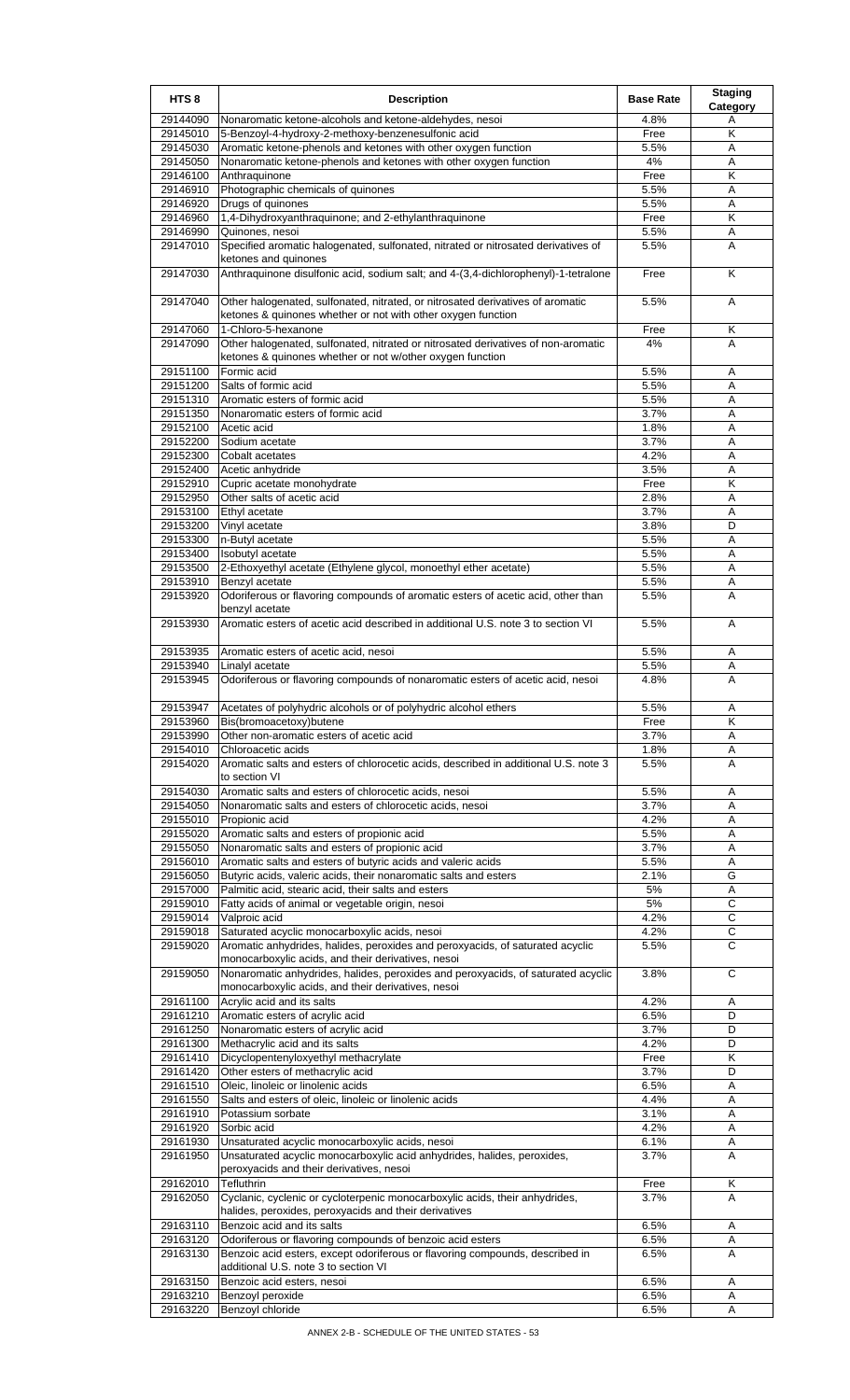| HTS <sub>8</sub>     | <b>Description</b>                                                                                                                                 | <b>Base Rate</b> | <b>Staging</b><br>Category |
|----------------------|----------------------------------------------------------------------------------------------------------------------------------------------------|------------------|----------------------------|
| 29163410             | Phenylacetic acid (alpha-Toluic acid)                                                                                                              | 6.5%             | Α                          |
| 29163415             | Odoriferous or flavoring compounds of phenylacetic acid and its salts                                                                              | 6.5%             | Α                          |
| 29163425             | Phenylacetic acid salts, nesoi, described in additional US note 3 to section VI                                                                    | 6.5%             | A                          |
| 29163455             | Phenylacetic acid salts, nesoi                                                                                                                     | Free             | K                          |
| 29163515             | Odoriferous or flavoring compounds of phenylacetic acid esters                                                                                     | 6.5%             | Α                          |
| 29163525             | Phenylacetic acid esters, nesoi, described in additional US note 3 to section VI                                                                   | 6.5%             | A                          |
|                      |                                                                                                                                                    |                  |                            |
| 29163555<br>29163903 | Phenylacetic acid esters, nesoi<br>Benzoic anhydride; tert-butyl peroxybenzoate; p-nitrobenzoyl chloride; 2-nitro-m-                               | Free<br>6.5%     | Κ<br>C                     |
|                      | toluic acid; and 3-nitro-o-toluic acid                                                                                                             |                  |                            |
| 29163904             | Specified derivatives of benzoic and toluic acids                                                                                                  | Free             | Κ                          |
| 29163906             | Cinnamic acid                                                                                                                                      | 6.5%             | C                          |
| 29163908<br>29163912 | 4-Chloro-3-nitrobenzoic acid<br>4-Chloro-3,5-dinitrobenzoic acid and its esters                                                                    | 6.5%<br>6.5%     | C<br>C                     |
| 29163915             | Ibuprofen                                                                                                                                          | 6.5%             | $\overline{c}$             |
| 29163916             | 4-Chlorobenzoic acid                                                                                                                               | 6.5%             | С                          |
| 29163917             | 2,2-Dichlorophenylacetic acid ethyl ester and m-toluic acid                                                                                        | Free             | Κ                          |
| 29163920             | Odoriferous or flavoring compounds of aromatic monocarboxylic acids, their<br>anhydrides, halides, peroxides, peroxyacids and derivatives          | 6.5%             | C                          |
| 29163945             | Aromatic monocarboxylic acids, their anhydrides, halides, peroxides, peroxyacids                                                                   | 6.5%             | C                          |
|                      | and derivatives described in add'I US note 3 to section VI                                                                                         |                  |                            |
| 29163975             | Other aromatic monocarboxylic acids, their anhydrides, halides, peroxides,                                                                         | 6.5%             | C                          |
| 29171100             | peroxyacids and their derivatives<br>Oxalic acid, its salts and esters                                                                             | 3.1%             | Α                          |
| 29171210             | Adipic acid                                                                                                                                        | 6.5%             | D                          |
| 29171220             | Plasticizers of adipic acid salts and esters                                                                                                       | 6.5%             | D                          |
| 29171250             | Adipic acid salts and esters, nesoi                                                                                                                | 6.5%             | D                          |
| 29171300<br>29171410 | Azelaic acid, sebacic acid, their salts and esters                                                                                                 | 4.8%<br>6.5%     | Α<br>A                     |
|                      | Maleic anhydride derived in whole or in part from benzene or other aromatic<br>hydrocarbons                                                        |                  |                            |
| 29171450             | Maleic anhydride, except derived in whole or in part from benzene or other                                                                         | 4.2%             | A                          |
|                      | aromatic hydrocarbons                                                                                                                              |                  |                            |
| 29171910             | Ferrous fumarate                                                                                                                                   | 6.5%             | Α                          |
| 29171915<br>29171917 | Fumaric acid, derived in whole or in part from aromatic hydrocarbons<br>Fumaric acid except derived in whole or in part from aromatic hydrocarbons | 6.5%<br>4.2%     | Α<br>Α                     |
| 29171920             | Specified acyclic polycarboxylic acids and their derivatives, described in additional                                                              | 6.5%             | A                          |
|                      | U.S. note 3 to section VI                                                                                                                          |                  |                            |
| 29171923             | Maleic acid                                                                                                                                        | 6.5%             | Α                          |
| 29171927             | Succinic acid, glutaric acid, and their derivatives, and derivatives of adipic, fumeric<br>and maleic acids, nesoi                                 | 6.5%             | A                          |
| 29171930             | Ethylene brassylate                                                                                                                                | 4.8%             | A                          |
| 29171935             | Malonic acid                                                                                                                                       | <b>Free</b>      | K                          |
| 29171940             | Acyclic polycarboxylic acids, derived from aromatic hydrocarbons, and their<br>derivatives, nesoi                                                  | 6.5%             | A                          |
| 29171970             | Acyclic polycarboxylic acids and derivative (excluding plasticizers)                                                                               | 4%               | Α                          |
| 29172000             | Cyclanic, cyclenic or cycloterpenic polycarboxylic acids, their anhydrides, halides,                                                               | 4.2%             | A                          |
|                      | peroxides, peroxyacids and their derivatives                                                                                                       |                  |                            |
| 29173100<br>29173200 | Dibutyl orthophthalates<br>Dioctyl orthophthalates                                                                                                 | 6.5%<br>6.5%     | Α<br>D                     |
| 29173300             | Dinonyl or didecyl orthophthalates                                                                                                                 | 6.5%             | Α                          |
| 29173400             | Esters of orthophthalic acid, nesoi                                                                                                                | 6.5%             | D                          |
| 29173500             | Phthalic anhydride                                                                                                                                 | 6.5%             | Α                          |
| 29173600<br>29173700 | Terephthalic acid and its salts                                                                                                                    | 6.5%<br>6.5%     | G                          |
| 29173904             | Dimethyl terephthalate<br>1,2,4-Benzenetricarboxylic acid,1,2-dianhydride(trimellitic anhydride);naphthalic                                        | 6.5%             | Α<br>A                     |
|                      | anhydride;phthalic acid;& 4-sulfo-1,8-naphthalic anhydride                                                                                         |                  |                            |
|                      |                                                                                                                                                    |                  |                            |
| 29173908<br>29173912 | Naphthalic anhydride<br>4,4'-(Hexafluoroisopropyl-indene)bis(phthalic anhydride)                                                                   | Free<br>Free     | Κ<br>Κ                     |
| 29173915             | Isophthalic acid                                                                                                                                   | 6.5%             | Α                          |
| 29173917             | Tetrabromophthalic anhydride                                                                                                                       | 6.5%             | Α                          |
| 29173920             | Plasticizers of aromatic polycarboxylic acids, their anhydrides, halides, peroxides,                                                               | 6.5%             | A                          |
| 29173930             | peroxyacids and their derivatives<br>Aromatic polycarboxylic acids, their anhydrides, halides, peroxides, peroxyacids                              | 6.5%             | Α                          |
|                      | and their derivatives nesoi, in add. U.S. note 3 to sec. VI                                                                                        |                  |                            |
| 29173970             | Other aromatic polycarboxylic acids and their derivatives (excluding those                                                                         | 6.5%             | Α                          |
|                      | described in additional US note 3 to section VI                                                                                                    |                  |                            |
| 29181110<br>29181150 | Lactic acid<br>Salts and esters of lactic acid                                                                                                     | 5.1%<br>3.4%     | Α                          |
| 29181200             | Tartaric acid                                                                                                                                      | Free             | Α<br>K                     |
| 29181310             | Potassium antimony tartrate (Tartar emetic)                                                                                                        | Free             | Κ                          |
| 29181320             | Potassium bitartrate (Cream of tartar)                                                                                                             | Free             | Κ                          |
| 29181330             | Potassium sodium tartrate (Rochelle salts)<br>Salts and esters of tartaric acid, nesoi                                                             | Free             | Κ                          |
| 29181350<br>29181400 | Citric acid                                                                                                                                        | 4.4%<br>6%       | Α<br>Α                     |
| 29181510             | Sodium citrate                                                                                                                                     | 6.5%             | Α                          |
| 29181550             | Salts and esters of citric acid, except sodium citrate                                                                                             | 3.7%             | A                          |
| 29181610             | Gluconic acid                                                                                                                                      | 6%               | Α                          |
| 29181650<br>29181910 | Salts and esters of gluconic acid<br>Benzilic acid; and benzilic acid, methyl ester                                                                | 3.7%<br>5.8%     | Α<br>A                     |
| 29181912             | Phenylglycolic acid (Mandelic acid)                                                                                                                | Free             | Κ                          |
| 29181915             | Phenylglycolic (Mandelic) acid salts and esters                                                                                                    | 6.5%             | A                          |
| 29181920             | Aromatic carboxylic acids with alcohol function, w/o other oxygen functions, and<br>their derivatives, described in add. U.S. note 3 to sec. VI    | 6.5%             | A                          |
|                      |                                                                                                                                                    |                  |                            |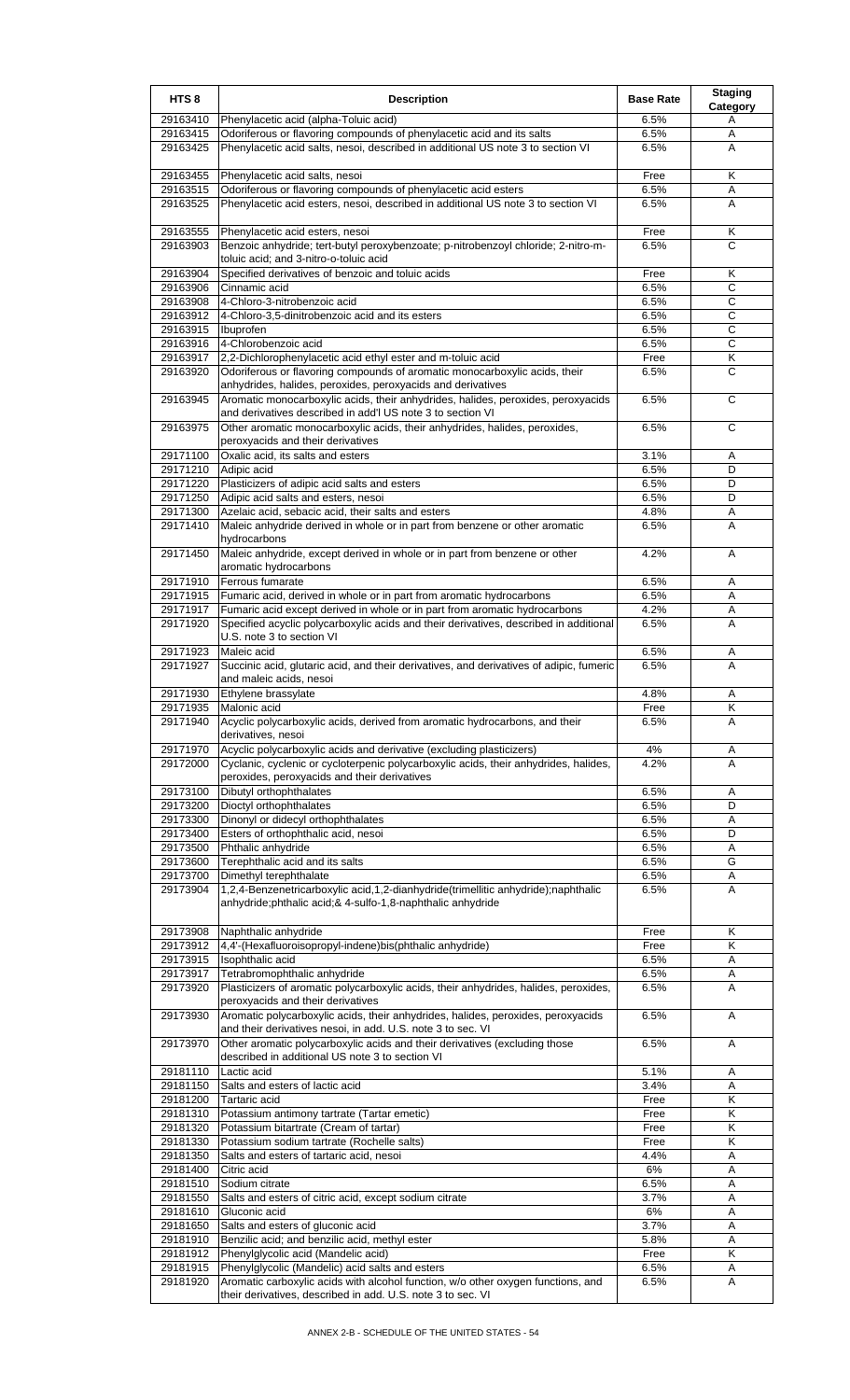| HTS <sub>8</sub>     | <b>Description</b>                                                                                                                                             | <b>Base Rate</b> | <b>Staging</b><br><b>Category</b> |
|----------------------|----------------------------------------------------------------------------------------------------------------------------------------------------------------|------------------|-----------------------------------|
| 29181930             | Aromatic carboxylic acids with alcohol function, without other oxygen functions,<br>and their derivatives, nesoi                                               | 6.5%             | A                                 |
| 29181960             | Malic acid                                                                                                                                                     | 4%               | Α                                 |
| 29181990             | Nonaromatic carboxylic acids with alcohol function, without other oxygen function,<br>and their derivatives, nesoi                                             | 4%               | A                                 |
| 29182110             | Salicylic acid and its salts, suitable for medicinal use                                                                                                       | 6.5%             | Α                                 |
| 29182150             | Salicylic acid and its salts, not suitable for medicinal use                                                                                                   | 6.5%             | A                                 |
| 29182210<br>29182250 | O-Acetylsalicylic acid (Aspirin)<br>Salts and esters Of O-acetylsalicylic acid                                                                                 | 6.5%<br>6.5%     | Α<br>Α                            |
| 29182310             | Salol (Phenyl salicylate) suitable for medicinal use                                                                                                           | 6.5%             | Α                                 |
| 29182320             | Odoriferous or flavoring compounds of other esters of salicyclic acid and their                                                                                | 6.5%             | A                                 |
|                      | salts, nesoi                                                                                                                                                   |                  |                                   |
| 29182330             | Esters of salicylic acid and their salts, described in additional U.S. note 3 to<br>section VI                                                                 | 6.5%             | A                                 |
| 29182350             | Esters of salicylic acid and their salts, nesoi                                                                                                                | 6.5%             | Α                                 |
| 29182904             | 2,3-Cresotic acid; m-hydroxybenzoic acid;2-hydroxybenzoic acid, calcium salt; and<br>other specified carboxylic acids w/phenol function                        | 5.8%             | A                                 |
| 29182908             | m-Hydroxybenzoic acid                                                                                                                                          | Free             | K                                 |
| 29182920             | Gentisic acid; and hydroxycinnamic acid and its salts                                                                                                          | 6.5%             | Α                                 |
| 29182922             | p-Hydroxybenzoic acid                                                                                                                                          | 6.5%             | Α                                 |
| 29182925             | 3-Hydroxy-2-naphthoic acid                                                                                                                                     | 6.5%             | A                                 |
| 29182930             | Gallic acid                                                                                                                                                    | 1%               | A                                 |
| 29182939<br>29182965 | 4,4-Bis(4-hydroxyphenyl)-pentanoic acid; and 3,5,6-triclorosalicylic acid<br>Carboxylic acids with phenol function but w/o other oxygen function, described in | Free<br>6.5%     | Κ<br>A                            |
| 29182975             | add'l. U.S. note 3 to section VI<br>Other carboxylic acids w/phenol function but w/o other oxygen function & their                                             | 6.5%             | Α                                 |
|                      | derivatives (excluding goods of add. US note 3 to section VI)                                                                                                  |                  |                                   |
| 29183010             | 1-Formylphenylacetic acid, methyl ester                                                                                                                        | 5.8%             | Α                                 |
| 29183015             | 2-Chloro-4,5-difluoro-beta-oxobenzenepropanoic acid, ethyl ester; and ethyl 2-keto<br>4-phenylbutanoate                                                        | Free             | K                                 |
| 29183025             | Aromatic carboxylic acids w/aldehyde or ketone function but w/o other oxygen<br>function & their deriv desc. in add US note 3 to sec VI, nesoi                 | 6.5%             | A                                 |
| 29183030             | Aromatic carboxylic acids with aldehyde or ketone function, but without other<br>oxygen function, and derivatives, nesoi                                       | 6.5%             | Α                                 |
| 29183070             | Dimethyl acetyl succinate; oxalacetic acid diethyl ester sodium salt; 4,4,4-trifluoro-<br>3-oxobutanoic acid, both ethyl & methyl ester versions               | Free             | K                                 |
| 29183090             | Non-aromatic carboxylic acids w/aldehyde or ketone function but w/o other oxygen<br>func. their anhydrides, halides, peroxides, etc derivatives                | 3.7%             | A                                 |
| 29189005             | p-Anisic acid; clofibrate; 1,6-hexanediol-bis(3,5-dibutyl-4-<br>hydroxyphenyl)propionate; and 3-phenoxybenzoic acid                                            | 5.8%             | C                                 |
| 29189006             | 1-Hydroxy-6-octadecyloxy-2-naphthalenccarboxylic acid; and 1-hydroxy-6-                                                                                        | Free             | K                                 |
| 29189014             | docosyloxy-2-naphthalene carboxylic acid<br>2-(4-Chloro-2-methyl-phenoxy)propionic acid and its salts                                                          | Free             | Κ                                 |
| 29189018             | 4-(4-Chloro-2-methyl-phenoxy)butyric acid; p-chlorophenoxyacetic acid; and 2-(2,4)<br>dichlorophenoxy) propionic acid                                          | 6.5%             | C                                 |
| 29189020             | Aromatic pesticides, derived from carboxylic acids with additional oxygen function,<br>and their derivatives, nesoi                                            | 6.5%             | C                                 |
| 29189030             | Aromatic drugs derived from carboxylic acids with additional oxygen function, and<br>their derivatives, nesoi                                                  | 6.5%             | $\overline{c}$                    |
| 29189035             | Odoriferous or flavoring compounds of carboxylic acids with additional oxygen<br>function, and their derivatives, nesoi                                        | 6.5%             | C                                 |
| 29189043             | Aromatic carboxylic acids with add'l oxygen function and their anhydrides, halide,<br>etc deriv described in add US note 3 to sect VI, nesoi                   | 6.5%             | C                                 |
| 29189047             | Other aromatic carboxylic acids with add'l oxygen function and their anhydrides,<br>halide, etc deriv (exclud goods in add US note 3 to sec VI)                | 6.5%             | $\overline{c}$                    |
| 29189050             | Nonaromatic carboxylic acids with additional oxygen function, and their                                                                                        | 4%               | $\overline{c}$                    |
| 29190015             | derivatives, nesoi<br>Triphenyl phosphate plasticizers                                                                                                         | Free             | Κ                                 |
| 29190025             | Other aromatic plasticizers                                                                                                                                    | 6.5%             | C                                 |
| 29190030             | Aromatic phosphoric esters and their salts, including lactophosphates, and their                                                                               | 6.5%             | C                                 |
| 29190050             | derivatives, not used as plasticizers<br>Nonaromatic phosphoric esters and their salts, including lactophosphates, and                                         | 3.7%             | $\overline{c}$                    |
|                      | their derivatives                                                                                                                                              |                  |                                   |
| 29201010<br>29201030 | O,O-Dimethyl-O-(4-nitro-m-tolyl)-phosphorothioate (Fenitrothion)<br>O,O-diethyl-O-(4-nitrophenyl) phosphorothioate; and O,O-dimethyl-O-(4-                     | 6.5%<br>Free     | C<br>K                            |
| 29201040             | nitrophenyl)phosphorothioate<br>Other aromatic thiophosphoric esters (phosphorothioates) and their salts; their                                                | 6.5%             | C                                 |
| 29201050             | halogenated, sulfonated, nitrated or nitrosated derivatives<br>Nonaromatic phosphorothioates, their salts and halogenated, sulfonated, nitrated                | 3.7%             | Α                                 |
| 29209010             | or nitrosated derivatives, nesoi<br>Aromatic pesticides of esters of other inorganic acids (excluding hydrogen                                                 | 6.5%             | C                                 |
| 29209020             | halides), their salts and their derivatives<br>Aromatic esters of other inorganic acids (excluding hydrogen halides) their salts                               | 6.5%             | $\overline{c}$                    |
| 29209050             | and their derivatives, nesoi<br>Nonaromatic esters of other inorganic acids (excluding hydrogen halides), their                                                | 3.7%             | C                                 |
| 29211100             | salts and their derivatives, nesoi<br>Methylamine, di- or trimethylamine, and their salts                                                                      | 3.7%             |                                   |
| 29211200             | Diethylamine and its salts                                                                                                                                     | 3.7%             | Α<br>Α                            |
| 29211910             | Mono- and triethylamines; mono-, di-, and tri(propyl- and butyl-) monoamines;<br>salts of any of the foregoing                                                 | 3.7%             | $\overline{C}$                    |
| 29211930             | 3-Amino-3-methyl-1-butyne; 2-chloro-N,N-dimethylethylamine hydrochloride; 2-<br>(diethylamino) ethyl HCI; and dimethylaminoisopropyl CI HCI                    | Free             | $\overline{\mathsf{K}}$           |
| 29211960             | Other acyclic monoamines and their derivatives                                                                                                                 | 6.5%             | $\mathsf C$                       |
| 29212100             | Ethylenediamine and its salts                                                                                                                                  | 5.8%             | Α                                 |
| 29212205             | Hexamethylenediamine adipate (Nylon salt)                                                                                                                      | 6.5%             | A                                 |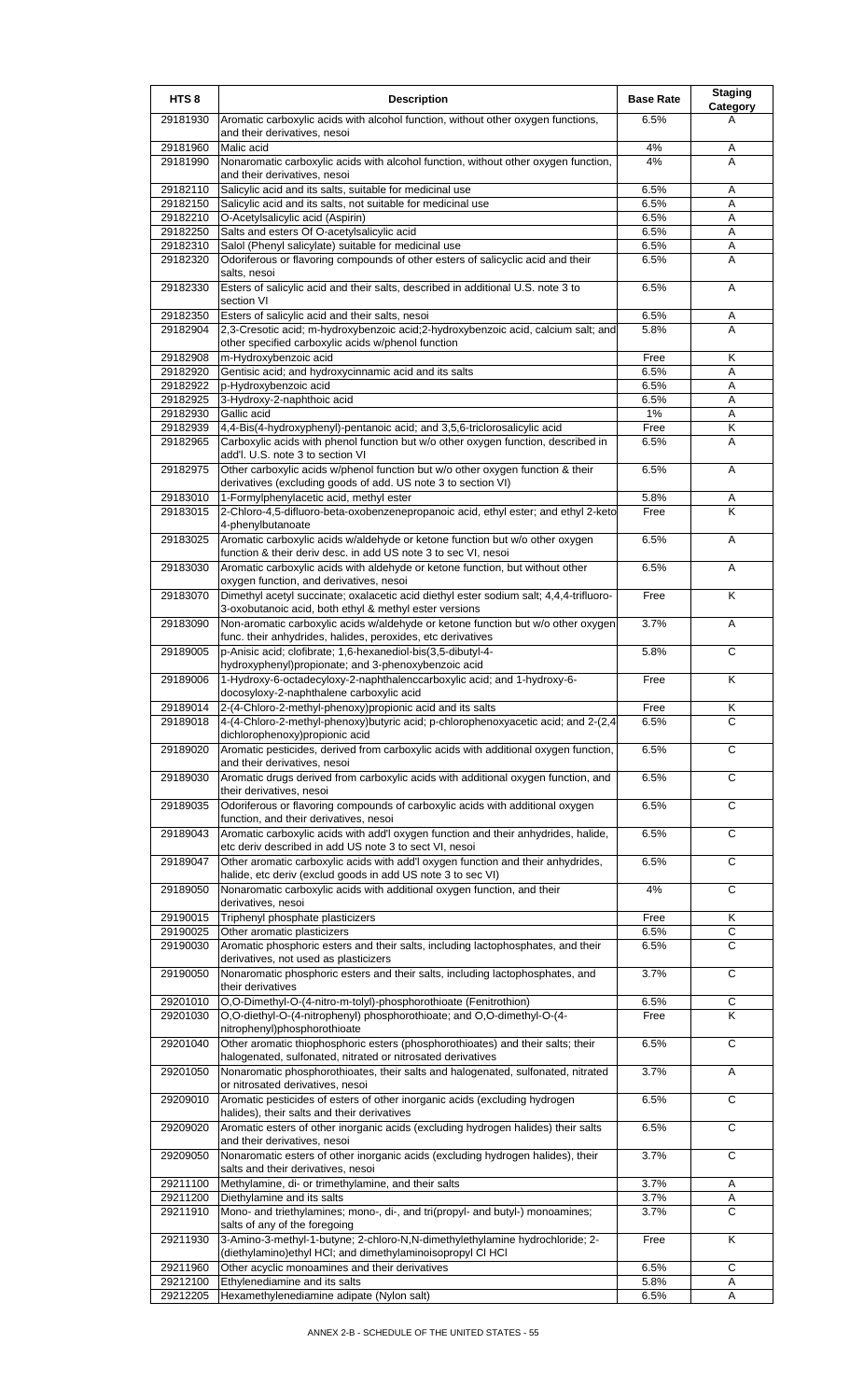| HTS <sub>8</sub>     | <b>Description</b>                                                                                                                                             | <b>Base Rate</b> | <b>Staging</b><br>Category |
|----------------------|----------------------------------------------------------------------------------------------------------------------------------------------------------------|------------------|----------------------------|
| 29212210             | Hexamethylenediamine and its salts (except Nylon salt), derived in whole or in part<br>from adipic acid                                                        | 6.5%             | A                          |
| 29212250             | Hexamethylenediamine and its salts (except Nylon salt), not derived in whole or in<br>part from adipic acid                                                    | 6.5%             | A                          |
| 29212900             | Acyclic polyamines, their derivatives and salts, other than ethylenediamine or<br>hexamethylenediamine and their salts                                         | 6.5%             | Α                          |
| 29213005             | 1,3-Bis(aminoethyl)cyclohexane                                                                                                                                 | Free             | Κ                          |
| 29213010             | Cyclanic, cyclenic, cycloterpenic mono- or polyamines, derivatives and salts, from<br>any aromatic compound desc in add US note 3, sec. VI                     | 6.5%             | A                          |
| 29213030             | Cyclanic, cyclenic, cycloterpenic mono- or polyamines and their derivative, deriv<br>from any aromatic cmpd (excl goods in add US note 3 sec VI                | 6.5%             | Α                          |
| 29213050             | Cyclanic, cyclenic or cycloterpenic mono- or polyamines, and their derivatives and<br>salts, from any nonaromatic compounds                                    | 3.7%             | A                          |
| 29214110             | Aniline                                                                                                                                                        | 6.5%             | Α                          |
| 29214120<br>29214210 | Aniline salts<br>N,N-Dimethylaniline                                                                                                                           | 6.5%<br>6.5%     | A<br>A                     |
| 29214215             | N-Ethylaniline and N,N-diethylaniline                                                                                                                          | 6.5%             | Α                          |
| 29214216             | 2,4,5-Trichloroaniline                                                                                                                                         | Free             | Κ                          |
| 29214218             | o-Aminobenzenesulfonic acid; 6-chlorometanilic acid; 2-chloro-5-nitroaniline; 4-<br>chloro-3-nitroaniline; dichloroanilines; and other specified               | 5.8%             | A                          |
| 29214221<br>29214222 | Metanilic acid<br>Sulfanilic acid                                                                                                                              | 6.5%<br>6.5%     | Α<br>A                     |
| 29214223             | 3,4-Dichloroaniline                                                                                                                                            | 6.5%             | Α                          |
| 29214236             | m-Chloroaniline;2-chloro-4-nitroaniline;2,5-dicholoraniline-4-sulfonic acid & its<br>monosodium salt; & other specified aniline derivatives                    | Free             | Κ                          |
| 29214255             | Fast color bases of aniline derivatives and their salts                                                                                                        | 6.5%             | A                          |
| 29214265             | Aniline derivatives and their salts of products in additional U.S. note 3 to section VI                                                                        | 6.5%             | A                          |
| 29214290             | Other aniline derivatives and their salts                                                                                                                      | 6.5%             | Α                          |
| 29214304<br>29214308 | 3-Chloro-o-toluidine; and 6-chloro-o-toluidine<br>4-Chloro-o-toluidine hydrochloride; 5-chloro-o-o-toluidine; 6-chloro-2-toluidine-                            | Free<br>5.8%     | Κ<br>G                     |
| 29214315             | sulfonic acid; 4-chloro-a,a,a-trifluoro-o-toluidine;& other<br>alpha, alpha, alpha-Trifluoro-2, 6-dinitro-N, N-dipropyl-p-toluidine (Trifluralin)              | 6.5%             | G                          |
| 29214319             | alpha,alpha,alpha-Trifluoro-o-toluidine; alpha,alpha,alpha-trifluoro-6-chloro-m-<br>toluidine                                                                  | 6.5%             | G                          |
| 29214322             | N-Ethyl-N-(2-methyl-2-propenyl)-2,6-dinitro-4-(trifluoromethyl)benzenamine                                                                                     | 6.5%             | G                          |
| 29214324             | 2-Amino-5-chloro-4-ethyl-benzenesulfonic acid; 2-amino-5-chloro-p-<br>toluenesulfonic acid; p-nitro-o-toluidine; and 3-(trifluoromethyl)aniline                | Free             | Κ                          |
| 29214340             | Toluidines and their derivatives; salts thereof; described in additional U.S. note 3<br>to section VI                                                          | 6.5%             | G                          |
| 29214390             | Other toluidines and their derivatives; and salts thereof, nesoi                                                                                               | 6.5%             | G<br>Κ                     |
| 29214405             | 4,4'-Bis(alpha,alpha-dimethlbenzyl)diphenylamine; and N-nitrosodiphenylamine                                                                                   | Free             |                            |
| 29214410             | Nitrosodiphenylamine                                                                                                                                           | 6.5%             | A                          |
| 29214420             | Diphenylamine and its derivatives (except nitrodiphenylamine); salts thereof,<br>described in additional U.S. note 3 to section VI                             | 6.5%             | A                          |
| 29214470             | Diphenylamine and its derivatives; salts thereof; excluding goods in additional U.S.<br>note 3 to section VI                                                   | 6.5%             | A                          |
| 29214510             | 7-Amino-1,3-naphthalenedisulfonic acid, specified naphthalenesulfonic acids and<br>their salts; N-phenyl-2-napthylamine                                        | 6.5%             | Α                          |
| 29214520             | Specified aromatic monoamines and their derivatives; salts thereof                                                                                             | 5.8%             | Α                          |
| 29214525             | Mixture of 5- & 8-amino-2-naphthalenesulfonic acid;2-naphthalamine-o-sulfonic<br>acid;& o-naphthionic acid (1-amino-2-naphthalenesulfonic acid)                | Free             | K                          |
| 29214560             | Aromatic monoamines and their derivatives and salts described in additional US<br>note 3 to section VI, nesoi                                                  | 6.5%             | A                          |
| 29214590             | Aromatic monoamines and their derivatives and salts thereof nesoi                                                                                              | 6.5%             | Α                          |
| 29214600             | Amfetamine (INN), benzfetamine (INN), dexamfetamine (INN), etilamfetamine<br>(INN), and other specified INNs; salts thereof                                    | Free             | K                          |
| 29214910             | 4-Amino-2-stilbenesulfonic acid and its salts, p-ethylaniline; 2,4,6-trimethylaniline<br>(Mesidine); and specified xylidines                                   | 5.8%             | A                          |
| 29214915             | m-Nitro-p-toluidine                                                                                                                                            | Free             | Κ                          |
| 29214932<br>29214938 | Fast color bases of aromatic monamines and their derivatives<br>Aromatic monoamine antidepressants, tranquilizers and other psychotherapeutic<br>agents, nesoi | 6.5%<br>6.5%     | Α<br>A                     |
| 29214943             | Aromatic monoamine drugs, nesoi                                                                                                                                | 6.5%             | Α                          |
| 29214945             | Aromatic monoamines and their derivatives nesoi; salts thereof, described in                                                                                   | 6.5%             | A                          |
| 29214950             | additional U.S. note 3 to section VI<br>Aromatic monoamines and their derivatives and salts thereof, nesoi                                                     | 6.5%             | A                          |
| 29215110             | 4-Amino-2-(N,N-diethylamino)toluene hydrochloride; m- and o-phenylenediamine;<br>toluene-2,4- and -2,5-diamine; and toluene-2,5-diamine sulfate                | 6.5%             | A                          |
| 29215120             | Photographic chemicals of o-, m-, p-phenylenediamine, diaminotoluenes, and their                                                                               | 6.5%             | A                          |
| 29215130             | derivatives, and salts thereof<br>o-, m-, p-Phenylenediamine, diaminotoluenes, and their derivatives, and salts                                                | 6.5%             | Α                          |
| 29215150             | thereof, described in additional U.S. note 3 to section VI<br>o-, m-, p-Phenylenediamine, and diaminotoluenes and their derivatives, and salts                 | 6.5%             | A                          |
| 29215904             | thereof, nesoi<br>1,8-diaminonaphthalene (1,8-naphthalenediamino)                                                                                              | Free             | Κ                          |
| 29215908             | 5-Amino-2-(p-aminoanilino)benzenesulfonic acid; 4,4-diamino-3-biphenylsulfonic                                                                                 | 5.8%             | A                          |
| 29215917             | acid; 3,3-dimethylbenzidine (o-tolidine); & other specified<br>4,4'-Benzidine-2,2'-disulfonic acid;1,4-diaminobenzene-2-sulfonic acid;4,4'-                    | Free             | K                          |
| 29215920             | methylenebis-(2,6-diethylaniline); m-xylenediamine; and 1 other<br>4,4'-Diamino-2,2'-stilbenedisulfonic acid                                                   | 6.5%             | Α                          |
| 29215930             | 4,4'-Methylenedianiline                                                                                                                                        | 6.5%             | Α                          |
| 29215940             | Aromatic polyamines and their derivatives and salts thereof, described in<br>additional U.S. note 3 to section VI                                              | 6.5%             | A                          |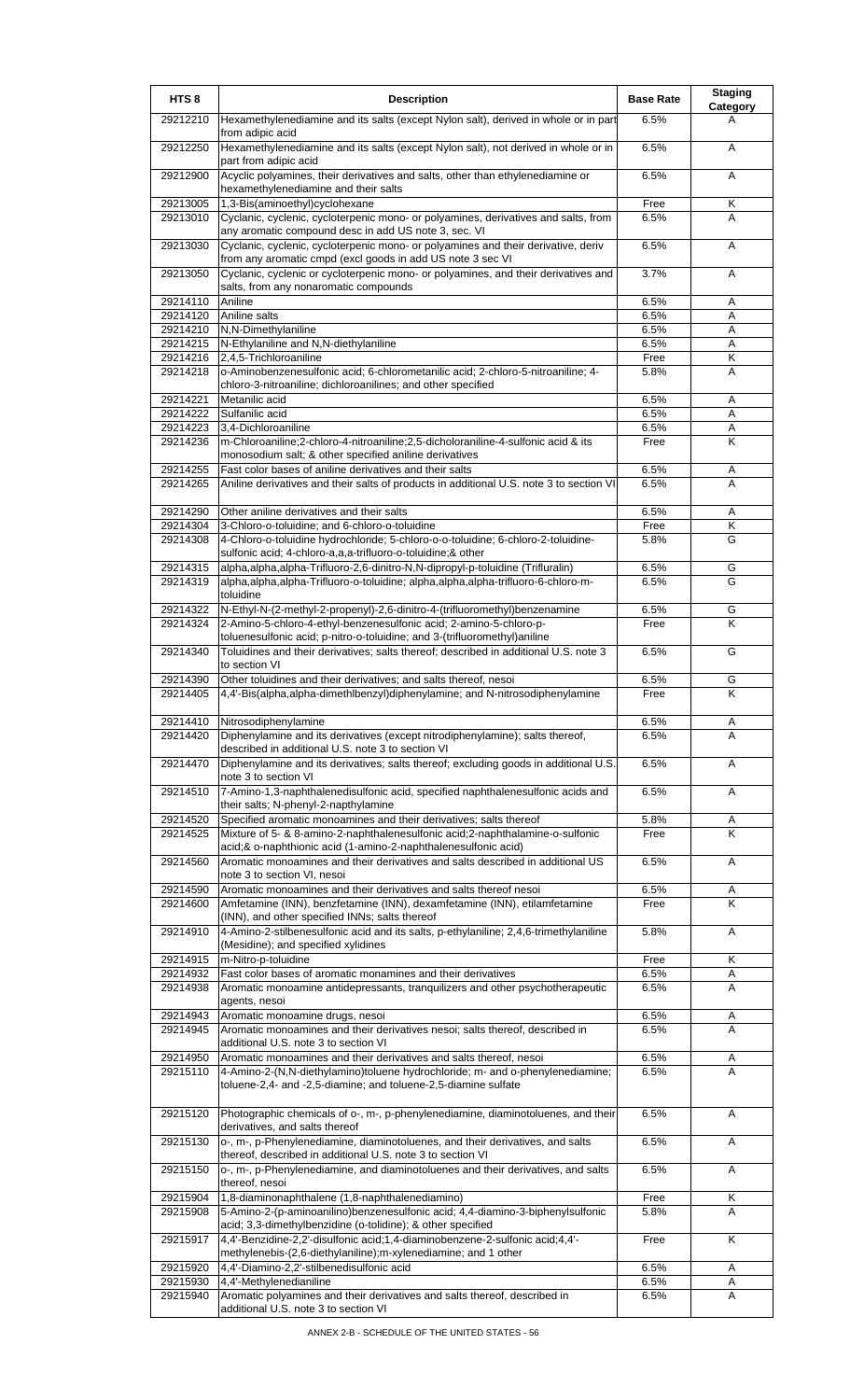| HTS <sub>8</sub>     | <b>Description</b>                                                                                                                              | <b>Base Rate</b> | <b>Staging</b><br>Category |
|----------------------|-------------------------------------------------------------------------------------------------------------------------------------------------|------------------|----------------------------|
| 29215980             | Aromatic polyamines and their derivatives; salts thereof nesoi                                                                                  | 6.5%             | Α                          |
| 29221100             | Monoethanolamine and its salts                                                                                                                  | 6.5%             | A                          |
| 29221200<br>29221300 | Diethanolamine and its salts<br>Triethanolamine and its salts                                                                                   | 6.5%<br>6.5%     | Α<br>Α                     |
| 29221400             | Dextropropoxyphene (INN) and its salts                                                                                                          | Free             | Κ                          |
| 29221909             | Aromatic amino-alcohols drugs, their ethers and esters, other than those<br>containing > one kind of oxygen function; salts thereof; nesoi      | 6.5%             | A                          |
| 29221920             | 4,4'-Bis(dimethylamino)benzhydrol (Michler's hydrol) and other specified aromatic<br>amino-alcohols, their ethers and esters; salts thereof     | 5.8%             | A                          |
| 29221933             | N1-(2-Hydroxyethyl-2-nitro-1,4-phenylendiamine; N1, N4, N4-tris(2-hydroxyethyl)-2-<br>nitro-1,4-phenylenediamine; and other specified chemicals | Free             | Κ                          |
| 29221960             | Aromatic amino-alcohols, their ethers and esters, other than those containing<br>more than one oxy func described in add. US note 3 to sect VI  | 6.5%             | A                          |
| 29221970             | Other aromatic amino-alcohols, their ethers & esters, other than those contain<br>more than one oxy func (exc goods of add. US note 3 sect VI)  | 6.5%             | Α                          |
| 29221995             | Other non-aromatic amino-alcohols, their ethers and esters other than those<br>containing more than one oxygen function; salts thereof          | 6.5%             | A                          |
| 29222110             | 1-Amino-8-hydroxy-3,6-naphthalenedisulfonic acid; and other specified<br>aminohydroxynaphthalenesulfonic acids and their salts                  | 5.8%             | A                          |
| 29222125             | 1-Amino-8-hydroxy-4,6-naphthalenedisulfonic acid, monosodium salts                                                                              | Free             | Κ                          |
| 29222140             | Aminohydroxynaphthalene sulfonic acids and their salts of products described in<br>additional US note 3 to section VI                           | 6.5%             | A                          |
| 29222150             | Aminohydroxynaphthalene sulfonic acids and their salts, nesoi                                                                                   | 6.5%             | Α                          |
| 29222210             | o-Anisidine; p-anisidine; and p-phenetidine                                                                                                     | 6.5%             | Α                          |
| 29222220             | Anisidines, dianisidines, phenetidines, and their salts, described in additional U.S.<br>note 3 to section VI                                   | 6.5%             | A                          |
| 29222250<br>29222906 | Other anisidines, dianisidines, phenetidines, and their salts, nesoi<br>m-Nitro-p-anisidine and m-nitro-o-anisidine as fast color bases         | 6.5%<br>Free     | Α<br>K                     |
| 29222908             | m-Nitro-p-anisidine and m-nitro-o-anisidine, nesoi                                                                                              | Free             | Κ                          |
| 29222910             | 2-Amino-6-chloro-4-nitrophenol and other specified amino-naphthols and amino-<br>phenols, their ethers and esters; salts thereof                | 5.8%             | A                          |
| 29222913             | o-Aminophenol; and 2,2-bis-[4-(4-aminophenoxy)phenyl]propane                                                                                    | Free             | Κ                          |
| 29222915             | m-Diethylaminophenol; m-dimethylaminophenol; 3-ethylamino-p-cresol; and 5-<br>methoxy-m-phenylenediamine                                        | 6.5%             | A                          |
| 29222920             | 4-Chloro-2,5-dimethoxyaniline; and 2,4-dimethoxyaniline                                                                                         | Free             | Κ                          |
| 29222926             | Amino-naphthols and other amino-phenols and their derivatives used as fast color<br>bases                                                       | 6.5%             | A                          |
| 29222927             | Drugs of amino-naphthols and -phenols, their ethers and esters, except those<br>cont. more than one oxygen function; salts thereof, nesoi       | 6.5%             | A                          |
| 29222929             | Photographic chemicals of amino-naphthols and -phenols, their ethers/esters,<br>except those cont. more than one oxygen function; salts, nesoi  | 6.5%             | A                          |
| 29222960             | Amino-naphthols and other amino-phenols and their derivatives of products<br>described in add'l U.S. note 3 to section VI                       | 6.5%             | $\mathsf{A}$               |
| 29222980             | Amino-naphthols and other amino-phenols; their ethers, esters & salts (not<br>containing more than one oxygen function) thereof nesoi           | 6.5%             | Α                          |
| 29223100             | Amfepramone (INN), methadone (INN) and normethadone (INN); salts thereof                                                                        | Free             | K                          |
| 29223905             | 1-Amino-2,4-dibromoanthraquinone; and 2-Amino-5-chlorobenzophenone                                                                              | Free             | Κ                          |
| 29223910             | 2'-Aminoacetophenone & other specified aromatic amino-aldehydes, -ketones and<br>quinones, other than those with more than one oxygen function  | 5.8%             | A                          |
| 29223914             | 2-Aminoanthraquinone                                                                                                                            | 6.5%             | A                          |
| 29223917             | 1-Aminoanthraquinone                                                                                                                            | Free             | Κ                          |
| 29223925             | Aromatic amino-aldehydes, -ketones and -quinones, other than those with more<br>than one oxygen function; salts; desc in add US note 3 sec VI   | 6.5%             | A                          |
| 29223945             | Aromatic amino-aldehydes, -ketones and -quinones, other than those with more<br>than one oxygen function; salts thereof; nesoi                  | 6.5%             | Α                          |
| 29223950             | Nonaromatic amino-aldehydes, -ketones and -quinones, other than those with<br>more than one kind of oxygen function, salts thereof; nesoi       | 6.5%             | Α                          |
| 29224100             | Amino-naphthols and amino-phenol, their ethers, esters, except those with more<br>than one kind of oxygen function; and salts thereof, nesoi    | 3.7%             | Α                          |
| 29224210<br>29224250 | Monosodium glutamate<br>Glutamic acid and its salts, other than monosodium glutamate                                                            | 6.5%<br>3.7%     | Α<br>A                     |
| 29224310             | Anthranilic acid and its salts, described in additional US note 3 to section VI                                                                 | 6.5%             | Α                          |
| 29224350             | Anthranilic acid and its salts, nesoi                                                                                                           | 6.5%             | Α                          |
| 29224400             | Tildine (INN) and its salts                                                                                                                     | Free             | Κ                          |
| 29224905             | (R)-alpha-Aminobenzeneacetic acid; and 2-amino-3-chlorobenzoic acid, methyl<br>ester                                                            | Free             | Κ                          |
| 29224910             | m-Aminobenzoic acid, technical; and other specified aromatic amino-acids and<br>their esters, except those with more than one oxygen function   | 5.8%             | Α                          |
| 29224926             | Aromatic amino-acids drugs and their esters, not containing more than one kind of<br>oxygen function, nesoi                                     | 6.5%             | A                          |
| 29224930             | Aromatic amino-acids and their esters, excl. those with more than one oxygen<br>function; salts; described in add. U.S. note 3 to sect VI       | 6.5%             | Α                          |
| 29224937             | Aromatic amino-acids and their esters, not contng more than 1 kind of oxygen<br>function (excluding goods in add U.S. note 3 to sec VI), nesoi  | 6.5%             | Α                          |
| 29224940             | Nonaromatic amino-acids, other than those containing more than one kind of<br>oxygen function, nesoi                                            | 4.2%             | Α                          |
| 29224960             | 3-Aminocrotonic acid, methyl ester; and (R)-alpha-amino-1,4-cyclohexadiene-1-<br>acetic acid                                                    | Free             | K                          |
| 29224980             | Non-aromatic esters of amino-acids, other than those containing more than one<br>kind of oxygen function; salts thereof                         | 3.7%             | Α                          |
| 29225007             | 3,4-Diaminophenetole dihydrogen sulfate; 2-nitro-5-[(2,3-dihydroxy)propoxy]-N-<br>methylaniline; and other specified aromatic chemicals         | Free             | K                          |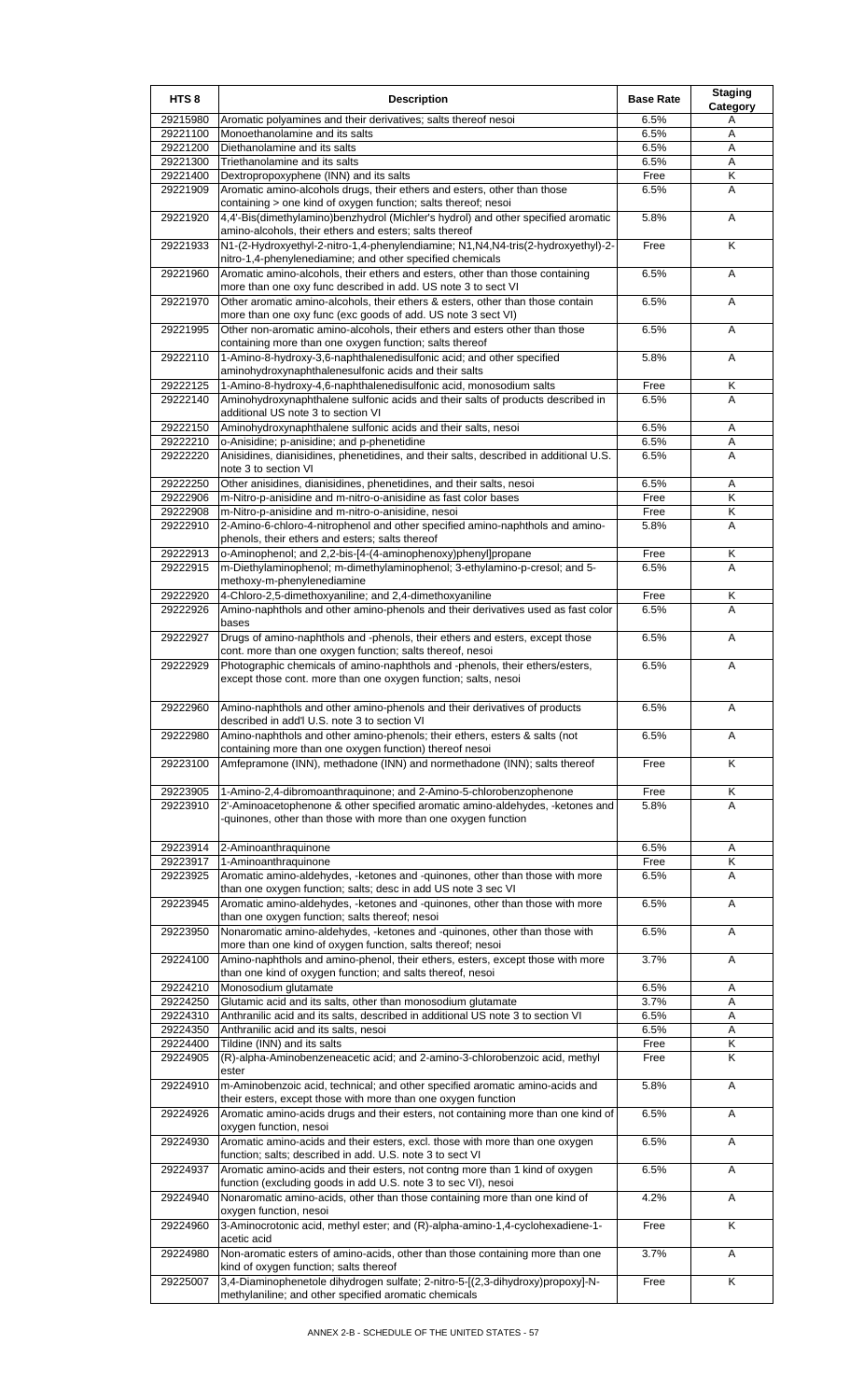| HTS <sub>8</sub>     | <b>Description</b>                                                                                                                              | <b>Base Rate</b> | <b>Staging</b><br>Category |
|----------------------|-------------------------------------------------------------------------------------------------------------------------------------------------|------------------|----------------------------|
| 29225010             | Specified aromatic amino-alcohol-phenols, amino-acid-phenols and other amino-<br>compounds with oxygen function                                 | 5.8%             | C                          |
| 29225011             | Salts of d(underscored)-(-)-p-Hydroxyphenylglycine                                                                                              | 6.5%             | C                          |
| 29225013             | Isoetharine hydrochloride and other specified aromatic drugs of amino-compounds<br>with oxygen function                                         | Free             | Κ                          |
| 29225014             | Other aromatic cardiovascular drugs of amino-compounds with oxygen function                                                                     | 6.5%             | C                          |
| 29225017             | Aromatic dermatological agents and local anesthetics of amino-compounds with<br>oxygen function                                                 | 6.5%             | С                          |
| 29225019             | Aromatic guaiacol derivatives of amino-compounds with oxygen function                                                                           | 6.5%             | $\mathsf C$                |
| 29225025             | Aromatic drugs of amino-compounds with oxygen function, nesoi                                                                                   | 6.5%<br>6.5%     | С<br>C                     |
| 29225035             | Aromatic amino-alcohol-phenols, amino-acid-phenols and other amino-<br>compounds with oxygen function described in add. US note 3 to section VI |                  |                            |
| 29225040             | Aromatic amino-alcohol-phenols, amino-acid-phenols and other amino-<br>compounds with oxygen function, nesoi                                    | 6.5%             | C                          |
| 29225050             | Nonaromatic amino-alcohol-phenols, amino-acid-phenols and other amino-<br>compounds with oxygen function                                        | 6.5%             | $\overline{c}$             |
| 29231000             | Choline and its salts                                                                                                                           | 3.7%             | Α                          |
| 29232010             | Purified egg phospholipids, pharmaceutical grade meeting requirements of the<br>U.S. FDA for use in intravenous fat emulsion                    | Free             | K                          |
| 29232020             | Lecithins and other phosphoaminolipids, nesoi                                                                                                   | 5%               | Α                          |
| 29239000             | Quaternary ammonium salts and hydroxides, except choline and its salts                                                                          | 6.2%             | D<br>Κ                     |
| 29241100<br>29241910 | Meprobamate (INN)<br>Acyclic amides (including acyclic carbamates)                                                                              | Free<br>3.7%     | С                          |
| 29241980             | Acyclic amide derivatives; salts thereof; nesoi                                                                                                 | 6.5%             | $\overline{c}$             |
| 29242104             | 3-(p-Chlorophenyl)-1,1-dimethylurea (Monuron)                                                                                                   | 6.5%             | Α                          |
| 29242108             | 1,1-Diethyl-3-(alpha,alpha,alpah-trifluoro-m-tolyl)urea (Fluometuron)                                                                           | Free             | Κ                          |
| 29242112             | 1-(2-Methylcyclohexyl)-3-phenylurea                                                                                                             | Free             | Κ                          |
| 29242116             | Aromatic ureines and their derivatives pesticides, nesoi                                                                                        | 6.5%             | Α                          |
| 29242118<br>29242120 | sym-Diethyldiphenylurea<br>Aromatic ureines and their derivatives; salts thereof; described in additional U.S.                                  | 6.5%<br>6.5%     | Α<br>A                     |
|                      | note 3 to section VI                                                                                                                            |                  |                            |
| 29242145             | Aromatic ureines and their derivatives; salts thereof, nesoi                                                                                    | 6.5%             | Α                          |
| 29242150             | Nonaromatic ureines and their derivatives; and salts thereof                                                                                    | 6.5%             | Α                          |
| 29242310             | 2-Acetamidobenzoic acid<br>2-Acetamidobenzoic acid salts described in additional U.S. note 3 to section VI                                      | 6.5%             | Α                          |
| 29242370             |                                                                                                                                                 | 6.5%             | A                          |
| 29242375<br>29242400 | 2-Acetamidobenzoic acid salts, nesoi<br>Ethinamate (INN)                                                                                        | 6.5%<br>Free     | Α<br>κ                     |
| 29242901             | p-Acetanisidide; p-acetoacetatoluidide; 4'-amino-N-methylacetanilide; 2,5-                                                                      | Free             | Κ                          |
| 29242903             | dimethoxyacetanilide; and N-(7-hydroxy-1-naphthyl)acetamide<br>3,5-Dinitro-o-toluamide                                                          | Free             | Κ                          |
| 29242905             | Biligrafin acid; 3,5-diacetamido-2,4,6-triiodobenzoic acid; and metrizoic acid                                                                  | 5.3%             | A                          |
| 29242910             | Acetanilide; N-acetylsulfanilyl chloride; aspartame; and 2-methoxy-5-acetamino-<br>N,N-bis(2-acetoxyethyl)aniline                               | 6.5%             | D                          |
| 29242920             | 2-Acetamido-3-chloroanthraquinone; o-acetoacetaidide; o-acetoacetotoluidide; 2,4                                                                | 6.5%             | Α                          |
|                      | acetoacetoxylidide; and 1-amino-5-benzamidoanthraquinone                                                                                        |                  |                            |
| 29242923             | 4-Aminoacetanilide; 2-2-oxamidobis[ethyl-3-(3,5-di-tert-butyl-4-                                                                                | Free             | K                          |
| 29242926             | hydroxyphenyl)propionate]; and other specified cyclic amide chemicals<br>3-Aminomethoxybenzanilide                                              | Free             | Κ                          |
| 29242928             | N-[[(4-Chlorophenyl)amino]carbonyl]difluorobenzamide; and 3,5-dichloro-N-(1,1-                                                                  | Free             | κ                          |
|                      | dimethyl-2-propynyl)benzamide (pronamide)                                                                                                       |                  |                            |
| 29242931             | 4-Acetamido-2-aminophenol; p-acetaminobenzaldehyde; acetoacetbenzylamide; p<br>acetoacetophenetidide; N-acetyl-2,6-xylidine; & other specified  | 5.8%             | Α                          |
| 29242933             | 3-Hydroxy-2-naphthanilide; 3-hydroxy-2-naphtho-o-toluidide; 3-hydroxy-2-naphtho-                                                                | Free             | Κ                          |
| 29242936             | o-anisidine; 3-hydroxy-2-naphtho-o-phenetidide; & other<br>Naphthol AS and derivatives, nesoi                                                   | 6.5%             |                            |
| 29242943             | 3-Ethoxycarbonylaminophenyl-N-phenylcarbamate (desmedipham); and Isopropyl-                                                                     | 6.5%             | A<br>A                     |
|                      | N-(3-chlorophenyl)carbamate (CIPC)                                                                                                              |                  |                            |
| 29242947             | Other cyclic amides used as pesticides                                                                                                          | 6.5%             | Α                          |
| 29242952             | Aromatic cyclic amides for use as fast color bases                                                                                              | 6.5%             | Α                          |
| 29242957<br>29242962 | Diethylaminoacetoxylidide (Lidocaine)<br>Other aromatic cyclic amides and derivatives for use as drugs                                          | Free<br>6.5%     | Κ<br>Α                     |
| 29242965             | 5-Bromoacetyl-2-salicylamide                                                                                                                    | 6.5%             | Α                          |
| 29242971             | Aromatic cyclic amides and their derivatives of products described in additional<br>U.S. note 3 to section VI, nesoi                            | 6.5%             | С                          |
| 29242976             | Aromatic cyclic amides and their derivatives; salts thereof; nesoi                                                                              | 6.5%             | Α                          |
| 29242980             | 2,2-Dimethylcyclopropylcarboxamide                                                                                                              | Free             | Κ                          |
| 29242995             | Other nonaromatic cyclic amides and their derivatives; salts thereof; nesoi                                                                     | 6.5%             | $\overline{C}$             |
| 29251100<br>29251200 | Saccharin and its salts<br>Glutethimide (INN)                                                                                                   | 6.5%<br>Free     | Α<br>Κ                     |
| 29251910             | Ethylenebistetrabromophthalimide                                                                                                                | 6.5%             | Α                          |
| 29251930             | Bis(o-tolyl)carbodiimide; and 2,2,6,6-tetraisopropyldiphenylcarbodiimide                                                                        | Free             | Κ                          |
| 29251942             | Other aromatic imides and their derivatives; salts thereof; nesoi                                                                               | 6.5%             | Α                          |
| 29251970             | N-Chlorosuccinimide; and N,N-ethylenebis(5,6-dibromo-2,3-<br>norbornanedicarbooximide                                                           | Free             | K                          |
| 29251990             | Other non-aromatic imides and their derivatives                                                                                                 | 3.7%             | Α                          |
| 29252010             | N'-(4-Chloro-o-tolyl)-N,N-dimethylformamidine; bunamidine hydrochloride; and<br>pentamidine                                                     | 6.5%             | A                          |
| 29252018             | N,N'-diphenylguanidine; 3-dimethylaminomethyleneiminophenol hydrochloride; 1,3<br>di-o-tolyguandidine; and one other specified chemical         | Free             | Κ                          |
| 29252020             | Aromatic drugs of imines and their derivatives, nesoi                                                                                           | 6.5%             | Α                          |
| 29252060             | Aromatic imines and their derivatives; salts thereof (excluding drugs); nesoi                                                                   | 6.5%             | A                          |
| 29252070             | Tetramethylguanidine                                                                                                                            | Free             | Κ                          |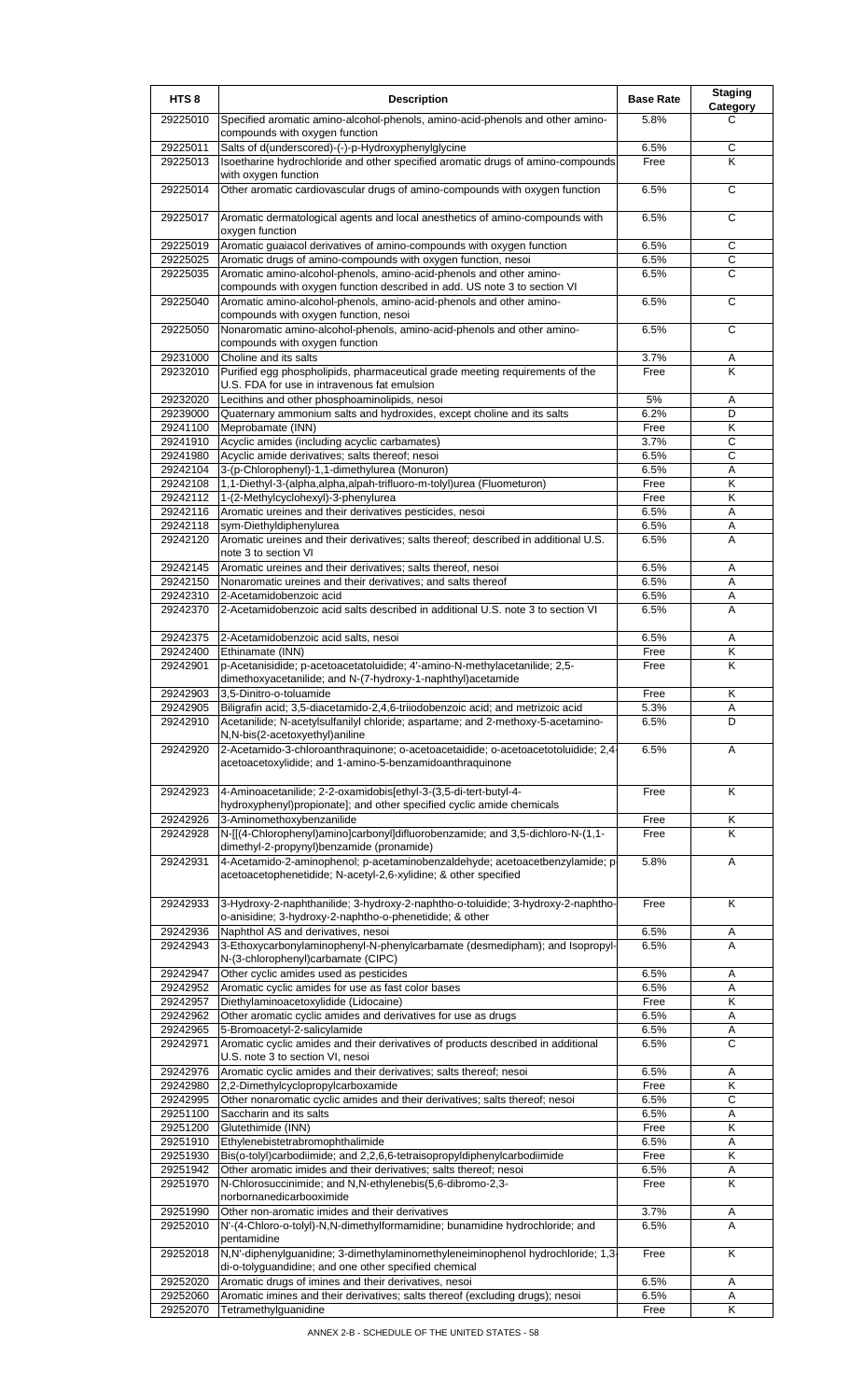| HTS <sub>8</sub>     | <b>Description</b>                                                                                                                 | <b>Base Rate</b> | <b>Staging</b><br>Category |
|----------------------|------------------------------------------------------------------------------------------------------------------------------------|------------------|----------------------------|
| 29252090             | Non-aromatic imines and their derivatives; salts thereof                                                                           | 3.7%             | Α                          |
| 29261000             | Acrylonitrile                                                                                                                      | 6.5%             | D                          |
| 29262000             | 1-Cyanoguanidine (Dicyandiamide)                                                                                                   | Free             | Κ                          |
| 29263010<br>29263020 | Fenproporex (INN) and its salts<br>4-Cyano-2-dimethylamino-4,4-diphenylbutane                                                      | Free<br>6.5%     | Κ<br>Α                     |
| 29269001             | 2-Cyano-4-nitroaniline                                                                                                             | Free             | Κ                          |
| 29269005             | 2-Amino-4-chlorobenzonitrile (5-chloro-2-cyanoaniline); 2-amino-5-                                                                 | 6.5%             | A                          |
|                      | chlorobenzonitrile; 4-amino-2-chlorobenzonitrile; and others specified                                                             |                  |                            |
| 29269008             | Benzonitrile                                                                                                                       | 6.5%             | Α                          |
| 29269011             | 2,6-Diclorobenzonitrile                                                                                                            | Free             | Κ                          |
| 29269012<br>29269014 | Other dichlorobenzonitriles<br>p-Chlorobenzonitrile and verapamil hydrochloride                                                    | 6.5%<br>6.5%     | Α<br>A                     |
| 29269016             | Specifically named derivative of dimethylcyclopropanecarboxylic acid                                                               | Free             | Κ                          |
| 29269017             | o-Chlorobenzonitrile                                                                                                               | 6.5%             | Α                          |
| 29269019             | N,N-Bis(2-cyanoethyl)aniline; and 2,6-diflourobenzonitrile                                                                         | Free             | Κ                          |
| 29269021             | Aromatic fungicides of nitrile-function compounds                                                                                  | 6.5%             | Α                          |
| 29269023             | 3,5-Dibromo-4-hydroxybenzonitrile (Bromoxynil)                                                                                     | 6.5%             | Α                          |
| 29269025             | Aromatic herbicides of nitrile-function compounds, nesoi                                                                           | 6.5%             | Α                          |
| 29269030<br>29269043 | Other aromatic nitrile-function pesticides<br>Aromatic nitrile-function compounds, nesoi, described in additional U.S. note 3 to   | 6.5%<br>6.5%     | A<br>A                     |
|                      | section VI                                                                                                                         |                  |                            |
| 29269048             | Aromatic nitrile-function compounds other than those products in additional U.S.                                                   | 6.5%             | A                          |
|                      | note 3 to section VI, nesoi                                                                                                        |                  |                            |
| 29269050             | Nonaromatic nitrile-function compounds, nesoi                                                                                      | Free             | Κ                          |
| 29270003             | 4-Aminoazobenzenedisulfonic acid, monosodium salt                                                                                  | Free             | Κ                          |
| 29270006             | p-Aminoazobenzenedisulfonic acid; and diazoaminobenzene (1,3-diphenyltriazine)                                                     | 5.8%             | A                          |
| 29270015             | 1,1'-Azobisformamide                                                                                                               | 3.7%             |                            |
| 29270018             | 1-Naphthalenesulfonic acid, 6-diazo-5,6-dihydro-5-oxo, ester with phenyl                                                           | Free             | Α<br>Κ                     |
|                      | compound; and three other specified chemicals                                                                                      |                  |                            |
| 29270025             | Diazo-, azo- or azoxy-compounds used as photographic chemicals                                                                     | 6.5%             | Α                          |
| 29270030             | Fast color bases and fast color salts, of diazo-, azo- or azoxy-compounds                                                          | 6.5%             | Α                          |
| 29270040             | Diazo-, azo- or azoxy-compounds, nesoi, described in additional U.S. note 3 to                                                     | 6.5%             | A                          |
|                      | section VI                                                                                                                         |                  |                            |
| 29270050             | Other diazo-, azo- or azoxy-compounds, nesoi                                                                                       | 6.5%             | Α                          |
| 29280010<br>29280015 | Methyl ethyl ketoxime<br>Phenylhydrazine                                                                                           | 3.7%<br>Free     | С<br>K                     |
| 29280025             | Aromatic organic derivatives of hydrazine or of hydroxylamine                                                                      | 6.5%             | C                          |
| 29280030             | Nonaromatic drugs of organic derivatives of hydrazine or of hydroxylamine, other                                                   | 3.7%             | C                          |
|                      | than Methyl ethyl ketoxime                                                                                                         |                  |                            |
| 29280050             | Nonaromatic organic derivatives of hydrazine or of hydroxylamine, nesoi                                                            | 6.5%             | C                          |
| 29291010             | Toluenediisocyanates (unmixed)                                                                                                     | 6.5%             | G                          |
| 29291015<br>29291020 | Mixtures of 2,4- and 2,6-toluenediisocyanates<br>Bitolylene diisocyanate (TODI); o-Isocyanic acid, o-tolyl ester; and Xylene       | 6.5%<br>5.8%     | Α                          |
|                      | diisocyanate                                                                                                                       |                  |                            |
| 29291027             | N-Butylisocyanate; cyclohexyl isocyanate; 1-isocyanato-3-                                                                          | Free             | K                          |
|                      | (trifluoromethyl)benzene; 1,5-naphthalene diisocyanate; and octadecyl isocyanate                                                   |                  |                            |
|                      |                                                                                                                                    |                  |                            |
| 29291030             | 3,4-Dichlorophenylisocyanate                                                                                                       | 6.5%             | Α                          |
| 29291035             | 1,6-Hexamethylene diisocyanate                                                                                                     | 6.5%             | Α                          |
| 29291055<br>29291080 | Isocyanates of products described in additioonal U.S. note 3 to sect VI<br>Other isocyanates, nesoi                                | 6.5%<br>6.5%     | Α<br>Α                     |
| 29299005             | 2,2-Bis(4-cyanatophenyl)-1,1,1,3,3,3,-hexafluoropropane; 2,2-bis(4-                                                                | Free             | Κ                          |
|                      | cyanatophenyl)propane; 1,1-ethylidenebis(phenyl-4-cyanate); and 2 others                                                           |                  |                            |
| 29299015             | Other aromatic compounds with other nitrogen function of products described in                                                     | 6.5%             | Α                          |
|                      | additional U.S. note 3 to section VI                                                                                               |                  |                            |
| 29299020             | Aromatic compounds with other nitrogen function, nesoi                                                                             | 6.5%             | Α                          |
| 29299050<br>29301000 | Nonaromatic compounds with other nitrogen functions, except isocyanates<br>Dithiocarbonates (xanthates)                            | 6.5%<br>3.7%     | Α<br>Α                     |
| 29302010             | Aromatic pesticides of thiocarbamates and dithiocarbamates                                                                         | 6.5%             | Α                          |
| 29302020             | Aromatic compounds of thiocarbamates and dithiocarbamates, excluding                                                               | 6.5%             | A                          |
|                      | pesticides                                                                                                                         |                  |                            |
| 29302070             | S-(2,3,3-trichloroallyl)diisopropylthiocarbamate                                                                                   | Free             | Κ                          |
| 29302090             | Other non-aromatic thiocarbamates and dithiocarbamates                                                                             | 3.7%             | Α                          |
| 29303030<br>29303060 | Tetramethylthiuram monosulfide                                                                                                     | Free<br>3.7%     | Κ<br>Α                     |
|                      | Thiuram mono-, di- or tetrasulfides, other than tetramethylthiuram monosulfide                                                     |                  |                            |
| 29304000             | Methionine                                                                                                                         | Free             | Κ                          |
| 29309010             | Aromatic pesticides of organo-sulfur compounds, nesoi                                                                              | 6.5%             | $\mathsf C$                |
| 29309024             | N-Cyclohexylthiophthalimide                                                                                                        | 6.5%             | С                          |
| 29309026             | 3-(4-Aminobenzamido)phenyl-beta-hydroxyethylsulfone; 2-[(4-                                                                        | Free             | K                          |
|                      | aminophenyl)sulfonyl]ethanol, hydrogen sulfate ester; diphenylthiourea; & others                                                   |                  |                            |
| 29309029             | Other aromatic organo-sulfur compounds (excluding pesticides)                                                                      | 6.5%             | С                          |
| 29309030             | Thiocyanates, thiurams and isothiocyanates                                                                                         | 3.7%             | $\overline{C}$             |
| 29309042             | O,O-Dimethyl-S-methylcarbamoylmethyl phosphorodithioate; and malathion                                                             | Free             | Κ                          |
| 29309044             | Other non-aromatic organo-sulfur compounds used as pesticides                                                                      | 6.5%             | C                          |
| 29309046             | dl(underscored)-Hydroxy analog of dl(underscored)-methionine                                                                       | Free             | Κ                          |
| 29309049             | Nonaromatic organo-sulfur acids, nesoi                                                                                             | 4.2%             | С                          |
| 29309071             | Dibutylthiourea                                                                                                                    | Free             | Κ                          |
| 29309090<br>29310005 | Other non-aromatic organo-sulfur compounds                                                                                         | 3.7%             | С<br>Κ                     |
| 29310010             | Diphenyldichlorosilane; and phenyltrichlorosilane<br>4,4'-Diphenyl-bis-phosphonous acid, di(2',2",4',4"-di-tert-butyl)phenyl ester | Free<br>6.5%     | Α                          |
| 29310015             | Sodium tetraphenylboron                                                                                                            | 5.8%             | Α                          |
| 29310022             | Drugs of aromatic organo-inorganic (except organo-sulfur) compounds                                                                | 6.5%             | Α                          |
| 29310025             | Pesticides of aromatic organo-inorganic (except organo-sulfur) compounds                                                           | 6.5%             | Α                          |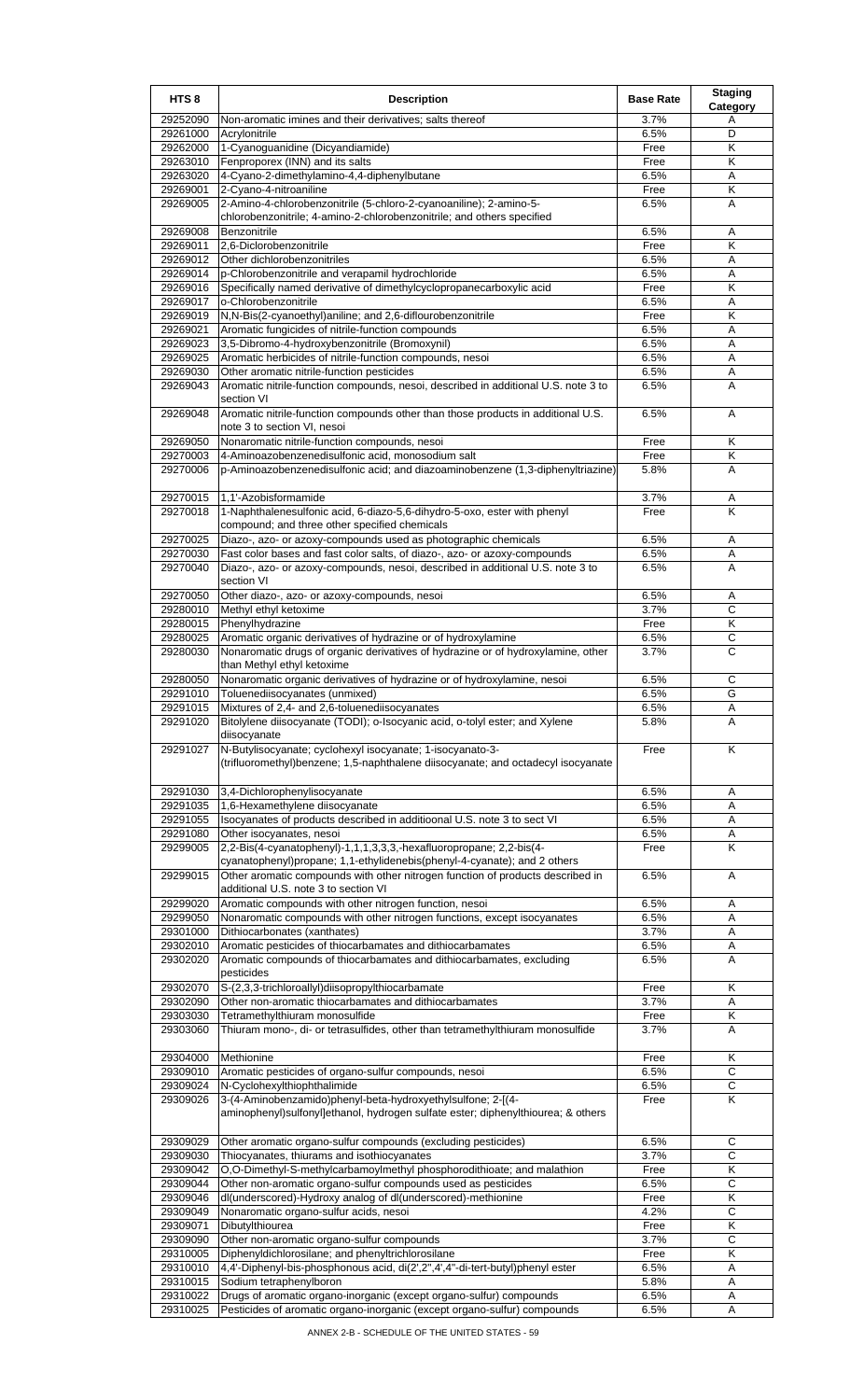| HTS <sub>8</sub>     | <b>Description</b>                                                                                                                              | <b>Base Rate</b> | <b>Staging</b><br>Category |
|----------------------|-------------------------------------------------------------------------------------------------------------------------------------------------|------------------|----------------------------|
| 29310027             | Aromatic organo-mercury compounds                                                                                                               | 6.5%             | A                          |
| 29310030             | Aromatic organo-inorganic compounds, nesoi, described in additional U.S. note 3<br>to section VI                                                | 6.5%             | A                          |
| 29310060             | Other aromatic organo-inorganic compounds (excluding products described in<br>additional U.S. note 3 to section VI                              | 6.5%             | Α                          |
| 29310070             | N,N'-Bis(trimethylsilyl)urea;2-Phosphonobutane-1,2,4-tricarboxylic acid and its<br>salts; and one other specified chemical                      | Free             | K                          |
| 29310090             | Other non-aromatic organo-inorganic compounds                                                                                                   | 3.7%             | Α                          |
| 29321100             | Tetrahydrofuran                                                                                                                                 | 3.7%             | A                          |
| 29321200             | 2-Furaldehyde (Furfuraldehyde)                                                                                                                  | Free             | K                          |
| 29321300<br>29321910 | Furfuryl alcohol and tetrahydrofurfuryl alcohol<br>Aromatic heterocyclic compounds with oxygen hetero-atom(s) only, containing an               | 3.7%<br>6.5%     | Α<br>C                     |
|                      | unfused furan ring, nesoi                                                                                                                       |                  |                            |
| 29321950             | Nonaromatic heterocyclic compounds with oxygen hetero-atom(s) only, containing<br>an unfused furan ring, nesoi                                  | 3.7%             | С                          |
| 29322100<br>29322910 | Coumarin, methylcoumarins and ethylcoumarins<br>Aromatic pesticides of lactones                                                                 | 6.5%<br>6.5%     | A<br>Α                     |
| 29322920             | Aromatic drugs of lactones                                                                                                                      | 6.5%             | Α                          |
| 29322925             | 4-Hydroxycoumarin                                                                                                                               | 6.5%             | Α                          |
| 29322930             | Aromatic lactones, nesoi, described in additional U.S. note 3 to section VI                                                                     | 6.5%             | Α                          |
| 29322945             | Aromatic lactones, nesoi                                                                                                                        | 6.5%             | A                          |
| 29322950             | Nonaromatic lactones                                                                                                                            | 3.7%             | Α                          |
| 29329100             | Isosafrole                                                                                                                                      | 6.5%             | Α                          |
| 29329200             | 1-(1,3-Benzodioxol-5-yl)propan-2-one                                                                                                            | 6.5%             | A                          |
| 29329300<br>29329400 | Piperonal (heliotropin)<br>Safrole                                                                                                              | 4.8%<br>6.5%     | A<br>Α                     |
| 29329500             | Tetrahydrocannabinols (all isomers)                                                                                                             | Free             | Κ                          |
| 29329904             | 2,2-Dimethyl-1,3-benzodioxol-4-yl methylcarbamate (Bendiocarb)                                                                                  | Free             | K                          |
| 29329908             | 2-Ethoxy-2,3-dihydro-3,3-dimethyl-5-benzofuranylmethanesulfonate                                                                                | 6.5%             | $\mathsf{C}$               |
| 29329920             | Aromatic pesticides of heterocyclic compounds with oxygen hetero-atom(s) only,<br>nesoi                                                         | 6.5%             | C                          |
| 29329932             | Benzofuran (Coumarone); and Dibenzofuran (Diphenylene oxide)                                                                                    | Free             | Κ                          |
| 29329935             | 2-Hydroxy-3-dibenzofurancarboxylic acid                                                                                                         | 6.5%             | С                          |
| 29329939             | Benzointetrahydropyranyl ester; and Xanthen-9-one                                                                                               | 5.8%             | $\mathsf{C}$               |
| 29329955             | Bis-O-[(4-methylphenyl)methylene]-D-glucitol (Dimethylbenzylidene sorbitol); and<br>Rhodamine 2C base                                           | Free             | K                          |
| 29329961             | Aromatic heterocyclic compounds with oxygen hetero-atom(s) only described in<br>additional U.S. note 3 to section VI, nesoi                     | 6.5%             | C                          |
| 29329970             | Aromatic heterocyclic compounds with oxygen hetero-atom(s) only, nesoi                                                                          | 6.5%             | C                          |
| 29329990             | Nonaromatic heterocyclic compounds with oxygen hetero-atom(s) only, nesoi                                                                       | 3.7%             | $\mathsf{C}$               |
| 29331100             | Phenazone (Antipyrine) and its derivatives                                                                                                      | 6.5%             | A                          |
| 29331904             | Aminoethylphenylpyrazole (phenylmethylaminopyrazole); 3-methyl-1-(p-tolyl)-2-<br>pyrazolin-5-one (p-tolylmethylpyrazolone)                      | ⊦ree             | Κ                          |
| 29331908             | 3-(5-Amino-3-methyl-1H-pyrazol-1-yl)benzenesulfonic acid; amino-J-pyrazolone;<br>and another 12 specified chemicals                             | 5.8%             | Α                          |
| 29331915             | 1,2-Dimethyl-3,5-diphenyl-1H-pyrazolium methyl sulfate (difenzoquat methyl<br>sulfate)                                                          | Free             | Κ                          |
| 29331918             | 2-Chloro-5-sulfophenylmethylpyrazolone; phenylcarbethyoxypyrazolone; and 3<br>other specified chemicals                                         | Free             | K                          |
| 29331923             | Aromatic or modified aromatic pesticides containing an unfused pyrazole ring<br>(whether or not hydrogenated) in the structure                  | 6.5%             | Α                          |
| 29331930             | Aromatic or modified aromatic photographic chemicals containing an unfused<br>pyrazole ring (whether or n/hydrogenated) in the structure, nesoi | 6.5%             | A                          |
| 29331935             | Aromatic or modified aromatic drugs of heterocyclic compounds with nitrogen<br>hetero-atom(s) only containing an unfused pyrazole ring          | 6.5%             | Α                          |
| 29331937             | Aromatic or mod. aromatic compound desc in add US note 3 to section VI contain<br>an unfused pyrazole ring (w/wo hydrogenated) in the structure | 6.5%             | A                          |
| 29331943             | Aromatic or modified aromatic compounds (excluding products in add US note 3 to<br>sec VI) containing an unfused pyrazole ring in the structure | 6.5%             | Α                          |
| 29331945             | Nonaromatic drugs of heterocyclic compounds with nitrogen hetero-atom(s) only<br>containing an unfused pyrazole ring                            | 3.7%             | Α                          |
| 29331970             | 3-Methyl-5-pyrazolone                                                                                                                           | Free             | Κ                          |
| 29331990             | Other compound (excluding aromatic, modified aromatic & drugs) containing<br>unfused pyrazole ring (whether or n/hydrogenated) in the structure | 6.5%             | A                          |
| 29332100             | Hydantoin and its derivatives                                                                                                                   | 6.5%             | A                          |
| 29332905             | 1-[1-((4-Chloro-2-(trifluoromethyl)phenyl)imino)-2-propoxyethyl]-1H-imidazole                                                                   | Free             | K                          |
|                      | (triflumizole); and ethylene thiourea                                                                                                           |                  |                            |
| 29332910<br>29332920 | 2-Phenylimidazole                                                                                                                               | 5.8%<br>6%       | C<br>$\overline{c}$        |
|                      | Aromatic or modified aromatic drugs of heterocyclic compounds with nitrogen<br>hetero-atom(s) only cont. an unfused imidazole ring              |                  |                            |
| 29332935             | Aromatic or mod. aromatic goods in add US note 3 to sect VI containing an<br>unfused imidazole ring (whether or n/hydrogenated) in structure    | 6.5%             | C                          |
| 29332943             | Aromatic or mod aromatic goods contng unfused imidazole ring (whether or<br>n/hydrogenated) in the structure (exc prod in add US note 3 sec VI) | 6.5%             | C                          |
| 29332945             | Nonaromatic drugs of heterocyclic compounds with nitrogen hetero-atom(s) only,<br>containing an unfused imidazole ring, nesoi                   | 3.7%             | C                          |
| 29332960             | Imidazole                                                                                                                                       | Free             | Κ                          |
| 29332990             | Other compounds (excluding drugs, aromatic and modified aromatic compounds)<br>containing an unfused imidazole ring (whether or n/hydrogenated) | 6.5%             | C                          |
| 29333100             | Pyridine and its salts                                                                                                                          | Free             | Κ                          |
| 29333210             | Piperidine                                                                                                                                      | 6.5%             | Α                          |
| 29333250             | Piperidine salts                                                                                                                                | 6.5%             | A                          |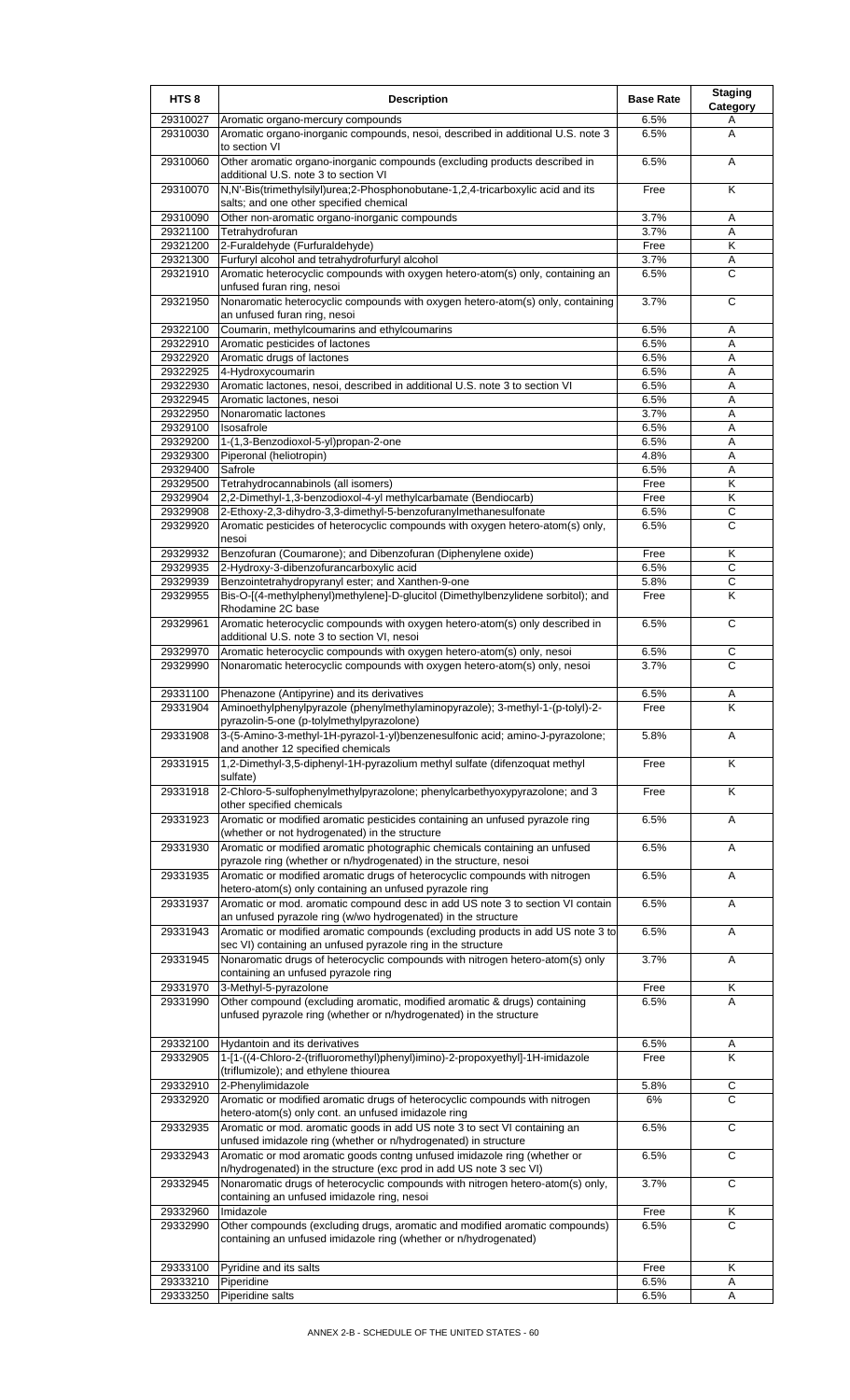| HTS <sub>8</sub>     | <b>Description</b>                                                                                                                                              | <b>Base Rate</b> | <b>Staging</b><br><b>Category</b> |
|----------------------|-----------------------------------------------------------------------------------------------------------------------------------------------------------------|------------------|-----------------------------------|
| 29333300             | Alfentanil (INN), anileridine (INN), bezitramide (INN), bromazepam (INN), difenoxin<br>(INN), and other specified INNs; salts thereof                           | Free             | Κ                                 |
| 29333908             | 1-(3-Sulfapropyl)pryidinium hydroxide; N,N-bis(2,2,6,6-tetramethyl-4-piperidinyl)-<br>1,6-hexanediamine; and 5 other specified chemicals                        | Free             | K                                 |
| 29333910             | Collidines, lutidines and picolines                                                                                                                             | Free             | K                                 |
| 29333915             | Quinuclidin-3-ol                                                                                                                                                | 5.8%             | C                                 |
| 29333920             | p-Chloro-2-benzylpyridine & other specified heterocyclic compounds, w nitrogen<br>hetero-atom(s) only cont. an unfused pyridine ring                            | 5.8%             | C                                 |
| 29333921             | Fungicides of heterocyclic compounds with nitrogen hetero-atom(s) only,<br>containing an unfused pyridine ring                                                  | 6.5%             | $\mathsf C$                       |
| 29333923             | o-Paraquat dichloride                                                                                                                                           | 6.5%             | C                                 |
| 29333925             | Herbicides nesoi, of heterocyclic compounds with nitrogen hetero-atom(s) only,<br>containing an unfused pyridine ring                                           | 6.5%             | C                                 |
| 29333927             | Pesticides nesoi, of heterocyclic compounds with nitrogen hetero-atom(s) only,<br>containing an unfused pyridine ring                                           | 6.5%             | С                                 |
| 29333931             | Psychotherapeutic agents of heterocyclic compounds with nitrogen hetero-atom(s)<br>only, containing an unfused pyridine ring, nesoi                             | 6.5%             | C                                 |
| 29333941             | Drugs containing an unfused pyridine ring (whether or not hydrogenated) in the<br>structure, nesoi                                                              | 6.5%             | C                                 |
| 29333961             | Heterocyclic compounds with nitrogen hetero-atom(s) only containing an unfused<br>pyridine ring, described in add. US note 3 to sec. VI                         | 6.5%             | C                                 |
| 29333991             | Heterocyclic compounds with nitrogen hetero-atom(s) only containing an unfused<br>pyridine ring, nesoi                                                          | 6.5%             | $\overline{c}$                    |
| 29334100             | Levorphenol (INN) and its salts                                                                                                                                 | Free             | K                                 |
| 29334908             | 4,7-Dichloroquinoline                                                                                                                                           | 6.5%             | A                                 |
| 29334910<br>29334915 | Ethoxyquin (1,2-Dihydro-6-ethoxy-2,2,4-trimethylquinoline)<br>8-Methylquinoline and Isoquinoline                                                                | 6.5%<br>5.8%     | A                                 |
| 29334917             | Ethyl ethyl-6,7,8-trifluoro-1,4-dihydro-4-oxo-3-quinoline carboxylate                                                                                           | Free             | Α<br>Κ                            |
| 29334920             | 5-Chloro-7-iodo-8-quinolinol (lodochlorhydroxyquin); Decoquinate;<br>Diiodohydroxyquin; and Oxyquinoline sulfate                                                | 6.5%             | A                                 |
| 29334926             | Drugs containing a quinoline or isoquinoline ring-system (whether or not                                                                                        | 6.5%             | A                                 |
| 29334930             | hydrogenated) not further fused, nesoi<br>Pesticides of heterocyclic compounds with nitrogen hetero-atom(s) only, cont. a                                       | 6.5%             | Α                                 |
| 29334960             | quinoline or isoquinoline ring-system, not further fused<br>Products described in add. US note 3 to sec VI containing quinoline or isoquinoline                 | 6.5%             | Α                                 |
| 29334970             | ring-system (whether or n/hydrogenated), n/further fused<br>Heterocyclic compounds with nitrogen hetero-atom(s) only, containing a quinoline                    | 6.5%             | A                                 |
| 29335210             | ring-system, not further fused, nesoi<br>Malonylurea (barbituric acid)                                                                                          | Free             | Κ                                 |
| 29335290             | Salts of barbituric acid                                                                                                                                        | Free             | Κ                                 |
| 29335300             | Allobarbital (INN), amobarbital (INN), barbital (INN), butalbital (INN), butobarbital,<br>and other specified INNs; salts thereof                               | Free             | Κ                                 |
| 29335400             | Other derivatives of malonylurea (barbituric acid); salts thereof                                                                                               | 3.7%             |                                   |
| 29335500             | Loprazolam (INN), mecloqualone (INN), methaqualone (INN) and zipeprol (INN);                                                                                    | Free             | K                                 |
| 29335910             | salts thereof<br>Aromatic or modified aromatic herbicides of heterocyclic compounds with nitrogen<br>hetero-atom(s) only, cont. a pyrimidine or piperazine ring | 6.5%             | C                                 |
| 29335915             | Aromatic or mod. aromatic pesticides nesoi, of heterocyclic compounds with<br>nitrogen hetero-atom(s) only cont. pyrimidine or piperazine ring                  | 6.5%             | $\overline{c}$                    |
| 29335918             | Nonaromatic pesticides of heterocyclic compounds with nitrogen hetero-atom(s)<br>only, cont. pyrimidine or piperazine ring, nesoi                               | 6.5%             | C                                 |
| 29335921             | Antihistamines, including those principally used as antinauseants                                                                                               | 6.5%             | C                                 |
| 29335922             | Nicarbazin and trimethoprim                                                                                                                                     | 6.5%             | $\mathsf C$                       |
| 29335936             | Anti-infective agents nesoi, of heterocyclic compounds with nitrogen hetero-                                                                                    | 6.5%             | C                                 |
| 29335946             | atom(s) only, cont. pyrimidine, piperazine ring<br>Psychotherapeutic agents of heterocyclic compounds with nitrogen hetero-atom(s)                              | 6.5%             | $\overline{c}$                    |
| 29335953             | only, cont. pyrimidine or piperazine ring, nesoi<br>Other aromatic or modified aromatic drugs containing a pyrimidine ring (whether or                          | 6.5%             | C                                 |
| 29335959             | not hydrogenated) or piperazine ring in the structure<br>Nonaromatic drugs of heterocyclic compounds nesoi, with nitrogen hetero-atom(s)                        | 3.7%             | C                                 |
| 29335970             | only, cont. a pyrimidine or piperazine ring<br>Aromatic heterocyclic compounds nesoi, with nitrogen hetero-atom(s) only, cont.                                  | 6.5%             | C                                 |
| 29335980             | pyrimidine or piperazine ring, in add. U.S. note 3, sec. VI<br>Aromatic or modified aromatic heterocyclic compounds nesoi, with nitrogen hetero-                | 6.5%             | C                                 |
| 29335985             | atom(s) only, cont. pyrimidine or piperazine ring<br>2-Amino-4-chloro-6-methoxypyrimidine; 2-amino-4,6-dimethoxypyrimidine; and 6-                              | Free             | Κ                                 |
| 29335995             | methyluracil<br>Other (excluding aromatic or mod aromatic) compds containing pyrimidine ring                                                                    | 6.5%             | $\mathsf{C}$                      |
| 29336100             | (whether or n/hydrogenated) or piperazine ring in the structure                                                                                                 | 3.5%             |                                   |
| 29336920             | Melamine<br>2,4-Diamino-6-phenyl-1,3,5-triazine                                                                                                                 | Free             | Α<br>Κ                            |
| 29336960             | Other compounds containing an unfused triazine ring (whether or not                                                                                             | 3.5%             | A                                 |
| 29337100             | hydrogenated) in the structure<br>6-Hexanelactam (epsilon-Caprolactam)                                                                                          | 6.5%             | D                                 |
| 29337200             | Clobazam (INN) and methyprylon (INN)                                                                                                                            | Free             | Κ                                 |
| 29337904             | 2,4-Dihydro-3,6-diphenylpyrrolo-(3,4-C)pyrrole-1,4-dione                                                                                                        | Free             | Κ                                 |
| 29337908             | Aromatic or modified aromatic lactams with nitrogen hetero-atoms only described<br>in additional U.S. note 3 to section VI                                      | 6.5%             | C                                 |
| 29337915             | Aromatic or modified aromatic lactams, nesoi                                                                                                                    | 6.5%             | $\overline{C}$                    |
| 29337920             | N-Methyl-2-pyrrolidone; and 2-pyrrolidone                                                                                                                       | 4.2%             | C                                 |
| 29337930<br>29337940 | N-Vinyl-2-pyrrolidone, monomer<br>12-Aminododecanoic acid lactam                                                                                                | 5.5%<br>Free     | $\overline{c}$<br>Κ               |
| 29337985             | Aromatic or modified aromatic lactams with nitrogen hetero-atoms only, nesoi                                                                                    | 6.5%             | C                                 |
| 29339100             | Alprazolam (INN), camazepam (INN), chlordiazepoxide (INN), clonazepam (INN),<br>clorazepate, and other specified INNs; salts thereof                            | Free             | K                                 |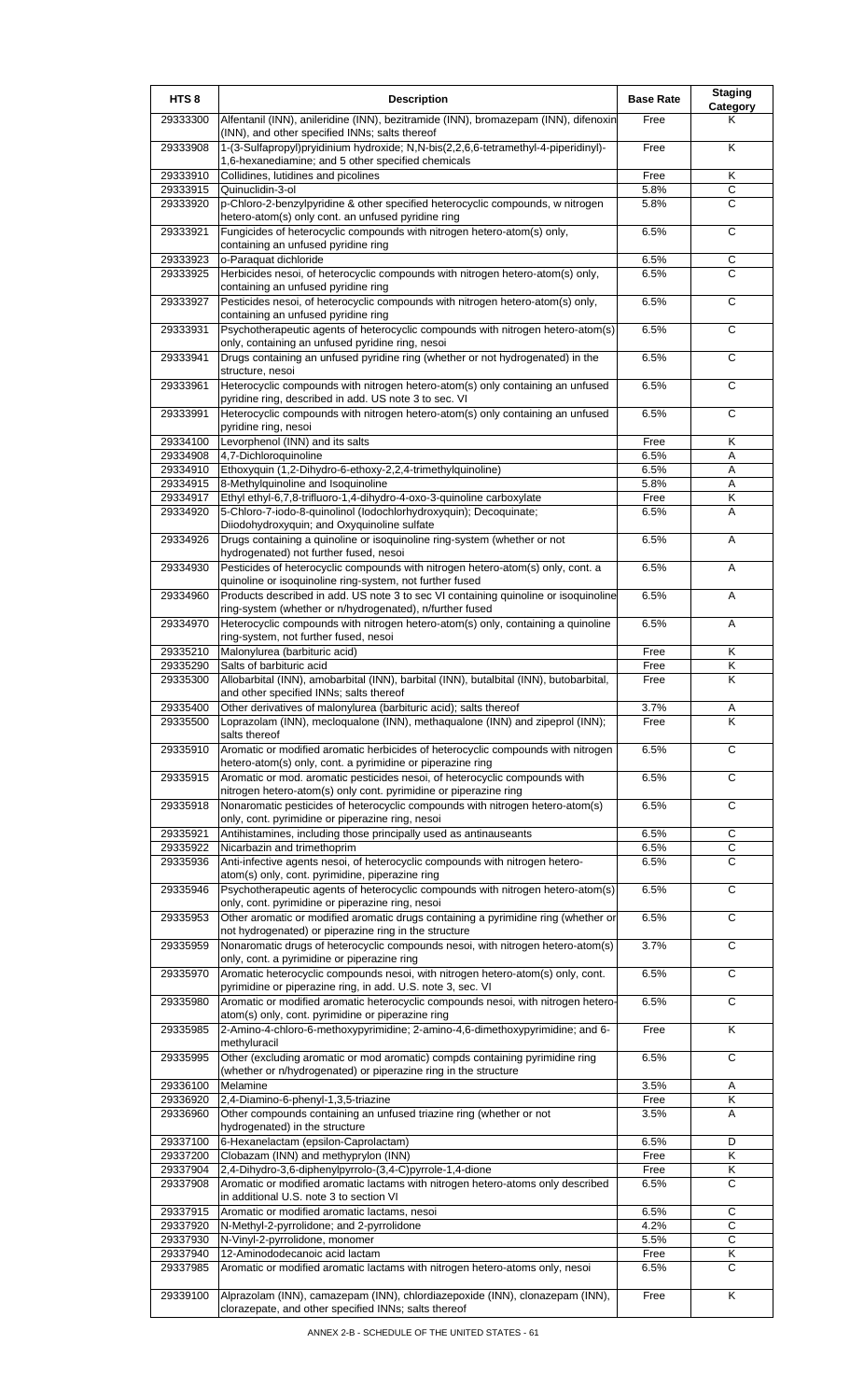| HTS <sub>8</sub>     | <b>Description</b>                                                                                                                                         | <b>Base Rate</b> | <b>Staging</b><br>Category |
|----------------------|------------------------------------------------------------------------------------------------------------------------------------------------------------|------------------|----------------------------|
| 29339901<br>29339902 | Butyl (R)-2-[4-(5-triflouromethyl-2-pyridinyloxy)phenoxy]propanoate<br>2-[4-[(6-Chloro-2-quinoxalinyl)oxy]phenoxy]propionic acid, ethyl ester; and 1 other | Free<br>Free     | Κ<br>Κ                     |
|                      | specified aromatic chemical                                                                                                                                |                  |                            |
| 29339905<br>29339906 | Acridine and indole<br>alpha-Butyl-alpha-(4-chlorophenyl)-1H-1,2,4-triazole-1-propanenitrile                                                               | Free<br>6.5%     | Κ<br>C                     |
|                      | (Mycolbutanil); and one other specified aromatic chemical                                                                                                  |                  |                            |
| 29339908             | Acetoacetyl-5-aminobenzimidazolone; 1,3,3-Trimethyl-2-methyleneindoline; and<br>two other specified aromatic chemicals                                     | Free             | K                          |
| 29339911<br>29339912 | Carbazole<br>6-Bromo-5-methyl-1H-imidazo-(4,5-b)pyridine; 2-sec-butyl-4-tert-butyl-6-                                                                      | Free<br>5.8%     | Κ<br>$\mathsf{C}$          |
|                      | (benzotriazol-2-yl)phenol; 2-methylindoline; and other specific                                                                                            |                  |                            |
| 29339914             | 5-Amino-4-chloro-alpha-phenyl-3-pyridazinone                                                                                                               | 6.5%             | $\overline{c}$             |
| 29339916<br>29339917 | o-Diquat dibromide (1,1-Ethylene-2,2-dipyridylium dibromide)<br>Aromatic or modified aromatic insecticides with nitrogen hetero-atom(s) only,              | Free<br>6.5%     | Κ<br>C                     |
|                      | nesoi                                                                                                                                                      |                  |                            |
| 29339922             | Other heterocyclic aromatic or modified aromatic pesticides with nitrogen hereo-<br>atom(s) only, nesoi                                                    | 6.5%             | A                          |
| 29339924             | Aromatic or modified aromatic photographic chemicals with nitrogen hetero-<br>atom(s) only                                                                 | 6.5%             | С                          |
| 29339926             | Aromatic or modified aromatic antihistamines of heterocyclic compounds with<br>nitrogen hetero-atom(s) only                                                | 6.5%             | C                          |
| 29339942             | Acriflavin; Acriflavin hydrochloride; Carbadox; Pyrazinamide                                                                                               | Free             | Κ                          |
| 29339946             | Aromatic or modified aromatic anti-infective agents of heterocyclic compounds<br>with nitrogen hetero-atom(s) only, nesoi                                  | 6.5%             | C                          |
| 29339951             | Hydralazine hydrochloride                                                                                                                                  | Free             | Κ                          |
| 29339953             | Aromatic or modified aromatic cardiovascular drugs of heterocyclic compounds<br>with nitrogen hetero-atom(s) only, nesoi                                   | 6.5%             | C                          |
| 29339955             | Aromatic or modified aromatic analgesics and certain like affecting chemicals, of<br>heterocyclic compounds with nitrogen hetero-atom(s) only              | 6.5%             | C                          |
| 29339958             | Droperidol; and Imipramine hydrochloride                                                                                                                   | Free             | Κ                          |
| 29339961             | Aromatic/modified aromatic psychotherapeutic agents, affecting the CNS, of<br>heterocyclic compounds with nitrogen hetero-atom(s) only, nesoi              | 6.5%             | C                          |
| 29339965             | Aromatic or modified aromatic anticonvulsants, hypnotics and sedatives, of<br>heterocyclic compounds with nitrogen hetero-atom(s) only, nesoi              | 6.5%             | C                          |
| 29339970             | Aromatic or modified aromatic drugs affecting the central nervous system, of                                                                               | 6.5%             | $\mathsf{C}$               |
| 29339975             | heterocyclic compounds with nitrogen atom(s) only, nesoi<br>Aromatic or modified aromatic drugs of heterocyclic compounds with nitrogen                    | 6.5%             | C                          |
| 29339979             | hetero-atom(s) only, nesoi<br>Aromatic or modified aromatic compounds with nitrogen hetero-atom(s) only                                                    | 6.5%             | C                          |
| 29339982             | described in additional U.S. note 3 to section VI<br>Aromatic or mod. aromatic compounds with nitrogen hetero-atom(s) only other                           | 6.5%             | $\overline{c}$             |
| 29339985             | than products described in add. U.S. note 3 to section VI, nesoi<br>3-Amino-1,2,4-triazole                                                                 | 3.7%             | ◡                          |
| 29339987             | Hexamethylenetetramine                                                                                                                                     | 6.3%             | $\mathsf{C}$               |
| 29339989             | Hexamethyleneimine                                                                                                                                         | Free             | Κ                          |
| 29339990             | Nonaromatic drugs of heterocyclic compounds with nitrogen hetero-atom(s) only,<br>nesoi                                                                    | 3.7%             | $\overline{c}$             |
| 29339997             | Nonaromatic heterocyclic compounds with nitrogen hetero-atom(s) only, nesoi                                                                                | 6.5%             | C                          |
| 29341010             | Aromatic or modified aromatic heterocyclic compounds cont. an unfused thiazole<br>ring, described in add. U.S. note 3 to section VI                        | 6.5%             | Α                          |
| 29341020             | Aromatic or modified aromatic heterocyclic compounds, nesoi, containing an<br>unfused thiazole ring                                                        | 6.5%             | Α                          |
| 29341070             | 4,5-Dichloro-2-n-octyl-4-isothiazolin-3-one; thiothiamine hydrochloride; and 4 other<br>specified chemicals                                                | Free             | Κ                          |
| 29341090             | Other compounds (excluding aromatic or modified aromatic) containing an<br>unfused thiazole ring (whether or not hydrogenated) in the structure            | 6.5%             | A                          |
| 29342005             | N-tert-Butyl-2-benzothiazolesulfenamide                                                                                                                    | 6.5%             | Α                          |
| 29342010<br>29342015 | 2,2'-Dithiobisbenzothiazole<br>2-Mercaptobenzothiazole; and N-(Oxydiethylene)benzothiazole-2-sulfenamide                                                   | 6.5%<br>6.5%     | Α<br>A                     |
|                      |                                                                                                                                                            |                  |                            |
| 29342020             | 2-Mercaptobenzothiazole, sodium salt (2-Benzothiazolethiol, sodium salt)                                                                                   | 6.5%             | Α                          |
| 29342025             | 2-Amino-5,6-dichlorobenzothiazole; 2-amino-6-nitrobenzothiazole; and 2 other<br>specified chemicals                                                        | Free             | K                          |
| 29342030             | 2-Amino-6-methoxybenzothiazole and other specified heterocyclic compounds,<br>cont. a benzothiazole ring-system, not further fused                         | 5.8%             | A                          |
| 29342035<br>29342040 | Pesticides containing a benzothiazole ring-system, not further fused<br>Heterocyclic compounds containing a benzothiazole ring-system, not further fused,  | 6.5%<br>6.5%     | A<br>A                     |
| 29342080             | described in add. U.S. note 3 to section VI<br>Other compounds containing a benzothiazole ring system (whether or not                                      | 6.5%             |                            |
|                      | hydrogenated), not further fused                                                                                                                           |                  | Α                          |
| 29343012<br>29343018 | 2-(Trifluoromethyl)phenothiazine<br>Ethyl (1H-phenothiazin-2,4,1)carbamate                                                                                 | 6.5%<br>Free     | Α<br>Κ                     |
| 29343023             | Antidepressants, tranquilizers and other pschotherapeutic agents containing a<br>phenothiazine ring-system, not further fused                              | 6.5%             | A                          |
| 29343027             | Other drugs containing a phenothiazine ring system (whether or not<br>hydrogenated), not further fused, nesoi                                              | 6.5%             | Α                          |
| 29343043             | Products described in add. US note 3 to section VI containing a phenothiazine ring<br>system (whether or not hydrogenated), not further fused              | 6.5%             | A                          |
| 29343050             | Heterocyclic compounds containing a phenothiazine ring-system (whether or not<br>hydrogenated), not further fused, nesoi                                   | 6.5%             | A                          |
| 29349100             | Aminorex (INN), brotizolam (INN), clotiazepam (INN), cloxazolam (INN),<br>dextromoramide (INN), and other specified INNs; salts thereof                    | Free             | K                          |
| 29349901             | Mycophenolate mofetil                                                                                                                                      | Free             | Κ                          |
| 29349903             | 2-Acetylbenzo(b)thiophene; and 2 other specified aromatic or modified aromatic<br>compounds                                                                | Free             | K                          |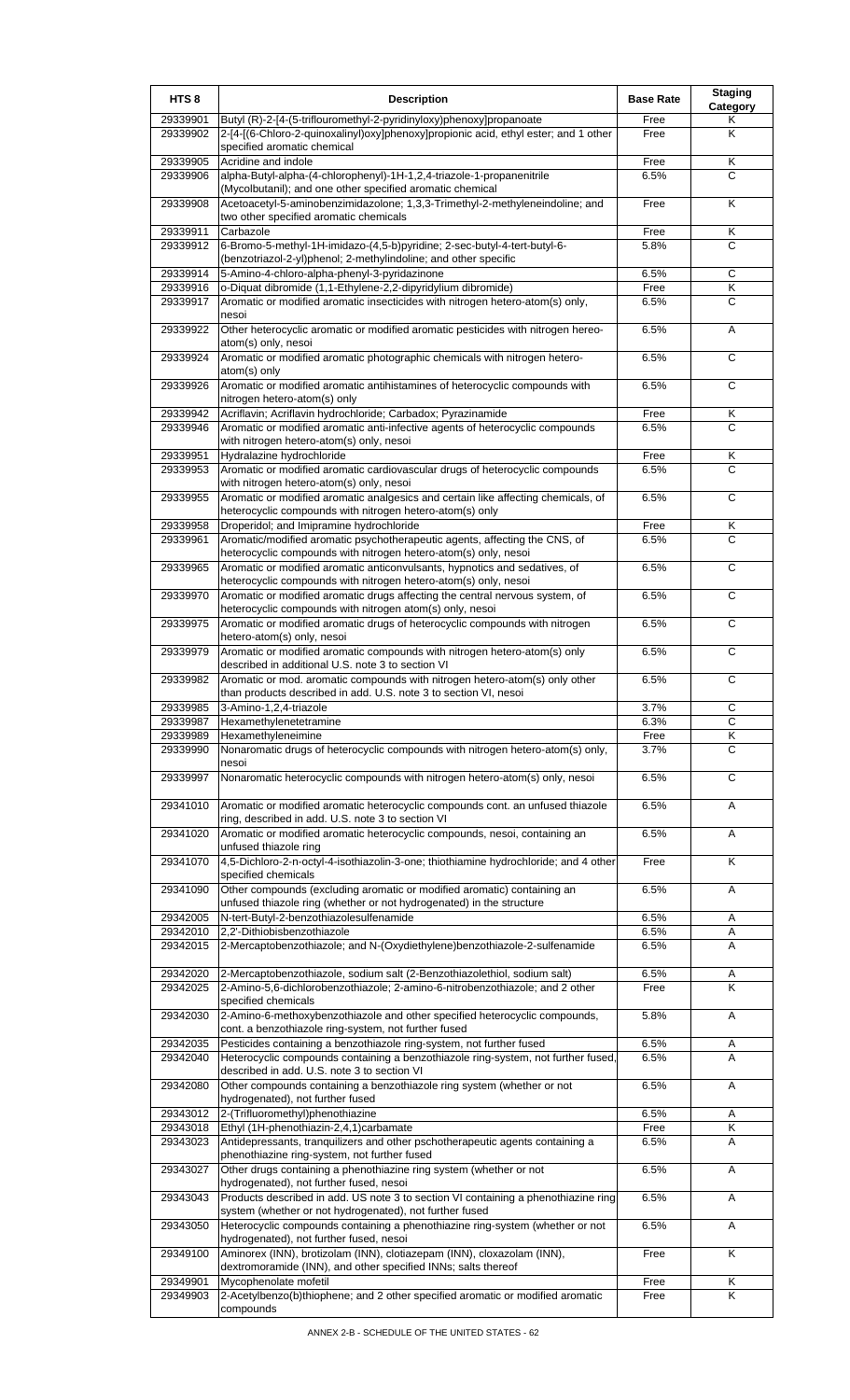| HTS <sub>8</sub>     | <b>Description</b>                                                                                                                              | <b>Base Rate</b> | <b>Staging</b><br>Category   |
|----------------------|-------------------------------------------------------------------------------------------------------------------------------------------------|------------------|------------------------------|
| 29349905             | 5-Amino-3-phenyl-1,2,4-thiadiazole(3-Phenyl-5-amino-1,2,4-thiadiazole); and 3<br>other specified aromatic/mod. aromatic heterocyclic compounds  | 5.8%             | C                            |
| 29349906             | 7-Nitronaphth[1,2]oxadiazole-5-sulfonic acid and its salts                                                                                      | 6.5%             | C                            |
| 29349907             | Ethyl 2-[4-[(6-chloro-2-benzoxazoyl)oxy]phenoxy]propanoate (Fenoxaprop-ethyl)                                                                   | Free             | K                            |
| 29349908             | 2,5-Diphenyloxazole                                                                                                                             | 6.5%             | C                            |
| 29349909<br>29349911 | 1,2-Benzisothiazolin-3-one<br>2-tert-Butyl-4-(2,4-dichloro-5-isopropoxyphenyl)-delta(squared)-1,3,4-oxadiazolin-5                               | Free<br>6.5%     | Κ<br>С                       |
| 29349912             | one; Bentazon; Phosalone<br>Aromatic or modified aromatic fungicides of other heterocyclic compounds, nesoi                                     | 6.5%             | $\mathsf{C}$                 |
| 29349915             | Aromatic or modified aromatic herbicides of other heterocyclic compounds, nesoi                                                                 | 6.5%             | C                            |
| 29349916             | Aromatic or modified aromatic insecticides of other heterocyclic compounds, nesoi                                                               | 6.5%             | C                            |
| 29349918             | Aromatic or modified aromatic pesticides nesoi, of other heterocyclic compounds,<br>nesoi                                                       | 6.5%             | $\overline{c}$               |
| 29349920             | Aromatic or modified aromatic photographic chemicals of other heterocyclic<br>compounds, nesoi                                                  | 6.5%             | C                            |
| 29349930             | Aromatic or modified aromatic drugs of other heterocyclic compounds, nesoi                                                                      | 6.5%             | C                            |
| 29349939             | Aromatic or modified aromatic other heterocyclic compounds described in<br>additional U.S. note 3 to section VI                                 | 6.5%             | C                            |
| 29349944             | Aromatic or modified aromatic other heterocyclic compounds, nesoi                                                                               | 6.5%             | C                            |
| 29349947<br>29349970 | Nonaromatic drugs of other heterocyclic compounds, nesoi<br>Morpholinethyl chloride hydrochloride; 2-methyl-2,5-dioxo-1-oxa-2-phospholan;       | 3.7%<br>Free     | $\overline{C}$<br>Κ          |
| 29349990             | and 1 other specified nonaromatic chemical<br>Nonaromatic other heterocyclic compounds, nesoi                                                   | 6.5%             | С                            |
| 29350006             | 4-Amino-6-chloro-m-benzenedisulfonamide; and Methyl-4-                                                                                          | 6.5%             | A                            |
| 29350010             | aminobenzenesulfonylcarbamate (Asulam)<br>2-Amino-N-ethylbenzenesulfonamide; and six other specified sulfonamides                               | 6.5%             | Α                            |
| 29350013             | (5-[2-Chloro-4-(trifluoromeythyl)phenoxy]-N-(methylsulfonyl)-2-nitrobenzamide)<br>(fomesafen); and seven other specified chemicals              | Free             | K                            |
| 29350015             | o-Toluenesulfonamide                                                                                                                            | 6.5%             | Α                            |
| 29350020             | Fast color bases and fast color salts, of sulfonamides                                                                                          | 6.5%             | Α                            |
| 29350029<br>29350030 | Acetylsulfaguanidine<br>Sulfamethazine                                                                                                          | Free<br>Free     | Κ<br>$\overline{\mathsf{K}}$ |
| 29350032             | Acetylsulfisoxazole; sulfacetamide, sodium; and sulfamethazine, sodium                                                                          | 6.5%             | Α                            |
| 29350033             | Sulfathiazole; and sulfathiazole, sodium                                                                                                        | Free             | Κ                            |
| 29350042             | Salicylazosulfapyridine; sulfadiazine; sulfamerazine; sulfaguanidine; and<br>sulfapyridine                                                      | Free             | Κ                            |
| 29350048<br>29350060 | Other sulfonamides used as anti-infective agents<br>Other sulfonamide drugs (excluding anti-infective agents)                                   | 6.5%<br>6.5%     | Α<br>A                       |
| 29350075             | Other sulfonamides (excluding drugs and certain specified chemicals) described in<br>additional U.S. note 3 to section VI                       | 6.5%             | A                            |
| 29350095             | Other sulfonamides (excluding drugs and certain specified chemicals) not<br>described in additional U.S. note 3 to section VI                   | 6.5%             | A                            |
| 29361000             | Provitamins, unmixed                                                                                                                            | Free             | Κ                            |
| 29362100<br>29362200 | Vitamins A and their derivatives, unmixed, natural or synthesized<br>Vitamin B1 (Thiamine) and its derivatives, unmixed, natural or synthesized | Free<br>Free     | Κ<br>Κ                       |
| 29362300             | Vitamin B2 (Riboflavin) and its derivatives, unmixed, natural or synthesized                                                                    | Free             | Κ                            |
| 29362400             | Vitamin B3 or B5 (d- or dl-Pantothenic acid) and its derivatives, unmixed, natural<br>or synthesized                                            | Free             | Κ                            |
| 29362500             | Vitamin B6 (Pyridoxine and related compounds with Vitamin B6 activity) and its<br>derivatives, unmixed, natural or synthesized                  | Free             | Κ                            |
| 29362600             | Vitamin B12 (Cyanocobalamin and related compounds with Vitamin B12 activity)<br>and its derivatives, unmixed, natural or synthesized            | Free             | K                            |
| 29362700             | Vitamin C (Ascorbic acid) and its derivatives, unmixed, natural or synthesized                                                                  | Free             | Κ                            |
| 29362800             | Vitamin E (Tocopherols and related compounds with Vitamin E activity) and its<br>derivatives, unmixed, natural or synthesized                   | Free             | K                            |
| 29362910<br>29362915 | Folic acid and its derivatives, unmixed<br>Niacin an niacinamide                                                                                | Free<br>Free     | Κ<br>Κ                       |
| 29362920             | Aromatic or modified aromatic vitamins and their derivatives, nesoi                                                                             | Free             | Κ                            |
| 29362950<br>29369000 | Other vitamins and their derivatives, nesoi<br>Vitamins or provitamins nesoi (including natural concentrates) and intermixtures of              | Free<br>Free     | Κ<br>K                       |
| 29371100             | the foregoing, whether or not in any solvent<br>Somatotropin, its derivatives and structural analogues                                          | Free             | Κ                            |
| 29371200             | Insulin and its salts                                                                                                                           | Free             | Κ                            |
| 29371900             | Polypeptide hormones, protein hormones and glycoprotein hormones, their<br>derivatives and structural analogues, nesoi                          | Free             | Κ                            |
| 29372100             | Cortisone, hydrocortisone, prednisone (Dehydrocortisone) and prednisolone<br>(Dehydrohydrocortisone)                                            | Free             | Κ                            |
| 29372200<br>29372310 | Halogenated derivatives of corticosteroidal hormones<br>Estrogens and progestins obtained directly or indirectly from animal or vegetable       | Free<br>Free     | Κ<br>Κ                       |
| 29372325             | materials<br>Estradiol benzoate; and Estradiol cyclopentylpropionate (estradiol cypionate)                                                      | Free             | K                            |
| 29372350             | Other estrogens and progestins not derived from animal or vegetable materials,<br>nesoi                                                         | Free             | Κ                            |
| 29372910             | Desonide; and Nandrolone phenpropionate                                                                                                         | Free             | Κ                            |
| 29372990             | Steroidal hormones, their derivatives and structural analogues, nesoi                                                                           | Free             | Κ                            |
| 29373100             | Epinephrine                                                                                                                                     | Free             | Κ                            |
| 29373910<br>29373990 | Epinephrine hydrochloride<br>Catecholamine hormones, their derivatives and structural analogues, nesoi                                          | Free<br>Free     | Κ<br>Κ                       |
| 29374010             | I(underscored)-Thyroxine, sodium                                                                                                                | Free             | Κ                            |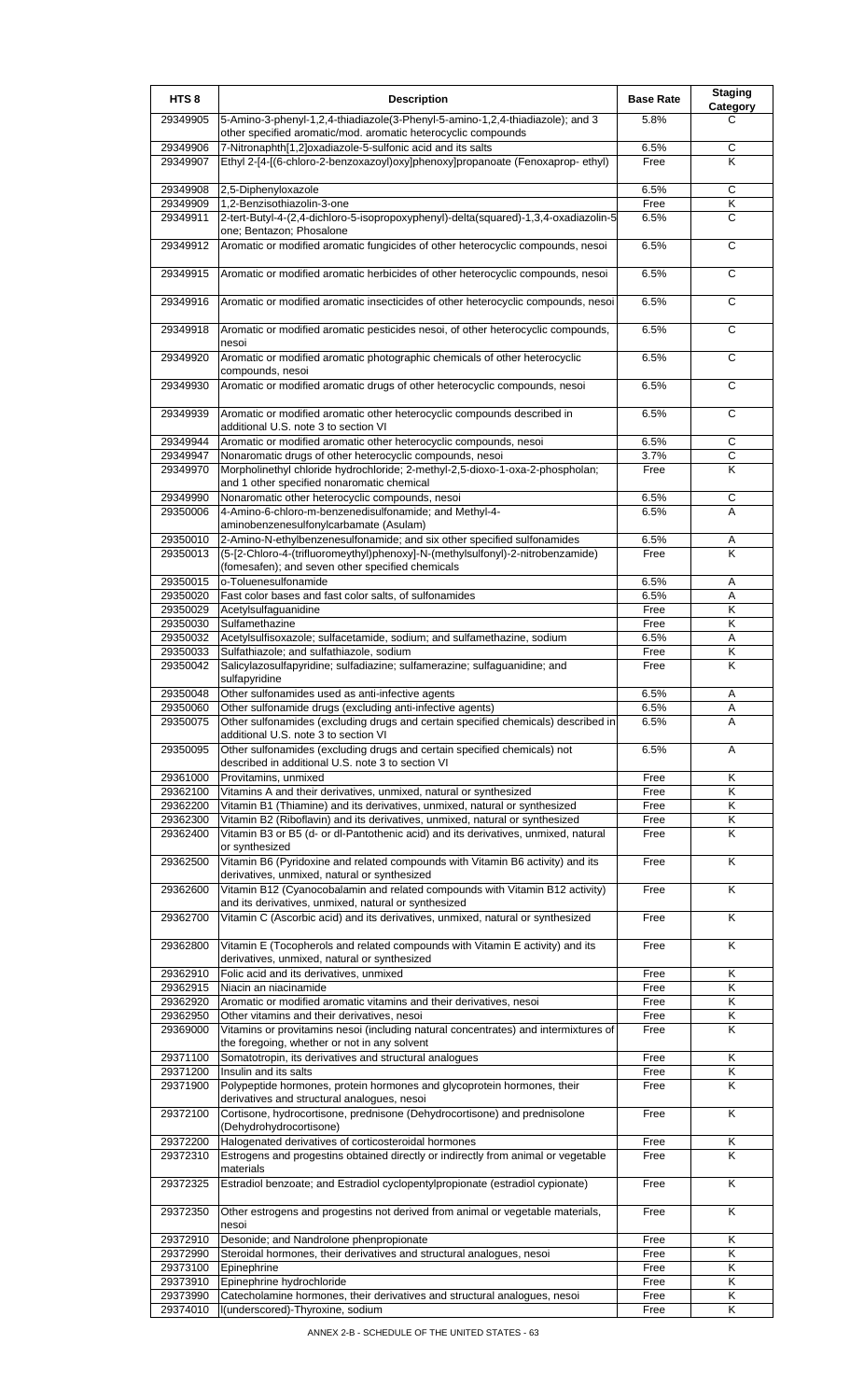| HTS <sub>8</sub>     | <b>Description</b>                                                                                                                                                      | <b>Base Rate</b> | <b>Staging</b><br>Category   |
|----------------------|-------------------------------------------------------------------------------------------------------------------------------------------------------------------------|------------------|------------------------------|
| 29374090             | Amino-acid derivatives of hormones and their derivatives, nesoi                                                                                                         | Free             | Κ                            |
| 29375000             | Prostaglandins, thromboxanes and leukotrienes, their derivatives and structural<br>analogues                                                                            | Free             | Κ                            |
| 29379000             | Other hormones, their derivatives and structural analogues, other steroid<br>derivatives and structural analogue used primarily as hormones, nesoi                      | Free             | K                            |
| 29381000             | Rutoside (Rutin) and its derivatives                                                                                                                                    | 1.5%             | Α                            |
| 29389000             | Glycosides, natural or synthesized, and their salts, ethers, esters, and other<br>derivatives other than rutoside and its derivatives                                   | 3.7%             | A                            |
| 29391100             | Concentrates of poppy straw; buprenorphine (INN), codeine, dihydrocodeine<br>(INN), ethylmorphine, and other specified INNs; salts thereof                              | Free             | K                            |
| 29391910             | Papaverine and its salts                                                                                                                                                | Free             | K                            |
| 29391920             | Synthetic alkaloids of opium and their derivatives; salts thereof; nesoi                                                                                                | Free             | Κ                            |
| 29391950             | Nonsynthetic alkaloids of opium and their derivatives; salts thereof; nesoi<br>Quinine and its salts                                                                    | Free             | Κ                            |
| 29392100<br>29392900 | Alkaloids of cinchona, and their derivatives; salts thereof, other than quinine and                                                                                     | Free<br>Free     | Κ<br>K                       |
|                      | its salts                                                                                                                                                               |                  |                              |
| 29393000             | Caffeine and its salts                                                                                                                                                  | Free             | Κ                            |
| 29394100<br>29394200 | Ephedrine and its salts<br>Pseudoephedrine and its salts                                                                                                                | Free<br>Free     | K<br>Κ                       |
| 29394300             | Cathine (INN) and its salts                                                                                                                                             | Free             | Κ                            |
| 29394901             | Ephedrines and their salts, other than cathine and pseudoephedrine and their salts                                                                                      | Free             | K                            |
|                      |                                                                                                                                                                         |                  |                              |
| 29395100<br>29395900 | Fenetylline (INN) its salts<br>Theophylline aminophylline (Theophylline-ethylenediamine) and their derivatives;                                                         | Free<br>Free     | Κ<br>K                       |
|                      | salts thereof; nesoi                                                                                                                                                    |                  |                              |
| 29396100             | Ergometrine and its salts                                                                                                                                               | Free             | Κ                            |
| 29396200<br>29396300 | Ergotamine and its salts<br>Lysergic acid and its salts                                                                                                                 | Free<br>Free     | K<br>Κ                       |
| 29396900             | Alkaloids of rye ergot and their derivatives, nesoi; salts thereof                                                                                                      | Free             | Κ                            |
| 29399100             | Cocaine, ecgonine, levometamfetamine, metamfetamine (INN), metamfetamine                                                                                                | Free             | K                            |
|                      | racemate; salts, esters and other derivatives thereof                                                                                                                   |                  |                              |
| 29399900             | Vegetable alkaloids, natural or reproduced by synthesis, and their salts, ethers,<br>esters and other derivatives, nesoi                                                | Free             | K                            |
| 29400020             | D-Arabinose                                                                                                                                                             | Free             | K                            |
| 29400060             | Other sugars, nesoi excluding d-arabinose                                                                                                                               | 5.8%             | Α                            |
| 29411010<br>29411020 | Ampicillin and its salts<br>Penicillin G salts                                                                                                                          | Free<br>Free     | Κ<br>Κ                       |
| 29411030             | Carfecillin, sodium; cloxacillin, sodium; dicloxacillin, sodium; flucloxacillin                                                                                         | Free             | K                            |
| 29411050             | (Floxacillin); and oxacillin, sodium<br>Penicillins and their derivatives nesoi, with a penicillanic acid structure; salts                                              | Free             | K                            |
|                      | thereof                                                                                                                                                                 |                  |                              |
| 29412010<br>29412050 | Dihydrostreptomycins and its derivatives; salts thereof<br>Streptomycins and their derivatives; salts thereof, nesoi                                                    | 3.5%<br>Free     | A<br>K                       |
| 29413000             | Tetracyclines and their derivatives; salts thereof                                                                                                                      | Free             | Κ                            |
| 29414000             | Chloramphenicol and their derivatives; salts thereof                                                                                                                    | Free             | Κ                            |
| 29415000             | Erythromycin and their derivatives; salts thereof                                                                                                                       | Free             | K                            |
| 29419010             | Natural antibiotics, nesoi                                                                                                                                              | Free             | Κ                            |
| 29419030<br>29419050 | Antibiotics, nesoi, aromatic or modified aromatic, other than natural<br>Antibiotics nesoi, other than aromatic or modified aromatic antibiotics                        | Free<br>Free     | Κ<br>$\overline{\mathsf{K}}$ |
| 29420003             | [2,2'-Thiobis(4-(1,1,3,3-tetramethyl-n-butyl)phenolato)(2,1)]-O,O',S-s(1-                                                                                               | Free             | K                            |
| 29420005             | butanamine), nickel II<br>Aromatic or modified aromatic drugs of other organic compounds, nesoi                                                                         | 6.5%             | Α                            |
| 29420010             | Aromatic or modified aromatic organic compounds, nesoi, described in additional<br>U.S. note 3 to section VI                                                            | 6.5%             | A                            |
| 29420035             | Other aromatic or modified aromatic organic compounds (excluding products<br>described in additional U.S. note 3 to section VI)                                         | 6.5%             | A                            |
| 29420050             | Nonaromatic organic compounds, nesoi                                                                                                                                    | 3.7%             | A                            |
| 30011000             | Glands and other organs for organotherapeutic uses, dried, whether or not<br>powdered                                                                                   | Free             | Κ                            |
| 30012000             | Extracts of glands or other organs or of their secretions for organotherapeutic                                                                                         | Free             | K                            |
| 30019000             | uses<br>Heparin and its salts; other human or animal substances prepared for therapeutic                                                                                | Free             | Κ                            |
| 30021001             | or prophylactic uses, nesoi                                                                                                                                             | Free             | K                            |
| 30022000             | Antisera and other blood fractions and modified immunological products<br>Vaccines for human medicine                                                                   | Free             | $\overline{\mathsf{K}}$      |
| 30023000             | Vaccines for veterinary medicine                                                                                                                                        | Free             | Κ                            |
| 30029010             | Ferments, excluding yeasts                                                                                                                                              | Free             | Κ                            |
| 30029051             | Human blood; animal blood prepared for therapeutic, prophylactic, diagnostic<br>uses; toxins, cultures of micro-organisms nesoi & like products                         | Free             | K                            |
| 30031000             | Medicaments, cont. penicillins or streptomycins, not dosage form and not packed<br>for retail                                                                           | Free             | K                            |
| 30032000             | Medicaments containing antibiotics, nesoi, not dosage form and not packaged for<br>retail                                                                               | Free             | K                            |
| 30033100<br>30033910 | Medicaments containing insulin, not dosage form and not packed for retail<br>Medicaments containing artificial mixtures of natural hormones, but not antibiotics,       | Free<br>Free     | Κ<br>K                       |
| 30033950             | not dosage form and not packed for retail<br>Medicaments containing products of heading 2937, nesoi, but not antibiotics, not                                           | Free             | K                            |
| 30034000             | dosage form and not packed for retail<br>Medicaments containing alkaloids but not products of heading 2937 or antibiotics,<br>not dosage form and not packed for retail | Free             | K                            |
| 30039000             | Medicaments nesoi, not dosage form and not packed for retail                                                                                                            | Free             | Κ                            |
| 30041010             | Medicaments containing penicillin G salts, in dosage form and packed for retail                                                                                         | Free             | Κ                            |
| 30041050             | Medicaments cont. penicillins or streptomycins, nesoi, in dosage form or packed<br>for retail                                                                           | Free             | K                            |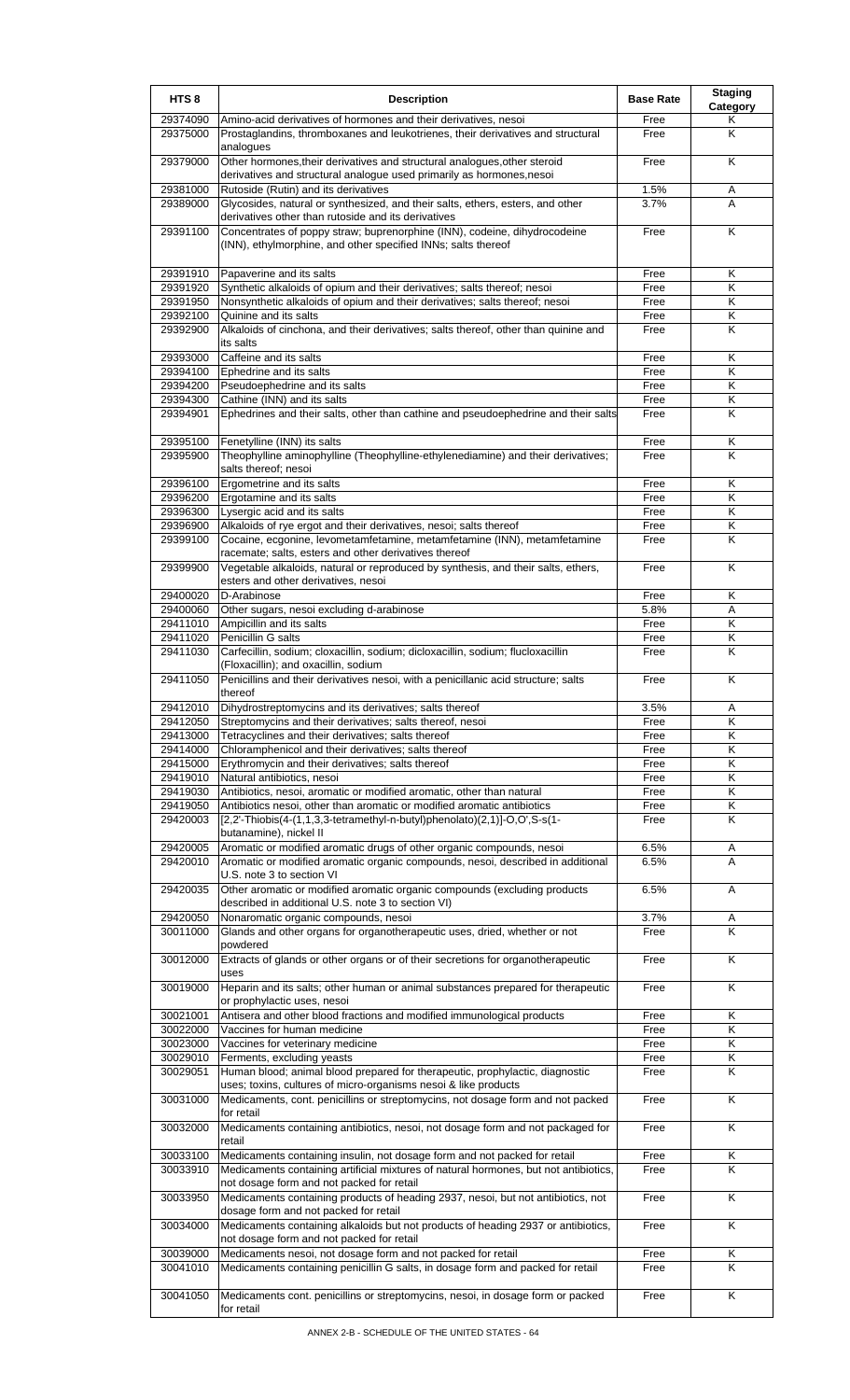| HTS <sub>8</sub>     | <b>Description</b>                                                                                                                                                                                        | <b>Base Rate</b> | <b>Staging</b><br>Category |
|----------------------|-----------------------------------------------------------------------------------------------------------------------------------------------------------------------------------------------------------|------------------|----------------------------|
| 30042000             | Medicaments containing antibiotics, nesoi, in dosage form or packed for retail                                                                                                                            | Free             | Κ                          |
| 30043100<br>30043200 | Medicaments containing insulin, in dosage form or packed for retail<br>Medicaments, containing adrenal cortical hormones, in dosage form or packed for                                                    | Free<br>Free     | Κ<br>Κ                     |
| 30043900             | retail<br>Medicaments, containing products of heading 2937 nesoi, in dosage form or                                                                                                                       | Free             | K                          |
| 30044000             | packed for retail<br>Medicaments cont. alkaloids, but not products of heading 2937 or antibiotics, in                                                                                                     | Free             | $\overline{\mathsf{K}}$    |
| 30045010             | dosage form or packed for retail<br>Medicaments containing vitamin B2 synthesized from aromatic or mod. aromatic                                                                                          | Free             | K                          |
| 30045020             | compounds, in dosage form or packed for retail<br>Medicaments containing vitamim B12 synthesized from aromatic or mod. aromatic<br>compounds, in dosage form or packed for retail                         | Free             | K                          |
| 30045030             | Medicaments containing vitamin E synthesized from aromatic or mod. aromatic<br>compounds, in dosage form or packed for retail                                                                             | Free             | $\overline{\mathsf{K}}$    |
| 30045040             | Medicaments containing vitamins nesoi, synthesized from aromatic or mod.<br>aromatic compounds, in dosage form or packed for retail                                                                       | Free             | $\overline{\mathsf{K}}$    |
| 30045050             | Medicaments containing vitamins or other products of heading 2936, nesoi, in<br>dosage form or packed for retail                                                                                          | Free             | K                          |
| 30049010             | Medicaments containing antigens or hyaluronic acid or its sodium salt, nesoi, in<br>dosage form or packed for retail                                                                                      | Free             | K                          |
| 30049091             | Medicaments consisting of mixed or unmixed products for therapeutic or<br>prophylactic uses, in measured doses or put up for retail, nesoi                                                                | Free             | K                          |
| 30051010             | Adhesive dressings and other articles having an adhesive layer, coated or<br>impregnated with pharmaceutical substances, packed for retail                                                                | Free             | K                          |
| 30051050             | Adhesive dressings and other articles having an adhesive layer, packed for retail<br>for medical, surgical, dental, veterinary purposes                                                                   | Free             | K                          |
| 30059010             | Wadding, gauze, bandages, & similar articles, not having an adhesive layer,<br>coated, impregnated with pharmaceutical substances, for retail                                                             | Free             | K                          |
| 30059050             | Wadding, gauze, bandages, and similar articles, not having an adhesive layer,<br>packed for retail for medical, surgical, like purposes                                                                   | Free             | Κ                          |
| 30061000             | Sterile surgical catgut, suture materials, tissue adhesives for wound closure,<br>laminaria, laminaria tents, and absorbable hemostatics                                                                  | Free             | K                          |
| 30062000<br>30063010 | Blood-grouping reagents<br>Opacifying preparation for X-ray examination; diagnostic reagent designed to be                                                                                                | Free<br>Free     | Κ<br>K                     |
| 30063050             | administered to the patient; all cont. antigens or antisera<br>Opacifying preparations for X-ray examinations; diagnostic reagents designed to                                                            | Free             | K                          |
| 30064000             | be administered to the patient, nesoi<br>Dental cements and other dental fillings; bone reconstruction cements                                                                                            | Free             | Κ                          |
| 30065000             | First-aid boxes and kits                                                                                                                                                                                  | Free             | Κ                          |
| 30066000             | Chemical contraceptive preparations based on hormones or spermicides                                                                                                                                      | Free             | K                          |
| 30067000             | Gel preparation use human/veterinary medicine lubricant in surgical operation,<br>physical exam or coupling agent tween body & med instrument                                                             | 5%               | Α                          |
| 30068000<br>31010000 | Waste pharmaceuticals<br>Animal or vegetable fertilizers; fertilizers produced by the mixing or chemical                                                                                                  | Free<br>Free     | Κ<br>K                     |
| 31021000             | treatment of animal or vegetable products<br>Urea, whether or not in aqueous solution                                                                                                                     | Free             | Κ                          |
| 31022100             | Ammonium sulfate                                                                                                                                                                                          | Free             | K                          |
| 31022900             | Double salts and mixtures of ammonium sulfate and ammonium nitrate                                                                                                                                        | Free             | Κ                          |
| 31023000<br>31024000 | Ammonium nitrate, whether or not in aqueous solution<br>Mixtures of ammonium nitrate with calcium carbonate or other inorganic                                                                            | Free<br>Free     | Κ<br>K                     |
| 31025000             | nonfertilizing substances<br>Sodium nitrate                                                                                                                                                               | Free             | K                          |
| 31026000             | Double salts and mixtures of calcium nitrate and ammonium nitrate                                                                                                                                         | Free             | K                          |
| 31027000             | Calcium cyanamide                                                                                                                                                                                         | Free             | Κ                          |
| 31028000             | Mixtures of urea and ammonium nitrate in aqueous or ammoniacal solution                                                                                                                                   | Free             | Κ                          |
| 31029000             | Mineral or chemical fertilizers, nitrogenous, nesoi, including mixtures not specified<br>elsewhere in heading 3102                                                                                        | Free             | K                          |
| 31031000<br>31032000 | Superphosphates<br>Basic slag phosphatic fertilizers                                                                                                                                                      | Free<br>Free     | Κ<br>K                     |
| 31039000             | Mineral or chemical fertilizers, phosphatic, other than superphosphates or basic<br>slag                                                                                                                  | Free             | Κ                          |
| 31041000             | Carnallite, sylvite and other crude natural potassium salts                                                                                                                                               | Free             | K                          |
| 31042000             | Potassium chloride                                                                                                                                                                                        | Free             | Κ                          |
| 31043000             | Potassium sulfate                                                                                                                                                                                         | Free             | Κ                          |
| 31049000<br>31051000 | Mineral or chemical fertilizers, potassic, nesoi<br>Fertilizers of chapter 31 in tablets or similar forms or in packages of a gross weight                                                                | Free<br>Free     | Κ<br>K                     |
| 31052000             | not exceeding 10 kg<br>Mineral or chemical fertilizers nesoi, containing the three fertilizing elements                                                                                                   | Free             | K                          |
|                      | nitrogen, phosphorus and potassium                                                                                                                                                                        |                  |                            |
| 31053000<br>31054000 | Diammonium hydrogenorthophosphate (Diammonium phosphate)<br>Ammonium dihydrogenorthophosphate (Monoammonium phosphate), mixtures<br>thereof with diammonium hydrogenorthophosphate (Diammonium phosphate) | Free<br>Free     | Κ<br>K                     |
| 31055100<br>31055900 | Mineral or chemical fertilizers nesoi, containing nitrates and phosphates<br>Mineral or chemical fertilizers nesoi, containing the two fertilizing elements                                               | Free<br>Free     | Κ<br>K                     |
| 31056000             | nitrogen and phosphorus<br>Mineral or chemical fertilizers nesoi, containing the two fertilizing elements                                                                                                 | Free             | K                          |
| 31059000             | phosphorous and potassium<br>Mineral or chemical fertilizers cont. two or three of the fertilizing elements nitrogen,                                                                                     | Free             | K                          |
| 32011000             | phosphorus and potassium fertilizers, nesoi<br>Quebracho tanning extract                                                                                                                                  | Free             | Κ                          |
| 32012000             | Wattle tanning extract                                                                                                                                                                                    | Free             | Κ                          |
| 32019010             | Tannic acid, containing by weight 50 percent or more of tannic acid                                                                                                                                       | 1.5%             | Α                          |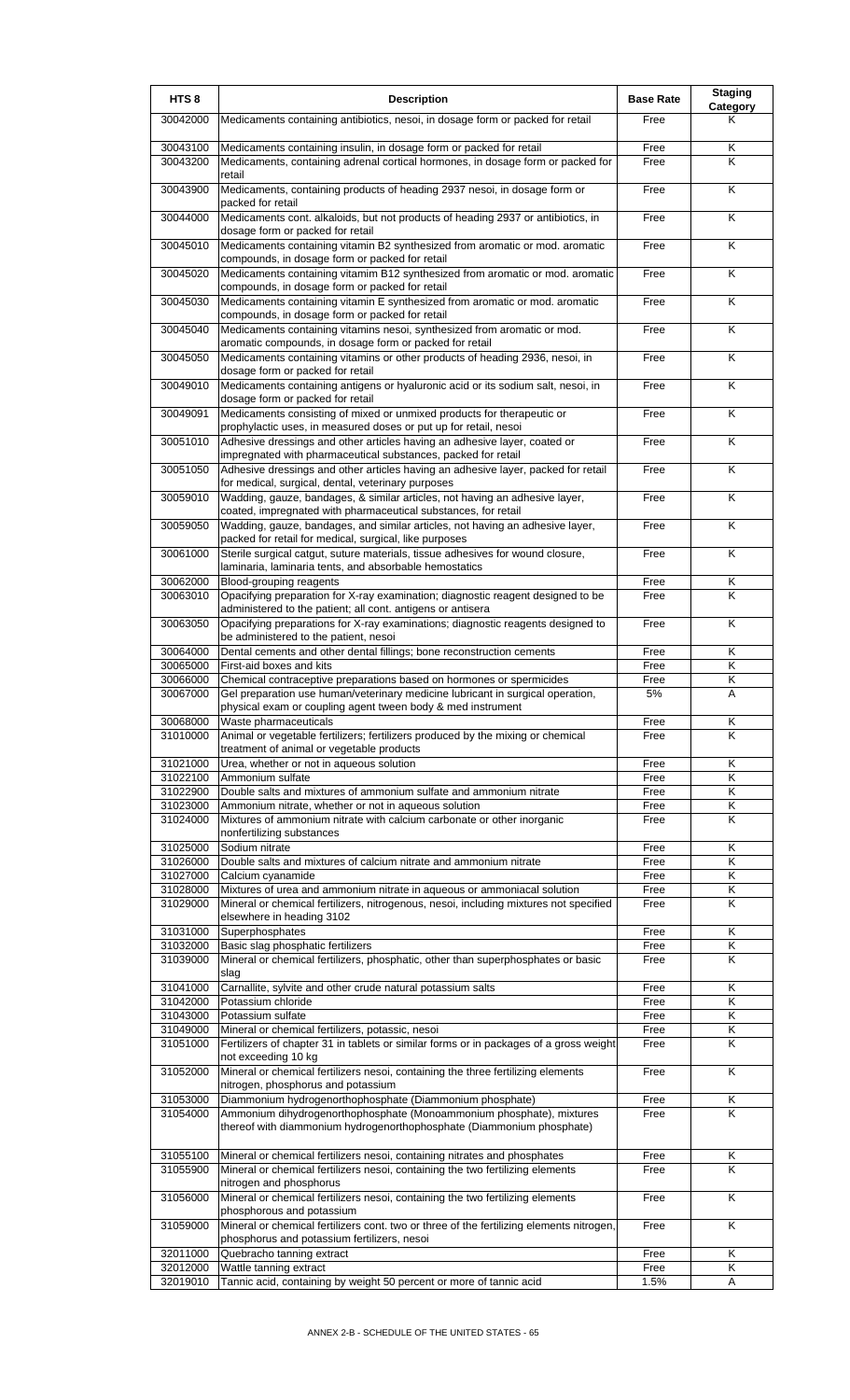| HTS <sub>8</sub>     | <b>Description</b>                                                                                                                            | <b>Base Rate</b> | <b>Staging</b><br>Category   |
|----------------------|-----------------------------------------------------------------------------------------------------------------------------------------------|------------------|------------------------------|
| 32019025             | Tanning extracts of canaigre, chestnut curupay, divi-<br>divi,eucalyptus,gambier,hemlock,larch,mangrove,myrobalan,oak,sumac,tara,urun         | Free             | κ                            |
| 32019050             | day,valonia<br>Tanning extracts of vegetable origin nesoi; tannins and their salts, ethers, esters<br>and other derivatives                   | 3.1%             | A                            |
| 32021010             | Aromatic or modified aromatic synthetic organic tanning substances                                                                            | 6.5%             | Α                            |
| 32021050             | Synthetic organic tanning substances, nonaromatic                                                                                             | 6.5%             | A                            |
| 32029010             | Tanning substances, tanning preparations and enzymatic preparations for pre-<br>tanning consisting wholly of inorganic substances             | Free             | Κ                            |
| 32029050             | Tanning substances, tanning preparations and enzymatic preparations for pre-<br>tanning, nesoi                                                | 5%               | A                            |
| 32030010             | Coloring matter of annato, archil, cochineal, cudbear, litmus and marigold meal                                                               | Free             | K                            |
| 32030030             | Mixtures of 3,4-dihydroxyphenyl-2,4,6,-trihydroxypphenylmethanone and 2-(2,4-<br>dihydroxyphenyl)-3,5,7-trihydroxy-4H-1-benzopyran-4-one      | Free             | K                            |
| 32030080<br>32041110 | Coloring matter of vegetable or animal origin, nesoi<br>Disperse blue 19 and other specified dispersed dyes and preparations based<br>thereon | 3.1%<br>6.5%     | Α<br>A                       |
| 32041115             | Disperse blue 30 and preparations based thereon                                                                                               | 6.5%             | Α                            |
| 32041118             | N-[2-[2,6-Dicyano-4-methylphenylazo]-5-                                                                                                       | Free             | K                            |
|                      | (diethylamino)phenyl]methanesulfonamide; and 1 other specified disperse dye                                                                   |                  |                              |
| 32041135             | Disperse dyes described in add'l U.S. note 3 to section VI                                                                                    | 6.5%             | Α                            |
| 32041150             | Disperse dyes and preparations based thereon, nesoi                                                                                           | 6.5%             | Α                            |
| 32041205<br>32041213 | Acid black 210 powder and presscake<br>Acid violet 19                                                                                         | Free<br>Free     | $\overline{\mathsf{K}}$<br>Κ |
| 32041217             | Acid dyes, whether or not premetallized, and preparations based thereon, acid                                                                 | 6.5%             | A                            |
|                      | black 31, and other specified acid or mordant dyes                                                                                            |                  |                              |
| 32041220             | Acid black 61 and other specified acid and mordant dyes and preparations based<br>thereon                                                     | 6.5%             | A                            |
| 32041230             | Mordant black 75, blue 1, brown 79, red 81, 84 and preparations based thereon                                                                 | 6.5%             | A                            |
| 32041245             | Acid dyes, whether or not premetallized, and preparations based thereon,<br>described in add'l U.S. note 3 to section VI                      | 6.5%             | A                            |
| 32041250             | Synthetic acid and mordant dyes and preparations based thereon, nesoi                                                                         | 6.5%             | Α                            |
| 32041310             | Basic black 7 and other specified basic dyes and preparations based thereon                                                                   | 6.5%             | A                            |
| 32041320             | Basic orange 22, basic red 13 dyes, and preparations based thereon                                                                            | 6.5%             | Α                            |
| 32041325             | Basic blue 3; basic red 14; and basic yellow 1, 11, 13; and preparations based<br>thereon                                                     | 6.5%             | A                            |
| 32041345             | 3,7-Bis(dimethylamino)phenazathionium chloride (methylene blue); and basic blue<br>147                                                        | Free             | K                            |
| 32041360             | Basic dyes and preparations based thereon, described in add'l U.S note 3 to<br>section VIvi                                                   | 6.5%             | A                            |
| 32041380             | Basic dyes and preparations based thereon, nesoi                                                                                              | 6.5%             | Α                            |
| 32041410             | Direct black 62 and other specified basic dyes and preparations based thereon                                                                 | 6.5%             | A                            |
| 32041420             | Direct black 51 and other specified basic dyes and preparations based thereon                                                                 | 6.5%             | Α                            |
| 32041425             | Direct blue 86; direct red 83; direct yellow 28 dyes; and preparations based<br>thereon                                                       | 6.5%             | Α                            |
| 32041430             | Direct dyes nesoi, and preparations based thereon, described in additional U.S.<br>note 3 to section VI                                       | 6.5%             | Α                            |
| 32041450             | Direct dyes and preparations based thereon, nesoi                                                                                             | 6.5%             | Α                            |
| 32041510             | Vat blue 1 (synthetic indigo) dye, "Colour Index No. 73000" and preparations<br>based thereon                                                 | 6.5%             | A                            |
| 32041520             | Vat brown 3; vat orange 2, 7; and vat violet 9, 13 dyes and preparations based<br>thereon                                                     | 6.5%             | A                            |
| 32041525<br>32041530 | Vat red 1<br>Solubilized vat blue 5 and specified solubilized vat dyes and preparations based                                                 | Free<br>6.5%     | Κ<br>A                       |
|                      | thereon                                                                                                                                       |                  |                              |
| 32041535             | Solubilized vat orange 3, vat blue 2, vat red 44; and vat yellow 4, 20 and<br>preparations based thereon                                      | 6.5%             | Α                            |
| 32041540             | Vat dyes (incl. those usable as pigments) and preparations based thereon,<br>described in add. U.S. note 3 to sec. VI                         | 6.5%             | Α                            |
| 32041580             | Vat dyes (including those usable in that state as pigments) and preparations<br>based thereon, nesoi                                          | 6.5%             | Α                            |
| 32041610             | Reactive black 1; blue 1, 2, 4; orange 1; red 1, 2, 3, 5, 6; and yellow 1; and<br>preparations based thereon                                  | 6.5%             | Α                            |
| 32041620             | Specified reactive dye mixtures and preparations based thereon                                                                                | 6.5%             | Α                            |
| 32041630             | Reactive dyes and preparations based thereon nesoi, described in additional U.S.<br>note 3 to section VI                                      | 6.5%             | A                            |
| 32041650             | Synthetic reactive dyes and preparations based thereon, nesoi                                                                                 | 6.5%             | Α                            |
| 32041704             | Pigments and preparations based thereon, pigment black 1, and other specified<br>pigments, nesoi                                              | 6.5%             | G                            |
| 32041708             | Pigment red 178; pigment yellow 101, 138                                                                                                      | Free             | Κ                            |
| 32041720             | Copper phthalocyanine ([Phthalocyanato(2-)]copper) not ready for use as a<br>pigment                                                          | 6.5%             | G                            |
| 32041740             | Pigments and preparations based thereon, isoindoline red pigment; pigment red<br>242, 245; pigment yellow 155, 183, nesoi                     | Free             | Κ                            |
| 32041760             | Pigments and preparations based thereon, products described in add'l U.S. note 3<br>to section VI, nesoi                                      | 6.5%             | G                            |
| 32041790             | Other pigments and preparations based thereon, nesoi                                                                                          | 6.5%             | G                            |
| 32041906             | Solvent yellow 43, 44, 85, 172                                                                                                                | Free             | Κ                            |
| 32041911             | Solvent black 2 and other specified solvent dyes and preparations based thereon                                                               | 6.5%             | Α                            |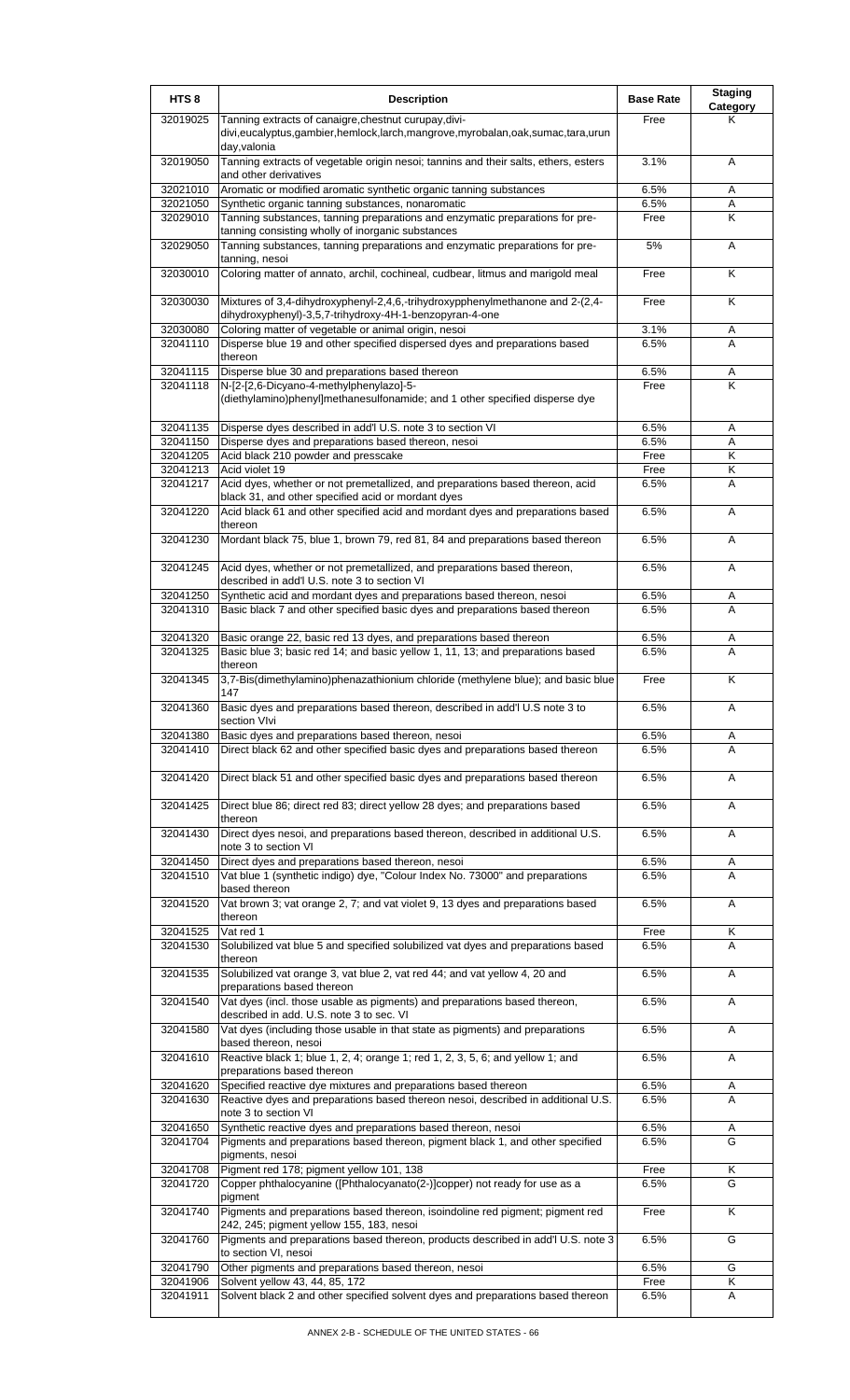| HTS <sub>8</sub>     | <b>Description</b>                                                                                                                                    | <b>Base Rate</b>          | <b>Staging</b><br>Category |
|----------------------|-------------------------------------------------------------------------------------------------------------------------------------------------------|---------------------------|----------------------------|
| 32041920             | Solvent dyes and preparations based thereon, products described in add'l U.S.<br>note 3 to section VI                                                 | 6.5%                      | A                          |
| 32041925             | Solvent dyes and preparations based thereon nesoi                                                                                                     | 6.5%                      | Α                          |
| 32041930             | Sulfur black, "Colour Index Nos. 53185, 53190 and 53195" and preparations<br>based thereon                                                            | 6.5%                      | A                          |
| 32041935             | Beta-carotene and other carotenoid coloring matter                                                                                                    | 3.1%                      | Α                          |
| 32041940             | Synthetic organic coloring matter and preparations based thereon, nesoi,<br>described in additional U.S. note 3 to section VI                         | 6.5%                      | A                          |
| 32041950             | Synthetic organic coloring matter and preparations based thereon nesoi, including<br>mixtures of items from subheading 320411 to 320419               | 6.5%                      | Α                          |
| 32042010             | Fluorescent brightening agent 32                                                                                                                      | 6.5%                      | Α                          |
| 32042040<br>32042080 | Benzoxazol<br>Synthetic organic products of a kind used as fluorescent brightening agents, nesoi                                                      | Free<br>6.5%              | Κ<br>A                     |
| 32049000             | Synthetic organic coloring matter or preparations based thereon, nesoi; synthetic                                                                     | 5.9%                      | A                          |
| 32050005             | organic products used as luminophores<br>Carmine food coloring solutions, cont cochineal carmine lake and paprika                                     | Free                      | Κ                          |
| 32050015             | oleoresins, not including any synthetic organic coloring matter<br>Carmine color lakes and preparations as specified in note 3 to this chapter, nesoi | 6.5%                      | A                          |
| 32050040             | Color lakes and preparations based thereon, described in additional U.S. note 3 to                                                                    | 6.5%                      | A                          |
| 32050050             | section VI<br>Color lakes and preparations based thereon, nesoi                                                                                       | 6.5%                      |                            |
| 32061100             | Pigments & preparations based on titanium dioxide containing 80 percent or more                                                                       | 6%                        | Α<br>A                     |
|                      | by weight off titanium dioxide calculated on the dry weight                                                                                           |                           |                            |
| 32061900             | Pigments and preparations based on titanium dioxide, nesoi                                                                                            | 6%                        | Α                          |
| 32062000             | Pigments and preparations based on chromium compounds                                                                                                 | 3.7%                      | Α                          |
| 32063000<br>32064100 | Pigments and preparations based on cadmium compounds<br>Ultramarine and preparations based thereon                                                    | 3.1%<br>1.5%              | Α<br>A                     |
| 32064200             | Lithopone and other pigments and preparations based on zinc sulfide                                                                                   | 2.2%                      | Α                          |
| 32064300             | Pigments and preparations based on hexacyanoferrates (ferrocyanides and                                                                               | 3.7%                      | A                          |
|                      | ferricyanides)                                                                                                                                        |                           |                            |
| 32064910<br>32064920 | Concentrated dispersions of pigments in plastics materials<br>Coloring preparations based on iron oxides, as specified in note 3 to this chapter      | 5.9%<br>6.5%              | Α<br>A                     |
| 32064930             | 32<br>Coloring preparations based on zinc oxides, as specified in note 3 to this chapter                                                              | 1.3%                      | Α                          |
| 32064940             | 32<br>Coloring preparations based on carbon black, as specified in note 3 to this chapter                                                             | Free                      | K                          |
| 32064950             | 32<br>Coloring matter and preparations, nesoi, as specified in note 3 to this chapter 32                                                              | 3.1%                      | A                          |
| 32065000             | Inorganic products of a kind used as luminophores                                                                                                     | 6.5%                      |                            |
| 32071000             | Prepared pigments, opacifiers, colors, and similar preparations, of a kind used in<br>the ceramic, enamelling or glass industry                       | $3.1\%$                   | Α<br>Α                     |
| 32072000             | Vitrifiable enamels and glazes, engobes (slips), and similar preparations, of a kind<br>used in the ceramic, enamelling or glass industry             | 4.9%                      | Α                          |
| 32073000             | Liquid lustres and similar preparations, of a kind used in the ceramic, enamelling<br>or glass industry                                               | 3.1%                      | A                          |
| 32074010<br>32074050 | Glass frit and other glass, ground or pulverized<br>Glass frit and other glass, in the form of granules or flakes                                     | 6%<br>6.5%                | С<br>C                     |
| 32081000             | Paints and varnishes (including enamels and lacquers) based on polyesters in a                                                                        | 3.7%                      | A                          |
| 32082000             | nonaqueous medium<br>Paints and varnishes (including enamels and lacquers) based on acrylic or vinyl                                                  | 3.6%                      | Α                          |
| 32089000             | polymers in a nonaqueous medium<br>Paints and varnishes based on synthetic polymers or chemically modified natural                                    | 3.2%                      | Α                          |
| 32091000             | polymers nesoi, in a nonaqueous medium<br>Paints and varnishes (including enamels and lacquers) based on acrylic or vinyl                             | 5.1%                      | Α                          |
| 32099000             | polymers in an aqueous medium<br>Paints and varnishes based on synthetic polymers or chemically modified natural                                      | 5.9%                      | Α                          |
| 32100000             | polymers nesoi, in an aqueous medium<br>Other paints and varnishes (including enamels, lacquers and distempers) nesoi;                                | 1.8%                      | Α                          |
|                      | prepared water pigments of a kind used for finishing leather                                                                                          | 3.7%                      |                            |
| 32110000<br>32121000 | Prepared driers for paints and varnishes<br>Stamping foils                                                                                            | 4.7%                      | Α<br>Α                     |
| 32129000             | Pigments dispersed in nonaqueous media, in liquid or paste form, used in making<br>paints; dyes & coloring matter packaged for retail sale            | 3.1%                      | A                          |
| 32131000             | Artists', students' or signboard painters' colors, in tablets, tubes, jars, bottles, pans<br>or in similar packings, in sets                          | 6.5% on the<br>entire set | Α                          |
| 32139000             | Artists', students' or signboard painters' colors, in tablets, tubes, jars, bottles, pans<br>or in similar packings, not in sets                      | 3.4%                      | A                          |
| 32141000             | Glaziers' putty, grafting putty, resin cements, caulking compounds and other<br>mastics; painters' fillings                                           | 3.7%                      | Α                          |
| 32149010             | Nonrefractory surfacing preparations for facades, indoor walls, floors, ceilings or<br>the like, based on rubber                                      | Free                      | Κ                          |
| 32149050             | Nonrefractory surfacing preparations for facades, indoor walls, floors, ceilings or<br>the like, not based on rubber                                  | 6.5%                      | Α                          |
| 32151100             | Printing ink, black                                                                                                                                   | 1.8%                      | Α                          |
| 32151900             | Printing ink, other than black                                                                                                                        | 1.8%                      | Α                          |
| 32159010             | Drawing ink                                                                                                                                           | 3.1%                      | C                          |
| 32159050             | Inks, other than printing or drawing inks                                                                                                             | 1.8%                      | С                          |
| 33011100<br>33011200 | Essential oils of bergamot<br>Essential oils of orange                                                                                                | Free<br>2.7%              | Κ<br>Α                     |
| 33011300             | Essential oils of lemon                                                                                                                               | 3.8%                      | Α                          |
| 33011400             | Essential oils of lime                                                                                                                                | Free                      | Κ                          |
| 33011910             | Essential oils of grapefruit                                                                                                                          | 2.7%                      | A                          |
| 33011950             | Essential oils of citrus fruit, nesoi                                                                                                                 | Free                      | Κ                          |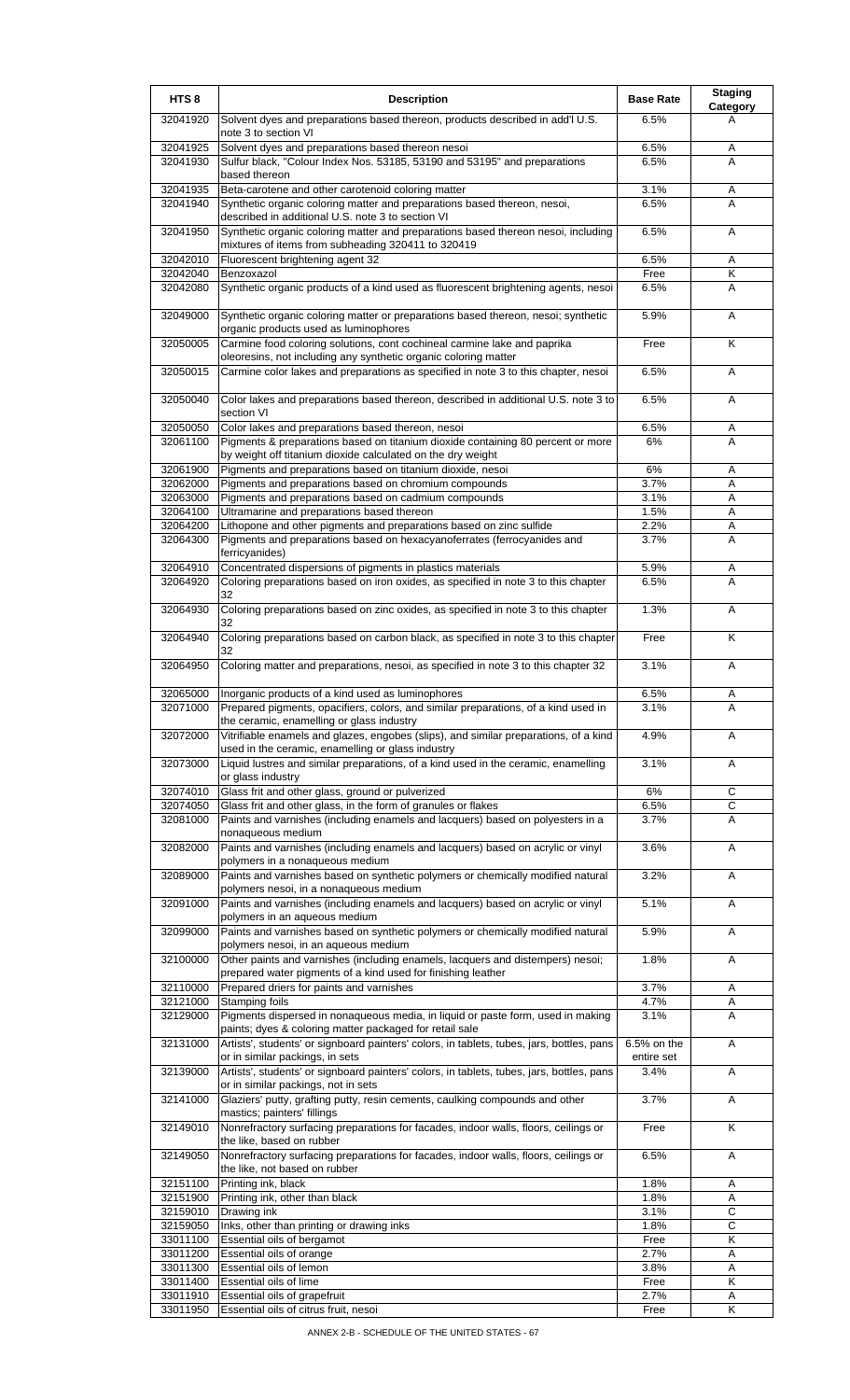| HTS <sub>8</sub>     | <b>Description</b>                                                                                                                                 | <b>Base Rate</b>         | <b>Staging</b><br>Category |
|----------------------|----------------------------------------------------------------------------------------------------------------------------------------------------|--------------------------|----------------------------|
| 33012100             | Essential oils of geranium                                                                                                                         | Free                     | Κ                          |
| 33012200             | Essential oils of jasmine                                                                                                                          | Free                     | Κ                          |
| 33012300             | Essential oils of lavender or of lavandin                                                                                                          | Free                     | Κ                          |
| 33012400             | Essential oils of peppermint (Mentha piperita)                                                                                                     | 4.2%                     | Α                          |
| 33012500             | Essential oils of mints, other than peppermint                                                                                                     | Free                     | Κ                          |
| 33012600             | Essential oils of vetiver                                                                                                                          | Free                     | K                          |
| 33012910             | Essential oils of eucalyptus                                                                                                                       | 1.8%                     | Α                          |
| 33012920             | Essential oils of orris                                                                                                                            | 1.1%                     | A                          |
| 33012950             | Essential oils other than those of citrus fruits, nesoi                                                                                            | Free                     | Κ                          |
| 33013000             | Resinoids                                                                                                                                          | Free                     | Κ                          |
| 33019010             | Extracted oleoresins consisting essentially of nonvolatile components of the<br>natural raw plant                                                  | 3.8%                     | A                          |
| 33019050             | Concentrates of essential oils; terpenic by-product of the deterpenation of                                                                        | Free                     | K                          |
| 33021010             | essential oils; aqueous distillates& solutions of essential oils<br>Mixtures of odoriferous substances, mixtures with a basis of these substances, | Free                     | $\overline{\mathsf{K}}$    |
| 33021020             | used in the food or drink industries, not containing alcohol<br>Mixtures of or with a basis of odoriferous substances, used in the food or drink   | Free                     | K                          |
| 33021040             | industries, not over 20 percent alcohol by weight<br>Mixtures of/with basis of odoriferous substances, with 20% to 50% alcohol by                  | 8.4 cents/kg $+$         | A                          |
|                      | weight, needs only addn of ethyl alcohol or water to be beverage                                                                                   | 1.9%                     |                            |
| 33021050             | Mixtures of/with basis of odoriferous substances, over 50% of alcohol by weight,<br>requiring only addn of ethyl alcohol or water to be beverage   | 17 cents/ $kg +$<br>1.9% | A                          |
| 33021090             | Mixtures of or with a basis of odoriferous substances, used in the food or drink<br>industries, over 20 percent of alcohol by weight, nesoi        | Free                     | Κ                          |
| 33029010             | Mixtures of or with a basis of odoriferous substances, used in other than the food<br>or drink industries, zero to 10% alcohol by weight           | Free                     | K                          |
| 33029020             | Mixtures of or with a basis of odoriferous substances, used in other than the food<br>or drink industries, over 10 percent alcohol by weight       | Free                     | K                          |
| 33030010             | Floral or flower waters, not containing alcohol                                                                                                    | Free                     | Κ                          |
| 33030020             | Perfumes and toilet waters, other than floral or flower waters, not containing<br>alcohol                                                          | Free                     | K                          |
| 33030030             | Perfumes and toilet waters, containing alcohol                                                                                                     | Free                     | Κ                          |
| 33041000             | Lip make-up preparations                                                                                                                           | Free                     | Κ                          |
| 33042000             | Eye make-up preparations                                                                                                                           | Free                     | K                          |
| 33043000             | Manicure or pedicure preparations                                                                                                                  | Free                     | K                          |
| 33049100             | Beauty or make-up powders, whether or not compressed                                                                                               | Free                     | Κ                          |
| 33049910             | Petroleum jelly put up for retail sale                                                                                                             | Free                     | Κ                          |
| 33049950             | Beauty or make-up preparations & preparations for the care of the skin, excl.                                                                      | Free                     | K                          |
|                      | medicaments but incl. sunscreen or sun tan preparations, nesoi                                                                                     |                          |                            |
| 33051000             | Shampoos                                                                                                                                           | Free                     | K                          |
| 33052000             | Preparations for permanent waving or straightening the hair                                                                                        | Free                     | Κ                          |
| 33053000             | Hair lacquers                                                                                                                                      | Free                     | Κ                          |
| 33059000             | Preparations for use on the hair, nesoi                                                                                                            | Free                     | $\overline{\mathsf{K}}$    |
| 33061000             | Dentifrices                                                                                                                                        | Free                     | Κ                          |
| 33062000             | Yarn used to clean between the teeth (dental floss)                                                                                                | Free                     | Κ                          |
| 33069000             | Preparations for oral or dental hygiene, including denture fixative pastes and<br>powders, excluding dentifrices                                   | Free                     | K                          |
| 33071010             | Pre-shave, shaving or after-shave preparations, not containing alcohol                                                                             | 4.9%                     | Α                          |
| 33071020             | Pre-shave, shaving or after-shave preparations, containing alcohol                                                                                 | 4.9%                     | Α                          |
| 33072000             | Personal deodorants and antiperspirants                                                                                                            | 4.9%                     | Α                          |
| 33073010             | Bath salts, whether or not perfumed                                                                                                                | 5.8%                     | С                          |
| 33073050             | Bath preparations, other than bath salts                                                                                                           | 4.9%                     | $\mathsf C$                |
| 33074100             | "Agarbatti" and other odoriferous preparations which operate by burning, to                                                                        | 2.4%                     | Α                          |
| 33074900             | perfume or deodorize rooms or used during religious rites<br>Preparations for perfuming or deodorizing rooms, including odoriferous                | 6%                       | С                          |
|                      | preparations used during religious rites, nesoi                                                                                                    |                          |                            |
| 33079000<br>34011110 | Depilatories and other perfumery, cosmetic or toilet preparations. nesoi<br>Castile soap in the form of bars, cakes or molded pieces or shapes     | 5.4%<br>Free             | С<br>Κ                     |
| 34011150             | Soap, nesoi; organic surface-active products used as soap, in bars, cakes, pieces,                                                                 | Free                     | K                          |
| 34011900             | soap-impregnated paper, wadding, felt, for toilet use<br>Soap; organic surface-active products used as soap, in bars, cakes, pieces; soap-         | Free                     | K                          |
| 34012000             | impregnated paper, wadding, felt, not for toilet use<br>Soap, not in the form of bars, cakes, molded pieces or shapes                              | Free                     | Κ                          |
| 34013010             | Organic surface-active products for wash skin, in liquid or cream, contain any<br>aromatic/mod aromatic surface-active agent, put up for retail    | 4%                       | C                          |
| 34013050             | Organic surface-active products and preparations for washing the skin, in liquid or<br>cream form, put up for retail sale, nesoi                   | Free                     | Κ                          |
| 34021120             | Linear alkylbenzene sulfonates                                                                                                                     | 6.5%                     | D                          |
| 34021140             | Anionic, aromatic or modified aromatic organic surface-active agents, whether or<br>not put up for retail sale, nesoi                              | 4%                       | D                          |
| 34021150             | Nonaromatic anionic organic surface-active agents (other than soap)                                                                                | 3.7%                     | D                          |
| 34021210             | Aromatic or modified aromatic cationic organic surface-active agents (other than<br>soap)                                                          | 4%                       | D                          |
| 34021250             | Nonaromatic cationic organic surface-active agents (other than soap)                                                                               | 4%                       | D                          |
| 34021310             | Aromatic or modified aromatic nonionic organic surface-active agents (other than<br>soap)                                                          | 4%                       | D                          |
| 34021320             | Nonaromatic nonionic organic surface-active agents (other than soap) of fatty<br>substances of animal or vegetable origin                          | 4%                       | D                          |
| 34021350             | Nonaromatic nonionic organic surface-active agents (other than soap), other than<br>of fatty substances of animal or vegetable origin              | 3.7%                     | D                          |
| 34021910             | Aromatic or modified aromatic organic surface-active agents (other than soap)                                                                      | 4%                       | D                          |
| 34021950             | other than anionic, cationic or nonionic<br>Nonaromatic organic surface-active agents (other than soap) nesoi                                      | 3.7%                     | D                          |
| 34022011             | Surface-active/washing/cleaning preparations containing any aromatic or mod<br>aromatic surface-active agent, put up for retail, not head 3401     | 4%                       | D                          |
|                      |                                                                                                                                                    |                          |                            |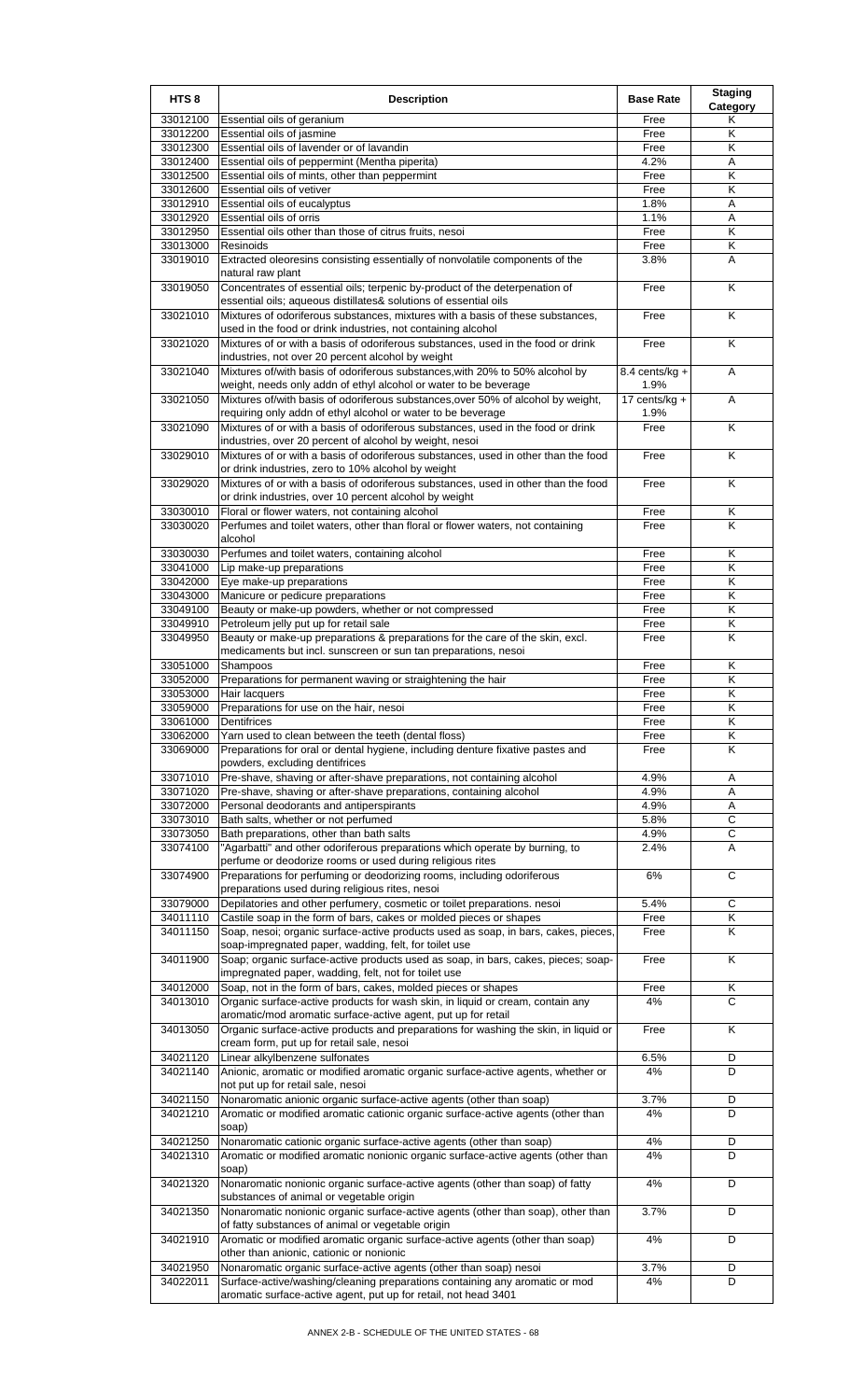| HTS <sub>8</sub>     | <b>Description</b>                                                                                                                           | <b>Base Rate</b>            | <b>Staging</b><br><b>Category</b> |
|----------------------|----------------------------------------------------------------------------------------------------------------------------------------------|-----------------------------|-----------------------------------|
| 34022051             | Surface-active, washing, and cleaning preparations nesoi, put up for retail sale,<br>not of heading 3401                                     | Free                        | Κ                                 |
| 34029010             | Synthetic detergents put up for retail sale                                                                                                  | 3.8%                        | D                                 |
| 34029030             | Surface-active, washing, and cleaning preparations cont. any aromatic or modified                                                            | 4%                          | D                                 |
| 34029050             | aromatic surface-active agent, put up for retail sale<br>Surface-active, washing, and cleaning preparations nesoi, put up for retail sale    | 3.7%                        | D                                 |
| 34031120             | Preparations for the treatment of textile materials, containing 50 but not over 70                                                           | 0.2%                        | A                                 |
|                      | percent or more by weight of petroleum oils                                                                                                  |                             |                                   |
| 34031140             | Preparations for the treatment of textile materials, containing less than 50 percent<br>by weight of petroleum oils                          | 6.1%                        | A                                 |
| 34031150             | Preparations for the treatment of leather, furskins, other materials nesoi,<br>containing less than 70% petroleum or bituminous mineral oils | 1.4%                        | Α                                 |
| 34031910             | Lubricating preparations containing 50% but less than 70% by weight of petroleum<br>oils or of oils obtained from bituminous minerals        | 0.2%                        | C                                 |
| 34031950             | Lubricating preparations containing less than 50% by weight of petroleum oils or of                                                          | 5.8%                        | $\overline{c}$                    |
| 34039110             | oils from bituminous minerals<br>Preparations for the treatment of textile materials, nesoi                                                  | 6%                          | $\mathsf C$                       |
| 34039150             | Preparations nesoi, for the treatment of leather, furskins or other materials nesoi                                                          | 6.5%                        | C                                 |
|                      |                                                                                                                                              |                             |                                   |
| 34039900             | Lubricating preparations (incl. lubricant-based preparations), nesoi                                                                         | 6.5%                        | Α                                 |
| 34041000<br>34042000 | Artificial waxes and prepared waxes of chemically modified lignite<br>Artificial waxes and prepared waxes of polyethylene glycol             | Free<br>2.5%                | Κ<br>$\overline{C}$               |
| 34049010             | Artificial waxes and prepared waxes containing bleached beeswax                                                                              | Free                        | Κ                                 |
| 34049050             | Artificial waxes and prepared waxes, excluding those of chemically modified                                                                  | Free                        | Κ                                 |
|                      | lignite, polyethylene glycol or containing bleached beeswax                                                                                  |                             |                                   |
| 34051000             | Polishes, creams and similar preparations for footwear or leather                                                                            | Free                        | Κ                                 |
| 34052000             | Polishes, creams and similar preparations for the maintenance of wooden<br>furniture, floors or other woodwork                               | Free                        | K                                 |
| 34053000             | Polishes and similar preparations for coachwork, other than metal polishes                                                                   | Free                        | Κ                                 |
| 34054000             | Scouring pastes and powders and other scouring preparations                                                                                  | Free                        | Κ                                 |
| 34059000             | Polishes, creams and similar preparations for glass or metal                                                                                 | Free                        | K                                 |
| 34060000             | Candles, tapers and the like                                                                                                                 | Free                        | κ                                 |
| 34070020             | Modeling pastes, including those put up for children's amusement                                                                             | Free                        | Κ                                 |
| 34070040<br>35011010 | Modeling pastes, nesoi<br>Casein, milk protein concentrate                                                                                   | Free<br>0.37 cents/kg       | Κ<br>A                            |
|                      |                                                                                                                                              |                             |                                   |
| 35011050             | Casein, other than milk protein concentrate                                                                                                  | Free                        | Κ                                 |
| 35019020<br>35019060 | Casein glues<br>Caseinates and other casein derivatives, nesoi                                                                               | 6%<br>0.37 cents/kg         | D<br>A                            |
|                      |                                                                                                                                              |                             |                                   |
| 35021100             | Egg albumin, dried                                                                                                                           | 47.6 cents/kg               | A                                 |
| 35021900             | Egg albumin, other than dried                                                                                                                | 9.7 cents/kg                | Α                                 |
| 35022000             | Milk albumin, including concentrates of two or more whey proteins                                                                            | Free                        | Κ                                 |
| 35029000<br>35030010 | Albumins, albuminates and other albumin derivatives, nesoi<br>Fish glue                                                                      | Free<br>1.2 cents/ $kg +$   | Κ<br>A                            |
|                      |                                                                                                                                              | 1.5%                        |                                   |
| 35030020             | Inedible gelatin and animal glue valued under 88 cents per kg                                                                                | 1.2 cents/kg $+$<br>3.2%    | A                                 |
| 35030040             | Inedible gelatin and animal glue valued 88 cents or more per kg                                                                              | $\overline{2.8}$ cents/kg + | A                                 |
| 35030055             | Gelatin sheets and derivatives, nesoi; isinglass; other glues of animal origin, nesoi 2.8 cents/kg +                                         | 3.8%                        | A                                 |
|                      |                                                                                                                                              | 3.8%                        |                                   |
| 35040010<br>35040050 | Protein isolates<br>Peptones and their derivatives; protein substances and their derivatives, nesoi;                                         | $5\%$<br>4%                 | A<br>A                            |
|                      | hide powder                                                                                                                                  |                             |                                   |
| 35051000             | Dextrins and other modified starches                                                                                                         | 0.7 cents/kg                | Α                                 |
| 35052000             | Glues based on starches or on dextrins or other modified starches                                                                            | 2.1 cents/kg $+$<br>2.9%    | A                                 |
| 35061010             | Animal glue, including casein glue but not including fish glue, not exceeding a net                                                          | 6.5%                        | D                                 |
| 35061050             | weight of 1 kg, put up for retail sale<br>Products suitable for use as glues or adhesives, nesoi, not exceeding 1 kg, put up                 | 2.1%                        | D                                 |
|                      | for retail sale                                                                                                                              |                             |                                   |
| 35069100             | Adhesive preparations based on rubber or plastics (including artificial resins)                                                              | 2.1%                        | D                                 |
| 35069900             | Prepared glues and other prepared adhesives, excluding adhesives based on<br>rubber or plastics, nesoi                                       | 2.1%                        | D                                 |
| 35071000             | Rennet and concentrates thereof                                                                                                              | Free                        | Κ                                 |
| 35079020             | Penicillin G amidase                                                                                                                         | Free                        | K                                 |
| 35079070             | Enzymes and prepared enzymes, nesoi                                                                                                          | Free                        | Κ                                 |
| 36010000             | Propellant powders                                                                                                                           | 6.5%                        | C                                 |
| 36020000             | Prepared explosives, other than propellant powders                                                                                           | Free                        | Κ                                 |
| 36030030<br>36030060 | Safety fuses or detonating fuses<br>Percussion caps                                                                                          | 3%<br>4.2%                  | $\overline{c}$<br>С               |
| 36030090             | Detonating caps, igniters or electric detonators                                                                                             | 0.2%                        | $\overline{c}$                    |
| 36041010             | Display or special fireworks (Class 1.3G)                                                                                                    | 2.4%                        | Α                                 |
| 36041090             | Fireworks, nesoi                                                                                                                             | 5.3%                        | Α                                 |
| 36049000             | Signaling flares, rain rockets, fog signals and other pyrotechnic articles, excluding<br>fireworks                                           | 6.5%                        | A                                 |
| 36050000             | Matches, other than pyrotechnic articles of heading 3604                                                                                     | Free                        | κ                                 |
| 36061000             | Liquid or liquefied-gas fuels in containers used for filling cigarette or similar lighters                                                   | Free                        | Κ                                 |
|                      | of a capacity not exceeding 300 cubic cm                                                                                                     |                             |                                   |
| 36069030             | Ferrocerium and other pyrophoric alloys in all forms                                                                                         | 5.9%                        | Α                                 |
| 36069040<br>36069080 | Metaldehyde<br>Articles of combustible materials as specified in note 2 of chap. 36, nesoi                                                   | Free<br>5%                  | Κ<br>A                            |
|                      |                                                                                                                                              |                             |                                   |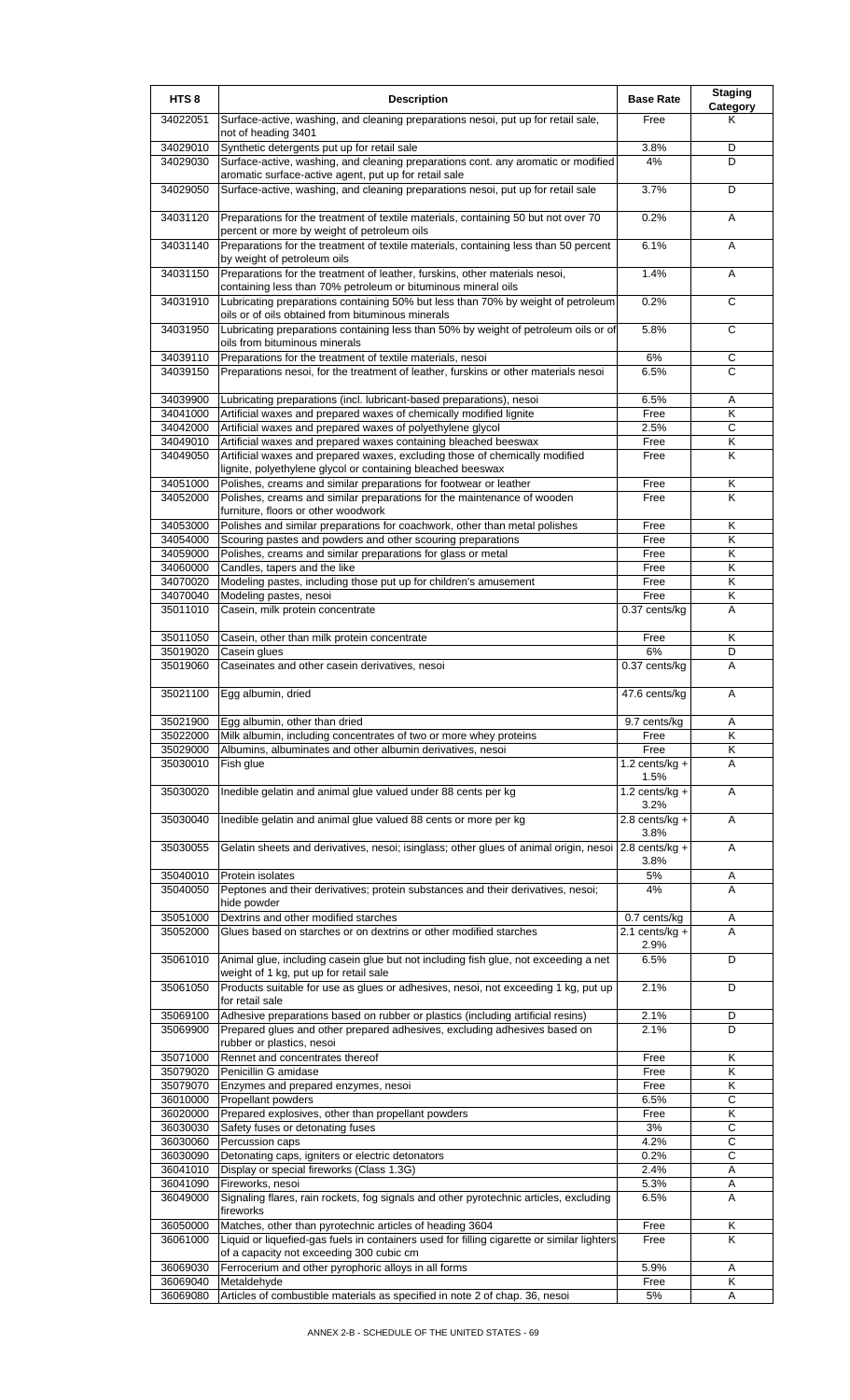| HTS <sub>8</sub>     | <b>Description</b>                                                                                                                                         | <b>Base Rate</b> | <b>Staging</b><br>Category |
|----------------------|------------------------------------------------------------------------------------------------------------------------------------------------------------|------------------|----------------------------|
| 37011000             | Photographic plates and film in the flat, sensitized, unexposed, of any material<br>other than paper, paperboard or textiles, for X-ray use                | 3.7%             | C                          |
| 37012000             | Instant print film in the flat, sensitized, unexposed, whether or not in packs                                                                             | 3.7%             | Α                          |
| 37013000             | Photographic plates and film nesoi, with any side 255 mm, in the flat, sensitized,<br>unexposed, not of paper, paperboard, or textiles                     | 3.7%             | C                          |
| 37019100             | Photographic plates, film, for color photography, nesoi, in the flat, sensitized,<br>unexposed, not of paper, paperboard, textiles                         | 3.7%             | Α                          |
| 37019930             | Photographic dry plates, nesoi, sensitized, unexposed, of any material other than<br>paper, paperboard or textiles                                         | 4.9%             | C                          |
| 37019960             | Photographic plates and film, nesoi, in the flat, sensitized, unexposed, of any<br>material other than paper, paperboard or textiles                       | 3.7%             | C                          |
| 37021000             | Photographic film in rolls, sensitized, unexposed, for X-ray use; of any material<br>other than paper, paperboard or textiles                              | 3.7%             | A                          |
| 37022000<br>37023100 | Instant print film in rolls, sensitized, unexposed<br>Film in rolls, for color photography, without sprocket holes, of a width not                         | 3.7%<br>3.7%     | $\mathsf C$<br>C           |
| 37023200             | exceeding 105 mm, sensitized, unexposed<br>Film in rolls, with silver halide emulsion, without sprocket holes, of a width not                              | 3.7%             | Α                          |
| 37023900             | exceeding 105 mm, sensitized, unexposed<br>Film in rolls without sprocket holes, width not exceeding 105 mm, other than color                              | 3.7%             | Α                          |
| 37024100             | photography or silver halide emulsion film<br>Film in rolls, without sprocket holes, of a width exceeding 610 mm and of a length                           | 3.7%             | Α                          |
| 37024200             | exceeding 200 m, for color photography<br>Film in rolls, without sprocket holes, of a width exceeding 610 mm and of a length                               | 3.7%             | A                          |
|                      | exceeding 200 m, other than for color photography                                                                                                          |                  |                            |
| 37024300             | Film in rolls, without sprocket holes, of a width exceeding 610 mm and of a length<br>not exceeding 200 m                                                  | 3.7%             | Α                          |
| 37024400             | Film in rolls, without sprocket holes, of a width exceeding 105 mm but not<br>exceeding 610 mm                                                             | 3.7%             | C                          |
| 37025100             | Film for color photography, in rolls, of a width not exceeding 16 mm and of a<br>length not exceeding 14 m                                                 | 3.7%             | Α                          |
| 37025200             | Film for color photography, in rolls, of a width not exceeding 16 mm and of a<br>length exceeding 14 m                                                     | 3.7%             | Α                          |
| 37025300             | Film for color photography, in rolls, exceeding 16 but not 35 mm in width and of a<br>length not exceeding 30 m, for slides                                | 3.7%             | A                          |
| 37025400             | Film for color photography, in rolls, exceeding 16 but not 35 mm in width, of a<br>length not exceeding 30 m, other than for slides                        | 3.7%             | Α                          |
| 37025500             | Film for color photography, in rolls, exceeding 16 but not 35 mm in width and of a<br>length exceeding 30 m                                                | Free             | K                          |
| 37025600             | Film for color photography, in rolls, of a width exceeding 35 mm                                                                                           | Free             | Κ                          |
| 37029101             | Photographic film nesoi in rolls, sensitivized, unexposed, of materials nesoi, of a<br>width not exceeding 16 mm                                           | 3.7%             | Α                          |
| 37029300             | Photographic film nesoi, in rolls, of a width exceeding 16 but not 35 mm and of a<br>length not exceeding 30 m                                             | 3.7%             | Α                          |
| 37029400             | Photographic film nesoi, in rolls, of a width exceeding 16 but not 35 mm and of a<br>length exceeding 30 m                                                 | Free             | Κ                          |
| 37029500             | Photographic film nesoi, in rolls, of a width exceeding 35 mm                                                                                              | 3.7%             | Α                          |
| 37031030             | Silver halide photographic papers, sensitized, unexposed, in rolls of a width<br>exceeding 610 mm                                                          | 3.7%             | C                          |
| 37031060             | Photographic paper (other than silver halide), paperboard and textiles, sensitized,<br>unexposed, in rolls of a width exceeding 610 mm                     | 3.1%             | C                          |
| 37032030             | Silver halide papers, other than in rolls of a width exceeding 610 mm, for color<br>photography, sensitized, unexposed                                     | 3.7%             | C                          |
| 37032060             | Photographic paper (not silver halide), paperbd & textiles for color photos, other<br>than in rolls of a width > 610 mm, sensitized, unexposed             | 3.1%             | C                          |
| 37039030             | Silver halide photographic papers, sensitized, unexposed, not for color<br>photography, other than in rolls of a width exceeding 610 mm                    | 3.7%             | Α                          |
| 37039060             | Photographic paper (not silver halide), paperbd, tex., not for color photo, other<br>than in rolls of a width > 610 mm, sensitized, unexposed              | 2.8%             | Α                          |
| 37040000             | Photographic plates, film, paper, paperboard and textiles, exposed but not<br>developed                                                                    | Free             | K                          |
| 37051000             | Photographic plates and films, exposed and developed, other than motion picture<br>film, for offset reproduction                                           | Free             | Κ                          |
| 37052010             | Microfilms covered by Nairobi Protocal                                                                                                                     | Free             | Κ                          |
| 37052050<br>37059000 | Microfilms not covered by Nairobi Protocal<br>Photographic plates and films, exposed and developed, other than motion picture                              | Free<br>Free     | Κ<br>Κ                     |
| 37061030             | film, nesoi<br>Sound recordings on motion-picture film of a width of 35 mm or more, suitable for                                                           | 1.4%             | $\overline{c}$             |
| 37061060             | use with motion-picture exhibits<br>Motion-picture film of a width of 35 mm or more, exposed and developed, whether                                        | Free             | K                          |
| 37069000             | or not incorporating sound track, nesoi<br>Motion-picture film, exposed and developed, less than 35 mm wide                                                | Free             | Κ                          |
| 37071000             | Sensitizing emulsions, for photographic uses, nesoi                                                                                                        | 3%               | A                          |
| 37079031             | Acid violet 19 for photographic uses                                                                                                                       | Free             | Κ                          |
| 37079032<br>37079060 | Chemical preparations for photographic uses, nesoi<br>Unmixed products for photographic uses, put up in measured portions or put up                        | 6.5%<br>1.5%     | Α<br>$\overline{C}$        |
| 38011010             | for retail sale in a form ready for use<br>Artificial graphite plates, rods, powder and other forms, for manufacture into                                  | 3.7%             | C                          |
| 38011050             | brushes for electric generators, motors or appliances<br>Artificial graphite, nesoi                                                                        | Free             | K                          |
| 38012000             | Colloidal or semi-colloidal graphite                                                                                                                       | Free             | Κ                          |
| 38013000<br>38019000 | Carbonaceous pastes for electrodes and similar pastes for furnace linings<br>Preparations based on graphite or other carbon in the form of pastes, blocks, | 4.9%<br>4.9%     | Α<br>C                     |
| 38021000             | plates or other semimanufactures, nesoi<br>Activated carbon                                                                                                | 4.8%             | D                          |
| 38029010             | Bone black                                                                                                                                                 | 5.8%             | Α                          |
| 38029020             | Activated clays and activated earths                                                                                                                       | 2.5%             | Α                          |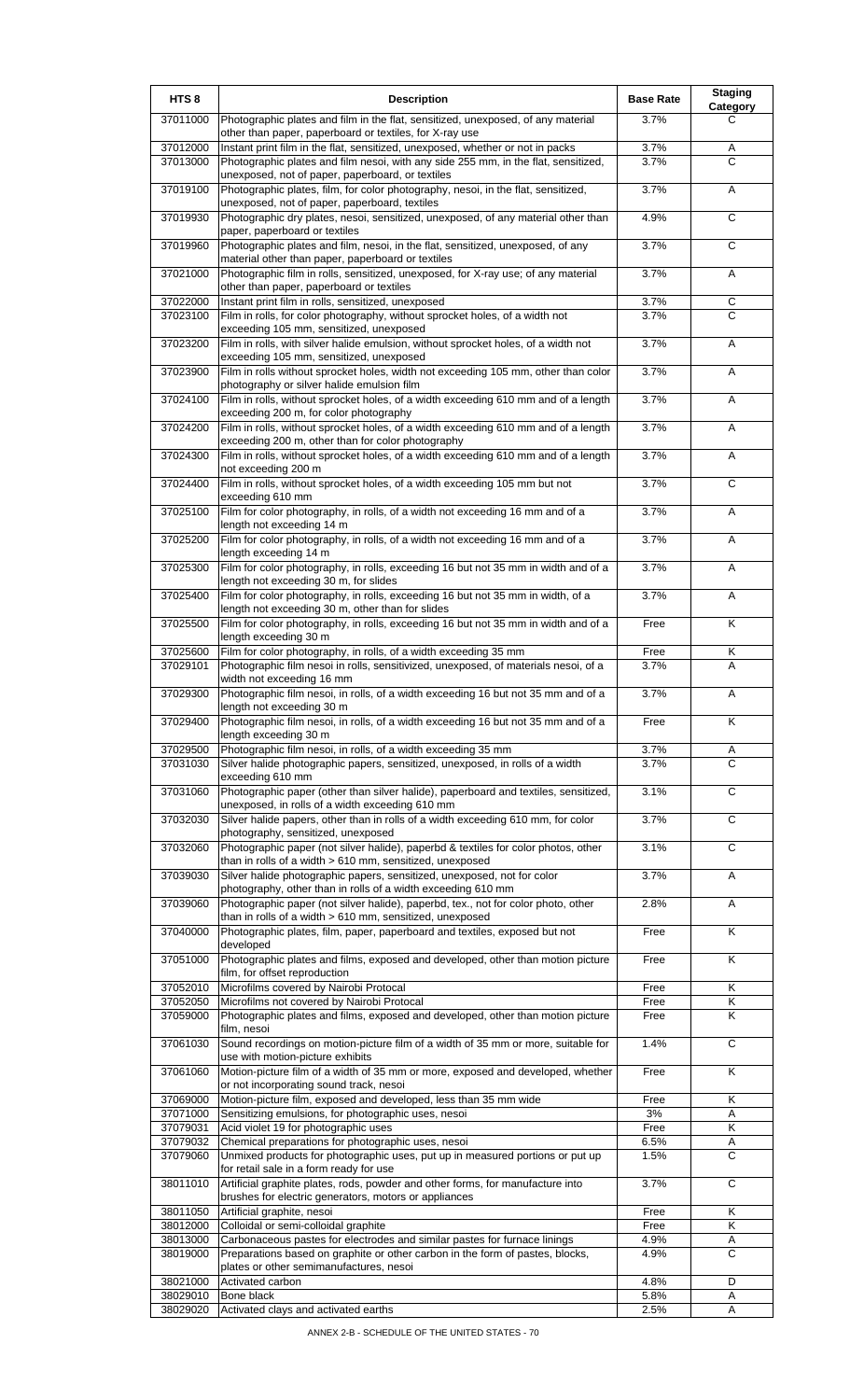| HTS <sub>8</sub>     | <b>Description</b>                                                                                                                               | <b>Base Rate</b>       | <b>Staging</b><br><b>Category</b> |
|----------------------|--------------------------------------------------------------------------------------------------------------------------------------------------|------------------------|-----------------------------------|
| 38029050             | Activated natural mineral products, nesoi; animal black, including spent animal<br>black                                                         | 4.8%                   | A                                 |
| 38030000             | Tall oil, whether or not refined                                                                                                                 | Free                   | Κ                                 |
| 38040010             | Lignin sulfonic acid and its salts                                                                                                               | Free                   | Κ                                 |
| 38040050             | Residual lyes from the manufacture of wood pulp, nesoi, excluding tall oil                                                                       | 3.7%                   | Α                                 |
| 38051000             | Gum, wood or sulfate turpentine oils                                                                                                             | 5%                     | A                                 |
| 38052000             | Pine oil containing alpha-terpineol as the main constituent                                                                                      | Free                   | Κ                                 |
| 38059000             | Terpenic oils, nesoi, produced by treatment of coniferous woods; crude dipentene;<br>sulfite turpentine and other crude para-cymene              | 3.7%                   | A                                 |
| 38061000             | Rosin and resin acids                                                                                                                            | 5%                     | D                                 |
| 38062000             | Salts of rosin or of resin acids                                                                                                                 | 3.7%                   | Α                                 |
| 38063000<br>38069000 | Ester gums<br>Resin acids, derivatives of resin acids and rosin, rosin spirit and rosin oils, run<br>gums, nesoi                                 | 6.5%<br>4.2%           | Α<br>A                            |
| 38070000             | Wood tar and its oils; wood creosote; wood naphtha; vegetable pitch; preparations<br>based on rosin, resin acids or vegetable pitch              | 0.1%                   | D                                 |
| 38081010             | Fly ribbons (ribbon fly catchers), put up in packings for retail sale                                                                            | 2.8%                   | D                                 |
| 38081015             | Mixtures of N-[[(chlorophenyl)amino]carbonyl]-2,6-difluorobenzamide and inert<br>substances                                                      | Free                   | Κ                                 |
| 38081025             | Insecticides containing any aromatic or modified aromatic insecticide, nesoi                                                                     | 6.5%                   | D                                 |
| 38081030             | Insecticides, nesoi, containing an inorganic substance, put up for retail sale                                                                   | 5%                     | D                                 |
| 38081050             | Insecticides, nesoi, for retail sale or as preparations or articles                                                                              | 5%                     | D                                 |
| 38082005             | Mixtures of dinocap and application adjuvants                                                                                                    | Free                   | Κ                                 |
| 38082015             | Fungicides containing any aromatic or modified aromatic fungicide, nesoi                                                                         | 6.5%                   | D                                 |
| 38082024<br>38082028 | Maneb; zinab; mancozeb; and metiram<br>Fungicides containing any fungicide which is a thioamide, thiocarbamate, dithio                           | Free<br>3.7%           | Κ<br>D                            |
| 38082030             | carbamate, thiuram or isothiocyanate, nesoi<br>Fungicides, nesoi, containing an inorganic substance, put up for retail sale                      | 5%                     | D                                 |
| 38082050             | Fungicides nesoi, put up in forms or packing for retail sale or as preparations or                                                               | 5%                     | D                                 |
|                      | articles                                                                                                                                         |                        |                                   |
| 38083005             | Herbicides, antisprouting products and plant-growth regulators, aromatic or<br>modified aromatic, for retail sale                                | Free                   | K                                 |
| 38083015             | Herbicides containing any aromatic or modified aromatic herbicide, antisprouting<br>agent or plant-growth regulator, nesoi                       | 6.5%                   | D                                 |
| 38083020             | Herbicides, antisprouting products and plant-growth regulators, nesoi, containing<br>an inorganic substance, for retail sale                     | 5%                     | D                                 |
| 38083050             | Herbicides, antisprouting products and plant-growth regulators nesoi, put up for<br>retail sale                                                  | 5%                     | D                                 |
| 38084010             | Disinfectants, containing any aromatic or modified aromatic disinfectant                                                                         | 6.5%                   | С                                 |
| 38084050<br>38089004 | Disinfectants nesoi<br>Mixtures of 1,1-bis(4-chlorophenyl)-2,2,2-trichloroethanol (Dicofol) and application                                      | 5%<br>Free             | $\overline{C}$<br>K               |
|                      | adjuvants                                                                                                                                        |                        |                                   |
| 38089008             | Rodenticides containing any aromatic or modified aromatic pesticide, nesoi                                                                       | 6.5%                   |                                   |
| 38089030             | Formulated biocides based on 2-methyl-4-isothiazolin-3-one, or 2-n-octyl-4-<br>isothiazolin-3-one, or on certain other chemicals; metaldehyde    | Free                   | Κ                                 |
| 38089070             | Rodenticides containing an inorganic substance                                                                                                   | 5%                     | C                                 |
| 38089095             | Rodenticides, nesoi                                                                                                                              | 5%                     | $\overline{c}$                    |
| 38091000             | Finishing agents, dye carriers and like products, nesoi, with a basis of amylaceous<br>substances                                                | $2.2$ cents/kg +<br>3% | Α                                 |
| 38099100             | Finishing agents, dye carriers and like products, nesoi, used in the textile or like<br>industries                                               | 6%                     | C                                 |
| 38099210             | Finishing agents, dye carriers and other preparations used in paper or like<br>industries, 5% or more by wt. aromatic (mod.) substance(s)        | 6.5%                   | C                                 |
| 38099250             | Finishing agents, dye carriers and other preparations used in paper or like<br>industries, < 5% by weight of aromatic (mod.) substance(s)        | 6%                     | $\overline{c}$                    |
| 38099310             | Finishing agents, dye carriers and other preparations used in leather and like<br>industries, > 5% by weight aromatic (mod.) substance(s)        | 6.5%                   | $\overline{C}$                    |
| 38099350             | Finishing agents, dye carriers and other preparations used in leather and like<br>industries, < 5% by weight aromatic (mod.) substance(s)        | 6%                     | C                                 |
| 38101000             | Pickling preparations for metal surfaces; soldering, brazing or welding powders<br>and pastes consisting of metal and other materials            | 5%                     | C                                 |
| 38109010             | Preparations used for soldering or cores or coatings for welding electrodes or<br>rods, 5% or more by weight aromatic (or mod.) substance(s)     | 6.5%                   | C                                 |
| 38109020             | Preparations used for soldering or as cores or coatings for welding electrodes or<br>rods, consisting wholly of inorganic substances             | Free                   | Κ                                 |
| 38109050             | Preparations used for soldering or as cores or coatings for welding electrodes or<br>rods, nesoi                                                 | 5%                     | $\overline{c}$                    |
| 38111110             | Antiknock preparations based on tetraethyl lead or on a mixture of tetraethyl lead<br>and tetramethyl lead                                       | Free                   | K                                 |
| 38111150             | Antiknock preparations based on lead compounds, nesoi                                                                                            | Free                   | Κ                                 |
| 38111900<br>38112100 | Antiknock preparations based on other than lead compounds<br>Additives for lubricating oils containing petroleum oils or oils obtained from      | 6.5%<br>6.5%           | A<br>$\overline{c}$               |
|                      | bituminous minerals                                                                                                                              |                        |                                   |
| 38112900<br>38119000 | Additives for lubricating oils, nesoi<br>Prepared additives for mineral oils (incl. gasoline) or other liquids used for the                      | 6.5%<br>6.5%           | С<br>C                            |
| 38121010             | same purposes as mineral oils, nesoi<br>Prepared rubber accelerators containing any aromatic or modified aromatic rubber                         | 6.5%                   | C                                 |
| 38121050             | accelerator nesoi<br>Prepared rubber accelerators not containing any aromatic or modified aromatic                                               | 5%                     | $\overline{c}$                    |
| 38122010             | rubber accelerator nesoi<br>Compound plasticizers for rubber or plastics containing any aromatic or modified                                     | 6.5%                   | $\overline{c}$                    |
| 38122050             | aromatic plasticizer nesoi<br>Compound plasticizers for rubber or plastics not containing any aromatic or<br>modified aromatic plasticizer nesoi | 5%                     | C                                 |
| 38123020             | Mixtures of N,N'-diaryl-p-phenylenediamines                                                                                                      | 6.5%                   | C                                 |
|                      |                                                                                                                                                  |                        |                                   |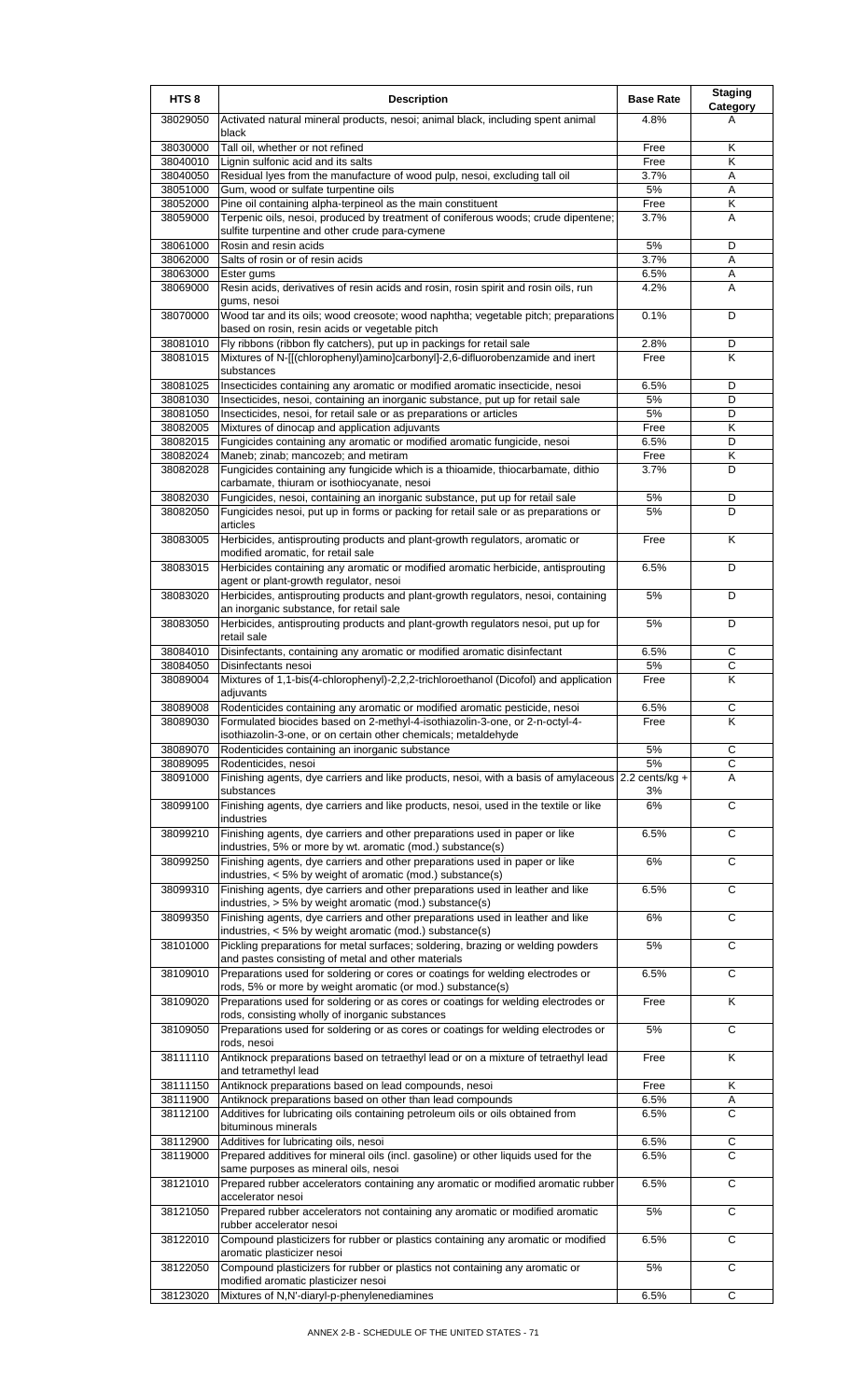| HTS <sub>8</sub>     | <b>Description</b>                                                                                                                                   | <b>Base Rate</b>          | <b>Staging</b><br>Category |
|----------------------|------------------------------------------------------------------------------------------------------------------------------------------------------|---------------------------|----------------------------|
| 38123030             | Specific master batches of aromatic or mod aromatic antioxidizing preparations<br>and other compound stabilizers for rubber or plastics              | Free                      | Κ                          |
| 38123060             | Antioxidizing prep & oth compound stabilizers for rubber/plastics cont any aromatic<br>or modified aromatic antioxidant or o/stabilizer, nesoi       | 6.5%                      | C                          |
| 38123070             | Bis (1,2,2,6,6-pentamethyl-4-piperidinyl)sebacate                                                                                                    | Free                      | Κ                          |
| 38123090             | Antioxidizing preparations and other compound stabilizers for rubber or plastics,<br>nesoi                                                           | 5%                        | C                          |
| 38130010             | Preparations and charges for fire extinguishers; charged fire-extinguishing<br>grenades; consisting wholly of inorganic substances                   | Free                      | K                          |
| 38130050             | Preparations and charges for fire extinguishers; charged fire-extinguishing<br>grenades; nesoi                                                       | 3.7%                      | A                          |
| 38140010             | Organic composite solvents and thinners containing 5 to 25 percent, by weight of<br>one or more aromatic substances                                  | 6.5%                      | $\mathsf{C}$               |
| 38140020             | Organic composite solvents and thinners containing more than 25 percent by<br>weight of one or more aromatic substances                              | 6.5%                      | C                          |
| 38140050             | Organic composite solvents and thinners, nesoi; prepared paint or varnish<br>removers; nesoi                                                         | 6%                        | C                          |
| 38151100             | Supported catalysts with nickel or nickel compounds as the active substance                                                                          | Free                      | K                          |
| 38151200             | Supported catalysts with precious metal or precious metal compounds as the<br>active substance                                                       | Free                      | Κ                          |
| 38151900             | Supported catalysts other than with nickel or precious metal or their compounds<br>as the active substance                                           | Free                      | $\overline{\mathsf{K}}$    |
| 38159010             | Reaction initiators, reaction accelerators and catalytic preparations, nesoi,<br>consisting wholly of bismuth, of tungsten or of vanadium            | 6.5%                      | C                          |
| 38159020             | Reaction initiators, reaction accelerators and catalytic preparations, nesoi,<br>consisting wholly of mercury or of molybdenum                       | 2.8%                      | C                          |
| 38159030             | Reaction initiators, reaction accelerators and catalytic preparations, nesoi,<br>consisting wholly of inorganic substances nesoi                     | Free                      | K                          |
| 38159050             | Reaction initiators, reaction accelerators and catalytic preparations, nesoi                                                                         | 5%                        | C                          |
| 38160000             | Refractory cements, mortars, concretes and similar compositions, other than<br>products of heading 3801                                              | 3%                        | C                          |
| 38170010             | Mixed linear alkylbenzenes, other than those of heading 2707 or 2902                                                                                 | 6.5%                      | Α                          |
| 38170015             | Mixed alkylbenzenes, other than linear or those of heading 2707 or 2902                                                                              | 6.5%                      | Α                          |
| 38170020             | Mixed alkylnaphthalenes, other than those of heading 2707 or 2902                                                                                    | 6.5%                      | Α<br>Κ                     |
| 38180000             | Chemical elements doped for use in electronics, in the form of discs, wafers etc.,<br>chemical compounds doped for electronic use                    | Free<br>6.5%              | A                          |
| 38190000             | Hydraulic brake fluids and transmission fluids cont. less than 70% by weight of<br>petroleum oils, or bituminous mineral oils                        |                           |                            |
| 38200000<br>38210000 | Antifreezing preparations and prepared de-icing fluids<br>Prepared culture media for development of microorganisms                                   | 6.5%<br>5%                | Α<br>C                     |
| 38220010             | Composite diagnostic or laboratory reagents, other than those of heading 3002 or                                                                     | Free                      | K                          |
|                      | 3006, containing antigens or antisera                                                                                                                |                           |                            |
| 38220050             | Composite diagnostic or laboratory reagents, nesoi                                                                                                   | Free                      | Κ                          |
| 38220060             | Certified reference materials as defined in note 2 to chapter 38                                                                                     | Free                      | K                          |
| 38231100             | Stearic acid                                                                                                                                         | $2.1$ cents/kg +<br>3.8%  | D                          |
| 38231200             | Oleic acid                                                                                                                                           | 2.1 cents/ $kg +$<br>3.2% | D                          |
| 38231300             | Tall oil fatty acids                                                                                                                                 | 3.2%                      | Α                          |
| 38231920             | Industrial monocarboxylic fatty acids or acid oils from refining derived from<br>coconut, palm-kernel, or palm oil                                   | 2.3%                      | A                          |
| 38231940<br>38237020 | Industrial monocarboxylic fatty acids or acid oils from refining, nesoi<br>Oleyl alcohol derived from fatty substances of animal or vegetable origin | 3.2%<br>5.1%              | Α<br>D                     |
| 38237040             | Industrial fatty alcohols, other than oleyl, derived from fatty substances of animal<br>or vegetable origin                                          | 2%                        | Α                          |
| 38237060             | Industrial fatty alcohols other than derived from fatty substances of animal or                                                                      | 2.4%                      | A                          |
| 38241000             | vegetable origin<br>Prepared binders for foundry molds or cores                                                                                      | 6%                        | Α                          |
| 38242000             | Naphthenic acids, their water-insoluble salts, and their esters                                                                                      | 3.7%                      | $\mathsf{C}$               |
| 38243000             | Nonagglomerated metal carbides mixed together or with metallic binders                                                                               | 3.6%                      | Α                          |
| 38244010             | Prepared additives for cements, mortars or concretes containing 5% or more by<br>weight of aromatic or modified aromatic substances                  | 6.5%                      | $\overline{C}$             |
| 38244020             | Prepared additives for cements, mortars or concretes consisting wholly of<br>inorganic substances                                                    | Free                      | K                          |
| 38244050             | Prepared additives for cements, mortars or concretes, nesoi                                                                                          | 5%                        | C                          |
| 38245000             | Non-refractory mortars and concretes                                                                                                                 | Free                      | Κ                          |
| 38246000<br>38247100 | Sorbitol other than that of subheading 2905.44<br>Mixtures containing acyclic hydrocarbons perhalogenated only with fluorine and                     | 4.9%<br>3.7%              | A<br>A                     |
| 38247900             | chlorine<br>Mixtures containing perhalogenated derivatives of acyclic hydrocarbons containing                                                        | 3.7%                      | C                          |
|                      | two or more different halogens, nesoi                                                                                                                |                           |                            |
| 38249011             | Cultured crystals (other than optical elements of Chapter 90), in the form of ingots,<br>weighing not less than 2.5 g each                           | Free                      | Κ                          |
| 38249019             | Cultured crystals (other than optical elements of Chapter 90) weighing not less<br>than 2.5 g each, not in the form of ingots                        | 6.5%                      | C                          |
| 38249021             | Mixtures containing 5% or more by weight of aromatic/modified aromatic<br>substance(s), wholly of substances found naturally in coal tar, nesoi      | Free                      | K                          |
| 38249022             | Mixtures containing polymers of 1,2-dihydro-2,2,4-trimethylquinoline average<br>under 5 monomer units                                                | 6.5%                      | $\overline{c}$             |
| 38249025             | Aqueous mixtures: triphenyl sulfonium Cl;diphenyl (4-phenylthio)phenyl sulfonium<br>CI; (thiodi-4,1-phenylene) bis (diphenyl sulfonium) dichloride   | 6.5%                      | $\overline{c}$             |
| 38249026             | Benzene, 2,4-diisocyanate-1,3,5-tris-(1-methylethyl) homopolymer; a specified<br>chemical; and two specified mixtures                                | Free                      | K                          |
| 38249028             | Chemical mixtures nesoi, containing 5% or more by weight of aromatic or modified<br>aromatic substance(s), nesoi                                     | 6.5%                      | D                          |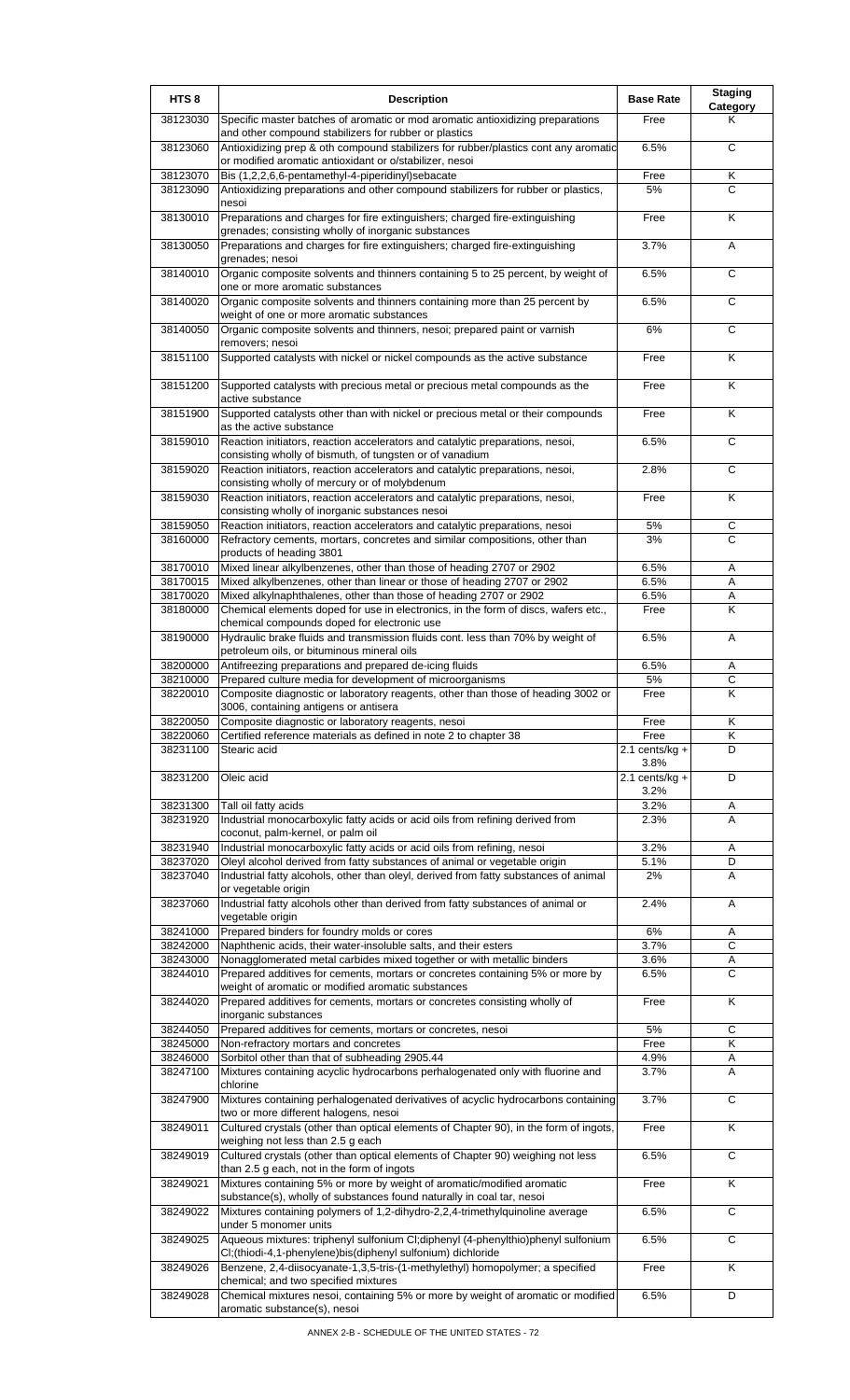| HTS <sub>8</sub>     | <b>Description</b>                                                                                                                           | <b>Base Rate</b> | <b>Staging</b><br>Category |
|----------------------|----------------------------------------------------------------------------------------------------------------------------------------------|------------------|----------------------------|
| 38249031             | Chemical mixtures nesoi, of two or more inorganic compounds, of bismuth                                                                      | 6.5%             | С                          |
| 38249032             | Chemical mixtures nesoi, of two or more inorganic compounds, of hydrosulfite or                                                              | 6.5%             | С                          |
| 38249033             | sulfoxylate compounds or of both<br>Chemical mixtures nesoi, of two or more inorganic compounds, of mercury                                  | 4.2%             | C                          |
| 38249034             | Chemical mixtures nesoi, of two or more inorganic compounds, of molybdenum                                                                   | 2.8%             | C                          |
|                      |                                                                                                                                              |                  |                            |
| 38249035             | Chemical mixtures nesoi, of two or more inorganic compounds, of tungsten                                                                     | 6.5%             | C                          |
| 38249036             | Chemical mixtures nesoi, of two or more inorganic compounds, of vanadium                                                                     | 6.5%             | С                          |
| 38249039<br>38249040 | Chemical mixtures of two or more inorganic compounds, nesoi<br>Fatty substances of animal or vegetable origin and mixtures thereof, nesoi    | Free<br>4.6%     | Κ<br>$\overline{C}$        |
| 38249045             | Mixtures nesoi, that are in whole or in part of hydrocarbons derived in whole or in                                                          | 6.5%             | С                          |
|                      | part from petroleum, shale oil or natural gas                                                                                                |                  |                            |
| 38249046             | Mixtures of halogenated hydrocarbons, chlorinated but not otherwise halogenated,<br>nesoi                                                    | 6.5%             | C                          |
| 38249047             | Mixtures of halogenated hydrocarbons other than chlorinated only, nesoi                                                                      | 3.7%             | C                          |
| 38249070             | Various chemicals and mixtures for electroplating and other plating solutions,                                                               | Free             | ĸ                          |
|                      | printed circuit boards, plastics, and metal finishings                                                                                       |                  |                            |
| 38249091             | Chemical products, preparations, and residual products of the chemical or allied<br>products industries, nesoi                               | 5%               | D                          |
| 38251000             | Municipal waste                                                                                                                              | Free             | Κ                          |
| 38252000             | Sewage sludge                                                                                                                                | Free             | Κ                          |
| 38253000             | Clinical waste                                                                                                                               | Free             | $\overline{\mathsf{K}}$    |
| 38254100             | Halogenated waste organic solvents                                                                                                           | Free             | Κ                          |
| 38254900<br>38255000 | Waste organic solvents, other than halogenated<br>Wastes of metal-pickling liquors, hydraulic fluids, brake fluids and anti-freeze fluids    | Free<br>Free     | Κ<br>K                     |
|                      |                                                                                                                                              |                  |                            |
| 38256100             | Other wastes from the chemical or allied industries mainly containing organic<br>constituents                                                | Free             | Κ                          |
| 38256900             | Other wastes from the chemical or allied industries, other than those mainly                                                                 | Free             | K                          |
| 38259000             | containing organic constituents<br>Residual products of the chemical or allied industries, nesoi; other wastes, nesoi,                       | Free             | K                          |
| 39011010             | specified in note 6 to chapter 38<br>Polyethylene having a specific gravity of less than 0.94 and having a relative                          | 6.5%             | D                          |
| 39011050             | viscosity of 1.44 or more, in primary forms<br>Polyethylene having a specific gravity of less than 0.94, in primary forms, nesoi             | 6.5%             | D                          |
|                      |                                                                                                                                              |                  |                            |
| 39012010             | Polyethylene having a specific gravity of 0.94 or more and having a relative<br>viscosity of 1.44 or more, in primary forms                  | 6.5%             | C                          |
| 39012050             | Polyethylene having a specific gravity of 0.94 or more, in primary forms, nesoi                                                              | 6.5%             | C                          |
| 39013020             | Ethylene copolymer: Vinyl acetate-vinyl chloride-ethylene terpoly w/ < 50% deriv of<br>vinyl acetate, exc polymer aromatic/mod arom monomers | Free             | Κ                          |
| 39013060             | Ethylene-vinyl acetate copolymers, nesoi                                                                                                     | 5.3%             | D                          |
| 39019010             | Polymers of ethylene, nesoi, in primary forms, elastomeric                                                                                   | Free             | K                          |
| 39019055             | Ethylene copolymers, in primary forms, other than elastomeric                                                                                | 6.5%             | D                          |
| 39019090             | Polymers of ethylene, nesoi, in primary forms, other than elastomeric                                                                        | 6.5%             | D                          |
| 39021000<br>39022010 | Polypropylene, in primary forms<br>Polyisobutylene, elastomeric, in primary forms                                                            | 6.5%<br>Free     | Α<br>Κ                     |
| 39022050             | Polyisobutylene, other than elastomeric, in primary forms                                                                                    | 6.5%             | Α                          |
| 39023000             | Propylene copolymers, in primary forms                                                                                                       | 6.5%             | C                          |
| 39029000             | Polymers of propylene or of other olefins, nesoi, in primary forms                                                                           | 6.5%             | Α                          |
| 39031100             | Polystyrene, expandable, in primary forms                                                                                                    | 6.5%             | Α                          |
| 39031900             | Polystyrene, other than expandable, in primary forms                                                                                         | 6.5%             | Α                          |
| 39032000<br>39033000 | Styrene-acrylonitrile (SAN) copolymers, in primary forms<br>Acrylonitrile-butadiene-styrene (ABS) copolymers, in primary forms               | 6.5%<br>6.5%     | D<br>G                     |
| 39039010             | Methyl methacrylate-butadiene-styrene (MBS) copolymers, in primary forms                                                                     | 6.5%             | D                          |
| 39039050             | Polymers of styrene, nesoi, in primary forms                                                                                                 | 6.5%             | D                          |
| 39041000             | Polyvinyl chloride, not mixed with any other substances, in primary forms                                                                    | 6.5%             | G                          |
| 39042100             | Polyvinyl chloride, mixed with other substances, nonplasticized, in primary forms                                                            | 6.5%             | A                          |
| 39042200             | Polyvinyl chloride, mixed with other substances, plasticized, in primary forms                                                               | 6.5%             | D                          |
| 39043020             | Vinyl chloride copolymer: Vinyl acetate-vinyl chloride-ethylene terpoly w/< 50%                                                              | Free             | Κ                          |
| 39043060             | deriv vinyl acetate, exc polymer aromatic/mod arom monomers<br>Vinyl chloride-vinyl acetate copolymers, nesoi                                | 5.3%             | D                          |
| 39044000             | Vinyl chloride copolymers nesoi, in primary forms                                                                                            | 5.3%             | Α                          |
| 39045000             | Vinylidene chloride polymers, in primary forms                                                                                               | 6.5%             | Α                          |
| 39046100             | Polytetrafluoroethylene (PTFE), in primary forms                                                                                             | 5.8%             | Α                          |
| 39046910             | Fluoropolymers, elastomeric, other than polytetrafluoroethylene, in primary forms                                                            | Free             | Κ                          |
| 39046950             | Fluoropolymers, other than elastomeric and other than polytetrafluoroethylene, in<br>primary forms                                           | 6.5%             | Α                          |
| 39049010             | Polymers of vinyl chloride or of other halogenated olefins, nesoi, in primary forms,                                                         | Free             | Κ                          |
| 39049050             | elastomeric, in primary forms<br>Polymers of vinyl chloride or of other halogenated olefins, nesoi, in primary forms,                        | 6.5%             | D                          |
| 39051200             | other than elastomeric, in primary forms<br>Polyvinyl acetate, in aqueous dispersion                                                         | 4%               | Α                          |
| 39051900             | Polyvinyl acetate, other than in aqueous dispersion, in primary forms                                                                        | 4%               | Α                          |
| 39052100             | Vinyl acetate copolymers, in aqueous dispersion                                                                                              | 4%               | Α                          |
| 39052900             | Vinyl acetate copolymers, other than in aqueous dispersion, in primary forms                                                                 | 4%               | A                          |
| 39053000             | Polyvinyl alcohols, whether or not containing unhydrolyzed acetate groups, in<br>primary forms                                               | 3.2%             | D                          |
| 39059110             | Copolymers of vinyl esters or other vinyls, in primary forms, containing by weight<br>50% or more of derivatives of vinyl acetate            | 4%               | Α                          |
| 39059150             | Copolymers of vinyl esters or other vinyls, in primary forms, nesoi                                                                          | 5.3%             | Α                          |
| 39059930             | Polyvinyl carbazole (including adjuvants)                                                                                                    | Free             | Κ                          |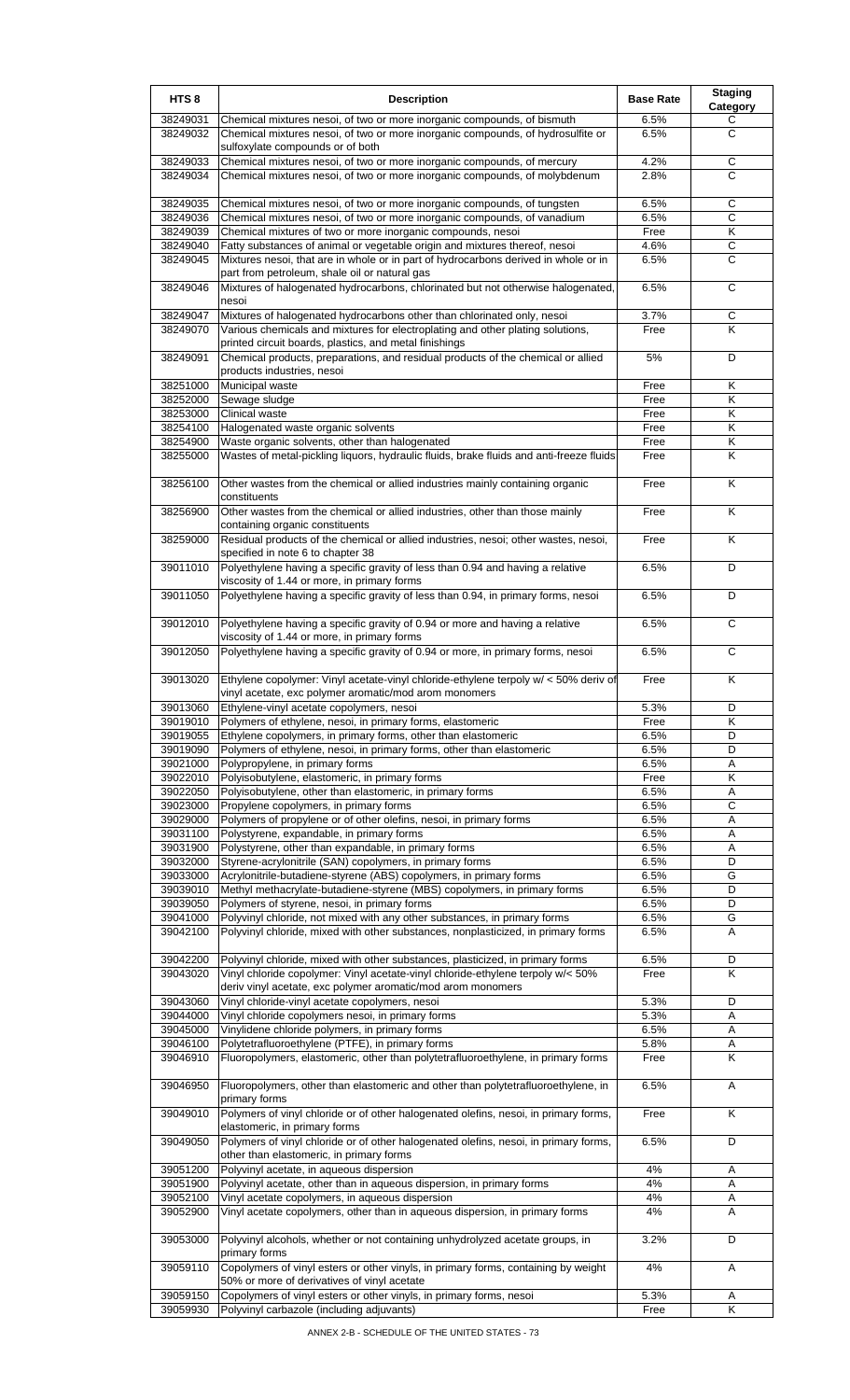| HTS <sub>8</sub>     | <b>Description</b>                                                                                                                                     | <b>Base Rate</b> | <b>Staging</b><br>Category |
|----------------------|--------------------------------------------------------------------------------------------------------------------------------------------------------|------------------|----------------------------|
| 39059980             | Polymers of vinyl esters or other vinyl polymers, in primary forms, nesoi                                                                              | 5.3%             | С                          |
| 39061000             | Polymethyl methacrylate, in primary forms                                                                                                              | 6.3%             | D                          |
| 39069010             | Acrylic polymers (except PMMA) in primary forms, elastomeric                                                                                           | Free             | Κ                          |
| 39069020<br>39069050 | Acrylic plastics polymers (except PMMA), in primary forms, nonelastomeric<br>Acrylic polymers (except plastics or elastomers), in primary forms, nesoi | 6.3%<br>4.2%     | C<br>С                     |
| 39071000             | Polyacetals in primary forms                                                                                                                           | 6.5%             | Α                          |
| 39072000             | Polyethers, other than polyacetals, in primary forms                                                                                                   | 6.5%             | D                          |
| 39073000             | Epoxide resins in primary forms                                                                                                                        | 6.1%             | Α                          |
| 39074000             | Polycarbonates in primary forms                                                                                                                        | 5.8%             | G                          |
| 39075000             | Alkyd resins in primary forms                                                                                                                          | 6.5%             | Α                          |
| 39076000             | Polyethylene terephthalate in primary forms                                                                                                            | 6.5%             | G                          |
| 39079120             | Unsaturated allyl resins, uncompounded                                                                                                                 | Free             | Κ                          |
| 39079140<br>39079150 | Unsaturated allyl resins, nesoi<br>Unsaturated polyesters, other than allyl resins in primary forms                                                    | 5.8%<br>6.5%     | Α<br>Α                     |
| 39079900             | Polyesters nesoi, saturated, in primary forms                                                                                                          | 6.5%             | G                          |
| 39081000             | Polyamide-6, -11, -12, -6,6, -6,9, -6,10 or -6,12 in primary form                                                                                      | 6.3%             | Α                          |
| 39089020             | Bis(4-amino-3-methylcyclohexyl)methaneisophthalic acid-laurolactam copolymer                                                                           | Free             | Κ                          |
| 39089070             | Other polyamides in primary forms                                                                                                                      | 6.5%             | D                          |
| 39091000             | Urea resins; thiourea resins                                                                                                                           | 6.5%             | Α                          |
| 39092000             | Melamine resins                                                                                                                                        | 6.5%             | Α                          |
| 39093000             | Amino-resins, nesoi                                                                                                                                    | 6.5%             | Α                          |
| 39094000<br>39095010 | Phenolic resins                                                                                                                                        | 6.5%<br>Free     | Α<br>Κ                     |
| 39095020             | Polyurethanes, elastomeric, in primary forms<br>Polyurethanes: cements, in primary forms                                                               | 2.1%             | C                          |
| 39095050             | Polyurethanes, other than elastomeric or cements, in primary forms                                                                                     | 6.3%             | С                          |
| 39100000             | Silicones in primary forms                                                                                                                             | 3%               | C                          |
| 39111000             | Petroleum resins, coumarone, indene, or coumarone-indene resins and<br>polyterpenes, in primary forms                                                  | 6.1%             | C                          |
| 39119010             | Elastomeric polysulfides, polysulfones and other products specified in note 3 to<br>chapter 39, nesoi, in primary forms                                | Free             | K                          |
| 39119015             | Specified carbodiimide or homopolymer with polyethylene thermoplastic goods                                                                            | Free             | Κ                          |
| 39119025             | Thermoplastic polysulfides, polysulfones & oth products spec in note 3, chapt 39,<br>cont aromatic monomer units or derived therefrom                  | 6.1%             | A                          |
| 39119035             | Benzenamine; and hydrocarbon novolac cyanate ester                                                                                                     | Free             | Κ                          |
| 39119045             | Thermosetting polysulfides, polysulfones & oth products spec in note 3, chapt 39,<br>cont aromatic monomer units or derived therefrom                  | 5.8%             | A                          |
| 39119070             | Chlorinated synthetic rubber                                                                                                                           | Free             | Κ                          |
| 39119090             | Polysulfides, polysulfones & other products specified in note 3 to chapter 39, nesoi                                                                   | 6.5%             | A                          |
| 39121100             | Cellulose acetates, nesoi, in primary forms, nonplasticized                                                                                            | 5.6%             | $\overline{C}$             |
| 39121200             | Cellulose acetates, nesoi, in primary forms, plasticized                                                                                               | 5.6%             | A                          |
| 39122000             | Cellulose nitrates (including collodions), in primary forms                                                                                            | 5.2%             | Α                          |
| 39123100             | Carboxymethylcellulose and its salts                                                                                                                   | 6.4%             | С                          |
| 39123900             | Cellulose ethers, other than carboxymethylcellulose and its salts, in primary forms                                                                    | 4.2%             | Α                          |
| 39129000             | Cellulose and its chemical derivatives nesoi, in primary forms                                                                                         | 5.2%             | D                          |
| 39131000             | Alginic acid, and its salts and esters, in primary forms                                                                                               | 4.2%             | Α                          |
| 39139010             | Chemical derivatives of natural rubber, nesoi, in primary forms                                                                                        | Free             | Κ                          |
| 39139020             | Polysaccharides and their derivatives, nesoi, in primary forms                                                                                         | 5.8%             | D                          |
| 39139050             | Natural polymers and modified natural polymers, nesoi, in primary forms                                                                                | 6.5%             | D                          |
| 39140020             | Cross-linked polyvinylbenzyltrimethylammonium chloride (Cholestyramine resin                                                                           | Free             | Κ                          |
| 39140060             | USP)<br>Ion-exchangers based on polymers of headings 3901 to 3913, in primary forms,                                                                   | 3.9%             | Α                          |
| 39151000             | nesoi<br>Waste, parings and scraps, of polymers of ethylene                                                                                            | Free             | Κ                          |
| 39152000             | Waste, parings and scrap, of polymers of styrene                                                                                                       | Free             | Κ                          |
| 39153000             | Waste, parings and scrap, of polymers of vinyl chloride                                                                                                | Free             | Κ                          |
| 39159000             | Waste, parings and scrap, of plastics, nesoi                                                                                                           | Free             | Κ                          |
| 39161000             | Monofilament with cross-section dimension over 1 mm, rods, sticks, profile<br>shapes, at most surface-worked, of polymers of ethylene                  | 5.8%             | Α                          |
| 39162000             | Monofilament with cross-section dimension over 1 mm, rods, sticks, profile<br>shapes, at most surface-worked, of polymers of vinyl chloride            | 5.8%             | G                          |
| 39169010             | Monofilament with cross-section dimension over 1 mm, rods, sticks, profile<br>shapes, at most surface-worked, of acrylic polymers                      | 6.5%             | G                          |
| 39169020             | Monofilament racket strings of plastics of which any cross-sectional dimension<br>exceeds 1 mm                                                         | 3.1%             | G                          |
| 39169030             | Monafilament nesoi, of plastics, excluding ethylene, vinyl chloride and acrylic<br>polymers                                                            | 6.5%             | G                          |
| 39169050             | Rods, sticks and profile shapes, at most surface-worked, of plastics, nesoi                                                                            | 5.8%             | G                          |
| 39171010             | Artificial guts (sausage casings) of cellulosic plastics materials                                                                                     | 6.5%             | Α                          |
| 39171060             | Artificial guts (sausage casings) of collagen                                                                                                          | Free             | Κ                          |
| 39171090             | Artificial guts (sausage casings) of hardened protein, nesoi                                                                                           | 4.2%             | Α                          |
| 39172100             | Tubes, pipes and hoses, rigid, of polymers of ethylene                                                                                                 | 3.1%<br>3.1%     | G                          |
| 39172200<br>39172300 | Tubes, pipes and hoses, rigid, of polymers of propylene                                                                                                | 3.1%             | Α<br>A                     |
| 39172900             | Tubes, pipes and hoses, rigid, of polymers of vinyl chloride<br>Tubes, pipes and hoses, rigid, of other plastics nesoi                                 | 3.1%             | D                          |
| 39173100             | Flexible plastic tubes, pipes and hoses, having a minimum burst pressure of 27.6                                                                       | 3.1%             | G                          |
|                      | MPa                                                                                                                                                    |                  |                            |
| 39173200             | Tubes, pipes and hoses, of plastics, other than rigid, not reinforced or otherwise<br>combined with other materials, without fittings                  | 3.1%             | G                          |
| 39173300             | Flexible plastic tubes, pipes and hoses, nesoi, with fittings, not reinforced or<br>otherwise combined with other materials                            | 3.1%             | G                          |
| 39173900             | Flexible plastic tubes, pipes and hoses, nesoi                                                                                                         | 3.1%             | G                          |
| 39174000             | Fittings of plastics, for plastic tubes, pipes and hoses, nesoi                                                                                        | 5.3%             | G                          |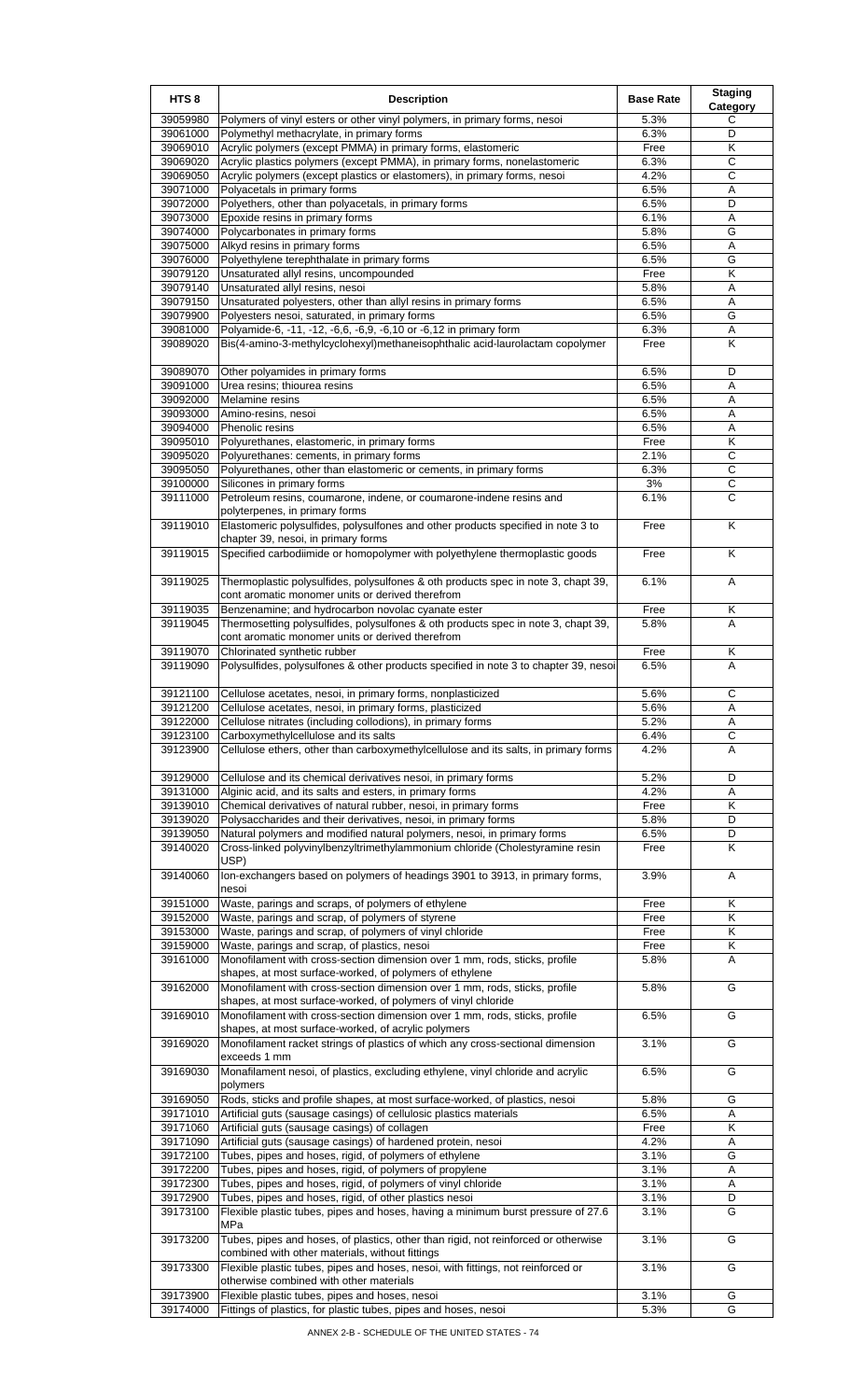| HTS <sub>8</sub>     | <b>Description</b>                                                                                                                                                                                     | <b>Base Rate</b> | <b>Staging</b><br><b>Category</b> |
|----------------------|--------------------------------------------------------------------------------------------------------------------------------------------------------------------------------------------------------|------------------|-----------------------------------|
| 39181010             | Vinyl tile floor coverings                                                                                                                                                                             | 5.3%             | G                                 |
| 39181020<br>39181031 | Vinyl flooring, excluding vinyl tile<br>Wall or ceiling coverings, with a backing of manmade fibers, greater than 70% by                                                                               | 5.3%<br>4.2%     | G<br>G                            |
|                      | weight of PVC                                                                                                                                                                                          |                  |                                   |
| 39181032             | Wall or ceiling coverings, with a backing of manmade fibers, less than or equal to<br>70% by weight of PVC                                                                                             | 6.5%             | G                                 |
| 39181040             | Wall or ceiling coverings of polymers of vinyl chloride with a backing of textile<br>fibers other than of manmade fibers                                                                               | 5.3%             | G                                 |
| 39181050             | Wall or ceiling coverings of polymers of vinyl chloride, without a backing of textile<br>fibers                                                                                                        | 4.2%             | G                                 |
| 39189010             | Floor coverings of plastics, other than of polymers of vinyl chloride, nesoi                                                                                                                           | 5.3%             | G                                 |
| 39189020             | Wall or ceiling coverings, with a backing of manmade fibers, of plastics other than<br>polymers of vinyl chloride                                                                                      | 6.5%             | G                                 |
| 39189030             | Wall or ceiling coverings of plastics other than of polymers of vinyl chloride with a<br>backing of textile fibers other than of manmade fiber                                                         | 5.3%             | G                                 |
| 39189050             | Wall or ceiling coverings of plastics other than vinyl chloride, without a backing of<br>textile fibers                                                                                                | 4.2%             | G                                 |
| 39191010             | Self-adhesive plates, sheets, other flat shapes, of plastics, in rolls n/o 20 cm wide,<br>light-reflecting surface produced by glass grains                                                            | 6.5%             | G                                 |
| 39191020             | Self-adhesive plates, sheets, other flat shapes, of plastics, in rolls n/o 20 cm wide,<br>not having a light-reflecting glass grain surface                                                            | 5.8%             | G                                 |
| 39199010             | Self-adhesive plates, sheets, other flat shapes, of plastics, light-reflecting surface<br>produced by glass grains, nesoi                                                                              | 6.5%             | G                                 |
| 39199050             | Self-adhesive plates, sheets, other flat shapes, of plastics, not having a light-<br>reflecting surface produced by glass grains, nesoi                                                                | 5.8%             | G                                 |
| 39201000             | Nonadhesive plates, sheets, film, foil and strip, noncellular, not reinforced or<br>combined with other materials, of polymers of ethylene                                                             | 4.2%             | G                                 |
| 39202000             | Nonadhesive plates, sheets, film, foil and strip, noncellular, not reinforced or<br>combined with other materials, of polymers of propylene                                                            | 4.2%             | G                                 |
| 39203000             | Nonadhesive plates, sheets, film, foil and strip, noncellular, not reinforced or<br>combined with other materials, of polymers of styrene                                                              | 5.8%             | G                                 |
| 39204310             | Nonadhesive plates/sheets/film/foil/strip made imitation of patent leather, of vinyl<br>chloride polymers, not less 6% plasticizers                                                                    | 3.1%             | G                                 |
| 39204350             | Nonadhesive plate/sheet/film/foil/strip, noncellular, not comb w/other materials, of                                                                                                                   | 4.2%             | G                                 |
| 39204900             | vinyl chloride polymers, not less 6% plasticizer, nesoi<br>Nonadhesive plates, sheets, film, foil, strip, noncellular, not combined w/other                                                            | 5.8%             | G                                 |
| 39205110             | materials, of polymers of vinyl chloride, < 6% plasticizers<br>Nonadhesive plates, sheets, film, foil and strip, noncellular, not combined with                                                        | $6\%$            | G                                 |
| 39205150             | other materials, of polymethyl methacrylate, flexible<br>Nonadhesive plates, sheets, film, foil and strip, noncellular, not combined with<br>other materials, of polymethyl methacrylate, not flexible | 6.5%             | G                                 |
| 39205910             | Nonadhesive plates, sheets, film, foil and strip, noncellular, not combined with<br>other materials, of acrylic polymers, flexible, nesoi                                                              | $6\%$            | D                                 |
| 39205940             | Transparent sheeting containing 30% or more by weight of lead                                                                                                                                          | Free             | Κ                                 |
| 39205980             | Plates, sheets, film, etc, noncellular, not reinforced, laminated, combined, of other<br>acrylic polymers, nesoi                                                                                       | 6.5%             | D.                                |
| 39206100             | Nonadhesive plates, sheets, film, foil and strip, noncellular, not combined with<br>other materials, of polycarbonates                                                                                 | 5.8%             | D                                 |
| 39206200             | Nonadhesive plates, sheets, film, foil and strip, noncellular, not combined with<br>other materials, of polyethylene terephthalate                                                                     | 4.2%             | G                                 |
| 39206310             | Nonadhesive plates, sheets, film, foil and strip, noncellular, not combined with<br>other materials, of unsaturated polyesters, flexible                                                               | 4.2%             | Α                                 |
| 39206320             | Nonadhesive plates, sheets, film, foil and strip, noncellular, not combined with<br>other materials, of unsaturated polyesters, not flexible                                                           | 5.8%             | Α                                 |
| 39206900             | Nonadhesive plates, sheets, film, foil and strip, noncellular, not combined with<br>other materials, of polyesters, nesoi                                                                              | 4.2%             | G                                 |
| 39207100             | Nonadhesive plates, sheets, film, foil and strip, noncellular, not combined with<br>other materials, of regenerated cellulose                                                                          | 6.2%             | G                                 |
| 39207200             | Nonadhesive plates, sheets, film, foil and strip, noncellular, not combined with<br>other materials, of vulcanized fiber                                                                               | 3.1%             | Α                                 |
| 39207300             | Nonadhesive plates, sheets, film, foil and strip, noncellular, not combined with<br>other materials, of cellulose acetate                                                                              | 2.9%             | G                                 |
| 39207910             | Nonadhesive films, strips, sheets, noncellular, not combined with other materials,<br>of other cellulose derivatives nesoi, n/o 0.076 mm thick                                                         | 6.2%             | G                                 |
| 39207950             | Nonadhesive plates, sheets, film, foil and strip, noncellular, not combined with<br>other materials, of cellulose derivatives, nesoi                                                                   | 3.7%             | G                                 |
| 39209100             | Nonadhesive plates, sheets, film, foil and strip, noncellular, not combined with<br>other materials, of polyvinyl butyral                                                                              | 4.2%             | G                                 |
| 39209200             | Nonadhesive plates, sheets, film, foil and strip, noncellular, not combined with<br>other materials, of polyamides                                                                                     | 4.2%             | G                                 |
| 39209300             | Nonadhesive plates, sheets, film, foil and strip, noncellular, not combined with<br>other materials, of amino-resins                                                                                   | 5.8%             | A                                 |
| 39209400             | Nonadhesive plates, sheets, film, foil and strip, noncellular, not combined with<br>other materials, of phenolic resins                                                                                | 5.8%             | Α                                 |
| 39209910             | Nonadhesive film, noncellular, not combined with other materials, of plastics nesoi,<br>flexible, over 0.152mm thick, not in rolls                                                                     | 6%               | G                                 |
| 39209920             | Nonadhesive film, strips and sheets, noncellular, not combined with other<br>materials, of plastics nesoi, flexible                                                                                    | 4.2%             | G                                 |
| 39209950             | Nonadhesive plates, sheets, film, foil and strip, noncellular, not combined with<br>other materials, of plastics, nesoi                                                                                | 5.8%             | G                                 |
| 39211100             | Nonadhesive plates, sheets, film, foil and strip, cellular, of polymers of styrene                                                                                                                     | 5.3%             | A                                 |
| 39211211             | Nonadhesive plates, sheets, film, foil, strip, cellular, of polymers of vinyl chloride,<br>with man-made textile fibers, over 70% plastics                                                             | 4.2%             | G                                 |
| 39211215             | Nonadhesive plates, sheets, film, foil, strip, cellular, of polymers of vinyl chloride,<br>with man-made textile fibers, n/o 70% plastics                                                              | 6.5%             | D                                 |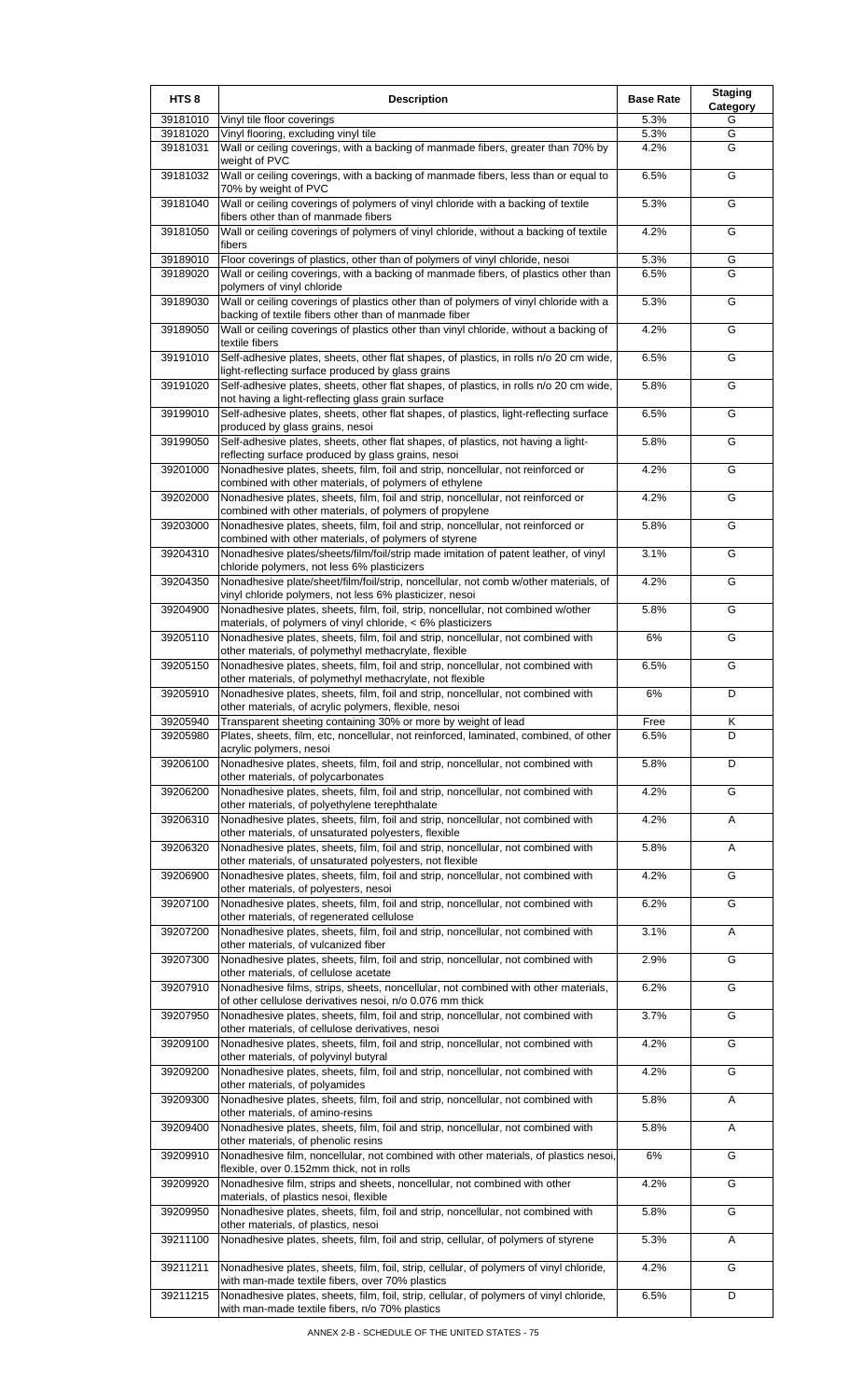| HTS <sub>8</sub>     | <b>Description</b>                                                                                                                                                    | <b>Base Rate</b> | <b>Staging</b><br>Category |
|----------------------|-----------------------------------------------------------------------------------------------------------------------------------------------------------------------|------------------|----------------------------|
| 39211219             | Nonadhesive plates, sheets, film, foil and strip, cellular, of polymers of vinyl                                                                                      | 5.3%             | D                          |
| 39211250             | chloride, combined with textile materials, nesoi<br>Nonadhesive plates, sheets, film, foil and strip, cellular, of polymers of vinyl                                  | 6.5%             | G                          |
| 39211311             | chloride, not combined with textile materials<br>Nonadhesive plates, sheets, film, foil and strip, cellular, of polyurethanes, with man                               | 4.2%             | G                          |
| 39211315             | made textile fibers, over 70% plastics<br>Nonadhesive plates, sheets, film, foil and strip, cellular, of polyurethanes, with man                                      | 6.5%             | D                          |
| 39211319             | made textile fibers, not over 70 percent plastics<br>Nonadhesive plates, sheets, film, foil and strip, cellular, of polyurethanes,                                    | 5.3%             | D                          |
| 39211350             | combined with textile materials nesoi<br>Nonadhesive plates, sheets, film, foil and strip, cellular, of polyurethanes, not                                            | 4.2%             | G                          |
| 39211400             | combined with textile materials, nesoi<br>Nonadhesive plates, sheets, film, foil and strip, cellular, of regenerated cellulose                                        | 6.5%             | A                          |
|                      |                                                                                                                                                                       |                  |                            |
| 39211900<br>39219011 | Nonadhesive plates, sheets, film, foil and strip, cellular, of plastics nesoi<br>Nonadhesive plates, sheets, film, foil, strip, of noncellular plastics combined with | 6.5%<br>4.2%     | G<br>G                     |
| 39219015             | man-made fibers, n/o 1.492 kg/sq m, over 70% plastics<br>Nonadhesive plates, sheets, film, foil, strip, of noncellular plastics combined with                         | 6.5%             | D                          |
|                      | man-made fibers, n/o 1.492 kg/sq m, n/o 70% plastics                                                                                                                  |                  |                            |
| 39219019             | Nonadhesive plates, sheets, film, foil and strip, of noncellular plastics combined<br>with textile materials, nesoi, not over 1.492 kg/sq m                           | 5.3%             | D                          |
| 39219021             | Nonadhesive plates, sheets, film, foil and strip, of noncellular plastics combined<br>with cotton, over 1.492 kg/sq m                                                 | 6.5%             | G                          |
| 39219025             | Nonadhesive plates, sheets, film, foil and strip, of noncellular plastics combined<br>with man-made fibers, over 1.492 kg/sq m                                        | 6.5%             | G                          |
| 39219029             | Nonadhesive plates, sheets, film, foil and strip, of noncellular plastics combined<br>with textile materials, nesoi, over 1.492 kg/sq m                               | 4.4%             | G                          |
| 39219040             | Nonadhesive plates, sheets, film, foil and strip, flexible, nesoi, of noncellular<br>plastics                                                                         | 4.2%             | G                          |
| 39219050             | Nonadhesive plates, sheets, film, foil and strip, nonflexible, nesoi, of noncellular                                                                                  | 4.8%             | G                          |
| 39221000             | plastics<br>Baths, shower baths and washbasins, of plastics                                                                                                           | 6.3%             | G                          |
| 39222000<br>39229000 | Lavatory seats and covers, of plastics<br>Bidets, lavatory pans, flushing cisterns and similar sanitary ware nesoi, of plastics                                       | 6.3%<br>6.3%     | G<br>G                     |
|                      |                                                                                                                                                                       |                  |                            |
| 39231000             | Boxes, cases, crates and similar articles for the conveyance or packing of goods,<br>of plastics                                                                      | 3%               | G                          |
| 39232100             | Sacks and bags (including cones) for the conveyance or packing of goods, of<br>polymers of ethylene                                                                   | 3%               | G                          |
| 39232900             | Sacks and bags (including cones) for the conveyance or packing of goods, of<br>plastics other than polymers of ethylene                                               | 3%               | G                          |
| 39233000             | Carboys, bottles, flasks and similar articles for the conveyance or packing of<br>goods, of plastics                                                                  | 3%               | G                          |
| 39234000             | Spools, cops, bobbins and similar supports, of plastics                                                                                                               | 5.3%             | G                          |
| 39235000<br>39239000 | Stoppers, lids, caps and other closures, of plastics<br>Articles nesoi, for the conveyance or packing of goods, of plastics                                           | 5.3%<br>3%       | G<br>G                     |
| 39241010             | Salt, pepper, mustard and ketchup dispensers and similar dispensers, of plastics                                                                                      | 3.4%             | G                          |
| 39241020             | Plates, cups, saucers, soup bowls, cereal bowls, sugar bowls, creamers, gravy<br>boats, serving dishes and platters, of plastics                                      | 6.5%             | G                          |
| 39241030             | Trays, of plastics                                                                                                                                                    | 5.3%             | G                          |
| 39241040             | Tableware and kitchenware articles, nesoi, of plastics                                                                                                                | 3.4%             | G                          |
| 39249010             | Curtains and drapes, incl. panels and valances, napkins, table covers, mats,<br>scarves, runners, doilies, and like furnishings, of plastics                          | 3.3%             | Α                          |
| 39249020             | Picture frames of plastics                                                                                                                                            | 3.4%             | G                          |
| 39249055             | Household articles and toilet articles, nesoi, of plastics                                                                                                            | 3.4%             | Α                          |
| 39251000             | Reservoirs, tanks, vats and similar containers, of a capacity exceeding 300 liters,<br>of plastics                                                                    | 6.3%             | A                          |
| 39252000             | Doors, windows, and their frames and thresholds for doors, of plastics                                                                                                | 5.3%             | G                          |
| 39253010             | Blinds (including venetian blinds), of plastics                                                                                                                       | 3.3%             | Α                          |
| 39253050<br>39259000 | Shutters and similar articles and parts thereof, nesoi, of plastics<br>Builders' ware of plastics, nesoi                                                              | 5.3%<br>5.3%     | Α<br>D                     |
| 39261000             | Office or school supplies, of plastics                                                                                                                                | 5.3%             | G                          |
| 39262010             | Gloves, seamless, of plastics                                                                                                                                         | Free             | Κ                          |
| 39262020             | Baseball and softball gloves and mitts, of plastics                                                                                                                   | Free             | Κ                          |
| 39262030<br>39262040 | Gloves specially designed for use in sports, nesoi, of plastics<br>Gloves, nesoi, of plastics                                                                         | 3%<br>6.5%       | Α<br>Α                     |
| 39262060             | Plastic rainwear, incl jackets, coats, ponchos, parkas & slickers, w/ outer shell                                                                                     | Free             | Κ                          |
| 39262090             | PVC and w/wo attached hoods, val not over \$10 per unit<br>Articles of apparel & clothing accessories, of plastic, nesoi                                              | 5%               | Α                          |
| 39263010             | Handles and knobs for furniture, coachwork or the like, of plastics                                                                                                   | 6.5%             | G                          |
| 39263050             | Fittings for furniture, coachwork or the like, other than handles and knobs, of<br>plastics                                                                           | 5.3%             | G                          |
| 39264000             | Statuettes and other ornamental articles, of plastics                                                                                                                 | 5.3%             | G                          |
| 39269010             | Buckets and pails, of plastics, nesoi                                                                                                                                 | 3.4%             | D                          |
| 39269015<br>39269020 | Nursing nipples and pacifiers, of plastics<br>Specified sanitary, invalid and nursing products, and fittings therefor, of plastics                                    | 3.1%<br>4.2%     | D<br>D                     |
| 39269025             | Handles and knobs, not used as fittings for furniture, coachwork or the like, of                                                                                      | 6.5%             | G                          |
| 39269030             | plastics<br>Parts for yachts or pleasure boats of heading 8903 and watercraft not used with                                                                           | 4.2%             | G                          |
| 39269033             | motors or sails, of plastics<br>Handbags made of beads, bugles and spangles, of plastics                                                                              | 6.5%             | D                          |
| 39269035             | Beads, bugles and spangles, not strung or set; articles thereof, nesoi, of plastics                                                                                   | 6.5%             | G                          |
| 39269040             | Imitation gemstones, of plastics                                                                                                                                      | 2.8%             | G                          |
|                      |                                                                                                                                                                       |                  |                            |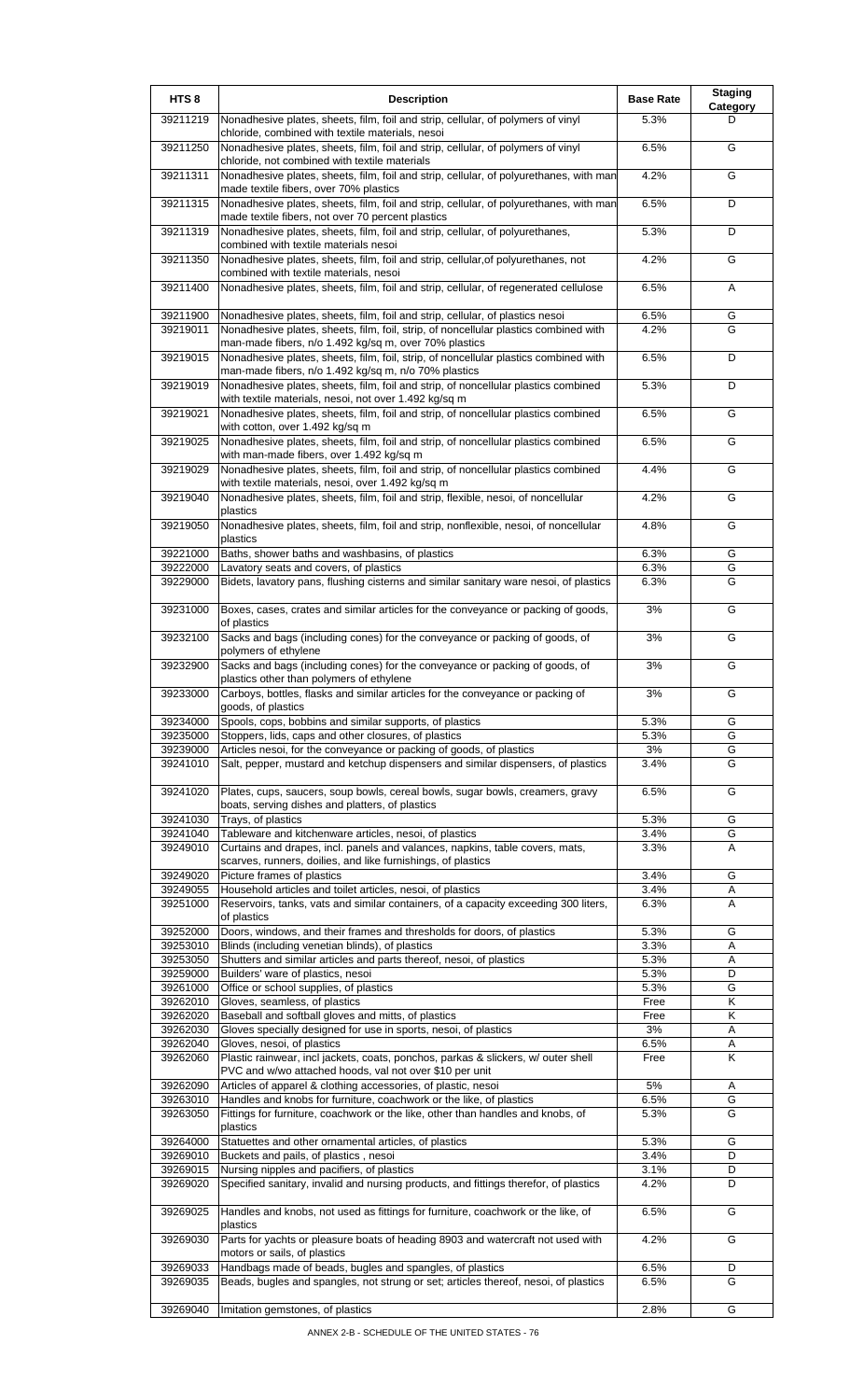| HTS <sub>8</sub>     | <b>Description</b>                                                                                                                                    | <b>Base Rate</b> | <b>Staging</b><br>Category |
|----------------------|-------------------------------------------------------------------------------------------------------------------------------------------------------|------------------|----------------------------|
| 39269045             | Gaskets, washers and other seals, of plastics                                                                                                         | 3.5%             | G                          |
| 39269050             | Frames or mounts for photographic slides, of plastics                                                                                                 | 3.8%             | G                          |
| 39269055<br>39269056 | V-belts of plastics, containing textile fibers<br>Belting and belts (except V-belts) for machinery, of plastics, containing                           | 5.1%<br>5.1%     | D<br>D                     |
| 39269057             | predominately vegetable fibers<br>Belting and belts (except V-belts) for machinery, of plastics, containing<br>predominately man-made fibers          | 6.5%             | G                          |
| 39269059             | Belting and belts (except V-belts) for machinery, of plastics, containing textile<br>fibers nesoi                                                     | 2.4%             | G                          |
| 39269060             | Belting and belts (except V-belts) for machinery, of plastics, not containing textile<br>fibers                                                       | 4.2%             | G                          |
| 39269065             | Clothespins, spring type, of plastics                                                                                                                 | 4.2%             | D                          |
| 39269070<br>39269075 | Clothespins, other than spring type, of plastics<br>Pneumatic mattresses and other inflatable articles, nesoi, of plastics                            | 5.3%<br>4.2%     | D<br>D                     |
| 39269077             | Waterbed mattresses and liners and parts of the foregoing, of plastics                                                                                | 2.4%             | G                          |
| 39269083             | Empty cartridges and cassettes for typewriter and machine ribbons, of plastics                                                                        | 5.3%             | G                          |
| 39269085             | Fasteners, in clips suitable for use in a mechanical attaching device, of plastics                                                                    | 6.5%             | G                          |
| 39269087             | Flexible document binders with tabs, rolled or flat, of plastics                                                                                      | 5.3%             | G                          |
| 39269094             | Cards, not punched, suit. for jacquard cards; jacquard cards & jacquard heads for                                                                     | Free             | K                          |
| 39269096             | power-driven weaving mach, etc;& trans sheet plast 30%lead<br>Casing for bicycle derailleur cable; and casing for cable or inner wire for caliper and | Free             | K                          |
|                      | cantilever bake, whether or not cut length; of plastic                                                                                                |                  |                            |
| 39269098<br>40011000 | Other articles of plastic, nesoi<br>Natural rubber latex, whether or not prevulcanized                                                                | 5.3%<br>Free     | G<br>Κ                     |
| 40012100             | Natural rubber smoked sheets                                                                                                                          | Free             | Κ                          |
| 40012200             | Technically specified natural rubber (TSNR), in primary forms                                                                                         | Free             | Κ                          |
| 40012900             | Natural rubber in primary forms other than latex, smoked sheets or technically<br>specified natural rubber (TSNR)                                     | Free             | K                          |
| 40013000             | Balata, gutta-percha, guayule, chicle and similar natural rubber gums, in primary<br>forms                                                            | Free             | K                          |
| 40021100             | Styrene-butadiene rubber (SBR) or carboxylated styrene-butadiene rubber<br>(XSBR), latex, in primary forms or in plates, sheets or strip              | Free             | K                          |
| 40021900             | Styrene-butadiene rubber (SBR), carboxylated styrene-butadiene rubber (XSBR),<br>except latex, in primary forms or in plates, sheets or strip         | Free             | K                          |
| 40022000             | Butadiene rubber (BR), in primary forms or in plates, sheets or strip                                                                                 | Free             | Κ                          |
| 40023100             | Isobutene-isoprene (butyl) rubber (IIR), in primary forms or in plates, sheets or<br>strip                                                            | Free             | K                          |
| 40023900             | Halo-isobutene-isoprene rubber (CIIR or BIIR), in primary forms or in plates,<br>sheets or strip                                                      | Free             | K                          |
| 40024100             | Chloroprene (chlorobutadiene) rubber (CR), latex, in primary forms or in plates,<br>sheets or strip                                                   | Free             | Κ                          |
| 40024900             | Chloroprene (chlorobutadiene) rubber (CR), other than latex, in primary forms or in<br>plates, sheets or strip                                        | Free             | K                          |
| 40025100             | Acrylonitrile-butadiene rubber (NBR), latex, in primary forms or in plates, sheets or<br>strip                                                        | Free             | K                          |
| 40025900             | Acrylonitrile-butadiene rubber (NBR), other than latex, in primary forms or in<br>plates, sheets or strip                                             | Free             | Κ                          |
| 40026000             | Isoprene rubber (IR), in primary forms or in plates, sheets or strip                                                                                  | Free             | Κ                          |
| 40027000             | Ethylene-propylene-nonconjugated diene rubber (EPDM), in primary forms or in<br>plates, sheets or strip                                               | Free             | K                          |
| 40028000             | Mixtures of natural rubber gums with synthetic rubber, in primary forms or in<br>plates, sheets or strip                                              | Free             | K                          |
| 40029100             | Synthetic rubber and factice derived from oils, in latex form, in primary forms or in<br>plates, sheets or strip, nesoi                               | Free             | K                          |
| 40029900             | Synthetic rubber and factice derived from oils, in primary forms or in plates, sheets<br>or strip, nesoi                                              | Free             | K                          |
| 40030000             | Reclaimed rubber in primary forms or in plates, sheets or strip                                                                                       | Free             | Κ                          |
| 40040000             | Waste, parings and scrap of rubber (other than hard rubber) and powders and<br>granules obtained therefrom                                            | Free             | K                          |
| 40051000             | Rubber, unvulcanized, compounded with carbon black or silica, in primary forms<br>or in plates, sheets or strip                                       | Free             | K                          |
| 40052000             | Solutions and dispersions of rubber, unvulcanized, compounded with other than<br>carbon black or silica                                               | Free             | Κ                          |
| 40059100<br>40059900 | Compounded rubber, unvulcanized, in plates, sheets and strip<br>Compounded rubber, unvulcanized, in primary forms, nesoi                              | Free<br>Free     | K<br>Κ                     |
| 40061000             | "Camel-back" strips of unvulcanized rubber, for retreading rubber tires                                                                               | 2.9%             | Α                          |
| 40069010             | Rods, tubes, profile shapes, discs, rings, and similar articles, of natural,<br>unvulcanized rubber                                                   | Free             | K                          |
| 40069050             | Rods, tubes, profile shapes, discs, rings, and similar articles, of synthetic<br>unvulcanized rubber                                                  | 2.7%             | A                          |
| 40070000             | Vulcanized rubber thread and cord                                                                                                                     | Free             | Κ                          |
| 40081110             | Plates, sheets and strip of vulcanized natural cellular rubber, other than hard<br>rubber                                                             | Free             | Κ                          |
| 40081150             | Plates, sheets and strip of vulcanized synthetic cellular rubber, other than hard<br>rubber                                                           | 3.3%             | Α                          |
| 40081920             | Rods and profile shapes of vulcanized natural cellular rubber, other than hard<br>rubber                                                              | Free             | K                          |
| 40081940             | Vulcanized natural cellular rubber, other than hard rubber, other than rods and<br>profile shapes, nesi                                               | Free             | K                          |
| 40081960             | Rods and profile shapes of vulcanized, synthetic cellular rubber, other than hard<br>rubber                                                           | 3.3%             | Α                          |
| 40081980             | Vulcanized, synthetic cellular rubber, other than hard rubber, other than rods and<br>profile shapes                                                  | 3.3%             | Α                          |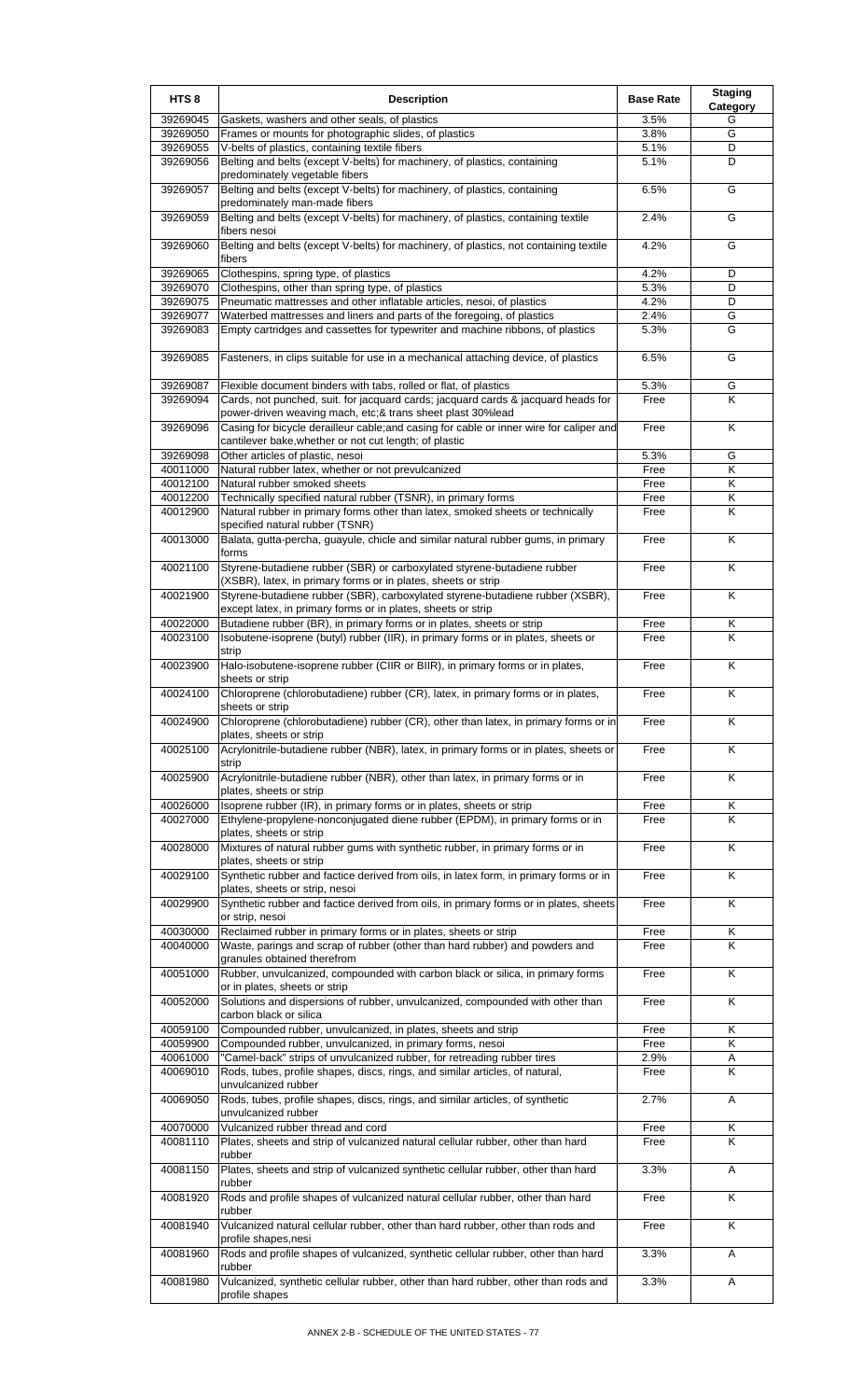| HTS <sub>8</sub> | <b>Description</b>                                                                                                                                        | <b>Base Rate</b> | <b>Staging</b><br>Category |
|------------------|-----------------------------------------------------------------------------------------------------------------------------------------------------------|------------------|----------------------------|
| 40082100         | Plates, sheets and strip of vulcanized, noncellular rubber, other than hard rubber                                                                        | Free             | Κ                          |
| 40082920         | Rods and profile shapes of vulcanized, noncellular rubber, other than hard rubber                                                                         | 2.9%             | A                          |
| 40082940         | Vulcanized, noncellular rubber, other than hard rubber, other than rods and profile<br>shapes, nesoi                                                      | 2.9%             | A                          |
| 40091100         | Tubes, pipes and hoses of vulcanized rubber other than hard rubber, not                                                                                   | 2.5%             | A                          |
| 40091200         | reinforced or combined w/other materials, without fittings<br>Tubes, pipes and hoses of vulcanized rubber other than hard rubber, not                     | 2.5%             | A                          |
| 40092100         | reinforced or combined w/other materials, with fittings<br>Tubes, pipes and hoses of vulcanized rubber other than hard rubber, reinforced or              | 2.5%             | A                          |
| 40092200         | combined only with metal, without fittings<br>Tubes, pipes and hoses of vulcanized rubber other than hard rubber, reinforced or                           | 2.5%             | A                          |
| 40093100         | combined only with metal, with fittings<br>Tubes, pipes and hoses of vulcanized rubber other than hard rubber, reinforced or                              | 2.5%             | A                          |
| 40093200         | combined only with textile materials, without fittings<br>Tubes, pipes and hoses of vulcanized rubber other than hard rubber, reinforced or               | 2.5%             | A                          |
| 40094100         | combined only with textile materials, with fittings<br>Tubes, pipes and hoses of vulcanized rubber other than hard rubber, reinforced or                  | 2.5%             | A                          |
| 40094200         | combined with other materials nesoi, without fittings<br>Tubes, pipes and hoses of vulcanized rubber other than hard rubber, reinforced                   | 2.5%             | Α                          |
| 40101100         | or combined with other materials nesoi, with fittings<br>Conveyor belts or belting of vulcanized rubber reinforced only with metal                        | 3.3%             | Α                          |
| 40101210         | Conveyor belts or belting of vulcanized rubber reinforced only with textile                                                                               | 4.1%             | A                          |
| 40101250         | materials, in which vegetable fibers predominate ov other fibers<br>Conveyor belts/belting of vulcanized rubber reinforced w/textile material, mostly     | 8%               | A                          |
| 40101255         | man-made fiber, width exceeds 20 cm<br>Conveyor belts/belting of vulcanized rubber reinforced only w/textile material,                                    | 6.4%             | A                          |
| 40101290         | mostly man-made fiber, width not over 20 cm<br>Conveyor belts or belting of vulcanized rubber reinforced only with textile                                | 1.9%             | A                          |
| 40101300         | materials, nesoi<br>Conveyor belts or belting of vulcanized rubber reinforced only with plastics                                                          | 3.3%             | Α                          |
| 40101910         | Conveyor belts or belting of vulcanized rubber, nesoi, combined with textile                                                                              | 4.1%             | A                          |
| 40101950         | materials in which vegetable fibers predominate ov other fibers<br>Conveyor belts/belting of vulcanized rubber, nesoi, combined w/textile                 | 8%               | A                          |
| 40101955         | components in which man-made fibers predominate, width exceed 20 cm<br>Conveyor belts/belting of vulcanized rubber, nesoi, combined w/textile             | 6.4%             | A                          |
| 40101980         | components in which man-made fibers predominate, width under 20 cm<br>Conveyor belts/belting of vulcanized rubber, nesoi, combined with textile materials | 1.9%             | A                          |
| 40101990         | nesoi<br>Conveyor belts/belting of vulcanized rubber, nesoi, other than combined with                                                                     | 3.3%             | A                          |
|                  | textile materials                                                                                                                                         |                  |                            |
| 40103130         | Transmission V-belts of vulcanized rubber, V-ribbed, circumference exceed 60 cm<br>but not exceed 180 cm, combined with textile materials                 | 3.4%             | A                          |
| 40103160         | Transmission V-belt of vulcanized rubber, V-ribbed, circumference exceed 60 cm<br>but not exceed 180 cm, other than combined w/textile material           | 2.8%             | A                          |
| 40103230         | Transmission V-belts of vulcanized rubber, not V-ribbed, circumference exceed 60<br>cm but not exceed 180 cm, combined with textile materials             | 3.4%             | Α                          |
| 40103260         | Transmission V-belt of vulcanized rubber, not V-ribbed, circumference exceed 60<br>cm not exceed 180 cm, other than combined w/textile material           | 2.8%             | Α                          |
| 40103330         | Transmission V-belts of vulcanized rubber, V-ribbed, circumference exceed 180<br>cm but not exceed 240 cm, combined with textile materials                | 3.4%             | Α                          |
| 40103360         | Transmission V-belt of vulcanized rubber, V-ribbed, circumference exceed 180 cm<br>not exceed 240 cm, other than combined w/textile material              | 2.8%             | Α                          |
| 40103430         | Transmission V-belts of vulcanized rubber, not V-ribbed, circumference exceed                                                                             | 3.4%             | Α                          |
| 40103460         | 180 cm but not exceed 240 cm, combined with textile materials<br>Transmission V-belt of vulcanized rubber, not V-ribbed, circumference exceed 180         | 2.8%             | Α                          |
| 40103530         | cm not exceed 240 cm, other than combined w/textile material<br>Endless synchronous transmission belt of vulcan. rubber, circum. 60-150 cm,               | 4.1%             | Α                          |
| 40103541         | combined w/textile mat. w/vegetable fiber more than other fibers<br>Endless synchronous transmission belt of vulcan. rubber, circum. 60-150 cm,           | 8%               | Α                          |
| 40103545         | combine w/textile mat.; manmade fiber predominant; width ov 20 cm<br>Endless synchronous transmission belt of vulcan. rubber, circum. 60-150 cm,          | 6.4%             | Α                          |
| 40103550         | combine w/text. mat.; manmade fiber predominant; width n/o 20 cm<br>Endless synchronous transmission belt of vulcanized rubber, circumference 60 to       | 1.9%             | Α                          |
|                  | 150 cm, combined with textile materials nesoi                                                                                                             |                  |                            |
| 40103590         | Endless synchronous transmission belt of vulcanized rubber, circumference 60 to<br>150 cm, other than combined with textile materials                     | 3.3%             | A                          |
| 40103630         | Endless synchronous transmission belt of vulcan. rubber, circum. 150-198 cm,<br>combined w/textile with vegetable fiber predom over other fiber           | 4.1%             | Α                          |
| 40103641         | Endless synchronous transmission belt of vulcan. rubber, circum. 150-198cm,<br>combined w/manmade fiber exceeding other fibers, width ov 20 cm            | 8%               | Α                          |
| 40103645         | Endless synchronous transmission belt of vulcan. rubber, circum. 150-198cm,<br>combined w/manmade fiber exceeding other fiber, width n/o 20 cm            | 6.4%             | Α                          |
| 40103650         | Endless synchronous transmission belts of vulcanized rubber, circumference 150<br>to 198 cm, combined with textile materials nesoi                        | 1.9%             | Α                          |
| 40103690         | Endless synchronous transmission belts of vulcanized rubber, circumference 150<br>to 198 cm, other than combined with textile materials                   | 3.3%             | A                          |
| 40103910         | Transmission V-belts and V-belting of vulcanized rubber, nesoi, combined with                                                                             | 3.4%             | C                          |
| 40103920         | textile materials<br>Transmission V-belts and V-belting of vulcanized rubber, nesoi, other than                                                           | 2.8%             | Α                          |
| 40103930         | combined with textile materials<br>Transmission belts or belting of vulcanized rubber, nesoi, combined with textile                                       | 4.1%             | C                          |
| 40103941         | materials in which vegetable fiber predominate other fibers<br>Transmission belts or belting of vulcanized rubber, nesoi, combined w. textile             | 8%               | C                          |
|                  | materials with man-made fibers predominant, width over 20 cm                                                                                              |                  |                            |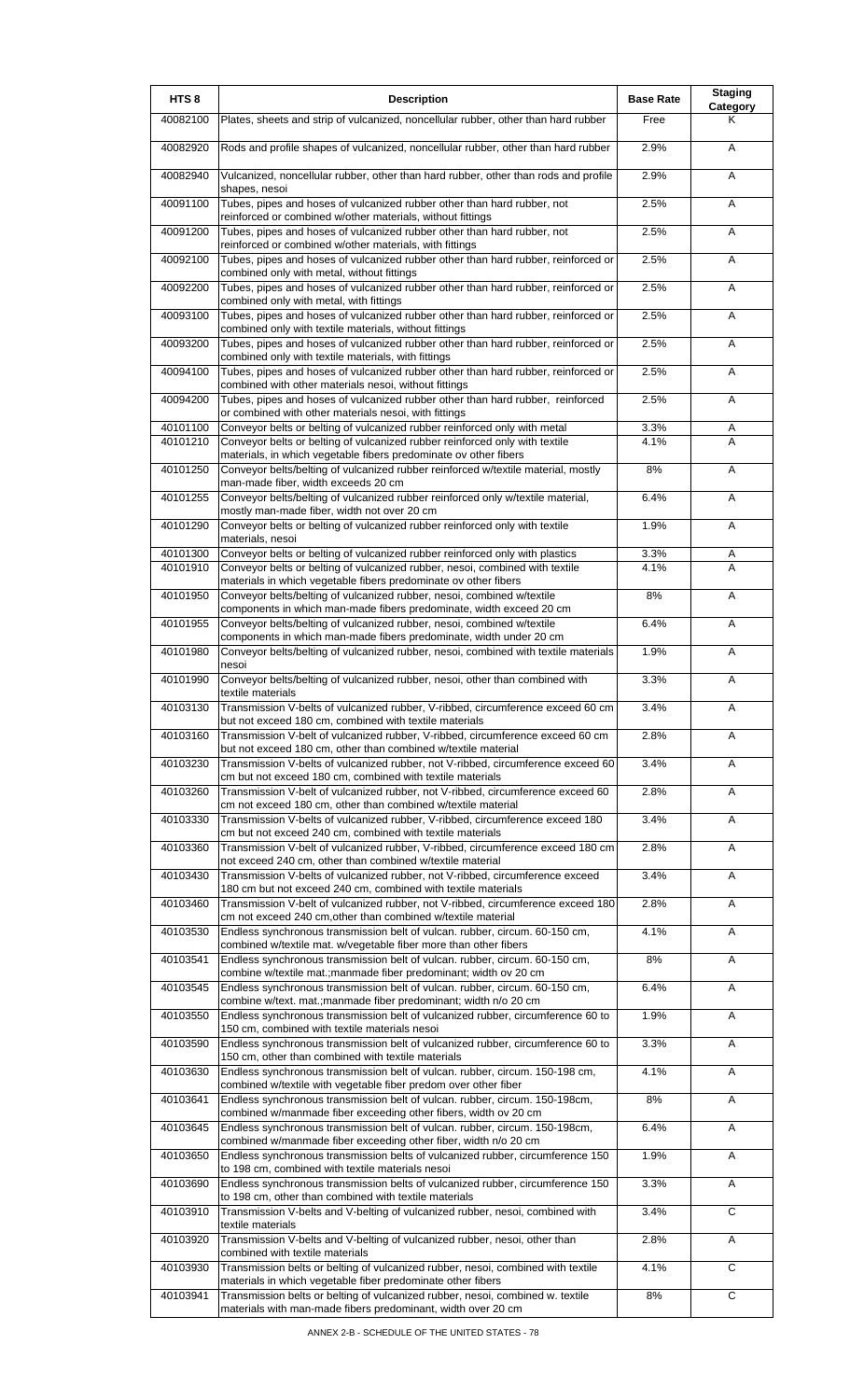| HTS <sub>8</sub>     | <b>Description</b>                                                                                                                                       | <b>Base Rate</b> | <b>Staging</b><br>Category   |
|----------------------|----------------------------------------------------------------------------------------------------------------------------------------------------------|------------------|------------------------------|
| 40103945             | Transmission belts or belting of vulcanized rubber, nesoi, combined w. textile<br>materials with man-made fibers predominant, width n/o 20 cm            | 6.4%             | С                            |
| 40103950             | Transmission belts or belting of vulcanized rubber, nesoi, combined with textile                                                                         | 1.9%             | A                            |
| 40103990             | materials nesoi<br>Transmission belts or belting of vulcanized rubber, nesoi, other than combined<br>with textile materials                              | 3.3%             | C                            |
| 40111010             | New pneumatic radial tires, of rubber, of a kind used on motor cars (including<br>station wagons and racing cars)                                        | 4%               | D                            |
| 40111050             | New pneumatic tires excluding radials, of rubber, of a kind used on motor cars<br>(including station wagons and racing cars)                             | 3.4%             | D                            |
| 40112010<br>40112050 | New pneumatic radial tires, of rubber, of a kind used on buses or trucks<br>New pneumatic tires excluding radials, of rubber, of a kind used on buses or | $4\%$<br>3.4%    | D<br>D                       |
|                      | trucks                                                                                                                                                   |                  |                              |
| 40113000<br>40114000 | New pneumatic tires, of rubber, of a kind used on aircraft<br>New pneumatic tires, of rubber, of a kind used on motorcycles                              | Free<br>Free     | Κ<br>$\overline{\mathsf{K}}$ |
| 40115000             | New pneumatic tires, of rubber, of a kind used on bicycles                                                                                               | Free             | Κ                            |
| 40116100             | New pneumatic tires, of rubber, with a "herring-bone" or like tread, of a kind used<br>on agricultural or forestry vehicles and machines                 | Free             | K                            |
| 40116200             | New pneumatic tires, of rubber, with a "herring-bone" or like tread, for construction<br>or industrial handling vehicles, rim size n/o 61 cm             | Free             | K                            |
| 40116300             | New pneumatic tires, of rubber, with a "herring-bone" or like tread, for construction<br>or industrial handling vehicles, rim size over 61 cm            | Free             | Κ                            |
| 40116900             | New pneumatic tires, of rubber, having a "herring-bone" or similar tread, for<br>equipment or vehicles nesoi                                             | Free             | K                            |
| 40119200             | New pneumatic tires, of rubber, nesoi, of a kind used on agricultural or forestry<br>vehicles and machines                                               | Free             | K                            |
| 40119340             | Other new pneumatic radial tires, of rubber, for construction or industrial handling<br>vehicles and machines, rim size not over 61 cm, nesoi            | 4%               | A                            |
| 40119380             | New pneumatic tires (nonradial), of rubber, for construction or industrial handling<br>vehicles and machines, rim size not over 61 cm, nesoi             | 3.4%             | A                            |
| 40119440             | Other new pneumatic radial tires, of rubber, for construction or industrial handling<br>vehicles and machines, rim size over 61 cm, nesoi                | 4%               | A                            |
| 40119480             | New pneumatic tires (nonradial), of rubber, for construction or industrial handling<br>vehicles and machines, rim size over 61 cm, nesoi                 | 3.4%             | A                            |
| 40119945             | Other new pnuematic radial tires, of rubber, nesoi                                                                                                       | 4%               | Α                            |
| 40119985             | New pneumatic tire, of rubber, nesoi                                                                                                                     | 3.4%             | Α                            |
| 40121140             | Retreaded radial pnuematic tires, of rubber, of a kind used on motor cars<br>(including station wagons and racing cars)                                  | 4%               | A                            |
| 40121180             | Retreaded pnuematic tires (nonradials), of rubber, of a kind used on motor cars<br>(including station wagons and racing cars)                            | 3.4%             | A                            |
| 40121240             | Retreaded pnuematic radial tires, of rubber, of a kind used on buses or trucks                                                                           | 4%               | A                            |
| 40121280             | Retreaded pnuematic tires (nonradials), of rubber, of a kind used on buses or<br>trucks                                                                  | 3.4%             | A                            |
| 40121300<br>40121920 | Retreaded pneumatic tires, of rubber, of a kind used on aircraft<br>Retreaded pneumatic tires, of rubber, designed for certain agricultural or           | Free<br>Free     | Κ<br>Κ                       |
|                      | horticultural machinery                                                                                                                                  |                  |                              |
| 40121940             | Retreaded pnuematic radial tires, of rubber, not elsewhere specified or included                                                                         | 4%               | A                            |
| 40121980             | Retreaded pnuematic tires (nonradials), of rubber, not elsewhere specified or<br>included                                                                | 3.4%             | A                            |
| 40122010<br>40122015 | Used pneumatic tires of rubber, for aircraft<br>Used pneumatic tires of rubber, designed for certain agricultural or horticultural                       | Free<br>Free     | Κ<br>Κ                       |
| 40122045             | machinery, for on-highway trasnport of passengers or goods<br>Used pneumatic tires of rubber, designed for certain agricultural or horticultural         | Free             | Κ                            |
| 40122060             | machinery, nesoi<br>Used pneumatic tires, of rubber, for vehicles for on-highway transport of                                                            | Free             | Κ                            |
|                      | passengers or goods nesoi, or vehicles of heading 8705                                                                                                   |                  |                              |
| 40122080<br>40129010 | Used pneumatic tires, of rubber for machinery, nesoi<br>Solid or cushion tires of rubber                                                                 | Free<br>Free     | Κ<br>Κ                       |
| 40129030             | Bicycle rim strips of natural rubber                                                                                                                     | Free             | Κ                            |
| 40129045             | Interchangeable tire treads and tire flaps, of natural rubber, nesoi                                                                                     | 4.2%             | Α                            |
| 40129070             | Bicycle rim strips of rubber other than of natural rubber                                                                                                | Free             | Κ                            |
| 40129090             | Interchangeable tire treads and tire flaps, of rubber other than natural rubber,<br>except bicycle rim strips, nesoi                                     | 2.7%             | Α                            |
| 40131000             | Inner tubes of rubber, of a kind used on motor cars (including station wagons and<br>racing cars), buses or trucks                                       | 3.7%             | A                            |
| 40132000             | Inner tubes of rubber, of a kind used on bicycles                                                                                                        | Free             | Κ                            |
| 40139010             | Inner tubes of rubber designed for tires used on certain agricultural or horticultural<br>machinery                                                      | Free             | K                            |
| 40139050<br>40141000 | Inner tubes of rubber for vehicles nesoi<br>Sheath contraceptives of vulcanized rubber                                                                   | 3.7%<br>Free     | Α<br>K                       |
| 40149010             | Nursing nipples of vulcanized rubber                                                                                                                     | Free             | Κ                            |
| 40149050             | Hygienic or pharmaceutical articles nesoi, of vulcanized rubber other than hard<br>rubber, with or without fittings of hard rubber                       | 4.2%             | A                            |
| 40151101             | Surgical gloves of vulcanized rubber other than hard rubber                                                                                              | Free             | Κ                            |
| 40151905             | Medical gloves of vulcanized rubber other than hard rubber                                                                                               | Free             | Κ                            |
| 40151910             | Seamless gloves of vulcanized rubber other than hard rubber, other than surgical<br>or medical gloves                                                    | 3%               | A                            |
| 40151950             | Nonseamless gloves of vulcanized rubber other than hard rubber, other than<br>surgical or medical gloves                                                 | 14%              | Α                            |
| 40159000             | Articles of apparel and clothing accessories, excluding gloves, of vulcanized<br>rubber other than hard rubber                                           | 4%               | Α                            |
| 40161000<br>40169100 | Articles of vulcanized cellular rubber other than hard rubber<br>Floor covering and mats, of noncellular vulcanized rubber other than hard rubber        | Free<br>2.7%     | Κ<br>A                       |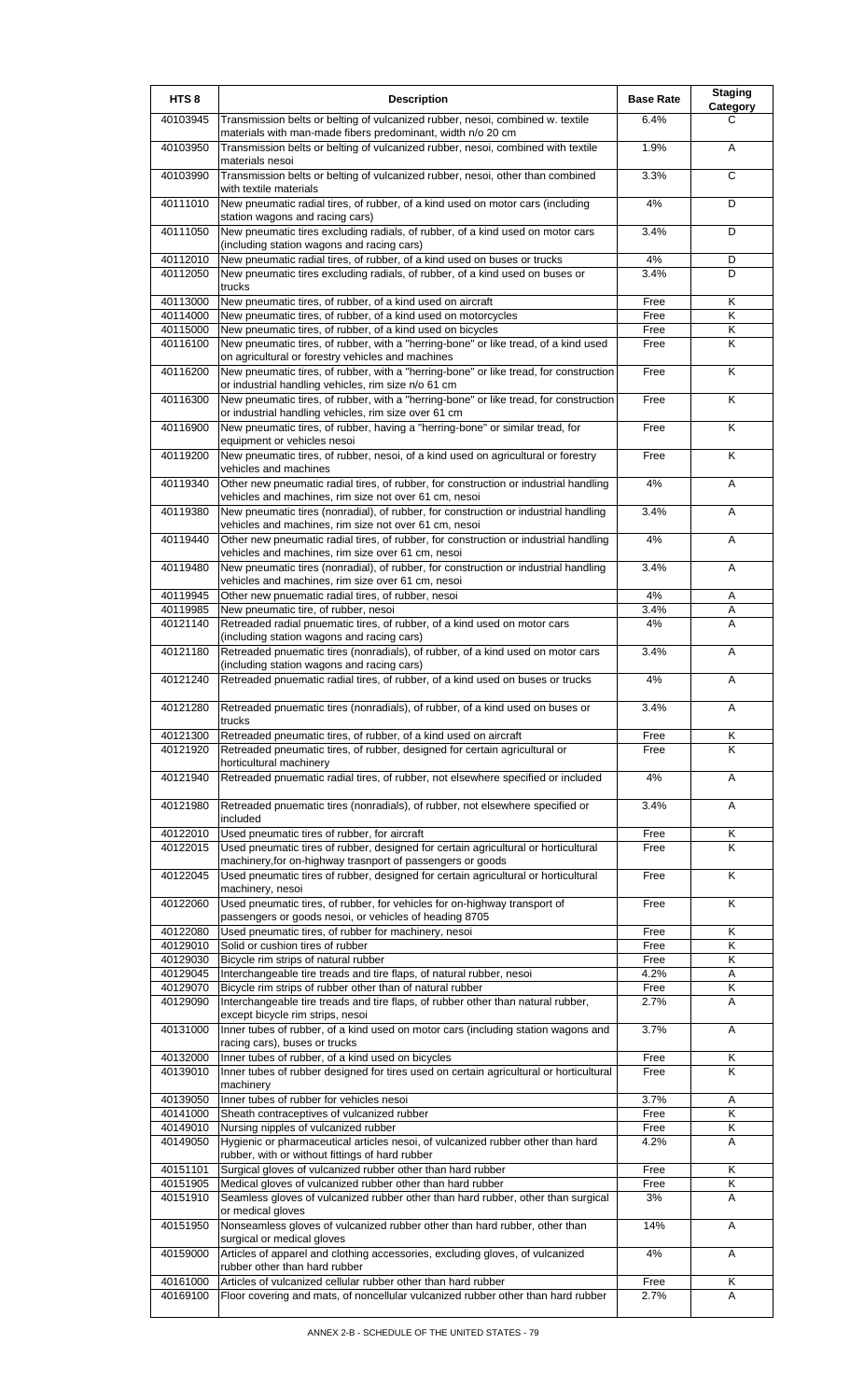| HTS <sub>8</sub>     | <b>Description</b>                                                                                                                                                 | <b>Base Rate</b> | <b>Staging</b><br>Category |
|----------------------|--------------------------------------------------------------------------------------------------------------------------------------------------------------------|------------------|----------------------------|
| 40169200<br>40169310 | Erasers, of noncellular vulcanized rubber other than hard rubber<br>Gaskets, washers and other seals, of noncellular vulcanized rubber other than                  | 4.2%<br>2.5%     | A<br>A                     |
| 40169350             | hard rubber<br>Gaskets, washers and other seals, of noncellular vulcanized rubber other than<br>hard rubber                                                        | 2.5%             | A                          |
| 40169400             | Boat or dock fenders, whether or not inflatable, of noncellular vulcanized rubber<br>other than hard rubber                                                        | 4.2%             | A                          |
| 40169500             | Inflatable articles nesoi, of noncellular vulcanized rubber other than hard rubber                                                                                 | 4.2%             | C                          |
| 40169903             | Containers of noncellular vulcanized rubber, other than hard rubber, of a kind for<br>packing, transport or marketing of merchandise                               | 3%               | A                          |
| 40169905             | Household articles nesoi, of noncellular vulcanized rubber other than hard rubber                                                                                  | 3.4%             | A                          |
| 40169910<br>40169915 | Handles and knobs, of noncellular vulcanized rubber other than hard rubber<br>Caps, lids, seals, stoppers and other closures, of noncellular vulcanized rubber     | 3.3%<br>2.7%     | A<br>A                     |
| 40169920             | other than hard rubber<br>Toys for pets made of noncellular vulcanized rubber other than hard rubber                                                               | 4.3%             | Α                          |
| 40169930             | Articles made of noncellular vulcanized natural rubber, used as vibration control<br>goods in vehicles of 8701 through 8705                                        | Free             | Κ                          |
| 40169935             | Articles made of noncellular vulcanized natural rubber, not used as vibration<br>control goods in vehicles of 8701 through 8705 nesoi                              | Free             | K                          |
| 40169955             | Articles nesoi, of noncellular vulcanized synthetic rubber other than hard rubber,<br>used as vibration control goods in veh 8701/8705                             | 2.5%             | A                          |
| 40169960<br>40170000 | Articles of noncellular vulcanized synthetic rubber other than hard rubber<br>Hard rubber (for example, ebonite) in all forms, including waste and scrap; articles | 2.5%<br>2.7%     | Α<br>A                     |
|                      | of hard rubber                                                                                                                                                     |                  |                            |
| 41012010             | Whole raw hide/skin of bovine/equines (n/o 8 kg when dried, 10 kg when dry<br>salted or 16 kg when fresh/otherwise preserved), not pretanned                       | Free             | K                          |
| 41012020             | Whole bovine hides/skin upper/lining (n/o 8 kg when dried, 10 kg when dry salted<br>or 16 kg when fresh/otherwise preserved), n/o 2.6 m2, nesoi                    | Free             | K                          |
| 41012030             | Whole bovine hides/skin nesoi (n/o 8 kg when dried, 10 kg when dry salted or 16<br>kg when fresh/otherwise preserved), n/o 2.6 m2, nesoi                           | 2.4%             | A                          |
| 41012035             | Whole raw buffalo hides/skins (n/o 8 kg when dried, 10 kg when dry salted or 16<br>kg when fresh/otherwise preserved), over 2.6 m2, nesoi                          | 2.4%             | Α                          |
| 41012040             | Whole bovine hides/skins (not buffalo) (n/o 8 kg dried, 10 kg dry salted or 16 kg<br>fresh/otherwise preserved), ov 2.6 m2, vegetable pretanned                    | 5%               | Α                          |
| 41012050             | Whole bovine hide/skin (not buffalo) (n/o 8 kg dried, 10 kg dry salted or 16 kg<br>fresh/otherwise preserved), ov 2.6 m2, not vegetable pretann                    | 3.3%             | A                          |
| 41012070             | Whole equine hides and skins (n/o 8 kg when dried, 10 kg when dry salted or 16<br>kg when fresh/otherwise preserved), other than not pretanned                     | 3.3%             | Α                          |
| 41015010             | Whole raw hides and skins of bovine or equine animals, of a weight exceeding 16<br>kg, not pretanned                                                               | Free             | K                          |
| 41015020             | Whole raw bovine hides and skins upper/lining, of a weight over 16 kg, unit<br>surface area n/o 2.6 m2, pretanned but not further prepared                         | Free             | Κ                          |
| 41015030             | Whole raw bovine hides and skins, of a weight over 16 kg, unit surface area n/o<br>2.6 sq m, pretanned but not further prepared                                    | 2.4%             | Α                          |
| 41015035             | Whole raw buffalo hidess and skins, of a weight over 16 kg, surface area over 2.6<br>sq m, pretanned but not further prepared,                                     | 2.4%             | Α                          |
| 41015040             | Whole raw bovine hides and skins (not buffalo), weight over 16 kg, surface area<br>over 2.6 m2, vegetable pretanned but not further prepared                       | 5%               | Α                          |
| 41015050             | Whole raw bovine hides/skins (not buffalo), weight over 16 kg, surface area over<br>2.6 m2, pretanned (not vegetable) but not further prepared                     | 3.3%             | Α                          |
| 41015070             | Whole raw equine hides and skins, of a weight exceeding 16 kg, pretanned but not<br>further prepared                                                               | 3.3%             | Α                          |
| 41019010             | Raw hides and skins (other than whole) of bovine or equine animals, not<br>pretanned                                                                               | Free             | Κ                          |
| 41019035             | Raw buffalo hides and skins (other than whole), pretanned but not further<br>prepared                                                                              | 2.4%             | Α                          |
| 41019040             | Raw bovine hides and skins (other than whole), vegetable pretanned but not<br>further prepared                                                                     | 5%               | A                          |
| 41019050             | Raw bovine hides and skins (other than whole), pretanned (other than vegetable<br>pretanned) but not further prepared                                              | 3.3%             | Α                          |
| 41019070             | Raw equine hides and skins (other than whole), pretanned but further prepared                                                                                      | 3.3%             | Α                          |
| 41021010             | Raw skins of sheep or lambs (not excluded by note 1(c) to chapter 41), with wool<br>on, not pretanned                                                              | Free             | K                          |
| 41021020             | Raw skins of sheep or lamb (not excluded by note 1(c) to chapter 41), with wool<br>on, vegetable pretanned but not further prepared                                | Free             | Κ                          |
| 41021030             | Raw skins of sheep or lamb (not excluded by note 1(c) to chapter 41), with wool<br>on, pretanned other than vegetable but not further prepared                     | 2%               | Α                          |
| 41022100             | Raw skins of sheep or lambs, without wool on, pickled, other than those excluded<br>by note 1(c) to chapter 41                                                     | Free             | Κ                          |
| 41022910             | Raw skins of sheep or lamb (not excluded by note 1(c) to chapter 41), without<br>wool on, not pretanned                                                            | Free             | K                          |
| 41022920             | Raw sheep or lamb skins (not excluded by note 1(c) to chapter 41), without wool<br>on, vegetable pretanned but not further prepared                                | Free             | K                          |
| 41022930             | Raw sheep or lamb skins (not excluded by note 1(c) to chapter 41), without wool<br>on, pretanned other than vegetable but not further prepared                     | 2%               | Α                          |
| 41031010             | Raw hides and skins of goats or kids (not excluded by note 1(c) to chapter 41), not<br>pretanned                                                                   | Free             | Κ                          |
| 41031020             | Raw hides and skins of goats or kids (not excluded by note 1(c) to chapter 41),<br>vegetable pretanned but not further prepared                                    | Free             | Κ                          |
| 41031030             | Raw hides and skins of goat or kid (not excluded by note 1(c) to chapter 41),<br>pretanned (other than vegetable) but not prepared                                 | 3.7%             | Α                          |
| 41032010             | Raw hides and skins of reptiles, not pretanned                                                                                                                     | Free             | Κ                          |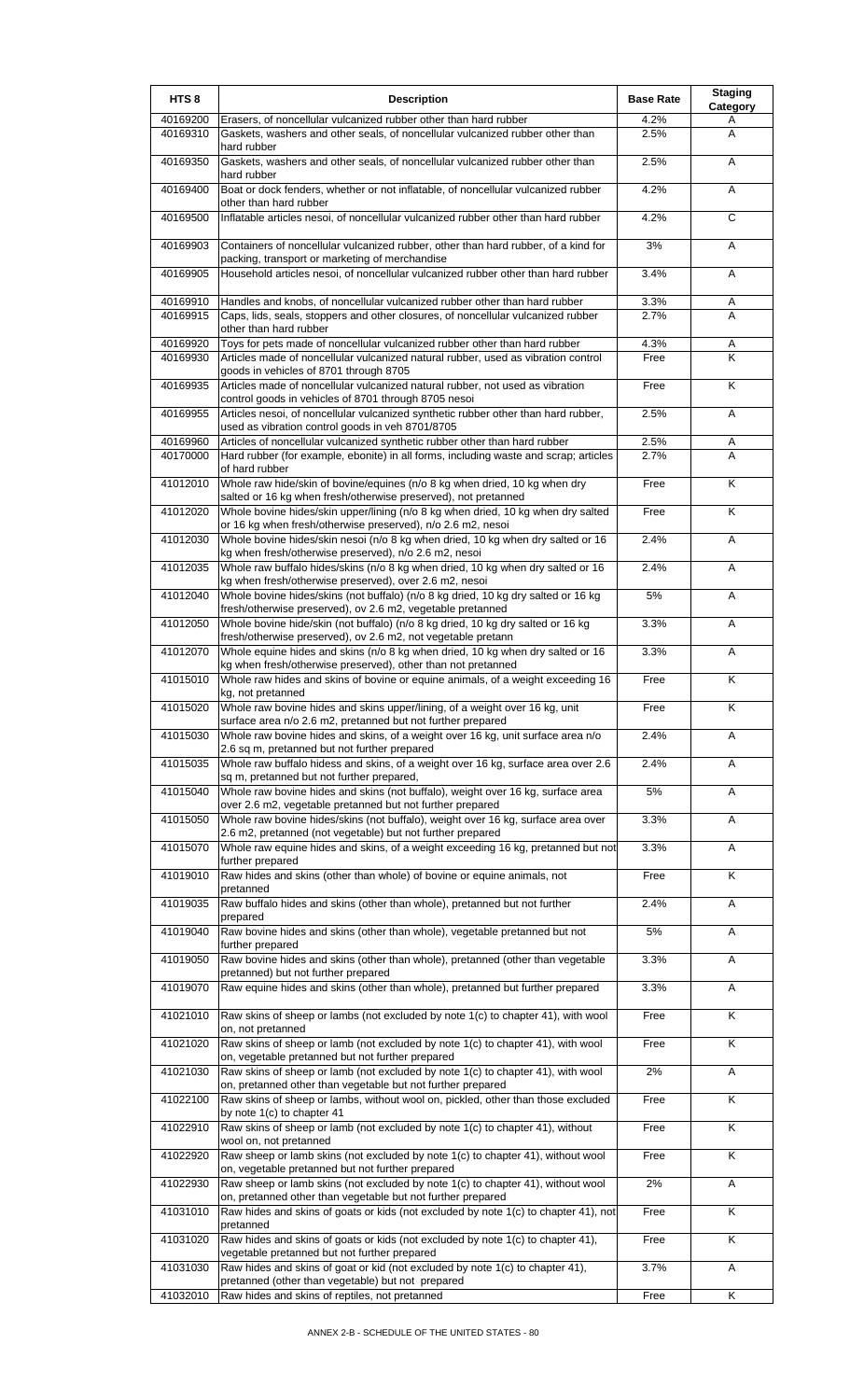| HTS <sub>8</sub>     | <b>Description</b>                                                                                                                                                    | <b>Base Rate</b> | <b>Staging</b><br>Category |
|----------------------|-----------------------------------------------------------------------------------------------------------------------------------------------------------------------|------------------|----------------------------|
| 41032020             | Raw hides and skins of reptiles, vegetable pretanned but not further prepared                                                                                         | 5%               | A                          |
| 41032030             | Raw hides and skins of reptiles, pretanned other than vegetable pretanned but not<br>further prepared                                                                 | Free             | K                          |
| 41033010             | Raw hides and skins of swine, not pretanned                                                                                                                           | Free             | Κ                          |
| 41033020<br>41039010 | Raw hides and skins of swine, pretanned but not further prepared<br>Raw hides and skins of animals nesoi (other than those excluded by note 1(b) or                   | 4.2%<br>Free     | Α<br>K                     |
| 41039020             | 1(c) to chapter 41), not pretanned<br>Raw hides and skins of animals nesoi (other than those excluded by note 1(b) or                                                 | 3.3%             | Α                          |
| 41041110             | 1(c) to chapter 41), pretanned but not further prepared<br>Tanned whole bovine skin and hide upper/lining leather, w/o hair on, unit surface                          | Free             | K                          |
| 41041120             | area n/o 2.6 sq m, in the wet state<br>Tanned whole bovine skin and hide leather (not upper/lining), w/o hair on, unit<br>surface area n/o 2.6 sq m, in the wet state | 2.4%             | A                          |
| 41041130             | Full grain unsplit or grain split buffalo hide or skin, w/o hair on, tanned but not<br>further prepared, surface ov 2.6 m2, in the wet state                          | 2.4%             | Α                          |
| 41041140             | Full grain unsplit/grain split bovine nesoi and equine upper & sole hides/skins, w/o<br>hair, tanned but not further prepared, in the wet state                       | 5%               | A                          |
| 41041150             | Full grain unsplit/grain split bovine (except buffalo) nesoi and equine hides/skins,<br>w/o hair, tanned not further prepared, in the wet state                       | 3.3%             | A                          |
| 41041910             | Whole bovine skin upper or lining leather, w/o hair on, unit surface n/o 2.6 sq m,<br>tanned but not further prepared, in the wet state                               | Free             | K                          |
| 41041920             | Whole bovine skin leather (not upper or lining), w/o hair on, surface n/o 2.6 sq m,<br>tanned but not further prepared, in the wet state                              | 2.4%             | A                          |
| 41041930             | Buffalo hides and skins nesoi, w/o hair on, unit surface area ov 2.6 m2, tanned but<br>not further prepared, in the wet state                                         | 2.4%             | A                          |
| 41041940             | Upper and sole bovine (except buffalo) and equine hides and skins, nesoi, w/o<br>hair, tanned but not further prepared, in the wet state                              | 5%               | Α                          |
| 41041950             | Bovine (except buffalo) and equine hides and skins (not upper/sole) nesoi, w/o<br>hair, tanned but not further prepared, in the wet state                             | 3.3%             | Α                          |
| 41044110             | Crust whole bovine hide and skin upper or lining leather, w/o hair on, unit surface<br>n/o 2.6 sq m, tanned but not further prepared                                  | Free             | K                          |
| 41044120             | Crust whole bovine hide and skin leather (not upper or lining), w/o hair on, surface<br>n/o 2.6 sq m, tanned but not further prepared                                 | 2.4%             | Α                          |
| 41044130             | Crust full grain unsplit or grain split buffalo hides and skins, surface area over 2.6<br>m2, without hair on, tanned but not further prepared                        | 2.4%             | A                          |
| 41044140             | Crust full grain unsplit/grain split bovine (ex. buffalo) nesoi/equine hides/skins<br>upper/sole leather, w/o hair, tanned not further prepared                       | 5%               | A                          |
| 41044150             | Crust full grain unsplit/grain split bovine (except buffalo) nesoi and equine hides<br>and skins, nesoi, w/o hair, tanned not further prepared                        | 3.3%             | A                          |
| 41044910             | Crust whole bovine hide and skin upper or lining leather, w/o hair on, unit surface<br>n/o 2.6 sq m, tanned but not further prepared, nesoi                           | Free             | $\overline{\mathsf{K}}$    |
| 41044920             | Crust whole bovine hide and skin (not upper or lining leather), w/o hair on, surface<br>n/o 2.6 sq m, tanned but not further prepared, nesoi                          | 2.4%             | A                          |
| 41044930             | Crust buffalo hides and skins nesoi, without hair on, surface area over 2.6 m2,<br>tanned but not further prepared                                                    | 2.4%             | A                          |
| 41044940             | Crust upper and sole equine and bovine (except buffalo) nesoi hides and skins,<br>nesoi, w/o hair, tanned but not further prepared                                    | 5%               | Α                          |
| 41044950             | Crust bovine (except buffalo) nesoi and equine hides and skins, nesoi, w/o hair,<br>tanned but not further prepared                                                   | 3.3%             | Α                          |
| 41051010             | Sheep or lamb skins, without wool on, tanned but not further prepared, wet blue                                                                                       | 2%               | Α                          |
| 41051090             | Sheep or lamb skins, without wool on, tanned but not further prepared, in the wet<br>state other than wet blue                                                        | 2%               | Α                          |
| 41053000             | Sheep or lamb skins, without wool on, tanned but not further prepared, in the dry<br>state (crust)                                                                    | 2%               | Α                          |
| 41062110             | Hides and skins of goats or kids, without hair on, tanned but not further prepared,<br>wet blue                                                                       | 2.4%             | Α                          |
| 41062190             | Hides and skins of goats or kids, without hair on, tanned but not further prepared,<br>in the wet state other than wet blue                                           | 2.4%             | Α                          |
| 41062200             | Hides and skins of goats or kids, without hair on, tanned but not further prepared,<br>in the dry state (crust)                                                       | 2.4%             | Α                          |
| 41063110             | Hides and skins of swine, without hair on, tanned but not further prepared, wet<br>blue                                                                               | 4.2%             | A                          |
| 41063190             | Hides and skins of swine, without hair on, tanned but not further prepared, in the<br>wet state other than wet blue                                                   | 4.2%             | Α                          |
| 41063200             | Hides and skins of swine, without hair on, tanned but not further prepared, in the<br>dry state (crust)                                                               | 4.2%             | A                          |
| 41064000             | Tanned or cust hides and skins of reptiles, whether or not split, but not further<br>prepared                                                                         | Free             | Κ                          |
| 41069100             | Hides and skins of animals nesoi, without hair on, tanned but not further prepared,<br>in the wet state (including wet-blue)                                          | 3.3%             | Α                          |
| 41069200             | Hides and skins of animals nesoi, without hair on, tanned but not further prepared,<br>in the dry state (crust)                                                       | 3.3%             | Α                          |
| 41071110             | Full grain unsplit whole bovine upper or lining leather, w/o hair on, surface n/o 2.6<br>m2, prepared after tanning or crusting, not head 4114                        | Free             | Κ                          |
| 41071120             | Full grain unsplit whole bovine leather (not upper/lining), w/o hair on, not fancy, n/o<br>2.6 m2, prepared after tanning or crust, not head 4114                     | 2.4%             | A                          |
| 41071130             | Full grain unsplit whole bovine leather (not upper/lining), w/o hair on, fancy, n/o 2.6<br>m2, prepared after tanning or crusting, not head 4114                      | 3.6%             | Α                          |
| 41071140             | Full grain unsplit whole buffalo leather, without hair on, surface over 2.6 sq m,<br>prepared after tanning or crusting, not heading 4114                             | 2.5%             | A                          |
| 41071150             | Full grain unsplit upholstery leather of bovines (not buffalo) nesoi and equines, w/o<br>hair on, prepared after tanning or crusting, not 4114                        | 2.8%             | Α                          |
| 41071160             | Full grain unsplit upper & sole leather of bovines (not buffalo) nesoi or equine, w/o<br>hair on, prepared after tanning or crusting, not 4114                        | 3.3%             | Α                          |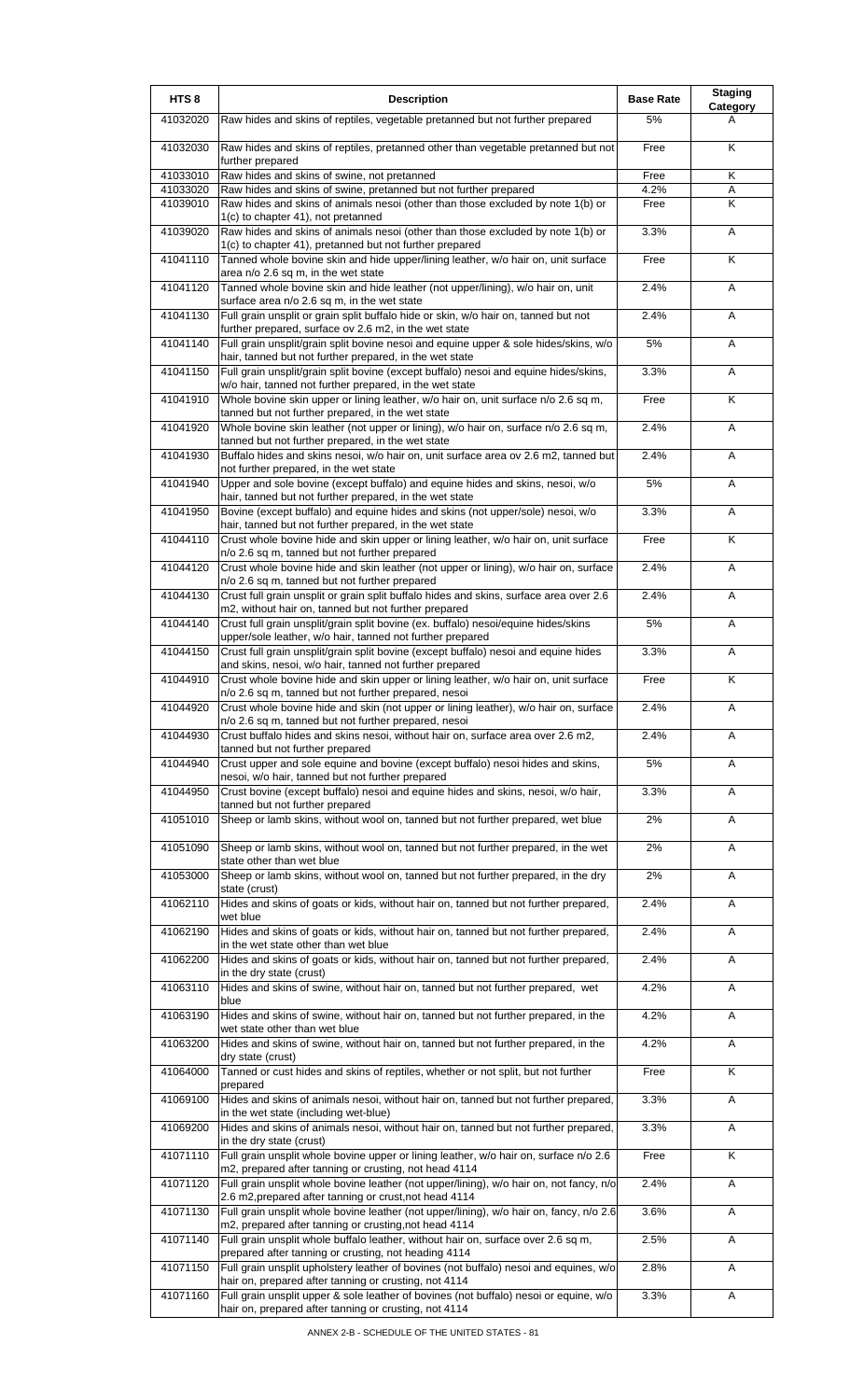| HTS <sub>8</sub> | <b>Description</b>                                                                                                                                 | <b>Base Rate</b> | <b>Staging</b><br>Category |
|------------------|----------------------------------------------------------------------------------------------------------------------------------------------------|------------------|----------------------------|
| 41071170         | Full grain unsplit whole bovine (not buffalo) nesoi and equine leather nesoi, w/o<br>hair, prepared after tanning/crusting, not fancy, not 4114    | 5%               | A                          |
| 41071180         | Full grain unsplit whole bovine (not buffalo) nesoi and equine leather nesoi, w/o<br>hair, prepared after tanning or crusting, fancy, not 4114     | 2.4%             | Α                          |
| 41071210         | Grain split whole bovine skin upper or lining leather, w/o hair on, unit surface n/o<br>2.6 sq m, prepared after tanning or crusting, not 4114     | Free             | Κ                          |
| 41071220         | Grain split whole bovine skin leather (not upper or lining), w/o hair, not fancy, n/o                                                              | 2.4%             | Α                          |
| 41071230         | 2.6 sq m, prepared after tanning or crusting, not 4114<br>Grain split whole bovine skin leather (not upper or lining), w/o hair on, fancy, n/o     | 3.6%             | Α                          |
| 41071240         | 2.6 sq m, prepared after tanning or crusting, not 4114<br>Grain split whole buffalo leather, without hair on, unit surface area over 2.6 sq m,     | 2.5%             | Α                          |
| 41071250         | prepared after tanning or crusting, not of heading 4114<br>Grain split whole upholstery leather of bovines (not buffalo) nesoi and equines, w/o    | 2.8%             | Α                          |
| 41071260         | hair on, prepared after tanning or crusting, not 4114<br>Grain split whole upper & sole leather of bovines (not buffalo) nesoi or equines,         | 3.3%             | Α                          |
| 41071270         | w/o hair on, prepared after tanning or crusting, not 4114<br>Grain split whole bovine (not buffalo) nesoi and equine nesoi leathers, w/o hair on,  | $5\%$            | Α                          |
| 41071280         | prepared after tanning or crusting, not fancy, not 4114<br>Grain split whole bovine (not buffalo) nesoi and equine nesoi leathers, without hair    | 2.4%             | Α                          |
| 41071910         | on, prepared after tanning or crusting, fancy, not 4114<br>Whole bovine skin upper or lining leather nesoi, w/o hair on, unit surface n/o 2.6      | Free             | Κ                          |
|                  | m2, prepared after tanning or crusting, not of head 4114                                                                                           |                  |                            |
| 41071920         | Whole bovine skin leather (not upper or lining) nesoi, w/o hair on, not fancy, n/or<br>2.6 sq m, prepared after tanning or crusting, not 4114      | 2.4%             | Α                          |
| 41071930         | Whole bovine skin leather (not upper or lining) nesoi, w/o hair on, fancy, surface<br>n/o 2.6 m2, prepared after tanning or crusting, not 4114     | 3.6%             | A                          |
| 41071940         | Whole buffalo skin leather (not full grain unsplits/grain splits), w/o hair on, over 2.6<br>sq m, prepared after tanning or crusting, not 4114     | 2.5%             | Α                          |
| 41071950         | Whole upholstery leather of bovines (not buffalo) nesoi and equines nesoi, without<br>hair on, prepared after tanning or crusting, not 4114        | 2.8%             | Α                          |
| 41071960         | Whole upper & sole leather of bovines (not buffalo) nesoi or equines nesoi, without<br>hair on, prepared after tanning or crusting, not 4114       | 5%               | Α                          |
| 41071970         | Whole bovine (not buffalo) and equine leather, nesoi, without hair on, not fancy,<br>prepared after tanning or crusting, not of heading 4114       | 5%               | Α                          |
| 41071980         | Whole bovine (not buffalo) and equine leather, nesoi, without hair on, fancy,<br>prepared after tanning or crusting, not of heading 4114           | 2.4%             | Α                          |
| 41079140         | Full grain unsplit buffalo leather (not whole), w/o hair on, prepared after tanning or                                                             | 2.5%             | Α                          |
| 41079150         | crusting (including parchment-dressed), not head 4114<br>Full grain unsplit upholstery leather of bovines (not buffalo) & equines, not whole,      | 2.8%             | Α                          |
| 41079160         | w/o hair, prepared after tanning or crusting, not 4114<br>Full grain unsplit upper & sole leather of bovines (not buffalo) or equines, not         | 3.3%             | A                          |
| 41079170         | whole, w/o hair, prep. after tanning or crusting, not 4114<br>Full grain unsplit bovine (not buffalo) & equine leather, not whole, w/o hair on,    | 5%               | A                          |
| 41079180         | nesoi, not fancy, prep. after tanning/crusting, not 4114<br>Full grain unsplit bovine (not buffalo) & equine leather, not whole, w/o hair on,      | 2.4%             | Α                          |
| 41079240         | nesoi, fancy, prepared after tanning or crusting, not 4114<br>Grain splits buffalo leather (not whole), without hair on, prepared after tanning or | 2.5%             | Α                          |
| 41079250         | crusting, other than of heading 4114<br>Grain splits upholstery leather of bovines (not buffalo) and equines, not whole, w/o                       | 2.8%             | Α                          |
| 41079260         | hair on, prepared after tanning or crusting, not 4114<br>Grain splits upper & sole leather of bovines (not buffalo) or equines, not whole, w/o     | 3.3%             | Α                          |
|                  | hair on, prepared after tanning or crusting, not 4114                                                                                              | 5%               |                            |
| 41079270         | Grain splits bovine (not buffalo) and equine leather, not whole, w/o hair on, nesoi,<br>not fancy, prepared after tanning or crusting, not 4114    |                  | Α                          |
| 41079280         | Grain splits bovine (not buffalo) and equine leather, not whole, without hair on,<br>nesoi, fancy, prepared after tanning or crusting, not 4114    | 2.4%             | Α                          |
| 41079940         | Buffalo leather other than full grains unsplit & grain splits, not whole, w/o hair on,<br>prepared after tanning or crusting, not heading 4114     | 2.5%             | Α                          |
| 41079950         | Upholstery leather of bovines (not buffalo) or equines, not whole, nesoi, without<br>hair on, prepared after tanning or crusting, not 4114         | 2.8%             | Α                          |
| 41079960         | Upper & sole leather of bovines (not buffalo) or equines, not whole, nesoi, w/o hair<br>on, prepare after tanning or crusting, not 4114            | 5%               | Α                          |
| 41079970         | Bovine (not buffalo) and equine leather, not whole, nesoi, without hair on, not<br>fancy, prepared after tanning or crusting, not heading 4114     | $5\%$            | Α                          |
| 41079980         | Bovine (not buffalo) and equine leather, not whole, nesoi, without hair on, fancy,<br>prepared after tanning or crusting, not of heading 4114      | 2.4%             | Α                          |
| 41120030         | Sheep or lamb skin leather, without wool on, not fancy, prepared after tanning or<br>crusting, other than of heading 4114                          | 2%               | Α                          |
| 41120060         | Sheep or lamb skin leather, without wool on, fancy, further prepared after tanning<br>or crusting, other than of heading 4114                      | 2%               | Α                          |
| 41131030         | Goat or kidskin leather, without hair on, not fancy, further prepared after tanning or                                                             | 2.4%             | Α                          |
| 41131060         | crusting, other than of heading 4114<br>Goat or kidskin leather, without hair on, fancy, further prepared after tanning or                         | 2.8%             | Α                          |
| 41132000         | crusting, other than of heading 4114<br>Leather of swine, without hair on, further prepared after tanning or crusting, other                       | 4.2%             | Α                          |
| 41133030         | than leather of heading 4114<br>Reptile leather, not fancy, further prepared after tanning or crusting, other than                                 | Free             | Κ                          |
| 41133060         | leather of heading 4114<br>Reptile leather, fancy, further prepared after tanning or crusting, other than leather                                  | Free             | Κ                          |
| 41139030         | of heading 4114<br>Leather of animals nesoi, without hair on, not fancy, further prepared after tanning                                            | 3.3%             | Α                          |
| 41139060         | or crusting, other than leather of heading 4114<br>Leather of animals nesoi, without hair on, fancy, further prepared after tanning or             | 1.6%             | A                          |
| 41141000         | crusting, other than leather of heading 4114<br>Chamois (including combination chamois) leather                                                    | 3.2%             | Α                          |
| 41142030         | Patent leather                                                                                                                                     | 2.3%             | Α                          |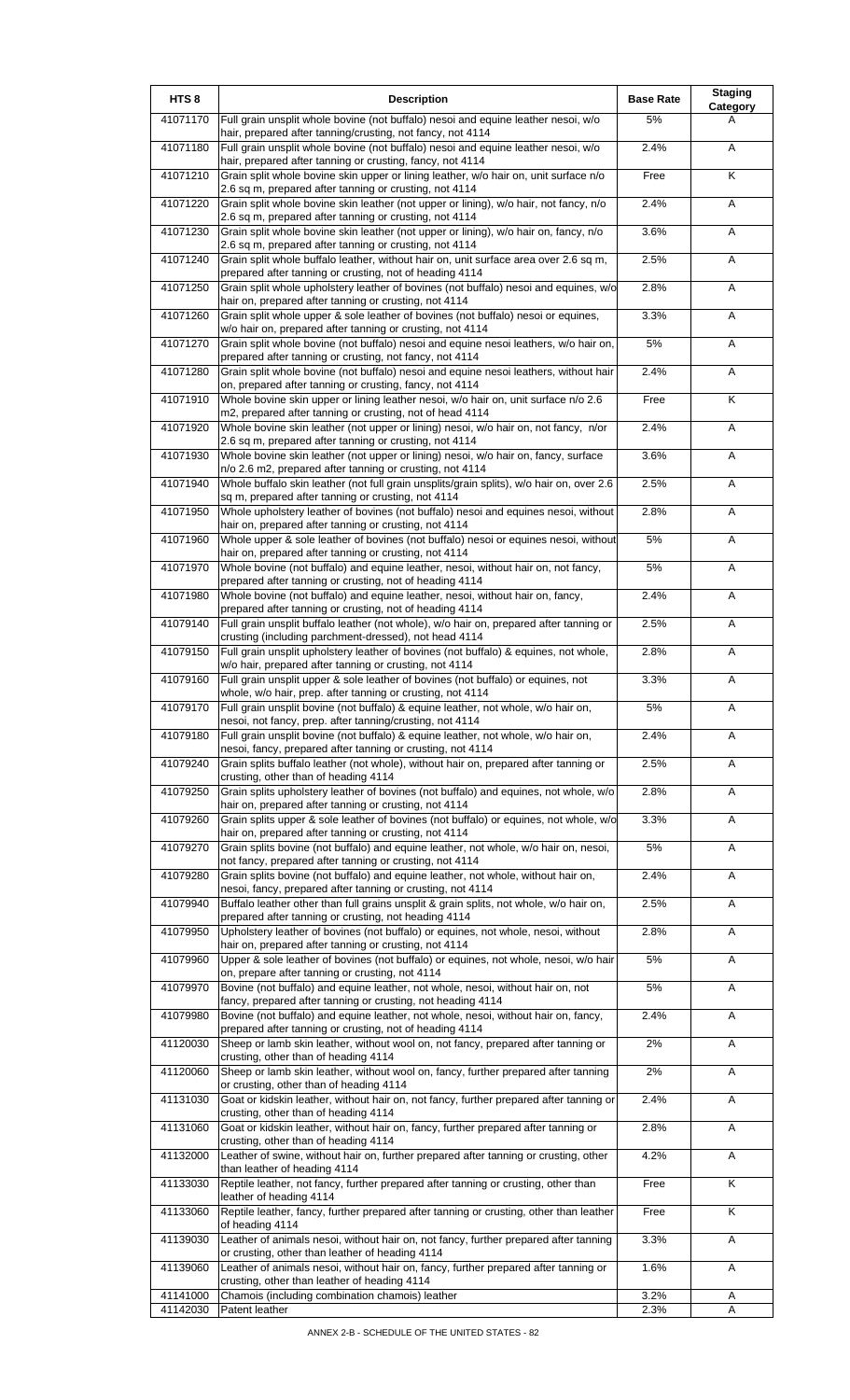| HTS <sub>8</sub>     | <b>Description</b>                                                                                                                                          | <b>Base Rate</b>         | <b>Staging</b><br>Category |
|----------------------|-------------------------------------------------------------------------------------------------------------------------------------------------------------|--------------------------|----------------------------|
| 41142040             | Patent laminated leather or metallized leather, of calf or kip                                                                                              | 3.6%                     | Α                          |
| 41142070<br>41151000 | Patent laminated leather or metallized leather, other than calf or kip<br>Composition leather with a basis of leather or leather fiber, in slabs, sheets or | 1.6%<br>Free             | Α<br>K                     |
|                      | strip, whether or not in rolls                                                                                                                              |                          |                            |
| 41152000             | Parings & other waste of leather or composition leather, not suitable for the<br>manufacture of leather articles; leather dust, powder & flour              | Free                     | K                          |
| 42010030             | Dog leashes, collars, muzzles, harnesses and similar dog equipment, of any                                                                                  | 2.4%                     | A                          |
| 42010060             | material<br>Saddlery and harnesses for animals nesi, (incl. traces, leads, knee pads, muzzles,                                                              | 2.8%                     | A                          |
| 42021100             | saddle cloths and bags and the like), of any material<br>Trunks, suitcases, vanity & all other cases, occupational luggage & like containers,               | 8%                       | Α                          |
| 42021220             | surface of leather, composition or patent leather<br>Trunks, suitcases, vanity and attache cases, occupational luggage and similar                          | 20%                      | A                          |
| 42021240             | containers, with outer surface of plastics<br>Trunks, suitcases, vanity & attache cases, occupational luggage & like containers,                            | 6.3%                     | A                          |
|                      | surfaces of cotton, not of pile or tufted construction                                                                                                      |                          |                            |
| 42021260             | Trunks, suitcases, vanity & attache cases, occupational luggage & like containers,<br>w outer surface of veg. fibers, excl. cotton                          | 5.7%                     | Α                          |
| 42021280             | Trunks, suitcases, vanity & attache cases, occupational luggage and similar<br>containers, with outer surface of textile materials nesi                     | 17.6%                    | A                          |
| 42021900             | Trunks, suitcases, vanity cases, attache cases, occupational luggage & like<br>containers surface of vulcanized fiber or paperboard nesi                    | 20%                      | A                          |
| 42022130             | Handbags, with or without shoulder strap or without handle, with outer surface of<br>reptile leather                                                        | 5.3%                     | A                          |
| 42022160             | Handbags, with or without shoulder strap or without handle, with outer surface of<br>leather, composition or patent leather, nesi, n/o \$20 ea.             | 10%                      | A                          |
| 42022190             | Handbags, with or without shoulder strap or without handle, with outer surface of<br>leather, composition or patent leather, nesi, over \$20 ea.            | 9%                       | Α                          |
| 42022215             | Handbags, with or without shoulder straps or without handle, with outer surface of                                                                          | 16%                      | A                          |
| 42022235             | sheeting of plastics<br>Handbags with or without shoulder strap or without handle, with outer surface of                                                    | 8.4%                     | A                          |
| 42022240             | textile materials, wholly or in part of braid, of abaca<br>Handbags with or without shoulder strap or without handle, with outer surface of                 | 7.4%                     | Α                          |
| 42022245             | textile materials, wholly or in part of braid, nesi<br>Handbags with or without shoulder strap or without handle, with outer surface of                     | 6.3%                     | Α                          |
| 42022260             | cotton, not of pile or tufted construction or braid<br>Handbags with or w/o shoulder strap or w/o handle, outer surface of veg. fibers,                     | 5.7%                     | A                          |
| 42022270             | exc. cotton, not of pile or tufted construction or braid<br>Handbags with or w/o shoulder strap or w/o handle, with outer surface containing                | 7%                       | Α                          |
| 42022280             | 85% or more of silk, not braided<br>Handbags with or without shoulder strap or without handle, with outer surface of                                        | 17.6%                    | A                          |
|                      | textile materials, nesi                                                                                                                                     |                          |                            |
| 42022910             | Handbags w. or w/o shid. strap or w/o handle of mat. (o/t leather, shtng. of plas.,<br>tex. mat., vul. fib. or paperbd.), paper cov., of plas.              | 5.3%                     | A                          |
| 42022920             | Handbags w. or w/o shld. strap or w/o handle of mat. (o/t leather, shtng. of plas.,<br>tex. mat., vul. fib. or paperbd.), paper cov., of wood               | 3.3%                     | Α                          |
| 42022950             | Handbags w. or w/o shld. strap or w/o handle of mat. (o/t leather, shtng. of plas.,<br>tex. mat., vul. fib. or paperbd.), pap.cov., of mat. nesi            | 7.8%                     | A                          |
| 42022990             | Handbags with or without shoulder straps or without handle, with outer surface of<br>vulcanized fiber or of paperboard, not covered with paper              | 20%                      | Α                          |
| 42023130             | Articles of a kind normally carried in the pocket or handbag, with outer surface of<br>reptile leather                                                      | 3.7%                     | Α                          |
| 42023160             | Articles of a kind normally carried in the pocket or handbag, with outer surface of<br>leather, composition or patent leather, nesi                         | 8%                       | Α                          |
| 42023210             | Articles of a kind normally carried in the pocket or handbag, with outer surface of<br>reinforced or laminated plastics                                     | 12.1 cents/kg<br>$+4.6%$ | Α                          |
| 42023220             | Articles of a kind normally carried in the pocket or handbag, with outer surface of                                                                         | 20%                      | Α                          |
| 42023240             | plastic sheeting, nesi<br>Articles of a kind normally carried in the pocket or handbag, with outer surface of                                               | 6.3%                     | Α                          |
|                      | cotton, not of pile or tufted construction                                                                                                                  |                          |                            |
| 42023280             | Articles of a kind normally carried in the pocket or handbag, with outer surface of<br>vegetable fibers, not of pile or tufted construction, nesi           | 5.7%                     | A                          |
| 42023285             | Articles of a kind normally carried in the pocket or handbag, with outer surface<br>85% or more silk or silk waste                                          | Free                     | K                          |
| 42023295             | Articles of a kind normally carried in the pocket or handbag, with outer surface of<br>textile materials, nesi                                              | 17.6%                    | Α                          |
| 42023910             | Articles of kind usually carried in pocket or handbag (o/t leather, shtng. of plas.,<br>tex. mat., vul. fib. or paperbd.), pap. cov., of plas.              | 5.3%                     | Α                          |
| 42023920             | Articles of kind usually carried in pocket or handbag (o/t leather, shtng. of plas.,<br>tex. mat., vul. fib. or paperbd.), pap. cov., of wood               | 3.3%                     | Α                          |
| 42023950             | Articles of kind usu. carried in pocket or handbag (o/t lea., shtng. of plas., tex.<br>mat., vul. fib. or paperbd.), pap. cov., of mat. nesi                | 7.8%                     | A                          |
| 42023990             | Articles of a kind normally carried in the pocket or handbag, with outer surface of<br>vulcanized fiber or of paperboard                                    | 20%                      | Α                          |
| 42029100             | Cases, bags and containers nesi, with outer surface of leather, of composition<br>leather or patent leather                                                 | 4.5%                     | Α                          |
| 42029204             | Insulated beverage bag w/outer surface textiles, interior only flexible plastic<br>container storing/dispensing beverage thru flexible tubing               | 7%                       | Α                          |
| 42029208             | Insulated food or beverage bags with outer surface of textile materials, nesoi                                                                              | 7%                       | Α                          |
| 42029210             | Insulated food or beverage bags with outer surface of sheeting of plastic                                                                                   | 3.4%                     | Α                          |
| 42029215             | Travel, sports and similar bags with outer surface of cotton, not of pile or tufted                                                                         | 6.3%                     | A                          |
| 42029220             | construction<br>Travel, sports and similar bags with outer surface of vegetable fibers, excl. cotton,<br>not of pile construction                           | 5.7%                     | Α                          |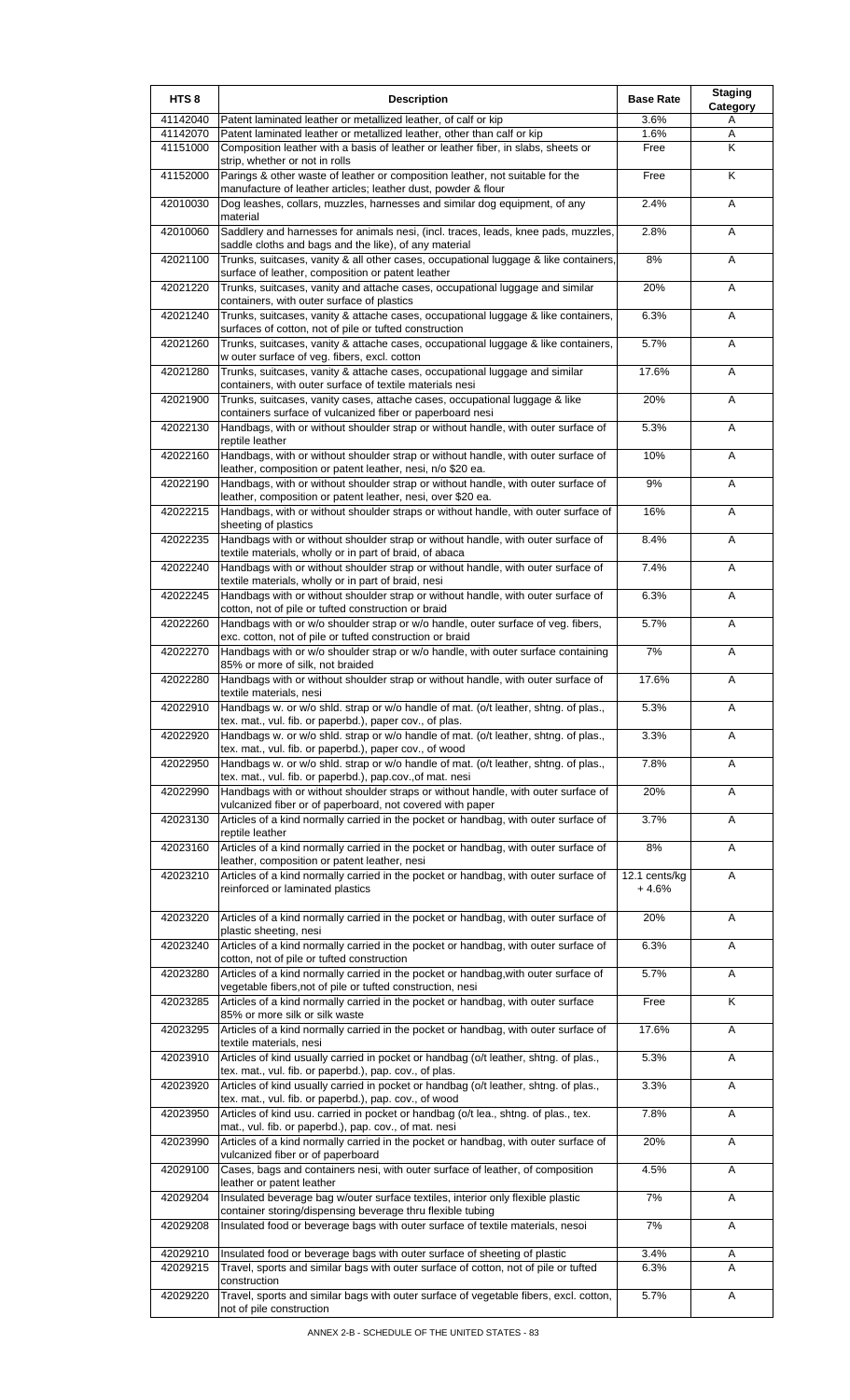| HTS <sub>8</sub>     | <b>Description</b>                                                                                                                                      | <b>Base Rate</b> | <b>Staging</b><br>Category |
|----------------------|---------------------------------------------------------------------------------------------------------------------------------------------------------|------------------|----------------------------|
| 42029230             | Travel, sports and similar bags with outer surface of textile materials other than of<br>vegetable fibers                                               | 17.6%            | A                          |
| 42029245             | Travel, sports and similar bags with outer surface of plastic sheeting                                                                                  | 20%              | A                          |
| 42029250             | Musical instrument cases, with outer surface of plastic sheeting or of textile<br>materials                                                             | 4.2%             | A                          |
| 42029260             | Bags, cases and similar containers, nesi, with outer surface of cotton                                                                                  | 6.3%             | Α                          |
| 42029290             | Bags, cases and similar containers nesi, with outer surface of plastic sheeting or<br>of textile materials, excl. cotton                                | 17.6%            | A                          |
| 42029910             | Cases, bags and sim. containers, nesi, of mat. (o/t leather, shtng. of plas., tex.<br>mat., vul. fib., or paperbd.), pap. cov., of plastic              | 3.4%             | A                          |
| 42029920             | Cases & sim. cont., nesi, of mat. (o/t lea., shtng. of plas., tex. mat., vul. fib. or                                                                   | 4.3%             | A                          |
| 42029930             | paperbd.), pap. cov., of wood, not lined with tex.fab.<br>Cases, bags & sim. cont., nesi, of mat. (o/t lea., plas. shtng., tex. mat., vul. fib. or      | Free             | K                          |
| 42029950             | paperbd.), pap. cov., of wood, lined with tex. fab.<br>Cases, bags & sim. cont., nesi, of mat. (o/t lea., plas. shtng., tex. mat., vul. fib. or         | 7.8%             | A                          |
| 42029990             | paperbd.), pap. cov., except of wood or plastic<br>Cases, bags and similar containers, nesi, with outer surface of vulcanized fiber or<br>of paperboard | 20%              | A                          |
| 42031020             | Articles of apparel, of reptile leather                                                                                                                 | 4.7%             | Α                          |
| 42031040             | Articles of apparel, of leather or of composition leather, nesi                                                                                         | 6%               | D                          |
| 42032120             | Batting gloves, of leather or of composition leather                                                                                                    | 3%               | A                          |
| 42032140             | Baseball and softball gloves and mitts, excluding batting gloves, of leather or of<br>composition leather                                               | Free             | K                          |
| 42032155             | Cross-country ski gloves, mittens and mitts, of leather or of composition leather                                                                       | 3.5%             | A                          |
| 42032160             | Ski or snowmobile gloves, mittens and mitts, nesi, of leather or of composition<br>leather                                                              | 5.5%             | A                          |
| 42032170             | Ice hockey gloves, of leather or of composition leather                                                                                                 | Free             | Κ                          |
| 42032180             | Gloves, mittens and mitts specially designed for use in sports, nesi, of leather or of<br>composition leather                                           | 4.9%             | A                          |
| 42032905             | Gloves, wholly of horsehide or cowhide leather not specially designed for use in<br>sports, with fourchettes or sidewalls                               | 12.6%            | G                          |
| 42032908             | Gloves, wholly of horsehide or cowhide (except calfskin) leather, not specially<br>designed for use in sports, nesi                                     | 14%              | G                          |
| 42032915             | Gloves not wholly of horsehide or cowhide leather not specially designed for use in<br>sports, with fourchettes or sidewalls                            | 14%              | G                          |
| 42032918             | Gloves not wholly of horsehide or cowhide leather not specially designed for use in<br>sports, nesi                                                     | 14%              | G                          |
| 42032920             | Gloves, mittens and mitts of leather or composition leather, nesi, not seamed                                                                           | 12.6%            | G                          |
| 42032930             | Men's gloves, mittens and mitts of leather or composition leather, nesi, seamed                                                                         | 14%              | G                          |
| 42032940             | Gloves, mittens and mitts of leather or composition leather, nesi, not lined, for<br>persons other than men                                             | 12.6%            | G                          |
| 42032950             | Gloves, mittens and mitts of leather or composition leather, nesi, lined, for persons<br>other than men                                                 | 12.6%            | G                          |
| 42033000             | Belts and bandoliers with or without buckles, of leather or of composition leather                                                                      | 2.7%             | A                          |
| 42034030             | Clothing accessories nesi, of reptile leather                                                                                                           | 4.9%             | Α                          |
| 42034060             | Clothing accessories of leather or of composition leather, nesi                                                                                         | Free             | Κ                          |
| 42040030             | Belting leather cut or wholly or partly manufactured into forms or shapes suit. for<br>conversion into belting for machinery or appliances              | 2.9%             | Α                          |
| 42040060             | Articles of leather or composition leather used in machinery or mechanical<br>appliances or for other technical uses, except belting leathers           | Free             | Κ                          |
| 42050020<br>42050040 | Shoelaces of leather or of composition leather<br>Straps and strops of leather or of composition leather                                                | Free<br>1.8%     | Κ<br>Α                     |
| 42050060             | Articles of reptile leather, nesi                                                                                                                       | 4.9%             | Α                          |
| 42050080             | Articles of leather or of composition leather, nesi, excluding reptile leather                                                                          | Free             | Κ                          |
| 42061030             | Articles of catgut if imported for use in the manufacture of sterile surgical sutures                                                                   | 3.5%             | A                          |
| 42061090<br>42069000 | Articles of catgut, nesi<br>Articles of gut (other than silkworm gut or catgut), of goldbeater's skin, of bladders                                      | 3.9%<br>Free     | A<br>K                     |
|                      | or of tendons                                                                                                                                           |                  |                            |
| 43011000<br>43013000 | Raw furskins of mink, whole, with or without head, tail or paws<br>Raw lamb furskins of Astrakhan, Broadtail, Caracul, Persian, Indian, Chinese,        | Free<br>Free     | Κ<br>K                     |
| 43016030             | Mongolian, Tibetan, whole<br>Raw furskins of silver, black or platinum fox (including mutations of these), whole,                                       | 5.1%             | D                          |
| 43016060             | with or without head, tail or paws<br>Raw furskins of fox, other than of silver, black or platinum fox, whole, with or                                  | Free             | K                          |
| 43017000             | without head, tail or paws<br>Raw furskins of seal, whole, with or without head, tail or paws                                                           | Free             | Κ                          |
| 43018001             | Raw furskins, whole, with or without head, tail or paws, not elsewhere specified or<br>included                                                         | Free             | K                          |
| 43019000             | Heads, tails, paws and other pieces or cuttings of raw furskins, suitable for furriers'<br>use                                                          | Free             | K                          |
| 43021100             | Tanned or dressed whole furskins of mink, with or without head, tail or paws, not<br>assembled                                                          | 2.1%             | Α                          |
| 43021300             | Tanned/dressed whole skins of Astrakhan, Broadtail, Caracul, Persian, Indian,<br>Mongolian, Chinese & Tibetan lamb, not assembled                       | 2.2%             | Α                          |
| 43021915             | Tanned or dressed whole furskins of silver, black or platinum fox (including<br>mutations), with or without head, tail or paws, not assembled           | 5.6%             | Α                          |
| 43021930             | Tanned or dressed whole furskins of beaver, chinchilla, ermine, lynx, raccoon,<br>sable, other specified animals, not dyed, not assembled               | 1.5%             | Α                          |
| 43021945             | Tanned or dressed whole furskins of beaver, chinchilla, ermine, lynx, raccoon,<br>sable, wolf, other specified animals, dyed, not assembled             | 2.2%             | A                          |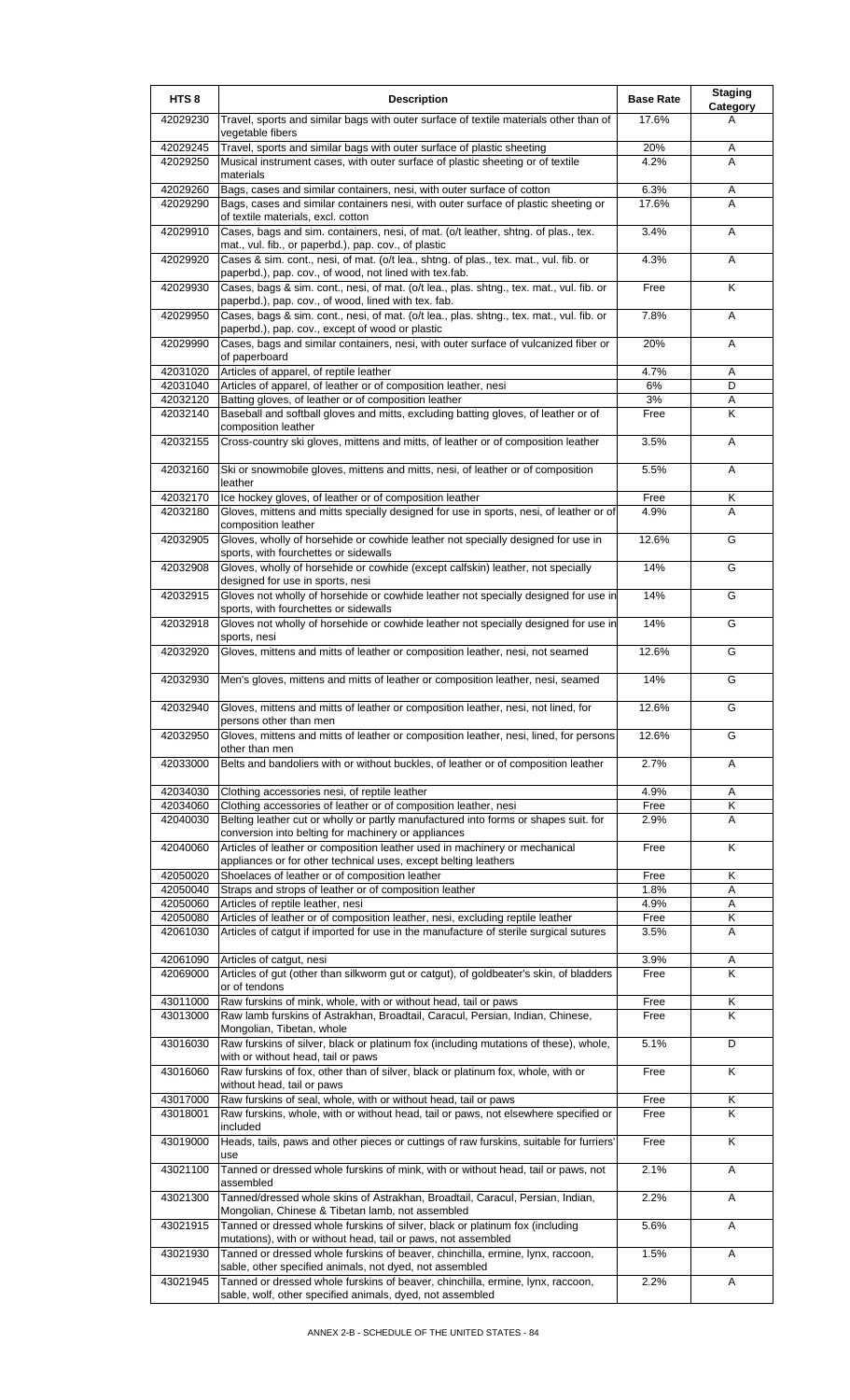| HTS <sub>8</sub>     | <b>Description</b>                                                                                                                                 | <b>Base Rate</b> | <b>Staging</b><br>Category |
|----------------------|----------------------------------------------------------------------------------------------------------------------------------------------------|------------------|----------------------------|
| 43021955             | Tanned or dressed whole furskins of rabbit or hare, with or without head, tail or<br>paws, not assembled                                           | 2.7%             | А                          |
| 43021960             | Tanned or dressed whole furskins, nesi, with or without head, tail or paws, not<br>assembled, not dyed                                             | 3.5%             | A                          |
| 43021975             | Tanned or dressed whole furskins, nesi, with or without head, tail or paws, not<br>assembled, dyed                                                 | 1.7%             | A                          |
| 43022030             | Heads, tails, paws, other pieces or cuttings of dressed or tanned furskins, of<br>beaver, ermine, wolf, other specified animals, nt assembled      | 2.1%             | A                          |
| 43022060             | Heads, tails, paws and other pieces or cuttings of dressed or tanned furskins,<br>nesi, not assembled, not dyed                                    | 3.5%             | A                          |
| 43022090             | Heads, tails, paws and other pieces or cuttings of dressed or tanned furskins,<br>nesi, not assembled, dyed                                        | 1.7%             | Α                          |
| 43023000             | Whole furskins and pieces or cuttings thereof, tanned and dressed, assembled                                                                       | 5.3%             | A                          |
| 43031000             | Articles of apparel and clothing accessories, of furskins                                                                                          | 4%               | Α                          |
| 43039000<br>43040000 | Articles of furskin, nesi<br>Artificial fur and articles thereof                                                                                   | Free<br>6.5%     | Κ<br>Α                     |
| 44011000             | Fuel wood, in logs, in billets, in twigs, in faggots or similar forms                                                                              | Free             | Κ                          |
| 44012100             | Coniferous wood in chips or particles                                                                                                              | Free             | Κ                          |
| 44012200             | Nonconiferous wood in chips or particles                                                                                                           | Free             | Κ                          |
| 44013020             | Artificial fire logs, composed of wax and sawdust, with or without added materials                                                                 | Free             | κ                          |
| 44013040             | Sawdust and wood waste and scrap, whether or not agglomerated in logs,                                                                             |                  | K                          |
|                      | briquettes, pellets or similar forms, nesi                                                                                                         | Free             |                            |
| 44020000             | Wood charcoal (including shell or nut charcoal), whether or not agglomerated                                                                       | Free             | K                          |
| 44031000             | Wood in the rough whether or not stripped of bark or sapwood, or roughly<br>squared, treated with paint, stain, creosote or other preservatives    | Free             | K                          |
| 44032000             | Coniferous wood in the rough, whether or not stripped of bark or sapwood or<br>roughly squared, not treated with preservatives                     | Free             | $\overline{\mathsf{K}}$    |
| 44034100             | Wood in the rough/roughly squared, of Dark Red Meranti, Light Red Meranti and<br>Meranti Bakau, not treated with paint/stain/cresote/other preserv | Free             | K                          |
| 44034900             | Wood in rough/roughly squared, of tropical wood specified in ch. 44 subhead note<br>1 nesoi, not treated with paint/stain/cresote/other preserv    | Free             | K                          |
| 44039100             | Oak wood in the rough, whether or not stripped of bark or sapwood, or roughly<br>squared, not treated with preservatives                           | Free             | Κ                          |
| 44039200             | Beech wood in the rough, not treated with preservatives                                                                                            | Free             | Κ                          |
| 44039900             | Wood in the rough, nesi                                                                                                                            | Free             | Κ                          |
| 44041000             | Coniferous wood, roughly shaped into poles, pickets, stakes, sticks and other<br>forms, to be finished into specific articles or products          | Free             | Κ                          |
| 44042000             | Nonconiferous wood, roughly shaped into poles, pickets, stakes, sticks and other<br>forms, to be finished into specific articles or products       | Free             | K                          |
| 44050000             | Wood wool (excelsior); wood flour                                                                                                                  | 3.2%             | D                          |
| 44061000             | Railway or tramway sleepers (cross-ties) of wood, not impregnated                                                                                  | Free             | Κ                          |
| 44069000<br>44071000 | Railway or tramway sleepers (cross-ties) of wood, impregnated<br>Coniferous wood sawn or chipped lengthwise, sliced or peeled, of a thickness      | Free<br>Free     | Κ<br>Κ                     |
| 44072400             | exceeding 6 mm<br>Virola, Mahogany, Imbuia and Balsa wood sawn or chipped lengthwise, sliced or                                                    | Free             | $\overline{\mathsf{K}}$    |
| 44072500             | peeled, over 6 mm thick<br>Dark Red Meranti, Light Red Meranti and Meranti Bakau wood sawn or chipped                                              | Free             | Κ                          |
| 44072600             | lengthwise, sliced or peeled, over 6 mm thick<br>White Lauan, White Meranti, White Seraya, Yellow Meranta and Alan wood sawn                       | Free             | Κ                          |
| 44072900             | or chipped lengthwise, sliced or peeled, over 6 mm thick<br>Tropical wood specified in chapter 44 subheading note 1, nesoi, sawn or chipped        | Free             | K                          |
| 44079100             | lengthwise, sliced or peeled, over 6 mm thick<br>Oak wood, sawn or chipped lengthwise, sliced or peeled, over 6 mm thick                           | Free             | Κ                          |
| 44079200             | Beech wood, sawn or chipped lengthwise, sliced or peeled, over 6 mm thick                                                                          | Free             | Κ                          |
| 44079900             | Nonconiferous woods, nesi, sawn or chipped lengthwise, sliced or peeled, over 6<br>mm thick                                                        | Free             | Κ                          |
| 44081001             | Coniferous veneer sheets and sheets for plywood & coniferous wood<br>sawn/sliced/peeled not over 6 mm thick                                        | Free             | Κ                          |
| 44083101             | Dark Red Meranti, Light Red Meranti and Meranti Bakau veneer sheets and<br>sheets for plywood and other wood sawn/sliced/peeled, n/o 6 mm thick    | Free             | K                          |
| 44083901             | Tropical wood specified in ch. 44 subhead note 1,nesoi, veneer sheets and sheets<br>for plywood and other wood sawn/sliced/peeled, n/o 6 mm thick  | Free             | Κ                          |
| 44089001             | Nontropical nonconiferous veneer sheets and sheets for plywood and other wood<br>sawn/sliced/peeled, not over 6 mm thick                           | Free             | K                          |
| 44091005             | Coniferous wood continuously shaped along any of its ends, wether or not also<br>continuously shaped along any its edges or faces                  | 3.2%             | G                          |
| 44091010             | Coniferous wood siding continuously shaped along any of its edges or faces but<br>not on its ends                                                  | Free             | $\overline{\mathsf{K}}$    |
| 44091020             | Coniferous wood flooring continuously shaped along any of its edges or faces but<br>not on its ends                                                | Free             | K                          |
| 44091040             | Standard wood moldings of pine (Pinus spp.) continuously shaped along any of its<br>edges or faces but not on its ends                             | Free             | Κ                          |
| 44091045             | Standard coniferous wood moldings, other than of pine, continuously shaped<br>along any of its edges or faces but not on its ends                  | Free             | Κ                          |
| 44091050             | Coniferous wood moldings, other than standard type, continuously shaped along<br>any of its edges or faces but not on its ends                     | Free             | Κ                          |
| 44091060             | Coniferous wood dowel rods, plain, continuously shaped along any of its edges or<br>faces but not on its ends                                      | Free             | Κ                          |
| 44091065             | Coniferous wood dowel rod, sanded/grooved/otherwise advanced in condition,<br>continuously shaped along any of edges or faces but not its ends     | 4.9%             | G                          |
| 44091090             | Coniferous wood, other than siding, flooring, moldings or dowel rod, continuously<br>shaped along any of its edges or faces but not on its ends    | Free             | K                          |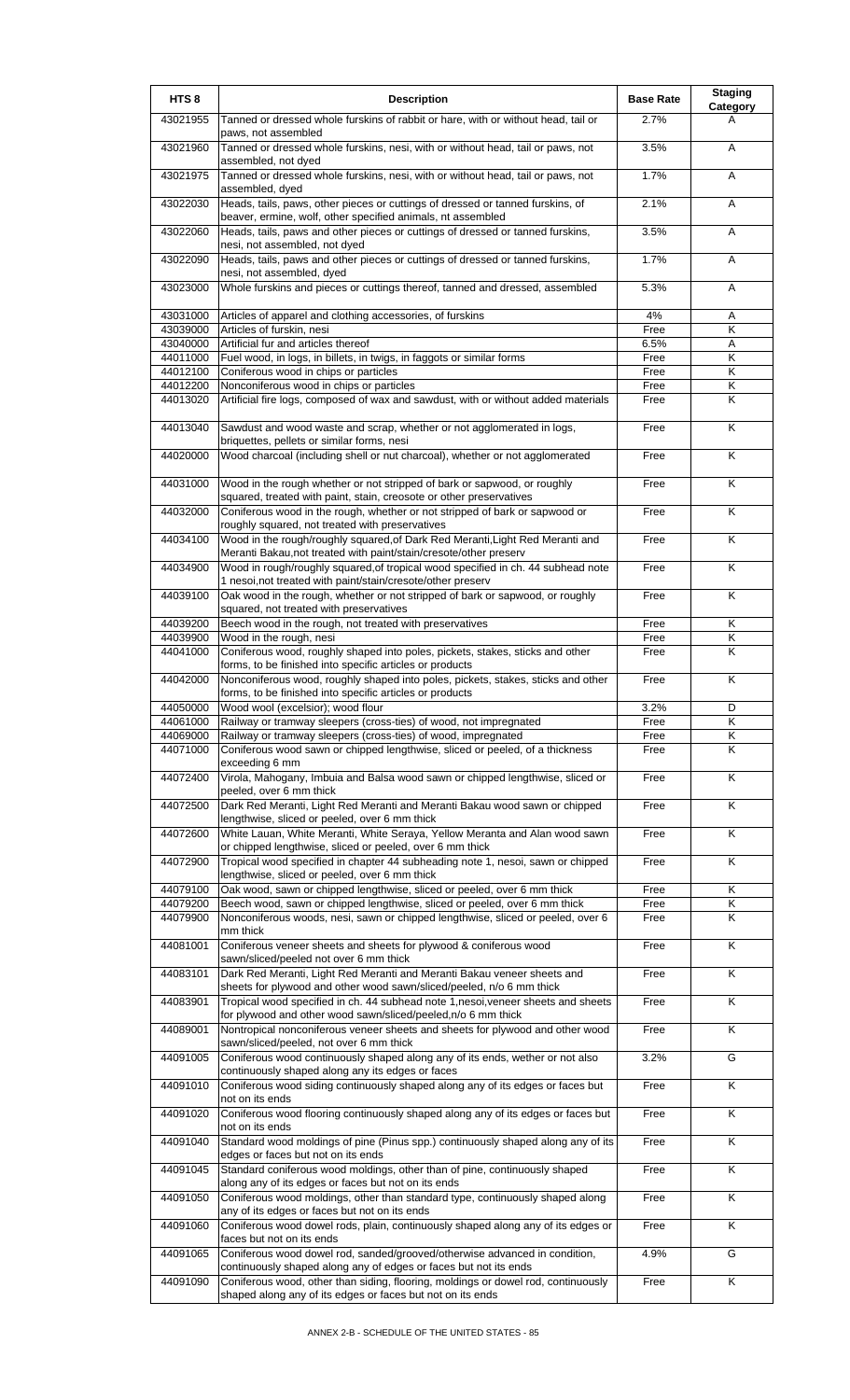| HTS <sub>8</sub>     | <b>Description</b>                                                                                                                                                                     | <b>Base Rate</b> | <b>Staging</b><br>Category |
|----------------------|----------------------------------------------------------------------------------------------------------------------------------------------------------------------------------------|------------------|----------------------------|
| 44092005             | Nonconiferous wood continuously shaped along any of its ends, wether or not also<br>continuously shaped along any its edges or faces                                                   | 3.2%             | G                          |
| 44092010             | Nonconiferous wood siding continuously shaped along any of its edges or faces<br>but not on its ends                                                                                   | Free             | K                          |
| 44092025             | Nonconiferous wood flooring continuously shaped along any of its edges or faces<br>but not on its ends                                                                                 | Free             | K                          |
| 44092040             | Standard nonconiferous wood moldings continuously shaped along any of its<br>edges or faces but not on its ends                                                                        | Free             | K                          |
| 44092050             | Nonconiferous wood moldings, other than standard type, continuously shaped<br>along any of its edges or faces but not on its ends                                                      | Free             | K                          |
| 44092060             | Nonconiferous wood dowel rods, plain, continuously shaped along any of its edges<br>or faces but not on its ends                                                                       | Free             | K                          |
| 44092065             | Nonconiferous wood dowel rods, sanded/grooved/otherwise advanced in<br>condition, continuously shaped along any of edges or faces but not ends                                         | 4.9%             | G                          |
| 44092090             | Nonconiferous wood, other than siding, flooring, molding or dowel rods,<br>continuously shaped along any of edges or faces but not on its ends                                         | Free             | Κ                          |
| 44102100             | Oriented strand board and waferboard, of wood, unworked or not further worked<br>than sanded                                                                                           | Free             | K                          |
| 44102900             | Oriented strand board and waferboard, of wood, further worked than sanded                                                                                                              | Free             | Κ                          |
| 44103100             | Particle board and similar board of wood, other than oriented strand board or<br>waferboard, unworked or not further worked than sanded                                                | Free             | Κ                          |
| 44103200             | Particle board and similar board of wood, other than oriented strand board or<br>waferboard, surface-covered with melamine-impregnated paper                                           | Free             | $\overline{\mathsf{K}}$    |
| 44103300             | Particle board and similar board of wood, other than oriented strand<br>board/waferboard, surface-covered with decorative laminates of plastic                                         | Free             | K                          |
| 44103900             | Particle board and similar board of wood, other than oriented strand board or                                                                                                          | Free             | Κ                          |
| 44109000             | waferboard, further worked than sanded, nesoi<br>Particle board and similar board of ligneous materials other than wood                                                                | Free             | Κ                          |
| 44111100             | Fiberboard of a density exceeding 0.8 g/cm3, not mechanically worked or surface<br>covered                                                                                             | Free             | K                          |
| 44111920             | Fiberboard, of a density exceeding 0.8 g/cm3, mechanically worked, not surface<br>covered (except for oil treatment)                                                                   | Free             | K                          |
| 44111930             | Fiberboard, of a density exceeding 0.8 g/cm3, mechanically edged-worked, for<br>construction uses                                                                                      | Free             | K                          |
| 44111940<br>44112100 | Fiberboard nesi, density exceeding 0.8 g/cm3<br>Fiberboard of a density over 0.5 but not over 0.8 g/cm3, not mechanically worked                                                       | 6%<br>Free       | G<br>K                     |
| 44112920             | or surface covered<br>Fiberboard of a density over 0.5 but not over 0.8 g/cm3, edgeworked continuously,                                                                                | $1.9$ cents/kg + | G                          |
|                      | laminated, for construction uses                                                                                                                                                       | 1.5%             |                            |
| 44112930             | Fiberboard of a density over 0.5 but not over 0.8 g/cm 3, tongued, grooved or<br>rabbetted continuously, for construction uses, nesi                                                   | Free             | $\overline{\mathsf{K}}$    |
| 44112960             | Fiberboard of a density over 0.5 g/cm3 but not over 0.8 g/cm3, not mechanically<br>worked surface covered                                                                              | Free             | Κ                          |
| 44112990<br>44113100 | Fiberboard nesi, density between 0.5 g/cm3 and 0.8 g/cm3<br>Fiberboard of a density exceeding 0.35 g/cm3 but not exceeding 0.5 g/cm3, not                                              | 3.9%<br>Free     | G<br>Κ                     |
| 44113900             | mechanically worked or surface covered<br>Fiberboard of a density exceeding 0.35 g/cm3 but not exceeding 0.5 g/cm3,                                                                    | Free             | $\overline{\mathsf{K}}$    |
| 44119100             | mechanically worked or surface covered<br>Fiberboard of a density 0.35 g/cm3 or less, not mechanically worked or surface                                                               | Free             | Κ                          |
| 44119900             | covered<br>Fiberboard of a density 0.35 g/cm3 or less, mechanically worked or surface                                                                                                  | Free             | Κ                          |
| 44121305             | covered<br>Plywood sheets n/o 6 mm thick, tropical hardwood outer ply, birch face ply, not                                                                                             | Free             | Κ                          |
| 44121325             | surface-covered beyond clear/transparent<br>Plywood sheet n/o 6 mm thick, tropical hard wood outer ply, face ply of Spanish                                                            | 8%               | G                          |
| 44121340             | cedar or walnut, not surface-covered beyond clear/transparent<br>Plywood sheets n/o 6 mm thick, with specified tropical wood outer ply, with face                                      | 8%               | G                          |
| 44121351             | ply nesoi, not surface-covered beyond clear/transparent<br>Plywood sheets n/o 6 mm thick, tropical wood nesoi at least one outer ply, with                                             | 8%               | G                          |
| 44121360             | face ply nesoi, not surface-covered beyond clear/transparent                                                                                                                           | 8%               | G                          |
|                      | Plywood sheets n/o 6 mm thick, with certain specified tropical wood outer ply,<br>surface covered beyond clear or transparent                                                          |                  |                            |
| 44121391             | Plywood sheets n/o 6 mm thick, tropical wood nesoi at least one outer ply, surface<br>covered beyond clear or transparent                                                              | 8%               | G                          |
| 44121405             | Plywood sheets n/o 6 mm thick, outer ply of nontropical hardwood, birch face ply,<br>not surface-covered beyond clear/transparent                                                      | Free             | Κ                          |
| 44121425             | Plywood sheet n/o 6 mm thick, outer ply of nontropical hardwood, face ply Spanish<br>Cedar or walnut, not surface-covered beyond clear/transparent                                     | 5.1%             | G                          |
| 44121431             | Plywood sheet n/o 6 mm thick, at least one outer ply of nonconiferous wood, with<br>face ply nesoi, not surfacecovered beyond clear/transparent                                        | 8%               | G                          |
| 44121456             | Plywood sheets n/o 6 mm thick, at least one outer ply of nonconiferous wood,<br>surface covered other than clear or transparent                                                        | 8%               | G                          |
| 44121910             | Plywood of wood sheets, n/o 6 mm thick each, with outer plies of coniferous wood,<br>face ply of Parana pine, not or clear surface covered                                             | Free             | Κ                          |
| 44121930             | Plywood of wood sheets, n/o 6 mm thick each, with outer plies of coniferous wood,<br>European red pine face ply, not or clear surface covered                                          | 3.4%             | G                          |
| 44121940             | Plywood of wood sheets, n/o 6 mm thick each, with outer plies of coniferous wood,                                                                                                      | 8%               | G                          |
| 44121950             | with face play nesi, not or clear surface covered<br>Plywood of wood sheets, n/o 6 mm thick each, with outer plies of coniferous wood,<br>nesi, surface covered, nesi                  | 5.1%             | G                          |
| 44122206             | Plywood nesoi, veneered panel & similar laminated wood w/hardwood outer ply,                                                                                                           | Free             | Κ                          |
| 44122210             | least on ply of tropical wood, least one layer of particle board<br>Plywood nesoi, at least one hardwood outer ply, not surface-covered beyond<br>clear/transparent, face ply of birch | Free             | Κ                          |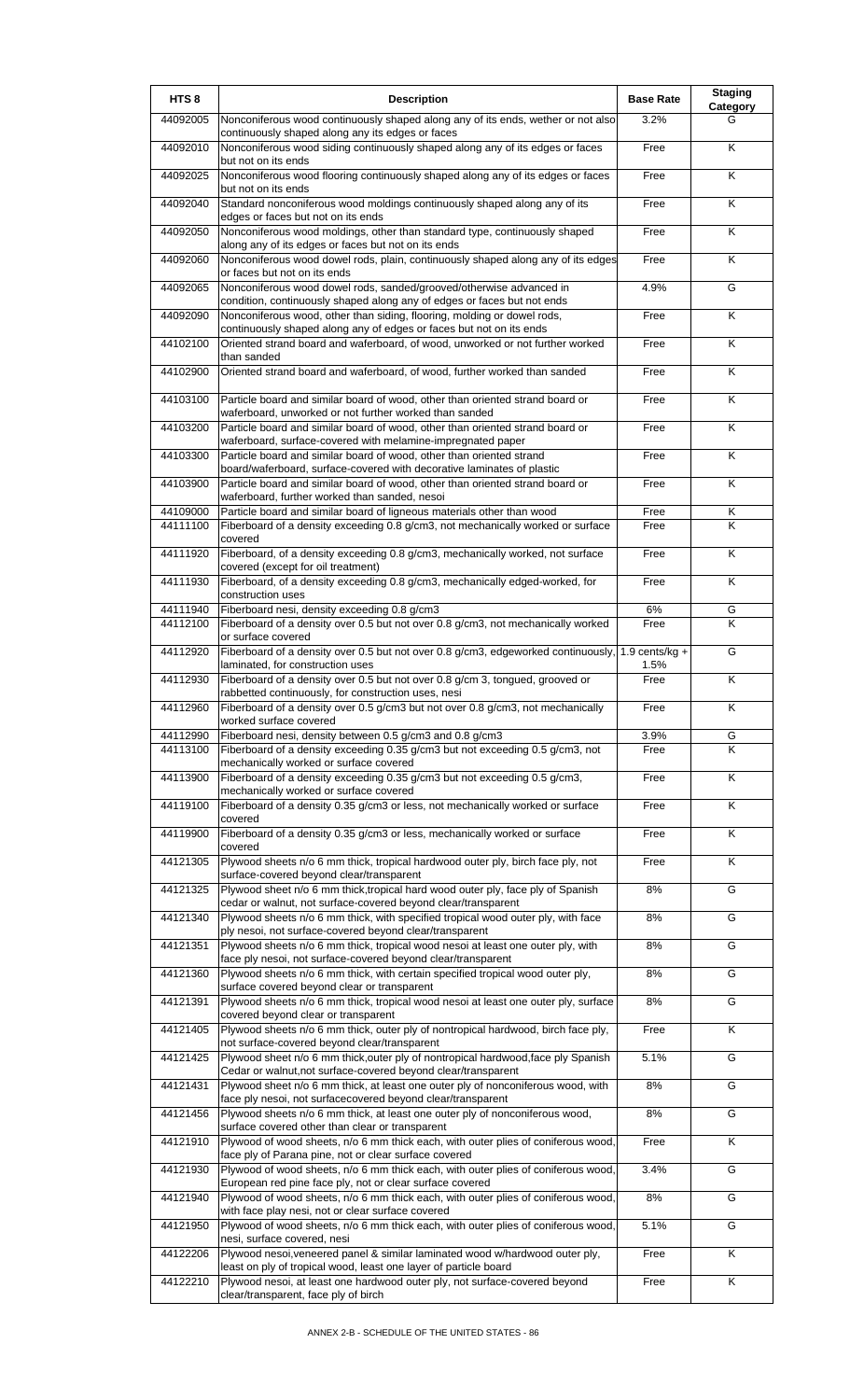| HTS <sub>8</sub>     | <b>Description</b>                                                                                                                                  | <b>Base Rate</b> | <b>Staging</b><br>Category |
|----------------------|-----------------------------------------------------------------------------------------------------------------------------------------------------|------------------|----------------------------|
| 44122231             | Plywood nesoi, least one hardwood outer ply, w/tropical wood ply, not surface-<br>covered beyond clear/transparent, not w/face ply of birch         | 8%               | G                          |
| 44122241             | Plywood nesoi, at least one hardwood outer ply, at least one tropical hardwood<br>ply, surface covered other than clear or transparent              | 8%               | G                          |
| 44122251             | Veneered panels and similar laminated wood w/ at least one hardwood outer ply,                                                                      | Free             | K                          |
| 44122301             | at least one ply of tropical wood, nesoi<br>Plywood nesoi, veneered panel and similar laminated wood w/least one hardwood                           | Free             | K                          |
| 44122915             | outer ply nesoi, at least one layer of particle board<br>Plywood nesoi, at least one hardwood outer ply nesoi, no particle board, not               | Free             | K                          |
| 44122936             | surface-covered beyond clear/transparent, birch face ply<br>Plywood nesoi, at least one hardwood outer ply nesoi, no particle board, not            | 8%               | G                          |
| 44122946             | surface-covered beyond clear/transparent, face ply nesoi<br>Plywood nesoi, at least one hardwood outer ply nesoi, no particle board, surface        | 8%               | G                          |
| 44122956             | covered other than clear/transparent<br>Veneer panels and similar laminated wood, nesoi, at least one hardwood outer ply                            | Free             | K                          |
| 44129206             | nesoi<br>Plywood/veneered panel/sim. laminated wood nesoi, softwood outer plies, least                                                              | Free             | K                          |
| 44129210             | one ply tropical hardwood, least one layer of particle board<br>Plywood nesoi, softwood outer plies, least 1 ply tropical hardwood, no particle     | Free             | K                          |
| 44129230             | board, not surf.-cov. beyond clear/transp., face ply Parana pine<br>Plywood nesoi, softwood outer plies, least 1 ply trop. hardwood, no particle    | 3.4%             | G                          |
|                      | board, not surf.-cov. beyond clear/transp., face ply Europe red pine                                                                                |                  |                            |
| 44129241             | Plywood nesoi, softwood outer plies, least 1 ply trop. hardwood, no particle<br>board, not surface-covered beyond clear/transparent, face ply nesoi | 8%               | G                          |
| 44129251             | Plywood nesoi, softwood outer plies, at least 1 ply tropical hardwood, no particle<br>board, surface covered other than clear or transparent        | 5.1%             | G                          |
| 44129291             | Veneered panels and similar laminated wood nesoi, softwood outer plies, at least<br>one ply tropical hard wood, no particle board                   | Free             | Κ                          |
| 44129301             | Veneered panels and similar laminated wood nesoi, softwood outer plies, no<br>tropical hardwood ply, containing least one layer of particle board   | Free             | $\overline{\mathsf{K}}$    |
| 44129915             | Plywood nesoi, softwood outer plies, no tropical hardwood ply, no particle board, not<br>surface-covered beyond clear/transp., face ply Parana pine | Free             | K                          |
| 44129935             | Plywood nesoi, softwood outer plies, no trop. hardwood ply, no particle board, not<br>surface-cov. beyond clear/transp., face ply European red pine | 3.4%             | G                          |
| 44129946             | Plywood nesoi, softwood outer plies, no trop. hardwood ply, no particle board, not                                                                  | 8%               | G                          |
| 44129956             | surface-covered beyond clear/transparent, face ply nesoi<br>Plywood nesoi, softwood outer plies, no tropical hardwood ply, no particle board,       | 5.1%             | G                          |
| 44129996             | surface covered other than clear or transparent<br>Veneered panels and similar laminated wood nesoi, softwood outer plies, no                       | Free             | Κ                          |
| 44130000             | tropical hardwood ply, no particle board, nesoi<br>Densified wood, in blocks, plates, strips or profile shapes                                      | 3.7%             | G                          |
| 44140000             | Wooden frames for paintings, photographs, mirrors or similar objects                                                                                | 3.9%             | G                          |
| 44151030<br>44151060 | Packing boxes and cases of wood with solid sides, lids and bottoms<br>Wooden containers designed for use in the harvesting of fruits and vegetables | Free<br>Free     | ĸ<br>ĸ                     |
| 44151090             | Wood cases, boxes, crates, drums and similar packings nesi; cable-drums of                                                                          | 10.7%            | G                          |
| 44152040             | wood<br>Wooden pallets, box-pallets and other load boards designed for use in the                                                                   | Free             | $\overline{\mathsf{K}}$    |
| 44152080             | harvesting of fruits and vegetables<br>Wooden pallets, box-pallets and other load boards, other than designed for use in                            | 10.7%            | G                          |
|                      | the harvesting of fruits and vegetables                                                                                                             |                  |                            |
| 44160030<br>44160060 | Wooden casks, barrels and hogsheads<br>Wooden staves and hoops; tight barrelheads of softwood                                                       | Free<br>Free     | Κ<br>K                     |
| 44160090             | Wooden vats, tubs and other coopers' products and parts thereof                                                                                     | 3.2%             | G                          |
| 44170020             | Wooden broom and mop handles, 1.9 cm or more in diameter and 97 cm or more<br>in length                                                             | Free             | Κ                          |
| 44170040<br>44170060 | Wooden paint brush and paint roller handles<br>Wooden brush backs                                                                                   | Free<br>Free     | K<br>Κ                     |
| 44170080             | Wooden tools, tool bodies, tool handles, broom or brush bodies and handles nesi;<br>wooden boot or shoe lasts and trees                             | 5.1%             | G                          |
| 44181000             | Wooden windows, French-windows and their frames                                                                                                     | 3.2%             | G                          |
| 44182040             | French doors of wood                                                                                                                                | 4.8%             | G                          |
| 44182080             | Doors of wood, other than French doors                                                                                                              | 4.8%             | G                          |
| 44183000<br>44184000 | Wooden parquet panels<br>Wooden formwork (shuttering) for concrete constructional work                                                              | Free<br>3.2%     | Κ<br>G                     |
| 44185000             | Wooden shingles and shakes                                                                                                                          | Free             | K                          |
| 44189020             | Edge-glued lumber                                                                                                                                   | Free             | Κ                          |
| 44189045             | Builders' joinery and carpentry of wood, including cellular wood panels, nesoi                                                                      | 3.2%             | G                          |
| 44190040             | Wooden forks and spoons for tableware and kitchenware                                                                                               | 5.3%             | D                          |
| 44190080<br>44201000 | Wooden tableware and kitchenware, other than forks and spoons<br>Wooden statuettes and other wood ornaments                                         | 3.2%<br>3.2%     | D<br>D                     |
| 44209020             | Wooden cigar and cigarette boxes                                                                                                                    | Free             | Κ                          |
| 44209045             | Wooden jewelry boxes, silverware chests, microscope, tool or utensil cases,                                                                         | 4.3%             | D                          |
| 44209065             | similar boxes, cases and chests, not lined with textile fabrics<br>Wooden jewelry boxes, silverware chests, microscope, tool or utensil cases,      | Free             | K                          |
|                      | similar boxes, cases and chests, lined with textile fabrics                                                                                         |                  |                            |
| 44209080             | Wood marquetry and inlaid wood; wooden articles of furniture, nesi                                                                                  | 3.2%<br>3.2%     | D<br>D                     |
| 44211000<br>44219010 | Wooden clothes hangers<br>Plain coniferous wood dowel pins                                                                                          | Free             | K                          |
| 44219015             | Plain nonconiferous wood dowel pins                                                                                                                 | Free             | Κ                          |
| 44219020             | Wood dowel pins, sanded, grooved or otherwise advanced in condition                                                                                 | 4.9%             | D                          |
| 44219030             | Wood blinds, shutters, screens and shades consisting of wooden frames in the<br>center of which are fixed louver boards or slats                    | 10.7%            | D                          |
| 44219040             | Wood blinds, shutters, screens and shades, not consisting of wooden frames in<br>the center of which are fixed louver boards or slats               | 5.1%             | D                          |
| 44219050             | Wooden toothpicks                                                                                                                                   | Free             | Κ                          |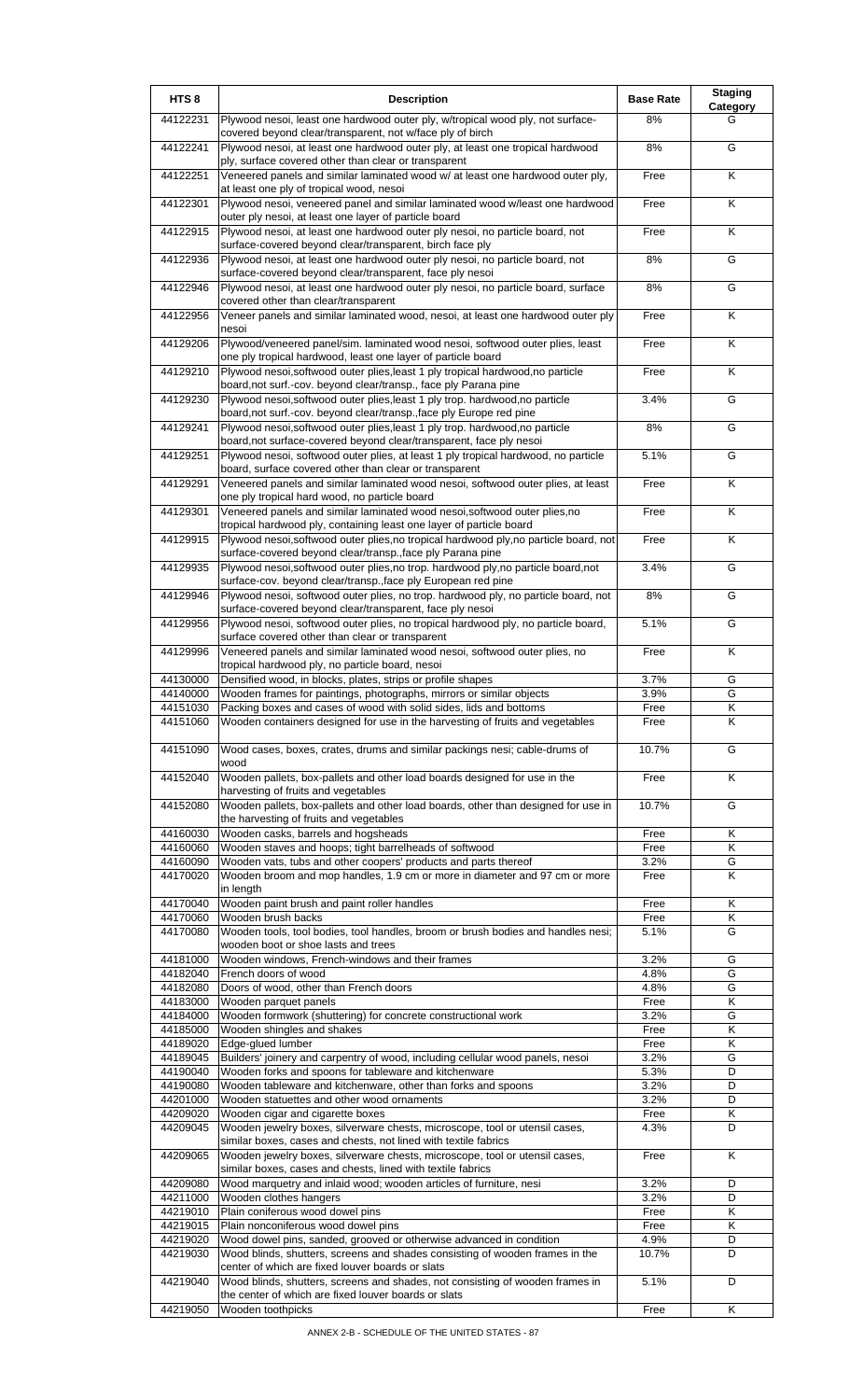| HTS <sub>8</sub>     | <b>Description</b>                                                                                                                                                                                        | <b>Base Rate</b>   | <b>Staging</b><br><b>Category</b> |
|----------------------|-----------------------------------------------------------------------------------------------------------------------------------------------------------------------------------------------------------|--------------------|-----------------------------------|
| 44219060             | Wooden skewers, candy sticks, ice cream sticks, tongue depressors, drink mixers<br>and similar small wares, other than toothpicks                                                                         | 5.1%               | D                                 |
| 44219070             | Wooden pickets, palings, posts and rails, which are sawn; assembled wooden<br>fence sections                                                                                                              | Free               | K                                 |
| 44219080             | Spring-type clothespins made of wood                                                                                                                                                                      | 6.5<br>cents/gross | D                                 |
| 44219085             | Clothespins made of wood, other than the spring-type                                                                                                                                                      | 4.8%               | D                                 |
| 44219088<br>44219093 | Canoe paddles of wood<br>Theatrical, ballet, and operatic scenery and properties, including sets, of wood                                                                                                 | Free<br>Free       | Κ<br>Κ                            |
| 44219097             | Articles of wood, not elsewhere specified or included                                                                                                                                                     | 3.3%               | D                                 |
| 45011000<br>45019020 | Natural cork, raw or simply prepared<br>Waste cork                                                                                                                                                        | Free<br>Free       | Κ<br>Κ                            |
| 45019040             | Crushed, granulated or ground cork                                                                                                                                                                        | Free               | Κ                                 |
| 45020000             | Natural cork, debacked or roughly squared or in rectangular blocks, plates, sheets<br>or strip (incl. sharp-edged blanks for corks or stoppers)                                                           | Free               | K                                 |
| 45031020             | Corks and stoppers of natural cork, tapered and of a thickness (or length) greater<br>than the maximum diameter, n/o 19 mm maximum diameter                                                               | Free               | K                                 |
| 45031030             | Corks and stoppers wholly of natural cork, tapered & of a thickness (or length)<br>greater than the maximum diam., over 19 mm maximum diam.                                                               | Free               | Κ                                 |
| 45031040             | Corks and stoppers of natural cork, tapered & of a thickness (or length) greater<br>than the maximum diam., over 19 mm maximum diam., nesi                                                                | Free               | K                                 |
| 45031060             | Corks and stoppers of natural cork, of a thickness (or length) not greater than the<br>maximum diameter                                                                                                   | Free               | Κ                                 |
| 45039020<br>45039040 | Disks, wafers and washers of natural cork<br>Natural cork wallcoverings, backed with paper or otherwise reinforced                                                                                        | Free<br>Free       | Κ<br>Κ                            |
| 45039060             | Articles of natural cork, other than corks and stoppers                                                                                                                                                   | 14%                | G                                 |
| 45041010             | Vulcanized sheets and slabs wholly of agglomerated ground or pulverized cork<br>and rubber                                                                                                                | Free               | Κ                                 |
| 45041020             | Insulation of compressed agglomerated cork, coated or not coated                                                                                                                                          | Free               | Κ                                 |
| 45041030<br>45041040 | Floor coverings of agglomerated cork<br>Agglomerated cork wallcoverings, backed with paper or otherwise reinforced                                                                                        | Free<br>Free       | Κ<br>K                            |
| 45041045             | Agglomerated cork stoppers, not tapered, wholly of cork, of a thickness (or length)<br>greater than the maximum diameter                                                                                  | Free               | K                                 |
| 45041047             | Corks, stoppers, disks, wafers and washers of agglomerated cork, nesi                                                                                                                                     | Free               | Κ                                 |
| 45041050             | Blocks, plates, sheets and strip; tiles of any shape; solid cylinder; all the foregoing<br>of cork; all the foregoing, nesi                                                                               | Free               | K                                 |
| 45049000             | Agglomerated cork and articles of cork, nesoi                                                                                                                                                             | Free               | Κ<br>Κ                            |
| 46012020<br>46012040 | Rattan webbing for mats, matting and screens<br>Woven or partly assembled materials of one or more of the materials bamboo,                                                                               | Free<br>3.3%       | Α                                 |
| 46012060             | rattan or willow for mats, matting and screens<br>Woven or partly assembled vegetable materials other than bamboo, rattan or                                                                              | 4.8%               | A                                 |
| 46012080             | willow, for mats, matting and screens<br>Floor coverings nesi, of vegetable materials                                                                                                                     | Free               | Κ                                 |
| 46012090             | Mats, matting and screens of vegetable materials, nesi                                                                                                                                                    | 8%                 | Α                                 |
| 46019105             | Plaits of vegetable materials and similar products of such plaiting materials,<br>whether or not assembled into strips                                                                                    | 2.7%               | A                                 |
| 46019120             | Products nesoi, of plaiting materials, bound together in parallel strands or woven,<br>in sheet form, of bamboo, rattan, willow or wood                                                                   | 6.6%               | Α<br>Κ                            |
| 46019140<br>46019905 | Products nesoi, of plaiting vegetable materials nesoi, bound together in parallel<br>strands or woven, in sheet form<br>Plaits and similar products of plaiting materials (not vegetable), whether or not | Free<br>2.7%       | Α                                 |
| 46019990             | assembled into strips<br>Products nesoi of plaiting materials (not vegetable), bound together in parallel                                                                                                 | 3.3%               | Α                                 |
| 46021005             | strands or woven, in sheet form, nesoi<br>Fishing baskets or creels made from vegetable materials                                                                                                         | 5%                 | Α                                 |
| 46021007             | Baskets and bags of bamboo wickerwork                                                                                                                                                                     | Free               | Κ                                 |
| 46021009             | Baskets and bags of bamboo other than wickerwork                                                                                                                                                          | 10%                | Α                                 |
| 46021012<br>46021014 | Baskets and bags, nesi, whether or not lined, of willow<br>Baskets and bags of rattan or palm leaf wickerwork                                                                                             | 5.8%<br>Free       | Α<br>Κ                            |
| 46021016             | Baskets and bags of rattan or palm leaf other than wickerwork                                                                                                                                             | $5\%$              | Α                                 |
| 46021017             | Baskets and bags of vegetable material wickerwork, neosi                                                                                                                                                  | Free               | Κ                                 |
| 46021018<br>46021021 | Baskets and bags of vegetable material, neosi<br>Luggage, handbags and flat goods, whether or not lined, of bamboo                                                                                        | 4.5%<br>6.2%       | Α<br>Α                            |
| 46021022             | Luggage, handbags and flat goods, whether or not lined, of willow                                                                                                                                         | 5.8%               | Α                                 |
| 46021023             | Articles of a kind normally carried in the pocket or in the handbag, of rattan or of<br>palm leaf                                                                                                         | 9%                 | A                                 |
| 46021025             | Luggage, handbags and flat goods, whether or not lined, of rattan or of palm leaf,<br>nesi                                                                                                                | 18%                | G                                 |
| 46021029             | Luggage, handbags and flat goods, whether or not lined, made from plaiting<br>materials nesi                                                                                                              | 5.3%               | Α                                 |
| 46021035             | Articles of wickerwork, neosi, of one or more of the following:bamboo, rattan,<br>willow or wood                                                                                                          | Free               | Κ                                 |
| 46021045             | Basketwork and other articles, neosi, of one or more of bamboo, rattan, willow or<br>wood                                                                                                                 | 6.6%               | Α                                 |
| 46021060<br>46021080 | Articles of wickerwork, neosi, of vegetable materials, nesoi<br>Basketwork and other articles, neosi, of vegetables materials, nesoi                                                                      | Free<br>2.3%       | Κ<br>Α                            |
| 46029000             | Basketwork, wickerwork and other articles made directly from plaiting materials or                                                                                                                        | 3.5%               | A                                 |
|                      | from articles of heading 4601, nesi; loofah articles                                                                                                                                                      |                    |                                   |
| 47010000<br>47020000 | Mechanical woodpulp<br>Chemical woodpulp, dissolving grades                                                                                                                                               | Free<br>Free       | Κ<br>Κ                            |
| 47031100             | Chemical woodpulp, soda or sulfate, other than dissolving grades, of unbleached                                                                                                                           | Free               | Κ                                 |
| 47031900             | coniferous wood<br>Chemical woodpulp, soda or sulfate, other than dissolving grades, of unbleached                                                                                                        | Free               | Κ                                 |
|                      | nonconiferous wood                                                                                                                                                                                        |                    |                                   |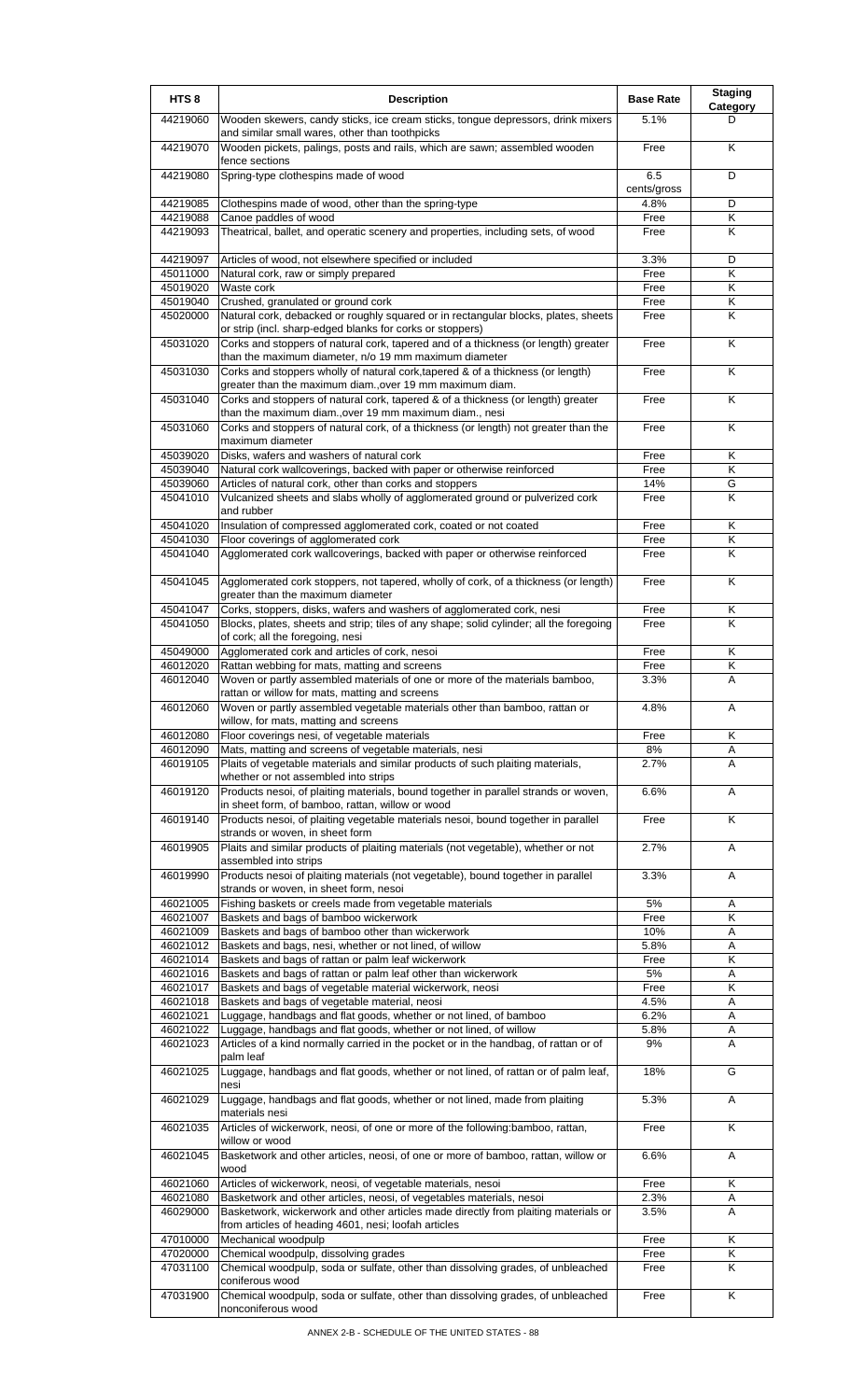| HTS <sub>8</sub>     | <b>Description</b>                                                                                                                                                   | <b>Base Rate</b> | <b>Staging</b><br>Category |
|----------------------|----------------------------------------------------------------------------------------------------------------------------------------------------------------------|------------------|----------------------------|
| 47032100             | Chemical woodpulp, soda or sulfate, other than dissolving grades, of<br>semibleached or bleached coniferous wood                                                     | Free             | Κ                          |
| 47032900             | Chemical woodpulp, soda or sulfate, other than dissolving grades, of<br>semibleached or bleached nonconiferous wood                                                  | Free             | K                          |
| 47041100             | Chemical woodpulp, sulfite, other than dissolving grades, of unbleached<br>coniferous wood                                                                           | Free             | K                          |
| 47041900             | Chemical woodpulp, sulfite, other than dissolving grades, of unbleached                                                                                              | Free             | K                          |
| 47042100             | nonconiferous wood<br>Chemical woodpulp, sulfite, other than dissolving grades, of semibleached or                                                                   | Free             | K                          |
| 47042900             | bleached coniferous wood<br>Chemical woodpulp, sulfite, other than dissolving grades, of semibleached or                                                             | Free             | Κ                          |
| 47050000             | bleached nonconiferous wood<br>Semichemical woodpulp                                                                                                                 | Free             | K                          |
| 47061000             | Cotton linters pulp                                                                                                                                                  | Free             | Κ                          |
| 47062000             | Pulps of fibers derived from recovered (waste and scrap) paper or paperboard                                                                                         | Free             | K                          |
| 47069100             | Pulps of fibrous cellulosic material, other than cotton linters pulp, mechanical                                                                                     | Free             | K                          |
| 47069200<br>47069300 | Pulps of fibrous cellulosic material, other than cotton linters pulp, chemical<br>Pulps of fibrous cellulosic material, other than cotton linters pulp, semichemical | Free<br>Free     | Κ<br>Κ                     |
| 47071000             | Waste and scrap of unbleached kraft paper or paperboard or of corrugated paper                                                                                       | Free             | K                          |
|                      | or paperboard                                                                                                                                                        |                  |                            |
| 47072000             | Waste and scrap of other paper or paperboard, made mainly of bleached chemical<br>pulp, not colored in the mass                                                      | Free             | K                          |
| 47073000             | Waste and scrap of paper or paperboard made mainly of mechanical pulp (for<br>example, newspapers, journals, and similar printed matter)                             | Free             | K                          |
| 47079000             | Waste and scrap of paper or paperboard nesi, including unsorted waste and scrap                                                                                      | Free             | K                          |
| 48010000             | Newsprint, in rolls or sheets                                                                                                                                        | Free             | Κ                          |
| 48021000<br>48022010 | Handmade paper and paperboard<br>Paper & paperboard use for photo-sensitive/heat-sensitive/electro-sensitive                                                         | Free<br>Free     | Κ<br>Κ                     |
|                      | paper/paperboard, in strip/rolls ov 15 cm wide or certain sheets                                                                                                     |                  |                            |
| 48022020             | Uncoated basic paper for photo-sensitive/heat-sensitve/eletro-sensitive<br>paper/paperboard to be sensitized for photography, roll/sheets nesoi                      | Free             | K                          |
| 48022040             | Uncoated paper and paperboard of a kind used for photo-sensitive/heat-<br>sensitve/eletro-sensitive paper/paperboard, in rolls or sheets nesoi                       | Free             | Κ                          |
| 48023050             | Carbonizing base paper weighing n/ov 15 g/m2, in strip/roll over 15 cm wide or<br>rectangular sheets w/side ov 36 cm and other ov 15 cm unfold                       | Free             | K                          |
| 48023060             | Carbonizing base paper weighing over 15 g/m2, in strip/roll over 15 cm wide or                                                                                       | Free             | K                          |
| 48023070             | rectangular sheets w/side ov 36 cm and other ov 15 cm unfold<br>Carbonizing base paper of a kind used for writing, printing or other graphic                         | Free             | Κ                          |
| 48024000             | purposes, in rolls or sheets nesoi<br>Wallpaper base (hanging paper), in rolls or sheets                                                                             | Free             | Κ                          |
| 48025410             | Writing paper, weigh < 40 g/m2, cont. n/o 10% total fiber content by a                                                                                               | Free             | Κ                          |
| 48025420             | mechanical/chemi- process, in strip/roll ov 15 cm wide/certain sheets<br>India & bible paper, weigh < 40 g/m2, n/o 10% total fiber content by a                      | Free             | Κ                          |
|                      | mechanical/chemi- process, in strip/roll ov 15 cm wide/certain sheets                                                                                                |                  |                            |
| 48025430             | Paper/paperboard nesoi, weigh < 40 g/m2, n/o 10% total fiber by<br>mechanical/chemi- process, in strip/roll ov 15 cm wide or certain sheets                          | Free             | K                          |
| 48025450             | Other basic paper to be sensitized use in photography, wt < 40g/m2, n/o 10% total<br>fiber by mechanical/chem- process, in rolls/sheets nesoi                        | Free             | Κ                          |
| 48025460             | Other paper/paperboard kind use writing/printing/other graphic purposes, wt <<br>40g/m2, n/o fiber by mechanical/chemi process, roll/sheet nesoi                     | Free             | K                          |
| 48025510             | Writing/cover paper, wt 40 g/m2-150 g/m2, n/o 10% total fiber by<br>mechanical/chemi- process, in rolls exceeding 15 cm in width                                     | Free             | K                          |
| 48025520             | Drawing paper, wt 40 g/m2 -150 g/m2, n/o 10% total fiber content by<br>mechanical/chemi- process, in rolls exceeding 15 cm in width                                  | Free             | $\overline{\mathsf{K}}$    |
| 48025530             | India/bible paper, wt 40 g/m2-150 g/m2, n/o 10% total fiber content by<br>mechanical/chemi- process, in rolls exceeding 15 cm in width                               | Free             | K                          |
| 48025540             | Paper & paperboard, nesoi, 40 g/m2-150 g/m2, n/o 10% total fiber by                                                                                                  | Free             | K                          |
| 48025560             | mechanical/chemi- process, in rolls exceeding 15 cm in width<br>Other basic paper be sensitized for use photography, 40g/m2-150g/m2, n/o 10%                         | Free             | K                          |
| 48025570             | total fiber by mechanical/chemi- process, rolls n/o 15 cm wide<br>Other paper/paperboard for writing/printing/other graphic purpose, 40g/m2-                         | Free             | K                          |
| 48025610             | 150g/m2,n/o 10% fiber mechanical/chemi- process,roll n/o 15 cm wide<br>Writing & cover paper, wt 40 g/m2-150 g/m2, n/o 10% by weight total fiber content             | Free             | Κ                          |
| 48025620             | by mechanical/chemi- process, in certain size sheets<br>Drawing paper, wt 40 g/m2-150 g/m2, contain n/o 10% weight total fiber content                               | Free             | Κ                          |
| 48025630             | obtained by mechanical/chemi- process, in certain size sheets<br>India & bible paper, wt 40 g/m2-150 g/m2, n/o 10% by wt. total fiber content                        | Free             | K                          |
| 48025640             | obtained by mechanical/chemi- process, in certain size sheets<br>Paper & paperboard nesoi, 40 g/m2-150 g/m2, n/o 10% by wt. total fiber content                      | Free             | Κ                          |
| 48025660             | obtained by mechanical/chemi- process, in certain size sheets<br>Other basic paper be sensitized use in photography, wt. 40g/m2-150g/m2, n/o                         | Free             | $\overline{\mathsf{x}}$    |
|                      | 10% total fiber by mechanical/chemi- process, other sized sheets                                                                                                     |                  | K                          |
| 48025670             | Paper/paperboard for writing/printing/other graphic purpose, wt 40g/m2-150g/m2,<br>n/o 10% fiber by mechanical/chemi- process, other sized sheets                    | Free             |                            |
| 48025710             | Writing/cover paper, wt 40 g/m2-150 g/m2, cont. n/o 10% by weight total fiber<br>content obtained by mechanical/chemi- process, in sheets nesoi                      | Free             | Κ                          |
| 48025720             | Drawing paper, wt 40 g/m2 to 150 g/m2, cont. n/o 10% by weight total fiber<br>content obtained by mechanical/chemi- process, in sheets nesoi                         | Free             | K                          |
| 48025730             | India & bible paper, wt 40 g/m2 to 150 g/m2, cont. n/o 10% by wt. total fiber<br>content obtained by mechanical/chemi- process, in sheets nesoi                      | Free             | K                          |
| 48025740             | Paper & paperboard nesoi, 40 g/m2-150 g/m2, cont. n/o 10% by wt. total fiber<br>content obtained by mechanical/chemi- process, in sheets nesoi                       | Free             | K                          |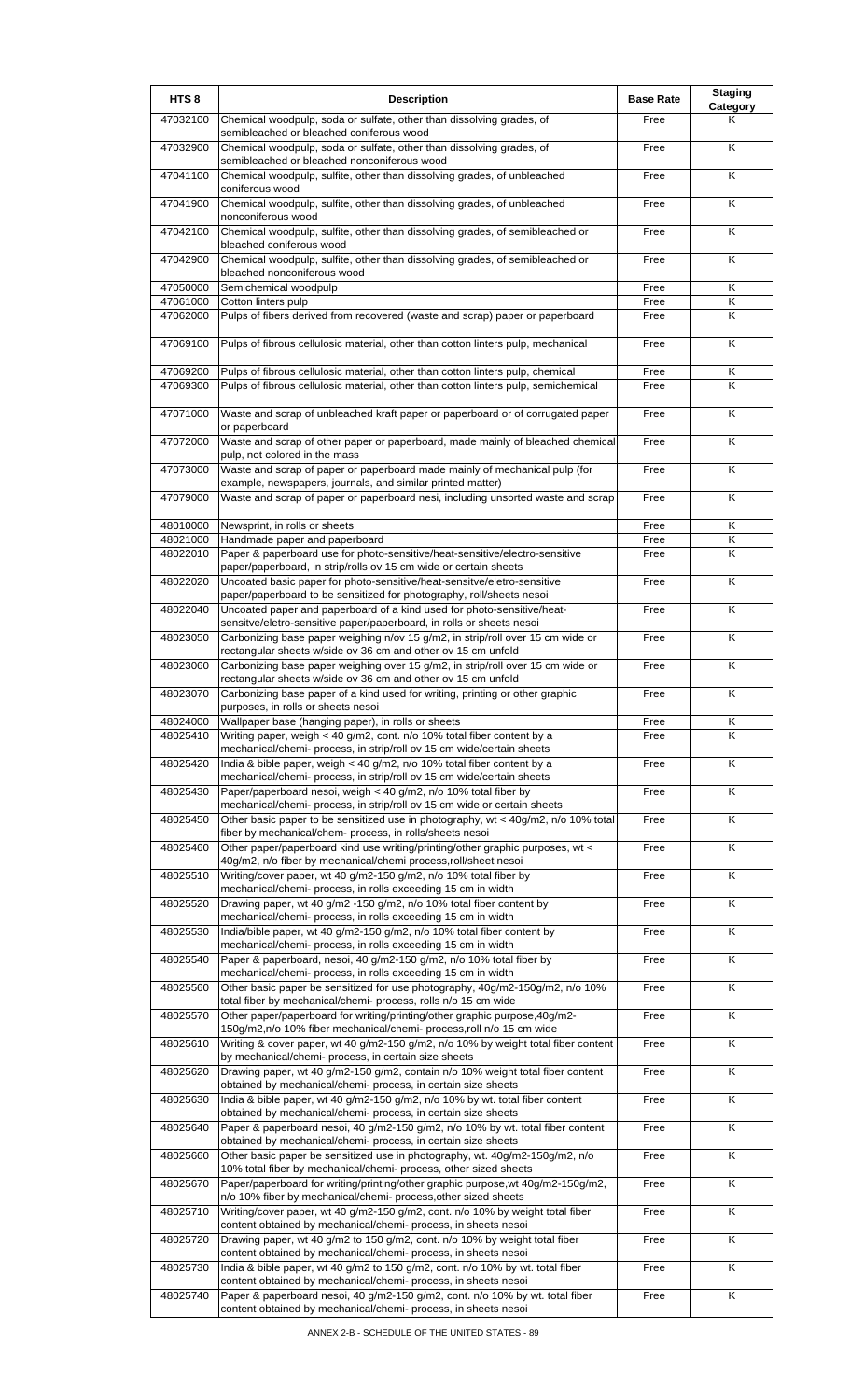| HTS <sub>8</sub> | <b>Description</b>                                                                                                                                       | <b>Base Rate</b> | <b>Staging</b><br>Category |
|------------------|----------------------------------------------------------------------------------------------------------------------------------------------------------|------------------|----------------------------|
| 48025810         | Writing/cover paper, >150 g/m2, n/o 10% by wt total fiber content by mechanical<br>process/chemi-, in strip/roll ov 15 cm wide or certain sheet          | Free             | Κ                          |
| 48025820         | Paper & paperboard nesoi, >150 g/m2, n/o 10% total fiber content by                                                                                      | Free             | K                          |
| 48025850         | mechanical/chemi- process, in strip/roll ov 15 cm wide or certain sheets<br>Basic paper be sensitized for photography, wt >150 g/m2, n/o 10% total fiber | Free             | K                          |
| 48025860         | content by mechanical process/chemi-, in rolls/sheets nesoi<br>Paper/paperboard for writing/printing/other graphic purpose,>150 g/m2, n/o 10%            | Free             | $\overline{\mathsf{K}}$    |
| 48026110         | fiber content by mechanical process/chemi-,rolls/sheets nesoi<br>Writing & cover paper, over 10% by wt total fiber content consists of fiber obtained    | Free             | K                          |
| 48026120         | by mechanical/chemi- process, in rolls over 15 cm wide<br>Drawing paper, over 10% by weight total fiber content consists of fiber obtained by            | Free             | K                          |
| 48026130         | mechanical/chemi- process, in rolls over 15 cm wide<br>Paper and paperboard for graphic purpose nesoi, ov 10% total fiber content                        | Free             | Κ                          |
| 48026150         | obtained by mechanical/chemi- process, in rolls over 15 cm wide<br>Basic paper to be sensitized for photography, ov 10% total fiber content obtained     | Free             | K                          |
|                  | by mechanical/chemi- process, in rolls n/o 15 cm wide                                                                                                    |                  |                            |
| 48026160         | Paper/paperboard for writing/printing/other graphic purposes nesoi, ov 10% total<br>fiber by mechanical/chemi- process, in rolls n/o 15 cm wide          | Free             | K                          |
| 48026210         | Writing & cover paper, over 10% by wt total fiber content consists of fiber obtained<br>by mechanical/chemi- process, in certain size sheets             | Free             | K                          |
| 48026220         | Drawing paper, which ov 10% by weight total fiber content consists of fiber<br>obtained by mechanical/chemi- process, in certain size sheets             | Free             | K                          |
| 48026230         | Paper and paperboard for graphic purposes nesoi, ov 10% by wt total fiber<br>obtained by mechanical/chemi- process, in certain size sheets               | Free             | K                          |
| 48026250         | Basic paper to be sensitized for use in photography, ov 10% by wt total fiber<br>obtained by mechanical/chemi- process, other sized sheets               | Free             | K                          |
| 48026260         | Paper/paperboard used for graphic purposes nesoi, ov 10% by wt total fiber                                                                               | Free             | Κ                          |
| 48026910         | obtained by mechanical/chemi- process, other sized sheets<br>Writing & cover paper, of which over 10% by weight total fiber content consists of          | Free             | $\overline{\mathsf{K}}$    |
| 48026920         | fiber obtained by mechanical process, sheets nesoi<br>Drawing paper, of which over 10% by weight total fiber content consists of fiber                   | Free             | K                          |
| 48026930         | obtained by mechanical process, in sheets nesoi<br>Paper and paperboard for graphic purposes nesoi, ov 10% by wt total fiber                             | Free             | K                          |
| 48030020         | obtained by mechanical/chemi- process, in sheets nesoi<br>Cellulose wadding in rolls over 36 cm wide or sheets with at least one side over 36            | Free             | Κ                          |
| 48030040         | cm<br>Toilet, facial tissue, towel or napkin stock and paper for household/sanitary                                                                      | Free             | K                          |
| 48041100         | purposes, in rolls or sheets of specific measure<br>Uncoated, unbleached kraftliner, in rolls or sheets                                                  | Free             | Κ                          |
| 48041900         | Uncoated kraftliner, other than unbleached, in rolls or sheets                                                                                           | Free             | K                          |
| 48042100         | Uncoated, unbleached sack kraft paper, in rolls or sheets                                                                                                | Free             | $\overline{\mathsf{K}}$    |
| 48042900         | Uncoated sack kraft paper, other than unbleached, in rolls or sheets                                                                                     | Free             | Κ                          |
| 48043110         | Uncoated, unbleached kraft condenser paper, in rolls or sheets, weighing more<br>than 15 $q/m$ 2 but not over 30 $q/m$ 2                                 | Free             | ĸ                          |
| 48043120         | Uncoated, unbleached kraft condenser paper, in rolls or sheets, weighing less<br>than 15 g/m 2 or more than 30 g/m 2 to 150 g/m 2                        | Free             | Κ                          |
| 48043140         | Uncoated, unbleached kraft wrapping paper in rolls or sheets, weighing 150 g/m2<br>or less                                                               | Free             | K                          |
| 48043160         | Uncoated, unbleached kraft paper nesi, in rolls or sheets, weighing 150 g/m2 or                                                                          | Free             | K                          |
| 48043920         | less<br>Uncoated kraft condenser paper, other than unbleached, in rolls or sheets,                                                                       | Free             | K                          |
| 48043940         | weighing 150 g/m2 or less<br>Uncoated kraft wrapping paper, other than unbleached, in rolls or sheets, weighing                                          | Free             | Κ                          |
| 48043960         | 150 g/m2 or less<br>Uncoated kraft paper and paperboard, other than unbleached, in rolls or sheets,                                                      | Free             | Κ                          |
| 48044120         | weighing 150 g/m2 or less, nesi<br>Uncoated, unbleached kraft wrapping paper in rolls or sheets, weighing more than                                      | Free             | $\overline{\mathsf{x}}$    |
| 48044140         | 150 but less than 225 g/m2<br>Uncoated, unbleached kraft paper and paperboard, nesi, in rolls or sheets,                                                 | Free             | K                          |
| 48044200         | weighing more than 150 but less than 225 g/m2<br>Uncoated, bleached kraft paper and paperboard, over 150 but n/o 225 g/m2, over                          | Free             | Κ                          |
| 48044900         | 95% content of wood fibers by chemical process, rolls or sheets<br>Uncoated kraft paper and paperboard, nesi, in rolls or sheets, weighing more than     | Free             | Κ                          |
| 48045100         | 150 but less than 225 g/m2, nesi<br>Uncoated, unbleached kraft paper and paperboard, in rolls or sheets, weighing                                        | Free             | K                          |
|                  | 225 g/m2 or more                                                                                                                                         |                  |                            |
| 48045200         | Uncoated, bleached kraft paper & paperboard, over 225 g/m2, over 95% content<br>of wood fibers obtained by chemical process, rolls or sheets             | Free             | Κ                          |
| 48045900         | Uncoated kraft paper and paperboard in rolls or sheets, weighing 225 g/m2 or<br>more, nesi                                                               | Free             | K                          |
| 48051100         | Uncoated semichemical fluting paper, in rolls or sheets, not further worked than as<br>specified in note 3 to chapter 48                                 | Free             | Κ                          |
| 48051210         | Uncoated straw fluting paper, weighing 150 g/m2 or less, in rolls or sheets, not<br>further worked than as specified in note 3 to chapter 48             | Free             | Κ                          |
| 48051220         | Uncoated straw fluting pape, weighing over 150 g/m2, in rolls or sheets, not further<br>worked than as specified in note 3 to chapter 48                 | Free             | $\overline{\mathsf{K}}$    |
| 48051910         | Uncoated fluting paper nesoi, weighing 150 g/m2 or less, in rolls or sheets, not<br>further worked than as specified in note 3 to chapter 48             | Free             | Κ                          |
| 48051920         | Uncoated fluting paper nesoi, weighing over 150 g/m2, in rolls or sheets, not                                                                            | Free             | K                          |
| 48052450         | further worked than as specified in note 3 to chapter 48<br>Uncoated testliner (recycled liner board), weighing n/o 15 g/m2, in rolls or sheets,         | Free             | $\overline{\mathsf{x}}$    |
| 48052470         | not further worked than in note 3 to chapter 48<br>Uncoated testliner, weighing over 15 g/m2 but not over 30 g/m2, in rolls or sheets,                   | Free             | Κ                          |
| 48052490         | not further worked than in note 3 to chapter 48<br>Uncoated testliner, weighing over 30 g/m2 but not over 150 g/m2, in rolls or                          | Free             | Κ                          |
|                  | sheets, not further worked than in note 3 to chapter 48                                                                                                  |                  |                            |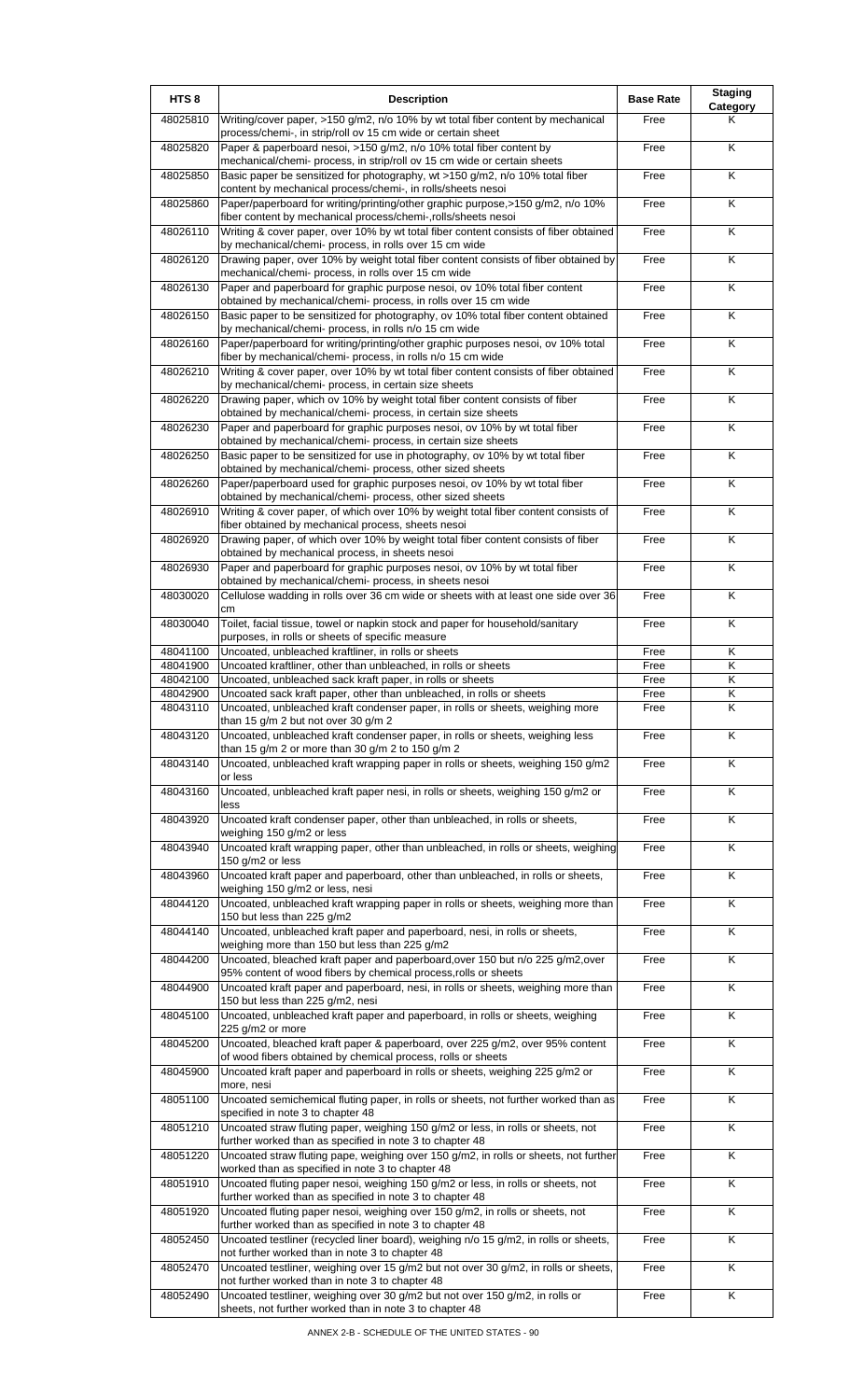| Uncoated testliner, weighing more than 150 g/m2, in rolls or sheets, not further<br>48052500<br>Free<br>Κ<br>worked than as specified in note 3 to chapter 48<br>Κ<br>48053000<br>Uncoated sulfite wrapping paper in rolls or sheets<br>Free<br>Uncoated filter paper and paperboard in rolls or sheets<br>K<br>48054000<br>Free<br>Uncoated felt paper and paperboard in rolls or sheets<br>Κ<br>48055000<br>Free<br>K<br>48059110<br>Uncoated multi-ply paper & paperboard, bibulous & wrapping paper, weigh 150<br>Free<br>g/m2 or less, in rolls/sheets, not further worked than in note 3<br>48059120<br>Uncoated condenser paper, weighing 150 g/m2 or less, in rolls or sheets, not<br>K<br>Free<br>further worked than as specified in note 3 to chapter 48<br>K<br>48059150<br>Uncoated paper and paperboard nesoi, weighing not over 15 g/m2, in rolls or<br>Free<br>sheets, not further worked than as in note 3 to chapter 48<br>K<br>48059170<br>Uncoated paper and paperboard nesoi, weigh over 15 g/m2 but n/o 30 g/m2, in<br>Free<br>rolls or sheets, not further worked than in note 3 to chapter 48<br>48059190<br>Κ<br>Uncoated paper and paperboard nesoi, weigh ov 30 g/m2 but n/o 150 g/m2, in<br>Free<br>rolls or sheets, not further worked than in note 3 to chapter 48<br>$\overline{\mathsf{K}}$<br>Uncoated pressboard, weighing more than 150 g/m2 but less than 225 g/m2, in<br>Free<br>48059220<br>rolls or sheets, not further worked than in note 3 to chapter 48<br>Uncoated paper & paperboard nesoi, weighing > 150 g/m2 but < 225 g/m2, in rolls<br>K<br>48059240<br>Free<br>or sheets, not further worked than in note 3 to chapter 48<br>Free<br>Κ<br>48059320<br>Uncoated pressboard weighing 225 g/m2 or more, in rolls or sheets, not further<br>worked than as specified in note 3 to chapter 48<br>48059340<br>Uncoated paper and paperboard nesoi, weighing 225 g/m2 or more, in rolls or<br>Free<br>K<br>sheets, not further worked than as in note 3 to chapter 48<br>48061000<br>Vegetable parchment in rolls or sheets<br>Free<br>Κ<br>$\overline{\mathsf{K}}$<br>48062000<br>Greaseproof papers in rolls or sheets<br>Free<br>$\overline{\mathsf{K}}$<br>48063000<br>Tracing papers in rolls or sheets<br>Free<br>Glassine and other glazed transparent or translucent papers, in rolls or sheets<br>Κ<br>48064000<br>Free<br>$\overline{\mathsf{K}}$<br>48070010<br>Composite paper and paperboard, laminated internally with bitumen, tar or<br>Free<br>asphalt, not surface-coated or impregnated, in rolls or sheets<br>48070091<br>Free<br>K<br>Composite straw paper and paperboard, not surface-coated or impregnated, in<br>rolls or sheets<br>48070092<br>Composite cloth-lined or reinforced paper, not surface-coated or impregnated, in<br>Free<br>K<br>rolls or sheets<br>K<br>48070094<br>Composite paper and paperboard nesoi, not surface-coated or impregnated, in<br>Free<br>rolls or sheets<br>Corrugated paper and paperboard, whether or not perforated, in rolls or sheets<br>K<br>48081000<br>Free<br>48082000<br>Sack kraft paper, creped or crinkled, whether or not embossed or perforated, in<br>K<br>Free<br>rolls or sheets<br>Kraft paper, nesi, creped or crinkled, whether or not embossed or perforated, in<br>K<br>48083000<br>Free<br>rolls or sheets<br>48089020<br>Paper and paperboard, creped or crinkled, in rolls or sheets, nesi<br>Free<br>ĸ<br>K<br>48089040<br>Paper and paperboard, embossed, in rolls or sheets, nesi<br>Free<br>48089060<br>Paper and paperboard, in rolls or sheets, nesi<br>Κ<br>Free<br>48091020<br>Carbon or similar copying paper, in rolls over 36 cm wide or rectangular sheets<br>K<br>Free<br>over 36cm on side(s), weighing n/o 15 g/m2<br>48091040<br>Carbon or similar copying paper, in rolls over 36 cm wide or rectangular sheets<br>K<br>Free<br>over 36 cm on side(s), weighing over 15 g/m2<br>Self-copy writing paper in rolls over 36 cm wide or rectangular sheets over 36 cm<br>$\overline{\mathsf{K}}$<br>48092020<br>Free<br>on side(s)<br>48092040<br>Self-copy paper in rolls over 36 cm wide or rectangular sheets over 36 cm on<br>Free<br>Κ<br>side(s), other than writing paper<br>Stereotype-matrix board and mat in rolls over 36 cm wide or in rectangular sheets<br>K<br>48099020<br>Free<br>over 36 cm on side(s)<br>48099040<br>Simplex decalcomania paper in rolls over 36 cm wide or in rectangular sheets over<br>Free<br>Κ<br>36 cm on side(s)<br>48099060<br>Duplex decalcomania paper in rolls over 36 cm wide or in rectangular sheets over<br>Free<br>Κ<br>36 cm on side(s)<br>Copying or transfer paper impregnated and/or coated, in rolls over 36 cm wide or<br>48099070<br>Free<br>Κ<br>rectangular sheets over 36 cm on side(s)<br>Copying or transfer papers, nesi, in rolls over 36 cm wide or rectangular sheets<br>K<br>48099080<br>Free<br>over 36 cm on side(s)<br>48101311<br>Basic paper be sensitized for photography, coated w/inorganic, n/o 150 g/m2, n/o<br>Κ<br>Free<br>10% fiber by mechanical/chemi- process, rolls ov 15 cm wide<br>48101313<br>India or bible paper, coated w/inorganic, n/o 150 g/m2, n/o 10% fiber content<br>Κ<br>Free<br>obtained by a mechanical/chemi- process, rolls ov 15 cm wide<br>48101319<br>Paper/paperboard for graphic use nesoi, coated w/inorganic, n/o 150g/m2, n/o<br>K<br>Free<br>10% fiber by mechanical/chemi- process, rolls ov 15 cm wide<br>Free<br>Κ<br>48101320<br>Paper and paperboard for graphic use, coated w/inorganic, ov 150g/m2, n/o 10%<br>fiber by mechanical/chemi- process, in rolls over 15 cm wide<br>48101350<br>Printed/embossed/perforated paper & paperboard graphic use, coated<br>Free<br>K<br>w/inorganic, n/o 10% fiber by mech/chemi- process, rolls n/o 15 cm wide<br>48101360<br>Basic paper be sensitized for photography, coated w/kaolin/inorganic, n/o 10%<br>K<br>Free<br>fiber by mechanical/chemi- process, rolls n/o 15 cm wide<br>K<br>Paper & paperboard for graphic purposes nesoi, coated w/kaolin/inorganic, n/o<br>48101370<br>Free<br>10% fiber by mechanical/chemi- process, rolls n/o 15 cm wide<br>K<br>48101411<br>Basic paper be sensitized for photography, coated w/inorganic, n/o 150g/m2, n/o<br>Free<br>10% fiber by mechanical/chemi- process, certain size sheets<br>48101413<br>India or bible paper, coated w/inorganic, n/o 150 g/m2, of n/o 10% fiber content<br>K<br>Free<br>obtained by mechanical/chemi- process, certain size sheets<br>$\overline{\mathsf{K}}$<br>48101419<br>Paper and paperboard for graphic use nesoi, coated w/inorganic, n/o 150g/m2, n/o<br>Free<br>10% fiber by mechanical/chemi- process, certain size sheets<br>Paper and paperboard for graphic use, coated w/inorganic, ov 150g/m2, n/o 10%<br>48101420<br>Free<br>Κ | HTS <sub>8</sub> | <b>Description</b>                                            | <b>Base Rate</b> | <b>Staging</b><br>Category |
|----------------------------------------------------------------------------------------------------------------------------------------------------------------------------------------------------------------------------------------------------------------------------------------------------------------------------------------------------------------------------------------------------------------------------------------------------------------------------------------------------------------------------------------------------------------------------------------------------------------------------------------------------------------------------------------------------------------------------------------------------------------------------------------------------------------------------------------------------------------------------------------------------------------------------------------------------------------------------------------------------------------------------------------------------------------------------------------------------------------------------------------------------------------------------------------------------------------------------------------------------------------------------------------------------------------------------------------------------------------------------------------------------------------------------------------------------------------------------------------------------------------------------------------------------------------------------------------------------------------------------------------------------------------------------------------------------------------------------------------------------------------------------------------------------------------------------------------------------------------------------------------------------------------------------------------------------------------------------------------------------------------------------------------------------------------------------------------------------------------------------------------------------------------------------------------------------------------------------------------------------------------------------------------------------------------------------------------------------------------------------------------------------------------------------------------------------------------------------------------------------------------------------------------------------------------------------------------------------------------------------------------------------------------------------------------------------------------------------------------------------------------------------------------------------------------------------------------------------------------------------------------------------------------------------------------------------------------------------------------------------------------------------------------------------------------------------------------------------------------------------------------------------------------------------------------------------------------------------------------------------------------------------------------------------------------------------------------------------------------------------------------------------------------------------------------------------------------------------------------------------------------------------------------------------------------------------------------------------------------------------------------------------------------------------------------------------------------------------------------------------------------------------------------------------------------------------------------------------------------------------------------------------------------------------------------------------------------------------------------------------------------------------------------------------------------------------------------------------------------------------------------------------------------------------------------------------------------------------------------------------------------------------------------------------------------------------------------------------------------------------------------------------------------------------------------------------------------------------------------------------------------------------------------------------------------------------------------------------------------------------------------------------------------------------------------------------------------------------------------------------------------------------------------------------------------------------------------------------------------------------------------------------------------------------------------------------------------------------------------------------------------------------------------------------------------------------------------------------------------------------------------------------------------------------------------------------------------------------------------------------------------------------------------------------------------------------------------------------------------------------------------------------------------------------------------------------------------------------------------------------------------------------------------------------------------------------------------------------------------------------------------------------------------------------------------------------------------------------------------------------------------------------------------------------------------------------------------------------------------------------------------------------------------------------------------------------------------------------------------------------------------------------------------------------------------------------------------------------------------------------------------------------------------------------------------------------------------------------------------------------------------------------------------------------------------------------------------------------------------------------------------------------------------------------------------------------------------------------------------------------------------------------------------------------------------------------------------------------------------------------------------------------------------------------------------------------------------------------------------------------------------------------------------------------------------------------------------------|------------------|---------------------------------------------------------------|------------------|----------------------------|
|                                                                                                                                                                                                                                                                                                                                                                                                                                                                                                                                                                                                                                                                                                                                                                                                                                                                                                                                                                                                                                                                                                                                                                                                                                                                                                                                                                                                                                                                                                                                                                                                                                                                                                                                                                                                                                                                                                                                                                                                                                                                                                                                                                                                                                                                                                                                                                                                                                                                                                                                                                                                                                                                                                                                                                                                                                                                                                                                                                                                                                                                                                                                                                                                                                                                                                                                                                                                                                                                                                                                                                                                                                                                                                                                                                                                                                                                                                                                                                                                                                                                                                                                                                                                                                                                                                                                                                                                                                                                                                                                                                                                                                                                                                                                                                                                                                                                                                                                                                                                                                                                                                                                                                                                                                                                                                                                                                                                                                                                                                                                                                                                                                                                                                                                                                                                                                                                                                                                                                                                                                                                                                                                                                                                                                                                                                                                                                                                                                                                                                                                                                                                                                                                                                                                                                                                                                              |                  |                                                               |                  |                            |
|                                                                                                                                                                                                                                                                                                                                                                                                                                                                                                                                                                                                                                                                                                                                                                                                                                                                                                                                                                                                                                                                                                                                                                                                                                                                                                                                                                                                                                                                                                                                                                                                                                                                                                                                                                                                                                                                                                                                                                                                                                                                                                                                                                                                                                                                                                                                                                                                                                                                                                                                                                                                                                                                                                                                                                                                                                                                                                                                                                                                                                                                                                                                                                                                                                                                                                                                                                                                                                                                                                                                                                                                                                                                                                                                                                                                                                                                                                                                                                                                                                                                                                                                                                                                                                                                                                                                                                                                                                                                                                                                                                                                                                                                                                                                                                                                                                                                                                                                                                                                                                                                                                                                                                                                                                                                                                                                                                                                                                                                                                                                                                                                                                                                                                                                                                                                                                                                                                                                                                                                                                                                                                                                                                                                                                                                                                                                                                                                                                                                                                                                                                                                                                                                                                                                                                                                                                              |                  |                                                               |                  |                            |
|                                                                                                                                                                                                                                                                                                                                                                                                                                                                                                                                                                                                                                                                                                                                                                                                                                                                                                                                                                                                                                                                                                                                                                                                                                                                                                                                                                                                                                                                                                                                                                                                                                                                                                                                                                                                                                                                                                                                                                                                                                                                                                                                                                                                                                                                                                                                                                                                                                                                                                                                                                                                                                                                                                                                                                                                                                                                                                                                                                                                                                                                                                                                                                                                                                                                                                                                                                                                                                                                                                                                                                                                                                                                                                                                                                                                                                                                                                                                                                                                                                                                                                                                                                                                                                                                                                                                                                                                                                                                                                                                                                                                                                                                                                                                                                                                                                                                                                                                                                                                                                                                                                                                                                                                                                                                                                                                                                                                                                                                                                                                                                                                                                                                                                                                                                                                                                                                                                                                                                                                                                                                                                                                                                                                                                                                                                                                                                                                                                                                                                                                                                                                                                                                                                                                                                                                                                              |                  |                                                               |                  |                            |
|                                                                                                                                                                                                                                                                                                                                                                                                                                                                                                                                                                                                                                                                                                                                                                                                                                                                                                                                                                                                                                                                                                                                                                                                                                                                                                                                                                                                                                                                                                                                                                                                                                                                                                                                                                                                                                                                                                                                                                                                                                                                                                                                                                                                                                                                                                                                                                                                                                                                                                                                                                                                                                                                                                                                                                                                                                                                                                                                                                                                                                                                                                                                                                                                                                                                                                                                                                                                                                                                                                                                                                                                                                                                                                                                                                                                                                                                                                                                                                                                                                                                                                                                                                                                                                                                                                                                                                                                                                                                                                                                                                                                                                                                                                                                                                                                                                                                                                                                                                                                                                                                                                                                                                                                                                                                                                                                                                                                                                                                                                                                                                                                                                                                                                                                                                                                                                                                                                                                                                                                                                                                                                                                                                                                                                                                                                                                                                                                                                                                                                                                                                                                                                                                                                                                                                                                                                              |                  |                                                               |                  |                            |
|                                                                                                                                                                                                                                                                                                                                                                                                                                                                                                                                                                                                                                                                                                                                                                                                                                                                                                                                                                                                                                                                                                                                                                                                                                                                                                                                                                                                                                                                                                                                                                                                                                                                                                                                                                                                                                                                                                                                                                                                                                                                                                                                                                                                                                                                                                                                                                                                                                                                                                                                                                                                                                                                                                                                                                                                                                                                                                                                                                                                                                                                                                                                                                                                                                                                                                                                                                                                                                                                                                                                                                                                                                                                                                                                                                                                                                                                                                                                                                                                                                                                                                                                                                                                                                                                                                                                                                                                                                                                                                                                                                                                                                                                                                                                                                                                                                                                                                                                                                                                                                                                                                                                                                                                                                                                                                                                                                                                                                                                                                                                                                                                                                                                                                                                                                                                                                                                                                                                                                                                                                                                                                                                                                                                                                                                                                                                                                                                                                                                                                                                                                                                                                                                                                                                                                                                                                              |                  |                                                               |                  |                            |
|                                                                                                                                                                                                                                                                                                                                                                                                                                                                                                                                                                                                                                                                                                                                                                                                                                                                                                                                                                                                                                                                                                                                                                                                                                                                                                                                                                                                                                                                                                                                                                                                                                                                                                                                                                                                                                                                                                                                                                                                                                                                                                                                                                                                                                                                                                                                                                                                                                                                                                                                                                                                                                                                                                                                                                                                                                                                                                                                                                                                                                                                                                                                                                                                                                                                                                                                                                                                                                                                                                                                                                                                                                                                                                                                                                                                                                                                                                                                                                                                                                                                                                                                                                                                                                                                                                                                                                                                                                                                                                                                                                                                                                                                                                                                                                                                                                                                                                                                                                                                                                                                                                                                                                                                                                                                                                                                                                                                                                                                                                                                                                                                                                                                                                                                                                                                                                                                                                                                                                                                                                                                                                                                                                                                                                                                                                                                                                                                                                                                                                                                                                                                                                                                                                                                                                                                                                              |                  |                                                               |                  |                            |
|                                                                                                                                                                                                                                                                                                                                                                                                                                                                                                                                                                                                                                                                                                                                                                                                                                                                                                                                                                                                                                                                                                                                                                                                                                                                                                                                                                                                                                                                                                                                                                                                                                                                                                                                                                                                                                                                                                                                                                                                                                                                                                                                                                                                                                                                                                                                                                                                                                                                                                                                                                                                                                                                                                                                                                                                                                                                                                                                                                                                                                                                                                                                                                                                                                                                                                                                                                                                                                                                                                                                                                                                                                                                                                                                                                                                                                                                                                                                                                                                                                                                                                                                                                                                                                                                                                                                                                                                                                                                                                                                                                                                                                                                                                                                                                                                                                                                                                                                                                                                                                                                                                                                                                                                                                                                                                                                                                                                                                                                                                                                                                                                                                                                                                                                                                                                                                                                                                                                                                                                                                                                                                                                                                                                                                                                                                                                                                                                                                                                                                                                                                                                                                                                                                                                                                                                                                              |                  |                                                               |                  |                            |
|                                                                                                                                                                                                                                                                                                                                                                                                                                                                                                                                                                                                                                                                                                                                                                                                                                                                                                                                                                                                                                                                                                                                                                                                                                                                                                                                                                                                                                                                                                                                                                                                                                                                                                                                                                                                                                                                                                                                                                                                                                                                                                                                                                                                                                                                                                                                                                                                                                                                                                                                                                                                                                                                                                                                                                                                                                                                                                                                                                                                                                                                                                                                                                                                                                                                                                                                                                                                                                                                                                                                                                                                                                                                                                                                                                                                                                                                                                                                                                                                                                                                                                                                                                                                                                                                                                                                                                                                                                                                                                                                                                                                                                                                                                                                                                                                                                                                                                                                                                                                                                                                                                                                                                                                                                                                                                                                                                                                                                                                                                                                                                                                                                                                                                                                                                                                                                                                                                                                                                                                                                                                                                                                                                                                                                                                                                                                                                                                                                                                                                                                                                                                                                                                                                                                                                                                                                              |                  |                                                               |                  |                            |
|                                                                                                                                                                                                                                                                                                                                                                                                                                                                                                                                                                                                                                                                                                                                                                                                                                                                                                                                                                                                                                                                                                                                                                                                                                                                                                                                                                                                                                                                                                                                                                                                                                                                                                                                                                                                                                                                                                                                                                                                                                                                                                                                                                                                                                                                                                                                                                                                                                                                                                                                                                                                                                                                                                                                                                                                                                                                                                                                                                                                                                                                                                                                                                                                                                                                                                                                                                                                                                                                                                                                                                                                                                                                                                                                                                                                                                                                                                                                                                                                                                                                                                                                                                                                                                                                                                                                                                                                                                                                                                                                                                                                                                                                                                                                                                                                                                                                                                                                                                                                                                                                                                                                                                                                                                                                                                                                                                                                                                                                                                                                                                                                                                                                                                                                                                                                                                                                                                                                                                                                                                                                                                                                                                                                                                                                                                                                                                                                                                                                                                                                                                                                                                                                                                                                                                                                                                              |                  |                                                               |                  |                            |
|                                                                                                                                                                                                                                                                                                                                                                                                                                                                                                                                                                                                                                                                                                                                                                                                                                                                                                                                                                                                                                                                                                                                                                                                                                                                                                                                                                                                                                                                                                                                                                                                                                                                                                                                                                                                                                                                                                                                                                                                                                                                                                                                                                                                                                                                                                                                                                                                                                                                                                                                                                                                                                                                                                                                                                                                                                                                                                                                                                                                                                                                                                                                                                                                                                                                                                                                                                                                                                                                                                                                                                                                                                                                                                                                                                                                                                                                                                                                                                                                                                                                                                                                                                                                                                                                                                                                                                                                                                                                                                                                                                                                                                                                                                                                                                                                                                                                                                                                                                                                                                                                                                                                                                                                                                                                                                                                                                                                                                                                                                                                                                                                                                                                                                                                                                                                                                                                                                                                                                                                                                                                                                                                                                                                                                                                                                                                                                                                                                                                                                                                                                                                                                                                                                                                                                                                                                              |                  |                                                               |                  |                            |
|                                                                                                                                                                                                                                                                                                                                                                                                                                                                                                                                                                                                                                                                                                                                                                                                                                                                                                                                                                                                                                                                                                                                                                                                                                                                                                                                                                                                                                                                                                                                                                                                                                                                                                                                                                                                                                                                                                                                                                                                                                                                                                                                                                                                                                                                                                                                                                                                                                                                                                                                                                                                                                                                                                                                                                                                                                                                                                                                                                                                                                                                                                                                                                                                                                                                                                                                                                                                                                                                                                                                                                                                                                                                                                                                                                                                                                                                                                                                                                                                                                                                                                                                                                                                                                                                                                                                                                                                                                                                                                                                                                                                                                                                                                                                                                                                                                                                                                                                                                                                                                                                                                                                                                                                                                                                                                                                                                                                                                                                                                                                                                                                                                                                                                                                                                                                                                                                                                                                                                                                                                                                                                                                                                                                                                                                                                                                                                                                                                                                                                                                                                                                                                                                                                                                                                                                                                              |                  |                                                               |                  |                            |
|                                                                                                                                                                                                                                                                                                                                                                                                                                                                                                                                                                                                                                                                                                                                                                                                                                                                                                                                                                                                                                                                                                                                                                                                                                                                                                                                                                                                                                                                                                                                                                                                                                                                                                                                                                                                                                                                                                                                                                                                                                                                                                                                                                                                                                                                                                                                                                                                                                                                                                                                                                                                                                                                                                                                                                                                                                                                                                                                                                                                                                                                                                                                                                                                                                                                                                                                                                                                                                                                                                                                                                                                                                                                                                                                                                                                                                                                                                                                                                                                                                                                                                                                                                                                                                                                                                                                                                                                                                                                                                                                                                                                                                                                                                                                                                                                                                                                                                                                                                                                                                                                                                                                                                                                                                                                                                                                                                                                                                                                                                                                                                                                                                                                                                                                                                                                                                                                                                                                                                                                                                                                                                                                                                                                                                                                                                                                                                                                                                                                                                                                                                                                                                                                                                                                                                                                                                              |                  |                                                               |                  |                            |
|                                                                                                                                                                                                                                                                                                                                                                                                                                                                                                                                                                                                                                                                                                                                                                                                                                                                                                                                                                                                                                                                                                                                                                                                                                                                                                                                                                                                                                                                                                                                                                                                                                                                                                                                                                                                                                                                                                                                                                                                                                                                                                                                                                                                                                                                                                                                                                                                                                                                                                                                                                                                                                                                                                                                                                                                                                                                                                                                                                                                                                                                                                                                                                                                                                                                                                                                                                                                                                                                                                                                                                                                                                                                                                                                                                                                                                                                                                                                                                                                                                                                                                                                                                                                                                                                                                                                                                                                                                                                                                                                                                                                                                                                                                                                                                                                                                                                                                                                                                                                                                                                                                                                                                                                                                                                                                                                                                                                                                                                                                                                                                                                                                                                                                                                                                                                                                                                                                                                                                                                                                                                                                                                                                                                                                                                                                                                                                                                                                                                                                                                                                                                                                                                                                                                                                                                                                              |                  |                                                               |                  |                            |
|                                                                                                                                                                                                                                                                                                                                                                                                                                                                                                                                                                                                                                                                                                                                                                                                                                                                                                                                                                                                                                                                                                                                                                                                                                                                                                                                                                                                                                                                                                                                                                                                                                                                                                                                                                                                                                                                                                                                                                                                                                                                                                                                                                                                                                                                                                                                                                                                                                                                                                                                                                                                                                                                                                                                                                                                                                                                                                                                                                                                                                                                                                                                                                                                                                                                                                                                                                                                                                                                                                                                                                                                                                                                                                                                                                                                                                                                                                                                                                                                                                                                                                                                                                                                                                                                                                                                                                                                                                                                                                                                                                                                                                                                                                                                                                                                                                                                                                                                                                                                                                                                                                                                                                                                                                                                                                                                                                                                                                                                                                                                                                                                                                                                                                                                                                                                                                                                                                                                                                                                                                                                                                                                                                                                                                                                                                                                                                                                                                                                                                                                                                                                                                                                                                                                                                                                                                              |                  |                                                               |                  |                            |
|                                                                                                                                                                                                                                                                                                                                                                                                                                                                                                                                                                                                                                                                                                                                                                                                                                                                                                                                                                                                                                                                                                                                                                                                                                                                                                                                                                                                                                                                                                                                                                                                                                                                                                                                                                                                                                                                                                                                                                                                                                                                                                                                                                                                                                                                                                                                                                                                                                                                                                                                                                                                                                                                                                                                                                                                                                                                                                                                                                                                                                                                                                                                                                                                                                                                                                                                                                                                                                                                                                                                                                                                                                                                                                                                                                                                                                                                                                                                                                                                                                                                                                                                                                                                                                                                                                                                                                                                                                                                                                                                                                                                                                                                                                                                                                                                                                                                                                                                                                                                                                                                                                                                                                                                                                                                                                                                                                                                                                                                                                                                                                                                                                                                                                                                                                                                                                                                                                                                                                                                                                                                                                                                                                                                                                                                                                                                                                                                                                                                                                                                                                                                                                                                                                                                                                                                                                              |                  |                                                               |                  |                            |
|                                                                                                                                                                                                                                                                                                                                                                                                                                                                                                                                                                                                                                                                                                                                                                                                                                                                                                                                                                                                                                                                                                                                                                                                                                                                                                                                                                                                                                                                                                                                                                                                                                                                                                                                                                                                                                                                                                                                                                                                                                                                                                                                                                                                                                                                                                                                                                                                                                                                                                                                                                                                                                                                                                                                                                                                                                                                                                                                                                                                                                                                                                                                                                                                                                                                                                                                                                                                                                                                                                                                                                                                                                                                                                                                                                                                                                                                                                                                                                                                                                                                                                                                                                                                                                                                                                                                                                                                                                                                                                                                                                                                                                                                                                                                                                                                                                                                                                                                                                                                                                                                                                                                                                                                                                                                                                                                                                                                                                                                                                                                                                                                                                                                                                                                                                                                                                                                                                                                                                                                                                                                                                                                                                                                                                                                                                                                                                                                                                                                                                                                                                                                                                                                                                                                                                                                                                              |                  |                                                               |                  |                            |
|                                                                                                                                                                                                                                                                                                                                                                                                                                                                                                                                                                                                                                                                                                                                                                                                                                                                                                                                                                                                                                                                                                                                                                                                                                                                                                                                                                                                                                                                                                                                                                                                                                                                                                                                                                                                                                                                                                                                                                                                                                                                                                                                                                                                                                                                                                                                                                                                                                                                                                                                                                                                                                                                                                                                                                                                                                                                                                                                                                                                                                                                                                                                                                                                                                                                                                                                                                                                                                                                                                                                                                                                                                                                                                                                                                                                                                                                                                                                                                                                                                                                                                                                                                                                                                                                                                                                                                                                                                                                                                                                                                                                                                                                                                                                                                                                                                                                                                                                                                                                                                                                                                                                                                                                                                                                                                                                                                                                                                                                                                                                                                                                                                                                                                                                                                                                                                                                                                                                                                                                                                                                                                                                                                                                                                                                                                                                                                                                                                                                                                                                                                                                                                                                                                                                                                                                                                              |                  |                                                               |                  |                            |
|                                                                                                                                                                                                                                                                                                                                                                                                                                                                                                                                                                                                                                                                                                                                                                                                                                                                                                                                                                                                                                                                                                                                                                                                                                                                                                                                                                                                                                                                                                                                                                                                                                                                                                                                                                                                                                                                                                                                                                                                                                                                                                                                                                                                                                                                                                                                                                                                                                                                                                                                                                                                                                                                                                                                                                                                                                                                                                                                                                                                                                                                                                                                                                                                                                                                                                                                                                                                                                                                                                                                                                                                                                                                                                                                                                                                                                                                                                                                                                                                                                                                                                                                                                                                                                                                                                                                                                                                                                                                                                                                                                                                                                                                                                                                                                                                                                                                                                                                                                                                                                                                                                                                                                                                                                                                                                                                                                                                                                                                                                                                                                                                                                                                                                                                                                                                                                                                                                                                                                                                                                                                                                                                                                                                                                                                                                                                                                                                                                                                                                                                                                                                                                                                                                                                                                                                                                              |                  |                                                               |                  |                            |
|                                                                                                                                                                                                                                                                                                                                                                                                                                                                                                                                                                                                                                                                                                                                                                                                                                                                                                                                                                                                                                                                                                                                                                                                                                                                                                                                                                                                                                                                                                                                                                                                                                                                                                                                                                                                                                                                                                                                                                                                                                                                                                                                                                                                                                                                                                                                                                                                                                                                                                                                                                                                                                                                                                                                                                                                                                                                                                                                                                                                                                                                                                                                                                                                                                                                                                                                                                                                                                                                                                                                                                                                                                                                                                                                                                                                                                                                                                                                                                                                                                                                                                                                                                                                                                                                                                                                                                                                                                                                                                                                                                                                                                                                                                                                                                                                                                                                                                                                                                                                                                                                                                                                                                                                                                                                                                                                                                                                                                                                                                                                                                                                                                                                                                                                                                                                                                                                                                                                                                                                                                                                                                                                                                                                                                                                                                                                                                                                                                                                                                                                                                                                                                                                                                                                                                                                                                              |                  |                                                               |                  |                            |
|                                                                                                                                                                                                                                                                                                                                                                                                                                                                                                                                                                                                                                                                                                                                                                                                                                                                                                                                                                                                                                                                                                                                                                                                                                                                                                                                                                                                                                                                                                                                                                                                                                                                                                                                                                                                                                                                                                                                                                                                                                                                                                                                                                                                                                                                                                                                                                                                                                                                                                                                                                                                                                                                                                                                                                                                                                                                                                                                                                                                                                                                                                                                                                                                                                                                                                                                                                                                                                                                                                                                                                                                                                                                                                                                                                                                                                                                                                                                                                                                                                                                                                                                                                                                                                                                                                                                                                                                                                                                                                                                                                                                                                                                                                                                                                                                                                                                                                                                                                                                                                                                                                                                                                                                                                                                                                                                                                                                                                                                                                                                                                                                                                                                                                                                                                                                                                                                                                                                                                                                                                                                                                                                                                                                                                                                                                                                                                                                                                                                                                                                                                                                                                                                                                                                                                                                                                              |                  |                                                               |                  |                            |
|                                                                                                                                                                                                                                                                                                                                                                                                                                                                                                                                                                                                                                                                                                                                                                                                                                                                                                                                                                                                                                                                                                                                                                                                                                                                                                                                                                                                                                                                                                                                                                                                                                                                                                                                                                                                                                                                                                                                                                                                                                                                                                                                                                                                                                                                                                                                                                                                                                                                                                                                                                                                                                                                                                                                                                                                                                                                                                                                                                                                                                                                                                                                                                                                                                                                                                                                                                                                                                                                                                                                                                                                                                                                                                                                                                                                                                                                                                                                                                                                                                                                                                                                                                                                                                                                                                                                                                                                                                                                                                                                                                                                                                                                                                                                                                                                                                                                                                                                                                                                                                                                                                                                                                                                                                                                                                                                                                                                                                                                                                                                                                                                                                                                                                                                                                                                                                                                                                                                                                                                                                                                                                                                                                                                                                                                                                                                                                                                                                                                                                                                                                                                                                                                                                                                                                                                                                              |                  |                                                               |                  |                            |
|                                                                                                                                                                                                                                                                                                                                                                                                                                                                                                                                                                                                                                                                                                                                                                                                                                                                                                                                                                                                                                                                                                                                                                                                                                                                                                                                                                                                                                                                                                                                                                                                                                                                                                                                                                                                                                                                                                                                                                                                                                                                                                                                                                                                                                                                                                                                                                                                                                                                                                                                                                                                                                                                                                                                                                                                                                                                                                                                                                                                                                                                                                                                                                                                                                                                                                                                                                                                                                                                                                                                                                                                                                                                                                                                                                                                                                                                                                                                                                                                                                                                                                                                                                                                                                                                                                                                                                                                                                                                                                                                                                                                                                                                                                                                                                                                                                                                                                                                                                                                                                                                                                                                                                                                                                                                                                                                                                                                                                                                                                                                                                                                                                                                                                                                                                                                                                                                                                                                                                                                                                                                                                                                                                                                                                                                                                                                                                                                                                                                                                                                                                                                                                                                                                                                                                                                                                              |                  |                                                               |                  |                            |
|                                                                                                                                                                                                                                                                                                                                                                                                                                                                                                                                                                                                                                                                                                                                                                                                                                                                                                                                                                                                                                                                                                                                                                                                                                                                                                                                                                                                                                                                                                                                                                                                                                                                                                                                                                                                                                                                                                                                                                                                                                                                                                                                                                                                                                                                                                                                                                                                                                                                                                                                                                                                                                                                                                                                                                                                                                                                                                                                                                                                                                                                                                                                                                                                                                                                                                                                                                                                                                                                                                                                                                                                                                                                                                                                                                                                                                                                                                                                                                                                                                                                                                                                                                                                                                                                                                                                                                                                                                                                                                                                                                                                                                                                                                                                                                                                                                                                                                                                                                                                                                                                                                                                                                                                                                                                                                                                                                                                                                                                                                                                                                                                                                                                                                                                                                                                                                                                                                                                                                                                                                                                                                                                                                                                                                                                                                                                                                                                                                                                                                                                                                                                                                                                                                                                                                                                                                              |                  |                                                               |                  |                            |
|                                                                                                                                                                                                                                                                                                                                                                                                                                                                                                                                                                                                                                                                                                                                                                                                                                                                                                                                                                                                                                                                                                                                                                                                                                                                                                                                                                                                                                                                                                                                                                                                                                                                                                                                                                                                                                                                                                                                                                                                                                                                                                                                                                                                                                                                                                                                                                                                                                                                                                                                                                                                                                                                                                                                                                                                                                                                                                                                                                                                                                                                                                                                                                                                                                                                                                                                                                                                                                                                                                                                                                                                                                                                                                                                                                                                                                                                                                                                                                                                                                                                                                                                                                                                                                                                                                                                                                                                                                                                                                                                                                                                                                                                                                                                                                                                                                                                                                                                                                                                                                                                                                                                                                                                                                                                                                                                                                                                                                                                                                                                                                                                                                                                                                                                                                                                                                                                                                                                                                                                                                                                                                                                                                                                                                                                                                                                                                                                                                                                                                                                                                                                                                                                                                                                                                                                                                              |                  |                                                               |                  |                            |
|                                                                                                                                                                                                                                                                                                                                                                                                                                                                                                                                                                                                                                                                                                                                                                                                                                                                                                                                                                                                                                                                                                                                                                                                                                                                                                                                                                                                                                                                                                                                                                                                                                                                                                                                                                                                                                                                                                                                                                                                                                                                                                                                                                                                                                                                                                                                                                                                                                                                                                                                                                                                                                                                                                                                                                                                                                                                                                                                                                                                                                                                                                                                                                                                                                                                                                                                                                                                                                                                                                                                                                                                                                                                                                                                                                                                                                                                                                                                                                                                                                                                                                                                                                                                                                                                                                                                                                                                                                                                                                                                                                                                                                                                                                                                                                                                                                                                                                                                                                                                                                                                                                                                                                                                                                                                                                                                                                                                                                                                                                                                                                                                                                                                                                                                                                                                                                                                                                                                                                                                                                                                                                                                                                                                                                                                                                                                                                                                                                                                                                                                                                                                                                                                                                                                                                                                                                              |                  |                                                               |                  |                            |
|                                                                                                                                                                                                                                                                                                                                                                                                                                                                                                                                                                                                                                                                                                                                                                                                                                                                                                                                                                                                                                                                                                                                                                                                                                                                                                                                                                                                                                                                                                                                                                                                                                                                                                                                                                                                                                                                                                                                                                                                                                                                                                                                                                                                                                                                                                                                                                                                                                                                                                                                                                                                                                                                                                                                                                                                                                                                                                                                                                                                                                                                                                                                                                                                                                                                                                                                                                                                                                                                                                                                                                                                                                                                                                                                                                                                                                                                                                                                                                                                                                                                                                                                                                                                                                                                                                                                                                                                                                                                                                                                                                                                                                                                                                                                                                                                                                                                                                                                                                                                                                                                                                                                                                                                                                                                                                                                                                                                                                                                                                                                                                                                                                                                                                                                                                                                                                                                                                                                                                                                                                                                                                                                                                                                                                                                                                                                                                                                                                                                                                                                                                                                                                                                                                                                                                                                                                              |                  |                                                               |                  |                            |
|                                                                                                                                                                                                                                                                                                                                                                                                                                                                                                                                                                                                                                                                                                                                                                                                                                                                                                                                                                                                                                                                                                                                                                                                                                                                                                                                                                                                                                                                                                                                                                                                                                                                                                                                                                                                                                                                                                                                                                                                                                                                                                                                                                                                                                                                                                                                                                                                                                                                                                                                                                                                                                                                                                                                                                                                                                                                                                                                                                                                                                                                                                                                                                                                                                                                                                                                                                                                                                                                                                                                                                                                                                                                                                                                                                                                                                                                                                                                                                                                                                                                                                                                                                                                                                                                                                                                                                                                                                                                                                                                                                                                                                                                                                                                                                                                                                                                                                                                                                                                                                                                                                                                                                                                                                                                                                                                                                                                                                                                                                                                                                                                                                                                                                                                                                                                                                                                                                                                                                                                                                                                                                                                                                                                                                                                                                                                                                                                                                                                                                                                                                                                                                                                                                                                                                                                                                              |                  |                                                               |                  |                            |
|                                                                                                                                                                                                                                                                                                                                                                                                                                                                                                                                                                                                                                                                                                                                                                                                                                                                                                                                                                                                                                                                                                                                                                                                                                                                                                                                                                                                                                                                                                                                                                                                                                                                                                                                                                                                                                                                                                                                                                                                                                                                                                                                                                                                                                                                                                                                                                                                                                                                                                                                                                                                                                                                                                                                                                                                                                                                                                                                                                                                                                                                                                                                                                                                                                                                                                                                                                                                                                                                                                                                                                                                                                                                                                                                                                                                                                                                                                                                                                                                                                                                                                                                                                                                                                                                                                                                                                                                                                                                                                                                                                                                                                                                                                                                                                                                                                                                                                                                                                                                                                                                                                                                                                                                                                                                                                                                                                                                                                                                                                                                                                                                                                                                                                                                                                                                                                                                                                                                                                                                                                                                                                                                                                                                                                                                                                                                                                                                                                                                                                                                                                                                                                                                                                                                                                                                                                              |                  |                                                               |                  |                            |
|                                                                                                                                                                                                                                                                                                                                                                                                                                                                                                                                                                                                                                                                                                                                                                                                                                                                                                                                                                                                                                                                                                                                                                                                                                                                                                                                                                                                                                                                                                                                                                                                                                                                                                                                                                                                                                                                                                                                                                                                                                                                                                                                                                                                                                                                                                                                                                                                                                                                                                                                                                                                                                                                                                                                                                                                                                                                                                                                                                                                                                                                                                                                                                                                                                                                                                                                                                                                                                                                                                                                                                                                                                                                                                                                                                                                                                                                                                                                                                                                                                                                                                                                                                                                                                                                                                                                                                                                                                                                                                                                                                                                                                                                                                                                                                                                                                                                                                                                                                                                                                                                                                                                                                                                                                                                                                                                                                                                                                                                                                                                                                                                                                                                                                                                                                                                                                                                                                                                                                                                                                                                                                                                                                                                                                                                                                                                                                                                                                                                                                                                                                                                                                                                                                                                                                                                                                              |                  |                                                               |                  |                            |
|                                                                                                                                                                                                                                                                                                                                                                                                                                                                                                                                                                                                                                                                                                                                                                                                                                                                                                                                                                                                                                                                                                                                                                                                                                                                                                                                                                                                                                                                                                                                                                                                                                                                                                                                                                                                                                                                                                                                                                                                                                                                                                                                                                                                                                                                                                                                                                                                                                                                                                                                                                                                                                                                                                                                                                                                                                                                                                                                                                                                                                                                                                                                                                                                                                                                                                                                                                                                                                                                                                                                                                                                                                                                                                                                                                                                                                                                                                                                                                                                                                                                                                                                                                                                                                                                                                                                                                                                                                                                                                                                                                                                                                                                                                                                                                                                                                                                                                                                                                                                                                                                                                                                                                                                                                                                                                                                                                                                                                                                                                                                                                                                                                                                                                                                                                                                                                                                                                                                                                                                                                                                                                                                                                                                                                                                                                                                                                                                                                                                                                                                                                                                                                                                                                                                                                                                                                              |                  |                                                               |                  |                            |
|                                                                                                                                                                                                                                                                                                                                                                                                                                                                                                                                                                                                                                                                                                                                                                                                                                                                                                                                                                                                                                                                                                                                                                                                                                                                                                                                                                                                                                                                                                                                                                                                                                                                                                                                                                                                                                                                                                                                                                                                                                                                                                                                                                                                                                                                                                                                                                                                                                                                                                                                                                                                                                                                                                                                                                                                                                                                                                                                                                                                                                                                                                                                                                                                                                                                                                                                                                                                                                                                                                                                                                                                                                                                                                                                                                                                                                                                                                                                                                                                                                                                                                                                                                                                                                                                                                                                                                                                                                                                                                                                                                                                                                                                                                                                                                                                                                                                                                                                                                                                                                                                                                                                                                                                                                                                                                                                                                                                                                                                                                                                                                                                                                                                                                                                                                                                                                                                                                                                                                                                                                                                                                                                                                                                                                                                                                                                                                                                                                                                                                                                                                                                                                                                                                                                                                                                                                              |                  |                                                               |                  |                            |
|                                                                                                                                                                                                                                                                                                                                                                                                                                                                                                                                                                                                                                                                                                                                                                                                                                                                                                                                                                                                                                                                                                                                                                                                                                                                                                                                                                                                                                                                                                                                                                                                                                                                                                                                                                                                                                                                                                                                                                                                                                                                                                                                                                                                                                                                                                                                                                                                                                                                                                                                                                                                                                                                                                                                                                                                                                                                                                                                                                                                                                                                                                                                                                                                                                                                                                                                                                                                                                                                                                                                                                                                                                                                                                                                                                                                                                                                                                                                                                                                                                                                                                                                                                                                                                                                                                                                                                                                                                                                                                                                                                                                                                                                                                                                                                                                                                                                                                                                                                                                                                                                                                                                                                                                                                                                                                                                                                                                                                                                                                                                                                                                                                                                                                                                                                                                                                                                                                                                                                                                                                                                                                                                                                                                                                                                                                                                                                                                                                                                                                                                                                                                                                                                                                                                                                                                                                              |                  |                                                               |                  |                            |
|                                                                                                                                                                                                                                                                                                                                                                                                                                                                                                                                                                                                                                                                                                                                                                                                                                                                                                                                                                                                                                                                                                                                                                                                                                                                                                                                                                                                                                                                                                                                                                                                                                                                                                                                                                                                                                                                                                                                                                                                                                                                                                                                                                                                                                                                                                                                                                                                                                                                                                                                                                                                                                                                                                                                                                                                                                                                                                                                                                                                                                                                                                                                                                                                                                                                                                                                                                                                                                                                                                                                                                                                                                                                                                                                                                                                                                                                                                                                                                                                                                                                                                                                                                                                                                                                                                                                                                                                                                                                                                                                                                                                                                                                                                                                                                                                                                                                                                                                                                                                                                                                                                                                                                                                                                                                                                                                                                                                                                                                                                                                                                                                                                                                                                                                                                                                                                                                                                                                                                                                                                                                                                                                                                                                                                                                                                                                                                                                                                                                                                                                                                                                                                                                                                                                                                                                                                              |                  |                                                               |                  |                            |
|                                                                                                                                                                                                                                                                                                                                                                                                                                                                                                                                                                                                                                                                                                                                                                                                                                                                                                                                                                                                                                                                                                                                                                                                                                                                                                                                                                                                                                                                                                                                                                                                                                                                                                                                                                                                                                                                                                                                                                                                                                                                                                                                                                                                                                                                                                                                                                                                                                                                                                                                                                                                                                                                                                                                                                                                                                                                                                                                                                                                                                                                                                                                                                                                                                                                                                                                                                                                                                                                                                                                                                                                                                                                                                                                                                                                                                                                                                                                                                                                                                                                                                                                                                                                                                                                                                                                                                                                                                                                                                                                                                                                                                                                                                                                                                                                                                                                                                                                                                                                                                                                                                                                                                                                                                                                                                                                                                                                                                                                                                                                                                                                                                                                                                                                                                                                                                                                                                                                                                                                                                                                                                                                                                                                                                                                                                                                                                                                                                                                                                                                                                                                                                                                                                                                                                                                                                              |                  |                                                               |                  |                            |
|                                                                                                                                                                                                                                                                                                                                                                                                                                                                                                                                                                                                                                                                                                                                                                                                                                                                                                                                                                                                                                                                                                                                                                                                                                                                                                                                                                                                                                                                                                                                                                                                                                                                                                                                                                                                                                                                                                                                                                                                                                                                                                                                                                                                                                                                                                                                                                                                                                                                                                                                                                                                                                                                                                                                                                                                                                                                                                                                                                                                                                                                                                                                                                                                                                                                                                                                                                                                                                                                                                                                                                                                                                                                                                                                                                                                                                                                                                                                                                                                                                                                                                                                                                                                                                                                                                                                                                                                                                                                                                                                                                                                                                                                                                                                                                                                                                                                                                                                                                                                                                                                                                                                                                                                                                                                                                                                                                                                                                                                                                                                                                                                                                                                                                                                                                                                                                                                                                                                                                                                                                                                                                                                                                                                                                                                                                                                                                                                                                                                                                                                                                                                                                                                                                                                                                                                                                              |                  |                                                               |                  |                            |
|                                                                                                                                                                                                                                                                                                                                                                                                                                                                                                                                                                                                                                                                                                                                                                                                                                                                                                                                                                                                                                                                                                                                                                                                                                                                                                                                                                                                                                                                                                                                                                                                                                                                                                                                                                                                                                                                                                                                                                                                                                                                                                                                                                                                                                                                                                                                                                                                                                                                                                                                                                                                                                                                                                                                                                                                                                                                                                                                                                                                                                                                                                                                                                                                                                                                                                                                                                                                                                                                                                                                                                                                                                                                                                                                                                                                                                                                                                                                                                                                                                                                                                                                                                                                                                                                                                                                                                                                                                                                                                                                                                                                                                                                                                                                                                                                                                                                                                                                                                                                                                                                                                                                                                                                                                                                                                                                                                                                                                                                                                                                                                                                                                                                                                                                                                                                                                                                                                                                                                                                                                                                                                                                                                                                                                                                                                                                                                                                                                                                                                                                                                                                                                                                                                                                                                                                                                              |                  |                                                               |                  |                            |
|                                                                                                                                                                                                                                                                                                                                                                                                                                                                                                                                                                                                                                                                                                                                                                                                                                                                                                                                                                                                                                                                                                                                                                                                                                                                                                                                                                                                                                                                                                                                                                                                                                                                                                                                                                                                                                                                                                                                                                                                                                                                                                                                                                                                                                                                                                                                                                                                                                                                                                                                                                                                                                                                                                                                                                                                                                                                                                                                                                                                                                                                                                                                                                                                                                                                                                                                                                                                                                                                                                                                                                                                                                                                                                                                                                                                                                                                                                                                                                                                                                                                                                                                                                                                                                                                                                                                                                                                                                                                                                                                                                                                                                                                                                                                                                                                                                                                                                                                                                                                                                                                                                                                                                                                                                                                                                                                                                                                                                                                                                                                                                                                                                                                                                                                                                                                                                                                                                                                                                                                                                                                                                                                                                                                                                                                                                                                                                                                                                                                                                                                                                                                                                                                                                                                                                                                                                              |                  |                                                               |                  |                            |
|                                                                                                                                                                                                                                                                                                                                                                                                                                                                                                                                                                                                                                                                                                                                                                                                                                                                                                                                                                                                                                                                                                                                                                                                                                                                                                                                                                                                                                                                                                                                                                                                                                                                                                                                                                                                                                                                                                                                                                                                                                                                                                                                                                                                                                                                                                                                                                                                                                                                                                                                                                                                                                                                                                                                                                                                                                                                                                                                                                                                                                                                                                                                                                                                                                                                                                                                                                                                                                                                                                                                                                                                                                                                                                                                                                                                                                                                                                                                                                                                                                                                                                                                                                                                                                                                                                                                                                                                                                                                                                                                                                                                                                                                                                                                                                                                                                                                                                                                                                                                                                                                                                                                                                                                                                                                                                                                                                                                                                                                                                                                                                                                                                                                                                                                                                                                                                                                                                                                                                                                                                                                                                                                                                                                                                                                                                                                                                                                                                                                                                                                                                                                                                                                                                                                                                                                                                              |                  |                                                               |                  |                            |
|                                                                                                                                                                                                                                                                                                                                                                                                                                                                                                                                                                                                                                                                                                                                                                                                                                                                                                                                                                                                                                                                                                                                                                                                                                                                                                                                                                                                                                                                                                                                                                                                                                                                                                                                                                                                                                                                                                                                                                                                                                                                                                                                                                                                                                                                                                                                                                                                                                                                                                                                                                                                                                                                                                                                                                                                                                                                                                                                                                                                                                                                                                                                                                                                                                                                                                                                                                                                                                                                                                                                                                                                                                                                                                                                                                                                                                                                                                                                                                                                                                                                                                                                                                                                                                                                                                                                                                                                                                                                                                                                                                                                                                                                                                                                                                                                                                                                                                                                                                                                                                                                                                                                                                                                                                                                                                                                                                                                                                                                                                                                                                                                                                                                                                                                                                                                                                                                                                                                                                                                                                                                                                                                                                                                                                                                                                                                                                                                                                                                                                                                                                                                                                                                                                                                                                                                                                              |                  |                                                               |                  |                            |
|                                                                                                                                                                                                                                                                                                                                                                                                                                                                                                                                                                                                                                                                                                                                                                                                                                                                                                                                                                                                                                                                                                                                                                                                                                                                                                                                                                                                                                                                                                                                                                                                                                                                                                                                                                                                                                                                                                                                                                                                                                                                                                                                                                                                                                                                                                                                                                                                                                                                                                                                                                                                                                                                                                                                                                                                                                                                                                                                                                                                                                                                                                                                                                                                                                                                                                                                                                                                                                                                                                                                                                                                                                                                                                                                                                                                                                                                                                                                                                                                                                                                                                                                                                                                                                                                                                                                                                                                                                                                                                                                                                                                                                                                                                                                                                                                                                                                                                                                                                                                                                                                                                                                                                                                                                                                                                                                                                                                                                                                                                                                                                                                                                                                                                                                                                                                                                                                                                                                                                                                                                                                                                                                                                                                                                                                                                                                                                                                                                                                                                                                                                                                                                                                                                                                                                                                                                              |                  |                                                               |                  |                            |
|                                                                                                                                                                                                                                                                                                                                                                                                                                                                                                                                                                                                                                                                                                                                                                                                                                                                                                                                                                                                                                                                                                                                                                                                                                                                                                                                                                                                                                                                                                                                                                                                                                                                                                                                                                                                                                                                                                                                                                                                                                                                                                                                                                                                                                                                                                                                                                                                                                                                                                                                                                                                                                                                                                                                                                                                                                                                                                                                                                                                                                                                                                                                                                                                                                                                                                                                                                                                                                                                                                                                                                                                                                                                                                                                                                                                                                                                                                                                                                                                                                                                                                                                                                                                                                                                                                                                                                                                                                                                                                                                                                                                                                                                                                                                                                                                                                                                                                                                                                                                                                                                                                                                                                                                                                                                                                                                                                                                                                                                                                                                                                                                                                                                                                                                                                                                                                                                                                                                                                                                                                                                                                                                                                                                                                                                                                                                                                                                                                                                                                                                                                                                                                                                                                                                                                                                                                              |                  |                                                               |                  |                            |
|                                                                                                                                                                                                                                                                                                                                                                                                                                                                                                                                                                                                                                                                                                                                                                                                                                                                                                                                                                                                                                                                                                                                                                                                                                                                                                                                                                                                                                                                                                                                                                                                                                                                                                                                                                                                                                                                                                                                                                                                                                                                                                                                                                                                                                                                                                                                                                                                                                                                                                                                                                                                                                                                                                                                                                                                                                                                                                                                                                                                                                                                                                                                                                                                                                                                                                                                                                                                                                                                                                                                                                                                                                                                                                                                                                                                                                                                                                                                                                                                                                                                                                                                                                                                                                                                                                                                                                                                                                                                                                                                                                                                                                                                                                                                                                                                                                                                                                                                                                                                                                                                                                                                                                                                                                                                                                                                                                                                                                                                                                                                                                                                                                                                                                                                                                                                                                                                                                                                                                                                                                                                                                                                                                                                                                                                                                                                                                                                                                                                                                                                                                                                                                                                                                                                                                                                                                              |                  |                                                               |                  |                            |
|                                                                                                                                                                                                                                                                                                                                                                                                                                                                                                                                                                                                                                                                                                                                                                                                                                                                                                                                                                                                                                                                                                                                                                                                                                                                                                                                                                                                                                                                                                                                                                                                                                                                                                                                                                                                                                                                                                                                                                                                                                                                                                                                                                                                                                                                                                                                                                                                                                                                                                                                                                                                                                                                                                                                                                                                                                                                                                                                                                                                                                                                                                                                                                                                                                                                                                                                                                                                                                                                                                                                                                                                                                                                                                                                                                                                                                                                                                                                                                                                                                                                                                                                                                                                                                                                                                                                                                                                                                                                                                                                                                                                                                                                                                                                                                                                                                                                                                                                                                                                                                                                                                                                                                                                                                                                                                                                                                                                                                                                                                                                                                                                                                                                                                                                                                                                                                                                                                                                                                                                                                                                                                                                                                                                                                                                                                                                                                                                                                                                                                                                                                                                                                                                                                                                                                                                                                              |                  |                                                               |                  |                            |
|                                                                                                                                                                                                                                                                                                                                                                                                                                                                                                                                                                                                                                                                                                                                                                                                                                                                                                                                                                                                                                                                                                                                                                                                                                                                                                                                                                                                                                                                                                                                                                                                                                                                                                                                                                                                                                                                                                                                                                                                                                                                                                                                                                                                                                                                                                                                                                                                                                                                                                                                                                                                                                                                                                                                                                                                                                                                                                                                                                                                                                                                                                                                                                                                                                                                                                                                                                                                                                                                                                                                                                                                                                                                                                                                                                                                                                                                                                                                                                                                                                                                                                                                                                                                                                                                                                                                                                                                                                                                                                                                                                                                                                                                                                                                                                                                                                                                                                                                                                                                                                                                                                                                                                                                                                                                                                                                                                                                                                                                                                                                                                                                                                                                                                                                                                                                                                                                                                                                                                                                                                                                                                                                                                                                                                                                                                                                                                                                                                                                                                                                                                                                                                                                                                                                                                                                                                              |                  |                                                               |                  |                            |
|                                                                                                                                                                                                                                                                                                                                                                                                                                                                                                                                                                                                                                                                                                                                                                                                                                                                                                                                                                                                                                                                                                                                                                                                                                                                                                                                                                                                                                                                                                                                                                                                                                                                                                                                                                                                                                                                                                                                                                                                                                                                                                                                                                                                                                                                                                                                                                                                                                                                                                                                                                                                                                                                                                                                                                                                                                                                                                                                                                                                                                                                                                                                                                                                                                                                                                                                                                                                                                                                                                                                                                                                                                                                                                                                                                                                                                                                                                                                                                                                                                                                                                                                                                                                                                                                                                                                                                                                                                                                                                                                                                                                                                                                                                                                                                                                                                                                                                                                                                                                                                                                                                                                                                                                                                                                                                                                                                                                                                                                                                                                                                                                                                                                                                                                                                                                                                                                                                                                                                                                                                                                                                                                                                                                                                                                                                                                                                                                                                                                                                                                                                                                                                                                                                                                                                                                                                              |                  |                                                               |                  |                            |
|                                                                                                                                                                                                                                                                                                                                                                                                                                                                                                                                                                                                                                                                                                                                                                                                                                                                                                                                                                                                                                                                                                                                                                                                                                                                                                                                                                                                                                                                                                                                                                                                                                                                                                                                                                                                                                                                                                                                                                                                                                                                                                                                                                                                                                                                                                                                                                                                                                                                                                                                                                                                                                                                                                                                                                                                                                                                                                                                                                                                                                                                                                                                                                                                                                                                                                                                                                                                                                                                                                                                                                                                                                                                                                                                                                                                                                                                                                                                                                                                                                                                                                                                                                                                                                                                                                                                                                                                                                                                                                                                                                                                                                                                                                                                                                                                                                                                                                                                                                                                                                                                                                                                                                                                                                                                                                                                                                                                                                                                                                                                                                                                                                                                                                                                                                                                                                                                                                                                                                                                                                                                                                                                                                                                                                                                                                                                                                                                                                                                                                                                                                                                                                                                                                                                                                                                                                              |                  | fiber obtained mechanical/chemi- process, certain size sheets |                  |                            |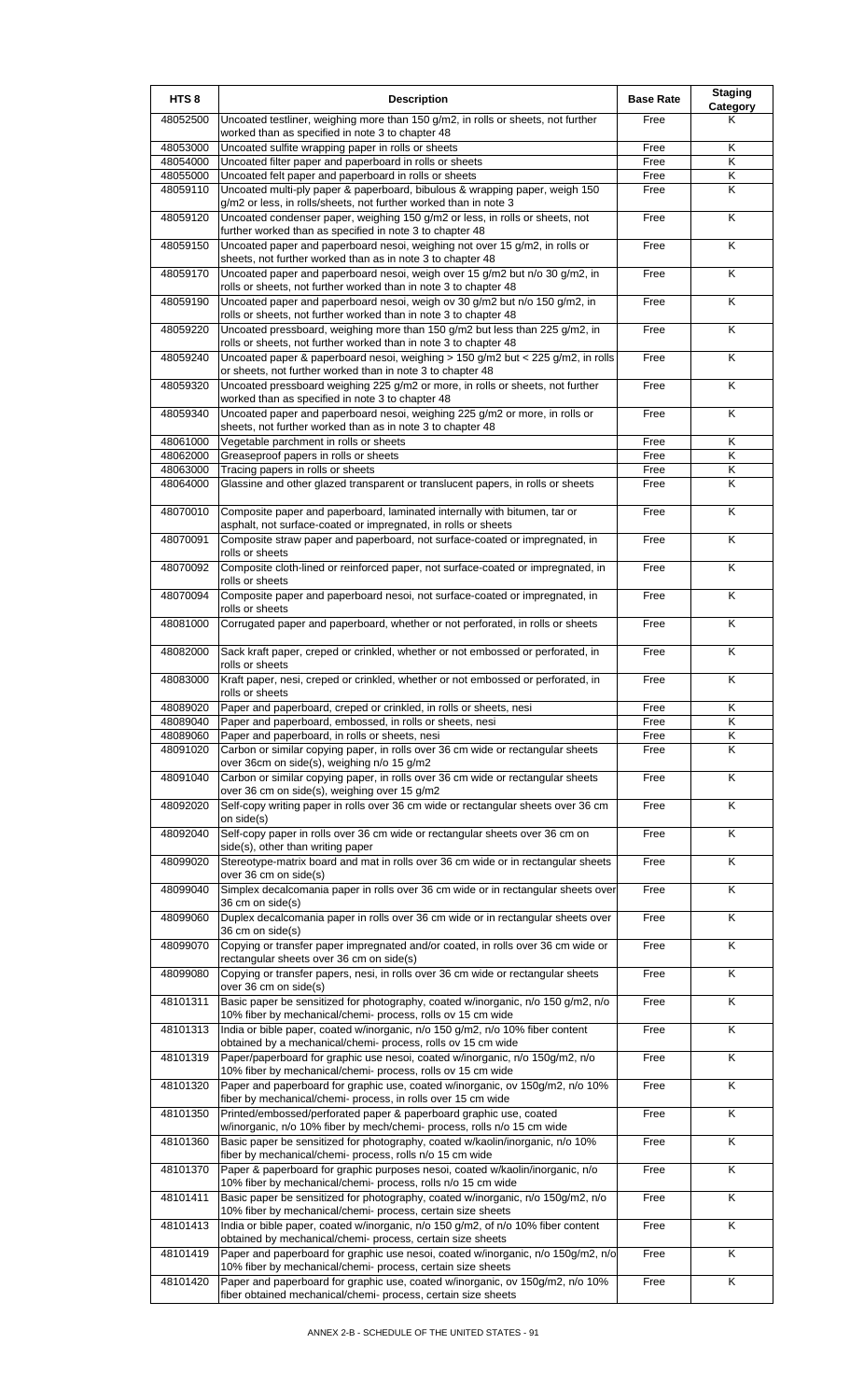| HTS <sub>8</sub>     | <b>Description</b>                                                                                                                                                                                                   | <b>Base Rate</b> | <b>Staging</b><br>Category |
|----------------------|----------------------------------------------------------------------------------------------------------------------------------------------------------------------------------------------------------------------|------------------|----------------------------|
| 48101450             | Printed/embossed/perforated paper & paperboard, coated w/inorganic, n/o 10%<br>fiber obtained mechanical/chemi- process, other sized sheets                                                                          | Free             | Κ                          |
| 48101460             | Basic paper be sensitized use in photography, coated w/inorganic, n/o 10% fiber<br>obtained mechanical/chemi- process, other sized sheets                                                                            | Free             | K                          |
| 48101470             | Paper & paperboard for graphic purposes nesoi, coated w/inorganic, n/o 10% fiber<br>obtained mechanical/chemi- process, other sized sheets                                                                           | Free             | Κ                          |
| 48101911             | Basic paper be sensitized use in photography, coated w/inorganic, n/o 150g/m2,<br>n/o 10% fiber by mechanical/chemi- process, sheets nesoi                                                                           | Free             | $\overline{\mathsf{K}}$    |
| 48101913             | India or bible paper, coated w/inorganic, n/o 150 g/m2, of n/o 10% fiber content<br>obtained by a mechanical/chemi- process, sheets nesoi                                                                            | Free             | K                          |
| 48101919             | Paper & paperboard for graphic use nesoi, coated w/inorganic, n/o 150g/m2, n/o<br>10% fiber obtained by mechanical/chemi- process, sheets nesoi                                                                      | Free             | K                          |
| 48101920             | Paper and paperboard for graphic use, coated w/inorganic, ov 150g/m2, n/o 10%<br>fiber obtained by a mechanical/chemi- process, sheets nesoi                                                                         | Free             | K                          |
| 48102210             | Light-weight coated paper for graphic use, > 10% fiber content obtained by<br>mechanical/chemi- process, strip/roll ov 15 cm wide/sized sheets                                                                       | Free             | $\overline{\mathsf{K}}$    |
| 48102250             | Light-wt coated printed/embossed/perforated paper/paperboard for graphic, > 10%<br>fiber obtained mechanical/chemi- process, roll/sheet nesoi                                                                        | Free             | Κ                          |
| 48102260             | Light-weight coated basic paper be sensitized use in photography, > 10% fiber<br>obtained mechanical/chemi- process, rolls/sheets nesoi                                                                              | Free             | $\overline{\mathsf{K}}$    |
| 48102270             | Light-wt coated paper & paperboard used for graphic purposes, > 10% fiber<br>obtained by a mechanical/chemi- process, roll/sheet nesoi                                                                               | Free             | $\overline{\mathsf{K}}$    |
| 48102910             | Paper/paperboard for graphic, coated w/inorganic, > 10% fiber obtained by                                                                                                                                            | Free             | Κ                          |
| 48102950             | mechanical/chemi- process, strip/roll ov 15 cm wide & sized sheets<br>Printed/embossed/perforated paper/paperboard for graphic, coated w/inorganic, >                                                                | Free             | K                          |
| 48102960             | 10% fiber by mechanical/chemi- process, rolls/sheets nesoi<br>Basic paper to be sensitized for use in photography, coated w/inorganic, > 10%                                                                         | Free             | K                          |
| 48102970             | fiber by mechanical/chemi- process, rolls/sheets nesoi<br>Paper/paperboard used for graphic purposes, coated w/inorganic, > 10% fiber by                                                                             | Free             | K                          |
| 48103110             | mechanical/chemi- process, rolls/sheets nesoi<br>Nongraphic bleached coated kraft paper/paperboard, >95% wood fiber by                                                                                               | Free             | Κ                          |
| 48103130             | chemical process, 150g/m2 or <, strip/roll ov 15 cm wide/certain sheet<br>Bleached coated kraft paper cards, not punched, for punchcard machine, >95%                                                                | Free             | K                          |
| 48103165             | wood fiber by chemical process, 150g/m2 or <, rolls/sheets nesoi<br>Nongraphic bleached coated kraft paper/paperboard nesoi, of > 95% wood fiber                                                                     | Free             | Κ                          |
| 48103210             | by chemical process, 150 g/m2 or less, in rolls or sheets nesoi<br>Nongraphic bleached coated kraft paper/paperboard, > 95% wood fiber by                                                                            | Free             | K                          |
| 48103230             | chemical process, >150g/m2, strip/roll ov 15 cm wide/certain sheets<br>Bleached coated kraft paper card, not punched, for punchcard machine, >95%                                                                    | Free             | K                          |
| 48103265             | wood fiber by chemical process, > 150g/m2, in strips/sheets nesoi<br>Nongraphic bleached coated kraft paper/paperboard nesoi, of > 95% wood fiber                                                                    | Free             | K                          |
| 48103912             | obtained chemical process, > 150 g/m2, in rolls or sheets nesoi<br>Nongraphic nonbleach uniformly kraft paper/paperboard, coated w/inorganic, wheth<br>impreg but not treated, strip/roll ov 15cm wide/certain sheet | Free             | K                          |
| 48103914             | Nongraphic nonbleached uniformly kraft paper and paperboard nesoi, coated                                                                                                                                            | Free             | K                          |
| 48103930             | w/kaolin/inorganic substances, strip/roll ov 15 cm/certain sheets<br>Nonbleached uniformly kraft paper cards, not punched, for punchcard machines,                                                                   | Free             | Κ                          |
| 48103965             | coated w/inorganic substances, strips/sheets nesoi<br>Nongraphic nonbleached uniformly kraft paper or paperboard nesoi, coated with                                                                                  | Free             | Κ                          |
| 48109212             | kaolin or other inorganic substances, in rolls or sheets nesoi<br>Multi-ply paper & paperboard nesoi, coat w/kaolin/other inorganic substances, wt >                                                                 | Free             | K                          |
| 48109214             | 150g/m2, strips/rolls ov 15 cm wide or certain sheets<br>Multi-ply paper/paperboard nesoi, coat w/kaolin/other inorganic substances, wt                                                                              | Free             | $\overline{\mathsf{x}}$    |
| 48109230             | 150g/m2 or less, strips/rolls ov 15 cm wide or certain sheets<br>Mult-ply paper/paperboard cards, not punched, for punchcard machines, coated                                                                        | Free             | $\overline{\mathsf{K}}$    |
| 48109265             | w/kaolin/other inorganic substances, in strips/sheets nesoi<br>Multi-ply paper or paperboard nesoi, coated with kaolin or other inorganic                                                                            | Free             | K                          |
| 48109910             | substances, in rolls n/o 15 cm wide and rectangular sheets nesoi<br>Paper & paperboard nesoi, coated with kaolin or other inorganic substances, in                                                                   | Free             | K                          |
| 48109930             | strips/rolls ov 15 cm wide or certain size rectangular sheets<br>Paper & paperboard cards nesoi, not punched, for punchcard machines, coated                                                                         | Free             | $\overline{\mathsf{K}}$    |
| 48109965             | w/kaolin/inorganic substances, in strips or sheets nesoi<br>Paper and paperboard nesoi, coated with kaolin or other inorganic substances, in                                                                         | Free             | K                          |
| 48111010             | rolls n/o 15 cm wide and rectangular sheets nesoi<br>Tarred, bituminized or asphalted paper & paperboard, in strip/roll ov 15cm wide or                                                                              | Free             | $\overline{\mathsf{K}}$    |
| 48111020             | rectangular sheet w/side ov 36cm & other ov 15cm unfolded<br>Tarred, bituminized or asphalted paper and paperboard, in strips or rolls not over                                                                      | Free             | Κ                          |
| 48114110             | 15 cm wide or in rectangular sheets nesoi<br>Self-adhesive paper & paperboard, in strips/rolls ov 15cm wide or rectangular                                                                                           | Free             | K                          |
| 48114120             | sheets w/1 side ov 36cm & other side ov 15cm in unfolded<br>Self-adhesive paper and paperboard, in strips or rolls not over 15 cm wide                                                                               | Free             | $\overline{\mathsf{K}}$    |
| 48114130<br>48114910 | Self-adhesive paper and paperboard, in rectangular sheets nesoi<br>Gummed or adhesive paper and paperboard (other than self-adhesive), in strips                                                                     | Free<br>Free     | Κ<br>Κ                     |
| 48114920             | or rolls over 15 cm wide or certain sized rectangular sheets<br>Gummed or adhesive paper and paperboard (other than self-adhesive), in strips                                                                        | Free             | K                          |
| 48114930             | or rolls not over 15 cm wide<br>Gummed or adhesive paper and paperboard (other than self-adhesive), in                                                                                                               | Free             | Κ                          |
| 48115120             | rectangular sheets nesoi<br>Bleached paper and paperboard, coated/impregnated/covered w/plastics, wt                                                                                                                 | Free             | K                          |
| 48115140             | >150g/m2, 0.3mm or more thick, in certain size strips/rolls/sheets<br>Bleached paper and paperboard, coated/impregnated/covered w/plastics, wt >                                                                     | Free             | Κ                          |
| 48115160             | 150 g/m2, < 0.3 mm thick, in certain size strips/rolls/sheets<br>Bleached paper and paperboard, coated/impregnated/covered w/plastics, wt >                                                                          | Free             | K                          |
|                      | 150 g/m2, in rolls n/o 15 cm wide or rectangular sheets nesoi                                                                                                                                                        |                  |                            |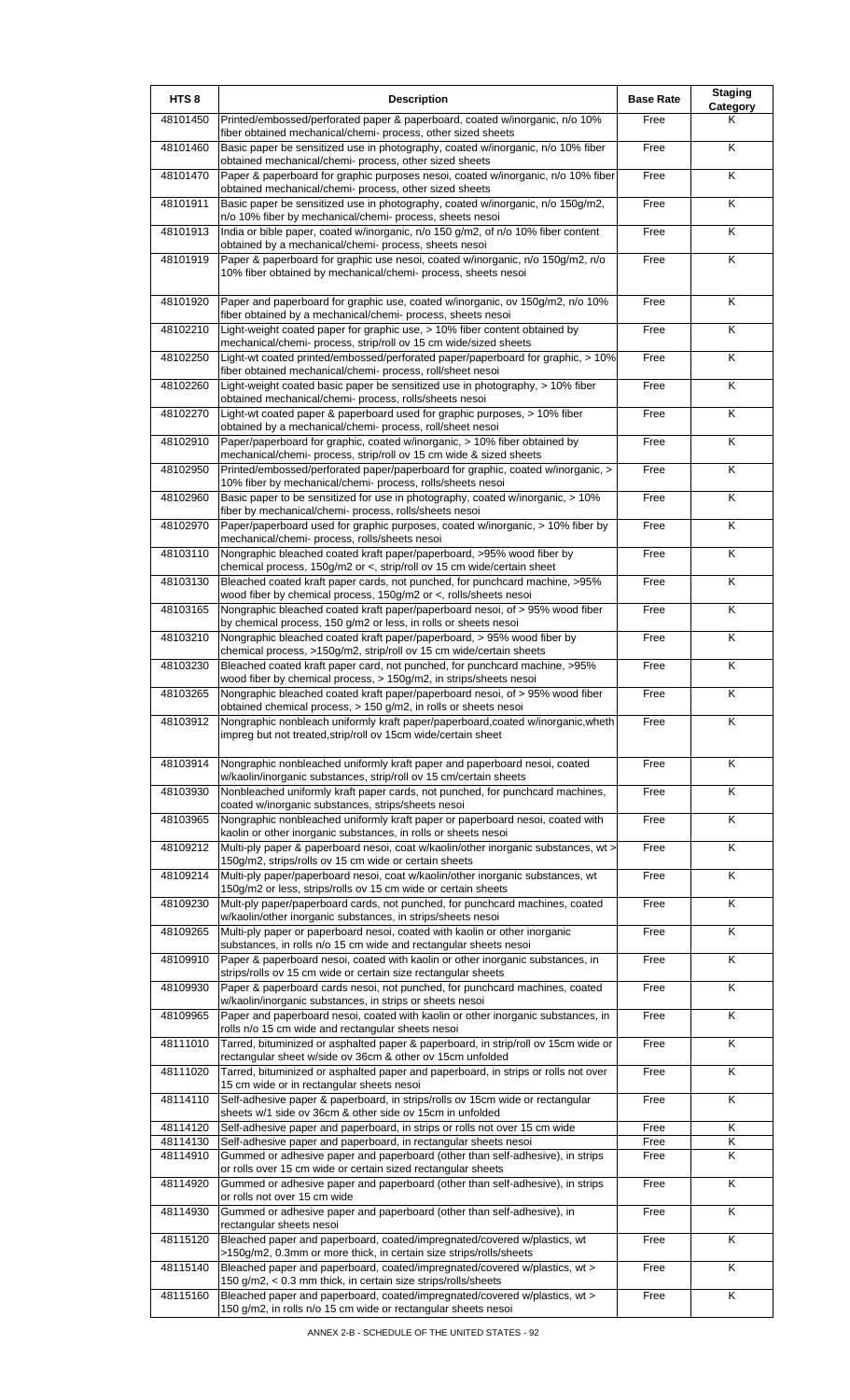| HTS <sub>8</sub>     | <b>Description</b>                                                                                                                                        | <b>Base Rate</b> | <b>Staging</b><br>Category |
|----------------------|-----------------------------------------------------------------------------------------------------------------------------------------------------------|------------------|----------------------------|
| 48115920             | Bleached nesoi/nonbleached printing paper, coated, impregnated or covered with<br>plastics, in strips/rolls ov 15cm wide or certain size sheets           | Free             | Κ                          |
| 48115940             | Bleached nesoi/nonbleached paper and paperboard nesoi,<br>coated/impregnated/covered with plastics, in certain size strip/rolls/sheets                    | Free             | K                          |
| 48115960             | Bleached nesoi/nonbleached paper & paperboard, coated/impregnated/covered<br>with plastics, in rolls n/o 15 cm wide or rectangular sheets nesoi           | Free             | K                          |
| 48116040             | Paper and paperboard, coated/impregnated/covered with<br>wax/paraffin/stearin/oil/glycerol, in strips/rolls ov 15cm wide or certain size sheets           | Free             | K                          |
| 48116060             | Paper and paperboard, coated/impregnated/covered with<br>wax/paraffin/stearin/oil/glycerol, in rolls n/o 15cm wide or rectangular sheets nesoi            | Free             | K                          |
| 48119010             | Handmade paper of cellulose fibers, in strip or roll ov 15 cm wide or rectangular<br>sheets w/1 side ov 36 cm and other ov 15 cm in unfolded              | Free             | K                          |
| 48119020             | Paper/paperboard/cell wadding/webs of cell fibers, all/partly covered<br>w/flock/gelatin/metal/metal solutions, in certain strip/rolls/sheets             | Free             | K                          |
| 48119030             | Paper, paperboard, cellulose wadding and webs of cellulose fibers, impregnated<br>with latex, in certain size strips/rolls/sheets                         | Free             | K                          |
| 48119040             | Paper, paperboard, cellulose wadding and webs of cellulose fibers, nesoi,<br>weighing not over 15 g/m2, in certain size strips, rolls or sheets           | Free             | Κ                          |
| 48119060             | Paper, paperboard, cellulose wadding and web of cellulose fibers, nesoi, wt ov<br>15g/m2 n/o 30g/m2, in certain size strips, rolls or sheets              | Free             | K                          |
| 48119080             | Paper, paperboard, cellulose wadding and webs of cellulose fibers, nesoi,<br>weighing over 30 g/m2, in certain size strips, rolls or sheets               | Free             | K                          |
| 48119090             | Paper, paperboard, cellulose wadding and webs of cellulose fibers, nesoi, in rolls<br>n/o 15 cm wide or rectangular sheets nesoi                          | Free             | K                          |
| 48120000             | Filter blocks, slabs and plates of paper pulp                                                                                                             | Free             | Κ                          |
| 48131000             | Cigarette paper in the form of booklets or tubes                                                                                                          | Free             | Κ                          |
| 48132000             | Cigarette paper in rolls of a width not exceeding 5 cm                                                                                                    | Free             | Κ                          |
| 48139000             | Cigarette paper, whether or not cut to size, nesi                                                                                                         | Free             | Κ                          |
| 48141000             | "Ingrain" paper                                                                                                                                           | Free             | Κ                          |
| 48142000             | Wallpaper and similar wallcoverings of paper, coated or covered on the face side<br>with a layer of plastics                                              | Free             | Κ                          |
| 48143000             | Wallpaper and similar wallcoverings of paper, covered on the face side with<br>plaiting material                                                          | Free             | K                          |
| 48149000             | Other wallpaper and similar wallcoverings, nesi; window transparencies of paper,<br>nesi                                                                  | Free             | K                          |
| 48150000             | Floor coverings on a base of paper or of paperboard, whether or not cut to size                                                                           | Free             | K                          |
| 48161000             | Carbon or similar copying papers, nesi                                                                                                                    | Free             | Κ                          |
| 48162000             | Self-copy paper, nesi                                                                                                                                     | Free             | Κ                          |
| 48163000             | Duplicator stencils                                                                                                                                       | Free             | ĸ                          |
| 48169000             | Copying or transfer papers, nesi                                                                                                                          | Free             | K                          |
| 48171000             | Envelopes of paper or paperboard                                                                                                                          | Free             | Κ                          |
| 48172020             | Sheets of writing paper with border gummed or perforated, prepared for use as<br>combination sheets and envelopes                                         | Free             | K                          |
| 48172040             | Other letter cards, plain postcards and correspondence cards, nesi                                                                                        | Free             | Κ                          |
| 48173000             | Boxes, pouches, wallets and writing compendiums, of paper or paperboard,                                                                                  | Free             | K                          |
|                      | containing an assortment of paper stationery                                                                                                              |                  |                            |
| 48181000<br>48182000 | Toilet paper<br>Handkerchiefs, cleansing or facial tissues and towels of paper pulp, paper,                                                               | Free<br>Free     | Κ<br>Κ                     |
| 48183000             | cellulose wadding or webs of cellulose fiber<br>Tablecloths and table napkins of paper pulp, paper, cellulose wadding or webs of                          | Free             | K                          |
| 48184020             | cellulose fiber<br>Sanitary napkins and tampons, diapers and diaper liners and similar sanitary                                                           | Free             | K                          |
| 48184040             | articles, of paper pulp<br>Sanitary napkins and tampons, diapers and diaper liners and similar sanitary                                                   | Free             | K                          |
| 48185000             | articles, other than of paper pulp<br>Articles of apparel and clothing accessories of paper pulp, paper, cellulose                                        | Free             | K                          |
| 48189000             | wadding or webs of cellulose fibers<br>Bedsheets and similar household, sanitary or hospital articles of paper, cellulose                                 | Free             | K                          |
|                      | wadding or webs of cellulose fibers, nesi                                                                                                                 |                  |                            |
| 48191000             | Cartons, boxes and cases of corrugated paper or paperboard                                                                                                | Free             | Κ                          |
| 48192000<br>48193000 | Folding cartons, boxes and cases of noncorrugated paper or paperboard<br>Sacks and bags, having a base of a width of 40 cm or more, of paper, paperboard, | Free<br>Free     | Κ<br>K                     |
| 48194000             | cellulose wadding or webs of cellulose fibers<br>Sacks and bags, nesi, including cones, of paper, paperboard, cellulose wadding or                        | Free             | K                          |
| 48195020             | webs of cellulose fibers<br>Sanitary food and beverage containers of paper, paperboard, cellulose wadding or                                              | Free             | K                          |
| 48195030             | webs of cellulose fibers, nesi<br>Record sleeves of paper, paperboard, cellulose wadding or webs of cellulose                                             | Free             | K                          |
| 48195040             | fibers<br>Packing containers, nesi, of paper, paperboard, cellulose wadding or webs of                                                                    | Free             | K                          |
| 48196000             | cellulose fibers<br>Box files, letter trays, storage & like articles, used in offices & shops, of                                                         | Free             | K                          |
| 48201020             | paper, paperboard, cellulose wadding/webs of cellulose fibers<br>Diaries, notebooks and address books, bound; letter and memorandum pads and              | Free             | K                          |
| 48201040             | similar articles, of paper or paperboard<br>Registers, account, order and receipt books, and similar articles, of paper or                                | Free             | Κ                          |
| 48202000             | paperboard, nesi<br>Exercise books of paper or paperboard                                                                                                 | Free             | Κ                          |
| 48203000             | Binders (other than book covers), folders and file covers of paper or paperboard                                                                          | Free             | Κ                          |
| 48204000             | Manifold business forms and interleaved carbon sets of paper or paperboard                                                                                | Free             | K                          |
|                      |                                                                                                                                                           |                  |                            |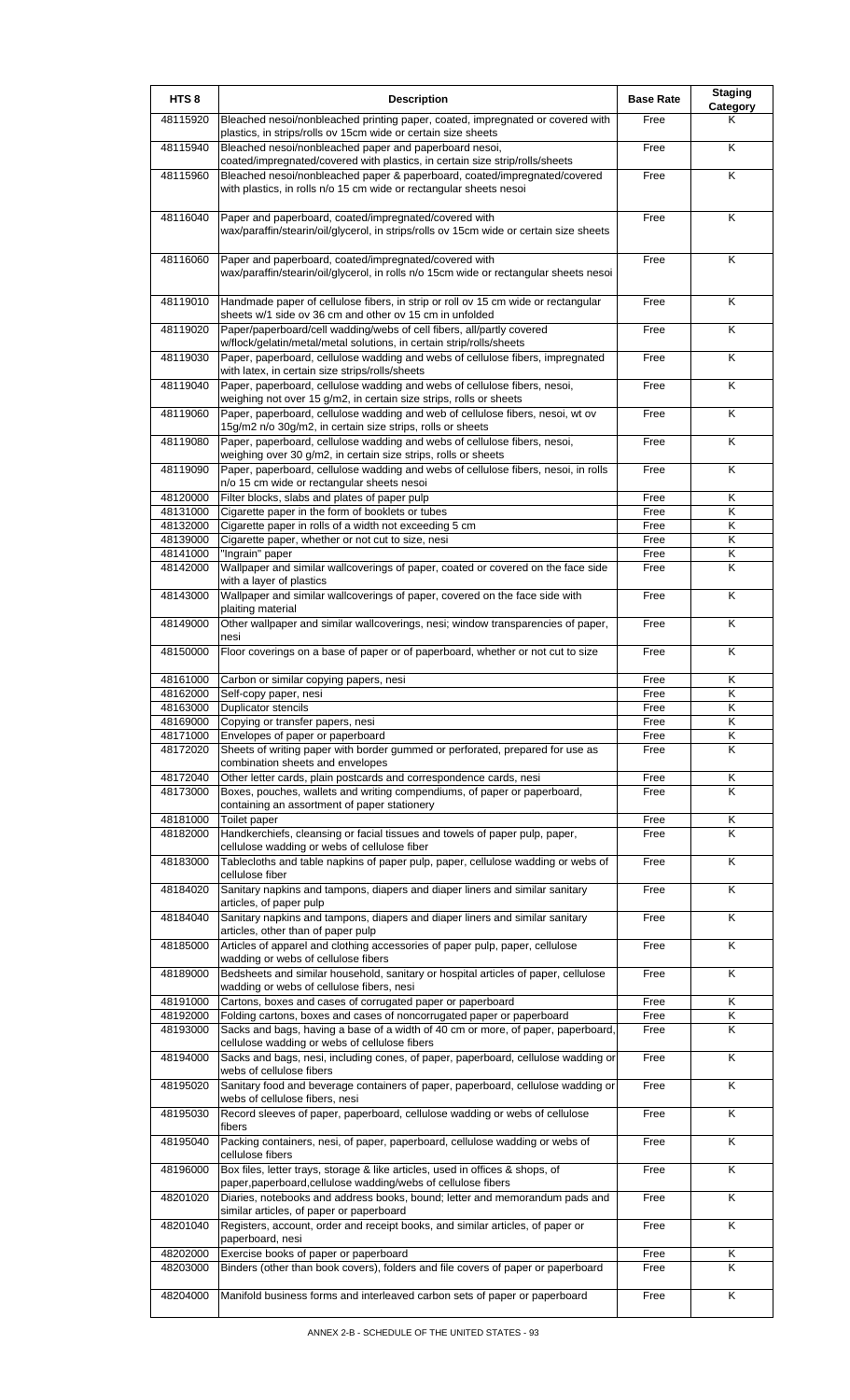| HTS <sub>8</sub>     | <b>Description</b>                                                                                                                           | <b>Base Rate</b> | <b>Staging</b><br>Category |
|----------------------|----------------------------------------------------------------------------------------------------------------------------------------------|------------------|----------------------------|
| 48205000             | Albums for samples or for collections, of paper or paperboard                                                                                | Free             | Κ                          |
| 48209000             | Blotting pads and other articles of stationery nesi, and book covers, of paper or<br>paperboard                                              | Free             | Κ                          |
| 48211020             | Paper and paperboard labels, printed in whole or part by a lithographic process                                                              | Free             | K                          |
| 48211040             | Paper and paperboard labels, printed by other than a lithographic process                                                                    | Free             | Κ                          |
| 48219020             | Pressure-sensitive paper and paperboard labels, not printed                                                                                  | Free             | K                          |
| 48219040             | Paper and paperboard labels, not printed, nesi                                                                                               | Free             | Κ                          |
| 48221000             | Bobbins, spools, cops and similar supports of paper pulp, paper or paperboard of                                                             | Free             | Κ                          |
| 48229000             | a kind used for winding textile yarn<br>Bobbins, spools, cops and similar supports of paper pulp, paper or paperboard,                       | Free             | K                          |
|                      | nesi                                                                                                                                         |                  |                            |
| 48231200             | Self-adhesive gummed or adhesive paper, in strips or rolls, nesoi                                                                            | Free             | Κ                          |
| 48231901             | Gummed or adhesive paper (other than self-adhesive), in strips or rolls, nesoi                                                               | Free             | K                          |
| 48232010             | Paint filters and strainers of paper or paperboard                                                                                           | Free             | Κ                          |
| 48232090             | Filter paper and paperboard, nesi                                                                                                            | Free             | Κ                          |
| 48234000             | Rolls, sheets and dials of paper or paperboard printed for self-recording apparatus                                                          | Free             | Κ                          |
| 48236000             | Trays, dishes, plates, cups and the like, of paper or paperboard                                                                             | Free             | Κ                          |
| 48237000             | Molded or pressed articles of paper pulp                                                                                                     | Free             | K                          |
| 48239010             | Articles of paper pulp, nesi                                                                                                                 | Free             | $\overline{\mathsf{K}}$    |
| 48239020             | Articles of papier-mache, nesi                                                                                                               | Free             | Κ                          |
| 48239031             | Cards of paper or paperboard, nesoi, not punched, for punchcard machines,<br>whether or not in strips                                        | Free             | K                          |
| 48239040             | Frames or mounts for photographic slides of paper or paperboard                                                                              | Free             | K                          |
| 48239050             | Hand fans of paper or paperboard                                                                                                             | Free             | Κ                          |
| 48239060             | Gaskets, washers and other seals of coated paper or paperboard                                                                               | Free             | Κ                          |
| 48239066             | Articles of coated paper or paperboard, nesoi                                                                                                | Free             | Κ                          |
| 48239070             | Articles of cellulose wadding, nesi                                                                                                          | Free             | Κ                          |
| 48239080             | Gaskets, washers and other seals of paper, paperboard and webs of cellulose<br>fibers, nesi                                                  | Free             | K                          |
| 48239086             | Articles of paper pulp, paper, paperboard, cellulose wadding or webs of cellulose<br>fibers, nesoi                                           | Free             | K                          |
| 49011000             | Printed books, brochures, leaflets and similar printed matter in single sheets,<br>whether or not folded                                     | Free             | K                          |
| 49019100             | Printed dictionaries and encyclopedias and serial installments thereof                                                                       | Free             | Κ                          |
| 49019900             | Printed books, brochures, leaflets and similar printed matter, other than in single                                                          | Free             | K                          |
| 49021000             | sheets                                                                                                                                       |                  | K                          |
| 49029010             | Newspapers, journals and periodicals, appearing at least four times a week<br>Newspaper supplements printed by a gravure process             | Free<br>Free     | $\overline{\mathsf{K}}$    |
| 49029020             | Newspaper, journals and periodicals, except those appearing at least four times a<br>week                                                    | Free             | Κ                          |
| 49030000             | Children's picture, drawing or coloring books                                                                                                | Free             | Κ                          |
| 49040000             | Music, printed or in manuscript, whether or not bound or illustrated                                                                         | Free             | Κ                          |
| 49051000             | Globes, printed                                                                                                                              | Free             | K                          |
| 49059100             | Maps and hydrographic or similar charts of all kinds, including atlases and<br>topographical plans, printed in book form                     | Free             | K                          |
| 49059900             | Maps and hydrographic or similar charts of all kinds, including atlases, wall maps                                                           | Free             | K                          |
| 49060000             | and topographical plans, printed, in other than book form<br>Hand-drawn original plans and drawings; hand-written texts; photo reproductions | Free             | K                          |
| 49070000             | on sensitized paper and carbon copies of the foregoing<br>Unused stamps of current or new issue in country to which destined; stamp-         | Free             | K                          |
|                      | impressed paper; check forms; documents of title, etc                                                                                        |                  |                            |
| 49081000             | Transfers (decalcomanias), vitrifiable                                                                                                       | Free             | Κ                          |
| 49089000             | Transfers (decalcomanias), not vitrifiable                                                                                                   | Free             | Κ                          |
| 49090020<br>49090040 | Postcards, printed or illustrated                                                                                                            | Free<br>Free     | Κ<br>K                     |
|                      | Printed cards (except postcards) bearing personal greetings, messages or<br>announcements, with or without envelopes or trimmings            |                  |                            |
| 49100020             | Calendars printed on paper or paperboard in whole or in part by a lithographic<br>process, not over 0.51 mm in thickness                     | Free             | K                          |
| 49100040             | Calendars printed on paper or paperboard in whole or in part by a lithographic<br>process, over 0.51 mm in thickness                         | Free             | K                          |
| 49100060             | Printed calendars, including calendar blocks, printed on paper or paperboard by<br>other than a lithographic process                         | Free             | K                          |
| 49111000             | Printed trade advertising material, commercial catalogs and the like                                                                         | Free             | Κ                          |
| 49119110             | Pictures, designs and photographs, printed over 20 years at time of importation                                                              | Free             | K                          |
| 49119115             | Pictures, designs and photographs printed not over 20 years at time of<br>importation, used in production of articles of heading 4901        | Free             | K                          |
| 49119120             | Lithographs on paper or paperboard, not over 0.51 mm in thickness, printed not<br>over 20 years at time of importation                       | Free             | K                          |
| 49119130             | Lithographs on paper or paperboard, over 0.51 mm in thickness, printed not over<br>20 years at time of importation                           | Free             | K                          |
| 49119140             | Pictures, designs and photographs, excluding lithographs on paper or paperboard,<br>printed not over 20 years at time of importation         | Free             | $\overline{\mathsf{K}}$    |
| 49119920             | Printed international customs forms (carnets), and parts thereof, in English or<br>French, (whether or not in additional languages)          | Free             | Κ                          |
| 49119960             | Printed matter, nesi, printed on paper in whole or in part by a lithographic process                                                         | Free             | K                          |
| 49119980             | Printed matter, nesi                                                                                                                         | Free             | Κ                          |
| 50010000             | Silkworm cocoons suitable for reeling                                                                                                        | Free             | K                          |
| 50020000             | Raw silk (not thrown)                                                                                                                        | Free             | Κ                          |
| 50031000             | Silk waste (including cocoons unsuitable for reeling, yarn waste and garnetted<br>stock) not carded or combed                                | Free             | Κ                          |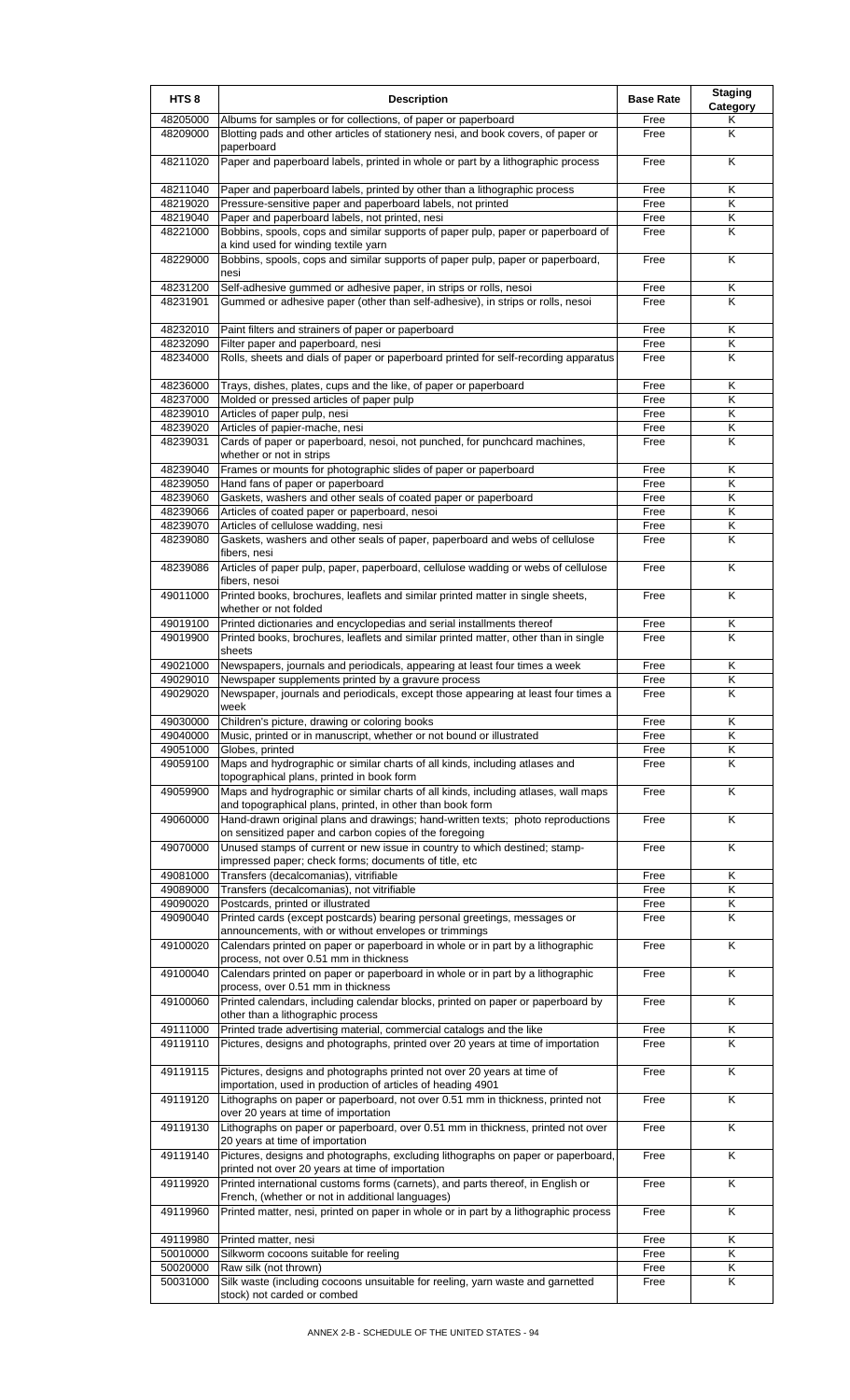| HTS <sub>8</sub> | <b>Description</b>                                                                                                                                                                                         | <b>Base Rate</b>         | <b>Staging</b><br>Category |
|------------------|------------------------------------------------------------------------------------------------------------------------------------------------------------------------------------------------------------|--------------------------|----------------------------|
| 50039000         | Silk waste (including cocoons unsuitable for reeling, yarn waste and garnetted<br>stock) carded or combed                                                                                                  | 2.5%                     | A                          |
| 50040000         | Silk yarns (other than yarn spun from silk waste) not put up for retail sale                                                                                                                               | Free                     | Κ                          |
| 50050000         | Yarn spun from silk waste, not put up for retail sale                                                                                                                                                      | Free                     | K                          |
| 50060010         | Spun yarn, containing 85% or more by weight of silk, put up for retail sale;<br>silkworm gut                                                                                                               | Free                     | Κ                          |
| 50060090         | Spun silk yarn, containing less than 85% by weight of silk, put up for retail sale                                                                                                                         | Free                     | K                          |
| 50071030         | Woven fabrics of noil silk, containing 85 percent or more by weight of silk or silk<br>waste                                                                                                               | 0.8%                     | A                          |
| 50071060         | Woven fabrics of noil silk, containing less than 85 percent by weight of silk or silk<br>waste                                                                                                             | 3.9%                     | Α                          |
| 50072000         | Woven fabrics containing 85 percent or more by weight of silk or of silk waste,<br>other than noil silk                                                                                                    | Free                     | K                          |
| 50079030         | Woven silk fabrics, containing 85 percent or more by weight of silk or silk waste,<br>nesoi                                                                                                                | 0.8%                     | A                          |
| 50079060         | Other silk woven fabrics, containing less than 85 percent by weight of silk or silk<br>waste, nesoi                                                                                                        | 3.9%                     | A                          |
| 51011110         | Unimproved wool and other wool not finer than 46s, greasy, shorn, not carded or<br>combed, for special uses                                                                                                | Free                     | K                          |
| 51011120         | Unimproved wool and other wool not finer than 40s, greasy, shorn, not carded or<br>combed, not for special uses                                                                                            | Free                     | K                          |
| 51011140         | Wool, excluding unimproved, finer than 40s but not 44s, greasy, shorn, not carded<br>or combed, not for special uses                                                                                       | Free                     | K                          |
| 51011150         | Wool, excluding unimproved, finer than 44s but not 46s, greasy, shorn, not carded<br>or combed, not for special uses                                                                                       | Free                     | K                          |
| 51011160         | Wool, excluding unimproved, finer than 46s, greasy, shorn, not carded or combed                                                                                                                            | 18.7<br>cents/clean kg   | Α                          |
| 51011910         | Unimproved wool and other wool not finer than 46s, greasy, not shorn, not carded<br>or combed, for special uses                                                                                            | Free                     | Κ                          |
| 51011920         | Unimproved wool and other wool not finer than 40s, greasy, not shorn, not carded<br>or combed, not for special uses                                                                                        | Free                     | K                          |
| 51011940         | Wool, excl. unimproved, finer than 40s, but not 44s, greasy, not shorn, not carded<br>or combed, not for special uses                                                                                      | Free                     | K                          |
| 51011950         | Wool, excluding unimproved, finer than 44s but not 46s, greasy, not shorn, not                                                                                                                             | Free                     | Κ                          |
| 51011960         | carded or combed, not for special uses<br>Wool, excluding unimproved, finer than 46s, greasy, incl. fleece-washed, not<br>shorn, not carded or combed                                                      | 18.7<br>cents/clean kg   | D                          |
| 51012110         | Unimproved wool and other wool not finer than 46s, degreased, not further<br>processed, shorn, not carded or combed, for special uses                                                                      | Free                     | K                          |
| 51012115         | Unimproved wool and other wool not finer than 40s, degreased, not further<br>processed, shorn, not carded or combed, not for special uses                                                                  | Free                     | ĸ                          |
| 51012130         | Wool, excl. unimproved, finer than 40s but not 44s, degreased, not further                                                                                                                                 | Free                     | Κ                          |
| 51012135         | processed, shorn, not carded or combed, not for special uses<br>Wool, excl. unimproved, finer than 44s but not 46s, degreased, not further<br>processed, shorn, not carded or combed, not for special uses | Free                     | K                          |
| 51012140         | Wool, excl. unimproved, finer than 46s, degreased, not further processed, shorn,<br>not carded or combed, not for special uses                                                                             | 20.6<br>cents/clean kg   | Α                          |
| 51012165         | Unimproved wool and other wool, not finer than 46s, degreased, shorn, not                                                                                                                                  | Free                     | Κ                          |
| 51012170         | carbonized, not carded or combed<br>Unimproved wool and other wool, finer than 46s, degreased, shorn, not                                                                                                  | 6.5 cents/kg $+$         | D                          |
| 51012910         | carbonized, not carded or combed<br>Unimproved wool and other wool not finer than 46s, degreased, not further                                                                                              | 5.3%<br>Free             | $\overline{\mathsf{K}}$    |
| 51012915         | processed, not shorn, not carded or combed, for special uses<br>Unimproved wool and other wool not finer than 40s, degreased, not further                                                                  | Free                     | Κ                          |
| 51012930         | processed, not shorn, not carded or combed, not for special uses<br>Wool, excl. unimproved, finer than 40s but not 44s, degreased, not further                                                             | Free                     | K                          |
| 51012935         | processed, not shorn, not carded or combed, not for special uses<br>Wool, excl. unimproved, finer than 44s but not 46s, degreased, not further                                                             | Free                     | $\overline{\mathsf{K}}$    |
| 51012940         | processed, not shorn, not carded or combed, not for special uses<br>Wool, excl. unimproved, finer than 46s, degreased, not further processed, not<br>shorn, not carded or combed, not for special uses     | 20.6<br>cents/clean kg   | A                          |
| 51012965         | Unimproved wool and other wool, not finer than 46s, not shorn, not carbonized,                                                                                                                             | Free                     | Κ                          |
| 51012970         | degreased and further processed, not carded or combed<br>Wool, finer than 46s, not carded or combed, not carbonized, not shorn, degreased 6.5 cents/kg +<br>and processed to remove grease                 | 5.3%                     | D                          |
| 51013010         | Unimproved wool and other wool, not finer than 40s, carbonized, not further<br>processed, not carded or combed                                                                                             | Free                     | K                          |
| 51013015         | Wool, excluding unimproved, finer than 40s but not finer than 44s, carbonized, not<br>further processed, not carded or combed                                                                              | Free                     | K                          |
| 51013030         | Wool, excluding unimproved, finer than 44s but not finer than 46s, carbonized, not<br>further processed, not carded or combed                                                                              | Free                     | $\overline{\mathsf{K}}$    |
| 51013040         | Wool, excluding unimproved, finer than 46s, carbonized, not further processed,<br>not carded or combed                                                                                                     | 24.4 cents/kg            | Α                          |
| 51013065         | Unimproved wool and other wool, not finer than 46s, carbonized and further<br>processed, not carded or combed                                                                                              | Free                     | K                          |
| 51013070         | Unimproved wool and other wool, finer than 46s, carbonized and further<br>processed, not carded or combed                                                                                                  | $6.5$ cents/kg +<br>5.3% | D                          |
| 51021110         | Fine hair of Kashmir (cashmere) goats, not processed in any manner beyond the                                                                                                                              | 5.1                      | Α                          |
|                  | degreased or carbonized condition, not carded or combed                                                                                                                                                    | cents/clean kg           |                            |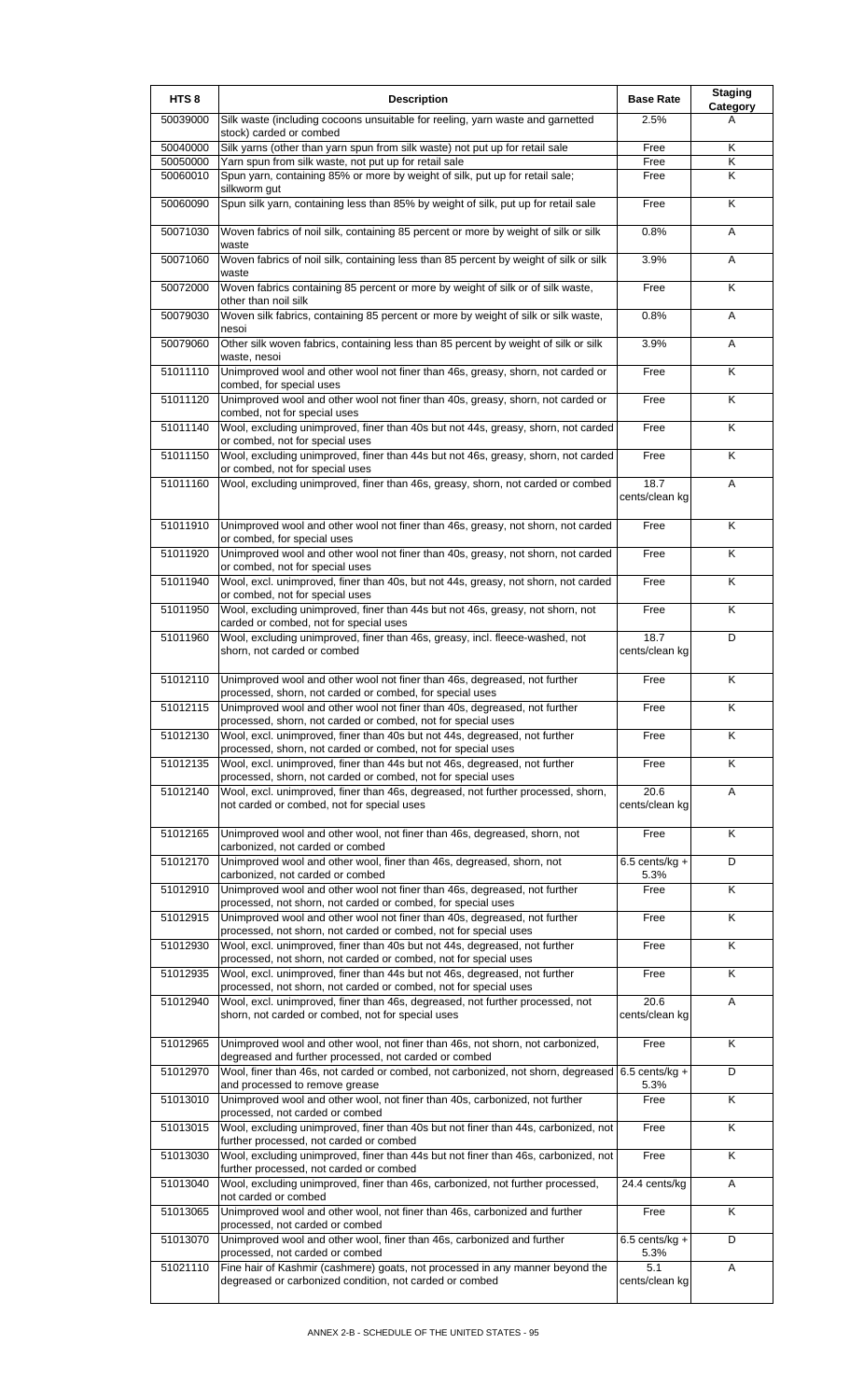| HTS <sub>8</sub>     | <b>Description</b>                                                                                                                             | <b>Base Rate</b>                 | <b>Staging</b><br><b>Category</b> |
|----------------------|------------------------------------------------------------------------------------------------------------------------------------------------|----------------------------------|-----------------------------------|
| 51021190             | Fine hair of Kashmir (cashmere) goats, processed beyond the degreased or<br>carbonized condition, not carded or combed                         | 4.9 cents/kg $+$<br>4%           | A                                 |
| 51021920             | Fine hair of the camel, not processed in any manner beyond the degreased or<br>carbonized condition, not carded or combed                      | 5 cents/clean<br>kg              | A                                 |
| 51021960             | Fine animal hair (other than Kashmir or camel), not processed beyond the<br>degreased or carbonized condition, not carded or combed            | 0.4%                             | A                                 |
| 51021980             | Fur, prepared for hatters' use, not carded or combed                                                                                           | Free                             | Κ                                 |
| 51021990             | Fine animal hair, further processed, not carded or combed                                                                                      | 4.9 cents/kg $+$<br>4%           | A                                 |
| 51022000             | Coarse animal hair, not carded or combed                                                                                                       | Free                             | Κ                                 |
| 51031000             | Noils of wool or of fine animal hair                                                                                                           | $2.6$ cents/kg                   | Α                                 |
| 51032000             | Waste, other than noils, of wool or of fine animal hair, including yarn waste but<br>excluding garnetted stock                                 | 2.6 cents/kg                     | A                                 |
| 51033000             | Waste of coarse animal hair, including yarn waste but excluding garnetted stock                                                                | 7%                               | D                                 |
| 51040000<br>51051000 | Garnetted stock of wool or of fine or coarse animal hair<br>Carded wool                                                                        | Free<br>$6.5$ cents/kg +         | Κ<br>A                            |
| 51052100             | Combed wool in fragments                                                                                                                       | 5.3%<br>$3.7$ cents/kg +         | Α                                 |
| 51052900             | Wool tops and other combed wool, except in fragments                                                                                           | 3%<br>$3.9$ cents/kg +           | A                                 |
| 51053100             | Fine hair of Kashmir (cashmere) goats, carded or combed                                                                                        | 3.1%<br>$6.8$ cents/kg +         | A                                 |
| 51053900             | Fine animal hair (other than Kashmir), carded or combed                                                                                        | 5.5%<br>$6.8$ cents/kg +<br>5.5% | A                                 |
| 51054000             | Coarse animal hair, carded or combed                                                                                                           | Free                             | Κ                                 |
| 51061000             | Yarn of carded wool, containing 85 percent or more by weight of wool, not put up<br>for retail sale                                            | 6%                               | A                                 |
| 51062000             | Yarn of carded wool, containing less than 85 percent by weight of wool, not put up<br>for retail sale                                          | 6%                               | A                                 |
| 51071030             | Yarn of combed wool, containing 85% or more by weight of wool, not put up for<br>retail sale, of wool fiber avg diameter 18.5 micron or <      | 6%                               | A                                 |
| 51071060             | Yarn of combed wool, containing 85% or more by weight of wool, not put up for<br>retail sale, nesoi                                            | 6%                               | A                                 |
| 51072030             | Yarn of combed wool, containing less than 85 percent by weight of wool, not put<br>up retail sale, of wool fiber avg diameter 18.5 micron or < | 6%                               | A                                 |
| 51072060             | Yarn of combed wool, containing less than 85 percent by weight of wool, not put<br>up retail sale, nesoi                                       | 6%                               | A                                 |
| 51081030             | Yarn of Angora rabbit hair, carded, not put up for retail sale                                                                                 | 4%                               | Α                                 |
| 51081040             | Yarn of mohair, carded, not put up for retail sale                                                                                             | 4%                               | A                                 |
| 51081080             | Yarn of fine animal hair other than Angora rabbit hair or mohair, carded, not put up<br>for retail sale                                        | 4%                               | A                                 |
| 51082030             | Yarn of Angora rabbit hair, combed, not put up for retail sale                                                                                 | 4%                               | Α                                 |
| 51082040             | Yarn of mohair, combed, not put up for retail sale                                                                                             | 4%                               | Α                                 |
| 51082080             | Yarn of fine animal hair other than Angora rabbit hair or mohair, combed, not put<br>up for retail sale                                        | 4%                               | A                                 |
| 51091020             | Yarn of wool, containing 85 percent or more by weight of wool, colored, cut into<br>uniform lengths of not over 8 cm, put up for retail sale   | Free                             | Κ                                 |
| 51091040             | Yarn of Angora rabbit hair, containing 85 percent or more by weight of the Angora<br>hair, put up for retail sale                              | 4%                               | Α                                 |
| 51091080             | Yarn of wool nesoi, or fine animal hair nesoi, over 85% or > of that wool/hair, for<br>retail sale, of wool fiber avg diamter 18.5 micron or < | 6%                               | Α                                 |
| 51091090             | Yarn of wool nesoi, or fine animal hair nesoi, over 85% or > of that wool/hair, put<br>up for retail sale, nesoi                               | $6\%$                            | Α                                 |
| 51099020             | Yarn of wool, colored, and cut into uniform lengths of not over 8 cm, containing<br>less than 85% by weight of wool, put up for retail sale    | Free                             | Κ                                 |
| 51099040             | Yarn of Angora rabbit hair containing less than 85 percent by weight of the Angora<br>hair, put up for retail sale                             | 4%                               | A                                 |
| 51099080             | Yarn of wool nesoi, or fine animal hair nesoi, < 85% of that wool/hair, for retail<br>sale, of wool fiber avg diameter 18.5 micron or <        | 6%                               | Α                                 |
| 51099090             | Yarn of wool nesoi, or fine animal hair nesoi, < 85% of that wool/hair, put up for<br>retail sale, nesoi                                       | 6%                               | Α                                 |
| 51100000             | Yarn of coarse animal hair or horsehair (including gimped horsehair yarn) whether<br>or not put up for retail sale                             | Free                             | Κ                                 |
| 51111120             | Tapestry and upholstery fabrics of carded wool/fine animal hair, over 85% wool or<br>hair, weighing not over 140 g/m2                          | 7%                               | Α                                 |
| 51111130             | Hand-woven fabrics of carded wool/fine animal hair, 85% or more wool or hair,<br>loom width less than 76 cm, weight not over 300 g/m2          | 10%                              | Α                                 |
| 51111170             | Woven fabrics, 85% or more by weight of carded wool/fine animal hair, weight not<br>over 300 g/m2, nesoi                                       | 25%                              | Α                                 |
| 51111910             | Tapestry and upholstery fabrics, woven, 85% or more by weight of carded<br>wool/fine animal hair, weight over 300 g/m2                         | 7%                               | Α                                 |
| 51111920             | Hand-woven fabrics, with 85 percent or more by weight of carded wool/fine animal<br>hair, loom width of less than 76 cm, weight ov 300 g/m2    | 10%                              | Α                                 |
| 51111960             | Woven fabrics, with 85 percent or more by weight of carded wool/fine animal hair<br>nesoi, weight over 300 g/m2                                | 25%                              | Α                                 |
| 51112005             | Tapestry & upholstery fabrics of carded wool/fine animal hair, mixed mainly or<br>solely with man-made filaments, weight exceeding 300 g/m2    | 7%                               | Α                                 |
| 51112010             | Tapestry & upholstery fabrics of carded wool/fine animal hair, mixed mainly or<br>solely with man-made filaments, weight not over 140 g/m2     | 7%                               | Α                                 |
| 51112090             | Woven fabrics of carded wool/fine animal hair, mixed mainly or solely with man-<br>made filaments, nesoi                                       | 25%                              | Α                                 |
| 51113005             | Tapestry & upholstery fabrics of carded wool/fine animal hair, mixed mainly/solely<br>with man-made staple fibers, weight exceeding 300 g/m2   | 7%                               | Α                                 |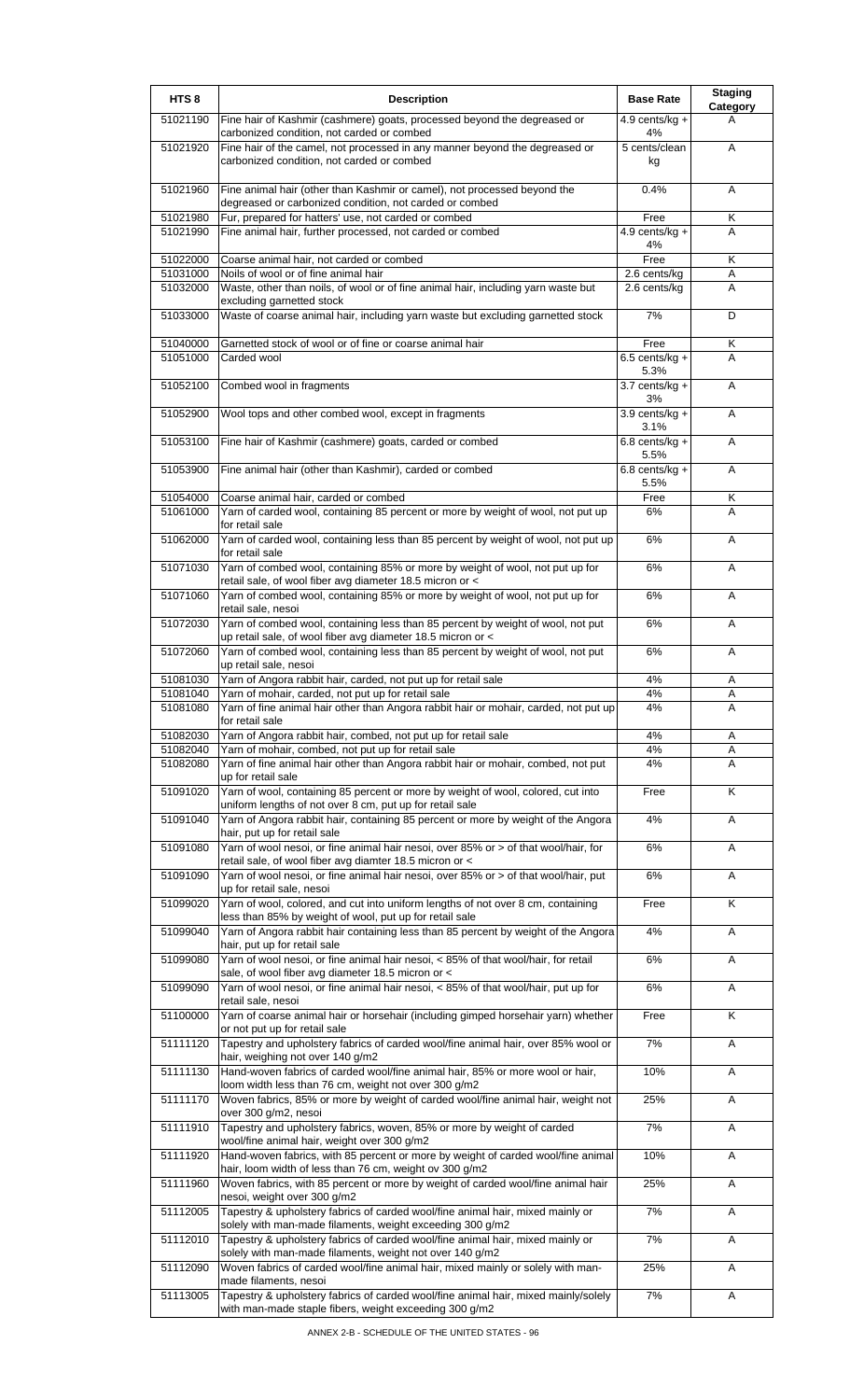| HTS <sub>8</sub>     | <b>Description</b>                                                                                                                              | <b>Base Rate</b> | <b>Staging</b><br>Category |
|----------------------|-------------------------------------------------------------------------------------------------------------------------------------------------|------------------|----------------------------|
| 51113010             | Tapestry & upholstery fabrics of carded wool/fine animal hair, mixed mainly/solely<br>with man-made staple fibers, weight not over 140 g/m2     | 7%               | A                          |
| 51113090             | Woven fabrics of carded wool/fine animal hair, mixed mainly or solely with man-<br>made staple fibers, nesoi                                    | 25%              | A                          |
| 51119030             | Woven fabrics of carded wool/fine animal hair, containing 30 percent or more by<br>weight of silk or silk waste, valued over \$33/kg            | 6.9%             | Α                          |
| 51119040             | Tapestry and upholstery fabrics of carded wool/fine animal hair, weight over 300<br>g/m2, containing less than 85% wool or hair, nesoi          | 7%               | Α                          |
| 51119050             | Tapestry and upholstery fabrics of carded wool/fine animal hair, weight not over<br>140 g/m2, containing less than 85% wool or hair, nesoi      | 7%               | A                          |
| 51119090             | Woven fabrics of carded wool/fine animal hair, containing less than 85% wool or<br>hair, nesoi                                                  | 25%              | A                          |
| 51121110             | Tapestry and upholstery fabrics of combed wool/fine animal hair, containing 85%<br>or more wool or hair, weight not over 140 g/m2               | 7%               | A                          |
| 51121130             | Woven fabrics of combed wool/fine animal hair, over 85% wool or hair, weight not<br>over 200 g/m2, avg wool fiber diameter 18.5 micron or <     | 25%              | A                          |
| 51121160             | Woven fabrics of combed wool/fine animal hair, over 85% wool or hair, weight not<br>over 200 g/m2, nesoi                                        | 25%              | A                          |
| 51121920             | Tapestry and upholstery fabrics of combed wool/fine animal hair, over 85% wool or<br>hair, weight over 300 g/m2                                 | 7%               | A                          |
| 51121960             | Woven fabrics of combed wool/fine animal hair, over 85% wool or fine animal hair,<br>ov 200 g/m2, avg wool fiber diameter 18.5 micron or <      | 25%              | Α                          |
| 51121995             | Woven fabrics of combed wool/fine animal hair, over 85% wool or fine animal hair,<br>weight over 200 g/m2, nesoi                                | 25%              | A                          |
| 51122010             | Tapestry and upholstery fabrics of combed wool/fine animal hair, mixed<br>mainly/solely with man-made filaments, weight over 300 g/m2           | 7%               | A                          |
| 51122020             | Tapestry and upholstery fabrics of combed wool/fine animal hair, mixed<br>mainly/solely with man-made filaments, weight not over 140 g/m2       | 7%               | Α                          |
| 51122030             | Woven fabrics of combed wool/fine animal hair, mixed mainly or solely with man-<br>made filaments, nesoi                                        | 25%              | Α                          |
| 51123010             | Tapestry and upholstery fabrics of combed wool/fine animal hair, mixed<br>mainly/solely with man-made staple fibers, weight over 300 g/m2       | 7%               | Α                          |
| 51123020             | Tapestry & upholstery fabrics of combed wool/fine animal hair, mixed mainly/solely<br>with man-made staple fibers, weight not over 140 g/m2     | 7%               | Α                          |
| 51123030             | Woven fabrics of combed wool/fine animal hair, mixed mainly or solely with man-<br>made staple fibers, nesoi                                    | 25%              | Α                          |
| 51129030             | Woven fabrics of combed wool/fine animal hair, nesoi, containing 30 percent or<br>more by weight of silk or silk waste, valued over \$33/kg     | 6.9%             | A                          |
| 51129040             | Woven tapestry/upholstery fabrics of combed wool/fine animal hair, con. by wt.<br>under 85% wool/hair & under 30% silk, over 300 g/m2, nesoi    | 7%               | Α                          |
| 51129050             | Woven tapestry/upholstery fabrics of combed wool/fine animal hair, con. by wt.<br>under 85% wool/hair & under 30% silk, n/o 140 g/m2, nesoi     | 7%               | Α                          |
| 51129090             | Woven fabrics of combed wool or combed fine animal hair, nesoi                                                                                  | 25%              | A                          |
| 51130000<br>52010005 | Woven fabrics of coarse animal hair or of horsehair<br>Cotton, not carded or combed, having a staple length under 19.05 mm (3/4 inch),          | 2.7%<br>Free     | Α<br>K                     |
| 52010012             | harsh or rough<br>Cotton, n/carded or combed, having a staple length < 28.575 mm (1-1/8 inches),                                                | Free             | K                          |
| 52010014             | n/harsh or rough, described in gen. note 15<br>Cotton, n/carded or combed, having a staple length < 28.575 mm (1-1/8 inches),                   | Free             | K                          |
| 52010018             | n/harsh or rough, quota described in ch 52 add'l US note 5<br>Cotton, not carded or combed, having a staple length under 28.575 mm (1-1/8       | 31.4 cents/kg    | G                          |
| 52010022             | inches), n/harsh or rough, nesoi<br>Cotton, not carded or combed, staple length of 28.575 mm or more but under                                  | 4.4 cents/kg     | Α                          |
| 52010024             | 34.925 mm, described in gen. note 15<br>Cotton, n/carded or combed, harsh or rough, staple length 29.36875 mm or more                           | 4.4 cents/kg     | G                          |
|                      | but n/o 34.925 mm, white in color, quota descrd ch 52 add US note 6                                                                             |                  |                            |
| 52010028             | Cotton, not carded or combed, harsh or rough, staple length of 29.36875 mm or<br>more but under 34.925 mm & white in color, nesoi               | 31.4 cents/kg    | G                          |
| 52010034             | Cotton, not carded or combed, staple length of 28.575 mm or more but under<br>34.925 mm, other, quota described in chapter 52 add'l US note 7   | 4.4 cents/kg     | G                          |
| 52010038             | Cotton, not carded or combed, staple length of 28.575 mm or more but under<br>34.925 mm, nesoi                                                  | 31.4 cents/kg    | G                          |
| 52010055             | Cotton, not carded or combed, having a staple length of 34.925 mm or more,<br>described in the gen. note 15                                     | 1.5 cents/kg     | A                          |
| 52010060             | Cotton, not carded or combed, having a staple length of 34.925 mm or more,<br>quota described in chapter 52 add'l US note 8                     | 1.5 cents/kg     | G                          |
| 52010080             | Cotton, not carded or combed, having a staple length of 34.925 mm or more,<br>nesoi                                                             | 31.4 cents/kg    | G                          |
| 52021000<br>52029100 | Cotton yarn waste (including thread waste)<br>Cotton garnetted stock                                                                            | Free<br>4.3%     | Κ<br>Α                     |
| 52029905             | Cotton card strips made from cotton waste having staple length under 30.1625                                                                    | Free             | Κ                          |
| 52029910             | mm & lap, sliver & roving waste described in gen. nte 15<br>Cotton card strips made from cotton waste w/staple length under 30.1625 mm &        | Free             | K                          |
| 52029930             | lap, sliver & roving waste, quota dscrbd in ch 52 add US note 9<br>Cotton card strips made from cotton waste having staple length under 30.1625 | 7.8 cents/kg     | G                          |
| 52029950             | mm & lap, sliver & roving waste, nesoi<br>Cotton waste, other than yarn waste and garnetted stock, nesoi                                        | Free             | Κ                          |
| 52030005             | Cotton fibers, carded or combed, of cotton fiber processed but not spun, described                                                              | 5%               | A                          |
| 52030010             | in gen. note 15<br>Cotton fibers, carded or combed, of cotton fiber processed but not spun, quota                                               | 5%               | G                          |
| 52030030             | described in chapter 52 add'l US note 10<br>Cotton fibers, carded or combed, of cotton fiber processed, but not spun, nesoi                     | 31.4 cents/kg    | G                          |
| 52030050             | Cotton carded or combed, excluding fibers of cotton processed but not spun                                                                      | 4.3%             | Α                          |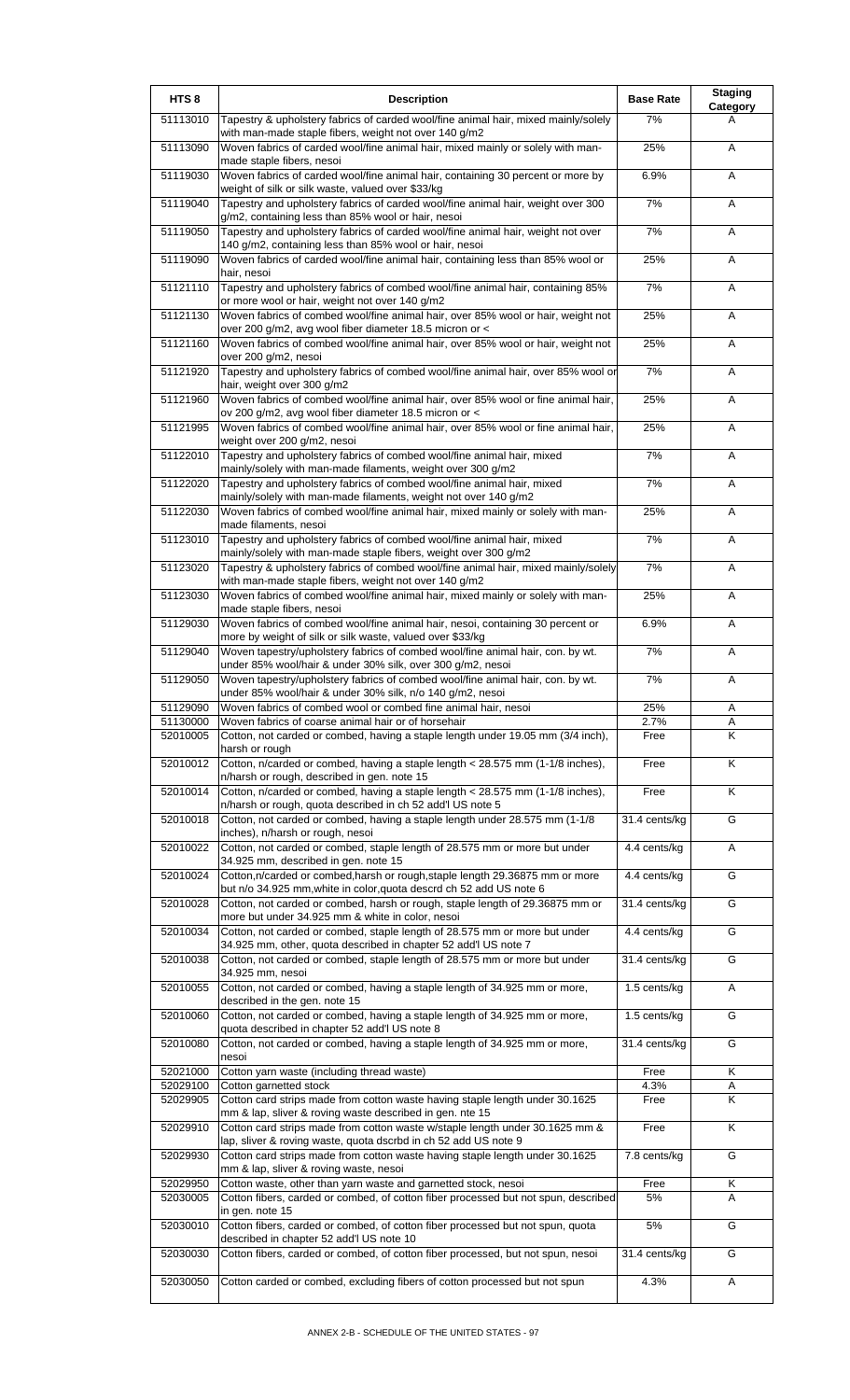| HTS <sub>8</sub>     | <b>Description</b>                                                                                                                                 | <b>Base Rate</b> | <b>Staging</b><br>Category |
|----------------------|----------------------------------------------------------------------------------------------------------------------------------------------------|------------------|----------------------------|
| 52041100             | Cotton sewing thread, containing 85 percent or more by weight of cotton, not put<br>up for retail sale                                             | 4.4%             | A                          |
| 52041900             | Cotton sewing thread, containing less than 85 percent by weight of cotton, not put<br>up for retail sale                                           | 4.4%             | A                          |
| 52042000<br>52051110 | Cotton sewing thread, put up for retail sale<br>Single cotton yarn, 85% or more cotton by weight, of uncombed fibers, not over 14                  | 4.4%<br>3.7%     | Α<br>A                     |
|                      | nm, unbleached, not mercerized, not put up for retail sale                                                                                         |                  |                            |
| 52051120             | Single cotton yarn, 85% or more cotton by weight, of uncombed fibers, n/o 14 nm,<br>bleached or mercerized                                         | $5\%$            | Α                          |
| 52051210             | Single cotton yarn, 85% or more cotton, of uncombed fibers, over 14 but n/o 43<br>nm, unbleached, not mercerized, not put up for retail sale       | 5.2%             | Α                          |
| 52051220             | Single cotton yarn, 85% or more cotton by weight, of uncombed fibers, over 14 nm<br>but n/o 43 nm, bleached or mercerized                          | 6.5%             | Α                          |
| 52051310             | Single cotton yarn, 85% or more cotton, of uncombed fibers, over 43 but n/o 52<br>nm, unbleached, not mercerized, not put up for retail sale       | 6.5%             | Α                          |
| 52051320             | Single cotton yarn, 85% or more cotton, of uncombed fibers, over 43 nm but n/o<br>52 mm, bleached or mercerized                                    | 7.3%             | A                          |
| 52051410             | Single cotton yarn, 85% or more cotton, of uncombed fibers, over 52 but n/o 80<br>nm, unbleached, not mercerized, not put up for retail sale       | 7.8%             | Α                          |
| 52051420             | Single cotton yarn, 85% or more cotton by weight, of uncombed fibers, over 52 but<br>n/o 80 nm, bleached or mercerized                             | 8.7%             | A                          |
| 52051510             | Single cotton yarn, 85% or more cotton, of uncombed fibers, over 80 nm,                                                                            | 9.9%             | Α                          |
| 52051520             | unbleached, not mercerized, not put up for retail sale<br>Single cotton yarn, 85% or more cotton, of uncombed fibers, over 80 nm, bleached         | 12%              | Α                          |
| 52052100             | or mercerized, not put up for retail sale, nesoi<br>Single cotton yarn, 85% or more cotton by weight, of combed fibers, not over 14                | 5.8%             | D                          |
| 52052200             | nm, not put up for retail sale<br>Single cotton yarn, 85% or more cotton by weight, of combed fibers, over 14 but                                  | 7.3%             | D                          |
| 52052300             | n/o 43 nm, not put up for retail sale<br>Single cotton yarn, 85% or more cotton by weight, of combed fibers, over 43 but                           | 8.6%             | D                          |
| 52052400             | n/o 52 nm, not put up for retail sale<br>Single cotton yarn, 85% or more cotton by weight, of combed fibers, over 52 but                           | 9.9%             | D                          |
|                      | n/o 80 nm, not put up for retail sale                                                                                                              |                  |                            |
| 52052600             | Single cotton yarn, 85% or > cotton by wt, of combed fiber, meas.<125 but<br>not<106.38 decitex, >80nm but not >94nm, not put up for retail sale   | 12%              | D                          |
| 52052700             | Single cotton yarn, 85% or > cotton by wt, of combed fiber, meas.<106.38 but<br>not<83.33 decitex, >94nm but not >120nm,not put up for retail sale | 12%              | D                          |
| 52052800             | Single cotton yarn, 85% or > cotton by wt, of combed fibers, meas.<83.33 decitex,<br>>120 nm, not put up for retail sale                           | 12%              | D                          |
| 52053100             | Multiple or cabled cotton yarn, 85% or more cotton by weight, of uncombed fibers,<br>n/o 14 nm per single yarn, not put up for retail sale         | 5.8%             | Α                          |
| 52053200             | Multiple or cabled cotton yarn, 85% or more cotton by weight, of uncombed fibers,<br>yarn over 14 but n/o 43 nm, not put up for retail sale        | 7.3%             | Α                          |
| 52053300             | Multiple or cabled cotton yarn, 85% or more cotton by weight, of uncombed fibers,<br>yarn over 43 but n/o 52 nm, not put up for retail sale        | 8.6%             | A                          |
| 52053400             | Multiple or cabled cotton yarn, 85% or more cotton by weight, of uncombed fibers,<br>yarn over 52 but n/o 80 nm, not put up for retail sale        | 9.9%             | Α                          |
| 52053500             | Multiple or cabled cotton yarn, 85% or more cotton by weight, of uncombed fibers,                                                                  | 12%              | A                          |
| 52054100             | over 80 nm per single yarn, not put up for retail sale<br>Multiple or cabled cotton yarn, 85% or more cotton by weight, of combed fibers,          | 5%               | D                          |
| 52054200             | not over 14 nm per single yarn, not put up for retail sale<br>Multiple or cabled cotton yarn, 85% or more cotton by weight, of combed fibers,      | 6.5%             | D                          |
| 52054300             | yarn over 14 but n/o 43 nm, not put up for retail sale<br>Multiple or cabled cotton yarn, 85% or more cotton by weight, of combed fibers,          | 8.6%             | D                          |
| 52054400             | yarn over 43 but n/o 52 nm, not put up for retail sale<br>Multiple or cabled cotton yarn, 85% or more cotton by weight, of combed fibers,          | 9.9%             | D                          |
| 52054600             | yarn over 52 but n/o 80 nm, not put up for retail sale<br>Multiple or cabled cotton yarn, 85% or > cotton by wt, of combed fibers, >80nm but       | 12%              | D                          |
| 52054700             | not >94nm/single yarn, not put up for retail sale<br>Multiple or cabled cotton yarn, 85% or > cotton by wt, of combed fibers, >94nm but            | 12%              | D                          |
| 52054800             | not >120nm/single yarn, not put up for retail sale<br>Multiple or cabled cotton yarn, 85% or > cotton by wt, of combed fibers, >120nm              | 12%              | D                          |
|                      | per single yarn, not put up for retail sale                                                                                                        |                  |                            |
| 52061100             | Single cotton yarn, less than 85 percent cotton by weight, of uncombed fibers, not<br>over 14 nm, not put up for retail sale                       | 9.2%             | Α                          |
| 52061200             | Single cotton yarn, less than 85 percent cotton by weight, of uncombed fibers,<br>over 14 but n/o 43 nm, not put up for retail sale                | 9.2%             | A                          |
| 52061300             | Single cotton yarn, less than 85 percent cotton by weight, of uncombed fibers,<br>over 43 but n/o 52 nm, not put up for retail sale                | 9.2%             | Α                          |
| 52061400             | Single cotton yarn, less than 85 percent cotton by weight, of uncombed fibers,<br>over 52 but n/o 80 nm, not put up for retail sale                | 9.2%             | Α                          |
| 52061500             | Single cotton yarn, less than 85 percent cotton by weight, of uncombed fibers,<br>over 80 nm, not put up for retail sale                           | 9.2%             | Α                          |
| 52062100             | Single cotton yarn, less than 85 percent cotton by weight, of combed fibers, not<br>over 14 nm, not put up for retail sale                         | 9.2%             | D                          |
| 52062200             | Single cotton yarn, less than 85 percent cotton by weight, of combed fibers, over<br>14 but n/o 43 nm, not put up for retail sale                  | 9.2%             | D                          |
| 52062300             | Single cotton yarn, less than 85 percent cotton by weight, of combed fibers, over                                                                  | 9.2%             | D                          |
| 52062400             | 43 but n/o 52 nm, not put up for retail sale<br>Single cotton yarn, less than 85 percent cotton by weight, of combed fibers, over                  | 9.2%             | D                          |
| 52062500             | 52 but n/o 80 nm, not put up for retail sale<br>Single cotton yarn, less than 85 percent cotton by weight, of combed fibers, over                  | 9.2%             | D                          |
| 52063100             | 80 nm, not put up for retail sale<br>Multiple or cabled cotton yarn, < 85% cotton by weight, of uncombed fibers, not                               | 9.2%             | A                          |
|                      | over 14 nm per single yarn, not put up for retail sale                                                                                             |                  |                            |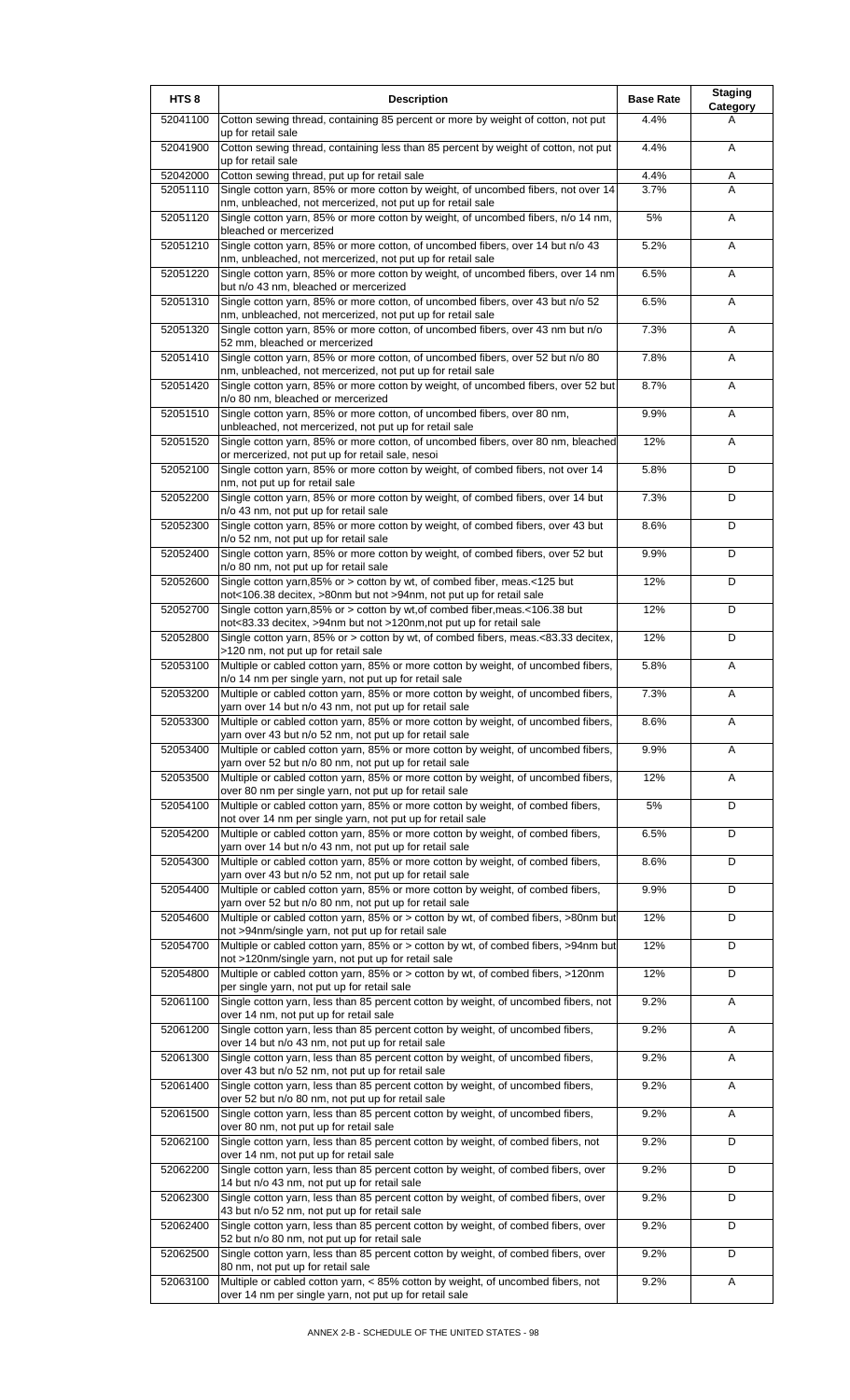| HTS <sub>8</sub> | <b>Description</b>                                                                                                                                  | <b>Base Rate</b> | <b>Staging</b><br>Category |
|------------------|-----------------------------------------------------------------------------------------------------------------------------------------------------|------------------|----------------------------|
| 52063200         | Multiple or cabled cotton yarn, < 85% cotton by weight, of uncombed fibers, over<br>14 but n/o 43 nm/single yarn, not put up for retail sale        | 9.2%             | A                          |
| 52063300         | Multiple or cabled cotton yarn, < 85% cotton by weight, of uncombed fibers, over                                                                    | 9.2%             | A                          |
| 52063400         | 43 but n/o 52 nm/single yarn, not put up for retail sale<br>Multiple or cabled cotton yarn, < 85% cotton by weight, of uncombed fibers, over        | 9.2%             | Α                          |
| 52063500         | 52 but n/o 80 nm/single yarn, not put up for retail sale<br>Multiple or cabled cotton yarn, < 85% cotton by weight, of uncombed fibers, over        | 9.2%             | Α                          |
| 52064100         | 80 nm per single yarn, not put up for retail sale<br>Multiple or cabled cotton yarn, < 85% cotton by weight, of combed fibers, n/o 14               | 9.2%             | D                          |
| 52064200         | nm per single yarn, not put up for retail sale<br>Multiple or cabled cotton yarn, < 85% cotton by weight, of combed fibers, over 14                 | 9.2%             | D                          |
| 52064300         | but n/o 43 nm per single yarn, not put up for retail sale<br>Multiple or cabled cotton yarn, < 85% cotton by weight, of combed fibers, over 43      | 9.2%             | D                          |
| 52064400         | but n/o 52 nm per single yarn, not put up for retail sale<br>Multiple or cabled cotton yarn, < 85% cotton by weight, of combed fibers, over 52      | 9.2%             | D                          |
| 52064500         | but n/o 80 nm per single yarn, not put up for retail sale<br>Multiple or cabled cotton yarn, < 85% cotton by weight, of combed fibers, over 80      | 9.2%             | D                          |
| 52071000         | nm per single yarn, not put up for retail sale<br>Cotton yarn, other than sewing thread, containing 85 percent or more cotton by                    | Free             | K                          |
| 52079000         | weight, put up for retail sale<br>Cotton yarn, other than sewing thread, containing less than 85 percent cotton by                                  | 5%               | Α                          |
| 52081120         | weight, put up for retail sale<br>Woven cotton fabric, 85% or more cotton by weight, plain weave, weight not over                                   | 7%               | D                          |
| 52081140         | 100 g/m2, unbleached, of number 42 or lower<br>Woven cotton fabric, 85% or more cotton by weight, plain weave, weight not over                      | 9%               | D                          |
| 52081160         | 100 g/m2, unbleached, of numbers 43-68<br>Woven cotton fabric, 85% or more cotton by weight, plain weave, wt n/o 100 g/m2,                          | Free             | Κ                          |
| 52081180         | unbleached, of number 69 or over, for typewriter ribbon<br>Woven cotton fabric, 85% or more cotton by weight, plain weave, weight not over          | 10.5%            | D                          |
| 52081240         | 100 g/m2, unbleached, of number 69 or over, nesoi<br>Woven cotton fabric, 85% or more cotton by weight, plain weave, weight over 100                | 7%               | D                          |
| 52081260         | but n/o 200 g/m2, unbleached, of numbers 42 or lower<br>Woven cotton fabric, 85% or more cotton by weight, plain weave, weight over 100             | 9%               | D                          |
| 52081280         | but n/o 200 g/m2, unbleached, of numbers 43-68<br>Woven cotton fabric, 85% or more cotton by weight, plain weave, weight over 100                   | 10.5%            | D                          |
| 52081300         | but n/o 200 g/m2, unbleached, of number 69 or over<br>Unbleached 3- or 4-thread twill fabrics of cotton, incl. cross twill, containing 85% or       | 7.9%             | D                          |
|                  | more of cotton by weight, weighing not over 200 g/m2                                                                                                |                  |                            |
| 52081920         | Unbleached satin or twill weave fabrics of cotton, containing 85% or more cotton<br>by weight, weighing not more than 200 g/m2, nesoi               | 7.9%             | D                          |
| 52081940         | Unbleached woven fabrics of cotton, nesoi, 85% or more of cotton by weight,<br>weighing not more than 200 g/m2, of number 42 or lower               | 7%               | Α                          |
| 52081960         | Unbleached woven fabrics of cotton, nesoi, 85% or more of cotton by weight,<br>weighing not more than 200 g/m2, of numbers 43-68                    | 9%               | A                          |
| 52081980         | Unbleached woven fabrics of cotton, nesoi, 85% or more of cotton by weight,<br>weighing not more than 200 g/m2, of number 69 or higher              | 10.5%            | Α                          |
| 52082120         | Woven cotton fabric, 85 percent or more cotton by weight, plain weave, not over<br>100 g/m2, bleached, of number 42 or lower                        | 8.4%             | D                          |
| 52082140         | Woven cotton fabric, 85% or more cotton by weight, plain weave, not over 100<br>g/m2, bleached, of numbers 43-68                                    | 10.2%            | D                          |
| 52082160         | Woven cotton fabric, 85% or more cotton by weight, plain weave, not over 100<br>g/m2, bleached, of number 69 or higher                              | 11.5%            | D                          |
| 52082240         | Woven cotton fabric, 85% or more cotton by weight, plain weave, over 100 but n/o<br>200 g/m2, bleached, of number 42 or lower                       | 8.4%             | D                          |
| 52082260         | Woven cotton fabric, 85% or more cotton by weight, plain weave, over 100 but n/o<br>200 g/m2, bleached, of numbers 43-68                            | 8.7%             | D                          |
| 52082280         | Woven cotton fabric, 85% or more cotton by weight, plain weave, over 100 but n/o<br>200 g/m2, bleached, of number 69 or higher                      | 11.5%            | D                          |
| 52082300         | Bleached 3- or 4-thread twill fabrics, including cross twill, 85% or more of cotton by<br>weight, weighing not more than 200 g/m2                   | 9.1%             | D                          |
| 52082920         | Bleached satin or twill weave fabrics, containing 85% or more cotton by weight,<br>weighing not more than 200 g/m2, nesoi                           | 7.7%             | D                          |
| 52082940         | Bleached woven fabrics of cotton, nesoi, 85% or more cotton by weight, weighing<br>not more than 200 g/m2, of number 42 or lower                    | 8.4%             | Α                          |
| 52082960         | Bleached woven fabrics of cotton, nesoi, containing 85% or more cotton by weight,<br>weighing not more than 200 g/m2, of numbers 43-68              | 10.2%            | Α                          |
| 52082980         | Bleached woven fabrics of cotton, nesoi, containing 85% or more cotton by weight,<br>weighing not more than 200 g/m2, of number 69 or higher        | 13.5%            | A                          |
| 52083120         | Dyed plain weave certified hand-loomed fabrics of cotton, containing 85% or more                                                                    | 3%               | Α                          |
| 52083140         | cotton by weight, weighing not more than 100 g/m2<br>Dyed plain weave fabrics of cotton, containing 85% or more cotton by weight,                   | 8.1%             | D                          |
| 52083160         | weighing not more than 100 g/m2, of number 42 or lower, nesoi<br>Dyed plain weave fabrics of cotton, containing 85% or more cotton by weight,       | 9.7%             | D                          |
| 52083180         | weighing not more than 100 g/m2, of numbers 43-68, nesoi<br>Dyed plain weave fabrics of cotton, containing 85% or more cotton by weight,            | 12.5%            | D                          |
| 52083210         | weighing not more than 100 g/m2, of number 69 or higher, nesoi<br>Dyed plain weave certified hand-loomed fabrics of cotton, cont. 85% or more       | 3%               | Α                          |
| 52083230         | cotton by weight, weighing over 100 g/m2 but not over 200 g/m2<br>Dyed plain weave fabrics of cotton, nesoi, 85% or more cotton by weight, over 100 | 7%               | D                          |
| 52083240         | g/m2 but not more than 200 g/m2, of number 42 or lower<br>Dyed plain weave fabrics of cotton, nesoi, 85% or more cotton by weight, over 100         | 9.7%             | D                          |
| 52083250         | g/m2 but not more than 200 g/m2, of numbers 43-68<br>Dyed plain weave fabrics of cotton, nesoi, 85% or more cotton by weight, over 100              | 12.5%            | D                          |
| 52083300         | g/m2 but not more than 200 g/m2, of number 69 or higher<br>Dyed 3- or 4-thread twill fabrics of cotton, including cross twill, 85% or more cotton   | 10.3%            | D                          |
|                  | by weight, weighing not more than 200 g/m2                                                                                                          |                  |                            |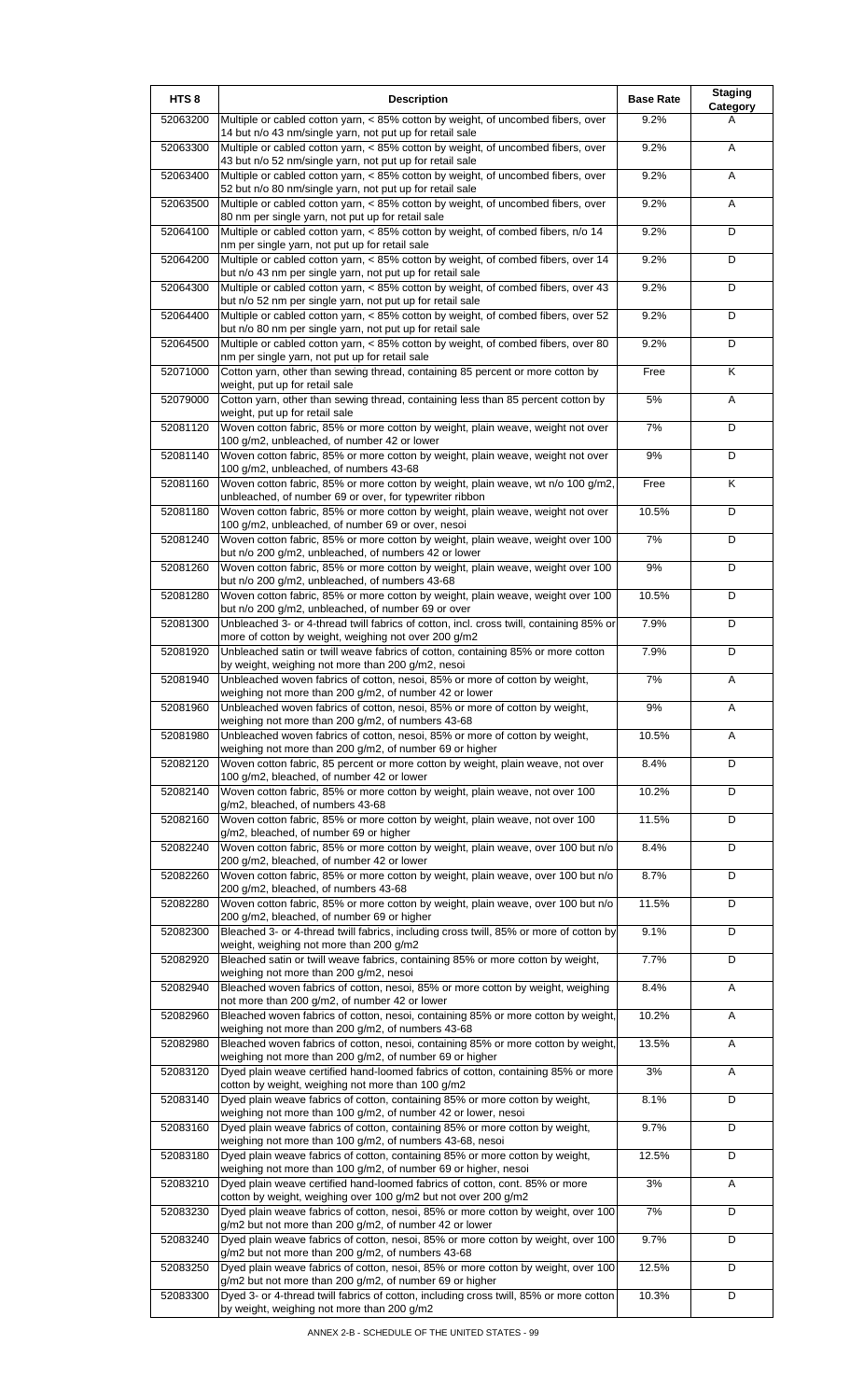| HTS <sub>8</sub> | <b>Description</b>                                                                                                                                   | <b>Base Rate</b> | <b>Staging</b><br>Category |
|------------------|------------------------------------------------------------------------------------------------------------------------------------------------------|------------------|----------------------------|
| 52083920         | Dyed satin or twill weave fabrics of cotton, containing 85% or more cotton by<br>weight, weighing not more than 200 g/m2, nesoi                      | 8.8%             | D                          |
| 52083940         | Dyed woven fabrics of cotton, nesoi, containing 85% or more cotton by weight,<br>weighing not more than 200 g/m2, of number 42 or lower              | 7%               | A                          |
| 52083960         | Dyed woven fabrics of cotton, nesoi, containing 85% or more cotton by weight,<br>weighing not more than 200 g/m2, of numbers 43-68                   | 9.7%             | A                          |
| 52083980         | Dyed woven fabrics of cotton, nesoi, containing 85% or more cotton by weight,<br>weighing not more than 200 g/m2, of number 69 or higher             | 12.5%            | A                          |
| 52084120         | Plain weave certified hand-loomed fabrics of cotton, 85% or more cotton by                                                                           | 3%               | Α                          |
| 52084140         | weight, weighing not over 100 g/m2, of yarns of different colors<br>Plain weave fabrics of cotton, 85% or more cotton by weight, weighing not over   | 8.1%             | Α                          |
| 52084160         | 100 g/m2, number 42 or lower, of yarns of different colors<br>Plain weave fabrics of cotton, 85% or more cotton by weight, weighing not over         | 11.4%            | A                          |
| 52084180         | 100 g/m2, of numbers 43-68, of yarns of different colors<br>Plain weave fabrics of cotton, 85% or more cotton by weight, weighing not over           | 14.7%            | Α                          |
| 52084210         | 100 g/m2, of number 69 or higher, of yarn of different colors<br>Plain weave certified hand-loomed fabrics of cotton, 85% or more cotton by          | 3%               | A                          |
| 52084230         | weight, over 100 but n/o 200 g/m2, of yarns of different colors<br>Plain weave fabrics of cotton, 85% or more cotton by weight, over 100 but n/o 200 | 8.1%             | Α                          |
| 52084240         | g/m2, of numbers 42 or lower, of yarns of different colors<br>Plain weave fabrics of cotton, 85% or more cotton by weight, over 100 but n/o 200      | 11.4%            | Α                          |
| 52084250         | g/m2, of numbers 43-68, of yarns of different colors<br>Plain weave fabrics of cotton, 85% or more cotton by weight, over 100 but n/o 200            | 14.7%            | A                          |
| 52084300         | g/m2, number 69 or higher, of yarns of different colors<br>3- or 4-thread twill fabrics of cotton, including cross twill, 85% or more cotton by      | Free             | K                          |
| 52084920         | weight, not over 200 g/m2, of yarns of different colors<br>Satin or twill weave fabrics of cotton, cont. 85% or more cotton by weight,               | Free             | K                          |
| 52084940         | weighing not over 200 g/m2, of yarns of different colors, nesoi<br>Woven fabrics of cotton, nesoi, 85% or more cotton by weight, wt not more than    | 8.1%             | Α                          |
| 52084960         | 200 g/m2, of number 42 or lower, of yarns of different colors<br>Woven fabrics of cotton, nesoi, 85% or more cotton by weight, wt not over 200       | 9.7%             | A                          |
|                  | g/m2, of numbers 43-68, of yarns of different colors                                                                                                 |                  |                            |
| 52084980         | Woven fabrics of cotton, nesoi, 85% or more cotton by weight, wt not over 200<br>g/m2, of number 69 or higher, of yarns of different colors          | 14.7%            | Α                          |
| 52085120         | Printed certified hand-loomed plain weave fabrics of cotton, 85% or more cotton<br>by weight, weighing not over 100 g/m2                             | 3%               | A                          |
| 52085140         | Printed plain weave fabrics of cotton, containg 85% or more cotton by weight,<br>weighing not over 100 g/m2, of number 42 or lower                   | 8.1%             | D                          |
| 52085160         | Printed plain weave fabrics of cotton, containing 85% or more cotton by weight,<br>weighing not over 100 g/m2, of numbers 43-68                      | 11.4%            | D                          |
| 52085180         | Printed plain weave fabrics of cotton, containg 85% or more cotton by weight,<br>weighing not over 100 g/m2, of number 69 or higher                  | 12.5%            | D                          |
| 52085210         | Printed certified hand-loomed plain weave fabrics of cotton, 85% or more cotton<br>by weight, wt more than 100 g/m2 but not more than 200 g/m2       | 3%               | A                          |
| 52085230         | Printed plain weave fabrics of cotton, 85% or more cotton by weight, weighing over<br>100g/m2 but not more than 200 g/m2, of number 42 or lower      | 6%               | D                          |
| 52085240         | Printed plain weave fabrics of cotton, 85% or more cotton by weight, weighing over<br>100 g/m2 but not more than 200 g/m2, of numbers 43-68          | 11.4%            | D                          |
| 52085250         | Printed plain weave fabrics of cotton, 85% or more cotton by weight, weighing over<br>100g/m2 but not more than 200g/m2, of number 69 or higher      | 12.5%            | D                          |
| 52085300         | Printed 3- or 4-thread twill fabrics of cotton, including cross twill, 85% or more<br>cotton by weight, weighing not more than 200 g/m2              | 8.8%             | D                          |
| 52085920         | Printed satin or twill weave fabrics of cotton, containing 85% or more cotton by<br>weight, weighing not more than 200 g/m2, nesoi                   | 10.3%            | D                          |
| 52085940         | Printed woven fabrics of cotton, nesoi, containing 85% or more cotton by weight,                                                                     | $6\%$            | D                          |
| 52085960         | weighing not more than 200 g/m2, of number 42 or lower<br>Printed woven fabrics of cotton, nesoi, containing 85% or more cotton by weight,           | 9.7%             | D                          |
| 52085980         | weighing not more than 200 g/m2, of numbers 43-68<br>Printed woven fabrics of cotton, nesoi, containing 85% or more cotton by weight,                | 11.4%            | D                          |
| 52091100         | weighing not more than 200 g/m2, of number 69 or higher<br>Unbleached plain weave fabrics of cotton, 85 percent or more cotton by weight,            | 6.5%             | D                          |
| 52091200         | weight more than 200 g/m2<br>Unbleached 3- or 4-thread twill fabrics of cotton, including cross twill, 85 percent or                                 | 6.5%             | D                          |
| 52091900         | more cotton by weight, weighing more than 200 g/m2<br>Unbleached woven fabrics of cotton, nesoi, containing 85% or more cotton by                    | 6.5%             | D                          |
| 52092100         | weight, weighing more than 200g/m2<br>Bleached plain weave fabrics of cotton, 85% or more cotton by weight, weighing                                 | 7.7%             | D                          |
| 52092200         | more than 200 g/m2<br>Bleached 3- or 4-thread twill fabrics of cotton, including cross twill, 85 percent or                                          | 7.7%             | D                          |
| 52092900         | more cotton by weight, weighing more than 200 g/m2<br>Bleached woven fabrics of cotton, nesoi, containing 85% or more cotton by weight,              | 7.7%             | D                          |
| 52093130         | weighing more than 200g/m2<br>Dyed, plain weave certified hand-loomed fabrics of cotton, containing 85% or more                                      | 3%               | A                          |
| 52093160         | cotton by weight, weighing more than 200 g/m2<br>Dyed, plain weave fabrics of cotton, containing 85% or more cotton by weight,                       | 8.4%             | D                          |
| 52093200         | weighing more than 200 g/m2, nesoi<br>Dyed 3- or 4-thread twill fabrics of cotton, including cross twill, containing 85% or                          | 8.4%             | D                          |
| 52093900         | more cotton by weight, weighing more than 200 g/m2<br>Dyed woven fabrics of cotton, nesoi, containing 85% or more cotton by weight,                  | 8.4%             | Α                          |
|                  | weighing more than 200 g/m2                                                                                                                          | 3%               |                            |
| 52094130         | Plain weave certified hand-loomed fabrics of cotton, cont. 85% or more cotton by<br>weight, weighing over 200 g/m2, of yarns of different colors     |                  | Α                          |
| 52094160         | Plain weave fabrics of cotton, nesoi, containing 85% or more cotton by weight,<br>weighing more than 200 g/m2, of yarns of different colors          | 7.5%             | Α                          |
| 52094200         | Denim containing 85% or more cotton by weight, weighing more than 200 g/m2, of<br>yarns of different colors                                          | 8.4%             | Α                          |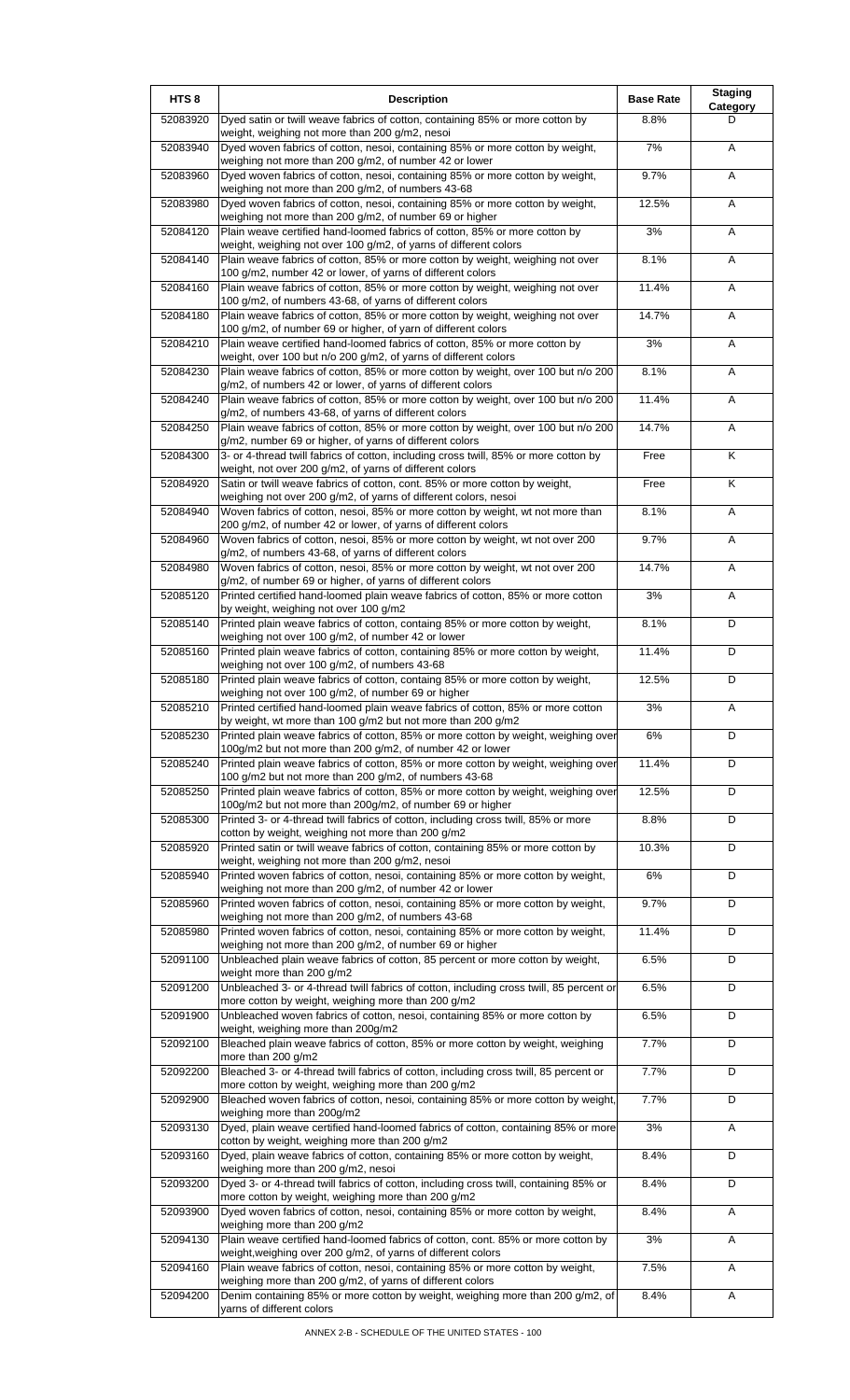| HTS <sub>8</sub> | <b>Description</b>                                                                                                                                    | <b>Base Rate</b> | <b>Staging</b><br>Category |
|------------------|-------------------------------------------------------------------------------------------------------------------------------------------------------|------------------|----------------------------|
| 52094300         | 3- or 4-thread twill fabrics of cotton, incl. cross twill, nesoi, 85% or more cotton by<br>wt, weighing ov 200g/m2, of yarns of different colors      | 8.4%             | A                          |
| 52094900         | Woven fabrics of cotton, nesoi, containing 85% or more cotton by weight, weighing<br>more than 200 g/m2, of yarns of different colors                 | 8.4%             | Α                          |
| 52095130         | Printed plain weave certified hand-loomed fabrics of cotton, containing 85% or                                                                        | 3%               | Α                          |
| 52095160         | more cotton by weight, weighing more than 200 g/m2<br>Printed plain weave fabrics of cotton, nesoi, containing 85% or more cotton by                  | 8.4%             | D                          |
| 52095200         | weight, weighing more than 200 g/m2<br>Printed 3- or 4-thread twill fabrics of cotton, including cross twill, containing 85% or                       | 8.4%             | D                          |
| 52095900         | more cotton by weight, weighing more than 200 g/m2<br>Printed woven fabrics of cotton, nesoi, containing 85% or more cotton by weight,                | 8.4%             | D                          |
| 52101140         | weighing more than 200 g/m2<br>Unbleached plain weave fabrics of cotton, < 85% cotton, mixed mainly/solely with                                       | 8.4%             | D                          |
| 52101160         | man-made fibers, wt $<$ 200 g/m2, of number 42 or lower<br>Unbleached plain weave fabrics of cotton, < 85% cotton, mixed mainly/solely with           | 10.2%            | D                          |
|                  | man-made fibers, $wt < 200$ g/m2, of numbers 43-68                                                                                                    |                  | D                          |
| 52101180         | Unbleached plain weave fabrics of cotton, < 85% cotton, mixed mainly/solely with<br>man-made fibers, wt < 200 g/m2, of number 69 or higher            | 13.5%            |                            |
| 52101200         | Unbleached 3- or 4-thread twill fabrics of cotton, incl. cross twill, < 85% cotton by<br>wt, mixed mainly/solely with mm fibers, n/o 200 g/m2         | 9.1%             | D                          |
| 52101920         | Unbleached satin or twill weave fabrics of cotton, < 85% cotton by wt, mixed<br>mainly/solely with man-made fibers, not more than 200 g/m2            | 9.1%             | D                          |
| 52101940         | Unbleached woven fabrics of cotton, nesoi, < 85% cotton by wt, mixed<br>mainly/solely with man-made fibers, n/o 200 g/m2, of number 42 or lower       | 8.4%             | Α                          |
| 52101960         | Unbleached woven fabrics of cotton, nesoi, < 85% cotton by wt, mixed<br>mainly/solely with man-made fibers, n/o 200 g/m2, of numbers 43-68            | 8.7%             | A                          |
| 52101980         | Unbleached woven fabrics of cotton, nesoi, < 85% cotton by wt, mixed<br>mainly/solely w/man-made fibers, n/o 200 g/m2, of number 69 or higher         | 10.2%            | Α                          |
| 52102140         | Bleached plain weave fabrics of cotton, < 85% cotton by wt, mixed mainly/solely                                                                       | 8.1%             | D                          |
| 52102160         | with man-made fibers, n/o 200 g/m2, of number 42 or lower<br>Bleached plain weave fabrics of cotton, < 85% cotton by wt, mixed mainly/solely          | 11.4%            | D                          |
| 52102180         | with man-made fibers, not over 200 g/m2, of numbers 43-68<br>Bleached plain weave fabrics of cotton, < 85% cotton by wt, mixed mainly/solely          | 12.5%            | D                          |
| 52102200         | with man-made fibers, n/o 200 g/m2, of number 69 or higher<br>Bleached 3- or 4-thread twill fabrics of cotton, incl. cross twill, < 85% cotton by wt, | 10.3%            | D                          |
| 52102920         | mixed mainly/solely w/man-made fibers, n/o 200 g/m2<br>Bleached satin or twill weave fabrics of cotton, < 85% cotton by weight, mixed                 | 10.3%            | D                          |
| 52102940         | mainly/solely with man-made fibers, not more than 200 g/m2<br>Bleached woven fabrics of cotton, nesoi, < 85% cotton by weight, mixed                  | 8.1%             | Α                          |
|                  | mainly/solely w/man-made fibers, n/o 200 g/m2, of number 42 or lower                                                                                  |                  |                            |
| 52102960         | Bleached woven fabrics of cotton, nesoi, < 85% cotton by weight, mixed<br>mainly/solely with man-made fibers, n/o 200 g/m2, of numbers 43-68          | 11.4%            | A                          |
| 52102980         | Bleached woven fabrics of cotton, nesoi, < 85% cotton by wt, mixed mainly/solely<br>with man-made fibers, n/o 200 g/m2, of number 69 or higher        | 14.7%            | A                          |
| 52103140         | Dyed plain weave fabrics of cotton, < 85% cotton by wt, mixed mainly/solely with<br>man-made fibers, not over 200 g/m2, of number 42 or lower         | 10%              | D                          |
| 52103160         | Dyed plain weave fabrics of cotton, < 85% cotton by wt, mixed mainly/solely with<br>man-made fibers, not over 200 g/m2, of numbers 43-68              | 12.2%            | D                          |
| 52103180         | Dyed plain weave cotton fabrics, < 85% cotton by wt, mixed mainly/solely with<br>man-made fibers, not over 200 g/m2, of number 69 or higher           | 15.5%            | D                          |
| 52103200         | Dyed 3 or 4-thread twill fabrics of cotton, incl. cross twill, < 85% cotton by wt,<br>mixed mainly/solely with man-made fibers, wt n/o 200 g/m2       | 10%              | D                          |
| 52103920         | Dyed satin or twill weave fabrics of cotton, < 85% cotton by wt, mixed mainly/solely                                                                  | 10%              | D                          |
| 52103940         | with man-made fibers, weighing not more than 200 g/m2<br>Dyed woven fabrics of cotton, nesoi, < 85% cotton by weight, mixed mainly/solely             | 8.8%             | Α                          |
| 52103960         | w/man-made fibers, not over 200 g/m2, of number 42 or lower<br>Dyed woven fabrics of cotton, nesoi, < 85% cotton by weight, mixed mainly/solely       | 12.2%            | A                          |
| 52103980         | w/man-made fibers, not over 200 g/m2, of numbers 43-68<br>Dyed woven fabrics of cotton, nesoi, < 85% cotton by wt, mixed mainly/solely                | 12.4%            | Α                          |
| 52104140         | w/man-made fibers, not over 200 g/m2, of number 69 or higher<br>Plain weave cotton fabrics, < 85% cotton by wt, mixed mainly/solely w/mm fibers,      | 10%              | A                          |
| 52104160         | n/o 200 g/m2, of number 42 or lower, of yarn of diff colors<br>Plain weave cotton fabrics, < 85% cotton by wt, mixed mainly/solely w/mm fibers,       | 12.2%            | Α                          |
| 52104180         | n/o 200 g/m2, of numbers 43-68, of yarn of different colors<br>Plain weave cotton fabrics, < 85% cotton by wt, mixed mainly/solely w/mm fibers,       | 15.5%            | Α                          |
|                  | n/o 200 g/m2, number 69 or higher, of yarn of diff colors                                                                                             |                  |                            |
| 52104200         | 3- or 4-thread twill fabrics of cotton, incl. cross twill, < 85% cotton by wt, mixed<br>mainly/solely w/mm fibers, n/o 200 g/m2, of yarn diff colors  | 10%              | A                          |
| 52104920         | Satin or twill weave fabrics of cotton,< 85% cotton by wt, mixed mainly/solely w/mm<br>fibers, wt n/o 200g/m2, of yarn of different colors, nesoi     | 10%              | A                          |
| 52104940         | Woven fabrics of cotton, nesoi, < 85% cotton by wt, mixed mainly/solely w/mm<br>fibers, n/o 200g/m2, of number 42 or lower, of yarn of diff colors    | 10%              | Α                          |
| 52104960         | Woven fabrics of cotton, nesoi, < 85% cotton by wt, mixed mainly/solely w/man-<br>made fibers, n/o 200 g/m2, numbers 43-68, of yarn of diff colors    | 10.4%            | Α                          |
| 52104980         | Woven fabrics of cotton, nesoi, < 85% cotton by wt, mixed mainly with m-m fibers,<br>n/o 200 g/m2, number 69 or higher, of yarn of diff colors        | 15.5%            | Α                          |
| 52105140         | Printed plain weave cotton fabrics, < 85% cotton by wt, mixed mainly/solely with<br>man-made fibers, n/o 200 g/m2, of number 42 or lower              | 10%              | D                          |
| 52105160         | Printed plain weave cotton fabrics, < 85% cotton by wt, mixed mainly/solely with                                                                      | 12.2%            | D                          |
| 52105180         | man-made fibers, n/o 200 g/m2, of numbers 43-68<br>Printed plain weave cotton fabrics, < 85% cotton by weight, mixed mainly/solely                    | 15.5%            | D                          |
| 52105200         | with man-made fibers, n/o 200 g/m2, of number 69 or higher<br>Printed 3- or 4-thread twill fabrics of cotton, incl. cross twill, < 85% cotton by wt,  | 10%              | D                          |
| 52105920         | mixed mainly/solely w/man-made fibers, n/o 200 g/m2<br>Printed satin or twill weave cotton fabrics, nesoi, < 85% cotton by wt, mixed                  | 10%              | D                          |
|                  | mainly/solely with man-made fibers, weighing n/o 200 g/m2                                                                                             |                  |                            |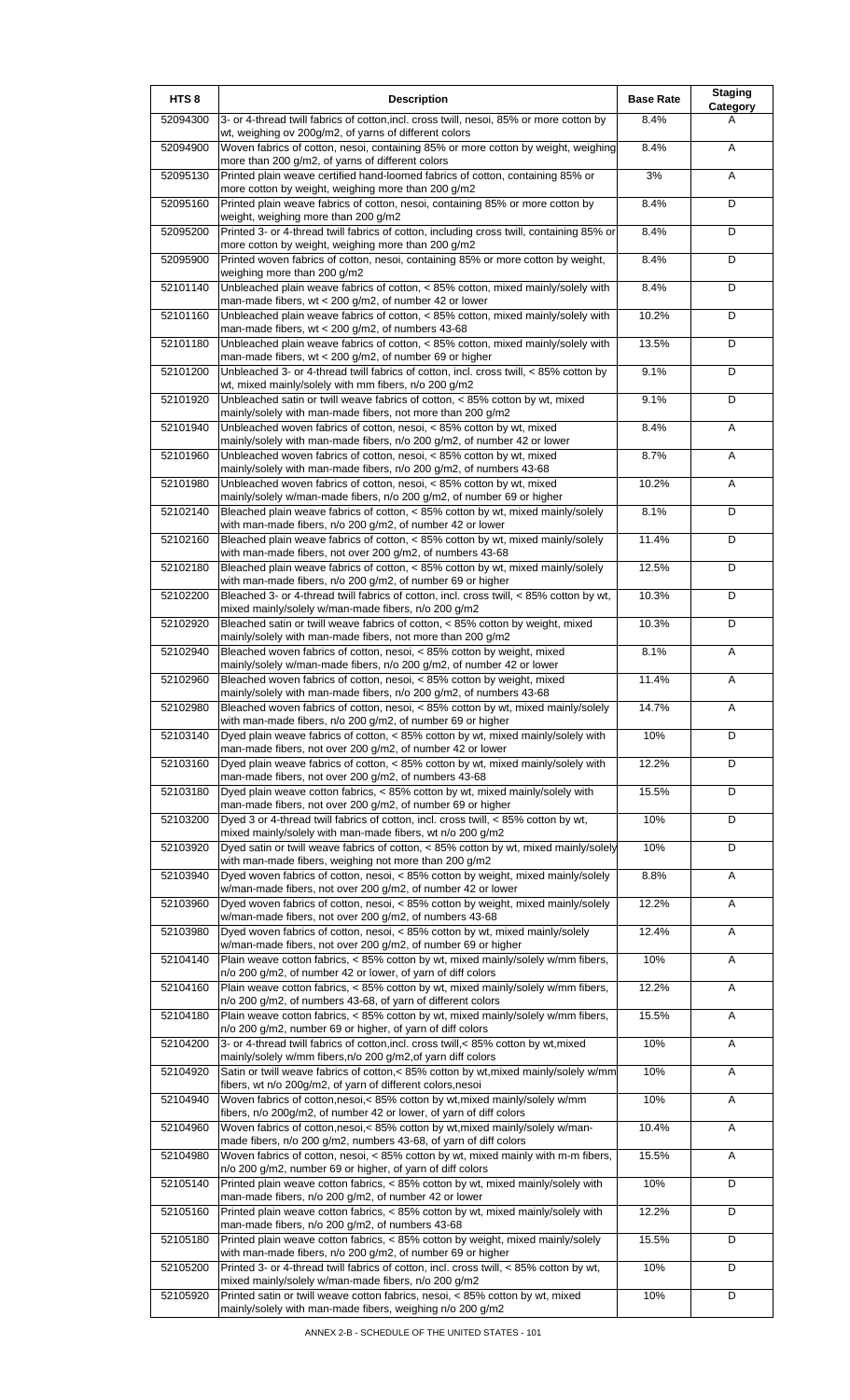| HTS <sub>8</sub>     | <b>Description</b>                                                                                                                                                                             | <b>Base Rate</b>     | <b>Staging</b><br>Category |
|----------------------|------------------------------------------------------------------------------------------------------------------------------------------------------------------------------------------------|----------------------|----------------------------|
| 52105940             | Printed woven fabrics of cotton, nesoi, < 85% cotton by wt, mixed mainly/solely<br>with man-made fibers, wt n/o 200g/m2, of number 42 or lower                                                 | 8.8%                 | A                          |
| 52105960             | Printed woven fabrics of cotton, nesoi, < 85% cotton by wt, mixed mainly/solely<br>with man-made fibers, weighing n/o 200g/m2, of numbers 43-68                                                | 10.4%                | A                          |
| 52105980             | Printed woven fabrics of cotton, nesoi, < 85% cotton by wt, mixed mainly/solely<br>w/man-made fibers, weighing n/o 200g/m2, number 69 or higher                                                | 7.8%                 | Α                          |
| 52111100             | Unbleached plain weave fabrics of cotton, < 85% cotton by wt, mixed mainly/solely<br>with man-made fibers, over 200 g/m2                                                                       | 7.7%                 | D                          |
| 52111200             | Unbleached 3- or 4-thread twill fabrics of cotton, incl. cross twill, < 85% cotton by<br>wt, mixed mainly/solely w/man-made fiber, ov 200 g/m2                                                 | 7.7%                 | D                          |
| 52111900             | Unbleached woven fabrics of cotton, nesoi, containing < 85% cotton by weight,<br>mixed mainly/solely with man-made fibers, more than 200 g/m2                                                  | 7.7%                 | D                          |
| 52112100             | Bleached plain weave fabrics of cotton, < 85% cotton by weight, mixed<br>mainly/solely with man-made fibers, over 200 g/m2                                                                     | 8.4%                 | D                          |
| 52112200             | Bleached 3- or 4-thread twill fabrics of cotton, incl. cross twill, < 85% cotton by wt,<br>mixed mainly/solely w/man-made fibers, over 200 g/m2                                                | 8.4%                 | D                          |
| 52112900             | Bleached woven fabrics of cotton, nesoi, containing < 85% cotton by weight,<br>mixed mainly/solely with man-made fibers, more than 200g/m2                                                     | 8.4%                 | D                          |
| 52113100             | Dyed plain weave fabrics of cotton, containing < 85% cotton by weight, mixed<br>mainly/solely with man-made fibers, more than 200 g/m2                                                         | 8.1%                 | D                          |
| 52113200             | Dyed 3- or 4-thread twill fabrics of cotton, incl. cross twill, < 85% cotton by wt,<br>mixed mainly/solely w/man-made fibers, more than 200g/m2                                                | 8.1%                 | D                          |
| 52113900             | Dyed woven fabrics of cotton, nesoi, < 85% cotton by weight, mixed mainly/solely<br>with man-made fibers, weighing more than 200g/m2                                                           | 8.1%                 | D                          |
| 52114100             | Plain weave fabrics of cotton, < 85% cotton by weight, mixed mainly/solely with<br>man-made fibers, over 200g/m2, of yarns of different colors                                                 | 8.1%                 | Α                          |
| 52114200             | Denim containing < 85% cotton by wt, mixed mainly/solely w/man-made fibers,<br>weighing > 200 g/m2, of yarns of different colors                                                               | 8.1%                 | D                          |
| 52114300             | 3-or 4-thread twill fab of cotton, incl cross twill, nesoi, < 85% cotton wt, mixed<br>mainly/solely w/mm fibers, ov 200 g/m2, of yarn of diff colors                                           | 8.1%                 | A                          |
| 52114900             | Woven fabrics of cotton, nesoi, < 85% cotton by weight, mixed mainly/solely<br>w/manmade fibers, over 200g/m2, of yarns of different colors                                                    | 8.1%                 | Α                          |
| 52115100             | Printed plain weave fabrics of cotton, < 85% cotton by wt, mixed mainly/solely with                                                                                                            | Free                 | Κ                          |
| 52115200             | man-made fibers, weighing more than 200g/m2<br>Printed 3- or 4-thread twill fabrics of cotton, incl cross twill, < 85% cotton by wt,<br>mixed mainly/solely with man-made fibers, over 200g/m2 | 8.1%                 | D                          |
| 52115900             | Printed woven fabrics of cotton, nesoi, < 85% cotton by weight, mixed                                                                                                                          | 8.1%                 | D                          |
| 52121110             | mainly/solely with man-made fibers, weighing more than 200g/m2<br>Other woven fabrics of cotton, containing 36% or more by weight of wool or fine                                              | 16.5%                | Α                          |
| 52121160             | hair, weighing not more than 200 g/m2, unbleached<br>Other woven fabrics of cotton, nesoi, weighing not more than 200 g/m2,                                                                    | 7.8%                 | D                          |
| 52121210             | unbleached<br>Other woven fabrics of cotton, containing 36% or more by weight of wool or fine                                                                                                  | 16.5%                | A                          |
| 52121260             | hair, weighing not more than 200 g/m2, bleached<br>Other woven fabrics of cotton, nesoi, weighing not more than 200 g/m2, bleached                                                             | 7.8%                 | D                          |
| 52121310             | Other woven fabrics of cotton, containing 36% or more by weight of wool or fine<br>hair, weighing not more than 200 g/m2, dyed                                                                 | 16.5%                | Α                          |
| 52121360             | Other woven fabrics of cotton, nesoi, weighing not more than 200 g/m2, dyed                                                                                                                    | 7.8%                 | D                          |
| 52121410             | Other woven fabrics of cotton, containing 36% or more of wool or fine hair,<br>weighing not more than 200 g/m2, of yarns of different colors                                                   | 16.5%                | Α                          |
| 52121460             | Other woven fabrics of cotton, nesoi, weighing not more than 200 g/m2, of yarns<br>of different colors                                                                                         | 7.8%                 | D                          |
| 52121510             | Other woven fabrics of cotton, containing 36% or more by weight of wool or fine<br>hair, weighing not more than 200 g/m2, printed                                                              | Free                 | K                          |
| 52121560             | Other woven fabrics of cotton, nesoi, weighing not more than 200 g/m2, printed                                                                                                                 | 7.8%                 | D                          |
| 52122110             | Other woven fabrics of cotton, containing 36% or more by weight of wool or fine<br>hair, weighing more than 200 g/m2, unbleached                                                               | 16.5%                | Α                          |
| 52122160             | Other woven fabrics of cotton, nesoi, weighing more than 200 g/m2, unbleached                                                                                                                  | 7.8%                 | D                          |
| 52122210             | Other woven fabrics of cotton, containing 36% or more by weight of wool or fine<br>hair, weighing more than 200 g/m2, bleached                                                                 | 16.5%                | Α                          |
| 52122260             | Other woven fabrics of cotton, nesoi, weighing more than 200 g/m2, bleached                                                                                                                    | 7.8%                 | D                          |
| 52122310             | Other woven fabrics of cotton, containing 36% or more by weight of wool or fine<br>hair, weighing more than 200 g/m2, dyed                                                                     | 16.5%                | A                          |
| 52122360<br>52122410 | Other woven fabrics of cotton, nesoi, weighing more than 200 g/m2, dyed<br>Other woven fabrics of cotton, containing 36% or more by weight of wool or fine                                     | 7.8%<br>16.5%        | D<br>A                     |
| 52122460             | hair, weighing more than 200 g/m2, of yarns of different colors<br>Other woven fabrics of cotton, nesoi, weighing more than 200 g/m2, of yarns of                                              | 7.8%                 | D                          |
| 52122510             | different colors<br>Other woven fabrics of cotton, containing 36% or more by weight of wool or fine                                                                                            | Free                 | K                          |
| 52122560             | hair, weighing more than 200 g/m2, printed<br>Other woven fabrics of cotton, nesoi, weighing more than 200 g/m2, printed                                                                       | Free                 | Κ                          |
| 53011000<br>53012100 | Flax, raw or retted<br>Flax, broken or scutched                                                                                                                                                | Free<br>0.2 cents/kg | K<br>Α                     |
| 53012900             | Flax, hackled or otherwise processed, except broken or scutched but not spun                                                                                                                   | 3.8%                 | A                          |
| 53013000             | Flax tow and waste (including yarn waste and garnetted stock)                                                                                                                                  | Free                 | Κ                          |
| 53021000             | True hemp, raw or retted                                                                                                                                                                       | Free                 | Κ                          |
| 53029000             | True hemp, processed but not spun; tow and waste of true hemp (including yarn<br>waste and garnetted stock)                                                                                    | Free                 | K                          |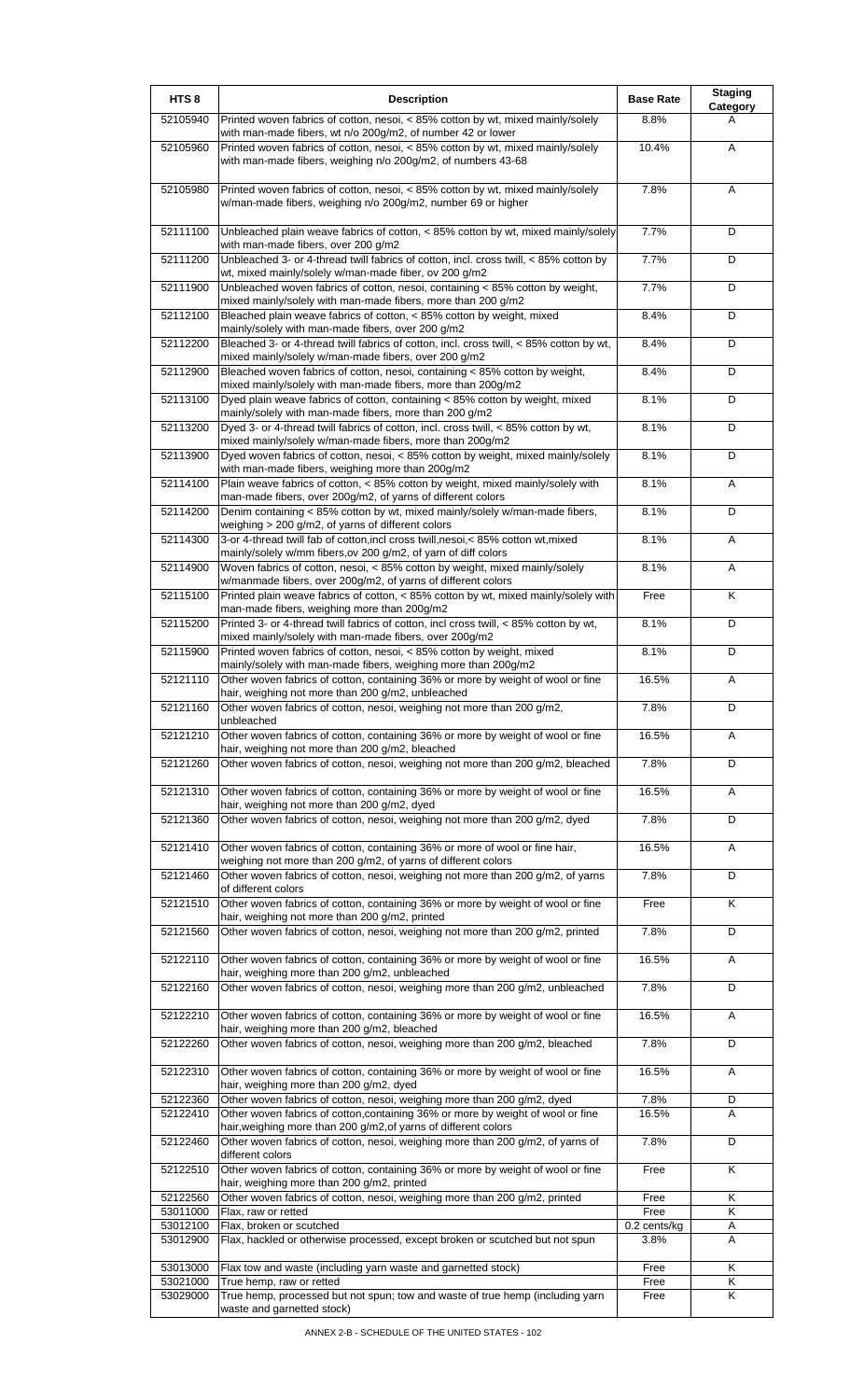| HTS <sub>8</sub>     | <b>Description</b>                                                                                                                                          | <b>Base Rate</b> | <b>Staging</b><br>Category |
|----------------------|-------------------------------------------------------------------------------------------------------------------------------------------------------------|------------------|----------------------------|
| 53031000             | Jute and other textile bast fibers (excluding flax, true hemp and ramie), raw or<br>retted                                                                  | Free             | Κ                          |
| 53039000             | Jute and other textile bast fibers (excluding flax, true hemp and ramie), processed<br>but not spun; tow and waste of these fibers                          | Free             | K                          |
| 53041000<br>53049000 | Sisal and other textile fibers of genus Agave, raw<br>Sisal and other textile fibers of genus Agave, processed but not spun; tow and                        | Free<br>Free     | Κ<br>Κ                     |
|                      | waste of these fibers (incl. yarn waste and garnetted stock)                                                                                                |                  |                            |
| 53051100<br>53051900 | Coconut (coir) fibers, raw<br>Coconut (coir) fibers, processed but not spun; coconut tow, noils and waste                                                   | Free<br>Free     | Κ<br>K                     |
| 53052100             | (including yarn waste and garnetted stock)<br>Abaca (Manila hemp or Musa textilis Nee) fibers, raw                                                          | Free             | Κ                          |
| 53052900             | Abaca (Manila hemp or Musa textilis Nee) fibers, processed but not spun; abaca                                                                              | Free             | K                          |
| 53059000             | tow, noils and waste (incl. yarn waste and garnetted stock)<br>Vegetable textile fibers nesoi, raw or processed but not spun; tow, noils & waste of         | Free             | Κ                          |
| 53061000             | these fibers (including yarn waste and garnetted stock)<br>Flax yarn, single                                                                                | Free             | Κ                          |
| 53062000<br>53071000 | Flax yarn, multiple (folded) or cabled<br>Yarn of jute or other textile bast fibers (excluding flax, true hemp, and ramie),                                 | Free<br>Free     | Κ<br>Κ                     |
|                      | single                                                                                                                                                      |                  |                            |
| 53072000             | Yarn of jute or other textile bast fibers (excluding flax, true hemp, and ramie),<br>multiple (folded) or cabled                                            | Free             | K                          |
| 53081000<br>53082000 | Coir yarn<br>True hemp yarn                                                                                                                                 | Free<br>Free     | Κ<br>K                     |
| 53089010             | Paper yarn                                                                                                                                                  | 2.7%             | Α                          |
| 53089090             | Yarn of other vegetable textile fibers, nesoi                                                                                                               | Free             | Κ                          |
| 53091100             | Woven fabrics of flax, containing 85 percent or more by weight of flax, unbleached<br>or bleached                                                           | Free             | K                          |
| 53091900             | Woven fabrics of flax, containing 85 percent or more by weight of flax, other than<br>unbleached or bleached                                                | Free             | K                          |
| 53092120             | Woven fabrics of flax, containing less than 85% by weight of flax, containing over<br>17% of wool or fine animal hair, unbleached or bleached               | 14.5%            | A                          |
| 53092130             | Woven fabrics of flax, < 85% by wt of flax, unbleached or bleached, containing <<br>17% by wt of wool and containing cotton and manmade fibers              | 6.9%             | A                          |
| 53092140             | Woven fabrics of flax, containing less than 85 percent by weight of flax,<br>unbleached or bleached, nesoi                                                  | Free             | K                          |
| 53092920             | Woven fabrics of flax, containing < 85% by wt of flax, contain over 17% by wt of<br>wool or fine animal hair, other than unbleached or bleached             | 14.5%            | Α                          |
| 53092930             | Woven fabrics of flax, less than 85% by wt of flax, containing less than 17% by wt<br>of wool and containing cotton and manmade fibers, nesoi               | Free             | K                          |
| 53092940             | Woven fabrics of flax, containing less than 85 percent by weight of flax, other than<br>unbleached or bleached, nesoi                                       | Free             | Κ                          |
| 53101000             | Unbleached woven fabrics of jute or of other textile bast fibers of heading 5303                                                                            | Free             | Κ                          |
| 53109000             | Woven fabrics of jute or of other textile bast fibers of heading 5303, other than<br>unbleached                                                             | Free             | K                          |
| 53110020             | Woven fabrics of other vegetable textile fibers, containing more than 17% by<br>weight of wool or fine animal hair                                          | 14.5%            | Α                          |
| 53110030             | Woven fabrics of other vegetable textile fibers, containing cotton and manmade<br>fibers, nesoi                                                             | Free             | K                          |
| 53110040             | Woven fabrics of other vegetable textile fibers, nesoi                                                                                                      | Free             | Κ                          |
| 53110060             | Woven fabrics of paper yarn                                                                                                                                 | 2.7%             | A                          |
| 54011000<br>54012000 | Sewing thread of synthetic filaments, whether or not put up for retail sale<br>Sewing thread of artificial filaments, whether or not put up for retail sale | 11.4%<br>11.4%   | G<br>Α                     |
| 54021030             | Single high tenacity yarn of nylon or polyamides, not put up for retail sale                                                                                | 8.8%             | Α                          |
| 54021060             | Multiple (folded) or cabled high tenacity yarn (except sewing thread) of nylon or<br>other polyamides, not put up for retail sale                           | 8%               | A                          |
| 54022030<br>54022060 | Single high tenacity yarn of polyesters, not put up for retail sale<br>Multiple (folded) or cabled high tenacity yarn (except sewing thread) of polyesters, | 8.8%<br>7.5%     | G<br>G                     |
|                      | not put up for retail sale<br>Single textured yarn, of nylon or other polyamides, measuring not more than 500                                               |                  |                            |
| 54023130             | decitex, not put up for retail sale                                                                                                                         | 8.8%             | A                          |
| 54023160             | Multiple or cabled textured yarn (except sewing thread), of polyamides, single yarn<br>not more than 500 decitex, not put up for retail sale                | 8%               | Α                          |
| 54023230             | Single textured yarn, of nylon or other polyamides, measuring more than 500<br>decitex, not put up for retail sale                                          | 8%               | G                          |
| 54023260             | Multiple or cabled textured yarn (except sewing thread), of polyamides, single yarn<br>more than 500 decitex, not put up for retail sale                    | 8%               | G                          |
| 54023330             | Single textured yarn of polyesters, not put up for retail sale                                                                                              | 8.8%             | G                          |
| 54023360             | Multiple or cabled textured yarn (except sewing thread), of polyesters, not put up<br>for retail sale                                                       | 8%               | G                          |
| 54023930<br>54023960 | Single textured yarn, nesoi, not put up for retail sale<br>Multiple or cabled textured yarn (except sewing thread), nesoi, not put up for retail            | 8.8%<br>8%       | Α<br>A                     |
| 54024110             | sale<br>Synth filament yarn, for doll wigs, of colored multifil, untwisted/with twist < 5                                                                   | Free             | Κ                          |
| 54024190             | turns/meter, of nylon or other polyamide, not retail sale<br>Syn filament yarn (not for doll wigs), of colored multifil, untwisted/with twist < 5           | 8%               | Α                          |
| 54024200             | turns/meter, of nylon or o/polyamides, not retail sale<br>Yarn of polyesters, partially oriented, single, untwisted or with a twist not                     | 8.8%             | G                          |
| 54024310             | exceeding 50 turns/m, not put up for retail sale<br>Single yarn, twist of 0-50 turns/m, wholly polyester, 75-80 decitex, 24 filaments,                      | 8%               | G                          |
|                      | nesoi, not put up for retail sale<br>Single yarn, twist of 0-50 turns/m, other than wholly of polyester, nesoi, not put up                                  |                  | G                          |
| 54024390             | for retail sale                                                                                                                                             | 8%               |                            |
| 54024910             | Colored multifilament yarn to be used to make wigs for dolls, of modacrylic,<br>untwisted or twisted, < 5 turns per meter, not for retail sale              | Free             | K                          |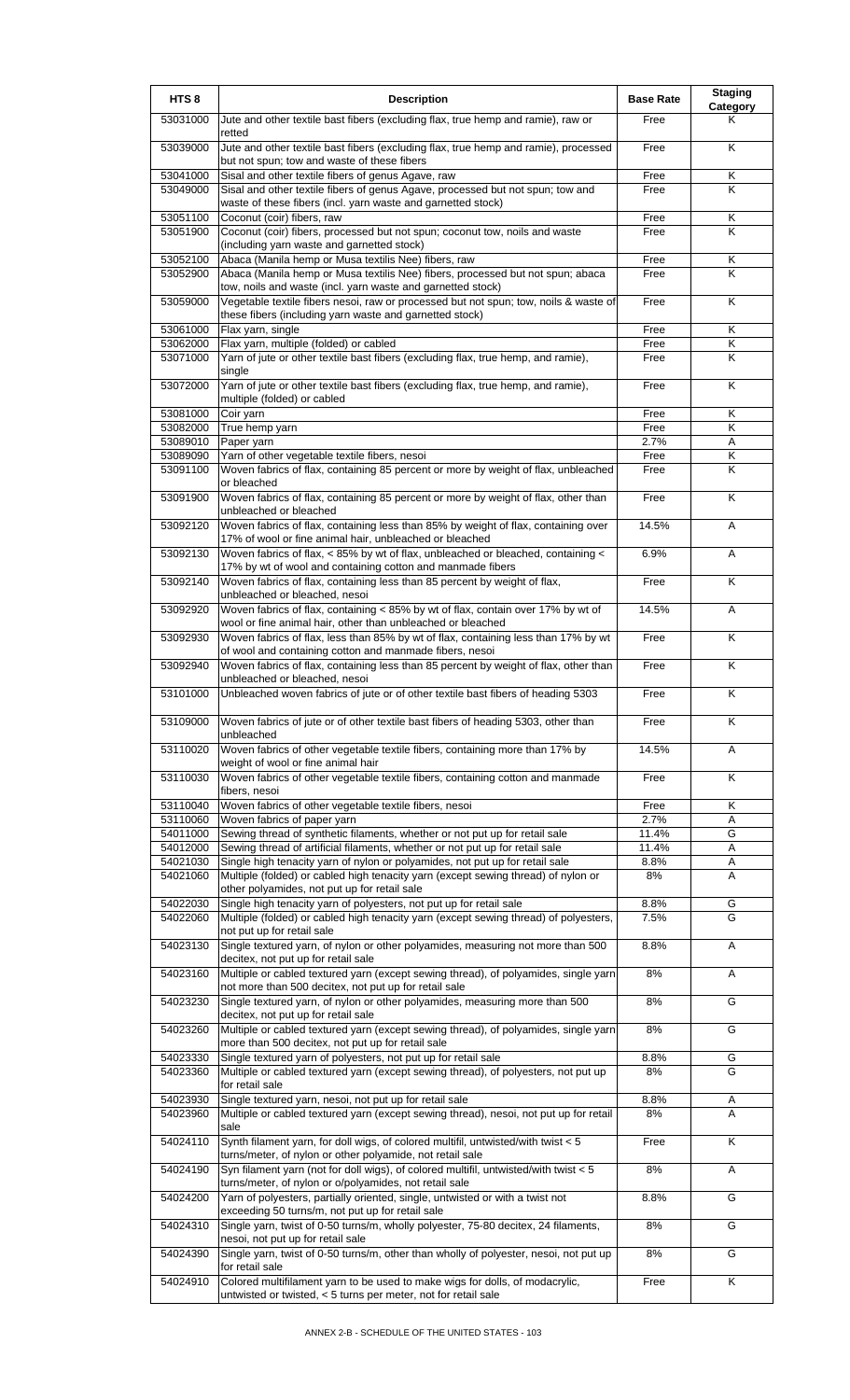| HTS <sub>8</sub>     | <b>Description</b>                                                                                                                                                          | <b>Base Rate</b>          | <b>Staging</b><br>Category |
|----------------------|-----------------------------------------------------------------------------------------------------------------------------------------------------------------------------|---------------------------|----------------------------|
| 54024990             | Other yarns, monofil; multifil, untwisted or twisted $>$ or = to 5, not exceeding 50<br>turns per meter of other synthetic, not for retail sale                             | 8%                        | A                          |
| 54025100             | Nylon or other polyamide yarns, single, with a twist exceeding 50 turns/m, not put<br>up for retail sale                                                                    | 8.8%                      | A                          |
| 54025210             | Single yarn, twist exceeding 50 turns/m, wholly polyester, 75-80 decitex, 24<br>filaments, nesoi, not put up for retail sale                                                | 8.8%                      | G                          |
| 54025290             | Single yarn, twist exceeding 50 turns/m, other than wholly of polyester, nesoi, not<br>put up for retail sale                                                               | 8.8%                      | G                          |
| 54025900             | Yarn of synthetic filaments nesoi, single, twist exceeding 50 turns/m, not put up for<br>retail sale                                                                        | $8\%$                     | Α                          |
| 54026100             | Nylon or other polyamide yarn, multiple (folded) or cabled, (except sewing thread),<br>not put up for retail sale                                                           | 7.5%                      | A                          |
| 54026200             | Polyester yarn, multiple (folded) or cabled, (except sewing thread), not put up for<br>retail sale                                                                          | 7.5%                      | G                          |
| 54026900             | Yarn of synthetic filaments nesoi, multiple (folded) or cabled, (except sewing<br>thread), not put up for retail sale                                                       | 7.5%                      | Α                          |
| 54031030<br>54031060 | Single high tenacity yarn of viscose rayon, not put up for retail sale<br>Multiple (folded) or cabled high tenacity yarn of viscose rayon (except sewing                    | 10%<br>9.1%               | Α<br>A                     |
| 54032030             | thread), not put up for retail sale<br>Single textured artificial filament yarn (other than sewing thread), not put up for                                                  | 10%                       | A                          |
| 54032060             | retail sale<br>Multiple (folded) or cabled textured artificial filament yarn (other than sewing                                                                             | 9.1%                      | A                          |
|                      | thread), not put up for retail sale                                                                                                                                         |                           |                            |
| 54033100             | Single yarn of viscose rayon (not high ten. or sewing thread), untwisted or with a<br>twist not over 120 turns/m, not put up for retail sale                                | 10%                       | A                          |
| 54033200             | Single yarn of viscose rayon (not high ten. or sewing thread), with twist exceeding<br>120 turns/m, not put up for retail sale                                              | 10%                       | A                          |
| 54033300             | Single yarn of cellulose acetate (not high ten. or sewing thread), not put up for<br>retail sale                                                                            | 8.8%                      | A                          |
| 54033900<br>54034100 | Artificial filament yarn nesoi, single, not put up for retail sale<br>Viscose rayon yarn (except sewing thread), multiple (folded) or cabled, not put up<br>for retail sale | 8%<br>9.1%                | A<br>A                     |
| 54034200             | Yarn of cellulose acetate (except sewing thread) multiple (folded) or cabled, not<br>put up for retail sale                                                                 | 8%                        | A                          |
| 54034900             | Artificial filament yarn (except sewing thread) nesoi, multiple (folded) or cabled, not<br>put up for retail sale                                                           | 7.5%                      | A                          |
| 54041010             | Racket strings of synthetic monofilament of 67 decitex or more and of which no<br>cross-sectional dimension exceeds 1 mm                                                    | 2.7%                      | Α                          |
| 54041040             | Polypropylene monofilament of 67 decitex or more (not racket strings), and with no<br>cross-sectional dim. > 1 mm, not over 254 mm in length                                | 6.9%                      | A                          |
| 54041080             | Synthetic monofilament (exc. polypropylene), of 67 decitex or more and with no<br>cross-sectional dimension > 1 mm, nesoi                                                   | 6.9%                      | Α                          |
| 54049000             | Strip and the like of synthetic textile materials of an apparent width not exceeding<br>5 mm                                                                                | Free                      | Κ                          |
| 54050030             | Artificial monofilament of 67 decitex or more and of which no cross-sectional<br>dimension exceeds 1 mm                                                                     | 6.9%                      | A                          |
| 54050060             | Strip and the like of artificial textile materials of an apparent width not exceeding 5<br>mm                                                                               | 5.8%                      | Α                          |
| 54061000             | Synthetic filament yarn (except sewing thread), put up for retail sale                                                                                                      | 7.5%                      | G                          |
| 54062000<br>54071000 | Artificial filament yarn (except sewing thread), put up for retail sale<br>Woven fabrics obtained from high tenacity yarn of nylon or other polyamides or of                | 7.5%<br>13.6%             | Α<br>G                     |
| 54072000             | polyesters<br>Woven fabrics obtained from strip or the like of synthetic textile materials                                                                                  | Free                      | Κ                          |
| 54073010             | Woven fabrics specified in note 9 to section XI, of synthetic filament yarn, over 60<br>percent by weight of plastics                                                       | Free                      | K                          |
| 54073090             | Woven fabrics specified in note 9 to section XI, of synthetic filament yarn, nesoi                                                                                          | $8\%$                     | D                          |
| 54074100             | Woven fabrics, containing 85 percent or more by weight of filaments of nylon or<br>other polyamides, unbleached or bleached                                                 | 13.6%                     | G                          |
| 54074200             | Woven fabrics, containing 85 percent or more by weight of filaments of nylon or<br>other polyamides, dyed                                                                   | 14.9%                     | G                          |
| 54074310             | Woven fabrics, over 85% by wt fil. of nylon/other polyamides, of diff colored yarns,<br>thread count over 69-142/cm warp, over 31-71/cm filling                             | 12.2 cents/kg<br>$+11.3%$ | D                          |
| 54074320             | Woven fabrics, containing 85 percent or more by weight of filaments of nylon or<br>other polyamides, of yarns of different colors, nesoi                                    | 8.5%                      | D                          |
| 54074400             | Woven fabrics, containing 85 percent or more by weight of filaments of nylon or<br>other polyamides, printed                                                                | 12%                       | D                          |
| 54075100             | Woven fabrics, containing 85 percent or more by weight of textured polyester<br>filaments, unbleached or bleached                                                           | 14.9%                     | G                          |
| 54075205             | Woven fabrics, over 85 percent textured polyester filaments, dyed, less than 77<br>cm in width, thread count 69-142/cm warp, 31-71/cm filling                               | 18.9 cents/kg<br>$+17.6%$ | D                          |
| 54075220             | Woven fabrics, over 85 percent textured polyester filaments, dyed, nesoi                                                                                                    | 14.9%                     | G                          |
| 54075310             | Woven fabrics, over 85% textured polyester filaments, of different colored yarns,<br>thread count 69-142/cm warp and 31-71/cm filling                                       | 18.8 cents/kg<br>$+17.4%$ | D                          |
| 54075320             | Woven fabrics, containing 85 percent or more by weight of textured polyester<br>filaments, of yarns of different colors, nesoi                                              | 12%                       | G                          |
| 54075400             | Woven fabrics, containing 85 percent or more by weight of textured polyester<br>filaments, printed                                                                          | 14.9%                     | G                          |
| 54076111             | Woven fab, dyed, 100% polyester, <77cm wide, >69-142 warp >31-71 filling, of<br>non-tex singles yarn, 75-80dtx, 24 fil/yn, twist 900+ turns/m                               | 19.4 cents/kg<br>$+18%$   | Α                          |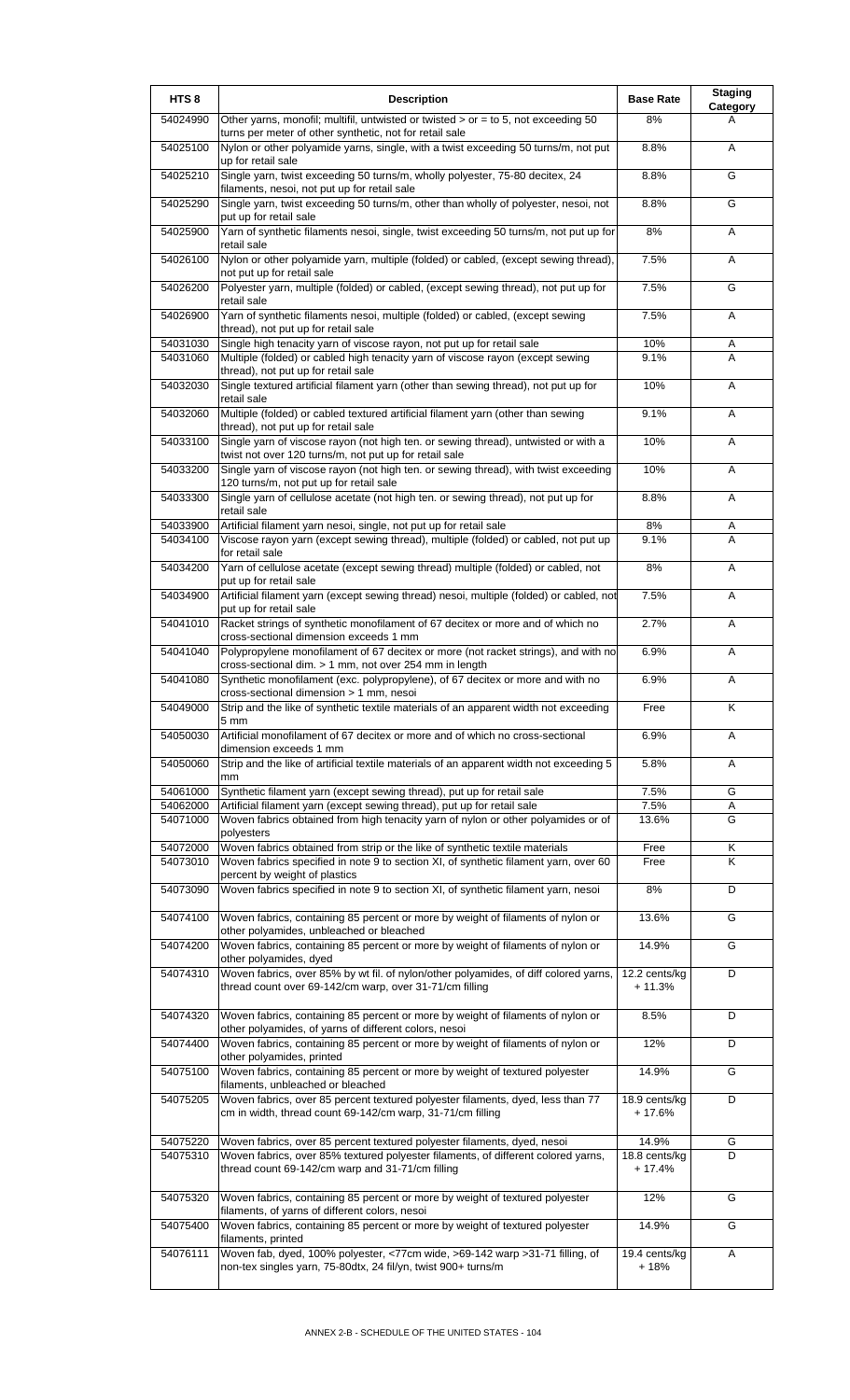| HTS <sub>8</sub>     | <b>Description</b>                                                                                                                                                                                   | <b>Base Rate</b>          | <b>Staging</b><br>Category |
|----------------------|------------------------------------------------------------------------------------------------------------------------------------------------------------------------------------------------------|---------------------------|----------------------------|
| 54076119             | Woven fab, dyed, 85%+ non-tex poly. fil., <77cm wide, >69-142 warp > 31-71 filling<br>(not 100%poly. sin.yarn, 75-80dtx, 24 fil/yn & 900+ turns/m)                                                   | 19.4 cents/kg<br>$+18%$   | A                          |
| 54076121             | Woven fab, yn diff colors, <77cm wide, >69-142 warp, >31-71 filling, 100% poly.non<br>tex sin. yarn of 75-80 dtx., 24 fil/yn & twist 900+ turns/m                                                    | 12.2 cents/kg<br>$+11.3%$ | Α                          |
| 54076129             | Woven fab, 85%+ non-tex poly, yn diff colors, <77cm wide, >69-142 warp, >31-71<br>filling (not 100%poly sin yarn, 75-80dtx, 24 fil/yn & 900+ turns/m)                                                | 12.2 cents/kg<br>$+11.3%$ | G                          |
| 54076191             | Woven fab, 85%+ non-tex poly fil, wholly of polyester, of single yarns 75-80                                                                                                                         | 14.9%                     | G                          |
| 54076199             | decitex, 24 fil/yarn & a twist of 900 or more turns/m<br>Woven fab, of 85%+ non-text. polyester filaments, nesoi (not wholly polyester<br>single yarns, 75-80 dtx, 24 fil/yarn & twist 900+ turns/m) | 14.9%                     | D                          |
| 54076910             | Woven fab, containing 85%+ by wt of polyester filaments nesoi, unbleached or<br>bleached                                                                                                             | 14.9%                     | G                          |
| 54076920<br>54076930 | Woven fab, containing 85%+ by wt of polyester filaments nesoi, dyed<br>Woven fab, cont. 85%+ by wt polyester filaments nesoi, thread count >69-142/cm                                                | 14.9%<br>Free             | G<br>Κ                     |
| 54076940             | in warp & >31-71/cm filling, of yarns of diff. colors<br>Woven fab, containing 85%+ by wt polyester filaments nesoi, of yarns of different                                                           | 8.5%                      | G                          |
| 54076990             | colors, nesoi<br>Woven fab, containing 85%+ by wt polyester filaments nesoi, printed                                                                                                                 | 14.9%                     | G                          |
| 54077100             | Woven fabrics, containing 85 percent or more by weight of synthetic filaments,<br>unbleached or bleached                                                                                             | 14.9%                     | G                          |
| 54077200             | Woven fabrics, containing 85 percent or more by weight of synthetic filaments,<br>dyed                                                                                                               | 14.9%                     | G                          |
| 54077310             | Woven fabrics, cont. 85% or more syn. filaments by weight, thread count >69-<br>142/cm warp and >31-71/cm filling, of different colored yarns                                                        | Free                      | Κ                          |
| 54077320             | Woven fabrics, containing 85% or more by weight of synthetic filaments, of yarns<br>of different colors, nesoi                                                                                       | 8.5%                      | D                          |
| 54077400             | Woven fabrics, containing 85 percent or more by weight of synthetic filaments,<br>printed                                                                                                            | 14.9%                     | G                          |
| 54078100             | Woven fabrics, containing less than 85% by weight of synthetic filaments, mixed<br>mainly or solely with cotton, unbleached or bleached                                                              | 14.9%                     | Α                          |
| 54078200             | Woven fabrics, containing less than 85 percent by weight of synthetic filaments,<br>mixed mainly or solely with cotton, dyed                                                                         | 14.9%                     | Α                          |
| 54078300             | Woven fabrics, less than 85 percent by weight of synthetic filaments, mixed mainly<br>or solely with cotton, of yarns of different colors                                                            | 8.5%                      | Α                          |
| 54078400             | Woven fabrics, containing less than 85 percent by weight of synthetic filaments,<br>mixed mainly or solely with cotton, printed                                                                      | 14.9%                     | A                          |
| 54079105             | Woven fabrics of synthetic filament yarn nesoi, containing 36 percent or more by<br>weight of wool or fine animal hair, unbleached or bleached                                                       | 25%                       | Α                          |
| 54079110             | Woven fabrics of synthetic filament yarn nesoi, mixed mainly or solely with wool or<br>fine animal hair, unbleached or bleached, nesoi                                                               | 12%                       | Α                          |
| 54079120             | Woven fabrics of synthetic filament yarn nesoi, unbleached or bleached, nesoi                                                                                                                        | 14.9%                     | G                          |
| 54079205             | Woven fabrics of synthetic filament yarn nesoi, containing 36 percent or more by<br>weight of wool or fine animal hair, dyed                                                                         | 25%                       | Α                          |
| 54079210             | Woven fabrics of synthetic filament yarn nesoi, mixed mainly or solely with wool or<br>fine animal hair, cont. < 36% wool/fine animal hair, dyed                                                     | 12%                       | A                          |
| 54079220<br>54079305 | Woven fabrics of synthetic filament yarn nesoi, dyed, nesoi                                                                                                                                          | 14.9%                     | G                          |
|                      | Woven fabrics of synthetic filament yarn nesoi, containing 36% or more by weight<br>of wool or fine animal hair, of yarns of different colors                                                        | 25%                       | A                          |
| 54079310             | Woven fabrics of synthetic filament yarn nesoi, mixed mainly or solely with wool or<br>fine animal hair, of yarns of different colors, nesoi                                                         | 12%                       | A                          |
| 54079315             | Woven fabrics, cont. 85% or more of man-made filaments, thread count >69-<br>142/cm warp and >31-71/cm filling, of different colored yarns                                                           | Free                      | Κ                          |
| 54079320             | Woven fabrics of synthetic filament yarn nesoi, of yarns of different colors, nesoi                                                                                                                  | 12%                       | G                          |
| 54079405             | Woven fabrics of synthetic filament yarn nesoi, containing 36 percent or more by<br>weight of wool or fine animal hair, printed                                                                      | Free                      | K                          |
| 54079410             | Woven fabrics of synthetic filament yarn nesoi, mixed mainly/solely with wool/fine<br>animal hair, contain < 36% wool/fine animal hair, printed                                                      | 12%                       | Α                          |
| 54079420             | Woven fabrics of synthetic filament yarn nesoi, printed, nesoi                                                                                                                                       | 14.9%                     | G                          |
| 54081000<br>54082100 | Woven fabrics obtained from high tenacity yarn, of viscose rayon<br>Woven fabrics, containing 85 percent or more by weight of artificial filament or                                                 | 14.9%<br>14.9%            | Α<br>A                     |
| 54082210             | strip or the like, unbleached or bleached<br>Woven fabric, 85%+ artificial filament or strip or the like, dyed, of cuprammonium                                                                      | 14.9%                     | A                          |
| 54082290             | rayon<br>Woven fabric, 85%+ artificial filament or strip or the like, dyed, not of                                                                                                                   | 14.9%                     | A                          |
| 54082311             | cuprammonium rayon, nesoi<br>Woven fabric, 85%+ artificial filament/strip, of yarns of different colors,> 69-142                                                                                     | Free                      | K                          |
| 54082319             | warp $\&$ > 31-71 filling yarns, of cupra/rayon, nesoi<br>Woven fabric, 85%+ artificial filament/strip, of yarns of different colors,> 69-142                                                        | Free                      | K                          |
| 54082321             | warp & > 31-71 filling yarns, not of cupra/rayon, nesoi<br>Woven fabric, 85%+ artificial filament/strip, of yarns of different colors, not 69-142                                                    | 12%                       | A                          |
| 54082329             | warp & 31-71 filling yarns, of cupra/rayon, nesoi<br>Woven fabric, 85%+ artificial filament/strip, of yarns of different colors, not 69-142                                                          | 12%                       | Α                          |
| 54082410             | warp & 31-71 filling yarns, not of cupra/rayon, nesoi<br>Woven fabric, 85%+ artificial filament/strip, printed, of cuprammonium rayon, nesoi                                                         | 12%                       | Α                          |
| 54082490             | Woven fabric, 85%+ artificial filament/strip, printed, not of cuprammonium rayon,                                                                                                                    | 12%                       | A                          |
| 54083105             | nesoi<br>Woven fabrics of artificial filament yarn nesoi, containing 36 percent or more by wt<br>of wool or fine animal hair, unbleached or bleached                                                 | 25%                       | Α                          |
| 54083110             | Woven fabrics of artificial filament yarn nesoi, mixed mainly or solely with wool or<br>fine animal hair, unbleached or bleached, nesoi                                                              | 12%                       | A                          |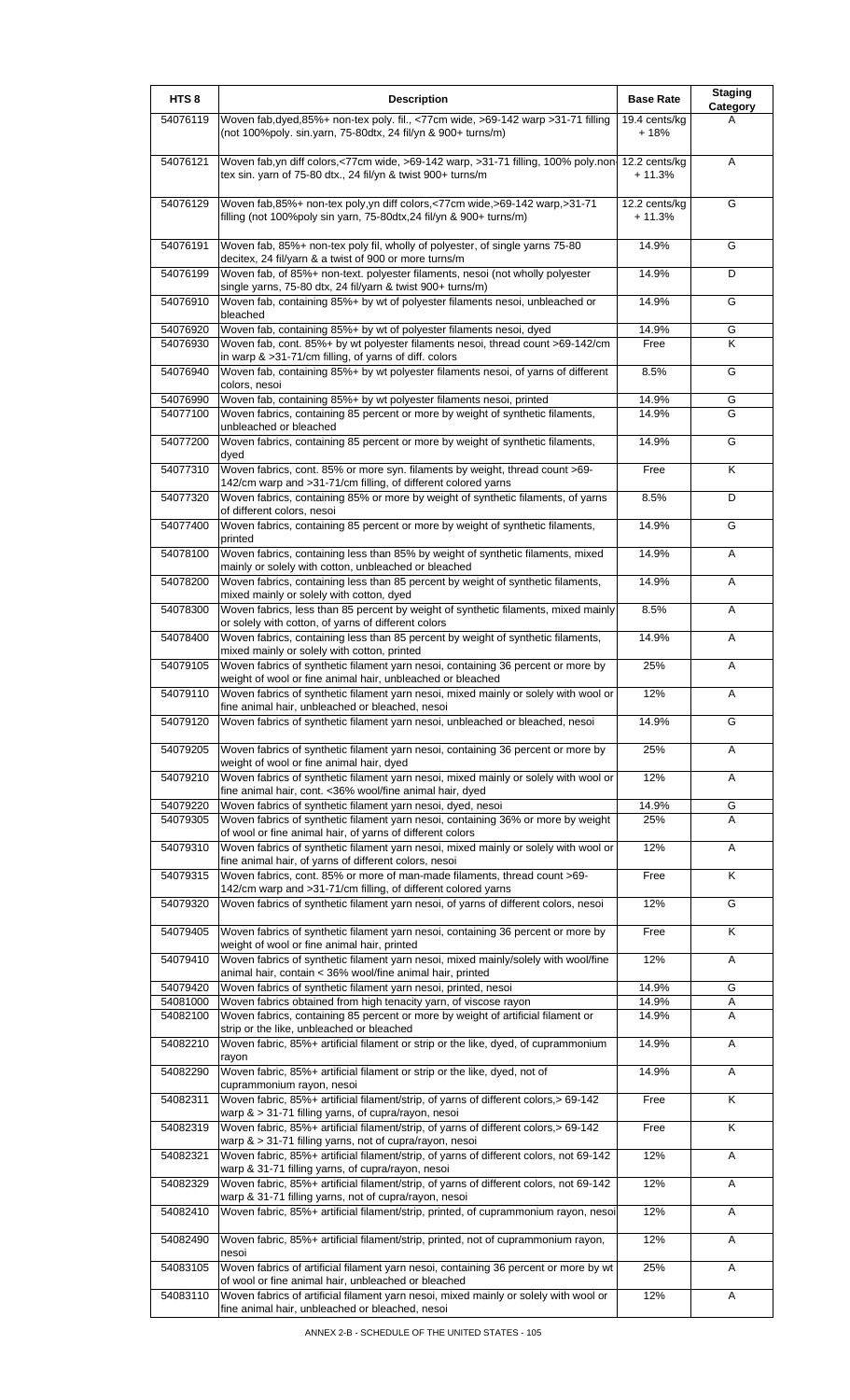| HTS <sub>8</sub>     | <b>Description</b>                                                                                                                                                  | <b>Base Rate</b>          | <b>Staging</b><br>Category |
|----------------------|---------------------------------------------------------------------------------------------------------------------------------------------------------------------|---------------------------|----------------------------|
| 54083120             | Woven fabrics of artificial filament yarn nesoi, unbleached or bleached, nesoi                                                                                      | 14.9%                     | A                          |
| 54083205             | Woven fabrics of artificial filament yarn nesoi, containing 36 percent or more by wt<br>of wool or fine animal hair, dyed                                           | 19.7%                     | A                          |
| 54083210             | Woven fabrics of artificial filament yarn nesoi, mixed mainly or solely with wool or<br>fine animal hair, dyed, nesoi                                               | 12%                       | A                          |
| 54083230             | Woven fabrics of artificial filament yarn nesoi, dyed, 30 percent or more by wt of<br>silk or silk waste, valued over \$33/kg                                       | 6.9%                      | A                          |
| 54083290             | Woven fabrics of artificial filament yarn nesoi, dyed, nesoi                                                                                                        | 15%                       | Α                          |
| 54083305             | Woven fabrics of artificial filament yarn nesoi, containing 36% or more by wt of<br>wool or fine animal hair, of yarns of different colors                          | 19.6%                     | A                          |
| 54083310             | Woven fabrics of artificial filament yarn nesoi, mixed mainly or solely with wool or<br>fine animal hair, of yarns of different colors, nesoi                       | 12%                       | A                          |
| 54083315             | Woven fabrics cont. 85% or more mm filaments nesoi, thread count > 69-142/cm<br>warp and > 31-71/cm filling, of different colored yarns                             | 12.3 cents/kg<br>$+11.4%$ | A                          |
| 54083330             | Woven fabrics of artificial filament yarn nesoi, of yarns of different colors, 30<br>percent or more of silk or silk waste, valued over \$33/kg                     | 6.9%                      | A                          |
| 54083390             | Woven fabrics of artificial filament yarn nesoi, of yarns of different colors, nesoi                                                                                | 12%                       | A                          |
| 54083405             | Woven fabrics of artificial filament yarn nesoi, containing 36 percent or more by<br>weight of wool or fine animal hair, printed                                    | Free                      | K                          |
| 54083410             | Woven fabrics of artificial filament yarn nesoi, mixed mainly or solely with wool or<br>fine animal hair, printed, nesoi                                            | 12%                       | A                          |
| 54083430             | Woven fabrics of artificial filament yarn nesoi, printed, 30 percent or more by<br>weight of silk or silk waste, valued over \$33/kg                                | Free                      | K                          |
| 54083490             | Woven fabrics of artificial filament yarn nesoi, printed, nesoi                                                                                                     | 12%                       | Α                          |
| 55011000             | Synthetic filament tow of nylon or other polyamides                                                                                                                 | 7.5%                      | A                          |
| 55012000<br>55013000 | Synthetic filament tow of polyesters<br>Synthetic filament tow of acrylic or modacrylic                                                                             | 7.5%<br>7.5%              | A<br>A                     |
| 55019000             | Synthetic filament tow, nesoi                                                                                                                                       | 7.5%                      | A                          |
| 55020000             | Artificial filament tow                                                                                                                                             | 7.5%                      | Α                          |
| 55031010             | Synthetic staple fibers, n/carded, combed or otherwise processed for spinning, of<br>nylon/other polyamides, cont 10% or more by wt of nylon 12                     | Free                      | K                          |
| 55031090             | Synthetic staple fibers, n/carded, combed or otherwise processed for spinning, of<br>nylon or other polyamides, nesoi                                               | 4.3%                      | A                          |
| 55032000             | Synthetic staple fibers, not carded, combed or otherwise processed for spinning,<br>of polyesters                                                                   | 4.3%                      | A                          |
| 55033000             | Synthetic (acrylic or modacrylic) staple fibers, not carded, combed or otherwise<br>processed for spinning                                                          | 4.3%                      | A                          |
| 55034000             | Synthetic staple fibers, not carded, combed or otherwise processed for spinning,<br>of polypropylene                                                                | 4.3%                      | A                          |
| 55039010             | Synthetic staple fibers, not carded, combed or otherwise processed for spinning,<br>of vinyon                                                                       | Free                      | Κ                          |
| 55039090             | Synthetic staple fibers, not carded, combed or otherwise processed for spinning,<br>nesoi                                                                           | 4.3%                      | A                          |
| 55041000             | Artificial staple fibers, not carded, combed or otherwise processed for spinning, of<br>viscose rayon                                                               | 4.3%                      | Α                          |
| 55049000             | Artificial staple fibers, not carded, combed or otherwise processed for spinning,<br>other than of viscose rayon                                                    | 4.3%                      | Α                          |
| 55051000             | Waste (including noils, yarn waste and garnetted stock) of synthetic fibers                                                                                         | Free                      | Κ                          |
| 55052000<br>55061000 | Waste (including noils, yarn waste and garnetted stock) of artificial fibers<br>Synthetic staple fibers, carded, combed or otherwise processed for spinning, of     | Free<br>5%                | Κ<br>Α                     |
| 55062000             | nylon or other polyamides<br>Synthetic staple fibers, carded, combed or otherwise processed for spinning, of                                                        | 5.7%                      | Α                          |
| 55063000             | polyesters<br>Synthetic (acrylic or modacrylic) staple fibers, carded, combed or otherwise                                                                          | 5%                        | Α                          |
| 55069000             | processed for spinning<br>Synthetic staple fibers, carded, combed or otherwise processed for spinning, nesoi                                                        | 5%                        | Α                          |
| 55070000             | Artificial staple fibers, carded, combed or otherwise processed for spinning                                                                                        | 5%                        | Α                          |
| 55081000<br>55082000 | Sewing thread of synthetic staple fibers, whether or not put up for retail sale<br>Sewing thread of artificial staple fibers, whether or not put up for retail sale | 11.4%<br>11%              | D<br>Α                     |
| 55091100             | Yarn (other than sewing thread) containing 85% or more by weight of<br>nylon/polyamide staple fibers, singles, not put up for retail sale                           | 9.4%                      | A                          |
| 55091200             | Yarn (other than sewing thread) cont. 85% or more by weight of nylon/polyamide<br>staple fibers, multiple or cabled, not put up for retail sale                     | 10.6%                     | A                          |
| 55092100             | Yarn (other than sewing thread) containing 85% or more by weight of polyester<br>staple fibers, singles, not put up for retail sale                                 | 9.7%                      | Α                          |
| 55092200             | Yarn (other than sewing thread) cont. 85% or more by weight of polyester staple<br>fibers, multiple or cabled, not put up for retail sale                           | 10.6%                     | D                          |
| 55093100             | Yarn (not sewing thread) cont. 85% or more by weight of acrylic or modacrylic<br>staple fibers, singles, not put up for retail sale                                 | 9%                        | Α                          |
| 55093200             | Yarn (not sewing thread) cont. 85% or more by wt. of acrylic or modacrylic staple<br>fibers, multiple or cabled, not put up for retail sale                         | 10%                       | Α                          |
| 55094100             | Yarn (other than sewing thread) containing 85% or more by weight of synthetic<br>staple fibers nesoi, singles, not put up for retail sale                           | 9%                        | Α                          |
| 55094200             | Yarn (other than sewing thread) cont. 85% or more by weight of synthetic staple<br>fibers nesoi, multiple or cabled, not put up for retail sale                     | 7%                        | Α                          |
| 55095130             | Yarn (not sewing thread) of polyester staple fibers mixed mainly/solely with<br>artificial staple fibers, single, not put up for retail sale                        | 9.7%                      | Α                          |
| 55095160             | Yarn (not sewing thread) of polyester staple fibers mixed mainly/solely with<br>artificial staple fibers, multiple, not put up for retail sale                      | 10.6%                     | Α                          |
| 55095200             | Yarn (other than sewing thread) of polyester staple fibers mixed mainly/solely with<br>wool or fine animal hair, not put up for retail sale                         | 12%                       | Α                          |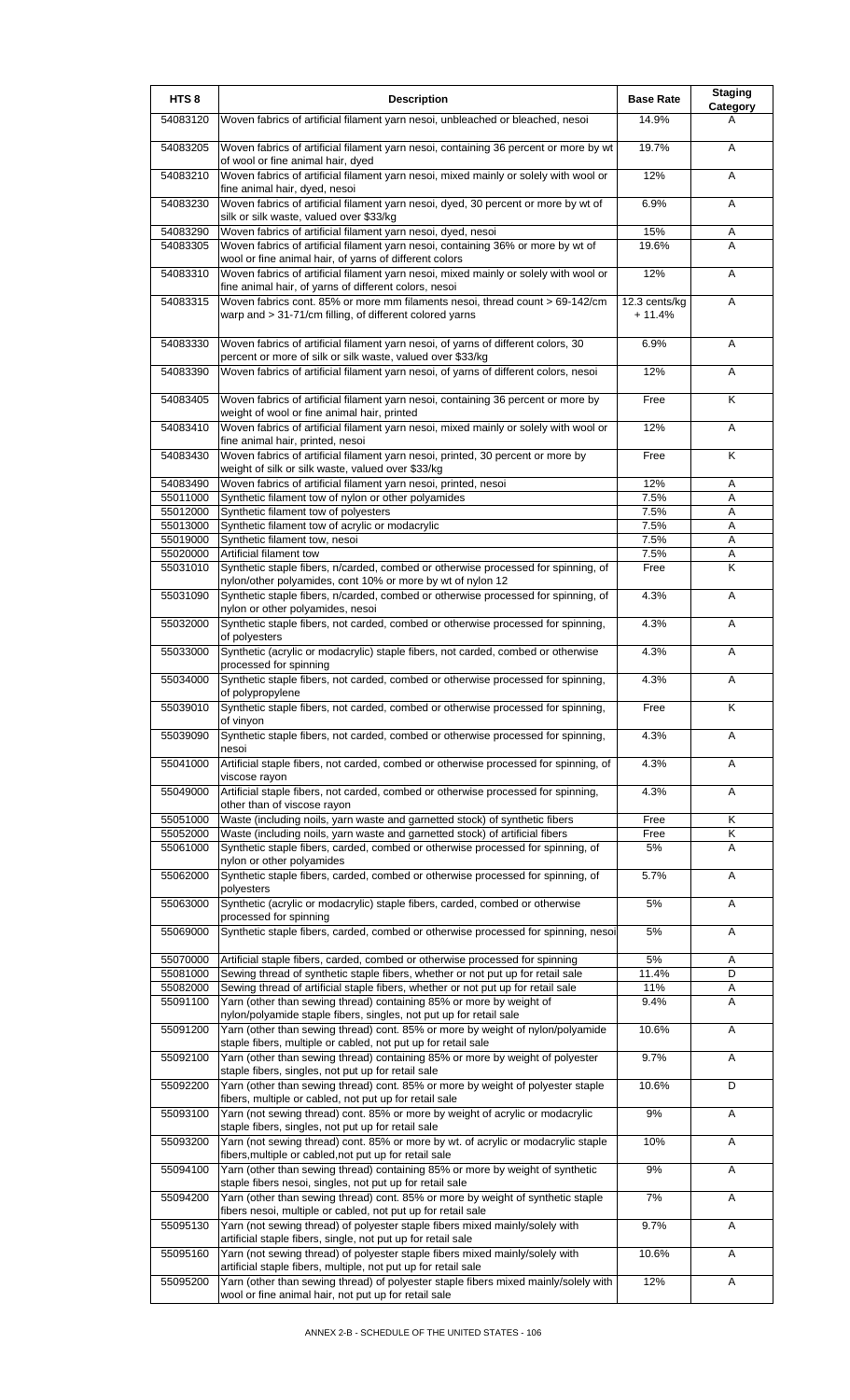| HTS <sub>8</sub> | <b>Description</b>                                                                                                                                      | <b>Base Rate</b> | <b>Staging</b><br>Category |
|------------------|---------------------------------------------------------------------------------------------------------------------------------------------------------|------------------|----------------------------|
| 55095300         | Yarn (other than sewing thread) of polyester staple fibers mixed mainly or solely<br>with cotton, not put up for retail sale                            | 13.2%            | A                          |
| 55095900         | Yarn (other than sewing thread) of polyester staple fibers nesoi, not put up for<br>retail sale                                                         | 13.2%            | A                          |
| 55096100         | Yarn (other than sewing thread) of acrylic or modacrylic staple fibers mixed with<br>wool or fine animal hair, not put up for retail sale               | 13.2%            | Α                          |
| 55096200         | Yarn (other than sewing thread) of acrylic or modacrylic staple fibers mixed mainly                                                                     | 12%              | Α                          |
| 55096920         | or solely with cotton, not put up for retail sale<br>Yarn (not sew thread) of acrylic/modacrylic staple fibers mixed mainly/solely                      | 9%               | Α                          |
| 55096940         | w/artificial staple fibers, singles, not for retail sale<br>Yarn (not sewing thread) of acrylic/modacrylic staple fiber mixed mainly/solely             | 10%              | Α                          |
| 55096960         | w/artificial staple fiber, multiple or cabled, not retail sale<br>Yarn (other than sewing thread) of acrylic or modacrylic staple fibers nesoi, not put | 13.2%            | A                          |
| 55099100         | up for retail sale<br>Yarn (other than sewing thread) of synthetic staple fibers mixed mainly or solely                                                 | 12%              | Α                          |
| 55099200         | with wool or fine animal hair, not put up for retail sale<br>Yarn (other than sewing thread) of synthetic staple fibers mixed mainly or solely          | 7.5%             | A                          |
| 55099920         | with cotton, not put up for retail sale<br>Yarn (not sewing thread) of synthetic staple fibers nesoi, mixed mainly/solely                               | 9%               | Α                          |
| 55099940         | w/artificial staple fibers, singles, not for retail sale<br>Yarn (not sewing thread) of synthetic staple fibers nesoi, mixed mainly/solely              | 10.6%            | Α                          |
| 55099960         | w/artificial staple fibers, multiple, not for retail sale<br>Yarn (other than sewing thread) of synthetic staple fibers nesoi, not put up for           | 13.2%            | A                          |
| 55101100         | retail sale<br>Yarn (other than sewing thread) containing 85% or more by weight of artificial                                                           | 9%               | A                          |
| 55101200         | staple fibers, singles, not put up for retail sale<br>Yarn (other than sewing thread) cont. 85% or more by weight of artificial staple                  | 10.6%            | Α                          |
| 55102000         | fibers, multiple or cabled, not put up for retail sale<br>Yarn (other than sewing thread) of artificial staple fibers mixed mainly or solely            | 10.2%            | Α                          |
| 55103000         | with wool or fine animal hair, not put up for retail sale<br>Yarn (other than sewing thread) of artificial staple fibers mixed mainly or solely         | 7.5%             | A                          |
|                  | with cotton, not put up for retail sale                                                                                                                 |                  |                            |
| 55109020         | Yarn (other than sewing thread) of artificial staple fibers mixed mainly/solely with<br>synthetic staple fibers, singles, not for retail sale           | $9%$             | Α                          |
| 55109040         | Yarn (other than sewing thread) of artificial staple fibers mixed mainly/solely with<br>synthetic staple fibers, multiple, not for retail sale          | 10.6%            | A                          |
| 55109060         | Yarn (other than sewing thread) of artificial staple fibers nesoi, not put up for retail<br>sale                                                        | 13.2%            | Α                          |
| 55111000         | Yarn (other than sewing thread) of synthetic staple fibers, containing 85% or more<br>by weight of such fibers, put up for retail sale                  | 7.5%             | A                          |
| 55112000         | Yarn (other than sewing thread) of synthetic staple fibers, containing less than<br>85% by weight of such fibers, put up for retail sale                | 7.5%             | A                          |
| 55113000         | Yarn (other than sewing thread) of artificial staple fibers, put up for retail sale                                                                     | 7.5%             | A                          |
| 55121100         | Woven fabrics containing 85% or more by weight of polyester staple fibers,<br>unbleached or bleached                                                    | 12%              | A                          |
| 55121900         | Woven fabrics containing 85% or more by weight of polyester staple fibers, other<br>than unbleached or bleached                                         | 13.6%            | Α                          |
| 55122100         | Woven fabrics containing 85% or more by weight of acrylic or modacrylic staple<br>fibers, unbleached or bleached                                        | 12%              | Α                          |
| 55122900         | Woven fabrics containing 85% or more by weight of acrylic or modacrylic staple<br>fibers, other than unbleached or bleached                             | 12%              | A                          |
| 55129100         | Woven fabrics, containing 85% or more by weight of synthetic fibers nesoi,<br>unbleached or bleached                                                    | 14.9%            | Α                          |
| 55129900         | Woven fabrics, containing 85% or more by weight of synthetic fibers nesoi, other                                                                        | 12%              | A                          |
| 55131100         | than unbleached or bleached<br>Woven fabric of poly staple fiber,< 85% wt poly staple fibers, mixed mainly/solely                                       | 14.9%            | A                          |
| 55131200         | w/cotton, wt n/o 170 g/m2, plain weave, unbleached/bleached<br>Woven 3-or 4-thread twill fabric of poly staple fib, < 85% poly staple fiber, mixed      | 14.9%            | Α                          |
| 55131300         | mainly/solely w/cotton, wt n/o 170 g/m2, unbleached/bleached<br>Woven fabrics of polyester staple fibers,< 85% polyester staple fibers, mixed           | 14.9%            | Α                          |
| 55131900         | mainly/solely w/cotton,n/o 170 g/m2,unbleached/bleached, nesoi<br>Woven fabrics of synthetic staple fibers nesoi, < 85% by weight of such fibers,       | 14.9%            | Α                          |
| 55132100         | mixed with cotton, n/o 170g/m2, unbleached or bleached<br>Woven fabrics of polyester staple fibers, < 85% polyester staple fibers, mixed                | 14.9%            | A                          |
| 55132200         | mainly/solely w/cotton, not over 170 g/m2, plain weave, dyed<br>Woven 3- or 4-thread twill fabric of poly staple fib, < 85% polyester staple fibers,    | 14.9%            | A                          |
| 55132300         | mixed mainly/solely w/cotton, n/o 170 g/m2, dyed<br>Woven fabrics of polyester staple fibers, < 85% by wt polyester staple fibers,                      | 14.9%            | A                          |
| 55132900         | mixed mainly/solely w/cotton, not over 170 g/m2, dyed, nesoi<br>Woven fabrics of synthetic staple fibers nesoi, < 85% by wt of such fibers, mixed       | 14.9%            | Α                          |
| 55133100         | mainly/solely w/cotton, weighing n/o 170g/m2, dyed, nesoi<br>Woven fabrics of poly staple fib,< 85% polyester staple fibers, mixed mainly/solely        | 14.9%            | Α                          |
| 55133200         | w/cotton, n/o 170 g/m2, plain weave, of yarns of dif. colors<br>Woven 3-or 4-thread twill fabric of poly stple fib,< 85% poly stple fibers, mixed       | 14.9%            | A                          |
| 55133300         | mainly/solely w/cotton,n/o 170 g/m2,of yarns of dif. colors<br>Woven fabrics of poly staple fib, < 85% by wt polyester staple fibers, mixed             | 14.9%            | A                          |
| 55133900         | mainly/solely w/cotton, wt n/o 170 g/m2, of yarns of dif. colors<br>Woven fabrics of synthetic staple fibers nesoi,< 85% by wt of such fibers, mixed    | 14.9%            | Α                          |
|                  | mainly/solely w/cotton, n/o 170g/m2, of dif. colored yarns                                                                                              |                  |                            |
| 55134100         | Printed plain weave fabrics of poly staple fib, < 85% by weight polyester staple<br>fibers, mixed mainly/solely with cotton, n/o 170g/m2                | 14.9%            | Α                          |
| 55134200         | Printed 3-or 4-thread twill fabric of poly staple fib, incl cross twill, < 85% wt poly<br>staple fibers, mixed mainly/solely w/cotton, n/o 170g/m2      | 13.6%            | A                          |
| 55134300         | Printed woven fabrics of polyester staple fibers, < 85% by wt polyester staple<br>fibers, mixed mainly/solely with cotton, weighing n/o 170g/m2         | 14.9%            | A                          |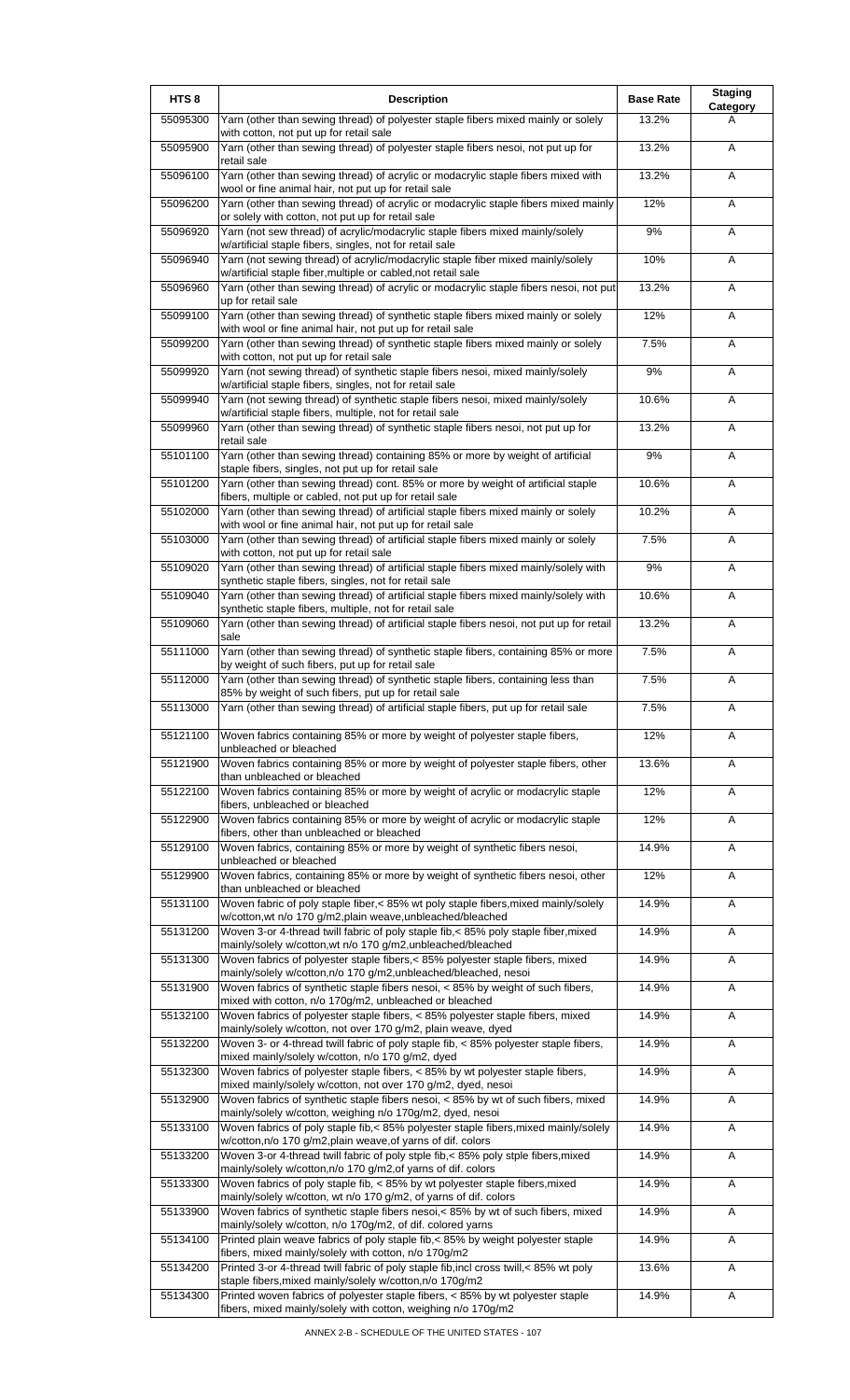| HTS <sub>8</sub> | <b>Description</b>                                                                                                                                            | <b>Base Rate</b> | <b>Staging</b><br>Category |
|------------------|---------------------------------------------------------------------------------------------------------------------------------------------------------------|------------------|----------------------------|
| 55134900         | Printed woven fabrics of synthetic staple fibers nesoi, < 85% by weight of such<br>fibers, mixed mainly or solely with cotton, n/o 170g/m2                    | 8.5%             | A                          |
| 55141100         | Plain weave fabrics of poly staple fiber,< 85% wt polyester staple fibers, mixed<br>mainly/solely w/cotton, wt ov 170 g/m2, unbleached/bleached               | 14.9%            | A                          |
| 55141200         | Wov 3-or 4-thread twill fabric of poly staple fib,< 85% polyester staple fiber, mixed<br>mainly/solely w/cotton,ov 170 g/m2,unbleached/bleached               | 14.9%            | Α                          |
| 55141300         | Woven fabric of poly staple fiber, < 85% wt polyester staple fibers, mixed                                                                                    | 14.9%            | Α                          |
| 55141900         | mainly/solely w/cotton, over 170 g/m2, unbleached/bleached, nesoi<br>Unbleached or bleached woven fabric of synthetic staple fibers nesoi, < 85% by wt        | 8.5%             | Α                          |
| 55142100         | of such fibers, mixed mainly/solely w/cotton, over 170g/m2<br>Plain weave fabrics of polyester staple fiber, < 85% by wt polyester staple fibers,             | 14.9%            | Α                          |
| 55142200         | mixed mainly/solely with cotton, over 170 g/m2, dyed<br>Wov 3-or 4-thread twill fabric of poly staple fib, incl cross twill, < 85% poly staple                | 14.9%            | A                          |
| 55142300         | fibers, mixed mainly/solely w/cotton, ov 170 g/m2, dyed<br>Woven fabrics of polyester staple fib, < 85% by wt polyester staple fibers, mixed                  | 14.9%            | Α                          |
| 55142900         | mainly/solely w/cotton, over 170 g/m2, dyed, nesoi<br>Dyed woven fabrics of synthetic staple fibers nesoi, < 85% by weight of such                            | 12%              | A                          |
| 55143100         | fibers, mixed mainly or solely with cotton, over 170g/m2<br>Plain weave fabrics of poly staple fiber, < 85% polyester staple fibers, mixed                    | 14.9%            | Α                          |
| 55143200         | mainly/solely with cotton, ov 170 g/m2, of yarns of dif. colors<br>Woven 3-or 4-thread twill fabric of poly staple fib.< 85% poly staple fibers, mixed        | 14.9%            | Α                          |
| 55143300         | mainly/solely w/cotton, ov 170 g/m2, of yarn of dif. colors<br>Woven fabrics of poly staple fiber,< 85% polyester staple fibers, mixed                        | 12%              | A                          |
| 55143900         | mainly/solely w/cotton, ov 170 g/m2, of yarns of different colors, nesoi<br>Woven fabrics of synthetic staple fibers nesoi, < 85% by wt of such fibers, mixed | Free             | K                          |
|                  | mainly/solely w/cotton, ov 170g/m2, of dif. colored yarns                                                                                                     |                  |                            |
| 55144100         | Printed plain weave fabrics of polyester staple fiber, < 85% by wt polyester staple<br>fibers, mixed mainly or solely with cotton, over 170g/m2               | 14.9%            | Α                          |
| 55144200         | Printed 3-or 4-thread twill fab of poly staple fib, incl cross twill, < 85% by wt poly<br>staple fibers, mixed mainly/solely w/cotton, ov 170g/m              | 14.9%            | Α                          |
| 55144300         | Printed woven fabrics of polyester staple fiber, < 85% by wt polyester staple fibers,<br>mixed mainly/solely with cotton, over 170g/m2, nesoi                 | Free             | K                          |
| 55144900         | Printed woven fabrics of synthetic staple fibers nesoi, < 85% by weight of such<br>fibers, mixed mainly or solely with cotton, over 170g/m2                   | 8.5%             | Α                          |
| 55151100         | Woven fabrics of polyester staple fibers, mixed mainly or solely with viscose rayon<br>staple fibers, nesoi                                                   | 14.9%            | A                          |
| 55151200         | Woven fabrics of polyester staple fibers, mixed mainly or solely with man-made<br>filaments, nesoi                                                            | 12%              | Α                          |
| 55151305         | Woven fabrics of polyester staple fibers, containing 36 percent or more by weight<br>of wool or fine animal hair, nesoi                                       | 25%              | Α                          |
| 55151310         | Woven fabrics of polyester staple fibers, mixed mainly or solely with wool or fine<br>animal hair, nesoi                                                      | 12%              | A                          |
| 55151900         | Woven fabrics of polyester staple fibers, nesoi                                                                                                               | 12%              | $\overline{A}$             |
| 55152100         | Woven fabrics of acrylic or modacrylic staple fibers, mixed mainly or solely with<br>man-made filaments, nesoi                                                | Free             | $\overline{\mathsf{K}}$    |
| 55152205         | Woven fabrics of acrylic or modacrylic staple fibers, containing 36% or more by<br>weight of wool or fine animal hair, nesoi                                  | 20.1%            | Α                          |
| 55152210         | Woven fabrics of acrylic or modacrylic staple fibers, mixed mainly or solely with<br>wool or fine animal hair, nesoi                                          | 12%              | A                          |
| 55152900         | Woven fabrics of acrylic or modacrylic staple fibers, nesoi                                                                                                   | Free             | Κ                          |
| 55159100         | Woven fabrics of synthetic staple fibers (not polyester/acrylic or modacrylic staple<br>fiber) mixed mainly/solely w/man-made filaments, nesoi                | 12%              | A                          |
| 55159205         | Woven fabrics of synthetic staple fibers (not polyester/acrylic or modacrylic staple<br>fiber) contain 36% or more wool/fine animal hair, nesoi               | 25%              | A                          |
| 55159210         | Woven fabrics of synthetic staple fibers (not polyester/acrylic/modacrylic staple<br>fiber) mixed mainly/solely w/wool/fine animal hair,nesoi                 | 12%              | A                          |
| 55159900         | Woven fabrics of synthetic staple fibers (not of polyester, acrylic or modacrylic                                                                             | 8.5%             | Α                          |
| 55161100         | staple fibers), nesoi<br>Woven fabrics of artificial staple fibers, containing 85% or more by weight of such                                                  | 14.9%            | Α                          |
| 55161200         | fibers, unbleached or bleached<br>Woven fabrics of artificial staple fibers, containing 85% or more by weight of such                                         | 14.9%            | Α                          |
| 55161300         | fibers, dyed<br>Woven fabrics of artificial staple fibers, containing 85% or more by weight of such                                                           | 14.9%            | Α                          |
| 55161400         | fibers, of yarns of different colors<br>Woven fabrics of artificial staple fibers, containing 85% or more by weight of such                                   | 10%              | Α                          |
| 55162100         | fibers, printed<br>Woven fabrics of artificial staple fibers, < 85% by weight of such fibers, mixed                                                           | 14.9%            | A                          |
| 55162200         | mainly/solely with man-made filaments, unbleached/bleached<br>Woven fabrics of artificial staple fibers, < 85% by weight of such fibers, mixed                | 14.9%            | A                          |
| 55162300         | mainly/solely with man-made filaments, dyed<br>Woven fabrics of artificial staple fibers, < 85% by wt of such fibers, mixed                                   | 8.5%             | Α                          |
| 55162400         | mainly/solely w/man-made filaments, of different colored yarns<br>Woven fabrics of artificial staple fibers, < 85% by weight of such fibers, mixed            | 14.9%            | A                          |
| 55163105         | mainly or solely with man-made filaments, printed<br>Woven fabrics of artificial staple fibers, < 85% of such fibers, containing 36% or                       | 19.8%            | Α                          |
| 55163110         | more of wool or fine animal hair, unbleached or bleached<br>Woven fabrics of artificial staple fibers, < 85% of such fibers, mixed mainly/solely              | 12%              | A                          |
| 55163205         | w/wool or fine animal hair, unbleached/bleached, nesoi<br>Woven fabrics of artificial staple fibers, < 85% of such fibers, containing 36% or                  | 25%              | Α                          |
| 55163210         | more of wool or fine animal hair, dyed<br>Woven fabrics of artificial staple fibers, < 85% by weight of such fibers, mixed                                    | 12%              | A                          |
|                  | mainly/solely with wool or fine animal hair, dyed, nesoi                                                                                                      |                  |                            |
| 55163305         | Woven fabrics of artificial staple fibers, < 85% such fibers, containing 36% or more<br>of wool or fine animal hair, of different colored yarns               | 25%              | Α                          |
| 55163310         | Woven fabrics of artificial staple fibers, < 85% of such fiber, mixed mainly/solely<br>w/wool or fine animal hair, of dif. colored yarns, nesoi               | 12%              | A                          |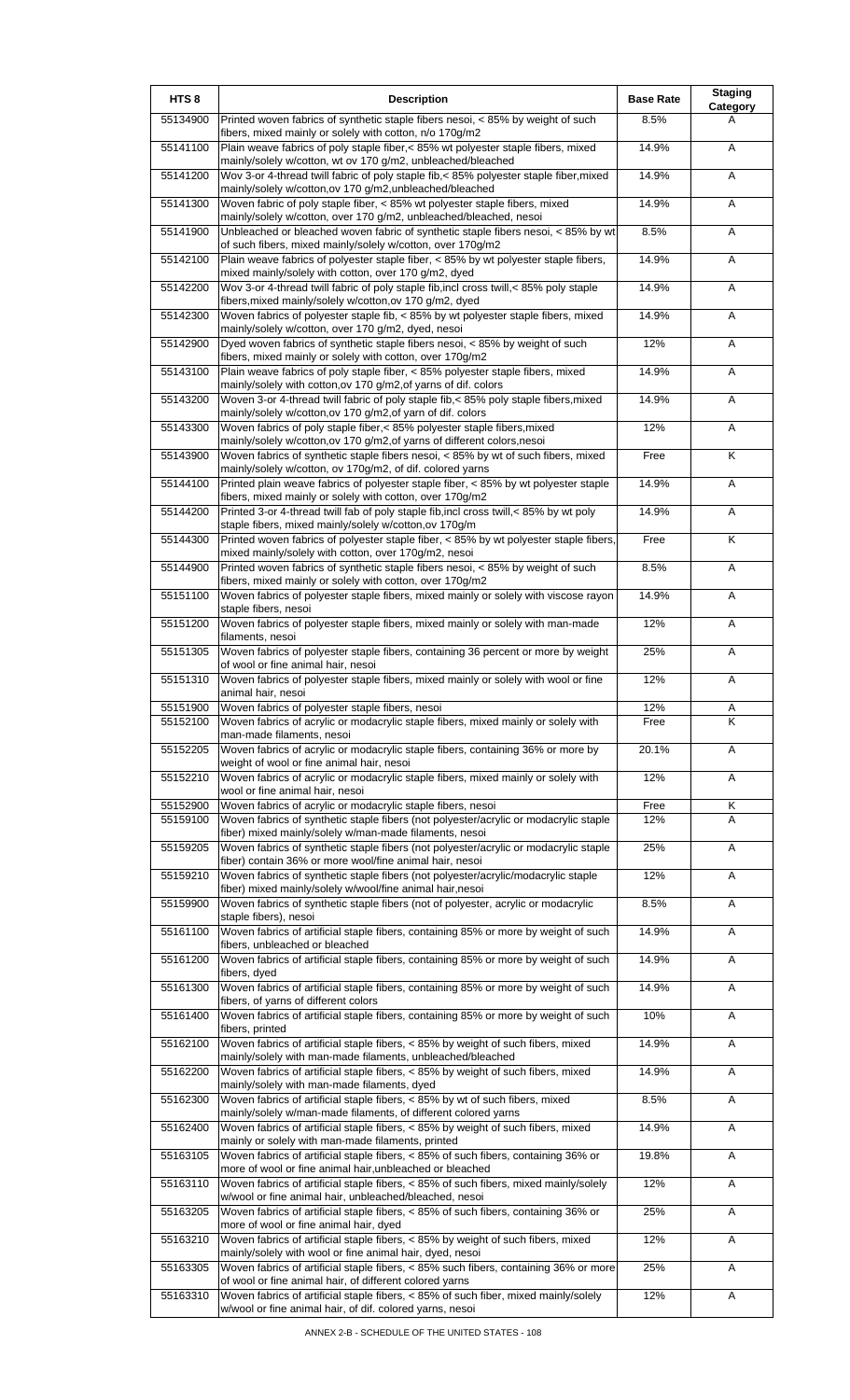| HTS <sub>8</sub>     | <b>Description</b>                                                                                                                                                                                        | <b>Base Rate</b>         | <b>Staging</b><br><b>Category</b> |
|----------------------|-----------------------------------------------------------------------------------------------------------------------------------------------------------------------------------------------------------|--------------------------|-----------------------------------|
| 55163405             | Woven fabrics of artificial staple fibers, < 85% of such fibers, containing 36% or<br>more of wool or fine animal hair, printed                                                                           | 19.7%                    | A                                 |
| 55163410             | Woven fabrics of artificial staple fibers, < 85% of such fibers, mixed mainly or<br>solely with wool or fine animal hair, printed, nesoi                                                                  | 12%                      | A                                 |
| 55164100             | Woven fabrics of artificial staple fibers, < 85% by weight of such fibers, mixed<br>mainly or solely with cotton, unbleached or bleached                                                                  | 14.9%                    | Α                                 |
| 55164200             | Woven fabrics of artificial staple fibers, less than 85% by weight of such fibers,<br>mixed mainly or solely with cotton, dyed                                                                            | 12%                      | A                                 |
| 55164300             | Woven fabrics of artificial staple fibers, < 85% by wt. of such fibers, mixed mainly<br>or solely with cotton, of yarns of different colors                                                               | Free                     | K                                 |
| 55164400             | Woven fabrics of artificial staple fibers, less than 85% by weight of such fibers,<br>mixed mainly or solely with cotton, printed                                                                         | 8.5%                     | Α                                 |
| 55169100             | Woven fabrics of artificial staple fibers nesoi, unbleached or bleached, nesoi                                                                                                                            | 12%                      | Α                                 |
| 55169200<br>55169300 | Woven fabrics of artificial staple fibers nesoi, dyed, nesoi<br>Woven fabrics of artificial staple fibers nesoi, of yarns of different colors, nesoi                                                      | 12%<br>8.5%              | Α<br>A                            |
|                      |                                                                                                                                                                                                           |                          |                                   |
| 55169400<br>56011010 | Woven fabrics of artificial staple fibers nesoi, printed, nesoi<br>Sanitary towels and tampons, diapers and diaper liners for babies and similar                                                          | 12%<br>3.6%              | Α<br>A                            |
|                      | sanitary articles, of wadding of cotton                                                                                                                                                                   |                          |                                   |
| 56011020             | Sanitary towels and tampons, diapers and diaper liners for babies & similar<br>sanitary articles, of wadding of other textile materials, nesoi                                                            | 6.3%                     | Α                                 |
| 56012100             | Wadding of cotton and other articles of cotton wadding nesoi                                                                                                                                              | 3.6%                     | Α                                 |
| 56012200             | Wadding of man-made fibers and other articles of such wadding nesoi                                                                                                                                       | 6.3%                     | A                                 |
| 56012900             | Wadding of textile materials (excluding cotton and man-made fibers) and articles<br>thereof, nesoi                                                                                                        | 4%                       | A                                 |
| 56013000             | Textile flock, not exceeding 5 mm in length, and textile dust and mill neps                                                                                                                               | Free                     | Κ                                 |
| 56021010             | Laminated fabrics of needleloom felt or stitch-bonded fiber fabrics                                                                                                                                       | 12%                      | Α                                 |
| 56021090             | Needleloom felt and stitch-bonded fabrics, whether or not impregnated, coated or<br>covered, nesoi                                                                                                        | 10.6%                    | A                                 |
| 56022100             | Felt, excluding needleloom felt and stitch-bonded fiber fabrics, not impregnated,<br>coated, covered or laminated, of wool or fine animal hair                                                            | 49.5 cents/kg<br>+ 7.5%  | Α                                 |
| 56022900             | Felt, excluding needleloom felt and stitch-bonded fiber fabrics, not impregnated,<br>coated, covered or laminated, of textile materials nesoi                                                             | 6.3%                     | Α                                 |
| 56029030             | Laminated fabrics of felt, nesoi                                                                                                                                                                          | Free                     | Κ                                 |
| 56029060             | Felt, impregnated, coated or covered, of man-made fibers, nesoi                                                                                                                                           | 6.3%                     | Α                                 |
| 56029090             | Felt, impregnated, coated or covered, nesoi                                                                                                                                                               | 52.9 cents/kg<br>$+8%$   | A                                 |
| 56031100             | Nonwovens, of man-made filaments, weighing not >25 g/square m, whether or not<br>impregnated, coated, covered or laminated                                                                                | Free                     | K                                 |
| 56031200             | Nonwovens, of man-made filaments, weighing >25 but not >70 g/square m,<br>whether or not impregnated, coated, covered or laminated                                                                        | Free                     | Κ                                 |
| 56031300             | Nonwovens, of man-made filaments, weighing >70 but not >150 g/square m,<br>whether or not impregnated, coated, covered or laminated                                                                       | Free                     | K                                 |
| 56031430             | Laminated nonwoven fabs, of man-made filaments, weighing >150 g/square m                                                                                                                                  | Free                     | K                                 |
| 56031490             | Nonwovens (except laminated), of man-made filaments, weighing >150 g/square<br>m, whether or not impregnated, coated, or covered                                                                          | Free                     | K                                 |
| 56039100             | Nonwovens (not of man-made filaments), weighing not >25 g/square m, whether<br>or not impregnated, coated, covered or laminated                                                                           | Free                     | $\overline{\mathsf{K}}$           |
| 56039200             | Nonwovens (not of man-made filaments), weighing >25 but not >70 g/square m,<br>whether or not impregnated, coated, covered or laminated                                                                   | Free                     | Κ                                 |
| 56039300             | Nonwovens (not of man-made filaments), weighing >70 but not >150 g/square m,<br>whether or not impregnated, coated, covered or laminated                                                                  | Free                     | $\overline{\mathsf{K}}$           |
| 56039410             | Nonwoven floor covering underlays (not of man-made filaments), weighing >150<br>g/square m, whether or not impreg, coated, cov or laminated                                                               | Free                     | $\overline{\mathsf{K}}$           |
| 56039430             | Laminated nonwovens nesoi (not of man-made filaments), weighing >150<br>g/square m                                                                                                                        | Free                     | K                                 |
| 56039490             | Nonwovens nesoi (not of man-made filaments), weighing >150 g/square m,<br>whether or not impregnated, coated, covered but not laminated                                                                   | Free                     | K                                 |
| 56041000<br>56042000 | Rubber thread and cord, textile covered<br>High tenacity yarn of polyesters, of nylon or other polyamides or of viscose rayon,                                                                            | 6.3%<br>8.8%             | Α<br>A                            |
| 56049000             | impregnated or coated<br>Textile yarn and strip and the like of heading 5404 or 5405, impregnated, coated,                                                                                                | 5%                       | A                                 |
| 56050010             | covered or sheathed with rubber or plastics, nesoi<br>Metal coated or metal laminated man-made monofilament or strip or the like,                                                                         | 7.5%                     | Α                                 |
| 56050090             | ungimped & untwisted or w/twist of less than 5 turns per meter<br>Metalized textile yarn nesoi, of man-made monofilament or strip or the like, other<br>than ungimped or w/twist of $<$ 5 turns per meter | 13.2%                    | Α                                 |
| 56060000             | Gimped yarn, and strip and the like of man-made monofilament; chenille yarn; loop<br>wale-yarn                                                                                                            | 8%                       | G                                 |
| 56071000             | Twine, cordage, rope and cables, of jute or other textile bast fibers (excluding flax,<br>true hemp and ramie)                                                                                            | Free                     | K                                 |
| 56072100<br>56072900 | Binder or baler twine, of sisal or other textile fibers of genus Agave<br>Twine (except binder or baler twine), cordage, rope and cables of sisal or other<br>textile fibers of genus Agave               | Free<br>3.6%             | Κ<br>A                            |
| 56074110             | Binder or baler twine of wide nonfibrillated strip, of polyethylene or polypropylene                                                                                                                      | 2.7%                     | Α                                 |
| 56074130             | Binder or baler twine, of polyethylene or polypropylene, nesoi                                                                                                                                            | 4%                       | Α                                 |
| 56074910             | Twine (other than binder or baler twine), cordage, rope and cables of wide                                                                                                                                | 2.7%                     | A                                 |
| 56074915             | nonfibrillated strip, of polyethylene or polypropylene<br>Twine (ex binder/baler twine), cordage, rope and cables, of polyethylene or<br>polypropylene, not braided or plaited, less than 4.8 mm in diam  | 7%                       | Α                                 |
| 56074925             | Twine (except binder or baler twine), cordage, rope and cables, of polyethylene or<br>polypropylene, not braided or plaited, nesoi                                                                        | $9.8$ cents/kg +<br>5.3% | Α                                 |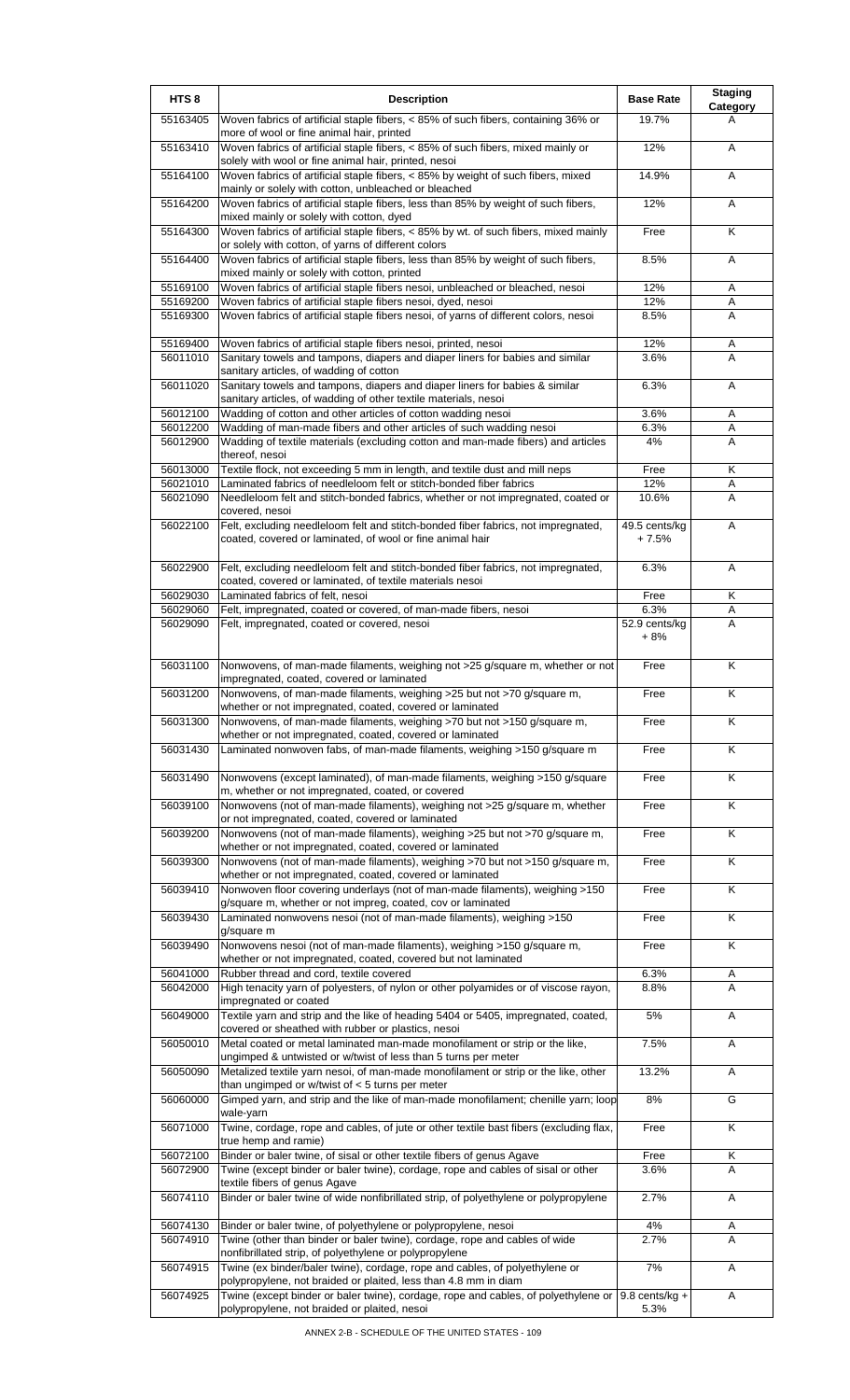| HTS <sub>8</sub>     | <b>Description</b>                                                                                                                                 | <b>Base Rate</b>          | <b>Staging</b><br>Category |
|----------------------|----------------------------------------------------------------------------------------------------------------------------------------------------|---------------------------|----------------------------|
| 56074930             | Twine (except binder or baler twine), cordage, rope and cables, of polyethylene or<br>polypropylene, nesoi                                         | 3.6%                      | A                          |
| 56075025             | 3- or 4-ply multicolor twine of synthetic fibers nesoi at least 10% cotton, having "S"<br>twist, < 3.5 mm diameter, not braided or plaited         | 7%                        | A                          |
| 56075035             | Twine nesoi, cordage, rope and cables of synthetic fibers, other than of<br>polyethylene or polypropylene, not braided or plaited                  | 19.9 cents/kg<br>$+10.8%$ | Α                          |
| 56075040             | Twine, cordage, rope and cables of synthetic fibers, other than of polyethylene or<br>polypropylene, nesoi                                         | 3.6%                      | Α                          |
| 56079010             | Twine, cordage, rope and cables, of coir                                                                                                           | Free                      | Κ                          |
| 56079025             | Twine, cordage, rope and cables of abaca or other hard (leaf) fibers, of stranded<br>construction measuring 1.88 cm or over in diameter            | Free                      | K                          |
| 56079035             | Twine, cordage, rope & cables of abaca or other hard (leaf) fibers, other than<br>stranded construction or stranded n/o 1.88 cm in diameter        | 3.4%                      | A                          |
| 56079090<br>56081100 | Twine, cordage, rope and cables, of materials nesoi<br>Made-up fishing nets, of man-made textile materials                                         | 6.3%<br>8%                | A<br>Α                     |
| 56081910             | Fish netting (other than made-up fishing nets) of man-made textile materials                                                                       | 8.5%                      | A                          |
| 56081920             | Knotted netting of twine, cordage or rope (excluding fish netting or made-up fishing<br>nets) of man-made textile materials                        | 5%                        | A                          |
| 56089010             | Fish netting and fishing nets, of textile materials other than man-made materials                                                                  | 8%                        | A                          |
| 56089023             | Hammocks, of cotton                                                                                                                                | 14.1%                     | Α                          |
| 56089027             | Netting or nets, of cotton, other than hammocks or netting or nets for fishing                                                                     | 14.1%                     | A                          |
| 56089030             | Knotted netting of twine, cordage or rope or other made-up nets (not fish netting<br>and nets) of textile materials (not cotton/manmade mat.)      | 5%                        | A                          |
| 56090010             | Articles of yarn, strip, twine, cordage, rope or cables nesoi, of cotton                                                                           | 2.9%                      | A                          |
| 56090020             | Articles of yarn, strip, twine, cordage, rope or cables nesoi, of vegetable fibers<br>except cotton                                                | Free                      | K                          |
| 56090030             | Articles of yarn, strip, twine, cordage, rope or cables nesoi, of man-made fibers                                                                  | 4.5%                      | A                          |
| 56090040             | Articles of yarn, strip or the like of man-made monofilaments, twine, cordage, rope<br>or cables, nesoi                                            | 3.9%                      | A                          |
| 57011013             | Carpet & other textile floor covering, hand-knotted/hand-inserted, w/ov 50% wt pile<br>of fine animal hair, foregoing cert. hand-loomed & folklore | Free                      | K                          |
| 57011016             | Carpets & other textile floor coverings, hand-knotted or hand-inserted, w/ov 50%<br>by weight of the pile of fine animal hair, nesoi               | Free                      | K                          |
| 57011040             | Carpets and other textile floor coverings, of wool or fine animal hair, hand-hooked<br>(tufts were inserted and knotted by hand or hand tool)      | Free                      | K                          |
| 57011090             | Carpets and other textile floor coverings, of wool or fine animal hair, not hand-<br>hooked, not hand knotted during weaving                       | 4.5%                      | Α                          |
| 57019010             | Carpet and oth textile floor covering, knotted,of text. materials (not wool/hair)<br>nesoi, pile inserted & knotted during weaving or knitting     | Free                      | ĸ                          |
| 57019020             | Carpet & oth textile floor covering, knotted, of text materials (not wool/hair)<br>nesoi, not w/pile inserted & knotted during weaving/knitting    | Free                      | Κ                          |
| 57021010             | Certified hand-loomed and folklore products being "Kelem", "Schumacks",<br>"Karamanie" and similar hand-woven rugs                                 | Free                      | K                          |
| 57021090             | "Kelem", "Schumacks", "Karamanie" and similar hand-woven rugs, other than<br>certified hand-loomed and folklore products                           | Free                      | K                          |
| 57022010             | Floor coverings of coconut fibers (coir), woven, not tufted or flocked, with pile                                                                  | Free                      | Κ                          |
| 57022020             | Floor coverings of coconut fibers (coir), woven, not tufted or flocked, other than<br>with pile                                                    | Free                      | K                          |
| 57023110             | Wilton, velvet and like floor coverings of pile construction, woven, not tufted or<br>flocked, not made up, of wool or fine animal hair            | 8%                        | Α                          |
| 57023120             | Carpets and other textile floor coverings of pile construction, woven, not tufted or<br>flocked, not made up, of wool/fine animal hair, nesoi      | 4%                        | Α                          |
| 57023210             | Wilton, velvet and like floor coverings of pile construction, woven, not tufted or<br>flocked, not made up, of man-made textile materials          | 8%                        | Α                          |
| 57023220             | Carpets & other textile floor coverings of pile construction, woven, not tufted or<br>flocked, not made up, of man-made textile materials, nesoi   | 7%                        | Α                          |
| 57023910             | Carpets and other textile floor coverings of pile construction, woven, not tufted or<br>flocked, not made up, of jute                              | Free                      | K                          |
| 57023920             | Carpets and other textile floor coverings of pile construction, woven, not tufted or<br>flocked, not made up, of other textile materials nesoi     | 3.6%                      | Α                          |
| 57024110             | Wilton, velvet and like floor coverings of pile construction, woven, not tufted or<br>flocked, made up, of wool or fine animal hair                | Free                      | K                          |
| 57024120             | Carpets and other textile floor coverings of pile construction, woven, not tufted or<br>flocked, made up, of wool or fine animal hair, nesoi       | Free                      | K                          |
| 57024210             | Wilton, velvet and like floor coverings of pile construction, woven, not tufted or<br>flocked, made up, of man-made textile materials              | Free                      | K                          |
| 57024220             | Carpets and other textile floor coverings, of pile construction, woven, not tufted or<br>flocked, made up, of man-made textile materials, nesoi    | Free                      | K                          |
| 57024910             | Carpets not other textile floor coverings of pile construction, woven, not tufted or<br>flocked, made up, of cotton                                | Free                      | $\overline{\mathsf{x}}$    |
| 57024915             | Carpets and other textile floor coverings of pile construction, woven, not tufted or<br>flocked, made up, of jute                                  | Free                      | K                          |
| 57024920             | Carpets & other textile floor coverings of pile construction, woven, not tufted or<br>flocked, made up, of other textile materials nesoi           | 4%                        | Α                          |
| 57025120             | Carpets & other textile floor coverings, not of pile construction, woven but not on a<br>power-driven loom, not made up, of wool/fine animal hair  | 4.3%                      | Α                          |
| 57025140             | Carpets & other textile floor coverings, not of pile construction, woven, not made<br>up, of wool or fine animal hair, nesoi                       | 6.3%                      | Α                          |
| 57025200             | Carpets & other textile floor coverings, not of pile construction, woven, not made<br>up, of man-made textile materials                            | 4.7%                      | Α                          |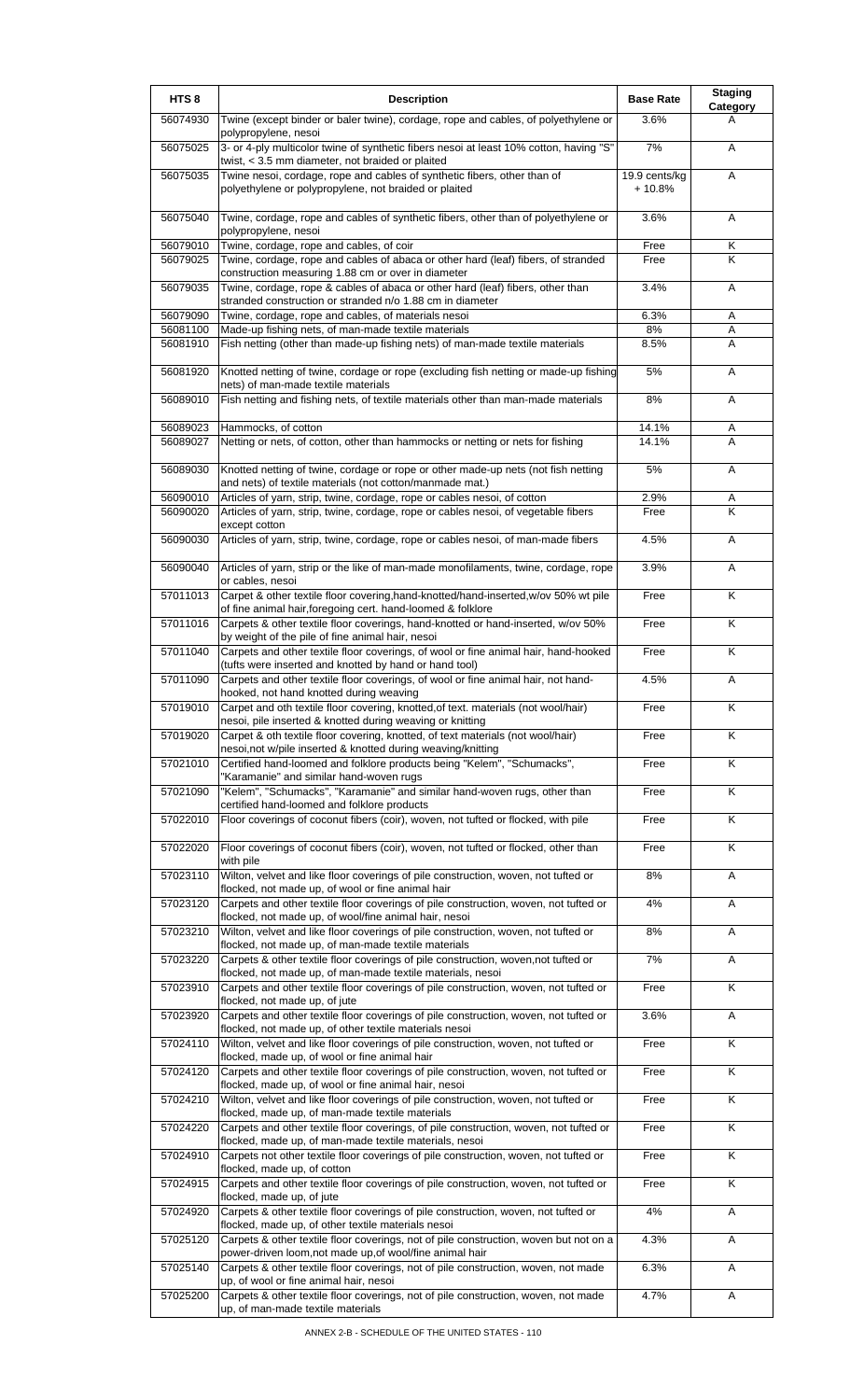| HTS <sub>8</sub>     | <b>Description</b>                                                                                                                                               | <b>Base Rate</b> | <b>Staging</b><br>Category   |
|----------------------|------------------------------------------------------------------------------------------------------------------------------------------------------------------|------------------|------------------------------|
| 57025910             | Carpets & other textile floor coverings, not of pile construction, woven, not made<br>up, of cotton                                                              | 6.8%             | A                            |
| 57025920             | Carpets & other textile floor coverings, not of pile construction, woven, not made<br>up, of other textile materials nesoi                                       | 2.7%             | A                            |
| 57029120             | Certified hand-loomed & folklore floor covering, woven not on power-driven<br>loom,not of pile construction,made up,of wool or fine animal hair                  | Free             | K                            |
| 57029130             | Floor coverings, not of pile construction, woven not on power-driven loom, made<br>up, of wool or fine animal hair, nesi                                         | 4.3%             | Α                            |
| 57029140             | Carpets & other textile floor coverings, not of pile construction, woven nesoi, made<br>up, of wool or fine animal hair, nesoi                                   | 3.6%             | A                            |
| 57029210             | Hand-loomed carpet & other textile floor coverings, not of pile construction, woven,<br>made up, of man-made textile materials, nesi                             | 2.7%             | Α                            |
| 57029290             | Carpet & other textile floor coverings, not of pile construction, woven, made up, of<br>man-made textile materials,nesi                                          | 2.7%             | Α                            |
| 57029905             | Hand-loomed carpets and other textile floor coverings, not of pile construction,<br>woven, made up, of cotton                                                    | 6.8%             | Α                            |
| 57029915             | Carpets and other textile floor coverings, not of pile construction, woven, made up,<br>of cotton, nesoi                                                         | 6.8%             | A                            |
| 57029920             | Carpets & other textile floor coverings, not of pile construction, woven, made up, of<br>other textile materials nesoi                                           | 2.7%             | A                            |
| 57031020             | Hand-hooked carpets and other textile floor coverings, tufted, whether or not made<br>up, of wool or fine animal hair                                            | $6\%$            | Α                            |
| 57031080             | Carpets and other textile floor coverings, tufted, whether or not made up, of wool<br>or fine animal hair, nesoi                                                 | 6%               | A                            |
| 57032010             | Carpets and other textile floor coverings, tufted, whether or not made up, of nylon<br>or other polyamides, hand-hooked                                          | 5.8%             | A                            |
| 57032020             | Carpets and other textile floor coverings, tufted, whether or not made up, of nylon<br>or other polyamides, nesoi                                                | 6.7%             | Α                            |
| 57033020             | Hand-hookded carpets & other textile floor coverings, tufted, whether or not made<br>up, of man-made materials (not nylon/other polyamides)                      | 6%               | A                            |
| 57033080             | Carpets & other textile floor coverings, tufted, whether or not made up, of man-<br>made textile materials (not nylon/other polyamides), nesoi                   | 6%               | A                            |
| 57039000             | Carpets and other textile floor coverings, tufted, whether or not made up, of other<br>textile materials nesoi                                                   | 3.8%             | Α                            |
| 57041000             | Carpet tiles of felt, not tufted or flocked, whether or not made up, having a<br>maximum surface area of 0.3 m2                                                  | 4.7%             | Α                            |
| 57049000             | Carpets and other textile floor coverings (excluding certain felt carpet tiles) of felt,<br>not tufted or flocked, whether or not made up                        | Free             | K                            |
| 57050010             | Carpets and other textile floor coverings, whether or not made up, of coir, nesoi                                                                                | Free             | Κ                            |
| 57050020             | Carpets and other textile floor coverings, whether or not made up, nesoi                                                                                         | 3.3%             | Α                            |
| 58011000             | Woven pile fabrics and chenille fabrics, other than fabrics of heading 5802 or<br>5806, of wool or fine animal hair                                              | Free             | K                            |
| 58012100<br>58012210 | Uncut weft pile fabrics of cotton, other than fabrics of heading 5802 or 5806<br>Cut corduroy woven pile fabrics of cotton, greater than 7.5 wales per cm, other | 20.2%<br>10%     | A<br>A                       |
| 58012290             | than fabrics of heading 5802 or 5806<br>Cut corduroy woven pile fabrics of cotton, less than 7.5 wales per cm, other than                                        | 20.2%            | A                            |
| 58012300             | fabrics of heading 5802 or 5806<br>Weft pile fabrics, cut, of cotton, other than fabrics of heading 5802 or 5806, nesoi                                          | 10%              | Α                            |
| 58012400             | Warp pile fabrics, epingle (uncut), of cotton, other than fabrics of heading 5802 or                                                                             | 10.5%            | A                            |
| 58012500             | 5806<br>Warp pile fabrics, cut, of cotton, other than fabrics of heading 5802 or 5806                                                                            | 18.5%            | Α                            |
| 58012600<br>58013100 | Chenille fabrics of cotton, other than fabrics of heading 5802 or 5806<br>Uncut weft pile fabrics of man-made fibers, other than fabrics of heading 5802 or      | Free<br>17.2%    | $\overline{\mathsf{K}}$<br>A |
|                      | 5806                                                                                                                                                             |                  |                              |
| 58013200             | Cut corduroy of man-made fibers, other than fabrics of heading 5802 or 5806                                                                                      | 14%              | Α                            |
| 58013300             | Weft pile fabrics of man-made fibers, cut, other than fabrics of heading 5802 or<br>5806, nesoi                                                                  | 9.8%             | A                            |
| 58013400             | Warp pile fabrics, epingle (uncut), of man-made fibers, other than fabrics of<br>heading 5802 or 5806                                                            | 14%              | Α                            |
| 58013500             | Warp pile fabrics, cut, of man-made fibers, other than fabrics of heading 5802 or<br>5806                                                                        | 17.2%            | Α                            |
| 58013600             | Chenille fabrics of man-made fibers, other than fabrics of heading 5802 or 5806                                                                                  | 9.8%             | A                            |
| 58019010             | Woven pile fabrics and chenille fabrics of vegetable fibers except cotton, other<br>than fabrics of heading 5802 or 5806                                         | 3.7%             | Α                            |
| 58019020             | Woven pile fabrics and chenille fabrics of textile materials nesoi, other than fabrics<br>of heading 5802 or 5806                                                | 2.7%             | Α                            |
| 58021100             | Terry toweling and similar woven terry fabrics (other than narrow fabrics of<br>heading 5806) of cotton, unbleached                                              | 9.8%             | Α                            |
| 58021900             | Terry toweling and similar woven terry fabrics (other than narrow fabrics of<br>heading 5806) of cotton, other than unbleached                                   | 9.4%             | A                            |
| 58022000             | Terry toweling and similar woven terry fabrics (other than narrow fabrics of<br>heading 5806) of textile materials other than cotton                             | 14%              | Α                            |
| 58023000             | Tufted textile fabrics, other than products of heading 5703                                                                                                      | 6.2%             | Α                            |
| 58031000<br>58039011 | Gauze (other than narrow fabrics of heading 5806) of cotton<br>Gauze (other than narrow fabrics of heading 5806) tapestry and upholstery fabrics                 | Free<br>7%       | Κ<br>A                       |
| 58039012             | of wool or fine animal hair, weighing not over 140 g/m2<br>Gauze (not narrow fabrics of heading 5806), except tapestry and upholstery                            | 16.5%            | A                            |
| 58039020             | fabrics, of wool or fine animal hair, weighing n/o 140 g/m2<br>Gauze (other than narrow fabrics of heading 5806) of vegetable fibers except                      | Free             | K                            |
| 58039030             | cotton<br>Gauze (other than narrow fabrics of heading 5806) of man-made fibers                                                                                   | Free             | Κ                            |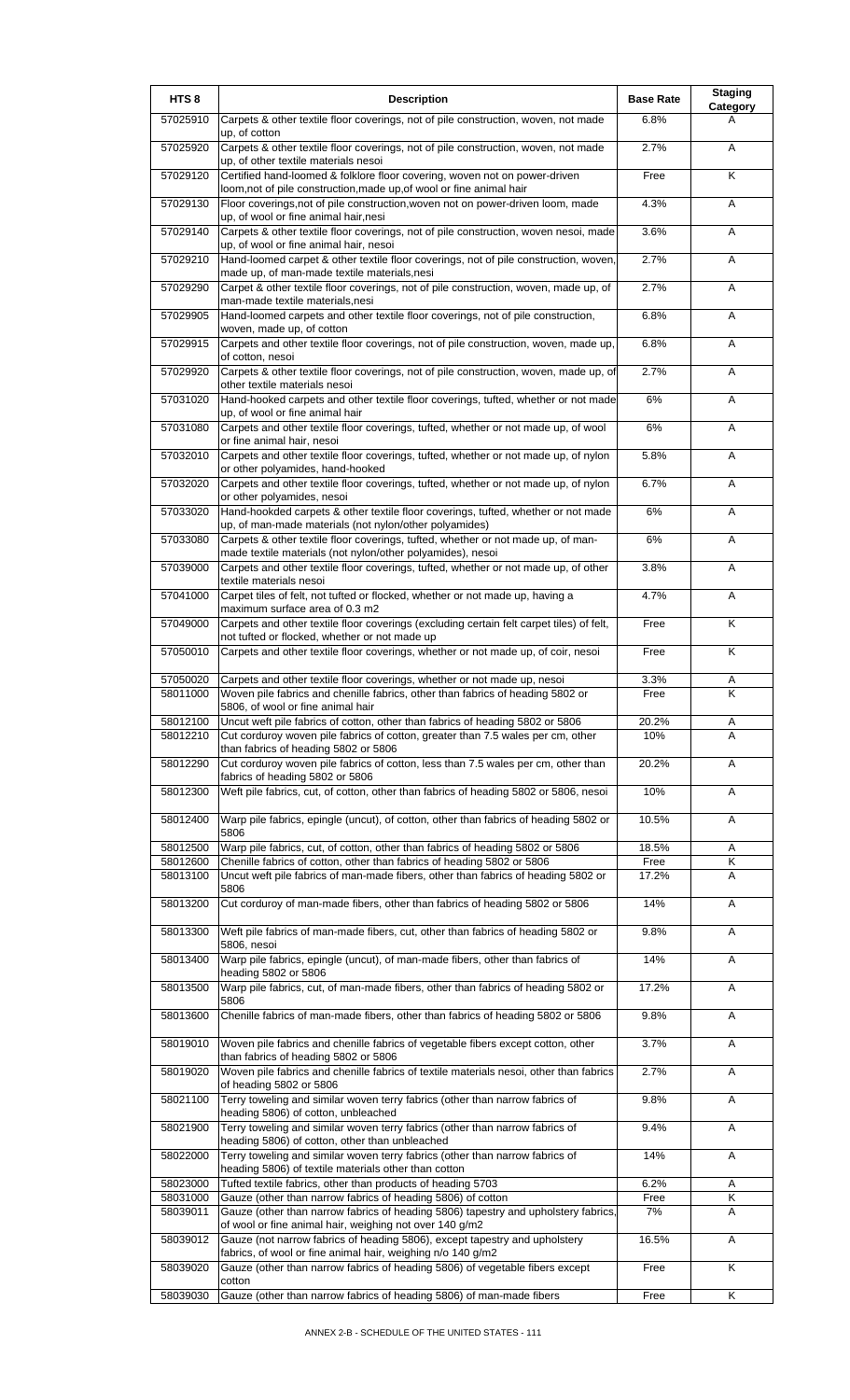| HTS <sub>8</sub> | <b>Description</b>                                                                                                                              | <b>Base Rate</b>              | <b>Staging</b><br>Category |
|------------------|-------------------------------------------------------------------------------------------------------------------------------------------------|-------------------------------|----------------------------|
| 58039040         | Gauze (other than narrow fabrics of heading 5806) of other textile materials nesoi                                                              | Free                          | Κ                          |
| 58041010         | Tulles and other net fabrics (not including woven, knitted or crocheted fabrics) of<br>cotton or man-made fibers                                | 6%                            | A                          |
| 58041090         | Tulles and other net fabrics (not including woven, knitted or crocheted fabrics) of<br>textile fibers except cotton or man-made                 | Free                          | Κ                          |
| 58042100         | Mechanically made lace, in the piece, in strips or in motifs (not fabric of heading<br>6002), of man-made fibers                                | 12%                           | Α                          |
| 58042910         | Mechanically made lace, in the piece, in strips or in motifs (not fabric of heading<br>6002), of cotton                                         | 8%                            | Α                          |
| 58042990         | Mechanically made lace, in the piece, in strips or in motifs (not fabric of heading<br>6002), of textile materials (not cotton or mm fibers)    | 5%                            | Α                          |
| 58043000         | Hand-made lace, in the piece, in strips or in motifs (other than fabrics of heading<br>6002)                                                    | 13.2%                         | A                          |
| 58050010         | Hand-woven tapestries of the type Gobelins, Flanders, Aubusson, Beauvais and<br>the like, used only as wall hangings, valued over \$215/m2      | Free                          | Κ                          |
| 58050020         | Certified hand-loomed and folklore hand-woven tapestries nesoi and needle-<br>worked tapestries, of wool or fine animal hair                    | Free                          | Κ                          |
| 58050025         | Hand-woven tapestries nesoi and needle-worked tapestries, of wool or fine animal<br>hair                                                        | Free                          | Κ                          |
| 58050030         | Hand-woven tapestries nesoi and needle-worked tapestries, of cotton                                                                             | Free                          | Κ                          |
| 58050040         | Hand-woven tapestries nesoi and needle-worked tapestries, other than of cotton,<br>wool or fine animal hair                                     | Free                          | K                          |
| 58061010         | Narrow woven pile fabrics (including terry toweling and the like) and chenille<br>fabrics (other than goods of heading 5807) of cotton          | 7.8%                          | Α                          |
| 58061024         | Narrow woven pile fastener fabric tapes (other than goods of heading 5807) of<br>man-made fibers                                                | 7%                            | D                          |
| 58061028         | Narrow woven pile fabrics, incl terry toweling/chenille fabric (excl fastener fabric<br>tape)) (other than goods of heading 5807) of m-m fibers | 8.4%                          | A                          |
| 58061030         | Narrow woven pile fabrics (including terry toweling/the like) & chenille fabrics,<br>except of cotton or of m-m fibers (not goods of head 5807) | 3.8%                          | Α                          |
| 58062000         | Narrow woven fabrics (not goods of heading 5807), not pile, containing by weight<br>5 percent or more of elastomeric yarn or rubber thread      | 7%                            | G                          |
| 58063100         | Narrow woven fabrics (other than goods of heading 5807), not pile, not cont by wt<br>5% or more of elastomeric yarn or rubber, of cotton, nesoi | 8.8%                          | D                          |
| 58063210         | Woven ribbons of man-made fibers, not pile, not cont by wt 5% or more of<br>elastomeric yarn or rubber                                          | 6%                            | D                          |
| 58063220         | Narrow woven fabrics (other than ribbons), not pile, of man-made fibers, not cont<br>by wt 5% or more of elastomeric yarn or rubber             | 6.2%                          | D                          |
| 58063910         | Narrow woven fabrics (not goods of heading 5807), not pile, of wool/fine animal<br>hair, not cont by wt 5% or more elastomeric yarn or rubber   | 6.6%                          | Α                          |
| 58063920         | Narrow woven fabric (not good of heading 5807), not pile, of vegetable fibers<br>except cotton, not cont by wt 5% or more elastomer yarn/rubber | 4.9%                          | Α                          |
| 58063930         | Narrow woven fabrics (not goods of heading 5807), not pile, of textile materials<br>nesoi, not cont by wt 5% or more elastomeric yarn or rubber | Free                          | K                          |
| 58064000         | Narrow fabrics consisting of warp without weft assembled by means of an<br>adhesive (bolducs)                                                   | 8%                            | Α                          |
| 58071005         | Labels, in the piece, in strips or cut to shape or size, woven, not embroidered, of<br>cotton or man-made fibers                                | 7.9%                          | A                          |
| 58071015         | Labels, in the piece, in strips or cut to shape or size, woven, not embroidered, of<br>textile materials other than cotton or man-made fibers   | 4.5%                          | Α                          |
| 58071020         | Woven badges and similar articles of textile materials (except labels), in the piece,<br>in strips or cut to shape or size, not embroidered     | 3.3%                          | Α                          |
| 58079005         | Labels, in the piece, in strips or cut to shape or size, nonwoven, not embroidered,<br>of cotton or man-made fibers                             | 7.9%                          | Α                          |
| 58079015         | Labels, in the piece, in strips or cut to shape or size, nonwoven, not embroidered,<br>of textile materials other than cotton or man-made fiber | 4.5%                          | A                          |
| 58079020         | Badges & similar articles (except labels) of textile materials, not woven, not                                                                  | 3.3%                          | Α                          |
| 58081010         | embroidered, in the piece, in strips or cut to shape or size<br>Braids, in the piece, of abaca or ramie, suitable for making or ornamenting     | Free                          | K                          |
| 58081040         | headwear<br>Braids in the piece, suitable for making or ornamenting headwear, of cotton or                                                      | 3.2%                          | Α                          |
| 58081050         | man-made fibers<br>Braids in the piece, suitable for making or ornamenting headwear, of textile                                                 | Free                          | Κ                          |
| 58081070         | materials other than cotton or man-made fibers<br>Braids in the piece, not suitable for making or ornamenting headwear, of cotton or            | 7.4%                          | A                          |
| 58081090         | man-made fibers<br>Braids in the piece, not suitable for making or ornamenting headwear, of textile                                             | 4.2%                          | Α                          |
| 58089000         | materials other than cotton or man-made fibers<br>Ornamental trimmings in the piece, without embroidery, other than knitted or                  | 3.9%                          | A                          |
| 58090000         | crocheted; tassels, pompons and similar articles<br>Woven fabrics of metal thread & woven fabrics of metallized yarn of heading 5605,           | 14.9%                         | A                          |
| 58101000         | used in apparel, as furnishing fabrics or the like, nesoi<br>Embroidery in the piece, in strips or in motifs, without visible ground            | 14.1%                         | Α                          |
| 58109100         | Embroidery of cotton, in the piece, in strips or in motifs, other than without visible<br>ground                                                | See additional<br>U.S. note 1 | A                          |
| 58109210         | Badges, emblems, and motifs of man-made fibers, embroidered, in the piece or in                                                                 | See additional                | A                          |
|                  | strips, other than without visible ground                                                                                                       | U.S. note 2                   |                            |
| 58109290         | Embroidery in the piece or in strips (excluding badges, emblems and motifs), of<br>man-made fibers, other than without visible ground           | See additional<br>U.S. note 3 | A                          |
| 58109910         | Embroidery in the piece, in strips or in motifs, of wool or fine animal hair, other<br>than without visible ground                              | See additional<br>U.S. note 4 | Α                          |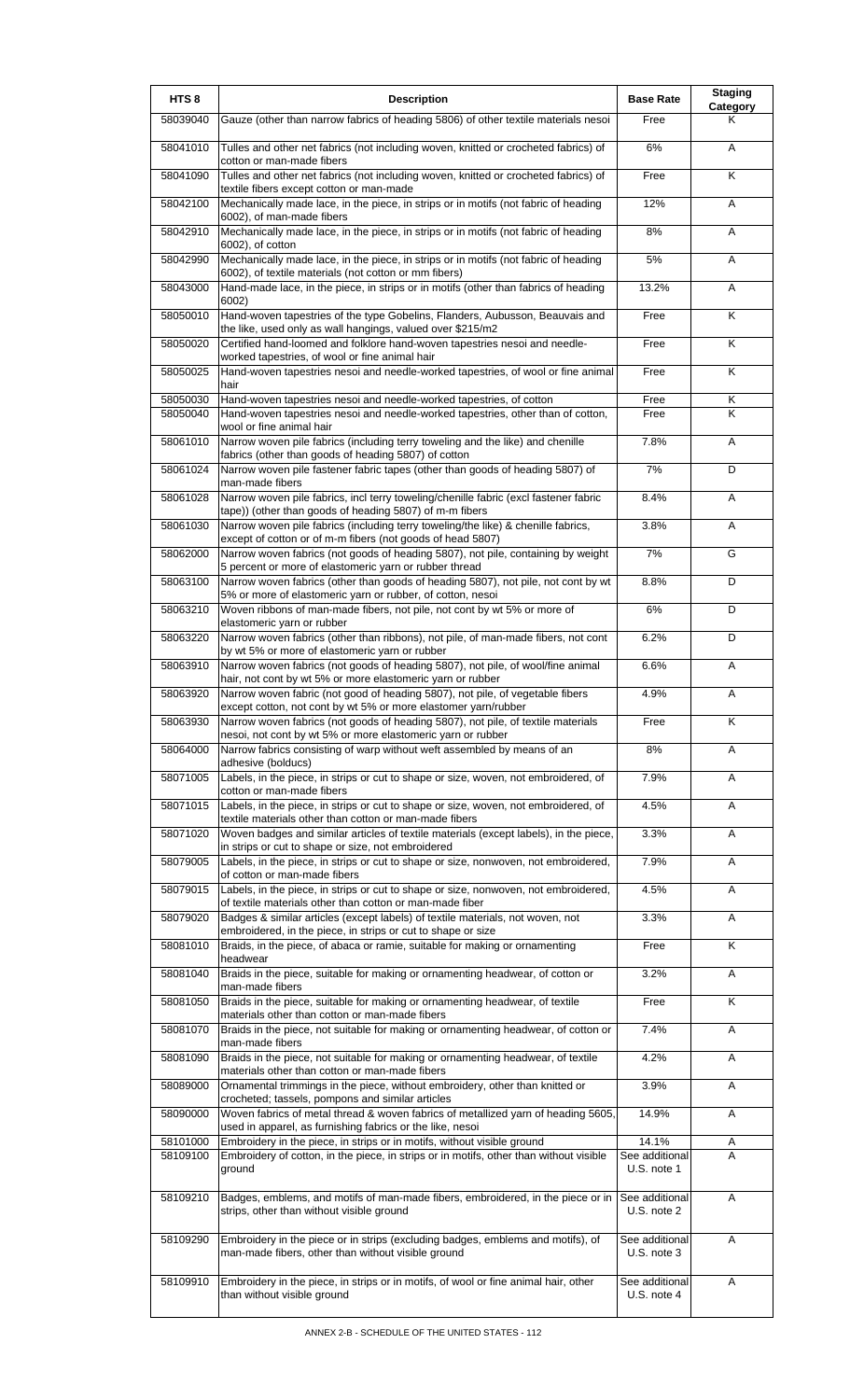| HTS <sub>8</sub>     | <b>Description</b>                                                                                                                                                                                               | <b>Base Rate</b>              | <b>Staging</b><br>Category |
|----------------------|------------------------------------------------------------------------------------------------------------------------------------------------------------------------------------------------------------------|-------------------------------|----------------------------|
| 58109990             | Embroidery in piece/strips/motifs, of textile material except cotton, man-made fiber,<br>wool or fine animal hair, other than w/o visible ground                                                                 | See additional<br>U.S. note 5 | А                          |
| 58110010             | Quilted textile products in the piece (excluding embroidery), of one or more layers<br>assembled with padding, of wool or fine animal hair                                                                       | 13.2%                         | A                          |
| 58110020             | Quilted textile products in the piece (excluding embroidery), of one or more layers<br>assembled with padding, of cotton                                                                                         | 6.3%                          | A                          |
| 58110030             | Quilted textile products in the piece (excluding embroidery), of one or more layers<br>assembled with padding, of man-made fibers                                                                                | 8%                            | Α                          |
| 58110040             | Quilted textile products in the piece (excluding embroidery), of one or more layers<br>assembled with padding, of textile materials nesoi                                                                        | Free                          | K                          |
| 59011010             | Textile fabrics coated with gum or amylaceous substances, of a kind used for<br>outer covers of books or the like, of man-made fibers                                                                            | 7%                            | A                          |
| 59011020             | Textile fabrics coated with gum or amylaceous substances, of a kind used for<br>outer covers of books or the like, other than man-made fibers                                                                    | 4.1%                          | Α                          |
| 59019020             | Tracing cloth, prepared painting canvas, buckram and similar stiffened textile<br>fabrics used in hat foundations, of man-made fibers                                                                            | 7%                            | A                          |
| 59019040             | Tracing cloth, prepared painting canvas, buckram and similar stiffened textile<br>fabrics used in hat foundations, except of man-made fibers                                                                     | 4.1%                          | Α                          |
| 59021000             | Tire cord fabric of high tenacity yarn of nylon or other polyamides                                                                                                                                              | 5.8%                          | G                          |
| 59022000             | Tire cord fabric of high tenacity yarn of polyesters                                                                                                                                                             | 5.8%                          | G                          |
| 59029000             | Tire cord fabric of high tenacity yarns of viscose rayon                                                                                                                                                         | Free                          | Κ                          |
| 59031010             | Textile fabrics of cotton, impregnated, coated, covered or laminated with polyvinyl<br>chloride                                                                                                                  | 2.7%                          | A                          |
| 59031015             | Textile fabric spec in note 9 to sect XI, of man-made fibers, impreg, coated,<br>covered or laminated w/polyvinyl chloride, over 60% plastics                                                                    | Free                          | Κ                          |
| 59031018             | Textile fabrics spec in note 9 to section XI, of man-made fibers, impregnated,<br>coated, covered or laminated with polyvinyl chloride, nesoi                                                                    | 14.1%                         | Α                          |
| 59031020             | Textile fabrics nesoi, of man-made fibers, impregnated, coated, covered or<br>laminated with polyvinyl chloride, over 70% wt. rubber or plastics                                                                 | Free                          | K                          |
| 59031025             | Textile fabrics nesoi, of man-made fibers, impregnated, coated, covered or laminated<br>with polyvinyl chloride, n/o 70% by wt. rubber or plastics                                                               | 7.5%                          | G                          |
| 59031030             | Textile fabrics nesoi, impregnated, coated, covered or laminated with polyvinyl<br>chloride, other than those of heading 5902                                                                                    | 2.7%                          | Α                          |
| 59032010             | Textile fabrics of cotton, impregnated, coated, covered or laminated with                                                                                                                                        | 2.7%                          | Α                          |
| 59032015             | polyurethane<br>Textile fabrics spec in note 9 to section XI, of man-made fibers, impreg, coated,<br>covered or laminated with polyurethane, over 60% plastics                                                   | Free                          | K                          |
| 59032018             | Textile fabrics specified in note 9 to section XI, of man-made fibers, impregnated,<br>coated, covered or laminated with polyurethane, nesoi                                                                     | 8%                            | D                          |
| 59032020             | Textile fabrics of man-made fibers, impregnated, coated, covered or laminated<br>with polyurethane, over 70% weight rubber or plastics                                                                           | Free                          | K                          |
| 59032025             | Textile fabrics of man-made fibers, impregnated, coated, covered or laminated<br>with polyurethane, n/o 70% by weight rubber or plastics                                                                         | 7.5%                          | D                          |
| 59032030             | Textile fabrics nesoi, impregnated, coated, covered or laminated with polyurethane                                                                                                                               | 2.7%                          | A                          |
| 59039010             | Textile fabrics of cotton, impregnated, coated, covered or laminated with plastics<br>nesoi, other than those of heading 5902                                                                                    | 2.7%                          | A                          |
| 59039015             | Textile fabrics spec in note 9 to section XI, of man-made fibers, impreg, coated,<br>covered or laminated w/plastics, nesoi, over 60% plastics                                                                   | Free                          | K                          |
| 59039018             | Textile fabrics specified in note 9 to section XI, of man-made fabrics, impregnated,<br>coated, covered or laminated with plastics, nesoi                                                                        | 8%                            | Α                          |
| 59039020             | Textile fabrics of man-made fibers, impregnated, coated, covered or laminated<br>with plastics, nesoi, over 70% weight rubber or plastics                                                                        | Free                          | Κ                          |
| 59039025             | Textile fabrics of man-made fibers, impregnated, coated, covered or laminated                                                                                                                                    | 7.5%                          | D                          |
| 59039030             | with plastics, nesoi, n/o 70% by weight rubber or plastics<br>Textile fabrics nesoi, impreg, coated, covered or laminated w/plastics other than                                                                  | 2.7%                          | Α                          |
| 59041000             | vinyl chloride or polyurethane, other than those head 5902<br>Linoleum, whether or not cut to shape                                                                                                              | Free                          | Κ                          |
| 59049010             | Floor coverings consisting of a coating or covering applied on a textile backing,<br>with a base consisting of needleloom felt or nonwovens                                                                      | Free                          | Κ                          |
| 59049090             | Floor coverings consisting of a coating or covering applied on textile backing, with<br>textile base other than of needleloom felt or nonwovens                                                                  | Free                          | K                          |
| 59050010             | Textile wall coverings backed with permanently affixed paper                                                                                                                                                     | Free                          | Κ                          |
| 59050090<br>59061000 | Textile wall coverings, nesoi<br>Rubberized textile fabric adhesive tape of a width not exceeding 20 cm (other than                                                                                              | Free<br>2.9%                  | Κ<br>A                     |
| 59069110             | fabric of heading 5902)<br>Rubberized textile fabrics of cotton, knitted or crocheted (other than fabric of                                                                                                      | 2.7%                          | Α                          |
| 59069120             | heading 5902<br>Rubberized textile fabrics (other than of heading 5902) nesoi, knitted or crocheted,                                                                                                             | Free                          | K                          |
| 59069125             | of man-made fibers, ov 70% by wt of rubber or plastics<br>Rubberized textile fabrics (other than of head 5902), nesoi, knitted or crocheted, of                                                                  | 7.5%                          | Α                          |
| 59069130             | man-made fibers, n/o 70% by wt of rubber or plastics<br>Rubberized textile fabrics (other than of heading 5902) nesoi, knitted or crocheted,                                                                     | 2.7%                          | Α                          |
| 59069910             | other than of cotton or man-made fibers<br>Rubberized textile fabrics not knitted or crocheted, of cotton, other than fabrics of                                                                                 | 2.7%                          | Α                          |
| 59069920             | heading 5902<br>Rubberized textile fabrics (other than of head 5902), nesoi, not knitted or                                                                                                                      | Free                          | K                          |
| 59069925             | crocheted, of man-made fibers, ov 70% by wt of rubber/plastics<br>Rubberized textile fabrics (other than of head 5902), nesoi, not knitted or<br>crocheted, of man-made fibers, n/o 70% by wt of rubber/plastics | Free                          | Κ                          |
| 59069930             | Rubberized textile fabrics, not knitted or crocheted, other than those of heading                                                                                                                                | 3.3%                          | Α                          |
| 59070005             | 5902, nesoi<br>Laminated fabrics specified in note 9 to sect. XI of HTS, of m-m fiber, for<br>theatrical, ballet, & operatic scenery & properties, incl sets                                                     | Free                          | K                          |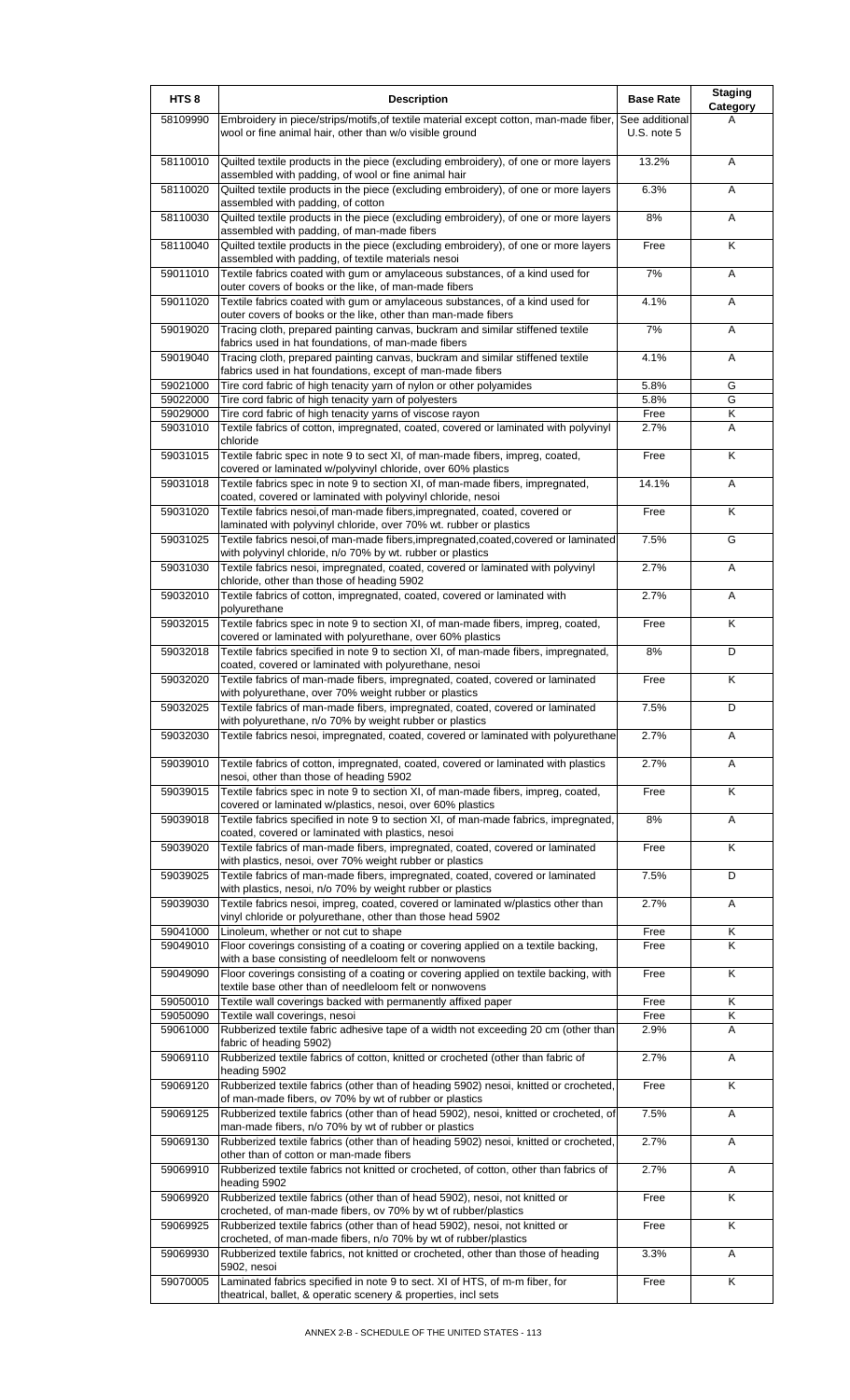| HTS <sub>8</sub>     | <b>Description</b>                                                                                                                                                                                     | <b>Base Rate</b> | <b>Staging</b><br>Category |
|----------------------|--------------------------------------------------------------------------------------------------------------------------------------------------------------------------------------------------------|------------------|----------------------------|
| 59070015             | Laminated fabrics spec in note 9 to sect XI of HTS, of m-m fiber, other than<br>theatrical, ballet, & operatic scenery & properties, incl sets                                                         | 8%               | A                          |
| 59070025             | Lam fabs specified in nte 9 to sect. XI of HTS, of tx mats except m-m fiber, for                                                                                                                       | Free             | K                          |
| 59070035             | theatrical, ballet, & opera scenery & properties, incl sets<br>Lam fabs specified in nte 9 to sect. XI of HTS, of tx mats except m-m fiber, other                                                      | 8%               | A                          |
| 59070060             | than theatrical, ballet, & oper scenery & prop, incl sets<br>Other fabric, impregnated, coated or covered, and painted canvas being theatrical<br>scenery, back-cloths or the like, of man-made fibers | Free             | K                          |
| 59070080             | Other fabric, impregnated, coated or covered, & painted canvas being theatrical<br>scenery, back-cloths or the like, other than man-made fibers                                                        | Free             | K                          |
| 59080000             | Textile wicks, woven, plaited or knitted, for lamps, stoves, candles and the like;<br>gas mantles and tubular knitted gas mantle fabric                                                                | 3.4%             | A                          |
| 59090010             | Textile hosepiping and similar textile tubing of vegetable fibers, with or without<br>lining, armor or accessories of other materials                                                                  | Free             | K                          |
| 59090020             | Textile hosepiping and similar textile tubing nesoi, with or without lining, armor or<br>accessories of other materials                                                                                | 3.3%             | A                          |
| 59100010<br>59100090 | Transmission or conveyor belts or belting of man-made fibers<br>Transmission or conveyor belts or belting of textile materials, other than man-                                                        | 4%<br>2.6%       | A<br>A                     |
| 59111010             | made fibers<br>Printers' rubberized blankets of textile fabrics                                                                                                                                        | 2.9%             | Α                          |
| 59111020             | Textile fabrics, felt and felt-lined woven fabrics, combined with layer(s) of rubber,                                                                                                                  | 3.8%             | A                          |
| 59112010             | leather or other material, for technical uses, nesoi<br>Bolting cloth fabrics principally used for stenciling purposes in screen-process                                                               | 3.3%             | A                          |
| 59112020             | printing, whether or not made up<br>Bolting cloth nesoi, of silk, whether or not made up                                                                                                               | Free             | Κ                          |
| 59112030             | Bolting cloth, whether or not made up, nesoi                                                                                                                                                           | Free             | Κ                          |
| 59113100             | Textile fabrics and felts, endless or fitted with linking devices, used for                                                                                                                            | 3.8%             | A                          |
| 59113200             | papermaking or similar machines, weighing less than 650 g/m2<br>Textile fabrics and felts, endless or fitted with linking devices, used for                                                            | 3.8%             | A                          |
| 59114000             | papermaking or similar machines, weighing 650 g/m2 or more<br>Straining cloth of a kind used in oil presses or the like, of textile material or of                                                     | 8%               | A                          |
|                      | human hair                                                                                                                                                                                             |                  |                            |
| 59119000             | Textile products and articles, of a kind used in machinery or plants for technical<br>uses, specified in note 7 to chapter 59, nesoi                                                                   | 3.8%             | Α                          |
| 60011020             | Knitted or crocheted "long pile" fabrics of man-made fibers                                                                                                                                            | 17.2%            | Α                          |
| 60011060             | Knitted or crocheted "long pile" fabrics, other than of man-made fibers                                                                                                                                | 9%               | Α                          |
| 60012100<br>60012200 | Knitted or crocheted looped pile fabrics of cotton<br>Knitted or crocheted looped pile fabrics of man-made fibers                                                                                      | 9.8%<br>17.2%    | Α<br>A                     |
| 60012900             | Knitted or crocheted looped pile fabrics of textile materials, other than of cotton or                                                                                                                 | 7%               | A                          |
| 60019100             | man-made fibers<br>Knitted or crocheted pile fabrics (other than "long pile" or looped pile) of cotton                                                                                                 | 18.5%            | A                          |
| 60019200             | Knitted or crocheted pile fabrics (other than "long pile" or looped pile) of man-                                                                                                                      | 17.2%            | D                          |
| 60019910             | made fibers<br>Knitted or crocheted pile fabrics (except long or looped pile), of tex mats other than<br>cotton or mmf, containing 85% or more by wt of silk                                           | 4%               | A                          |
| 60019990             | Knitted or crocheted pile fabrics (except long or looped pile), of tex mats other than<br>cotton or mmf, cont less than 85% by wt of silk,                                                             | 7%               | A                          |
| 60024040             | Knitted or crocheted fabrics nesoi, width not exceeding 30 cm, containing 5% or                                                                                                                        | 8.8%             | Α                          |
| 60024080             | more elastomeric yarn but no rubber thread, of cotton<br>Knitted or crocheted fabrics nesoi, width n/o 30 cm, containing 5% or more                                                                    | 8%               | G                          |
| 60029040             | elastomeric yarn but no rubber thread, other than of cotton<br>Knitted or crocheted fabrics nesoi, width not exceeding 30 cm, containing 5% or                                                         | 8.8%             | Α                          |
| 60029080             | more elastomeric yarn or rubber thread nesoi, of cotton<br>Knitted or crocheted fabrics nesoi, width n/o 30 cm, containing 5% or more                                                                  | 8%               | Α                          |
| 60031010             | elastomeric yarn or rubber thread nesoi, other than of cotton<br>Warp knit open-worked fabrics of wool or fine animal hair, width not exceeding 30                                                     | 14.1%            | Α                          |
| 60031090             | cm, other than those of heading 6001 or 6002<br>Knitted or crocheted fabrics of wool or fine animal hair nesoi, width not exceeding                                                                    | 6.6%             | A                          |
| 60032010             | 30 cm, other than those of heading 6001 or 6002<br>Warp knit open-worked fabrics of cotton, width not exceeding 30 cm, other than                                                                      | 14.1%            | A                          |
| 60032030             | those of heading 6001 or 6002<br>Knitted or crocheted fabrics of cotton (other than warp knit open-worked), width                                                                                      | 8%               | Α                          |
| 60033010             | not exceed 30 cm, other than those of heading 6001 or 6002<br>Warp knit open-worked fabrics of synthetic fibers, width not exceeding 30 cm,                                                            | 14.1%            | D                          |
| 60033060             | other than those of heading 6001 or 6002<br>Knitted or crocheted fabrics of synthetic fibers nesoi, width not over 30 cm, other                                                                        | 7.6%             | Α                          |
| 60034010             | than those of heading 6001 or 6002<br>Warp knit open-worked fabrics of artificial fibers, width not exceeding 30 cm, other                                                                             | 14.1%            | Α                          |
| 60034060             | than those of heading 6001 or 6002<br>Knitted or crocheted fabrics of artifical fibers nesoi, width not over 30 cm, other                                                                              | 7.6%             | Α                          |
|                      | than those of heading 6001 or 6002                                                                                                                                                                     |                  |                            |
| 60039010             | Warp knit open-worked fabrics nesoi, width not exceeding 30 cm, other than those<br>of heading 6001 or 6002                                                                                            | 14.1%            | A                          |
| 60039090             | Knitted or crocheted fabrics nesoi, width not exceeding 30 cm, other than those of<br>heading 6001 or 6002                                                                                             | 6.6%             | Α                          |
| 60041000             | Knitted or crocheted fabrics, width exceeding 30 cm, containing 5% or more of<br>elastomeric yarn but no rubber thread, not of heading 6001                                                            | 12.3%            | G                          |
| 60049020             | Knitted or crocheted fabrics, width exceeding 30 cm, containing 5% or more of<br>elastomeric yarn and rubber thread, other than of heading 6001                                                        | 12.3%            | G                          |
| 60049090             | Knitted or crocheted fabrics, width exceeding 30 cm, containing 5% or more of<br>rubber thread, other than those of heading 6001                                                                       | 7%               | A                          |
| 60051000             | Warp knit fabrics (including those made on galloon knitting machines) of wool or<br>fine animal hair, other than those of headings 6001 to 6004                                                        | 10%              | Α                          |
| 60052100             | Unbleached or bleached warp knit fabrics (including those made on galloon<br>knitting machines) of cotton, other than of headings 6001 to 6004                                                         | 10%              | Α                          |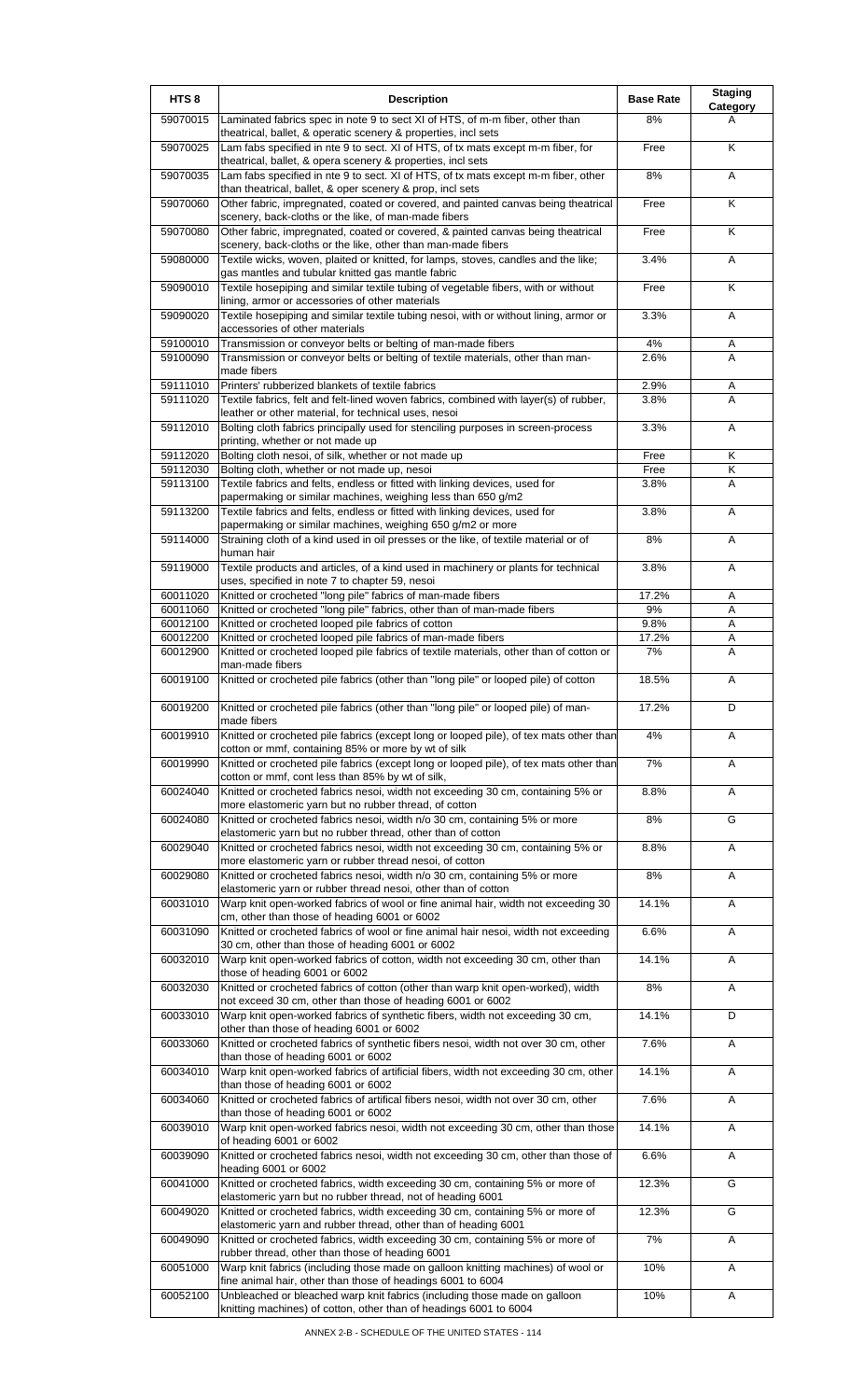| HTS <sub>8</sub>     | <b>Description</b>                                                                                                                                                                                      | <b>Base Rate</b>          | <b>Staging</b><br>Category |
|----------------------|---------------------------------------------------------------------------------------------------------------------------------------------------------------------------------------------------------|---------------------------|----------------------------|
| 60052200             | Dyed warp knit fabrics (including those made on galloon knitting machines) of<br>cotton, other than those of headings 6001 to 6004                                                                      | 10%                       | A                          |
| 60052300             | Warp knit fabrics of yarns of different colors (including made on galloon knitting<br>machines) of cotton, other than headings 6001 to 6004                                                             | 10%                       | A                          |
| 60052400             | Printed warp knit fabrics (including those made on galloon knitting machines) of                                                                                                                        | 10%                       | A                          |
| 60053100             | cotton, other than those of headings 6001 to 6004<br>Unbleached or bleached warp knit fabrics (including made on galloon knitting                                                                       | 10%                       | A                          |
| 60053200             | machines) of synthetic fibers, other than headings 6001 to 6004<br>Dyed warp knit fabrics (including those made on galloon knitting machines) of                                                        | 10%                       | D                          |
| 60053300             | synthetic fibers, other than those of headings 6001 to 6004<br>Warp knit fabrics of yarn of different color (including made on galloon knitting                                                         | 10%                       | G                          |
| 60053400             | machine) of synthetic fiber, other than headings 6001-6004<br>Printed warp knit fabrics (including those made on galloon knitting machines) of                                                          | 10%                       | G                          |
| 60054100             | synthetic fibers, other than those of headings 6001 to 6004<br>Unbleached or bleached warp knit fabrics (including made on galloon knitting                                                             | 10%                       | Α                          |
| 60054200             | machines) of artificial fiber, other than headings 6001 to 6004<br>Dyed warp knit fabrics (including those made on galloon knitting machines) of                                                        | 10%                       | G                          |
| 60054300             | artificial fibers, other than those of headings 6001 to 6004<br>Warp knit fabrics of yarn of different color (including made on galloon knitting                                                        | 10%                       | A                          |
| 60054400             | machine) of artificial fiber, other than headings 6001-6004<br>Printed warp knit fabrics (including those made on galloon knitting machine) of                                                          | 10%                       | Α                          |
| 60059000             | artificial fibers, other than those of headings 6001 to 6004<br>Warp knit fabric (including made on galloon knit machine), not of wool/fine animal                                                      | 10%                       | A                          |
|                      | hair, cotton or manmade fiber, not of headings 6001-6004                                                                                                                                                | 10%                       |                            |
| 60061000<br>60062110 | Knitted or crocheted fabrics of wool or fine animal hair, nesoi<br>Unbleached or bleached circular knit fabric, wholly of cotton yarns over 100 metric<br>number per single yarn, nesoi                 | 10%                       | Α<br>A                     |
| 60062190             | Unbleached or bleached knitted or crocheted fabrics of cotton, nesoi                                                                                                                                    | 10%                       | G                          |
| 60062210             | Dyed circular knit fabric, wholly of cotton yarns over 100 metric number per single<br>yarn, nesoi                                                                                                      | 10%                       | D                          |
| 60062290<br>60062310 | Dyed knitted or crocheted fabrics of cotton, nesoi<br>Circular knit fabric, of yarns of different colors, wholly of cotton yarns over 100                                                               | 10%<br>10%                | G<br>A                     |
|                      | metric number per single yarn, nesoi                                                                                                                                                                    |                           |                            |
| 60062390<br>60062410 | Knitted or crocheted fabrics of cotton, of yarns of different colors, nesoi<br>Printed circular knit fabric, wholly of cotton yarns over 100 metric number per<br>single yarn, nesoi                    | 10%<br>10%                | G<br>$\overline{A}$        |
| 60062490<br>60063100 | Printed knitted or crocheted fabrics of cotton, nesoi<br>Unbleached or bleached knitted or crocheted fabrics of synthetic fibers, nesoi                                                                 | 10%<br>10%                | Α<br>G                     |
|                      |                                                                                                                                                                                                         |                           |                            |
| 60063200<br>60063300 | Dyed knitted or crocheted fabrics of synthetic fibers, nesoi<br>Knitted or crocheted fabrics of synthetic fibers, of yarns of different colors, nesoi                                                   | 10%<br>10%                | G<br>G                     |
|                      |                                                                                                                                                                                                         |                           |                            |
| 60063400<br>60064100 | Printed knitted or crocheted fabrics of synthetic fibers, nesoi<br>Unbleached or bleached knitted or crocheted fabrics of artificial fibers, nesoi                                                      | 10%<br>10%                | G<br>A                     |
| 60064200             | Dyed knitted or crocheted fabrics of artificial fibers, nesoi                                                                                                                                           | 10%                       | Α                          |
| 60064300             | Knitted or crocheted fabrics of artificial fibers, of yarns of different colors, nesoi                                                                                                                  | 10%                       | A                          |
| 60064400<br>60069010 | Printed knitted or crocheted fabrics of artificial fibers, nesoi<br>Other knitted or crocheted fabrics nesoi, containing 85 percent or more by weight                                                   | 10%<br>7%                 | A<br>A                     |
| 60069090             | of silk or silk waste<br>Other knitted or crocheted fabrics nesoi, other than of wool, cotton or manmade                                                                                                | Free                      | Κ                          |
| 61011000             | fibers & containing < 85% by wt of silk/silk waste<br>Men's or boys' overcoats, carcoats, capes, cloaks, windbreakers and similar                                                                       | 61.7 cents/kg             | A                          |
|                      | articles, knitted or crocheted, of wool or fine animal hair                                                                                                                                             | $+16%$                    |                            |
| 61012000             | Men's or boys' overcoats, carcoats, capes, cloaks, anoraks, windbreakers and<br>similar articles, knitted or crocheted, of cotton                                                                       | 15.9%                     | Α                          |
| 61013010             | Men's or boys' overcoats, carcoats, capes and like articles knitted or crocheted, of<br>man-made fibers, 25% or more by weight of leather                                                               | 5.6%                      | Α                          |
| 61013015             | Men's or boy's overcoat, etc., knitted or crocheted, of manmade fibers, containing<br>23% or more wool or fine animal hair, nesoi                                                                       | 38.6 cents/kg<br>$+10%$   | A                          |
| 61013020             | Men's or boy's overcoats, carcoats, capes, cloaks, windbreakers and similar                                                                                                                             | 28.2%                     | Α                          |
| 61019010             | articles, knitted or crocheted, of man-made fibers, nesoi<br>Men's or boys' overcoats, carcoats, etc., of tex mats (other than wool, cotton or                                                          | 0.9%                      | A                          |
| 61019090             | mmf), cont 70% or more wt of silk, knitted or crocheted<br>Men's or boys' overcoats, carcoats, etc., of tex mats (other than wool, cotton or                                                            | 5.7%                      | Α                          |
| 61021000             | mmf), cont less than 70% wt silk, knitted or crocheted<br>Women's or girls' overcoats, carcoats, capes, windbreakers and similar articles,<br>knitted or crocheted, of wool or fine animal hair         | 55.9 cents/kg<br>$+16.4%$ | A                          |
| 61022000             | Women's or girls' overcoats, carcoats, capes, cloaks, anoraks, windbreakers and                                                                                                                         | 15.9%                     | A                          |
| 61023005             | similar articles, knitted or crocheted, of cotton<br>Women's or girls' overcoats, carcoats, etc., knitted or crocheted, of manmade                                                                      | 5.3%                      | A                          |
| 61023010             | fibers, cont. 25% or more by weight of leather<br>Women's or girls' overcoats, carcoats, etc., knitted or crocheted, of manmade<br>fibers, containing 23% or more of wool or fine animal hair           | 64.4 cents/kg<br>$+18.8%$ | Α                          |
| 61023020             | Women's or girls' overcoats, carcoats, capes, windbreakers and similar articles,                                                                                                                        | 28.2%                     | Α                          |
| 61029010             | knitted or crocheted, of manmade fibers, nesoi<br>Women's or girls' overcoats, carcoats, etc., of tex mats (other than wool, cotton or                                                                  | 0.9%                      | A                          |
| 61029090             | mmf), cont 70% or more wt of silk, knitted or crochet<br>Women's or girls' overcoats, carcoats, etc., of tex mats (other than wool, cotton or<br>mmf), cont less than 70% wt of silk, knitted/crocheted | 5.7%                      | Α                          |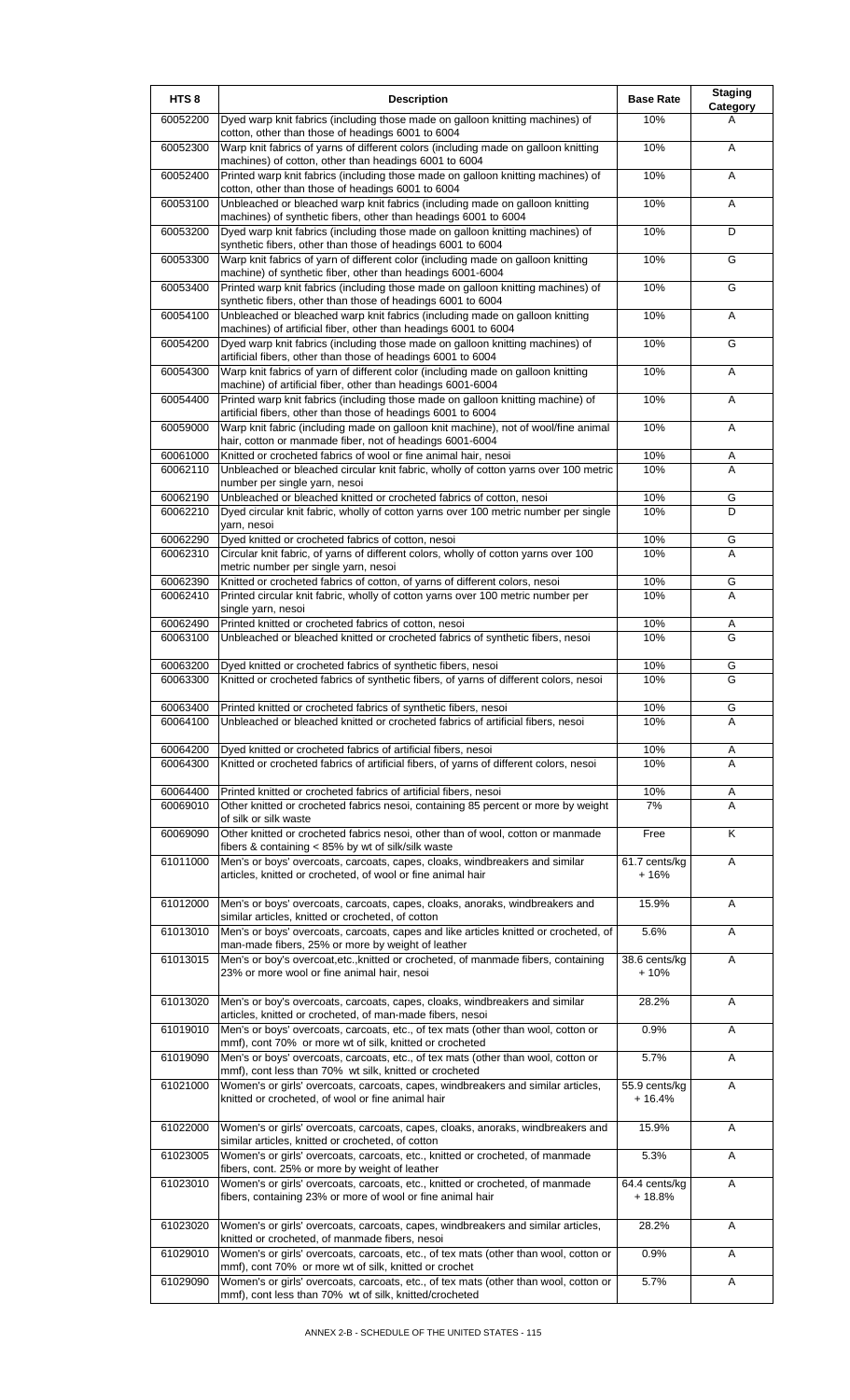| HTS <sub>8</sub>     | <b>Description</b>                                                                                                                                                                                                              | <b>Base Rate</b>                                                                            | <b>Staging</b><br>Category |
|----------------------|---------------------------------------------------------------------------------------------------------------------------------------------------------------------------------------------------------------------------------|---------------------------------------------------------------------------------------------|----------------------------|
| 61031100             | Men's or boys' suits, knitted or crocheted, of wool or fine animal hair                                                                                                                                                         | 38.8 cents/kg<br>$+10%$                                                                     | A                          |
| 61031210             | Men's or boys' suits, knitted or crocheted, of synthetic fibers, containing 23 percent 60.3 cents/kg<br>or more of wool or fine animal hair                                                                                     | $+15.6%$                                                                                    | A                          |
| 61031220             | Men's or boys' suits, knitted or crocheted, of synthetic fibers, nesoi                                                                                                                                                          | 28.2%                                                                                       | A                          |
| 61031910             | Men's or boys' suits, knitted or crocheted, of artificial fibers, containing 23 percent<br>or more of wool or fine animal hair                                                                                                  | Free                                                                                        | K                          |
| 61031915             | Men's or boys' suits, knitted or crocheted, of artificial fibers, nesoi                                                                                                                                                         | Free                                                                                        | Κ                          |
| 61031920             | Men's or boys' suits, knitted or crocheted, of cotton                                                                                                                                                                           | 9.4%                                                                                        | A                          |
| 61031960             | Men's or boys' suits, of tex mats(ex wool, cotton or mmf), containing 70% or more<br>by weight of silk or silk waste, knitted or crocheted                                                                                      | 0.9%                                                                                        | A                          |
| 61031990             | Men's or boys' suits, of tex mats (ex wool, cotton or mmf), containing under 70%<br>by weight of silk or silk waste, knitted or crocheted                                                                                       | 5.6%                                                                                        | Α                          |
| 61032100             | Men's or boys' ensembles, knitted or crocheted, of wool or fine animal hair                                                                                                                                                     | The rate<br>applicable to<br>each garment<br>in the<br>ensemble if<br>separately<br>entered | Α                          |
| 61032200             | Men's or boys' ensembles, knitted or crocheted, of cotton                                                                                                                                                                       | The rate<br>applicable to<br>each garment<br>in the<br>ensemble if<br>separately<br>entered | Α                          |
| 61032300             | Men's or boys' ensembles, knitted or crocheted, of synthetic fibers                                                                                                                                                             | The rate<br>applicable to<br>each garment<br>in the<br>ensemble if<br>separately<br>entered | A                          |
| 61032910             | Men's or boys' ensembles, knitted or crocheted, of artificial fibers                                                                                                                                                            | The rate<br>applicable to<br>each garment<br>in the<br>ensemble if<br>separately<br>entered | A                          |
| 61032920             | Men's or boys' ensembles, knitted or crocheted, of textile materials nesoi                                                                                                                                                      | The rate<br>applicable to<br>each garment<br>in the<br>ensemble if<br>separately<br>entered | A                          |
| 61033100             | Men's or boys' suit-type jackets and blazers, knitted or crocheted, of wool or fine<br>animal hair                                                                                                                              | 38.6 cents/kg<br>$+10%$                                                                     | A                          |
| 61033200<br>61033310 | Men's or boys' suit-type jackets and blazers, knitted or crocheted, of cotton<br>Men's or boys' suit-type jackets and blazers, knitted or crocheted, of synthetic<br>fibers, containing 23% or more of wool or fine animal hair | 13.5%<br>38.6 cents/kg<br>+ 10%                                                             | A<br>A                     |
| 61033320             | Men's or boys' suit-type jackets and blazers, knitted or crocheted, of synthetic<br>fibers, nesoi                                                                                                                               | 28.2%                                                                                       | Α                          |
| 61033910             | Men's or boys' suit-type jackets and blazers, knitted or crocheted, of artificial fibers                                                                                                                                        | 14.9%                                                                                       | A                          |
| 61033940             | Men's or boys' suit-type jackets and blazers, of textile mats, (except wool, cotton,<br>or mmf), cont 70% or more by wt of silk, knitted/croc                                                                                   | 0.9%                                                                                        | Α                          |
| 61033980             | Men's or boys' suit-type jackets and blazers, of textile mats, (except wool, cotton,<br>or mmf), cont less than 70% by wt of silk, knitted/croc                                                                                 | 5.6%                                                                                        | A                          |
| 61034110             | Men's or boys' trousers, breeches and shorts, knitted or crocheted, of wool or fine<br>animal hair                                                                                                                              | 61.1 cents/kg<br>$+15.8%$                                                                   | A                          |
| 61034120             | Men's or boys' bib and brace overalls, knitted or crocheted, of wool or fine animal                                                                                                                                             | 13.6%                                                                                       | A                          |
| 61034210             | hair<br>Men's or boys' trousers, breeches and shorts, knitted or crocheted, of cotton                                                                                                                                           | 16.1%                                                                                       | Α                          |
| 61034220<br>61034310 | Men's or boys' bib and brace overalls, knitted or crocheted, of cotton<br>Men's or boys' trousers, breeches and shorts, knitted or crocheted, of syn. fibers,<br>cont. 23 percent or more of wool or fine animal hair           | 10.3%<br>58.5 cents/kg<br>$+15.2%$                                                          | A<br>A                     |
| 61034315             | Men's or boys' trousers, breeches and shorts, knitted or crocheted, of synthetic<br>fibers, nesoi                                                                                                                               | 28.2%                                                                                       | Α                          |
| 61034320             | Men's and boys' bib and brace overalls of synthetic fibers, knitted or crocheted                                                                                                                                                | 14.9%                                                                                       | Α                          |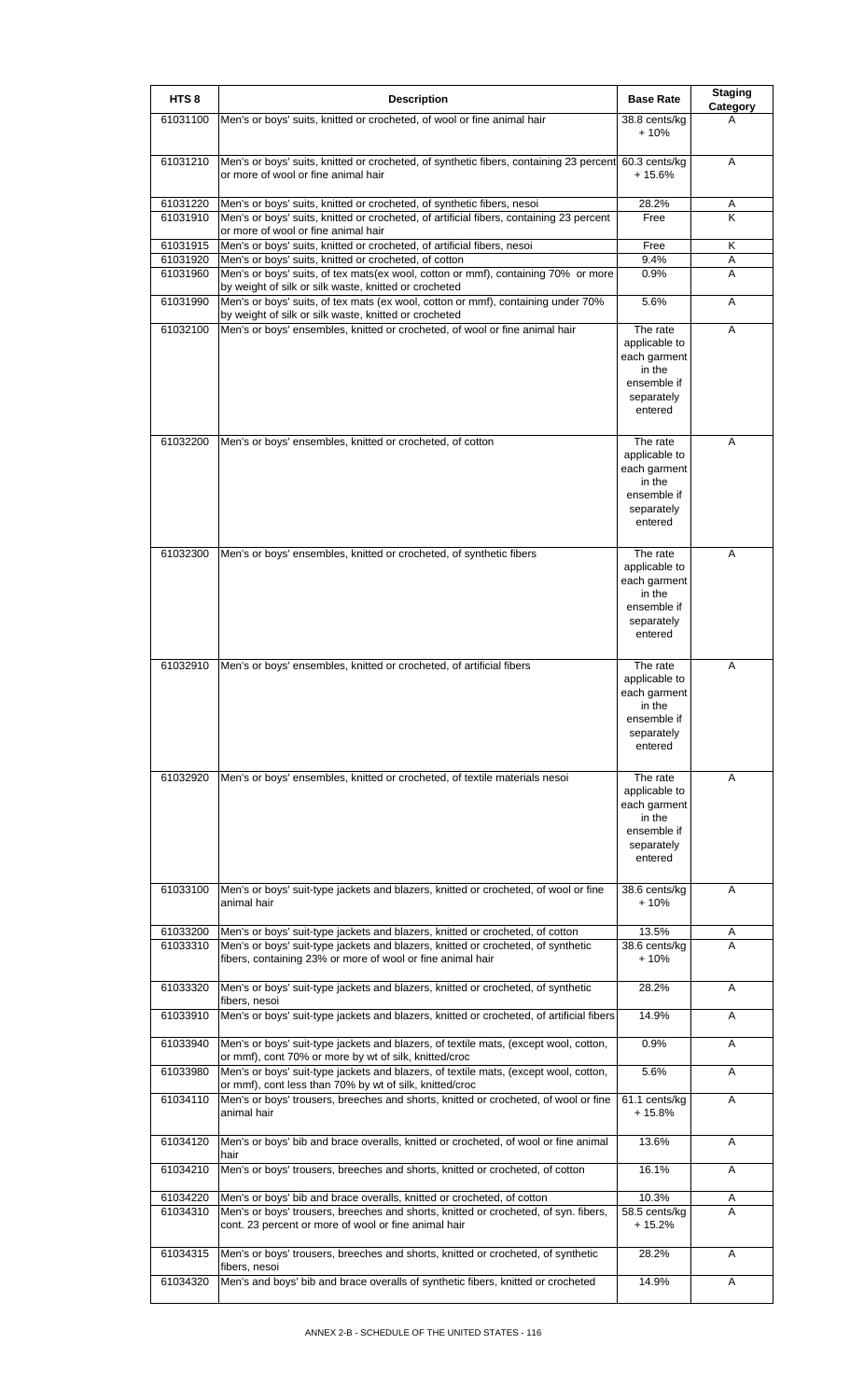| HTS <sub>8</sub>     | <b>Description</b>                                                                                                                                                                                             | <b>Base Rate</b>                                                                            | <b>Staging</b><br>Category |
|----------------------|----------------------------------------------------------------------------------------------------------------------------------------------------------------------------------------------------------------|---------------------------------------------------------------------------------------------|----------------------------|
| 61034910             | Men's or boys' trousers, breeches and shorts, knitted or crocheted, of artificial<br>fibers                                                                                                                    | 28.2%                                                                                       | A                          |
| 61034920<br>61034940 | Men's or boys' bib and brace overalls, knitted or crocheted, of artificial fibers<br>Men's or boys' trousers, bib and brace overalls, breeches and shorts, of tex mat                                          | 13.6%<br>0.9%                                                                               | Α<br>A                     |
| 61034980             | (except wool, cot or mmf), con 70% or more wt of silk, k/c<br>Men's or boys' trousers, bib and brace overalls, breeches and shorts, of tex mat                                                                 | 5.6%                                                                                        | A                          |
| 61041100             | (except wool, cot or mmf), con under 70% by wt of silk, k/c<br>Women's or girls' suits, knitted or crocheted, of wool or fine animal hair                                                                      | 13.6%                                                                                       | Α                          |
| 61041200<br>61041310 | Women's or girls' suits, knitted or crocheted, of cotton<br>Women's or girls' suits, knitted or crocheted, of synthetic fibers, containing 23                                                                  | 9.4%<br>Free                                                                                | Α<br>K                     |
|                      | percent or more of wool or fine animal hair                                                                                                                                                                    |                                                                                             |                            |
| 61041320<br>61041910 | Women's or girls' suits, knitted or crocheted, of synthetic fibers, nesoi<br>Women's or girls' suits, knitted or crocheted, of artificial fibers, containing 23<br>percent or more of wool or fine animal hair | 14.9%<br>8.5%                                                                               | Α<br>A                     |
| 61041915<br>61041940 | Women's or girls' suits, knitted or crocheted, of artificial fibers, nesoi<br>Women's or girls' suits, of tex mats (ex wool, cotton or mmf), containing 70% or                                                 | Free<br>0.9%                                                                                | Κ<br>A                     |
| 61041980             | more by weight of silk or silk waste, knitted or crocheted<br>Women's or girls' suits, of tex mats (ex wool, cotton or mmf), containing under<br>70% by weight of silk or silk waste, knitted or crocheted     | 5.6%                                                                                        | Α                          |
| 61042100             | Women's or girls' ensembles, knitted or crocheted, of wool or fine animal hair                                                                                                                                 | The rate<br>applicable to<br>each garment<br>in the<br>ensemble if<br>separately<br>entered | A                          |
| 61042200             | Women's or girls' ensembles, knitted or crocheted, of cotton                                                                                                                                                   | The rate<br>applicable to<br>each garment<br>in the<br>ensemble if<br>separately<br>entered | A                          |
| 61042300             | Women's or girls' ensembles, knitted or crocheted, of synthetic fibers                                                                                                                                         | The rate<br>applicable to<br>each garment<br>in the<br>ensemble if<br>separately<br>entered | A                          |
| 61042910             | Women's or girls' ensembles, knitted or crocheted, of artificial fibers                                                                                                                                        | The rate<br>applicable to<br>each garment<br>in the<br>ensemble if<br>separately<br>entered | A                          |
| 61042920             | Women's or girls' ensembles, knitted or crocheted, of textile materials nesoi                                                                                                                                  | The rate<br>applicable to<br>each garment<br>in the<br>ensemble if<br>separately<br>entered | Α                          |
| 61043100             | Women's or girls' suit-type jackets and blazers, knitted or crocheted, of wool or<br>fine animal hair                                                                                                          | 54.8 cents/kg<br>$+16%$                                                                     | A                          |
| 61043200             | Women's or girls' suit-type jackets and blazers, knitted or crocheted, of cotton                                                                                                                               | 14.9%                                                                                       | A                          |
| 61043310             | Women's or girls' suit-type jackets & blazers, knit or crocheted, of synthetic fibers,<br>cont. 23% or more of wool or fine animal hair                                                                        | 56.4 cents/kg<br>$+16.5%$                                                                   | A                          |
| 61043320             | Women's or girls' suit-type jackets and blazers, knitted or crocheted, of synthetic<br>fibers, nesoi                                                                                                           | 28.2%                                                                                       | Α                          |
| 61043910<br>61043920 | Women's or girls' suit-type jackets, knitted or crocheted, of artificial fibers<br>Women's or girls' suit-type jackets, knitted or crocheted, of textile materials nesoi                                       | 24%<br>Free                                                                                 | A<br>Κ                     |
|                      |                                                                                                                                                                                                                |                                                                                             |                            |
| 61044100<br>61044200 | Women's or girls' dresses, knitted or crocheted, of wool or fine animal hair<br>Women's or girls' dresses, knitted or crocheted, of cotton                                                                     | 13.6%<br>11.5%                                                                              | A<br>A                     |
| 61044310             | Women's or girls' dresses, knitted or crocheted, of synthetic fibers, containing 23<br>percent or more of wool or fine animal hair                                                                             | 14.9%                                                                                       | A                          |
| 61044320             | Women's or girls' dresses, knitted or crocheted, of synthetic fibers, nesoi                                                                                                                                    | 16%                                                                                         | A                          |
| 61044410             | Women's or girls' dresses, knitted or crocheted, of artificial fibers, containing 23<br>percent or more of wool or fine animal hair                                                                            | 14.9%                                                                                       | A                          |
| 61044420<br>61044910 | Women's or girls' dresses, knitted or crocheted, of artificial fibers, nesoi<br>Women's or girls' dresses, of textile mats (ex wool, cotton or mmf), containing                                                | 14.9%<br>0.9%                                                                               | A<br>A                     |
| 61044990             | 70% or more by weight of silk or silk waste, knitted or croc<br>Women's or girls' dresses, of textile mats (ex wool, cotton or mmf), containing                                                                | 5.6%                                                                                        | A                          |
| 61045100             | under 70% by weight of silk or silk waste, knitted or croc<br>Women's or girls' skirts and divided skirts, knitted or crocheted, of wool or fine<br>animal hair                                                | 14.9%                                                                                       | A                          |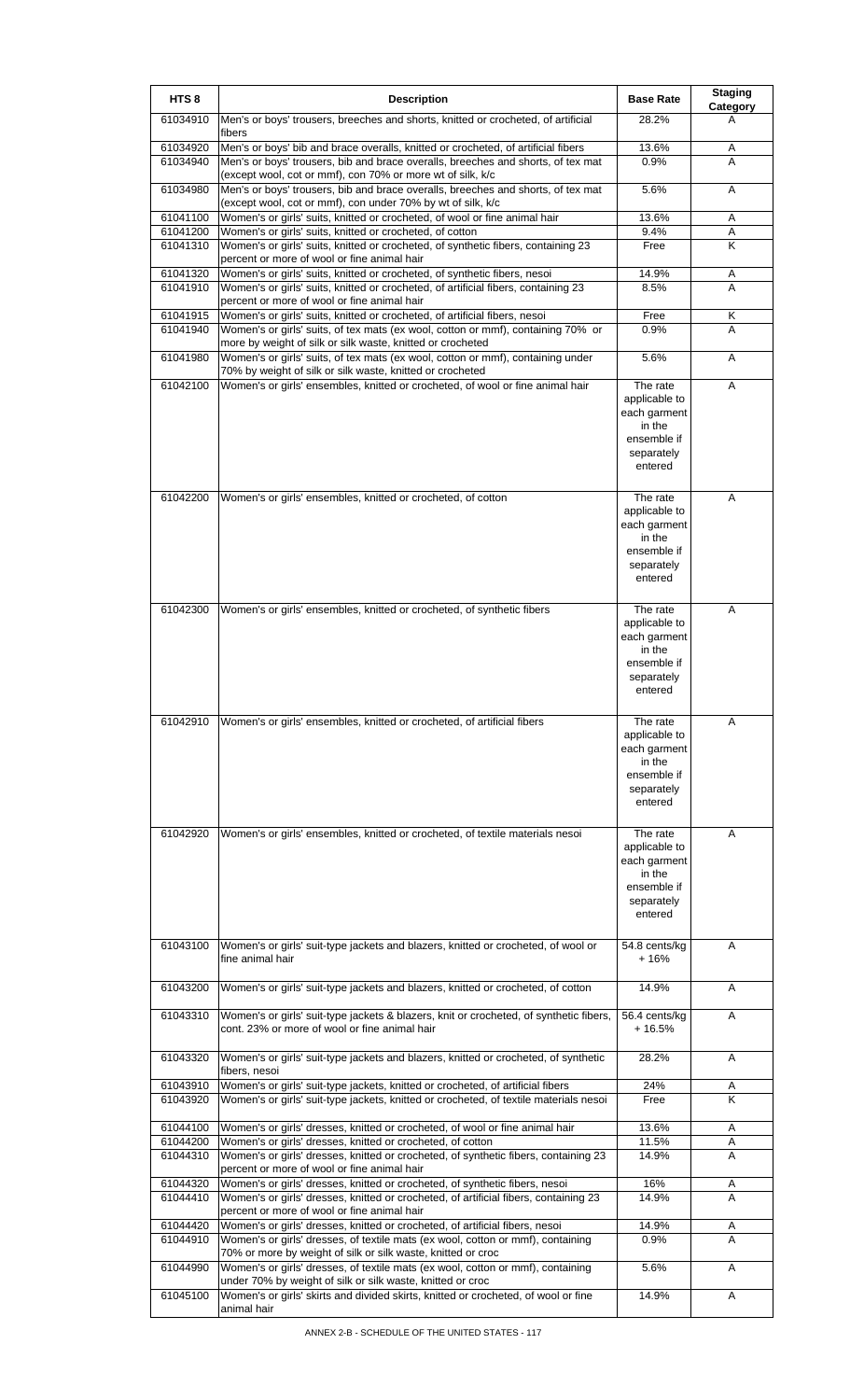| HTS <sub>8</sub>     | <b>Description</b>                                                                                                                                            | <b>Base Rate</b> | <b>Staging</b><br>Category |
|----------------------|---------------------------------------------------------------------------------------------------------------------------------------------------------------|------------------|----------------------------|
| 61045200             | Women's or girls' skirts and divided skirts, knitted or crocheted, of cotton                                                                                  | 8.3%             | A                          |
| 61045310             | Women's or girls' skirts & divided skirts, knitted or crocheted, of synthetic fibers,<br>cont. 23% or more of wool or fine animal hair                        | 14.9%            | A                          |
| 61045320             | Women's or girls' skirts and divided skirts, knitted or crocheted, of synthetic fibers,<br>nesoi                                                              | 16%              | Α                          |
| 61045910             | Women's or girls' skirts and divided skirts, knitted or crocheted, of artificial fibers                                                                       | 8%               | Α                          |
| 61045940             | Women's or girls' skirts & divided skirts, of textile mats (ex wool, cotton or mmf),<br>containing 70% or more by wt of silk, knitted or croc                 | 0.9%             | Α                          |
| 61045980             | Women's or girls' skirts and divided skirts, of textile mats (ex wool, cotton or mmf),<br>containing under 70% by wt of silk, knitted or croc                 | 5.6%             | A                          |
| 61046100             | Women's or girls' trousers, bib and brace overalls, breeches and shorts, knitted or<br>crocheted, of wool or fine animal hair                                 | 14.9%            | A                          |
| 61046210<br>61046220 | Women's or girls' bib and brace overalls, knitted or crocheted, of cotton<br>Women's or girls' trousers, breeches and shorts, knitted or crocheted, of cotton | 10.3%<br>14.9%   | A<br>A                     |
| 61046310             | Women's or girls' bib and brace overalls, knitted or crocheted, of synthetic fibers                                                                           | 14.9%            | Α                          |
| 61046315             | Women's or girls' trousers, etc., knitted or crocheted, of synthetic fibers, containing                                                                       | 14.9%            | Α                          |
|                      | 23 percent or more of wool or fine animal hair                                                                                                                |                  |                            |
| 61046320             | Women's or girls' trousers, breeches and shorts, knitted or crocheted, of synthetic<br>fibers, nesoi                                                          | 28.2%            | A                          |
| 61046910             | Women's or girls' bib and brace overalls, knitted or crocheted, of artificial fibers                                                                          | 13.6%            | Α                          |
| 61046920             | Women's or girls' trousers, breeches and shorts, knitted or crocheted, of artificial<br>fibers                                                                | 28.2%            | A                          |
| 61046940             | Women's or girls' trousers, bib & brace overalls, breeches & shorts, of tex mats<br>(ex wool, cotton or mmf), cont 70% or more wt of silk, k/c                | 0.9%             | Α                          |
| 61046980             | Women's or girls' trousers, bib & brace overalls, breeches & shorts, of tex mats<br>(ex wool, cotton or mmf), cont under 70% by wt of silk, k/c               | 5.6%             | A                          |
| 61051000             | Men's or boys' shirts, knitted or crocheted, of cotton                                                                                                        | 19.7%            | G                          |
| 61052010             | Men's or boys' shirts, knitted or crocheted, of manmade fibers, containing 23<br>percent or more of wool or fine animal hair                                  | 13.6%            | A                          |
| 61052020             | Men's or boys' shirts, knitted or crocheted, of manmade fibers, nesoi                                                                                         | 32%              | D                          |
| 61059010             | Men's or boys' shirts, knitted or crocheted, of wool or fine animal hair                                                                                      | 14.9%            | Α                          |
| 61059040             | Men's or boys' shirts, of textile materials (ex wool, cotton or mmf), containing 70%<br>or more by weight of silk or silk waste, knitted/croch                | 0.9%             | A                          |
| 61059080             | Men's or boys' shirts, of textile materials (ex wool, cotton or mmf), containing<br>under 70% by weight of silk or silk waste, knitted/crochete               | 5.6%             | A                          |
| 61061000             | Women's or girls' blouses and shirts, knitted or crocheted, of cotton                                                                                         | 19.7%            | G                          |
| 61062010             | Women's or girls' blouses and shirts, knitted or crocheted, of manmade fibers,<br>containing 23 percent or more of wool or fine animal hair                   | 14.9%            | A                          |
| 61062020             | Women's or girls' blouses and shirts, knitted or crocheted, of man-made fibers,<br>nesoi                                                                      | 32%              | υ                          |
| 61069010             | Women's or girls' blouses and shirts, knitted or crocheted, of wool or fine animal<br>hair                                                                    | 13.6%            | Α                          |
| 61069015             | Women's or girls' blouses and shirts, of textile materials (ex wool, cotton or mmf),<br>containing 70% or more weight of silk, knitted or croc                | 0.9%             | Α                          |
| 61069025             | Women's or girls' blouses and shirts, of textile materials (ex wool, cotton or mmf),                                                                          | 5.6%             | Α                          |
| 61069030             | containing under 70% by weight of silk, knitted or croc<br>Women's or girls' blouses and shirts, knitted or crocheted, of textile materials                   | 4.7%             | Α                          |
| 61071100             | nesoi<br>Men's or boys' underpants and briefs, knitted or crocheted, of cotton                                                                                | 7.4%             | A                          |
| 61071200             | Men's or boys' underpants and briefs, knitted or crocheted, of man-made fibers                                                                                | 14.9%            | A                          |
| 61071910             | Men's or boys' underpants & briefs, of textile materials (ex cotton or mmf),                                                                                  | 0.9%             | A                          |
| 61071990             | containing 70% or more by weight of silk or silk waste, k/croc<br>Men's or boys' underpants and briefs, of textile materials (except cotton or mmf),          | 5.6%             | Α                          |
|                      | containing under 70% by weight of silk, knitted or croc                                                                                                       |                  |                            |
| 61072100<br>61072200 | Men's or boys' nightshirts and pajamas, knitted or crocheted, of cotton<br>Men's or boys' nightshirts and pajamas, knitted or crocheted, of man-made fibers   | 8.9%<br>16%      | A<br>A                     |
| 61072920             | Men's or boys' nightshirts and pajamas, knitted or crocheted, of wool or fine animal                                                                          | 8.5%             | Α                          |
| 61072950             | hair<br>Men's or boys' nightshirts and pajamas, of textile materials (ex cotton, mmf or                                                                       | 0.9%             | Α                          |
| 61072990             | wool), containing 70% or more by wt of silk, knitted or croc<br>Men's or boys' nightshirts and pajamas, of textile materials (ex cotton, mmf or               | 5.6%             | Α                          |
| 61079100             | wool), containing under 70% by wt of silk, knitted or croc<br>Men's or boys' bathrobes, dressing gowns and similar articles, knitted or                       | 8.7%             | Α                          |
| 61079200             | crocheted, of cotton<br>Men's or boys' bathrobes, dressing gowns and similar articles, knitted or                                                             | 14.9%            | A                          |
| 61079920             | crocheted, of man-made fibers<br>Men's or boys' bathrobes, dressing gowns and similar articles, knitted or                                                    | 13.6%            | Α                          |
| 61079950             | crocheted, of wool or fine animal hair<br>Men's or boys' bathrobes, dressing gowns, & similar articles, of textile materials                                  | 0.8%             | Α                          |
|                      | (except wool), containing 70% or more by wt of silk, k/c                                                                                                      |                  |                            |
| 61079990             | Men's or boys' bathrobes, dressing gowns, and similar articles, of textile materials<br>(except wool), containing under 70% by wt of silk, k/c                | 4.8%             | Α                          |
| 61081100             | Women's or girls' slips and petticoats, knitted or crocheted, of man-made fibers                                                                              | 14.9%            | Α                          |
| 61081910             | Women's or girls' slips and petticoats, of textile materials (except mmf), containing<br>70% or more by weight of silk, knitted or crocheted                  | 1.1%             | Α                          |
| 61081990             | Women's or girls' slips and petticoats, of textile materials (except mmf), containing<br>under 70% by weight of silk, knitted or crocheted                    | 6.6%             | Α                          |
| 61082100             | Women's or girls' briefs and panties, knitted or crocheted, of cotton                                                                                         | 7.6%             | Α                          |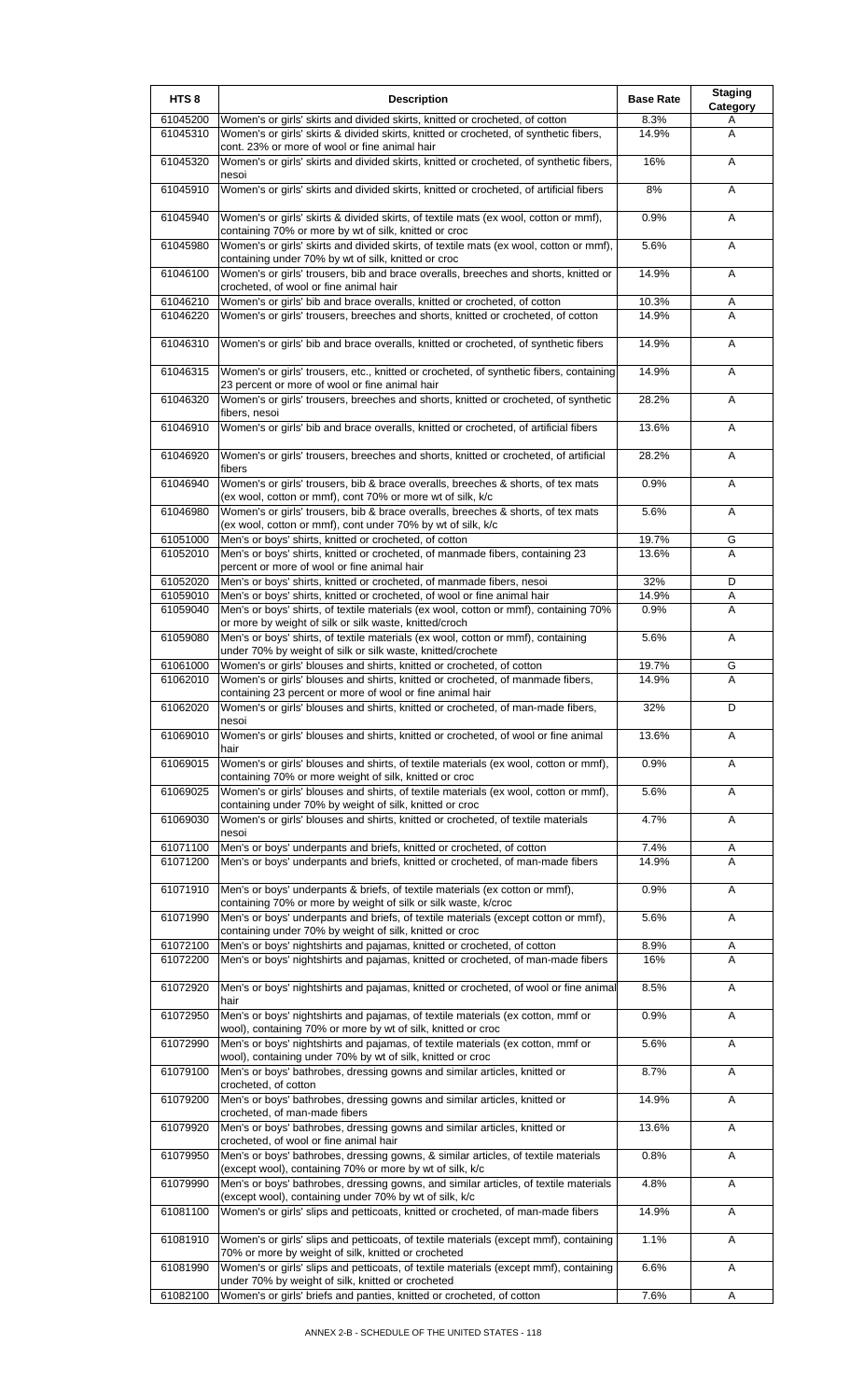| HTS <sub>8</sub>     | <b>Description</b>                                                                                                                             | <b>Base Rate</b> | <b>Staging</b><br>Category |
|----------------------|------------------------------------------------------------------------------------------------------------------------------------------------|------------------|----------------------------|
| 61082210             | Women's or girls' disposable briefs and panties designed for one-time use, of man-<br>made fibers, knitted or crocheted                        | 8.3%             | A                          |
| 61082290             | Women's or girls' briefs and panties (other than disposable), of man-made fibers,<br>knitted or crocheted                                      | 15.6%            | A                          |
| 61082910             | Women's or girls' briefs and panties (other than disposable), of text materials<br>(other than cotton or mmf) cont 70% or more wt of silk, k/c | 2.1%             | Α                          |
| 61082990             | Women's or girls' briefs and panties (other than disposable), of text mats (other<br>than cotton or mmf) cont under 70% by wt of silk, k/c     | 13.3%            | Α                          |
| 61083100             | Women's or girls' nightdresses and pajamas, knitted or crocheted, of cotton                                                                    | 8.5%             | Α                          |
| 61083200             | Women's or girls' nightdresses and pajamas, knitted or crocheted, of man-made<br>fibers                                                        | 16%              | A                          |
| 61083910             | Women's or girls' nightdresses and pajamas, knitted or crocheted, of wool or fine<br>animal hair                                               | 8.5%             | A                          |
| 61083940             | Women's or girls' nightdresses & pajamas, con. 70% or more by wt of silk or silk<br>waste, knitted or crocheted                                | 0.6%             | A                          |
| 61083980             | Women's or girls' nightdresses & pajamas, of textiles (except of cotton/mmf/wool),<br>con. under 70% by wt of silk, knitted or crocheted       | 3.8%             | Α                          |
| 61089100             | Women's or girls' negligees, bathrobes, dressing gowns and similar articles,<br>knitted or crocheted, of cotton                                | 8.5%             | D                          |
| 61089200             | Women's or girls' negligees, bathrobes, dressing gowns and similar articles,<br>knitted or crocheted, of man-made fibers                       | 16%              | D                          |
| 61089920             | Women's or girls' negligees, bathrobes, dressing gowns and similar articles,<br>knitted or crocheted, of wool or fine animal hair              | 8.5%             | Α                          |
| 61089950             | Women's or girls' bathrobes, negligees, & sim. articles, con. 70% or more by wt of<br>silk or silk waste, knitted or crocheted                 | 0.6%             | Α                          |
| 61089990             | Women's or girls' bathrobes, negligees, & sim. articles, of textiles (except of<br>cotton/mmf/wool), con under 70% by wt of silk, k/c          | 3.8%             | Α                          |
| 61091000             | T-shirts, singlets, tank tops and similar garments, knitted or crocheted, of cotton                                                            | 16.5%            | G                          |
| 61099010             | T-shirts, singlets, tank tops and similar garments, knitted or crocheted, of man-<br>made fibers                                               | 32%              | G                          |
| 61099015             | T-shirts and similar garments, knitted or crocheted, of wool, with long sleeves                                                                | 5.6%             | Α                          |
| 61099040             | T-shirts, singlets tanktops & sim garments, of text mat (except cotton, mmf or long<br>sleeve wool garments), cont 70% or more wt of silk, k/c | 2.6%             | Α                          |
| 61099080             | T-shirts, singlets tanktops and sim garments, of text mat (except cotton, mmf or<br>long sleeve wool garments), cont under 70% wt of silk, k/c | 16%              | Α                          |
| 61101100             | Sweaters, pullovers, sweatshirts, waistcoats (vests) and similar articles, knitted or<br>crocheted, of wool                                    | 16%              | A                          |
| 61101210             | Sweaters, pullovers, sweatshirts, waistcoats (vests) and similar articles, knitted or<br>crocheted, of Kashmir goats, wholly of cashmere       | 4%               | Α                          |
| 61101220             | Sweaters, pullovers, sweatshirts, waistcoats (vests) and similar articles, knitted or<br>crocheted, of Kashmir goats, not wholly of cashmere   | 16%              | Α                          |
| 61101900             | Sweaters, pullovers, sweatshirts, waistcoats (vests) and similar articles, knitted or<br>crocheted, of fine animal hair                        | 16%              | A                          |
| 61102010             | Sweaters, pullovers and similar articles, knitted or crocheted, of cotton, containing<br>36 percent or more of flax fibers                     | 5%               | Α                          |
| 61102020             | Sweaters, pullovers and similar articles, knitted or crocheted, of cotton, nesoi                                                               | 16.5%            | G                          |
| 61103010             | Sweaters, pullovers, sweatshirts and similar articles, knitted or crocheted, of man-<br>made fibers, cont. 25% or more by weight of leather    | 6%               | A                          |
| 61103015             | Sweaters, etc., knitted or crocheted, of manmade fibers, containing 23% or more<br>of wool or fine animal hair                                 | 17%              | Α                          |
| 61103020             | Sweaters, pullovers & similar articles, knitted or crocheted, of manmade fibers,<br>containing 30 percent or more of silk or silk waste        | 6.3%             | Α                          |
| 61103030             | Sweaters, pullovers and similar articles, knitted or crocheted, of manmade fibers,<br>nesoi                                                    | 32%              | A                          |
| 61109010             | Sweaters, pullovers, sweatshirts, vests and similar articles, of text mat (except<br>wool, cotton or mmf), cont 70% or more by wt of silk, k/c | 0.9%             | A                          |
| 61109090             | Sweaters, pullovers, sweatshirts, vests and sim articles, of text mat (except wool,<br>cotton or mmf), containing under 70% by wt of silk, k/c | 6%               | A                          |
| 61111000             | Babies' garments and clothing accessories, knitted or crocheted, of wool or fine<br>animal hair                                                | 13.6%            | Α                          |
| 61112010             | Babies' blouses and shirts, except those imported as parts of sets, knitted or<br>crocheted, of cotton                                         | 19.7%            | Α                          |
| 61112020             | Babies' T-shirts, singlets and similar garments, except those imported as parts of<br>sets, of cotton                                          | 14.9%            | A                          |
| 61112030             | Babies' sweaters, pullovers, sweatshirts and similar articles, except those<br>imported as parts of sets, knitted or crocheted, of cotton      | 14.9%            | Α                          |
| 61112040<br>61112050 | Babies' dresses, knitted or crocheted, of cotton<br>Babies' trousers, breeches and shorts, except those imported as parts of sets,             | 11.5%<br>14.9%   | Α<br>A                     |
| 61112060             | knitted or crocheted, of cotton<br>Babies' garments and clothing accessories, knitted or crocheted, of cotton, nesoi                           | 8.1%             | A                          |
| 61113010             | Babies' trousers, breeches and shorts, except those imported as parts of sets,                                                                 | 28.2%            | A                          |
| 61113020             | knitted or crocheted, of synthetic fibers<br>Babies' blouses and shirts, except those imported as parts of sets, knitted or                    | 32%              | Α                          |
| 61113030             | crocheted, of synthetic fibers<br>Babies' T-shirts, singlets and similar garments, except those imported as parts of                           | 32%              | Α                          |
|                      | sets, knitted or crocheted, of synthetic fibers                                                                                                |                  |                            |
| 61113040             | Babies' sweaters, pullovers and similar articles, except those imported as parts of<br>sets, knitted or crocheted, of synthetic fibers         | 30%              | A                          |
| 61113050             | Babies' garments and clothing accessories, knitted or crocheted, of synthetic<br>fibers, nesoi                                                 | 16%              | Α                          |
| 61119010             | Babies' trousers, breeches and shorts, except those imported as parts of sets,<br>knitted or crocheted, of artificial fibers                   | 14.9%            | A                          |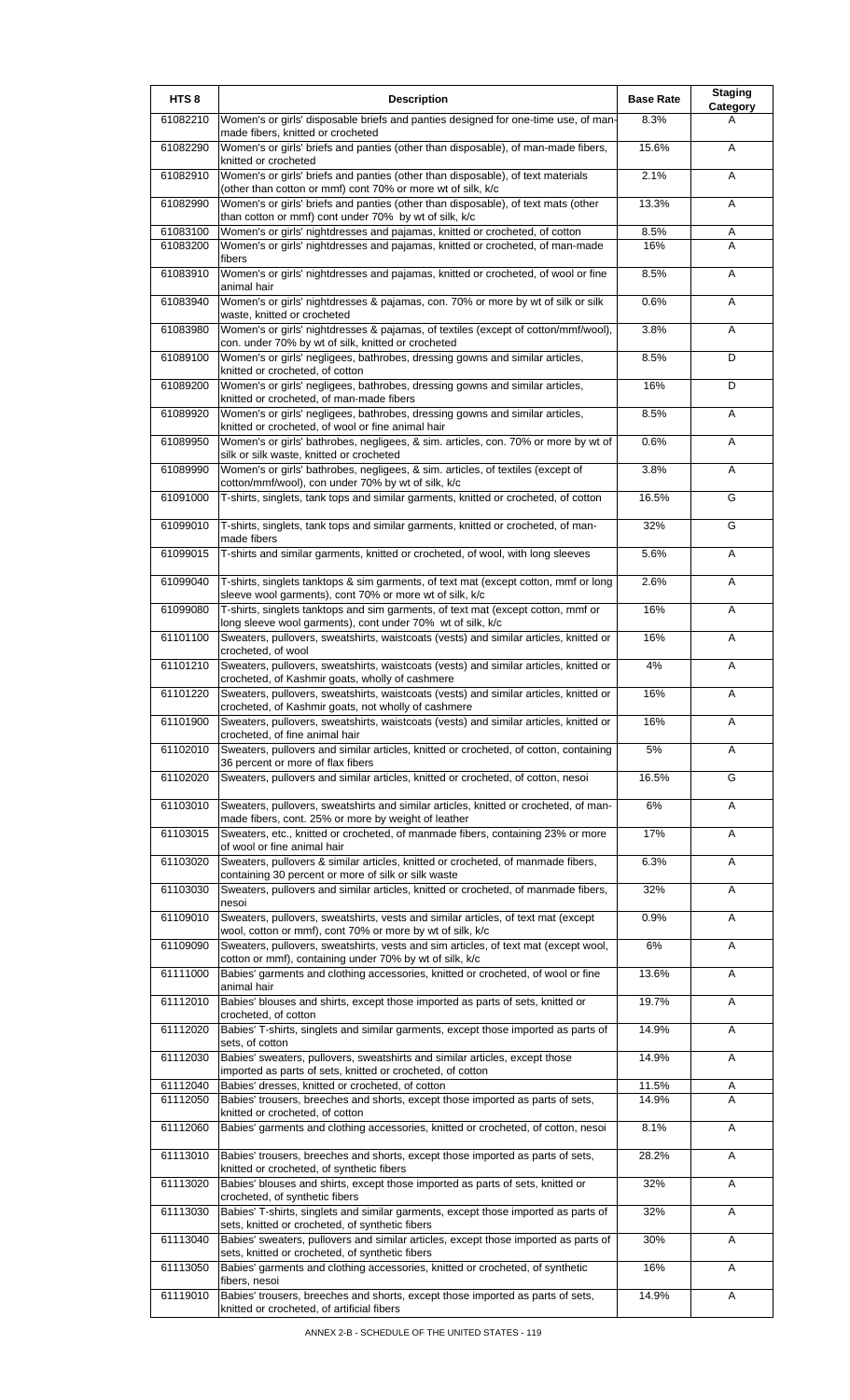| HTS <sub>8</sub> | <b>Description</b>                                                                                                                              | <b>Base Rate</b> | <b>Staging</b><br>Category |
|------------------|-------------------------------------------------------------------------------------------------------------------------------------------------|------------------|----------------------------|
| 61119020         | Babies' blouses and shirts, except those imported as parts of sets, knitted or<br>crocheted, of artificial fibers                               | 17.3%            | A                          |
| 61119030         | Babies' T-shirts, singlets and similar garments, except those imported as parts of<br>sets, knitted or crocheted, of artificial fibers          | Free             | Κ                          |
| 61119040         | Babies' sweaters, sweatshirts, and similar articles, except those imported as parts<br>of sets, knitted or crocheted, of artificial fibers      | 26%              | Α                          |
| 61119050         | Babies' garments and clothing accessories, knitted or crocheted, of artificial fibers,<br>nesoi                                                 | 14.9%            | Α                          |
| 61119070         | Babies garments and clothing accessories, of textile materials (except wool, cotton<br>or mmf), containing 70% or more by weight of silk, k/c   | 0.9%             | Α                          |
| 61119090         | Babies garments and clothing accessories, of textile materials (except wool, cotton<br>or mmf), containing under 70% by weight of silk, k/c     | 5.6%             | Α                          |
| 61121100         | Track suits, knitted or crocheted, of cotton                                                                                                    | 14.9%            | Α                          |
| 61121200         | Track suits, knitted or crocheted, of synthetic fibers                                                                                          | 28.2%            | Α                          |
| 61121910         | Track suits, knitted or crocheted, of artificial fibers                                                                                         | 28.2%            | Α                          |
| 61121940         | Track suits, of textile materials (except cotton or mmf), containing 70% or more by<br>weight of silk or silk waste, knitted or crocheted       | 3.5%             | A                          |
| 61121980         | Track suits, of textile materials (except cotton or mmf), containing less than 70%<br>by weight of silk or silk waste, knitted or crocheted     | 21.6%            | Α                          |
| 61122010         | Ski-suits, knitted or crocheted, of man-made fibers                                                                                             | 28.2%            | Α                          |
| 61122020         | Ski-suits, knitted or crocheted, of textile materials other than man-made fibers                                                                | 8.3%             | A                          |
| 61123100         | Men's or boys' swimwear, knitted or crocheted, of synthetic fibers                                                                              | 25.9%            | Α                          |
| 61123900         | Men's or boys' swimwear, knitted or crocheted, of textile materials other than<br>synthetic fibers                                              | 13.2%            | A                          |
| 61124100         | Women's or girls' knitted or crocheted swimwear of synthetic fibers                                                                             | 24.9%            | Α                          |
| 61124900         | Women's or girls' swimwear, knitted or crocheted, of textile materials other than<br>synthetic fibers                                           | 13.2%            | A                          |
| 61130010         | Garments nesoi, made up of k/c fabrics of 5903, 5906 or 5907, w an outer surf<br>impreg, coated, cov, or lam w rub/p mat which obscures the fab | 3.8%             | A                          |
| 61130090         | Garments nesoi, made up of k/c fabrics of 5903, 5906 or 5907, not impreg,                                                                       | 7.1%             | Α                          |
| 61141000         | coated, covered, or laminated w rubber or plastics materials<br>Garments nesoi, knitted or crocheted, of wool or fine animal hair               | 12%              | Α                          |
| 61142000         | Garments nesoi, knitted or crocheted, of cotton                                                                                                 | 10.8%            | D                          |
| 61143010         | Tops, knitted or crocheted, of man-made fibers                                                                                                  | 28.2%            | G                          |
| 61143020         | Bodysuits and bodyshirts, knitted or crocheted, of man-made fibers                                                                              | 32%              | Α                          |
| 61143030         | Garments nesoi, knitted or crocheted, of man-made fibers                                                                                        | 14.9%            | A                          |
| 61149010         | Other garments nesoi, of textile materials (except wool, cotton or mmf), contain                                                                | 0.9%             | Α                          |
|                  | 70% or more by weight of silk or silk waste, knitted/croch                                                                                      |                  |                            |
| 61149090         | Other garment, nesoi, of textile materials (except wool, cotton or mmf), containing<br>under 70% by wt of silk or silk waste, knitted/crocheted | 5.6%             | Α                          |
| 61151100         | Panty hose and tights, knitted or crocheted, of synthetic fibers, measuring per<br>single yarn less than 67 decitex                             | 16%              | Α                          |
| 61151210         | Surgical panty hose w/graduated compression for orthopedic treatment,<br>knitted/crocheted, of syn fibers, meas per single yarn 67+ dtx         | Free             | K                          |
| 61151220         | Panty hose (not surgical) & tights, knitted/crocheted, of syn fibers, measuring per<br>single yarn $67+$ dtx                                    | 14.9%            | Α                          |
| 61151920         | Surgical panty hose w/graduated compression for orthopedic treatment,<br>knitted/crocheted, of textile materials exc syn fibers                 | Free             | K                          |
| 61151940         | Panty hose (not surgical) and tights, containing 70% or more by weight of silk or<br>silk waste, knitted or crocheted                           | 2.6%             | A                          |
| 61151980         | Panty hose (not surgical) and tights, of textile materials nesoi, knitted or crocheted                                                          | 16%              | Α                          |
| 61152010         | Women's full-length or knee-length hosiery, measuring per single yarn less than<br>67 decitex containing 70% or more by wt of silk, knit/croc   | 2.7%             | A                          |
| 61152090         | Women's full-length or knee-length hosiery, measuring per single yarn less than<br>67 decitex containing under 70% by wt of silk, knitted/croc  | 14.6%            | Α                          |
| 61159100         | Hosiery nesoi, knitted or crocheted, of wool or fine animal hair                                                                                | 11.3%            | A                          |
| 61159230         | Surgical stockings w/graduated compression for orthopedic treatment, knitted or                                                                 | Free             | Κ                          |
| 61159260         | crocheted, of cotton<br>Stockings, socks, etc. (not surgical), knitted or crocheted, of cotton, containing                                      | 10%              | Α                          |
| 61159290         | lace or net<br>Stockings, socks, etc. nesoi (not surgical and not containing lace or net), knitted or                                           | 13.5%            | Α                          |
| 61159330         | crocheted, of cotton<br>Surgical stockings w/graduated compression for orthopedic treatment, knitted or                                         | Free             | K                          |
| 61159360         | crocheted, of synthetic fibers<br>Stockings, socks, etc. nesoi, knitted or crocheted, of synthetic fibers, containing                           | 18.8%            | Α                          |
| 61159390         | lace or net<br>Stockings, socks, etc. nesoi, knitted or crocheted, of synthetic fibers (not                                                     | 14.6%            | D                          |
| 61159914         | containing lace or net)<br>Hosiery nesoi, of artificial fibers, containing lace or net                                                          | 18.8%            | D                          |
| 61159918         | Hosiery nesoi, knitted or crocheted, of artificial fibers, other than those containing                                                          | 14.6%            | D                          |
| 61159940         | lace or net<br>Stockings and other hosiery, including footwear without applied soles, of textile                                                | 1.6%             | Α                          |
| 61159980         | materials(except mmf), cont 70% or more by wt of silk, k/c<br>Stockings and other hosiery, including footwear without applied soles, of textile | 9.9%             | Α                          |
| 61161005         | materials (except mmf), cont under 70% by wt of silk, k/c<br>Ice hockey and field hockey gloves, knitted or crocheted, impregnated, coated or   | Free             | K                          |
| 61161008         | covered with plastics or rubber<br>Other gloves, mittens and mitts, the foregoing specially designed for sports use,                            | 2.8%             | Α                          |
| 61161013         | incl. ski and snowmobile gloves, mittens and mitts<br>Gloves, mittens & mitts, w/o four., k/c, coated w. plastics/rubber nesoi, cut & sewn,     | 12.5%            | Α                          |
|                  | of veg. fibers, cont. > 50% by wt. of plastics/rubber                                                                                           |                  |                            |
| 61161017         | Gloves, mittens & mitts, w/o four., k/c, coated w. plastics/rubber, nesoi, cut &<br>sewn, of veg. fibers, cont. 50 % or less wt. of plas./rub.  | 23.5%            | Α                          |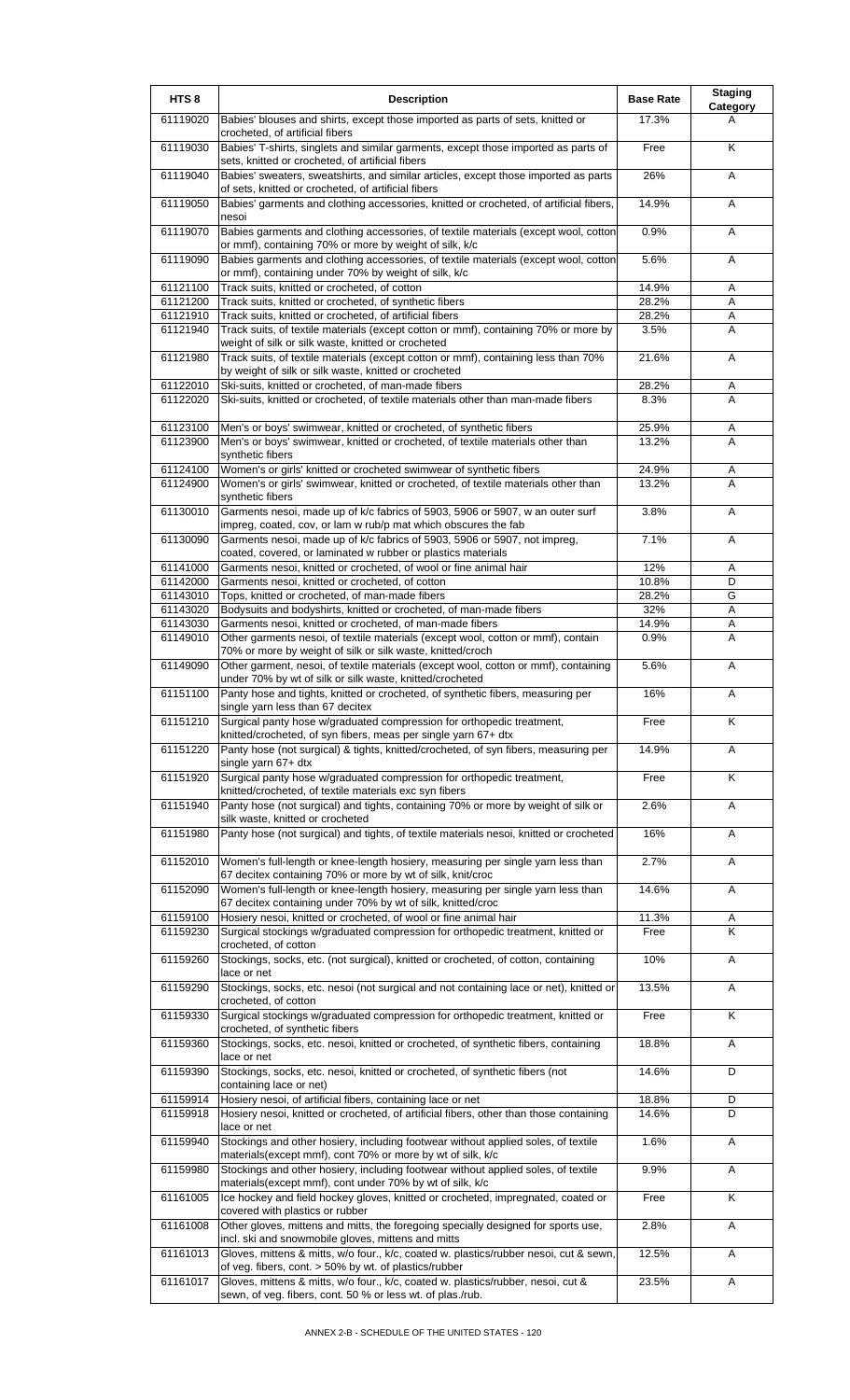| HTS <sub>8</sub>     | <b>Description</b>                                                                                                                                     | <b>Base Rate</b>          | <b>Staging</b><br>Category |
|----------------------|--------------------------------------------------------------------------------------------------------------------------------------------------------|---------------------------|----------------------------|
| 61161044             | Gloves, mittens & mitts(excl sports), impreg etc, cut & sewn from pre-exist non-<br>veg fib impreg fab, w/o fourch, con ov 50% wt plast/rub k/c        | 9.9%                      | A                          |
| 61161048             | Gloves, mittens & mitts(excl sports), impreg etc, cut & sewn from pre-exist non-<br>veg fib impreg fab, w/o fourch, con < 50% wt pla/rub k/c           | 18.6%                     | Α                          |
| 61161055             | Gloves, mittens & mitts(excl ports), impreg etc, not cut & sewn from pre-existing<br>fabric, w/o fourch, con 50% or more wt of tex fibers, k/c         | 13.2%                     | Α                          |
| 61161065             | Gloves, mittens & mitts(excl sports), impreg etc, not cut & sewn from pre-existing<br>fabric, w/o fourch, cont < 50% by wt of text fib, k/c            | 7%                        | Α                          |
| 61161075             | Gloves, mittens & mitts(excl sports), impreg etc, not cut & sewn from pre-existing<br>fabric, with fourch, con 50% or more wt of text fib, k/c         | 13.2%                     | A                          |
| 61161095             | Gloves, mittens & mitts(excl sports), impreg etc, not cut & sewn from pre-existing<br>fab, w fourch, cont $<$ 50% by wt of textile fiber, k/c          | 7%                        | A                          |
| 61169100             | Gloves, mittens and mitts, knitted or crocheted, of wool or fine animal hair                                                                           | 31.2 cents/kg<br>$+7%$    | A                          |
| 61169205             | Ice hockey and field hockey gloves, knitted or crocheted, of cotton, not<br>impregnated, coated or covered with plastics or rubber                     | Free                      | K                          |
| 61169208             | Gloves, etc., specially designed for sports, including ski and snowmobile gloves,<br>mittens and mitts, knitted or crocheted, of cotton                | 2.8%                      | Α                          |
| 61169264             | Gloves, mittens & mitts, (excl. ski or snowmobile), knitted or crocheted, of cotton,<br>made from a pre-existing machine knit fabric, w/o four.        | 23.5%                     | A                          |
| 61169274             | Gloves, mittens & mitts (excl. ski or snowmobile), k/c, of cotton, from a pre-<br>existing machine knit fabric, with fourchettes                       | 23.5%                     | A                          |
| 61169288             | Gloves, mittens & mitts, (excl. ski or snowmobile), k/c, of cotton, not made from a<br>pre-existing machine knit fabric, w/o fourchettes               | 9.4%                      | Α                          |
| 61169294             | Gloves, mittens & mitts, of cotton, k/c, not impreg. etc. with plas./rub., not from pre-<br>ex. mach. knit fabric, not for sports, with four.          | 9.4%                      | Α                          |
| 61169305             | Ice hockey and field hockey gloves, knitted or crocehted, of synthetic fibers, not<br>impregnated, coated or covered with plastics or rubber           | Free                      | Κ                          |
| 61169308             | Gloves, mittens & mitts, for sports use, (incl. ski and snowmobile gloves, etc.), of<br>synthetic fibers                                               | 2.8%                      | Α                          |
| 61169364             | Gloves, mittens & mitts (excl. those designed for sports etc.), k/c, of synthetic<br>fiber, cont. 23% or more wt. of wool etc., w/o four.              | 31 cents/kg +<br>6.9%     | Α                          |
| 61169374             | Gloves, mittens & mitts (excl. those designed for sports etc.), k/c, of synthetic<br>fibers, cont. 23% or more wt. of wool etc., with four.            | 31 cents/ $kg +$<br>6.9%  | Α                          |
| 61169388             | Gloves, mittens & mitts (excl. those designed for sports etc.), k/c, of synthetic<br>fibers, under 23% by wt. of wool etc., w/o fourchettes            | 18.6%                     | A                          |
| 61169394             | Gloves, mittens & mitts (excl. those designed for sports etc.), k/c, of synthetic<br>fibers, under 23% by wt. of wool etc., with fourchettes           | 18.6%                     | Α                          |
| 61169920             | Ice hockey and field hockey gloves, knitted or crocheted, of artificial fibers, not<br>impregnated, coated or covered with plastics or rubber          | Free                      | K                          |
| 61169935             | Gloves, mittens & mitts specially designed for sports, including ski and<br>snowmobile gloves, mittens and mitts, of artificial fibers                 | 2.8%                      | A                          |
| 61169948             | Gloves, mittens & mitts (excl. those designed for sports etc.), knitted/crocheted, of<br>artificial fibers, without fourchettes                        | 18.8%                     | A                          |
| 61169954             | Gloves, mittens & mitts (excl. those designed for sports etc.), knitted or crocheted,<br>of artificial fibers, with fourchettes                        | 18.8%                     | Α                          |
| 61169975             | Gloves, mittens and mitts, of textile materials(except wool, cotton or mmf),<br>containing 70% or more by wt of silk or silk waste, knit/croc          | Free                      | K                          |
| 61169995             | Gloves, mittens and mitts, of textile materials(except wool, cotton or mmf),<br>containing under 70% by weight of silk or silk waste, knit/croc        | 3.8%                      | Α                          |
| 61171010             | Shawls, scarves, mufflers, mantillas, veils and the like, knitted or crocheted, of<br>wool or fine animal hair                                         | 9.6%                      | Α                          |
| 61171020             | Shawls, scarves, mufflers, mantillas, veils and the like, knitted or crocheted, of<br>man-made fibers                                                  | 11.3%                     | A                          |
| 61171040             | Shawls, scarves, etc., knitted or crocheted, containing 70% or more by weight of<br>silk or silk waste                                                 | 1.5%                      | A                          |
| 61171060<br>61172010 | Shawls, scarves, mufflers, mantillas, veils and the like, nesoi<br>Ties, bow ties and cravats, containing 70% or more by weight of silk or silk waste, | 9.5%<br>1.2%              | Α<br>A                     |
|                      | knitted or crocheted                                                                                                                                   |                           |                            |
| 61172090             | Ties, bow ties and cravats, containing under 70% by weight of silk or silk waste,<br>knitted or crocheted                                              | $5\%$                     | Α                          |
| 61178010             | Made up clothing accessories(excl shawls, scarves, mufflers, mantillas, veils and<br>the like; ties and cravat), con $>$ or = 70% wt of silk, k/c      | 2.3%                      | Α                          |
| 61178085<br>61178095 | Headbands, ponytail holders & similar articles, of textile materials other than<br>containing 70% or more by weight of silk, knitted/crocheted         | 14.6%<br>14.6%            | Α                          |
|                      | Made up clothing accessories (excl shawl, scarve, and like, tie, cravat, headband,<br>ponytail holder and like), cont < 70% wt of silk, k/c            |                           | Α                          |
| 61179010             | Parts of garments or of clothing accessories, containing 70% or more by weight of<br>silk or silk waste, knitted or crocheted                          | 2.3%                      | Α                          |
| 61179090             | Parts of garments or of clothing accessories, containing under 70% by weight of<br>silk or silk waste, knitted or crocheted                            | 14.6%                     | Α                          |
| 62011100             | Men's or boys' overcoats, carcoats, capes, cloaks and similar coats of wool or fine<br>animal hair, not knitted or crocheted                           | 41 cents/ $kg +$<br>16.3% | A                          |
| 62011210             | Men's or boys' overcoats, carcoats, capes, & similar coats of cotton, not knit or<br>crocheted, containing 15% or more by wt of down, etc              | 4.4%                      | Α                          |
| 62011220             | Men's or boys' overcoats, carcoats, capes, & similar coats of cotton, not knit or<br>crocheted, not containing 15% or more by wt of down, etc          | 9.4%                      | Α                          |
| 62011310             | Men's or boys' overcoats, carcoats, capes, & like coats of man-made fibers, not<br>knit or crocheted, cont. 15% or more by wt of down, etc             | 4.4%                      | Α                          |
| 62011330             | Men's or boys' overcoats, carcoats, capes, & like coats of manmade fibers, not<br>knit or crocheted, cont. 36 percent or more of wool, nesoi           | 49.7 cents/kg<br>+ 19.7%  | Α                          |
| 62011340             | Men's or boys' overcoats, carcoats, capes, cloaks and similar coats, not knitted or<br>crocheted, of manmade fibers, nesoi                             | 27.7%                     | A                          |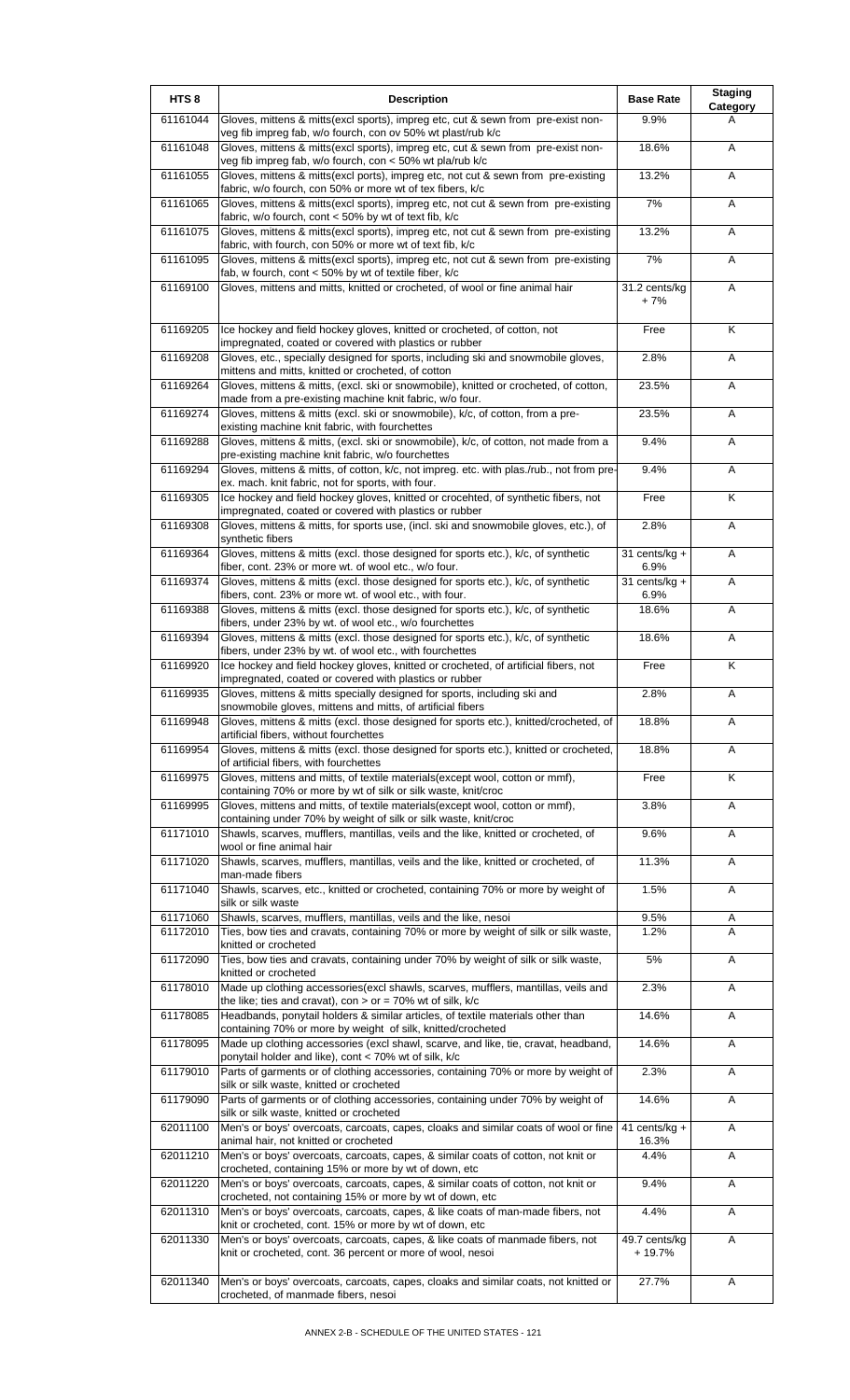| HTS <sub>8</sub> | <b>Description</b>                                                                                                                                                                                        | <b>Base Rate</b>          | <b>Staging</b><br>Category |
|------------------|-----------------------------------------------------------------------------------------------------------------------------------------------------------------------------------------------------------|---------------------------|----------------------------|
| 62011910         | Men's or boys' overcoats, carcoats, capes, cloaks, & sim coats, of tex mats(except<br>wool, cotton or mmf), cont > or = $70\%$ by wt silk, not k/c                                                        | Free                      | Κ                          |
| 62011990         | Men's or boys' overcoats, carcoats, capes, cloaks, & sim coats, of tex mats(except<br>wool, cotton or mmf), cont under 70% by wt silk, not k/c                                                            | 2.8%                      | A                          |
| 62019110         | Men's or boys' padded, sleeveless jackets, not knitted or crocheted, of wool or fine<br>animal hair                                                                                                       | 8.5%                      | Α                          |
| 62019120         | Men's or boys' anoraks, windbreakers and similar articles nesoi, not knitted or<br>crocheted, of wool or fine animal hair                                                                                 | 49.7 cents/kg<br>$+19.7%$ | A                          |
| 62019210         | Men's or boys' anoraks, windbreakers & similar articles, not knitted or crocheted,<br>of cotton, containing 15% or more by weight of down, etc                                                            | 4.4%                      | Α                          |
| 62019215         | Men's or boys' anoraks, windbreakers and similar articles, nesoi, not knitted or<br>crocheted, of cotton, water resistant                                                                                 | 6.2%                      | Α                          |
| 62019220         | Men's or boys' anoraks, windbreakers & similar articles nesoi, not knitted or<br>crocheted, of cotton, not cont. 15% or more by wt of down, etc                                                           | 9.4%                      | Α                          |
| 62019310         | Men's or boys' anoraks, windbreakers & similar articles, not knitted or crocheted,<br>of man-made fibers, cont. 15% or more by wt of down, etc                                                            | 4.4%                      | Α                          |
| 62019320         | Men's or boys' padded, sleeveless jackets, not knitted or crocheted, of man-made<br>fibers, not containing 15% or more by weight of down, etc                                                             | 14.9%                     | Α                          |
| 62019325         | Men's or boys' anoraks, etc, nesoi, not knitted or crocheted, of manmade fibers,<br>containing 36 percent or more of wool or fine animal hair                                                             | 49.5 cents/kg<br>+ 19.6%  | Α                          |
| 62019330         | Men's or boys' anoraks, windbreakers and similar articles, not knitted or<br>crocheted, of manmade fibers, nesoi, water resistant                                                                         | 7.1%                      | A                          |
| 62019335         | Men's or boys' anoraks, windbreakers and similar articles, not knitted or<br>crocheted, of manmade fibers, nesoi                                                                                          | 27.7%                     | A                          |
| 62019910         | Men's or boys' anoraks, wind-breakers and similar articles, of tex mats(except<br>wool, cotton or mmf), cont 70% or more by wt silk, not k/c                                                              | Free                      | Κ                          |
| 62019990         | Men's or boys' anoraks, wind-breakers and similar articles, of text mats(except<br>wool, cotton or mmf), cont under 70% by wt of silk, not k/c                                                            | 4.2%                      | A                          |
| 62021100         | Women's or girls' overcoats, carcoats, capes, cloaks and similar coats, not knitted<br>or crocheted, of wool or fine animal hair                                                                          | 41 cents/ $kg +$<br>16.3% | Α                          |
| 62021210         | Women's or girls' overcoats, carcoats, etc, not knitted or crocheted, of cotton,<br>containing 15% or more by weight of down, etc                                                                         | 4.4%                      | Α                          |
| 62021220         | Women's or girls' overcoats, carcoats, etc, not knitted or crocheted, of cotton, not<br>containing 15% or more by weight of down, etc                                                                     | 8.9%                      | Α                          |
| 62021310         | Women's or girls' overcoats, carcoats, etc, not knitted or crocheted, of man-made<br>fibers, containing 15% or more by weight of down, etc                                                                | 4.4%                      | Α                          |
| 62021330         | Women's or girls' overcoats, carcoats, etc, not knitted or crocheted, of m-m fibers,<br>cont. 36% or more of wool or fine animal hair, nesoi                                                              | 43.5 cents/kg<br>$+19.7%$ | A                          |
| 62021340         | Women's or girls' overcoats, carcoats, capes, cloaks and similar articles, not<br>knitted or crocheted, of man-made fibers, nesoi                                                                         | 27.7%                     | Α                          |
| 62021910         | Women's or girls' overcoats, carcoats, capes, cloaks & sim coats, of tex<br>mats(except wool, cotton or mmf), con 70% or more wt silk, not k/c                                                            | Free                      | K                          |
| 62021990         | Women's or girls' overcoats, carcoats, capes, cloaks & sim coats, of tex<br>mats(except wool, cotton or mmf), con under 70% wt silk, not k/c                                                              | 2.8%                      | A                          |
| 62029110         | Women's or girls' padded, sleeveless jackets, not knitted or crocheted, of wool or<br>fine animal hair                                                                                                    | 14%                       | A                          |
| 62029120         | Women's or girls' anoraks, windbreakers and similar articles nesoi, not knitted or<br>crocheted, of wool or fine animal hair                                                                              | 36 cents/kg +<br>16.3%    | Α                          |
| 62029210         | Women's or girls' anoraks, windbreakers and similar articles, not knitted or<br>crocheted, of cotton, cont. 15% or more by weight of down                                                                 | 4.4%                      | Α                          |
| 62029215         | Women's or girls' anoraks, windbreakers and similar articles, not knitted or<br>crocheted, of cotton, nesoi, water resistant                                                                              | 6.2%                      | A                          |
| 62029220         | Women's or girls' anoraks, windbreakers & similar articles, nt knitted or crocheted,<br>of cotton, nt cont. 15% or more by wt of down, etc                                                                | 8.9%                      | Α                          |
| 62029310         | Women's or girls' anoraks, windbreakers & like articles, not knitted or crocheted,                                                                                                                        | 4.4%                      | Α                          |
| 62029320         | of man-made fibers, cont. 15% or more by wt of down, etc<br>Women's or girls' padded, sleeveless jackets, not knitted or crocheted, of man-<br>made fibers, not cont. 15% or more by weight of down, etc. | 14.9%                     | Α                          |
| 62029340         | Women's or girls' anoraks, windbreakers, etc, nt knit or crocheted, of manmade<br>fibers, cont. 36% or more of wool or fine animal hair, nesoi                                                            | 43.4 cents/kg<br>$+19.7%$ | A                          |
| 62029345         | Women's or girls' anoraks, windbreakers and similar articles, not knitted or                                                                                                                              | 7.1%                      | A                          |
| 62029350         | crocheted, of manmade fibers, nesoi, water resistant<br>Women's or girls' anoraks, windbreakers and similar articles, not knitted or                                                                      | 27.7%                     | A                          |
| 62029910         | crocheted, of man-made fibers, nesoi<br>Women's or girls' anoraks, wind-breakers and similar articles, of tex mats(except<br>wool, cotton or mmf), cont 70% or more by wt silk, not k/c                   | Free                      | K                          |
| 62029990         | Women's or girls' anoraks, wind-breakers and similar articles, of tex mats(except                                                                                                                         | 2.8%                      | Α                          |
| 62031115         | wool, cotton or mmf), cont < 70% by wt of silk, not k/c<br>Men's/boys' suits of wool, not knitted or crocheted, 30% or more of silk or silk<br>waste, of wool yarn w/avg fiber diameter 18.5 micron or <  | 7.5%                      | Α                          |
| 62031130         | Men's or boys' suits of wool or fine animal hair, not knitted or crocheted, containing<br>30 percent or more of silk or silk waste, nesoi                                                                 | 7.5%                      | Α                          |
| 62031160         | Men's or boys' suits of wool, not knitted or crocheted, nesoi, of wool yarn with<br>average fiber diameter of 18.5 micron or less                                                                         | 17.5%                     | Α                          |
| 62031190         | Men's or boys' suits of wool or fine animal hair, not knitted or crocheted, nesoi                                                                                                                         | 17.5%                     | A                          |
| 62031210         | Men's or boys' suits, of synthetic fibers, not knitted or crocheted, containing 36<br>percent or more by weight of wool or fine animal hair                                                               | 17.5%                     | Α                          |
| 62031220         | Men's or boys' suits, of synthetic fibers, under 36% by weight of wool, not knitted<br>or crocheted                                                                                                       | 27.3%                     | Α                          |
| 62031910         | Men's or boys' suits, not knitted or crocheted, of cotton                                                                                                                                                 | 13.2%                     | Α                          |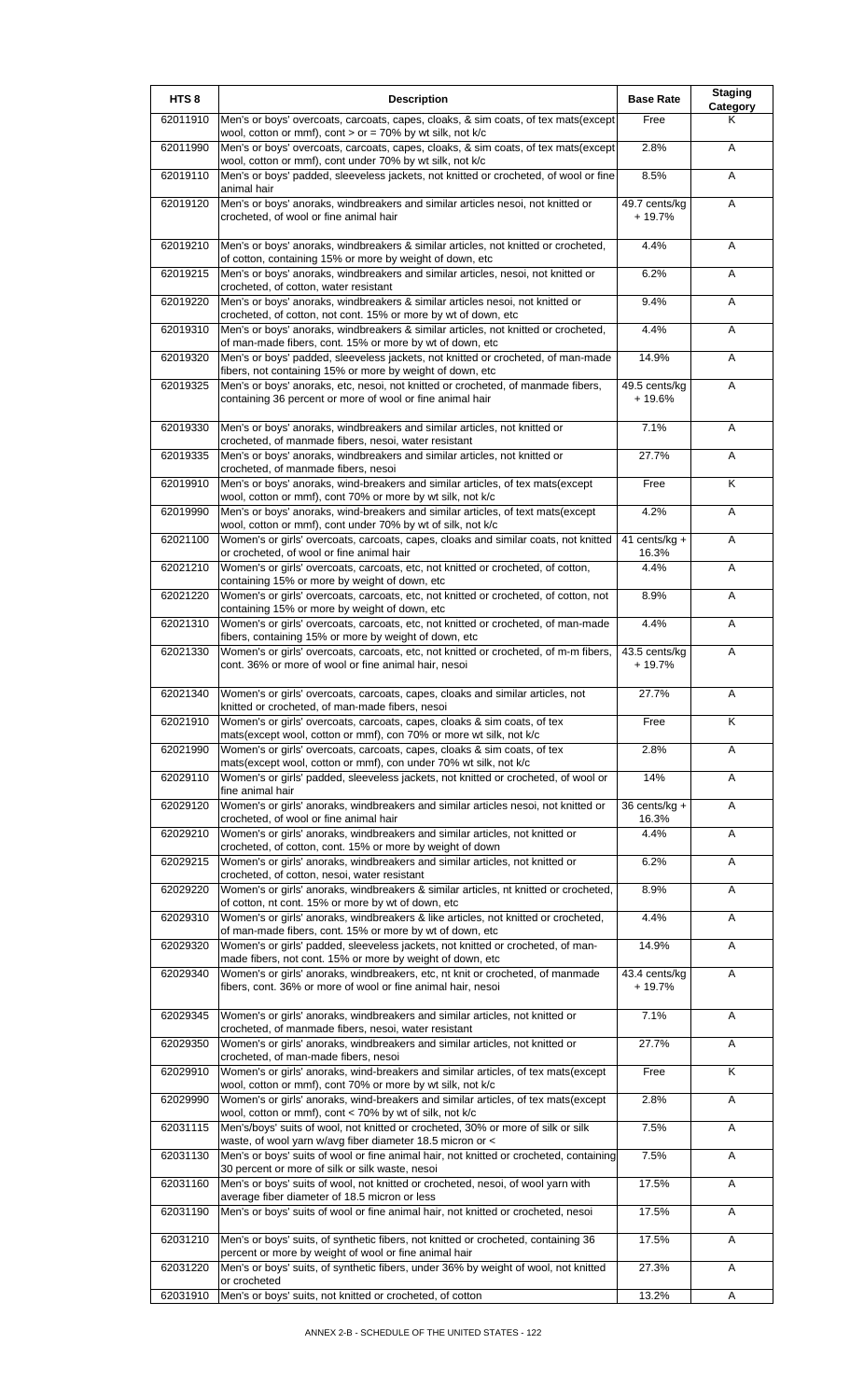| Men's or boys' suits, of artificial fibers, not knitted or crocheted, containing 36<br>62031920<br>52.9 cents/kg<br>A<br>percent or more of wool or fine animal hair<br>$+21%$<br>14.9%<br>62031930<br>Men's or boys' suits, of artificial fibers, nesoi, not knitted or crocheted<br>A<br>3.8%<br>62031950<br>Men's or boys' suits, of textile mats(except wool, cotton or mmf), containing 70%<br>A<br>or more by weight of silk or silk waste, not knit or croch<br>Men's or boys' suits, of textile mats(except wool, cotton or mmf), containing under<br>7.1%<br>62031990<br>A<br>70% by weight of silk or silk waste, not knit or croch<br>Men's or boys' ensembles, not knitted or crocheted, of worsted wool fabric with<br>The rate<br>62032130<br>Α<br>wool yarn having average fiber diameter of 18.5 micron or <<br>applicable to<br>each garment<br>in the<br>ensemble if<br>separately<br>entered<br>62032190<br>Men's or boys' ensembles, not knitted or crocheted, of wool or fine animal hair<br>The rate<br>A<br>applicable to<br>each garment<br>in the<br>ensemble if<br>separately<br>entered<br>7.5%<br>62032210<br>Men's or boys' judo, karate and other oriental martial arts uniforms, not knitted or<br>A<br>crocheted, of cotton<br>Men's or boys' ensembles, not knitted or crocheted, of cotton, other than judo,<br>The rate<br>62032230<br>Α<br>karate and other oriental martial arts uniforms<br>applicable to<br>each garment<br>in the<br>ensemble if<br>separately<br>entered<br>The rate<br>62032300<br>Men's or boys' ensembles, not knitted or crocheted, of synthetic fibers<br>A<br>applicable to<br>each garment<br>in the<br>ensemble if<br>separately<br>entered<br>62032920<br>Men's or boys' ensembles, not knitted or crocheted, of artificial fibers<br>The rate<br>A<br>applicable to<br>each garment<br>in the<br>ensemble if<br>separately<br>entered<br>62032930<br>Men's or boys' ensembles, not knitted or crocheted, of textile materials nesoi<br>The rate<br>A<br>applicable to<br>each garment<br>in the<br>ensemble if<br>separately<br>entered<br>Men's or boys' suit-type jackets and blazers, of worsted wool fabric of wool yarn<br>62033150<br>17.5%<br>Α<br>fiber avg diameter 18.5 micron or <, not knitt/crocheted<br>Men's or boys' suit-type jackets and blazers, of wool or fine animal hair, not knitted<br>17.5%<br>62033190<br>Α<br>or crocheted<br>Men's or boys' suit-type jackets and blazers, not knitted or crocheted, of cotton,<br>2.8%<br>62033210<br>Α<br>containing 36 percent or more of flax fibers<br>Men's or boys' suit-type jackets and blazers, not knitted or crocheted, of cotton,<br>62033220<br>9.4%<br>A<br>under 36% by weight of flax<br>Men's or boys' suit-type jackets and blazers, not knitted or crocheted, of synthetic<br>62033310<br>22%<br>Α<br>fibers, cont. 36% or more of wool or fine animal hair<br>Men's or boys' suit-type jackets and blazers, not knitted or crocheted, of synthetic<br>27.3%<br>62033320<br>Α<br>fibers, under 36% by weight of wool<br>Men's or boys' suit-type jackets and blazers, of artificial fibers, containing 36% or<br>22%<br>62033910<br>Α<br>more by weight of wool or fine animal hair, not k/c<br>Men's or boys' suit-type jackets and blazers, not knitted or crocheted, of artificial<br>27.3%<br>62033920<br>Α<br>fibers, under 36% by weight of wool<br>Men's or boys' suit-type jackets and blazers, of textile materials(except wool,<br>62033950<br>1%<br>Α<br>cotton or mmf), cont 70% or more by weight of silk, not k/c<br>Men's or boys' suit-type jackets and blazers, of text materials(except wool, cotton<br>62033990<br>6.5%<br>Α<br>or mmf), containing under 70% by weight of silk, not k/c<br>Men's or boys' trousers & breeches, of wool or fine an. hair, cont elastomeric fib,<br>7.6%<br>62034105<br>A<br>water resist, w/o belt loops, weighing >9 kg/doz<br>62034112<br>Men's or boys' trousers and breeches, other than of HTSA 6203.41.05, of wool<br>41.9 cents/kg<br>Α<br>yarn having average fiber diameter of 18.5 micron or less<br>$+16.3%$<br>Men's or boys' trousers and breeches, other than of HTSA 6203.41.05, nesoi<br>62034118<br>41.9 cents/kg<br>Α<br>$+16.3%$ | HTS <sub>8</sub> | <b>Description</b> | <b>Base Rate</b> | <b>Staging</b><br>Category |
|------------------------------------------------------------------------------------------------------------------------------------------------------------------------------------------------------------------------------------------------------------------------------------------------------------------------------------------------------------------------------------------------------------------------------------------------------------------------------------------------------------------------------------------------------------------------------------------------------------------------------------------------------------------------------------------------------------------------------------------------------------------------------------------------------------------------------------------------------------------------------------------------------------------------------------------------------------------------------------------------------------------------------------------------------------------------------------------------------------------------------------------------------------------------------------------------------------------------------------------------------------------------------------------------------------------------------------------------------------------------------------------------------------------------------------------------------------------------------------------------------------------------------------------------------------------------------------------------------------------------------------------------------------------------------------------------------------------------------------------------------------------------------------------------------------------------------------------------------------------------------------------------------------------------------------------------------------------------------------------------------------------------------------------------------------------------------------------------------------------------------------------------------------------------------------------------------------------------------------------------------------------------------------------------------------------------------------------------------------------------------------------------------------------------------------------------------------------------------------------------------------------------------------------------------------------------------------------------------------------------------------------------------------------------------------------------------------------------------------------------------------------------------------------------------------------------------------------------------------------------------------------------------------------------------------------------------------------------------------------------------------------------------------------------------------------------------------------------------------------------------------------------------------------------------------------------------------------------------------------------------------------------------------------------------------------------------------------------------------------------------------------------------------------------------------------------------------------------------------------------------------------------------------------------------------------------------------------------------------------------------------------------------------------------------------------------------------------------------------------------------------------------------------------------------------------------------------------------------------------------------------------------------------------------------------------------------------------------------------------------------------------------------------------------------------------------------------------------------------------------------------------------------------------------------------------------------------------------------------------------------------|------------------|--------------------|------------------|----------------------------|
|                                                                                                                                                                                                                                                                                                                                                                                                                                                                                                                                                                                                                                                                                                                                                                                                                                                                                                                                                                                                                                                                                                                                                                                                                                                                                                                                                                                                                                                                                                                                                                                                                                                                                                                                                                                                                                                                                                                                                                                                                                                                                                                                                                                                                                                                                                                                                                                                                                                                                                                                                                                                                                                                                                                                                                                                                                                                                                                                                                                                                                                                                                                                                                                                                                                                                                                                                                                                                                                                                                                                                                                                                                                                                                                                                                                                                                                                                                                                                                                                                                                                                                                                                                                                                                                            |                  |                    |                  |                            |
|                                                                                                                                                                                                                                                                                                                                                                                                                                                                                                                                                                                                                                                                                                                                                                                                                                                                                                                                                                                                                                                                                                                                                                                                                                                                                                                                                                                                                                                                                                                                                                                                                                                                                                                                                                                                                                                                                                                                                                                                                                                                                                                                                                                                                                                                                                                                                                                                                                                                                                                                                                                                                                                                                                                                                                                                                                                                                                                                                                                                                                                                                                                                                                                                                                                                                                                                                                                                                                                                                                                                                                                                                                                                                                                                                                                                                                                                                                                                                                                                                                                                                                                                                                                                                                                            |                  |                    |                  |                            |
|                                                                                                                                                                                                                                                                                                                                                                                                                                                                                                                                                                                                                                                                                                                                                                                                                                                                                                                                                                                                                                                                                                                                                                                                                                                                                                                                                                                                                                                                                                                                                                                                                                                                                                                                                                                                                                                                                                                                                                                                                                                                                                                                                                                                                                                                                                                                                                                                                                                                                                                                                                                                                                                                                                                                                                                                                                                                                                                                                                                                                                                                                                                                                                                                                                                                                                                                                                                                                                                                                                                                                                                                                                                                                                                                                                                                                                                                                                                                                                                                                                                                                                                                                                                                                                                            |                  |                    |                  |                            |
|                                                                                                                                                                                                                                                                                                                                                                                                                                                                                                                                                                                                                                                                                                                                                                                                                                                                                                                                                                                                                                                                                                                                                                                                                                                                                                                                                                                                                                                                                                                                                                                                                                                                                                                                                                                                                                                                                                                                                                                                                                                                                                                                                                                                                                                                                                                                                                                                                                                                                                                                                                                                                                                                                                                                                                                                                                                                                                                                                                                                                                                                                                                                                                                                                                                                                                                                                                                                                                                                                                                                                                                                                                                                                                                                                                                                                                                                                                                                                                                                                                                                                                                                                                                                                                                            |                  |                    |                  |                            |
|                                                                                                                                                                                                                                                                                                                                                                                                                                                                                                                                                                                                                                                                                                                                                                                                                                                                                                                                                                                                                                                                                                                                                                                                                                                                                                                                                                                                                                                                                                                                                                                                                                                                                                                                                                                                                                                                                                                                                                                                                                                                                                                                                                                                                                                                                                                                                                                                                                                                                                                                                                                                                                                                                                                                                                                                                                                                                                                                                                                                                                                                                                                                                                                                                                                                                                                                                                                                                                                                                                                                                                                                                                                                                                                                                                                                                                                                                                                                                                                                                                                                                                                                                                                                                                                            |                  |                    |                  |                            |
|                                                                                                                                                                                                                                                                                                                                                                                                                                                                                                                                                                                                                                                                                                                                                                                                                                                                                                                                                                                                                                                                                                                                                                                                                                                                                                                                                                                                                                                                                                                                                                                                                                                                                                                                                                                                                                                                                                                                                                                                                                                                                                                                                                                                                                                                                                                                                                                                                                                                                                                                                                                                                                                                                                                                                                                                                                                                                                                                                                                                                                                                                                                                                                                                                                                                                                                                                                                                                                                                                                                                                                                                                                                                                                                                                                                                                                                                                                                                                                                                                                                                                                                                                                                                                                                            |                  |                    |                  |                            |
|                                                                                                                                                                                                                                                                                                                                                                                                                                                                                                                                                                                                                                                                                                                                                                                                                                                                                                                                                                                                                                                                                                                                                                                                                                                                                                                                                                                                                                                                                                                                                                                                                                                                                                                                                                                                                                                                                                                                                                                                                                                                                                                                                                                                                                                                                                                                                                                                                                                                                                                                                                                                                                                                                                                                                                                                                                                                                                                                                                                                                                                                                                                                                                                                                                                                                                                                                                                                                                                                                                                                                                                                                                                                                                                                                                                                                                                                                                                                                                                                                                                                                                                                                                                                                                                            |                  |                    |                  |                            |
|                                                                                                                                                                                                                                                                                                                                                                                                                                                                                                                                                                                                                                                                                                                                                                                                                                                                                                                                                                                                                                                                                                                                                                                                                                                                                                                                                                                                                                                                                                                                                                                                                                                                                                                                                                                                                                                                                                                                                                                                                                                                                                                                                                                                                                                                                                                                                                                                                                                                                                                                                                                                                                                                                                                                                                                                                                                                                                                                                                                                                                                                                                                                                                                                                                                                                                                                                                                                                                                                                                                                                                                                                                                                                                                                                                                                                                                                                                                                                                                                                                                                                                                                                                                                                                                            |                  |                    |                  |                            |
|                                                                                                                                                                                                                                                                                                                                                                                                                                                                                                                                                                                                                                                                                                                                                                                                                                                                                                                                                                                                                                                                                                                                                                                                                                                                                                                                                                                                                                                                                                                                                                                                                                                                                                                                                                                                                                                                                                                                                                                                                                                                                                                                                                                                                                                                                                                                                                                                                                                                                                                                                                                                                                                                                                                                                                                                                                                                                                                                                                                                                                                                                                                                                                                                                                                                                                                                                                                                                                                                                                                                                                                                                                                                                                                                                                                                                                                                                                                                                                                                                                                                                                                                                                                                                                                            |                  |                    |                  |                            |
|                                                                                                                                                                                                                                                                                                                                                                                                                                                                                                                                                                                                                                                                                                                                                                                                                                                                                                                                                                                                                                                                                                                                                                                                                                                                                                                                                                                                                                                                                                                                                                                                                                                                                                                                                                                                                                                                                                                                                                                                                                                                                                                                                                                                                                                                                                                                                                                                                                                                                                                                                                                                                                                                                                                                                                                                                                                                                                                                                                                                                                                                                                                                                                                                                                                                                                                                                                                                                                                                                                                                                                                                                                                                                                                                                                                                                                                                                                                                                                                                                                                                                                                                                                                                                                                            |                  |                    |                  |                            |
|                                                                                                                                                                                                                                                                                                                                                                                                                                                                                                                                                                                                                                                                                                                                                                                                                                                                                                                                                                                                                                                                                                                                                                                                                                                                                                                                                                                                                                                                                                                                                                                                                                                                                                                                                                                                                                                                                                                                                                                                                                                                                                                                                                                                                                                                                                                                                                                                                                                                                                                                                                                                                                                                                                                                                                                                                                                                                                                                                                                                                                                                                                                                                                                                                                                                                                                                                                                                                                                                                                                                                                                                                                                                                                                                                                                                                                                                                                                                                                                                                                                                                                                                                                                                                                                            |                  |                    |                  |                            |
|                                                                                                                                                                                                                                                                                                                                                                                                                                                                                                                                                                                                                                                                                                                                                                                                                                                                                                                                                                                                                                                                                                                                                                                                                                                                                                                                                                                                                                                                                                                                                                                                                                                                                                                                                                                                                                                                                                                                                                                                                                                                                                                                                                                                                                                                                                                                                                                                                                                                                                                                                                                                                                                                                                                                                                                                                                                                                                                                                                                                                                                                                                                                                                                                                                                                                                                                                                                                                                                                                                                                                                                                                                                                                                                                                                                                                                                                                                                                                                                                                                                                                                                                                                                                                                                            |                  |                    |                  |                            |
|                                                                                                                                                                                                                                                                                                                                                                                                                                                                                                                                                                                                                                                                                                                                                                                                                                                                                                                                                                                                                                                                                                                                                                                                                                                                                                                                                                                                                                                                                                                                                                                                                                                                                                                                                                                                                                                                                                                                                                                                                                                                                                                                                                                                                                                                                                                                                                                                                                                                                                                                                                                                                                                                                                                                                                                                                                                                                                                                                                                                                                                                                                                                                                                                                                                                                                                                                                                                                                                                                                                                                                                                                                                                                                                                                                                                                                                                                                                                                                                                                                                                                                                                                                                                                                                            |                  |                    |                  |                            |
|                                                                                                                                                                                                                                                                                                                                                                                                                                                                                                                                                                                                                                                                                                                                                                                                                                                                                                                                                                                                                                                                                                                                                                                                                                                                                                                                                                                                                                                                                                                                                                                                                                                                                                                                                                                                                                                                                                                                                                                                                                                                                                                                                                                                                                                                                                                                                                                                                                                                                                                                                                                                                                                                                                                                                                                                                                                                                                                                                                                                                                                                                                                                                                                                                                                                                                                                                                                                                                                                                                                                                                                                                                                                                                                                                                                                                                                                                                                                                                                                                                                                                                                                                                                                                                                            |                  |                    |                  |                            |
|                                                                                                                                                                                                                                                                                                                                                                                                                                                                                                                                                                                                                                                                                                                                                                                                                                                                                                                                                                                                                                                                                                                                                                                                                                                                                                                                                                                                                                                                                                                                                                                                                                                                                                                                                                                                                                                                                                                                                                                                                                                                                                                                                                                                                                                                                                                                                                                                                                                                                                                                                                                                                                                                                                                                                                                                                                                                                                                                                                                                                                                                                                                                                                                                                                                                                                                                                                                                                                                                                                                                                                                                                                                                                                                                                                                                                                                                                                                                                                                                                                                                                                                                                                                                                                                            |                  |                    |                  |                            |
|                                                                                                                                                                                                                                                                                                                                                                                                                                                                                                                                                                                                                                                                                                                                                                                                                                                                                                                                                                                                                                                                                                                                                                                                                                                                                                                                                                                                                                                                                                                                                                                                                                                                                                                                                                                                                                                                                                                                                                                                                                                                                                                                                                                                                                                                                                                                                                                                                                                                                                                                                                                                                                                                                                                                                                                                                                                                                                                                                                                                                                                                                                                                                                                                                                                                                                                                                                                                                                                                                                                                                                                                                                                                                                                                                                                                                                                                                                                                                                                                                                                                                                                                                                                                                                                            |                  |                    |                  |                            |
|                                                                                                                                                                                                                                                                                                                                                                                                                                                                                                                                                                                                                                                                                                                                                                                                                                                                                                                                                                                                                                                                                                                                                                                                                                                                                                                                                                                                                                                                                                                                                                                                                                                                                                                                                                                                                                                                                                                                                                                                                                                                                                                                                                                                                                                                                                                                                                                                                                                                                                                                                                                                                                                                                                                                                                                                                                                                                                                                                                                                                                                                                                                                                                                                                                                                                                                                                                                                                                                                                                                                                                                                                                                                                                                                                                                                                                                                                                                                                                                                                                                                                                                                                                                                                                                            |                  |                    |                  |                            |
|                                                                                                                                                                                                                                                                                                                                                                                                                                                                                                                                                                                                                                                                                                                                                                                                                                                                                                                                                                                                                                                                                                                                                                                                                                                                                                                                                                                                                                                                                                                                                                                                                                                                                                                                                                                                                                                                                                                                                                                                                                                                                                                                                                                                                                                                                                                                                                                                                                                                                                                                                                                                                                                                                                                                                                                                                                                                                                                                                                                                                                                                                                                                                                                                                                                                                                                                                                                                                                                                                                                                                                                                                                                                                                                                                                                                                                                                                                                                                                                                                                                                                                                                                                                                                                                            |                  |                    |                  |                            |
|                                                                                                                                                                                                                                                                                                                                                                                                                                                                                                                                                                                                                                                                                                                                                                                                                                                                                                                                                                                                                                                                                                                                                                                                                                                                                                                                                                                                                                                                                                                                                                                                                                                                                                                                                                                                                                                                                                                                                                                                                                                                                                                                                                                                                                                                                                                                                                                                                                                                                                                                                                                                                                                                                                                                                                                                                                                                                                                                                                                                                                                                                                                                                                                                                                                                                                                                                                                                                                                                                                                                                                                                                                                                                                                                                                                                                                                                                                                                                                                                                                                                                                                                                                                                                                                            |                  |                    |                  |                            |
|                                                                                                                                                                                                                                                                                                                                                                                                                                                                                                                                                                                                                                                                                                                                                                                                                                                                                                                                                                                                                                                                                                                                                                                                                                                                                                                                                                                                                                                                                                                                                                                                                                                                                                                                                                                                                                                                                                                                                                                                                                                                                                                                                                                                                                                                                                                                                                                                                                                                                                                                                                                                                                                                                                                                                                                                                                                                                                                                                                                                                                                                                                                                                                                                                                                                                                                                                                                                                                                                                                                                                                                                                                                                                                                                                                                                                                                                                                                                                                                                                                                                                                                                                                                                                                                            |                  |                    |                  |                            |
|                                                                                                                                                                                                                                                                                                                                                                                                                                                                                                                                                                                                                                                                                                                                                                                                                                                                                                                                                                                                                                                                                                                                                                                                                                                                                                                                                                                                                                                                                                                                                                                                                                                                                                                                                                                                                                                                                                                                                                                                                                                                                                                                                                                                                                                                                                                                                                                                                                                                                                                                                                                                                                                                                                                                                                                                                                                                                                                                                                                                                                                                                                                                                                                                                                                                                                                                                                                                                                                                                                                                                                                                                                                                                                                                                                                                                                                                                                                                                                                                                                                                                                                                                                                                                                                            |                  |                    |                  |                            |
|                                                                                                                                                                                                                                                                                                                                                                                                                                                                                                                                                                                                                                                                                                                                                                                                                                                                                                                                                                                                                                                                                                                                                                                                                                                                                                                                                                                                                                                                                                                                                                                                                                                                                                                                                                                                                                                                                                                                                                                                                                                                                                                                                                                                                                                                                                                                                                                                                                                                                                                                                                                                                                                                                                                                                                                                                                                                                                                                                                                                                                                                                                                                                                                                                                                                                                                                                                                                                                                                                                                                                                                                                                                                                                                                                                                                                                                                                                                                                                                                                                                                                                                                                                                                                                                            |                  |                    |                  |                            |
|                                                                                                                                                                                                                                                                                                                                                                                                                                                                                                                                                                                                                                                                                                                                                                                                                                                                                                                                                                                                                                                                                                                                                                                                                                                                                                                                                                                                                                                                                                                                                                                                                                                                                                                                                                                                                                                                                                                                                                                                                                                                                                                                                                                                                                                                                                                                                                                                                                                                                                                                                                                                                                                                                                                                                                                                                                                                                                                                                                                                                                                                                                                                                                                                                                                                                                                                                                                                                                                                                                                                                                                                                                                                                                                                                                                                                                                                                                                                                                                                                                                                                                                                                                                                                                                            |                  |                    |                  |                            |
|                                                                                                                                                                                                                                                                                                                                                                                                                                                                                                                                                                                                                                                                                                                                                                                                                                                                                                                                                                                                                                                                                                                                                                                                                                                                                                                                                                                                                                                                                                                                                                                                                                                                                                                                                                                                                                                                                                                                                                                                                                                                                                                                                                                                                                                                                                                                                                                                                                                                                                                                                                                                                                                                                                                                                                                                                                                                                                                                                                                                                                                                                                                                                                                                                                                                                                                                                                                                                                                                                                                                                                                                                                                                                                                                                                                                                                                                                                                                                                                                                                                                                                                                                                                                                                                            |                  |                    |                  |                            |
|                                                                                                                                                                                                                                                                                                                                                                                                                                                                                                                                                                                                                                                                                                                                                                                                                                                                                                                                                                                                                                                                                                                                                                                                                                                                                                                                                                                                                                                                                                                                                                                                                                                                                                                                                                                                                                                                                                                                                                                                                                                                                                                                                                                                                                                                                                                                                                                                                                                                                                                                                                                                                                                                                                                                                                                                                                                                                                                                                                                                                                                                                                                                                                                                                                                                                                                                                                                                                                                                                                                                                                                                                                                                                                                                                                                                                                                                                                                                                                                                                                                                                                                                                                                                                                                            |                  |                    |                  |                            |
|                                                                                                                                                                                                                                                                                                                                                                                                                                                                                                                                                                                                                                                                                                                                                                                                                                                                                                                                                                                                                                                                                                                                                                                                                                                                                                                                                                                                                                                                                                                                                                                                                                                                                                                                                                                                                                                                                                                                                                                                                                                                                                                                                                                                                                                                                                                                                                                                                                                                                                                                                                                                                                                                                                                                                                                                                                                                                                                                                                                                                                                                                                                                                                                                                                                                                                                                                                                                                                                                                                                                                                                                                                                                                                                                                                                                                                                                                                                                                                                                                                                                                                                                                                                                                                                            |                  |                    |                  |                            |
|                                                                                                                                                                                                                                                                                                                                                                                                                                                                                                                                                                                                                                                                                                                                                                                                                                                                                                                                                                                                                                                                                                                                                                                                                                                                                                                                                                                                                                                                                                                                                                                                                                                                                                                                                                                                                                                                                                                                                                                                                                                                                                                                                                                                                                                                                                                                                                                                                                                                                                                                                                                                                                                                                                                                                                                                                                                                                                                                                                                                                                                                                                                                                                                                                                                                                                                                                                                                                                                                                                                                                                                                                                                                                                                                                                                                                                                                                                                                                                                                                                                                                                                                                                                                                                                            |                  |                    |                  |                            |
|                                                                                                                                                                                                                                                                                                                                                                                                                                                                                                                                                                                                                                                                                                                                                                                                                                                                                                                                                                                                                                                                                                                                                                                                                                                                                                                                                                                                                                                                                                                                                                                                                                                                                                                                                                                                                                                                                                                                                                                                                                                                                                                                                                                                                                                                                                                                                                                                                                                                                                                                                                                                                                                                                                                                                                                                                                                                                                                                                                                                                                                                                                                                                                                                                                                                                                                                                                                                                                                                                                                                                                                                                                                                                                                                                                                                                                                                                                                                                                                                                                                                                                                                                                                                                                                            |                  |                    |                  |                            |
|                                                                                                                                                                                                                                                                                                                                                                                                                                                                                                                                                                                                                                                                                                                                                                                                                                                                                                                                                                                                                                                                                                                                                                                                                                                                                                                                                                                                                                                                                                                                                                                                                                                                                                                                                                                                                                                                                                                                                                                                                                                                                                                                                                                                                                                                                                                                                                                                                                                                                                                                                                                                                                                                                                                                                                                                                                                                                                                                                                                                                                                                                                                                                                                                                                                                                                                                                                                                                                                                                                                                                                                                                                                                                                                                                                                                                                                                                                                                                                                                                                                                                                                                                                                                                                                            |                  |                    |                  |                            |
|                                                                                                                                                                                                                                                                                                                                                                                                                                                                                                                                                                                                                                                                                                                                                                                                                                                                                                                                                                                                                                                                                                                                                                                                                                                                                                                                                                                                                                                                                                                                                                                                                                                                                                                                                                                                                                                                                                                                                                                                                                                                                                                                                                                                                                                                                                                                                                                                                                                                                                                                                                                                                                                                                                                                                                                                                                                                                                                                                                                                                                                                                                                                                                                                                                                                                                                                                                                                                                                                                                                                                                                                                                                                                                                                                                                                                                                                                                                                                                                                                                                                                                                                                                                                                                                            |                  |                    |                  |                            |
|                                                                                                                                                                                                                                                                                                                                                                                                                                                                                                                                                                                                                                                                                                                                                                                                                                                                                                                                                                                                                                                                                                                                                                                                                                                                                                                                                                                                                                                                                                                                                                                                                                                                                                                                                                                                                                                                                                                                                                                                                                                                                                                                                                                                                                                                                                                                                                                                                                                                                                                                                                                                                                                                                                                                                                                                                                                                                                                                                                                                                                                                                                                                                                                                                                                                                                                                                                                                                                                                                                                                                                                                                                                                                                                                                                                                                                                                                                                                                                                                                                                                                                                                                                                                                                                            |                  |                    |                  |                            |
|                                                                                                                                                                                                                                                                                                                                                                                                                                                                                                                                                                                                                                                                                                                                                                                                                                                                                                                                                                                                                                                                                                                                                                                                                                                                                                                                                                                                                                                                                                                                                                                                                                                                                                                                                                                                                                                                                                                                                                                                                                                                                                                                                                                                                                                                                                                                                                                                                                                                                                                                                                                                                                                                                                                                                                                                                                                                                                                                                                                                                                                                                                                                                                                                                                                                                                                                                                                                                                                                                                                                                                                                                                                                                                                                                                                                                                                                                                                                                                                                                                                                                                                                                                                                                                                            |                  |                    |                  |                            |
|                                                                                                                                                                                                                                                                                                                                                                                                                                                                                                                                                                                                                                                                                                                                                                                                                                                                                                                                                                                                                                                                                                                                                                                                                                                                                                                                                                                                                                                                                                                                                                                                                                                                                                                                                                                                                                                                                                                                                                                                                                                                                                                                                                                                                                                                                                                                                                                                                                                                                                                                                                                                                                                                                                                                                                                                                                                                                                                                                                                                                                                                                                                                                                                                                                                                                                                                                                                                                                                                                                                                                                                                                                                                                                                                                                                                                                                                                                                                                                                                                                                                                                                                                                                                                                                            |                  |                    |                  |                            |
|                                                                                                                                                                                                                                                                                                                                                                                                                                                                                                                                                                                                                                                                                                                                                                                                                                                                                                                                                                                                                                                                                                                                                                                                                                                                                                                                                                                                                                                                                                                                                                                                                                                                                                                                                                                                                                                                                                                                                                                                                                                                                                                                                                                                                                                                                                                                                                                                                                                                                                                                                                                                                                                                                                                                                                                                                                                                                                                                                                                                                                                                                                                                                                                                                                                                                                                                                                                                                                                                                                                                                                                                                                                                                                                                                                                                                                                                                                                                                                                                                                                                                                                                                                                                                                                            |                  |                    |                  |                            |
|                                                                                                                                                                                                                                                                                                                                                                                                                                                                                                                                                                                                                                                                                                                                                                                                                                                                                                                                                                                                                                                                                                                                                                                                                                                                                                                                                                                                                                                                                                                                                                                                                                                                                                                                                                                                                                                                                                                                                                                                                                                                                                                                                                                                                                                                                                                                                                                                                                                                                                                                                                                                                                                                                                                                                                                                                                                                                                                                                                                                                                                                                                                                                                                                                                                                                                                                                                                                                                                                                                                                                                                                                                                                                                                                                                                                                                                                                                                                                                                                                                                                                                                                                                                                                                                            |                  |                    |                  |                            |
|                                                                                                                                                                                                                                                                                                                                                                                                                                                                                                                                                                                                                                                                                                                                                                                                                                                                                                                                                                                                                                                                                                                                                                                                                                                                                                                                                                                                                                                                                                                                                                                                                                                                                                                                                                                                                                                                                                                                                                                                                                                                                                                                                                                                                                                                                                                                                                                                                                                                                                                                                                                                                                                                                                                                                                                                                                                                                                                                                                                                                                                                                                                                                                                                                                                                                                                                                                                                                                                                                                                                                                                                                                                                                                                                                                                                                                                                                                                                                                                                                                                                                                                                                                                                                                                            |                  |                    |                  |                            |
|                                                                                                                                                                                                                                                                                                                                                                                                                                                                                                                                                                                                                                                                                                                                                                                                                                                                                                                                                                                                                                                                                                                                                                                                                                                                                                                                                                                                                                                                                                                                                                                                                                                                                                                                                                                                                                                                                                                                                                                                                                                                                                                                                                                                                                                                                                                                                                                                                                                                                                                                                                                                                                                                                                                                                                                                                                                                                                                                                                                                                                                                                                                                                                                                                                                                                                                                                                                                                                                                                                                                                                                                                                                                                                                                                                                                                                                                                                                                                                                                                                                                                                                                                                                                                                                            |                  |                    |                  |                            |
|                                                                                                                                                                                                                                                                                                                                                                                                                                                                                                                                                                                                                                                                                                                                                                                                                                                                                                                                                                                                                                                                                                                                                                                                                                                                                                                                                                                                                                                                                                                                                                                                                                                                                                                                                                                                                                                                                                                                                                                                                                                                                                                                                                                                                                                                                                                                                                                                                                                                                                                                                                                                                                                                                                                                                                                                                                                                                                                                                                                                                                                                                                                                                                                                                                                                                                                                                                                                                                                                                                                                                                                                                                                                                                                                                                                                                                                                                                                                                                                                                                                                                                                                                                                                                                                            |                  |                    |                  |                            |
|                                                                                                                                                                                                                                                                                                                                                                                                                                                                                                                                                                                                                                                                                                                                                                                                                                                                                                                                                                                                                                                                                                                                                                                                                                                                                                                                                                                                                                                                                                                                                                                                                                                                                                                                                                                                                                                                                                                                                                                                                                                                                                                                                                                                                                                                                                                                                                                                                                                                                                                                                                                                                                                                                                                                                                                                                                                                                                                                                                                                                                                                                                                                                                                                                                                                                                                                                                                                                                                                                                                                                                                                                                                                                                                                                                                                                                                                                                                                                                                                                                                                                                                                                                                                                                                            |                  |                    |                  |                            |
|                                                                                                                                                                                                                                                                                                                                                                                                                                                                                                                                                                                                                                                                                                                                                                                                                                                                                                                                                                                                                                                                                                                                                                                                                                                                                                                                                                                                                                                                                                                                                                                                                                                                                                                                                                                                                                                                                                                                                                                                                                                                                                                                                                                                                                                                                                                                                                                                                                                                                                                                                                                                                                                                                                                                                                                                                                                                                                                                                                                                                                                                                                                                                                                                                                                                                                                                                                                                                                                                                                                                                                                                                                                                                                                                                                                                                                                                                                                                                                                                                                                                                                                                                                                                                                                            |                  |                    |                  |                            |
|                                                                                                                                                                                                                                                                                                                                                                                                                                                                                                                                                                                                                                                                                                                                                                                                                                                                                                                                                                                                                                                                                                                                                                                                                                                                                                                                                                                                                                                                                                                                                                                                                                                                                                                                                                                                                                                                                                                                                                                                                                                                                                                                                                                                                                                                                                                                                                                                                                                                                                                                                                                                                                                                                                                                                                                                                                                                                                                                                                                                                                                                                                                                                                                                                                                                                                                                                                                                                                                                                                                                                                                                                                                                                                                                                                                                                                                                                                                                                                                                                                                                                                                                                                                                                                                            |                  |                    |                  |                            |
|                                                                                                                                                                                                                                                                                                                                                                                                                                                                                                                                                                                                                                                                                                                                                                                                                                                                                                                                                                                                                                                                                                                                                                                                                                                                                                                                                                                                                                                                                                                                                                                                                                                                                                                                                                                                                                                                                                                                                                                                                                                                                                                                                                                                                                                                                                                                                                                                                                                                                                                                                                                                                                                                                                                                                                                                                                                                                                                                                                                                                                                                                                                                                                                                                                                                                                                                                                                                                                                                                                                                                                                                                                                                                                                                                                                                                                                                                                                                                                                                                                                                                                                                                                                                                                                            |                  |                    |                  |                            |
|                                                                                                                                                                                                                                                                                                                                                                                                                                                                                                                                                                                                                                                                                                                                                                                                                                                                                                                                                                                                                                                                                                                                                                                                                                                                                                                                                                                                                                                                                                                                                                                                                                                                                                                                                                                                                                                                                                                                                                                                                                                                                                                                                                                                                                                                                                                                                                                                                                                                                                                                                                                                                                                                                                                                                                                                                                                                                                                                                                                                                                                                                                                                                                                                                                                                                                                                                                                                                                                                                                                                                                                                                                                                                                                                                                                                                                                                                                                                                                                                                                                                                                                                                                                                                                                            |                  |                    |                  |                            |
|                                                                                                                                                                                                                                                                                                                                                                                                                                                                                                                                                                                                                                                                                                                                                                                                                                                                                                                                                                                                                                                                                                                                                                                                                                                                                                                                                                                                                                                                                                                                                                                                                                                                                                                                                                                                                                                                                                                                                                                                                                                                                                                                                                                                                                                                                                                                                                                                                                                                                                                                                                                                                                                                                                                                                                                                                                                                                                                                                                                                                                                                                                                                                                                                                                                                                                                                                                                                                                                                                                                                                                                                                                                                                                                                                                                                                                                                                                                                                                                                                                                                                                                                                                                                                                                            |                  |                    |                  |                            |
|                                                                                                                                                                                                                                                                                                                                                                                                                                                                                                                                                                                                                                                                                                                                                                                                                                                                                                                                                                                                                                                                                                                                                                                                                                                                                                                                                                                                                                                                                                                                                                                                                                                                                                                                                                                                                                                                                                                                                                                                                                                                                                                                                                                                                                                                                                                                                                                                                                                                                                                                                                                                                                                                                                                                                                                                                                                                                                                                                                                                                                                                                                                                                                                                                                                                                                                                                                                                                                                                                                                                                                                                                                                                                                                                                                                                                                                                                                                                                                                                                                                                                                                                                                                                                                                            |                  |                    |                  |                            |
|                                                                                                                                                                                                                                                                                                                                                                                                                                                                                                                                                                                                                                                                                                                                                                                                                                                                                                                                                                                                                                                                                                                                                                                                                                                                                                                                                                                                                                                                                                                                                                                                                                                                                                                                                                                                                                                                                                                                                                                                                                                                                                                                                                                                                                                                                                                                                                                                                                                                                                                                                                                                                                                                                                                                                                                                                                                                                                                                                                                                                                                                                                                                                                                                                                                                                                                                                                                                                                                                                                                                                                                                                                                                                                                                                                                                                                                                                                                                                                                                                                                                                                                                                                                                                                                            |                  |                    |                  |                            |
|                                                                                                                                                                                                                                                                                                                                                                                                                                                                                                                                                                                                                                                                                                                                                                                                                                                                                                                                                                                                                                                                                                                                                                                                                                                                                                                                                                                                                                                                                                                                                                                                                                                                                                                                                                                                                                                                                                                                                                                                                                                                                                                                                                                                                                                                                                                                                                                                                                                                                                                                                                                                                                                                                                                                                                                                                                                                                                                                                                                                                                                                                                                                                                                                                                                                                                                                                                                                                                                                                                                                                                                                                                                                                                                                                                                                                                                                                                                                                                                                                                                                                                                                                                                                                                                            |                  |                    |                  |                            |
|                                                                                                                                                                                                                                                                                                                                                                                                                                                                                                                                                                                                                                                                                                                                                                                                                                                                                                                                                                                                                                                                                                                                                                                                                                                                                                                                                                                                                                                                                                                                                                                                                                                                                                                                                                                                                                                                                                                                                                                                                                                                                                                                                                                                                                                                                                                                                                                                                                                                                                                                                                                                                                                                                                                                                                                                                                                                                                                                                                                                                                                                                                                                                                                                                                                                                                                                                                                                                                                                                                                                                                                                                                                                                                                                                                                                                                                                                                                                                                                                                                                                                                                                                                                                                                                            |                  |                    |                  |                            |
|                                                                                                                                                                                                                                                                                                                                                                                                                                                                                                                                                                                                                                                                                                                                                                                                                                                                                                                                                                                                                                                                                                                                                                                                                                                                                                                                                                                                                                                                                                                                                                                                                                                                                                                                                                                                                                                                                                                                                                                                                                                                                                                                                                                                                                                                                                                                                                                                                                                                                                                                                                                                                                                                                                                                                                                                                                                                                                                                                                                                                                                                                                                                                                                                                                                                                                                                                                                                                                                                                                                                                                                                                                                                                                                                                                                                                                                                                                                                                                                                                                                                                                                                                                                                                                                            |                  |                    |                  |                            |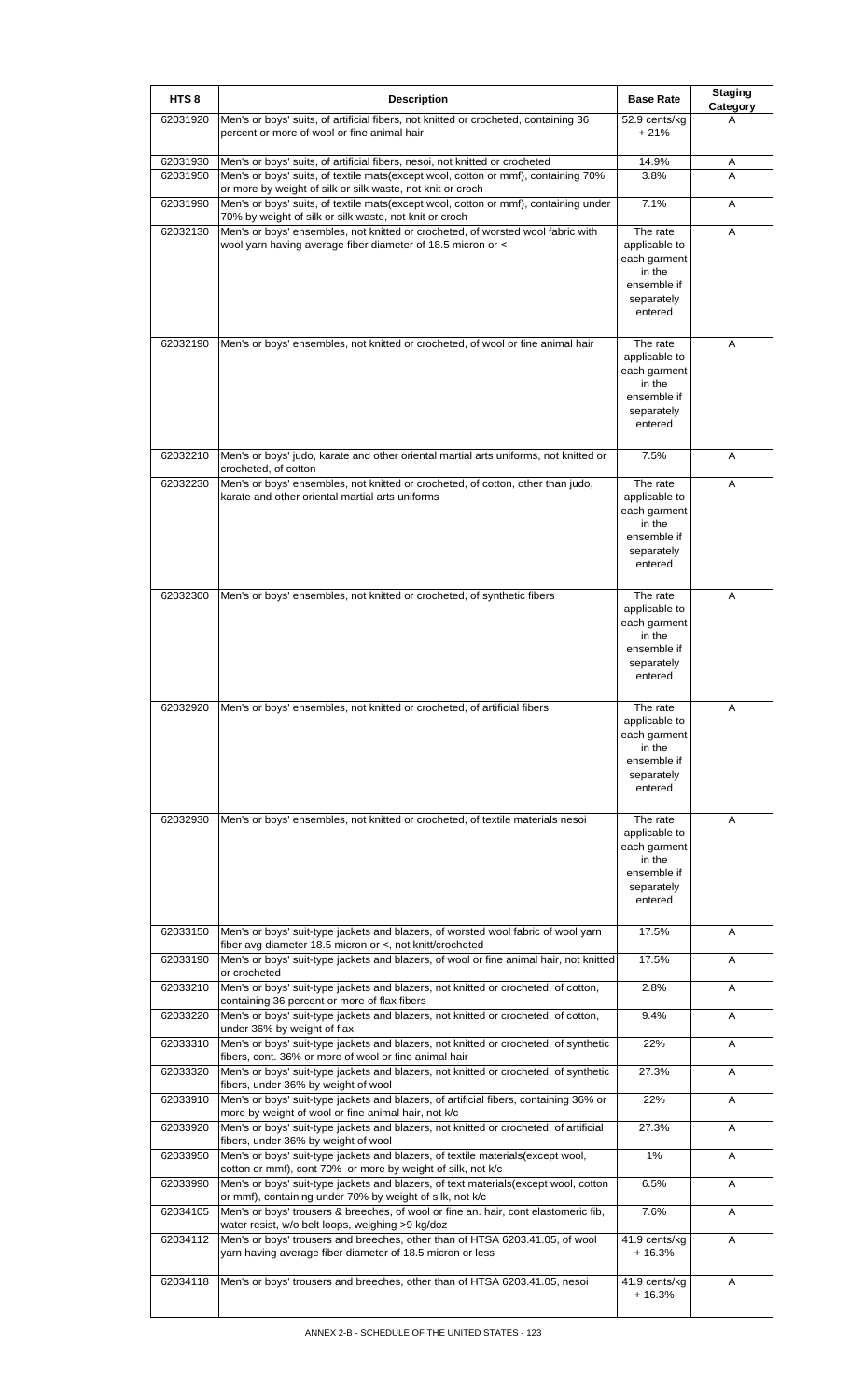| HTS <sub>8</sub>     | <b>Description</b>                                                                                                                                    | <b>Base Rate</b>                                                                            | <b>Staging</b><br>Category |
|----------------------|-------------------------------------------------------------------------------------------------------------------------------------------------------|---------------------------------------------------------------------------------------------|----------------------------|
| 62034120             | Men's or boys' bib and brace overalls, not knitted or crocheted, of wool or fine<br>animal hair                                                       | 8.5%                                                                                        | A                          |
| 62034210             | Men's or boys' trousers, overalls & shorts, not knitted or crocheted, of cotton, cont.<br>10 to 15% or more by weight of down                         | Free                                                                                        | K                          |
| 62034220             | Men's or boys' bib and brace overalls, not knitted or crocheted, of cotton, not<br>containing 10 to 15% or more by weight of down, etc                | 10.3%                                                                                       | A                          |
| 62034240             | Men's or boys' trousers and shorts, not bibs, not knitted or crocheted, of cotton,<br>not containing 15% or more by weight of down, etc               | 16.6%                                                                                       | G                          |
| 62034310             | Men's or boys' trousers, bib & brace overalls, breeches & shorts, not knitted or<br>crocheted, of syn. fibers, cont. 15% or more of down, etc         | Free                                                                                        | Κ                          |
| 62034315             | Men's or boys' bib and brace overalls, not knitted or crocheted, of synthetic fibers,<br>water resistant, not down                                    | 7.1%                                                                                        | A                          |
| 62034320             | Men's or boys' bib and brace overalls, not knitted or crocheted, of synthetic fibers,<br>not down, not water resistant                                | 14.9%                                                                                       | A                          |
| 62034325             | Men's or boys' trousers, breeches and shorts, not knitted or crocheted, of synthetic<br>fibers, certified hand-loomed and folklore products           | 12.2%                                                                                       | A                          |
| 62034330             | Men's or boys' trousers, etc, not knitted or crocheted, of synthetic fibers,<br>containing 36 percent or more of wool or fine animal hair             | 49.6 cents/kg<br>$+19.7%$                                                                   | A                          |
| 62034335             | Men's or boys' trousers and breeches, not knitted or crocheted, of synthetic fibers,<br>nesoi, water resistant                                        | 7.1%                                                                                        | D                          |
| 62034340             | Men's or boys' trousers, breeches & shorts, of synthetic fibers, con under 15% wt<br>down etc, cont under 36% wt wool, n/water resist, not k/c        | 27.9%                                                                                       | D                          |
| 62034910             | Men's or boys' bib and brace overalls, not knitted or crocheted, of artificial fibers                                                                 | 8.5%                                                                                        | A                          |
| 62034915             | Men's or boys' trousers, breeches and shorts, not knitted or crocheted, of artificial<br>fibers, certified hand-loomed and folklore products          | 12.2%                                                                                       | A                          |
| 62034920             | Men's or boys' trousers, breeches and shorts, not knitted or crocheted, of artificial<br>fibers, nesoi                                                | 27.9%                                                                                       | A                          |
| 62034940             | Men's or boys' trousers, bib & brace overalls, breeches & shorts, of text<br>mats(except wool, cotton or mmf), cont $>$ or = 70% wt silk, not k/c     | Free                                                                                        | K                          |
| 62034980             | Men's or boys' trousers, bib & brace overalls, breeches & shorts, of text<br>mats(except wool, cotton or mmf), con < 70% by wt silk, not k/c          | 2.8%                                                                                        | D                          |
| 62041100             | Women's or girls' suits, not knitted or crocheted, of wool or fine animal hair                                                                        | 14%                                                                                         | Α                          |
| 62041200<br>62041310 | Women's or girls' suits, not knitted or crocheted, of cotton<br>Women's or girls' suits, not knitted or crocheted, of synthetic fibers, containing 36 | 14.9%<br>17%                                                                                | Α<br>A                     |
| 62041320             | percent or more of wool or fine animal hair<br>Women's or girls' suits, not knitted or crocheted, of synthetic fibers, nesoi                          | 35.3 cents/kg<br>$+25.9%$                                                                   | A                          |
| 62041910             | Women's or girls' suits, not knitted or crocheted, of artificial fibers, containing 36<br>percent or more of wool or fine animal hair                 | 17%                                                                                         | A                          |
| 62041920             | Women's or girls' suits, not knitted or crocheted, of artificial fibers, nesoi                                                                        | 35.3 cents/kg<br>+ 25.9%                                                                    | A                          |
| 62041940             | Women's or girls' suits, of textile materials(except wool, cotton or mmf), containing<br>70% or more by weight of silk or silk waste, not k/c         | 1%                                                                                          | Α                          |
| 62041980             | Women's or girls' suits, of textile material(except wool, cotton or mmf), containing<br>under 70% by weight of silk or silk waste, not knit/croc      | 6.5%                                                                                        | Α                          |
| 62042100             | Women's or girls' ensembles, not knitted or crocheted, of wool or fine animal hair                                                                    | The rate<br>applicable to<br>each garment<br>in the<br>ensemble if<br>separately<br>entered | Α                          |
| 62042210             | Women's or girls' judo, karate and other oriental martial arts uniforms, not knitted<br>or crocheted, of cotton                                       | 7.5%                                                                                        | A                          |
| 62042230             | Women's or girls' ensembles, not knitted or crocheted, of cotton, other than judo,<br>karate and other oriental martial arts uniforms                 | The rate<br>applicable to<br>each garment<br>in the<br>ensemble if<br>separately<br>entered | A                          |
| 62042300             | Women's or girls' ensembles, not knitted or crocheted, of synthetic fibers                                                                            | The rate<br>applicable to<br>each garment<br>in the<br>ensemble if<br>separately<br>entered | Α                          |
| 62042920             | Women's or girls' ensembles, not knitted or crocheted, of artificial fibers                                                                           | The rate<br>applicable to<br>each garment<br>in the<br>ensemble if<br>separately<br>entered | A                          |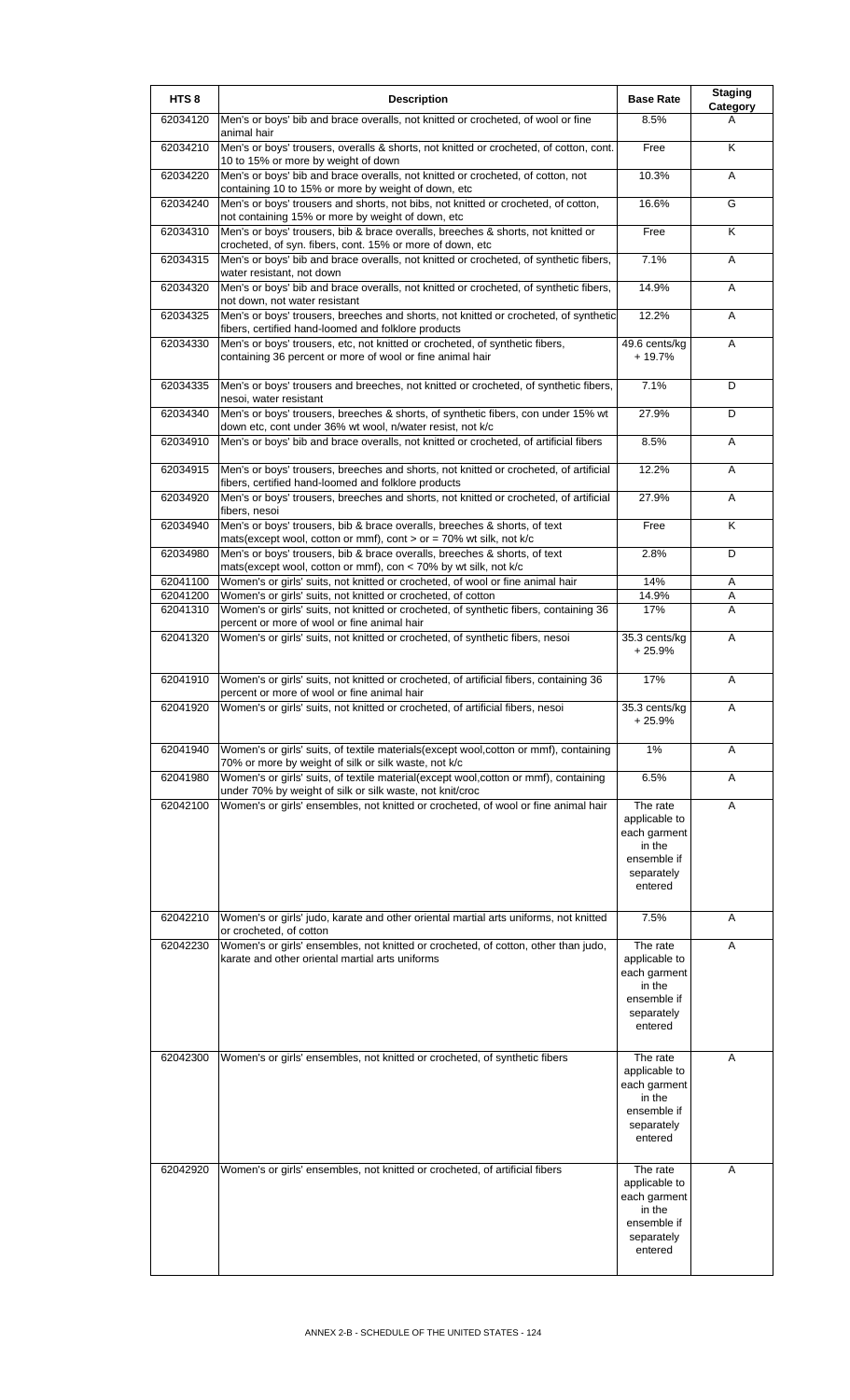| HTS <sub>8</sub>     | <b>Description</b>                                                                                                                                                                                       | <b>Base Rate</b>          | <b>Staging</b> |
|----------------------|----------------------------------------------------------------------------------------------------------------------------------------------------------------------------------------------------------|---------------------------|----------------|
| 62042940             | Women's or girls' ensembles, not knitted or crocheted, of textile materials nesoi                                                                                                                        | The rate<br>applicable to | Category<br>А  |
|                      |                                                                                                                                                                                                          | each garment<br>in the    |                |
|                      |                                                                                                                                                                                                          | ensemble if<br>separately |                |
|                      |                                                                                                                                                                                                          | entered                   |                |
| 62043110             | Women's or girls' suit-type jackets & blazers, of wool or fine animal hair, not                                                                                                                          | 7.5%                      | Α              |
| 62043120             | knitted or crocheted, cont. 30% or more of silk/silk waste<br>Women's or girls' suit-type jackets and blazers, of wool or fine animal hair, not<br>knitted or crocheted, under 30% by weight of silk     | 17.5%                     | Α              |
| 62043210             | Women's or girls' suit-type jackets and blazers, of cotton, not knitted or crocheted,                                                                                                                    | 2.8%                      | Α              |
| 62043220             | containing 36 percent or more of flax fibers<br>Women's or girls' suit-type jackets and blazers, of cotton, not knitted or crocheted,<br>under 36% flax                                                  | 9.4%                      | A              |
| 62043310             | Women's or girls' suit-type jackets and blazers, not knitted or crocheted, of<br>synthetic fibers, cont. 30% or more of silk/silk waste                                                                  | 7.1%                      | Α              |
| 62043320             | Women's or girls' suit-type jackets and blazers, not knitted or crocheted, of                                                                                                                            | 2.8%                      | A              |
| 62043340             | synthetic fibers, containing 36 percent or more of flax fibers<br>Women's or girls' suit-type jackets & blazers, not knitted or crocheted, of synthetic                                                  | 46.3 cents/kg             | A              |
|                      | fibers, cont. 36% or more of wool or fine animal hair                                                                                                                                                    | $+21%$                    |                |
| 62043350             | Women's or girls' suit-type jackets and blazers, not knitted or crocheted, of<br>synthetic fibers, nesoi                                                                                                 | 27.3%                     | Α              |
| 62043920             | Women's or girls' suit-type jackets & blazers, not knitted or crocheted, of artificial<br>fibers, cont. 36% or more of wool or fine animal hair                                                          | 37.1 cents/kg<br>$+16.8%$ | A              |
| 62043930             | Women's or girls' suit-type jackets and blazers, not knitted or crocheted, of                                                                                                                            | 27.3%                     | A              |
| 62043960             | artificial fibers, under 36% by weight of wool<br>Women's or girls' suit-type jackets and blazers, not knitted/crocheted, of textile                                                                     | 1%                        | A              |
| 62043980             | materials nesoi, cont. 70% + of silk or silk waste<br>Women's or girls' suit-type jackets and blazers, not knitted or crocheted, of textile                                                              | 6.3%                      | Α              |
|                      | materials nesoi                                                                                                                                                                                          |                           |                |
| 62044110             | Women's or girls' dresses, not knitted or crocheted, of wool or fine animal hair,<br>containing 30 percent of silk or silk waste                                                                         | 7.2%                      | Α              |
| 62044120             | Women's or girls' dresses, not knitted or crocheted, of wool or fine animal hair,<br>under 30% by weight of silk                                                                                         | 13.6%                     | A              |
| 62044210             | Women's or girls' dresses, not knitted or crocheted, of cotton, certified hand-<br>loomed and folklore products                                                                                          | 11.8%                     | Α              |
| 62044220             | Women's or girls' dresses, not knitted or crocheted, of cotton, containing 36<br>percent or more of flax fibers, other than certified                                                                    | 5.5%                      | Α              |
| 62044230<br>62044310 | Women's or girls' dresses, not knitted or crocheted, of cotton, nesoi<br>Women's or girls' dresses, not knitted or crocheted, of synthetic fibers, certified                                             | 8.4%<br>11.3%             | A<br>A         |
| 62044320             | hand-loomed and folklore products<br>Women's or girls' dresses, not knit or crocheted, of synthetic fibers, containing                                                                                   | 7.1%                      | A              |
| 62044330             | 30% or more of silk or silk waste, other than certified<br>Women's or girls' dresses, of synthetic fibers, not knitted or crocheted, containing                                                          | 14.9%                     | A              |
| 62044340             | 36 percent or more of wool or fine animal hair, nesoi<br>Women's or girls' dresses, not knitted or crocheted, of synthetic fibers, nesoi                                                                 | 16%                       | Α              |
| 62044420             | Women's or girls' dresses, not knitted or crocheted, of artificial fibers, nesoi,                                                                                                                        | 11.3%                     | Α              |
| 62044430             | certified hand-loomed and folklore products<br>Women's or girls' dresses, not knitted or crocheted, of artificial fibers, containing                                                                     | 8.5%                      | A              |
| 62044440             | 36 percent or more of wool or fine animal hair<br>Women's or girls' dresses, not knitted or crocheted, of artificial fibers, nesoi                                                                       | 16%                       | Α              |
| 62044910             | Women's or girls' dresses, not knitted or crocheted, containing 70% or more by                                                                                                                           | 6.9%                      | A              |
| 62044950             | weight of silk or silk waste<br>Women's or girls' dresses, not knitted or crocheted, of textile materials nesoi                                                                                          | 6.9%                      | Α              |
| 62045100             | Women's or girls' skirts and divided skirts, not knitted or crocheted, of wool or fine<br>animal hair                                                                                                    | 14%                       | A              |
| 62045210             | Women's or girls' skirts and divided skirts, not knitted or crocheted, of cotton,<br>certified hand-loomed and folklore products                                                                         | 8%                        | Α              |
| 62045220             | Women's or girls' skirts and divided skirts, not knitted or crocheted, of cotton,<br>nesoi                                                                                                               | 8.2%                      | Α              |
| 62045310             | Women's or girls' skirts and divided skirts, not knitted or crocheted, of synthetic<br>fibers, certified hand-loomed and folklore products                                                               | 11.3%                     | Α              |
| 62045320             | Women's or girls' skirts & divided skirts, nt knit or crocheted, of synthetic fibers,<br>cont. 36% or more of wool or fine animal hair, nesoi                                                            | 14.9%                     | Α              |
| 62045330             | Women's or girls' skirts and divided skirts, not knitted or crocheted, of synthetic<br>fibers, nesoi                                                                                                     | 16%                       | Α              |
| 62045910             | Women's or girls' skirts and divided skirts, not knitted or crocheted, of artificial<br>fibers, certified hand-loomed and folklore products                                                              | 11.3%                     | A              |
| 62045920             | Women's or girls' skirts & divided skirts, nt knit or crocheted, of artificial fibers,<br>cont. 36% or more of wool or fine animal hair, nesoi                                                           | 14.9%                     | Α              |
| 62045930             | Women's or girls' skirts and divided skirts, not knitted or crocheted, of artificial<br>fibers, nesoi                                                                                                    | 16%                       | Α              |
| 62045940             | Women's or girls' skirts and divided skirts, not knitted or crocheted, of textile<br>materials nesoi                                                                                                     | 6.6%                      | Α              |
| 62046110             | Women's or girls' trousers & breeches, of wool or f.a.h., cont elastomeric fib, water<br>resist, w/o belt loops, weighing > 6 kg/doz, not k/c                                                            | 7.6%                      | Α              |
| 62046190             | Women's or girls' trousers & breeches, of wool, not cont elastomeric fib, not water                                                                                                                      | 13.6%                     | A              |
| 62046210             | resist, w belt loops, weighing under 6 kg/doz, not k/c<br>Women's or girls' trousers, bib & brace overalls, breeches & shorts, not knit or<br>crocheted, of cotton, cont. 15% or more by wt of down, etc | Free                      | Κ              |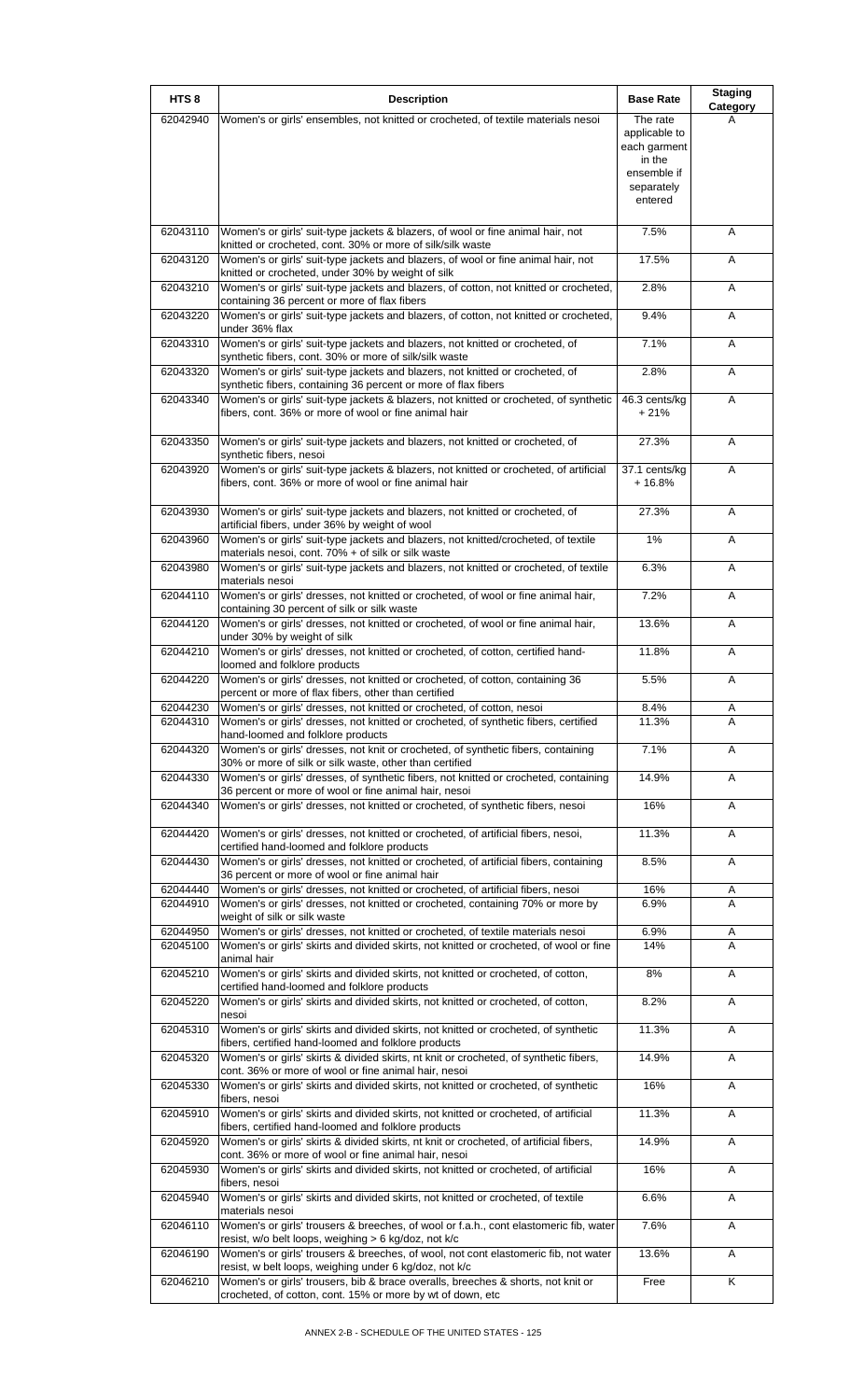| HTS <sub>8</sub> | <b>Description</b>                                                                                                                                                      | <b>Base Rate</b>          | <b>Staging</b><br>Category |
|------------------|-------------------------------------------------------------------------------------------------------------------------------------------------------------------------|---------------------------|----------------------------|
| 62046220         | Women's or girls' bib and brace overalls, not knitted or crocheted, of cotton, not<br>containing 15% or more by weight of down, etc                                     | 8.9%                      | A                          |
| 62046230         | Women's or girls' trousers, breeches and shorts, not knitted or crocheted, of<br>cotton, nesoi, certified hand-loomed and folklore products                             | 7.1%                      | A                          |
| 62046240         | Women's or girls' trousers, breeches and shorts, not knitted or crocheted, of<br>cotton, nesoi                                                                          | 16.6%                     | G                          |
| 62046310         | Women's or girls' trousers, bib & brace overalls, breeches & shorts, nt knit or<br>crocheted, of syn. fibers, cont. 15% or more of down, etc.                           | Free                      | K                          |
| 62046312         | Women's or girls' bib & brace overalls, not knit or crocheted, of syn. fibers, water<br>resistant, not cont. 15% or more by wt. of down, etc                            | 7.1%                      | Α                          |
| 62046315         | Women's or girls' bib & brace overalls of synthetic fibers, not knitted or crocheted,<br>not cont. 15% or more by weight of down, etc, nesoi                            | 14.9%                     | Α                          |
| 62046320         | Women's or girls' trousers, breeches & shorts, not knit or crocheted, of synthetic<br>fibers, nesoi, certified hand-loomed & folklore products                          | 11.3%                     | Α                          |
| 62046325         | Women's or girls' trousers, breeches & shorts, not knit or crocheted, of syn. fibers,<br>cont. 36% or more of wool or fine animal hair, nesoi                           | 13.6%                     | A                          |
| 62046330         | Women's or girls' trousers, breeches and shorts, not knitted or crocheted, of<br>synthetic fibers, nesoi, water resistant                                               | 7.1%                      | Α                          |
| 62046335         | Women's or girls' trousers, breeches and shorts, not knitted or crocheted, of<br>synthetic fibers, nesoi                                                                | 28.6%                     | D                          |
| 62046910         | Women's or girls' bib and brace overalls, not knitted or crocheted, of artificial fibers                                                                                | 13.6%                     | Α                          |
| 62046920         | Women's or girls' trousers, breeches & shorts, not knit or crocheted, of artificial<br>fibers, cont. 36% or more of wool or fine animal hair                            | 13.6%                     | Α                          |
| 62046925         | Women's or girls' trousers, breeches and shorts, not knitted or crocheted, of<br>artificial fibers, nesoi                                                               | 28.6%                     | A                          |
| 62046940         | Women's or girls' trousers, bib and brace overalls, breeches & shorts, of silk or<br>silk waste, cont > or = $70\%$ wt silk or silk waste, not k/c                      | 1.1%                      | Α                          |
| 62046960         | Women's or girls' trousers, bib & brace overalls, breeches & shorts, of silk or silk<br>waste, cont under 70% by wt silk or silk waste, not k/c                         | 7.1%                      | A                          |
| 62046990         | Women's or girls' trousers, bib and brace overalls, breeches and shorts, not<br>knitted or crocheted, of textile materials nesoi                                        | 2.8%                      | A                          |
| 62051010         | Men's or boys' shirts, not knitted or crocheted, of wool or fine animal hair, certified<br>hand-loomed and folklore products                                            | 9.2%                      | Α                          |
| 62051020         | Men's or boys' shirts, not knitted or crocheted, of wool or fine animal hair, nesoi                                                                                     | 17.5%                     | Α                          |
| 62052010         | Men's or boys' shirts, not knitted or crocheted, of cotton, certified hand-loomed and<br>folklore products                                                              | 8.7%                      | A                          |
| 62052020         | Men's or boys' shirts, not knitted or crocheted, of cotton, nesoi                                                                                                       | 19.7%                     | D                          |
| 62053010         | Men's or boys' shirts, not knitted or crocheted, of manmade fibers, certified hand-                                                                                     | 12.2%                     | A                          |
| 62053015         | loomed and folklore products<br>Men's or boys' shirts, not knitted or crocheted, of manmade fibers, containing 36<br>percent or more of wool or fine animal hair, nesoi | 49.6 cents/kg<br>+ 19.7%  | Α                          |
| 62053020         | Men's or boys' shirts, not knitted or crocheted, of manmade fibers, nesoi                                                                                               | 29.1 cents/kg<br>$+25.9%$ | A                          |
| 62059010         | Men's or boys' shirts, of silk or silk waste, containing 70% or more by wt of silk or<br>silk waste, not knitted or crocheted                                           | 1.1%                      | A                          |
| 62059030         | Men's or boys' shirts, of silk or silk waste, containing under 70% by wt of silk or silk<br>waste, not knitted or crocheted                                             | 7.1%                      | A                          |
| 62059040         | Men's or boys' shirts, not knitted or crocheted, of textile materials, nesoi                                                                                            | 2.8%                      | D                          |
| 62061000         | Women's or girls' blouses, shirts and shirt-blouses, not knitted or crocheted, of silk<br>or silk waste                                                                 | 6.9%                      | A                          |
| 62062010         | Women's or girls' blouses and shirts, not knitted or crocheted, of wool or fine<br>animal hair, certified hand-loomed and folklore products                             | 8.5%                      | Α                          |
| 62062020         | Women's or girls' blouses & shirts, not knitted or crocheted, of wool or fine animal<br>hair, containing 30% or more of silk/silk waste, nesoi                          | 7.1%                      | A                          |
| 62062030         | Women's or girls' blouses and shirts, not knitted or crocheted, of wool or fine<br>animal hair, nesoi                                                                   | 17%                       | Α                          |
| 62063010         | Women's or girls' blouses and shirts, not knitted or crocheted, of cotton, certified<br>hand-loomed and folklore products                                               | 9%                        | Α                          |
| 62063020         | Women's or girls' blouses and shirts, not knitted or crocheted, of cotton, containing<br>36 percent or more of flax fibers, nesoi                                       | 3.5%                      | Α                          |
| 62063030         | Women's or girls' blouses and shirts, not knitted or crocheted, of cotton, nesoi                                                                                        | 15.4%                     | D                          |
| 62064010         | Women's or girls' blouses and shirts, not knitted or crocheted, of manmade fibers,<br>certified hand-loomed and folklore products                                       | 11.3%                     | Α                          |
| 62064020         | Women's or girls' blouses and shirts, not knitted or crocheted, of manmade fibers,<br>containing 30 percent or more of silk/silk waste, nesoi                           | 4%                        | A                          |
| 62064025         | Women's or girls' blouses, shirts and shirt-blouses, not knitted or crocheted, of<br>manmade fibers, containing 36% or more of wool, nesoi                              | 56.3 cents/kg<br>$+14.3%$ | A                          |
| 62064030         | Women's or girls' blouses and shirts, not knitted or crocheted, of manmade fibers,<br>nesoi                                                                             | 26.9%                     | Α                          |
| 62069000         | Women's or girls' blouses, shirts and shirt-blouses, not knitted or crocheted, of<br>textile materials nesoi                                                            | 6.7%                      | A                          |
| 62071100         | Men's or boys' underpants and briefs, not knitted or crocheted, of cotton                                                                                               | 6.1%                      | A                          |
| 62071910         | Men's or boys' underpants and briefs, of textile mats(except cotton), cont 70% or<br>more wt of silk or silk waste, not knitted/crocheted                               | 1.7%                      | A                          |
| 62071990         | Men's or boys' underpants and briefs, of textile mats(except cotton), cont under<br>70% by wt of silk or silk waste, not knitted/crocheted                              | 10.5%                     | A                          |
| 62072100         | Men's or boys' nightshirts and pajamas, not knitted or crocheted, of cotton                                                                                             | 8.9%                      | A                          |
| 62072200         | Men's or boys' nightshirts and pajamas, not knitted or crocheted, of man-made<br>fibers                                                                                 | 16%                       | A                          |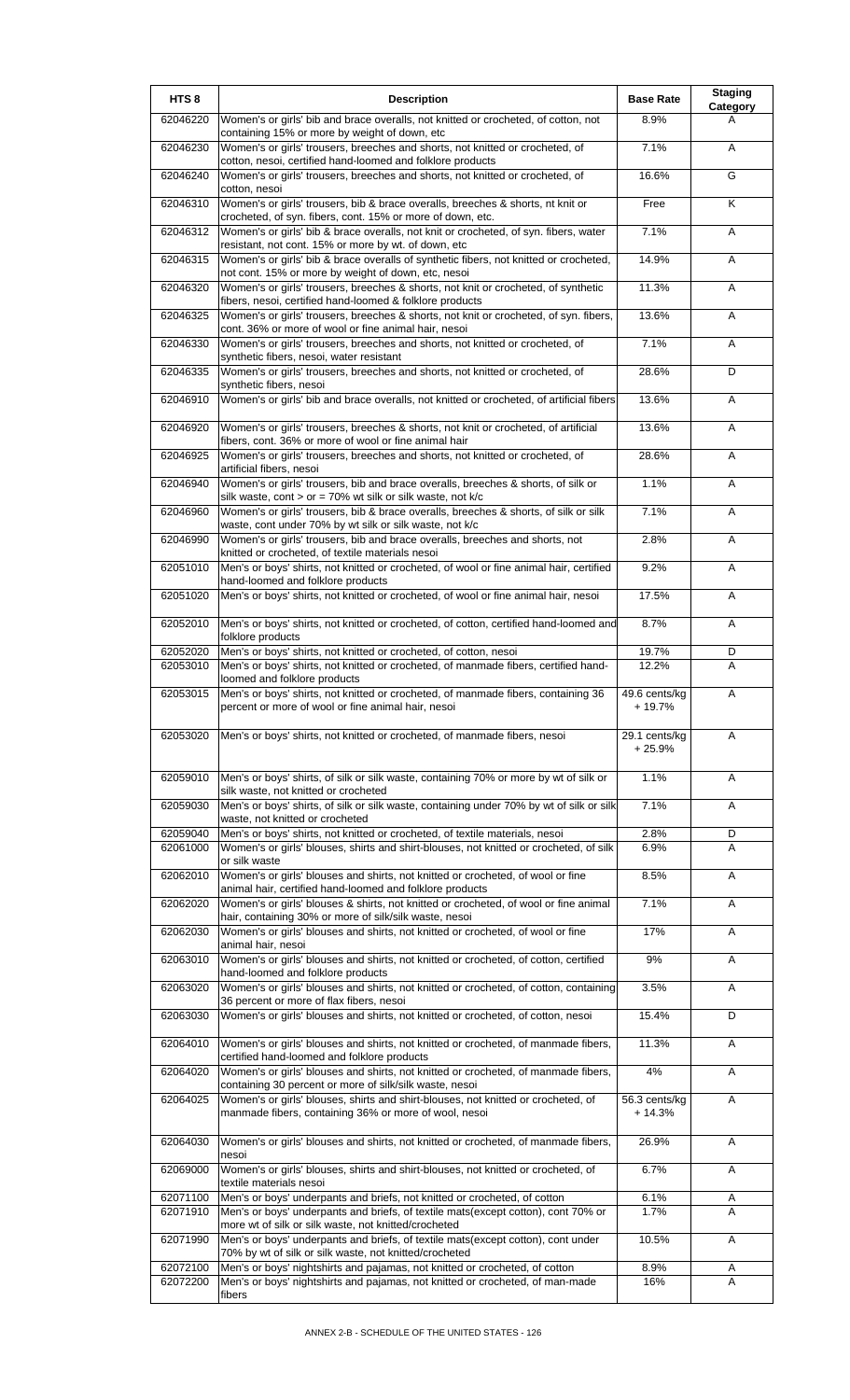| HTS <sub>8</sub>     | <b>Description</b>                                                                                                                                                  | <b>Base Rate</b>          | <b>Staging</b><br>Category |
|----------------------|---------------------------------------------------------------------------------------------------------------------------------------------------------------------|---------------------------|----------------------------|
| 62072910             | Men's or boys' nightshirts and pajamas, of textile materials(except cotton or mmf),<br>cont 70% or more by wt of silk or silk waste, not k/c                        | 1.1%                      | A                          |
| 62072990             | Men's or boys' nightshirts and pajamas, of textile materials(except cotton or mmf),<br>cont under 70% by weight of silk or silk waste, not k/c                      | 7.1%                      | A                          |
| 62079110             | Men's or boys' bathrobes, dressing gowns and similar articles, not knitted or<br>crocheted, of cotton                                                               | 8.4%                      | Α                          |
| 62079130             | Men's or boys' singlets and other undershirts, not knitted or crocheted, of cotton                                                                                  | 6.1%                      | Α                          |
| 62079220             | Men's or boys' bathrobes, dressing gowns and similar articles, not knitted or<br>crocheted, of man-made fibers                                                      | 14.9%                     | A                          |
| 62079240             | Men's or boys' singlets and other undershirts, not knitted or crocheted, of man-<br>made fibers, nesoi                                                              | 10.5%                     | Α                          |
| 62079920             | Men's or boys' bathrobes, dressing gowns and similar articles, not knitted or<br>crocheted, of wool or fine animal hair                                             | 8.5%                      | Α                          |
| 62079940             | Men's or boys' singlets and other undershirts, not knitted or crocheted, of wool or<br>fine animal hair                                                             | 6.1%                      | A                          |
| 62079970             | Men's or boys' undershirts, bathrobes, & sim art, cont 70% or more by wt of silk or<br>silk waste, not knitted or crocheted                                         | 1.1%                      | A                          |
| 62079990             | Men's or boys' undershirts, bathrobes, & sim art, of text mats (except of cotton,<br>mmf, wool, silk), not knitted or crocheted                                     | 7.1%                      | A                          |
| 62081100             | Women's or girls' slips and petticoats, not knitted or crocheted, of man-made<br>fibers                                                                             | 14.9%                     | Α                          |
| 62081920             | Women's or girls' slips and petticoats, not knitted or crocheted, of cotton                                                                                         | 11.2%                     | Α                          |
| 62081950             | Women's or girls' slips and petticoats, of textile materials (except mmf or cotton),<br>cont 70% or more by wt of silk or silk waste, not k/c                       | 1.4%                      | A                          |
| 62081990             | Women's or girls' slips and petticoats, of textile materials (except mmf or cotton),<br>cont under 70% by weight of silk or silk waste, not k/c                     | 8.7%                      | A                          |
| 62082100             | Women's or girls' nightdresses and pajamas, not knitted or crocheted, of cotton                                                                                     | 8.9%                      | Α                          |
| 62082200             | Women's or girls' nightdresses and pajamas, not knitted or crocheted, of man-<br>made fibers                                                                        | 16%                       | Α                          |
| 62082910             | Women's or girls' nightdresses and pajamas, of textile materials(except cotton or<br>mmf), cont > or = 70% by wt of silk or silk waste, not $k/c$                   | 1.1%                      | Α                          |
| 62082990             | Women's or girls' nightdresses and pajamas, of textile materials(except cotton or<br>mmf), cont under 70% by wt of silk or silk waste, not k/c                      | 7.1%                      | A                          |
| 62089110             | Women's or girls' bathrobes, dressing gowns and similar articles, not knitted or<br>crocheted, of cotton                                                            | 7.5%                      | Α                          |
| 62089130             | Women's or girls' undershirts and underpants, not knitted or crocheted, of cotton                                                                                   | 11.2%                     | Α                          |
| 62089200             | Women's or girls' singlets & other undershirts, briefs, panties, bathrobes & similar<br>articles, not knitted or crocheted, of man-made fibers                      | 16%                       | A                          |
| 62089920             | Women's or girls' undershirts, underpants, bathrobes & like articles, not knitted or<br>crocheted, of wool or fine animal hair                                      | 8.5%                      | A                          |
| 62089930             | Women's or girls' singlet & other undershirt, briefs, panties, negligees, dressing<br>gowns & sim art, of silk, con > or = $70\%$ wt silk, not k/c                  | 1.1%                      | A                          |
| 62089950             | Women's or girls' singlets & other undershirts, briefs, panties, negligees, dressing<br>gowns & sim art, of silk, con $<$ 70% wt silk, not k/c                      | 7.1%                      | Α                          |
| 62089980             | Women's or girls' undershirts, underpants, bathrobes & like articles, not knitted or<br>crocheted, of textile materials nesoi                                       | 2.8%                      | A                          |
| 62091000             | Babies' garments and clothing accessories, not knitted or crocheted, of wool or<br>fine animal hair                                                                 | 31.8 cents/kg<br>$+14.4%$ | A                          |
|                      |                                                                                                                                                                     |                           |                            |
| 62092010<br>62092020 | Babies' dresses, not knitted or crocheted, of cotton<br>Babies' blouses and shirts, except those imported as parts of sets, not knitted or                          | 11.8%<br>14.9%            | A<br>A                     |
| 62092030             | crocheted, of cotton<br>Babies' trousers, breeches and shorts, except those imported as parts of sets, not                                                          | 14.9%                     | Α                          |
|                      | knitted or crocheted, of cotton                                                                                                                                     |                           |                            |
| 62092050             | Babies' garments & clothing acc. nesoi, of cotton, incl. sunsuits & sim app, sets &<br>parts of sets, & diapers, not knitted or crocheted                           | 9.3%                      | Α                          |
| 62093010             | Babies' blouses and shirts, except those imported as parts of sets, not knitted or<br>crocheted, of synthetic fibers                                                | 22%                       | Α                          |
| 62093020             | Babies' trousers, breeches and shorts, except those imported as parts of sets, not<br>knitted or crocheted, of synthetic fibers                                     | 28.6%                     | A                          |
| 62093030             | Babies' garments and clothing accessories, not knitted or crocheted, nesoi, of<br>synthetic fibers                                                                  | 16%                       | Α                          |
| 62099010             | Babies' blouses and shirts, except those imported as parts of sets, not knitted or<br>crocheted, of artificial fibers                                               | 22%                       | A                          |
| 62099020             | Babies' trousers, breeches and shorts, except those imported as parts of sets, not<br>knitted or crocheted, of artificial fibers                                    | 14.9%                     | Α                          |
| 62099030             | Babies' garments and clothing accessories, not knitted or crocheted, nesoi, of<br>artificial fibers                                                                 | 14.9%                     | Α                          |
| 62099050             | Babies' garments and clothing accessories, of text mats(except wool, cotton or<br>mmf), cont 70% or more by wt of silk or silk waste, not k/c                       | Free                      | K                          |
| 62099090             | Babies' garments and clothing accessories, of textile mats(except wool, cotton or<br>mmf), cont under 70% by wt of silk or silk waste, not k/c                      | 2.8%                      | Α                          |
| 62101020             | Garments, not knitted or crocheted, made up of fabrics of heading 5602 or 5603<br>formed on a base of paper or covered or lined with paper                          | 2.8%                      | Α                          |
| 62101050             | Nonwoven dispos apparel designed for hosps, clinics, labs or cont area use, made<br>up of fab of 5602/5603, n/formed or lined w paper, not k/c                      | Free                      | K                          |
| 62101070             | Disposable briefs and panties designed for one time use, made up of fabrics of<br>5602 or 5603, not formed or lined w paper, not k/c                                | 8.5%                      | Α                          |
| 62101090             | Garments, nesoi, made up of fabrics of heading 5602 or 5603, not formed or lined                                                                                    | 16%                       | Α                          |
| 62102030             | w paper, not k/c<br>Men's or boys' garments, sim to 6201.11-6201.19, of mmf, outer surf impreg,<br>coated etc. w rub/plast, underlying fab completely obsc, not k/c | 3.8%                      | A                          |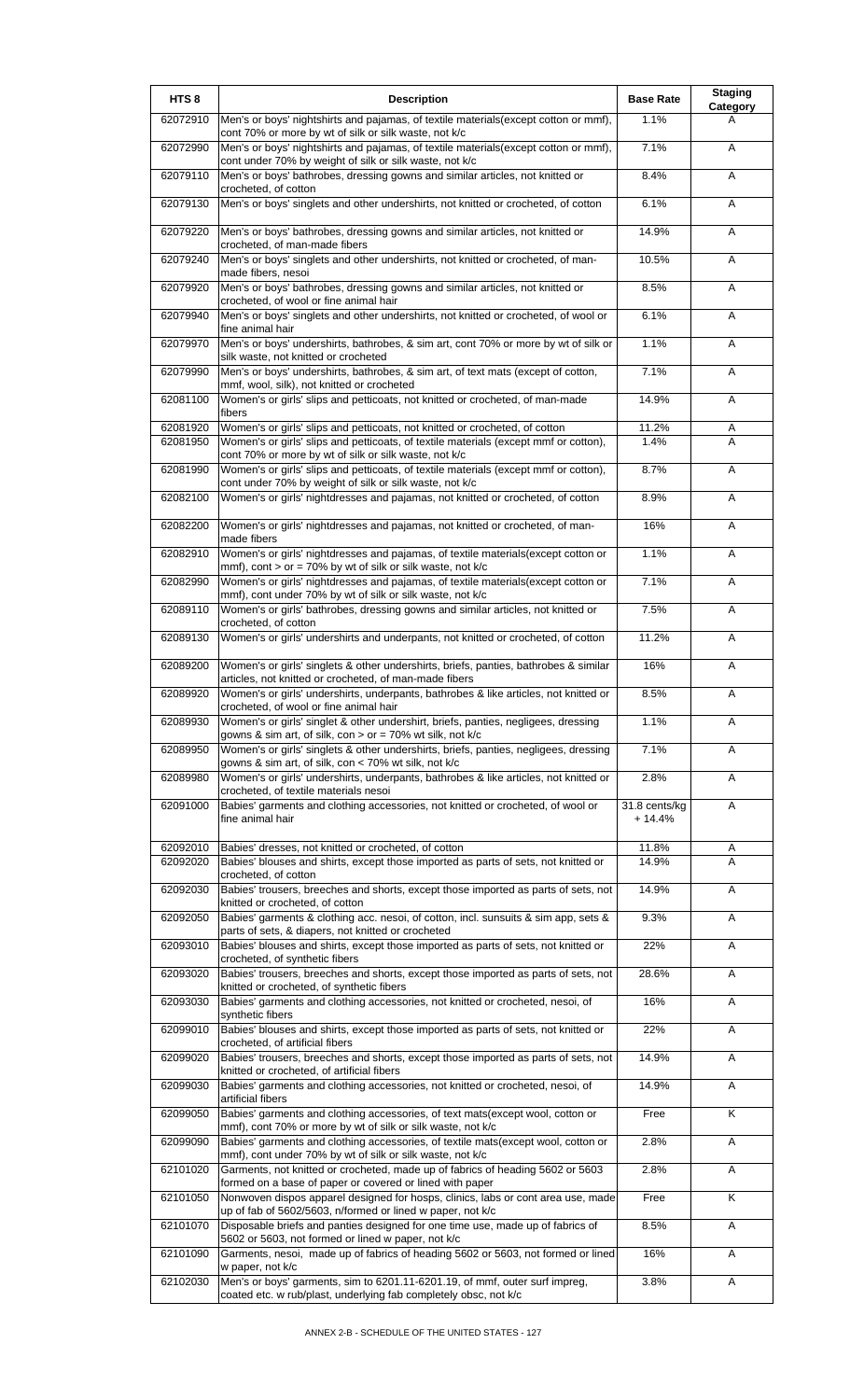| HTS <sub>8</sub>     | <b>Description</b>                                                                                                                                          | <b>Base Rate</b> | <b>Staging</b><br>Category |
|----------------------|-------------------------------------------------------------------------------------------------------------------------------------------------------------|------------------|----------------------------|
| 62102050             | Men's or boys' overcoats/carcoats/capes/etc. of mmf, other than with outer sur.<br>impreg/coated/etc. w/ rub/plast, n knitted/crocheted                     | 7.1%             | A                          |
| 62102070             | Men's or boys' overcoats/carcoats/capes/etc. of tx mat(excl mmf), outer sur.<br>impreg/etc. w/rub/plast completely obscuring fab, n k/c                     | 3.3%             | Α                          |
| 62102090             | Men's or boys' overcoats/carcoats/capes/etc. of tx mat(excl mmf), other than with<br>outer sur. impreg/coated/etc. w/ rub/plast, n k/c                      | 6.2%             | Α                          |
| 62103030             | Women's or girls' overcoats/carcoats/capes/etc. of mmf, outer sur.                                                                                          | 3.8%             | Α                          |
| 62103050             | impreg/coated/etc. w/rub/plast completely obscuring fab, n k/c<br>Women's or girls' overcoats/carcoats/capes/etc. of mmf, other than with outer sur.        | 7.1%             | Α                          |
| 62103070             | impreg/coated/etc. w/rub/plast, n k/c<br>Women's or girls' overcoats/carcoats/capes/etc. of tx mat(excl mmf), fabric                                        | 3.3%             | Α                          |
| 62103090             | impreg/coated w/rub/plast completely obscuring fab, n k/c<br>Women's or girls' overcoats/carcoats/capes/etc. of tx mat(excl mmf), other than                | 6.2%             | Α                          |
| 62104030             | with outer sur. impreg/coated etc. w/rub/plast, n k/c<br>Men's or boys' garm, nesoi, of fab of 5903/5906/5907, of mmf, w/outer sur.                         | 3.8%             | A                          |
| 62104050             | impreg/coated/etc. w/rub/plast completely obscuring fab, n k/c<br>Men's or boys' garm, nesoi, of fab of 5903/5906/5907, of mmf, other than w/outer          | 7.1%             | Α                          |
| 62104070             | sur. impreg/coated/etc. w/rub/plast, n k/c<br>Men's or boys' garm, nesoi, of fab of 5903/5906/5907, of tx mat(excl mmf), w/outer                            | 3.3%             | Α                          |
| 62104090             | sur. impreg/etc. w/rub/plast compl obscuring fab, n k/c<br>Men's or boys' garm, nesoi, of fab of 5903/5906/5907, of tx mat(excl mmf), w/outer               | 6.2%             | Α                          |
|                      | sur. impreg/etc. w/rub/plast, n k/c                                                                                                                         |                  |                            |
| 62105030             | Women's or girls' garm, nesoi, of fab of 5903/5906/5907, of mmf, w/outer sur.<br>impreg/coated/etc. w/rub/plast compl obscuring fab, n k/c                  | 3.8%             | Α                          |
| 62105050             | Women's or girls' garm, nesoi, of fab of 5903/5906/5907, of mmf, other than<br>w/outer sur. impreg/etc. w/rub/plast, n k/c                                  | 7.1%             | A                          |
| 62105070             | Wom's or girls' garm, nesoi, of fab of 5903/5906/5907, of tx mat(excl mmf),<br>w/outer sur. impreg/etc. w/rub/plast comp obscuring fab, n k/c               | 3.3%             | Α                          |
| 62105090             | Wom's or girls' garm, nesoi, of fab of 5903/5906/5907, of tx mat(except mmf),<br>other than w/outer sur. impreg/coated w/rub/plas, n k/c                    | 6.2%             | A                          |
| 62111110<br>62111140 | Men's or boys' swimwear, not knitted or crocheted, of man-made fibers<br>Men's or boys' swimwear, of textile materials(except mmf), containing 70% or       | 27.8%<br>4%      | Α<br>A                     |
| 62111180             | more by weight of silk or silk waste, not knit or crocheted<br>Men's or boys' swimwear, of textile materials(except mmf), containing under 70%              | 7.5%             | Α                          |
|                      | by weight of silk or silk waste, not knit or crocheted                                                                                                      |                  |                            |
| 62111210<br>62111240 | Women's or girls' swimwear, not knitted or crocheted, of man-made fibers<br>Women's or girls' swimwear, of textile materials(except mmf), containing 70% or | 11.8%<br>1.2%    | A<br>A                     |
| 62111280             | more by weight of silk or silk waste, not knit or crocheted<br>Women's or girls' swimwear, of textile materials(except mmf), containing under               | 7.5%             | Α                          |
| 62112004             | 70% by weight of silk or silk waste, not knit or crocheted<br>Anoraks, windbreakers and similar articles imported as parts of ski-suits, con 15%            | 0.7%             | A                          |
| 62112008             | or more by wt of down & waterfowl plumage, etc, not k/c<br>Anoraks, windbreakers and similar articles imported as parts of ski-suits, con                   | 4.4%             | A                          |
| 62112015             | under 15% by wt of down & waterfowl plumage, etc, not k/c<br>Men's or boys' ski-suits, not knitted or crocheted, water resistant, not containing            | 7.1%             | Α                          |
| 62112024             | 15% or more by weight of down, etc<br>Men's or boys' anoraks, windbreakers and sim art impted as pts of ski-suits, of                                       | 17.5%            | Α                          |
| 62112028             | wool, con < 15% wt of down etc, not water resist, not k/c<br>Men's or boys' anoraks, etc. imported as parts of ski-suits, of tx mats(except wool)           | 27.7%            | Α                          |
| 62112034             | con 15% wt of down etc, not water resist, not k/c<br>Men's or boys' trousers and breeches imported as parts of ski-suits, of wool, con                      | 17.5%            | Α                          |
|                      | under 15% by wt of down etc., not water resist, not k/c                                                                                                     |                  |                            |
| 62112038             | Men's or boys' trousers & breeches imported as pts of ski-suits, of tx mat(except<br>wool), con 15% wt down etc, not water resist, not k/c                  | 28.1%            | Α                          |
| 62112044             | Men's or boys' ski-suits nesoi, of wool or fine animal hair, con under 15% wt down<br>etc, not water resist, not knitted/crocheted                          | 14%              | Α                          |
| 62112048             | Men's or boys' ski-suits nesoi, of tx mats(except wool or fine animal hair), con<br>under 15% wt down etc, not water resist, not knitted/croch              | 14.9%            | A                          |
| 62112054             | Women's or girls' anoraks, windbreakers and sim art impted as pts of ski-suits, of<br>wool, con 15% wt down etc, not water resist, not k/c                  | 17.5%            | Α                          |
| 62112058             | Women's or girls' anoraks and sim art imported as pts of ski-suits, of tx<br>mats(except wool), con < 15% wt down etc, not wat resist, n k/c                | 28%              | Α                          |
| 62112064             | Women's or girls' trousers and breeches imported as parts of ski-suits, of wool,<br>cont under 15% by wt of down etc, not water resist, not k/c             | 17.5%            | Α                          |
| 62112068             | Women's or girls' trousers & breeches imp as pts of ski-suits, of tx mats(except<br>wool), con < 15% wt of down etc, not wat resist, not k/c                | 28.6%            | Α                          |
| 62112074             | Women's or girls' ski-suits nesoi, of wool or fine animal hair, con under 15% by wt                                                                         | 14%              | Α                          |
| 62112078             | of down etc, not water resistant, not knit or crocheted<br>Women's or girls' ski-suits nesoi, of tx mats(except wool), con under 15% by                     | 14.9%            | A                          |
| 62113100             | weight of down etc, not water resistant, not knit or crocheted<br>Men's or boys' track suits or other garments nesoi, not knitted or crocheted, of          | 12%              | Α                          |
| 62113200             | wool or fine animal hair<br>Men's or boys' track suits or other garments nesoi, not knitted or crocheted, of                                                | 8.1%             | A                          |
| 62113300             | cotton<br>Men's or boys' track suits or other garments nesoi, not knitted or crocheted, of                                                                  | 16%              | Α                          |
| 62113910             | man-made fibers<br>Men's or boys' garments(excl swimwear or ski-suits), nesoi, of tex mat(except                                                            | 0.5%             | Α                          |
| 62113990             | wool, cotton or mmf), cont 70% or more wt of silk, not k/c<br>Men's or boys' garments(excl swimwear or ski-suits), nesoi, of tex mat(except                 | 2.8%             | Α                          |
| 62114100             | wool, cotton or mmf), cont under 70% by wt of silk, not k/c<br>Women's or girls' track suits or other garments nesoi, not knitted or crocheted, of          | 12%              | Α                          |
| 62114200             | wool or fine animal hair<br>Women's or girls' track suits or other garments nesoi, not knitted or crocheted, of                                             | 8.1%             |                            |
|                      | cotton                                                                                                                                                      |                  | Α                          |
| 62114300             | Women's or girls' track suits or other garments nesoi, not knitted or crocheted, of<br>man-made fibers                                                      | 16%              | Α                          |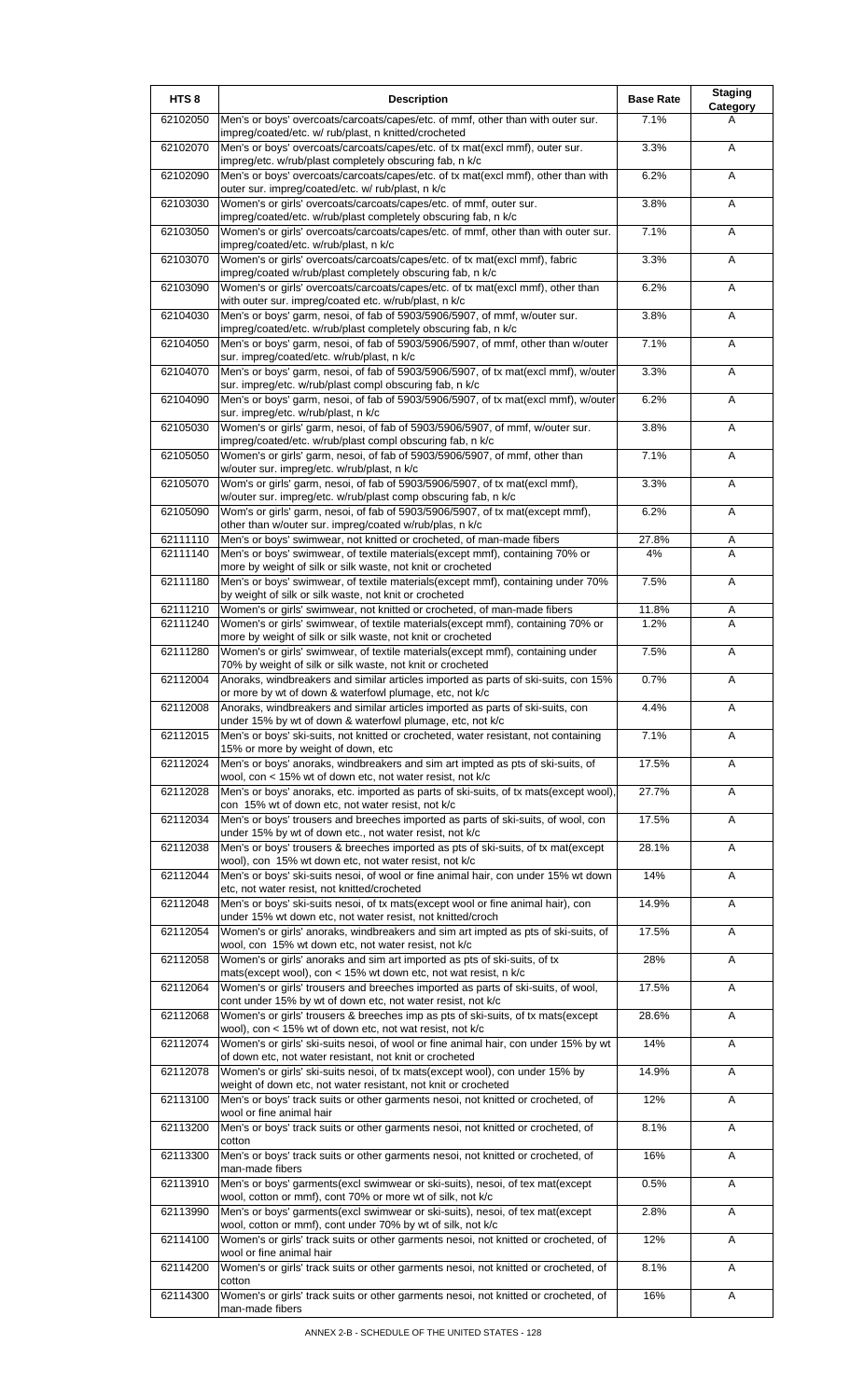| HTS <sub>8</sub> | <b>Description</b>                                                                                                                                                                                       | <b>Base Rate</b>          | <b>Staging</b><br>Category |
|------------------|----------------------------------------------------------------------------------------------------------------------------------------------------------------------------------------------------------|---------------------------|----------------------------|
| 62114910         | Women's or girls' garments(excl swimwear or ski-suits), nesoi, of tex mat(except<br>wool, cotton or mmf), cont 70% or more wt of silk, not k/c                                                           | 1.2%                      | A                          |
| 62114990         | Women's or girls' garments(excl swimwear or ski-suits), nesoi, of tex mat(except<br>wool, cotton or mmf), cont under 70% by wt of silk, not k/c                                                          | 7.3%                      | D                          |
| 62121030         | Brassieres, containing lace, net or embroidery, containing 70% or more by weight<br>of silk or silk waste, whether or not knitted or crocheted                                                           | 4.8%                      | A                          |
| 62121050         | Brassieres containing lace, net or embroidery, containing under 70% by weight of<br>silk or silk waste, whether or not knitted or crocheted                                                              | 16.9%                     | G                          |
| 62121070         | Brassieres, not containing lace, net or embroidery, containing 70% or more by wt<br>of silk or silk waste, whether or not knitted or crocheted                                                           | 2.7%                      | A                          |
| 62121090         | Brassieres, not containing lace, net or embroidery, containing under 70% by wt of<br>silk or silk waste, whether or not knitted or crocheted                                                             | 16.9%                     | G                          |
| 62122000         | Girdles and panty-girdles                                                                                                                                                                                | 20%                       | A                          |
| 62123000         | Corsets                                                                                                                                                                                                  | 23.5%                     | Α                          |
| 62129000         | Braces, suspenders, garters and similar articles and parts thereof                                                                                                                                       | 6.6%                      | Α                          |
| 62131010         | Handkerchiefs, not knitted or crocheted, containing 70% or more by weight of silk<br>or silk waste                                                                                                       | 1.1%                      | A                          |
| 62131020         | Handkerchiefs, of silk or silk waste, containing less than 70 percent by weight of<br>silk or silk waste                                                                                                 | 3.8%                      | Α                          |
| 62132010         | Handkerchiefs, not knitted or crocheted, of cotton, hemmed, not containing lace or<br>embroidery                                                                                                         | 13.2%                     | A                          |
| 62132020         | Handkerchiefs, not knitted or crocheted, of cotton, nesoi                                                                                                                                                | 7.1%                      | A                          |
| 62139010         | Handkerchiefs, not knitted or crocheted, of man-made fibers                                                                                                                                              | 10.8%                     | A                          |
| 62139020         | Handkerchiefs, not knitted or crocheted, of textile materials, nesoi                                                                                                                                     | 5.3%                      | Α<br>A                     |
| 62141010         | Shawls, scarves, mufflers, mantillas, veils and the like, not knitted or crocheted,<br>containing 70% or more silk or silk waste                                                                         | 1.2%                      |                            |
| 62141020         | Shawls, scarves, mufflers, mantillas, veils and the like, not knitted or crocheted,<br>containing less than 70% silk or silk waste                                                                       | 3.9%                      | A                          |
| 62142000         | Shawls, scarves, mufflers, mantillas, veils and the like, not knitted or crocheted, of<br>wool or fine animal hair                                                                                       | 6.7%                      | A                          |
| 62143000         | Shawls, scarves, mufflers, mantillas, veils and the like, not knitted or crocheted, of<br>synthetic fibers                                                                                               | 5.3%                      | A                          |
| 62144000         | Shawls, scarves, mufflers, mantillas, veils and the like, not knitted or crocheted, of<br>artificial fibers                                                                                              | 5.3%                      | Α                          |
| 62149000         | Shawls, scarves, mufflers, mantillas, veils and the like, not knitted or crocheted, of<br>textile materials nesoi                                                                                        | 11.3%                     | A                          |
| 62151000         | Ties, bow ties and cravats, not knitted or crocheted, of silk or silk waste                                                                                                                              | 7.2%                      | Α                          |
| 62152000         | Ties, bow ties and cravats, not knitted or crocheted, of man-made fibers                                                                                                                                 | 24.8 cents/kg<br>$+12.7%$ | A                          |
| 62159000         | Ties, bow ties and cravats, not knitted or crocheted, of textile materials nesoi                                                                                                                         | 5%                        | A                          |
| 62160005         | Ice hockey and field hockey gloves, not knitted or crocheted, impregnated, coated<br>or covered with plastics or rubber                                                                                  | Free                      | Κ                          |
| 62160008         | Gloves, mittens & mitts, for sports, including ski & snowmobile gloves, etc., not<br>knitted/crocheted, impreg. or cov. with plastic/rubber                                                              | 0.8%                      | Α                          |
| 62160013         | Gloves etc. (excl. for sports etc.), not k/c, impreg. etc. with plas/rub, w/o four., cut<br>& sewn, of veg. fibers, over 50% by wt. plas/rub                                                             | 12.5%                     | Α                          |
| 62160017         | Gloves etc. (excl. for sports), not k/c, impreg. etc. with plas/rub, w/o four., cut &<br>sewn, of veg. fibers, cont. <50% by wt. plas./rubber                                                            | 23.5%                     | Α                          |
| 62160019         | Gloves, mittens and mitts(excl sports), w/o four, impreg etc, cut & sewn from pre-<br>exist impreg fab, of non-veg fib, con > 50% wt plas/rub                                                            | 11.1 cents/kg<br>$+5.5%$  | Α                          |
| 62160021         | Gloves, mittens and mitts(excl sports), w/o four, impreg etc, cut & sewn from pre-<br>exist impreg fab, of non-veg fib, con < 50% wt plas/rub                                                            | 20.6 cents/kg<br>+ 10.3%  | A                          |
| 62160024         | Gloves, mittens and mitts(excl sports), w/o four, impreg etc, not cut & sewn from                                                                                                                        | 13.2%                     | A                          |
| 62160026         | pre-exist fab, con 50% or more wt cotton/mmf, not k/c<br>Gloves, mittens and mitts(excl sports), w/o four, impreg etc, not cut & sewn from                                                               | 7%                        | A                          |
| 62160029         | pre-exist fab, con under 50% wt cotton or mmf, not k/c<br>Gloves, mittens and mitts(excl sports), impreg, etc., with fourchettes, cont 50% or                                                            | 13%                       | Α                          |
| 62160031         | more by wt of coton, mmf or combo thereof, not knit/croc<br>Gloves, mittens and mitts(excl sports), impreg, etc., with fourchettes, cont under                                                           | 7%                        | Α                          |
| 62160033         | 50% by wt of coton, mmf or combo thereof, not knit/croc<br>Ice hockey and field hockey gloves, not knitted or crocheted, of cotton, not                                                                  | Free                      | K                          |
| 62160035         | impregnated, coated or covered with plastics or rubber<br>Gloves, mittens & mitts, all the foregoing for sports use, including ski &                                                                     | 2.8%                      | Α                          |
| 62160038         | snowmobile gloves, mittens & mitts, of cotton<br>Gloves, mittens & mitts (excl. for sports), not impregnated, coated or covered with                                                                     | 23.5%                     | Α                          |
| 62160041         | plastics or rubber, of cotton, without fourchettes<br>Gloves, mittens & mitts (excl. for sports), not impregnated, coated or covered with                                                                | 23.5%                     | Α                          |
| 62160043         | plastics or rubber, of cotton, with fourchettes<br>Ice hockey and field hockey gloves, not knitted or crocheted, of man-made fibers,                                                                     | Free                      | K                          |
| 62160046         | not impregnated etc. with plastics or rubber<br>Gloves, mittens & mitts, for sports use, incl. ski & snowmobile, of man-made                                                                             | 2.8%                      | Α                          |
| 62160054         | fibers, not impregnated/coated with plastics or rubber<br>Gloves, mittens & mitts (excl. for sports), not impregnated, coated or covered with<br>plastics or rubber, of man-made fibers, w/o fourchettes | 20.7 cents/kg<br>$+10.4%$ | Α                          |
| 62160058         | Gloves, mittens & mitts (excl. for sports), not impregnated, coated or covered with                                                                                                                      | 20.7 cents/kg             | Α                          |
|                  | plastics or rubber, of mmf, with fourchettes                                                                                                                                                             | $+10.4%$                  |                            |
| 62160080         | Gloves, mittens and mitts, not knitted or crocheted, of wool or fine animal hair,<br>nesoi                                                                                                               | 3.5%                      | Α                          |
| 62160090         | Gloves, mittens and mitts, not knitted or crocheted, of textile materials nesoi                                                                                                                          | 3.8%                      | Α                          |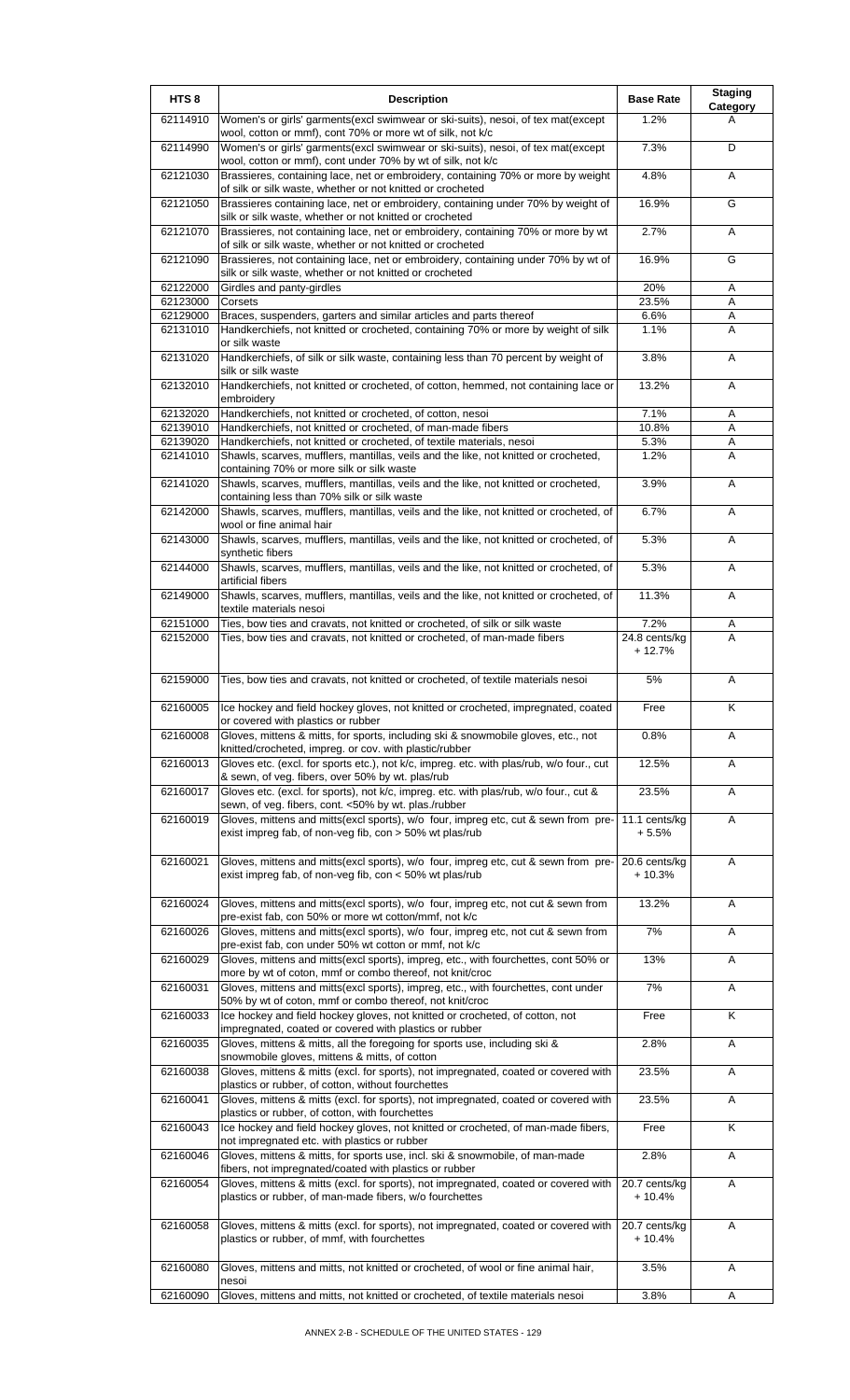| HTS <sub>8</sub>     | <b>Description</b>                                                                                                                                                               | <b>Base Rate</b> | <b>Staging</b><br>Category |
|----------------------|----------------------------------------------------------------------------------------------------------------------------------------------------------------------------------|------------------|----------------------------|
| 62171010             | Made up clothing accessories(excl those of heading 6212), containing 70% or<br>more by weight of silk or silk waste, not knitted or crocheted                                    | 2.3%             | A                          |
| 62171085             | Headbands, ponytail holders and similar articles, of textile materials containing <<br>70% by weight of silk, not knit/crochet                                                   | 14.6%            | A                          |
| 62171095             | Made up clothing accessories (excl of heading 6212 or headbands, ponytail<br>holders & like), containing < 70% wgt of silk, not knit/crochet                                     | 14.6%            | Α                          |
| 62179010             | Parts of garments or of clothing accessories (excl those of heading 6212),<br>containing 70% or more by weight of silk or silk waste, not k/c                                    | 2.3%             | Α                          |
| 62179090             | Parts of garments or of clothing accessories(excl those of heading 6212),<br>containing under 70% by weight of silk or silk waste, n/knit/croc                                   | 14.6%            | Α                          |
| 63011000<br>63012000 | Electric blankets<br>Blankets (other than electric blankets) and traveling rugs, of wool or fine animal                                                                          | 11.4%<br>Free    | Α<br>K                     |
| 63013000             | hair<br>Blankets (other than electric blankets) and traveling rugs, of cotton                                                                                                    | 8.4%             | Α                          |
| 63014000             | Blankets (other than electric blankets) and traveling rugs, of synthetic fibers                                                                                                  | 8.5%             | Α                          |
| 63019000             | Blankets and traveling rugs, nesoi                                                                                                                                               | 7.2%             | A                          |
| 63021000             | Bed linen, knitted or crocheted                                                                                                                                                  | 6%               | A                          |
| 63022130             | Bed linen, not knitted or crocheted, printed, of cotton, cont any embroidery, lace,<br>braid, edging, trimming, piping or applique work, napped                                  | 11.9%            | A                          |
| 63022150             | Bed linen, not knit or crocheted, printed, of cotton, cont any embroidery, lace,<br>braid, edging, trimming, piping or applique work, n/napped                                   | 20.9%            | A                          |
| 63022170             | Bed linen, not knit or crocheted, printed, of cotton, not cont any embroidery,<br>lace, braid, edging, trimming, piping or applique work, napped                                 | 2.5%             | Α                          |
| 63022190             | Bed linen, not knit or croc, printed, of cotton, not cont any embroidery, lace, braid,<br>edging, trimming, piping or applique work, not napped                                  | 6.7%             | Α                          |
| 63022210             | Bed linen, not knitted or crocheted, printed, of manmade fibers, containing<br>embroidery, lace, braid, etc or applique work                                                     | 14.9%            | Α                          |
| 63022220             | Bed linen, not knitted or crocheted, printed, of manmade fibers, nesoi                                                                                                           | 11.4%            | A                          |
| 63022900             | Bed linen, not knitted or crocheted, printed, of textile materials nesoi                                                                                                         | 4.5%             | Α                          |
| 63023130             | Bed linen, not knit/croc, not printed, of cotton, cont any embroidery, lace, braid,<br>edging, trimming, piping or applique work, napped                                         | 11.9%            | Α                          |
| 63023150             | Bed linen, not knit/croc, not printed, of cotton, cont any embroidery, lace, braid,<br>edging, trimming, piping or applique work, not napped                                     | 20.9%            | A                          |
| 63023170             | Bed linen, not knit/croc, not printed, of cotton, not cont any embroidery, lace, braid,<br>edging, trimming, piping or applique work, napped                                     | 3.8%             | Α                          |
| 63023190             | Bed linen, not knit/croc, not printed, of cotton, not cont any embroidery, lace, braid,<br>edging, trimming, piping or applique work, not napped                                 | 6.7%             | Α                          |
| 63023210             | Bed linen, not knitted or crocheted, not printed, of manmade fiber, containing<br>embroidery, lace, braid, etc or applique work                                                  | 14.9%            | A                          |
| 63023220             | Bed linen, not knitted or crocheted, not printed, of manmade fibers, nesoi                                                                                                       | 11.4%            | Α                          |
| 63023900<br>63024010 | Bed linen, not knitted or crocheted, not printed, of textile materials nesoi                                                                                                     | 4.3%<br>6.4%     | A<br>A                     |
| 63024020             | Table linen, knitted or crocheted, of vegetable fiber (except of cotton)<br>Table linen, knitted or crocheted, nesoi                                                             | 6.8%             | A                          |
| 63025110             | Damask tablecloths and napkins, not knitted or crocheted, of cotton                                                                                                              | 6.1%             | A                          |
| 63025120             | Plain woven tablecloths and napkins, not knitted or crocheted, of cotton                                                                                                         | 4.8%             | Α                          |
| 63025130             | Tablecloths and napkins, other than plain woven or damask, not knitted or<br>crocheted, of cotton                                                                                | 5.8%             | A                          |
| 63025140             | Table linen, other than tablecloths and napkins, not knitted or crocheted, of cotton,<br>nesoi                                                                                   | 6.3%             | A                          |
| 63025210<br>63025220 | Tablecloths and napkins of flax, not knitted or crocheted<br>Table linen of flax, other than tablecloths and napkins, not knitted or crocheted                                   | 5.1%<br>Free     | Α<br>K                     |
|                      |                                                                                                                                                                                  |                  |                            |
| 63025300<br>63025900 | Table linen of man-made fibers, not knitted or crocheted<br>Table linen, of textile materials other than of cotton, flax or man-made fibers, not                                 | 11.3%<br>8.8%    | Α<br>A                     |
| 63026000             | knitted or crocheted<br>Toilet linen and kitchen linen, of terry toweling or similar terry fabrics, of cotton                                                                    | 9.1%             | A                          |
| 63029100             | Toilet and kitchen linen, other than terry toweling or similar terry fabrics of cotton                                                                                           | 9.2%             | A                          |
| 63029200             | Toilet and kitchen linen of flax                                                                                                                                                 | Free             | Κ                          |
| 63029310             | Toilet and kitchen linen, of manmade fibers, of pile or tufted construction                                                                                                      | 6.2%             | Α                          |
| 63029320<br>63029910 | Toilet and kitchen linen, of manmade fibers, nesoi<br>Toilet and kitchen linen of textile materials nesoi, containing 85% or more by                                             | 9.9%<br>2.7%     | Α<br>A                     |
| 63029920             | weight of silk or silk waste<br>Toilet and kitchen linen of textile materials nesoi, containing less than 85% by                                                                 | 8.4%             | Α                          |
| 63031100             | weight of silk or silk waste<br>Curtains (including drapes), interior blinds and valances of cotton, knitted or<br>crocheted                                                     | 10.3%            | A                          |
| 63031200             | Curtains (including drapes), interior blinds and valances of synthetic fibers, knitted<br>or crocheted                                                                           | 11.3%            | A                          |
| 63031900             | Curtains (including drapes), interior blinds and valances of textile materials other                                                                                             | 6.4%             | Α                          |
| 63039100             | than of cotton or synthetic fibers, knitted or crocheted<br>Curtains (including drapes), interior blinds and valances of cotton, not knitted or                                  | 10.3%            | A                          |
| 63039210             | crocheted<br>Curtains/drapes, inter. blinds, etc. of syn fib, made up from fab of subh                                                                                           | 11.3%            | A                          |
| 63039220             | 5407.60.11/5407.60.21/5407.60.91, not knitted or crocheted<br>Curtains (including drapes), interior blinds and valances, nesoi, of synthetic fibers,<br>not knitted or crocheted | 11.3%            | D                          |
| 63039900             | Curtains (including drapes), interior blinds, valances of textile materials other than                                                                                           | 11.3%            | Α                          |
| 63041110             | of cotton or of synthetic fibers, not knitted/crocheted<br>Bedspreads of cotton, knitted or crocheted, excluding those of heading 9404                                           | 12%              | A                          |
| 63041120             | Bedspreads of man-made fibers, knitted or crocheted, excluding those of heading                                                                                                  | 6.5%             | Α                          |
| 63041130             | 9404<br>Bedspreads of textile materials other than of cotton or of man-made fibers, knitted<br>or crocheted, excluding those of heading 9404                                     | 5.9%             | A                          |
|                      |                                                                                                                                                                                  |                  |                            |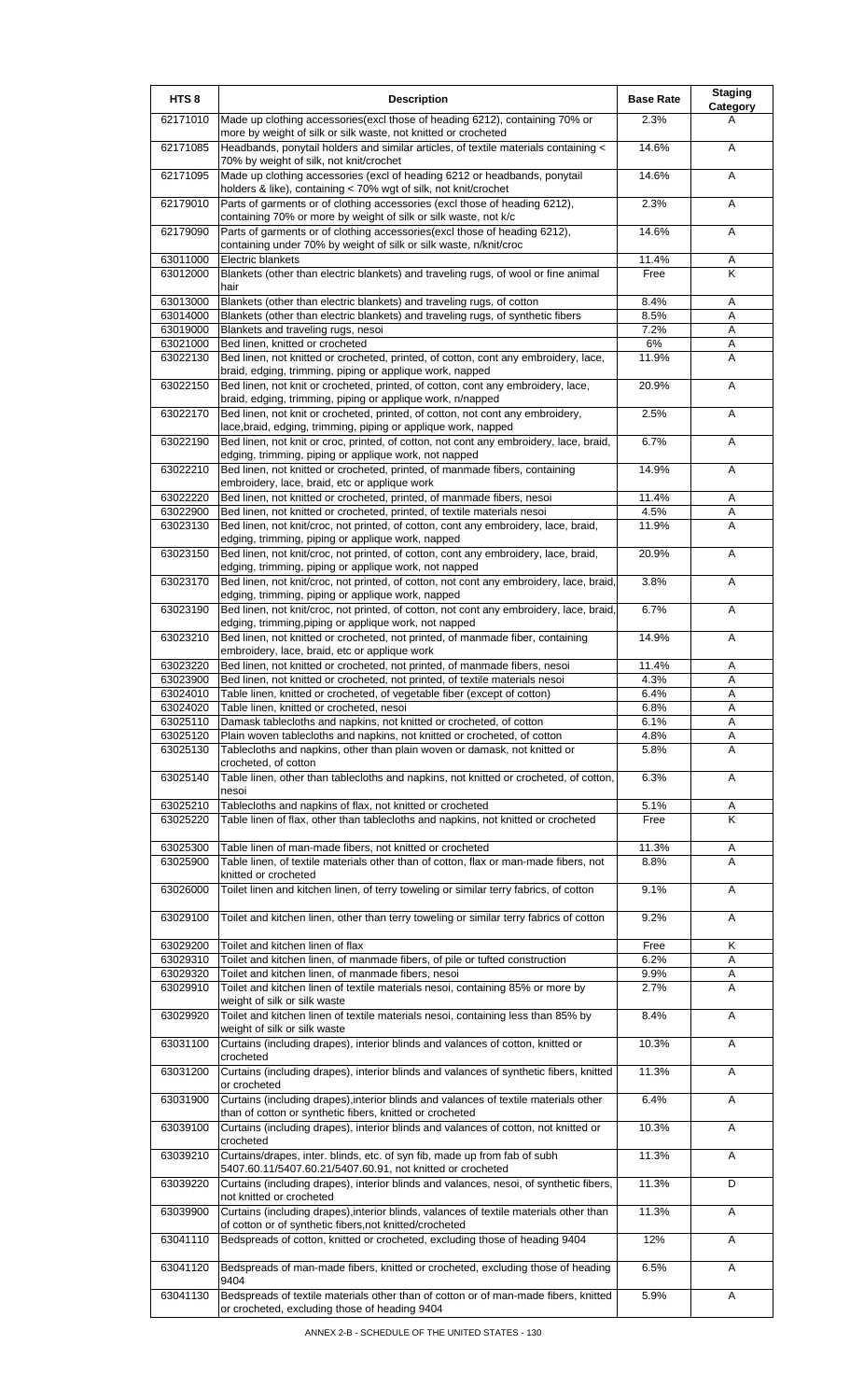| HTS <sub>8</sub>     | <b>Description</b>                                                                                                                                             | <b>Base Rate</b> | <b>Staging</b><br>Category |
|----------------------|----------------------------------------------------------------------------------------------------------------------------------------------------------------|------------------|----------------------------|
| 63041905             | Bedspreads, not knitted or crocheted, of cotton, containing any embroidery, lace,<br>etc.                                                                      | 12%              | A                          |
| 63041910             | Bedspreads, not knitted or crocheted, of cotton, nesoi                                                                                                         | 4.4%             | Α                          |
| 63041915             | Bedspreads, not knitted or crocheted, of manmade fibers, containing any<br>embroidery, lace, etc.                                                              | 14.9%            | A                          |
| 63041920             | Bedspreads, not knitted or crocheted, of manmade fibers, nesoi                                                                                                 | 6.5%             | Α                          |
| 63041930             | Bedspreads, not knitted or crocheted, other than those of cotton or man-made                                                                                   | 6.3%             | A                          |
| 63049100             | fibers, excluding those of heading 9404<br>Furnishing articles (excluding those of heading 9404 and other than bedspreads)                                     | 5.8%             | A                          |
| 63049200             | knitted or crocheted<br>Furnishing articles (excluding those of heading 9404 and other than bedspreads)                                                        | 6.3%             | Α                          |
| 63049300             | not knitted or crocheted, of cotton<br>Furnishing articles (excluding those of heading 9404 and other than bedspreads)                                         | 9.3%             | A                          |
| 63049910             | not knitted or crocheted, of synthetic fibers<br>Wall hangings, not knitted or crocheted, of wool or fine animal hair, the foregoing                           | 3.8%             | A                          |
| 63049915             | certified hand-loomed and folklore products<br>Wall hangings, not knitted or crocheted, of wool or fine animal hair, nesoi                                     | 11.3%            | Α                          |
| 63049925             | Wall hangings of jute, excluding those of heading 9404                                                                                                         | 11.3%            | Α                          |
| 63049935             | Furnishing articles (excl. those of heading 9404 and other than bedspreads and                                                                                 | 11.3%            | A                          |
|                      | jute wall hangings) of veg. fibers (excl. cotton), not k/c                                                                                                     |                  |                            |
| 63049940             | Certified hand-loomed and folklore pillow covers of wool or fine animal hair, not<br>knitted or crocheted                                                      | 3.8%             | Α                          |
| 63049960             | Furnishing articles (excluding those of heading 9404 and other than bedspreads)<br>not knitted or crocheted, of textile materials, nesoi                       | 3.2%             | A                          |
| 63051000             | Sacks and bags of a kind used for the packing of goods, of jute or of other textile<br>bast fibers of heading 5303                                             | Free             | K                          |
| 63052000             | Sacks and bags of a kind used for the packing of goods, of cotton                                                                                              | 6.2%             | Α                          |
| 63053200             | Flexible intermed. bulk containers of a kind used for packing goods, of man-made<br>textile materials                                                          | 8.4%             | Α                          |
| 63053300             | Other sacks/bags for packing goods, of mm tex.mat.(not flex.intermed.bulk<br>containers), of polyethylene or polypro. strip or the like                        | 8.4%             | A                          |
| 63053900             | Sacks and bags of a kind used for the packing of goods, of man-made textile<br>materials, nesoi                                                                | 8.4%             | A                          |
| 63059000             | Sacks and bags of a kind used for the packing of goods, of textile materials, nesoi                                                                            | 6.2%             | A                          |
| 63061100             | Tarpaulins, awnings and sunblinds, of cotton                                                                                                                   | 8%               | Α                          |
| 63061200<br>63061900 | Tarpaulins, awnings and sunblinds, of synthetic fibers<br>Tarpaulins, awnings and sunblinds, of textile materials other than of cotton or                      | 8.8%<br>5.1%     | Α<br>Α                     |
|                      | synthetic fibers                                                                                                                                               |                  |                            |
| 63062100             | Tents of cotton                                                                                                                                                | 8%               | Α                          |
| 63062210             | Backpacking tents of synthetic fibers                                                                                                                          | Free             | Κ                          |
| 63062290<br>63062900 | Tents other than backpacking tents, of synthetic fibers<br>Tents of textile materials other than of cotton or synthetic fibers                                 | 8.8%<br>2.9%     | Α<br>A                     |
| 63063100             | Sails for boats, sailboards or landcraft, of synthetic fibers                                                                                                  | Free             | Κ                          |
| 63063900             | Sails for boats, sailboards or landcraft, of textile materials other than of synthetic<br>fibers                                                               | Free             | Κ                          |
| 63064100             | Pneumatic mattresses of cotton                                                                                                                                 | 3.7%             | Α                          |
| 63064900             | Pneumatic mattresses of textile materials other than of cotton                                                                                                 | 3.7%             | A                          |
| 63069100<br>63069900 | Camping goods nesoi, of cotton<br>Camping goods nesoi, of textile materials other than of cotton                                                               | 3.5%<br>4.5%     | Α<br>A                     |
| 63071010             | Dustcloths, mop cloths and polishing cloths, of cotton                                                                                                         | 4.1%             | Α                          |
| 63071020             | Floor cloths, dishcloths and similar cleaning cloths of textile materials (except<br>dustcloths, mops cloths and polishing cloths of cotton)                   | 5.3%             | Α                          |
| 63072000             | Lifejackets and lifebelts of textile materials                                                                                                                 | 4.5%             | A                          |
| 63079030             | Made-up labels of textile materials                                                                                                                            | 7.9%             | Α                          |
| 63079040<br>63079050 | Cords and tassels of textile materials                                                                                                                         | Free<br>Free     | Κ<br>κ                     |
| 63079060             | Corset lacings, footwear lacings or similar lacings of textile materials<br>Surgical drapes of fabric formed on a base of paper or covered or lined with paper | Free             | K                          |
| 63079068             | Surgical drapes of spunlaced or bonded fiber fabric disposable surgical drapes of                                                                              | Free             | Κ                          |
| 63079072             | man-made fibers<br>Surgical drapes, nesoi, not spunlaced or bonded fiber fabric                                                                                | 4.5%             | A                          |
| 63079075             | Toys for pets, of textile materials                                                                                                                            | 4.3%             | A                          |
| 63079085             | Wall banners, of man-made fibers                                                                                                                               | 5.8%             | Α                          |
| 63079089             | Surgical towels; cotton towels of pile/tufted const.; pillow shells, of cotton; shells<br>for quilts etc., and similar articles of cotton                      | 7%               | Α                          |
| 63079098             | National flags and other made-up articles of textile materials, nesoi                                                                                          | 7%               | Α                          |
| 63080000             | Needlecraft sets for making up into rugs, etc., consist of woven fabric and yarn,<br>whether/not w/accessories, put up packings for retail sale                | 11.4%            | Α                          |
| 63090000             | Worn clothing and other worn articles                                                                                                                          | Free             | Κ                          |
| 63101010             | Used or new rags, scrap and worn out articles of twine, cordage, rope or cables,                                                                               | Free             | Κ                          |
| 63101020             | of wool or fine animal hair, sorted<br>Used or new rags, scrap and worn out articles of twine, cordage, rope or cables,                                        | Free             | K                          |
| 63109010             | of textile materials nesoi, sorted<br>Used or new rags, scrap and worn out articles of twine, cordage, rope or cables,                                         | 5.5 cents/kg     | A                          |
| 63109020             | of wool or fine animal hair, not sorted<br>Used or new rags, scrap and worn out articles of twine, cordage, rope or cables,                                    | Free             | K                          |
| 64011000             | of textile materials nesoi, not sorted<br>Waterproof footwear, not mechanically assembled, w/outer soles & uppers of                                           | 37.5%            | J                          |
| 64019100             | rubber or plastics, w/metal toecap<br>Waterproof footwear, not mechanically assembled, w/outer soles & uppers of                                               | 37.5%            | J                          |
| 64019230             | rubber or plastics, covering the knee<br>Waterproof ski boots & snowboard boots, not mechanically asmbld., w/outer sole                                        | Free             | Κ                          |
| 64019260             | and uppers of rubb. or plast., cover/ankle but not knee<br>Waterproof footwear, not mechanically asmbld., w/over 90% of ext. surf. area of                     | 4.6%             | Α                          |
|                      | soles & uppers PVC, covering/ankle but not knee                                                                                                                |                  |                            |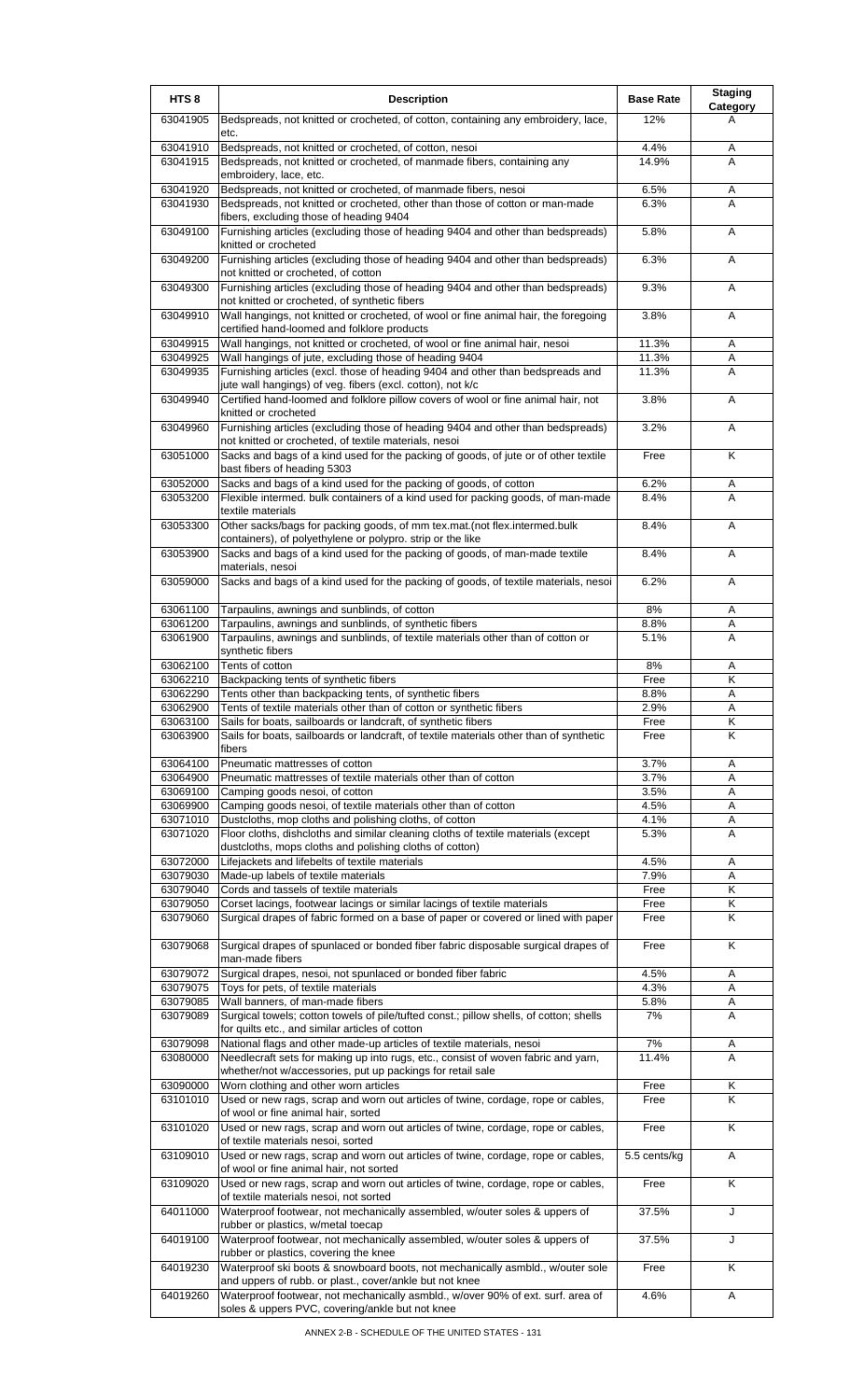| HTS <sub>8</sub> | <b>Description</b>                                                                                                                                 | <b>Base Rate</b>                   | <b>Staging</b><br>Category |
|------------------|----------------------------------------------------------------------------------------------------------------------------------------------------|------------------------------------|----------------------------|
| 64019290         | Waterproof footwear, not mechanically asmbld., w/outer soles and upper of rubber<br>or plastics, nesoi, covering ankle but not knee                | 37.5%                              |                            |
| 64019930         | Waterproof protect. footwear, not mechanically asmbld., w/outer soles and uppers<br>of rubber or plastics, not cover ankle, w/o closures           | 25%                                | J                          |
| 64019960         | Waterproof protect. footwear, not mechanically asmbld., w/outer soles and uppers<br>of rubber or plastics, not cover ankle, w/closures             | 37.5%                              | J                          |
| 64019980         | Waterproof footwear, not mechanically asmbld, w/outer soles and 90% of ext. surf.<br>area of uppers of rubber or plastics, not cover ankle         | Free                               | K                          |
| 64019990         | Waterproof footwear, not mechanically asmbld, w/outer soles and uppers of                                                                          | 37.5%                              | J                          |
| 64021200         | rubber or plastics, nesoi, not cover ankle<br>Ski-boots, cross-country ski footwear and snowboard boots, w/outer soles and                         | Free                               | K                          |
| 64021905         | uppers of rubber or plastics<br>Golf shoes w/outer soles of rubber or plastics and uppers > 90% of ext. surface                                    | 6%                                 | A                          |
| 64021915         | area rubber or plastics<br>Sports footwear (o/than ski fwear & golf shoes), w/outer soles of rubber or plastics                                    | 5.1%                               | Α                          |
| 64021930         | & uppers >90% ext. surf. area rubber or plast.<br>Sports footwear w/outer soles and uppers of rubber or plastics, nesi, valued not                 | Free                               | K                          |
| 64021950         | over \$3/pair<br>Sports footwear w/outer soles and uppers of rubber or plastics, nesi, valued over                                                 | 76 cents/pr. $+$                   | A                          |
| 64021970         | \$3 but not over \$6.50/pair<br>Sports footwear w/outer soles and uppers of rubber or plastics, nesi, valued over                                  | 32%<br>76 cents/pr. $+$            | Α                          |
| 64021990         | \$6.50 but not over \$12/pair<br>Sports footwear w/outer soles and uppers of rubber or plastics, nesi, valued over                                 | 17%<br>9%                          | A                          |
| 64022000         | $$12$ /pair<br>Footwear w/outer soles & uppers of rubber/plastics, w/upper straps or thongs                                                        | Free                               | K                          |
| 64023030         | assembled to sole by means of plugs (zoris)<br>Footwear w/outer soles of rubber or plastics, nesoi, w/metal toe-cap, w/ext. surf.                  | 6%                                 | Α                          |
| 64023050         | uppers o/90% rubber or plastics<br>Footwear w/outer soles & uppers of rubber or plastics, nesoi, w/metal toe-cap,                                  | 37.5%                              | J                          |
| 64023060         | designed as a protection against liquids, chemicals, weather<br>Footwear w/outer soles & uppers of rubber or plastics, nesoi, w/metal toe-cap, not | 24%                                | A                          |
| 64023070         | protective, valued n/o \$3/pair<br>Footwear w/outer soles & uppers of rubber or plastics, nesoi, w/metal toe-cap, not                              | 90 cents/pr. +                     | J                          |
|                  | protective, valued over \$3 but n/o \$6.50/pair                                                                                                    | 37.5%                              |                            |
| 64023080         | Footwear w/outer soles & uppers of rubber or plastics, nesoi, w/metal toe-cap, not<br>protective, valued o/\$6.50 but n/o \$12/pair                | $\overline{90}$ cents/pr. +<br>20% | J                          |
| 64023090         | Footwear w/outer soles & uppers of rubber or plastics, nesoi, w/metal toe-cap, not<br>protective, valued over \$12/pair                            | 20%                                | A                          |
| 64029140         | Footwear w/outer soles & uppers of rubber or plastics, nesoi, covering ankle,<br>w/ext. surf. of uppers o/90% rubber or plastics                   | 6%                                 | A                          |
| 64029150         | Footwear w/outer soles & uppers of rubber or plastics, nesoi, covering ankle,<br>designed as protection against liquids, chemicals, weather        | 37.5%                              | J                          |
| 64029160         | Footwear w/outer soles & uppers of rubber or plastics, nesoi, covering ankle,<br>nesoi, valued n/o \$3/pair                                        | 48%                                | A                          |
| 64029170         | Footwear w/outer soles & uppers of rubber or plastics, nesoi, covering ankle,<br>nesoi, valued over \$3 but n/o \$6.50/pair                        | 90 cents/pr. +<br>37.5%            | A                          |
| 64029180         | Footwear w/outer soles & uppers of rubber or plastics, nesoi, covering ankle,<br>nesoi, valued o/\$6.50 but n/o \$12/pair                          | 90 cents/pr. $+$<br>20%            | J                          |
| 64029190         | Footwear w/outer soles & uppers of rubber or plastics, nesoi, covering ankle,<br>nesoi, valued over \$12/pair                                      | 20%                                | J                          |
| 64029905         | Footwear w/outer soles & uppers of rubber or plastics, nesoi, n/cov. ankle, w/ext.<br>surf. uppers o/90% rubber/plastics, w/base of wood           | 8%                                 | Α                          |
| 64029910         | Footwear w/outer soles & uppers of rubber or plastics, nesoi, n/cov. ankle, w/ext.<br>surf. uppers o/90% rubber/plastics, w/base of cork           | 12.5%                              | A                          |
| 64029914         | Sandals w/outer soles & uppers of rubber or plastics, not cov. ankle, produced in<br>one piece by molding                                          | 3%                                 | Α                          |
| 64029918         | Footwear w/outer soles & uppers of rubber or plastics, nesoi, n/cov. ankle, w/ext.<br>surf. of uppers o/90% rubber or plastics, nesoi              | 6%                                 | Α                          |
| 64029920         | Footwear w/outer soles & uppers of rubber or plastics, nesoi, n/cov. ankle, nesoi,                                                                 | 37.5%                              | J                          |
| 64029930         | design. as protection against liquids/chemicals/weather<br>Footwear w/outer soles & uppers of rubber or plastics, nesoi, n/cov. ankle, w/open      | 37.5%                              | Α                          |
| 64029960         | toes or heels or of the slip-on type<br>Footwear w/outer soles & uppers of rubber or plastics, nesoi, n/cov. ankle, nesoi,                         | 48%                                | Α                          |
| 64029970         | valued n/o \$3/pair<br>Footwear w/outer soles & uppers of rubber or plastics, nesoi, n/cov. ankle, nesoi,                                          | 90 cents/pr. +                     | Α                          |
| 64029980         | valued o/\$3 but n/o \$6.50/pair<br>Footwear w/outer soles & uppers of rubber or plastics, nesoi, n/cov. ankle, nesoi,                             | 37.5%<br>90 cents/pr. +            | J                          |
| 64029990         | valued o/\$6.50 but n/o \$12/pair<br>Footwear w/outer soles & uppers of rubber or plastics, nesoi, n/cov. ankle, nesoi,                            | 20%<br>20%                         | J                          |
| 64031230         | valued over \$12/pair<br>Ski-boots, cross-country ski footwear and snowboard boots, w/outer soles of                                               | Free                               | K                          |
| 64031260         | rubber/plastics/leather/comp. leather & uppers of leather, welt<br>Ski-boots, cross-country ski footwear and snowboard boot, w/outer soles of      | Free                               | K                          |
| 64031910         | rubber/plastics/leather/comp. leather &uppers of leather, n/welt<br>Golf shoes, w/outer soles rubber/plastics/leather/comp. leather & uppers of    | 5%                                 | Α                          |
| 64031920         | leather, welt, for men/youths/boys<br>Sports footwear, nesoi, w/outer soles of rubber/plastics/leather/comp. leather &                             | Free                               | Κ                          |
| 64031930         | uppers of leather, welt, for men/youths/boys<br>Golf shoes, w/outer soles rubber/plastics/leather/comp. leather & uppers of                        | 8.5%                               | Α                          |
| 64031940         | leather, n/welt, for men/youths/boys<br>Sports footwear, nesoi, w/outer soles rubber/plastics/leather/comp. leather &                              | 4.3%                               | Α                          |
| 64031950         | uppers of leather, n/welt, for men/youths/boys<br>Golf shoes, w/outer soles rubber/plastics/leather/comp. leather & upper of leather,              | 10%                                | Α                          |
|                  | for persons other than men/youths/boys                                                                                                             |                                    |                            |
| 64031970         | Sports footwear, nesoi, w/outer soles rubber/plastics/leather/comp.leather &<br>uppers of leather, for persons other than men/youths/boys          | Free                               | Κ                          |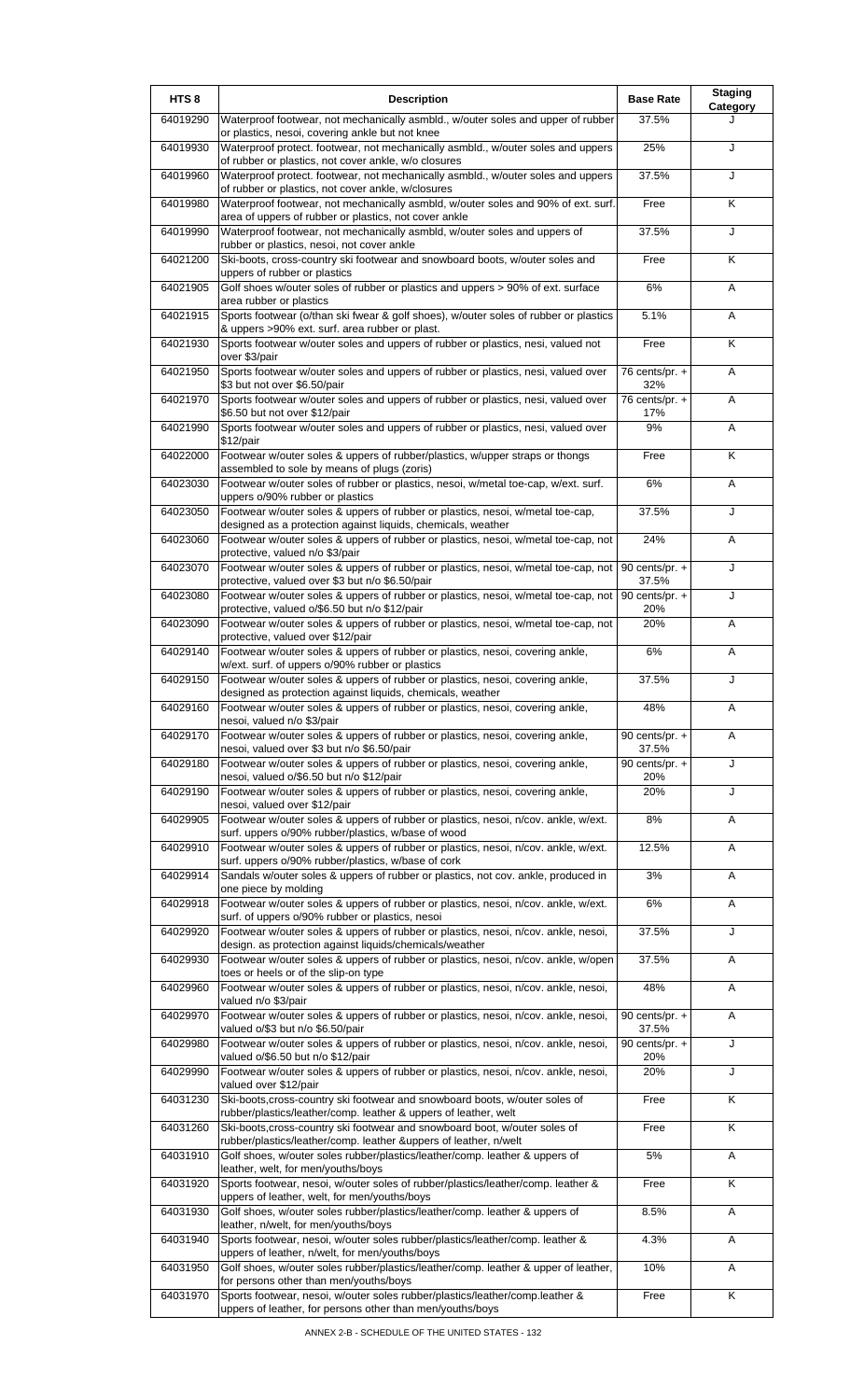| HTS <sub>8</sub>     | <b>Description</b>                                                                                                                                                                                     | <b>Base Rate</b>        | <b>Staging</b><br>Category |
|----------------------|--------------------------------------------------------------------------------------------------------------------------------------------------------------------------------------------------------|-------------------------|----------------------------|
| 64032000             | Footwear w/outer soles leather and uppers consist. of leather straps across the<br>instep and around the big toe                                                                                       | Free                    | Κ                          |
| 64033000             | Footwear w/outer soles of rubber/plastics/leather/comp. leather & uppers of<br>leather, nesoi, made on a base or platform of wood, w/o insole                                                          | Free                    | K                          |
| 64034030             | Footwear w/outer soles of rubber/plastics/leather/comp. leather & uppers of<br>leather, w/protective metal toe-cap, welt                                                                               | 5%                      | Α                          |
| 64034060             | Footwear w/outer soles of rubber/plastics/leather/comp. leather & uppers of<br>leather, w/protective metal toe-cap, n/welt                                                                             | 8.5%                    | A                          |
| 64035130             | Footwear w/outer soles and uppers of leather, nesoi, covering the ankle, welt                                                                                                                          | 5%                      | A                          |
| 64035160             | Footwear w/outer soles and uppers of leather, nesoi, covering the ankle, n/welt,<br>for men, youths and boys                                                                                           | 8.5%                    | Α                          |
| 64035190             | Footwear w/outer soles and uppers of leather, nesoi, covering the ankle, n/welt,<br>for persons other than men, youths and boys                                                                        | 10%                     | A                          |
| 64035915             | Turn or turned footwear w/outer soles and uppers of leather, not covering the<br>ankle                                                                                                                 | 2.5%                    | A                          |
| 64035930             | Footwear w/outer soles and uppers of leather, not covering the ankle, welt, nesoi                                                                                                                      | 5%                      | Α                          |
| 64035960             | Footwear w/outer soles and uppers of leather, not cov. ankle, n/welt, for men,<br>youths and boys                                                                                                      | 8.5%                    | A                          |
| 64035990             | Footwear w/outer soles and uppers of leather, not cov. ankle, n/welt, for persons                                                                                                                      | 10%                     | Α                          |
| 64039130             | other than men, youths and boys<br>Footwear w/outer soles of rubber/plastics/composition leather & uppers of leather,                                                                                  | 5%                      | Α                          |
| 64039160             | covering the ankle, welt<br>Footwear w/outer soles of rubber/plastics/composition leather & uppers of leather,                                                                                         | 8.5%                    | A                          |
| 64039190             | covering the ankle, n/welt, for men, youths and boys<br>Footwear w/outer soles of rubber/plastics/comp. leather & uppers of leather, cov.                                                              | 10%                     | Α                          |
| 64039920             | ankle, n/welt, for persons other than men/youths/boys<br>Footwear w/outer soles of rubber/plastics/comp. leather & uppers of leather,                                                                  | 8%                      | A                          |
| 64039940             | n/cov. ankle, made on a base wood<br>Footwear w/outer soles of rubber/plastics/comp. leather & uppers of leather,                                                                                      | 5%                      | A                          |
| 64039960             | n/cov. ankle, welt, nesoi<br>Footwear w/outer soles of rubber/plastics/comp. leather & uppers of leather,                                                                                              | 8.5%                    | Α                          |
| 64039975             | n/cov. ankle, n/welt, for men, youths and boys, nesoi<br>Footwear w/outer soles of rubber/plastics/comp. leather & uppers of leather,                                                                  | 7%                      | Α                          |
| 64039990             | n/cov. ankle, for women/child./infants, val.n/o \$2.50/pr<br>Footwear w/outer soles of rubber/plastics/comp. leather & uppers of leather,                                                              | 10%                     | A                          |
| 64041120             | n/cov. ankle, for women/child./infants, val. over \$2.50/pair<br>Sports & athletic footwear w/outer soles of rubber/plastics & uppers of textile,                                                      | 10.5%                   | Α                          |
| 64041140             | w/ext. surf. of uppers over 50% leather<br>Sports & athletic footwear w/outer soles of rubber/plastics & uppers of textile, val.                                                                       | 37.5%                   | A                          |
| 64041150             | n/o \$3/pair, w/soles fixed w/adhesives w/o foxing<br>Sports & athletic footwear w/outer soles of rubber/plastics & uppers of textile,                                                                 | 48%                     | A                          |
| 64041160             | valued n/o \$3/pair, nesoi<br>Sports & athletic footwear w/outer soles of rubber/plastics & uppers of textile, val.                                                                                    | 37.5%                   | Α                          |
| 64041170             | o/\$3 but n/o \$6.50/pr, w/soles fixed w/adhesives<br>Sports & athletic footwear w/outer soles of rubber/plastics & uppers of textile,                                                                 | 90 cents/pr. $+$        | A                          |
|                      | valued o/\$3 but n/o \$6.50/pr, nesoi                                                                                                                                                                  | 37.5%                   |                            |
| 64041180             | Sports & athletic footwear w/outer soles of rubber/plastics & uppers of textile,<br>valued o/\$6.50 but n/o \$12/pair                                                                                  | 90 cents/pr. $+$<br>20% | Α                          |
| 64041190             | Sports & athletic footwear w/outer soles of rubber/plastics & uppers of textile,<br>valued o/\$12/pair                                                                                                 | 20%                     | J                          |
| 64041915             | Footwear w/outer soles of rubber/plastics & uppers of textile, nesoi, w/ext. surf. of<br>uppers over 50% leather                                                                                       | 10.5%                   | Α                          |
| 64041920             | Footwear w/outer soles of rubber/plastics & uppers of textile, nesoi, designed as a<br>protection against liquids, chemicals & weather                                                                 | 37.5%                   | J                          |
| 64041925             | Footwear w/outer soles of rub./plast. & upp. of veg. fibers, nesoi, w/open<br>toes/heels or slip-on type, less than 10% rubber/plastics by wt.                                                         | 7.5%                    | A                          |
| 64041930             | Footwear w/outer soles of rub./plast. & upp. of textile, nesoi, w/open toes/heels or<br>slip-on type, less than 10% rubber/plastics by wt.                                                             | 12.5%                   | Α                          |
| 64041935             | Footwear w/outer soles of rub./plast. & upp. of textile, nesoi, w/open toes/heels or<br>slip-on type, 10% or more by wt. of rubb./plastic                                                              | 37.5%                   | Α                          |
| 64041940             | Footwear w/outer soles of rub./plast. & upp. of textile, nesoi, val. n/o \$3/pr, w/soles<br>affixed to upp. w/adhesives & w/o foxing                                                                   | 37.5%                   | Α                          |
| 64041950             | Footwear w/outer soles of rub./plast. & upp. of textile, nesoi, val. n/o \$3/pr, nesoi                                                                                                                 | 48%                     | Α                          |
| 64041960             | Footwear w/outer soles of rub./plast. & upp. of textile, nesoi, val. o/\$3 but n/o<br>\$6.50/pr, w/soles affixed to upp. w/adhesives & w/o foxing                                                      | 37.5%                   | Α                          |
| 64041970             | Footwear w/outer soles of rub./plast. & upp. of textile, nesoi, val. o/\$3 but n/o<br>\$6.50/pr, nesoi                                                                                                 | 90 cents/pr. +<br>37.5% | A                          |
| 64041980             | Footwear w/outer soles of rub./plast. & upp. of textile, nesoi, val. o/\$6.50 but n/o<br>\$12/pr                                                                                                       | 90 cents/pr. $+$<br>20% | A                          |
| 64041990<br>64042020 | Footwear w/outer soles of rub./plast. & upp. of textile, nesoi, val. o/\$12/pr<br>Footwear w/outer soles of leather/comp. leath., n/o 50% by wt. rub./plast. or                                        | 9%<br>15%               | Α<br>A                     |
| 64042040             | rub./plast./text. & 10%+ by wt. rub./plast., val. n/o \$2.50/pr<br>Footwear w/outer soles of leather/comp. leath., n/o 50% by wt. rub./plast. or                                                       | 10%                     | Α                          |
|                      | rub./plast./text. & 10%+ by wt. rub./plast., val. o/\$2.50/pr                                                                                                                                          |                         |                            |
| 64042060<br>64051000 | Footwear w/outer soles of leather/comp. leather & uppers of textile, nesoi<br>Footwear, nesoi, w/outer soles of other than rubber/plastics/leather/comp.leather                                        | 37.5%<br>10%            | A<br>A                     |
|                      | & uppers of leather/composition leather, nesoi                                                                                                                                                         |                         |                            |
| 64052030             | Footwear, nesoi, w/outer soles of other than rubber/plastics/leather/comp.leather<br>& uppers of vegetable fibers, nesoi                                                                               | 7.5%                    | Α                          |
| 64052060<br>64052090 | Footwear, nesoi, with soles and uppers of wool felt<br>Footwear, nesoi, w/outer sole other than rubber/plastics/leather/comp. leather &<br>upper of text. material other than veg. fibers or wool felt | 2.5%<br>12.5%           | Α<br>A                     |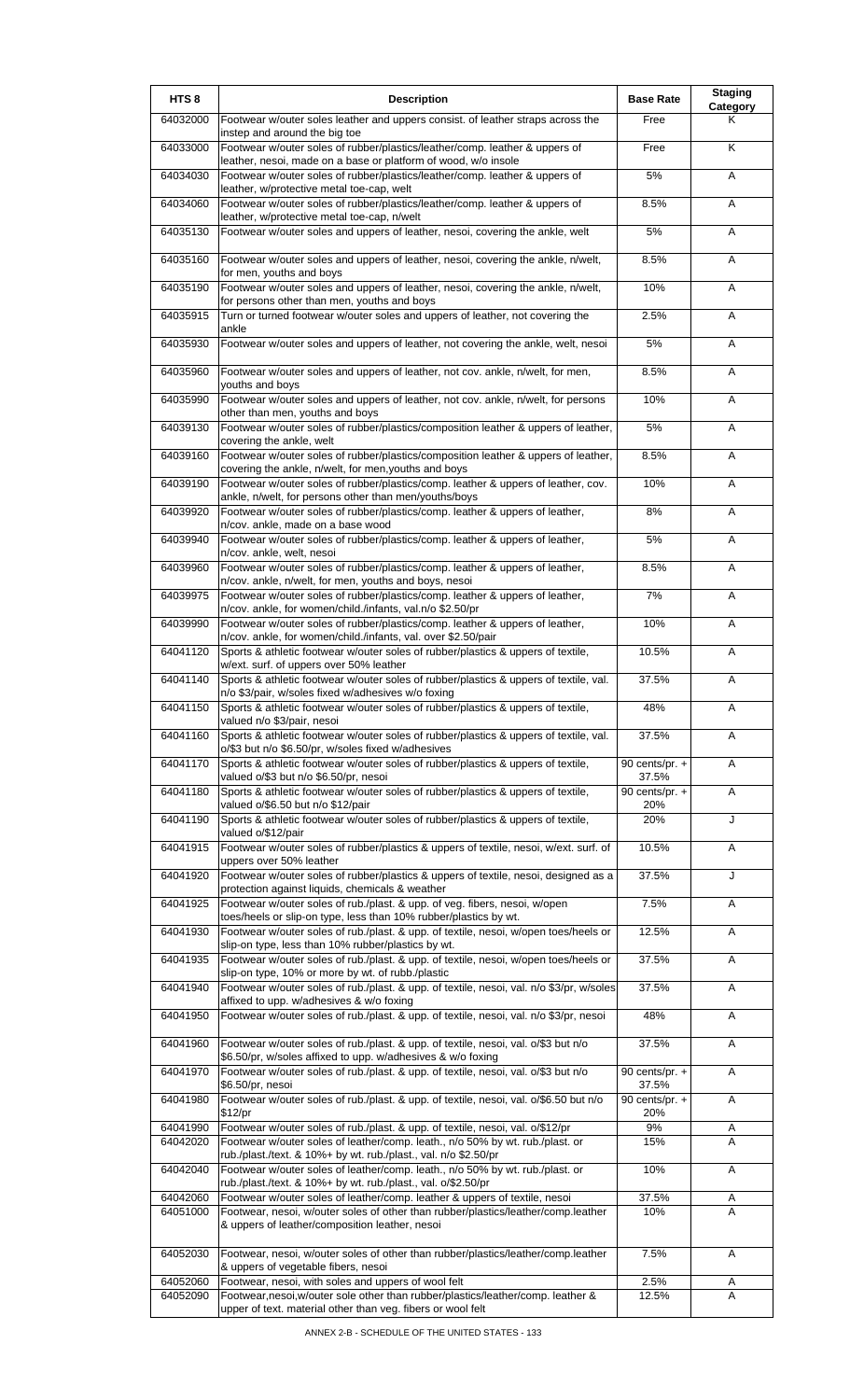| HTS <sub>8</sub>     | <b>Description</b>                                                                                                                              | <b>Base Rate</b>                                | <b>Staging</b><br>Category   |
|----------------------|-------------------------------------------------------------------------------------------------------------------------------------------------|-------------------------------------------------|------------------------------|
| 64059020             | Disposable footwear, nesoi, designed for one-time use                                                                                           | 3.8%                                            | A                            |
| 64059090             | Footwear, nesoi, w/outer soles and uppers other than of<br>rubber/plastics/leather/comp. leather/textile materials                              | 12.5%                                           | A                            |
| 64061005             | Formed uppers for footwear, of leather/composition leather, for men, youths and<br>boys                                                         | 8.5%                                            | A                            |
| 64061010             | Formed uppers for footwear, of leather/composition leather, for women, misses,<br>children and infants                                          | 10%                                             | A                            |
| 64061020             | Formed uppers for footwear, of textile materials, w/o 50% of external surface<br>leather                                                        | 10.5%                                           | Α                            |
| 64061025             | Formed uppers for footwear, of textile materials, nesoi, valued n/o \$3/pr                                                                      | 33.6%                                           | Α                            |
| 64061030             | Formed uppers for footwear, of textile materials, nesoi, valued o/\$3 but n/o<br>\$6.50/pr                                                      | $63$ cents/pr. $+$<br>26.2%                     | A                            |
| 64061035             | Formed uppers for footwear, of textile materials, nesoi, valued o/\$6.50 but n/o<br>\$12/pr                                                     | 62 cents/pr. $+$<br>13.7%                       | A                            |
| 64061040             | Formed uppers for footwear, of textile materials, nesoi, valued o/\$12/pr                                                                       | 7.5%                                            | Α                            |
| 64061045             | Formed upper for footwear, of materials other than leather/comp.leather or textile,<br>w/over 90% of ext. surf. rub./plast. not for fw w/foxing | 6%                                              | A                            |
| 64061050             | Formed uppers for footwear, of materials other than leather/comp.leather or textile<br>materials, nesoi                                         | 26.2%                                           | Α                            |
| 64061060             | Uppers & pts. thereof for footwear, nesoi, of rubber or plastics                                                                                | Free                                            | Κ                            |
| 64061065<br>64061070 | Uppers & pts. thereof for footwear, nesoi, of leather<br>Uppers & pts. thereof for footwear, nesoi, of textile materials w/external surface     | Free<br>Free                                    | Κ<br>$\overline{\mathsf{K}}$ |
|                      | area over 50% leather                                                                                                                           |                                                 |                              |
| 64061072             | Uppers for footwear, nesoi, of cotton, w/external surface area less than 50% textile<br>materials                                               | 11.2%                                           | A                            |
| 64061077             | Uppers & pts. thereof for footwear, nesoi, of cotton, w/external surface area 50%<br>or more of textile materials                               | 11.2%                                           | A                            |
| 64061085             | Uppers for footwear, nesoi, of materials nesoi, w/external surface area less than<br>50% textile materials                                      | 4.5%                                            | A                            |
| 64061090             | Uppers & pts. thereof for footwear, nesoi                                                                                                       | 4.5%                                            | Α                            |
| 64062000<br>64069100 | Outer soles and heels for footwear, of rubber or plastics<br>Parts of footwear, nesoi, of wood                                                  | 2.7%<br>2.6%                                    | A<br>Α                       |
| 64069915             | Parts of footwear; removable insoles, heel cushions, etc; gaiters, leggings, etc, &                                                             | 14.9%                                           | A                            |
| 64069930             | pts. thereof; all the foregoing of textile materials<br>Parts of footwear, nesoi; removable insoles, heel cushions, etc; gaiters, leggings,     | 5.3%                                            | Α                            |
| 64069960             | etc, & pts. thereof; all the foregoing of rub./plast.<br>Parts of footwear; removable insoles, heel cushions, etc; gaiters, leggings, etc, &    | Free                                            | K                            |
| 64069990             | pts. thereof; all the foregoing of leather<br>Parts of footwear, nesoi; removable insoles, heel cushions, etc; gaiters, leggings,               | Free                                            | Κ                            |
| 65010030             | etc, & pts thereof; all the foregoing of materials nesoi<br>Hat forms, hat bodies and hoods, not blocked to shape or with made brims;           | Free                                            | K                            |
| 65010060             | plateaux & manchons; all of fur felt, for men or boys<br>Hat forms, hat bodies and hoods, not blocked to shape or with made brims;              | 96 cents/doz.                                   | A                            |
|                      | plateaux & manchons; all of fur felt, not for men or boys                                                                                       | + 1.4%                                          |                              |
| 65010090             | Hat forms, hat bodies and hoods, not blocked to shape or with made brims;<br>plateaux & manchons; all of felt, other than fur felt              | 10.3 cents/kg<br>$+10.3%$                       | Α                            |
| 65020020             | Hat shapes, plaited or assembled from strips, not blocked/lined/trimmed & w/o<br>made brims, of veg. fibers or materls, or paper yarn, sewed    | 34 cents/doz.<br>$+3.4%$                        | Α                            |
| 65020040             | Hat shapes, plaited or asmbld from strips, n/blocked/lined/trimmed & w/o made<br>brims, of veg. fibers or materls, not sewed/bleached/colored   | 4%                                              | A                            |
| 65020060             | Hat shapes, plaited or asmbld from strips, n/blocked/lined/trimmed & w/o made<br>brims, of veg. fibers or materls, not sewed but bleachd/colord | Free                                            | $\overline{\mathsf{K}}$      |
| 65020090             | Hat shapes, plaited or assembled from strips, not blocked/lined/trimmed & w/o                                                                   | 6.8%                                            | A                            |
| 65030030             | made brims, not veg. fibers/veg. materials/paper yarn, nesoi<br>Hats and headgear of fur felt made from hat forms and hat bodies of 6501, for   | Free                                            | K                            |
| 65030060             | men or boys<br>Hats and headgear of fur felt made from hat forms and hat bodies of 6501, not for                                                | Free                                            | K                            |
|                      | men or boys                                                                                                                                     |                                                 |                              |
| 65030090             | Hats and headgear of felt, other than of fur felt, made from hat forms and hat<br>bodies of 6501                                                | 13.5 cents/kg<br>$+6.3% + 1.9$<br>cents/article | A                            |
| 65040030             | Hats and headgear, plaited or assembled from strips of veg. fibers or unspun<br>fibrous veg. materials and/or paper yarn, sewed                 | 6%                                              | A                            |
| 65040060             | Hats and headgear, plaited or assembled from strips of veg. fibers or unspun<br>fibrous veg. materials and/or paper yarn, not sewed             | 94 cents/doz.<br>+ 4.6%                         | A                            |
| 65040090             | Hats and headgear, plaited or assembled from strips of any material (o/than veg.<br>fibers/unspun fibrous veg. materials and/or paper yarn)     | 6.8%                                            | Α                            |
| 65051000             | Hair-nets of any material, whether or not lined or trimmed                                                                                      | 9.4%                                            | D                            |
| 65059015<br>65059020 | Hats and headgear, of cotton and/or flax, knitted<br>Headwear, of cotton, not knitted; certified hand-loomed and folklore hats &                | 7.9%<br>7.5%                                    | Α<br>A                       |
|                      | headgear, of cotton and/or flax, not knitted                                                                                                    |                                                 |                              |
| 65059025<br>65059030 | Hats and headgear, of flax or of flax and cotton, not knitted<br>Hats and headgear, of wool, knitted or crocheted or made up from knitted or    | 7.5%<br>25.4 cents/kg                           | A<br>A                       |
|                      | crocheted fabric                                                                                                                                | $+7.7%$                                         |                              |
| 65059040             | Hats and headgear, of wool, made up from felt or o/textile materl, but n/knitted or<br>crocheted or made up from knitted or crocheted fabric    | 31 cents/ $kg +$<br>7.9%                        | A                            |
| 65059050             | Hats and headgear, of mmf, knitted or crocheted or made up from knitted or                                                                      | 6.8%                                            | A                            |
| 65059060             | crocheted fabric, wholly or in part of braid<br>Hats and headgear, of mmf, knitted or crocheted or made up from knitted or                      | 20 cents/kg +                                   | Α                            |
|                      | crocheted fabrics, not in part of braid                                                                                                         | 7%                                              |                              |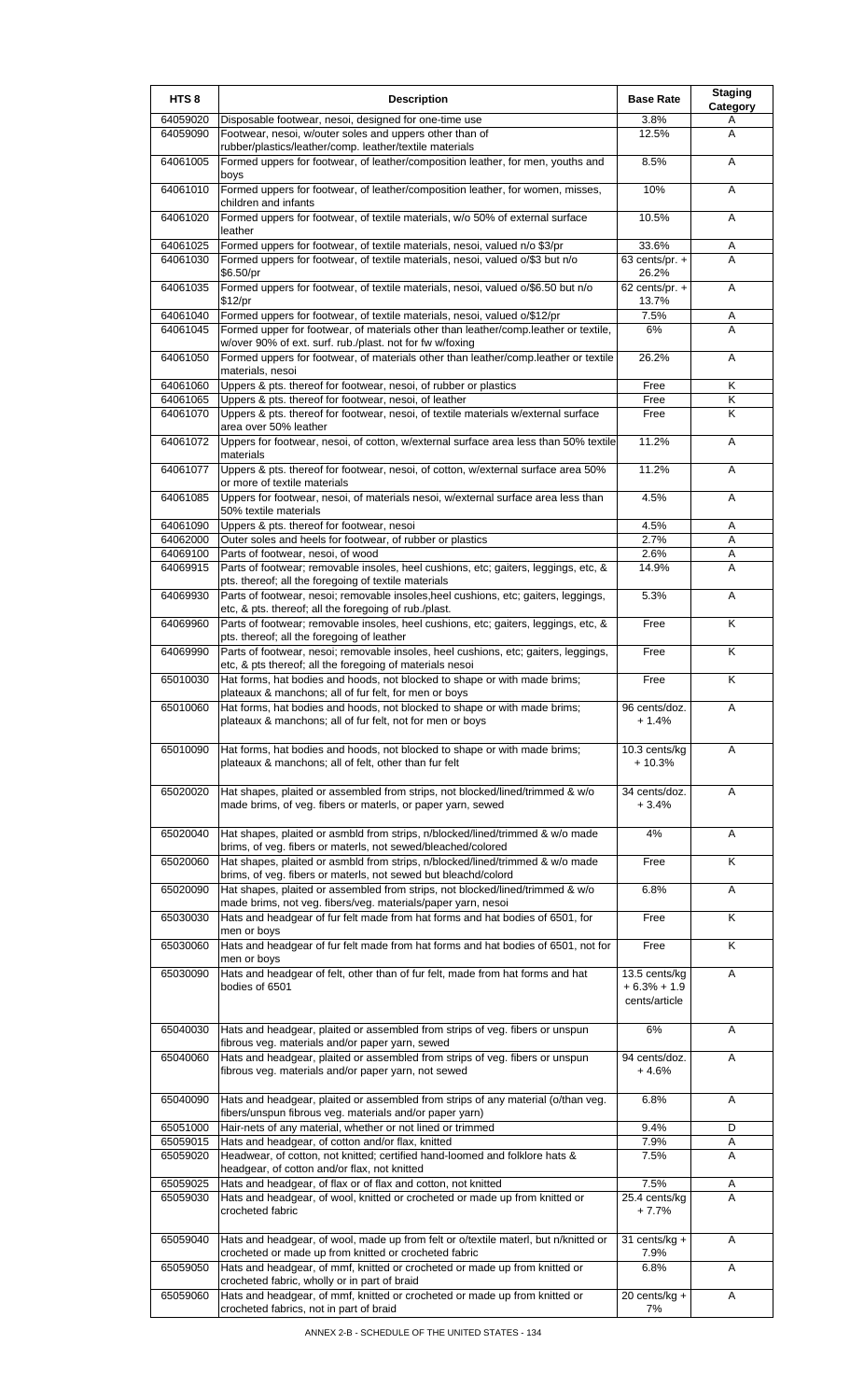| HTS <sub>8</sub>     | <b>Description</b>                                                                                                                             | <b>Base Rate</b>         | <b>Staging</b>       |
|----------------------|------------------------------------------------------------------------------------------------------------------------------------------------|--------------------------|----------------------|
| 65059070             | Hats and headgear, of mmf, made up from felt or o/textile material (but n/knitted or<br>crocheted), wholly or in part braid                    | 6.8%                     | <b>Category</b><br>А |
| 65059080             | Hats and headgear, of mmf, made up from felt or o/textile material (but n/knitted or<br>crocheted), not in part of braid                       | 18.7 cents/kg<br>$+6.8%$ | A                    |
| 65059090             | Hats and headgear, of textile materials (other than of cotton, flax, wool or<br>mmf),nesoi                                                     | 20.7 cents/kg<br>$+7.5%$ | A                    |
| 65061030             | Safety headgear of reinforced or laminated plastics, whether or not lined or<br>trimmed                                                        | Free                     | K                    |
| 65061060             | Safety headgear, other than of reinforced or laminated plastics, whether or not<br>lined or trimmed                                            | Free                     | Κ                    |
| 65069100             | Headgear (other than safety headgear), nesoi, of rubber or plastics, whether or not<br>lined or trimmed                                        | Free                     | Κ                    |
| 65069200<br>65069900 | Headgear, nesoi, of furskin, whether or not lined or trimmed<br>Headgear (other than safety headgear), nesoi, of materials other than rubber,  | 3.3%<br>8.5%             | Α<br>A               |
| 65070000             | plastics, or furskins, whether or not lined or trimmed<br>Headbands, linings, covers, hat foundations, hat frames, peaks (visors) and          | Free                     | K                    |
| 66011000             | chinstraps, for headgear<br>Garden or similar umbrellas                                                                                        | 6.5%                     | Α                    |
| 66019100             | Umbrellas, other than garden or similar umbrellas, having a telescopic shaft                                                                   | Free                     | Κ                    |
| 66019900             | Umbrellas, other than garden or similar umbrellas, not having a telescopic shaft                                                               | 8.2%                     | A                    |
| 66020000             | Walking-sticks, seat-sticks, whips, riding-crops and the like                                                                                  | 4%                       | Α                    |
| 66031040<br>66031080 | Umbrella handles and knobs<br>Handles and knobs for walking sticks, seat-sticks, whips, riding crops and the like                              | Free<br>5.2%             | Κ<br>A               |
| 66032030             | Umbrella frames, including frames mounted on shafts (sticks), for hand-held                                                                    | Free                     | K                    |
|                      | umbrellas chiefly used for protection against rain                                                                                             |                          |                      |
| 66032090             | Umbrella frames, including frames mounted on shafts (sticks), other than for hand-<br>held rain umbrellas, nesoi                               | 12%                      | D                    |
| 66039040<br>66039080 | Umbrella tips and caps<br>Parts, trimmings and accessories, nesoi, for umbrellas, walking-sticks, seat-sticks                                  | Free<br>5.2%             | Κ<br>Α               |
|                      | and the like                                                                                                                                   |                          |                      |
| 67010030             | Articles of feathers or down (other than articles & apparel filled or stuffed with<br>feathers/down and worked quills & scapes)                | 4.7%                     | Α                    |
| 67010060             | Skins and o/parts of birds w/their feathers or down, feathers, pts of feathers/down,<br>nesoi                                                  | 4.7%                     | Α                    |
| 67021020             | Artificial flowers/foliage/fruit; articles of art. flowers, etc.; all of plastics, asmbld by<br>binding/gluing/or similar methods              | 8.4%                     | Α                    |
| 67021040             | Artificial flowers/foliage/fruit & pts of; articles of art. flowers, etc.; all of plastics, not<br>asmbld by binding/gluing/or similar methods | 3.4%                     | Α                    |
| 67029010             | Artificial flowers/foliage/fruit & pts thereof; articles of artif. flowers, etc.; all the<br>foregoing of feathers                             | 4.7%                     | Α                    |
| 67029035             | Artificial flowers/foliage/fruit & pts thereof; articles of artif. flowers, etc.; all the<br>foregoing of man-made fibers                      | 9%                       | Α                    |
| 67029065             | Artificial flowers/foliage/fruit & pts thereof; articles of artif. flowers, etc.; all the<br>foregoing of materials o/than plast./feath./mmf   | 17%                      | D                    |
| 67030030             | Human hair, dressed, thinned, bleached or otherwise worked, for use in making                                                                  | Free                     | Κ                    |
| 67030060             | wigs or the like<br>Wool or other animal hair or other textile materials, prepared for use in making<br>wigs or the like                       | Free                     | K                    |
| 67041100             | Wigs (complete), of synthetic textile materials                                                                                                | Free                     | Κ                    |
| 67041900             | Wigs (partial), false beards, eyebrows and the like, of synthetic textile materials                                                            | Free                     | K                    |
| 67042000             | Wigs, false beards, eyebrows and the like, of human hair; articles of human hair,<br>nesoi                                                     | Free                     | Κ                    |
| 67049000             | Wigs, false beards, eyebrows and the like, of animal hair or textile materials (other<br>than synthetic textiles)                              | Free                     | Κ                    |
| 68010000             | Setts, curbstones and flagstones, of natural stone (except slate)                                                                              | 2.8%                     | A                    |
| 68021000             | Tiles/cubes/similar arts. of natural stone, enclosable in a sq. w/a side less than 7<br>cm; artificially colored granules, chippings & powder  | 4.8%                     | A                    |
| 68022110             | Monumental or building stone & arts. thereof, of travertine, simply cut/sawn, w/flat<br>or even surface                                        | 4.2%                     | Α                    |
| 68022150             | Monumental or building stone & arts. thereof, of marble & alabaster, simply<br>cut/sawn, w/flat or even surface                                | 1.9%                     | Α                    |
| 68022200             | Monumental or building stone & arts. thereof, of calcareous stone, nesoi, simply<br>cut/sawn, w/flat or even surface                           | 4.9%                     | Α                    |
| 68022300             | Monumental or building stone & arts. thereof, of granite, simply cut/sawn, w/flat or                                                           | 3.7%                     | A                    |
| 68022900             | even surface<br>Monumental or building stone & arts. thereof, of stone, nesoi, simply cut/sawn,                                                | 6%                       | A                    |
| 68029105             | w/flat or even surface<br>Marble slabs, further worked than simply cut/sawn                                                                    | 2.5%                     | Α                    |
| 68029115             | Monumental or building stone & arts. thereof (o/than slabs), of marble, further                                                                | 4.9%                     | A                    |
| 68029120             | worked than simply cut/sawn, nesoi<br>Monumental or building stone & arts. thereof, of travertine, dressed or polished but                     | 4.2%                     | Α                    |
| 68029125             | not further worked, nesoi<br>Monumental or building stone & arts. thereof, of travertine, further worked than                                  | 3.7%                     | Α                    |
|                      | dressed or polished, nesoi                                                                                                                     | 4.7%                     |                      |
| 68029130             | Monumental or building stone & arts. thereof, of alabaster, further worked than<br>simply cut/sawn, nesoi                                      |                          | Α                    |
| 68029200             | Monumental or building stone & arts. thereof, of calcareous stone, nesoi, further<br>worked than simply cut/sawn, nesoi                        | 4.9%                     | Α                    |
| 68029300             | Monumental or building stone & arts. thereof, of granite, further worked than<br>simply cut/sawn, nesoi                                        | 3.7%                     | Α                    |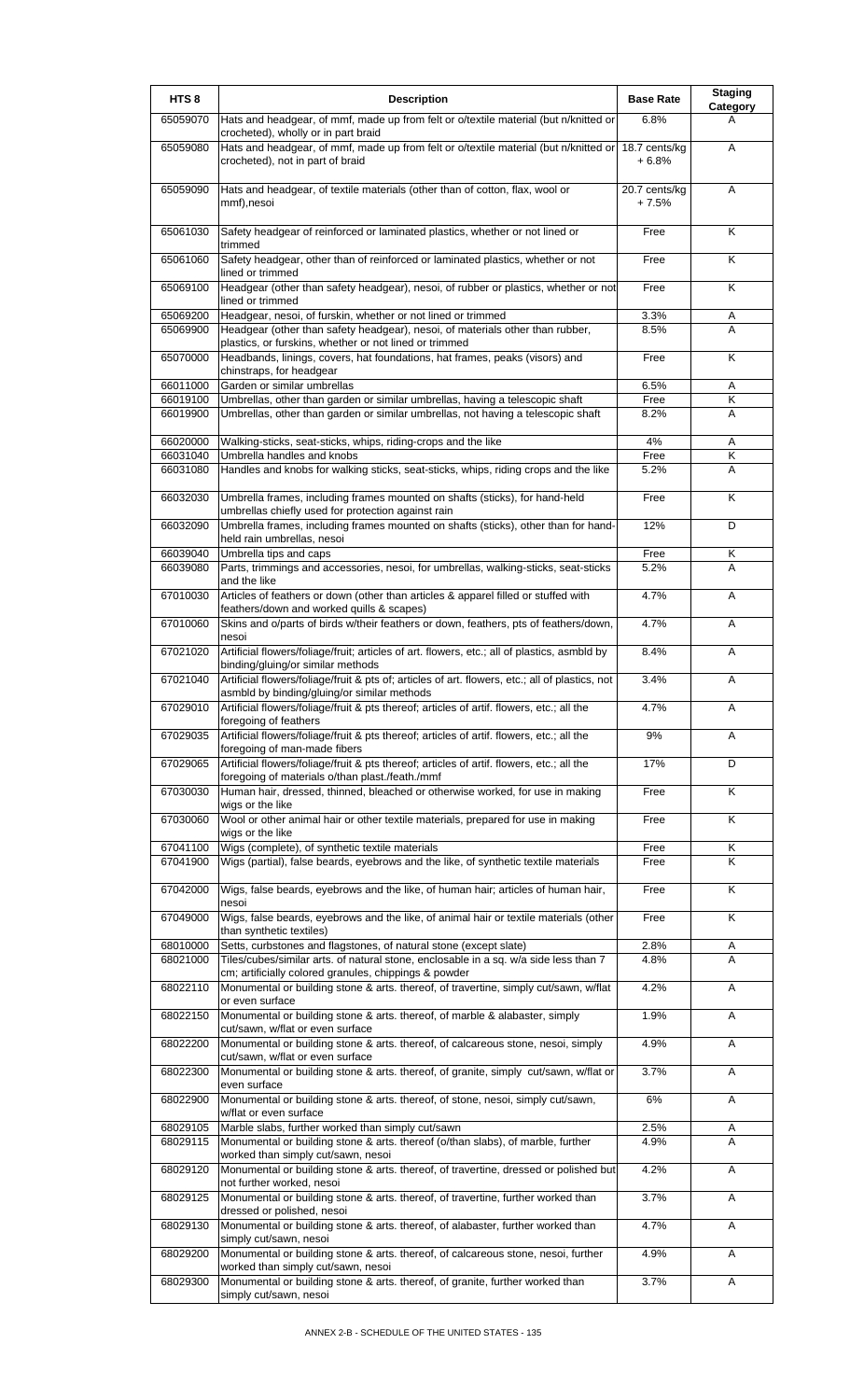| HTS <sub>8</sub>     | <b>Description</b>                                                                                                                                                        | <b>Base Rate</b>   | <b>Staging</b><br>Category |
|----------------------|---------------------------------------------------------------------------------------------------------------------------------------------------------------------------|--------------------|----------------------------|
| 68029900             | Monumental or building stone & arts. thereof, nesoi, further worked than simply<br>cut/sawn, nesoi                                                                        | 6.5%               | A                          |
| 68030010             | Roofing slate                                                                                                                                                             | 3.3%               | Α<br>K                     |
| 68030050             | Worked slate (other than roofing slate) and articles of slate or agglomerated slate                                                                                       | Free               |                            |
| 68041000<br>68042100 | Millstones and grindstones for milling, grinding or pulping<br>Millstones, grindstones, grinding wheels and the like, nesoi, of agglomerated                              | Free<br>Free       | Κ<br>Κ                     |
|                      | synthetic or natural diamond                                                                                                                                              |                    |                            |
| 68042210             | Millstones, grindstones, grinding wheels and the like, nesoi, of agglomerated<br>abrasives nesoi, or ceramics, bonded with synthetic resins                               | 5 cents/kg +<br>2% | A                          |
| 68042240             | Abrasive wheels of agglomerated abrasives nesoi, or ceramics, not bonded with<br>synthetic resins                                                                         | Free               | K                          |
| 68042260             | Millstones, grindstones, grinding wheels and the like, nesoi, of agglomerated<br>abrasives nesoi, or ceramics, not bonded w/synthetic resins                              | Free               | K                          |
| 68042300             | Millstones, grindstones, grinding wheels and the like, nesoi, of natural stone                                                                                            | Free<br>Free       | K<br>K                     |
| 68043000<br>68051000 | Hand sharpening or polishing stones<br>Natural or artificial abrasive powder or grain on a base of woven textile fabric only                                              | Free               | Κ                          |
| 68052000             | Natural or artificial abrasive powder or grain on a base of paper or paperboard                                                                                           | Free               | K                          |
| 68053010             | only<br>Articles wholly or partly coated natural or artificial abrasive powder or grain, on a                                                                             | Free               | Κ                          |
| 68053050             | base of materials nesoi, in sheets, strips, disks, etc.<br>Natural or artificial abrasive powder or grain on a base of materials nesoi, in forms                          | Free               | K                          |
|                      | nesoi                                                                                                                                                                     |                    |                            |
| 68061000<br>68062000 | Slag wool, rock wool and similar mineral wools, in bulk, sheets or rolls<br>Exfoliated vermiculite, expanded clays, foamed slag and similar expanded mineral<br>materials | 3.9%<br>Free       | Α<br>K                     |
| 68069000             | Mixtures and articles of heat-insulating, sound-insulating or sound-absorbing<br>mineral materials, nesoi                                                                 | Free               | K                          |
| 68071000             | Articles of asphalt or of similar material, in rolls                                                                                                                      | Free               | Κ                          |
| 68079000<br>68080000 | Articles of asphalt or of similar material, not in rolls<br>Panels, boards, tiles and similar articles of vegetable fiber, straw or wood wastes,                          | 2.7%<br>Free       | Α<br>K                     |
|                      | agglomerated with cement, plaster or o/mineral binders                                                                                                                    |                    |                            |
| 68091100             | Panels, boards, sheets, tiles and similar articles of plaster or comp. plaster,<br>n/ornamented, faced or reinforced w/paper or paperboard only                           | Free               | K                          |
| 68091900             | Panels, boards, sheets, tiles and similar articles of plaster or comp. plaster, not<br>ornamented, nesoi                                                                  | 3%                 | Α                          |
| 68099000             | Articles (other than panels, boards, sheets, tiles, etc.) of plaster or of compositions<br>based on plaster, nesoi                                                        | Free               | K                          |
| 68101100             | Building blocks and bricks, of cement, concrete or artificial stone, whether or not<br>reinforced                                                                         | 3.2%               | A                          |
| 68101912             | Floor and wall tiles, of stone agglomerated with binders other than cement                                                                                                | 4.9%               | D                          |
| 68101914             | [Floor and wall tiles, of cement, concrete, or of artificial stone (except stone<br>agglom. w/binders other than cement)                                                  | 9%                 | D                          |
| 68101950             | Tiles, flagstones, and similar articles, nesoi, of cement, concrete or artificial stone,<br>whether or not reinforced                                                     | 3.9%               | D                          |
| 68109100             | Prefabricated structural components for building or civil engineering, of cement,<br>concrete or artificial stone, nesoi                                                  | Free               | K                          |
| 68109900             | Articles of cement (other than tiles, flagstones, bricks and similar arts.), of                                                                                           | Free               | Κ                          |
| 68111000             | concrete or artificial stone, nesoi<br>Corrugated sheets, of asbestos-cement, cellulose fiber-cement or the like                                                          | Free               | Κ                          |
| 68112000             | Sheets (other than corrugated), panels, tiles and similar articles of asbestos-<br>cement, cellulose-fiber cement or the like                                             | Free               | Κ                          |
| 68113000             | Tubes, pipes and tube or pipe fittings, of asbestos-cement, cellulose fiber-cement<br>or the like                                                                         | Free               | K                          |
| 68119000             | Articles of asbestos-cement, cellulose fiber-cement or the like, nesoi                                                                                                    | Free               | Κ                          |
| 68125010             | Asbestos or mixtures with a basis of asbestos, footwear                                                                                                                   | 8.3%               | Α                          |
| 68125050             | Asbestos or mixtures with a basis of asbestos, clothing, clothing accessories and<br>headgear                                                                             | Free               | K                          |
| 68126000             | Asbestos or mixtures with a basis of asbestos, paper, millboard and felt                                                                                                  | Free               | Κ                          |
| 68127000             | Asbestos or mixtures with a basis of asbestos, compressed fiber jointing, in sheets<br>or rolls                                                                           | Free               | K                          |
| 68129001             | Articles nesoi, of asbestos or mixtures with a basis of asbestos or asbestos and<br>magnesium carbonate, other than heading 6811 or 6813                                  | Free               | K                          |
| 68131000             | Brake linings and pads, not mounted, of friction material with a basis of asbestos<br>or other mineral substances or cellulose                                            | Free               | K                          |
| 68139000             | Friction material & articles thereof, nesoi, not mounted, with a basis of asbestos or<br>other mineral substances or cellulose                                            | Free               | K                          |
| 68141000             | Agglomerated or reconstituted mica, in plates, sheets and strips, whether or not on<br>a support                                                                          | 2.7%               | Α                          |
| 68149000             | Worked mica and articles of mica, nesoi, whether or not on a support of paper,<br>paperboard or other materials                                                           | 2.6%               | Α                          |
| 68151000             | Nonelectrical articles of graphite or other carbon, nesoi                                                                                                                 | Free               | Κ                          |
| 68152000<br>68159100 | Articles of peat, nesoi<br>Articles containing magnesoite, dolomite or chromite, nesoi                                                                                    | Free<br>Free       | Κ<br>Κ                     |
| 68159920             | Talc, steatite and soapstone, cut or sawn, or in blanks, crayons, cubes, disks or                                                                                         | Free               | K                          |
| 68159940             | other forms<br>Articles of stone or of other mineral substances (including carbon fibers & articles                                                                       | Free               | Κ                          |
| 69010000             | thereof), nesoi<br>Siliceous fossil meal or earth bricks, blocks, tiles and other ceramic goods                                                                           | Free               | Κ                          |
| 69021010             | Refractory bricks of magnesite, containing by weight o/50% MgO                                                                                                            | Free               | Κ                          |
| 69021050             | Refractory bricks, blocks, tiles and similar goods containing by weight o/50% MgO                                                                                         | Free               | K                          |
| 69022010             | CaO, or Cr2O3<br>Refractory bricks containing by weight o/50% alumina (Al2O2) or silica (SiO2) or<br>mixtures or compounds thereof                                        | Free               | K                          |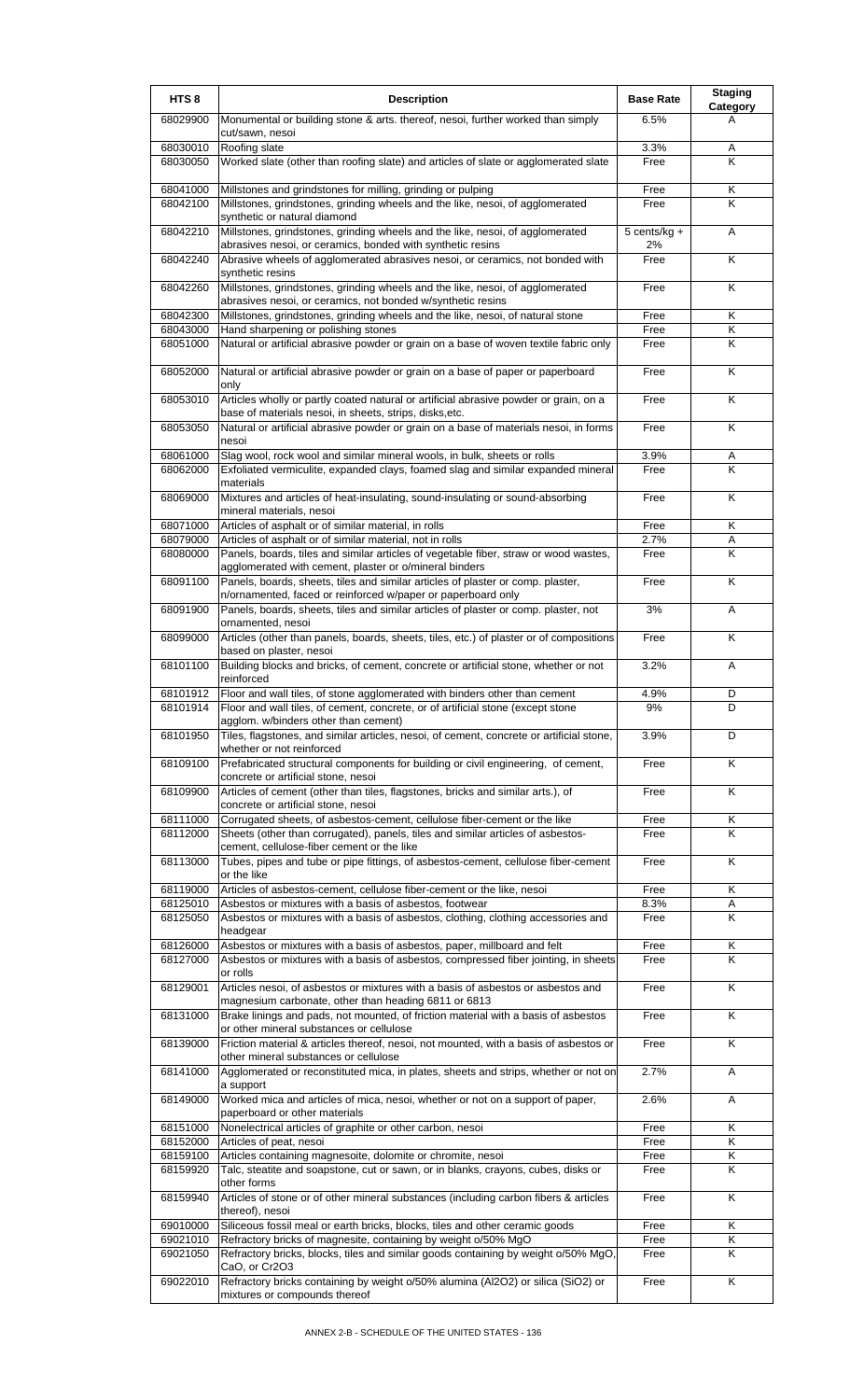| HTS <sub>8</sub>     | <b>Description</b>                                                                                                                                                                                 | <b>Base Rate</b> | <b>Staging</b><br>Category |
|----------------------|----------------------------------------------------------------------------------------------------------------------------------------------------------------------------------------------------|------------------|----------------------------|
| 69022050             | Refractory blocks, tiles & similar goods (o/than bricks), cont. by wt. o/50% alumina<br>(Al2O2) or silica (SiO2) or mixtures thereof                                                               | Free             | Κ                          |
| 69029010             | Refractory bricks, nesoi                                                                                                                                                                           | Free             | Κ                          |
| 69029050             | Refractory blocks, tiles & similar goods (other than bricks), nesoi                                                                                                                                | Free             | K                          |
| 69031000             | Refractory ceramic goods (o/than of siliceous fossil meals or earths), nesoi, cont.                                                                                                                | Free             | Κ                          |
| 69032000             | by wt. o/50% graphite or o/forms or mix. of carbon<br>Refractory ceramic goods (o/than of siliceous fossil meals or earths), nesoi, cont.<br>by wt. o/50% alumina or mix. or comp. of Al2O3 & SiO3 | Free             | K                          |
| 69039000             | Refractory ceramic goods (o/than of siliceous fossil meals or earths), nesoi                                                                                                                       | Free             | Κ                          |
| 69041000             | Ceramic building bricks (o/than refractory bricks)                                                                                                                                                 | Free             | K                          |
| 69049000             | Ceramic flooring blocks, support or filler tiles and the like (other than bricks)                                                                                                                  | Free             | K                          |
| 69051000             | Ceramic roofing tiles                                                                                                                                                                              | 13.5%            | D                          |
| 69059000             | Ceramic chimney pots, cowls, chimney liners, architectural ornaments and other<br>construction goods                                                                                               | 3.2%             | Α                          |
| 69060000<br>69071000 | Ceramic pipes, conduits, guttering and pipe fittings<br>Unglazed ceramic tiles, cubes and similar articles with largest area enclosable in a                                                       | Free<br>10%      | Κ                          |
| 69079000             | sq. w/sides under 7 cm<br>Unglazed ceramic flags, paving, hearth or wall tiles, mosaic cubes and the like,<br>nesoi                                                                                | 10%              |                            |
| 69081010             | Glazed ceramic tiles, cubes & similar arts. w/largest area enclosable in sq. w/sides<br>under 7 cm & n/o 3229 tiles/m2, boundd by straig lines                                                     | 10%              |                            |
| 69081020             | Glazed ceramic tiles, cubes & similar arts. w/largest area enclosable in sq. w/sides<br>under 7 cm & larg. surf. area less than 38.7 cm2                                                           | 10%              |                            |
| 69081050             | Glazed ceramic tiles, cubes & similar arts. w/largest area enclosable in sq. w/sides<br>under 7 cm, nesoi                                                                                          | 8.5%             |                            |
| 69089000             | Glazed ceramic flags and paving, hearth or wall tiles; glazed ceramic mosaic<br>cubes and the like, nesoi                                                                                          | 8.5%             | T                          |
| 69091120             | Porcelain or china ceramic machinery parts                                                                                                                                                         | Free             | Κ                          |
| 69091140             | Porcelain or china ceramic wares for laboratory, chemical or other technical uses                                                                                                                  | 4.5%             | C                          |
| 69091200             | (other than machinery parts), nesoi<br>Ceramic wares (o/than of porcelain or china) for laboratory, chemical or technical                                                                          | 4%               | A                          |
|                      | uses, w/hardness equivalent to 9 or more on Mohs scale                                                                                                                                             |                  |                            |
| 69091910             | Ceramic ferrite core memories                                                                                                                                                                      | Free             | κ                          |
| 69091950             | Ceramic wares for laboratory, chemical or other technical uses (o/than of porcelain<br>or china), nesoi                                                                                            | 4%               | C                          |
| 69099000             | Ceramic troughs, tubes & siml. receptacles for agriculture; ceramic pots, jars, &<br>siml. arts. for conveyance or packing of goods                                                                | 4%               | Α                          |
| 69101000             | Porcelain or china ceramic sinks, washbasins, baths, bidets, water closet bowls,<br>urinals & siml. sanitary fixtures                                                                              | 5.8%             | A                          |
| 69109000             | Ceramic (o/than porcelain or china) sinks, washbasins, baths, bidets, water closet<br>bowls, urinals & siml. sanitary fixtures                                                                     | 5.7%             | A                          |
| 69111010             | Porcelain or china hotel, restaurant & nonhousehold table and kitchenware                                                                                                                          | 25%              | G                          |
| 69111015             | Bone china household table & kitchenware valued n/o \$31.50/doz. pcs.                                                                                                                              | 8%               | A                          |
| 69111025             | Bone china household table & kitchenware valued o/\$31.50/doz. pcs.                                                                                                                                | 6%               | A                          |
| 69111035             | Porcelain or china (o/than bone china) househld tabl. & kitch.ware in sets in which<br>aggregate val. of arts./US note 6(b) n/o \$56                                                               | 26%              | G                          |
| 69111037             | Porcelain or china (o/than bone china) househld tabl. & kitch.ware in sets in which<br>aggregate val. of arts./US note 6(b) o/\$56 n/o \$200                                                       | 8%               | A                          |
| 69111038             | Porcelain or china (o/than bone china) househld tabl. & kitch ware in sets in which<br>aggregate val. of arts./US note 6(b) o/\$200                                                                | $6\%$            | Α                          |
| 69111041             | Porcelain or china (o/than bone china) hsehld steins w/pewter lids, decanters,<br>punch bowls, spoons & rests, salt/pepper sets, etc.                                                              | 6.3%             | A                          |
| 69111045             | Porcelain or china (o/than bone china) household mugs and steins w/o attached<br>pewter lids                                                                                                       | 14%              | G                          |
| 69111052             | Porcelain or china (o/than bone china) hsehld tabl/kit.ware n/in specif.sets,cups<br>o/\$8 but n/o \$29/dz, saucers o/\$5.25 but n/o \$18.75/dz,etc                                                | 8%               | G                          |
| 69111058             | Porcelain or china (o/than bone china) hsehld tabl/kit ware n/in specif. sets, cups<br>o/\$29/dz, saucers o/\$18.75/dz, bowls o/\$33/dz, etc.                                                      | 6%               | A                          |
| 69111060             | Porcelain or china (o/than bone china) household serviette rings                                                                                                                                   | 20.8%            | G                          |
| 69111080             | Porcelain or china (o/than bone china) household tableware & kitchenware, not in<br>specified sets, nesoi                                                                                          | 20.8%            | A                          |
| 69119000             | Porcelain or china (o/than bone china) household and toilet articles (other than<br>tableware or kitchenware), nesoi                                                                               | 5.4%             | Α                          |
| 69120010             | Course-grained earthen/stoneware tabl & kitchware; fine-grain earthenware tabl &<br>kitch.ware w/reddish body & lustrous colored/mottled glaze                                                     | 0.7%             | Α                          |
| 69120020             | Ceramic (o/than porcelain or china) hotel, restaurant or nonhousehold tableware<br>and kitchenware                                                                                                 | 28%              | G                          |
| 69120035             | Ceramic (o/than porcelain or china) household table and kitchenware, in sets in<br>which aggregate val. of arts./US note 6(b) n/o \$38                                                             | 9.8%             | Α                          |
| 69120039             | Ceramic (o/than porcelain or china) household table and kitchenware, in sets in<br>which aggregate val. of arts./US note 6(b) o/\$38                                                               | 4.5%             | G                          |
| 69120041             | Ceramic (o/than porcelain or china) hsehld steins w/pewter lids, decanters, punch<br>bowls, spoons & rests, salt/pepper sets, etc.                                                                 | 3.9%             | A                          |
| 69120044             | Ceramic (o/than porcelain or china) household mugs and steins w/o attached<br>pewter lids                                                                                                          | 10%              | Α                          |
| 69120045             | Ceramic (o/than porcelain or china) household tabl/kitch.ware,n/in specif. sets,<br>cups o/\$5.25/dz, saucers o/\$3/dz, etc.                                                                       | 4.5%             | Α                          |
| 69120046             | Ceramic (o/than porcelain or china) household serviette rings                                                                                                                                      | 9.8%             | A                          |
| 69120048             | Ceramic (o/than porcelain or china) household tableware and kitchenware, nesoi                                                                                                                     | 9.8%             | A                          |
| 69120050             | Ceramic (o/than porcelain or china) household articles and toilet articles (o/than<br>table and kitchenware), nesoi                                                                                | 6%               | Α                          |
| 69131010             | Porcelain or china statues, statuettes & handmade flowers, valued o/\$2.50 each,<br>of original work by professional sculptors                                                                     | Free             | Κ                          |
| 69131020             | Bone china statuettes and other ornamental articles, nesoi                                                                                                                                         | 3.3%             | A                          |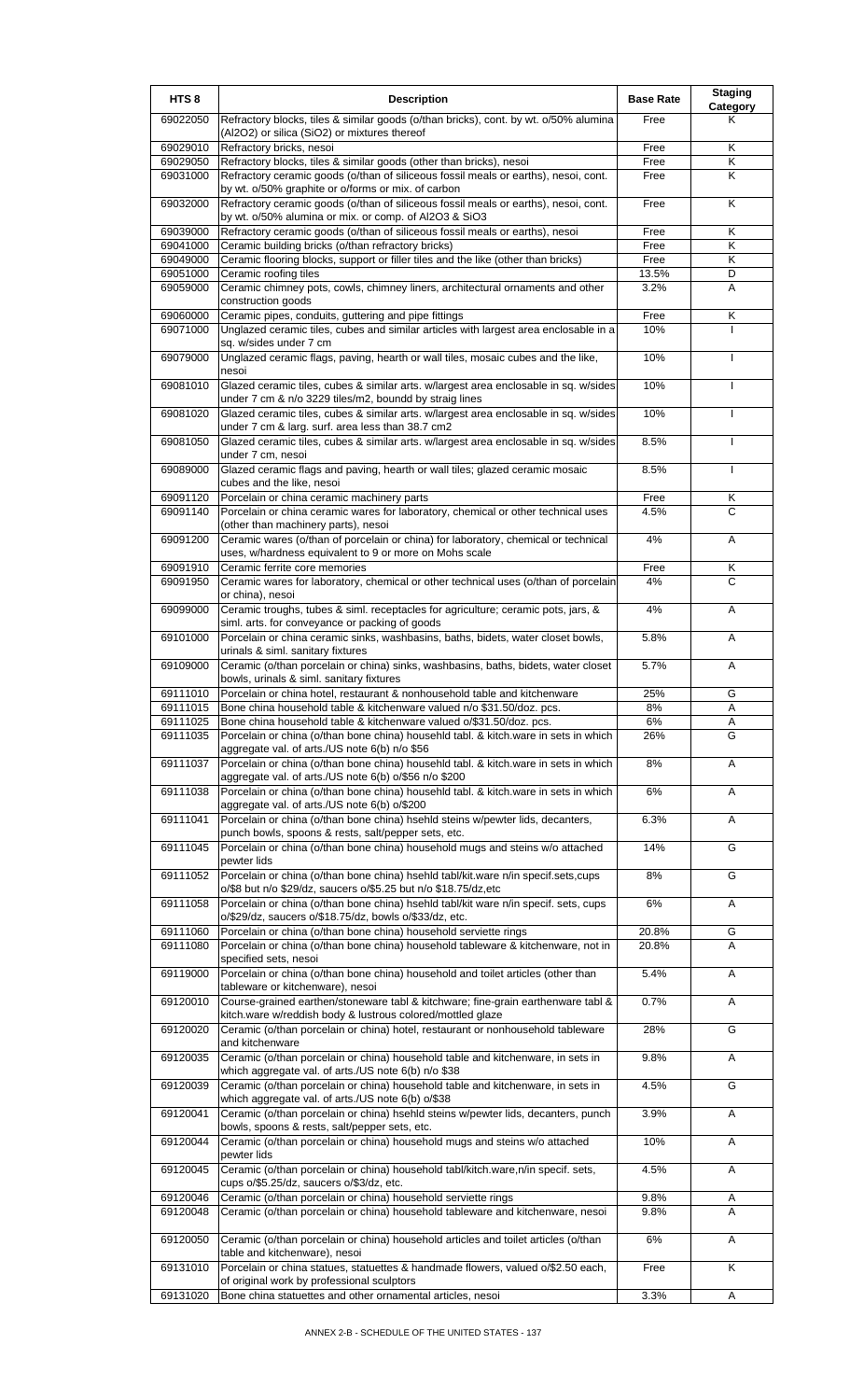| HTS <sub>8</sub>     | <b>Description</b>                                                                                                                             | <b>Base Rate</b>        | <b>Staging</b><br>Category |
|----------------------|------------------------------------------------------------------------------------------------------------------------------------------------|-------------------------|----------------------------|
| 69131050             | Porcelain or china (o/than bone china) statuettes and other ornamental articles,<br>nesoi                                                      | Free                    | Κ                          |
| 69139010             | Ceramic (o/than porcelain or china) statues, statuettes, handmade flowers, val.<br>o/\$2.50 each, of original work by professional sculptors   | Free                    | K                          |
| 69139020<br>69139030 | Ornamental articles of ceramic tile<br>Earthenware ornamental articles, having a reddish-colored body and a lustrous                           | Free<br>Free            | Κ<br>Κ                     |
| 69139050             | glaze of differing colors<br>Ceramic (o/than porcelain, china or eartherware) ornamental articles, nesoi                                       | 6%                      | A                          |
| 69141040             | Porcelain or china ceramic ferrules, n/o 3mm diam or 25mm long, w/fiber channel<br>open. and/or ceramic mating sleeves of Al2O3 or zirconia    | Free                    | K                          |
| 69141080             | Porcelain or china arts. (o/than tableware/kitchenware/household & ornament.<br>arts), nesoi                                                   | 9%                      | A                          |
| 69149040             | Ceramic (o/porcelain or china) ferrules, n/o 3mm or 25mm long, w/fiber channel<br>open. and/or ceramic mating of sleeves of Al2O3 or zirconia  | Free                    | K                          |
| 69149080             | Ceramic (o/than porcelain or china) arts. (o/than tableware/kitchenware/household<br>& ornament. arts), nesoi                                  | 5.6%                    | Α                          |
| 70010010             | Glass in the mass of fused quartz or other fused silica                                                                                        | Free                    | Κ                          |
| 70010020             | Glass in the mass (other than of fused quartz or other fused silica)                                                                           | 3%                      | Α                          |
| 70010050             | Cullet and other waste and scrap of glass                                                                                                      | Free                    | Κ                          |
| 70021010             | Glass in balls (o/than microspheres of heading 7018), unworked, n/o 6mm in<br>diameter                                                         | 3.9%                    | Α                          |
| 70021020             | Glass in balls (o/than microspheres of heading 7018), unworked, over 6 mm in<br>diameter                                                       | Free                    | K                          |
| 70022010             | Glass rods of fused quartz or other fused silica, unworked                                                                                     | Free                    | Κ                          |
| 70022050             | Glass rods (o/than of fused quartz or other fused silica), unworked                                                                            | 6%                      | Α                          |
| 70023100<br>70023200 | Glass tubes of fused quartz or other fused silica, unworked                                                                                    | Free                    | Κ                          |
|                      | Glass tubes (o/than fused quartz/silica), w/linear coefficient of expansion n/o 5x10-<br>6 per Kelvin in range of 0-300 degrees C, unworked    | 6%                      | A                          |
| 70023900             | Glass tubes (o/than fused quartz/silica), nesoi, unworked                                                                                      | 6%                      | Α                          |
| 70031200             | Cast or rolled glass, in nonwired sheets, colored thru the mass, opacified, flashed                                                            | 1.4%                    | A                          |
| 70031900             | or w/absorbent, reflect. or non-reflect.layer, not wkd.<br>Cast or rolled glass, in nonwired sheets, n/colored thru the mass, opacified,       | 1.3%                    | Α                          |
|                      | flashed, etc. & not further worked                                                                                                             |                         |                            |
| 70032000             | Cast or rolled glass, in wired sheets                                                                                                          | 1.1%                    | Α                          |
| 70033000<br>70042010 | Cast or rolled glass profiles<br>Drawn or blown glass, in sheets, w/absorbent, reflecting or non-reflecting layer,                             | 6.3%<br>Free            | Α<br>Κ                     |
|                      | n/furth. wkd.                                                                                                                                  |                         |                            |
| 70042020             | Drawn or blown glass, in rect. sheets, colored thru the mass, etc., w/o absorbent,<br>reflecting or non-reflect. layer, n/furth wkd            | 1 cents/ $kg +$<br>1.6% | A                          |
| 70042050             | Drawn or blown glass, in sheets (o/than rect.), colored thru the mass, opacified,<br>flashed, w/o absorbent, etc. layer, n/furth. wkd.         | 7.2%                    | Α                          |
| 70049005             | Drawn or blown glass, nesoi, in rectangular sheets, w/thick. n/o 1.5 mm & n/o 0.26<br>m2 in area, n/further wkd.                               | Free                    | K                          |
| 70049010             | Drawn or blown glass, nesoi, in rectangular sheets, w/thick. n/o 1.5 mm & over<br>0.26 m2 in area, n/further wkd.                              | Free                    | K                          |
| 70049015             | Drawn or blown glass, nesoi, in rectangular sheets, w/thick. over 1.5 but n/o 2 mm<br>& n/o 0.26 m2 in area, n/further wkd.                    | Free                    | Κ                          |
| 70049020             | Drawn or blown glass, nesoi, in rectangular sheets, w/thick. over 1.5 but n/o 2 mm<br>& over 0.26 m2 in area, n/further wkd.                   | Free                    | $\overline{\mathsf{K}}$    |
| 70049025             | Drawn or blown glass, nesoi, in rectangular sheets, w/thick. over 2 but n/o 3.5<br>mm, not further wkd.                                        | 0.7 cents/kg            | Α                          |
| 70049030             | Drawn or blown glass, nesoi, in rectangular sheets, w/thick. over 3.5 mm & n/o<br>0.65 m2 in area, not further wkd.                            | Free                    | K                          |
| 70049040             | Drawn or blown glass, nesoi, in rectangular sheets, w/thick. over 3.5 mm & over<br>0.65 m2 in area, not further wkd.                           | Free                    | $\overline{\mathsf{K}}$    |
| 70049050             | Drawn or blown glass, nesoi, in sheets (other than rectangular), nesoi                                                                         | 5%                      | Α                          |
| 70051040             | Surface ground or polished glass, w/absorb. or reflect. layer, n/o 1.2 mm thick &<br>n/o 0.8 M2 in area, suitable for use in LCD's             | Free                    | K                          |
| 70051080             | Float glass & surface ground or polished glass, nonwired, in sheets, w/absorb. or<br>reflect. layer, nesoi, not worked                         | 4.4%                    | A                          |
| 70052110             | Float glass & surface ground or polished glass, nonwired, in sheets, colored thru<br>mass, opacified, flashed, under 10 mm thick, not worked   | 14.5 cents/m2<br>+ 0.4% | A                          |
| 70052120             | Float glass & surface ground or polished glass, nonwired, in sheets, colored thru<br>mass, opacified, flashed, 10 mm or more thick, not worked | 5.6%                    | Α                          |
| 70052904             | Float glass & surface ground or polished glass, in sheets, less than 10 mm thick,<br>w/area n/o 0.65 M2 & for liquid crystal displays          | Free                    | K                          |
| 70052908             | Float glass & surface ground or polished glass, nonwired, in sheets, less than 10<br>mm thick, w/area n/o 0.65 M2 & not for LCD's              | 18.7 cents/m2           | Α                          |
| 70052914             | Float glass & surface ground or polished glass, in sheets, less than 10 mm thick,<br>w/area o/0.65 M2 & for liquid crystal displays            | Free                    | K                          |
| 70052918             | Float glass & surface ground or polished glass, nonwired, in sheets, less than 10<br>mm thick, w/area over 0.65 M2 & not for LCD's             | 14.5 cents/m2           | A                          |
| 70052925             | Float glass & surface ground or polished glass, nonwired, in sheets, 10 mm or<br>more in thickness                                             | 4.9%                    | Α                          |
| 70053000             | Float glass & surface ground or polished glass, wired, in sheets                                                                               | 29.1 cents/m2           | A                          |
| 70060010             | Glass of heading 7003-7005 in strips n/o 15.2 cm wide & o/2 mm thick,<br>w/longitudinal edges ground or smoothed                               | 8.8%                    | Α                          |
| 70060020             | Drawn or blown glass, not containing wire netting & not surface ground or<br>polished, but bent, edged or otherwise worked but not framed      | 6.4%                    | Α                          |
| 70060040             | Glass of heading 7003-7005, bent, edgeworked, engraved, drilled, enameled or<br>otherwise worked, but not framed or fitted, nesoi              | 4.9%                    | Α                          |
| 70071100             | Toughened (tempered) safety glass, of size and shape suitable for incorporation in<br>vehicles, aircraft, spacecraft or vessels                | 5.5%                    | A                          |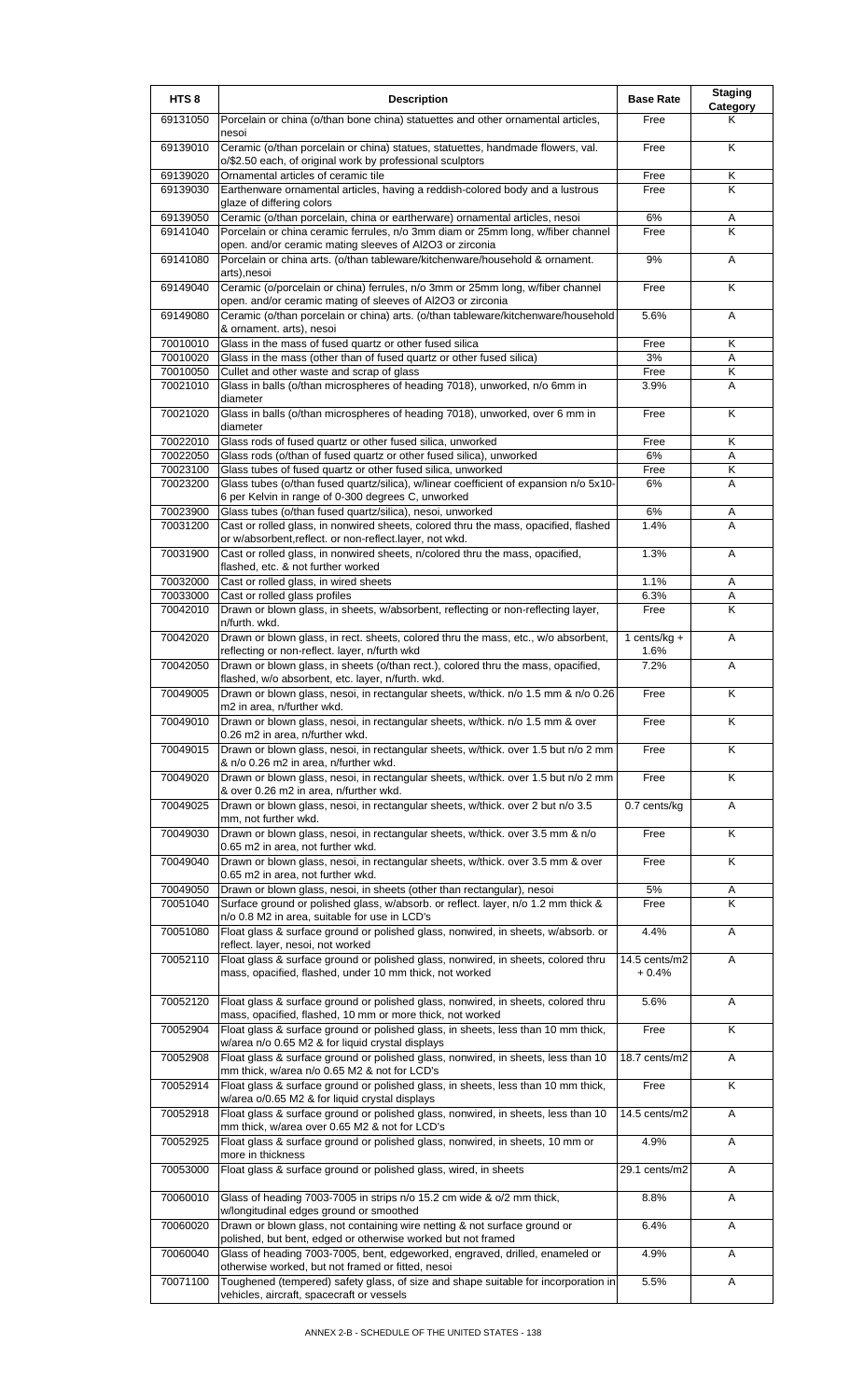| HTS <sub>8</sub>     | <b>Description</b>                                                                                                                                  | <b>Base Rate</b> | <b>Staging</b><br>Category |
|----------------------|-----------------------------------------------------------------------------------------------------------------------------------------------------|------------------|----------------------------|
| 70071900             | Toughened (tempered) safety glass, not of size or shape suitable for incorporation<br>in vehicles, aircraft, spacecraft or vessels                  | 5%               | A                          |
| 70072110             | Laminated safety glass, windshields, of size and shape suitable for incorporation<br>in vehicles, aircraft, spacecraft or vessels                   | 4.9%             | A                          |
| 70072150             | Laminated safety glass (o/than windshields), of size and shape suitable for<br>incorporation in vehicles, aircraft, spacecraft or vessels           | 4.9%             | Α                          |
| 70072900             | Laminated safety glass, not of size or shape suitable for incorporation in vehicles,<br>aircraft, spacecraft or vessels                             | 4.9%             | D                          |
| 70080000             | Glass multiple-walled insulating units                                                                                                              | 3.9%             | Α                          |
| 70091000             | Glass rearview mirrors for vehicles                                                                                                                 | 3.9%             | A                          |
| 70099110             | Glass mirrors (o/than rearview mirrors), unframed, n/o 929 cm2 in reflecting area                                                                   | 7.8%             | A                          |
| 70099150             | Glass mirrors (o/than rearview mirrors), unframed, over 929 cm2 in reflecting area                                                                  | 6.5%             | A                          |
| 70099210             | Glass mirrors (o/than rearview mirrors), framed, n/o 929 cm2 in reflecting area                                                                     | 7.8%             | Α                          |
| 70099250             | Glass mirrors (o/than rearview mirrors), framed, over 929 cm2 in reflecting area                                                                    | 6.5%             | Α                          |
| 70101000             | Glass ampoules used for the conveyance or packing of goods                                                                                          | Free             | Κ                          |
| 70102020             | Glass stoppers, lids and other closures produced by automatic machine                                                                               | 2.5%             | Α                          |
| 70102030<br>70109005 | Glass stoppers, lids and other closures not produced by automatic machine<br>Glass serum bottles, vials and other pharmaceutical containers         | 5.2%<br>Free     | Α<br>Κ                     |
| 70109020             | Glass containers for conveyance/packing perfume/toilet preps & containers                                                                           | 2.5%             | Α                          |
|                      | with/designed for ground glass stopper, made by automatic machine                                                                                   |                  |                            |
| 70109030             | Glass containers for convey/pack perfume/toilet preps & containers with/designed<br>for ground glass stopper, not made by automatic machine         | 5.2%             | A                          |
| 70109050             | Glass carboys, bottles, jars, pots, flasks, & other containers for                                                                                  | Free             | K                          |
|                      | conveyance/packing of goods (w/wo closures) & preserving jars, nesoi                                                                                |                  |                            |
| 70111010<br>70111050 | Glass bulbs (w/o fittings) for electric incandescent lamps<br>Glass envelopes, open, & glass parts thereof, for electric lighting (other than bulbs | Free<br>4.6%     | Κ<br>A                     |
|                      | for incandescent lamps), without fittings                                                                                                           |                  |                            |
| 70112010             | Glass cones (w/o fittings) for cathode-ray tubes                                                                                                    | 5.2%             | G                          |
| 70112040             | Monochrome glass envelopes (open & w/o fittings), to specified specs. & certified                                                                   | Free             | Κ                          |
|                      | by importer for actual use in computer display CRTs                                                                                                 |                  |                            |
| 70112080             | Glass envelopes (open & w/o fittings) & glass parts thereof, nesoi, for cathode-ray<br>tubes                                                        | 5.2%             | G                          |
| 70119000             | Glass envelopes (open & w/o fittings) & glass parts thereof (o/than for electric<br>lighting or cathode-ray tubes                                   | 6.6%             | A                          |
| 70120000             | Glass inners for vacuum flasks or for other vacuum vessels                                                                                          | 6.6%             | Α                          |
| 70131010             | Transparent glass-ceramic kitchenware 75% by vol. crystallilne, of lithium                                                                          | 6.9%             | A                          |
|                      | aluminosilicate, w/low lin. coefficient of expansion                                                                                                |                  |                            |
| 70131050             | Glass-ceramic ware of a kind used for household, office, indoor decoration or<br>similar purposes, nesoi                                            | 26%              | G                          |
| 70132110             | Drinking glasses of lead crystal, valued n/over \$1 each                                                                                            | 15%              | G                          |
| 70132120             | Drinking glasses of lead crystal, valued o/\$1 but n/over \$3 each                                                                                  | 14%              | G                          |
| 70132130             | Drinking glasses of lead crystal, valued o/\$3 but n/over \$5 each                                                                                  | 7.3%             | Α                          |
| 70132150             | Drinking glasses of lead crystal, valued over \$5 each                                                                                              | 3%               | Α                          |
| 70132905             | Drinking glasses of pressed and toughened (specially tempered) glass                                                                                | 12.5%            | G                          |
| 70132910             | Drinking glasses of glass (o/than Pb crystal), nesoi, valued n/over \$0.30 each                                                                     | 28.5%            | A                          |
| 70132920             | Drinking glasses of glass (o/than Pb crystal), nesoi, valued over \$0.30 but n/over<br>\$3 each                                                     | 22.5%            | Α                          |
| 70132930             | Drinking glasses of glass (o/than Pb crystal), nesoi, cut or engraved, valued over<br>\$3 but n/over \$5 each                                       | 11.3%            | G                          |
| 70132940             | Drinking glasses of glass (o/than Pb crystal), nesoi, cut or engraved, valued over<br>\$5 each                                                      | 5%               | Α                          |
| 70132950             | Drinking glasses of glass (o/than Pb crystal), nesoi, n/cut or engraved, valued over<br>\$3 but n/over \$5 each                                     | 7.5%             | G                          |
| 70132960             | Drinking glasses of glass (o/than Pb crystal), nesoi, n/cut or engraved, valued over<br>\$5 each                                                    | 5%               | G                          |
| 70133110             | Glassware for table or kitchen purposes (o/than drinking glasses), of lead crystal,<br>valued n/over \$1 each                                       | 15%              | G                          |
| 70133120             | Glassware for table or kitchen purposes (o/than drinking glasses), of lead crystal,<br>valued over \$1 but n/over \$3 each                          | 14%              | G                          |
| 70133130             | Glassware for table or kitchen purposes (o/than drinking glasses), of lead crystal,<br>valued over \$3 but n/over \$5 each                          | 10.5%            | G                          |
| 70133150             | Glassware for table or kitchen purposes (o/than drinking glasses), of lead crystal,<br>valued over \$5 each                                         | 6%               | Α                          |
| 70133210             | Glassware for table or kitchen purposes (o/than drinking glasses), of pressed and                                                                   | 12.5%            | G                          |
| 70133220             | toughened low coefficient of heat expansion glass<br>Glassware for table or kitchen purposes (o/than drinking glasses), of low                      | 22.5%            | G                          |
| 70133230             | coefficient of heat expansion glass, n/o \$3 each<br>Glassware for table or kitchen purposes (o/than drinking glasses), of low                      | 11.3%            | G                          |
| 70133240             | coefficient of heat expansion glass, over \$3 but n/o \$5 each<br>Glassware for table or kitchen purposes (o/than drinking glasses), of low         | 7.2%             | Α                          |
|                      | coefficient of heat expansion, over \$5 each                                                                                                        |                  |                            |
| 70133910             | Glassware for table or kitchen purposes (o/than drinking glasses), of pressed and<br>toughened glass, nesoi                                         | 12.5%            | G                          |
| 70133920             | Glassware for table or kitchen purposes (o/than drinking glasses), nesoi, valued<br>n/over \$3 each                                                 | 22.5%            | Α                          |
| 70133930             | Glassware for table or kitchen purposes (o/than drinking glasses), nesoi, cut or<br>engraved, valued over \$3 but n/over \$5 each                   | 11.3%            | G                          |
| 70133940             | Glassware for table or kitchen purposes (o/than drinking glasses), nesoi, cut or<br>engraved, valued over \$5 each                                  | 7.2%             | C                          |
| 70133950             | Glassware for table or kitchen purposes (o/than drinking glasses), nesoi, n/cut or<br>engraved, valued over \$3 but n/o \$5 each                    | 15%              | G                          |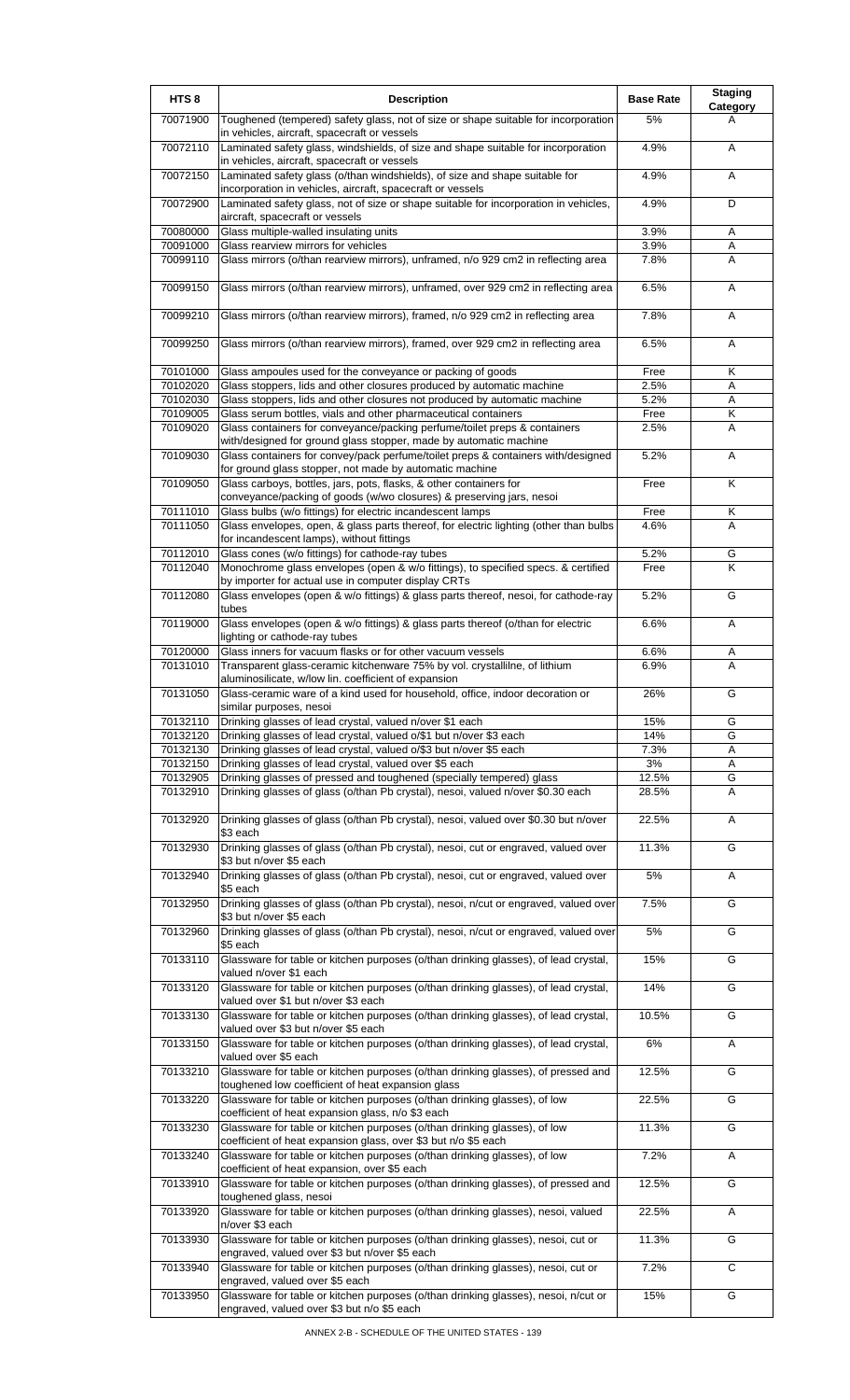| HTS <sub>8</sub>     | <b>Description</b>                                                                                                                                     | <b>Base Rate</b> | <b>Staging</b><br>Category   |
|----------------------|--------------------------------------------------------------------------------------------------------------------------------------------------------|------------------|------------------------------|
| 70133960             | Glassware for table or kitchen purposes (o/than drinking glasses), nesoi, n/cut or                                                                     | 7.2%             | C                            |
| 70139110             | engraved, valued over \$5 each<br>Glassware for toilet/office/indoor decor. & similar purposes, of lead crystal, valued                                | 20%              | G                            |
| 70139120             | n/over \$1 each<br>Glassware for toilet/office/indoor decor. & similar purposes, of lead crystal, valued                                               | 14%              | G                            |
| 70139130             | over \$1 but n/over \$3 each<br>Glassware for toilet/office/indoor decor. & similar purposes, of lead crystal, valued                                  | 10.5%            | G                            |
| 70139150             | over \$3 but n/over \$5 each<br>Glassware for toilet/office/indoor decor. & similar purposes, of lead crystal, valued                                  | 6%               | A                            |
| 70139910             | over \$5 each<br>Glassware, nesoi, decorated/colored within the body prior to solidification; millefiori                                               | 15%              | G                            |
| 70139920             | glassware; glassware colored & w/bubbles etc<br>Glassware for toilet/office/indoor decor. & similar purposes, of pressed and                           | 12.5%            | G                            |
| 70139930             | toughened (specially tempered) glass<br>Smokers' articles of glass, nesoi; perfume bottles of glass fitted with ground glass                           | 9%               | Α                            |
| 70139935             | stoppersk, nesoi<br>Votive-candle holders of glass, nesoi                                                                                              | 6.6%             | Α                            |
| 70139940             | Glassware for toilet/office/indoor decor. or similar purposes, nesoi, valued n/over<br>\$0.30 each                                                     | 38%              | G                            |
| 70139950             | Glassware for toilet/office/indoor decor. or similar purposes, nesoi, valued over<br>\$0.30 but n/over \$3 each                                        | 30%              | G                            |
| 70139960             | Glassware for toilet/office/indoor decor. or similar purposes, nesoi, cut or<br>engraved, valued over \$3 but n/over \$5 each                          | 15%              | G                            |
| 70139970             | Glassware for toilet/office/indoor decor. or similar purposes, nesoi, cut or<br>engraved, valued over \$5 each                                         | 7.2%             | A                            |
| 70139980             | Glassware for toilet/office/indoor decor. or similar purposes, nesoi, n/cut or<br>engraved, valued over \$3 but n/over \$5 each                        | 11.3%            | G                            |
| 70139990             | Glassware for toilet/office/indoor decor. or similar purposes, nesoi, n/cut or<br>engraved, valued over \$5 each                                       | 7.2%             | A                            |
| 70140010             | Glass lens blanks (other than for spectacles), not optically worked                                                                                    | 4.1%             | Α                            |
| 70140020<br>70140030 | Glass optical elements (other than lens blanks), not optically worked<br>Glass lenses and filters (other than optical elements) and parts thereof, for | 5%<br>3.4%       | Α<br>A                       |
| 70140050             | signaling purposes, not optically worked<br>Signaling glassware, nesoi, not optically worked                                                           | 3.3%             | A                            |
| 70151000             | Glasses, curved, bent, hollowed, or the like (but not optically worked), for<br>corrective spectacles                                                  | Free             | K                            |
| 70159010             | Watch glasses, round                                                                                                                                   | Free             | Κ                            |
| 70159020<br>70159050 | Watch glasses, not round<br>Clock glasses; glasses curved, bent, hollowed, etc. for noncorrective spectacles;                                          | Free<br>Free     | $\overline{\mathsf{K}}$<br>Κ |
| 70161000             | hollow spheres & segments for glasses; all n/opt. wkd.<br>Glass cubes and other glass smallwares, whether or not on a backing, for mosaics             | 2.7%             | A                            |
|                      | or similar decorative purposes                                                                                                                         |                  |                              |
| 70169010             | Paving blocks, slabs, bricks, squares, tiles & other arts. of pressed or molded<br>glass, for building or construction purposes                        | 8%               | A                            |
| 70169050             | Leaded glass windows & the like; multicellular or foam glass in blocks, panels,<br>plates, shells or similar forms                                     | 5%               | A                            |
| 70171030             | Fused quartz reactor tubes and holders designed for insertion into diffusion and<br>oxidation furnaces for semiconductor wafer production              | Free             | Κ                            |
| 70171060             | Laboratory, hygienic or pharmaceutical glassware, whether or not calibrated or<br>graduated, of fused quartz or other fused silica, nesoi              | 4.6%             | Α                            |
| 70172000             | Laboratory, hygienic or pharmaceutical glassware, whether or not calibrated or<br>graduated, of glass w/low coefficient of heat expansion              | 6.7%             | Α                            |
| 70179010<br>70179050 | Glass microscope slides and micro cover glasses<br>Laboratory, hygienic or pharmaceutical glassware, whether or not calibrated,                        | Free<br>6.7%     | Κ<br>Α                       |
|                      | nesoi, of glass, nesoi                                                                                                                                 |                  |                              |
| 70181010             | Glass imitation pearls and pearl beads of all shapes and colors, whether or not<br>drilled, not strung and not set                                     | 4%               | Α                            |
| 70181020<br>70181050 | Glass imitation precious or semiprecious stones (except beads)                                                                                         | Free             | Κ<br>Κ                       |
| 70182000             | Glass beads (o/than imitat. pearls) & similar glass smallwares, nesoi<br>Glass microspheres not exceeding 1 mm in diameter                             | Free<br>5%       | Α                            |
| 70189010             | Glass eyes, except prosthetic articles                                                                                                                 | 3.2%             | Α                            |
| 70189050             | Articles (o/than imitation jewellry) of glass beads, pearls and imitation stones and<br>statuettes & ornaments of lamp-worked glass                    | 6.6%             | A                            |
| 70191100             | Glass fiber chopped strands of a length not more than 50 mm                                                                                            | 4.9%             | Α                            |
| 70191200<br>70191905 | Glass fiber rovings<br>Fiberglass rubber reinforcing yarn, not color, of electrically nonconductive                                                    | 4.8%<br>Free     | Α<br>K                       |
|                      | continuous filament 9 to 11 microns diam & impreg for adhesion to                                                                                      |                  |                              |
| 70191915             | Glass fiber yarns, not colored, other than fiberglass rubber reinforcing yarn                                                                          | 6.5%             | Α                            |
| 70191924             | Fiberglass rubber reinforce yarn, color, of electrically nonconduct. continuous<br>filament 9 to 11 microns diam & impreg for adhesion to polym.       | Free             | K                            |
| 70191928             | Glass fiber yarns, colored, other than fiberglass rubber reinforcing yarn                                                                              | $7\%$            | Α                            |
| 70191930<br>70191970 | Glass fiber chopped strands of a length more than 50 mm<br>Fiberglass rubber reinforce cord, of electrically nonconduct. contin. filament 9 to 11      | 4.9%<br>Free     | Α<br>K                       |
|                      | microns diam & impreg for adhesion to polymeric comp.                                                                                                  |                  |                              |
| 70191990<br>70193100 | Glass fiber slivers<br>Nonwoven glass fiber mats                                                                                                       | 4.2%<br>4.3%     | Α<br>A                       |
| 70193200             | Nonwoven glass fiber in thin sheets (voiles)                                                                                                           | 4.3%             | Α                            |
| 70193910             | Nonwoven glass wool insulation products                                                                                                                | 4.9%             | Α                            |
| 70193950             | Nonwoven glass fiber webs, mattresses, boards and similar articles of nonwoven                                                                         | 4.9%             | A                            |
| 70194005             | glass fibers, nesoi<br>Woven fiberglass tire cord fabric of rovings, n/o 30 cm wide, of elect. nonconductive                                           | Free             | Κ                            |
| 70194015             | cont. filament 9-11 micron diam & impreg for adhesion<br>Woven glass fiber fabric of rovings, n/o 30 cm in width, other than fiberglass tire           | 6%               | Α                            |
| 70194030             | cord fabric<br>Woven fiberglass tire cord fabric of roving, o/30 cm wide, n/color, of elect.                                                           | Free             | K                            |
|                      | nonconduct. contin. fil. 9-11 micron diam & impreg for adhesion                                                                                        |                  |                              |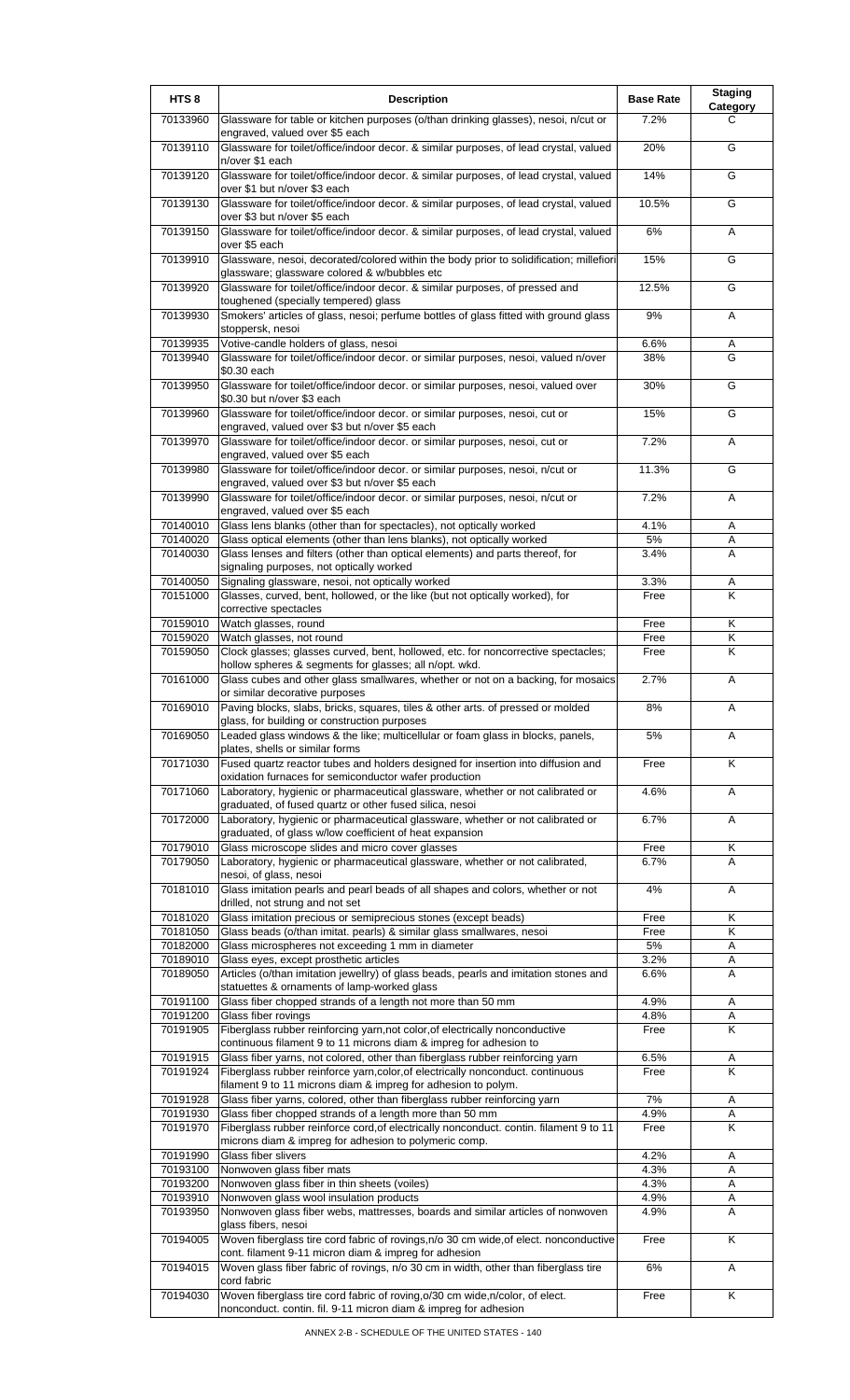| HTS <sub>8</sub>     | <b>Description</b>                                                                                                                                                | <b>Base Rate</b> | <b>Staging</b><br>Category |
|----------------------|-------------------------------------------------------------------------------------------------------------------------------------------------------------------|------------------|----------------------------|
| 70194040             | Woven glass fiber fabric of rovings, o/30 cm wide, not colored, other than<br>fiberglass tire cord fabric                                                         | 7.3%             | A                          |
| 70194070             | Woven fiberglass tire cord fabric of roving, o/30 cm wide, color, of elect nonconduct.<br>cont. filament 9-11 micron diam & impreg for adhesion                   | Free             | K                          |
| 70194090             | Woven glass fiber fabrics of rovings, o/30 cm wide, colored, other than fiberglass<br>tire cord fabric                                                            | 7%               | Α                          |
| 70195110             | Woven fiberglass tire cord fabric, n/roving, n/o 30 cm wide, of electrical nonconduct.                                                                            | Free             | K                          |
| 70195190             | contin. filament 9-11 micron diam & impreg for adhesion<br>Woven glass fiber fabric, not of rovings, n/o 30 cm wide, other than fiberglass tire<br>cord fabric    | 6%               | Α                          |
| 70195230             | Woven fiberglass tire cord fabric, n/rov, pl.weave, o/30 cm wide & less than 250<br>g/m2,w/no single yarn o/136 tex,n/colrd, of elect nonconduct                  | Free             | Κ                          |
| 70195240             | Woven glass fiber woven fabric, not colored, not of rovings, plain weave, o/30 cm<br>wide, less than 250 g/m2, w/no single yarn o/136 tex,nesoi                   | 7.3%             | Α                          |
| 70195270             | Woven fiberglass tire cord fabric, n/rov, color, pl. weave, o/30 cm wide & less thna<br>250 g/m2, w/no single yarn o/136 tex, of elect nonconduct                 | Free             | K                          |
| 70195290             | Woven glass fiber fabric, not colored, not rovings, plain weave, o/30 cm wide & less<br>than 250 g/m2, w/no single yarn not more than 136 tex, nesoi              | 7%               | Α                          |
| 70195930             | Woven fiberglass tire cord fabric, n/colored, nesoi, o/30 cm wide, of elect. noncond<br>contin filament 9-11 micron diam and impreg for adhesion                  | Free             | Κ                          |
| 70195940<br>70195970 | Woven glass fiber woven fabrics, not colored, nesoi, o/30 cm wide, nesoi<br>Woven fiberglass tire cord fabric, colored, nesoi, o/30 cm wide, of elect. nonconduct | 7.3%<br>Free     | Α<br>K                     |
| 70195990             | contin filaments 9-11 micron diam & impreg for adhesion<br>Woven glass fiber woven fabrics, colored, nesoi, o/30 cm wide, nesoi                                   | $7\%$            | Α                          |
| 70199010             | Woven glass fiber articles (other than fabrics), nesoi                                                                                                            | 4.8%             | D                          |
| 70199050             | Glass fibers (including glass wool), nesoi, and articles thereof, nesoi                                                                                           | 4.3%             | Α                          |
| 70200030             | Quartz reactor tubes and holders designed for insertion into diffusion and oxidation                                                                              | Free             | Κ                          |
|                      | furnaces for semiconductor wafer production, nesoi                                                                                                                |                  |                            |
| 70200060             | Articles of glass, not elsewhere specified or included                                                                                                            | 5%               | Α                          |
| 71011030<br>71011060 | Natural pearls, graded and temporarily strung for convenence of transport                                                                                         | Free<br>Free     | Κ<br>Κ                     |
| 71012100             | Natural pearls, not strung, mounted or set<br>Cultured pearls, unworked                                                                                           | Free             | Κ                          |
| 71012230             | Cultured pearls, worked, graded and temporarily strung for convenience of                                                                                         | Free             | Κ                          |
|                      | transport                                                                                                                                                         |                  |                            |
| 71012260             | Cultured pearls, worked, not strung, mounted or set                                                                                                               | Free             | Κ                          |
| 71021000             | Diamonds, unsorted, whether or not worked                                                                                                                         | Free             | Κ                          |
| 71022110             | Miners' diamonds, unworked or simply sawn, cleaved or bruted                                                                                                      | Free             | Κ                          |
| 71022130             | Industrial diamonds (other than miners' diamonds), simply sawn, cleaved or bruted                                                                                 | Free             | Κ                          |
| 71022140<br>71022900 | Industrial diamonds (other than miners' diamonds), unworked<br>Industrial diamonds, worked, but not mounted or set                                                | Free<br>Free     | Κ<br>K                     |
| 71023100             | Nonindustrial diamonds, unworked or simply sawn, cleaved or bruted                                                                                                | Free             | Κ                          |
| 71023900             | Nonindustrial diamonds, worked, but not mounted or set                                                                                                            | Free             | ĸ                          |
| 71031020             | Precious stones (o/than diamonds) & semiprecious stones, unworked                                                                                                 | Free             | Κ                          |
| 71031040             | Precious stones (o/than diamonds) & semiprecious stones, simply sawn or roughly<br>shaped                                                                         | 10.5%            | G                          |
| 71039100             | Rubies, sapphires and emeralds, worked, whether or not graded, but n/strung (ex.<br>ungraded temporarily strung), mounted or set                                  | Free             | K                          |
| 71039910             | Precious or semiprecious stones, nesoi, cut but not set and suitable for use in the<br>manufacture of jewelry                                                     | Free             | Κ                          |
| 71039950             | Precious or semiprecious stones, nesoi, worked, whether or not graded, but<br>n/strung (ex. ungraded temporarily strung), mtd. or set                             | 10.5%            | G                          |
| 71041000             | Piezo-electric quartz                                                                                                                                             | 3%               | Α                          |
| 71042000             | Synthetic or reconstructed precious or semiprecious stones, unworked or simply<br>sawn or roughly shaped                                                          | 3%               | A                          |
| 71049010             | Synthetic or reconstructed precious or semiprecious stones, cut but not set &<br>suitable for use in the manufacture of jewelry                                   | Free             | Κ                          |
| 71049050             | Synth.or reconstruct. precious or semiprecious stones, wkd, whether or not<br>graded, but n/strung (ex.ungraded temp. strung), mtd./set,nesoi                     | 6.4%             | Α                          |
| 71051000<br>71059000 | Diamond dust and powder<br>Natural or synthetic precious (except diamond) or semiprecious stone dust and                                                          | Free<br>Free     | Κ<br>K                     |
|                      | powder                                                                                                                                                            |                  |                            |
| 71061000             | Silver powder                                                                                                                                                     | Free             | Κ                          |
| 71069110<br>71069150 | Silver bullion and dore<br>Silver, unwrought (o/than bullion and dore)                                                                                            | Free<br>3%       | Κ<br>С                     |
| 71069210             | Silver (incl. silver plate w gold/platinum), semimanufacture, rectangular/near                                                                                    | Free             | K                          |
| 71069250             | rectangular shape, 99.5% or > pure, marked only by wgt/identity<br>Silver (including silver plated with gold or platinum), in semimanufactured form,              | 3%               | C                          |
| 71070000             | nesoi<br>Base metals clad with silver, not further worked than semimanufactured                                                                                   | 3.3%             | Α                          |
| 71081100             | Gold powder                                                                                                                                                       | Free             | Κ                          |
| 71081210             | Gold, nonmonetary, bullion and dore                                                                                                                               | Free             | Κ                          |
| 71081250             | Gold, nonmonetary, unwrought (o/than gold bullion and dore)                                                                                                       | 4.1%             | A                          |
| 71081310             | Gold leaf                                                                                                                                                         | Free             | Κ                          |
| 71081355             | Gold (incl. gold plated w platinum), not money, semimanufacture, rectangle/near<br>rectangular shape, 99.5% or > pure, marked only by wgt/identity                | Free             | K                          |
| 71081370             | Gold (including gold plated with platinum), nonmonetary, in semimanufactured<br>forms (except gold leaf), nesoi                                                   | 4.1%             | A                          |
| 71082000             | Gold, monetary, in unwrought, semimanufactured or powder form                                                                                                     | Free             | Κ                          |
| 71090000             | Base metals or silver clad with gold, but not further worked than<br>semimanufactured                                                                             | 6%               | A                          |
| 71101100             | Platinum, unwrought or in powder form                                                                                                                             | Free             | Κ                          |
| 71101900             | Platinum, in semimanufactured forms                                                                                                                               | Free             | Κ                          |
| 71102100             | Palladium, unwrought or in powder form                                                                                                                            | Free             | Κ                          |
| 71102900             | Palladium, in semimanufactured forms                                                                                                                              | Free             | κ                          |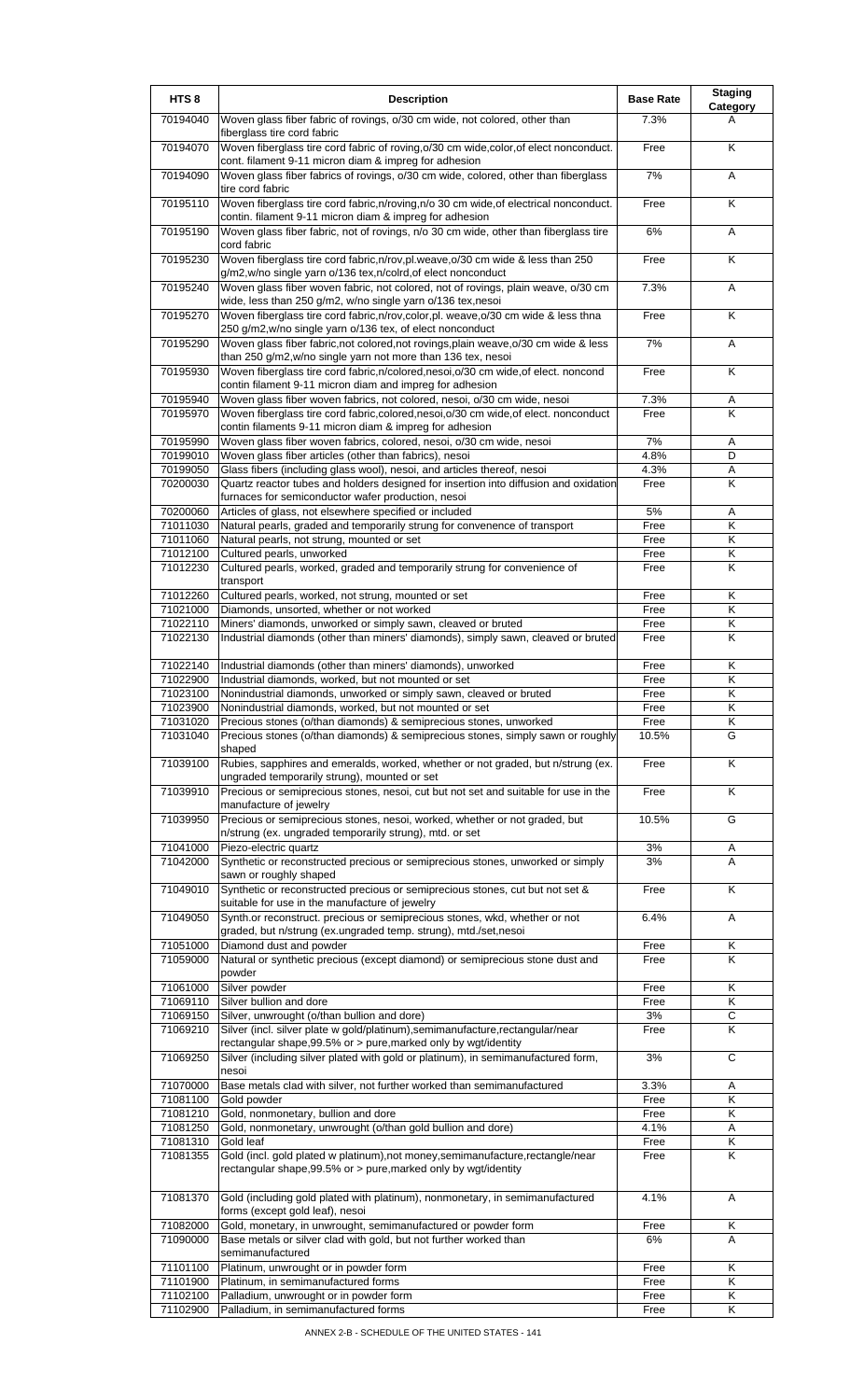| HTS <sub>8</sub>     | <b>Description</b>                                                                                                                           | <b>Base Rate</b> | <b>Staging</b><br>Category |
|----------------------|----------------------------------------------------------------------------------------------------------------------------------------------|------------------|----------------------------|
| 71103100             | Rhodium, unwrought or in powder form                                                                                                         | Free             | Κ                          |
| 71103900             | Rhodium, in semimanufactured forms                                                                                                           | Free             | Κ                          |
| 71104100             | Iridium, osmium and ruthenium, unwrought or in powder form                                                                                   | Free             | Κ                          |
| 71104900<br>71110000 | Iridium, osmium and ruthenium, in semimanufactured forms                                                                                     | Free<br>10%      | Κ<br>A                     |
|                      | Base metals, silver or gold clad with platinum, not further worked than<br>semimanufactured                                                  |                  |                            |
| 71123000             | Ash containing precious metals or precious metal compounds                                                                                   | Free             | Κ                          |
| 71129100             | Gold waste and scrap, including metal clad with gold but excluding sweepings                                                                 | Free             | K                          |
|                      | containing other precious metals                                                                                                             |                  |                            |
| 71129200             | Platinum waste and scrap, including metal clad with platinum but excluding                                                                   | Free             | K                          |
|                      | sweepings containing other precious metals                                                                                                   |                  |                            |
| 71129900             | Precious metal (other than of gold or platinum) waste and scrap, including metal<br>clad with precious metals, nesoi                         | Free             | K                          |
| 71131110             | Silver rope, curb, etc. in continuous lengths, whether or not plated/clad with other                                                         | 6.3%             | Α                          |
|                      | precious metal, suitable for jewelry manufacture                                                                                             |                  |                            |
| 71131120             | Silver articles of jewelry and parts thereof, nesoi, valued not over \$18 per dozen                                                          | 13.5%            | Α                          |
|                      | pieces or parts                                                                                                                              |                  |                            |
| 71131150             | Silver articles of jewelry and parts thereof, nesoi, valued over \$18 per dozen                                                              | 5%               | Α                          |
|                      | pieces or parts                                                                                                                              |                  |                            |
| 71131910             | Precious metal (o/than silver) rope, curb, etc. in continuous lengths, whether or not                                                        | 7%               | Α                          |
| 71131921             | plated/clad precious metal, for jewelry manufacture<br>Gold rope necklaces and neck chains                                                   | 5%               | Α                          |
| 71131925             | Gold mixed link necklaces and neck chains                                                                                                    | 5.8%             | Α                          |
| 71131929             | Gold necklaces and neck chains (o/than of rope or mixed links)                                                                               | 5.5%             | Α                          |
| 71131930             | Precious metal (o/than silver) clasps and parts thereof                                                                                      | 5.8%             | A                          |
| 71131950             | Precious metal (o/than silver) articles of jewelry and parts thereo, whether or not                                                          | 5.5%             | A                          |
|                      | plated or clad with precious metal, nesoi                                                                                                    |                  |                            |
| 71132010             | Base metal clad w/precious metal, rope, curb & like articles in continuous lengths,                                                          | 7%               | A                          |
|                      | suitable for use in jewelry manufacture                                                                                                      |                  |                            |
| 71132021<br>71132025 | Base metal clad w/gold rope necklaces and neck chains<br>Base metal clad w/gold mixed link necklaces and neck chains                         | 5.8%<br>5.8%     | Α<br>Α                     |
| 71132029             | Base metal clad w/gold necklaces and neck chains, nesoi                                                                                      | 5.2%             | A                          |
| 71132030             | Base metal clad w/precious metal clasps and parts thereof                                                                                    | 5.8%             | A                          |
| 71132050             | Base metal clad w/precious metal articles of jewelry and parts thereof, nesoi                                                                | 5.2%             | Α                          |
| 71141110             | Knives with handles of silver, whether or not plated or clad with other precious                                                             | 2.8%             | Α                          |
|                      | metal                                                                                                                                        |                  |                            |
| 71141120             | Forks with handles of silver, whether or not plated or clad with other precious                                                              | 2.7%             | A                          |
| 71141130             | metal<br>Spoons and ladles with handles of sterling silver                                                                                   | 3.3%             |                            |
| 71141140             | Spoons and ladles (o/than w/sterling silver handles) of silver, whether or not plated                                                        | 3.5%             | Α<br>A                     |
|                      | or clad w/other precious metal                                                                                                               |                  |                            |
| 71141145             | Sets of two or more knives or forks w/silver handles or spoons and ladles of silver,                                                         | 3%               | Α                          |
|                      | whether or not clad or plated w/prec.metal                                                                                                   |                  |                            |
| 71141150             | Tableware, nesoi, of sterling silver                                                                                                         | 3.3%             | Α                          |
| 71141160             | Articles of silver nesoi, for household, table or kitchen use, toilet and sanitary                                                           | 3%               | A                          |
|                      | wares, including parts thereof                                                                                                               |                  |                            |
| 71141170             | Silversmiths' wares (other than for household/table/kitchen use & toilet and<br>sanitary wares) of silver, nesoi                             | 3%               | A                          |
| 71141900             | Precious metal (o/than silver) articles, nesoi, whether or not plated or clad with                                                           | 7.9%             | Α                          |
|                      | other precious metal, nesoi                                                                                                                  |                  |                            |
| 71142000             | Goldsmiths' or silversmiths' wares of base metal clad with precious metal                                                                    | 3%               | Α                          |
| 71151000             | Platinum catalysts in the form of wire cloth or grill                                                                                        | 4%               | A                          |
| 71159005             | Precious metal articles, incl. metal clad w/precious metal, rectangle/near rectangle                                                         | Free             | K                          |
|                      | shape, 99.5%/ or pure, marked only by wgt/identity                                                                                           |                  |                            |
| 71159030             | Gold (including metal clad with gold) articles (o/than jewellry or goldsmiths' wares),<br>nesoi                                              | 3.9%             | Α                          |
| 71159040             | Silver (including metal clad with silver) articles (o/than jewellry or silversmiths'                                                         | 3%               | A                          |
|                      | wares), nesoi                                                                                                                                |                  |                            |
| 71159060             | Articles of precious metal (o/than gold or silver), including metal clad with precious                                                       | 4%               | A                          |
|                      | metal, nesoi                                                                                                                                 |                  |                            |
| 71161010             | Natural pearl articles                                                                                                                       | 3.3%             | A                          |
| 71161025             | Cultured pearl articles                                                                                                                      | 5.5%             | Α                          |
| 71162005             | Jewelry articles of precious or semiprecious stones, valued not over \$40 per piece                                                          | 3.3%             | Α                          |
| 71162015             | Jewelry articles of precious or semiprecious stones, valued over \$40 per piece                                                              | 6.5%             | A                          |
|                      |                                                                                                                                              |                  |                            |
| 71162030             | Semiprecious stones (except rock crystal), graded and strung temporarily for                                                                 | 2.1%             | Α                          |
|                      | convenience of transport                                                                                                                     |                  |                            |
| 71162035             | Semiprecious stone (except rock crystal) figurines                                                                                           | 4.5%             | Α                          |
| 71162040             | Semiprecious stone (except rock crystal) articles (other than jewelry and figurines)                                                         | 10.5%            | G                          |
|                      |                                                                                                                                              |                  |                            |
| 71162050<br>71171100 | Precious stone articles, nesoi<br>Cuff links and studs of base metal (whether or not plated w/precious metal)                                | Free<br>8%       | Κ                          |
| 71171905             | Toy jewelry rope, curb, cable, chain, etc, of base metal (whether or not plated                                                              | Free             | Α<br>K                     |
|                      | w/prec. metal), val. n/o 8 cents each                                                                                                        |                  |                            |
| 71171915             | Rope, curb, cable, chain, etc., of base metal (whether or n/plated w/prec. metal),                                                           | 8%               | A                          |
|                      | val. n/over 33 cents/meter for jewelry mfr.                                                                                                  |                  |                            |
| 71171920             | Rope, curb, cable, chain, etc., of base metal (whether or n/plated w/prec. metal),                                                           | 11%              | Α                          |
|                      | val. o/33 cents/meter, for jewelry mfr.                                                                                                      |                  |                            |
| 71171930             | Religious articles of a devotional character, design. to be carried on the person, of                                                        | 3.9%             | Α                          |
|                      | base metal (whether or not plated with precious metal)<br>Toy jewelry (o/than rope, curb, cable, chain, etc.) of base metal, val. not over 8 |                  | K                          |
| 71171960             | cents each                                                                                                                                   | Free             |                            |
| 71171990             | Imitation jewelry (o/than toy jewelry & rope, curb, cable, chain, etc.), of base metal                                                       | 11%              | Α                          |
|                      | (wheth. or n/plated w/prec.metal), nesoi                                                                                                     |                  |                            |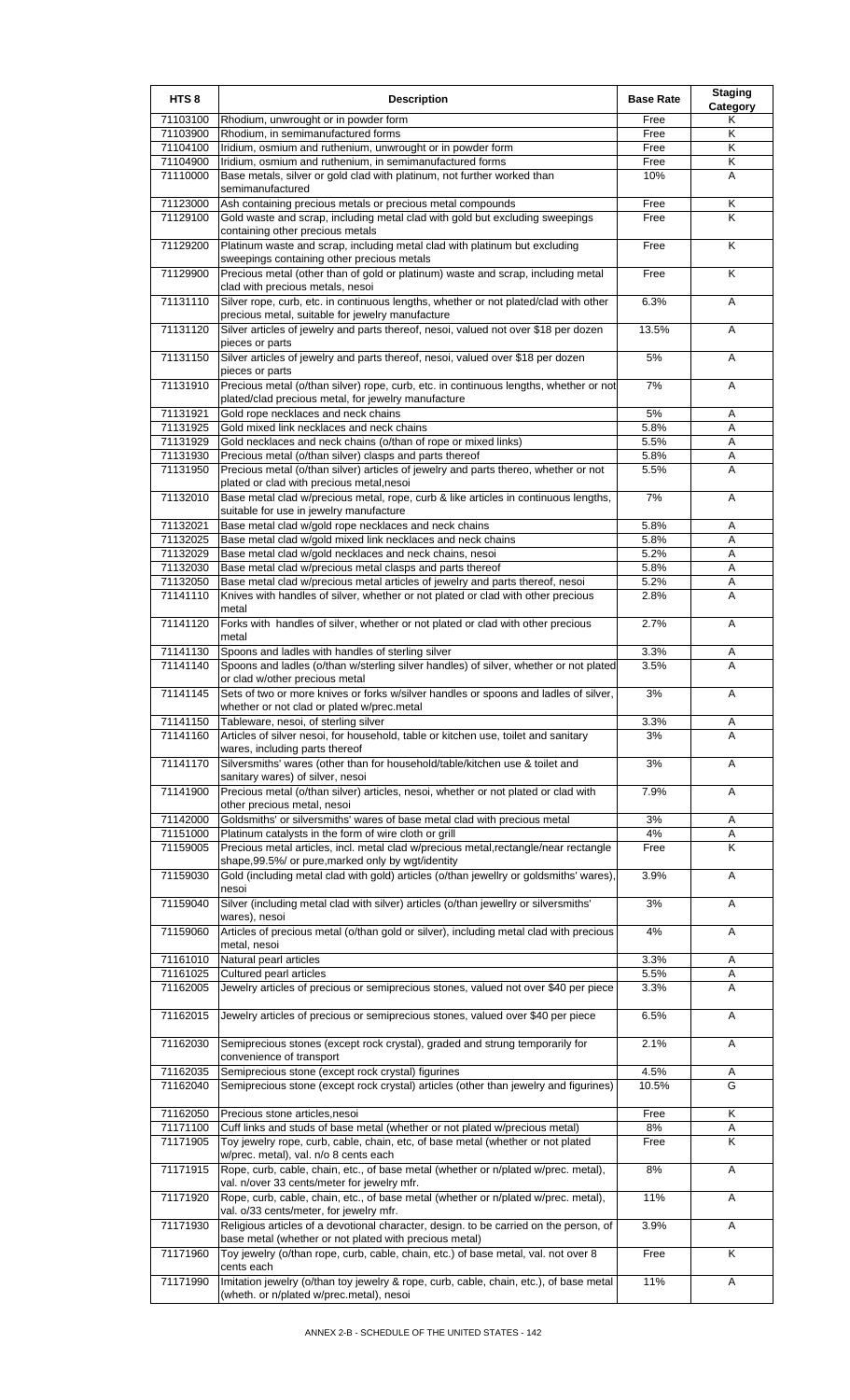| HTS <sub>8</sub> | <b>Description</b>                                                                                                                                     | <b>Base Rate</b> | <b>Staging</b>          |
|------------------|--------------------------------------------------------------------------------------------------------------------------------------------------------|------------------|-------------------------|
| 71179010         | Necklaces wholly of plastic shapes on a fiber string, valued not over 30 cents per<br>dozen                                                            | Free             | Category<br>Κ           |
| 71179020         | Rosaries and chaplets of a purely devotional character for personal use, of a<br>material o/than prec. or base metals, nesoi                           | 3.3%             | A                       |
| 71179030         | Religious articles of a purely devotional character designed to be carried on the<br>person, nesoi                                                     | 3.9%             | A                       |
| 71179045         | Toy jewelry (except pts.), other than necklaces of plastic shapes, not of base<br>metal, n/o 20 cents/dozen pcs                                        | Free             | $\overline{\mathsf{K}}$ |
| 71179055         | Imitation jewelry nesoi, not of base metal, n/o 20 cents/doz. pcs or pts                                                                               | 7.2%             | Α                       |
| 71179060         | Toy jewelry (except pts.), not of base metal, n/o 8 cents each                                                                                         | Free             | K                       |
| 71179075         | Imitation jewelry of plastics, nesoi, over 20 cents/dozen pcs or pts                                                                                   | Free             | Κ                       |
| 71179090         | Imitation jewelry not of base metal or plastics, nesoi, over 20 cents/dozen pcs or<br>pts                                                              | 11%              | A                       |
| 71181000         | Coin (other than gold coin), not being legal tender                                                                                                    | Free             | Κ                       |
| 71189000         | Coins, nesoi                                                                                                                                           | Free             | Κ                       |
| 72011000         | Nonalloy pig iron containing by weight 0.5 percent or less of phosphorus                                                                               | Free             | K                       |
| 72012000         | Nonalloy pig iron containing by weight more than 0.5 percent of phosphorus                                                                             | Free             | Κ                       |
| 72015030         | Alloy pig iron in blocks or other primary forms                                                                                                        | Free             | Κ                       |
| 72015060         | Spiegeleisen in blocks or other primary forms                                                                                                          | Free             | Κ                       |
| 72021110         | Ferromanganese containing by weight more than 2 percent but not more than 4<br>percent of carbon                                                       | 1.4%             | A                       |
| 72021150         | Ferromanganese containing by weight more than 4 percent of carbon                                                                                      | 1.5%             | D                       |
| 72021910         | Ferromanganese containing by weight not more than 1 percent of carbon                                                                                  | 2.3%             | D                       |
| 72021950         | Ferromanganese containing by weight more than 1 percent but not more than 2<br>percent of carbon                                                       | 1.4%             | D                       |
| 72022110         | Ferrosilicon containing by weight more than 55% but not more than 80% of silicon<br>and more than 3% of calcium                                        | 1.1%             | A                       |
| 72022150         | Ferrosilicon containing by weight more than 55% but not more than 80% of silicon,<br>nesoi                                                             | 1.5%             | A                       |
| 72022175         | Ferrosilicon containing by weight more than 80% but not more than 90% of silicon                                                                       | 1.9%             | A                       |
| 72022190         | Ferrosilicon containing by weight more than 90% of silicon                                                                                             | 5.8%             | D                       |
| 72022900         | Ferrosilicon containing by weight 55% or less of silicon                                                                                               | Free             | Κ                       |
| 72023000         | Ferrosilicon manganese                                                                                                                                 | 3.9%             | D                       |
| 72024100         | Ferrochromium containing by weight more than 4 percent of carbon                                                                                       | 1.9%             | Α                       |
| 72024910         | Ferrochromium containing by weight more than 3 percent but not more than 4<br>percent of carbon                                                        | 1.9%             | A                       |
| 72024950         | Ferrochromium containing by weight 3 percent or less of carbon                                                                                         | 3.1%             | D                       |
| 72025000         | Ferrosilicon chromium                                                                                                                                  | 10%              | D                       |
| 72026000         | Ferronickel                                                                                                                                            | Free             | Κ                       |
| 72027000         | Ferromolybdenum                                                                                                                                        | 4.5%             | D                       |
| 72028000         | Ferrotungsten and ferrosilicon tungsten                                                                                                                | 5.6%             | D                       |
| 72029100         | Ferrotitanium and ferrosilicon titanium                                                                                                                | 3.7%             | D                       |
| 72029200         | Ferrovanadium                                                                                                                                          | 4.2%             | D                       |
| 72029340         | Ferroniobium containing by weight less than 0.02 percent of phosphorus or sulfur<br>or less than 0.4 percent of silicon                                | 5%               | D                       |
| 72029380         | Ferroniobium, nesoi                                                                                                                                    | 5%               | D                       |
| 72029910         | Ferrozirconium                                                                                                                                         | 4.2%             | D                       |
| 72029920         | Calcium silicon ferroalloys                                                                                                                            | 5%               | D                       |
| 72029980         | Ferroalloys nesoi                                                                                                                                      | 5%               | D                       |
| 72031000         | Ferrous products obtained by direct reduction of iron ore                                                                                              | Free             | Κ                       |
| 72039000         | Spongy ferrous products, in lumps, pellets or like forms; iron of a minimum purity<br>by weight of 99.94% in lumps, pellets or like forms              | Free             | Κ                       |
| 72041000         | Cast iron waste and scrap                                                                                                                              | Free             | Κ                       |
| 72042100         | Stainless steel waste and scrap                                                                                                                        | Free             | Κ                       |
| 72042900         | Alloy steel (o/than stainless) waste and scrap                                                                                                         | Free             | Κ                       |
| 72043000         | Tinned iron or steel waste and scrap                                                                                                                   | Free             | Κ                       |
| 72044100         | Ferrous turnings, shavings, chips, milling wastes, sawdust, fillings, trimmings and<br>stampings, whether or not in bundles                            | Free             | Κ                       |
| 72044900         | Ferrous waste and scrap nesoi                                                                                                                          | Free             | Κ                       |
| 72045000         | Iron or steel remelting scrap ingots                                                                                                                   | Free             | Κ                       |
| 72051000         | Pig iron, spiegeleisen, and iron or steel granules                                                                                                     | Free             | Κ                       |
| 72052100         | Alloy steel powders                                                                                                                                    | Free             | Κ                       |
| 72052900         | Pig iron, spiegeleisen, and iron or steel (o/than alloy steel) powders                                                                                 | Free             | Κ                       |
| 72061000         | Iron and nonalloy steel ingots                                                                                                                         | Free             | Κ                       |
| 72069000         | Iron and nonalloy steel in primary forms (o/than ingots)                                                                                               | Free             | Κ                       |
| 72071100         | Iron or nonalloy steel semifinished products, w/less than 0.25% carbon, w/rect.<br>cross sect. (incl. sq.), w/width less than twice thickness          | Free             | Κ                       |
| 72071200         | Iron or nonalloy steel semifinished products, w/less than 0.25% carbon, w/rect.<br>cross sect. (exclud. sq.), nesoi                                    | Free             | K                       |
| 72071900         | Iron or nonalloy steel semifinished products, w/less than 0.25% carbon, o/than<br>w/rect. cross section                                                | Free             | K                       |
| 72072000         | Iron or nonalloy steel semifinished products, w/0.25% or more of carbon                                                                                | Free             | Κ                       |
| 72081015         | Iron/nonalloy steel, width 600mm+, hot-rolled flat-rolled products, w/patterns in                                                                      | Free             | Κ                       |
| 72081030         | relief, in coils, pickled, not clad/plated/coated<br>Iron/nonalloy steel, width 600mm+, hot-rolled flat-rolled product, in coil, w/pattern in          | Free             | K                       |
|                  | relief, w/thick 4.75mm+, not pickld, not clad/plated/coatd                                                                                             |                  |                         |
| 72081060         | Iron/nonalloy steel, width 600mm+, hot-rolled flat-rolled product, in coil, w/pattern in<br>relief, w/thick <4.75mm, not pickld, not clad/plated/coatd | Free             | K                       |
| 72082530         | Nonalloy hi-strength steel, width 600mm+, hot-rolled flat-rolled products, in coils,<br>w/thick 4.75mm+, pickled, not clad/plated/coated               | Free             | Κ                       |
| 72082560         | Iron/nonalloy steel, width 600mm+, hot-rolled flat-rolled products, in coils, w/thick<br>4.7mm or more, pickled, not clad/plated/coated                | Free             | Κ                       |
| 72082600         | Iron/nonalloy steel, width 600mm+, hot-rolled flat-rolled products, in coils, w/thick<br>3mm or mor but less 4.75mm, pickled, not clad/plated          | Free             | Κ                       |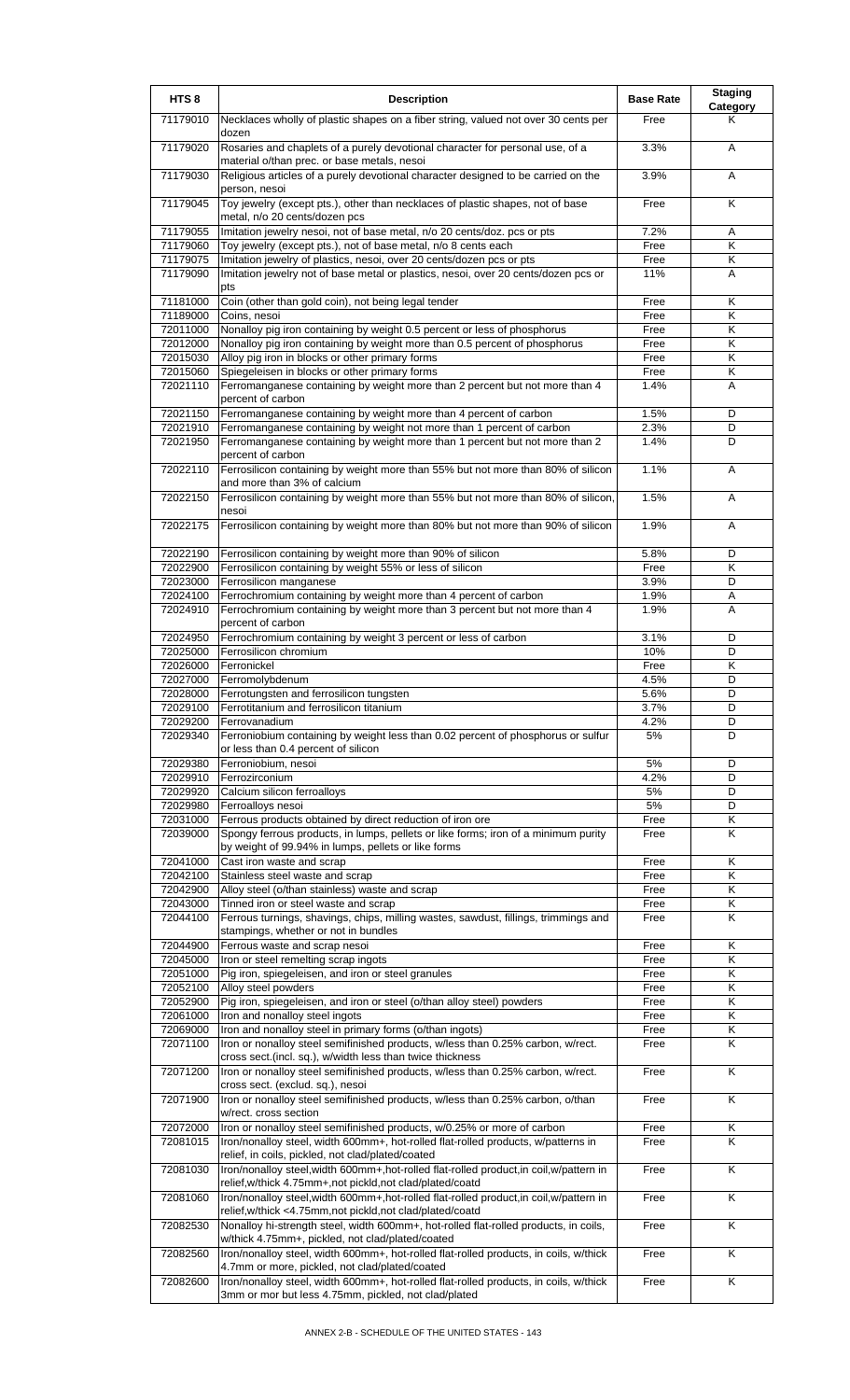| HTS <sub>8</sub>     | <b>Description</b>                                                                                                                                                                                               | <b>Base Rate</b> | <b>Staging</b><br>Category |
|----------------------|------------------------------------------------------------------------------------------------------------------------------------------------------------------------------------------------------------------|------------------|----------------------------|
| 72082700             | Iron/nonalloy steel, width 600mm+, hot-rolled flat-rolled products, in coils, w/thick<br>less than 3mm, pickled, not clad/plated/coated                                                                          | Free             | Κ                          |
| 72083600             | Iron/nonalloy steel, width 600mm+, hot-rolled flat-rolled products, in coils, w/thick<br>o/10mm, not pickled/clad/plated/coated                                                                                  | Free             | K                          |
| 72083700             | Iron/nonalloy steel, width 600mm+, hot-rolled flat-rolled products, in coils, w/thick<br>4.75mm or more & n/o 10mm, not pickled/clad/plated                                                                      | Free             | Κ                          |
| 72083800             | Iron/nonalloy steel, width 600mm+, hot-rolled flat-rolled products, in coils, w/thick<br>3mm or more & less 4.75mm, not pickld/clad/plated                                                                       | Free             | $\overline{\mathsf{K}}$    |
| 72083900             | Iron/nonalloy steel, width 600mm+, hot-rolled flat-rolled products, in coils, w/thick<br>less than 3mm, not pickled/clad/plated/coated                                                                           | Free             | K                          |
| 72084030             | Iron/nonalloy steel, width 600mm+, hot-rolled flat-rolled products, w/pattern in                                                                                                                                 | Free             | K                          |
| 72084060             | relief, not coils, w/thick 4.75 or more, n/clad/plated/coated<br>Iron/nonalloy steel, width 600mm+, hot-rolled flat-rolled products, w/pattern in<br>relief, not coils, w/thick < 4.75mm, not clad/plated/coated | Free             | K                          |
| 72085100             | Iron/nonalloy steel, width 600mm+, hot-rolled flat-rolled products, nesoi, not in<br>coils, w/thick o/10mm, not clad/plated/coated                                                                               | Free             | K                          |
| 72085200             | Iron/nonalloy steel, width 600mm+, hot-rolled flat-rolled products, neosi, not in<br>coils, w/thick 4.75mm+ but n/o 10mm, not clad/plated/                                                                       | Free             | K                          |
| 72085300             | Iron/nonalloy steel, width 600mm+, hot-rolled flat-rolled products, neosi, not in<br>coils, w/thick 3mm+ but < 4.75mm, not clad/plated/coated                                                                    | Free             | K                          |
| 72085400             | Iron/nonalloy steel, width 600mm+, hot-rolled flat-rolled products, neosi, not in<br>coils, w/thick less than 3mm, not clad/plated/coated                                                                        | Free             | K                          |
| 72089000             | Iron/nonalloy steel, width 600mm+, hot-rolled flat-rolled products, nesoi, not<br>clad/plated/coated                                                                                                             | Free             | K                          |
| 72091500             | Iron/nonalloy steel, width 600mm+, cold-rolled flat-rolled products, in coils, w/thick                                                                                                                           | Free             | K                          |
| 72091600             | 3mm+, not clad/plated/coated<br>Iron/nonalloy steel, width 600mm+, cold-rolled flat-rolled products, in coils, w/thick                                                                                           | Free             | K                          |
| 72091700             | o/1mm but less than 3mm, not clad/plated/coated<br>Iron/nonalloy steel, width 600mm+, cold-rolled flat-rolled products, in coils, w/thick                                                                        | Free             | $\overline{\mathsf{K}}$    |
| 72091815             | 0.5mm or more but n/o 1mm, not clad/plated/coated<br>Nonalloy hi-strength steel, width 600mm+, cold-rolled flat-rolled products, in coils,                                                                       | Free             | K                          |
| 72091825             | w/thick less than 0.5mm, not clad/plated/coated<br>Nonalloy steel(blackplate), width 600mm+, cold-rolled flat-rolled products, in coils,                                                                         | Free             | $\overline{\mathsf{K}}$    |
| 72091860             | w/thick less than 0.361mm, not clad/plated/coated<br>Iron/nonalloy steel, width 600mm+, cold-rolled flat-rolled products, in coils, w/thick                                                                      | Free             | K                          |
| 72092500             | 0.361mm+ but less 5mm, not clad/plated/coated<br>Iron/nonalloy steel, width 600mm+, cold-rolled flat-rolled products, not in coils,                                                                              | Free             | K                          |
| 72092600             | w/thick 3mm or more, not clad/plated/coated<br>Iron/nonalloy steel, width 600mm+, cold-rolled flat-rolled products, not in coils,                                                                                | Free             | K                          |
| 72092700             | w/thick o/1mm but less than 3mm, not clad/plated/coated<br>Iron/nonalloy steel, width 600mm+, cold-rolled flat-rolled products, not in coils,                                                                    | Free             | $\overline{\mathsf{K}}$    |
| 72092800             | w/thick 0.5mm+ but n/o 1mm, not clad/plated/coated<br>Iron/nonalloy steel, width 600mm+, cold-rolled flat-rolled products, not in coils,                                                                         | Free             | Κ                          |
| 72099000             | w/thick less than 0.5mm, not clad/plated/coated<br>Iron/nonalloy steel, width 600mm+, flat-rolled products further worked than cold-                                                                             | Free             | K                          |
|                      | rolled, not clad/plated/coated, nesoi<br>Iron/nonalloy steel, width 600mm+, flat-rolled products, plated or coated with tin,                                                                                     |                  | K                          |
| 72101100             | w/thick. 0.5 mm or more                                                                                                                                                                                          | Free             |                            |
| 72101200             | Iron/nonalloy steel, width 600mm+, flat-rolled products, plated or coated with tin,<br>less than 0.5 mm thick                                                                                                    | Free             | Κ                          |
| 72102000             | Iron/nonalloy steel, width 600mm+, flat-rolled products, plated or coated with lead,<br>including terneplate                                                                                                     | Free             | Κ                          |
| 72103000             | Iron/nonalloy steel, width 600mm+, flat-rolled products, electrolytically plated or<br>coated with zinc                                                                                                          | Free             | K                          |
| 72104100             | Iron/nonalloy steel, width 600mm+, flat-rolled products, plated or coated with zinc<br>(other than electrolytically), corrugated                                                                                 | Free             | Κ                          |
| 72104900             | Iron/nonalloy steel, width 600mm+, flat-rolled products, plated or coated with zinc<br>(other than electrolytically), not corrugated                                                                             | Free             | K                          |
| 72105000             | Iron/nonalloy steel, width 600mm+, flat-rolled products, plated or coated with<br>chromium oxides or with chromium and chromium oxides                                                                           | Free             | K                          |
| 72106100             | Iron/nonalloy steel, width 600mm+, flat-rolled products, plated or coated with<br>aluminum-zinc alloys                                                                                                           | Free             | K                          |
| 72106900             | Iron/nonalloy steel, width 600mm+, flat-rolled products, plated or coated with<br>aluminum o/than aluminum-zinc alloy                                                                                            | Free             | K                          |
| 72107030             | Iron/nonalloy steel, width 600mm+, flat-rolled products, painted/varnished or<br>coated w/plastic but not plated/coated or clad w/metal                                                                          | Free             | Κ                          |
| 72107060             | Iron/nonalloy steel, width 600mm+, flat-rolled products, painted/varnished or<br>coated w/plastic, nesoi                                                                                                         | Free             | K                          |
| 72109010<br>72109060 | Iron/nonalloy steel, width 600mm+, flat-rolled products, clad<br>Iron/nonalloy steel, width 600mm+, flat-rolled products, electrolytically coated or                                                             | Free<br>Free     | Κ<br>K                     |
|                      | plated with base metal, nesoi<br>Iron/nonalloy steel, width 600mm+, flat-rolled products, plated or coated, nesoi                                                                                                |                  |                            |
| 72109090             |                                                                                                                                                                                                                  | Free             | Κ                          |
| 72111300             | Iron/nonalloy steel, width less th/600mm, hot-rolled flat-rolled universal mill plate,<br>not clad/plated/coated                                                                                                 | Free             | Κ                          |
| 72111400             | Iron/nonalloy steel, width less th/600mm, hot-rolled flat-rolled products, nesoi,<br>w/thick of 4.75mm or more, not clad/plated/coated                                                                           | Free             | Κ                          |
| 72111915             | Nonalloy hi-strength steel, width less th/300mm, hot-rolled flat-rolled products, not<br>clad/plated/coated                                                                                                      | Free             | K                          |
| 72111920             | Iron/nonalloy steel, neosi, width less th/300mm, hot-rolled flat-rolled products,<br>w/thick o/1.25 mm but n/o 4.75 mm, n/clad/plated/coated                                                                     | Free             | Κ                          |
| 72111930             | Iron/nonalloy steel, neosi, width less th/300mm, hot-rolled flat-rolled products,<br>w/thick 1.25mm or less, not clad/plated/coated                                                                              | Free             | $\overline{\mathsf{K}}$    |
| 72111945             | Nonalloy hi-strength steel, width 300mm+ but less th/600mm, hot-rolled flat-rolled<br>products, not clad/plated/coated                                                                                           | Free             | K                          |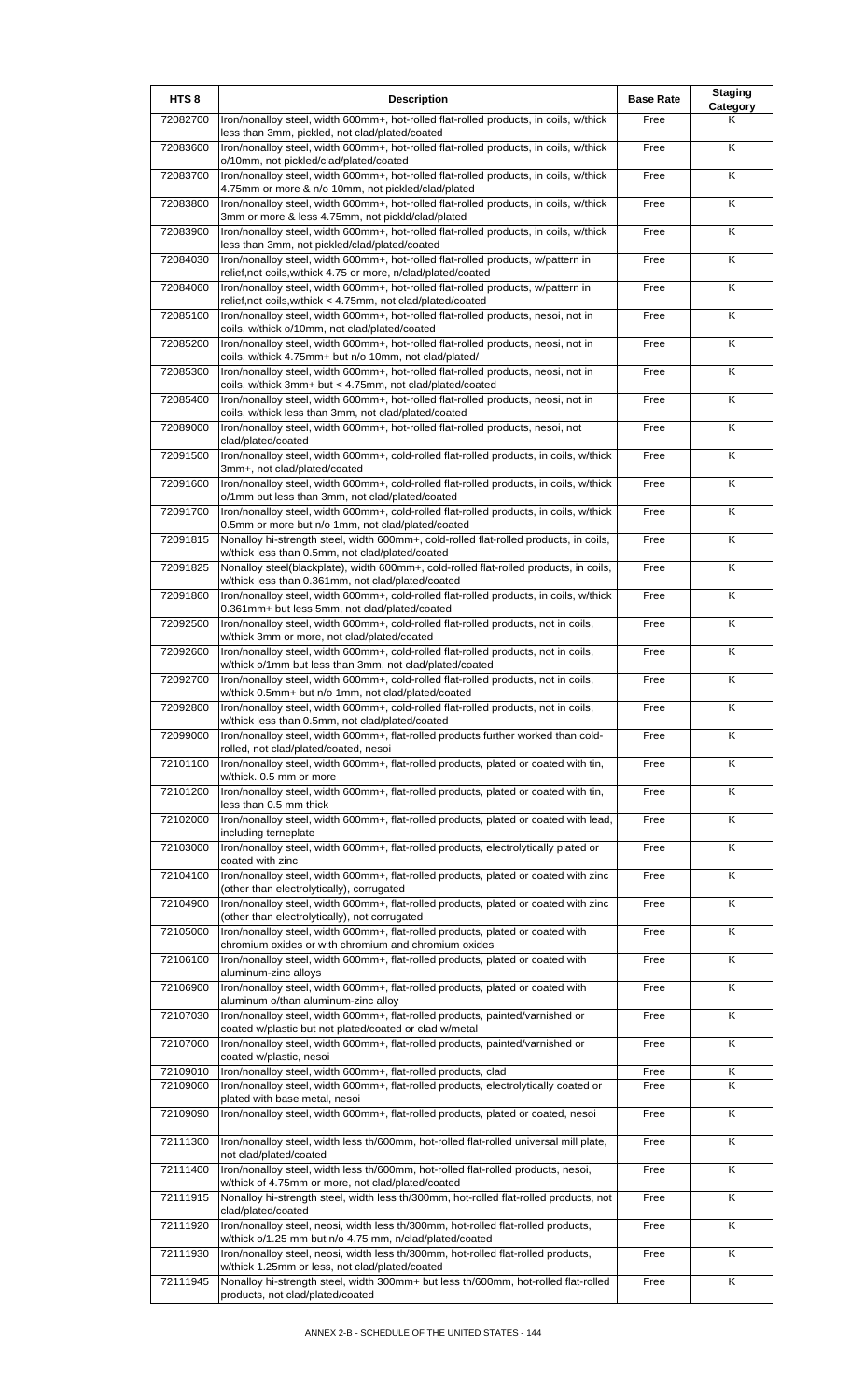| HTS <sub>8</sub> | <b>Description</b>                                                                                                                            | <b>Base Rate</b> | <b>Staging</b><br>Category |
|------------------|-----------------------------------------------------------------------------------------------------------------------------------------------|------------------|----------------------------|
| 72111960         | Iron/nonalloy steel, neosi, width 300mm+ but less th/600mm, hot-rolled flat-rolled<br>products, pickled, not clad/plated/coated               | Free             | ĸ                          |
| 72111975         | Iron/nonalloy steel, neosi, width 300mm+ but less th/600mm, hot-rolled flat-rolled<br>products, not pickled, not clad/plated/coated           | Free             | K                          |
| 72112315         | Nonalloy hi-strength steel, width less th/300mm, cold-rolled flat-rolled, <0.25%<br>carbon, w/thick o/1.25mm, not clad/plated/coated          | Free             | K                          |
| 72112320         | Iron/nonalloy steel, nesoi, width less th/300mm, cold-rolled flat-rolled, <0.25%<br>carbon, w/thick o/1.25mm, not clad/plated/coated          | Free             | K                          |
| 72112330         | Iron/nonalloy steel, nesoi, width less th/300mm, cold-rolled flat-rolled, <0.25%<br>carbon, w/thick o/0.25mm n/o 1.25mm, not clad/plated      | Free             | K                          |
| 72112345         | Iron/nonalloy steel, nesoi, width less th/300mm, cold-rolled flat-rolled, <0.25%<br>carbon, w/thick n/o 0.25mm, not clad/plated/coated        | Free             | K                          |
| 72112360         | Iron/nonalloy steel, nesoi, width 300mm+ but less th/600mm, cold-rolled flat-rolled,<br><0.25% carbon, not clad/plated/coated                 | Free             | K                          |
| 72112920         | Iron/nonalloy steel, width less th/300mm, cold-rolled flat-rolled, w/0.25% or more<br>carbon, w/thick o/0.25mm, not clad/plated/coated        | Free             | K                          |
| 72112945         | Iron/nonalloy steel, width less th/300mm, cold-rolled flat-rolled, w/0.25% or more<br>carbon, w/thick 0.25mm or less, not clad/plated/coated  | Free             | K                          |
| 72112960         | Iron/nonalloy steel, width 300mm+ but less th/600mm, cold-rolled flat-rolled,<br>w/0.25% or more carbon, not clad/plated/coated               | Free             | K                          |
| 72119000         | Iron/nonalloy steel, width less th/600mm, flat-rolled further worked than cold-rolled,<br>not clad, plated or coated                          | Free             | K                          |
| 72121000         | Iron/nonalloy steel, width less th/600mm, flat-rolled products, plated or coated with<br>tin                                                  | Free             | $\overline{\mathsf{x}}$    |
| 72122000         | Iron/nonalloy steel, width less th/600mm, flat-rolled products, electrolytically plated<br>or coated with zinc                                | Free             | $\overline{\mathsf{x}}$    |
| 72123010         | Iron/nonalloy steel, width less th/300mm, flat-rolled products, plated/coated with<br>zinc (other than electrolytically), w/thick o/0.25mm    | Free             | K                          |
| 72123030         | Iron/nonalloy steel, width less th/300mm, flat-rolled products, plated/coated w/zinc<br>(other than electrolytically), w/thick 0.25mm or less | Free             | $\overline{\mathsf{K}}$    |
| 72123050         | Iron/nonalloy steel, width 300+ but less th/600mm, flat-rolled products, plated or<br>coated with zinc (other than electrolytically)          | Free             | K                          |
| 72124010         | Iron/nonalloy steel, width less th/300mm, flat-rolled products, painted, varnished or<br>coated w/plastic                                     | Free             | K                          |
| 72124050         | Iron/nonalloy steel, width 300+ but less th/600mm, flat-rolled products, painted,<br>varnished or coated w/plastic                            | Free             | K                          |
| 72125000         | Iron/nonalloy steel, width less th/600mm, flat-rolled products, plated or coated<br>nesoi                                                     | Free             | K                          |
| 72126000         | Iron/nonalloy steel, width less th/600mm, flat-rolled products, clad                                                                          | Free             | Κ                          |
| 72131000         | Iron/nonalloy, concrete reinforcing bars and rods in irregularly wound coils, hot-<br>rolled                                                  | Free             | K                          |
| 72132000         | Free-cutting steel, bars and rods in irregularly wound coils, hot-rolled                                                                      | Free             | Κ                          |
| 72139130         | Iron/nonalloy steel, nesoi, hot-rolled bars & rods in irregularly wound coils, w/cir. x-<br>sect. diam. <14mm, n/tempered/treated/partly mfd  | Free             | K                          |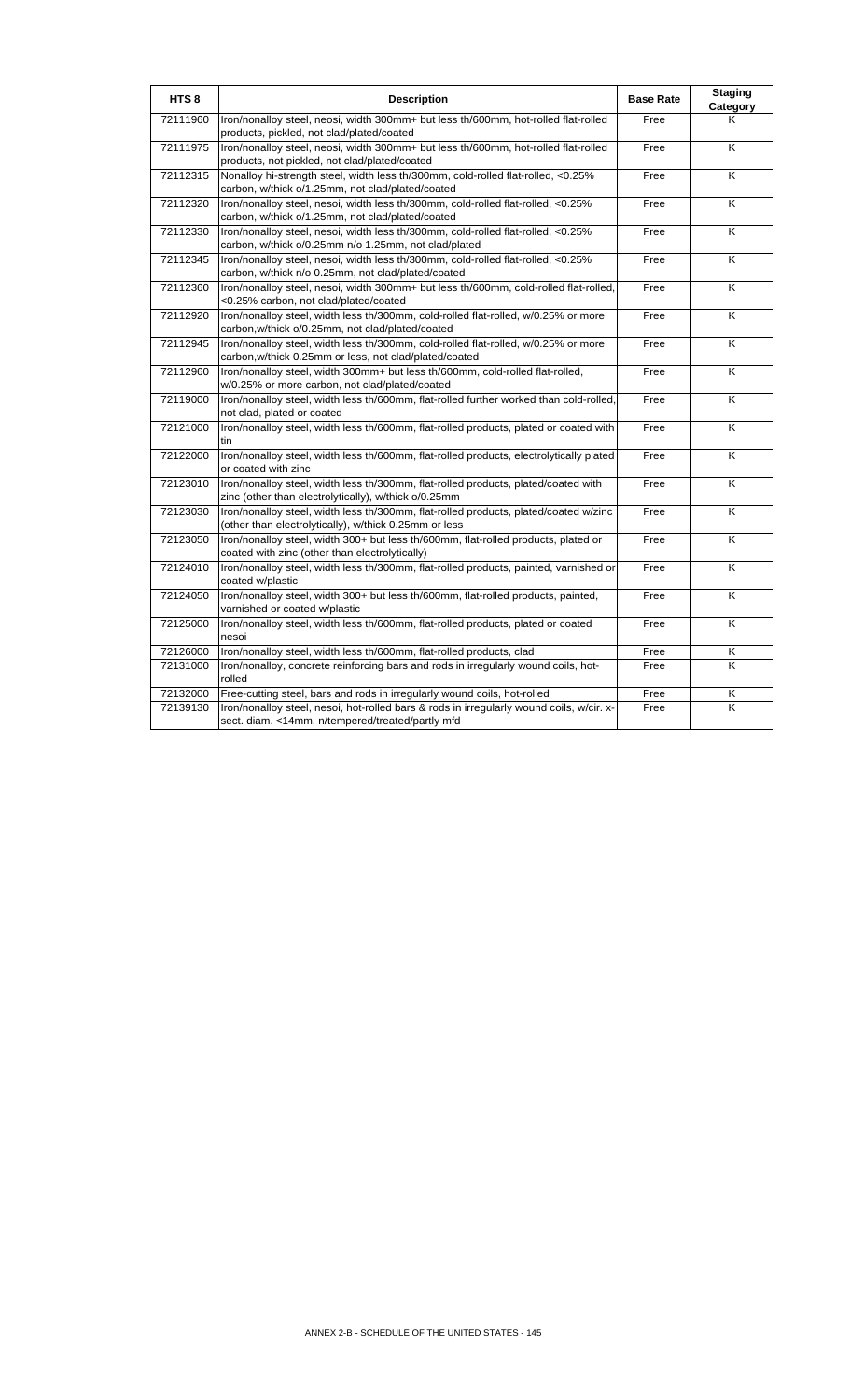| HTS <sub>8</sub> | <b>Description</b>                                                                                                                              | <b>Base Rate</b> | <b>Staging</b><br>Category |
|------------------|-------------------------------------------------------------------------------------------------------------------------------------------------|------------------|----------------------------|
| 72139145         | Iron/nonalloy steel, nesoi, hot-rolled bars & rods in irregularly wound coils, w/cir. x-<br>sect. diam. <14mm, w/0.6%+ of carbon, nesoi         | Free             | Κ                          |
| 72139160         | Iron/nonalloy steel, nesoi, hot-rolled bars & rods in irregularly wound coils, w/cir. x-<br>sect. diam. <14mm, w/less th/0.6% carbon, nesoi     | Free             | Κ                          |
| 72139900         | Iron/nonalloy steel, nesoi, hot-rolled bars & rods, w/cir. x-sect. diam 14+mm or non                                                            | Free             | K                          |
| 72141000         | circ. x-sect., in irregularly wound coils, nesoi<br>Iron/nonalloy steel, forged bars and rods, not in coils                                     | Free             | $\overline{\mathsf{K}}$    |
| 72142000         | Iron/nonalloy steel, concrete reinforcing bars and rods, not further worked than hot-<br>rolled, hot-drawn or hot-extruded, n/coils             | Free             | Κ                          |
| 72143000         | Free-cutting steel, bars and rods, not further worked than hot-rolled, hot-drawn or<br>hot-extruded, n/coils, nesoi                             | Free             | Κ                          |
| 72149100         | Iron/nonalloy steel, bars and rods, not further worked than hot-rolled, hot-drawn or<br>hot-extruded, w/rectangular (o/than square) X-section   | Free             | Κ                          |
| 72149900         | Iron/nonalloy steel, bars and rods, not further worked than hot-rolled, hot-drawn or<br>hot-extruded, w/non-rectangular X-sect, not in coils    | Free             | $\overline{\mathsf{K}}$    |
| 72151000         | Free-cutting steel, bars and rods, not further worked than cold-formed or cold-<br>finished, not in coils                                       | Free             | K                          |
| 72155000         | Iron/nonalloy steel nesoi, bars and rods, not further wkd. than cold-formed or cold-<br>finished, not in coils                                  | Free             | K                          |
| 72159010         | Iron/nonalloy steel, bars and rods, not cold-formed, plated or coated with metal                                                                | Free             | Κ                          |
| 72159030         | Iron/nonalloy steel, bars and rods, cold-formed, plated or coated with metal                                                                    | Free             | Κ                          |
| 72159050         | Iron/nonalloy steel, bars and rods, further worked than cold-formed or cold-<br>finished, nesoi                                                 | Free             | K                          |
| 72161000         | Iron/nonalloy steel, U,I or H-sections, not further worked than hot-rolled, hot-drawn<br>or extruded, w/height under 80 mm                      | Free             | $\overline{\mathsf{K}}$    |
| 72162100         | Iron/nonalloy steel, L-sections, not further worked than hot-rolled, hot-drawn or<br>extruded, w/height under 80 mm                             | Free             | Κ                          |
| 72162200         | Iron/nonalloy steel, T-sections, not further worked than hot-rolled, hot-drawn or<br>extruded, w/height under 80 mm                             | Free             | $\overline{\mathsf{K}}$    |
| 72163100         | Iron/nonalloy steel, U-sections, not further worked than hot-rolled, hot-drawn or<br>extruded, w/height of 80 mm or more                        | Free             | Κ                          |
| 72163200         | Iron/nonalloy steel, I-sections (standard beams), not further worked than hot-<br>rolled, hot-drawn or extruded, w/height 80 mm or more         | Free             | Κ                          |
| 72163300         | Iron/nonalloy steel, H-sections, not further worked than hot-rolled, hot-drawn or<br>extruded, w/height 80 mm or more                           | Free             | Κ                          |
| 72164000         | Iron/nonalloy steel, L or T-sections, not further worked than hot-rolled, hot-drawn<br>or extruded, w/height 80 mm or more                      | Free             | Κ                          |
| 72165000         | Iron/nonalloy steel, angles, shapes & sections nesoi, not further worked than hot-<br>rolled, hot-drawn or extruded                             | Free             | Κ                          |
| 72166100         | Iron/nonalloy steel, angles, shapes & sections nesoi, not further worked than cold-<br>formed or cold-finished, from flat-rolled products       | Free             | Κ                          |
| 72166900         | Iron/nonalloy steel, angles, shapes & sections nesol, not further worked than cold-<br>formed or cold-finished, not from flat-rolled products   | Free             | ĸ                          |
| 72169100         | Iron/nonalloy steel, angle, shapes & sections nesoi, cold-formed/cold-finished from<br>flat-rolled prod. & furth wkd th/cold-formed/cold-finish | Free             | Κ                          |
| 72169900         | Iron/nonalloy steel, angles, shapes & sections nesoi, further wkd. than cold-formed<br>or cold-finished and not from flat-rolled products       | Free             | K                          |
| 72171010         | Iron/nonalloy steel, flat wire, <0.25% carbon, not plated or coated, w/thick n/o 0.25<br>mm                                                     | Free             | Κ                          |
| 72171020         | Iron/nonalloy steel, flat wire, <0.25% carbon, not plated or coated, w/thick<br>o/0.25mm but n/o 1.25 mm                                        | Free             | K                          |
| 72171030         | Iron/nonalloy steel, flat wire, <0.25% carbon, not plated or coated, w/thick o/1.25<br>mm                                                       | Free             | Κ                          |
| 72171040         | Iron/nonalloy steel, round wire, <0.25% carbon, not plated or coated, w/diameter<br>less than 1.5 mm                                            | Free             | Κ                          |
| 72171050         | Iron/nonalloy steel, round wire, <0.25% carbon, not plated or coated, w/diameter<br>of 1.5 mm or more                                           | Free             | K                          |
| 72171060         | Iron/nonalloy steel, wire (other than flat or round), <0.25% carbon, not plated or<br>coated                                                    | Free             | Κ                          |
| 72171070         | Iron/nonalloy steel, flat wire, w/0.25% or more carbon, not plated or coated                                                                    | Free             | Κ                          |
| 72171080         | Iron/nonalloy steel, round wire, w/0.25% or more carbon, not plated or coated                                                                   | Free             | K                          |
| 72171090         | Iron/nonalloy steel, wire (other than flat or round), w/0.25% or more of carbon, not<br>plated or coated                                        | Free             | K                          |
| 72172015         | Iron/nonalloy steel, flat wire, plated or coated with zinc                                                                                      | Free             | Κ                          |
| 72172030         | Iron/nonalloy steel, round wire, <0.25% carbon, plated or coated with zinc,<br>w/diameter of 1.5 mm or more                                     | Free             | K                          |
| 72172045         | Iron/nonalloy steel, round wire, w/0.25% or more carbon and/or <1.5mm diam,<br>plated or coated with zinc                                       | Free             | K                          |
| 72172060         | Iron/nonalloy steel, wire (other than flat or round), <0.25% carbon, plated or<br>coated with zinc                                              | Free             | K                          |
| 72172075         | Iron/nonalloy steel, wire (other than flat or round), w/0.25% or more of carbon,<br>plated or coated with zinc                                  | Free             | Κ                          |
| 72173015         | Iron/nonalloy steel, flat wire, plated or coated with base metal other than zinc                                                                | Free             | $\overline{\mathsf{K}}$    |
| 72173030         | Iron/nonalloy steel, round wire, <0.25% carbon, plated or coated with base metal<br>other than zinc, w/diam. of 1.5 mm or more                  | Free             | Κ                          |
| 72173045         | Iron/nonalloy steel, round wire, w/0.25% or more carbon and/or <1.5mm diam,<br>plated or coated with base metal other than zinc                 | Free             | Κ                          |
| 72173060         | Iron/nonalloy steel, wire (other than flat or round), <0.25% carbon, plated or<br>coated with base metal other than zinc                        | Free             | Κ                          |
| 72173075         | Iron/nonalloy steel, wire (other than flat or round), w/0.25% or more of carbon,<br>plated or coated with base metal other than zinc            | Free             | Κ                          |
| 72179010         | Iron/nonalloy steel, wire, coated with plastics                                                                                                 | Free             | $\overline{\mathsf{K}}$    |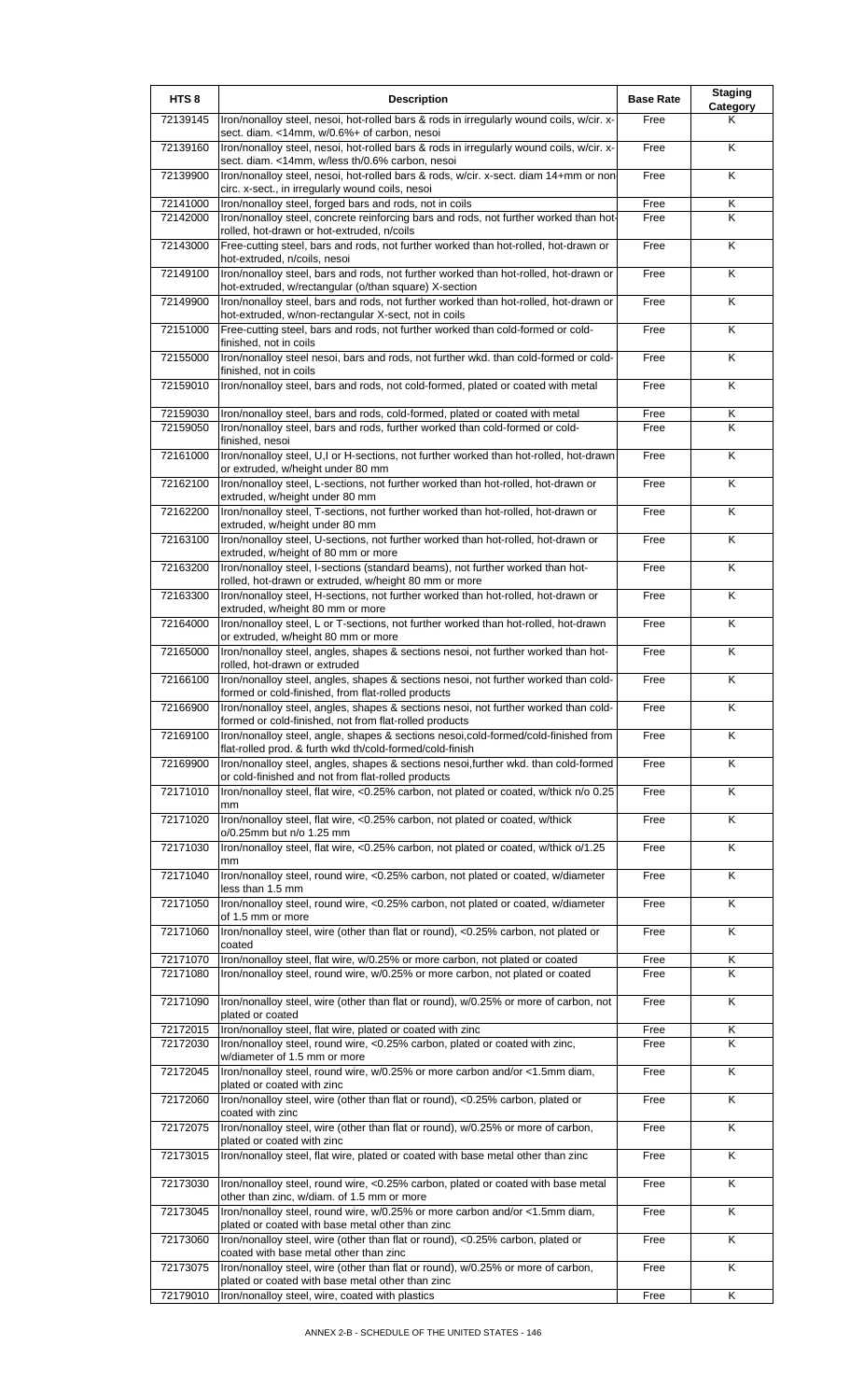| HTS <sub>8</sub>     | <b>Description</b>                                                                                                                                             | <b>Base Rate</b> | <b>Staging</b><br>Category |
|----------------------|----------------------------------------------------------------------------------------------------------------------------------------------------------------|------------------|----------------------------|
| 72179050             | Iron/nonalloy steel, wire, plated or coated with materials other than base metals or<br>plastics                                                               | Free             | ĸ                          |
| 72181000             | Stainless steel, ingots and other primary forms                                                                                                                | Free             | Κ                          |
| 72189100             | Stainless steel, semifinished products of rectangular (other than square) cross-<br>section                                                                    | Free             | K                          |
| 72189900             | Stainless steel, semifinished products, other than of rectangular (other than<br>square) cross-section                                                         | Free             | K                          |
| 72191100             | Stainless steel, width 600mm+, hot-rolled flat-rolled products, in coils, w/thickness<br>o/10 mm                                                               | Free             | Κ                          |
| 72191200             | Stainless steel, width 600mm+, hot-rolled flat-rolled products, in coils, w/thick. 4.75<br>mm or more but n/o 10 mm                                            | Free             | K                          |
| 72191300             | Stainless steel, width 600mm+, hot-rolled flat-rolled products, in coils, w/thick. 3<br>mm or more but less than 4.75 mm                                       | Free             | K                          |
| 72191400             | Stainless steel, width 600mm+, hot-rolled flat-rolled products, in coils, w/thickness<br>less than 3 mm                                                        | Free             | Κ                          |
| 72192100             | Stainless steel, width 600mm+, hot-rolled flat-rolled products, not in coils,<br>w/thickness o/10 mm                                                           | Free             | Κ                          |
| 72192200             | Stainless steel, width 600mm+, hot-rolled flat-rolled products, not in coils, w/thick.<br>4.75 mm or more but n/o 10 mm                                        | Free             | Κ                          |
| 72192300             | Stainless steel, width 600mm+, hot-rolled flat-rolled products, not in coils, w/thick.<br>3 mm or more but less than 4.75 mm                                   | Free             | Κ                          |
| 72192400             | Stainless steel, width 600mm+, hot-rolled flat-rolled products, not in coils,<br>w/thickness less than 3 mm                                                    | Free             | $\overline{\mathsf{K}}$    |
| 72193100             | Stainless steel, width 600mm+, cold-rolled flat-rolled products, w/thickness of 4.75<br>mm or more                                                             | Free             | K                          |
| 72193200             | Stainless steel, width 600mm+, cold-rolled flat-rolled products, w/thickness of 3<br>mm or more but less than 4.75 mm                                          | Free             | K                          |
| 72193300             | Stainless steel, width 600mm+, cold-rolled flat-rolled products, w/thickness o/1<br>mm but less than 3 mm                                                      | Free             | Κ                          |
| 72193400             | Stainless steel, width 600mm+, cold-rolled flat-rolled products, w/thickness of 0.5<br>mm or more but n/o 1 mm                                                 | Free             | K                          |
| 72193500             | Stainless steel, width 600mm+, cold-rolled flat-rolled products, w/thickness of less<br>than 0.5 mm                                                            | Free             | Κ                          |
| 72199000             | Stainless steel, width 600mm+, flat-rolled products, nesoi, further worked than<br>cold-rolled                                                                 | Free             | K                          |
| 72201100             | Stainless steel, width less th/600mm, hot-rolled flat-rolled products, w/thickness of<br>4.75 mm or more                                                       | Free             | Κ                          |
| 72201210             | Stainless steel, width 300m+ but less th/600mm, hot-rolled flat-rolled products,<br>w/thickness of less than 4.75 mm                                           | Free             | K                          |
| 72201250             | Stainless steel, width less th/300mm, hot-rolled flat-rolled products, w/thickness of<br>less than 4.75 mm                                                     | Free             | K                          |
| 72202010             | Stainless steel, width 300+ but less th/600mm, cold-rolled flat-rolled products                                                                                | Free             | Κ                          |
| 72202060             | Stainless steel, width less th/300mm, cold-rolled flat-rolled products, w/thickness<br>$o/1.25$ mm                                                             | Free             | K                          |
| 72202070             | Stainless steel, width less th/300mm, cold-rolled flat-rolled products, w/ thickness<br>of 0.25 mm but n/o 1.25 mm                                             | Free             | Κ                          |
| 72202080             | Stainless razor blade steel, width less th/300mm, cold-rolled flat-rolled,<br>w/thickness n/o 0.25 mm                                                          | Free             | $\overline{\mathsf{K}}$    |
| 72202090             | Stainless steel (o/than razor blade steel), width less th/300mm, cold-rolled flat-<br>rolled products, w/thickness n/o 0.25 mm                                 | Free             | K                          |
| 72209000             | Stainless steel, width less th/600mm, flat-rolled products further worked than cold-<br>rolled                                                                 | Free             | Κ                          |
| 72210000<br>72221100 | Stainless steel, bars and rods in irregularly wound coils, hot-rolled<br>Stainless steel, bars and rods, hot-rolled, hot-drawn or extruded, of circular cross- | Free<br>Free     | K<br>K                     |
| 72221900             | section<br>Stainless steel, bars and rods, hot-rolled, hot-drawn or extruded, other than of                                                                    | Free             | K                          |
| 72222000             | circular cross-section<br>Stainless steel, bars and rods, not further worked than cold-formed or cold-                                                         | Free             | K                          |
|                      | finished, nesoi                                                                                                                                                |                  |                            |
| 72223000             | Stainless steel, bars and rods, further worked than cold-formed or cold-finished,<br>nesoi                                                                     | Free             | Κ                          |
| 72224030             | Stainless steel, angles, shapes & sections, hot-rolled, not drilled/punched or<br>otherwise advanced                                                           | Free             | K                          |
| 72224060             | Stainless steel, angles, shapes & sections, other than hot-rolled and not<br>drilled/punched or otherwise advanced                                             | Free             | K                          |
| 72230010<br>72230050 | Stainless steel, round wire<br>Stainless steel, flat wire                                                                                                      | Free<br>Free     | Κ<br>Κ                     |
| 72230090             | Stainless steel, wire (other than round or flat wire)                                                                                                          | Free             | K                          |
| 72241000             | Alloy (o/than stainless) steel, ingots and other primary forms                                                                                                 | Free             | Κ                          |
| 72249000<br>72251100 | Alloy (o/than stainless) steel, semifinished products<br>Alloy silicon electrical steel (grain-oriented), width 600mm+, flat-rolled products                   | Free<br>Free     | Κ<br>K                     |
| 72251900             | Alloy silicon electrical steel (other than grain-oriented), width 600mm+, flat-rolled                                                                          | Free             | Κ                          |
| 72252000             | products<br>Alloy high-speed steel, width 600mm+, flat-rolled products                                                                                         | Free             | Κ                          |
| 72253010             | Alloy tool steel (o/than hi-speed), width 600m+, hot-rolled flat-rolled products, in<br>coils, w/thick. of 4.75 mm or more                                     | Free             | Κ                          |
| 72253030             | Alloy (o/th stainless, silicon elect., hi-speed, or tool) steel, width 600mm+, hot-<br>rolled flat-rolled products, in coils, w/thick 4.75mm+                  | Free             | K                          |
| 72253050             | Alloy tool steel (o/than hi-speed), width 600m+, hot-rolled flat-rolled products, in<br>coils, w/thick. of less than 4.75 mm                                   | Free             | Κ                          |
| 72253070             | Alloy (o/th stainless, silicon elect., hi-speed, or tool) steel, width 600mm+, hot-<br>rolled flat-rolled prod., in coils, w/thick less 4.75mm                 | Free             | K                          |
| 72254010             | Alloy tool steel (o/than hi-speed), width 600m+, hot-rolled flat-rolled products,<br>n/coils, w/thick. of 4.75 mm or more                                      | Free             | K                          |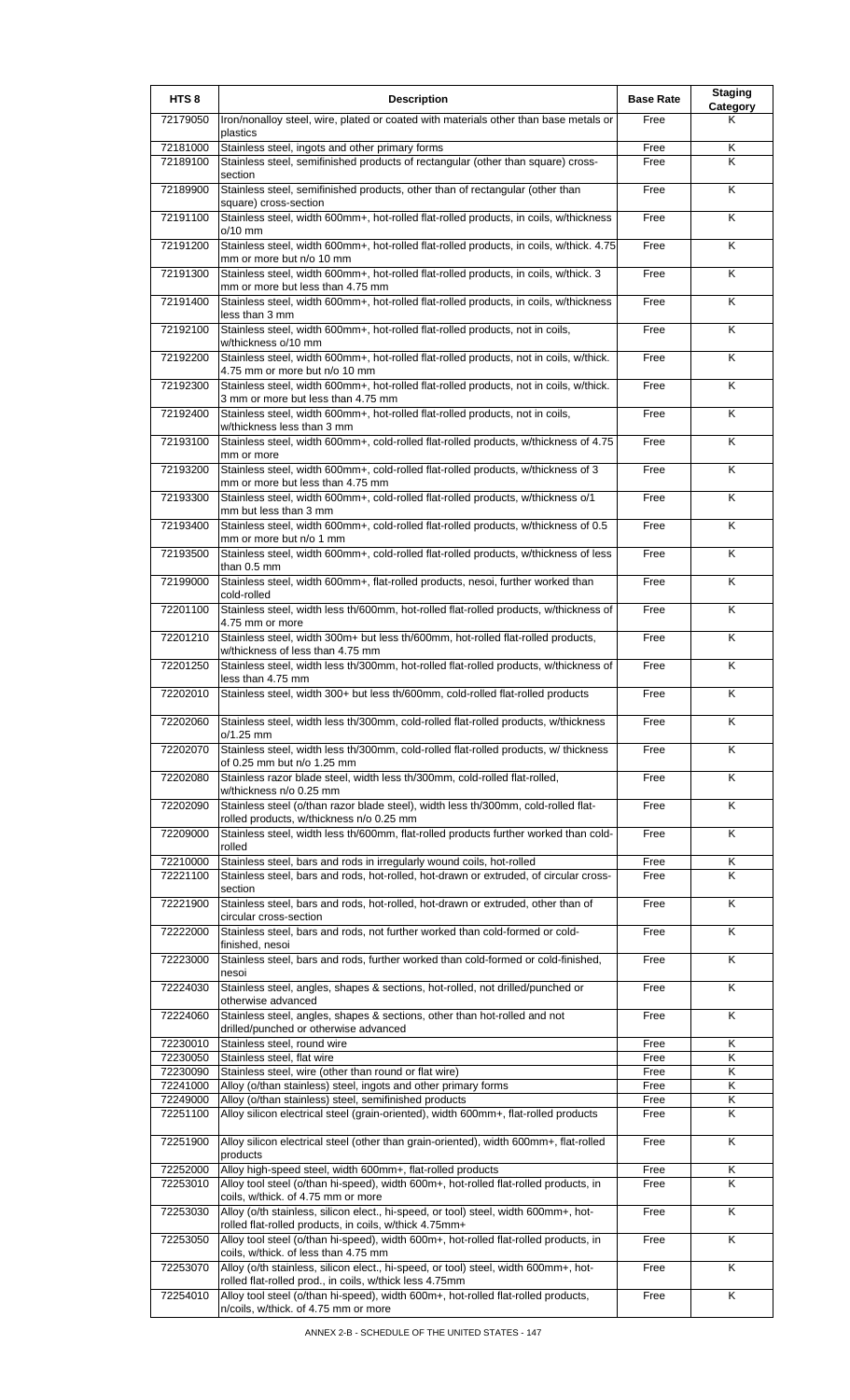| HTS <sub>8</sub>     | <b>Description</b>                                                                                                                                                  | <b>Base Rate</b> | <b>Staging</b><br>Category |
|----------------------|---------------------------------------------------------------------------------------------------------------------------------------------------------------------|------------------|----------------------------|
| 72254030             | Alloy (o/th stainless, silicon elect., hi-speed, or tool) steel, width 600mm+, hot-<br>rolled flat-rolled products, n/coils, w/thick 4.75mm+                        | Free             | Κ                          |
| 72254050             | Alloy tool steel (o/than hi-speed), width 600m+, hot-rolled flat-rolled products,<br>n/coils, w/thick. of less than 4.75 mm                                         | Free             | K                          |
| 72254070             | Alloy (o/th stainless, silicon elect., hi-speed, or tool) steel, width 600mm+, hot-<br>rolled flat-rolled prod., n/coils, w/thick less 4.75mm                       | Free             | K                          |
| 72255010             | Alloy tool steel (o/th hi-speed), width 600mm+, cold-rolled flat-rolled products                                                                                    | Free             | $\overline{\mathsf{K}}$    |
| 72255060             | Alloy steel (o/ than tool), width 600mm+, cold-rolled flat-rolled products,<br>w/thickness 4.75 mm or more                                                          | Free             | K                          |
| 72255070             | Alloy heat-resisting steel, width 600mm+, cold-rolled flat-rolled products,<br>w/thickness less than 4.75 mm                                                        | Free             | Κ                          |
| 72255080             | Alloy steel (o/th heat-resisting), width 600mm+, cold-rolled flat-rolled products,<br>w/thickness less than 4.75 mm                                                 | Free             | K                          |
| 72259100             | Alloy steel, width 600mm+, flat-rolled products further worked than cold-rolled,<br>electrolytically plated or coated with zinc                                     | Free             | K                          |
| 72259200             | Alloy steel, width 600mm+, flat-rolled products further worked than cold-rolled,<br>plated or coated with zinc (o/than electrolytically)                            | Free             | K                          |
| 72259900             | Alloy steel, width 600mm+, flat-rolled products further worked than cold-rolled,<br>nesoi                                                                           | Free             | K                          |
| 72261110             | Alloy silicon electrical steel (grain-oriented), width 300mm+ but less th/600mm, flat-                                                                              | Free             | K                          |
| 72261190             | rolled products<br>Alloy silicon electrical steel (grain-oriented), width less th/300mm, flat-rolled                                                                | Free             | K                          |
| 72261910             | products<br>Alloy silicon electrical steel (o/than grain-oriented), width 300mm+ but less                                                                           | Free             | K                          |
| 72261990             | th/600mm, flat-rolled products<br>Alloy silicon electrical steel (o/than grain-oriented), width less th/300mm, flat-rolled                                          | Free             | Κ                          |
| 72262000             | products<br>Alloy high-speed steel, width less th/600mm, flat-rolled products of high-speed                                                                         | Free             | K                          |
| 72269105             | steel<br>Alloy chipper knife tool steel (o/than hi-speed), width less th/600mm, hot-rolled flat-                                                                    | Free             | K                          |
| 72269115             | rolled products<br>Alloy tool steel (o/than hi-speed/chipper knife), width 300mm+ but less th/600mm,                                                                | Free             | K                          |
| 72269125             | hot-rolled flat-rolled products<br>Alloy tool steel (o/than hi-speed/chipper knife), width less th/300mm, hot-rolled flat-                                          | Free             | K                          |
| 72269150             | rolled products<br>Alloy steel (o/than silicon elect./tool), width less th/600mm, hot-rolled flat-rolled                                                            | Free             | K                          |
| 72269170             | products, w/thickness of 4.75 mm or more<br>Alloy steel (o/than silicon elect./tool), width 300mm+ but less th/600mm, hot-rolled                                    | Free             | Κ                          |
| 72269180             | flat-rolled products, w/thickness less than 4.75 mm<br>Alloy steel (o/than silicon elect./tool), width less th/300mm, hot-rolled flat-rolled                        | Free             | K                          |
| 72269210             | products, w/thickness less than 4.75 mm<br>Alloy tool steel (o/than hi-speed), width 300mm+ but less th/600mm, cold-rolled                                          | Free             | ĸ                          |
| 72269230             | flat-rolled products<br>Alloy tool steel (o/than hi-speed), width less th/300mm, cold-rolled flat-rolled                                                            | Free             | Κ                          |
| 72269250             | products<br>Alloy steel (o/than tool), width 300mm+ but less th/600mm, cold-rolled flat-rolled                                                                      | Free             | K                          |
| 72269270             | products<br>Alloy steel (o/than tool), width less th/300mm, cold-rolled flat-rolled products,                                                                       | Free             | K                          |
| 72269280             | w/thickness n/o 0.25 mm<br>Alloy steel (o/than tool), width less th/300mm, cold-rolled flat-rolled products,                                                        | Free             | K                          |
| 72269300             | w/thickness o/0.25 mm<br>Alloy steel, width less th/600mm, flat-rolled products further worked than cold-                                                           | Free             | K                          |
| 72269400             | rolled, electrolytically plated or coated with zinc<br>Alloy steel, width less th/600mm, flat-rolled products further wrkd than cold-rolled,                        | Free             | Κ                          |
| 72269900             | plated or coated with zinc o/than electrolytically<br>Alloy steel (n/plated or coated w/zinc), width less than 600mm, flat-rolled products                          |                  | $\overline{\mathsf{K}}$    |
|                      | further worked than cold-rolled, nesoi                                                                                                                              | Free             |                            |
| 72271000<br>72272000 | Alloy high-speed steel, bars and rods in irregularly wound coils, hmot-rolled<br>Alloy silico-manganese steel, bars and rods in irregularly wound coils, hot-rolled | Free<br>Free     | Κ<br>K                     |
| 72279010             | Alloy tool steel (o/than hi-speed), bars & rods in irregular wound coils, hot-rolled,                                                                               | Free             | $\overline{\mathsf{K}}$    |
| 72279020             | n/tempered, treated or partly manufactured<br>Alloy tool steel (o/than hi-speed), bars and rods in irregularly wound coils, hot-                                    | Free             | K                          |
| 72279060             | rolled, nesoi<br>Alloy steel (o/than hi-speed/silico-mang./tool) steel, bars and rods in irregularly                                                                | Free             | K                          |
| 72281000             | wound coils, hot-rolled<br>Alloy high-speed steel, bars and rods, o/than hot-rolled and in irregularly wound                                                        | Free             | K                          |
| 72282010             | coils<br>Alloy silico-manganese steel, bars and rods, not cold-formed, o/than hot-rolled and                                                                        | Free             | K                          |
| 72282050             | in irregularly wound coils<br>Alloy silico-manganese steel, bars and rods, cold formed, o/than hot-rolled and in                                                    | Free             | K                          |
| 72283020             | irregularly wound coils<br>Alloy ball-bearing tool steel, bars and rods, not further worked than hot-rolled, hot-                                                   | Free             | K                          |
| 72283040             | drawn or extruded<br>Alloy chipper knife tool steel, bars and rods, not cold-formed & not further worked                                                            | Free             | K                          |
| 72283060             | than hot-rolled, hot-drawn or extruded<br>Alloy tool steel (o/than ball-bearing/chipper knife), bars and rods, not further                                          | Free             | K                          |
| 72283080             | worked than hot-rolled, hot-drawn or extruded<br>Alloy steel (o/than hi-speed, silico-mang./tool), bars and rods, not further worked                                | Free             | Κ                          |
| 72284000             | than hot-rolled, hot-drawn or extruded<br>Alloy steel, bars and rods, not further worked than forged                                                                | Free             | Κ                          |
| 72285010             | Alloy tool steel (o/than hi-speed), bars and rods, not further worked than cold-<br>formed or cold-finished                                                         | Free             | Κ                          |
| 72285050             | Alloy steel (o/than tool), bars and rods, not further worked than cold-formed or cold<br>finished                                                                   | Free             | Κ                          |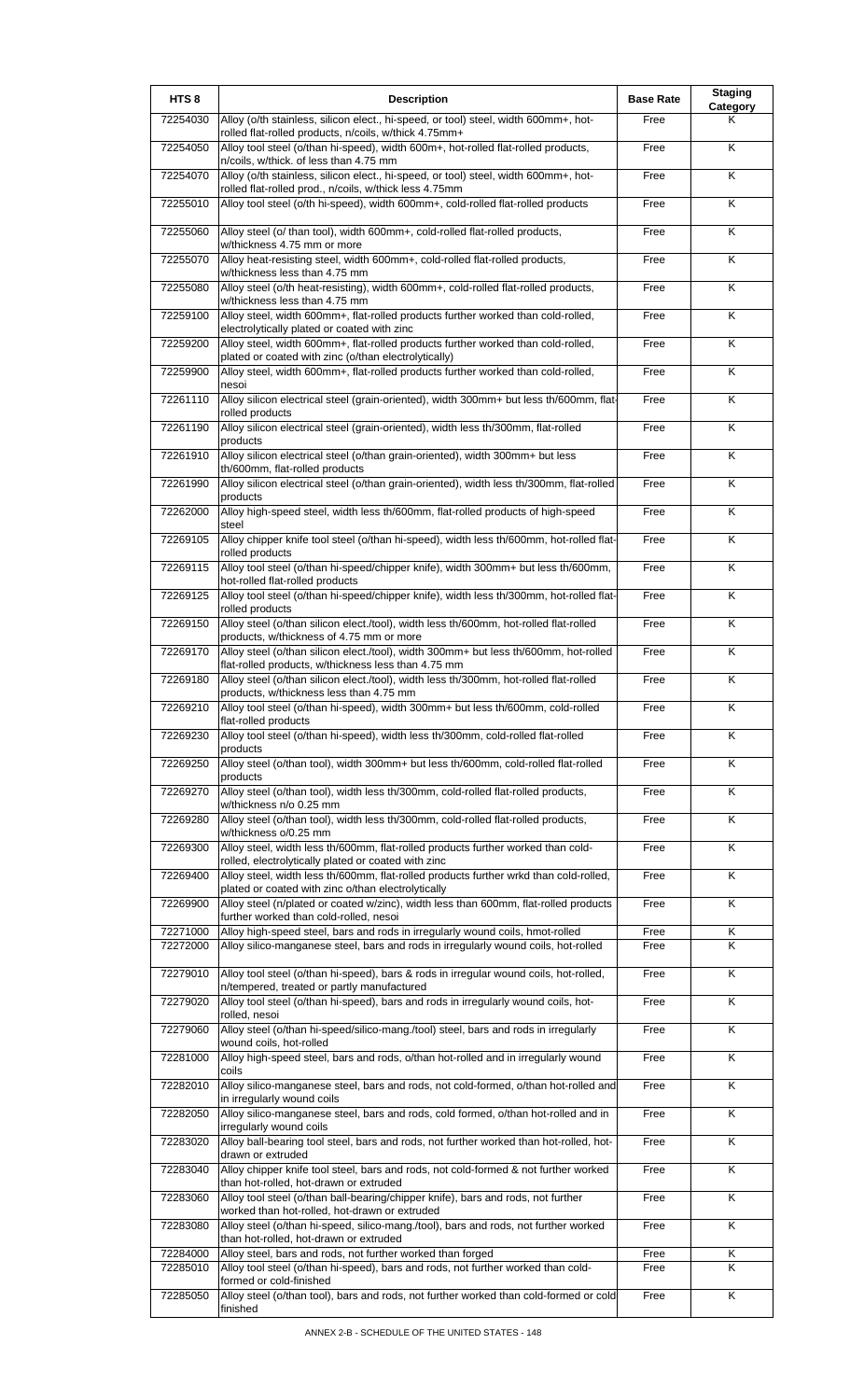| HTS <sub>8</sub>     | <b>Description</b>                                                                                                                                                         | <b>Base Rate</b> | <b>Staging</b><br><b>Category</b> |
|----------------------|----------------------------------------------------------------------------------------------------------------------------------------------------------------------------|------------------|-----------------------------------|
| 72286010             | Alloy tool steel (o/than hi-speed), bars and rods, further worked than hot-rolled,<br>forged, cold-formed or cold-finished                                                 | Free             | Κ                                 |
| 72286060             | Alloy steel (o/than tool), bars and rods, further worked than hot-rolled, forged but<br>not cold-formed                                                                    | Free             | K                                 |
| 72286080             | Alloy steel (o/than tool), bars and rods, cold-formed                                                                                                                      | Free             | Κ                                 |
| 72287030             | Alloy steel, angles, shapes and sections, hot-rolled & not drilled/not punched and<br>not otherwise advanced                                                               | Free             | K                                 |
| 72287060             | Alloy steel, angles, shapes and sections, o/than hot-rolled & not drilled/punced and<br>not otherwise advanced                                                             | Free             | K                                 |
| 72288000<br>72291000 | Alloy steel hollow drill bars and rods<br>Alloy high-speed steel, wire                                                                                                     | Free<br>Free     | Κ<br>Κ                            |
| 72292000             | Alloy silico-manganese steel, wire                                                                                                                                         | Free             | Κ                                 |
| 72299010             | Alloy steel (o/than hi-speed/silico-mang.), flat wire                                                                                                                      | Free             | K                                 |
| 72299050             | Alloy steel (o/than hi-speed/silico-mang.), round wire                                                                                                                     | Free             | Κ                                 |
| 72299090             | Alloy steel (o/than hi-speed/silico-mang.), wire (o/than flat or round wire)                                                                                               | Free             | Κ<br>Κ                            |
| 73011000             | Iron or steel sheet piling, whether or not drilled, punched or made from assembled<br>elements                                                                             | Free             |                                   |
| 73012010             | Iron or nonalloy steel, angles, shapes and sections, welded                                                                                                                | Free             | Κ                                 |
| 73012050<br>73021010 | Alloy steel, angles, shapes and sections of alloy steel, welded<br>Iron or nonalloy steel, rails for railway or tramway tracks                                             | Free<br>Free     | Κ<br>Κ                            |
| 73021050             | Alloy steel, rails for railway or tramway tracks                                                                                                                           | Free             | Κ                                 |
| 73023000             | Iron or steel, switch blades, crossing frogs, point rods and other crossing pieces,                                                                                        | Free             | K                                 |
|                      | for jointing or fixing rails                                                                                                                                               |                  |                                   |
| 73024000             | Iron or steel, fish plates and sole plates for jointing or fixing rails                                                                                                    | Free             | Κ                                 |
| 73029010             | Sleepers (cross-ties) for railway or tramway track construction of iron or steel                                                                                           | Free             | K                                 |
| 73029090             | Railway or tramway track construction material and other materials specialized for<br>joing or fixing rails, of iron or steel, nesoi                                       | Free             | K                                 |
| 73030000             | Cast iron, tubes, pipes and hollow profiles                                                                                                                                | Free             | Κ                                 |
| 73041010             | Iron (o/than cast) or nonalloy steel, seamless line pipe used for oil and gas<br>pipelines                                                                                 | Free             | Κ                                 |
| 73041050             | Alloy steel, seamless line pipe used for oil or gas pipelines                                                                                                              | Free             | Κ                                 |
| 73042130             | Iron (o/than cast) or nonalloy steel, seamless drill pipe, of a kind used in drilling for                                                                                  | Free             | K                                 |
| 73042160             | oil or gas<br>Alloy steel, seamless drill pipe, of a kind used in drilling for oil or gas                                                                                  | Free             | Κ                                 |
| 73042910             | Iron (o/than cast) or nonalloy steel, seamless casing pipe, threaded or coupled, of                                                                                        | Free             | K                                 |
|                      | a kind used in drilling for oil or gas                                                                                                                                     |                  |                                   |
| 73042920             | Iron (o/than cast) or nonalloy steel, seamless casing pipe, not threaded or<br>coupled, of a kind used in drilling for oil or gas                                          | Free             | K                                 |
| 73042930             | Alloy steel, seamless casing pipe, threaded or coupled, of a kind used in drilling for<br>oil or gas                                                                       | Free             | K                                 |
| 73042940             | Alloy steel, seamless casing pipe, not threaded or coupled, of a kind used in<br>drilling for oil or gas                                                                   | Free             | K                                 |
| 73042950             | Iron (o/than cast) or nonalloy, seamless tubing, of a kind used in drilling for oil or<br>gas                                                                              | Free             | Κ                                 |
| 73042960             | Alloy steel, seamless tubing, of a kind used in drilling for oil or gas                                                                                                    | Free             | Κ                                 |
| 73043130             | Iron (o/than cast) or nonalloy steel, seamless, cold-drawn or cold-rolled, hollow                                                                                          | Free             | $\overline{\mathsf{K}}$           |
| 73043160             | bars w/circular cross section<br>Iron (o/than cast) or nonalloy steel, seamless, cold-drawn or cold-rolled, tubes,                                                         | Free             | Κ                                 |
| 73043900             | pipes & hollow profiles, w/circular cross section, nesoi<br>Iron (o/than cast) or nonalloy steel, seamless, not cold-drawn or cold-rolled, tubes,                          | Free             | Κ                                 |
| 73044130             | pipes and hollow prof., w/circular cross sect., nesoi<br>Stainless steel, seamless, cold-drawn/cold-rolled, tubes, pipes and hollow profiles,                              | Free             | K                                 |
| 73044160             | w/circular cross section & extern. diam less than 19mm<br>Stainless steel, seamless, cold-drawn/cold-rolled, tubes, pipes and hollow profiles,                             | Free             | K                                 |
|                      | w/circular cross section & extern. diam of 19mm or more                                                                                                                    |                  |                                   |
| 73044900             | Stainless steel, seamless, not cold-drawn/cold-rolled, tubes, pipes and hollow<br>profiles, w/circular cross section                                                       | Free             | K                                 |
| 73045110             | Alloy steel (o/than stainless), seamless, cold-drawn/cold-rolled, tubes, pipes, etc.,<br>w/circ. cross sect., for mfr of ball/roller bearings                              | Free             | K                                 |
| 73045150             | Alloy steel (o/than stainless), seamless, cold-drawn/cold-rolled, tubes, pipes and<br>hollow profiles, w/circular cross section, nesoi                                     | Free             | Κ                                 |
| 73045910             | Alloy steel (o/than stainless), seamless, n/cold-drawn/cold-rolled, tubes, pipes, etc.<br>w/circ. cross sect., for mfr ball/roller bearings                                | Free             | $\overline{\mathsf{x}}$           |
| 73045920             | Alloy steel (o/than stainless), seamless, n/cold-drawn/cold-rolled, tubes, pipes, etc.<br>w/circ. cross sect., for boilers, heaters, etc                                   | Free             | K                                 |
| 73045960             | Heat-resisting alloy steel (o/than stainless), seamless, n/cold-drawn/cold-rolled,<br>tubes, pipes, etc., w/circ. cross sect., nesoi                                       | Free             | Κ                                 |
| 73045980             | Alloy steel (o/than heat-resist or stainless), seamless, n/cold-drawn/cold-rolled,<br>tubes, pipes and hollow prof., w/circ. cross sect., nesoi                            | Free             | Κ                                 |
| 73049010             | Iron (o/than cast) or nonalloy steel, seamless, tubes, pipes and hollow profiles,<br>o/than circ. cross sect., w/wall thickness of 4 mm or more                            | Free             | K                                 |
| 73049030             | Alloy steel (o/than stainless), seamless, tubes, pipes and hollow profiles, o/than<br>circ. cross sect., w/wall thickness of 4 mm or more                                  | Free             | K                                 |
| 73049050             | Iron (o/than cast) or nonalloy steel, seamless, tubes, pipes and hollow profiles,<br>o/than circ. cross sect., w/wall thickness less than 4 mm                             | Free             | K                                 |
| 73049070             | Alloy steel (o/than stainless), seamless, tubes, pipes and hollow profiles, o/than<br>circ. cross sect., w/wall thickness less than 4 mm                                   | Free             | Κ                                 |
| 73051110             | Iron or nonalloy steel, seamed, w/circ. cross sect. & ext. diam o/406.4mm, line<br>pipe, long. submerg. arc weld., used for oil/gas                                        | Free             | Κ                                 |
| 73051150             | Alloy steel, seamed, circ. w/cross sect. & ext. diam o/406.4mm, line pipe, long.                                                                                           | Free             | $\overline{\mathsf{K}}$           |
| 73051210             | submerg. arc weld., used for oil/gas pipelines<br>Iron or nonalloy steel, seamed, w/circ. cross sect. & ext. diam o/406.4mm, line                                          | Free             | Κ                                 |
| 73051250             | pipe, long. welded nesoi, used for oil/gas<br>Alloy steel, seamed, w/circ. cross sect. & ext. diam o/406.4mm, line pipe, long.<br>welded nesoi, used for oil/gas pipelines | Free             | K                                 |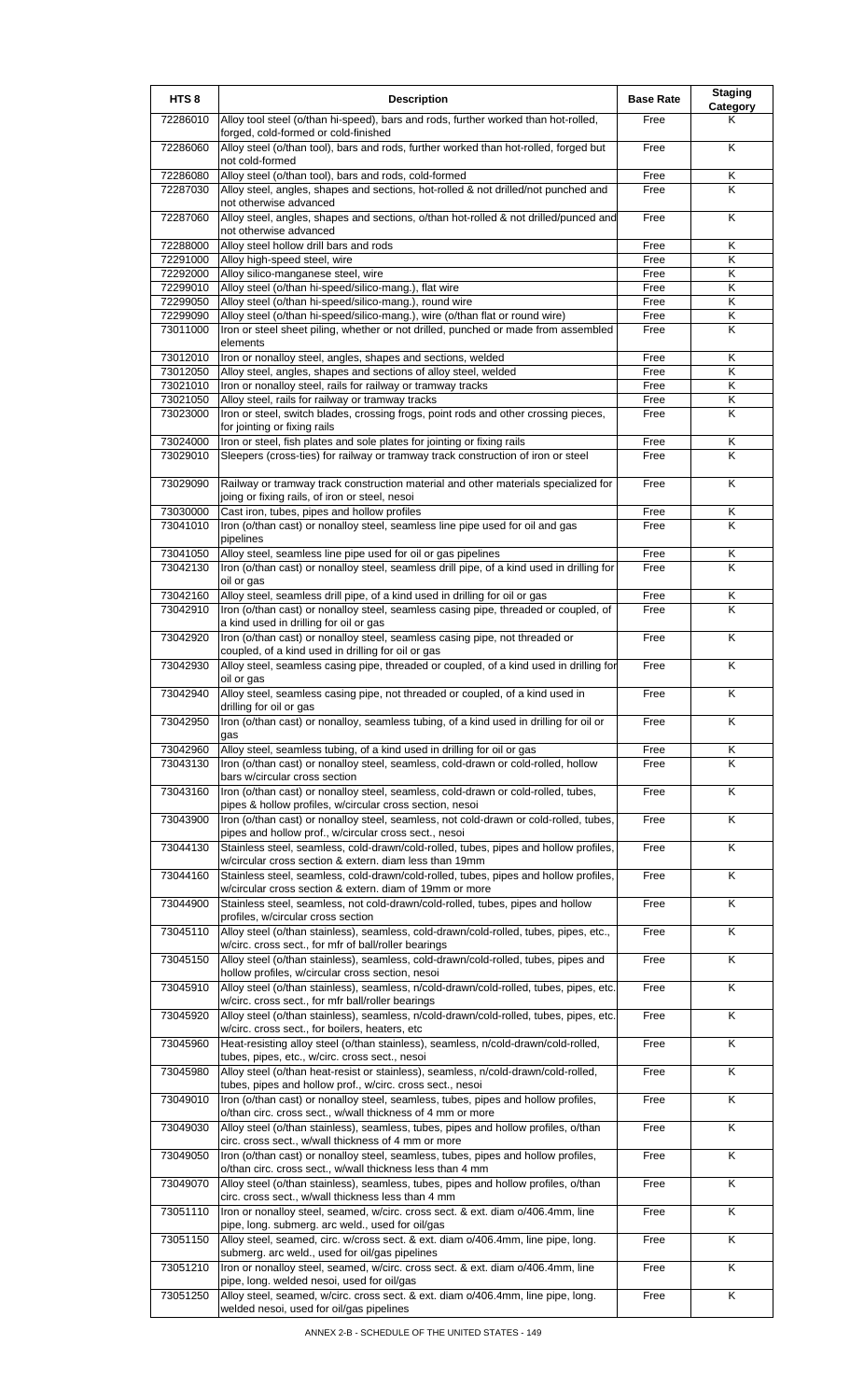| HTS <sub>8</sub>     | <b>Description</b>                                                                                                                                                                       | <b>Base Rate</b> | <b>Staging</b><br>Category |
|----------------------|------------------------------------------------------------------------------------------------------------------------------------------------------------------------------------------|------------------|----------------------------|
| 73051910             | Iron or nonalloy steel, seamed, w/circ. cross sect.& ext. diam o/406.4mm, line<br>pipe, not long. welded, used for oil/gas                                                               | Free             | Κ                          |
| 73051950             | Alloy steel, seamed, w/circ. cross sect. & ext. diam o/406.4mm, line pipe, not long.<br>welded, used for oil/gas pipelines                                                               | Free             | K                          |
| 73052020             | Iron or nonalloy steel, seamed, w/circ. cross sect. & ext. diam. o/406.4mm, casing<br>pipe, threaded/coupled, of kind for drilling for oil/gas                                           | Free             | Κ                          |
| 73052040             | Iron or nonalloy steel, seamed, w/circ. cross sect. & ext. diam. o/406.4mm, casing<br>pipe, n/threaded/coupled, of kind for drill. for oil/gas                                           | Free             | Κ                          |
| 73052060             | Alloy steel, seamed, w/circ. cross sect. & ext. diam. o/406.4mm, casing pipe,<br>threaded/coupled, of kind for drilling for oil/gas                                                      | Free             | K                          |
| 73052080             | Alloy steel, seamed, w/circ. cross sect. & ext. diam. o/406.4mm, casing pipe,<br>n/threaded/coupled, of kind for drilling for oil/gas                                                    | Free             | Κ                          |
| 73053120             | Steel, long. welded, w/circ. cross sect & ext. diam o/406.4mm, tapered pipes and<br>tubes principally used as pts of illuminating arts.                                                  | Free             | Κ                          |
| 73053140             | Iron or nonalloy steel, long. welded, w/circ. cross sect. & ext. diam. o/406.4mm,<br>tubes and pipes, o/th used in oil/gas drill.etc                                                     | Free             | Κ                          |
| 73053160             | Alloy steel, long. welded, w/circ. cross sect. & ext. diam. o/406.4mm, tubes and<br>pipes, o/than used in oil/gas drill. or pipelines                                                    | Free             | K                          |
| 73053910             | Iron or nonalloy steel, weld. o/than long. weld., w/circ. x-sect. & ext. diam.<br>o/406.4mm, tubes and pipes, o/th used in oil/gas drill.etc                                             | Free             | Κ                          |
| 73053950             | Alloy steel, weld. o/than long. weld., w/circ. x-sect. & ext. diam. o/406.4mm, tubes<br>and pipes, o/than used in oil/gas drill. or pipelines                                            | Free             | Κ                          |
| 73059010             | Iron or nonalloy steel, seamed, w/circ. cross sect. & ext. diam. o/406.4mm, not<br>welded, tubes and pipes, o/th used in oil/gas drill.etc                                               | Free             | $\overline{\mathsf{K}}$    |
| 73059050             | Alloy steel, seamed, w/circ. cross sect. & ext. diam. o/406.4mm, not welded, tubes<br>and pipes, o/than used in oil/gas drill. or pipelines                                              | Free             | K                          |
| 73061010             | Iron or nonalloy steel, seamed, w/ext. diam. 406.4mm or less or o/than circ. x-sect,<br>line pipe of a kind used for oil and gas pipelines                                               | Free             | Κ                          |
| 73061050             | Alloy steel, seamed, w/ext. diam 406.4mm or less or o/than circ. x-sect, line pipe<br>of a kind used for oil and gas pipelines                                                           | Free             | Κ                          |
| 73062010             | Iron or nonalloy steel, seamed, w/ext. diam 406.4mm or less or o/than circ. x-sect,<br>threaded/coupled, casing of kind used in drill. oil/gas                                           | Free             | K                          |
| 73062020             | Iron or nonalloy steel, seamed, w/ext. diam 406.4mm or less or o/than circ. x-sect,<br>n/threaded/coupled, casing kind used drill for oil/gas                                            | Free             | Κ                          |
| 73062030             | Alloy steel, seamed, w/ext. diam 406.4mm or less or o/than circ. x-sect,<br>threaded/coupled, casing of kind used in drilling for oil/gas                                                | Free             | K                          |
| 73062040             | Alloy steel, seamed, w/ext. diam 406.4mm or less or o/than circ. x-sect,                                                                                                                 | Free             | K                          |
| 73062060             | n/threaded/coupled, casing of kind used in drilling for oil/gas<br>Iron or nonalloy steel, seamed, w/ext. diam. 406.4mm or less or o/than circ. x-sect,                                  | Free             | Κ                          |
| 73062080             | tubing of a kind used for drilling for oil/gas<br>Alloy steel, seamed, w/ext. diam 406.4mm or less or o/than circ. x-sect, tubing of a                                                   | Free             | $\overline{\mathsf{K}}$    |
| 73063010             | kind used for drilling for oil/gas<br>Iron or nonalloy steel, welded, w/circ. x-sect & ext. diam. 406.4mm or less, tubes,                                                                | Free             | Κ                          |
| 73063030             | pipes, hollow profiles, w/wall thick. less than 1.65 mm<br>Nonalloy steel, welded, w/circ. x-sect & ext. diam. 406.4mm or less, tapered pipes                                            | Free             | K                          |
| 73063050             | & tubes, w/wall thick. of 1.65 mm+, pts. of illum. arts.<br>Iron or nonalloy steel, welded, w/circ. x-sect & ext. diam. 406.4mm or less, pipes,                                          | Free             | Κ                          |
| 73064010             | tubes & holl. prof., w/wall thick. of 1.65 mm or more<br>Stainless steel, welded, w/circ. x-sect & ext. diam. 406.4mm or less, tubes, pipes,                                             | Free             | Κ                          |
| 73064050             | hollow profiles, w/wall thick. less than 1.65 mm<br>Stainless steel, welded, w/circ. x-sect & ext. diam. 406.4mm or less, tubes, pipes,                                                  | Free             | Κ                          |
| 73065010             | hollow profiles, w/wall thick. of 1.65 mm or more<br>Alloy steel (o/stainless), welded, w/circ. x-sect & ext. diam. 406.4mm or less,                                                     | Free             | Κ                          |
| 73065030             | tubes, pipes, hollow prof., w/wall thick. less th/1.65 mm<br>Alloy steel (o/stainless), welded, w/circ. x-sect & ext. diam. 406.4mm or less,                                             | Free             | Κ                          |
| 73065050             | tapered pipes & tubes, w/wall thick. of 1.65 mm+, pts. illum<br>Alloy steel (o/stainless), welded, w/circ. x-sect & ext. diam. 406.4mm or less,                                          | Free             | K                          |
| 73066010             | tubes, pipes, hollow prof., w/wall thick. of 1.65 mm+<br>Iron or nonalloy steel, welded, w/non-circ. x-sect, tubes, pipes and hollow profiles,                                           | Free             | Κ                          |
| 73066030             | w/wall thickness of 4 mm or more<br>Alloy steel, welded, w/non-circ. x-sect, tubes, pipes and hollow profiles, w/wall                                                                    | Free             | Κ                          |
| 73066050             | thickness of 4 mm or more<br>Iron or nonalloy steel, welded, w/non-circ. x-sect, tubes, pipes and hollow profiles,                                                                       | Free             | Κ                          |
| 73066070             | w/wall thickness less than 4 mm<br>Alloy steel, welded, w/non-circ. x-sect, tubes, pipes and hollow profiles, w/wall                                                                     | Free             | Κ                          |
| 73069010             | thickness less than 4 mm<br>Iron or nonalloy steel, seamed o/welded, w/non-circ. x-sect. or circ. x-sect. w/ext.                                                                         | Free             | Κ                          |
| 73069050             | diam. 406.4mm or less, tubes, pipes & hollow profiles<br>Alloy steel, seamed o/than welded, w/non-circ. x-sect or circ. x-sect w/ext. diam.                                              | Free             | Κ                          |
| 73071100             | 406.4mm or less, tubes, pipes and hollow profiles<br>Cast nonmalleable iron, fittings for tubes or pipes                                                                                 | 4.8%             | Α                          |
| 73071930<br>73071990 | Cast ductile iron or steel, fittings for tubes or pipes<br>Cast iron or steel, fittings for tubes or pipes, nesoi                                                                        | 5.6%<br>6.2%     | C<br>$\overline{c}$        |
| 73072110             | Stainless steel, flanges for tubes/pipes, forged, not machined, not tooled and not                                                                                                       | 3.3%             | Α                          |
| 73072150             | otherwise processed after forging<br>Stainless steel, not cast, flanges for tubes/pipes, not forged or forged and<br>machined, tooled and otherwise processed after forging              | 5.6%             | $\mathsf{C}$               |
| 73072210             | Stainless steel, not cast, threaded sleeves (couplings) for tubes/pipes                                                                                                                  | Free             | Κ                          |
| 73072250             | Stainless steel, not cast, threaded elbow and bends for tubes/pipes                                                                                                                      | 6.2%             | Α                          |
| 73072300             | Stainless steel, not cast, butt welding fittings for tubes/pipes                                                                                                                         | 5%               | Α                          |
| 73072900<br>73079110 | Stainless steel, not cast, fittings for tubes/pipes, nesoi<br>Iron or nonalloy steel, flanges for tubes/pipes, forged, not machined, not tooled                                          | 5%<br>3.3%       | Α<br>G                     |
| 73079130             | and not otherwise processed after forging<br>Alloy steel (o/than stainless), not cast, flanges for tubes/pipes, forged, not<br>machined/tooled and not otherwise processed after forging | 3.2%             | G                          |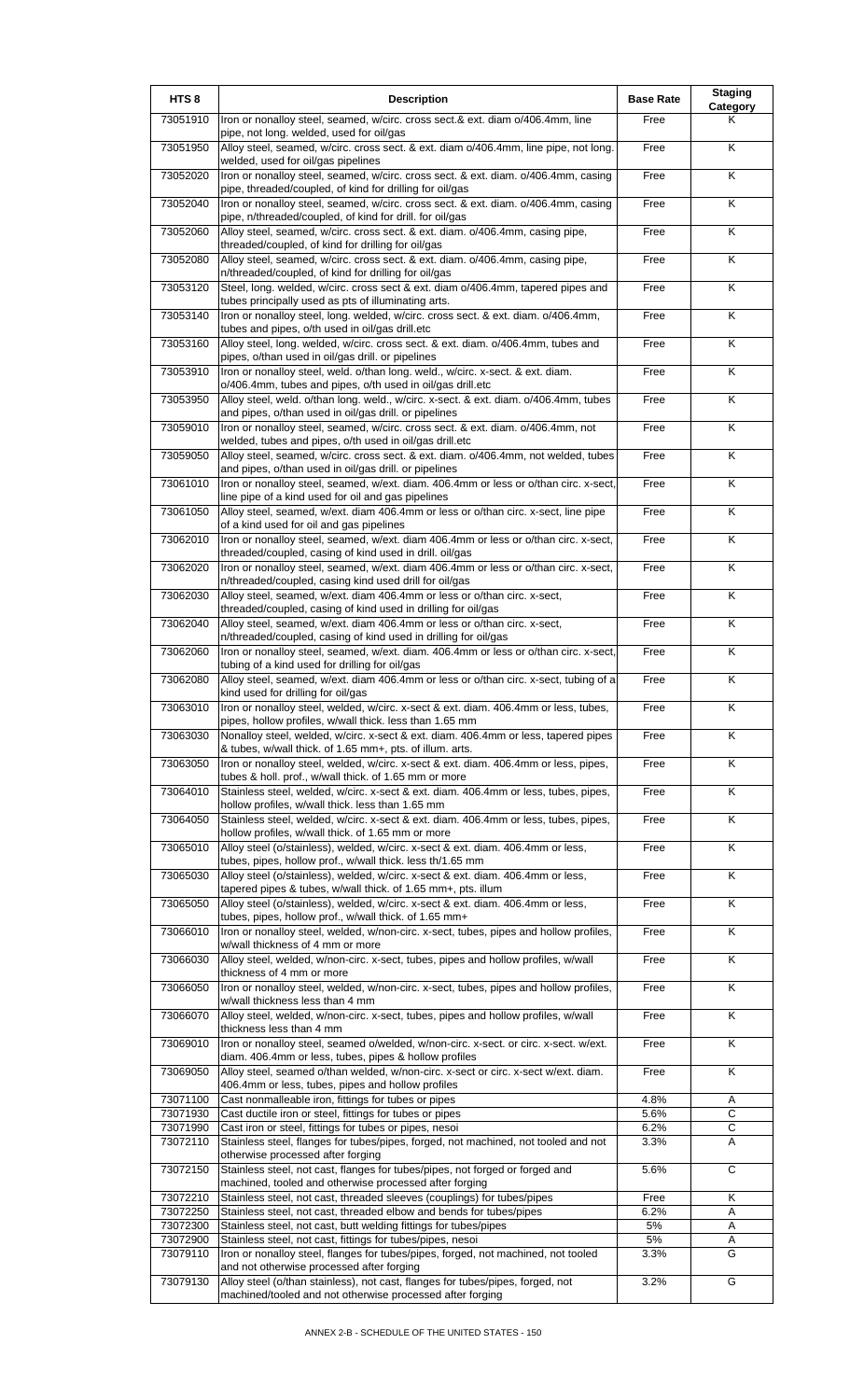| HTS <sub>8</sub>     | <b>Description</b>                                                                                                                                               | <b>Base Rate</b> | <b>Staging</b><br>Category   |
|----------------------|------------------------------------------------------------------------------------------------------------------------------------------------------------------|------------------|------------------------------|
| 73079150             | Iron or steel (o/than stainless), not cast, flanges for tubes/pipes, not forged or<br>forged and machined, tooled & processed after forging                      | 5.5%             | G                            |
| 73079230             | Iron or steel (o/than stainless), not cast, threaded sleeves (couplings) for                                                                                     | Free             | K                            |
| 73079290             | tubes/pipes<br>Iron or steel (o/than stainless), not cast, threaded elbow and bends for tubes/pipes                                                              | 6.2%             | A                            |
| 73079330             | Iron or nonalloy steel, not cast, butt welding fittings for tubes/pipes, w/inside diam.<br>less than 360mm                                                       | 6.2%             | <b>I</b>                     |
| 73079360             | Alloy steel (o/than stainless), not cast, butt welding fittings for tubes/pipes, w/inside<br>diam. less than 360mm                                               | 5.5%             | $\mathbf{I}$                 |
| 73079390             | Iron or alloy steel (o/than stainless), not cast, butt welding fittings for tubes/pipes,<br>w/inside diam. 360mm or more                                         | 4.3%             | $\mathbf{I}$                 |
| 73079910             | Iron or nonalloy steel, fittings for tubes/pipes, nesoi, forged, not machined, not<br>tooled and not otherwise processed after forging                           | 3.7%             | Α                            |
| 73079930             | Alloy steel (o/than stainless), fittings for tubes/pipes, nesoi, forged, not<br>machined/tooled and not otherwise processed after forging                        | 3.2%             | A                            |
| 73079950             | Iron/steel (o/than stainless), n/cast, fittings for tubes/pipes, nesoi, not forged or<br>forged and machined, tooled & processed after forging                   | 4.3%             | A                            |
| 73081000             | Iron or steel, bridges and bridge sections                                                                                                                       | Free             | Κ                            |
| 73082000<br>73083010 | Iron or steel, towers and lattice masts<br>Stainless steel, doors, windows and their frames, and thresholds for doors                                            | Free<br>Free     | Κ<br>Κ                       |
| 73083050             | Iron or steel (o/than stainless), doors, windows and their frames, and thresholds<br>for doors                                                                   | Free             | K                            |
| 73084000             | Iron or steel, props and similar equipment for scaffolding, shuttering or pit-<br>propping                                                                       | Free             | K                            |
| 73089030             | Iron or steel, not in part alloy steel, columns, pillars, posts, beams and girders                                                                               | Free             | K                            |
| 73089060             | Iron or steel, columns, pillars, posts, beams and girders, nesoi                                                                                                 | Free             | Κ                            |
| 73089070             | Steel, grating for structures or parts of structures                                                                                                             | Free             | Κ                            |
| 73089095             | Iron or steel, structures (excluding prefab structures of 9406) and parts of<br>structures, nesoi                                                                | Free             | K                            |
| 73090000             | Iron/steel, reservoirs, tanks, vats, siml. contain., for any material (o/than<br>compress./liq.gas), w/capacity o/300 l, n/fit. w/mech/thermal                   | Free             | K                            |
| 73101000             | Iron/steel, tanks, casks, drums, cans, boxes & siml. cont. for any material (o/than<br>compress./liq.gas), w/cap. of 50+ I but n/o 300 I                         | Free             | K                            |
| 73102100             | Iron/steel, cans for any material (o/compressed/liq. gas), closed by soldering or<br>crimping, w/cap. less than 50 l                                             | Free             | Κ                            |
| 73102900             | Iron/steel, cans for any material (o/compressed/liq. gas), n/closed by soldering or<br>crimping, w/cap. less than 50 l                                           | Free             | K                            |
| 73110000<br>73121005 | Iron/steel, containers for compressed or liquefied gas<br>Stainless steel, stranded wire, not elect. insulated, fitted with fittings or made up<br>into articles | Free<br>Free     | Κ<br>$\overline{\mathsf{K}}$ |
| 73121010             | Stainless steel, stranded wire, not elect. insulated, not fitted with fittings or made<br>up into articles                                                       | Free             | Κ                            |
| 73121020             | Iron or steel (o/than stainless), stranded wire, not elect. insul., fitted with fittings or<br>made up into articles                                             | Free             | Κ                            |
| 73121030             | Iron or steel (o/than stainless), stranded wire, not elect. insul., not fitted with fittings<br>or made up into articles                                         | Free             | $\overline{\mathsf{K}}$      |
| 73121050             | Stainless steel, ropes, cables and cordage (o/than stranded wire), not elect. insul.,<br>fitted with fittings or made up into articles                           | Free             | Κ                            |
| 73121060             | Stainless steel, ropes, cables and cordage (o/than stranded wire), not elect. insul.,<br>not fitted with fittings or made up into articles                       | Free             | K                            |
| 73121070             | Iron/steel (o/stainless), ropes, cables & cordage (o/than stranded wire), n/elect.<br>insul., fitted with fittings or made up into articles                      | Free             | Κ                            |
| 73121080             | Iron/steel (o/stainless), ropes, cables & cordage, of brass plated wire (o/than<br>stranded wire), n/elect. insul., w/o fittings or arts.                        | Free             | Κ                            |
| 73121090             | Iron/steel (o/stainless), ropes, cables & cordage, o/th of brass plate wire (o/than<br>stranded wire), n/elect. insul., w/o fittings etc.                        | Free             | $\overline{\mathsf{K}}$      |
| 73129000             | Iron/steel (o/stainless), plaited bands, slings and the like, not electrically insulated                                                                         | Free             | K                            |
| 73130000             | Iron/steel, barbed wire; iron/steel, twisted hoop or single flat wire and loosely<br>twisted double wire, of a kind used for fencing                             | Free             | Κ                            |
| 73141210             | Stainless steel, woven cloth endless bands for machinery, w/meshes not finer than<br>12 wires to the lineal cm in warp or filling                                | Free             | $\overline{\mathsf{K}}$      |
| 73141220             | Stainless steel, woven cloth endless bands for machinery, w/meshes finer than 12<br>but n/finer than 36 wires to the lineal cm warp or filling                   | Free             | Κ                            |
| 73141230             | Stainless steel, Fourdrinier wires for papermaking machines w/94 or more wires to<br>the lineal cm in warp or filling                                            | Free             | $\overline{\mathsf{K}}$      |
| 73141260             | Stainless steel, Fourdrinier wires for papermaking machines w/36 to 93 wires to<br>the lineal cm in warp or filling                                              | Free             | Κ                            |
| 73141290             | Stainless steel, woven cloth endless bands for machinery, nesoi, w/meshes finer<br>than 36 wires to the lineal cm in warp or filling                             | Free             | Κ                            |
| 73141300             | Iron or steel (o/than stainless), woven cloth endless bands for machinery, neosi                                                                                 | Free             | $\overline{\mathsf{K}}$      |
| 73141410             | Stainless steel, woven cloth (o/than endless bands for machinery), w/meshes not<br>finer than 12 wires to the lineal cm in warp or filling                       | Free             | $\overline{\mathsf{K}}$      |
| 73141420             | Stainless steel, woven cloth (o/than endless bands for machinery), w/meshes finer<br>12 but n/finer 36 wires to the lineal cm warp/filling                       | Free             | K                            |
| 73141430             | Stainless steel, Fourdrinier wires (o/than endless bands) for papermaking<br>machines, w/meshes 94 or more wire to lineal cm warp/filling                        | Free             | Κ                            |
| 73141460             | Stainless steel, Fourdrinier wires (o/than endless bands) for papermaking<br>machines, w/meshes 36 to 93 wires to the lineal cm warp/filling                     | Free             | $\overline{\mathsf{x}}$      |
| 73141490             | Stainless steel woven cloth (other than endless band for machinery), neosi,<br>w/meshes finer than 36 wires to the lineal cm in warp or filling                  | Free             | Κ                            |
| 73141900             | Iron or steel (o/than stainless), woven cloth (o/than endless bands for machinery)                                                                               | Free             | Κ                            |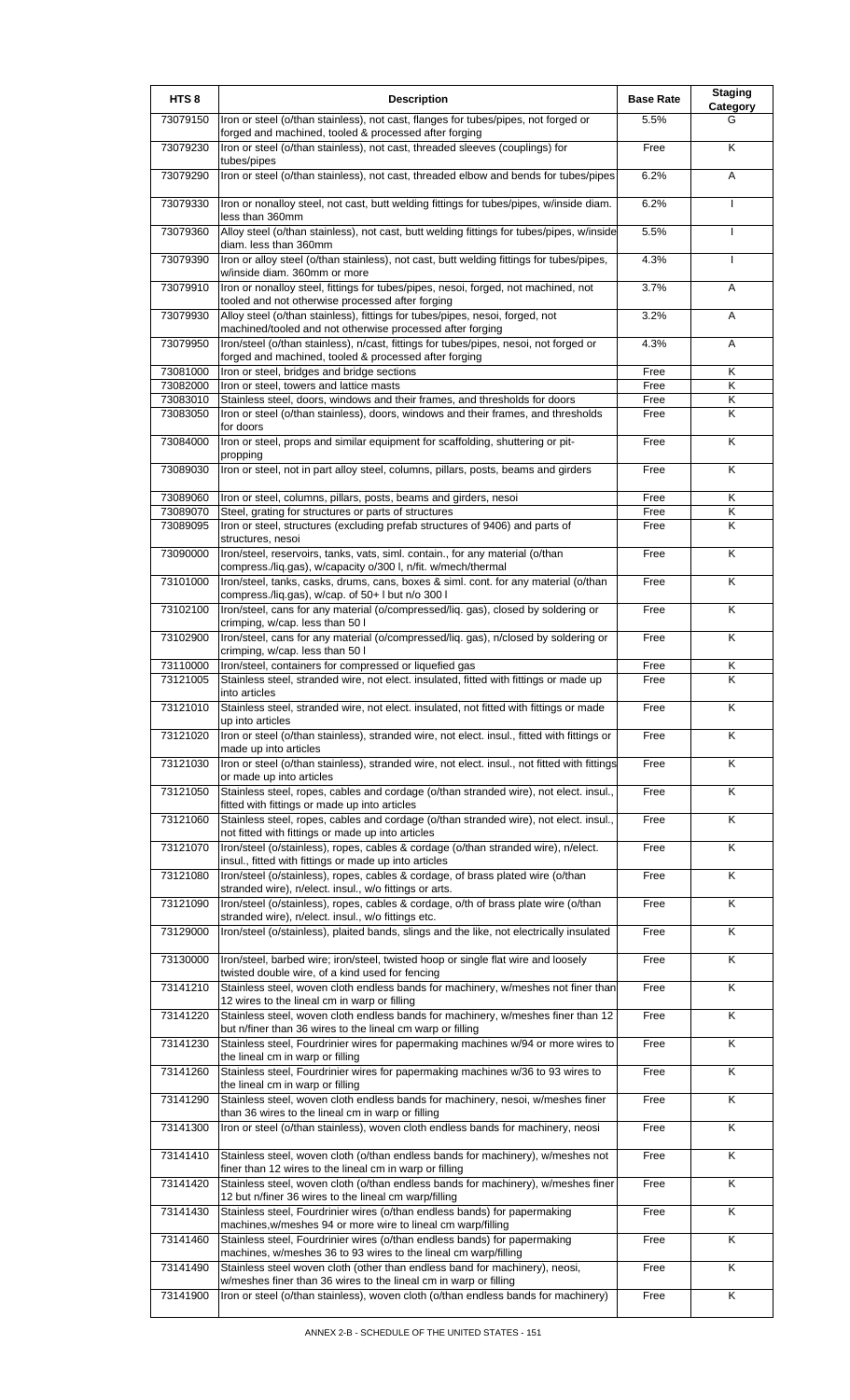| HTS <sub>8</sub>     | <b>Description</b>                                                                                                                                               | <b>Base Rate</b> | <b>Staging</b><br><b>Category</b> |
|----------------------|------------------------------------------------------------------------------------------------------------------------------------------------------------------|------------------|-----------------------------------|
| 73142000             | Iron/steel, grill, netting & fencing, of wire w/maximum x-sect. dimension 3 mm or<br>more, welded at intersection, w/mesh size 100 cm2 or more                   | Free             | Κ                                 |
| 73143110             | Iron/steel, fencing, of wire, welded at the intersection, plated or coated with zinc,<br>whether or not covered w/plastic material                               | Free             | K                                 |
| 73143150             | Iron/steel, grill and netting, of wire, welded at the intersection, plated or coated                                                                             | Free             | K                                 |
| 73143900             | with zinc, nesoi<br>Iron/steel, grill, netting and fencing, of wire, welded at the intersection, not plated                                                      | Free             | K                                 |
| 73144100             | or coated with zinc<br>Iron/steel, grill, netting and fencing, of wire, not welded at the intersection, plated<br>or coated with zinc                            | Free             | Κ                                 |
| 73144200             | Iron/steel, grill, netting and fencing, of wire, not welded at the intersection, coated<br>with plastics                                                         | Free             | Κ                                 |
| 73144930             | Iron/steel, grill, netting and fencing, of wire, not welded at the intersection, not cut<br>to shape                                                             | Free             | Κ                                 |
| 73144960             | Iron/steel, grill, netting and fencing, of wire, not welded at the intersection, cut to<br>shape                                                                 | Free             | K                                 |
| 73145000<br>73151100 | Iron or steel, expanded metal<br>Iron or steel, roller chain                                                                                                     | Free<br>Free     | Κ<br>Κ                            |
| 73151200             | Iron or steel, articulated link chain (other than roller chain)                                                                                                  | Free             | K                                 |
| 73151900             | Iron or steel, parts of articulated link chain                                                                                                                   | Free             | Κ                                 |
| 73152010             | Iron or steel, skid chain, not over 8 mm in diameter                                                                                                             | Free             | Κ                                 |
| 73152050             | Iron or steel, skid chain, over 8 mm in diameter                                                                                                                 | Free             | Κ                                 |
| 73158100             | Iron or steel, stud link chain                                                                                                                                   | Free             | Κ                                 |
| 73158210             | Alloy steel, welded link chain, not over 10 mm in diameter                                                                                                       | Free             | κ                                 |
| 73158230             | Alloy steel, welded link chain, over 10 mm in diameter                                                                                                           | Free             | Κ                                 |
| 73158250             | Iron or nonalloy steel, welded link chain, not over 10 mm in diameter                                                                                            | Free             | Κ                                 |
|                      |                                                                                                                                                                  |                  |                                   |
| 73158270<br>73158910 | Iron or nonalloy steel, welded link chain, over 10 mm in diameter<br>Iron or steel, chain nesoi, with links of essentially round cross section, not over 8       | Free<br>1.5%     | Κ<br>A                            |
| 73158930             | mm in diameter<br>Iron or steel, chain nesoi, with links of essentially round cross sections, over 8 mm                                                          | Free             | Κ                                 |
|                      | in diameter                                                                                                                                                      |                  |                                   |
| 73158950             | Iron or steel, chain nesoi                                                                                                                                       | 3.9%             | Α                                 |
| 73159000             | Iron or steel, parts of chain (other than articulated link chain)                                                                                                | 2.9%             | Α                                 |
| 73160000             | Iron or steel, anchors, grapnels and parts thereof                                                                                                               | Free             | Κ                                 |
| 73170010             | Iron or steel, thumb tacks                                                                                                                                       | Free             | Κ                                 |
| 73170020             | Iron or steel, nails, tacks, corrugated nails, staples & similar arts., not threaded,<br>suitable for use in powder-actuated hand tools                          | Free             | Κ                                 |
| 73170030             | Iron or steel, nails, tacks, corrugated nails, staples & similar arts., threaded,<br>suitable for use in powder-actuated hand tools                              | Free             | Κ                                 |
| 73170055             | Iron or steel, nails, tacks, corrugated nails, staples & similar arts., of one piece<br>construction, made of round wire, nesoi                                  | Free             | K                                 |
| 73170065             | Iron or steel, nails, tacks, corrugated nails, staples & similar arts., of one piece<br>construction, not made of round wire, nesoi                              | Free             | Κ                                 |
| 73170075             | Iron or steel, nails, tacks, corrugated nails, staples & similar arts., of two or more<br>pieces, nesoi                                                          | Free             | Κ                                 |
| 73181100             | Iron or steel, coach screws                                                                                                                                      | 12.5%            | A                                 |
| 73181200             | Iron or steel, wood screws (o/than coach screws)                                                                                                                 | 12.5%            | A                                 |
| 73181300             | Iron or steel, screw hooks and screw rings                                                                                                                       | 5.7%             | A                                 |
| 73181410             | Iron or steel, self-tapping screws, w/shanks or threads less than 6 mm in diameter                                                                               | 6.2%             | A<br>A                            |
| 73181450<br>73181520 | Iron or steel, self-tapping screws, w/shanks or threads 6 mm or more in diameter<br>Iron or steel, bolts and bolts & their nuts or washers, imported in the same | 8.6%<br>Free     | Κ                                 |
| 73181540             | shipment<br>Iron or steel, machine screws (o/than cap screws), 9.5 mm or more in length and                                                                      | Free             | Κ                                 |
| 73181550             | 3.2 mm in diameter<br>Iron or steel, threaded studs                                                                                                              | Free             | Κ                                 |
| 73181560             | Iron or steel, screws and bolts, nesoi, having shanks or threads less than 6 mm in<br>diameter                                                                   | 6.2%             | C                                 |
| 73181580             | Iron or steel, screws and bolts, nesoi, having shanks or threads 6 mm or more in<br>diameter                                                                     | 8.5%             | Α                                 |
| 73181600             | Iron or steel, nuts                                                                                                                                              | Free             | Κ                                 |
| 73181900             | Iron or steel, threaded articles similar to screws, bolts, nuts, coach screws &<br>screw hooks, nesoi                                                            | 5.7%             | A                                 |
| 73182100             | Iron or steel, spring washers and other lock washers                                                                                                             | 5.8%             | Α                                 |
| 73182200             | Iron or steel, washers (o/than spring washers and other lock washers)                                                                                            | Free             | Κ                                 |
| 73182300             | Iron or steel, rivets                                                                                                                                            | Free             | Κ                                 |
| 73182400             | Iron or steel, cotters and cotter pins                                                                                                                           | 3.8%             | Α                                 |
| 73182900             | Iron or steel, nonthreaded articles similar to rivets, cotters, cotter pins, washers<br>and spring washers                                                       | 2.8%             | D                                 |
| 73191000             | Iron or steel, sewing, darning or embroidery needles                                                                                                             | Free             | K                                 |
| 73192000             | Iron or steel, safety pins                                                                                                                                       | 4.5%             | Α                                 |
| 73193010             | Iron or steel, dressmakers' or common pins                                                                                                                       | 4.1%             | $\overline{c}$                    |
|                      |                                                                                                                                                                  |                  |                                   |
| 73193050<br>73199000 | Iron or steel, pins (o/than safety pins, dressmakers' or common pins)<br>Iron or steel, knitting needles, bodkins, crochet hooks, embroidery stilettos and       | Free<br>2.9%     | Κ<br>Α                            |
| 73201030             | similar articles for use in the hand<br>Iron or steel, leaf springs & leaves therefore, to be used in motor vehicles having a                                    | 3.2%             | Α                                 |
| 73201060             | G.V.W. not exceeding 4 metric tons<br>Iron or steel, leaf springs & leaves therefore, suitable for motor vehicle suspension                                      | 3.2%             | A                                 |
| 73201090             | (o/than for motor vehicles w/a G.V.W. o/4 metric tons)<br>Iron or steel, leaf springs & leaves therefore, not suitable for motor vehicle                         | 3.2%             | Α                                 |
| 73202010             | suspension<br>Iron or steel, helical springs, suitable for motor-vehicle suspension                                                                              | 3.2%             | Α                                 |
| 73202050             | Iron or steel, helical springs (o/than suitable for motor-vehicle suspension)                                                                                    | 3.9%             | Α                                 |
| 73209010             | Iron or steel, hairsprings                                                                                                                                       | Free             | Κ                                 |
| 73209050             | Iron or steel, springs (o/than leaf springs, helical springs or hairsprings)                                                                                     | 2.9%             | Α                                 |
|                      |                                                                                                                                                                  |                  |                                   |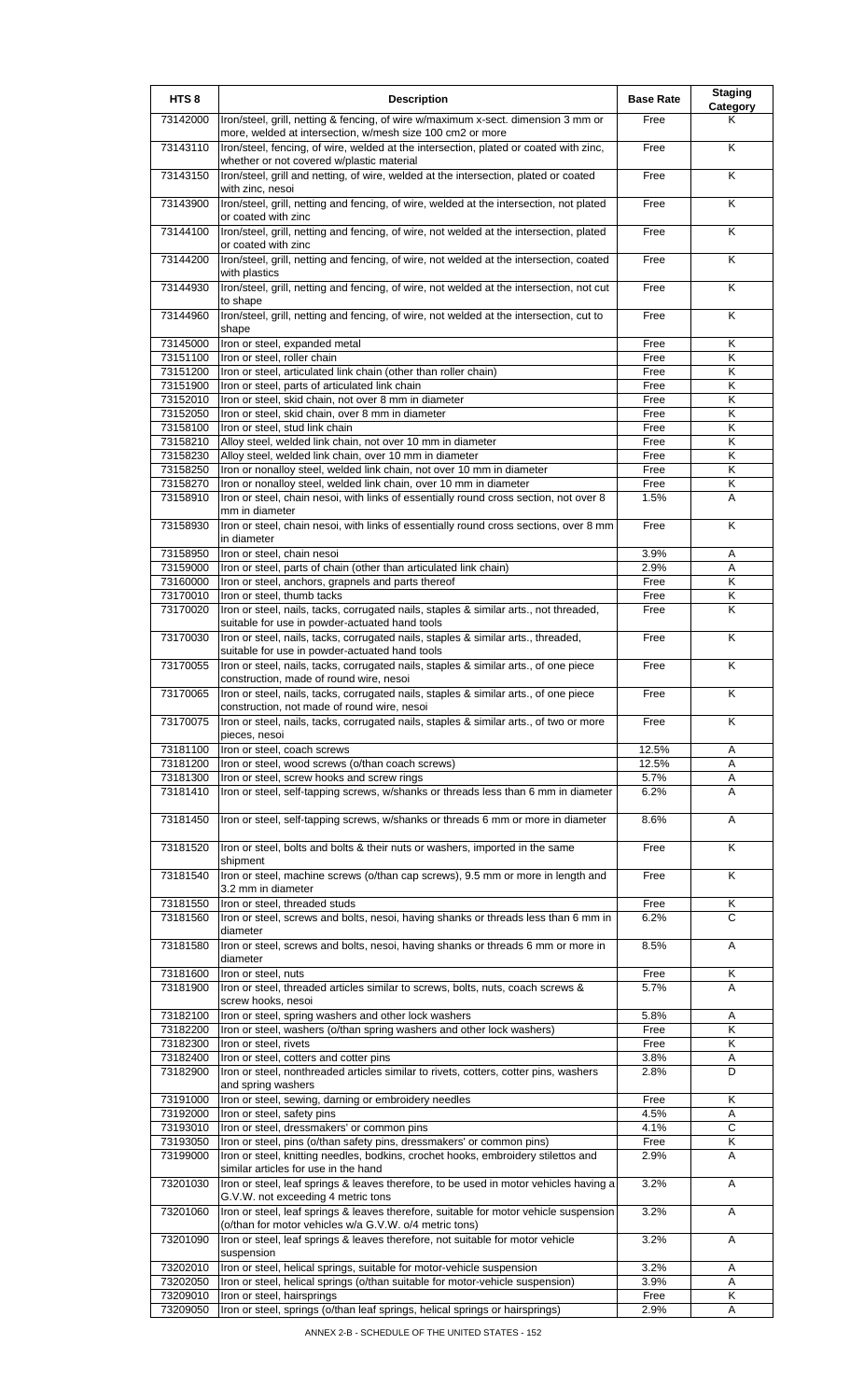| HTS <sub>8</sub>     | <b>Description</b>                                                                                                                                                | <b>Base Rate</b> | <b>Staging</b><br>Category |
|----------------------|-------------------------------------------------------------------------------------------------------------------------------------------------------------------|------------------|----------------------------|
| 73211110             | Iron or steel, portable non-electric domestic cooking appliances and plate<br>warmers, for gas fuel or for both gas and other fuels                               | 5.7%             | G                          |
| 73211130             | Iron or steel, nonportable non-electric domestic stoves or ranges, for gas fuel or<br>for both gas and other fuels                                                | Free             | K                          |
| 73211160             | Iron or steel, nonportable non-electric domestic cook. appl. (o/th stoves or ranges)<br>& plate warmers, for gas fuel or both gas & other fuels                   | Free             | K                          |
| 73211200             | Iron or steel, non-electric domestic cooking appliances and plate warmers, for<br>liquid fuels                                                                    | Free             | K                          |
| 73211300             | Iron or steel, non-electric domestic cooking appliances and plate warmers, for<br>solid fuels                                                                     | Free             | K                          |
| 73218110             | Iron or steel, portable non-electric domestic grates & warming appl.<br>(o/cooking/plate warmers), for gas fuel or both gas and other fuels                       | 2.9%             | Α                          |
| 73218150             | Iron or steel, nonportable non-electric domestic grates & warming appl. (o/than<br>cooking/plate warmers), for gas fuel/both gas & other fuels                    | Free             | K                          |
| 73218210             | Iron or steel, portable non-electric domestic grates & warming appliances (o/than<br>cooking/plate warmers) for liquid fuels                                      | 2.9%             | Α                          |
| 73218250             | Iron or steel, nonportable non-electric domestic grates & warming appliances<br>(o/than cooking/plate warmers), for liquid fuels                                  | Free             | K                          |
| 73218300             | Iron or steel, non-electric domestic grates & warming appliances (o/than<br>cooking/plate warmers), for solid fuels                                               | Free             | Κ                          |
| 73219010             | Iron/steel, cooking chambers for nonportable non-electric domestic stoves or<br>ranges, for gas or for gas and other fuels                                        | Free             | Κ                          |
| 73219020             | Iron/steel, top surface panels w/ or w/o burners/controls for nonportable non-elect.<br>domest. stoves or ranges, for gas or gas & other fuels                    | Free             | $\overline{\mathsf{K}}$    |
| 73219040             | Iron/steel, door assmbly w/more than one of inner panel, out. panel, window,<br>insul., for non-elect. stoves or ranges, for gas or gas & other                   | Free             | K                          |
| 73219050             | Iron/steel, parts of nonportable non-electric domestic stoves or ranges, nesoi, for<br>gas fuel or for both gas and other fuels                                   | Free             | Κ                          |
| 73219060             | Iron/steel, parts, of nonelectric domestic cooking and warming appliances, nesoi                                                                                  | Free             | Κ                          |
| 73221100             | Cast iron, non-electrically heated radiators and parts thereof, for central heating                                                                               | Free             | K                          |
| 73221900             | Iron (o/than cast) or steel, non-electrically heated radiators and parts thereof, for<br>central heating                                                          | Free             | Κ                          |
| 73229000             | Iron or steel, non-electrically heated air heaters and hot air distributors w/motor<br>driven fan or blower and parts thereof                                     | Free             | K                          |
| 73231000             | Iron or steel wool; iron or steel pot scourers and scouring or polishing pads, gloves<br>and the like                                                             | Free             | K                          |
| 73239110             | Cast iron, table, kitchen or o/household arts. and parts thereof, not enameled but<br>coated or plated with precious metals                                       | Free             | Κ                          |
| 73239150             | Cast iron, table, kitchen or o/household arts. and parts thereof, not enameled &<br>not coated or plated with precious metals                                     | 5.3%             | Α                          |
| 73239200             | Cast iron, table, kitchen or o/household arts. and parts thereof, enameled                                                                                        | Free             | Κ                          |
| 73239300<br>73239400 | Stainless steel, table, kitchen or o/household arts. amd parts thereof<br>Iron (o/than cast) or steel (o/than stainless), table, kitchen or o/household arts. and | 2%<br>2.7%       | Α<br>Α                     |
| 73239910             | parts thereof, enameled<br>Iron (o/th cast) or steel (o/th stainless), table, kitchen or o/household arts. & parts                                                | Free             | K                          |
| 73239930             | thereof, not enameled but plated/coat. w/silver<br>Iron (o/th cast)/steel (o/th stainless), table/kitchen /household arts. & parts thereof,                       | 8.2%             | Α                          |
| 73239950             | not enameled but plated/coat. w/prec metal o/silver<br>Tinplate, table, kitchen or o/household arts. & parts thereof, not coated or plated                        | Free             | K                          |
| 73239970             | w/precious metal<br>Iron (o/th cast) or steel (o/than tinplate or stainless), cookingware, not coated or                                                          | 5.3%             | A                          |
| 73239990             | plated with precious metal<br>Iron (o/th cast)/steel (o/th tinplate or stainless), table, kitchen (o/th cooking.) or                                              | 3.4%             | Α                          |
| 73241000             | o/household arts & part, n/coated/plated w/prec.metal<br>Stainless steel, sinks and wash basins                                                                   | 3.4%             | Α                          |
| 73242110             | Cast iron, baths (whether or not enameled), coated or plated with precious metal                                                                                  | Free             | K                          |
| 73242150             | Cast iron, baths (whether or not enameled), not coated or plated with precious<br>metal                                                                           | Free             | K                          |
| 73242900             | Iron (o/than cast) or steel, baths (whether or not enameled)                                                                                                      | Free             | Κ                          |
| 73249000             | Iron or steel, sanitary ware (o/than baths or stainless steel sinks and wash basins)<br>and parts thereof                                                         | Free             | K                          |
| 73251000             | Nonmalleable cast iron, articles, nesoi                                                                                                                           | Free             | Κ                          |
| 73259100<br>73259910 | Iron or steel, cast grinding balls and similar articles for mills<br>Cast iron (o/than nonmalleable cast iron), articles nesoi                                    | 2.9%<br>Free     | A<br>Κ                     |
| 73259950             | Steel, cast articles nesoi                                                                                                                                        | 2.9%             | Α                          |
| 73261100             | Iron or steel, forged or stamped grinding balls and similar articles for mills                                                                                    | Free             | Κ                          |
| 73261900             | Iron or steel, articles forged or stamped but n/further worked, nesoi                                                                                             | 2.9%             | Α                          |
| 73262000             | Iron or steel, articles of wire, nesoi                                                                                                                            | 3.9%             | Α                          |
| 73269010<br>73269025 | Tinplate, articles nesoi<br>Iron or steel, cable or inner wire for caliper and cantilever brakes and casing                                                       | Free<br>Free     | Κ<br>K                     |
| 73269035             | therefore, whether or not cut to length<br>Iron or steel, containers of a kind normally carried on the person, in the pocket or                                   | 7.8%             | Α                          |
| 73269045             | in the handbag, nesoi<br>Iron or steel, horse and mule shoes                                                                                                      | Free             | Κ                          |
| 73269060             | Iron or steel, articles nesoi, coated or plated with precious metal                                                                                               | 8.6%             | Α                          |
| 73269085             | Iron or steel, articles, nesoi                                                                                                                                    | 2.9%             | Α                          |
| 74011000             | Copper mattes                                                                                                                                                     | Free             | Κ                          |
| 74012000             | Cement copper (precipitated copper)                                                                                                                               | Free             | Κ                          |
| 74020000             | Unrefined copper; copper anodes for electrolytic refining                                                                                                         | Free             | K                          |
| 74031100<br>74031200 | Refined copper cathodes and sections of cathodes<br>Refined copper, wire bars                                                                                     | 1%<br>1%         | Α<br>Α                     |
| 74031300             | Refined copper, billets                                                                                                                                           | 1%               | Α                          |
| 74031900             | Refined copper, unwrought articles nesoi                                                                                                                          | 1%               | Α                          |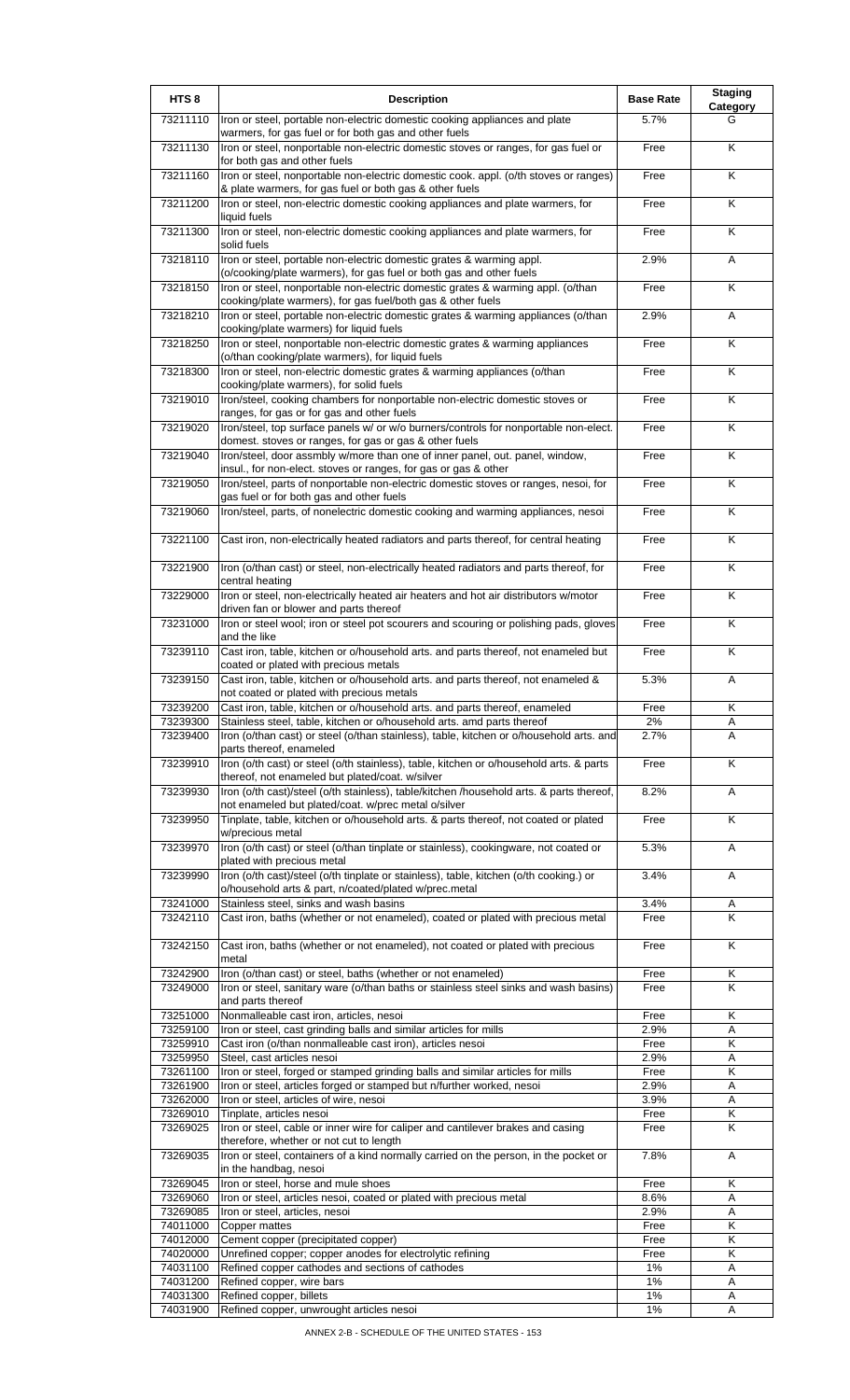| HTS <sub>8</sub>     | <b>Description</b>                                                                                                                                 | <b>Base Rate</b> | <b>Staging</b><br>Category |
|----------------------|----------------------------------------------------------------------------------------------------------------------------------------------------|------------------|----------------------------|
| 74032100             | Copper-zinc base alloys (brass), unwrought nesoi                                                                                                   | 1%               | A                          |
| 74032200             | Copper-tin base alloys (bronze), unwrought nesoi                                                                                                   | 1%               | Α                          |
| 74032300             | Copper-nickel base alloys (cupro-nickel) or copper-nickel-zinc base alloys (nickel<br>silver), unwrought nesoi                                     | 1%               | A                          |
| 74032900             | Copper alloys (o/than copper-zinc, copper-tin, copper-nickel(cupro-nickel) or                                                                      | 1%               | A                          |
| 74040030             | copper-nickel-zinc base alloys, unwrought nesoi<br>Copper spent anodes; copper waste & scrap containing less than 94% by weight                    | Free             | K                          |
|                      | of copper                                                                                                                                          |                  |                            |
| 74040060<br>74050010 | Copper, waste and scrap containing 94% or more by weight of copper<br>Copper master alloys, containing 5% or more but n/more than 15% by weight of | Free<br>Free     | Κ<br>K                     |
|                      | phosphorus                                                                                                                                         |                  |                            |
| 74050060             | Copper master alloys, not containing 5% or more but n/more than 15% by weight<br>of phosphorus                                                     | Free             | Κ                          |
| 74061000             | Copper, powders of non-lamellar structure                                                                                                          | Free             | Κ                          |
| 74062000             | Copper, powders of lamellar structure; copper flakes                                                                                               | Free             | Κ                          |
| 74071015             | Refined copper, hollow profiles                                                                                                                    | 3%               | Α                          |
| 74071030<br>74071050 | Refined copper, profiles (o/than hollow profiles)<br>Refined copper, bars and rods                                                                 | 3%<br>1%         | Α<br>Α                     |
| 74072115             | Copper-zinc base alloys (brass), hollow profiles                                                                                                   | 2.2%             | Α                          |
| 74072130             | Copper-zinc base alloys (brass), profiles (o/than hollow profiles)                                                                                 | 2.2%             | Α                          |
| 74072150             | Copper-zinc base alloys (brass), low fuming brazing rods                                                                                           | 2.2%             | Α                          |
| 74072170             | Copper-zinc base alloys (brass), bars & rods nesoi, having a rectangular cross                                                                     | 1.9%             | Α                          |
|                      | section                                                                                                                                            |                  |                            |
| 74072190             | Copper-zinc base alloys (brass), bars & rods nesoi, not having a rectangular cross<br>section                                                      | 2.2%             | A                          |
| 74072215             | Copper-nickel base alloys (cupro-nickel) or copper-nickel-zinc base alloys (nickel<br>silver), hollow profiles                                     | 3%               | Α                          |
| 74072230             | Copper-nickel base alloys (cupro-nickel) or copper-nickel-zinc base alloys (nickel                                                                 | 3%               | Α                          |
| 74072250             | silver), profiles (o/than hollow profiles)<br>Copper-nickel base alloys (cupro-nickel) or copper-nickel-zinc base alloys (nickel                   | 3%               | Α                          |
|                      | silver), bars & rods                                                                                                                               |                  |                            |
| 74072915             | Copper alloys (o/than brass, cupro-nickel or nickel silver), hollow profiles                                                                       | 3%               | Α                          |
| 74072930             | Copper alloys (o/than brass, cupro-nickel or nickel silver), profiles (o/than hollow<br>profiles)                                                  | 3%               | A                          |
| 74072950             | Copper alloys (o/than brass, cupro-nickel or nickel silver), bars and rods                                                                         | 1.6%             | Α                          |
| 74081130             | Refined copper, wire, w/maximum cross-sectional dimension over 9.5 mm                                                                              | 1%               | Α                          |
| 74081160             | Refined copper, wire, w/maximum cross-sectional dimension over 6 mm but not<br>over 9.5 mm                                                         | 3%               | A                          |
| 74081900             | Refined copper, wire, w/maximum cross-sectional dimension of 6 mm or less                                                                          | 3%               | Α                          |
| 74082100             | Copper-zinc base alloys (brass), wire                                                                                                              | 3%               | Α                          |
| 74082210             | Copper-nickel base alloys (cupro-nickel) or copper-nickel-zinc base alloys (nickel                                                                 | 3%               | A                          |
| 74082250             | silver), wire, coated or plated with metal<br>Copper-nickel base alloys (cupro-nickel) or copper-nickel-zinc base alloys (nickel                   | 3%               | A                          |
| 74082910             | silver), wire, not coated or plated w/metal<br>Copper alloys (o/than brass, cupro-nickel or nickel-silver), wire, coated or plated                 | 3%               | Α                          |
|                      | with metal                                                                                                                                         |                  |                            |
| 74082950             | Copper alloys (o/than brass, cupro-nickel or nickel-silver), wire, not coated or<br>plated with metal                                              | 3%               | Α                          |
| 74091110             | Refined copper, plates, sheets and strip, in coils, with a thickness of 5 mm or more                                                               | 3%               | Α                          |
| 74091150             | Refined copper, plates, sheets and strip, in coils, with a thickness over 0.15mm                                                                   | 1%               | Α                          |
| 74091910             | but less than 5 mm<br>Refined copper, plates, sheets and strip, not in coils, with a thickness of 5 mm or                                          | 3%               | Α                          |
| 74091950             | more<br>Refined copper, plates, sheets and strip, not in coils, with a thickness o/0.15mm                                                          | 1%               | Α                          |
|                      | but less than 5 mm & a width of 500 mm or more                                                                                                     |                  |                            |
| 74091990             | Refined copper, plates, sheets and strip, not in coils, with a thickness o/0.15mm<br>but less than 5 mm & a width of less than 500 mm              | 3%               | Α                          |
| 74092100             | Copper-zinc base alloys (brass), plates, sheets and strip, in coils                                                                                | 1.9%             | Α                          |
| 74092900             | Copper-zinc base alloys (brass), plates, sheets and strip, not in coils                                                                            | 1.9%             | Α                          |
| 74093110             | Copper-tin base alloys (bronze), plates, sheets and strip, in coils. with a thickness<br>of 5 mm or more                                           | 3%               | A                          |
| 74093150             | Copper-tin base alloys (bronze), plates, sheets and strip, in coils, with a thickness<br>o/0.15mm but less than 5mm & a width of 500mm or more     | 1.7%             | Α                          |
| 74093190             | Copper-tin base alloys (bronze), plates, sheets and strip, in coils, w/thickness                                                                   | 3%               | Α                          |
| 74093910             | o/0.15mm but less than 5mm & a width of less than 500mm<br>Copper-tin base alloys (bronze), plates, sheets and strip, with a thickness of 5 mm     | 3%               | Α                          |
| 74093950             | or more<br>Copper-tin base alloys (bronze), plates, sheets and strip, with a thickness o/0.15                                                      | 1.7%             | Α                          |
| 74093990             | but less than 5 mm & of a width of 500 mm or more<br>Copper-tin base alloys (bronze), plates, sheets and strip, with a thickness o/0.15            | 3%               | Α                          |
|                      | but less than 5 mm & of a width of less than 500 mm                                                                                                |                  |                            |
| 74094000             | Copper-nickel base alloys (cupro-nickel) or copper-nickel-zinc base alloys (nickel<br>silver), plates, sheets and strip, w/thickness o/0.15mm      | 3%               | Α                          |
| 74099010             | Copper alloys (o/than brass/bronze/cupro-nickel/nickel silver), plates, sheets &<br>strip, with thickness of 5 mm or more                          | 3%               | C                          |
| 74099050             | Copper alloys (o/than brass/bronze/cupro-nickel/nickel silver), plates, sheets &                                                                   | 1.7%             | Α                          |
| 74099090             | strip, w/thick. o/0.15mm but less th/5mm & width 500mm+<br>Copper alloys (o/than brass/bronze/cupro-nickel/nickel silver), plates, sheets &        | 3%               | C                          |
|                      | strip, w/thick. o/0.15mm but less th/5mm & width less 500mm                                                                                        |                  |                            |
| 74101100             | Refined copper, foil, w/thickness of 0.15 mm or less, not backed                                                                                   | 1%               | Α                          |
| 74101200<br>74102130 | Copper alloys, foil, w/thickness of 0.15 mm or less, not backed<br>Refined copper, clad laminates, w/thickness of 0.15 mm or less, backed          | $1\%$<br>3%      | Α<br>Α                     |
| 74102160             | Refined copper, foil, w/thickness of 0.15 mm or less, backed                                                                                       | 1.5%             | Α                          |
| 74102200             | Copper alloys, foil, w/thickness of 0.15 mm or less, backed                                                                                        | 1.5%             | Α                          |
| 74111010             | Refined copper, tubes and pipes, seamless                                                                                                          | 1.5%             | Α                          |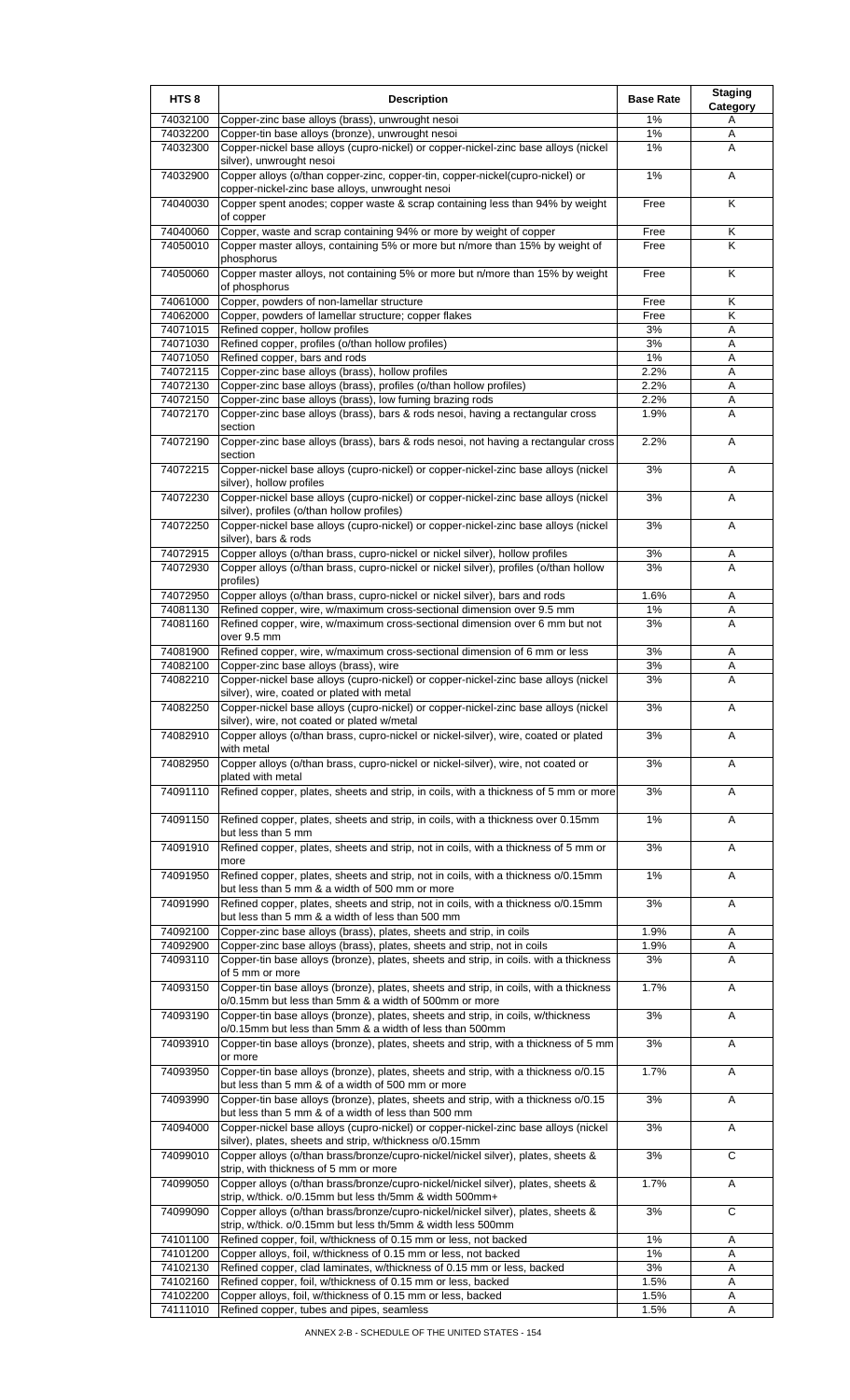| HTS <sub>8</sub>     | <b>Description</b>                                                                                                                                                                             | <b>Base Rate</b> | <b>Staging</b><br>Category |
|----------------------|------------------------------------------------------------------------------------------------------------------------------------------------------------------------------------------------|------------------|----------------------------|
| 74111050             | Refined copper, tubes and pipes, other than seamless                                                                                                                                           | 3%               | С                          |
| 74112110<br>74112150 | Copper-zinc base alloys (brass), tubes and pipes, seamless<br>Copper-zinc base alloys (brass), tubes and pipes, other than seamless                                                            | 1.4%<br>3%       | Α<br>Α                     |
| 74112200             | Copper-nickel base alloys (cupro-nickel) or copper-nickel-zinc base alloys (nickel-<br>silver), tubes and pipes                                                                                | 3%               | Α                          |
| 74112910             | Copper alloys (o/than brass/cupro-nickel/nickel-silver), pipes and tubes, seamless                                                                                                             | 1.4%             | A                          |
| 74112950             | Copper alloys (o/than brass/cupro-nickel/nickel-silver), pipes and tubes, other than<br>seamless                                                                                               | 3%               | Α                          |
| 74121000             | Refined copper, fittings for tubes and pipes                                                                                                                                                   | 3%               | Α                          |
| 74122000<br>74130010 | Copper alloys, fittings for tubes and pipes<br>Copper, stranded wire, not electrically insulated, not fitted with fittings and not<br>made up into articles                                    | 3%<br>3%         | Α<br>Α                     |
| 74130050             | Copper, cables, plaited bands and the like, not fitted with fittings and not made up<br>into articles                                                                                          | 2%               | Α                          |
| 74130090             | Copper, stranded wire, cables, plaited bands and the like, not electrically<br>insulated, fitted with fittings or made up into articles                                                        | 3%               | A                          |
| 74142030             | Copper, Fourdrinier wires, for use in papermaking machines, w/94 or more wires<br>to the lineal cm                                                                                             | Free             | Κ                          |
| 74142060             | Copper, Fourdrinier wires, for use in papermaking machines, w/less than 94 wires<br>to the lineal cm                                                                                           | 3%               | Α                          |
| 74142090             | Copper, wire cloth (o/than Fourdrinier wires for use in papermaking machines)                                                                                                                  | 3%               | Α                          |
| 74149000<br>74151000 | Copper, wire grill and netting; expanded metal of copper<br>Copper or iron/steel w/heads of copper, nails and tacks, drawing pins, staples and                                                 | 3%<br>2.5%       | Α<br>А                     |
|                      | similar articles                                                                                                                                                                               |                  |                            |
| 74152100             | Copper, washers (including spring washers)                                                                                                                                                     | 3%               | Α                          |
| 74152900             | Copper, rivets, cotters, cotter pins and similar non-threaded articles (o/than<br>washers)                                                                                                     | 3%               | A                          |
| 74153305<br>74153310 | Copper screws for wood<br>Muntz or yellow metal copper bolts                                                                                                                                   | 3%<br>1.4%       | Α<br>Α                     |
| 74153380             | Screws (other than wood screws), bolts (other than Muntz or yellow metal) and<br>nuts, of copper, threaded, nesoi                                                                              | 3%               | A                          |
| 74153900             | Copper, screw hooks and other threaded articles, nesoi                                                                                                                                         | 3%               | Α                          |
| 74160000             | Copper, springs                                                                                                                                                                                | 3%               | Α                          |
| 74170000             | Copper, cooking or heating apparatus of a kind used for domestic purposes,<br>nonelectric, and parts thereof                                                                                   | 3%               | A                          |
| 74181120             | Copper-zinc alloy (brass), pot scourers, scouring or polishing pads, gloves and the<br>like                                                                                                    | 3%               | A                          |
| 74181140             | Copper (o/than copper-zinc alloys), pot scourers, scouring or polishing pads,<br>gloves and the like                                                                                           | 3%               | Α                          |
| 74181910<br>74181920 | Copper, table, kitchen or other household articles and parts thereof, coated or<br>plated w/precious metals<br>Copper-zinc alloy (brass), table, kitchen or other household articles and parts | 3%<br>3%         | A<br>Α                     |
| 74181950             | thereof, not coated or plated w/precious metals<br>Copper (o/than brass), table kitchen or other household articles and parts thereof,                                                         | 3%               | Α                          |
| 74182010             | not coated or plated w/precious metals<br>Copper-zinc base alloys (brass), sanitary ware and parts thereof                                                                                     | 3%               | Α                          |
| 74182050             | Copper (o/than brass), sanitary ware and parts thereof                                                                                                                                         | 3%               | A                          |
| 74191000             | Copper, chain and parts thereof                                                                                                                                                                | 3%               | Α                          |
| 74199100             | Copper, articles nesoi, cast, molded, stamped, or forged but not further worked                                                                                                                | Free             | Κ                          |
| 74199915             | Copper, containers a kind normally carried on the person, in the pocket or in the<br>handbag                                                                                                   | 3%<br>3%         | Α                          |
| 74199930<br>74199950 | Copper, articles nesoi, coated or plated with precious metal<br>Copper, articles nesoi, not coated or plated with precious metal                                                               | Free             | Α<br>Κ                     |
| 75011000             | <b>Nickel mattes</b>                                                                                                                                                                           | Free             | κ                          |
| 75012000             | Nickel oxide sinters and other intermediate products of nickel metallurgy                                                                                                                      | Free             | κ                          |
| 75021000             | Nickel (o/than alloy), unwrought                                                                                                                                                               | Free             | Κ<br>Κ                     |
| 75022000<br>75030000 | Nickel alloys, unwrought<br>Nickel, waste and scrap                                                                                                                                            | Free<br>Free     | Κ                          |
| 75040000             | Nickel, powders and flakes                                                                                                                                                                     | Free             | Κ                          |
| 75051110             | Nickel (o/than alloy), bars and rods, cold formed                                                                                                                                              | 3%               | Α                          |
| 75051130             | Nickel (o/than alloy), bars and rods, not cold formed                                                                                                                                          | 2.6%             | Α                          |
| 75051150<br>75051210 | Nickel (o/than alloy), profiles<br>Nickel alloy, bars and rods, cold formed                                                                                                                    | 3%<br>3%         | Α<br>Α                     |
| 75051230             | Nickel alloy, bars and rods, not cold formed                                                                                                                                                   | 2.5%             | Α                          |
| 75051250             | Nickel alloy, profiles                                                                                                                                                                         | 3%               | Α                          |
| 75052110             | Nickel (o/than alloy), wire, cold formed                                                                                                                                                       | 3%               | A                          |
| 75052150             | Nickel (o/than alloy), wire, not cold formed                                                                                                                                                   | 2.6%             | Α                          |
| 75052210<br>75052250 | Nickel alloy, wire, cold formed<br>Nickel alloy, wire, not cold formed                                                                                                                         | 3%<br>2.6%       | Α<br>Α                     |
| 75061010             | Nickel (o/than alloy), plates, sheets and strip, cold formed                                                                                                                                   | 3%               | Α                          |
| 75061030             | Nickel (o/than alloy), plates, sheets and strip, not cold formed                                                                                                                               | 2.5%             | Α                          |
| 75061045             | Nickel, foil, w/thickness not over 0.15 mm                                                                                                                                                     | 2.5%             | Α                          |
| 75061060             | Nickel, foil, w/thickness over 0.15 mm                                                                                                                                                         | 2.5%             | Α                          |
| 75062010<br>75062030 | Nickel alloy, plates, sheets and strip, cold formed<br>Nickel alloy, plates, sheets and strip, not cold formed                                                                                 | 3%<br>2.5%       | Α<br>Α                     |
| 75062045             | Nickel alloy, foil, w/thickness not over 0.15 mm                                                                                                                                               | 3%               | Α                          |
| 75062060             | Nickel alloy, foil, w/thickness over 0.15 mm                                                                                                                                                   | 3%               | Α                          |
| 75071100             | Nickel (o/than alloy), tubes and pipes                                                                                                                                                         | 2%               | A                          |
| 75071200             | Nickel alloy, tubes and pipes                                                                                                                                                                  | 2%               | Α                          |
| 75072000<br>75081000 | Nickel, fittings for tubes and pipes<br>Nickel, wire cloth, grill and netting                                                                                                                  | 3%<br>3%         | Α<br>Α                     |
| 75089010             | Nickel, stranded wire                                                                                                                                                                          | 3%               | Α                          |
| 75089050             | Nickel, articles of nesoi                                                                                                                                                                      | 3%               | Α                          |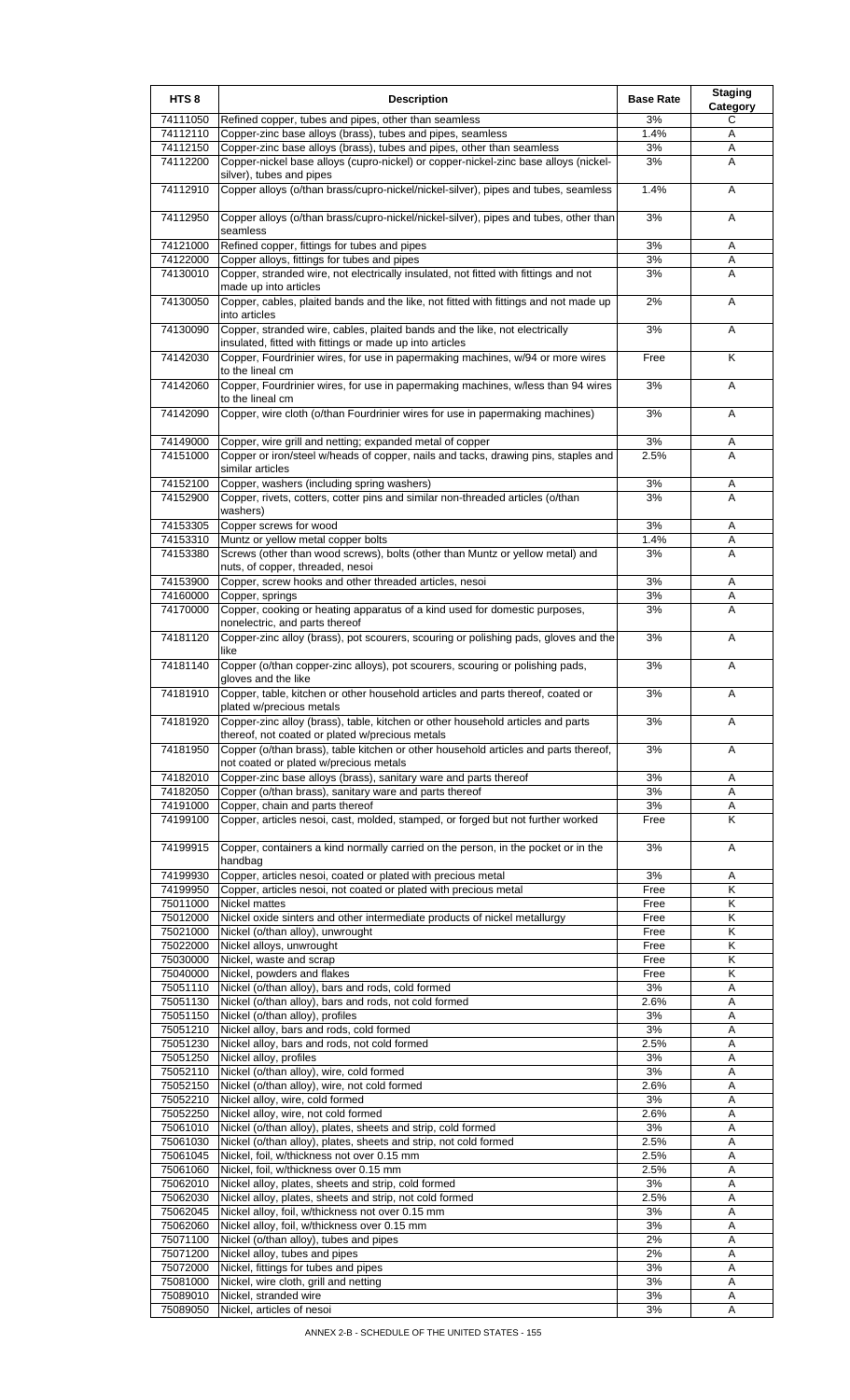| HTS <sub>8</sub>     | <b>Description</b>                                                                                                                                                                                                                    | <b>Base Rate</b> | <b>Staging</b><br><b>Category</b> |
|----------------------|---------------------------------------------------------------------------------------------------------------------------------------------------------------------------------------------------------------------------------------|------------------|-----------------------------------|
| 76011030             | Aluminum (o/than alloy), unwrought, in coils, w/uniform x-section throughout length<br>& w/least cross-sectional dimension n/o 9.5 mm                                                                                                 | 2.6%             | A                                 |
| 76011060             | Aluminum (o/than alloy), unwrought nesoi                                                                                                                                                                                              | Free             | Κ                                 |
| 76012030             | Aluminum alloys, unwrought, in coils, w/uniform x-section throughout length &<br>w/least cross-sectional dimension n/o 9.5 mm                                                                                                         | 2.6%             | A                                 |
| 76012060             | Aluminum alloys, w/25% or more by weight of silicon, unwrought nesoi                                                                                                                                                                  | 2.1%             | Α                                 |
| 76012090             | Aluminum alloys nesoi, unwrought nesoi                                                                                                                                                                                                | Free             | K                                 |
| 76020000             | Aluminum, waste and scrap                                                                                                                                                                                                             | Free             | Κ<br>G                            |
| 76031000<br>76032000 | Aluminum, powders of non-lamellar structure<br>Aluminum, powders of lamellar structure; aluminum flakes                                                                                                                               | 5%<br>3.9%       | G                                 |
| 76041010             | Aluminum (o/than alloy), profiles                                                                                                                                                                                                     | 5%               | G                                 |
| 76041030             | Aluminum (o/than alloy), bar and rods, with a round cross section                                                                                                                                                                     | 2.6%             | $\overline{C}$                    |
| 76041050<br>76042100 | Aluminum (o/than alloy), bar and rods, other than with a round cross section<br>Aluminum alloy, hollow profiles                                                                                                                       | 3%<br>1.5%       | G<br>Α                            |
| 76042910             | Aluminum alloy, profiles (o/than hollow profiles)                                                                                                                                                                                     | 5%               | G                                 |
| 76042930             | Aluminum alloy, bars and rods, having a round cross section                                                                                                                                                                           | 2.6%             | D                                 |
| 76042950<br>76051100 | Aluminum alloy, bars and rodss, other than with a round cross section<br>Aluminum (o/than alloy), wire, with a maximum cross-sectional dimension over 7                                                                               | 3%<br>2.6%       | D<br>A                            |
|                      | mm                                                                                                                                                                                                                                    |                  |                                   |
| 76051900             | Aluminum (o/than alloy), wire, with a maximum cross-sectional dimension of 7 mm<br>or less                                                                                                                                            | 4.2%             | G                                 |
| 76052100             | Aluminum alloy, wire, with a maximum cross-sectional dimension over 7 mm                                                                                                                                                              | 2.6%             | Α                                 |
| 76052900             | Aluminum alloy, wire, with a maximum cross-sectional dimension of 7 mm or less                                                                                                                                                        | 4.2%             | G                                 |
| 76061130             | Aluminum (o/than alloy), plates/sheets/strip, w/thick. o/0.2mm, rectangular (incl.<br>sq), not clad                                                                                                                                   | 3%               | A                                 |
| 76061160             | Aluminum (o/than alloy), plates/sheets/strip, w/thick. o/0.2mm, rectangular (incl.<br>sq), clad                                                                                                                                       | 2.7%             | Α                                 |
| 76061230             | Aluminum alloy, plates/sheets/strip, w/thick. o/0.2mm, rectangular (incl. sq), not<br>clad                                                                                                                                            | 3%               | D                                 |
| 76061260             | Aluminum alloy, plates/sheets/strip, w/thick. o/0.2mm, rectangular (incl. sq), clad                                                                                                                                                   | 6.5%             | G                                 |
| 76069130             | Aluminum (o/than alloy), plates/sheets/strip, w/thick. o/0.2mm, o/than rectangular<br>(incl. sq), not clad                                                                                                                            | 3%               | C                                 |
| 76069160             | Aluminum (o/than alloy), plates/sheets/strip, w/thick. o/0.2mm, o/than rectangular<br>(incl. sq), clad                                                                                                                                | 2.7%             | C                                 |
| 76069230             | Aluminum alloy, plates/sheets/strip, w/thick. o/0.2mm, o/than rectangular (incl. sq),<br>not clad                                                                                                                                     | 3%               | G                                 |
| 76069260             | Aluminum alloy, plates/sheets/strip, w/thick. o/0.2mm, o/than rectangular (incl. sq),<br>clad                                                                                                                                         | 6.5%             | G                                 |
| 76071130             | Aluminum, foil, w/thickness n/o 0.01 mm, rolled but not further worked, not backed                                                                                                                                                    | 5.8%             | D                                 |
| 76071160             | Aluminum, foil, w/thickness over 0.01 mm but n/o 0.15 mm, rolled but not further<br>worked, not backed                                                                                                                                | 5.3%             | G                                 |
| 76071190             | Aluminum, foil, w/thickness over 0.15 mm but n/o 0.2 mm, rolled but not further<br>worked, not backed                                                                                                                                 | 3%               | G                                 |
| 76071910             | Aluminum, etched capacitor foil, w/thickness n/o 0.2 mm, not rolled or rolled and<br>further worked, not backed                                                                                                                       | 5.3%             | G                                 |
| 76071930             | Aluminum, foil nesoi, w/thickness n/o 0.15 mm, cut to shape, not rolled, not<br>backed                                                                                                                                                | 5.7%             | G                                 |
| 76071960             | Aluminum, foil nesoi, w/thickness o/0.15mm but n/o 0.2 mm or 0.15mm or less &<br>not cut to shape, not rolled, not backed, nesoi                                                                                                      | 3%               | G                                 |
| 76072010             | Aluminum, foil, w/thickness n/o 0.2 mm, backed, covered or decorated with a<br>character, design, fancy effect or pattern                                                                                                             | 3.7%             | G                                 |
| 76072050             | Aluminum, foil, w/thickness n/o 0.2 mm, backed, nesoi                                                                                                                                                                                 | Free<br>5.7%     | Κ<br>G                            |
| 76081000<br>76082000 | Aluminum (o/than alloy), tubes and pipes<br>Aluminum alloy, tubes and pipes                                                                                                                                                           | 5.7%             | G                                 |
| 76090000             | Aluminum, fittings for tubes and pipes                                                                                                                                                                                                | 5.7%             | G                                 |
| 76101000             | Aluminum, doors, windows and their frames and thresholds for doors                                                                                                                                                                    | 5.7%             | Α                                 |
| 76109000             | Aluminum, structures and parts of structures, nesoi; aluminum plates, rods,<br>profiles, tubes and the like prepared for use in structures                                                                                            | 5.7%             | A                                 |
| 76110000             | Aluminum, reservoirs, tanks, vats & like containers for any material (o/than<br>compressed or liq. gas), w/capacity o/300 l, not fitted w/                                                                                            | 2.6%             | Α                                 |
| 76121000<br>76129010 | Aluminum, collapsible tubular containers, w/capacity of 300 l or less<br>Aluminum, casks, drums & like containers, for any material (o/than compressed or                                                                             | 2.4%<br>5.7%     | Α<br>Α                            |
| 76129050             | liq. gas), w/cap. n/o 20 l, n/fitted w/mech/thermal<br>Aluminum, casks, drums & like containers, for any material (o/thna compressed or                                                                                               | Free             | Κ                                 |
|                      | liq. gas), w/cap. o/20 but n/o 300 l, n/fitted w/mech                                                                                                                                                                                 |                  |                                   |
| 76130000<br>76141010 | Aluminum, containers for compressed or liquefied gas<br>Aluminum, stranded wire, cables & the like w/steel core, not electrically insulated,                                                                                          | 5%<br>4.9%       | A<br>A                            |
| 76141050             | not fitted with fittings & not made up into articles                                                                                                                                                                                  | 4.9%             |                                   |
| 76149020             | Aluminum, stranded wire, cables & the like w/steel core, not electrically insulated,<br>fitted with fittings or made up into articles                                                                                                 | 4.9%             | Α                                 |
| 76149040             | Aluminum, elect. conductors of stranded wire, cables & the like (o/than w/steel<br>core), n/elect. insulated, n/fitted w/fittings or articles<br>Aluminum, stranded wire, cables, & the like (o/than elect. conduct or w/steel core), | 4.9%             | Α                                 |
|                      | n/elect. insulated, n/fitted w/fittings or articles                                                                                                                                                                                   |                  | Α                                 |
| 76149050             | Aluminum, stranded wire, cables and the like (o/than w/steel core), not electrically<br>insulated, fitted w/fittings or made up into articles                                                                                         | 5.7%             | Α                                 |
| 76151100<br>76151910 | Aluminum, pot scourers, scouring or polishing pads, gloves and the like<br>Aluminum, cast cooking and kitchen ware, enameled or glazed or containing                                                                                  | 3.1%<br>3.1%     | A<br>A                            |
| 76151930             | nonstick interior finishes<br>Aluminum, cooking and kitchen ware (o/than cast), enameled or glazed or                                                                                                                                 | 3.1%             | Α                                 |
| 76151950             | containing nonstick interior finishes<br>Aluminum, cast cooking and kitchen ware, not enameled or glazed and not                                                                                                                      | 3.1%             | Α                                 |
|                      | containing nonstick interior finishes                                                                                                                                                                                                 |                  |                                   |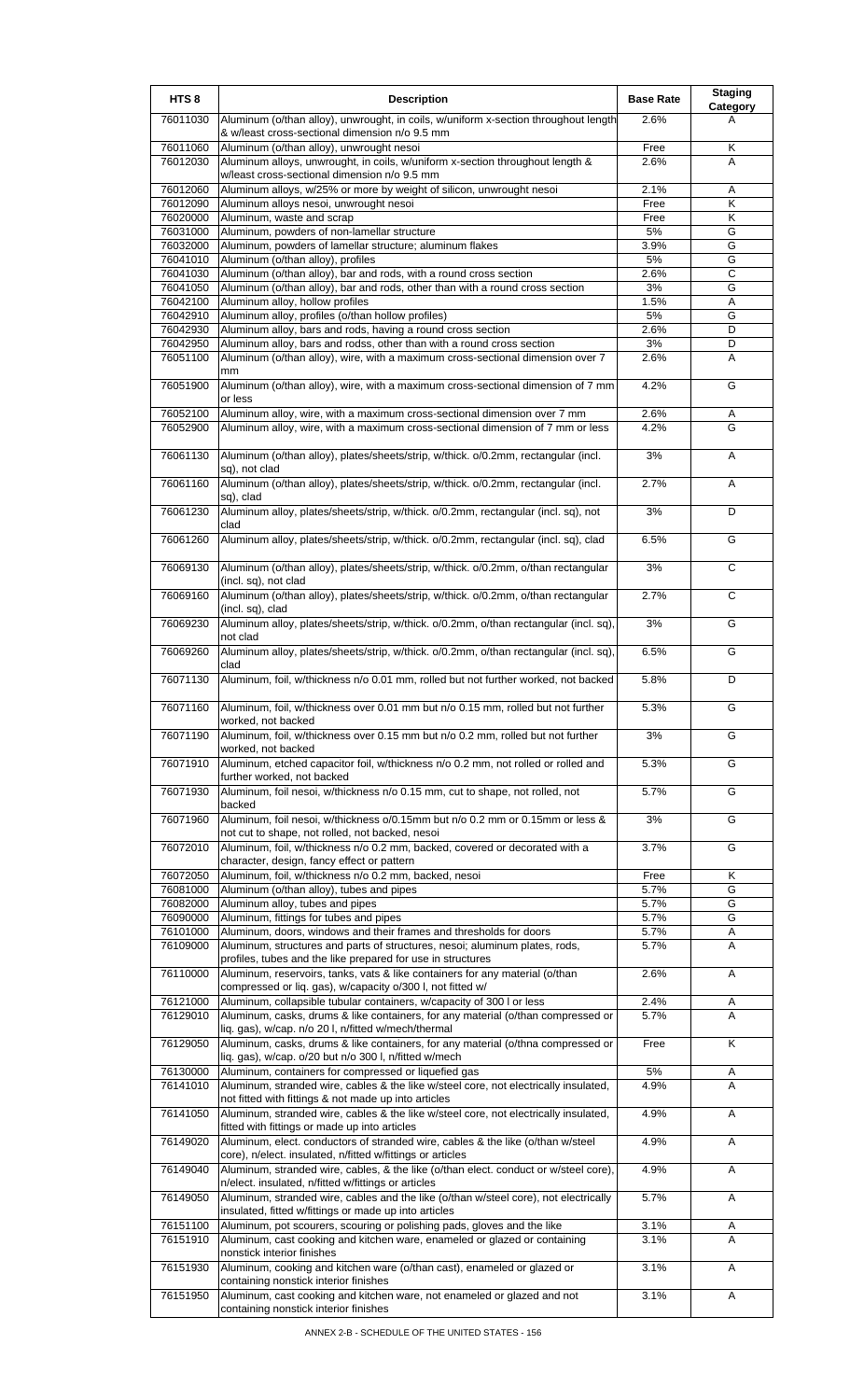| HTS <sub>8</sub>     | <b>Description</b>                                                                                                                                                                | <b>Base Rate</b>                               | <b>Staging</b><br>Category |
|----------------------|-----------------------------------------------------------------------------------------------------------------------------------------------------------------------------------|------------------------------------------------|----------------------------|
| 76151970             | Aluminum, cooking and kitchen ware (o/than cast), not enameled or glazed and<br>not containing nonstick interior finishes                                                         | 3.1%                                           | A                          |
| 76151990             | Aluminum, table, kitchen or other household articles (o/than cooking or kitchen<br>ware) and parts thereof                                                                        | 3.1%                                           | A                          |
| 76152000             | Aluminum, sanitary ware and parts thereof                                                                                                                                         | 3.8%                                           | A                          |
| 76161010             | Aluminum, nails, tacks and staples                                                                                                                                                | 5.7%                                           | C                          |
| 76161030             | Aluminum, rivets                                                                                                                                                                  | 4.7%                                           | A                          |
| 76161050             | Aluminum, cotters and cotter pins                                                                                                                                                 | 5.7%                                           | Α                          |
| 76161070             | Aluminum, screws, bolts, nuts, screw hooks, washers and similar articles                                                                                                          | 5.5%                                           | A                          |
| 76161090             | w/shanks, threads, or holes o/6 mm in diameter<br>Aluminum, screws, bolts, nuts, screw hooks, washers and similar articles<br>w/shanks, threads or holes 6 mm or less in diameter | 6%                                             | C                          |
| 76169100             | Aluminum, wire cloth, grill, netting and fencing                                                                                                                                  | 2.5%                                           | A                          |
| 76169910             | Aluminum, luggage frames                                                                                                                                                          | Free                                           | K                          |
| 76169950             | Aluminum, articles, nesoi                                                                                                                                                         | 2.5%                                           | Α                          |
| 78011000             | Refined lead, unwrought                                                                                                                                                           | 2.5% on the                                    | A                          |
|                      |                                                                                                                                                                                   | value of the<br>lead content                   |                            |
| 78019100             | Lead (o/than refined lead), containing by weight antimony as the principal other<br>element, unwrought                                                                            | 2.5% on the<br>value of the<br>lead content    | A                          |
| 78019930             | Lead (o/than refined lead), bullion                                                                                                                                               | 2.5% on the                                    | A                          |
|                      |                                                                                                                                                                                   | value of the<br>lead content                   |                            |
| 78019990             | Lead (o/than refined lead), unwrought nesoi                                                                                                                                       | 2.5% on the                                    | A                          |
|                      |                                                                                                                                                                                   | value of the<br>lead content                   |                            |
| 78020000             | Lead, waste and scrap                                                                                                                                                             | Free                                           | Κ                          |
| 78030000             | Lead, bars, rods, profiles and wire                                                                                                                                               | 1.2%                                           | Α                          |
| 78041100             | Lead, sheets, strip and foil, w/thickness n/o 0.2 mm, excluding any backing                                                                                                       | 2.2%                                           | A                          |
| 78041900<br>78042000 | Lead, plates & sheets, strip and foil w/thickness o/0.2mm, nesoi<br>Lead, powders and flakes                                                                                      | 3%<br>Free                                     | A<br>Κ                     |
| 78050000             | Lead, tubes or pipes and fittings for tubes or pipes                                                                                                                              | 2%                                             | Α                          |
| 78060000             | Lead, articles, nesoi                                                                                                                                                             | 3%                                             | A                          |
| 79011100             | Zinc (o/than alloy), unwrought, containing o/99.99% by weight of zinc                                                                                                             | 1.5%                                           | A                          |
| 79011210             | Zinc (o/than alloy), unwrought, casting-grade zinc, containing at least 97.5% but<br>less than 99.99% by weight of zinc                                                           | 3%                                             | A                          |
| 79011250             | Zinc (o/than alloy), unwrought, o/than casting-grade zinc, containing at least<br>97.5% but less than 99.99% by wt. of zinc                                                       | 1.5%                                           | A                          |
| 79012000             | Zinc alloy, unwrought                                                                                                                                                             | 3%                                             | Α                          |
| 79020000             | Zinc, waste and scrap                                                                                                                                                             | Free                                           | $\overline{\mathsf{K}}$    |
| 79031000             | Zinc, dust                                                                                                                                                                        | 0.7 cents/kg                                   | Α                          |
| 79039030             | Zinc, powders                                                                                                                                                                     | $0.5$ cents/kg                                 | A                          |
| 79039060<br>79040000 | Zinc, flakes<br>Zinc, bars, rods, profiles and wire                                                                                                                               | 3%<br>4.2%                                     | A<br>Α                     |
| 79050000             | Zinc, plates, sheets, strip and foil                                                                                                                                              | 2.8%                                           | Α                          |
| 79060000             | Zinc, tubes or pipes and fittings for tubes or pipes                                                                                                                              | 3%                                             | Α                          |
| 79070010             | Zinc, household, table or kitchen use articles; zinc toilet and sanitary wares; zinc<br>parts of all the foregoing                                                                | 3%                                             | Α                          |
| 79070060             | Zinc, articles (o/than for household, table or kitchen use), nesoi                                                                                                                | 3%                                             | Α                          |
| 80011000             | Tin (o/than alloy), unwrought                                                                                                                                                     | Free                                           | Κ                          |
| 80012000             | Tin alloy, unwrought                                                                                                                                                              | Free                                           | Κ                          |
| 80020000<br>80030000 | Tin, waste and scrap<br>Tin, bars, rods, profiles and wire                                                                                                                        | Free<br>3%                                     | K<br>A                     |
| 80040000             | Tin, plates, sheets and strip, of a thickness exceeding 0.20 mm                                                                                                                   | 2.4%                                           | Α                          |
| 80050010             | Tin. foil, w/thickness (excluding any backing) n/o 0.2 mm                                                                                                                         | 3%                                             | A                          |
| 80050020             | Tin, powders and flakes                                                                                                                                                           | 2.8%                                           | Α                          |
| 80060000             | Tin, tubes or pipes and fittings for tubes or pipes                                                                                                                               | 2.4%                                           | Α                          |
| 80070010             | Tin, household, table or kitchen use articles; tin toilet and sanitary wares; all the<br>foregoing, n/coated or plated w/prec. metal                                              | 2.1%                                           | A                          |
| 80070050             | Tin, articles nesoi                                                                                                                                                               | 2.8%                                           | A                          |
| 81011000             | Tungsten, powders                                                                                                                                                                 | 7%                                             | A                          |
| 81019400             | Tungsten, unwrought (including bars and rods obtained simply by sintering)                                                                                                        | 6.6%                                           | Α                          |
| 81019500             | Tungsten bars and rods (o/than those obtained simply by sintering), profiles,<br>plates, sheets, strip and foil                                                                   | 6.5%                                           | A                          |
| 81019600<br>81019700 | Tungsten wire<br>Tungsten waste and scrap                                                                                                                                         | 4.4%<br>2.8%                                   | A<br>Α                     |
| 81019900             | Tungsten, articles nesoi                                                                                                                                                          | 3.7%                                           | Α                          |
| 81021000             | Molybdenum, powders                                                                                                                                                               | 9.1 cents/kg                                   | A                          |
|                      |                                                                                                                                                                                   | on<br>molybdenum<br>content +<br>1.2%          |                            |
| 81029400             | Molybdenum, unwrought (including bars and rods obtained simply by sintering)                                                                                                      | 13.9 cents/kg<br>on<br>molybdenum<br>content + | A                          |
|                      |                                                                                                                                                                                   | 1.9%                                           |                            |
| 81029530<br>81029560 | Molybdenum bars and rods (o/than those obtained simply by sintering)                                                                                                              | 6.6%                                           | A                          |
| 81029600             | Molybdenum profiles, plates, sheets, strip and foil<br>Molybdenum wire                                                                                                            | 6.6%<br>4.4%                                   | Α<br>Α                     |
| 81029700             | Molybdenum waste and scrap                                                                                                                                                        | Free                                           | Κ                          |
| 81029900             | Molybdenum, articles nesoi                                                                                                                                                        | 3.7%                                           | Α                          |
| 81032000             | Tantalum, unwrought (including bars and rods obtained simply by sintering);<br>tantalum powders                                                                                   | 2.5%                                           | A                          |
| 81033000             | Tantalum waste and scrap                                                                                                                                                          | Free                                           | Κ                          |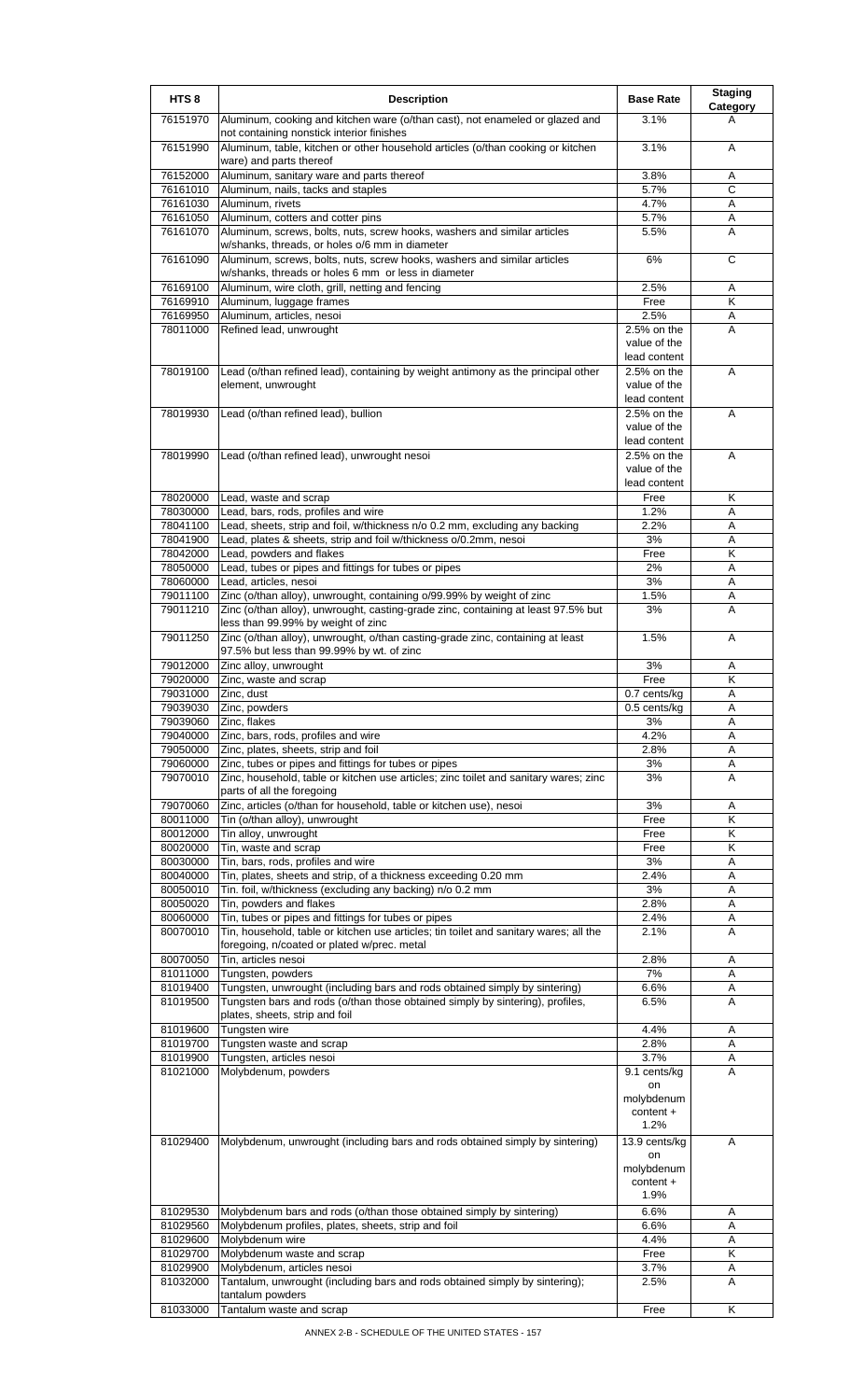| HTS <sub>8</sub>     | <b>Description</b>                                                                                                           | <b>Base Rate</b>        | <b>Staging</b><br>Category   |
|----------------------|------------------------------------------------------------------------------------------------------------------------------|-------------------------|------------------------------|
| 81039000             | Tantalum, articles nesoi                                                                                                     | 4.4%                    | A                            |
| 81041100             | Magnesium, unwrought, containing at least 99.8 percent by weight of magnesium                                                | 8%                      | A                            |
| 81041900             | Magnesium, unwrought, nesoi                                                                                                  | 6.5%                    | Α                            |
| 81042000             | Magnesium, waste and scrap                                                                                                   | Free                    | Κ                            |
| 81043000             | Magnesium, raspings, turnings and granules graded according to size;                                                         | 4.4%                    | A                            |
|                      | magnesium powders                                                                                                            |                         |                              |
| 81049000             | Magnesium, articles nesoi                                                                                                    | 14.8 cents/kg<br>on     | A                            |
|                      |                                                                                                                              | magnesium               |                              |
|                      |                                                                                                                              | content +               |                              |
|                      |                                                                                                                              | 3.5%                    |                              |
| 81052030             | Cobalt alloys, unwrought                                                                                                     | 4.4%                    | Α                            |
| 81052060             | Cobalt (other than alloys), unwrought                                                                                        | Free                    | Κ<br>$\overline{\mathsf{K}}$ |
| 81052090             | Cobalt, mattes and other intermediate products of cobalt metallurgy; cobalt<br>powders                                       | Free                    |                              |
| 81053000             | Cobalt waste and scrap                                                                                                       | Free                    | Κ                            |
| 81059000             | Cobalt, articles thereof nesoi                                                                                               | 3.7%                    | A                            |
| 81060000             | Bismuth (including waste & scrap) and articles thereof, nesoi                                                                | Free                    | K                            |
| 81072000             | Cadmium, unwrought; cadmium powders                                                                                          | Free                    | Κ                            |
| 81073000<br>81079000 | Cadmium waste and scrap<br>Cadmium, articles thereof nesoi                                                                   | Free<br>4.4%            | Κ<br>A                       |
| 81082000             | Titanium, unwrought; titanium powders                                                                                        | 15%                     | Α                            |
| 81083000             | Titanium waste and scrap                                                                                                     | Free                    | Κ                            |
| 81089030             | Titanium, articles nesoi                                                                                                     | 5.5%                    | $\mathsf{C}$                 |
| 81089060             | Titanium, wrought nesoi                                                                                                      | 15%                     | С                            |
| 81092000             | Zirconium, unwrought; zirconium powders                                                                                      | 4.2%                    | Α                            |
| 81093000<br>81099000 | Zirconium waste and scrap<br>Zirconium, articles, nesoi                                                                      | Free<br>3.7%            | Κ<br>Α                       |
| 81101000             | Antimony, unwrought; antimony powders                                                                                        | Free                    | Κ                            |
| 81102000             | Antimony waste and scrap                                                                                                     | Free                    | K                            |
| 81109000             | Articles of antimony, nesoi                                                                                                  | Free                    | Κ                            |
| 81110030             | Manganese, waste and scrap                                                                                                   | Free                    | Κ                            |
| 81110047             | Unwrougt manganese flake containing at least 99.5 percent by weight manganese                                                | 14%                     | A                            |
| 81110049             | Unwrought manganese other than flake containing at least 99.5 percent by weight                                              | 14%                     | Α                            |
| 81110060             | manganese<br>Manganese (o/than waste and scrap, unwrought) and articles thereof, nesoi                                       | 3.7%                    | Α                            |
| 81121200             | Beryllium, unwrought; beryllium powders                                                                                      | 8.5%                    | Α                            |
| 81121300             | Beryllium waste and scrap                                                                                                    | Free                    | $\overline{\mathsf{K}}$      |
| 81121900             | Beryllium, articles nesoi                                                                                                    | 5.5%                    | A                            |
| 81122100             | Chromium, unwrought; chromium powders                                                                                        | 3%                      | Α                            |
| 81122200             | Chromium waste and scrap                                                                                                     | Free                    | $\overline{\mathsf{K}}$      |
| 81122900<br>81123030 | Articles of chromium, nesoi<br>Germanium, waste and scrap                                                                    | 3%<br>Free              | A<br>Κ                       |
| 81123060             | Germanium, unwrought                                                                                                         | 2.6%                    | Α                            |
| 81123090             | Germanium nesoi and articles thereof                                                                                         | 4.4%                    | A                            |
| 81124030             | Vanadium, waste and scrap                                                                                                    | Free                    | Κ                            |
| 81124060             | Vanadium (o/than waste & scrap) and articles thereof                                                                         | 2%                      | Α                            |
| 81125100<br>81125200 | Thallium, unwrought; thallium powders<br>Thallium waste and scrap                                                            | 4%<br>Free              | A<br>Κ                       |
| 81125900             | Articles of thallium, nesoi                                                                                                  | 4%                      | Α                            |
| 81129205             | Waste and scrap of gallium, hafnium, indium, niobium or rhenium                                                              | Free                    | Κ                            |
| 81129210             | Gallium, unwrought; gallium powders                                                                                          | 3%                      | Α                            |
| 81129220             | Hafnium, unwrought; hafnium powders                                                                                          | Free                    | K                            |
| 81129230<br>81129240 | Indium, unwrought; indium powders<br>Niobium (columbium), unwrought; niobium powders                                         | Free<br>4.9%            | K<br>Α                       |
| 81129250             | Rhenium, unwrought; rhenium powders                                                                                          | 3%                      | Α                            |
| 81129901             | Articles of gallium, hafnium, indium, niobium or rhenium, nesoi                                                              | 4%                      | Α                            |
| 81130000             | Cermets (including waste & scrap) and articles thereof                                                                       | 3.7%                    | Α                            |
| 82011000             | Spades and shovels and base metal parts thereof                                                                              | Free                    | K                            |
| 82012000             | Forks (hand tools) and base metal parts thereof                                                                              | Free                    | K                            |
| 82013000<br>82014030 | Mattocks, picks, hoes and rakes and base metal parts thereof<br>Machetes, and base metal parts thereof                       | Free<br>Free            | Κ<br>Κ                       |
| 82014060             | Axes, bill hooks and similar hewing tools (o/than machetes), and base metal parts<br>thereof                                 | 6.2%                    | A                            |
| 82015000             | One-handed secateurs, pruners and shears (including poultry shears), and base<br>metal parts thereof                         | 1 cents each<br>+ 2.8%  | Α                            |
| 82016000             | Hedge shears, two-handed pruning shears and similar two-handed shears, and<br>base metal parts thereof                       | 1 cents each<br>$+2.8%$ | A                            |
| 82019030             | Grass shears, and base metal parts thereof                                                                                   | 2 cents each<br>+ 5.1%  | A                            |
| 82019060             | Base metal hand tools of a kind used in agriculture, horticulture or forestry nesoi,<br>and base metal parts thereof         | Free                    | K                            |
| 82021000             | Hand saws, and base metal parts thereof (except blades)                                                                      | Free                    | Κ                            |
| 82022000<br>82023100 | <b>Band saw blades</b><br>Circular saw blades (including slitting or slotting saw blades), w/working part of                 | Free<br>Free            | Κ<br>Κ                       |
| 82023900             | steel<br>Circular saw blades (including slitting or slotting saw blades), with working part of                               | Free                    | K                            |
| 82024030             | o/than steel, & base metal parts thereof<br>Chain saw blades & base metal parts thereof, w/cutting parts cont. o/0.2% of Cr, | 7.2%                    | Α                            |
|                      | Mo or W, or o/0.1% of V                                                                                                      |                         |                              |
| 82024060<br>82029130 | Chain saw blades and base metal parts thereof, nesoi<br>Hacksaw blades for working metal                                     | Free<br>Free            | Κ<br>Κ                       |
| 82029160             | Straight saw blades for working metal (o/than hacksaw blades), and base metal                                                | Free                    | Κ                            |
|                      | parts thereof                                                                                                                |                         |                              |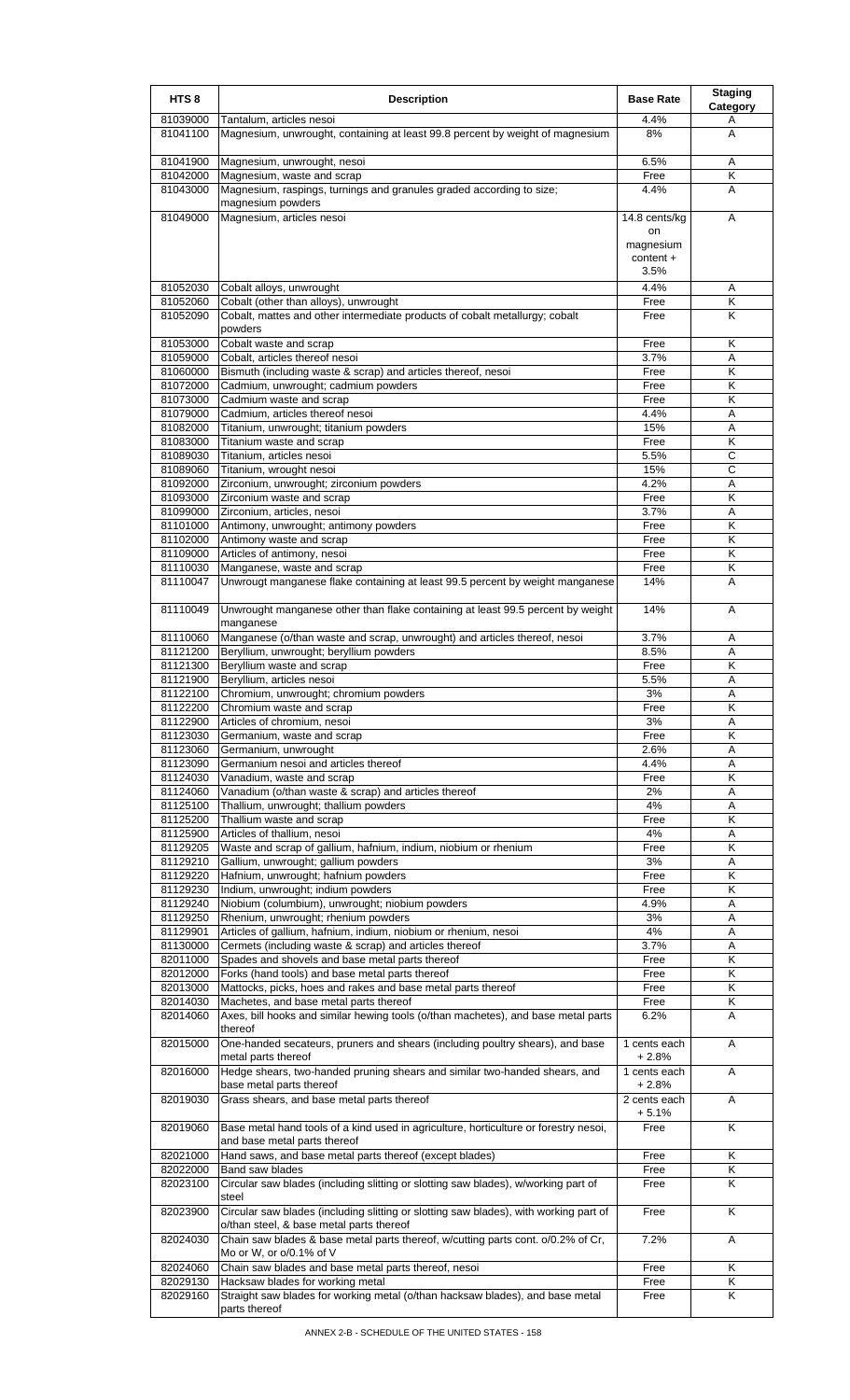| HTS <sub>8</sub>     | <b>Description</b>                                                                                                                                                                                          | <b>Base Rate</b>                                                                                             | <b>Staging</b><br>Category |
|----------------------|-------------------------------------------------------------------------------------------------------------------------------------------------------------------------------------------------------------|--------------------------------------------------------------------------------------------------------------|----------------------------|
| 82029900             | Saw blades nesoi, and base metal parts thereof                                                                                                                                                              | Free                                                                                                         | Κ                          |
| 82031030             | Files, rasps and similar tools, n/o 11 cm in length                                                                                                                                                         | Free                                                                                                         | Κ                          |
| 82031060             | Files, rasps and similar tools, o/11 cm but n/o 17 cm in length                                                                                                                                             | Free                                                                                                         | K                          |
| 82031090             | Files, rasps and similar tools, o/17 cm in length                                                                                                                                                           | Free                                                                                                         | Κ                          |
| 82032020             | Base metal tweezers                                                                                                                                                                                         | 4%                                                                                                           | C<br>G                     |
| 82032040<br>82032060 | Slip joint pliers<br>Pliers (including cutting pliers but not slip joint pliers), pincers and similar tools                                                                                                 | 12%<br>12 cents/doz.                                                                                         | C                          |
|                      |                                                                                                                                                                                                             | $+5.5%$                                                                                                      |                            |
| 82032080             | Base metal parts of pliers (including cutting pliers), pincers, tweezers and similar<br>tools                                                                                                               | 4.5%                                                                                                         | A                          |
| 82033000<br>82034030 | Metal cutting shears and similar tools, and base metal parts thereof<br>Pipe cutters, bolt cutters, perf. punches & similar tools, w/cutting parts o/0.2% Cr,<br>Mo or W, or o/0.1% V & base metal pts.     | Free<br>6%                                                                                                   | Κ<br>A                     |
| 82034060             | Pipe cutters, bolt cutters, perforating punches and similar tools, nesoi, and base<br>metal parts thereof                                                                                                   | 3.3%                                                                                                         | С                          |
| 82041100             | Hand-operated non-adjustable spanners and wrenches, and base metal parts<br>thereof                                                                                                                         | 9%                                                                                                           | Α                          |
| 82041200             | Hand-operated adjustable spanners and wrenches, and base metal parts thereof                                                                                                                                | 9%                                                                                                           | Α                          |
| 82042000<br>82051000 | Socket wrenches, with or without handles, drives and extensions, and base metal<br>parts thereof                                                                                                            | 9%<br>6.2%                                                                                                   | Α                          |
| 82052030             | Drilling, threading or tapping tools, and base metal parts thereof<br>Hammers and sledge hammers, with heads not over 1.5 kg each, and base metal<br>parts thereof                                          | 6.2%                                                                                                         | A<br>A                     |
| 82052060             | Hammers and sledge hammers, with heads over 1.5 kg each, and base metal<br>parts thereof                                                                                                                    | Free                                                                                                         | Κ                          |
| 82053030             | Planes, chisels, gouges etc. for working wood, over 0.2% chromium, molybdenum<br>or tungsten, or over 0.1% vanadium, base metal parts thereof                                                               | 5.7%                                                                                                         | A                          |
| 82053060             | Planes, chisels, gouges and similar cutting tools for working wood, nesoi, and<br>base metal parts thereof                                                                                                  | 5%                                                                                                           | A                          |
| 82054000             | Screwdrivers and base metal parts thereof                                                                                                                                                                   | 6.2%                                                                                                         | Α                          |
| 82055115             | Carving and butcher steels, of iron or steel, with or without their handles                                                                                                                                 | Free                                                                                                         | Κ                          |
| 82055130             | Iron or steel household handtools (o/than carving & butcher steels), and base<br>metal parts thereof                                                                                                        | 3.7%                                                                                                         | Α                          |
| 82055145<br>82055160 | Copper household handtools, and base metal parts thereof<br>Aluminum household handtools, and base metal parts thereof                                                                                      | Free<br>$2.2$ cents/kg +<br>5%                                                                               | Κ<br>A                     |
| 82055175             | Base metal, nesoi, household handtools, and base metal parts thereof                                                                                                                                        | 3.7%                                                                                                         | Α                          |
| 82055910             | Pipe tools and base metal parts thereof                                                                                                                                                                     | 7.2%                                                                                                         | Α                          |
| 82055920             | Powder-actuated hand tools and base metal parts thereof                                                                                                                                                     | Free                                                                                                         | Κ                          |
| 82055930             | Crowbars, track tools and wedges, and base metal parts thereof                                                                                                                                              | Free                                                                                                         | Κ                          |
| 82055940             | Base metal handtools (o/than household) nesoi, for agricultural, horticultural or                                                                                                                           | Free                                                                                                         | Κ                          |
| 82055945             | forestry, and base metal parts thereof<br>Caulking guns of iron or steel, and base metal parts thereof                                                                                                      | 5.3%                                                                                                         |                            |
| 82055955             | Iron or steel handtools (o/than household) nesoi, and base metal parts thereof                                                                                                                              | 5.3%                                                                                                         | A<br>A                     |
| 82055960             | Copper handtools (o/than household) nesoi, and base metal parts thereof                                                                                                                                     | Free                                                                                                         | Κ                          |
| 82055970             | Aluminum handtools (o/than household) nesoi, and base metal parts thereof                                                                                                                                   | 1.5 cents/kg $+$<br>3.5%                                                                                     | A                          |
| 82055980             | Base metal, nesoi, handtools (o/than household), and base metal parts thereof                                                                                                                               | 3.7%                                                                                                         | Α                          |
| 82056000             | Blow torches and similar self-contained torches, and base metal parts thereof                                                                                                                               | 2.9%                                                                                                         | A                          |
| 82057000             | Vises, clamps and the like, and base metal parts thereof                                                                                                                                                    | 5%                                                                                                           | Α<br>K                     |
| 82058000             | Anvils, portable forges, hand- or pedal-operated grinding wheels with frameworks<br>and base metal parts thereof                                                                                            | Free                                                                                                         |                            |
| 82059000             | Sets of articles (handtools and other specified tools) of two or more subheadings<br>of heading 8205                                                                                                        | The rate of<br>duty<br>applicable to<br>that article in<br>the set subject<br>to the highest<br>rate of duty | Α                          |
| 82060000             | Tools of two or more of headings 8202 to 8205 put up in sets for retail sale                                                                                                                                | The rate of<br>duty<br>applicable to<br>that article in<br>the set subject<br>to the highest<br>rate of duty | A                          |
| 82071300             | Interchangeable tools for rock drilling or earth boring tools, w/working part of<br>cermets                                                                                                                 | 3.6%                                                                                                         | A                          |
| 82071930             | Interchangeable tools for rock drilling or earth boring tools, w/cutting part o/0.2%<br>Cr, Mo or W, or o/0.1% V by wt., & base metal parts                                                                 | 5%                                                                                                           | C                          |
| 82071960             | Interchangeable tools for rock drilling or earth boring tools, w/working part neosi,<br>and base metal parts thereof                                                                                        | 2.9%                                                                                                         | Α                          |
| 82072000             | Interchangeable dies for drawing or extruding metal, and base metal parts thereof                                                                                                                           | 3.9%                                                                                                         | Α                          |
| 82073030<br>82073060 | Interchangeable tools for pressing, stamping or punching, suitable for cutting<br>metal, and base metal parts thereof<br>Interchangeable tools for pressing, stamping or punching, not suitable for cutting | 5.7%<br>2.9%                                                                                                 | Α                          |
|                      | metal, and base metal parts thereof                                                                                                                                                                         |                                                                                                              | Α                          |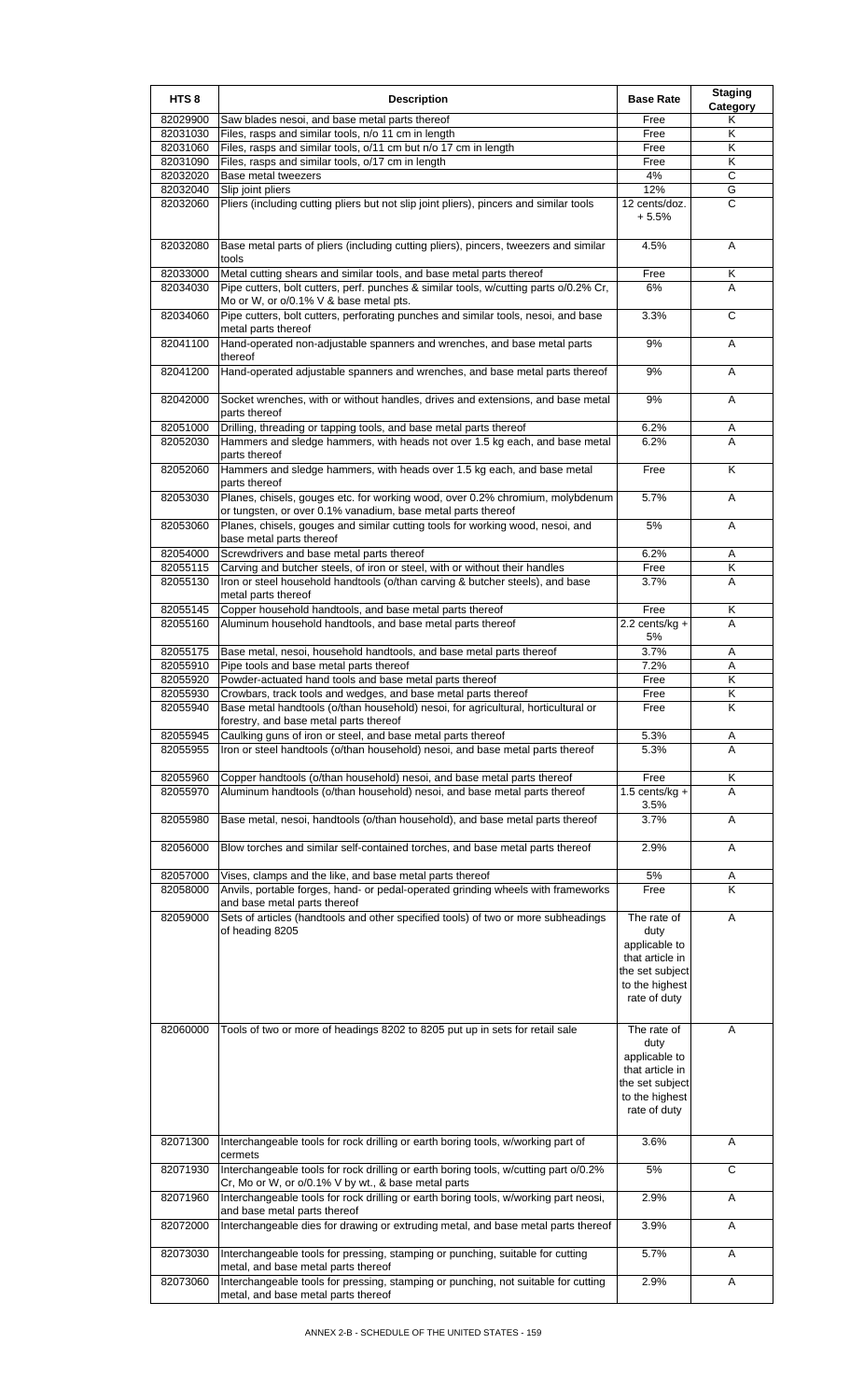| HTS <sub>8</sub>     | <b>Description</b>                                                                                                                                              | <b>Base Rate</b>                   | <b>Staging</b><br>Category |
|----------------------|-----------------------------------------------------------------------------------------------------------------------------------------------------------------|------------------------------------|----------------------------|
| 82074030             | Interchangeable tools for tapping or threading, w/cutting pts ov 0.2% by wt of Cr,<br>Mo, W, or ov 0.1% V, & base metal pts thereof                             | 5.7%                               | A                          |
| 82074060             | Interchangeable tools for tapping or threading, nesoi, and base metal parts thereof                                                                             | 4.8%                               | A                          |
| 82075020             | Interchangeable tools for drilling (o/than rock drilling) w/cutting part ov 0.2% Cr,<br>Mo or W, or ov 0.1% V & base metal parts thereof                        | 5%                                 | Α                          |
| 82075040             | Interchangeable tools for drilling (o/than rock drilling), nesoi, suitable for cutting<br>metal, and base metal parts thereof                                   | 8.4%                               | C                          |
| 82075060             | Interchangeable tools for handtools, for drilling (o/than rock drilling), nesoi,<br>n/suitable for cutting metal, & base metal parts thereof                    | 5.2%                               | A                          |
| 82075080             | Interchangeable tools (o/than for handtools) for drilling (o/than rock drilling), nesoi,<br>not suitable for cutting metal, & base metal parts                  | 2.9%                               | A                          |
| 82076000             | Interchangeable tools for boring or broaching, and base metal parts thereof                                                                                     | 4.8%                               | A                          |
| 82077030             | Interchangeable tools for milling, w/cutting part ov 0.2% by wt of Cr, Mo or W, or<br>ov 0.1% by wt of V & base metal parts thereof                             | 5%                                 | A                          |
| 82077060             | Interchangeable tools for milling, nesoi, and base metal parts thereof                                                                                          | 2.9%                               | A                          |
| 82078030             | Interchangeable tools for turning, w/cutting part ov 0.2% by wt of Cr, Mo or W, or<br>ov 0.1% by wt of V & base metal parts thereof                             | 4.8%                               | Α                          |
| 82078060<br>82079015 | Interchangeable tools for turning, nesoi, and base metal parts thereof<br>Interchangeable files and rasps, including rotary files and rasps, and base metal     | 3.7%<br>1.6%                       | Α<br>A                     |
|                      | parts thereof                                                                                                                                                   |                                    |                            |
| 82079030             | Interchangeable cutting tools, nesoi, w/cutting part ov 0.2% by wt of Cr, Mo or W,<br>or ov 0.1% by wt of V, and base metal parts thereof                       | 5%                                 | A                          |
| 82079045             | Interchangeable tools, nesoi, suitable for cutting metal, nesoi and base metal parts<br>thereof                                                                 | 4.8%                               | A                          |
| 82079060             | Interchangeable tools for handtools, nesoi, not suitable for cutting metal, nesoi and<br>base metal parts thereof                                               | 4.3%                               | Α                          |
| 82079075             | Interchangeable tools (o/than for handtools) nesoi, not suitable for cutting metal,<br>nesoi and base metal parts thereof                                       | 3.7%                               | A                          |
| 82081000             | Knives and cutting blades for metal working machines or mechanical appliances,<br>and base metal parts thereof                                                  | Free                               | Κ                          |
| 82082000             | Knives and cutting blades for wood working machines or mechanical appliances,<br>and base metal parts thereof                                                   | Free                               | K                          |
| 82083000             | Knives and cutting blades for kitchen appliances or for machines used by the food<br>industry, and base metal parts thereof                                     | Free                               | Κ                          |
| 82084030             | Lawnmower blades for agricultural, horticultural or forestry machines                                                                                           | Free                               | Κ                          |
| 82084060             | Knives and cutting blades (o/than lawnmower blades) for agricultural, horticultural<br>or forestry machines, and base metal parts thereof                       | Free                               | Κ                          |
| 82089030<br>82089060 | Knives and cutting blades for shoe machinery, and base metal parts thereof<br>Knives and cutting blades, nesoi for machines or for mechanical appliances nesoi, | Free<br>Free                       | Κ<br>K                     |
|                      | and base metal parts thereof                                                                                                                                    |                                    |                            |
| 82090000<br>82100000 | Cermet plates, sticks, tips and the like for tools, unmounted<br>Hand-operated mechanical appliances weighing 10 kg or less, used in                            | 4.6%<br>3.7%                       | Α<br>Α                     |
| 82111000             | preparation, conditioning, serving food or drink & base metal pts<br>Sets of assorted knives w/cutting blades serrated or not (including pruning knives)        | The rate of                        | Α                          |
|                      |                                                                                                                                                                 | duty<br>applicable to              |                            |
|                      |                                                                                                                                                                 | that article in<br>the set subject |                            |
|                      |                                                                                                                                                                 | to the highest                     |                            |
|                      |                                                                                                                                                                 | rate of duty                       |                            |
| 82119110             | Table knives with fixed blades and silver-plated handles                                                                                                        | Free                               | Κ                          |
| 82119120             | Table knives w/fixed blades, w/stain. steel handles w/Ni or ov 10% by wt. of Mn,                                                                                | 0.4 cents                          | A                          |
| 82119125             | w/overall length 25.9cm or less & val. <than 25="" cents="" ea<br="">Table knives w/fixed blades, w/stain. steel handles cont. Ni or ov 10% by wt of Mn,</than> | each $+6.4%$<br>0.4 cents          | Α                          |
|                      | nesoi                                                                                                                                                           | each $+ 6.8%$                      |                            |
| 82119130             | Table knives w/fixed blades, w/stain. steel handles, nesoi, not ov 25.9 cm in<br>overall length & val less than 25 cents each                                   | 0.9 cents<br>each + 10.6%          | G                          |
| 82119140             | Table knives w/fixed blades, w/stain. steel handles, nesoi                                                                                                      | 0.3 cents                          | Α                          |
| 82119150             | Table knives w/fixed blades, with rubber or plastics handles                                                                                                    | each $+3.7%$<br>0.7 cents          | Α                          |
| 82119180             | Table knives w/fixed blades, w/handles other than of silver-plate, stainless steel,                                                                             | each $+3.7%$<br>$0.3$ cents        | A                          |
| 82119220             | rubber or plastics<br>Kitchen and butcher knives w/fixed blades, with rubber or plastics handles                                                                | each + $4.9%$<br>0.8 cents         | Α                          |
| 82119240             | Knives w/fixed blades (o/than table or kitchen and butcher knives), with rubber or                                                                              | each $+4.6%$<br>1 cents each       | A                          |
| 82119260             | plastic handles<br>Hunting knives w/fixed blades, with wood handles                                                                                             | $+4.6%$<br>4.4%                    | Α                          |
| 82119290             | Knives w/fixed blades (o/than table knives, other knives w/rubb./plast. handles, or                                                                             | 0.4 cents                          | A                          |
| 82119300             | hunting knives w/wood handles)<br>Knives having other than fixed blades                                                                                         | each $+ 6.1%$<br>3 cents each      | Α                          |
| 82119410             | Base metal blades for knives having fixed blades                                                                                                                | $+5.4%$<br>$0.16$ cents            | A                          |
| 82119450             | Base metal blades for knives having other than fixed blades                                                                                                     | each + 2.2%<br>1 cents each        | Α                          |
| 82119510             | Base metal handles for table knives w/fixed blades                                                                                                              | $+5.4%$<br>$0.3$ cents             | Α                          |
| 82119550             | Base metal handles for knives (o/than table knivies) w/fixed blades                                                                                             | each + 4.9%<br>0.4 cents           | A                          |
| 82119590             | Base metal handles for knives having other than fixed blades                                                                                                    | each $+ 6.1%$<br>3 cents each      | Α                          |
| 82121000             | Base metal razors                                                                                                                                               | $+5.4%$<br>Free                    | Κ                          |
|                      |                                                                                                                                                                 |                                    |                            |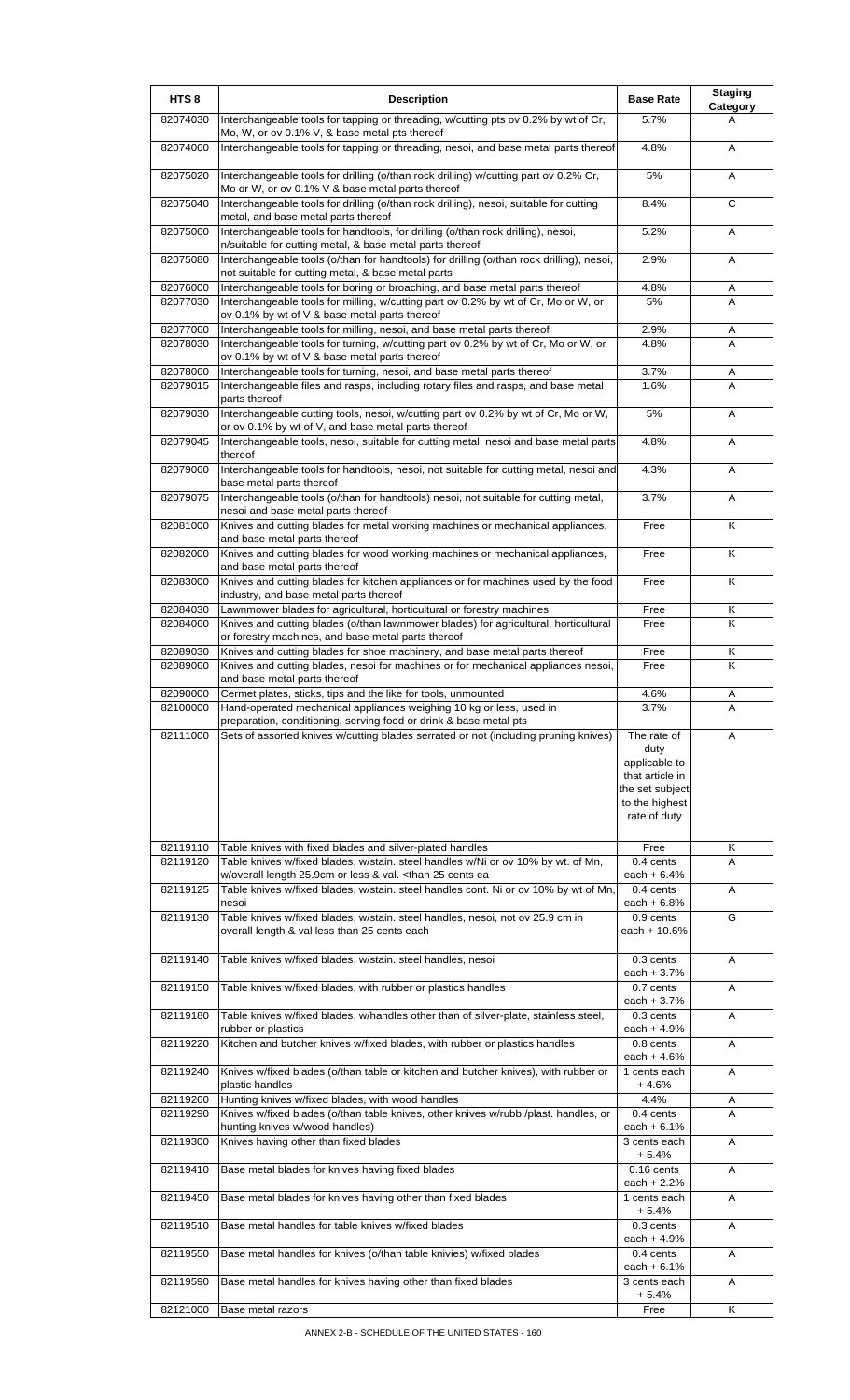| HTS <sub>8</sub>     | <b>Description</b>                                                                                                                                                                                           | <b>Base Rate</b>                                                                                             | <b>Staging</b><br><b>Category</b> |
|----------------------|--------------------------------------------------------------------------------------------------------------------------------------------------------------------------------------------------------------|--------------------------------------------------------------------------------------------------------------|-----------------------------------|
| 82122000             | Base metal safety razor blades (including razor blade blanks)                                                                                                                                                | Free                                                                                                         | Κ                                 |
| 82129000<br>82130030 | Base metal parts of razors and razor blades<br>Base metal scissors, tailors' shears and similar shears, and blades thereof, valued                                                                           | Free<br>1.7 cents                                                                                            | Κ<br>G                            |
|                      | n/o \$1.75 per dozen                                                                                                                                                                                         | each $+4.3%$                                                                                                 |                                   |
| 82130060             | Base metal pinking shears, and blades thereof, valued over \$30 per dozen                                                                                                                                    | 8 cents each<br>$+8%$                                                                                        | Α                                 |
| 82130090             | Base metal scissors, tailors' shears and similar shears (o/than pinking shears val<br>o\$30/dz), and base metal parts, val. o/\$1.75 per dozen                                                               | 3 cents each<br>+3%                                                                                          | G                                 |
| 82141000             | Base metal paper knives, letter openers, erasing knives, nonmechanical pencil                                                                                                                                | 0.3 cents                                                                                                    | A                                 |
| 82142030             | sharpeners and blades and base metal parts thereof<br>Base metal instruments for manicure or pedicure purposes, and base metal parts                                                                         | each $+4.2%$<br>4%                                                                                           | Α                                 |
|                      | thereof                                                                                                                                                                                                      |                                                                                                              |                                   |
| 82142060             | Manicure and pedicure sets, and combinations thereof, in leather containers                                                                                                                                  | Free                                                                                                         | K                                 |
| 82142090             | Manicure and pedicure sets, and combinations thereof, other than in leather<br>containers                                                                                                                    | 4.1%                                                                                                         | Α                                 |
| 82149030             | Butchers' or kitchen cleavers with their handles, nesoi, and base metal parts<br>thereof                                                                                                                     | 1 cents each<br>+ 4.9%                                                                                       | Α                                 |
| 82149060             | Butchers' or kitchen chopping or mincing knives (o/than cleavers w/their handles),<br>and base metal parts thereof                                                                                           | 0.2 cents<br>each $+3.1%$                                                                                    | Α                                 |
| 82149090             | Articles of cutlery, nesoi, and base metal parts of cutlery, nesoi                                                                                                                                           | 1.4 cents<br>each $+3.2%$                                                                                    | A                                 |
| 82151000             | Sets of assted. base metal spoons, forks, ladles, etc. & similar kitchen or                                                                                                                                  | The rate of                                                                                                  | Α                                 |
|                      | tableware, w/at least one article plated w/prec. metal                                                                                                                                                       | duty<br>applicable to<br>that article in<br>the set subject<br>to the highest<br>rate of duty                |                                   |
| 82152000             | Sets of assted. base metal spoons, forks, ladles, etc. & similar kitchen or<br>tableware, w/no articles plated with precious metal                                                                           | The rate of<br>duty<br>applicable to<br>that article in<br>the set subject<br>to the highest<br>rate of duty | A                                 |
| 82159130             | Base metal forks plated with precious metal                                                                                                                                                                  | Free                                                                                                         | Κ                                 |
| 82159160             | Base metal spoons and ladles plated with precious metal                                                                                                                                                      | 4.2%                                                                                                         | Α                                 |
| 82159190<br>82159901 | Base metal skimmers, cake-servers, fish-knives, etc. and similar kitchen or<br>tableware and parts, plated with precious metal<br>Base metal forks, w/stainless steel handles cont. Ni or o/10% by wt of Mn, | 2.7%                                                                                                         | Α                                 |
|                      | w/overall length n/o 25.9cm, valued under 25cents ea                                                                                                                                                         | 0.9 cents<br>each + 15.8%                                                                                    | G                                 |
| 82159905             | Base metal forks, w/stainless steel handles cont. Ni or o/10% by wt of Mn, nesoi                                                                                                                             | 0.5 cents<br>each + $8.5%$                                                                                   | A                                 |
| 82159910             | Base metal forks, w/stainless steel handles, nesoi, valued under 25 cents each                                                                                                                               | 0.5 cents<br>each $+6.3%$                                                                                    | G                                 |
| 82159915             | Base metal forks, w/stainless steel handles, nesoi, valued at 25 cents each or<br>more                                                                                                                       | 0.4 cents<br>each $+4.8%$                                                                                    | A                                 |
| 82159920             | Base metal forks, with rubber or plastic handles                                                                                                                                                             | 0.5 cents<br>each $+3.2%$                                                                                    | Α                                 |
| 82159922             | Base metal forks, without their handles                                                                                                                                                                      | Free                                                                                                         | Κ                                 |
| 82159924             | Base metal table forks and barbecue forks, with wood handles                                                                                                                                                 | $0.3$ cents<br>each $+4.5%$                                                                                  | A                                 |
| 82159926             | Base metal forks (o/than plated w/prec. metal, or w/handles of stain. steel, wood,                                                                                                                           | $0.2$ cents                                                                                                  | A                                 |
| 82159930             | rubber or plastics), nesoi<br>Base metal spoons, w/stainless steel handles & valued under 25 cents each                                                                                                      | each $+3.1%$<br>14%                                                                                          | G                                 |
|                      |                                                                                                                                                                                                              |                                                                                                              |                                   |
| 82159935             | Base metal spoons, w/stainless steel handles & valued at 25 cents and over, and<br>base metal ladles w/stainless steel handles                                                                               | 6.8%                                                                                                         | Α                                 |
| 82159940             | Base metal spoons and ladles with handles of base metal (o/than stain. steel) or<br>w/nonmetal handles                                                                                                       | 5%                                                                                                           | A                                 |
| 82159945             | Base metal spoons and ladles, nesoi                                                                                                                                                                          | Free                                                                                                         | Κ                                 |
| 82159950             | Base metal skimmers/cake-servers/butter-knives/sugar tongs & similar kitchen or<br>tableware, & base metal parts (incl. pts. of forks/spoons)                                                                | 5.3%                                                                                                         | A                                 |
| 83011020<br>83011040 | Padlocks, base metal, not of cylinder or pin tumbler construction, not ov 3.8cm<br>wide<br>Padlocks, base metal, not of cylinder or pin tumbler construction, ov 3.8cm but n/o                               | 2.3%<br>3.8%                                                                                                 | A                                 |
| 83011050             | 6.4cm wide<br>Padlocks, base metal, not of cylinder or pin tumbler construction, ov 6.4cm wide                                                                                                               | 3.6%                                                                                                         | Α<br>A                            |
|                      |                                                                                                                                                                                                              |                                                                                                              |                                   |
| 83011060<br>83011080 | Padlocks, base metal, of cylinder or pin tumbler construction, not ov 3.8cm wide<br>Padlocks, base metal, of cylinder or pin tumbler construction, ov 3.8cm but n/o                                          | 6.1%<br>4.8%                                                                                                 | A<br>Α                            |
|                      | 6.4cm wide                                                                                                                                                                                                   |                                                                                                              |                                   |
| 83011090<br>83012000 | Padlocks, base metal, of cylinder or pin tumbler construction, ov 6.4cm wide<br>Base metal locks, of a kind used on motor vehicles                                                                           | 4.2%<br>5.7%                                                                                                 | Α<br>Α                            |
| 83013000             | Base metal locks, of a kind used for furniture                                                                                                                                                               | 5.7%                                                                                                         | Α                                 |
| 83014030             | Base metal luggage locks                                                                                                                                                                                     | 3.1%                                                                                                         | Α                                 |
| 83014060             | Base metal locks (o/than padlocks, locks for motor vehicles or furniture, luggage<br>locks)                                                                                                                  | 5.7%                                                                                                         | A                                 |
| 83015000             | Base metal clasps and frames with clasps, incorporating locks                                                                                                                                                | 3.1%                                                                                                         | Α                                 |
| 83016000             | Base metal parts of padlocks, other locks, and clasps and frames with clasps<br>incorporating locks                                                                                                          | 2.8%                                                                                                         | A                                 |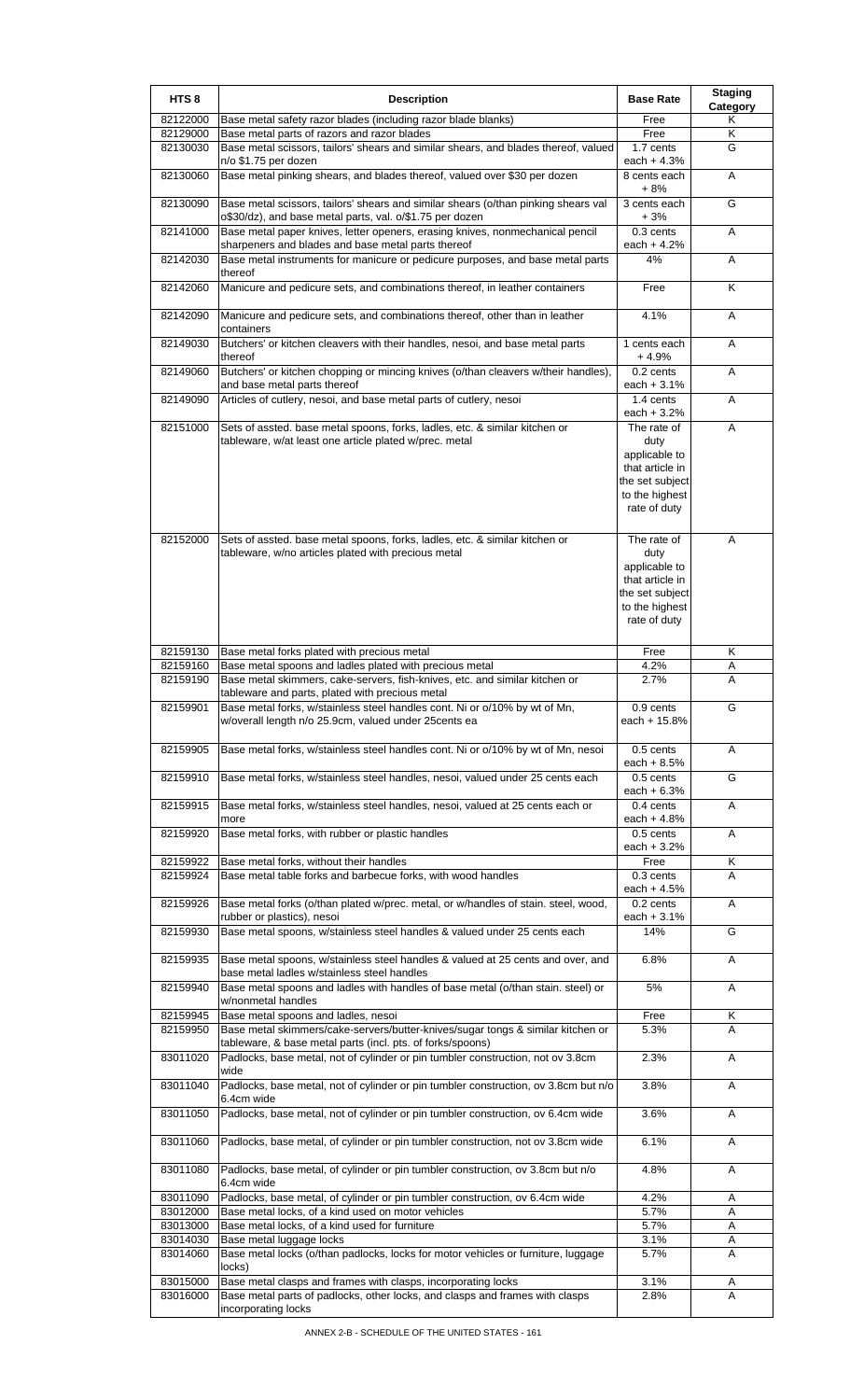| HTS <sub>8</sub>     | <b>Description</b>                                                                                                                                                                           | <b>Base Rate</b>            | <b>Staging</b> |
|----------------------|----------------------------------------------------------------------------------------------------------------------------------------------------------------------------------------------|-----------------------------|----------------|
| 83017000             | Base metal keys for padlocks, other locks, and clasps and frames with clasps                                                                                                                 | 4.5%                        | Category<br>А  |
| 83021030             | incorporating locks<br>Iron or steel, aluminum, or zinc hinges and base metal parts thereof, designed for                                                                                    | 2%                          | G              |
| 83021060             | motor vehicles<br>Iron or steel, aluminum, or zinc hinges and base metal parts thereof, not designed                                                                                         | 3.5%                        | A              |
| 83021090             | for motor vehicles<br>Base metal (o/than iron/steel/aluminum/zinc) hinges and base metal parts thereof                                                                                       | 3.4%                        | A              |
| 83022000             | Base metal castors and base metal parts thereof                                                                                                                                              | 5.7%                        | Α              |
| 83023030             | Iron or steel, aluminum or zinc mountings, fittings and similar articles nesoi,                                                                                                              | 2%                          | A              |
| 83023060             | suitable for motor vehicles, and base metal parts thereof<br>Base metal (o/than iron/steel/aluminum/zinc) mountings, fittings & similar articles,                                            | 3.5%                        | A              |
| 83024130             | suitable for motor vehicles, & base metal pts thereof<br>Base metal door closers (except automatic door closers) suitable for buildings,                                                     | 3.9%                        | Α              |
| 83024160             | and base metal parts thereof<br>Iron or steel, aluminum or zinc mountings, fittings & similar articles, nesoi, suitable                                                                      | 3.9%                        | A              |
| 83024190             | for buildings, & base metal pts thereof<br>Base metal (o/than iron/steel/aluminum/zinc) mountings, fittings and similar arts,                                                                | 3.5%                        | Α              |
| 83024230             | nesoi, suitable for buildings & base metal parts thereof<br>Iron or steel, aluminum, or zinc mountings, fittings & similar articles, suitable for<br>furniture, and base metal parts thereof | 3.9%                        | Α              |
| 83024260             | Base metal (o/than iron/steel/aluminum/zinc) mountings, fittings & similar articles,                                                                                                         | 3.4%                        | A              |
| 83024920             | suitable for furniture, and base metal parts thereof<br>Base metal harness, saddlery or riding-bridle hardware coated or plated w/prec.                                                      | 7.5%                        | A              |
| 83024940             | metal, and base metal parts thereof<br>Base metal harness, saddlery or riding-bridle hardware, not coated or plated                                                                          | Free                        | K              |
| 83024960             | w/prec. metal, and base metal parts thereof<br>Iron or steel, aluminum, or zinc, mountings, fittings & similar articles nesoi, and                                                           | 5.7%                        | Α              |
| 83024980             | base metal parts thereof<br>Base metal (o/than iron/steel/aluminum/zinc) mountings, fittings & similar articles                                                                              | 3.5%                        | A              |
| 83025000             | nesoi, and base metal parts thereof<br>Base metal hat-racks, hat pegs, brackets and similar fixtures, and base metal<br>parts thereof                                                        | Free                        | K              |
| 83026030             | Base metal automatic door closers                                                                                                                                                            | 3.9%                        | Α              |
| 83026090<br>83030000 | Base metal parts of automatic door closers<br>Base metal armored or reinforced safes/strong-boxes & doors & safe deposit                                                                     | 3.1%<br>3.8%                | Α<br>Α         |
| 83040000             | lockers for strong rooms/cash & deed boxes etc., & base metal pts<br>Base metal desk-top filing/card-index cabinets, paper trays, pen trays & similar                                        | 3.9%                        | Α              |
|                      | office/desk equipment nesoi, and base metal parts thereof                                                                                                                                    |                             |                |
| 83051000<br>83052000 | Base metal fittings for loose-leaf binders or files<br>Base metal staples in strips (e.g., for offices, upholstery, packaging)                                                               | 2.9%<br>Free                | Α<br>Κ         |
| 83059030<br>83059060 | Base metal paper clips and base metal parts thereof<br>Base metal letter clips, letter corners, indexing tags and similar office articles                                                    | Free<br>5.7%                | Κ<br>Α         |
| 83061000             | nesoi, and base metal parts thereof<br>Base metal, nonelectric bells, gongs, and the like, and base metal parts thereof                                                                      | 5.8%                        | A              |
| 83062100             | Base metal statuettes and other ornaments plated w/prec. metal, and base metal                                                                                                               | 4.5%                        | A              |
| 83062900             | parts thereof<br>Base metal statuettes and other ornaments not plated w/prec.metal, and base                                                                                                 | Free                        | Κ              |
| 83063000             | metal parts thereof<br>Base metal photograph, picture or similar frames; base metal mirrors; base metal<br>parts thereof                                                                     | 2.7%                        | A              |
| 83071030             | Iron or steel flexible tubing, with fittings                                                                                                                                                 | 3.8%                        | Α              |
| 83071060             | Iron or steel flexible tubing, without fittings                                                                                                                                              | 3.8%                        | A              |
| 83079030<br>83079060 | Base metal (o/than iron or steel) flexible tubing, with fittings<br>Base metal (o/than iron or steel) flexible tubing, without fittings                                                      | 3.8%<br>3.8%                | Α<br>Α         |
| 83081000             | Base metal hooks, eyes, and eyelets, of a kind used for clothing, footwear,                                                                                                                  | $\overline{1.1}$ cents/kg + | Α              |
|                      | awnings, handbags, travel goods, or other made up articles                                                                                                                                   | 2.9%                        |                |
| 83082030             | Iron or steel bifurcated rivets, not brightened, not lathed and not machined                                                                                                                 | Free                        | Κ              |
| 83082060             | Base metal tubular or bifurcated rivets (o/than of iron or steel)                                                                                                                            | Free                        | κ              |
| 83089030<br>83089060 | Base metal beads and spangles<br>Base metal buckles and buckle clasps, and base metal parts thereof                                                                                          | Free<br>3.9%                | Κ<br>Α         |
| 83089090             | Base metal clasps, frames with clasps not incorporating a lock, and like articles,<br>and base metal parts thereof                                                                           | 2.7%                        | Α              |
| 83091000             | Base metal crown corks (including crown seals and caps), and base metal parts<br>thereof                                                                                                     | Free                        | K              |
| 83099000             | Base metal stoppers, caps and lids (o/than crown corks), threaded bungs, bung<br>covers, seals, other packing accessories and parts                                                          | 2.6%                        | Α              |
| 83100000             | Base metal sign plates, name plates, address plates, numbers, letters and other<br>symbols (o/than of 9405), and base metal parts thereof                                                    | Free                        | K              |
| 83111000             | Coated base metal electrodes for electric arc-welding                                                                                                                                        | Free                        | Κ              |
| 83112000             | Base metal cored wire for electric arc-welding                                                                                                                                               | Free                        | Κ              |
| 83113030<br>83113060 | Coated rod or cored wire lead-tin solders<br>Coated rods and cored wire of base metal (o/than lead-tin solders), for soldering,                                                              | Free<br>Free                | Κ<br>Κ         |
| 83119000             | brazing or welding by flame<br>Wire & rods of agglom. base metal powder for metal spray.; metal carbide wire,<br>rods, tubes, electrodes, coated/cored w/flux, for welding etc               | Free                        | K              |
| 84011000             | Nuclear reactors                                                                                                                                                                             | 3.3%                        | Α              |
| 84012000             | Machinery and apparatus for isotopic separation, and parts thereof                                                                                                                           | 2.6%                        | A              |
| 84013000             | Fuel elements (cartridges), non-irradiated and parts thereof                                                                                                                                 | 3.3%                        | Α              |
| 84014000             | Parts of nuclear reactors                                                                                                                                                                    | 3.3%                        | Α              |
| 84021100             | Watertube boilers with a steam production exceeding 45 tons per hour                                                                                                                         | 5.2%                        | Α              |
| 84021200<br>84021900 | Watertube boilers with a steam production not exceeding 45 tons per hour<br>Vapor-generating boilers, including hybrid boilers, other than watertube boilers                                 | 4.3%<br>5.2%                | Α<br>A         |
|                      |                                                                                                                                                                                              |                             |                |
| 84022000             | Super-heated water boilers                                                                                                                                                                   | 3.3%                        | Α              |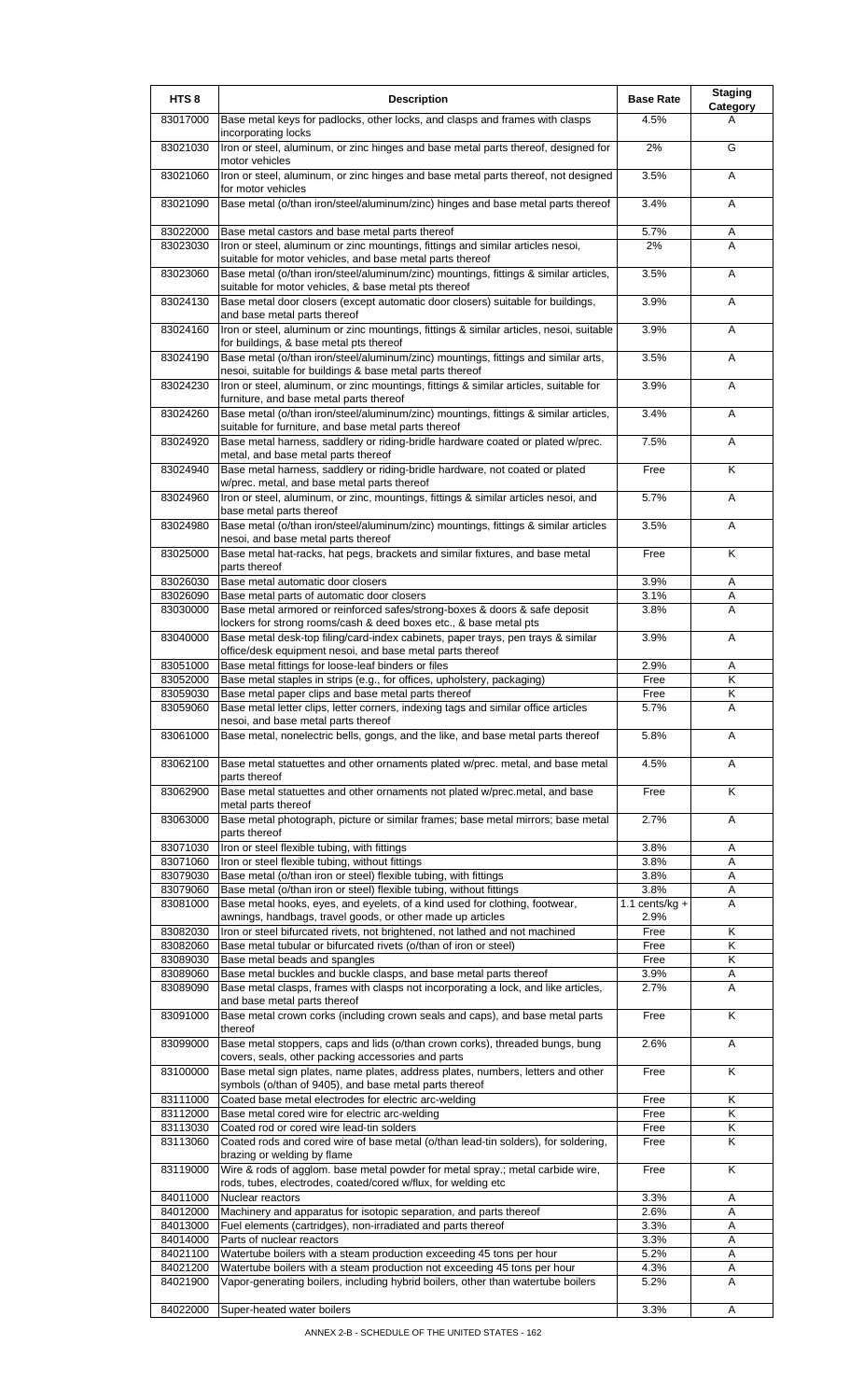| HTS <sub>8</sub>     | <b>Description</b>                                                                                                                                                                                                                | <b>Base Rate</b> | <b>Staging</b><br>Category |
|----------------------|-----------------------------------------------------------------------------------------------------------------------------------------------------------------------------------------------------------------------------------|------------------|----------------------------|
| 84029000             | Parts of steam- or other vapor-generating boilers                                                                                                                                                                                 | 4.3%             | Α                          |
| 84031000             | Central heating boilers (other than those of heading 8402)                                                                                                                                                                        | Free             | Κ                          |
| 84039000             | Parts of central heating boilers (other than those of heading 8402)                                                                                                                                                               | Free             | Κ                          |
| 84041000             | Auxiliary plant for use with boilers of heading 8402 or 8403                                                                                                                                                                      | 3.5%             | Α                          |
| 84042000<br>84049000 | Condensers for steam or other vapor power units<br>Parts for auxiliary plant for use with boilers of heading 8402 and 8403 and                                                                                                    | 5.6%<br>3.5%     | Α<br>A                     |
| 84051000             | condensers for steam or vapor power units                                                                                                                                                                                         | Free             | K                          |
|                      | Producer gas or water gas generators, acetylene gas generators and similar water<br>process gas generators; with or without their purifiers                                                                                       |                  |                            |
| 84059000             | Parts for gas generators of subheading 8405.10                                                                                                                                                                                    | Free             | Κ                          |
| 84061010<br>84061090 | Steam turbines for marine propulsion<br>Vapor turbines (other than steam) for marine propulsion                                                                                                                                   | 6.7%<br>Free     | Α<br>Κ                     |
| 84068110             | Steam turbines other than for marine propulsion, of an output exceeding 40 MW                                                                                                                                                     | 6.7%             | Α                          |
| 84068190             | Vapor turbines (excluding steam turbines) other than for marine propulsion, of an<br>output exceeding 40 MW                                                                                                                       | Free             | K                          |
| 84068210             | Steam turbines other than for marine propulsion, of an output not exceeding 40<br>МW                                                                                                                                              | 6.7%             | Α                          |
| 84068290             | Vapor turbines (excluding steam turbines) other than for marine propulsion, of an<br>output not exceeding 40 MW                                                                                                                   | Free             | K                          |
| 84069020             | Parts of steam turbines, rotors, finished for final assembly<br>Parts of steam turbines, rotors, not further worked than cleaned or machined for                                                                                  | 6.7%<br>6.7%     | A<br>A                     |
| 84069030             | removal of fins, etc., or certain other working                                                                                                                                                                                   |                  |                            |
| 84069040             | Parts of steam turbines, blades, rotating or stationary                                                                                                                                                                           | 6.7%             | Α                          |
| 84069045             | Parts of steam turbines, other                                                                                                                                                                                                    | 6.7%             | Α                          |
| 84069050             | Parts of vapor turbines other than steam turbines, rotors, finished for final<br>assembly                                                                                                                                         | Free             | Κ                          |
| 84069060             | Parts of vapor turbines other than steam turbines, rotors, not further worked than<br>cleaned or machined for removal of fins, etc., or other                                                                                     | Free             | K                          |
| 84069070             | Parts of vapor turbines other than steam turbines, blades, rotating or stationary                                                                                                                                                 | Free             | Κ                          |
| 84069075             | Parts of vapor turbines other than steam turbines, other                                                                                                                                                                          | Free             | Κ                          |
| 84071000             | Spark-ignition reciprocating or rotary internal combustion piston engines for use in<br>aircraft                                                                                                                                  | Free             | Κ                          |
| 84072100             | Marine propulsion spark-ignition reciprocating or rotary internal-combustion piston<br>engines for outboard motors                                                                                                                | Free             | K                          |
| 84072900             | Marine propulsion spark-ignition reciprocating or rotary internal-combustion piston<br>engines, nesi                                                                                                                              | Free             | K                          |
| 84073100             | Spark-ignition reciprocating piston engines used for propulsion of vehicles of<br>chapter 87, of a cylinder capacity not exceeding 50cc                                                                                           | Free             | Κ                          |
| 84073210<br>84073220 | Spark-ignition reciprocating piston engines used in tractors suitable for agricultural<br>use, of a cylinder capacity over 50cc but n/o 250cc<br>Spark-ignition reciprocating piston engines used in vehicles of heading 8701.20, | Free<br>Free     | K<br>Κ                     |
| 84073290             | 8702-8704, cylinder capacity over 50cc but n/o 250cc<br>Spark-ignition reciprocating piston engines used for vehicles, of chap. 87 nesi, of a                                                                                     | Free             | Κ                          |
| 84073310             | cylinder capacity over 50 but not over 250cc<br>Spark-ignition reciprocating piston engines used in tractors for agricultural use, of                                                                                             | Free             | K                          |
| 84073330             | a cylinder capacity over 250cc but not over 1000cc<br>Spark-ignition reciprocating piston engines, for certain spec. veh. of 8701.20,                                                                                             | Free             | K                          |
| 84073360             | 8702, 8703 or 8704, cylinder cap. > 250 cc > or = 1, 000 cc<br>Spark-ignition reciprocating piston engines, for other veh. of 8701.20, 8702, 8703                                                                                 | 2.5%             | Α                          |
| 84073390             | or 8704, cylinder cap. $> 250$ cc $>$ or = 1, 000 cc, nesi<br>Spark-ignition reciprocating piston engines for vehicles of chap. 87 nesi, of a                                                                                     | Free             | K                          |
| 84073405             | cylinder capacity over 250cc but not over 1000cc<br>Spark-ignition reciprocating piston engines used in agricultural tractors, cylinder                                                                                           | Free             | K                          |
| 84073414             | capacity over 1000 cc to 2000 cc<br>Spark-ignition reciprocating piston engines for vehicles of 8701.20 or 8702-8704,                                                                                                             | 2.5%             | Α                          |
| 84073418             | cylinder cap. over 1000 cc to 2000 cc, used or rebuilt<br>Spark-ignition reciprocating piston engines for vehicles of 8701.20 or 8702-8704,                                                                                       | 2.5%             | A                          |
| 84073425             | cylinder cap. over 1000 cc to 2000 cc, new<br>Spark-ignition reciprocating piston engines for other vehicles of chap. 87, of a                                                                                                    | Free             | K                          |
| 84073435             | cylinder capacity over 1000 cc to 2000 cc<br>Spark-ignition reciprocating piston engines used in agricultural tractors, cylinder                                                                                                  | Free             | K                          |
| 84073444             | capacity over 2000 cc<br>Spark-ignition reciprocating piston engines for vehicles of 8701.20 or 8702-8704,<br>cylinder capacity over 2000 cc, used or rebuilt                                                                     | 2.5%             | A                          |
| 84073448             | Spark-ignition reciprocating piston engines for vehicles of 8701.20 or 8702-8704,<br>cylinder capacity over 2000 cc, new                                                                                                          | 2.5%             | Α                          |
| 84073455             | Spark-ignition reciprocating piston engines for other vehicles of chap. 87 nesi, of a<br>cylinder capacity exceeding 2000 cc                                                                                                      | Free             | K                          |
| 84079010             | Spark-ignition rotary or reciprocating internal-combustion piston engines nesi,<br>installed in agricultural/horticultural machinery/equipment                                                                                    | Free             | K                          |
| 84079090             | Spark-ignition rotary or reciprocating internal-combustion piston engines, for<br>machinery or equipment nesi                                                                                                                     | Free             | Κ                          |
| 84081000<br>84082010 | Marine propulsion compression-ignition internal-combustion piston engines<br>Compression-ignition internal-combustion piston engines to be installed in tractors                                                                  | 2.5%<br>Free     | A<br>K                     |
| 84082020             | suitable for agricultural use<br>Compression-ignition internal-combustion piston engines to be installed in vehicles                                                                                                              | 2.5%             | Α                          |
| 84082090             | of heading 8701.20, 8702, 8703, or 8704<br>Compression-ignition internal-combustion piston engines used for propulsion of                                                                                                         | 2.5%             | A                          |
| 84089010             | vehicles of chapter 87, nesi<br>Compression-ignition internal-combustion piston engines, to be installed in                                                                                                                       | Free             | K                          |
| 84089090             | agricultural or horticultural machinery or equipment, nesi<br>Compression-ignition internal-combustion piston engines, for machinery or                                                                                           | Free             | K                          |
| 84091000             | equipment, nesi<br>Parts for internal combustion aircraft engines                                                                                                                                                                 | Free             | Κ                          |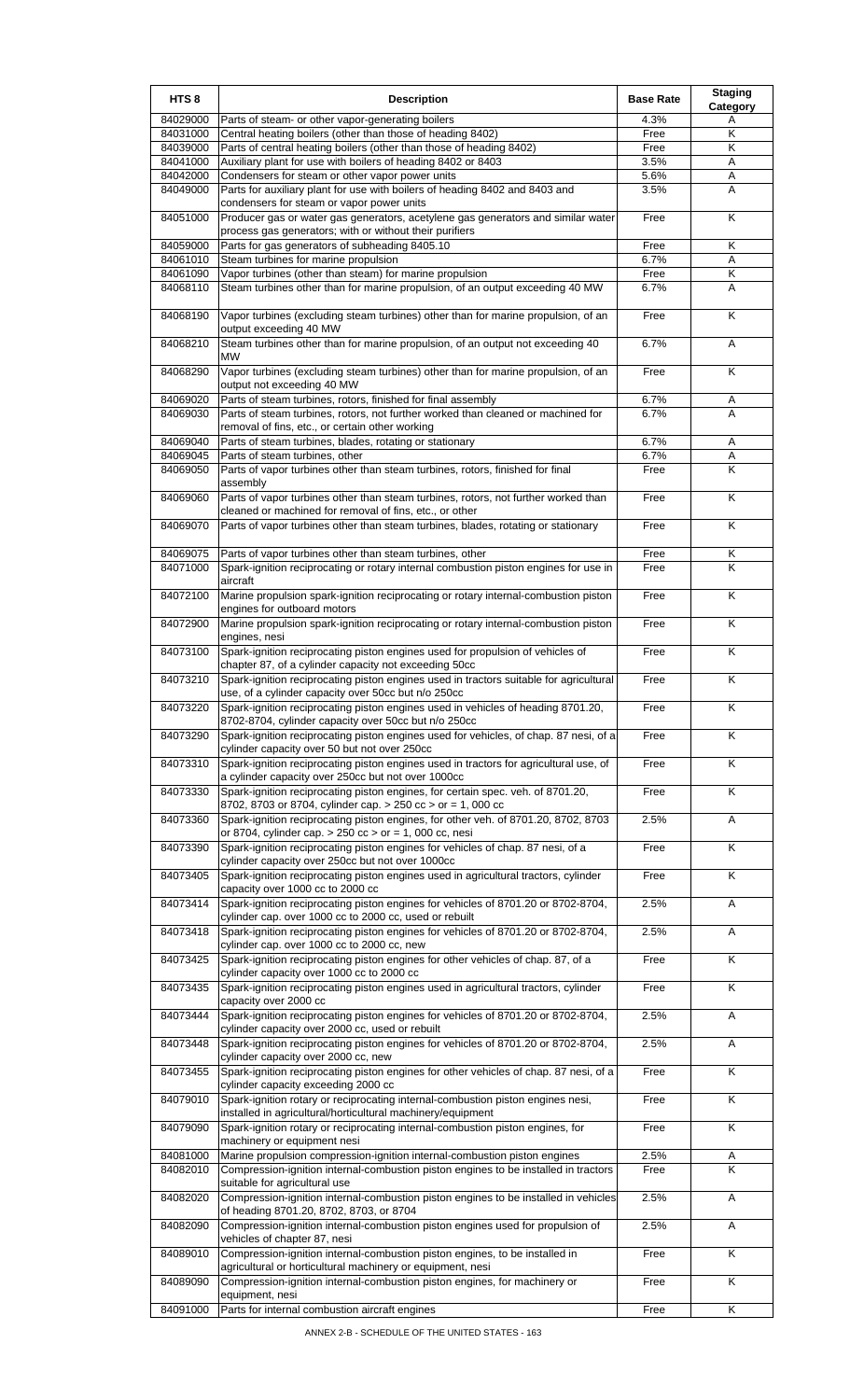| HTS <sub>8</sub>     | <b>Description</b>                                                                                                                                  | <b>Base Rate</b> | <b>Staging</b><br>Category |
|----------------------|-----------------------------------------------------------------------------------------------------------------------------------------------------|------------------|----------------------------|
| 84099110             | Cast-iron parts used solely or principally with spark-ignition internal-combustion<br>piston engines of heading 8407                                | Free             | Κ                          |
| 84099130             | Aluminum cylinder heads for spark-ignition internal combustion piston engines for<br>vehicles of 8701.20 or 8702-8704                               | 2.5%             | A                          |
| 84099150             | Parts nesi, used solely or principally with spark-ignition internal-combustion piston<br>engines for vehicles of head 8701.20, 8702-8704            | 2.5%             | A                          |
| 84099192             | Parts nesi, used solely or principally with spark-ignition internal-combustion piston<br>engines for marine propulsion                              | 2.5%             | A                          |
| 84099199             | Parts nesi, used solely or principally with spark-ignition internal-combustion piston<br>engines of heading 8407, nesi                              | 2.5%             | Α                          |
| 84099910             | Cast iron parts not advanced beyond cleaning & machined only for removal of fins,<br>gates, etc. or to permit location in machinery                 | Free             | Κ                          |
| 84099991             | Parts nesi, used solely or principally with the engines of heading 8408, for vehicles<br>of heading 8701.20, 8702, 8703, 8704                       | 2.5%             | A                          |
| 84099992             | Parts nesi, used solely or principally with compression-ignition internal-combustion<br>piston engines for marine propulsion                        | 2.5%             | Α                          |
| 84099999             | Parts nesi, used solely or principally with compression-ignition internal-combustion<br>piston engines of heading 8407 or 8408, nesi                | Free             | K                          |
| 84101100             | Hydraulic turbines and water wheels of a power not exceeding 1,000 kW                                                                               | 3.8%             | Α                          |
| 84101200             | Hydraulic turbines and water wheels of a power exceeding 1,000 kW but not                                                                           | 3.8%             | A                          |
|                      | exceeding 10,000 kW                                                                                                                                 |                  |                            |
| 84101300<br>84109000 | Hydraulic turbines and water wheels of a power exceeding 10,000 kW<br>Parts, including regulators, of hydraulic turbines and water wheels           | 3.8%<br>3.8%     | Α<br>A                     |
| 84111140             | Aircraft turbojets of a thrust not exceeding 25 kN                                                                                                  | Free             | Κ                          |
| 84111180             | Turbojets of a thrust not exceeding 25 kN, other than aircraft                                                                                      | Free             | Κ                          |
| 84111240             | Aircraft turbojets of a thrust exceeding 25 kN                                                                                                      | Free             | Κ                          |
| 84111280             | Turbojets of a thrust exceeding 25 kN, other than aircraft                                                                                          | Free             | Κ                          |
| 84112140             | Aircraft turbopropellers of a power not exceeding 1,100 kW                                                                                          | Free             | Κ                          |
| 84112180             | Turbopropellers of a power not exceeding 1,100 kW, other than aircraft                                                                              | Free             | Κ                          |
| 84112240             | Aircraft turbopropellers of a power exceeding 1,100 kW                                                                                              | Free             | Κ                          |
| 84112280<br>84118140 | Turbopropellers of a power exceeding 1,100 kW, other than aircraft<br>Aircraft gas turbines other than turbojets or turbopropellers, of a power not | Free<br>Free     | Κ<br>K                     |
| 84118180             | exceeding 5,000 kW<br>Gas turbines other than turbojets or turbopropellers, of a power not exceeding                                                | 2.5%             | Α                          |
| 84118240             | 5,000 kW, other than aircraft<br>Aircraft gas turbines other than turbojets or turbopropellers, of a power exceeding                                | Free             | Κ                          |
| 84118280             | 5,000 kW<br>Gas turbines, other than turbojets or turbopropellers of a power exceeding 5,000                                                        | 2.5%             | A                          |
| 84119110             | kW, other than aircraft<br>Cast-iron parts of turbojets or turbopropellers machined only for removal of fins,                                       | Free             | Κ                          |
| 84119190             | gates, etc. or to permit location in machinery<br>Parts of turbojets or turbopropellers other than those of subheading 8411.91.10                   | Free             | Κ                          |
| 84119910             | Cast-iron parts of gas turbines nesi, not advanced beyond cleaning, and machined                                                                    | Free             | K                          |
| 84119990             | for removal of fins, gates, sprues and risers<br>Parts of gas turbines nesi, other than those of subheading 8411.99.10                              | 2.4%             | Α                          |
| 84121000             | Reaction engines other than turbojets                                                                                                               | Free             | Κ                          |
| 84122100             | Hydraulic power engines and motors, linear acting (cylinders)                                                                                       | Free             | K                          |
| 84122940             | Hydrojet engines for marine propulsion                                                                                                              | Free             | K                          |
| 84122980             | Hydraulic power engines and motors, nesi                                                                                                            | Free             | Κ                          |
| 84123100             | Pneumatic power engines and motors, linear acting (cylinders)                                                                                       | Free             | Κ                          |
| 84123900<br>84128010 | Pneumatic power engines and motors, other than linear acting                                                                                        | Free             | Κ<br>Κ                     |
| 84128090             | Spring-operated and weight-operated motors<br>Engines and motors, nesi (excluding motors of heading 8501)                                           | Free<br>Free     | Κ                          |
| 84129010             | Parts of hydrojet engines for marine propulsion                                                                                                     | Free             | Κ                          |
| 84129090             | Parts for engines of heading 8412 other than hydrojet engines for marine<br>propulsion                                                              | Free             | K                          |
| 84131100             | Pumps fitted or designed to be fitted with a measuring device, used for dispensing<br>fuel or lubricants, of the type used in filling-stations      | Free             | K                          |
| 84131900             | Pumps for liquids fitted or designed to be fitted with a measuring device, nesi                                                                     | Free             | K                          |
| 84132000             | Hand pumps other than those of subheading 8413.11 or 8413.19, not fitted with a<br>measuring device                                                 | Free             | K                          |
| 84133010             | Fuel-injection pumps for compression-ignition engines, not fitted with a measuring<br>device                                                        | 2.5%             | A                          |
| 84133090             | Fuel, lubricating or cooling medium pumps for internal-combustion piston engines,<br>not fitted with a measuring device, nesi                       | 2.5%             | A                          |
| 84134000             | Concrete pumps for liquids, not fitted with a measuring device                                                                                      | Free             | Κ                          |
| 84135000             | Reciprocating positive displacement pumps for liquids, not fitted with a measuring<br>device, nesi                                                  | Free             | K                          |
| 84136000             | Rotary positive displacement pumps for liquids, not fitted with a measuring device,<br>nesi                                                         | Free             | Κ                          |
| 84137010             | Stock pumps imported for use with machines for making cellulosic pulp, paper or<br>paperboard, not fitted with a measuring device                   | Free             | K                          |
| 84137020<br>84138100 | Centrifugal pumps for liquids, not fitted with a measuring device, nesi<br>Pumps for liquids, not fitted with a measuring device, nesi              | Free<br>Free     | Κ<br>K                     |
| 84138200             | Liquid elevators                                                                                                                                    | Free             | Κ                          |
| 84139110             | Parts of fuel-injection pumps for compression-ignition engines                                                                                      | 2.5%             | G                          |
| 84139120             | Parts of stock pumps imported for use with machines for making cellulosic pulp,                                                                     | Free             | Κ                          |
|                      | paper or paperboard                                                                                                                                 |                  |                            |
| 84139190             | Parts of pumps, nesi                                                                                                                                | Free             | Κ                          |
| 84139200<br>84141000 | Parts of liquid elevators<br>Vacuum pumps                                                                                                           | Free<br>2.5%     | K<br>Α                     |
| 84142000             | Hand-operated or foot-operated air pumps                                                                                                            | 3.7%             | Α                          |
| 84143040             | Compressors of a kind used in refrigerating equipment (including air conditioning)<br>not exceeding 1/4 horsepower                                  | Free             | K                          |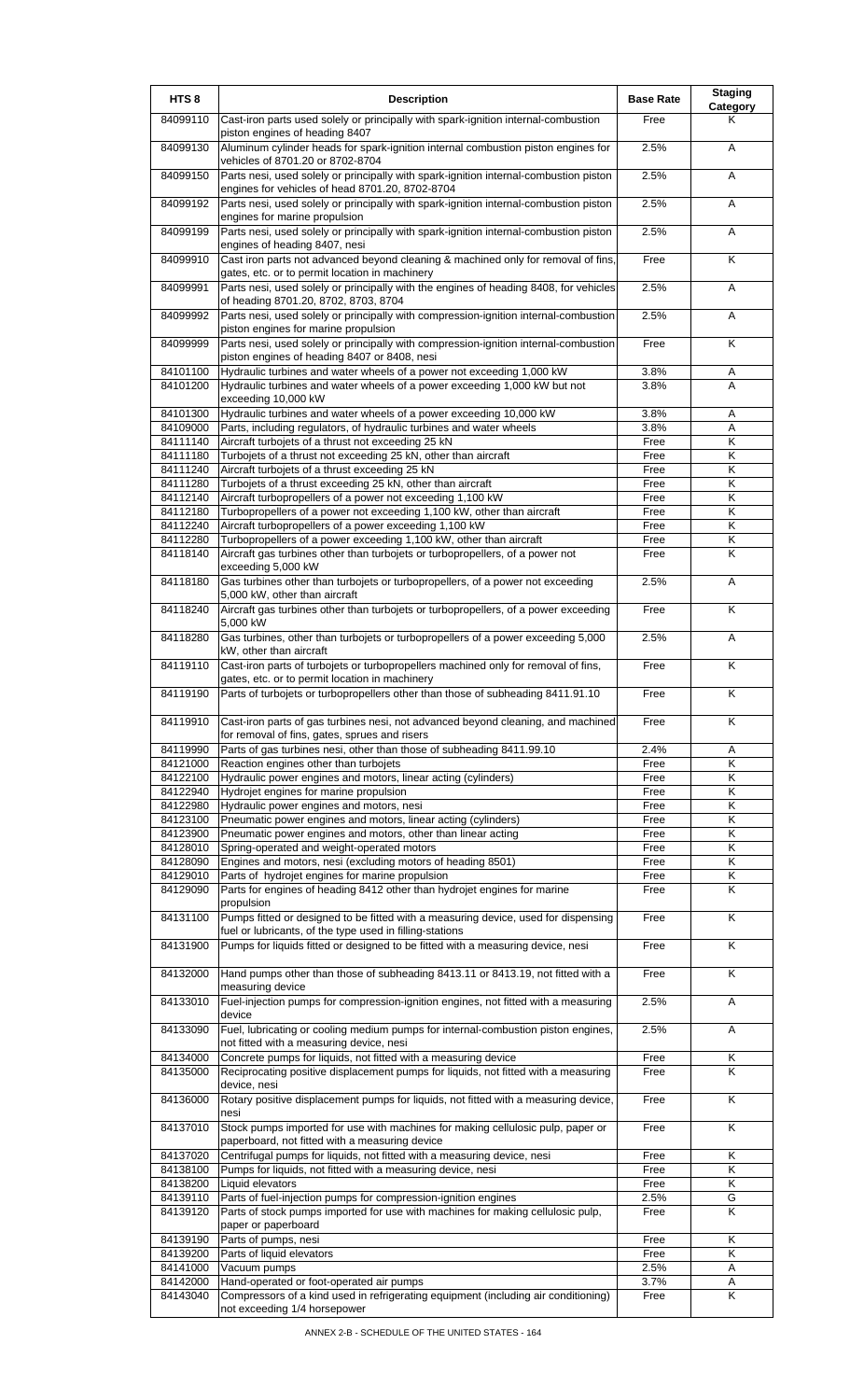| HTS <sub>8</sub>     | <b>Description</b>                                                                                                                            | <b>Base Rate</b> | <b>Staging</b><br><b>Category</b> |
|----------------------|-----------------------------------------------------------------------------------------------------------------------------------------------|------------------|-----------------------------------|
| 84143080             | Compressors of a kind used in refrigerating equipment (incl. air conditioning)<br>exceeding 1/4 horsepower                                    | Free             | Κ                                 |
| 84144000             | Air compressors mounted on a wheeled chassis for towing                                                                                       | 2.7%             | Α                                 |
| 84145130             | Ceiling fans for permanent installation, with a self-contained electric motor of an<br>output not exceeding 125 W                             | 4.7%             | A                                 |
| 84145190             | Table, floor, wall, window or roof fans, with a self-contained electric motor of an<br>output not exceeding 125 W                             | 4.7%             | Α                                 |
| 84145910             | Blowers for pipe organs                                                                                                                       | Free             | Κ                                 |
| 84145930<br>84145960 | Turbocharger and supercharger fans<br>Fans, nesi                                                                                              | 2.3%<br>2.3%     | A<br>A                            |
| 84146000             | Ventilating or recycling hoods incorporating a fan, having a maximum horizontal                                                               | Free             | Κ                                 |
| 84148005             | side not exceeding 120 cm<br>Turbocharger and supercharger air compressors                                                                    | Free             | K                                 |
| 84148016             | Air compressors, nesoi                                                                                                                        | Free             | Κ                                 |
| 84148020             | Gas compressors, nesi                                                                                                                         | Free             | Κ                                 |
| 84148090             | Air or gas pumps, compressors and fans, nesi                                                                                                  | 3.7%             | Α                                 |
| 84149010             | Parts of fans (including blowers) and ventilating or recycling hoods                                                                          | 4.7%             | G                                 |
| 84149030             | Stators and rotors of goods of subheading 8414.30                                                                                             | Free             | Κ                                 |
| 84149041             | Parts of air or gas compressors, nesoi                                                                                                        | Free             | Κ<br>Κ                            |
| 84149090<br>84151030 | Parts of air or vacuum pumps and ventilating or recycling hoods<br>Window or wall type air conditioning machines, self-contained              | Free<br>Free     | Κ                                 |
| 84151060             | Window or wall type air conditioning machines, "split-system", incorporating a                                                                | 1%               | Α                                 |
|                      | refrigerating unit & valve for reversal of cooling/heat cycle                                                                                 |                  |                                   |
| 84151090             | Window or wall type air conditioning machines, "split-system", nesoi                                                                          | 2.2%             | Α                                 |
| 84152000             | Air conditioning machines of a kind used for persons, in motor vehicles                                                                       | 1.4%             | Α                                 |
| 84158101             | Air conditioning machines incorporating a refrigerating unit and valve for reversal<br>of cooling/heat cycle, nesoi                           | 1%               | Α                                 |
| 84158201             | Air conditioning machines incorporating a refrigerating unit, nesoi                                                                           | 2.2%             | G                                 |
| 84158300             | Air conditioning machines not incorporating a refrigerating unit                                                                              | 1.4%             | Α                                 |
| 84159040             | Chassis, chassis bases and other outer cabinets for air conditioning machines,                                                                | 1.4%             | Α                                 |
| 84159080             | Parts for air conditioning machines, nesi                                                                                                     | 1.4%             | Α                                 |
| 84161000             | Furnace burners for liquid fuel                                                                                                               | Free             | Κ                                 |
| 84162000             | Furnace burners for pulverized solid fuel or for gas, including combination burners                                                           | Free             | K                                 |
| 84163000             | Mechanical stokers, including their mechanical grates, mechanical ash<br>dischargers and similar appliances                                   | Free             | K                                 |
| 84169000             | Parts for furnace burners, mechanical stokers, mechanical grates, mechanical ash<br>dischargers and similar appliances                        | Free             | K                                 |
| 84171000             | Furnaces and ovens for the roasting, melting or other heat treatment of ores,<br>pyrites or of metals                                         | 2.9%             | Α                                 |
| 84172000<br>84178000 | Bakery ovens, including biscuit ovens<br>[Industrial or laboratory furnaces and ovens nesi, including incinerators, nonelectric               | 3.5%<br>3.9%     | Α<br>С                            |
| 84179000             | Parts for industrial or laboratory furnaces and ovens, including incinerators,<br>nonelectric                                                 | 3.9%             | A                                 |
| 84181000             | Combined refrigerator-freezers, fitted with separate external doors, electric or<br>other                                                     | Free             | K                                 |
| 84182100             | Refrigerators, household compression-type, electric or other, other than those of<br>subheading 8418.10                                       | Free             | K                                 |
| 84182200             | Refrigerators, household absorption-type, electrical, other than those of<br>subheading 8418.10                                               | 1%               | Α                                 |
| 84182900             | Refrigerators, household type, electric or other, other than those of subheading<br>8418.10, nesi                                             | 1.9%             | Α                                 |
| 84183000             | Freezers of the chest type, not exceeding 800 liters capacity, electric or other                                                              | Free             | Κ                                 |
| 84184000             | Freezers of the upright type, not exceeding 900 liters capacity, electric or other                                                            | Free             | K                                 |
| 84185000             | Refrigerating or freezing display counters, cabinets, showcases and similar<br>refrigerating or freezing furniture                            | Free             | K                                 |
| 84186100             | Compression-type refrigerating units whose condensers are heat exchangers                                                                     | Free             | K                                 |
| 84186900             | Refrigerating or freezing equipment nesi; heat pumps, other than the air-<br>conditioning machines of heading 8415                            | Free             | $\overline{\mathsf{K}}$           |
| 84189100             | Furniture designed to receive refrigerating or freezing equipment                                                                             | Free             | Κ                                 |
| 84189940             | Certain door assemblies for refrigerators, freezers and other refrigerating or<br>freezing equipment                                          | Free             | Κ                                 |
| 84189980             | Parts for refrigerators, freezers and other refrigerating or freezing equipment,<br>electric or other, nesi; parts for heat pumps, nesi       | Free             | K                                 |
| 84191100             | Instantaneous gas water heaters, nonelectric                                                                                                  | Free             | Κ                                 |
| 84191900             | Storage water heaters, nonelectric                                                                                                            | Free             | Κ                                 |
| 84192000             | Medical, surgical or laboratory sterilizers                                                                                                   | Free             | K                                 |
| 84193100<br>84193210 | Dryers for agricultural products, not used for domestic purposes<br>Dryers for wood                                                           | Free<br>Free     | Κ<br>Κ                            |
| 84193250             | Dryers for paper pulp, paper or paperboard                                                                                                    | Free             | Κ                                 |
| 84193901             | Dryers, other than of a kind for domestic purposes, nesoi                                                                                     | Free             | Κ                                 |
| 84194000             | Distilling or rectifying plant, not used for domestic purposes                                                                                | Free             | Κ                                 |
| 84195010             | Brazed aluminum plate-fin heat exchangers                                                                                                     | 4.2%             | Α                                 |
| 84195050             | Heat exchange units, nesoi                                                                                                                    | Free             | Κ                                 |
| 84196010             | Machinery for liquefying air or gas containing brazed aluminum plate-fin heat<br>exchangers                                                   | 4.2%             | Α                                 |
| 84196050             | Machinery for liquefying air or gas, nesoi                                                                                                    | Free             | Κ                                 |
| 84198150             | Cooking stoves, ranges & ovens, other than microwave, for making hot drinks or<br>for cooking or heating food, not used for domestic purposes | Free             | Κ                                 |
| 84198190             | Machinery and equipment nesi, for making hot drinks or for cooking or heating<br>food, not used for domestic purposes                         | Free             | Κ                                 |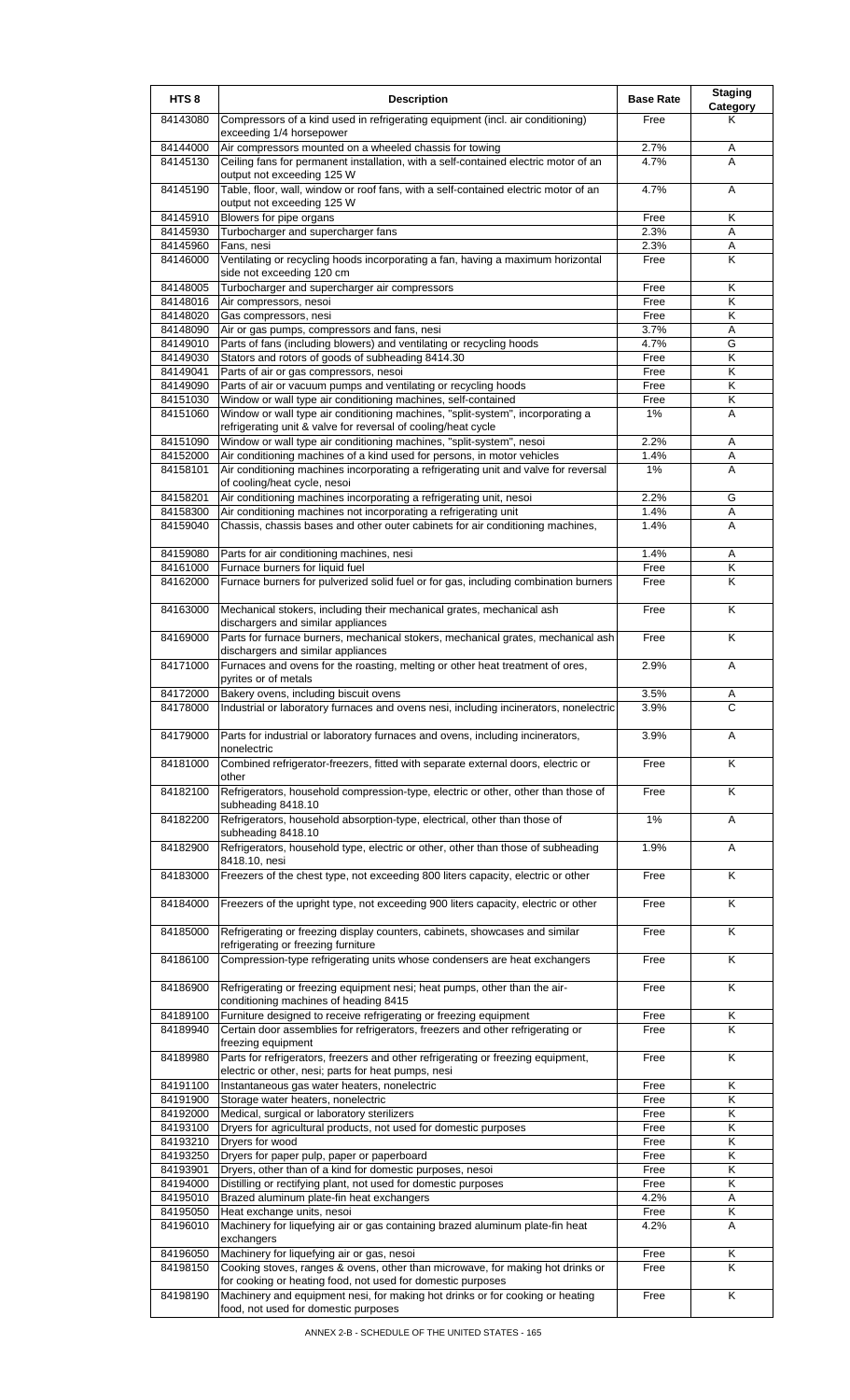| HTS <sub>8</sub>     | <b>Description</b>                                                                                                                                                                            | <b>Base Rate</b> | <b>Staging</b><br>Category |
|----------------------|-----------------------------------------------------------------------------------------------------------------------------------------------------------------------------------------------|------------------|----------------------------|
| 84198910             | Machinery and equipment for the treatment of materials (by a process which<br>changes temperatures), for making paper pulp, paper or paperboard                                               | Free             | Κ                          |
| 84198960             | Industrial machinery, plant or equip. for the treat. of mat., involving a change in<br>temp., for molten-salt-cooled acrylic acid reactors                                                    | Free             | K                          |
| 84198995             | Industrial machinery, plant or equipment for the treatment of materials, by process<br>involving a change in temperature, nesoi                                                               | 4.2%             | A                          |
| 84199010             | Parts of instantaneous or storage water heaters                                                                                                                                               | Free             | $\overline{\mathsf{K}}$    |
| 84199020             | Parts of machinery and plant, for making paper pulp, paper or paperbroad                                                                                                                      | Free             | Κ                          |
| 84199030<br>84199050 | Parts of heat exchange units<br>Parts of molten-salt-cooled acrylic acid reactors, nesi; parts of certain medical,                                                                            | Free<br>Free     | Κ<br>Κ                     |
|                      | surgical or laboratory sterilizers, nesi                                                                                                                                                      |                  |                            |
| 84199085             | Parts of electromechanical tools for work in the hand, w/self-contained electric<br>motor, for treatment of materials by change in temperature                                                | Free             | Κ                          |
| 84199095             | Parts of machinery, plant or laboratory equipment for the treatment of materials by<br>a process involving a change of temperature, nesoi                                                     | 4%               | D                          |
| 84201010<br>84201020 | Textile calendering or rolling machines<br>Calendering or similar rolling machines for making paper pulp, paper or                                                                            | 3.5%<br>Free     | Α<br>K                     |
| 84201090             | paperboard<br>Calendering or other rolling machines, other than for metals or glass, nesi                                                                                                     | Free             | Κ                          |
| 84209110             | Cylinders for textile calendering or rolling machines                                                                                                                                         | 2.6%             | Α                          |
| 84209120             | Cylinders for paper pulp, paper or paperboard calendering or rolling machines                                                                                                                 | Free             | Κ                          |
| 84209190             | Cylinders for calendering and similar rolling machines, nesi                                                                                                                                  | Free             | Κ                          |
| 84209910             | Parts of calendering or rolling machines for processing textiles                                                                                                                              | 3.5%             | Α                          |
| 84209920             | Parts of calendering or rolling machines for making paper pulp, paper or<br>paperboard                                                                                                        | Free             | K                          |
| 84209990             | Parts of calendering or other rolling machines, other than for metals or glass, nesi                                                                                                          | Free             | Κ                          |
| 84211100             | Cream separators                                                                                                                                                                              | Free             | Κ                          |
| 84211200             | Centrifugal clothes dryers                                                                                                                                                                    | Free             | Κ                          |
| 84211930             | Spin dryers for semiconductor wafer processing                                                                                                                                                | Free             | Κ                          |
| 84211990             | Centrifuges, other than cream separators, clothes dryers or spin dryers for<br>semiconductor wafer processing                                                                                 | 1.3%             | C                          |
| 84212100             | Machinery and apparatus for filtering or purifying water                                                                                                                                      | Free             | Κ                          |
| 84212200             | Machinery and apparatus for filtering or purifying beverages other than water                                                                                                                 | Free             | K                          |
| 84212300             | Oil or fuel filters for internal combustion engines                                                                                                                                           | 2.5%             | A                          |
| 84212900<br>84213100 | Filtering or purifying machinery and apparatus for liquids, nesi<br>Intake air filters for internal combustion engines                                                                        | Free<br>2.5%     | Κ<br>Α                     |
| 84213940             | Catalytic converters                                                                                                                                                                          | Free             | Κ                          |
| 84213980             | Filtering or purifying machinery and apparatus for gases, other than intake air                                                                                                               | Free             | K                          |
| 84219120             | filters for internal combustion engines or catalytic conv.<br>Drying chambers for the clothes-dryers of subheading 8421.12 and other parts of<br>clothes-dryers incorporating drying chambers | Free             | ĸ                          |
| 84219140             | Furniture designed to receive the clothes-dryers of subheading 8421.12                                                                                                                        | Free             | Κ                          |
| 84219160             | Parts of centrifuges, including centrifugal dryers, nesi                                                                                                                                      | Free             | Κ                          |
| 84219900             | Parts for filtering or purifying machinery or apparatus for liquids or gases                                                                                                                  | Free             | Κ                          |
| 84221100<br>84221900 | Dishwashing machines of the household type<br>Dishwashing machines other than of the household type                                                                                           | 2.4%<br>Free     | G<br>Κ                     |
| 84222000             | Machinery for cleaning or drying bottles or other containers                                                                                                                                  | Free             | Κ                          |
| 84223011             | Can-sealing machines                                                                                                                                                                          | Free             | Κ                          |
| 84223091             | Machinery for filling, closing, sealing, capsuling or labeling bottles, cans, boxes or<br>other containers; machinery for aerating beverages; nesoi                                           | Free             | Κ                          |
| 84224011             | Machinery for packing or wrapping pipe tobacco, candy and cigarette packages;<br>combination candy cutting and wrapping machines                                                              | Free             | Κ                          |
| 84224091             | Packing or wrapping machinery, nesoi                                                                                                                                                          | Free             | Κ                          |
| 84229002             | Water containment chambers for the household dishwashing machines and other<br>parts of the same incorporating water containment chambers                                                     | Free             | K                          |
| 84229004             | Door assemblies for the dishwashing machines of subheading 8422.11                                                                                                                            | Free             | Κ                          |
| 84229006             | Parts of dishwashing machines, nesi                                                                                                                                                           | Free             | Κ                          |
| 84229011<br>84229021 | Parts of can-sealing machines<br>Parts of machines for packing tobacco, wrapping candy, cigarette packages and of                                                                             | Free<br>Free     | Κ<br>Κ                     |
| 84229091             | combination candy cutting and wrapping machines<br>Parts of packing or wrapping machinery, nesoi                                                                                              | Free             | Κ                          |
| 84231000             | Personal weighing machines, including baby scales; household scales                                                                                                                           | Free             | Κ                          |
| 84232000             | Scales for continuous weighing of goods on conveyors                                                                                                                                          | 2.9%             | A                          |
| 84233000             | Constant weight scales and scales for discharging a predetermined weight of<br>material into a bag or container, including hopper scales                                                      | Free             | Κ                          |
| 84238100             | Weighing machinery having a maximum weighing capacity not exceeding 30 kg                                                                                                                     | Free             | K                          |
| 84238200             | Weighing machinery having a maximum weighing capacity exceeding 30 kg but<br>not exceeding 5,000 kg                                                                                           | Free             | K                          |
| 84238900             | Weighing machinery, nesi                                                                                                                                                                      | 2.9%             | Α                          |
| 84239000             | Weighing machine weights of all kinds; parts of weighing machinery                                                                                                                            | 2.8%             | Α<br>Κ                     |
| 84241000<br>84242010 | Fire extinguishers, whether or not charged<br>Simple piston pump sprays and powder bellows                                                                                                    | Free<br>2.9%     | Α                          |
| 84242090             | Spray guns and similar appliances other than simple piston pump sprays and<br>powder bellows                                                                                                  | Free             | Κ                          |
| 84243010             | Sand blasting machines                                                                                                                                                                        | Free             | Κ                          |
| 84243090             | Steam blasting machines and similar jet projecting machines, other than sand<br>blasting machines; nesi                                                                                       | Free             | Κ                          |
| 84248110             | Mechanical sprayers (except sprayers self-contained, having a capacity not over<br>20 liters), suitable for agricultural or horticultural use                                                 | Free             | Κ                          |
| 84248190             | Mechanical agricultural or horticultural appliances for projecting, dispersing or<br>spraying liquids or powders, nesi                                                                        | 2.4%             | Α                          |
| 84248930             | Spraying appliances for etching, stripping or cleaning semiconductor wafers                                                                                                                   | Free             | Κ                          |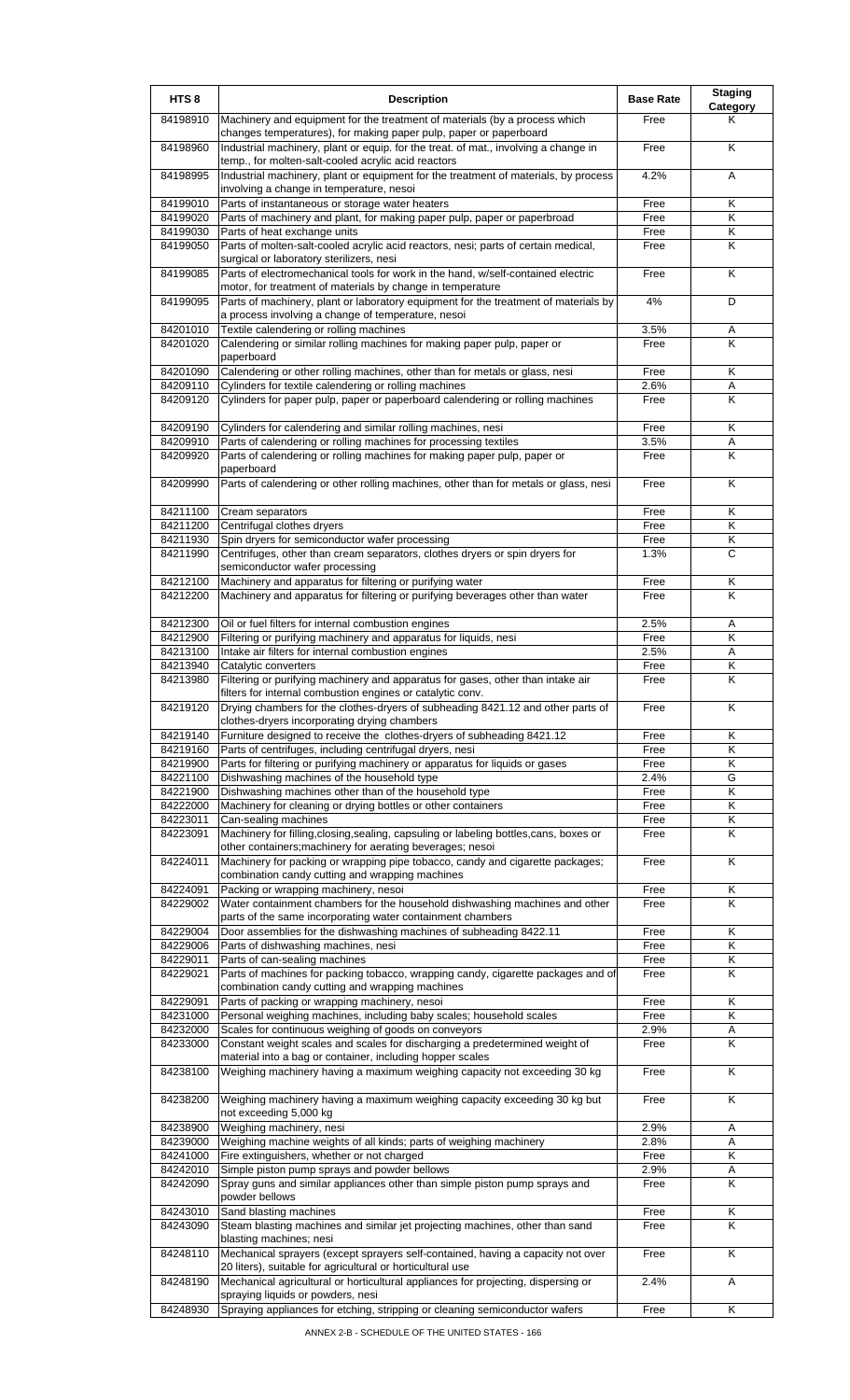| HTS <sub>8</sub>     | <b>Description</b>                                                                                                                                                                                                 | <b>Base Rate</b> | <b>Staging</b><br><b>Category</b> |
|----------------------|--------------------------------------------------------------------------------------------------------------------------------------------------------------------------------------------------------------------|------------------|-----------------------------------|
| 84248950             | Spray appliance to develop semiconductor wafers; spray appliance to etch,<br>develop, strip or clean flat panel screen; certain deflash machine                                                                    | Free             | Κ                                 |
| 84248970             | Mechanical appliances (whether or not hand operated) for projecting, dispersing or<br>spraying liquids or powder, nesoi                                                                                            | 1.8%             | $\mathsf{C}$                      |
| 84249005             | Parts of fire extinguishers                                                                                                                                                                                        | Free             | Κ                                 |
| 84249010             | Parts of simple piston pump sprays and powder bellows                                                                                                                                                              | 2.9%             | Α                                 |
| 84249020             | Parts of sand blasting machines                                                                                                                                                                                    | Free             | K                                 |
| 84249090             | Parts of mechanical appliances for projecting, dispersing or spraying liquids or<br>powders, fire extinguishers and similar machines, nesi                                                                         | Free             | Κ                                 |
| 84251100             | Pulley tackle and hoists other than skip hoists or hoists used for raising vehicles,<br>powered by electric motor                                                                                                  | Free             | K                                 |
| 84251900             | Pulley tackle and hoists other than skip hoists or hoists used for raising vehicles,<br>not powered by electric motor                                                                                              | Free             | Κ                                 |
| 84252000             | Pit-head winding gear; winches specially designed for use underground                                                                                                                                              | Free             | Κ                                 |
| 84253100             | Winches nesi, and capstans, powered by electric motor                                                                                                                                                              | Free             | Κ                                 |
| 84253900<br>84254100 | Winches nesi, and capstans, not powered by electric motor<br>Built-in jacking systems of a type used in garages                                                                                                    | Free<br>Free     | Κ<br>Κ                            |
| 84254200             | Hydraulic jacks and hoists, nesi                                                                                                                                                                                   | Free             | Κ                                 |
| 84254900             | Jacks and hoists of a kind used for raising vehicles, other than hydraulic, nesi                                                                                                                                   | Free             | ĸ                                 |
| 84261100             | Overhead traveling cranes on fixed support                                                                                                                                                                         | Free             | Κ                                 |
| 84261200             | Mobile lifting frames on tires and straddle carriers                                                                                                                                                               | Free             | $\overline{\mathsf{K}}$           |
| 84261900<br>84262000 | Transporter cranes, gantry cranes and bridge cranes<br>Tower cranes                                                                                                                                                | Free<br>Free     | Κ<br>Κ                            |
| 84263000             | Portal or pedestal jib cranes                                                                                                                                                                                      | Free             | K                                 |
| 84264100             | Derricks, cranes and other lifting machinery nesi, self-propelled, on tires                                                                                                                                        | Free             | Κ                                 |
| 84264900             | Derricks, cranes and other lifting machinery nesi, self-propelled, not on tires                                                                                                                                    | Free             | Κ                                 |
| 84269100             | Derricks, cranes and other lifting machinery nesi, designed for mounting on road<br>vehicles                                                                                                                       | Free             | Κ                                 |
| 84269900             | Derricks, cranes and other lifting machinery nesi                                                                                                                                                                  | Free             | Κ<br>κ                            |
| 84271040             | Self-propelled works trucks powered by an electric motor, rider type forklift trucks                                                                                                                               | Free             |                                   |
| 84271080             | Self-propelled works trucks powered by an electric motor, fitted with lifting and<br>handling equipment, nesi                                                                                                      | Free             | K                                 |
| 84272040             | Self-propelled works trucks not powered by an electric motor, rider type forklift<br>trucks                                                                                                                        | Free             | K                                 |
| 84272080             | Self-propelled works trucks not powered by an electric motor, fitted with lifting and<br>handling equipment, nesi                                                                                                  | Free             | K                                 |
| 84279000<br>84281000 | Trucks, fitted with lifting or handling equipment, nesi<br>Passenger or freight elevators other than continuous action; skip hoists                                                                                | Free<br>Free     | Κ<br>Κ                            |
| 84282000             | Pneumatic elevators and conveyors                                                                                                                                                                                  | Free             | Κ                                 |
| 84283100             | Continuous-action elevators and conveyors, for goods or materials, specially                                                                                                                                       | Free             | Κ                                 |
| 84283200             | designed for underground use<br>Bucket type continuous-action elevators and conveyors, for goods or materials                                                                                                      | Free             | Κ                                 |
|                      |                                                                                                                                                                                                                    |                  |                                   |
| 84283300<br>84283900 | Belt type continuous-action elevators and conveyors, for goods or materials<br>Continuous-action elevators and conveyors, for goods or materials, nesi                                                             | Free<br>Free     | Κ<br>$\overline{\mathsf{K}}$      |
| 84284000             | Escalators and moving walkways                                                                                                                                                                                     | Free             | Κ                                 |
| 84285000             | Mine wagon pushers, locomotive or wagon traversers, wagon tippers and similar<br>railway wagon handling equipment                                                                                                  | Free             | K                                 |
| 84286000             | Teleferics, chair lifts, ski draglines; traction mechanisms for funiculars                                                                                                                                         | Free             | Κ                                 |
| 84289000             | Machinery for lifting, handling, loading or unloading, nesi                                                                                                                                                        | Free             | Κ                                 |
| 84291100             | Self-propelled bulldozers and angledozers, for track laying                                                                                                                                                        | Free             | Κ                                 |
| 84291900<br>84292000 | Self-propelled bulldozers and angledozers other than track laying<br>Self-propelled graders and levelers                                                                                                           | Free<br>Free     | Κ<br>κ                            |
| 84293000             | Self-propelled scrapers                                                                                                                                                                                            | Free             | Κ                                 |
| 84294000             | Self-propelled tamping machines and road rollers                                                                                                                                                                   | Free             | K                                 |
| 84295110             | Self-propelled front-end shovel loaders, wheel-type                                                                                                                                                                | Free             | κ                                 |
| 84295150<br>84295210 | Self-propelled front-end shovel loaders, other than wheel-type<br>Self-propelled backhoes, shovels, clamshells and draglines with a 360 degree                                                                     | Free<br>Free     | Κ<br>K                            |
| 84295250             | revolving superstructure                                                                                                                                                                                           |                  | Κ                                 |
| 84295910             | Self-propelled machinery with a 360 degree revolving superstructure, other than<br>backhoes, shovels, clamshells and draglines<br>Self-propelled backhoes, shovels, clamshells and draglines not with a 360 degree | Free<br>Free     | Κ                                 |
|                      | revolving superstructure                                                                                                                                                                                           |                  |                                   |
| 84295950             | Self-propelled machinery not with a 360 degree revolving superstructure, other<br>than backhoes, shovels, clamshells and draglines                                                                                 | Free             | K                                 |
| 84301000<br>84302000 | Pile-drivers and pile-extractors<br>Snowplows and snowblowers                                                                                                                                                      | Free<br>Free     | Κ<br>K                            |
| 84303100             | Self-propelled coal or rock cutters and tunneling machinery                                                                                                                                                        | Free             | Κ                                 |
| 84303900             | Coal or rock cutters and tunneling machinery, not self-propelled                                                                                                                                                   | Free             | Κ                                 |
| 84304100             | Self-propelled boring or sinking machinery                                                                                                                                                                         | Free             | Κ                                 |
| 84304940<br>84304980 | Offshore oil and natural gas drilling and production platforms<br>Boring or sinking machinery, not self-propelled, nesi                                                                                            | Free<br>Free     | Κ<br>κ                            |
| 84305010             | Self-propelled peat excavators                                                                                                                                                                                     | Free             | K                                 |
| 84305050             | Self-propelled machinery for working earth, minerals or ores, nesi                                                                                                                                                 | Free             | Κ                                 |
| 84306100             | Tamping or compacting machinery, not self-propelled                                                                                                                                                                | Free             | Κ                                 |
| 84306901             | Machinery for working earth, minerals or ores, not self-propelled, nesoi                                                                                                                                           | Free             | Κ                                 |
| 84311000             | Parts suitable for use solely or principally with the machinery of heading 8425                                                                                                                                    | Free             | K                                 |
| 84312000             | Parts suitable for use solely or principally with the machinery of heading 8427                                                                                                                                    | Free             | Κ                                 |
| 84313100             | Parts suitable for use solely or principally with passenger or freight elevators other<br>than continuous action, skip hoists or escalators                                                                        | Free             | K                                 |
| 84313900             | Parts suitable for use solely or principally with the machinery of heading 8428, nesi                                                                                                                              | Free             | Κ                                 |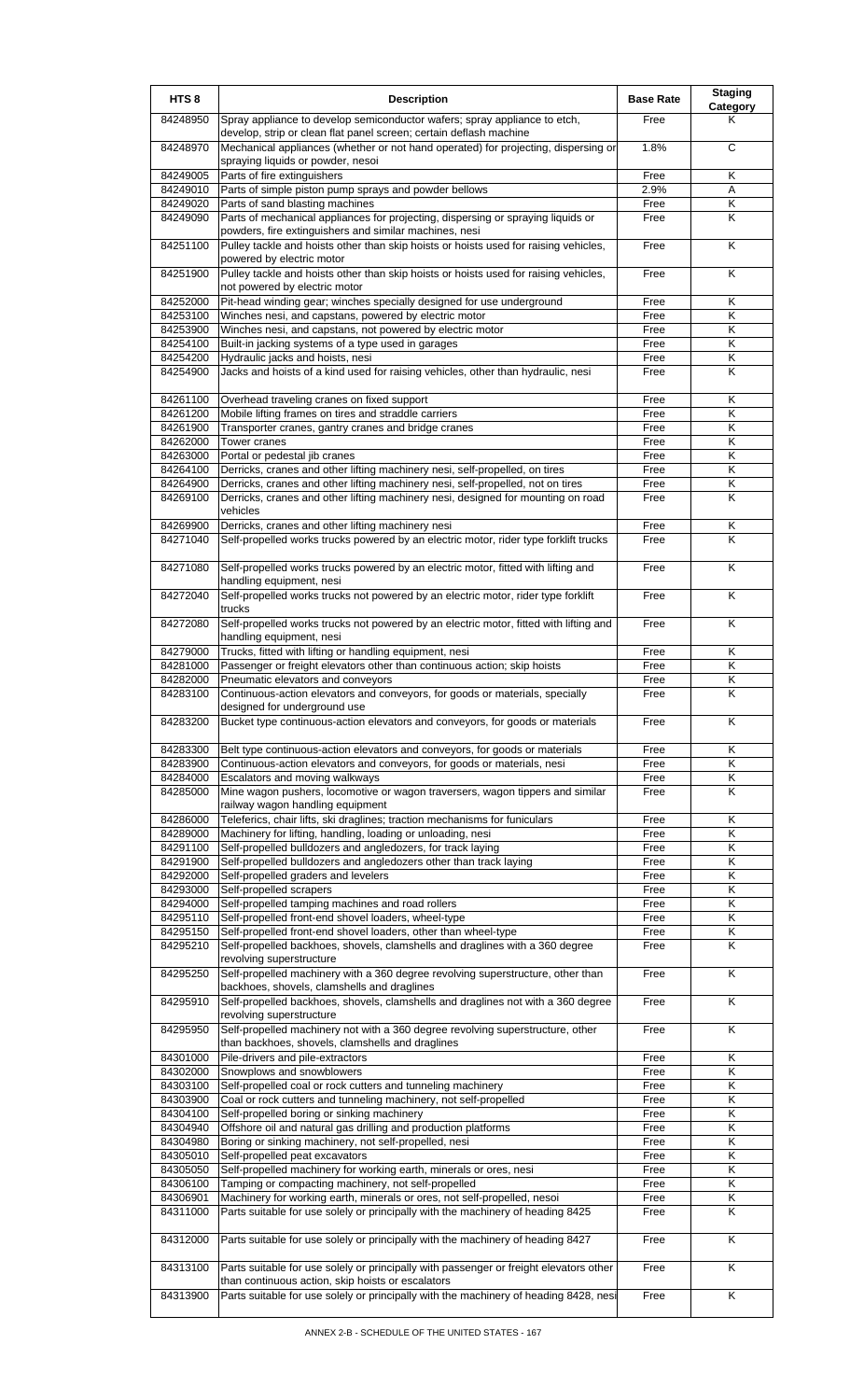| HTS <sub>8</sub>     | <b>Description</b>                                                                                                                                                          | <b>Base Rate</b> | <b>Staging</b><br><b>Category</b> |
|----------------------|-----------------------------------------------------------------------------------------------------------------------------------------------------------------------------|------------------|-----------------------------------|
| 84314100             | Buckets, shovels, grabs and grips suitable for use solely or principally with the<br>machinery of headings 8426, 8429, or 8430                                              | Free             | Κ                                 |
| 84314200             | Bulldozer or angledozer blades suitable for use solely or principally with the<br>machinery of heading 8426, 8429 or 8430                                                   | Free             | K                                 |
| 84314340             | Parts for offshore oil & natural gas, drilling and production platforms                                                                                                     | Free             | K                                 |
| 84314380             | Parts for boring or sinking machinery of 8430.41 or 8430.49, nesi                                                                                                           | Free             | K<br>K                            |
| 84314910             | Parts suitable for use solely or principally with the machinery of heading 8426, nesi<br>Parts suitable for use solely or principally with the machinery of heading 8429 or | Free             |                                   |
| 84314990             | 8430, nesi                                                                                                                                                                  | Free             | Κ                                 |
| 84321000<br>84322100 | Plows for soil preparation or cultivation<br>Disc harrows for soil preparation or cultivation                                                                               | Free<br>Free     | Κ<br>Κ                            |
| 84322900             | Harrows (other than disc), scarifiers, cultivators, weeders and hoes for soil                                                                                               | Free             | K                                 |
|                      | preparation or cultivation                                                                                                                                                  |                  |                                   |
| 84323000<br>84324000 | Seeders, planters and transplanters for soil preparation or cultivation<br>Manure spreaders and fertilizer distributors for soil preparation or cultivation                 | Free<br>Free     | Κ<br>K                            |
| 84328000             | Agricultural, horticultural or forestry machinery for soil preparation or cultivation,<br>nesi; lawn or sports ground rollers                                               | Free             | Κ                                 |
| 84329000             | Parts of agricultural, horticultural or forestry machinery for soil preparation or<br>cultivation; parts of lawn or sports ground rollers                                   | Free             | Κ                                 |
| 84331100             | Mowers for lawns, parks or sports grounds, powered, with the cutting device<br>rotating in a horizontal plane                                                               | Free             | Κ                                 |
| 84331900             | Mowers for lawns, parks or sports grounds, nesi                                                                                                                             | Free             | Κ                                 |
| 84332000             | Mowers nesi, including cutter bars for tractor mounting                                                                                                                     | Free             | Κ<br>Κ                            |
| 84333000<br>84334000 | Haymaking machinery other than mowers<br>Straw or fodder balers, including pick-up balers                                                                                   | Free<br>Free     | Κ                                 |
| 84335100             | Combine harvester-threshers                                                                                                                                                 | Free             | Κ                                 |
| 84335200             | Threshing machinery other than combine harvester-threshers                                                                                                                  | Free             | Κ                                 |
| 84335300             | Root or tuber harvesting machines                                                                                                                                           | Free             | Κ                                 |
| 84335900<br>84336000 | Harvesting machinery or threshing machinery, nesi<br>Machines for cleaning, sorting or grading eggs, fruit or other agricultural produce                                    | Free<br>Free     | Κ<br>K                            |
|                      |                                                                                                                                                                             |                  |                                   |
| 84339010<br>84339050 | Parts of mowers for lawns, parks or sports grounds<br>Parts for machinery of heading 8433, nesi                                                                             | Free<br>Free     | Κ<br>K                            |
| 84341000             | Milking machines                                                                                                                                                            | Free             | Κ                                 |
| 84342000             | Dairy machinery other than milking machines                                                                                                                                 | Free             | Κ                                 |
| 84349000             | Parts for milking machines and dairy machinery                                                                                                                              | Free             | Κ                                 |
| 84351000             | Presses, crushers and similar machinery used in the manufacture of wine, cider,<br>fruit juices or similar beverages                                                        | Free             | K                                 |
| 84359000             | Parts of presses, crushers and similar machinery used in the manufacture of wine,<br>cider, fruit juices or similar beverages                                               | Free             | Κ                                 |
| 84361000<br>84362100 | Machinery for preparing animal feeds<br>Poultry incubators and brooders                                                                                                     | Free             | Κ<br>Κ                            |
| 84362900             | Poultry-keeping machinery                                                                                                                                                   | Free<br>Free     | Κ                                 |
| 84368000             | Agricultural, horticultural, forestry or bee-keeping machinery, nesi                                                                                                        | Free             | Κ                                 |
| 84369100             | Parts of poultry-keeping machinery or poultry incubators and brooders                                                                                                       | Free             | Κ                                 |
| 84369900<br>84371000 | Parts for agricultural, horticultural, forestry or bee-keeping machinery, nesi<br>Machines for cleaning, sorting or grading seed, grain or dried leguminous                 | Free<br>Free     | Κ<br>Κ                            |
| 84378000             | vegetables<br>Machinery used in the milling industry or for the working of cereals or dried                                                                                 | Free             | K                                 |
| 84379000             | leguminous vegetables, other than farm type machinery<br>Parts for machinery used in the milling industry or for cleaning, sorting, grading or                              | Free             | K                                 |
|                      | working of cereals or dried leguminous vegetables                                                                                                                           |                  |                                   |
| 84381000             | Bakery machinery and machinery for the manufacture of macaroni, spaghetti or<br>similar products, nesi                                                                      | Free             | Κ                                 |
| 84382000             | Machinery for the manufacture of confectionery, cocoa or chocolate, nesi                                                                                                    | Free             | Κ                                 |
| 84383000<br>84384000 | Machinery for sugar manufacture, nesi<br>Brewery machinery, nesi                                                                                                            | Free<br>2.3%     | Κ<br>Α                            |
| 84385000             | Machinery for the preparation of meat or poultry, nesi                                                                                                                      | 2.8%             | A                                 |
| 84386000             | Machinery for the preparation of fruits, nuts or vegetables, nesi                                                                                                           | Free             | Κ                                 |
| 84388000             | Machinery for the industrial preparation or manufacture of food or drink, nesi                                                                                              | Free             | K                                 |
| 84389010<br>84389090 | Parts of machinery for sugar manufacture, nesi<br>Parts of machinery for the industrial preparation or manufacture of food or drink,                                        | Free<br>2.8%     | Κ<br>Α                            |
| 84391000             | other than sugar manufacturing, nesi<br>Machinery for making pulp of fibrous cellulosic material                                                                            | Free             | Κ                                 |
| 84392000             | Machinery for making paper or paperboard                                                                                                                                    | Free             | Κ                                 |
| 84393000             | Machinery for finishing paper or paperboard                                                                                                                                 | Free             | $\overline{\mathsf{K}}$           |
| 84399110             | Bed plates, roll bars and other stock-treating parts of machinery for making pulp of<br>fibrous cellulosic materials                                                        | Free             | Κ                                 |
| 84399190             | Parts of machinery for making pulp of fibrous cellulosic materials, nesi                                                                                                    | Free             | Κ                                 |
| 84399910<br>84399950 | Parts of machinery for making paper or paperboard<br>Parts of machinery for finishing paper or paperboard                                                                   | Free<br>Free     | Κ<br>Κ                            |
| 84401000             | Bookbinding machinery, including book-sewing machines                                                                                                                       | Free             | Κ                                 |
| 84409000             | Parts for bookbinding machinery, including book-sewing machines                                                                                                             | Free             | Κ                                 |
| 84411000             | Cutting machines of all kinds used for making up paper pulp, paper or paperboard                                                                                            | Free             | Κ                                 |
| 84412000             | Machines for making bags, sacks or envelopes of paper pulp, paper or<br>paperboard                                                                                          | Free             | Κ                                 |
| 84413000             | Machines for making cartons, boxes, cases, tubes, drums or similar containers,<br>other than by molding, of paper pulp, paper or paperboard                                 | Free             | K                                 |
| 84414000<br>84418000 | Machines for molding articles in paper pulp, paper or paperboard<br>Machinery for making up paper pulp, paper or paperboard, nesi                                           | Free<br>Free     | Κ<br>Κ                            |
| 84419000             | Parts for machinery used in making up paper pulp, paper or paperboard, including<br>cutting machines                                                                        | Free             | Κ                                 |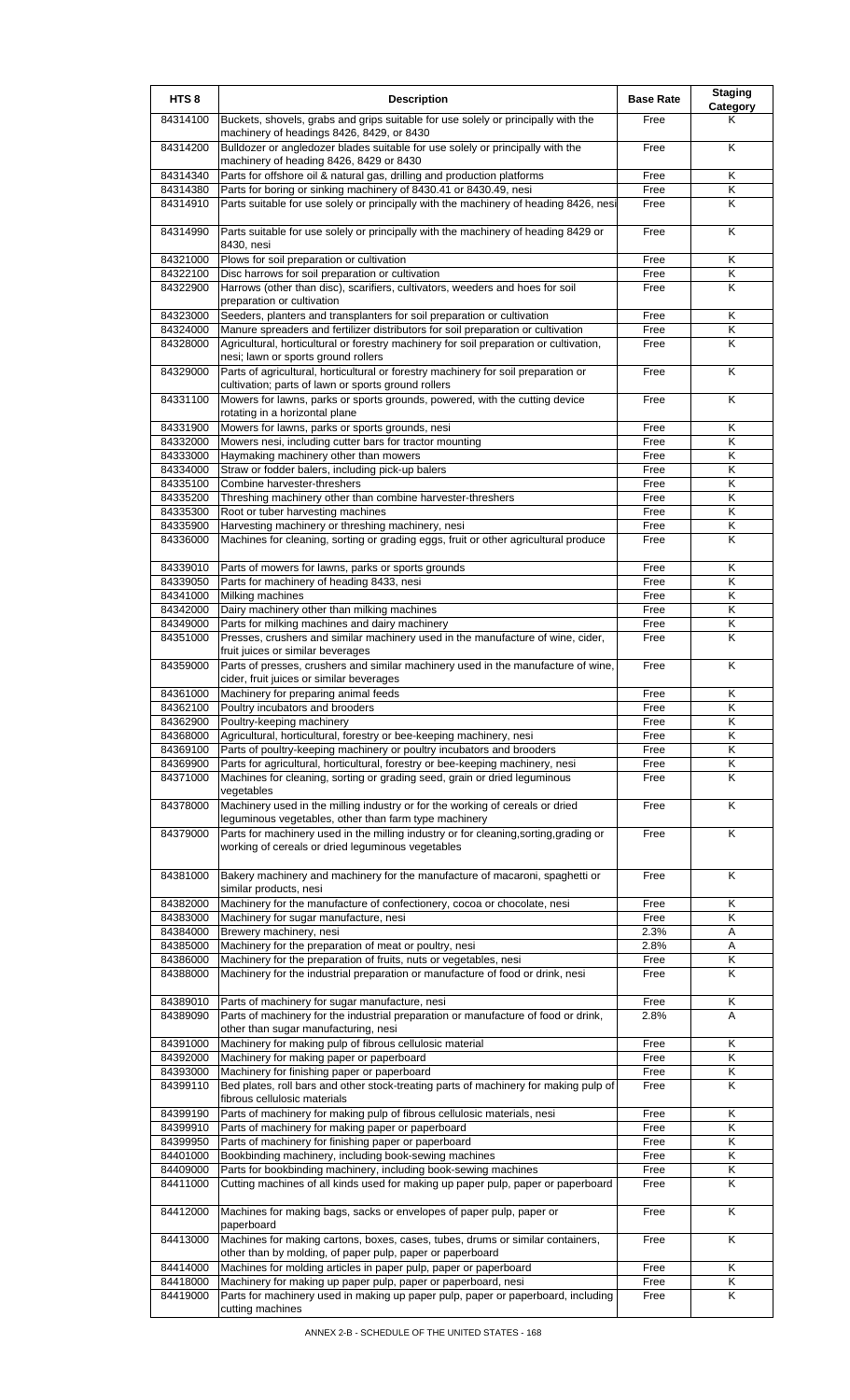| HTS <sub>8</sub>     | <b>Description</b>                                                                                                                            | <b>Base Rate</b> | <b>Staging</b><br>Category |
|----------------------|-----------------------------------------------------------------------------------------------------------------------------------------------|------------------|----------------------------|
| 84421000<br>84422000 | Phototypesetting and composing machines<br>Machinery, apparatus and equipment for typesetting or composing by other                           | Free<br>Free     | Κ<br>K                     |
|                      | processes, with or without founding device                                                                                                    |                  |                            |
| 84423000<br>84424000 | Machinery, apparatus and equipment of heading 8442, nesi<br>Parts of the machinery, apparatus or equipment of subheadings 8442.10, 8442.20    | Free<br>Free     | Κ<br>Κ                     |
|                      | and 8442.30                                                                                                                                   |                  |                            |
| 84425010<br>84425090 | <b>Printing plates</b><br>Printing type, blocks, cylinders and other printing components; blocks, cylinders                                   | Free<br>4%       | Κ<br>A                     |
|                      | and lithographic stones, prepared for printing purposes                                                                                       |                  |                            |
| 84431110             | Reel-fed offset printing machinery, double-width newspaper printing presses                                                                   | 3.3%             | A                          |
| 84431150             | Reel-fed offset printing machinery, other than double-width newspaper printing<br>presses                                                     | Free             | Κ                          |
| 84431200             | Sheet-fed offset printing machinery, office type (sheet size not exceeding 22 X 36<br>cm)                                                     | Free             | K                          |
| 84431910<br>84431950 | Offset printing machinery, weighing 900 kg or less, nesi<br>Offset printing machinery, weighing more than 900 kg but less than 1,600 kg, nesi | Free<br>Free     | Κ<br>K                     |
| 84431990<br>84432100 | Offset printing machinery, weighing 1,600 kg or more, nesi<br>Letterpress printing machinery, excluding flexographic printing, reel-fed       | Free<br>2.2%     | K<br>Α                     |
| 84432900             | Letterpress printing machinery, excluding flexographic printing, other than reel-fed                                                          | Free             | K                          |
| 84433000             | Flexographic printing machinery                                                                                                               | 2.2%             | Α                          |
| 84434000             | Gravure printing machinery                                                                                                                    | 2.2%             | Α                          |
| 84435110             | Ink-jet textile printing machinery                                                                                                            | 2.6%             | Α                          |
| 84435150             | Ink-jet printing machinery nesoi, other than textile                                                                                          | Free             | Κ                          |
| 84435910<br>84435990 | Textile printing machinery, nesoi<br>Printing machinery, nesoi                                                                                | 2.6%<br>Free     | Α<br>K                     |
| 84436000             | Machines for uses ancillary to printing                                                                                                       | Free             | Κ                          |
| 84439010             | Parts of textile printing machinery                                                                                                           | 2.6%             | Α                          |
| 84439090             | Parts for printing machinery other than textile printing machinery                                                                            | Free             | Κ                          |
| 84440000             | Machines for extruding, drawing, texturing or cutting man-made textile materials                                                              | Free             | K                          |
| 84451100             | Carding machines for preparing textile fibers                                                                                                 | Free             | Κ                          |
| 84451200             | Combing machines for preparing textile fibers                                                                                                 | Free             | Κ                          |
| 84451300<br>84451900 | Drawing or roving machines for preparing textile fibers<br>Machines for preparing textile fibers, nesi                                        | Free<br>3.3%     | Κ<br>Α                     |
| 84452000             | Textile spinning machines                                                                                                                     | Free             | K                          |
| 84453000             | Textile doubling or twisting machines                                                                                                         | Free             | Κ                          |
| 84454000             | Textile winding (including weft-winding) or reeling machines                                                                                  | 3.7%             | Α                          |
| 84459000             | Machinery for producing textile yarns nesi; machines for preparing textile yarns for<br>use on machines of heading 8446 or 8447               | 3.7%             | Α                          |
| 84461000             | Weaving machines (looms) for weaving fabrics of a width not exceeding 30 cm                                                                   | Free             | Κ                          |
| 84462110             | Shuttle type power looms for weaving fabrics of a width exceeding 4.9 m                                                                       | Free             | Κ                          |
| 84462150             | Shuttle type power looms for weaving fabrics of a width exceeding 30 cm, but not<br>exceeding 4.9 m                                           | 3.7%             | A                          |
| 84462900             | Weaving machines for weaving fabrics of a width exceeding 30 cm, shuttle type,<br>nesi                                                        | Free             | Κ                          |
| 84463010             | Shuttleless type power looms, for weaving fabrics of a width exceeding 4.9 m, nesi                                                            | Free             | K                          |
| 84463050             | Shuttleless type weaving machines (looms), for weaving fabrics of a width<br>exceeding 30 cm, nesi                                            | 3.7%             | Α                          |
| 84471110             | Circular knitting machines with cylinder diameter not exceeding 165 mm, for<br>knitting hosiery                                               | Free             | $\overline{\mathsf{K}}$    |
| 84471190             | Circular knitting machines with cylinder diameter not exceeding 165 mm, other<br>than for knitting hosiery                                    | Free             | $\overline{\mathsf{K}}$    |
| 84471210             | Circular knitting machines with cylinder diameter exceeding 165 mm, for knitting<br>hosiery                                                   | Free             | K                          |
| 84471290             | Circular knitting machines with cylinder diameter exceeding 165 mm, other than<br>for knitting hosiery                                        | Free             | K                          |
| 84472020<br>84472030 | V-bed flat knitting machines, power driven, over 50.8 mm in width<br>V-bed flat knitting machines, nesi                                       | Free<br>2.6%     | Κ<br>A                     |
| 84472040             | Warp knitting machines                                                                                                                        | Free             | Κ                          |
| 84472060             | Flat knitting machines, other than V-bed or warp; stitch-bonding machines                                                                     | Free             | Κ                          |
| 84479010             | Braiding and lace-braiding machines                                                                                                           | Free             | Κ                          |
| 84479050             | <b>Embroidery machines</b>                                                                                                                    | Free             | Κ<br>K                     |
| 84479090             | Knitting machines other than circular or flat knitting; machines for making gimped<br>yarn, tulle, trimmings or net; machines for tufting     | Free             |                            |
| 84481100             | Dobbies and Jacquards, card reducing, copying, punching or assembling<br>machines for use with machines of heading 8444, 8445, 8446 or 8447   | Free             | K                          |
| 84481900<br>84482010 | Auxiliary machinery for machines of heading 8444, 8445, 8446 or 8447, nesi                                                                    | Free             | Κ<br>A                     |
|                      | Parts and accessories of machines for extruding or drawing man-made textile<br>filaments                                                      | 3.7%             |                            |
| 84482050             | Parts and accessories of machines of heading 8444 or of their auxiliary machinery,<br>nesi                                                    | 3.3%             | A                          |
| 84483100             | Card clothing as parts and accessories of machines of heading 8445 or of their<br>auxiliary machinery                                         | 3.3%             | Α                          |
| 84483200             | Parts and accessories of machines for preparing textile fibers, other than card<br>clothing                                                   | Free             | Κ                          |
| 84483300             | Spindles, spindle flyers, spinning rings and ring travellers of machines of heading<br>8445 or of their auxiliary machines                    | 3.3%             | A                          |
| 84483910             | Parts of spinning, doubling or twisting machines of heading 8445 or of their<br>auxiliary machinery                                           | Free             | Κ                          |
| 84483950             | Parts of winding or reeling machines of heading 8445 or of their auxiliary<br>machinery                                                       | 3.7%             | Α                          |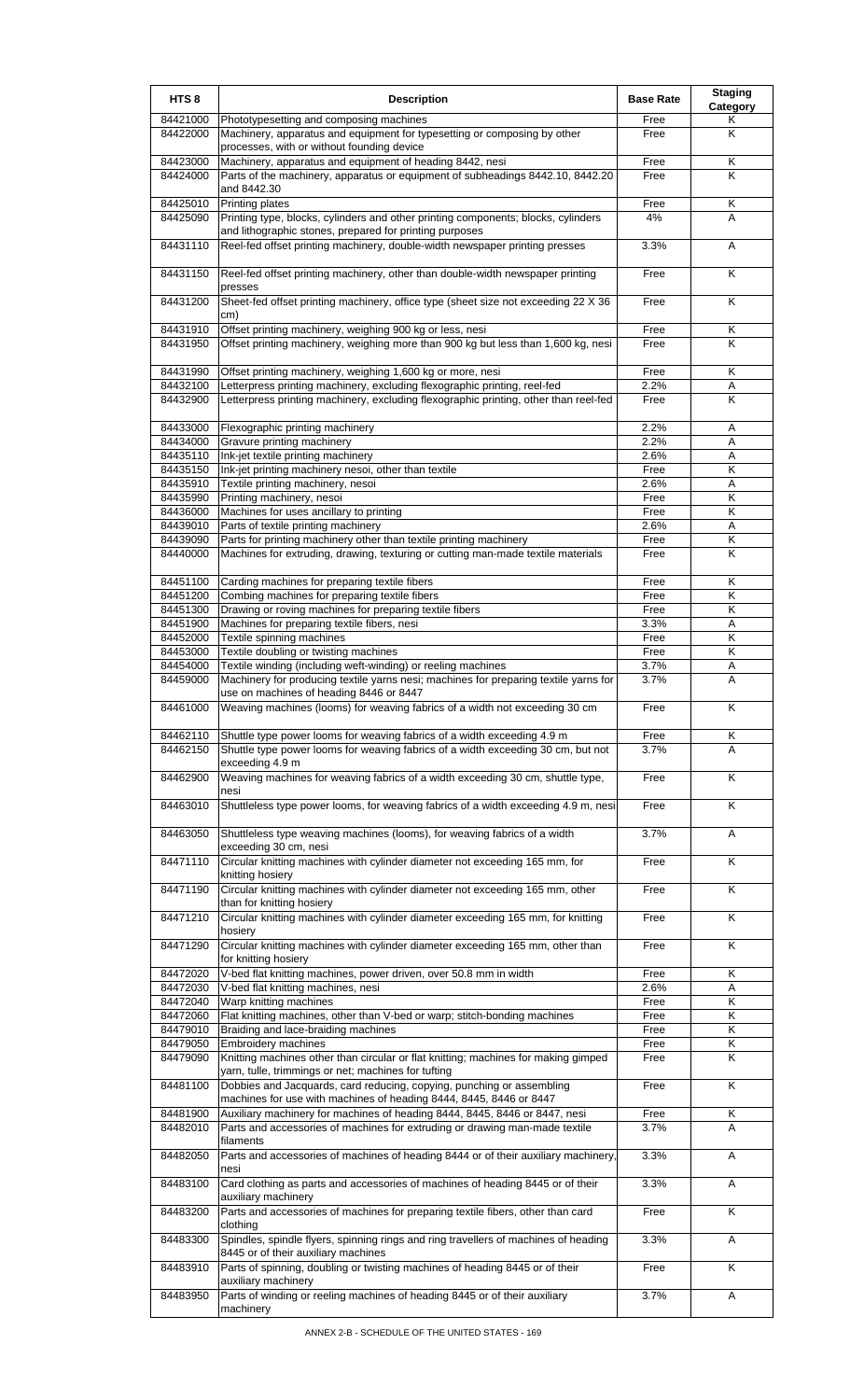| HTS <sub>8</sub>     | <b>Description</b>                                                                                                                                                     | <b>Base Rate</b> | <b>Staging</b><br><b>Category</b> |
|----------------------|------------------------------------------------------------------------------------------------------------------------------------------------------------------------|------------------|-----------------------------------|
| 84483990             | Parts and accessories of machines of heading 8445 or their auxiliary machinery,<br>nesi                                                                                | Free             | Κ                                 |
| 84484100             | Shuttles for weaving machines (looms)                                                                                                                                  | 3.7%             | Α                                 |
| 84484200             | Reeds for looms, healds and heald-frames of weaving machines (looms) or their<br>auxiliary machinery                                                                   | 3.7%             | A                                 |
| 84484900             | Parts and accessories of weaving machines (looms) or of their auxiliary<br>machinery, other than shuttles, reeds, healds and heald-frames                              | Free             | K                                 |
| 84485110             | Latch needles for knitting machines                                                                                                                                    | Free             | Κ                                 |
| 84485120             | Spring-beard needles for knitting machines                                                                                                                             | Free             | Κ                                 |
| 84485130             | Needles for knitting machines other than latch needles or spring-beard needles                                                                                         | Free             | K                                 |
| 84485150             | Sinkers, needles and other articles used to form stitches, nesi, for machines of<br>heading 8447                                                                       | Free             | Κ                                 |
| 84485910             | Parts of knitting machines of heading 8447 or of their auxiliary machinery, nesi                                                                                       | Free             | Κ                                 |
| 84485950             | Accessories of machines of heading 8447 or of their auxiliary machinery, nesi                                                                                          | Free             | K                                 |
| 84490010             | Finishing machinery for felt or nonwovens and parts thereof                                                                                                            | 2.6%             | Α                                 |
| 84490050             | Machinery for making felt hats; blocks for making hats; parts thereof                                                                                                  | Free             | Κ                                 |
| 84501100             | Household- or laundry-type washing machines, each of a dry linen capacity not<br>exceeding 10 kg, fully automatic                                                      | 1.4%             | G                                 |
| 84501200             | Household- or laundry-type washing machines, each of a dry linen capacity not<br>exceeding 10 kg, with built-in centrifugal driers, nesi                               | 2.6%             | A                                 |
| 84501900             | Household- or laundry-type washing machines, each of a dry linen capacity not<br>exceeding 10 kg, nesi                                                                 | 1.8%             | Α                                 |
| 84502000             | Household- or laundry-type washing machines, each of a dry linen capacity<br>exceeding 10 kg                                                                           | 1%               | G                                 |
| 84509020             | Tub and tub assemblies for household- or laundry-type washing machines                                                                                                 | 2.6%             | G                                 |
| 84509040             | Furniture designed to receive household- or laundry-type washing machines                                                                                              | 2.6%             | G                                 |
| 84509060             | Parts for household- or laundry-type washing machines, nesi                                                                                                            | 2.6%             | G                                 |
| 84511000             | Dry-cleaning machines                                                                                                                                                  | Free             | $\overline{\mathsf{K}}$           |
|                      |                                                                                                                                                                        |                  |                                   |
| 84512100<br>84512900 | Drying machines, each of a dry linen capacity not exceeding 10 kg<br>Drying machines for yarns, fabrics or made up textile articles, each of a dry linen               | 3.4%<br>2.6%     | G<br>G                            |
| 84513000             | capacity exceeding 10 kg<br>Ironing machines and presses (including fusing presses) for textile fabrics or made                                                        | Free             | K                                 |
| 84514000             | up textile articles<br>Washing, bleaching or dyeing machines for textile yarns, fabrics or made up textile                                                             | 3.5%             | A                                 |
|                      | articles                                                                                                                                                               |                  |                                   |
| 84515000<br>84518000 | Machines for reeling, unreeling, folding, cutting or pinking textile fabrics<br>Machinery for the handling of textile yarns, fabrics or made up textile articles, nesi | Free<br>3.5%     | Κ<br>A                            |
| 84519030             | Drying chambers for the drying machines of subheading 8451.21 or 8451.29, and<br>other parts of drying machines incorporating drying chambers                          | 3.5%             | G                                 |
| 84519060             | Furniture designed to receive the drying machines of subheading 8451.21 or<br>8451.29                                                                                  | 3.5%             | A                                 |
| 84519090             | Parts of machines for the handling of textile yarns, fabrics or made up textile<br>articles, nesi                                                                      | 3.5%             | G                                 |
| 84521000             | Sewing machines of the household type                                                                                                                                  | Free             | Κ                                 |
| 84522110             | Sewing machines specially designed to join footwear soles to uppers, automatic                                                                                         | Free             | K                                 |
| 84522190             | Sewing machines, automatic, nesi                                                                                                                                       | Free             | Κ                                 |
| 84522910             | Sewing machines, other than automatic, specially designed to join footwear soles<br>to uppers                                                                          | Free             | Κ                                 |
| 84522990             | Sewing machines, other than automatic, nesi                                                                                                                            | Free             | Κ                                 |
| 84523000             | Sewing machine needles                                                                                                                                                 | Free             | Κ                                 |
| 84524000             | Furniture, bases and covers for sewing machines, and parts thereof                                                                                                     | 2.5%             | Α                                 |
| 84529000             | Parts of sewing machines, other than needles, nesi                                                                                                                     | Free             | $\overline{\mathsf{K}}$           |
| 84531000             | Machinery for preparing, tanning or working hides, skins or leather                                                                                                    | Free             | Κ                                 |
| 84532000             | Machinery for making or repairing footwear                                                                                                                             | Free             | Κ                                 |
| 84538000             | Machinery, nesi, for making or repairing articles of hides, skins or leather                                                                                           | Free             | Κ                                 |
| 84539010             | Parts of machinery for making or repairing footwear                                                                                                                    | Free             | Κ                                 |
| 84539050             | Parts of machinery for preparing, tanning or working hides, skins or leather or<br>making or repairing articles of same, nesi                                          | Free             | Κ                                 |
| 84541000             | Converters of a kind used in metallurgy or in metal foundries                                                                                                          | Free             | Κ                                 |
| 84542000             | Ingot molds and ladles, of a kind used in metallurgy or in metal foundries                                                                                             | Free             | Κ                                 |
| 84543000             | Casting machines, of a kind used in metallurgy or in metal foundries                                                                                                   | Free             | Κ                                 |
| 84549000             | Parts of converters, ladles, ingot molds and casting machines, of a kind used in<br>metallurgy or in metal foundries                                                   | Free             | K                                 |
| 84551000             | Metal-rolling tube mills                                                                                                                                               | Free             | K                                 |
| 84552100             | Metal-rolling mills, other than tube mills, hot or combination hot and cold                                                                                            | Free             | Κ                                 |
| 84552200             | Metal-rolling mills, other than tube mills, cold                                                                                                                       | Free             | Κ                                 |
| 84553000             | Rolls for metal-rolling mills                                                                                                                                          | Free             | Κ                                 |
| 84559040             | Parts for metal-rolling mills, other than rolls, in the form of castings or weldments,<br>individually weighing less than 90 tons                                      | Free             | Κ                                 |
| 84559080             | Parts for metal-rolling mills, other than rolls, nesi                                                                                                                  | Free             | Κ                                 |
| 84561010             | Machine tools operated by laser or other light or photon beam processes, for                                                                                           | 3.5%             | D                                 |
| 84561060             | working metal<br>Machine tool operate laser/other light/photon beam process in semicond wafer<br>production; lasercutter to cut contacting track in semiconductor      | Free             | K                                 |
| 84561080             | Machine tools operated by laser or other light or photon beam processes, other<br>than for working metal, nesoi                                                        | 2.4%             | D                                 |
| 84562010             | Machine tools operated by ultrasonic processes, for working metal                                                                                                      | 3.5%             | Α                                 |
| 84562050             | Machine tools operated by ultrasonic processes, other than for working metal                                                                                           | 2.4%             | A                                 |
|                      |                                                                                                                                                                        |                  |                                   |
| 84563010             | Machine tools operated by electro-discharge processes, for working metal                                                                                               | 3.5%             | A                                 |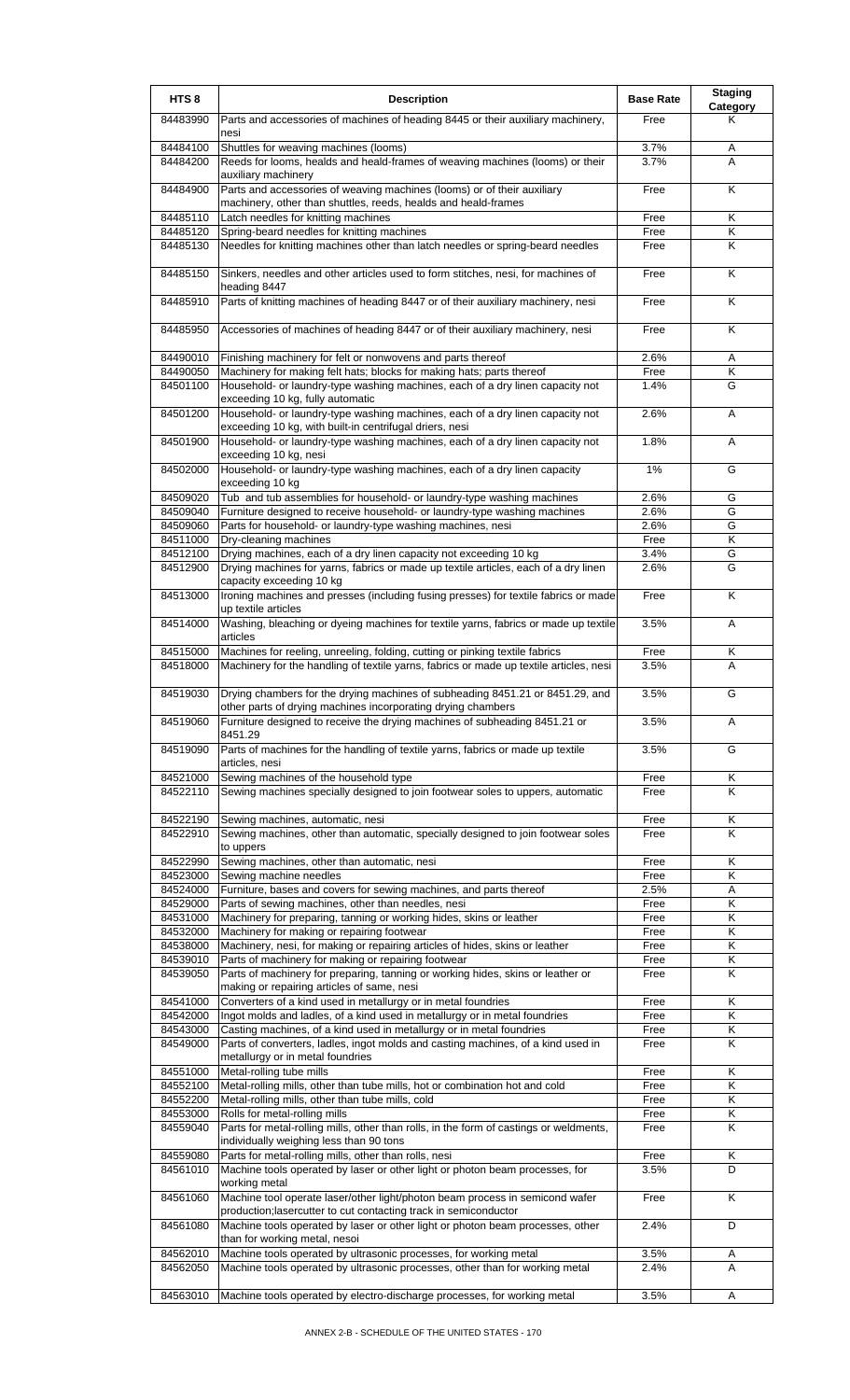| HTS <sub>8</sub> | <b>Description</b>                                                                                                                                                     | <b>Base Rate</b> | <b>Staging</b><br>Category |
|------------------|------------------------------------------------------------------------------------------------------------------------------------------------------------------------|------------------|----------------------------|
| 84563050         | Machine tools operated by electro-discharge processes, other than for working<br>metal                                                                                 | 2.4%             | A                          |
| 84569100         | Machine tools for dry etching patterns on semiconductor materials by electro-<br>chemical, electron-beam, ionic-beam or plasma arc processes                           | Free             | Κ                          |
| 84569910         | Focused ion beam milling machines to produce or repair masks and reticles for<br>patterns on semiconductor devices                                                     | Free             | Κ                          |
| 84569930         | Machine tool for working metal by removal of material nesoi, operated by electro-<br>chemical, electron-beam, ionic-beam or plasma arc processes                       | 3.5%             | D                          |
| 84569970         | Machine tool for stripping and cleaning semiconductor wafers, operated by electro-<br>chemical/electron-beam/ionic-beam/plasma arc process,nesoi                       | Free             | Κ                          |
| 84569990         | Machine tool for working material (n/metal) removal of mat. operated by electro-<br>chemical/electron-beam/ionic-beam/plasma arc processes,nesoi                       | 2.2%             | D                          |
| 84571000         | Machining centers for working metal                                                                                                                                    | 4.2%             | Α                          |
| 84572000         | Unit construction machines (single station), for working metal                                                                                                         | 3.3%             | A                          |
| 84573000         | Multistation transfer machines for working metal                                                                                                                       | 3.3%             | Α                          |
| 84581100         | Horizontal lathes (including turning centers) for removing metal, numerically<br>controlled                                                                            | 4.4%             | A                          |
| 84581900         | Horizontal lathes (including turning centers) for removing metal, other than<br>numerically controlled                                                                 | 4.4%             | Α                          |
| 84589110         | Vertical turret lathes (including turning centers) for removing metal, numerically<br>controlled                                                                       | 4.2%             | Α                          |
| 84589150         | Lathes (including turning centers), other than horizontal or vertical turret lathes, for<br>removing metal, numerically controlled                                     | 4.4%             | A                          |
| 84589910         | Vertical turret lathes (including turning centers) for removing metal, other than<br>numerically controlled                                                            | 4.2%             | С                          |
| 84589950         | Lathes (including turning centers), other than horizontal or vertical turret lathes, for<br>removing metal, other than numerically controlled                          | 4.4%             | $\mathsf{C}$               |
| 84591000         | Way-type unit head machines for drilling, boring, milling, threading or tapping by<br>removing metal, other than lathes of heading 8458                                | 3.3%             | Α                          |
| 84592100         | Drilling machines, numerically controlled, nesi                                                                                                                        | 4.2%             | Α                          |
| 84592900         | Drilling machines, other than numerically controlled, nesi                                                                                                             | 4.2%             | C                          |
| 84593100         | Boring-milling machines, numerically controlled, nesi                                                                                                                  | 4.2%             | Α                          |
| 84593900         | Boring-milling machines, other than numerically controlled, nesi                                                                                                       | 4.2%             | Α                          |
| 84594000         | Boring machines nesi                                                                                                                                                   | 4.2%             | C                          |
| 84595100         | Milling machines, knee type, numerically controlled, nesi                                                                                                              | 4.2%             | C                          |
| 84595900         | Milling machines, knee type, other than numerically controlled, nesi                                                                                                   | 4.2%             | Α                          |
| 84596100         | Milling machines, other than knee type, numerically controlled, nesi                                                                                                   | 4.2%             | Α                          |
| 84596900         | Milling machines, other than knee type, other than numerically controlled, nesi                                                                                        | 4.2%             | A                          |
| 84597040         | Other threading or tapping machines, numerically controlled                                                                                                            | 4.2%             | Α                          |
| 84597080         | Other threading or tapping machines nesi                                                                                                                               | 4.2%             | Α                          |
| 84601100         | Flat-surface grinding machines for metal or cermets, w/positioning accuracy in any<br>one axis of at least 0.01 mm, numerically controlled                             | 4.4%             | Α                          |
| 84601900         | Flat-surface grinding machines for metal or cermets, w/positioning accuracy in any<br>one axis of at least 0.01 mm, not numerically controlled                         | 4.4%             | A                          |
| 84602100         | Other grinding machines for metal or cermets, w/positioning accuracy in any one<br>axis of at least 0.01 mm, numerically controlled                                    | 4.4%             | C                          |
| 84602900         | Other grinding machines for metal or cermets, w/positioning accuracy in any one<br>axis of at least 0.01 mm, other than numerically controlled                         | 4.4%             | Α                          |
| 84603100         | Sharpening (tool or cutter grinding) machines for working metal or cermets,<br>numerically controlled                                                                  | 4.4%             | Α                          |
| 84603900         | Sharpening (tool or cutter grinding) machines for working metal or cermets, other<br>than numerically controlled                                                       | 4.4%             | C                          |
| 84604040         | Honing or lapping machines for working metal or cermets, numerically controlled                                                                                        | 4.4%             | A                          |
| 84604080         | Honing or lapping machines for working metal or cermets, other than numerically<br>controlled                                                                          | 4.4%             | C                          |
| 84609040         | Other machine tools for deburring, polishing or otherwise finishing metal or<br>cermets, nesoi, numerically controlled                                                 | 4.4%             | Α                          |
| 84609080         | Other machine tools for deburring, polishing or otherwise finishing metal or<br>cermets, nesoi, other than numerically controlled                                      | 4.4%             | C                          |
| 84612040         | Shaping or slotting machines for working by removing metal or cermets,<br>numerically controlled                                                                       | 4.4%             | Α                          |
| 84612080         | Shaping or slotting machines for working by removing metal or cermets, other than<br>numerically controlled                                                            | 4.4%             | Α                          |
| 84613040         | Broaching machines for working by removing metal or cermets, numerically<br>controlled                                                                                 | 4.4%             | A                          |
| 84613080         | Broaching machines for working by removing metal or cermets, other than<br>numerically controlled                                                                      | 4.4%             | Α                          |
| 84614010         | Gear cutting machines for working by removing metal or cermets                                                                                                         | 5.8%             | Α                          |
| 84614050         | Gear grinding or finishing machines for working by removing metal or cermets                                                                                           | 4.4%             | C                          |
| 84615040         | Sawing or cutting-off machines for working by removing metal or cermets,                                                                                               | 4.4%             | A                          |
| 84615080         | numerically controlled<br>Sawing or cutting-off machines for working by removing metal or cermets, other                                                               | 4.4%             | A                          |
| 84619030         | than numerically controlled<br>Machine-tools for working by removing metal or cermets, nesoi, numerically                                                              | 4.4%             | Α                          |
| 84619060         | controlled<br>Machine-tools for working by removing metal or cermets, nesoi, other than                                                                                | 4.4%             | C                          |
|                  | numerically controlled                                                                                                                                                 |                  |                            |
| 84621000         | Forging or die-stamping machines (including presses) and hammers                                                                                                       | 4.4%             | Α                          |
| 84622140         | Bending, folding or straightening machines, numerically controlled, for                                                                                                | Free             | K                          |
| 84622180         | semiconductor leads<br>Bending, folding, straightening or flattening machines (including presses)<br>numerically controlled for working metal or metal carbides, nesoi | 4.4%             | Α                          |
|                  |                                                                                                                                                                        |                  |                            |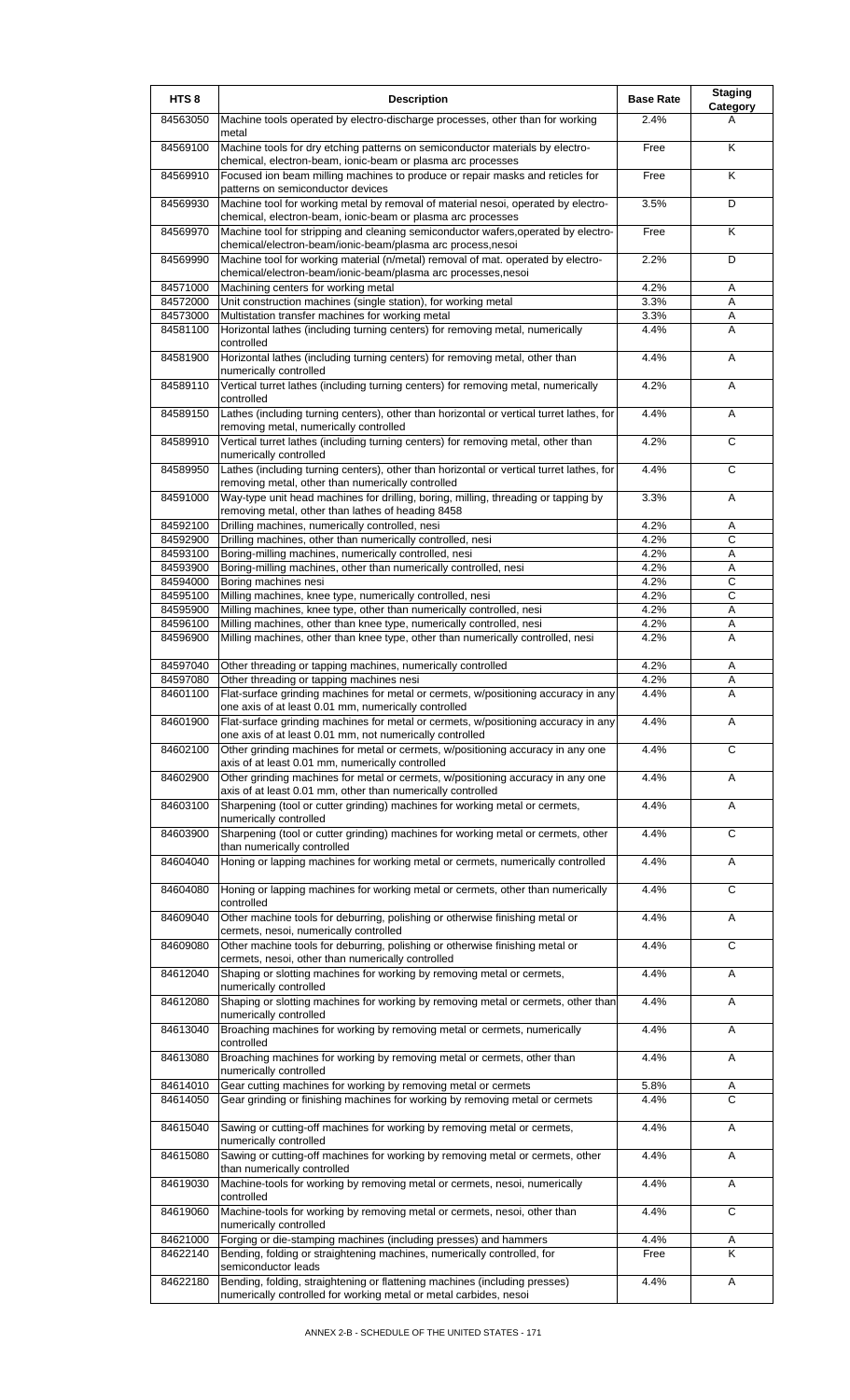| HTS <sub>8</sub>     | <b>Description</b>                                                                                                                                                                                          | <b>Base Rate</b> | <b>Staging</b><br>Category |
|----------------------|-------------------------------------------------------------------------------------------------------------------------------------------------------------------------------------------------------------|------------------|----------------------------|
| 84622940             | Bending, folding or straightening machines, not numerically controlled, for<br>semiconductor leads                                                                                                          | Free             | Κ                          |
| 84622980             | Bending, folding, straightening or flattening machine (including presses) not<br>numerically controlled for working metal/metal carbides, nesoi                                                             | 4.4%             | A                          |
| 84623100             | Shearing machines (incl. presses), excl. combined punching & shearing                                                                                                                                       | 4.4%             | Α                          |
| 84623900             | machines, numerically controlled for working metal or metal carbides<br>Shearing machines (incl. presses), excl. combined punch & shearing machines, nt                                                     | 4.4%             | A                          |
| 84624100             | numerically controlled for working metal or metal carbides<br>Punch/notch machines (incl. presses), incl. combined punch & shearing machines,                                                               | 4.4%             | A                          |
| 84624900             | numerically controlled for working metal or metal carbides<br>Punch/notch machines (incl. presses), incl. combined punch & shear machines, nt<br>numerically controlled for working metal or metal carbides | 4.4%             | A                          |
| 84629140             | Hydraulic presses, numerically controlled                                                                                                                                                                   | 4.4%             | Α                          |
| 84629180<br>84629940 | Hydraulic presses, not numerically controlled<br>Machine tools (including nonhydraulic presses) for working metal or metal                                                                                  | 4.4%<br>4.4%     | Α<br>A                     |
| 84629980             | carbides, nesi, numerically controlled<br>Machine tools (including nonhydraulic presses) for working metal or metal                                                                                         | 4.4%             | A                          |
| 84631000             | carbides, nesi, not numerically controlled<br>Draw-benches for bars, tubes, profiles, wire or the like, for working metal or                                                                                | 4.4%             | A                          |
| 84632000             | cermets, without removing material<br>Thread rolling machines for working metal or cermets, without removing material                                                                                       | 4.4%             | Α                          |
|                      |                                                                                                                                                                                                             |                  |                            |
| 84633000<br>84639000 | Machines for working wire of metal or cermets, without removing material<br>Machine tools for working metal or cermets, without removing material, nesoi                                                    | 4.4%<br>4.4%     | Α<br>C                     |
| 84641000             | Sawing machines for working stone, ceramics, concrete, asbestos-cement or like<br>mineral materials or for cold working glass                                                                               | Free             | K                          |
| 84642010             | Grinding or polishing machines for processing of semiconductor wafers                                                                                                                                       | Free<br>2%       | Κ<br>A                     |
| 84642050             | Grinding or polishing machines for working stone, ceramics, concrete, asbestos-<br>cement or like mineral materials, or glass, nesi                                                                         |                  |                            |
| 84649010             | Machine tools for scribing or scoring semiconductor wafers; machine tools for wet-<br>chemical etching semiconductor wafers                                                                                 | Free             | K                          |
| 84649060             | Machine tool for wet-etching or -stripping semiconductor wafers; machine tool for<br>wet-etching, -developing or -stripping flat panel screens                                                              | Free             | Κ                          |
| 84649090             | Machine tools for working stone, ceramics, concrete, asbestos-cement or like<br>mineral materials or for cold working glass, nesoi                                                                          | 2%               | Α                          |
| 84651000             | Machines for working certain hard materials which can carry out different types of<br>machining operations w/o tool change between operations                                                               | 2.4%             | A                          |
| 84659100             | Sawing machines for working wood, cork, bone, hard rubber, hard plastics or<br>similar hard materials                                                                                                       | 3%               | Α                          |
| 84659200             | Planing, milling or molding (by cutting) machines for working wood, cork, bone,<br>hard rubber, hard plastics or similar hard materials                                                                     | 3%               | Α                          |
| 84659300             | Grinding, sanding or polishing machines for working wood, cork, bone, hard<br>rubber, hard plastics or similar hard materials                                                                               | 3%               | A                          |
| 84659400             | Bending or assembling machines for working wood, cork, bone hard rubber, hard<br>plastics or similar hard materials                                                                                         | 2.9%             | A                          |
| 84659500             | Drilling or mortising machines for working wood, cork, bone, hard rubber, hard<br>plastics or similar hard materials                                                                                        | 3%               | A                          |
| 84659600             | Splitting, slicing or paring machines for working wood, cork, bone, hard rubber,                                                                                                                            | 2.4%             | Α                          |
| 84659940             | hard plastics or similar hard materials<br>Deflash machines (by chemical bath) for cleaning and removing contanimants                                                                                       | Free             | K                          |
| 84659980             | from metal leads of semiconductor packages<br>Machine tools for working wood, cork, bone, hard rubber, hard plastics and similar                                                                            | 2.4%             | Α                          |
| 84661040             | hard materials, nesoi<br>Tool holders for use solely or principally with machines of headings 8456 to 8465                                                                                                  | Free             | Κ                          |
| 84661080             | described in add. US note 3 to chapter 84<br>Tool holders and self-opening dieheads for use solely or principally with machines                                                                             | 3.9%             | A                          |
|                      | of headings 8456 to 8465, nesoi                                                                                                                                                                             |                  |                            |
| 84662010<br>84662040 | Work holders for machine tools used in cutting gears<br>Work holders for the machine tools described in additional U.S. note 3 to chapter                                                                   | 4.6%<br>Free     | Α<br>Κ                     |
| 84662080             | 84<br>Work holders for machine tools other than those used in cutting gears, nesoi                                                                                                                          | 3.7%             | A                          |
| 84663010             | Dividing heads for use solely or principally for machine tools of headings 8456 to                                                                                                                          | 3.7%             | Α                          |
| 84663045             | 8465<br>Special attachments mach, us note 3 ch 84, nesoi                                                                                                                                                    | Free             | Κ                          |
| 84663060             | Special attachments (which are machines) use solely or principally for machines of<br>heading 8456 to 8465, excluding dividing heads, nesoi                                                                 | 2.9%             | A                          |
| 84663080             | Special attachments for use solely or principally for machine tools of headings<br>8456 to 8465, nesoi                                                                                                      | 8%               | Α                          |
| 84669110             | Cast iron parts not advanced beyond cleaning and specifically machined, for<br>machines of heading 8464                                                                                                     | Free             | Κ                          |
| 84669150             | Parts and accessories nesi, for machines of heading 8464                                                                                                                                                    | Free             | Κ                          |
| 84669210             | Cast-iron parts not advanced beyond cleaning and specifically machined, for<br>machines of heading 8465                                                                                                     | Free             | Κ                          |
| 84669250             | Parts and accessories nesi, for machines of heading 8465                                                                                                                                                    | 4.7%             | A                          |
| 84669315             | Certain specified cast-iron parts not advanced beyond cleaning and specifically<br>machined, for metalworking machine tools for cutting, etc.                                                               | Free             | Κ                          |
| 84669330             | Certain specified parts and accessories of metal working machine tools for cutting                                                                                                                          | 5.8%             | D                          |
| 84669347             | gears<br>Certain specified parts and accessories for machines of subheading 8456.10.60,<br>8456.91, 8456.99.10 or 8456.99.70, nesoi                                                                         | Free             | Κ                          |
| 84669353             | Certain specified parts and accessories for machines of heading 8456 to 8461,                                                                                                                               | 4.7%             | D                          |
| 84669360             | nesoi<br>Other cast-iron parts not advanced beyond cleaning and specifically machined, for<br>metalworking machine tools for cutting, etc.                                                                  | Free             | Κ                          |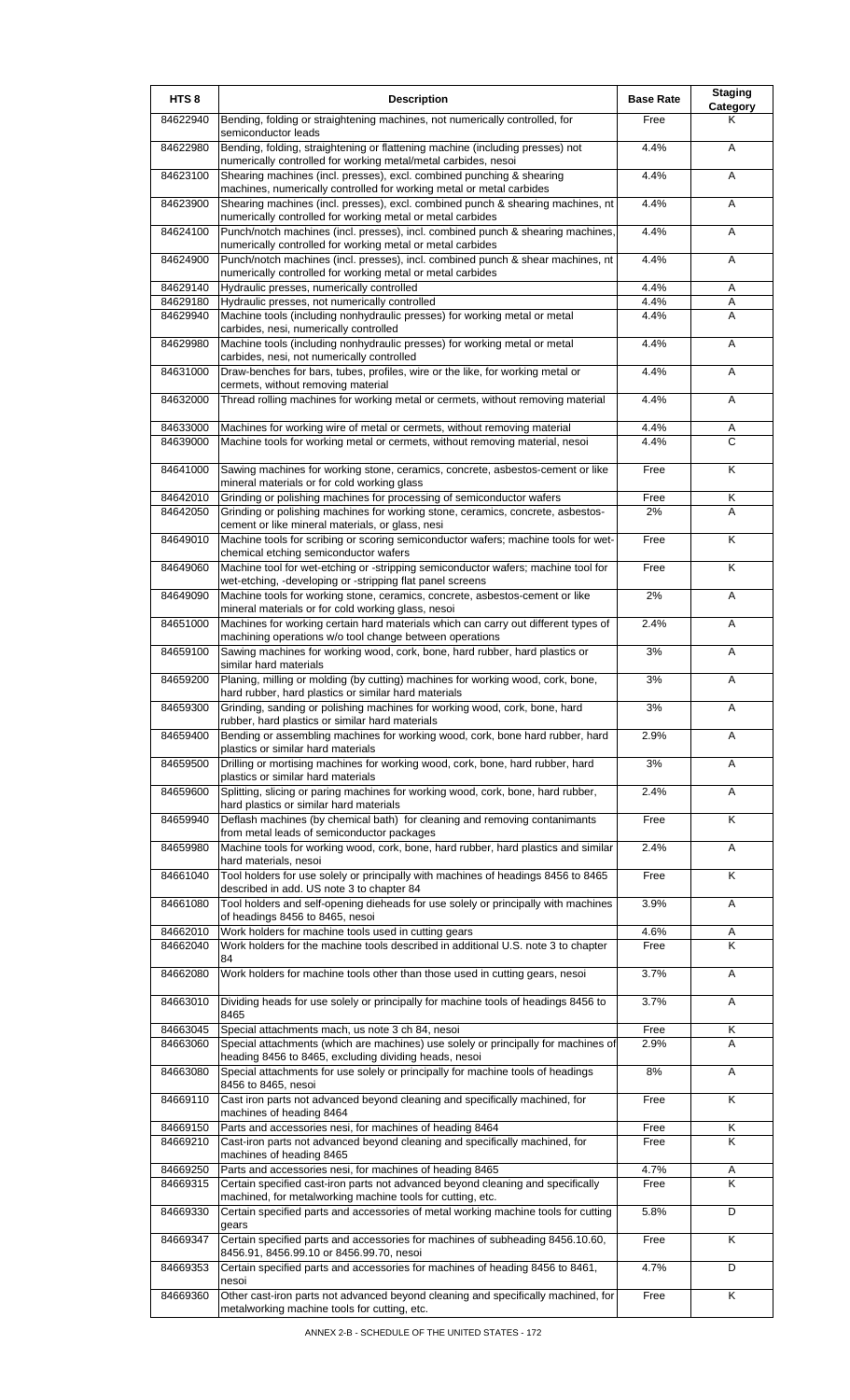| HTS <sub>8</sub>     | <b>Description</b>                                                                                                                                                                                             | <b>Base Rate</b> | <b>Staging</b><br>Category |
|----------------------|----------------------------------------------------------------------------------------------------------------------------------------------------------------------------------------------------------------|------------------|----------------------------|
| 84669375             | Other parts and accessories of metal working machine tools for cutting gears                                                                                                                                   | 5.8%             | D                          |
| 84669385             | Other parts and accessories for machines of subheading 8456.10.60, 8456.91,<br>8456.99.10 or 8456.99.70, nesoi                                                                                                 | Free             | K                          |
| 84669395<br>84669420 | Other parts and accessories for machines of heading 8456 to 8461, nesoi<br>Certain specified cast-iron parts not advanced beyond cleaning and specifically                                                     | 4.7%<br>Free     | С<br>Κ                     |
| 84669440             | machined, for machines of heading 8462 or 8463<br>Other cast-iron parts not advanced beyond cleaning and specifically machined, for<br>machines of heading 8462 or 8463                                        | Free             | Κ                          |
| 84669455             | Other specified parts and accessories for machines of subheading 8462.21.40 or<br>8462.29.40, nesoi                                                                                                            | Free             | K                          |
| 84669465             | Other specified parts and accessories for machines of heading 8462 or 8463,<br>nesoi                                                                                                                           | 4.7%             | A                          |
| 84669475             | Other parts and accessories for machines of subheading 8462.21.40 or<br>8462.29.40, nesoi                                                                                                                      | Free             | K                          |
| 84669485<br>84671110 | Other parts and accessories for machines of heading 8462 or 8463, nesoi<br>Tools for working in the hand, pneumatic, rotary type, suitable for metal working                                                   | 4.7%<br>4.5%     | C<br>A                     |
| 84671150             | Tools for working in the hand, pneumatic, rotary type, other than suitable for metal<br>working                                                                                                                | Free             | K                          |
| 84671910             | Tools for working in the hand, pneumatic, other than rotary type, suitable for metal<br>working                                                                                                                | 4.5%             | С                          |
| 84671950             | Tools for working in the hand, pneumatic, other than rotary type, other than<br>suitable for metal working                                                                                                     | Free             | K                          |
| 84672100             | Electromechanical drills of all kinds for working in the hand, with self-contained<br>electric motor                                                                                                           | 1.7%             | A                          |
| 84672200             | Electromechanical saws for working in the hand, with self-contained electric motor                                                                                                                             | Free             | K                          |
| 84672900             | Electromechanical tools for working in the hand, other than drills or saws, with self-<br>contained electric motor                                                                                             | Free             | K                          |
| 84678100             | Chain saws for working in the hand, hydraulic or with self-contained nonelectric<br>motor                                                                                                                      | Free             | K                          |
| 84678910             | Other tools for working in the hand, hydraulic or with self-contained nonelectric<br>motor, suitable for metal working, nesoi                                                                                  | Free             | Κ                          |
| 84678950             | Other tools for working in the hand, hydraulic or with self-contained nonelectric<br>motor, other than suitable for metal working, nesoi                                                                       | Free             | K                          |
| 84679101<br>84679200 | Parts of chain saws<br>Parts of pneumatic tools for working in the hand                                                                                                                                        | Free<br>Free     | K<br>K                     |
| 84679901             | Parts of tools for working in the hand, hydraulic or with self-contained nonelectric<br>or electric motor, other than chain saws                                                                               | Free             | K                          |
| 84681000             | Hand-held blow torches                                                                                                                                                                                         | 2.9%             | Α                          |
| 84682010             | Gas-operated machinery, apparatus and appliances, hand-directed or -controlled,<br>used for soldering, brazing, welding or tempering, nesi                                                                     | 3.9%             | $\overline{c}$             |
| 84682050             | Gas-operated machinery, apparatus and appliances, not hand-directed or -<br>controlled, used for soldering, brazing, welding or tempering, nesi                                                                | Free             | Κ                          |
| 84688010             | Machinery and apparatus, hand-directed or -controlled, used for soldering, brazing<br>or welding, not gas-operated                                                                                             | 2.9%             | Α                          |
| 84688050             | Machinery and apparatus other than hand-directed or -controlled, used for<br>soldering, brazing or welding, not gas-operated<br>Parts of hand-directed or -controlled machinery, apparatus and appliances used | Free             | K<br>$\overline{c}$        |
| 84689010<br>84689050 | for soldering, brazing, welding or tempering<br>Parts for machinery, apparatus or appliances, not hand-directed or -controlled,                                                                                | 2.9%<br>Free     | K                          |
|                      | used for soldering, brazing, welding or tempering                                                                                                                                                              |                  |                            |
| 84691100<br>84691200 | Word processing machines<br>Automatic typewriters                                                                                                                                                              | Free<br>Free     | K<br>Κ                     |
| 84692000             | Electric typewriters, other than automatic                                                                                                                                                                     | Free             | Κ                          |
| 84693000             | Nonelectric typewriters                                                                                                                                                                                        | Free             | Κ                          |
| 84701000             | Electronic calculator operate w/o external electric power & pocket-size data<br>recording/reproducing/displaying machine w/calculating function                                                                | Free             | Κ                          |
| 84702100             | Electronic calculating machines, incorporating a printing device, nesi                                                                                                                                         | Free             | Κ                          |
| 84702900<br>84703000 | Electronic calculating machines, not incorporating a printing device, nesi<br>Calculating machines nesi, other than electronic                                                                                 | Free<br>Free     | Κ<br>Κ                     |
| 84704000             | Accounting machines                                                                                                                                                                                            | Free             | $\overline{\mathsf{K}}$    |
| 84705000             | Cash registers                                                                                                                                                                                                 | Free             | Κ                          |
| 84709000             | Postage-franking, ticket-issuing and similar machines nesi, incorporating a<br>calculating device                                                                                                              | Free             | K                          |
| 84711000<br>84713000 | Analog or hybrid automatic data processing machines<br>Portable digital automatic data processing machines, not over 10 kg, consisting at                                                                      | Free<br>Free     | Κ<br>Κ                     |
| 84714100             | least a central processing unit, keyboard and display<br>Digital ADP machines, nonportable or over 10 kg, comprise in the same housing                                                                         | Free             | Κ                          |
| 84714910             | least central processing unit and input & output unit<br>Digital processing units nesoi entered w/rest of system, may contain in same                                                                          | Free             | K                          |
| 84714915             | housing one/two following: storage unit, input unit, output unit<br>Combined input/output units for automatic data processing machines entered with<br>the rest of a system                                    | Free             | K                          |
| 84714921             | Keyboards for automatic data processing machines entered with the rest of a<br>system                                                                                                                          | Free             | K                          |
| 84714924             | Display unit without CRT, w/visual display diagonal not exceed 30.5 cm for<br>automatic data processing machines, entered w/ the rest of system                                                                | Free             | K                          |
| 84714926             | Display units for ADP machines with color cathode-ray tube entered with the rest<br>of a system                                                                                                                | Free             | K                          |
| 84714929             | Display units for ADP machines, with a non-color cathode-ray tube or non-CRT<br>display type nesoi, entered with the rest of a system                                                                          | Free             | K                          |
| 84714931             | ADP laser printer units, entered with the rest of a system, capable of more than 20<br>pages per minute                                                                                                        | Free             | K                          |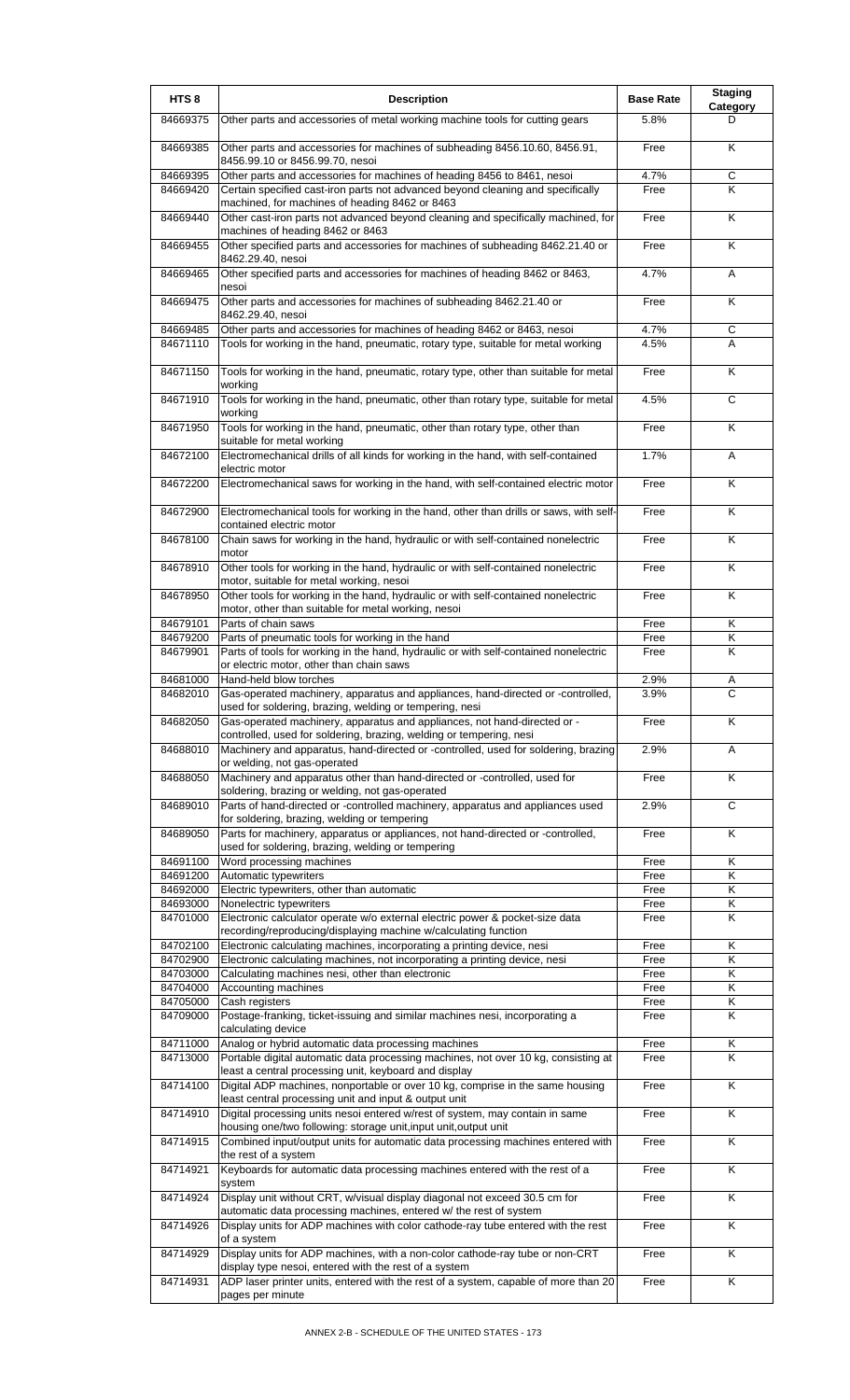| HTS <sub>8</sub>     | <b>Description</b>                                                                                                                                                       | <b>Base Rate</b> | <b>Staging</b><br>Category |
|----------------------|--------------------------------------------------------------------------------------------------------------------------------------------------------------------------|------------------|----------------------------|
| 84714932             | ADP laser printer units, entered with the rest of a system, not capable of more<br>than 20 pages per minute                                                              | Free             | Κ                          |
| 84714933             | ADP light bar electronic type printer units entered with the rest of a system                                                                                            | Free             | Κ                          |
| 84714934             | ADP ink jet printer units entered with the rest of a system                                                                                                              | Free             | K                          |
| 84714935             | ADP thermal transfer printer units entered with the rest of a system                                                                                                     | Free             | Κ                          |
| 84714936<br>84714937 | ADP ionographic printer units entered with the rest of a system<br>ADP printer units, nesoi, entered with the rest of a system                                           | Free<br>Free     | Κ<br>Κ                     |
| 84714942             | Optical scanners and magnetic ink recognition devices entered with the rest of a                                                                                         | Free             | Κ                          |
| 84714948             | ADP system<br>Input or output units of ADP machines, nesoi, entered with the rest of a system                                                                            | Free             | Κ                          |
| 84714950             | Storage units for automatic data processing machines entered with the rest of a                                                                                          | Free             | K                          |
| 84714960             | system                                                                                                                                                                   |                  | Κ                          |
|                      | Control or adapter units for automatic data processing machines entered with the<br>rest of a system                                                                     | Free             |                            |
| 84714970             | Power supplies for automatic data processing machines entered with the rest of a<br>system                                                                               | Free             | K                          |
| 84714985             | Units suitable for physical incorporation into automatic data processing machines<br>or units thereof, nesoi, entered with the rest of a system                          | Free             | Κ                          |
| 84714995             | Other units of digital automatic data processing machines, nesoi, entered with the<br>rest of a system                                                                   | Free             | Κ                          |
| 84715000             | Digital processing units other than those of subheading 8471.41 and 8471.49,<br>nesoi                                                                                    | Free             | K                          |
| 84716010             | Combined input/output units for automatic data processing machines not entered<br>with the rest of a system                                                              | Free             | Κ                          |
| 84716020             | Keyboards for automatic data processing machines not entered with the rest of a<br>system                                                                                | Free             | K                          |
| 84716030             | Display unit w/o CRT, w/visual display diagonal not exceed 30.5 cm for automatic<br>data processing machine, not entered w/ the rest of system                           | Free             | K                          |
| 84716035             | Display units for ADP machines with color cathode-ray tube not entered with the<br>rest of a system                                                                      | Free             | Κ                          |
| 84716045             | Display units for ADP machines, with a non-color cathode-ray tube or non-CRT<br>display type nesol, not entered with the rest of a system                                | Free             | Κ                          |
| 84716051             | Assembled ADP laser printer unit incorporating least certain mechanisms, not<br>entered w/ rest of system, capable of more than 20 page/minute                           | Free             | Κ                          |
| 84716052             | Assembled ADP laser printer unit incorporating least certain mechanisms, not<br>entered w/rest of system, not capable of more than 20 page/minute                        | Free             | Κ                          |
| 84716053             | Assembled ADP light bar electronic type printer units incorporating at least certain<br>mechanisms, not entered with the rest of a system                                | Free             | Κ                          |
| 84716054             | Assembled ADP ink jet printer units incorporating at least certain mechanisms, not<br>entered with the rest of a system                                                  | Free             | Κ                          |
| 84716055             | Assembled ADP thermal transfer printer units incorporating at least certain<br>mechanisms, not entered with the rest of a system                                         | Free             | K                          |
| 84716056             | Assembled ADP ionographic printer units incorporating at least certain<br>mechanisms, not entered with the rest of a system                                              | Free             | K                          |
| 84716057             | Assembled ADP printer units, nesoi, incorporating at least certain mechanisms,<br>not entered with the rest of a system                                                  | Free             | Κ                          |
| 84716061             | Other ADP laser printer units capable of more than 20 pages per minute, not<br>entered with the rest of a system, nesoi                                                  | Free             | $\overline{\mathsf{K}}$    |
| 84716062             | Other ADP laser printer units not capable of more than 20 pages per minute, not<br>entered with the rest of a system, nesoi                                              | Free             | Κ                          |
| 84716063             | Other ADP light bar electronic type printer units not entered with the rest of a<br>system, nesoi                                                                        | Free             | K                          |
| 84716064<br>84716065 | Other ADP ink jet printer units not entered with the rest of a system, nesoi<br>Other ADP thermal transfer printer units not entered with the rest of a system,<br>nesoi | Free<br>Free     | Κ<br>K                     |
| 84716066             | Other ADP ionographic printer units not entered with the rest of a system, nesoi                                                                                         | Free             | Κ                          |
| 84716067             | Other ADP printer units nesoi, not entered with the rest of a system, nesoi                                                                                              | Free             | Κ                          |
| 84716070             | Input or output units suitable for physical incorporation into ADP machine or unit<br>thereof, nesoi, not entered with the rest of a system                              | Free             | Κ                          |
| 84716080             | Optical scanners and magnetic ink recognition devices not entered with the rest of<br>a ADP system                                                                       | Free             | Κ                          |
| 84716090             | Other input or output units of digital ADP machines, nesoi, not entered with the<br>rest of a system                                                                     | Free             | K                          |
| 84717010             | ADP magnetic disk drive storage units, disk dia. ov 21 cm, w/o read-write unit; read<br>write units; all not entered with the rest of a system                           | Free             | K                          |
| 84717020             | ADP magnetic disk drive storage units, disk dia. ov 21 cm: for incorp. into ADP<br>machines or units, not entered with the rest of a system                              | Free             | Κ                          |
| 84717030             | ADP magnetic disk drive storage units, disk dia. ov 21 cm, nesoi, not entered with<br>the rest of a system                                                               | Free             | Κ                          |
| 84717040             | ADP magnetic disk drive storage units, disk dia. n/ov 21 cm, not in cabinet, w/o<br>attached external power supply, n/entered w/rest of a system                         | Free             | Κ                          |
| 84717050             | ADP magnetic disk drive storage units, disk dia. n/ov 21 cm, nesoi, not entered<br>with the rest of a system                                                             | Free             | K                          |
| 84717060             | ADP storage units other than magnetic disk, not in cabinets for placing on a table,<br>etc., not entered with the rest of a system                                       | Free             | Κ                          |
| 84717090             | ADP storage units other than magnetic disk drive units, nesoi, not entered with the<br>rest of a system                                                                  | Free             | Κ                          |
| 84718010             | Control or adapter units for automatic data processing machines not entered with<br>rest of a system                                                                     | Free             | $\overline{\mathsf{K}}$    |
| 84718040             | Unit suitable for physical incorporation into automatic data processing machine or<br>unit thereof, not entered with the rest of a system, nesoi                         | Free             | Κ                          |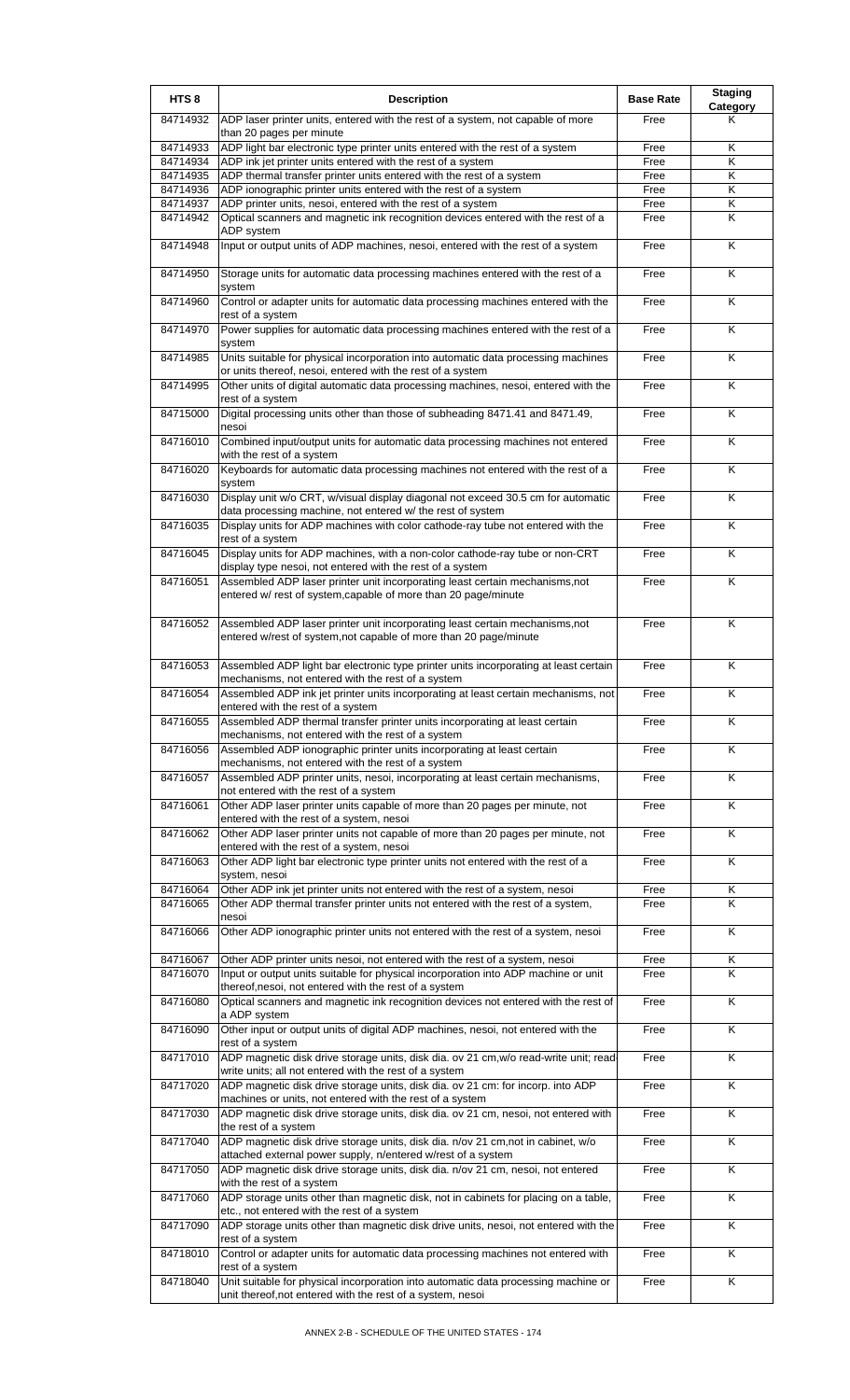| HTS <sub>8</sub>     | <b>Description</b>                                                                                                                                           | <b>Base Rate</b> | <b>Staging</b><br><b>Category</b> |
|----------------------|--------------------------------------------------------------------------------------------------------------------------------------------------------------|------------------|-----------------------------------|
| 84718090             | Other units of automatic data processing machines, not entered with the rest of a<br>system, nesoi                                                           | Free             | Κ                                 |
| 84719000             | Magnetic or optical readers, nesoi; machines for transcribing data on data media<br>in coded form and machines for processing such data, nesoi               | Free             | K                                 |
| 84721000             | Hectographic or stencil duplicating machines                                                                                                                 | 1.6%             | Α                                 |
| 84722000             | Addressing machines and address plate embossing machines                                                                                                     | 2.1%             | Α                                 |
| 84723000             | Machines for sorting, folding, opening, closing or sealing mail, and postage stamp<br>affixing or canceling machines                                         | 1.8%             | A                                 |
| 84729010<br>84729040 | Automatic teller machines<br>Pencil sharpeners                                                                                                               | Free<br>2.6%     | Κ<br>Α                            |
| 84729060             | Numbering, dating and check-writing machines                                                                                                                 | Free             | Κ                                 |
| 84729070             | Accessory & auxiliary machines intended for attachment to an electrostatic                                                                                   | Free             | Κ                                 |
| 84729080             | photocopier & which do not operate independent of such copier<br>Office printing machines other than those of heading 8443 or 8471                           | Free             | Κ                                 |
| 84729090             | Other office machines, nesoi                                                                                                                                 | 1.8%             | Α                                 |
| 84731020             | Printed circuit asemblies for word processing machines                                                                                                       | Free             | $\overline{\mathsf{K}}$           |
| 84731040             | Parts of word processing machines, other than printed circuit assemblies                                                                                     | 2%               | A                                 |
| 84731060             | Parts of typewriters                                                                                                                                         | 2%               | Α                                 |
| 84731090<br>84732100 | Accessories of typewriters and word processing machines<br>Parts and accessories of the electronic calculating machines of subheading                        | 2%<br>Free       | Α<br>K                            |
|                      | 8470.10, 8470.21 or 8470.29                                                                                                                                  |                  |                                   |
| 84732900             | Parts and accessories of machines of heading 8470, nesi                                                                                                      | Free             | K                                 |
| 84733010             | Pts adp mch, nt incptng crt, prt crt assem.; nesoi                                                                                                           | Free             | Κ                                 |
| 84733020             | Parts and accessories of the ADP machines of heading 8471, not incorporating a<br>CRT, parts and accessories of printed circuit assemblies                   | Free             | Κ                                 |
| 84733030             | Parts and accessories of the ADP machines of heading 8471, not incorporating a<br>CRT, other parts for printers specified in addl. U.S. note 2               | Free             | K                                 |
| 84733050             | Parts and accessories of the ADP machines of heading 8471, not incorporating a                                                                               | Free             | K                                 |
| 84733060             | CRT, nesi<br>Parts and accessories of the ADP machines of heading 8471, incorporating a                                                                      | Free             | K                                 |
|                      | CRT, other parts for printers specified in addl. U.S. note 2                                                                                                 |                  |                                   |
| 84733090             | Parts and accessories of the ADP machines of heading 8471, incorporating a                                                                                   | Free             | K                                 |
| 84734010             | CRT, nesi<br>Printed circuit assemblies for automatic teller machines of subheading 8472.90.10                                                               | Free             | Κ                                 |
|                      |                                                                                                                                                              |                  |                                   |
| 84734060             | Parts & accessories of machines of goods of subheading 8472.90.70                                                                                            | Free             | Κ                                 |
| 84734080             | Parts and accessories of the goods of subheading 8472.90.80                                                                                                  | Free             | Κ                                 |
| 84734085<br>84735030 | Parts and accessories of machines of heading 8472, nesoi<br>Printed circuit assemblies suitable for use with machines of two or more of the                  | 1.9%<br>Free     | Α<br>K                            |
|                      | headings 8469 to 8472                                                                                                                                        |                  |                                   |
| 84735060             | Part/accessory (also face plate and lock latch) of printed circuit assemblies<br>suitable for use w/machine of two or more heading 8469 to 8472              | Free             | K                                 |
| 84735090             | Parts and accessories, nesoi, suitable for use with machines of two or more of the                                                                           | Free             | ĸ                                 |
| 84741000             | headings 8469 to 8472<br>Sorting, screening, separating or washing machines for earth, stones, ores or                                                       | Free             | Κ                                 |
| 84742000             | other mineral substances in solid form<br>Crushing or grinding machines for earth, stones, ores or other mineral substances                                  | Free             | Κ                                 |
|                      |                                                                                                                                                              |                  |                                   |
| 84743100<br>84743200 | Concrete or mortar mixers<br>Machines for mixing mineral substances with bitumen                                                                             | Free<br>Free     | Κ<br>$\overline{\mathsf{K}}$      |
| 84743900             | Mixing or kneading machines for earth, stones, ores or other mineral substances,                                                                             | Free             | K                                 |
| 84748000             | nesi<br>Machinery for agglomerating, shaping or molding solid mineral fuels, or other                                                                        | Free             | Κ                                 |
|                      | mineral products; machines for forming sand foundry molds                                                                                                    |                  |                                   |
| 84749000<br>84751000 | Parts for the machinery of heading 8474<br>Machines for assembling electric or electronic lamps, tubes or flashbulbs, in glass                               | Free<br>Free     | Κ<br>K                            |
|                      | envelopes                                                                                                                                                    |                  |                                   |
| 84752100             | Machines for making glass optical fibers and preforms thereof                                                                                                | Free             | Κ                                 |
| 84752900             | Machines for manufacturing or hot working glass or glassware, nesoi                                                                                          | Free             | Κ                                 |
| 84759010             | Parts of machines for assembling electric or electronic lamps, tubes or flashbulbs,<br>in glass envelopes                                                    | Free             | K                                 |
| 84759090             | Parts of machines for manufacturing or hot working glass or glassware                                                                                        | Free             | Κ                                 |
| 84762100             | Automatic beverage-vending machines incorporating heating or refrigerating                                                                                   | Free             | K                                 |
| 84762900             | devices<br>Automatic beverage-vending machines other than machines that incorporate                                                                          | Free             | K                                 |
| 84768100             | heating or refrigerating devices<br>Automatic goods-vending machines (other than beverage-vending) incorporating                                             | Free             | Κ                                 |
|                      | heating or refrigerating devices                                                                                                                             |                  |                                   |
| 84768900             | Automatic goods-vending (other than beverage-vending but incl. money-changing<br>machines) not incorporating heating or refrigerating devices                | Free             | K                                 |
| 84769000             | Parts for automatic goods-vending and money-changing machines                                                                                                | Free             | K                                 |
| 84771030             | Injection-molding machines for manufacturing shoes of rubber or plastics                                                                                     | Free             | $\overline{\mathsf{K}}$           |
| 84771040<br>84771070 | Injection-molding machines for use in the manufacture of video laser discs<br>Injection-molding machines for encapsulation in the assembly of semiconductors | Free<br>Free     | Κ<br>Κ                            |
| 84771090             | Injection-molding machines of a type used for working or manufacturing products                                                                              | 3.1%             | Α                                 |
|                      | from rubber or plastics, nesoi                                                                                                                               |                  |                                   |
| 84772000             | Extruders for working rubber or plastics or for the manufacture of products from<br>these materials, nesi                                                    | 3.1%             | Α                                 |
| 84773000             | Blow-molding machines for working rubber or plastics or for the manufacture of<br>products from these materials                                              | 3.1%             | Α                                 |
| 84774040             | Transfer molding and compression molding machines for encapsulation in the<br>assembly of semiconductors                                                     | Free             | K                                 |
| 84774080             | Vacuum-molding and other thermoforming machines for working rubber or plastics<br>or for manufacture of products from these materials, nesoi                 | 3.1%             | Α                                 |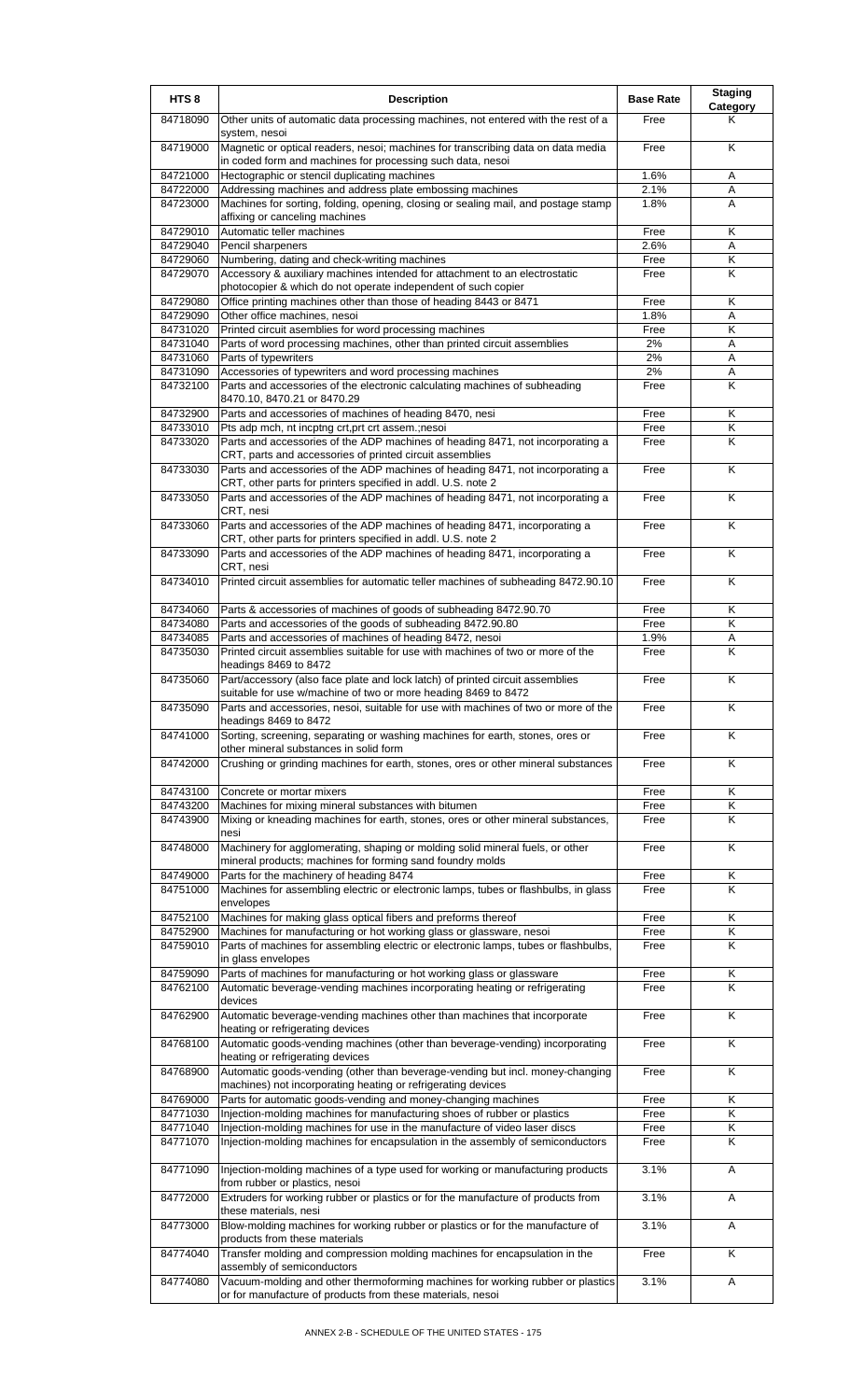| HTS <sub>8</sub>     | <b>Description</b>                                                                                                                                   | <b>Base Rate</b> | <b>Staging</b><br>Category |
|----------------------|------------------------------------------------------------------------------------------------------------------------------------------------------|------------------|----------------------------|
| 84775100             | Machinery for molding or retreading pneumatic tires or for molding or otherwise<br>forming inner tubes                                               | 3.1%             | A                          |
| 84775940             | Liquid encapsulate molding machines for encapsulation in the assembly of<br>semiconductors                                                           | Free             | K                          |
| 84775980             | Machinery for molding or otherwise forming rubber or plastics other than for<br>molding or retreading pneumatic tires, nesoi                         | 3.1%             | D                          |
| 84778000             | Machinery for working rubber or plastics or for the manufacture of products from<br>these materials, nesi                                            | 3.1%             | A                          |
| 84779015             | Base, bed, platen, clamp cylinder and other specified parts of machines of<br>subheading 8477.10.70, 8477.40.40 or 8477.59.40                        | Free             | K                          |
| 84779025             | Base, bed, platen and specified parts of machinery for working rubber or plastics<br>or for manufacture of products from these material, nesoi       | 3.1%             | D                          |
| 84779035             | Barrel screws of machines of subheading 8477.10.70, 8477.40.40 or 8477.59.40                                                                         | Free             | Κ                          |
| 84779045             | Barrel screws of machinery for working rubber or plastics or for the manufacture of<br>products from these materials, nesoi                          | 3.1%             | D                          |
| 84779055             | Hydraulic assemblies of machines of subheading 8477.10.70, 8477.40.40 or<br>8477.59.40                                                               | Free             | K                          |
| 84779065             | Hydraulic assemblies of machinery for working rubber or plastics or for the<br>manufacture of products from these materials, nesoi                   | 3.1%             | D                          |
| 84779075             | Parts of machines of subheading 8477.10.70, 8477.40.40 or 8477.59.40, nesoi                                                                          | Free             | K                          |
| 84779085             | Parts of machinery for working rubber or plastics or for the manufacture of<br>products from these materials, nesoi                                  | 3.1%             | D                          |
| 84781000             | Machinery for preparing or making up tobacco, nesi                                                                                                   | Free             | Κ                          |
| 84789000             | Parts of machinery for preparing or making up tobacco, nesi                                                                                          | Free             | K                          |
| 84791000             | Machinery for public works, building or the like, nesi                                                                                               | Free             | Κ                          |
| 84792000             | Machinery for the extraction or preparation of animal or fixed vegetable fats or oils,<br>nesi                                                       | Free             | K                          |
| 84793000             | Presses for making particle board or fiber building board of wood or other ligneous<br>materials, and mach. for treat. wood or cork, nesi            | Free             | K                          |
| 84794000             | Rope- or cable-making machines nesi                                                                                                                  | Free             | K                          |
| 84795000             | Industrial robots, not elsewhere specified or included                                                                                               | 2.5%             | A                          |
| 84796000<br>84798100 | Evaporative air coolers<br>Machines and mechanical appliances for treating metal, including electric wire coil-                                      | 2.8%<br>Free     | Α<br>K                     |
| 84798200             | winders, nesi<br>Machines for mixing, kneading, crushing, grinding, screening, sifting,                                                              | Free             | K                          |
| 84798910             | homogenizing, emulsifying or stirring, nesi<br>Air humidifiers or dehumidifiers with self-contained electric motor, other than for                   | Free             | K                          |
| 84798920             | domestic purposes<br>Floor polishers with self-contained electric motor, other than for domestic                                                     | Free             | K                          |
| 84798930             | purposes<br>Vacuum cleaners with self-contained electric motor, other than for domestic                                                              | Free             | Κ                          |
| 84798955             | purposes<br>Electromechanical appliances with self-contained electric motor, trash compactors                                                        | 2.8%             | D                          |
| 84798965<br>84798970 | Electromechanical appliances with self-contained electric motor, nesi<br>Carpet sweepers, not electromechanical having self-contained electric motor | 2.8%<br>Free     | D<br>K                     |
| 84798984             | Machines for production & assembly of diodes, transistors and similar                                                                                | Free             | K                          |
|                      | semiconductor devices & circuits; machines for mfg video laser discs                                                                                 |                  |                            |
| 84798987<br>84798996 | Machines for wet-cleaning flat panel displays, nesoi<br>Printing machines other than those of heading 8443, 8471 or 8472                             | Free<br>Free     | Κ<br>Κ                     |
| 84798998             | Machines and mechanical appliances having individual functions, not specified or                                                                     | 2.5%             | G                          |
| 84799040             | included elsewhere in chapter 84, nesoi<br>Parts of vacuum cleaners and floor polishers of subheadings 8479.89.10 and                                | Free             | K                          |
|                      | 8479.89.30; parts of carpet sweepers                                                                                                                 |                  |                            |
| 84799045<br>84799055 | Parts of trash compactors, frame assemblies<br>Parts of trash compactors, ram assemblies                                                             | Free             | Κ<br>Κ                     |
| 84799065             | Parts of trash compactors, container assemblies                                                                                                      | Free<br>Free     | K                          |
| 84799075             | Parts of trash compactors, cabinets or cases                                                                                                         | Free             | Κ                          |
| 84799085             | Parts of trash compactors, nesi                                                                                                                      | Free             | K                          |
| 84799094             | Parts of machines and mechanical appliances having individual functions, not<br>specidied or included elsewhere in chapter 84, nesoi                 | Free             | K                          |
| 84801000             | Molding boxes for metal foundry                                                                                                                      | 3.8%             | Α                          |
| 84802000             | Mold bases                                                                                                                                           | 3.4%             | A                          |
| 84803000             | Molding patterns                                                                                                                                     | 2.8%             | A                          |
| 84804100<br>84804900 | Molds for metal or metal carbides, injection or compression types<br>Molds for metal or metal carbides other than injection or compression types     | 3.1%<br>3.1%     | Α<br>A                     |
| 84805000             | Molds for glass                                                                                                                                      | Free             | K                          |
| 84806000             | Molds for mineral materials                                                                                                                          | Free             | Κ                          |
| 84807110             | Molds for rubber or plastics, injection or compression types, for shoe machinery                                                                     | Free             | K                          |
| 84807140             | Injection or compression type molds for rubber or plastics for the manufacture of<br>semiconductor devices                                           | Free             | K                          |
| 84807180             | Molds for rubber or plastics, injection or compression types, other than for shoe<br>machinery or for manufacture of semiconductor devices           | 3.1%             | A                          |
| 84807910             | Molds for rubber or plastics, other than injection or compression types, for shoe<br>machinery                                                       | Free             | K                          |
| 84807990             | Molds for rubber or plastics, other than injection or compression types, other than<br>for shoe machinery                                            | 3.1%             | Α                          |
| 84811000             | Pressure-reducing valves for pipes, boiler shells, tanks, vats or the like                                                                           | 2%               | Α                          |
| 84812000             | Valves for oleohydraulic or pneumatic transmissions                                                                                                  | 2%               | Α                          |
| 84813010             | Check valves of copper for pipes, boiler shells, tanks, vats or the like                                                                             | 3%               | Α                          |
| 84813020             | Check valves of iron or steel for pipes, boiler shells, tanks, vats or the like                                                                      | 5%               | D                          |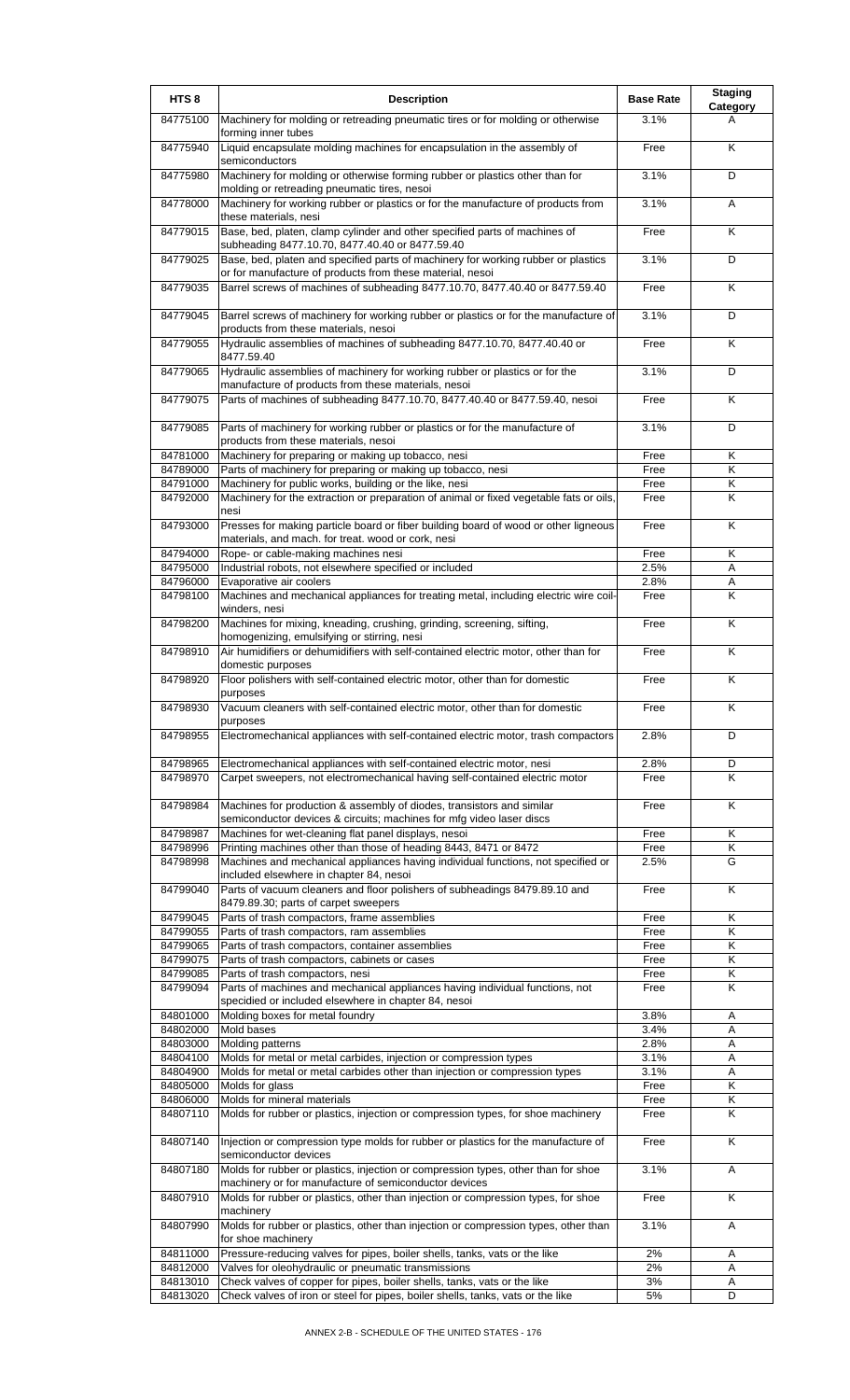| HTS <sub>8</sub>     | <b>Description</b>                                                                                                                                        | <b>Base Rate</b> | <b>Staging</b><br>Category |
|----------------------|-----------------------------------------------------------------------------------------------------------------------------------------------------------|------------------|----------------------------|
| 84813090             | Check valves other than of copper or iron or steel, for pipes, boiler shells, tanks,<br>vats or the like                                                  | 3%               | A                          |
| 84814000             | Safety or relief valves for pipes, boiler shells, tanks, vats or the like                                                                                 | 2%               | Α                          |
| 84818010             | Taps, cocks, valves & similar appliances for pipes, boiler shells, tanks, vats or the<br>like, hand operated, of copper, nesi                             | 4%               | A                          |
| 84818030             | Taps, cocks, valves & similar appliances for pipes, boiler shells, tanks, vats or the<br>like, hand operated, of iron or steel, nesi                      | 5.6%             | D                          |
| 84818050             | Taps, cocks, valves & similar appliances for pipes, boiler shells, tanks, vats or the<br>like, hand operated, not copper, iron or steel, nesi             | 3%               | A                          |
| 84818090             | Taps, cocks, valves & similar appliances for pipes, boiler shells, tanks, vats or the                                                                     | 2%               | A                          |
| 84819010             | like, other than hand operated, nesi<br>Parts of hand operated and check appliances for pipes, boiler shells, tanks, vats or                              | 3%               | Α                          |
| 84819030             | the like, of copper<br>Parts of hand operated and check appliances for pipes, boiler shells, tanks, vats or                                               | 5%               | A                          |
| 84819050             | the like, of iron or steel<br>Parts of hand operated and check appliances for pipes, boiler shells, tanks, vats or                                        | 3%               | Α                          |
| 84819090             | the like, other than of copper or iron or steel<br>Parts of taps, cocks, valves and similar appliances for pipes, boiler shells, tanks,                   | Free             | Κ                          |
| 84821010             | vats or the like, nesi<br>Ball bearings with integral shafts                                                                                              | 2.4%             | G                          |
| 84821050             | Ball bearings other than ball bearings with integral shafts                                                                                               | 9%               | G                          |
| 84822000             | Tapered roller bearings, including cone and tapered roller assemblies                                                                                     | 5.8%             | G                          |
| 84823000             | Spherical roller bearings                                                                                                                                 | 5.8%             | G                          |
| 84824000<br>84825000 | Needle roller bearings<br>Cylindrical roller bearings nesi                                                                                                | 5.8%<br>5.8%     | G<br>G                     |
| 84828000             | Ball or roller bearings nesi, including combined ball/roller bearings                                                                                     | 5.8%             | G                          |
| 84829100             | Balls, needles and rollers for ball or roller bearings                                                                                                    | 4.4%             | G                          |
| 84829905             | Inner or outer rings or races for ball bearings                                                                                                           | 9.9%             | G                          |
| 84829915             | Inner or outer rings or races for taper roller bearings                                                                                                   | 5.8%             | G                          |
| 84829925             | Inner or outer rings or races for other bearings, nesi                                                                                                    | 5.8%             | G                          |
| 84829935             | Parts of ball bearings (including parts of ball bearings with integral shafts), nesi                                                                      | 9.9%             | G                          |
| 84829945             | Parts of tapered roller bearings, nesi                                                                                                                    | 5.8%             | G                          |
| 84829965             | Parts of other ball or roller bearings, nesi                                                                                                              | 5.8%             | G                          |
| 84831010             | Camshafts and crankshafts for use solely or principally with spark-ignition internal-<br>combustion piston or rotary engines                              | 2.5%             | Α                          |
| 84831030             | Camshafts and crankshafts nesi                                                                                                                            | 2.5%             | A                          |
| 84831050             | Transmission shafts and cranks other than camshafts and crankshafts                                                                                       | Free             | Κ                          |
| 84832040             | Housed bearings of the flange, take-up, cartridge and hanger unit type<br>(incorporating ball or roller bearings)                                         | 4.5%             | G                          |
| 84832080             | Housed bearings (incorporating ball or roller bearings), nesi                                                                                             | 4.5%             | G                          |
| 84833040             | Bearing housings of the flange, take-up, cartridge and hanger unit type                                                                                   | 4.5%             | G                          |
| 84833080<br>84834010 | Bearing housings nesi; plain shaft bearings<br>Torque converters                                                                                          | 4.5%<br>Free     | G<br>Κ                     |
| 84834030             | Fixed, multiple and variable ratio speed changers, imported for use with machines                                                                         | Free             | Κ                          |
| 84834050             | for making cellulosic pulp, paper or paperboard<br>Fixed, multiple and variable ratio speed changers, not imported for use with                           | 2.5%             | C                          |
| 84834070             | machines for making cellulosic pulp, paper or paperboard<br>Speed changers other than fixed, multiple and variable ratio speed changers                   | 25 cents each    | C                          |
|                      |                                                                                                                                                           | $+3.9%$<br>3.8%  |                            |
| 84834080<br>84834090 | Ball or roller screws<br>Gears and gearing, other than toothed wheels, chain sprockets and other                                                          | 2.5%             | $\overline{C}$<br>С        |
|                      | transmission elements entered separately                                                                                                                  |                  |                            |
| 84835040             | Gray-iron awning or tackle pulleys, not over 6.4 cm in wheel diameter                                                                                     | 5.7%             | С<br>C                     |
| 84835060<br>84835090 | Flywheels, nesi<br>Pulleys, including pulley blocks, nesi                                                                                                 | 2.8%<br>2.8%     | Α                          |
| 84836040             | Clutches and universal joints                                                                                                                             | 2.8%             | $\overline{C}$             |
| 84836080             | Shaft couplings (other than universal joints)                                                                                                             | 2.8%             | С                          |
| 84839010             | Chain sprockets and parts thereof                                                                                                                         | 2.8%             | C                          |
| 84839020             | Parts of flange, take-up, cartridge and hanger units                                                                                                      | 4.5%             | $\mathsf C$                |
| 84839030             | Parts of bearing housings and plain shaft bearings, nesi                                                                                                  | 4.5%             | G                          |
| 84839050             | Parts of gearing, gear boxes and other speed changers                                                                                                     | 2.5%             | $\overline{C}$             |
| 84839070<br>84839080 | Parts of articles of subheading 8483.20<br>Parts of transmission equipment, nesi                                                                          | 5.5%<br>2.8%     | C<br>C                     |
| 84841000             | Gaskets and similar joints of metal sheeting combined with other material or of two<br>or more layers of metal                                            | 2.5%             | Α                          |
| 84842000             | <b>Mechanical seals</b>                                                                                                                                   | 3.9%             | A                          |
| 84849000             | Sets or assortments of gaskets and similar joints dissimilar in composition, put up<br>in pouches, envelopes or similar packings                          | 2.5%             | A                          |
| 84851000             | Ships' or boats propellers and blades therefor                                                                                                            | Free             | Κ                          |
| 84859000             | Machinery parts, not containing electrical connectors, insulators, coils, contacts or                                                                     | 3.9%             | C                          |
| 85011020             | other electrical features and other parts nesi<br>Electric motors of an output of under 18.65 W, synchronous, valued not over \$4                         | 6.7%             | Α                          |
|                      | each                                                                                                                                                      |                  |                            |
| 85011040             | Electric motors of an output of under 18.65 W, other than synchronous valued not<br>over \$4 each                                                         | 4.4%             | A                          |
| 85011060<br>85012020 | Electric motors of an output of 18.65 W or more but not exceeding 37.5 W<br>Universal AC/DC motors of an output exceeding 37.5 W but not exceeding 74.6 W | 2.8%<br>3.3%     | Α<br>A                     |
| 85012040             | Universal AC/DC motors of an output exceeding 74.6 W but not exceeding 735 W                                                                              | 4%               | Α                          |
| 85012050             | Universal AC/DC motors of an output exceeding 735 W but under 746 W                                                                                       | 3.3%             | Α                          |
| 85012060             | Universal AC/DC motors of an output of 746 W or more                                                                                                      | 2.4%             | Α                          |
| 85013120             | DC motors nesi, of an output exceeding 37.5 W but not exceeding 74.6 W                                                                                    | 2.8%             | Α                          |
| 85013140             | DC motors, nesi, of an output exceeding 74.6 W but not exceeding 735 W                                                                                    | 4%               | Α                          |
| 85013150             | DC motors, nesi, of an ouput exceeding 735 W but under 746 W                                                                                              | 3.3%             | Α                          |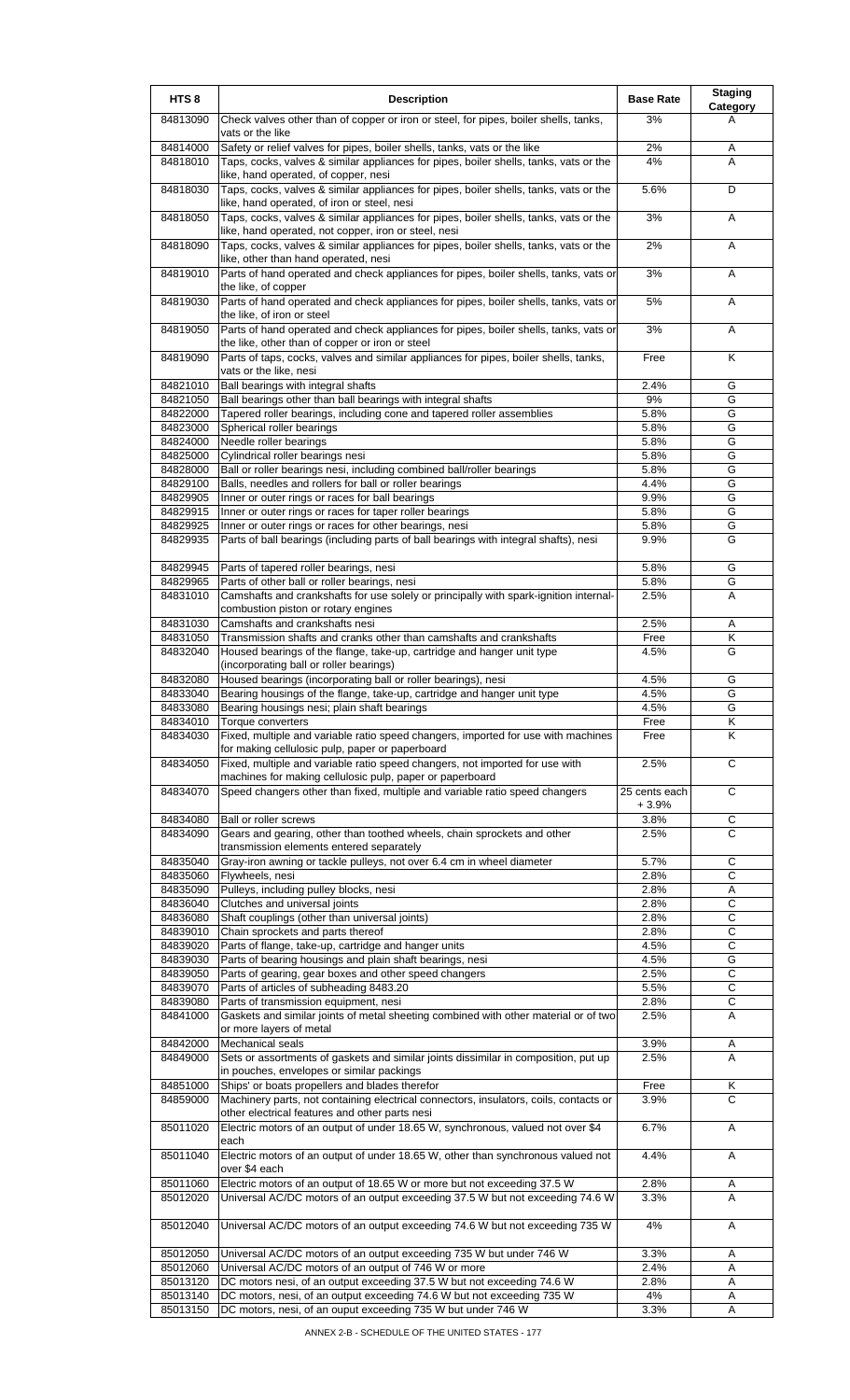| HTS <sub>8</sub>     | <b>Description</b>                                                                                                                                 | <b>Base Rate</b> | <b>Staging</b><br>Category |
|----------------------|----------------------------------------------------------------------------------------------------------------------------------------------------|------------------|----------------------------|
| 85013160             | DC motors nesi, of an output of 746 W but not exceeding 750 W                                                                                      | 2.4%             | A                          |
| 85013180<br>85013220 | DC generators of an output not exceeding 750 W<br>DC motors nesi, of an output exceeding 750 W but not exceeding 14.92 kW                          | 2.5%<br>2.9%     | Α<br>Α                     |
| 85013245             | DC motors nesi, of an output exceeding 14.92 kW but not exceeding 75 kW, used                                                                      | Free             | K                          |
| 85013255             | as primary source of mechanical power for electric vehicles<br>DC motors nesi, of an output exceeding 14.92 kW but not exceeding 75 kW, nesi       | Free             | K                          |
|                      |                                                                                                                                                    |                  |                            |
| 85013260             | DC generators of an output exceeding 750 W but not exceeding 75 kW                                                                                 | 2%               | Α                          |
| 85013320             | DC motors nesi, of an output exceeding 75 kW but under 149.2 kW                                                                                    | Free             | Κ                          |
| 85013330<br>85013340 | DC motors, nesi, 149.2 kW or more but not exceeding 150 kW<br>DC motors nesi, of an output exceeding 150 kW but not exceeding 375 kW               | 2.8%<br>2.8%     | A<br>Α                     |
| 85013360             | DC generators of an output exceeding 75 kW but not exceeding 375 kW                                                                                | 2.5%             | A                          |
| 85013430             | DC motors nesi, of an output exceeding 375 kW                                                                                                      | 2.8%             | Α                          |
| 85013460             | DC generators of an output exceeding 375 kW                                                                                                        | 2%               | Α                          |
| 85014020<br>85014040 | AC motors nesi, single-phase, exceeding 37.5 W but not exceeding 74.6 W<br>AC motors, nesi, single-phase, exceeding 74.6 W but not exceeding 735 W | 3.3%<br>4%       | Α<br>A                     |
| 85014050             | AC motors, nesi, single-phase, exceeding 735 W but under 746 W                                                                                     | 3.3%             | Α                          |
| 85014060             | AC motors nesi, single-phase, of 746 W or more                                                                                                     | 3.7%             | Α                          |
| 85015120             | AC motors nesi, multi-phase, of an output exceeding 37.5 W but not exceeding<br>74.6 W                                                             | 2.5%             | Α                          |
| 85015140             | AC motors, nesi, multi-phase, of an output exceeding 74.6 W but not exceeding<br>735 W                                                             | 2.5%             | Α                          |
| 85015150             | AC motors, nesi, multi-phase, of an output exceeding 735 W but under 746 W                                                                         | 3.3%             | Α                          |
| 85015160             | AC motors nesi, multi-phase of an output of 746 W but not exceeding 750 W                                                                          | 2.5%             | A                          |
| 85015240             | AC motors nesi, multi-phase, of an output exceeding 750 W but not exceeding<br>14.92 kW                                                            | 3.7%             | A                          |
| 85015280             | AC motors nesi, multi-phase, of an output exceeding 14.92 kW but not exceeding<br>75 kW                                                            | Free             | K                          |
| 85015340             | AC motors nesi, multi-phase, of an output exceeding 75 kW but under 149.2 kW                                                                       | Free             | Κ                          |
| 85015360             | AC motors, nesi, multi-phase, 149.2 kW or more but not exceeding 150 kW                                                                            | 4.2%             | Α                          |
| 85015380             | AC motors nesi, multi-phase, of an output exceeding 150 kW                                                                                         | 2.8%             | Α                          |
| 85016100<br>85016200 | AC generators (alternators) of an output not exceeding 75 kVA<br>AC generators (alternators) of an output exceeding 75 kVA but not exceeding 375   | 2.5%<br>2.5%     | Α<br>A                     |
| 85016300             | kVA<br>AC generators (alternators) of an output exceeding 375 kVA but not exceeding                                                                | 2.5%             | A                          |
| 85016400             | 750 kVA<br>AC generators (alternators) of an output exceeding 750 kVA                                                                              | 2.4%             | A                          |
| 85021100             | Electric generating sets with compression-ignition internal-combustion piston<br>engines, of an output not exceeding 75 kVA                        | 2.5%             | A                          |
| 85021200             | Electric generating sets with compression-ignition internal-combustion piston<br>engines, of an output exceeding 75 kVA but not over 375 kVA       | 2.5%             | A                          |
| 85021300             | Electric generating sets with compression-ignition internal-combustion piston<br>engines, of an output exceeding 375 kVA                           | 2%               | Α                          |
| 85022000             | Electric generating sets with spark-ignition internal-combustion piston engines                                                                    | 2%               | Α                          |
| 85023100             | Wind-powered electric generating sets                                                                                                              | 2.5%             | Α                          |
| 85023900<br>85024000 | Electric generating sets, nesoi<br>Electric rotary converters                                                                                      | 2.5%<br>3%       | Α                          |
| 85030020             | Commutators suitable for use solely or principally with the machines of heading                                                                    | 2.4%             | Α<br>A                     |
| 85030035             | 8501 or 8502<br>Parts of electric motors under 18.65 W, stators and rotors                                                                         | 6.5%             | Α                          |
| 85030045             | Stators and rotors for electric generators for use on aircraft                                                                                     | Free             | K                          |
| 85030065             | Stators and rotors for electric motors & generators of heading 8501, nesi                                                                          | 3%               | Α                          |
| 85030075             | Parts of electric motors under 18.65 W, other than commutators, stators or rotors                                                                  | 6.5%             | D                          |
| 85030090             | Parts for electric generators suitable for use on aircraft                                                                                         | Free             | Κ                          |
| 85030095             | Other parts, nesi, suitable for use solely or principally with the machines in                                                                     | 3%               | A                          |
| 85041000             | heading 8501 or 8502<br>Ballasts for discharge lamps or tubes                                                                                      | $3%$             | A                          |
| 85042100             | Liquid dielectric transformers having a power handling capacity not exceeding 650<br>kVA                                                           | Free             | K                          |
| 85042200             | Liquid dielectric transformers having a power handling capacity exceeding 650<br>kVA but not exceeding 10,000 kVA                                  | Free             | Κ                          |
| 85042300             | Liquid dielectric transformers having a power handling capacity exceeding 10,000<br>kVA                                                            | 1.6%             | Α                          |
| 85043120             | Unrated electrical transformers other than liquid dielectric, having a power<br>handling capacity not exceeding 1 kVA                              | Free             | Κ                          |
| 85043140             | Electrical transformers other than liquid dielectric, having a power handling<br>capacity less than 1 kVA                                          | 6.6%             | A                          |
| 85043160             | Electrical transformers other than liquid dielectric, having a power handling<br>capacity of I kVA                                                 | 1.6%             | Α                          |
| 85043200             | Electrical transformers other than liquid dielectric, having a power handling<br>capacity exceeding 1 kVA but not exceeding 16 kVA                 | 2.4%             | Α                          |
| 85043300             | Electrical transformers other than liquid dielectric, having a power handling<br>capacity exceeding 16 kVA but not exceeding 500 kVA               | 1.6%             | Α                          |
| 85043400             | Electrical transformers other than liquid dielectric, having a power handling<br>capacity exceeding 500 kVA                                        | 1.6%             | Α                          |
| 85044040             | Electrical speed drive controllers for electric motors (static converters)                                                                         | 1.5%             | Α                          |
| 85044060             | Power supplies suitable for physical incorporation into automatic data processing                                                                  | Free             | K                          |
| 85044070             | machines or units thereof of heading 8471<br>Power supplies for automatic data processing machines or units thereof of<br>heading 8471, nesoi      | Free             | K                          |
| 85044085             | Static converters (for example, rectifiers) for telecommunication apparatus                                                                        | Free             | Κ                          |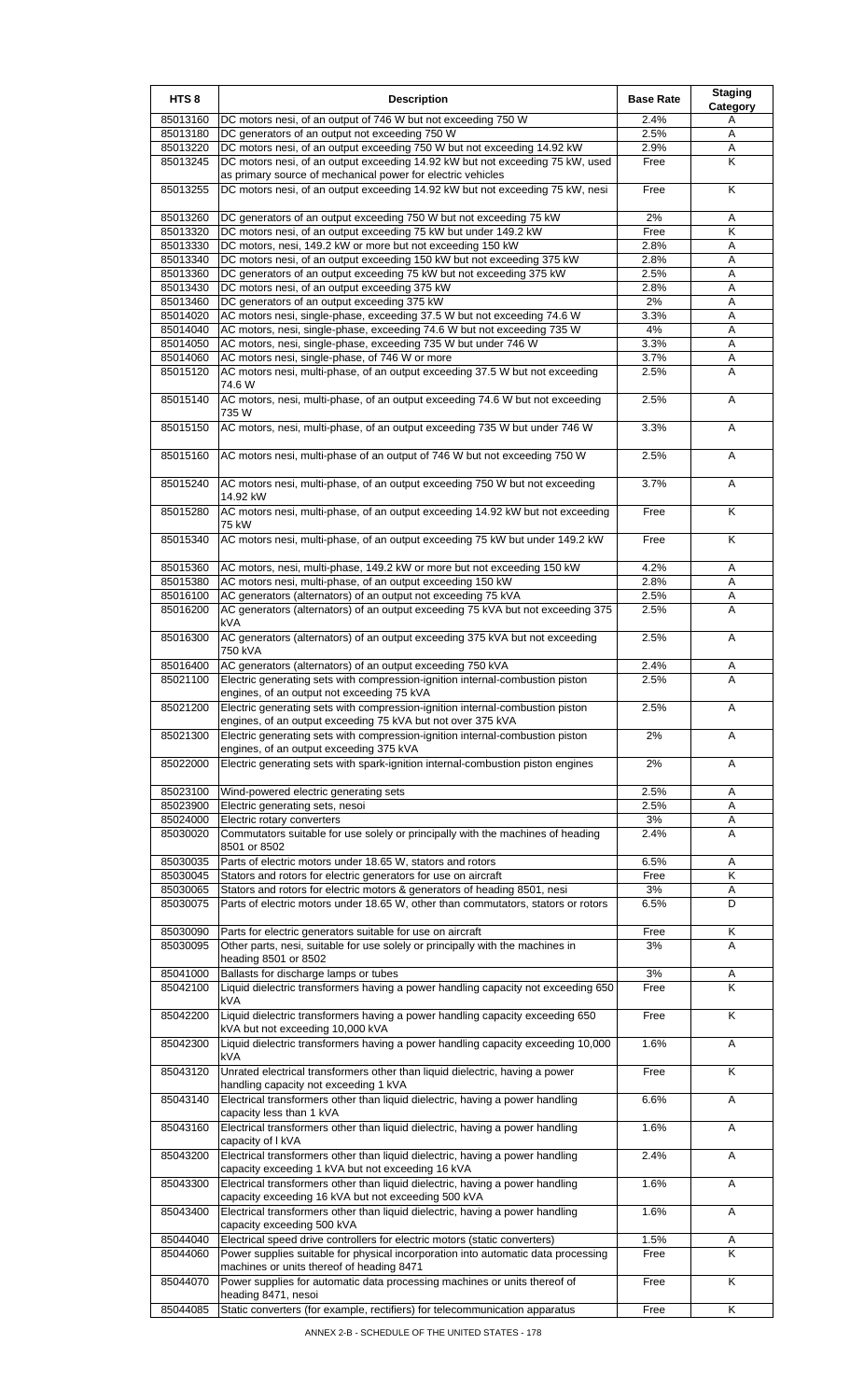| 85044095<br>Static converters (for example, rectifiers), nesoi<br>Other inductors for power supplies for ADP machines and units of heading 8471 or<br>85045040<br>for telecommunication apparatus<br>85045080<br>Other inductors, nesoi<br>Printed circuit assemblies of power supplies for automatic data processing<br>85049020<br>machines or units thereof of heading 8471 | 1.5%<br>Free<br>3%<br>Free | Category<br>Α<br>K<br>C |
|--------------------------------------------------------------------------------------------------------------------------------------------------------------------------------------------------------------------------------------------------------------------------------------------------------------------------------------------------------------------------------|----------------------------|-------------------------|
|                                                                                                                                                                                                                                                                                                                                                                                |                            |                         |
|                                                                                                                                                                                                                                                                                                                                                                                |                            |                         |
|                                                                                                                                                                                                                                                                                                                                                                                |                            |                         |
|                                                                                                                                                                                                                                                                                                                                                                                |                            | Κ                       |
| 85049040<br>Parts of power supplies (other than printed circuit assemblies) for automatic data                                                                                                                                                                                                                                                                                 | Free                       | K                       |
| processing machines or units thereof of heading 8471<br>Printed circuit assemblies of the goods of subheading 8504.40 or 8504.50 for<br>85049065                                                                                                                                                                                                                               | Free                       | K                       |
| telecommunication apparatus<br>85049075<br>Printed circuit assemblies of electrical transformers, static converters and                                                                                                                                                                                                                                                        | 2.4%                       | A                       |
| inductors, nesoi<br>Parts (other than printed circuit assemblies) of electrical transformers, static<br>85049095                                                                                                                                                                                                                                                               | 2.4%                       | A                       |
| converters and inductors<br>Permanent magnets and articles intended to become permanent magnets after<br>85051100                                                                                                                                                                                                                                                              | 2.1%                       | A                       |
| magnetization, of metal                                                                                                                                                                                                                                                                                                                                                        |                            |                         |
| 85051910<br>Flexible permanent magnets, other than of metal<br>Composite goods containing flexible permanent magnets, other than of metal<br>85051920                                                                                                                                                                                                                          | 4.9%<br>4.9%               | Α<br>A                  |
|                                                                                                                                                                                                                                                                                                                                                                                |                            |                         |
| Permanent magnets and articles intended to become permanent magnets after<br>85051930<br>magnetization, other than of metal, nesoi                                                                                                                                                                                                                                             | 4.9%                       | Α                       |
| 85052000<br>Electromagnetic couplings, clutches and brakes                                                                                                                                                                                                                                                                                                                     | 3.1%                       | A                       |
| 85053000<br>Electromagnetic lifting heads                                                                                                                                                                                                                                                                                                                                      | Free                       | Κ                       |
| 85059040<br>Electromagnetic or permanent magnet work holders and parts thereof                                                                                                                                                                                                                                                                                                 | Free                       | Κ                       |
| 85059080<br>Electromagnets and parts thereof, and parts of related electromagnetic articles<br>nesi                                                                                                                                                                                                                                                                            | 1.3%                       | A                       |
| Manganese dioxide primary cells and primary batteries<br>85061000                                                                                                                                                                                                                                                                                                              | 2.7%                       | A                       |
| 85063010<br>Mercuric oxide primary cells and primary batteries having an external volume not<br>exceeding 300 cubic cm                                                                                                                                                                                                                                                         | 2.7%                       | A                       |
| 85063050<br>Mercuric oxide primary cells and primary batteries having an external volume<br>exceeding 300 cubic cm                                                                                                                                                                                                                                                             | 2.7%                       | Α                       |
| 85064010<br>Silver oxide primary cells and primary batteries having an external volume not<br>exceeding 300 cubic cm                                                                                                                                                                                                                                                           | 2.7%                       | A                       |
| Silver oxide primary cells and primary batteries having an external volume<br>85064050<br>exceeding 300 cubic cm                                                                                                                                                                                                                                                               | 2.7%                       | Α                       |
| Lithium primary cells and primary batteries<br>85065000                                                                                                                                                                                                                                                                                                                        | 2.7%                       | Α                       |
| 85066000<br>Air-zinc primary cells and primary batteries                                                                                                                                                                                                                                                                                                                       | 2.7%                       | D                       |
| 85068000<br>Primary cells and primary batteries, nesoi                                                                                                                                                                                                                                                                                                                         | 2.7%                       | Α                       |
| 85069000<br>Parts of primary cells and primary batteries<br>85071000<br>Lead-acid storage batteries of a kind used for starting piston engines                                                                                                                                                                                                                                 | 2.7%<br>3.5%               | A<br>A                  |
| 85072040<br>Lead-acid storage batteries of a kind used as the primary source of electrical                                                                                                                                                                                                                                                                                     | 3.5%                       | $\overline{A}$          |
| power for electrically powered vehicles of 8703.90<br>85072080<br>Lead-acid storage batteries other than of a kind used for starting piston engines or<br>as the primary source of power for electric vehicles                                                                                                                                                                 | 3.5%                       | A                       |
| Nickel-cadmium storage batteries, of a kind used as the primary source of<br>85073040<br>electrical power for electrically powered vehicles of 8703.90                                                                                                                                                                                                                         | 2.5%                       | Α                       |
| 85073080<br>Nickel-cadmium storage batteries, other than of a kind used as the primary source<br>of power for electric vehicles                                                                                                                                                                                                                                                | 2.5%                       | A                       |
| 85074040<br>Nickel-iron storage batteries, of a kind used as the primary source of electrical                                                                                                                                                                                                                                                                                  | 3.4%                       | Α                       |
| power for electrically powered vehicles of 8703.90<br>Nickel-iron storage batteries, other than of a kind used as the primary source of<br>85074080                                                                                                                                                                                                                            | 3.4%                       | A                       |
| power for electric vehicles<br>85078040<br>Other storage batteries nesi, of a kind used as the primary source of electrical                                                                                                                                                                                                                                                    | 3.4%                       | Α                       |
| power for electrically powered vehicles of 8703.90<br>85078080<br>Other storage batteries nesi, other than of a kind used as the primary source of                                                                                                                                                                                                                             | 3.4%                       | Α                       |
| power for electric vehicles<br>85079040<br>Parts of lead-acid storage batteries, including separators therefor                                                                                                                                                                                                                                                                 | 3.5%                       | Α                       |
| Parts of storage batteries, including separators therefor, other than parts of lead-<br>85079080                                                                                                                                                                                                                                                                               | 3.4%                       | A                       |
| acid storage batteries<br>85091000<br>Electromechanical vacuum cleaners, with self-contained electric motor, for                                                                                                                                                                                                                                                               | Free                       | K                       |
| domestic uses<br>85092000<br>Electromechanical floor polishers, with self-contained electric motor, for domestic                                                                                                                                                                                                                                                               | Free                       | K                       |
| uses<br>85093000<br>Electromechanical kitchen waste disposers (disposals), with self-contained electric                                                                                                                                                                                                                                                                        | Free                       | Κ                       |
| motor, for domestic uses<br>85094000<br>Electromechanical food grinders, processors, mixers, fruit or vegetable juice                                                                                                                                                                                                                                                          | 4.2%                       | G                       |
| extractors, w self-contained electric motor, for domestic uses<br>85098000<br>Electromechanical domestic appliances nesi, with self-contained electric motor                                                                                                                                                                                                                   | 4.2%                       | Α                       |
|                                                                                                                                                                                                                                                                                                                                                                                |                            |                         |
| 85099005<br>Housings for electromechanical domestic vacuum cleaners<br>85099015<br>Parts of electromechanical domestic vacuum cleaners, other than housings                                                                                                                                                                                                                    | 2%<br>2%                   | Α<br>Α                  |
| 85099025<br>Parts of electromechanical domestic floor polishers, housings                                                                                                                                                                                                                                                                                                      | 3.4%                       | Α                       |
| 85099035<br>Parts of electromechanical domestic floor polishers, other than housings                                                                                                                                                                                                                                                                                           | 3.4%                       | A                       |
| Parts of electromechanical domestic appliances nesi, housings<br>85099045                                                                                                                                                                                                                                                                                                      | 4.2%                       | Α                       |
| 85099055<br>Parts of electromechanical domestic appliances nesi, other than housings                                                                                                                                                                                                                                                                                           | 4.2%                       | Α                       |
| 85101000<br>Shavers, with self-contained electric motor<br>Hair clippers to be used for agricultural or horticultual purposes, with self-<br>85102010                                                                                                                                                                                                                          | Free<br>4%                 | Κ<br>Α                  |
| contained electric motor<br>Hair clippers other than to be used for agricultural or horticultural purposes, with<br>85102090                                                                                                                                                                                                                                                   | 4%                         | A                       |
| self-contained electric motor                                                                                                                                                                                                                                                                                                                                                  | 4.2%                       |                         |
| 85103000<br>Hair-removing appliances with self-contained electric motor<br>85109010<br>Blades and cutting heads of shavers with self-contained electric motor                                                                                                                                                                                                                  | Free                       | Α<br>Κ                  |
| 85109020<br>Parts of shavers with self-contained electric motor, other than blades and cutting                                                                                                                                                                                                                                                                                 | Free                       | K                       |
| heads<br>85109030<br>Parts of hair clippers, to be used for agricultural or horticultural purposes, with self-<br>contained electric motor                                                                                                                                                                                                                                     | 4%                         | Α                       |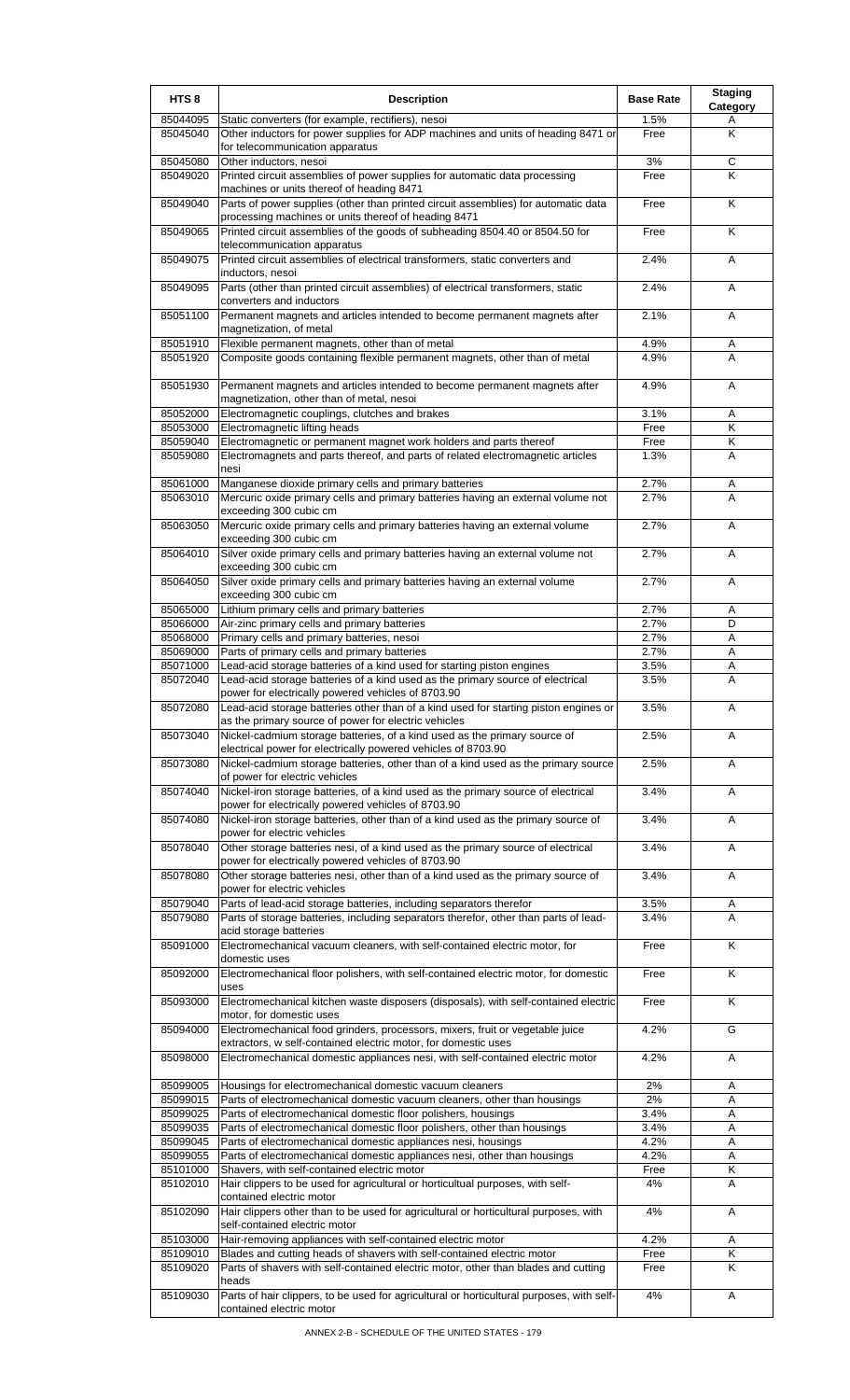| HTS <sub>8</sub>     | <b>Description</b>                                                                                                                                                 | <b>Base Rate</b> | <b>Staging</b><br><b>Category</b> |
|----------------------|--------------------------------------------------------------------------------------------------------------------------------------------------------------------|------------------|-----------------------------------|
| 85109040             | Parts of hair clippers, nesoi, with self-contained electric motor                                                                                                  | $4\%$            | Α                                 |
| 85109055             | Parts of hair-removing appliances of subheading 8510.30                                                                                                            | 4.2%             | Α                                 |
| 85111000<br>85112000 | Spark plugs<br>Ignition magnetos, magneto-dynamos and magnetic flywheels                                                                                           | 2.5%<br>2.5%     | Α<br>Α                            |
| 85113000             | Distributors and ignition coils                                                                                                                                    | 2.5%             | Α                                 |
| 85114000             | Starter motors and dual purpose starter-generators                                                                                                                 | 2.5%             | Α                                 |
| 85115000             | Generators nesi, of a kind used in conjunction with spark-ignition or compression-                                                                                 | 2.5%             | Α                                 |
| 85118020             | ignition internal-combustion engines<br>Voltage and voltage-current regulators with cut-out relays designed for use on 6,                                          | 2.5%             | Α                                 |
| 85118040             | 12 or 24 V systems<br>Voltage and voltage-current regulators with cut-out relays other than those                                                                  | Free             | Κ                                 |
| 85118060             | designed for use on 6, 12 or 24 V systems<br>Electrical ignition or starting equipment of a kind used for spark-ignition internal-                                 | 2.5%             | Α                                 |
| 85119020             | combustion or compression-ignition engines, nesi<br>Parts of voltage and voltage-current regulators with cut-out relays, designed for                              | 3.1%             | A                                 |
| 85119040             | use on 6, 12 or 24 V systems<br>Parts of voltage and voltage-current regulators with cut-out relays, other than<br>those designed for use on 6, 12 or 24 V systems | Free             | Κ                                 |
| 85119060             | Parts nesi of electrical ignition or starting equipment or generators used for spark-<br>or compression-ignition internal-combustion engines                       | 2.5%             | Α                                 |
| 85121020             | Electrical lighting equipment of a kind used on bicycles                                                                                                           | Free             | Κ                                 |
| 85121040             | Electrical visual signaling equipment of a kind used on bicycles                                                                                                   | 2.7%             | Α                                 |
| 85122020             | Electrical lighting equipment of a kind used for motor vehicles or cycles other than                                                                               | Free             | Κ                                 |
| 85122040             | bicycles<br>Electrical visual signaling equipment of a kind used for motor vehicles or cycles                                                                      | 2.5%             | Α                                 |
| 85123000             | other than bicycles<br>Electrical sound signaling equipment of a kind used for cycles or motor vehicles                                                            | 2.5%             | Α                                 |
|                      |                                                                                                                                                                    |                  |                                   |
| 85124020             | Defrosters and demisters of a kind used for cycles or motor vehicles                                                                                               | 2.5%             | Α                                 |
| 85124040<br>85129020 | Windshield wipers of a kind used for cycles or motor vehicles<br>Parts of electrical signaling equipment of a kind used for cycles or motor vehicles               | 2.5%<br>2.5%     | Α<br>A                            |
|                      |                                                                                                                                                                    |                  |                                   |
| 85129040             | Parts of electrical lighting equipment of a kind used on bicycles                                                                                                  | Free             | Κ                                 |
| 85129060             | Parts of electrical lighting equipment of a kind used for motor vehicles or cycles<br>other than bicycles                                                          | Free             | K                                 |
| 85129070             | Parts of defrosters and demisters of a kind used for cycles or motor vehicles                                                                                      | 2.5%             | Α                                 |
| 85129090             | Parts of windshield wipers of a kind used for motor vehicles or cycles                                                                                             | 2.5%             | Α                                 |
| 85131020             | Flashlights                                                                                                                                                        | 12.5%            | G                                 |
| 85131040             | Portable electric lamps designed to function by their own source of energy, other<br>than flashlights                                                              | 3.5%             | Α                                 |
| 85139020<br>85139040 | Parts of flashlights<br>Parts of portable electric lamps designed to function by their own source of                                                               | 12.5%<br>3.5%    | C<br>Α                            |
|                      | energy, other than flashlights                                                                                                                                     |                  |                                   |
| 85141000             | Resistance heated industrial or laboratory furnaces and ovens                                                                                                      | Free             | Κ                                 |
| 85142040             | Industrial or laboratory microwave ovens for making hot drinks or for cooking or<br>heating food                                                                   | 4%               | A                                 |
| 85142060             | Industrial or laboratory microwave ovens, nesoi                                                                                                                    | 4.2%             | Α                                 |
| 85142080             | Industrial or laboratory furnaces and ovens (other than microwave) functioning by<br>induction or dielectric loss                                                  | Free             | K                                 |
| 85143020             | Electric furnaces and ovens for diffusion, oxidation or annealing of semiconductor<br>wafers                                                                       | Free             | Κ                                 |
| 85143060             | Industrial or laboratory electric furnaces and ovens, nesoi, for the rapid heating of<br>semiconductor wafers                                                      | Free             | Κ                                 |
| 85143080             | Industrial or laboratory electric furnaces and ovens, nesoi                                                                                                        | 1.3%             | C                                 |
| 85144000<br>85149040 | Industrial or laboratory induction or dielectric heating equipment nesi<br>Parts of industrial or laboratory microwaves                                            | Free<br>4%       | Κ<br>Α                            |
| 85149080             | Parts of industrial or laboratory electric furnaces and ovens and other industrial or                                                                              | Free             | Κ                                 |
|                      | laboratory induction or dielectric heating equipment                                                                                                               |                  |                                   |
| 85151100<br>85151900 | Electric soldering irons and guns<br>Electric brazing or soldering machines and apparatus, other than soldering irons                                              | 2.5%<br>Free     | Α<br>K                            |
|                      | and guns                                                                                                                                                           |                  |                                   |
| 85152100             | Electric machines and apparatus for resistance welding of metal, fully or partly<br>automatic                                                                      | Free             | Κ                                 |
| 85152900             | Electric machines and apparatus for resistance welding of metal, other than fully<br>or partly automatic                                                           | Free             | Κ                                 |
| 85153100             | Electric machines and apparatus for arc (including plasma arc) welding of metals,<br>fully or partly automatic                                                     | 1.6%             | A                                 |
| 85153900             | Electric machines and apparatus for arc (including plasma arc) welding of metals,<br>other than fully or partly automatic                                          | 1.6%             | A                                 |
| 85158000             | Electric welding apparatus nesi, and electric machines and apparatus for hot<br>spraying metals or sintered metal carbides                                         | Free             | Κ                                 |
| 85159010             | Parts of electric welding die attach apparatus, tape automated bonders and wire<br>bonders of subheading 8515.80 for assembly of semiconductors                    | Free             | K                                 |
| 85159030<br>85159040 | Parts of electric welding machines and apparatus, nesoi<br>Parts of electric soldering or brazing machines & apparatus, & electric apparatus                       | 1.6%<br>Free     | D<br>K                            |
|                      | for hot spraying of metals or sintered metal carbides                                                                                                              |                  |                                   |
| 85161000             | Electric instantaneous or storage water heaters and immersion heaters                                                                                              | Free             | Κ                                 |
| 85162100<br>85162900 | Electric storage heating radiators<br>Electric space heating apparatus and electric soil heating apparatus, other than                                             | Free<br>3.7%     | Κ<br>Α                            |
|                      | storage heating radiators                                                                                                                                          |                  |                                   |
| 85163100             | Electrothermic hair dryers                                                                                                                                         | 3.9%             | Α                                 |
| 85163200             | Electrothermic hairdressing apparatus other than hair dryers                                                                                                       | 3.9%             | Α                                 |
| 85163300<br>85164020 | Electrothermic hand drying apparatus<br>Electric flatirons, travel type                                                                                            | Free<br>Free     | Κ<br>Κ                            |
| 85164040             | Electric flatirons, other than travel type                                                                                                                         | 2.8%             | Α                                 |
| 85165000             | Microwave ovens of a kind used for domestic purposes                                                                                                               | 2%               | G                                 |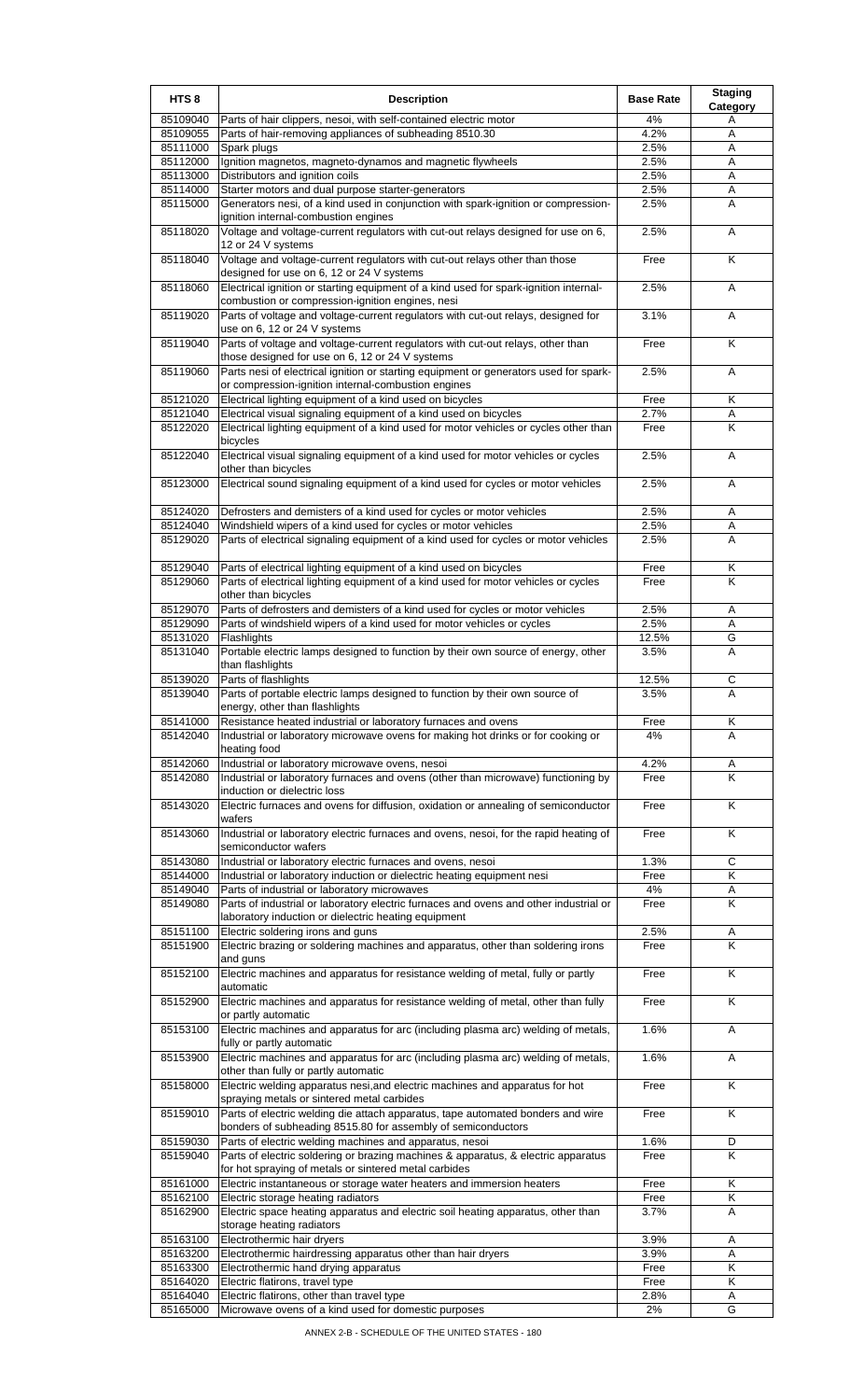| HTS <sub>8</sub>     | <b>Description</b>                                                                                                                                | <b>Base Rate</b> | <b>Staging</b><br>Category |
|----------------------|---------------------------------------------------------------------------------------------------------------------------------------------------|------------------|----------------------------|
| 85166040             | Electrothermic cooking stoves, ranges and ovens (excluding microwave ovens) of<br>a kind used for domestic purposes                               | Free             | Κ                          |
| 85166060             | Electrothermic cookers, cooking plates, boiling rings, grillers and roasters, nesi, of<br>a kind used for domestic purposes                       | 2.7%             | A                          |
| 85167100             | Electrothermic coffee or tea makers, for domestic purposes                                                                                        | 3.7%             | A                          |
| 85167200             | Electrothermic toasters, for domestic purposes                                                                                                    | 5.3%             | A                          |
| 85167900             | Electrothermic appliances nesi, of a kind used for domestic purposes                                                                              | 2.7%             | Α                          |
| 85168040             | Electric heating resistors assembled only with simple insulated former and<br>electrical connectors, used for anti-icing or de-icing              | Free             | K                          |
| 85168080             | Electric heating resistors, nesi                                                                                                                  | Free             | Κ                          |
| 85169005             | Parts of electric heaters or heating apparatus of subheading 8516.10, 8516.21 or<br>8516.29                                                       | 3.7%             | A                          |
| 85169015             | Housings for hand-drying apparatus of subheading 8516.33                                                                                          | 3.9%             | A                          |
| 85169025<br>85169035 | Housings and steel bases for electric flat irons of subheading 8516.40<br>Parts of domestic microwave ovens, assemblies, having more than one of: | 3.9%<br>Free     | Α<br>K                     |
| 85169045             | cooking chamber; structural supporting chassis; door; outer case<br>Parts of domestic microwave ovens, printed circuit assemblies                 | Free             | Κ                          |
| 85169050             | Parts of domestic microwave ovens, other nesi                                                                                                     | Free             | Κ                          |
| 85169055             | Parts of domestic electrothermic cooking stoves, ranges and ovens of subheading                                                                   | Free             | K                          |
|                      | 8516.60.40, cooking chambers whether or not assembled                                                                                             |                  |                            |
| 85169065             | Parts of domestic electrothermic cooking stoves, ranges and ovens of subheading<br>8516.60.40, top surface panels w/orw/o elements or controls    | Free             | Κ                          |
| 85169075             | Parts of domestic electrothermic cooking stoves, ranges and ovens of subheading<br>8516.60.40, door assemblies                                    | Free             | K                          |
| 85169080             | Parts of domestic electrothermic cooking stoves, ranges and ovens of subheading<br>8516.60.40, other nesi                                         | Free             | Κ                          |
| 85169085             | Housings for domestic electrothermic toasters                                                                                                     | 3.9%             | Α                          |
| 85169090             | Parts of electric instantaneous or storage water heaters and immersion heaters<br>and other domestic electrothermic appliance, nesi               | 3.9%             | A                          |
| 85171100             | Line telephone sets with cordless handsets                                                                                                        | Free             | Κ                          |
| 85171940             | Videophones                                                                                                                                       | Free             | K                          |
| 85171980             | Telephone sets, nesoi                                                                                                                             | Free             | Κ                          |
| 85172100             | <b>Facsimile machines</b>                                                                                                                         | Free             | Κ                          |
| 85172200             | Teleprinters                                                                                                                                      | Free             | K                          |
| 85173015<br>85173020 | Electrical central office telephone switching apparatus<br>Electrical private branch exchange telephonic switching apparatus                      | Free<br>Free     | Κ<br>Κ                     |
| 85173025             | Electronic key telephonic switching system                                                                                                        | Free             | Κ                          |
| 85173030             | Electrical telephonic switching apparatus, nesi                                                                                                   | Free             | K                          |
| 85173050             | Electrical telegraphic switching apparatus                                                                                                        | Free             | Κ                          |
| 85175010             | Modems, of a kind used with data processing machines of heading 8471                                                                              | Free             | Κ                          |
| 85175050             | Electrical apparatus for telephonic carrier-current line systems or for digital line<br>systems, nesoi                                            | Free             | K                          |
| 85175060             | Electrical apparatus for telegraphic carrier-current line systems, nesoi                                                                          | Free             | ĸ                          |
| 85175090             | Electrical apparatus for telegraphic digital line systems, nesoi                                                                                  | Free             | K                          |
| 85178010<br>85178020 | Other electrical telephonic apparatus, nesoi<br>Other electrical telegraphic apparatus, nesoi                                                     | Free<br>Free     | Κ<br>Κ                     |
| 85179004             | Parts of facsimile machines specified in additional U.S. note 7 to this chapter                                                                   | Free             | K                          |
| 85179008             | Parts of facsimile machines other than those specified in additional U.S. note 7 to                                                               | Free             | Κ                          |
|                      | this chapter                                                                                                                                      |                  |                            |
| 85179012             | Parts of telephone sets, incorporating printed circuit assemblies                                                                                 | Free             | Κ                          |
| 85179016             | Parts of teleprinters (including teletypewriters), incorporating printed circuit<br>assemblies                                                    | Free             | K                          |
| 85179024             | Parts of electrical telephonic switching or terminal apparatus, incorporating printed<br>circuit assemblies                                       | Free             | K                          |
| 85179026             | Parts of electrical telegraphic switching apparatus, nesi, incorporating printed<br>circuit assemblies                                            | Free             | Κ                          |
| 85179032             | Parts of electrical telephonic apparatus, nesi, incorporating printed circuit<br>assemblies                                                       | Free             | K                          |
| 85179034             | Parts of electrical telephonic or telegraphic apparatus, nesi, incorporating printed<br>circuit assemblies                                        | Free             | Κ                          |
| 85179036             | Printed circuit assemblies for telephonic switching or terminal apparatus (other                                                                  | Free             | K                          |
| 85179038             | than telephone sets)<br>Printed circuit assemblies for telephonic apparatus, other than switching or                                              | Free             | Κ                          |
| 85179044             | terminal apparatus<br>Printed circuit assemblies for telegraphic apparatus                                                                        | Free             | Κ                          |
| 85179048             | Parts of printed circuit assemblies for telephonic switching or terminal apparatus                                                                | Free             | K                          |
| 85179052             | (other than telephone sets)<br>Parts for printed circuit assemblies for telephonic apparatus, other than switching                                | Free             | K                          |
| 85179056             | or terminal apparatus<br>Parts for printed circuit assemblies for telegraphic apparatus                                                           | Free             | Κ                          |
| 85179058             | Other parts for telephonic switching or terminal apparatus (other than telephone<br>sets), nesi                                                   | Free             | K                          |
| 85179064             | Other parts for telephonic apparatus, other than switching or terminal apparatus,<br>nesi                                                         | Free             | Κ                          |
| 85179066             | Other parts for telegraphic apparatus, nesi                                                                                                       | Free             | Κ                          |
| 85181040             | Microphones having a frequency range of 300Hz-3.4kHz with diameter not over 10                                                                    | Free             | K                          |
| 85181080             | mm and height not over 3 mm, for telecommunication<br>Microphones and stands therefor, nesoi                                                      | 4.9%             | Α                          |
| 85182100             | Single loudspeakers mounted in their enclosures                                                                                                   | 4.9%             | Α                          |
| 85182200             | Multiple loudspeakers mounted in the same enclosure                                                                                               | 4.9%             | D                          |
| 85182940             | Loudspeakers not mounted in their enclosures, with frequency range of 300Hz to                                                                    | Free             | Κ                          |
|                      | 3.4kHz, with a diameter not over 50 mm, for telecommunication                                                                                     |                  |                            |
| 85182980             | Loudspeakers nesoi, not mounted in their enclosures, nesoi                                                                                        | 4.9%             | Α                          |
| 85183010             | Line telephone handsets                                                                                                                           | Free             | Κ                          |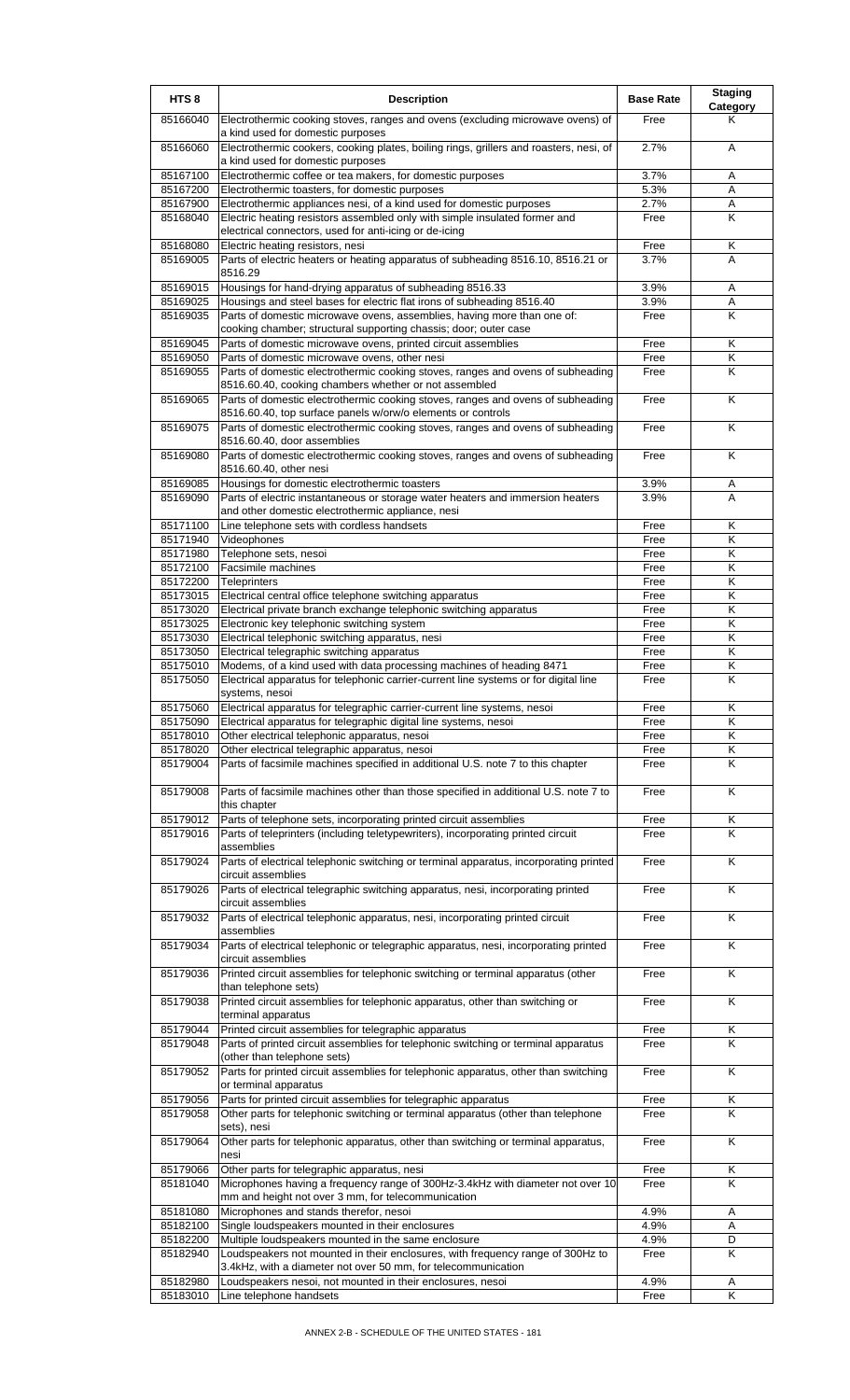| HTS <sub>8</sub>     | <b>Description</b>                                                                                                                                 | <b>Base Rate</b>                        | <b>Staging</b><br>Category |
|----------------------|----------------------------------------------------------------------------------------------------------------------------------------------------|-----------------------------------------|----------------------------|
| 85183020             | Headphones, earphones and combined microphone/speaker sets, other than<br>telephone handsets                                                       | 4.9%                                    | А                          |
| 85184010             | Audio-frequency electric amplifiers for use as repeaters in line telephony                                                                         | Free                                    | Κ                          |
| 85184020             | Audio-frequency electric amplifiers, other than for use as repeaters in line<br>telephony                                                          | 4.9%                                    | A                          |
| 85185000             | Electric sound amplifier sets                                                                                                                      | 4.9%                                    | Α                          |
| 85189020             | Printed circuit assemblies of line telephone handsets; parts of repeaters                                                                          | Free                                    | K                          |
| 85189040             | Parts of telephone handsets other than printed circuit assemblies                                                                                  | 8.5%                                    | Α                          |
| 85189060             | Printed circuit assemblies of the microphones of subheading 8518.10.40 or the<br>loudspeakers of subheading 8518.29.40                             | Free                                    | Κ                          |
| 85189080             | Parts of microphones & stands, loudspeakers, headphones & earphones nesi,<br>electric amplifiers, & electric sound amplifier sets, neso            | 4.9%                                    | Α                          |
| 85191000<br>85192100 | Coin- or token-operated record players<br>Record players, other than coin- or token-operated, without loudspeaker                                  | Free<br>Free                            | Κ<br>K                     |
| 85192900             |                                                                                                                                                    | 3.9%                                    | Α                          |
| 85193100             | Record players other than coin- or token-operated, with loudspeakers<br>Turntables with automatic record changing mechanism                        | 3.9%                                    | A                          |
| 85193900             | Turntables without automatic record changing mechanism                                                                                             | Free                                    | Κ                          |
| 85194000             | <b>Transcribing machines</b>                                                                                                                       | 3.9%                                    | Α                          |
| 85199200             | Pocket-size cassette players (non-recording)                                                                                                       | Free                                    | Κ                          |
| 85199340             | Cassette players (non-recording) designed exclusively for motor-vehicle                                                                            | 3.7%                                    | Α                          |
|                      | installation (non-recording)                                                                                                                       |                                         |                            |
| 85199380             | Cassette players (non-recording), nesoi                                                                                                            | Free                                    | Κ                          |
| 85199900             | Sound reproducing apparatus nesi, not incorporating a sound recording device                                                                       | Free                                    | K                          |
| 85201000             | Dictating machines not capable of operating without an external source of power                                                                    | Free                                    | K                          |
| 85202000             | Telephone answering machines                                                                                                                       | Free                                    | Κ                          |
| 85203200             | Digital audio magnetic tape recorders incorporating sound reproducing apparatus                                                                    | Free                                    | K                          |
| 85203300             | Cassette type magnetic tape recorders (other than digit audio type) incorporating<br>sound reproducing apparatus                                   | Free                                    | Κ                          |
| 85203900             | Magnetic tape recorders, other than cassette type, incorporating sound<br>reproducing apparatus                                                    | Free                                    | K                          |
| 85209000             | Sound recording apparatus, whether or not incorporating a sound reproducing<br>device, nesi                                                        | Free                                    | K                          |
| 85211030             | Color, cartridge or cassette magnetic tape-type video players                                                                                      | Free                                    | Κ                          |
| 85211060             | Color, cartridge or cassette magnetic tape-type video recording and reproducing<br>apparatus, nesi                                                 | Free                                    | Κ                          |
| 85211090             | Magnetic tape-type video recording or reproducing apparatus, other than color,<br>cartridge or cassette type                                       | Free                                    | K                          |
| 85219000             | Video recording or reproducing apparatus, other than magnetic tape-type                                                                            | Free                                    | Κ                          |
| 85221000             | Pick-up cartridges for use with apparatus of heading 8519 to 8521                                                                                  | 3.9%                                    | A                          |
| 85229025             | Assemblies & subassemblies of articles of 8520.90, consisting of 2 or more pieces                                                                  | 2%                                      | Α                          |
| 85229035             | fastened together, printed circuit assemblies<br>Assemblies & subassemblies of articles of 8520.90, consisting of 2 or more pieces                 | 2%                                      | Α                          |
|                      | fastened together, other than printed circuit assemblies                                                                                           |                                         |                            |
| 85229045<br>85229055 | Other parts of telephone answering machines, printed circuit assemblies<br>Other parts of telephone answering machines, other than printed circuit | Free<br>2%                              | Κ<br>A                     |
| 85229065             | assemblies<br>Parts and accessories of apparatus of headings 8519 to 8521, nesi, printed circuit                                                   | 2%                                      |                            |
|                      | assemblies                                                                                                                                         |                                         | Α                          |
| 85229075             | Parts and accessories of apparatus of headings 8519 to 8521, nesi, other than<br>printed circuit assemblies                                        | 2%                                      | Α                          |
| 85231100             | Prepared unrecorded magnetic tapes for sound recording or similar recording of<br>other phenomena, of a width not exceeding 4 mm                   | Free                                    | K                          |
| 85231200             | Prepared unrecorded magnetic tapes for sound recording or similar recording of<br>other phenomena, width exceeding 4 mm but not exceeding 6.5 mm   | Free                                    | Κ                          |
| 85231300             | Prepared unrecorded magnetic tapes for sound recording or similar recording of<br>other phenomena, of a width exceeding 6.5 mm                     | Free                                    | Κ                          |
| 85232000             | Prepared unrecorded magnetic discs for sound recording or similar recording of<br>other phenomena                                                  | Free                                    | Κ                          |
| 85233000             | Cards incorporating a magnetic stripe for sound recording or similar recording of<br>other phenomena, prepared but unrecorded                      | Free                                    | Κ                          |
| 85239000             | Prepared unrecorded media for sound recording or similar recording of other<br>phenomena, other than magnetic tapes and magnetic discs             | Free                                    | K                          |
| 85241000             | Phonograph records for sound or similarly recorded phenomena                                                                                       | 1.8%                                    | Α                          |
| 85243100             | Pre-recorded discs for laser reading systems, reproducing phenomena other than<br>sound or image                                                   | Free                                    | K                          |
| 85243200             | Pre-recorded discs for laser reading systems, reproducing sound only                                                                               | Free                                    | Κ                          |
| 85243940             | Recorded discs for laser system, instructions, data, sound & image, in binary,                                                                     | Free                                    | Κ                          |
|                      | manipulate & interactive, by ADP machine; propietary media                                                                                         |                                         |                            |
| 85243980             | Pre-recorded discs for laser reading systems, reproducing sound and images or<br>images only, nesoi                                                | 2.7%                                    | A                          |
| 85244000             | Pre-recorded magnetic tapes, reproducing phenomena other than sound or image                                                                       | Free                                    | K                          |
| 85245110             | Pre-recorded magnetic tapes, of a width not exceeding 4 mm, of news sound<br>recording relating to current events                                  | Free                                    | Κ                          |
| 85245130             | Pre-recorded magnetic tapes, of a width not exceeding 4 mm, nesoi                                                                                  | 4.8 cents/m2<br>of recording<br>surface | A                          |
| 85245210             | Pre-recorded magnetic video tape recordings of a width exceeding 4 mm but not                                                                      | 0.33 cents/lin.                         | A                          |
|                      | exceeding 6.5 mm                                                                                                                                   | m                                       |                            |
| 85245220             | Pre-recorded magnetic tapes of a width exceeding 4 mm but not exceeding 6.5<br>mm, nesoi                                                           | 4.8 cents/m2<br>of recording<br>surface | Α                          |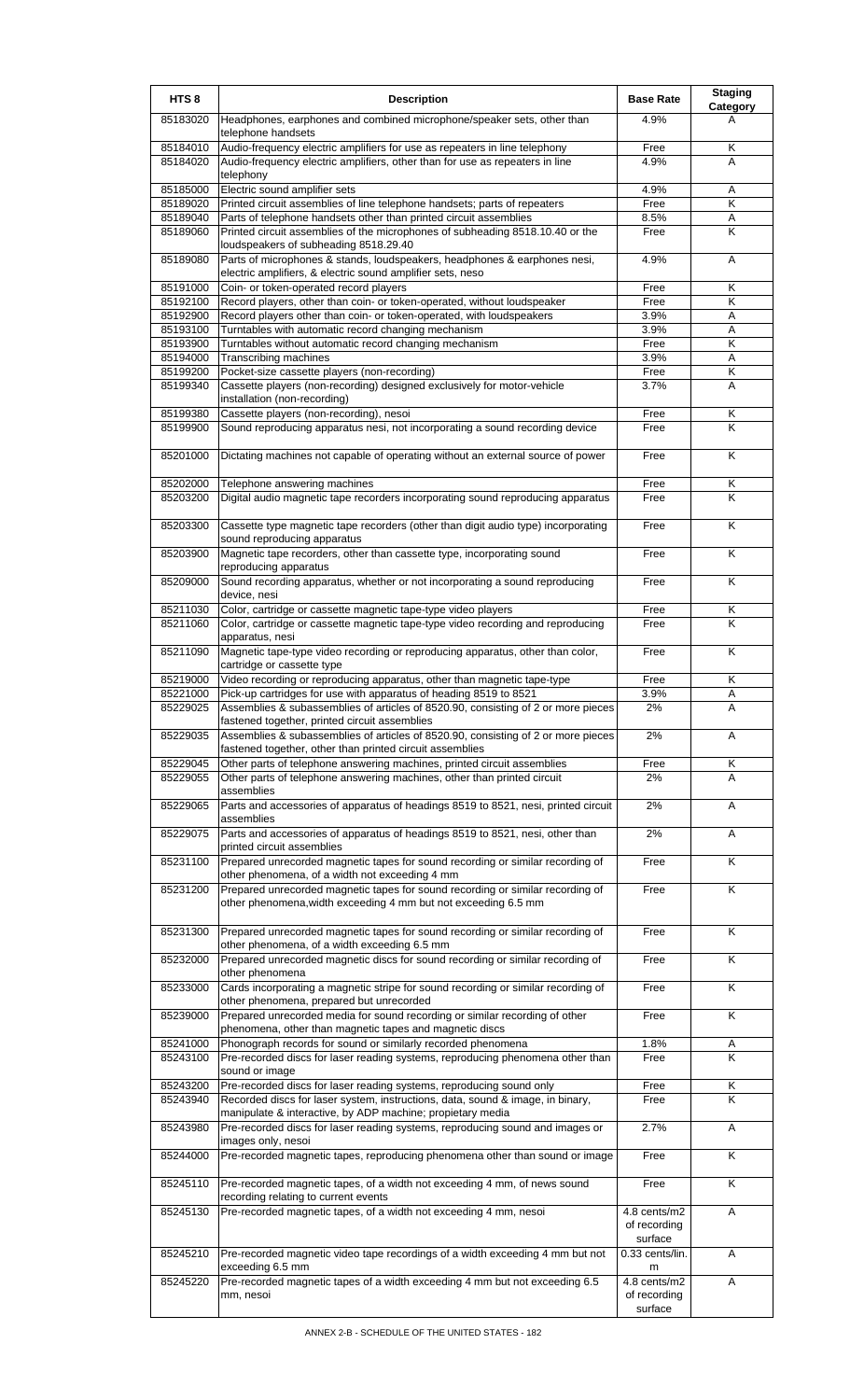| HTS <sub>8</sub>     | <b>Description</b>                                                                                                                                  | <b>Base Rate</b>        | <b>Staging</b> |
|----------------------|-----------------------------------------------------------------------------------------------------------------------------------------------------|-------------------------|----------------|
| 85245310             | Pre-recorded magnetic video tape recordings of a width exceeding 6.5 mm                                                                             | Free                    | Category<br>Κ  |
| 85245320             | Pre-recorded magnetic tapes of a width exceeding 6.5 mm, nesoi                                                                                      | 4.8 cents/m2            | A              |
|                      |                                                                                                                                                     | of recording<br>surface |                |
| 85246000             | Pre-recorded sound or other similar recorded phenomena, recorded on cards                                                                           | Free                    | K              |
|                      | incorporating a magnetic stripe                                                                                                                     |                         |                |
| 85249100             | Pre-recorded media, nesoi, with recordings of phenomena other than sound or<br>image                                                                | Free                    | K              |
| 85249920             | Master records or metal matrices therefrom for use in the production of sound                                                                       | Free                    | Κ              |
|                      | records for export; recordings on wire                                                                                                              |                         |                |
| 85249940<br>85251010 | Pre-recorded media of sound or other similar recorded phenomena, nesoi<br>Television transmission set top boxes which have a communication function | Free<br>Free            | Κ<br>Κ         |
| 85251030             | Transmission apparatus for television, nesoi                                                                                                        | 1.8%                    | Α              |
| 85251070             | Transmission apparatus for radiobroadcasting                                                                                                        | 3%                      | Α              |
| 85251090<br>85252005 | Transmission apparatus for radiotelephony or radiotelegraphy<br>Citizens Band (CB) transceivers, hand-held                                          | Free<br>Free            | K<br>K         |
| 85252015             | Citizens Band (CB) transceivers, other than hand-held                                                                                               | Free                    | Κ              |
| 85252020             | Low-power radiotelephonic transceivers operating on frequencies from 49.82 to<br>49.90 Mhz                                                          | Free                    | Κ              |
| 85252030             | Transceivers nesi, for radiotelephony, radiotelegraphy or radiobroadcasting                                                                         | Free                    | Κ              |
| 85252090             | Transmission apparatus incorp. reception app. (other than transceivers) for                                                                         | Free                    | K              |
| 85253030             | radiotelephony, radiotelegraphy, radiobroadcasting or television<br>Television cameras, gyrostabilized                                              | 2.1%                    |                |
| 85253060             | Television cameras, studio type, other than shoulder-carried or other portable                                                                      | 2.1%                    | Α<br>A         |
|                      | cameras                                                                                                                                             |                         |                |
| 85253090             | Television cameras, nesi<br>Digital still image video cameras                                                                                       | 2.1%                    | Α<br>Κ         |
| 85254040<br>85254080 | Still image video cameras (other than digital) and other video camera recorders                                                                     | Free<br>2.1%            | A              |
|                      |                                                                                                                                                     |                         |                |
| 85261000<br>85269100 | Radar apparatus                                                                                                                                     | Free<br>Free            | Κ<br>Κ         |
| 85269200             | Radio navigational aid apparatus, other than radar<br>Radio remote control apparatus                                                                | 4.9%                    | Α              |
| 85271200             | Pocket-size radio cassette players                                                                                                                  | Free                    | Κ              |
| 85271311             | Radio-tape player combination (other than pocket-size radio cassette<br>type), nonrecording, capable of operating w/o an external source of power   | Free                    | Κ              |
| 85271320             | Radio-tape recorder combinations, capable of operating without an external                                                                          | Free                    | K              |
|                      | source of power, nesoi                                                                                                                              |                         |                |
| 85271340             | Radio-phonograph combinations, capable of operating without external power<br>source, nesoi                                                         | Free                    | Κ              |
| 85271360             | Radiobroadcast receivers capable of operating without external power source,                                                                        | Free                    | K              |
|                      | combined with sound recording or reproducing apparatus, nesoi                                                                                       |                         |                |
| 85271910             | Radiobroadcast receivers, able to operate w/o external power, with clock or clock-<br>timer, valued not over \$40, not for motor vehicles           | Free                    | Κ              |
| 85271950             | Radiobroadcast receivers, capable of operation w/o external power, nesi                                                                             | 3%                      | A              |
| 85272110             | Radio-tape player combinations not operable without external power source, for                                                                      | 2%                      | A              |
| 85272140             | motor vehicles<br>Radiobroadcast receivers not operable w/o external power source, for motor veh.,                                                  | Free                    | K              |
|                      | combined with sound recording/reproducing apparatus, nesi                                                                                           |                         |                |
| 85272940             | Radiobroadcast receivers, not operating w/o external power, for motor vehicles,<br>w/o sound recording or reproducing apparatus, FM or AM/FM        | 4.4%                    | Α              |
| 85272980             | Radiobroadcast receivers, not operating w/o external power, for motor vehicles,                                                                     | 4.4%                    | A              |
|                      | w/o sound recording or reproducing apparatus, other                                                                                                 |                         |                |
| 85273105             | Radiobroadcast receiver combined w/ sound recording or reproducing apparatus<br>for connection to telegraphic/telephonic apparatus/network          | 4.9%                    | Α              |
| 85273140             | Radiobroadcast receiver combinations incorporating tape players, nesi                                                                               | 1%                      | Α              |
| 85273150             | Radiobroadcast receiver combinations incorporating tape recorders, nesi                                                                             | 2.5%                    | Α              |
| 85273160             | Radiobroadcast receivers combined with sound recording or reproducing<br>apparatus, nesi                                                            | Free                    | K              |
| 85273210             | Radiobroadcast receiver with clock or clock-timer, n/for m.v., n/combined w/sound                                                                   | Free                    | K              |
|                      | recording or reproducing app., valued $<$ or $=$ \$40 ea                                                                                            |                         |                |
| 85273250             | Radiobroadcast receiver with clock or clock timer, n/for m.v., n/combined w/sound<br>recording or reproducing app., valued > \$40 ea                | 3%                      | A              |
| 85273900             | Radiobroadcast receivers nesi, including apparatus capable of receiving also                                                                        | 3%                      | Α              |
|                      | radiotelephony or radiotelegraphy                                                                                                                   |                         | K              |
| 85279040             | Radio reception apparatus nesi, for connection to telegraphic/telephonic apparatus<br>or instruments or to telegraphic/telephonic networks          | Free                    |                |
| 85279050             | Infant nursery monitor systems, consisting, in the same package, of a radio                                                                         | Free                    | Κ              |
| 85279086             | transmitter, electrical adapter and radio receiver<br>Radiotelegraphy or radiotelephony paging receivers                                            | Free                    | Κ              |
| 85279095             | Reception apparatus for radiotelegraphy, radiotelephony, radiobroadcasting, nesoi                                                                   | 6%                      | A              |
|                      |                                                                                                                                                     |                         |                |
| 85281204             | Incomplete or unfinished color tv reception apparatus, w/o cathode-ray tube, flat<br>panel screen, or similar display, incorp. VCR or player        | Free                    | K              |
| 85281208             | Incomplete or unfinished color tv reception apparatus, w/o cathode-ray tube, flat                                                                   | Free                    | K              |
|                      | panel screen, or similar display, n/incorp. VCR or player                                                                                           |                         |                |
| 85281212             | Non-high definition color television reception apparatus, nonprojection, w/CRT,<br>video display diag. not ov 34.29 cm, incorp. a VCR or player     | Free                    | K              |
| 85281216             | Non-high def. color television reception app., nonprojection, w/CRT, display diag.                                                                  | 3.9%                    | A              |
| 85281220             | ov 34.29 cm but n/ov 35.56 cm, incorp. VCR or player<br>Non-high def. color television reception app., nonprojection, w/CRT, video display          | Free                    | K              |
|                      | diag. not ov 34.29 cm, not incorporating VCR or player                                                                                              |                         |                |
| 85281224             | Non-high def. color television reception app., nonprojection, w/CRT, display diag.                                                                  | 5%                      | A              |
| 85281228             | ov 34.29 cm but n/ov 35.56 cm, n/incorp. VCR or player<br>Non-high definition color television reception app., nonprojection, w/CRT, video          | 3.9%                    | Α              |
|                      | display diag. ov 35.56 cm, incorporating a VCR or player                                                                                            |                         |                |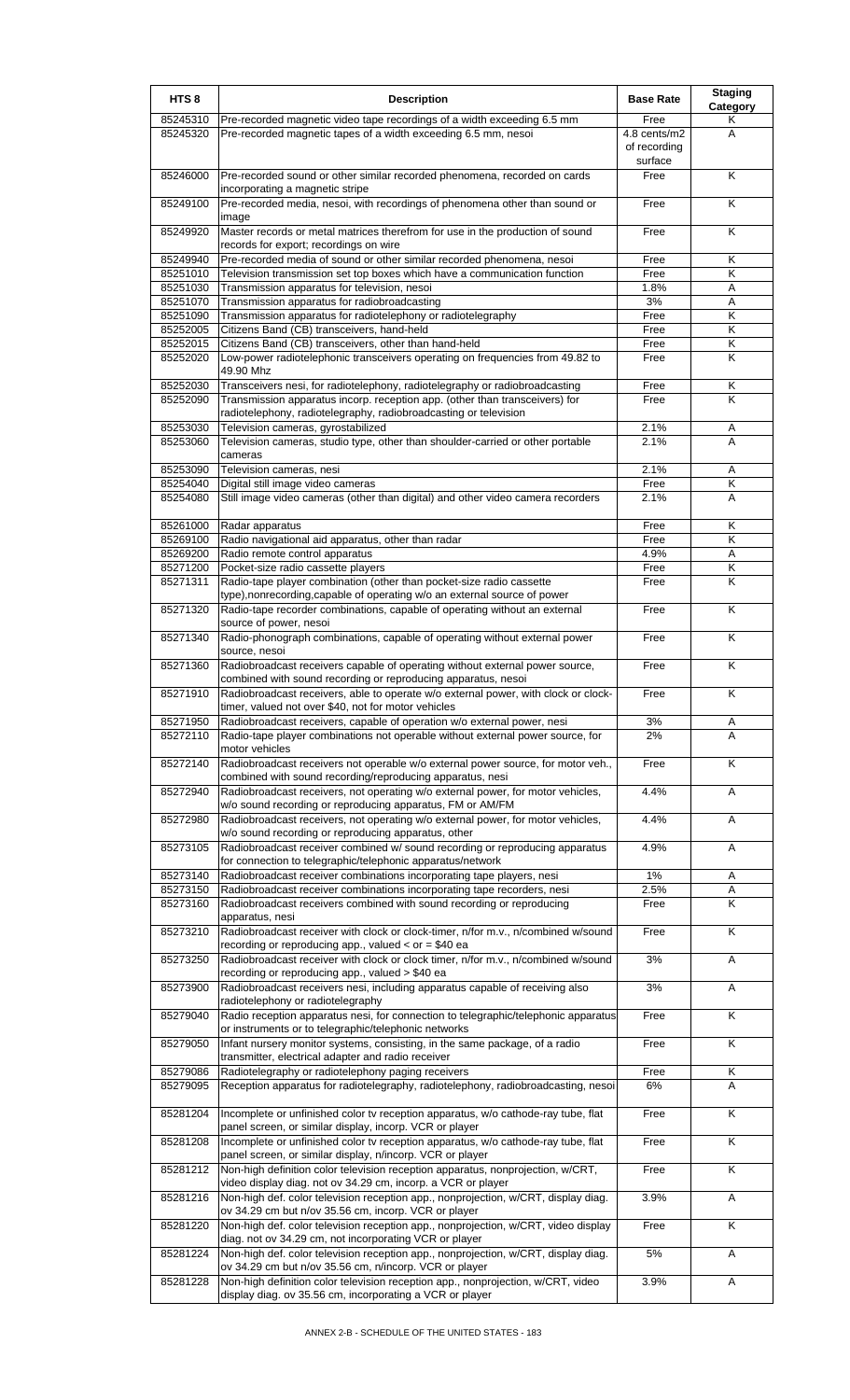| HTS <sub>8</sub>     | <b>Description</b>                                                                                                                                | <b>Base Rate</b> | <b>Staging</b><br>Category   |
|----------------------|---------------------------------------------------------------------------------------------------------------------------------------------------|------------------|------------------------------|
| 85281232             | Non-high definition color television reception apparatus, nonprojection, w/CRT,<br>video display diag. ov 35.56 cm, not incorp. a VCR or player   | 5%               | A                            |
| 85281236             | Non-high definition color television reception apparatus, projection type, with a<br>cathode-ray tube, incorporating a VCR or player              | 3.9%             | A                            |
| 85281240             | Non-high definition color television reception apparatus, projection type, with a<br>cathode-ray tube, not incorporating a VCR or player          | 5%               | Α                            |
| 85281244             | High definition color television reception apparatus, nonprojection, with cathode-<br>ray tube, incorporating a VCR or player                     | 3.9%             | Α                            |
| 85281248             | High definition color television reception apparatus, nonprojection, with cathode-<br>ray tube, not incorporating a VCR or player                 | 5%               | Α                            |
| 85281252             | High definition color television reception apparatus, projection type, with cathode-                                                              | 3.9%             | Α                            |
| 85281256             | ray tube, incorporating a VCR or player<br>High definition color television reception apparatus, projection type, with cathode-                   | 5%               | A                            |
| 85281262             | ray tube, not incorporating a VCR or player<br>Color television reception apparatus w/flat panel screen, video display diagonal                   | Free             | K                            |
| 85281264             | n/ov 34.29 cm, incorporating a VCR or player<br>Color television reception apparatus w/flat panel screen, video display diagonal                  | 3.9%             | $\overline{c}$               |
| 85281268             | over 34.29 cm, incorporating a VCR or player<br>Color television reception apparatus w/flat panel screen, video display diagonal                  | Free             | Κ                            |
| 85281272             | n/o 34.29 cm, not incorporating a VCR or player<br>Color television reception apparatus w/flat panel screen, video display diagonal               | 5%               | C                            |
| 85281276             | over 34.29 cm, not incorporating a VCR or player<br>Color television reception apparatus nesoi, video display diagonal not over 34.29             | Free             | $\overline{\mathsf{K}}$      |
| 85281280             | cm, incorporating a VCR or player<br>Color television reception apparatus nesoi, video display diagonal over 34.29 cm,                            | 3.9%             | $\overline{c}$               |
| 85281284             | incorporating a VCR or player<br>Color television reception apparatus nesoi, video display diagonal not over 34.29                                | Free             | Κ                            |
| 85281292             | cm, not incorporating a VCR or player<br>Color TV reception set top boxes with a communication function, nesoi                                    | Free             | Κ                            |
| 85281293             | Color TV reception printed circuit assemblies incorporating a tuner, of a kind used                                                               | Free             | K                            |
| 85281297             | with ADP machines of heading 8471, nesoi<br>Color television reception apparatus nesoi, video display diagonal over 34.29 cm,                     | 5%               | $\overline{c}$               |
| 85281300             | not incorporating a VCR or player, nesoi<br>Black and white or other monochrome television reception apparatus                                    | 5%               |                              |
| 85282105             | Incomplete or unfinished color video monitors, w/o cathode-ray tube, flat panel                                                                   | Free             | Α<br>$\overline{\mathsf{K}}$ |
| 85282110             | screen or similar display device, incorp. VCR or player<br>Incomplete or unfinished color video monitors, w/o cathode-ray tube, flat panel        | Free             | K                            |
| 85282116             | screen or similar display device, not incorp. VCR or player<br>Non-high definition color video monitors, nonprojection type, w/CRT, video display | Free             | K                            |
| 85282119             | diagonal not over 34.29 cm, incorporating VCR or player<br>Non-high definition color video monitors, nonprojection, w/CRT, video display diag.    | 3.9%             | Α                            |
| 85282124             | ov 34.29 cm but n/ov 35.56 cm, incorp. VCR or player<br>Non-high definition color video monitors, nonprojection type, w/CRT, video display        | Free             | Κ                            |
| 85282129             | diagonal not over 34.29 cm, not incorp. VCR or player<br>Non-high definition color video monitors, nonprojection, w/CRT, video display diag.      | 5%               | A                            |
| 85282134             | ov 34.29 cm but n/ov 35.56 cm, not incorp. VCR or player<br>Non-high definition color video monitors, nonprojection type, w/CRT, video display    | 3.9%             | Α                            |
| 85282139             | diagonal over 35.56 cm, incorporating VCR or player<br>Non-high definition color video monitors, nonprojection type, w/CRT, video display         | 5%               | Α                            |
| 85282141             | diagonal over 35.56 cm, not incorporating VCR or player<br>Non-high definition color video monitors, projection type, with cathode-ray tube,      | 3.9%             | Α                            |
| 85282142             | incorporating VCR or player<br>Non-high definition color video monitors, projection type, with cathode-ray tube,                                  | 5%               | A                            |
| 85282144             | not incorporating VCR or player<br>High definition color video monitors, nonprojection type, with cathode-ray tube,                               | 3.9%             | Α                            |
| 85282149             | incorporating VCR or player<br>High definition color video monitors, nonprojection type, with cathode-ray tube, not                               | 5%               | Α                            |
| 85282151             | incorporating VCR or player<br>High definition color video monitors, projection type, with cathode-ray tube,                                      | 3.9%             | Α                            |
| 85282152             | incorporating VCR or player<br>High definition color video monitors, projection type, with cathode-ray tube, not                                  | 5%               | Α                            |
| 85282155             | incorporating VCR or player<br>Color video monitors w/flat panel screen, video display diagonal n/ov 34.29 cm,                                    | Free             | K                            |
| 85282160             | incorporate VCR or player<br>Color video monitors w/flat panel screen, video display diagonal over 34.29 cm,                                      | 3.9%             | Α                            |
| 85282165             | incorporating VCR or player                                                                                                                       |                  | K                            |
|                      | Color video monitors w/flat panel screen, video display diagonal n/ov 34.29 cm,<br>not incorporate VCR or player                                  | Free             |                              |
| 85282170             | Color video monitors w/flat panel screen, video display diagonal over 34.29 cm,<br>not incorporate VCR or player                                  | 5%               | A                            |
| 85282175             | Color video monitors nesoi, with video display diagonal not over 34.29 cm,<br>incorporating VCR or player                                         | Free             | K                            |
| 85282180             | Color video monitors nesoi, with video display diagonal over 34.29 cm,<br>incorporating VCR or player                                             | 3.9%             | A                            |
| 85282185             | Color video monitors nesoi, with video display diagonal not over 34.29 cm, not<br>incorporating VCR or player                                     | Free             | K                            |
| 85282190             | Color video monitors nesoi, with video display diagonal over 34.29 cm, not<br>incorporating VCR or player                                         | 5%               | Α                            |
| 85282200<br>85283010 | Black and white or other monochrome video monitors<br>Incomplete or unfinished color video projectors, w/o cathode-ray tube, flat panel           | $5\%$<br>Free    | A<br>K                       |
|                      | screen or similar display device, incorp. VCR or player                                                                                           |                  | $\overline{\mathsf{K}}$      |
| 85283020             | Incomplete or unfinished color video projectors, w/o cathode-ray tube, flat panel<br>screen or similar display, not incorp. VCR or player         | Free             |                              |
| 85283030             | Non-high definition color video projectors, with a cathode-ray tube, incorporating<br>VCR or player                                               | 3.9%             | A                            |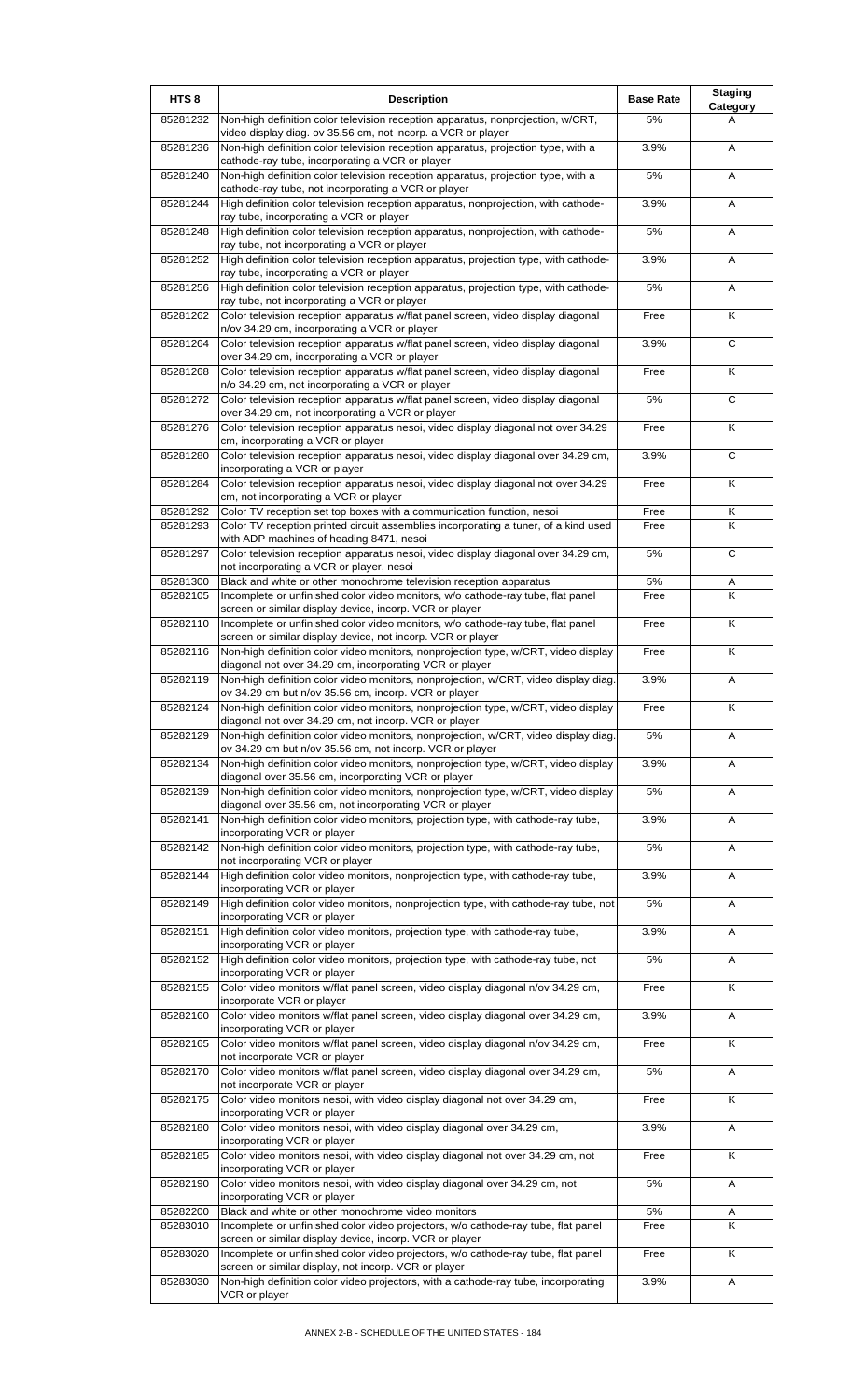| HTS <sub>8</sub>     | <b>Description</b>                                                                                                                                   | <b>Base Rate</b> | <b>Staging</b><br>Category |
|----------------------|------------------------------------------------------------------------------------------------------------------------------------------------------|------------------|----------------------------|
| 85283040             | Non-high definition color video projectors, with a cathode-ray tube, not<br>incorporating VCR or player                                              | 5%               | А                          |
| 85283050             | High definition color video projectors, with a cathode-ray tube, incorporating VCR<br>or player                                                      | 3.9%             | A                          |
| 85283060             | High definition color video projectors, with a cathode-ray tube, not incorporating<br>VCR or player                                                  | 5%               | A                          |
| 85283062             | Color video projectors w/flat panel screen, video display diagonal not over 34.29<br>cm, incorporating VCR or player                                 | Free             | K                          |
| 85283064             | Color video projectors w/flat panel screen, video display diagonal over 34.29 cm,<br>incorporating VCR or player                                     | 3.9%             | A                          |
| 85283066             | Color video projectors w/flat panel screen, video display diagonal not over 34.29<br>cm, not incorporating VCR or player                             | Free             | Κ                          |
| 85283068             | Color video projectors w/flat panel screen, video display diagonal over 34.29 cm,<br>not incorporating VCR or player                                 | 5%               | A                          |
| 85283072             | Color video projectors nesoi, incorporating video recording or reproducing<br>apparatus                                                              | 3.9%             | A                          |
| 85283078             | Color video projectors nesoi, not incorporating a video recording or reproducing<br>apparatus                                                        | 5%               | Α                          |
| 85283090<br>85291020 | Black and white or other monochrome video projectors<br>Television antennas and antenna reflectors, and parts suitable for use therewith             | 5%<br>1.8%       | Α<br>A                     |
|                      |                                                                                                                                                      |                  |                            |
| 85291040             | Radar, radio navigational aid and radio remote control antennas and antenna<br>reflectors, and parts suitable for use therewith                      | Free             | K                          |
| 85291070             | Antennas and antenna reflectors of a kind used with apparatus for radiotelephony<br>or radiotelegraphy                                               | Free             | Κ                          |
| 85291090             | Antennas and antenna reflectors of all kinds and parts, for use solely or principally<br>with apparatus of headings 8525 to 8528, nesoi              | 3%               | A                          |
| 85299001<br>85299003 | Printed circuit assemblies for television tuners<br>Printed circuit boards and ceramic substrates and subassemblies thereof for color                | 3%<br>4%         | С<br>C                     |
|                      | TV, with components listed in add. U.S. note 4, chap. 85                                                                                             |                  |                            |
| 85299006             | Printed circuit boards and ceramic substrates and subassemblies thereof for color<br>TV, nesi                                                        | Free             | Κ                          |
| 85299009             | Printed circuit assemblies for television cameras                                                                                                    | 3.3%             | C                          |
| 85299013             | Printed circuit assemblies for television apparatus, nesi                                                                                            | 2.9%             | C                          |
| 85299016             | Printed circuit assemblies which are subassemblies of radar, radio nav. aid or<br>remote control apparatus, of 2 or more parts joined together       | 3.2%             | $\mathsf{C}$               |
| 85299019             | Printed circuit assemblies, nesi, for radar, radio navigational aid or radio remote<br>control apparatus                                             | 3.2%             | $\overline{c}$             |
| 85299022             | Other printed circuit assemblies suitable for use solely or principally with the<br>apparatus of headings 8525 to 8528, nesi                         | Free             | K                          |
| 85299026             | Transceiver assemblies for the apparatus of subheading 8526.10, other than<br>printed circuit assemblies                                             | 3.2%             | $\overline{c}$             |
| 85299029             | I uners for television apparatus, other than printed circuit assemblies                                                                              | 3%               |                            |
| 85299033             | Printed circuit boards and ceramic substrates and subassemblies thereof for color                                                                    | 4%               | C                          |
| 85299036             | TV, with components listed in add. U.S. note 4, chap. 85<br>Printed circuit boards and ceramic substrates and subassemblies thereof for color        | Free             | K                          |
| 85299039             | TV, nesi<br>Parts of television receivers specified in U.S. note 10 to chapter 85, other than<br>printed circuit assemblies, nesi                    | 2.9%             | $\overline{c}$             |
| 85299043             | Printed circuit boards and ceramic substrates and subassemblies thereof for color<br>TV, with components listed in add. U.S. note 4, chap. 85        | 4%               | $\overline{c}$             |
| 85299046             | Printed circuit boards and ceramic substrates and subassemblies thereof for color<br>TV, nesi                                                        | Free             | Κ                          |
| 85299049             | Combinations of parts of television receivers specified in U.S. note 10 to chapter<br>85, other than printed circuit assemblies, nesi                | 2.9%             | $\overline{c}$             |
| 85299053             | Flat panel screen assemblies for the apparatus of subheadings 8528.12.62,                                                                            | 2.9%             | D                          |
| 85299063             | 8528.12.64, 8528.12.68, 8528.12.72, 8528.21.55 and 7 other HTS<br>Parts of printed circuit assemblies (including face plates and lock latches) for   | 3.3%             | C                          |
| 85299069             | television cameras<br>Parts of printed circuit assemblies (including face plates and lock latches) for                                               | 2.9%             | C                          |
| 85299073             | television apparatus other than television cameras<br>Parts of printed circuit assemblies (including face plates and lock latches) for               | 3.2%             | $\overline{c}$             |
| 85299075             | radar, radio navigational aid or radio remote control app.<br>Parts of printed circuit assemblies (including face plates and lock latches) for other | Free             | Κ                          |
| 85299078             | apparatus of headings 8525 to 8528, nesi<br>Mounted lenses for use in closed circuit television cameras, seperately imported,                        | Free             | Κ                          |
|                      | w/ or w/o attached elec. connectors or motors                                                                                                        |                  |                            |
| 85299081<br>85299083 | Other parts of television camers, nesi<br>Other parts of television apparatus (other than television cameras), nesi                                  | 3.3%<br>2.9%     | C<br>$\mathsf C$           |
| 85299086             | Parts suitable for use solely or principally with the apparatus of 8525 and 8527<br>(except television apparatus or cellular phones), nesi           | Free             | Κ                          |
| 85299088             | Printed circuit boards and ceramic substrates and subassemblies thereof for color                                                                    | 4%               | C                          |
| 85299089             | TV, with components listed in add. U.S. note 4, chap. 85<br>Printed circuit boards and ceramic substrates and subassemblies thereof for color        | Free             | Κ                          |
| 85299093             | TV, nesi<br>Parts of television apparatus, nesi                                                                                                      | 2.9%             |                            |
| 85299095             | Assemblies and subassemblies of radar, radio navigational aid or remote control                                                                      | $3.2\%$          | Α<br>С                     |
| 85299097             | apparatus, of 2 or more parts joined together, nesi<br>Parts suitable for use solely or principally in radar, radio navigational aid or radio        | 3.2%             | $\overline{c}$             |
| 85299099             | remote control apparatus, nesi<br>Parts suitable for use solely or principally with the apparatus of headings 8525 to                                | Free             | $\overline{\mathsf{K}}$    |
| 85301000             | 8528, nesi<br>Electrical signaling, safety or traffic control equipment for railways, streetcar lines                                                | Free             | Κ                          |
| 85308000             | or subways<br>Electrical signaling, safety or traffic control equipment for roads, inland waterways,                                                 | Free             | Κ                          |
|                      | parking facilities, port installations or airfields                                                                                                  |                  |                            |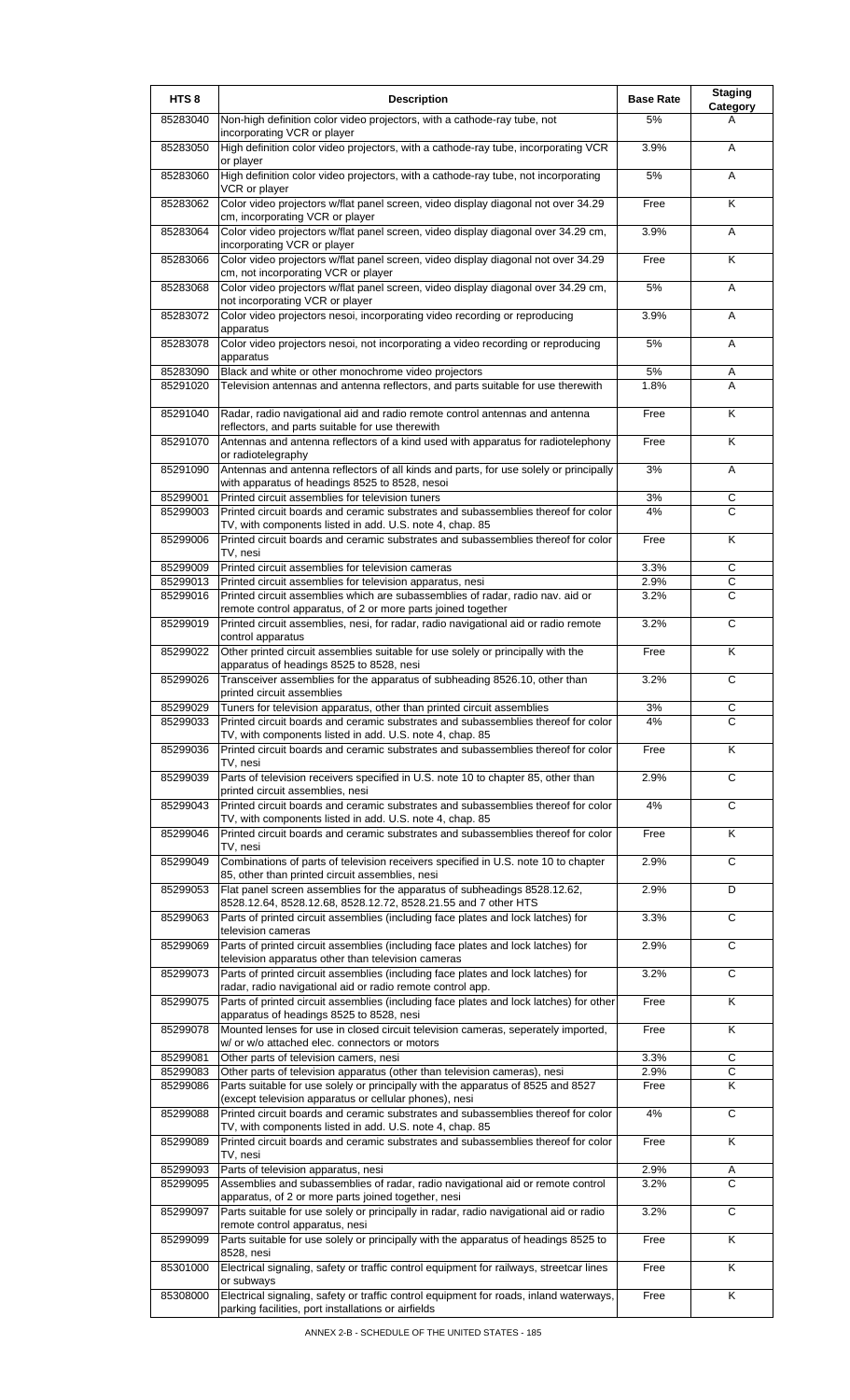| HTS <sub>8</sub>     | <b>Description</b>                                                                                                                                  | <b>Base Rate</b> | <b>Staging</b><br>Category |
|----------------------|-----------------------------------------------------------------------------------------------------------------------------------------------------|------------------|----------------------------|
| 85309000             | Parts for electrical signaling, safety or traffic control equipment                                                                                 | Free             | Κ                          |
| 85311000             | Electric burglar or fire alarms and similar apparatus                                                                                               | 1.3%             | Α                          |
| 85312000             | Indicator panels incorporating liquid crystal devices (LCD's) or light emitting diodes<br>(LED's)                                                   | Free             | K                          |
| 85318000             | Electric sound or visual signaling apparatus, other than burglar or fire alarms or<br>indicator panels incorporating LCD's or LED's                 | 1.3%             | Α                          |
| 85319015             | Printed circuit assemblies of the panels of subheading 8531.20                                                                                      | Free             | Κ                          |
| 85319030             | Printed circuit assemblies of electric sound or visual signaling apparatus, nesoi                                                                   | 1.3%             | A                          |
| 85319075             | Parts of the panels of subheading 8531.20, other than printed circuit assemblies                                                                    | Free             | K                          |
| 85319090             | Parts of electric sound or visual signaling apparatus, nesoi                                                                                        | 1.3%             | Α                          |
| 85321000             | Fixed electrical capacitors designed for use in 50/60 Hz circuits and having a<br>reactive power handling capacity of not less than 0.5 kvar        | Free             | K                          |
| 85322100             | Tantalum fixed capacitors                                                                                                                           | Free             | Κ                          |
| 85322200             | Aluminum electrolytic fixed capacitors                                                                                                              | Free             | Κ                          |
| 85322300             | Ceramic dielectric fixed capacitors, single layer                                                                                                   | Free             | Κ                          |
| 85322400<br>85322500 | Ceramic dielectric fixed capacitors, multilayer<br>Dielectric fixed capacitors of paper or plastics                                                 | Free<br>Free     | Κ<br>Κ                     |
| 85322900             | Fixed electrical capacitors, nesi                                                                                                                   | Free             | Κ                          |
| 85323000             | Variable or adjustable (pre-set) electrical capacitors                                                                                              | Free             | Κ                          |
| 85329000             | Parts of electrical capacitors, fixed, variable or adjustable (pre-set)                                                                             | Free             | K                          |
| 85331000             | Electrical fixed carbon resistors, composition or film types                                                                                        | Free             | Κ                          |
| 85332100             | Electrical fixed resistors, other than composition or film type carbon resistors, for a<br>power handling capacity not exceeding 20 W               | Free             | K                          |
| 85332900             | Electrical fixed resistors, other than composition or film type carbon resistors, for a<br>power handling capacity exceeding 20 W                   | Free             | Κ                          |
| 85333100             | Electrical wirewound variable resistors, including rheostats and potentiometers, for<br>a power handling capacity not exceeding 20 W                | Free             | K                          |
| 85333900             | Electrical wirewound variable resistors, including rheostats and potentiometers, for<br>a power handling capacity exceeding 20 W                    | Free             | Κ                          |
| 85334040             | Metal oxide resistors                                                                                                                               | Free             | Κ                          |
| 85334080             | Electrical variable resistors, other than wirewound, including rheostats and<br>potentiometers                                                      | Free             | K                          |
| 85339040             | For the goods of subheading 8533.40, of ceramic or metallic materials, electrically<br>or mechanically reactive to changes in temperature           | Free             | K                          |
| 85339080             | Other parts of electrical resistors, including rheostats and potentiometers, nesi                                                                   | Free             | K                          |
| 85340000             | Printed circuits, without elements (other than connecting elements) fitted thereon                                                                  | Free             | Κ                          |
| 85351000             | Fuses, for a voltage exceeding 1,000 V                                                                                                              | 2.7%             | A                          |
| 85352100             | Automatic circuit breakers, for a voltage of less than 72.5 kV, but exceeding 1,000                                                                 | 2.7%             | A                          |
| 85352900             | Automatic circuit breakers, for a voltage of 72.5 kV or more                                                                                        | 2%               | A                          |
| 85353000             | Isolating switches and make-and-break switches, for a voltage exceeding 1,000 V                                                                     | 2.7%             | A                          |
| 85354000             | Lightning arrestors, voltage limiters and surge suppressors, for a voltage<br>exceeding 1,000 V                                                     | 2.7%             | A                          |
| 85359040             | Electrical motor starters and electrical motor overload protector, for a voltage<br>exceeding 1,000 V                                               | 2.7%             | Α                          |
| 85359080             | Electrical apparatus nesi for switching, protecting, or making connections for<br>electrical circuits, for a voltage exceeding 1,000 V, nesi        | 2.7%             | Α                          |
| 85361000             | Fuses, for a voltage not exceeding 1,000 V                                                                                                          | 2.7%<br>2.7%     | Α                          |
| 85362000<br>85363040 | Automatic circuit breakers, for a voltage not exceeding 1,000 V<br>Electrical motor overload protectors, for a voltage not exceeding 1,000 V, nesi  | 2.7%             | Α<br>A                     |
| 85363080             | Electrical apparatus for protecting electrical circuits, for a voltage not exceeding                                                                | 2.7%             | A                          |
| 85364100             | 1,000 V, nesi<br>Relays for switching, protecting or making connections to or in electrical circuits,                                               | 2.7%             | A                          |
| 85364900             | for a voltage not exceeding 60 V<br>Relays for switching, protecting or making connections to or in electrical circuits,                            | 2.7%             | Α                          |
| 85365040             | for a voltage exceeding 60 but not exceeding 1,000 V<br>Electrical motor starters (which are switches), for a voltage not exceeding 1,000 V         | 2.7%             | A                          |
| 85365070             | Certain specifed electronic and electromechanical snap-action switches, for a                                                                       | Free             | K                          |
|                      | voltage not exceeding 1,000 V                                                                                                                       |                  |                            |
| 85365090             | Switches nesoi, for switching or making connections to or in electrical circuits, for<br>a voltage not exceeding 1,000 V                            | 2.7%             | Α                          |
| 85366100             | Lampholders for a voltage not exceeding 1,000 V                                                                                                     | 2.7%             | A                          |
| 85366940             | Connectors: coaxial, cylindrical multicontact, rack and panel, printed circuit, ribbon<br>or flat cable, for a voltage not exceeding 1,000 V        | Free             | K                          |
| 85366980             | Plugs and sockets for making connections to or in electrical circuits, for a voltage                                                                | 2.7%             | A                          |
| 85369040             | not exceeding 1,000 V, nesoi<br>Electrical terminals, electrical splicers and electrical couplings, wafer probers, for a                            | Free             | K                          |
| 85369080             | voltage not exceeding 1,000 V<br>Electrical apparatus nesi, for switching or making connections to or in electrical                                 | 2.7%             | Α                          |
| 85371030             | circuits, for a voltage not exceeding 1,000 V, nesoi<br>Electric control panels, for a voltage not exceeding 1,000, assembled with outer            | 2.7%             | A                          |
| 85371060             | housing or supports, for goods of 8421, 8422, 8450 or 8516<br>Boards, panels, etc., equipped with apparatus for electric control, for a voltage not | 2.7%             | Α                          |
| 85371090             | exceeding 1,000, motor control centers<br>Boards, panels, consoles, desks, cabinets, etc., equipped with apparatus for                              | 2.7%             | A                          |
| 85372000             | electric control, for a voltage not exceeding 1,000, nesi<br>Boards, panels, consoles, desks, cabinets and other bases, equipped with               | 2.7%             | A                          |
|                      | apparatus for electric control, for a voltage exceeding 1,000 V                                                                                     |                  |                            |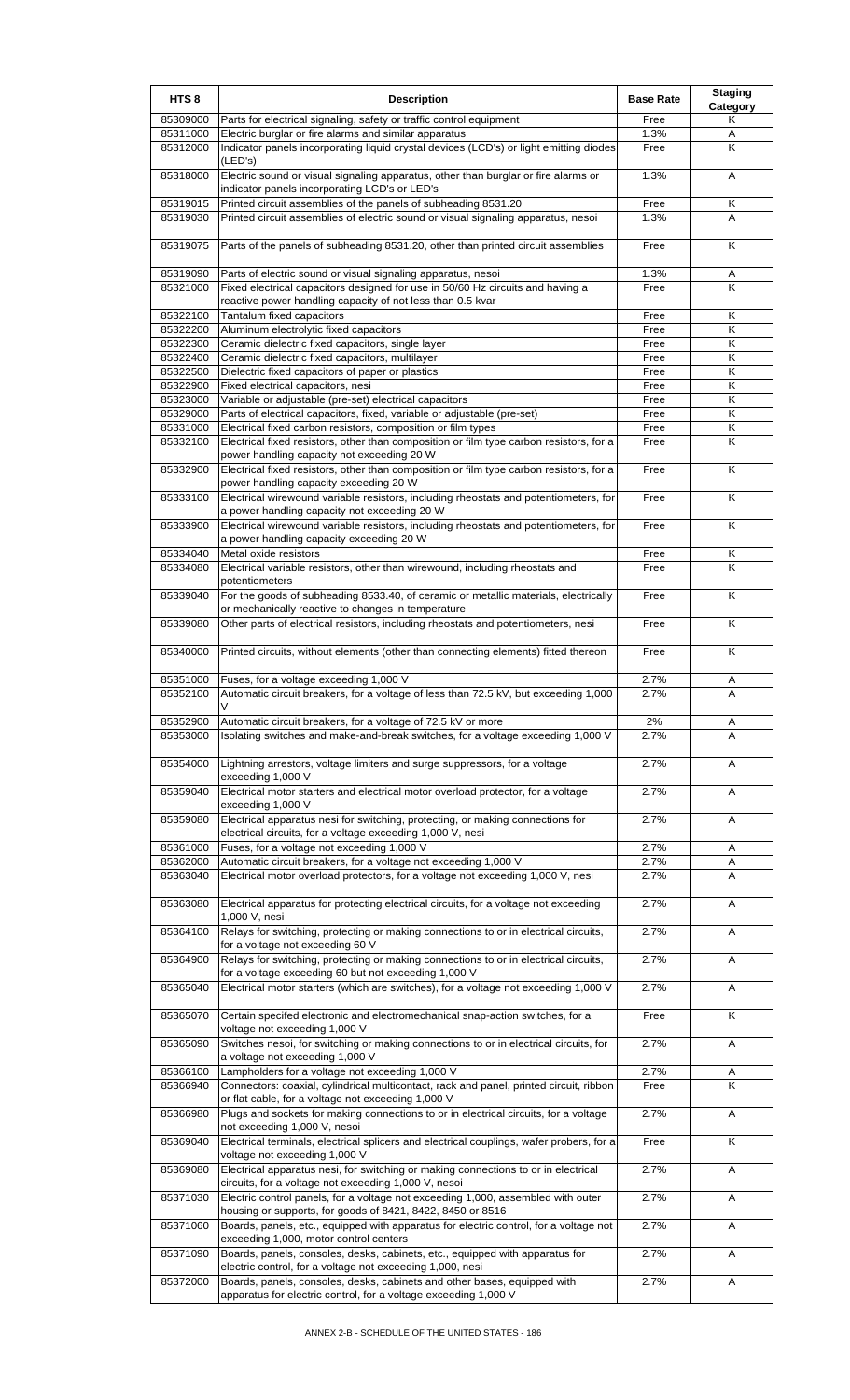| HTS <sub>8</sub>     | <b>Description</b>                                                                                                                                              | <b>Base Rate</b> | <b>Staging</b><br>Category |
|----------------------|-----------------------------------------------------------------------------------------------------------------------------------------------------------------|------------------|----------------------------|
| 85381000             | Parts of boards, panels, consoles, desks, cabinets and other bases for the goods<br>of heading 8537, not equipped with their apparatus                          | 3.7%             | A                          |
| 85389010             | Printed circuit assemblies of an article of heading 8537 for one of the articles<br>described in additional U.S. note 12 to chapter 85                          | Free             | K                          |
| 85389030             | Printed circuit assemblies, suitable for use solely or principally with the apparatus                                                                           | 3.5%             | Α                          |
| 85389040             | of heading 8535, 8536 or 8537, nesoi<br>Parts for articles of 8535.90.40, 8536.30.40 or 8536.50.40, of ceramic or metallic                                      | 3.5%             | Α                          |
| 85389060             | materials, mech. or elec. reactive to changes in temp.<br>Molded parts nesi, suitable for use solely or principally with the apparatus of                       | 3.5%             | Α                          |
| 85389080             | heading 8535, 8536 or 8537<br>Other parts nesi, suitable for use solely or principally with the apparatus of heading                                            | 3.5%             | Α                          |
| 85391000             | 8535, 8536 or 8537<br>Sealed beam lamp units                                                                                                                    | 2%               | Α                          |
| 85392120             | Tungsten halogen electrical filament lamps, designed for a voltage not exceeding                                                                                | Free             | K                          |
| 85392140             | 100 V<br>Tungsten halogen electrical filament lamps, designed for a voltage exceeding 100                                                                       | 2.6%             | Α                          |
| 85392240             | Electrical filament Christmas-tree lamps, of a power not exceeding 200 W and for<br>a voltage exceeding 100 V                                                   | 5.8%             | Α                          |
| 85392280             | Electrical filament lamps of a power not exceeding 200 W and for a voltage<br>exceeding 100 V nesi, excluding ultraviolet and infrared lamps                    | 2.6%             | A                          |
| 85392910             | Electrical filament Christmas-tree lamps, designed for a voltage not exceeding 100                                                                              | 5.8%             | Α                          |
| 85392920             | Electrical filament lamps, voltage not exceeding 100 V, having glass envelopes n/o<br>6.35 mm in diameter, suitable in surgical instruments                     | 5.2%             | Α                          |
| 85392930             | Electrical filament lamps nesi, designed for a voltage not exceeding 100 V,<br>excluding ultraviolet and infrared lamps                                         | Free             | K                          |
| 85392940             | Electrical filament lamps, designed for a voltage exceeding 100 V, of a power<br>exceeding 200 W                                                                | 2.6%             | A                          |
| 85393100             | Fluorescent, hot cathode discharge lamps, other than untraviolet lamps                                                                                          | 2.4%             | A                          |
| 85393200             | Mercury or sodium vapor discharge lamps or metal halide discharge lamps (other<br>than ultraviolet lamps)                                                       | 2.4%             | A                          |
| 85393900             | Electrical discharge lamps, other than fluorescent (hot cathode), mercury or<br>sodium vapor, metal halide or ultraviolet lamps                                 | 2.4%             | Α                          |
| 85394100             | Arc lamps                                                                                                                                                       | 2.6%             | Α                          |
| 85394900             | Ultraviolet or infrared lamps                                                                                                                                   | 2.4%             | A                          |
| 85399000<br>85401110 | Parts of electrical filament or discharge lamps<br>Cathode-ray television picture tubes incl. video monitor, color, non-high definition,                        | 2.6%<br>15%      | Α<br>A                     |
| 85401124             | non-projection, display > 35.56 cm<br>Cathode-ray TV & video monitor tubes, color, non-high definition, non-projection,                                         | 7.5%             | Α                          |
| 85401128             | video display diagonal <or= 34.29="" cm<br="">Cathode-ray TV &amp; video monitor tubes, color, non-high definition, non-projection,</or=>                       | 15%              | Α                          |
| 85401130             | video display diagonal > 34.29 cm & <or= 35.56="" cm<br="">Cathode-ray television picture tubes incl. video monitor, color, high definition,</or=>              | 15%              | A                          |
| 85401144             | display diagonal $>$ 35.56 cm<br>Cathode-ray TV & video monitor tubes, color, high definition, having video display                                             | 7.5%             | Α                          |
| 85401148             | display diagonal <or= 34.29="" cm<br="">Cathode-ray TV &amp; video monitor tubes, color, high definition, video display</or=>                                   | 15%              | A                          |
| 85401150             | diagonal video display diagonal > 34.29 cm & <or= 35.56="" cm<br="">Cathode-ray television picture tubes incl. video monitor, color, non-high definition,</or=> | 15%              | A                          |
| 85401210             | projection type<br>Cathode-ray television picture tubes incl. video monitor, monochrome, non-high                                                               | 3.6%             | Α                          |
| 85401220             | definition, w/faceplate diagonal > 29 cm and <or= 42="" cm<br="">Cathode-ray television picture tubes incl. video monitor, monochrome, high</or=>               | 3.6%             | A                          |
| 85401250             | definition, w/faceplate diagonal > 29 cm and <or= 42="" cm<br="">Cathode-ray television picture tubes incl. video monitor, monochrome, non-high</or=>           | 3.3%             | A                          |
| 85401270             | definition, nesi<br>Cathode-ray television picture tubes incl. video monitor, monochrome, high                                                                  | 3.3%             | A                          |
| 85402020             | definition, nesi<br>Cathode-ray television camera tubes                                                                                                         | 6%               | A                          |
| 85402040             | Television camera tubes, image converters and intensifiers, and other                                                                                           | 3.3%             | A                          |
| 85404000             | photocathode tubes, other than cathode-ray tubes<br>Data/graphic cathode-ray display tubes, color, with a phosphor dot screen pitch                             | 3%               | Α                          |
| 85405000             | smaller than 0.4 mm<br>Data graphic cathode-ray display tubes, black and white or other monochrome                                                              | 3%               | Α                          |
| 85406000             | Cathode-ray tubes nesoi                                                                                                                                         | 3%               | Α                          |
| 85407120             | Magnetron tubes, modified for use as parts of microwave ovens                                                                                                   | Free             | Κ                          |
| 85407140             | Magnetron tubes nesoi                                                                                                                                           | 3.7%             | A                          |
| 85407200             | Klystron tubes                                                                                                                                                  | 3.3%             | Α                          |
| 85407900             | Microwave tubes (other than magnetrons or klystrons) excluding grid-controlled<br>tubes                                                                         | 3.7%             | A                          |
| 85408100             | Receiver or amplifier tubes                                                                                                                                     | 4.2%             | A                          |
| 85408900             | Thermionic, cold cathode or photocathode tubes, nesi                                                                                                            | 3.7%             | D                          |
| 85409115<br>85409120 | Front panel assemblies for cathode-ray tubes<br>Deflection coils for cathode-ray tubes                                                                          | 5.4%<br>Free     | Α<br>Κ                     |
| 85409150             | Parts of cathode-ray tubes other than deflection coils or front panel assemblies                                                                                | 5.4%             | A                          |
| 85409940             | Electron guns; radio frequency (RF) interaction structures for microwave tubes of<br>subheadings 8540.71 through 8540.79, inclusive                             | Free             | Κ                          |
| 85409980             | Parts of thermionic, cold cathode or photocathode tubes, other than parts of<br>cathode-ray tubes, electron guns, etc., nesi                                    | Free             | K                          |
| 85411000             | Diodes, other than photosensitive or light-emitting diodes                                                                                                      | Free             | Κ                          |
| 85412100             | Transistors, other than photosensitive transistors, with a dissipation rating of less<br>than 1 W                                                               | Free             | K                          |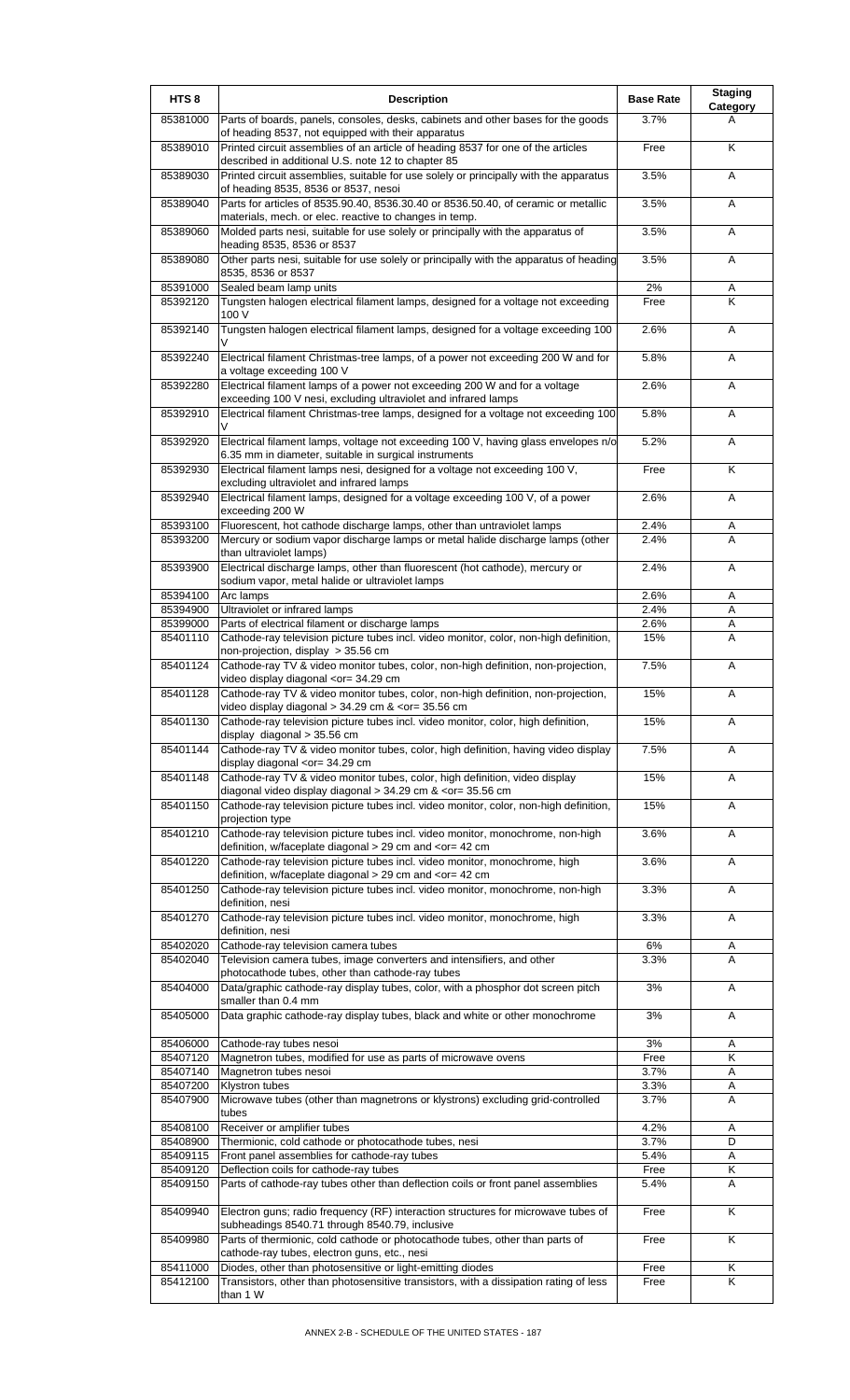| HTS <sub>8</sub>     | <b>Description</b>                                                                                                                                  | <b>Base Rate</b> | <b>Staging</b><br><b>Category</b> |
|----------------------|-----------------------------------------------------------------------------------------------------------------------------------------------------|------------------|-----------------------------------|
| 85412900             | Transistors, other than photosensitive transistors, with a dissipation rating of 1 W<br>or more                                                     | Free             | Κ                                 |
| 85413000             | Thyristors, diacs and triacs, other than photosensitive devices                                                                                     | Free             | Κ                                 |
| 85414020<br>85414060 | Light-emitting diodes (LED's)<br>Diodes for semiconductor devices, other than light-emitting diodes, nesi                                           | Free<br>Free     | Κ<br>Κ                            |
| 85414070             | Photosensitive transistors                                                                                                                          | Free             | $\overline{\mathsf{K}}$           |
| 85414080             | Photosensitive semiconductor devices nesi, optical coupled isolators                                                                                | Free             | K                                 |
| 85414095<br>85415000 | Photosensitive semiconductor devices nesi, other<br>Semiconductor devices other than photosensitive semiconductor devices, nesi                     | Free<br>Free     | Κ<br>K                            |
|                      |                                                                                                                                                     |                  |                                   |
| 85416000<br>85419000 | Mounted piezoelectric crystals<br>Parts of diodes, transistors, similar semiconductor devices, photosensitive                                       | Free<br>Free     | Κ<br>ĸ                            |
|                      | semiconductor devices, LED's and mounted piezoelectric crystals                                                                                     |                  |                                   |
| 85421000             | Cards incorporating an electronic integrated circuits ("smart" cards)                                                                               | Free             | Κ<br>K                            |
| 85422140             | Electronic monolithic digital integrated circuits, for high definition television, having<br>greater than 100,000 gates                             | Free             |                                   |
| 85422180             | Electronic monolithic digital integrated circuits, not elsewhere specified or included                                                              | Free             | K                                 |
| 85422900             | Electronic monolithic integrated circuits other than digital                                                                                        | Free             | Κ                                 |
| 85426000<br>85427000 | Electronic hybrid integrated circuits<br>Electronic microassemblies                                                                                 | Free<br>Free     | Κ<br>Κ                            |
| 85429000             | Parts of electronic integrated circuits and microassemblies                                                                                         | Free             | K                                 |
| 85431100             | Ion implanters (particle accelerators) designed for doping semiconductor materials                                                                  | Free             | Κ                                 |
| 85431900             | Particle accelerators other than ion implanters for doping semiconductor materials                                                                  | 1.9%             | A                                 |
|                      |                                                                                                                                                     |                  |                                   |
| 85432000<br>85433000 | Electrical signal generators<br>Electrical machines and apparatus for electroplating, electrolysis, or                                              | 2.6%<br>2.6%     | Α<br>A                            |
| 85434000             | electrophoresis<br>Electric fence energizers                                                                                                        | 2.6%             | Α                                 |
| 85438100             | Proximity cards and tags (electrical)                                                                                                               | Free             | K                                 |
| 85438910             | Physical vapor deposition apparatus to process semiconduct material or produce<br>diodes, transistors & similar semiconductor device & circuits     | Free             | K                                 |
| 85438920             | Physical vapor deposition appartus having individual functions, not specified or<br>included elsewhere in chapter 84, nesoi                         | 2.5%             | D                                 |
| 85438940             | Electric synchros and transducers; flight data recorders; defrosters and demisters<br>with electric resistors for aircraft                          | 2.6%             | D                                 |
| 85438960             | Electrical machines and apparatus nesoi, designed for connection to telegraphic<br>or telephonic apparatus, instruments or networks                 | 2.6%             | D                                 |
| 85438970             | Electric luminescent lamps                                                                                                                          | 2%               | D                                 |
| 85438980<br>85438985 | Microwave amplifiers<br>Electrical machines and apparatus for electrical nerve stimulation                                                          | 2.6%<br>Free     | D<br>Κ                            |
| 85438992             | Electrical machines with translation or dictionary functions; flat panel displays<br>other than for articles of heading 8528                        | Free             | K                                 |
| 85438996             | Other electrical machines and apparatus, having individual functions, not specified<br>or included elsewhere in this chapter                        | 2.6%             | A                                 |
| 85439010             | Parts of physical vapor deposition apparatus                                                                                                        | Free             | Κ                                 |
| 85439015             | Assemblies and subassemblies for flight data recorders, consisting of 2 or more<br>parts pieces fastened together, printed circuit assemblies       | 2.6%             | A                                 |
| 85439035             | Assemblies and subassemblies for flight data recorders, consisting of 2 or more<br>parts pieces fastened together, not printed circuit assys.       | 2.6%             | A                                 |
| 85439064             | Printed circuit assemblies of ion implanters of subheading 8543.11 or of flat panel<br>displays other than for articles of heading 8528             | Free             | Κ                                 |
| 85439068             | Printed circuit assemblies of electrical machines and apparatus, having individual                                                                  | 2.6%             | Α                                 |
| 85439084             | functions, nesoi<br>Parts, nesoi, of ion implanters of subheading 8543.11 or of flat panel displays                                                 | Free             | $\overline{\mathsf{K}}$           |
| 85439088             | other than for articles of heading 8528<br>Parts (other than printed circuit assemblies) of electrical machines and apparatus,                      | 2.6%             | Α                                 |
|                      | having individual functions, nesoi                                                                                                                  |                  |                                   |
| 85441100<br>85441900 | Insulated (including enameled or anodized) winding wire, of copper<br>Insulated (including enameled or anodized) winding wire, other than of copper | 3.5%<br>3.9%     | A<br>A                            |
| 85442000             | Insulated (including enameled or anodized) coaxial cable and other coaxial                                                                          | 5.3%             | A                                 |
| 85443000             | conductors<br>Insulated ignition wiring sets and other wiring sets of a kind used in vehicles,                                                      | 5%               | A                                 |
| 85444140             | aircraft or ships<br>Insulated electric conductors of a kind used for telecommunication, for a voltage                                              | Free             | Κ                                 |
| 85444180             | not exceeding 80 V, fitted with connectors<br>Insulated electric conductors nesoi, for a voltage not exceeding 80 V, fitted with                    | 2.6%             | Α                                 |
| 85444940             | connectors<br>Insulated electric conductors of a kind used for telecommuncations, for a voltage                                                     | Free             | K                                 |
|                      | not exceeding 80 V, not fitted with connectors                                                                                                      |                  |                                   |
| 85444980             | Insulated electric conductors nesoi, for a voltage not exceeding 80 V, not fitted<br>with connectors                                                | 3.5%             | D                                 |
| 85445140             | Insulated electric conductors nesi, for a voltage exceeding 80 V but not exceeding<br>1,000 V, fitted with modular telephone connectors             | Free             | K                                 |
| 85445170             | Insulated electric conductors nesi, used for telecommuncations, for voltage<br>exceed 80 V but not exceeding 1,000 V, fitted with connectors        | Free             | Κ                                 |
| 85445190             | Insulated electric conductors nesi, for a voltage exceeding 80 V but not exceeding<br>1,000 V, fitted with connectors, nesoi                        | 2.6%             | D                                 |
| 85445920             | Insulated electric conductors nesi, of copper, for a voltage exceeding 80 V but not<br>exceeding 1,000 V, not fitted with connectors                | 5.3%             | A                                 |
| 85445940             | Insulated electric conductors nesi, not of copper, for a voltage exceeding 80 V but<br>not exceeding 1,000 V, not fitted with connectors            | 3.9%             | Α                                 |
| 85446020             | Insulated electric conductors nesi, for a voltage exceeding 1,000 V, fitted with<br>connectors                                                      | 3.7%             | Α                                 |
|                      |                                                                                                                                                     |                  |                                   |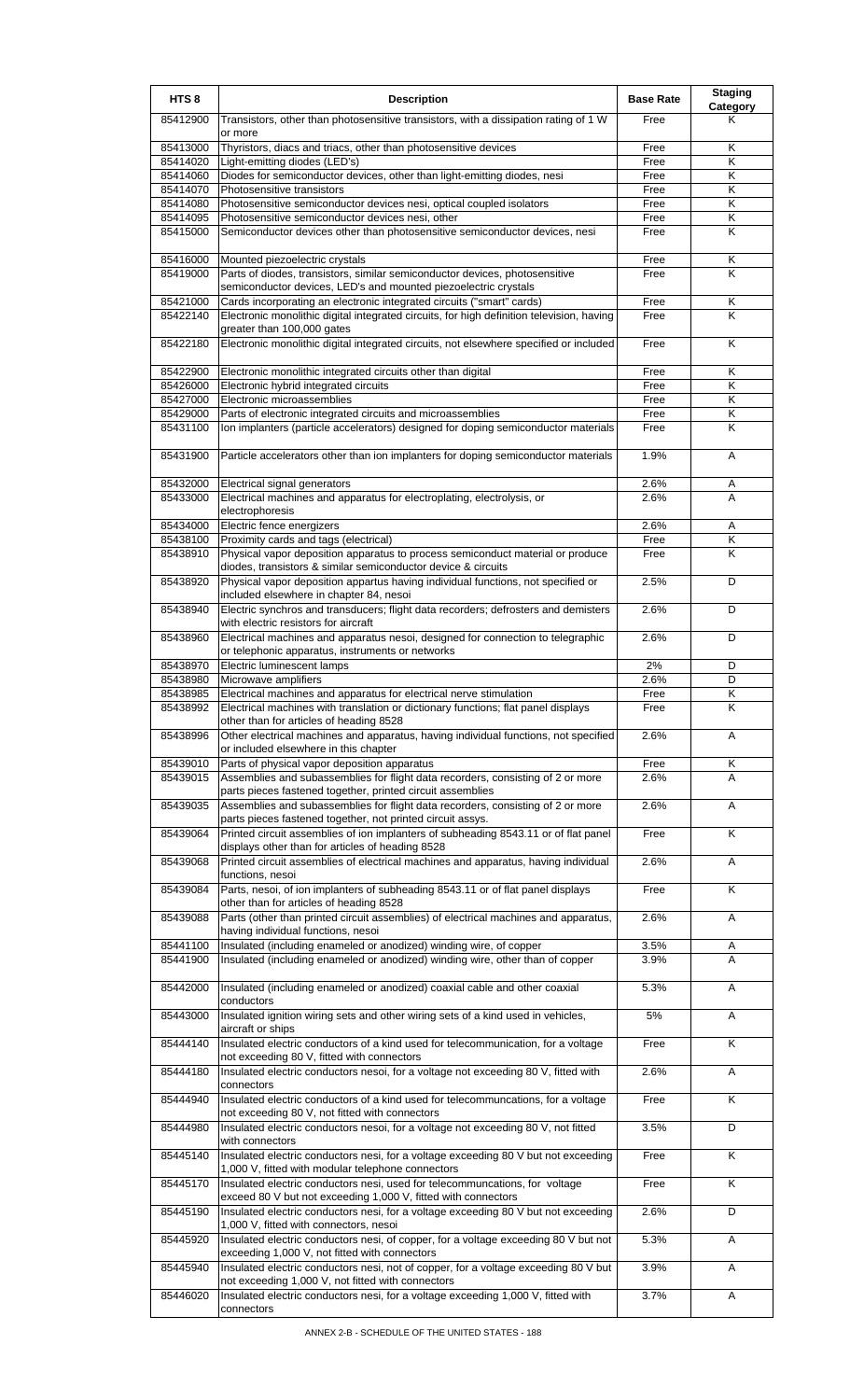| HTS <sub>8</sub>     | <b>Description</b>                                                                                                                                 | <b>Base Rate</b> | <b>Staging</b><br>Category |
|----------------------|----------------------------------------------------------------------------------------------------------------------------------------------------|------------------|----------------------------|
| 85446040             | Insulated electric conductors nesi, of copper, for a voltage exceeding 1,000 V, not<br>fitted with connectors                                      | 3.5%             | А                          |
| 85446060             | Insulated electric conductors nesi, not of copper, for a voltage exceeding 1,000 V,<br>not fitted with connectors                                  | 3.2%             | A                          |
| 85447000             | Optical fiber cables made up of individually sheathed fibers                                                                                       | Free             | Κ                          |
| 85451100             | Carbon electrodes of a kind used for furnaces                                                                                                      | Free             | Κ                          |
| 85451920             | Carbon electrodes of a kind used for electrolytic purposes                                                                                         | Free             | Κ                          |
| 85451940             | Carbon electrodes of a kind used for electrical purposes, other than those used for<br>furnaces or for electrolytic purposes                       | Free             | K                          |
| 85452000             | Carbon brushes of a kind used for electrical purposes                                                                                              | Free             | Κ                          |
| 85459020             | Arc light carbons of a kind used for electrical purposes                                                                                           | Free             | Κ                          |
| 85459040             | Lamp carbons, battery carbons and articles of graphite or other carbon nesi, of a<br>kind used for electrical purposes                             | Free             | K                          |
| 85461000             | Electrical insulators of glass                                                                                                                     | 2.9%             | Α                          |
| 85462000             | Electrical insulators of ceramics                                                                                                                  | 3%               | Α                          |
| 85469000             | Electrical insulators of any material, other than glass or ceramics                                                                                | Free             | Κ                          |
| 85471040             | Ceramic insulators to be used in the production of spark plugs for natural gas<br>fueled, stationary, internal-combustion engines                  | 3%               | C                          |
| 85471080             | Insulating fittings for electrical machines, appliances or equipment, of ceramics<br>nesi                                                          | 3%               | C                          |
| 85472000             | Insulating fittings for electrical machines, appliances or equipment, of plastics                                                                  | Free             | Κ                          |
| 85479000             | Electrical conduit tubing and joints therefor, of base metal lined with insulating<br>material; insulating fittings for electrical goods nesi      | 4.6%             | A                          |
| 85481005             | Spent primary cells, spent primary batteries and spent electric storage batteries,<br>entered for recovery of lead                                 | Free             | K                          |
| 85481015             | Spent primary cells, spent primary batteries and spent electric storage batteries,                                                                 | Free             | Κ                          |
| 85481025             | not entered for recovery of lead<br>Waste and scrap of primary cells, primary batteries and electric storage batteries,                            | Free             | K                          |
| 85481035             | entered for recovery of lead<br>Waste and scrap of primary cells, primary batteries and electric storage batteries,                                | Free             | Κ                          |
| 85489000             | not entered for recovery of lead<br>Electrical parts of machinery or apparatus not specified or included elsewhere in                              | Free             | Κ                          |
|                      | chapter 85                                                                                                                                         |                  |                            |
| 86011000             | Rail locomotives powered from an external source of electricity                                                                                    | Free             | Κ                          |
| 86012000             | Rail locomotives powered by electric accumulators (batteries)                                                                                      | Free             | Κ                          |
| 86021000<br>86029000 | Diesel-electric locomotives<br>Rail locomotives (o/than diesel-electric), non-electric; locomotive tenders                                         | Free             | Κ<br>Κ                     |
| 86031000             | Self-propelled railway or tramway coaches, vans and trucks (o/than those of                                                                        | Free<br>5%       | A                          |
|                      | 8604), powered from an external source of electricity                                                                                              |                  |                            |
| 86039000             | Self-propelled railway or tramway coaches, vans and trucks (o/than those of<br>8604), o/than powered from an external source of electricity        | 5%               | A                          |
| 86040000             | [Railway or tramway maintenance or service vehicles, whether or not self-propelled]                                                                | 2.9%             | A                          |
| 86050000             | Railway or tramway passenger coaches and special purpose railway or tramway<br>coaches, not self-propelled                                         | 14%              | Α                          |
| 86061000             | Railway or tramway tank cars and the like, not self-propelled                                                                                      | 14%              | Α                          |
| 86062000             | Railway or tramway insulated or refrigerated freight cars (o/than tank cars), not<br>self-propelled                                                | 14%              | A                          |
| 86063000             | Railway or tramway self-discharging freight cars (o/than tank cars or<br>insulated/refrig. freight cars), not self-propelled                       | 14%              | Α                          |
| 86069100             | Railway or tramway freight cars nesoi, closed and covered, not self-propelled                                                                      | 14%              | Α                          |
| 86069200             | Railway or tramway freight cars nesoi, open, with nonremovable sides of a height<br>over 60 cm, not self-propelled                                 | 14%              | A                          |
| 86069900             | Railway or tramway freight cars nesoi, not self-propelled                                                                                          | 14%              | Α                          |
| 86071100             | Parts of railway/tramway locomotives/rolling stock, truck assemblies for self-<br>propelled vehicles                                               | Free             | K                          |
| 86071200             | Parts of railway/tramway locomotives/rolling stock, truck assemblies for other than<br>self-propelled vehicles                                     | 3.6%             | Α                          |
| 86071903             | Parts of railway/tramway locomotives/rolling stock, axles                                                                                          | 0.4%             | Α                          |
| 86071906             | Parts of railway/tramway locomotives/rolling stock, parts of axles                                                                                 | 0.4%             | Α                          |
| 86071912             | Parts of railway/tramway locomotives/rolling stock, wheels, whether or not fitted<br>with axles                                                    | Free             | Κ                          |
| 86071915             | Parts of railway/tramway locomotives/rolling stock, parts of wheels                                                                                | Free             | $\overline{\mathsf{K}}$    |
| 86071930             | Parts of railway/tramway locomotives/rolling stock, parts of truck assemblies for<br>non-self-propelled passenger coaches or freight cars          | 3.6%             | A                          |
| 86071990             | Parts of railway/tramway locomotives/rolling stock, parts of truck assemblies for<br>self-propelled vehicles or for non-self propelled nesoi       | 2.6%             | Α                          |
| 86072110             | Parts of railway/tramway locomotives/rolling stock, air brakes & parts thereof for                                                                 | 3.6%             | Α                          |
| 86072150             | non-self-propelled passenger coaches or freight cars<br>Parts of railway/tramway locomotives/rolling stock, air brakes & parts thereof for         | 3.9%             | A                          |
| 86072910             | self-propelled vehicles or non-self-propelled stock nesoi<br>Parts of railway/tramway locomotives/rolling stock, pts of brakes (o/than air         | 3.6%             | Α                          |
| 86072950             | brakes) for non-self-propelled passenger coaches or freight<br>Parts of railway/tramway locomotives/rolling stock, pts of brakes (o/th air brakes) | 2.6%             | Α                          |
| 86073010             | for self-propelled vehicles or non-self-propelled nesoi<br>Parts of railway/tramway locomotives/rolling stock, hooks and other coupling            | 3.6%             | Α                          |
| 86073050             | devices, buffers, pts thereof, for stock of 8605 or 8606<br>Parts of railway/tramway locomotives/rolling stock, hooks and other coupling           | 2.6%             | Α                          |
|                      | devices, buffers, pts thereof, for stock of 8601 to 8605                                                                                           |                  |                            |
| 86079100             | Parts, nesoi, of railway/tramway locomotives                                                                                                       | Free             | Κ                          |
| 86079910             | Parts (o/than brake regulators) nesoi, of railway/tramway, non-self-propelled<br>passenger coaches or freight cars                                 | 2.8%             | A                          |
| 86079950             | Parts, nesoi, of railway or tramway rolling stock, nesoi                                                                                           | 3.1%             | A                          |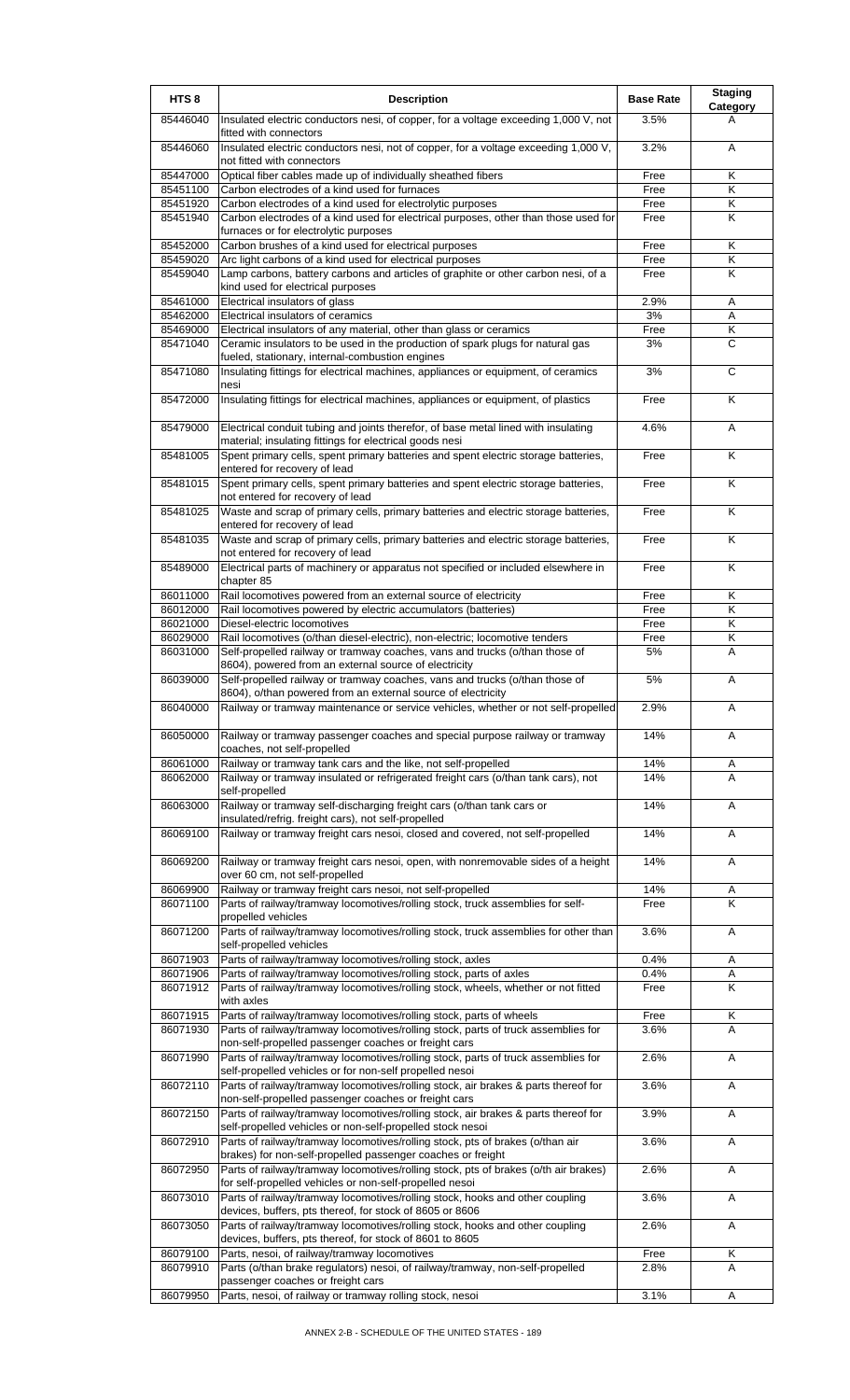| HTS <sub>8</sub>     | <b>Description</b>                                                                                                                                                  | <b>Base Rate</b> | <b>Staging</b><br>Category |
|----------------------|---------------------------------------------------------------------------------------------------------------------------------------------------------------------|------------------|----------------------------|
| 86080000             | Railway or tramway track fixtures and fittings; mechanical signaling, safety or<br>traffic control equipment of all kinds nesoi; parts thereof                      | 3.8%             | A                          |
| 86090000             | Containers (including containers for transport of fluids) specially designed and<br>equipped for carriage by one or more modes of transport                         | Free             | Κ                          |
| 87011000             | Pedestrian controlled tractors                                                                                                                                      | Free             | Κ                          |
| 87012000             | Road tractors for semi-trailers                                                                                                                                     | 4%               | C                          |
| 87013010             | Track-laying tractors, suitable for agricultural use                                                                                                                | Free             | $\overline{\mathsf{K}}$    |
| 87013050<br>87019010 | Track-laying tractors, not suitable for agricultural use<br>Tractors (o/than track-laying) nesoi, suitable for agricultural use                                     | Free<br>Free     | Κ<br>Κ                     |
| 87019050             | Tractors (o/than track-laying) nesoi, not suitable for agricultural use                                                                                             | Free             | $\overline{\mathsf{K}}$    |
| 87021030             | Motor vehicles, w/diesel engine, for transport of 16 or more persons incl. the driver                                                                               | 2%               | С                          |
| 87021060             | Motor vehicles, w/diesel engine, for transport of 10 but not more than 15 persons                                                                                   | 2%               | C                          |
| 87029030             | Motor vehicles, w/other than diesel engine, for transport of 16 or more persons                                                                                     | 2%               | C                          |
| 87029060             | Motor vehicles, w/other than diesel engine, for transport of 10 but not more than                                                                                   | 2%               | C                          |
| 87031010             | 15 persons<br>Motor vehicles specially designed for traveling on snow                                                                                               | 2.5%             | Α                          |
| 87031050             | Golf carts and similar motor vehicles                                                                                                                               | 2.5%             | Α                          |
| 87032100             | Mtr cars & o/mtr. vehicles for transport of persons, w/spark-ign. int. combust.                                                                                     | 2.5%             | A                          |
|                      | recip. piston engine w/cyl. cap. n/o 1000 cc                                                                                                                        |                  |                            |
| 87032200             | Mtr cars & o/mtr. vehicles for transport of persons, w/spark-ign. int. combust.<br>recip. piston engine w/cyl. cap. o/1000 cc n/o 1500 cc                           | 2.5%             | Α                          |
| 87032300             | Mtr cars & o/mtr. vehicles for transport of persons, w/spark-ign. int. combust.                                                                                     | 2.5%             | A                          |
| 87032400             | recip. piston engine w/cyl. cap. o/1500 cc n/o 3000 cc<br>Mtr cars & o/mtr. vehicles for transport of persons, w/spark-ign. int. combust.                           | 2.5%             | С                          |
| 87033100             | recip. piston engine w/cyl. cap. o/ 3000 cc<br>Mtr cars & o/mtr. vehicles for transport of persons, w/compress.-ign. int. combust.                                  | 2.5%             | $\overline{c}$             |
| 87033200             | recip. piston engine w/cyl. cap. n/o 1500 cc<br>Mtr cars & o/mtr. vehicles for transport of persons, w/compress.-ign. int. combust.                                 | 2.5%             | C                          |
| 87033300             | recip. piston engine w/cyl. cap. o/1500 cc n/o 2500 cc<br>Mtr cars & o/mtr. vehicles for transport of persons, w/compress.-ign. int. combust.                       | 2.5%             | С                          |
| 87039000             | recip. piston engine w/cyl. cap. o/2500 cc<br>Mtr cars & other motor vehicles for transport of persons, o/than w/spark ign. or                                      | 2.5%             | G                          |
| 87041010             | compress. ign. recip. piston engine, nesoi<br>Mtr. vehicles for transport of goods, cab chassis for dumpers designed for off-                                       | Free             | Κ                          |
|                      | highway use                                                                                                                                                         |                  |                            |
| 87041050             | Mtr. vehicles for transport of goods, complete dumpers designed for off-highway<br>use                                                                              | Free             | Κ                          |
| 87042100             | Mtr. vehicles for transport of goods, w/compress.-ign. int. combust. recip. piston<br>engine, w/G.V.W. not over 5 metric tons                                       | 25%              | G                          |
| 87042210             | Mtr. vehicles for transport of goods, cab chassis, w/compress.-ign. int. combust.<br>recip. piston engine, w/G.V.W. o/5 but n/o 20 metric tons                      | 4%               | A                          |
| 87042250             | Mtr. vehicl. for transport of goods (o/than cab chassis), w/compress.-ign. int.<br>combust. recip. piston engine, w/G.V.W. o/5 but n/o 20 mtons                     | 25%              | G                          |
| 87042300             | Mtr. vehicles for transport of goods, w/compress.-ign. int. combust. recip. piston<br>engine, w/G.V.W. over 20 metric tons                                          | 25%              | G                          |
| 87043100             | Mtr. vehicles for transport of goods, w/spark.-ign. int. combust. recip. piston<br>engine, w/G.V.W. not over 5 metric tons                                          | 25%              | G                          |
| 87043200             | Mtr. vehicles for transport of goods, w/spark.-ign. int. combust. recip. piston<br>engine, w/G.V.W. over 5 metric tons                                              | 25%              | G                          |
| 87049000             | Mtr. vehicles for transport of goods, o/than w/compress. ign. or spark ign. recip.<br>piston engine, nesoi                                                          | 25%              | G                          |
| 87051000<br>87052000 | Mtr. vehicles (o/than for transport of persons or of goods), mobile cranes<br>Mtr. vehicles (o/than for transport of persons or of goods), mobile drilling derricks | Free<br>Free     | Κ<br>K                     |
|                      |                                                                                                                                                                     |                  |                            |
| 87053000             | Mtr. vehicles (o/than for transport of persons or of goods), fire fighting vehicles                                                                                 | Free             | K                          |
| 87054000<br>87059000 | Mtr. vehicles (o/than for transport of persons or of goods), concrete mixers<br>Mtr. vehicles (o/than for transport of persons or of goods), special purpose motor  | Free<br>Free     | Κ<br>K                     |
|                      | vehicles nesoi                                                                                                                                                      |                  | C                          |
| 87060003             | Chassis fitted w/engines, for mtr. vehicles for transport of goods of 8704.21 or<br>8704.31                                                                         | 4%               |                            |
| 87060005             | Chassis fitted w/engines, for mtr. vehicles of 8701.20, 8702, & 8704 (except<br>8704.21 or 8704.31)                                                                 | 4%               | C                          |
| 87060015<br>87060025 | Chassis fitted w/engines, for mtr. vehicles for transport of persons of 8703<br>Chassis fitted w/engines, for mtr. vehicles of heading 8705                         | 2.5%<br>1.6%     | C<br>C                     |
| 87060030             | Chassis fitted w/engines, for tractors suitable for agricultural use                                                                                                | Free             | Κ                          |
| 87060050             | Chassis fitted w/engines, for tractors (o/than for agric. use) and other motor<br>vehicles nesoi                                                                    | 1.4%             | C                          |
| 87071000             | Bodies (including cabs), for mtr. vehicles for transport of persons of heading 8703                                                                                 | 2.5%             | Α                          |
| 87079010             | Bodies (including cabs), for tractors suitable for agricultural use                                                                                                 | Free             | Κ                          |
| 87079050             | Bodies (including cabs), for mtr. vehicles (o/than tract. for agri. use) of headings<br>8701-8705 (except 8703)                                                     | 4%               | A                          |
| 87081030             | Pts. & access. for mtr vehicles of headings 8701 to 8705, bumpers                                                                                                   | 2.5%             | Α                          |
| 87081060             | Pts. & access. of mtr. vehicles of headings 8701 to 8705, parts of bumpers                                                                                          | 2.5%             | Α                          |
| 87082100             | Pts. & access. of bodies for mtr. vehicles of headings 8701 to 8705, safety seat<br>belts                                                                           | 2.5%             | A                          |
| 87082910             | Pts. & access. of bodies for mtr. vehicles of headings 8701 to 8705, inflators &<br>modules for airbags                                                             | 2.5%             | Α                          |
| 87082915             | Pts. & access. of bodies for mtr. vehicles of headings 8701 to 8705, door                                                                                           | 2.5%             | Α                          |
| 87082921             | assemblies<br>Body stampings for tractors suitable for agricultural use                                                                                             | Free             | Κ                          |
| 87082925             | Body stampings of motor vehicles of headings 8701 to 8705, nesoi                                                                                                    | 2.5%             | A                          |
|                      |                                                                                                                                                                     |                  |                            |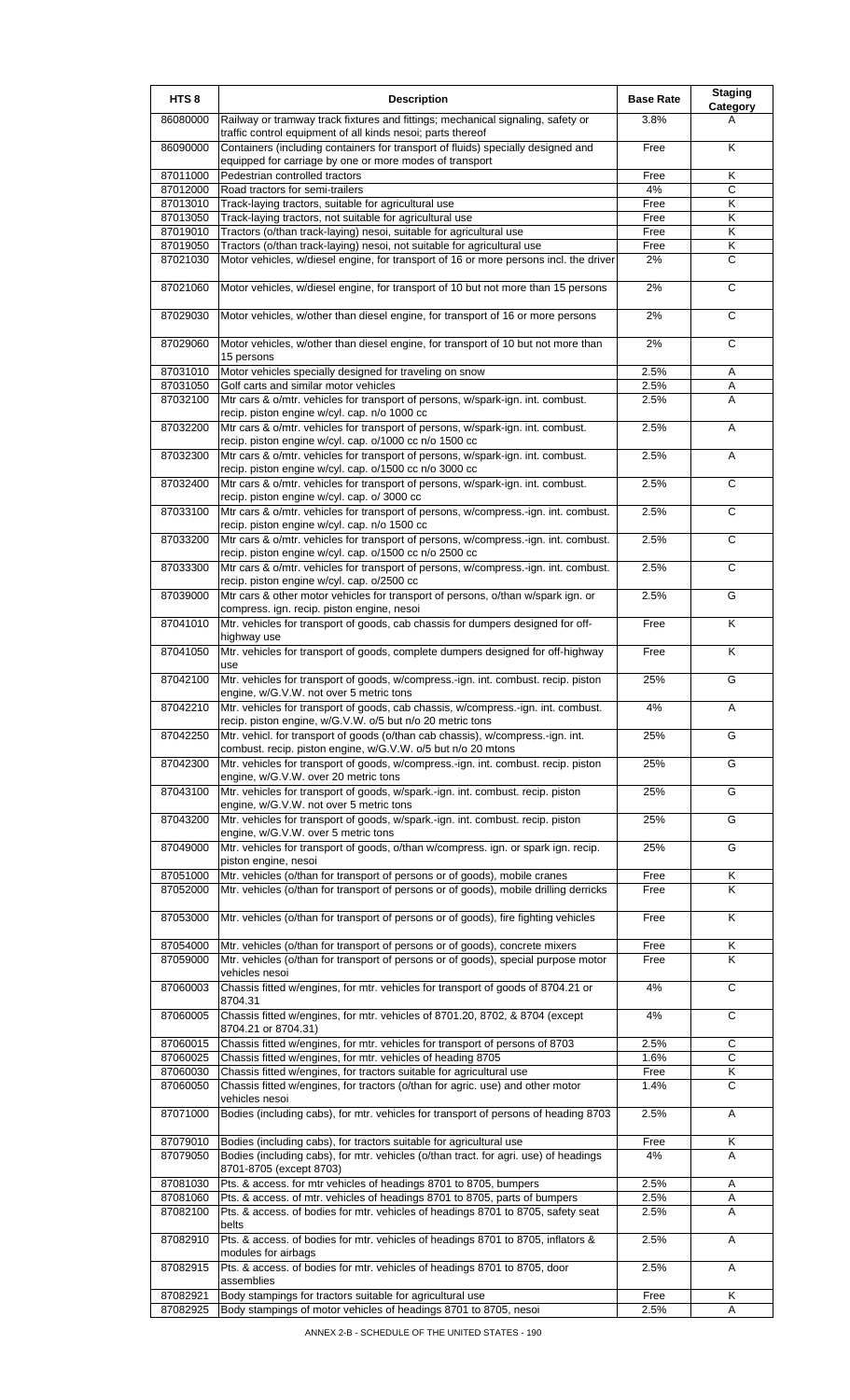| HTS <sub>8</sub>     | <b>Description</b>                                                                                                                                                     | <b>Base Rate</b> | <b>Staging</b><br>Category |
|----------------------|------------------------------------------------------------------------------------------------------------------------------------------------------------------------|------------------|----------------------------|
| 87082950             | Pts. & access. of bodies for mtr. vehicles of headings 8701 to 8705, nesoi                                                                                             | 2.5%             | Α                          |
| 87083110             | Pts. & access. of tractors suitable for agricultural use, mounted brake linings                                                                                        | Free             | Κ                          |
| 87083150             | Pts. & access. of motor vehicles of headings 8701, nesoi, and 8702-8705,<br>mounted brake linings                                                                      | 2.5%             | A                          |
| 87083910             | Pts. & access. of tractors suit. for agric. use, brakes and servo-brakes & pts<br>thereof (o/than mounted brake linings)                                               | Free             | K                          |
| 87083950             | Pts. & access. of mtr. vehicles of 8701, nesoi, and 8702-8705, brakes and servo-<br>brakes & pts thereof (o/than mounted brake linings)                                | 2.5%             | A                          |
| 87084010             | Pts. & access. of mtr. vehic. of 8701.20, 8702 or 8704, gear boxes                                                                                                     | 2.5%             | Α                          |
| 87084020             | Pts. & access. of mtr. vehic. for transport of persons of 8703, gear boxes                                                                                             | 2.5%             | A                          |
| 87084030             | Pts. & access. of tractors suitable for agricultural use, gear boxes                                                                                                   | Free             | Κ                          |
| 87084050<br>87085010 | Pts. & access. of mtr. vehic. of 8701, nesoi, and of 8705, gear boxes<br>Pts. & access. of mtr. vehic., drive axles w/differential (whether or not w/other             | 2.5%<br>Free     | A<br>K                     |
| 87085030             | transm. components)<br>Pts. & access. of tractors (o/than road tractors or suit. for agric. use), drive axles<br>w/differential (wheth or not w/oth transm. components | Free             | K                          |
| 87085050             | Pts. & access. of mtr. vehic. for transp. of persons of 8703, drive axles<br>w/differential (wheth or not w/oth transm comp)                                           | 2.5%             | A                          |
| 87085080             | Pts. & access. of mtr. vehic. of 8701, nesoi, 8702, and 8704-8705, drive axles<br>w/different. (wheth or not w/oth transm components)                                  | 2.5%             | A                          |
| 87086010             | Pts. & access. of tractors suitable for agricultural use, non-driving axles & pts.<br>thereof                                                                          | Free             | K                          |
| 87086030             | Pts. & access. of tractors (o/than road tractors or for agric. use), non-driving axles<br>& pts. thereof                                                               | Free             | K                          |
| 87086050             | Pts. & access. of mtr. vehic. for transp. of persons of 8703, non-driving axles &<br>pts. thereof                                                                      | 2.5%             | A                          |
| 87086080             | Pts. & access. of mtr. vehic. of 8701, nesoi, of 8702, and of 8704-8705, non-<br>driving axles & pts. thereof                                                          | 2.5%             | Α                          |
| 87087005             | Pts. & access. of tractors suitable for agricultural use, road wheels                                                                                                  | Free             | Κ                          |
| 87087015             | Pts. & access. of tractors suitable for agricultural use, pts. & access. for road<br>wheels                                                                            | Free             | Κ                          |
| 87087025             | Pts. & access. of tractors (o/than road tractors or for agric. use), road wheels                                                                                       | Free             | K                          |
| 87087035             | Pts. & access. of tractors (o/than road tractors or for agric. use), pts. & access. for<br>road wheels                                                                 | Free             | K                          |
| 87087045<br>87087060 | Pts. & access. of mtr. vehic. of 8701, nesoi, and of 8702-8705, road wheels<br>Pts. & access. of mtr. vehicc of 8701, nesoi, and of 8702-8705, pts. & access. for      | 2.5%<br>2.5%     | A<br>A                     |
|                      | road wheels                                                                                                                                                            |                  |                            |
| 87088015<br>87088025 | Pts. & access. of tractors suitable for agricultural use, McPherson struts<br>Pts. & access. of tractors suitable for agricultural use, suspension shock               | Free<br>Free     | Κ<br>K                     |
| 87088030             | absorbers (o/than McPherson struts)<br>Pts. & access. of mtr. vehic. of 8701, nesoi, and of 8702-8705, McPherson struts                                                | 2.5%             | Α                          |
| 87088045             | Pts. & access. of mtr. vehic. of 8701, nesoi, and of 8702-8705, suspension shock<br>absorbers (o/than McPherson struts)                                                | 2.5%             | A                          |
| 87089110             | Pts. & access. of tractors suitable for agricultural use, radiators                                                                                                    | Free             | K                          |
| 87089150             | Pts. & access. of mtr. vehic. of 8701, nesoi, and 8702-8705, radiators                                                                                                 | 2.5%             | Α                          |
| 87089210             | Pts. & access. of tractors suitable for agricultural use, mufflers & exhaust pipes                                                                                     | Free             | K                          |
| 87089250             | Pts. & access. of mtr. vehic. of 8701, nesoi, and 8702-8705, mufflers & exhaust<br>pipes                                                                               | 2.5%             | A                          |
| 87089315             | Pts. & access. of tractors suitable for agricultural use, clutches                                                                                                     | Free             | Κ                          |
| 87089330<br>87089360 | Pts. & access. of tractors suitable for agricultural use, pts. of clutches<br>Pts. & access. of mtr. vehic. of 8701, nesoi, and 8702-8705, clutches                    | Free<br>2.5%     | K<br>A                     |
| 87089375             | Pts. & access. of mtr. vehic. of 8701, nesoi, and 8702-8705, pts. of clutches                                                                                          | 2.5%             | Α                          |
| 87089410             | Pts. & access. of tractors suitable for agricultural use, steering wheels, steering                                                                                    | Free             | $\overline{\mathsf{K}}$    |
| 87089450             | columns and steering boxes<br>Pts. & access. of mtr. vehic. of 8701, nesoi, and 8702-8705, steering wheels,                                                            | 2.5%             | A                          |
| 87089903             | steering columns and steering boxes<br>Pts. & access. of tractors suitable for agricultural use, vibration control goods                                               | Free             | K                          |
| 87089906             | containing rubber<br>Pts. & access. of tractors suitable for agricultural use, double flanged wheel hub                                                                | Free             | $\overline{\mathsf{K}}$    |
| 87089909             | units w/ball bearings<br>Pts. & access. of tractors suitable for agricultural use, airbags                                                                             | Free             | Κ                          |
| 87089912             | Pts. & access. of tractors suitable for agricultural use, half-shafts and drive shafts                                                                                 | Free             | κ                          |
| 87089915             | Pts. & access. of tractors suitable for agricultural use, pts. for power trains nesoi                                                                                  | Free             | Κ                          |
| 87089918             | Pts. & access. of tractors suitable for agricultural use, pts. for suspension systems<br>nesoi                                                                         | Free             | K                          |
| 87089921             | Pts. & access. of tractors suitable for agricultural use, pts. for steering systems<br>nesoi                                                                           | Free             | K                          |
| 87089924             | Pts. & access., nesoi, of tractors suitable for agricultural use                                                                                                       | Free             | Κ                          |
| 87089927             | Pts. & access. of tractors (o/than road tractors or for agricultural use), vibration<br>control goods containing rubber                                                | Free             | K                          |
| 87089931             | Pts. & access. of tractors (o/than road tractors or for agricultural use), double<br>flanged wheel hub units w/ball bearings                                           | Free             | K                          |
| 87089934             | Pts. & access. of tractors (o/than road tractors or for agricultural use), airbags                                                                                     | Free             | K                          |
| 87089937             | Pts. & access. of tractors (o/than road tractors or for agricultural use), half-shafts<br>and drive shafts                                                             | Free             | K                          |
| 87089940             | Pts. & access. of tractors (o/than road tractors or for agricultural use), pts. for<br>power trains nesoi                                                              | Free             | $\overline{\mathsf{K}}$    |
| 87089943             | Pts. & access. of tractors (o/than road tractors or for agricultural use), pts. for<br>suspension systems nesoi                                                        | Free             | Κ                          |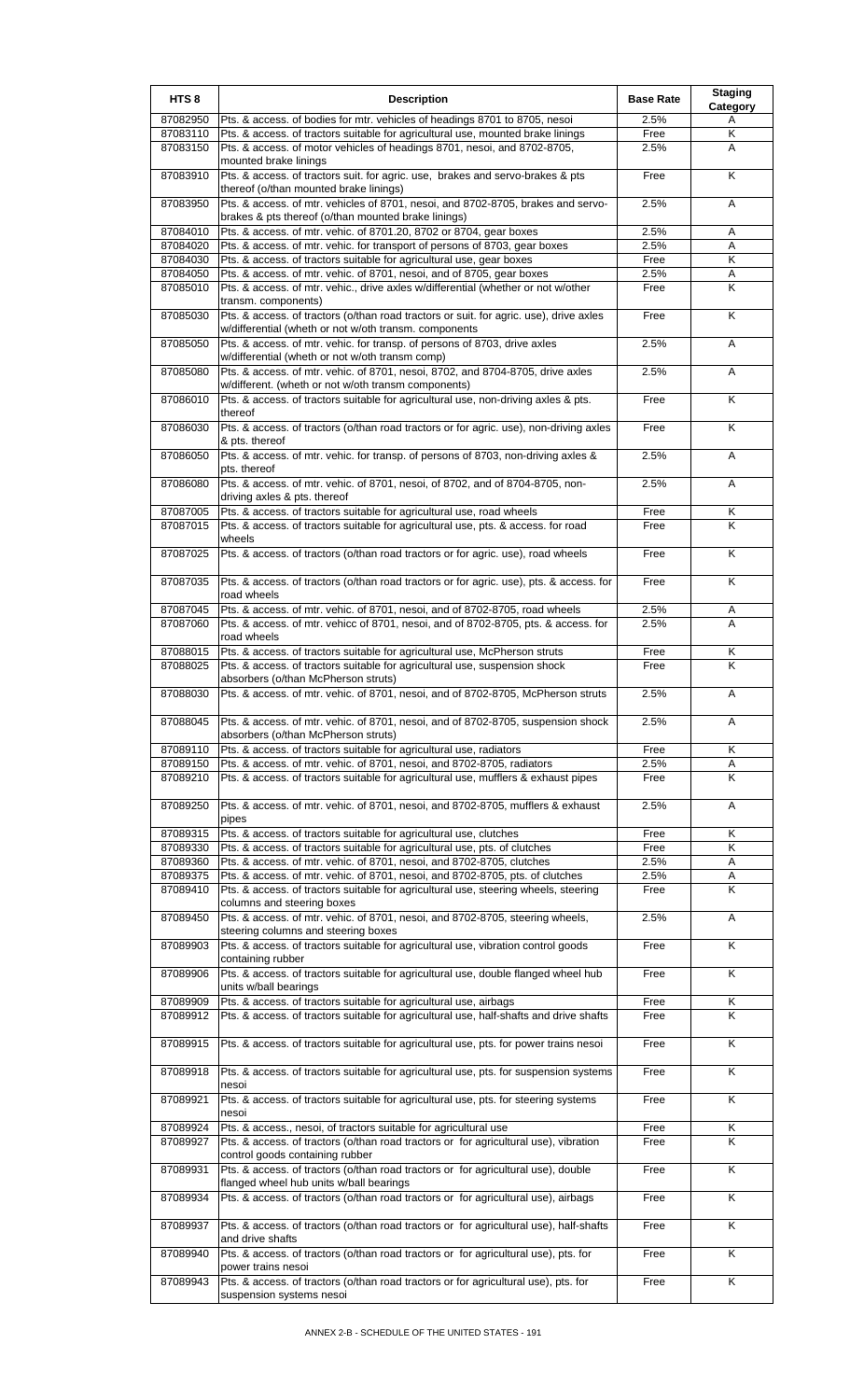| HTS <sub>8</sub>     | <b>Description</b>                                                                                                                                                     | <b>Base Rate</b> | <b>Staging</b><br>Category |
|----------------------|------------------------------------------------------------------------------------------------------------------------------------------------------------------------|------------------|----------------------------|
| 87089946             | Pts. & access. of tractors (o/than road tractors or for agricultural use), pts. for<br>steering systems nesoi                                                          | Free             | Κ                          |
| 87089949             | Pts. & access., nesoi, of tractors (o/than road tractors or suitable for agricultural                                                                                  | Free             | K                          |
| 87089952             | use)<br>Pts. & access. of motor vehicles of 8701, nesoi, and 8702-8705, of cast iron nesoi                                                                             | Free             | K                          |
| 87089955             | Pts. & access. of motor vehicles of 8701, nesoi, and 8702-8705, vibration control<br>goods containing rubber                                                           | 2.5%             | A                          |
| 87089958             | Pts. & access. of motor vehicles of 8701, nesoi, and 8702-8705, double flanged<br>wheel hub units w/ball bearings                                                      | 2.5%             | A                          |
| 87089961             | Pts. & access. of motor vehicles of 8701, nesoi, and 8702-8705, airbags                                                                                                | 2.5%             | Α                          |
| 87089964             | Pts. & access. of motor vehicles of 8701, nesoi, and 8702-8705, half-shafts and<br>drive shafts                                                                        | 2.5%             | A                          |
| 87089967             | Pts. & access. of motor vehicles of 8701, nesoi, and 8702-8705, pts. for power<br>trains nesoi                                                                         | 2.5%             | A                          |
| 87089970             | Pts. & access. of motor vehicles of 8701, nesoi, and 8702-8705, pts. for<br>suspension systems nesoi                                                                   | 2.5%             | A                          |
| 87089973             | Pts. & access. of motor vehicles of 8701, nesoi, and 8702-8705, pts. for steering<br>systems nesoi                                                                     | 2.5%             | Α                          |
| 87089980             | Pts. & access., nesoi, of motor vehicles of 8701, nesoi, and 8702-8705                                                                                                 | 2.5%             | Α                          |
| 87091100             | Electrical, self-propelled, works trucks, not fitted w/lift. equip. and tractors of type<br>used on railway station platforms                                          | Free             | K                          |
| 87091900             | Non-electrical, self-propelled, works trucks, not fitted w/lift. equip. and tractors of<br>type used on railway station platforms                                      | Free             | $\overline{\mathsf{K}}$    |
| 87099000             | Parts of self-propelled works trucks, not fitted w/lift. equip. and tractors of the type<br>used on railway station platforms                                          | Free             | K                          |
| 87100000             | Tanks & other armored fighting vehicles, motorized, whether or not fitted with<br>weapons, and parts of such vehicles                                                  | Free             | K                          |
| 87111000             | Motorcycles (incl. mopeds) and cycles, fitted w/recip. internal-combustion piston<br>engine w/capacity n/o 50 cc                                                       | Free             | K                          |
| 87112000             | Motorcycles (incl. mopeds) and cycles, fitted w/recip. internal-combustion piston<br>engine w/capacity o/50 but n/o 250 cc                                             | Free             | K                          |
| 87113000             | Motorcycles (incl. mopeds) and cycles, fitted w/recip. internal-combustion piston<br>engine w/capacity o/250 but n/o 500 cc                                            | Free             | K                          |
| 87114030             | Motorcycles (incl. mopeds) and cycles, fitted w/recip. internal-combustion piston<br>engine w/capacity o/500 cc but n/o 700 cc                                         | Free             | K                          |
| 87114060             | Motorcycles (incl. mopeds) and cycles, fitted w/recip. internal-combustion piston<br>engine w/capacity o/700 cc but n/o 800 cc                                         | 2.4%             | A                          |
| 87115000             | Motorcycles (incl. mopeds) and cycles, fitted w/recip. internal-combustion piston<br>engine w/capacity o/800 cc                                                        | 2.4%             | A                          |
| 87119000             | Motorcycles (incl. mopeds) and cycles, fitted with an auxiliary motor nesoi; side-<br>cars                                                                             | Free             | $\overline{\mathsf{K}}$    |
| 87120015             | Bicycles, not motorized, w/both wheels not over 63.5 cm in diameter                                                                                                    | 11%              | D                          |
| 87120025             | Bicycles, not motorized, w/both wheels o/63.5 cm in diam., weighing under 16.3 kg<br>& not design. for tires w/x-sect. diam. o/4.13cm                                  | 5.5%             | A                          |
| 87120035             | Bicycles, not motorized, w/both wheels o/63.5 cm in diam., weighing 16.3 kg or<br>more, and/or for use w/tires w/x-sect. diam. o/4.13 cm                               | 11%              | D                          |
| 87120044             | Bicycles, n/motor., w/front wheel diam. o/55 cm but n/o 63.5 cm & rear wheel<br>diam. o/63.5 cm in diam., & wt <16.3 kg w/o acces., value \$200+                       | 5.5%             | A                          |
| 87120048             | Bicycles, n/motor., w/front wheel w/diameter different than rear wheel diam., nesoi                                                                                    | 11%              | D                          |
| 87120050             | Cycles (o/than bicycles) (including delivery tricycles), not motorized                                                                                                 | 3.7%             | Α                          |
| 87131000<br>87139000 | Invalid carriages, not mechanically propelled<br>Invalid carriages, motorized or otherwise mechanically propelled                                                      | Free<br>Free     | Κ<br>Κ                     |
| 87141100             | Pts. & access. for motorcycles (including mopeds), saddles & seats                                                                                                     | Free             | Κ                          |
| 87141900             | Pts. & access. for motorcycles (including mopeds), other than saddles and seats                                                                                        | Free             | Κ                          |
| 87142000             | Pts. & access. for invalid carriages                                                                                                                                   | Free             | Κ                          |
| 87149120             | Pts. & access. for bicycles & o/cycles, frames, valued over \$600 each                                                                                                 | 3.9%             | A                          |
| 87149130<br>87149150 | Pts. & access. for bicycles & o/cycles, frames, valued at \$600 or less each<br>Pts. & access. for bicycles, sets of steel tubing cut to exact length for the assembly | 3.9%<br>6%       | Α<br>Α                     |
| 87149190             | (w/other pts) into the frame & fork of one bicycle<br>Pts. & access. for bicycles & o/cycles, forks, nesoi and pts of frames, nesoi and                                | Free             | K                          |
| 87149210             | pts. of forks<br>Pts. & access. for bicycles & o/cycles, wheel rims                                                                                                    | 5%               | Α                          |
| 87149250             | Pts. & access. for bicycles & o/cycles, wheel spokes                                                                                                                   | 10%              | Α                          |
| 87149305             | Pts. & access. for bicycles & o/cycles, aluminum alloy hubs, w/hollow axle and<br>lever-operated quick release mechanism                                               | Free             | K                          |
| 87149315             | Pts. & access. for bicycles & o/cycles, 3-speed hubs nesoi                                                                                                             | Free             | Κ                          |
| 87149324             | Pts. & access. for bicycles & o/cycles, 2-speed hubs, w/internal gear changing<br>mechanisms, nesoi                                                                    | Free             | K                          |
| 87149328             | Pts. & access. for bicycles & o/cycles, variable speed hubs, w/internal gear<br>changing mechanisms, nesoi                                                             | 3%               | A                          |
| 87149335<br>87149370 | Pts. & access. for bicycles & o/cycles, non-variable speed hubs, nesoi<br>Pts. & access. for bicycles & o/cycles, free-wheel sprocket-wheels                           | 10%<br>Free      | A<br>Κ                     |
| 87149430             | Pts. & access. for bicycles & o/cycles, brakes (o/than hub brakes) and parts<br>thereof                                                                                | Free             | K                          |
| 87149490             | Pts. & access. for bicycles & o/cycles, brakes and parts thereof, nesoi                                                                                                | 10%              | Α                          |
| 87149500             | Pts. & access. for bicycles & o/cycles, saddles                                                                                                                        | 8%               | Α                          |
| 87149610             | Pts. & access. for bicycles & o/cycles, pedals and parts thereof                                                                                                       | 8%               | Α                          |
| 87149650             | Pts. & access. for bicycles & o/cycles, cotterless-type crank sets and parts thereof                                                                                   | Free             | K                          |
| 87149690<br>87149910 | Pts. & access. for bicycles & o/cycles, crank-gear nesoi and parts thereof<br>Pts. & access. for bicycles & o/cycles, click twist grips and click stick levers         | 10%<br>Free      | A<br>Κ                     |
| 87149950             | Pts. & access. for bicycles & o/cycles, derailleurs and parts thereof                                                                                                  | Free             | Κ                          |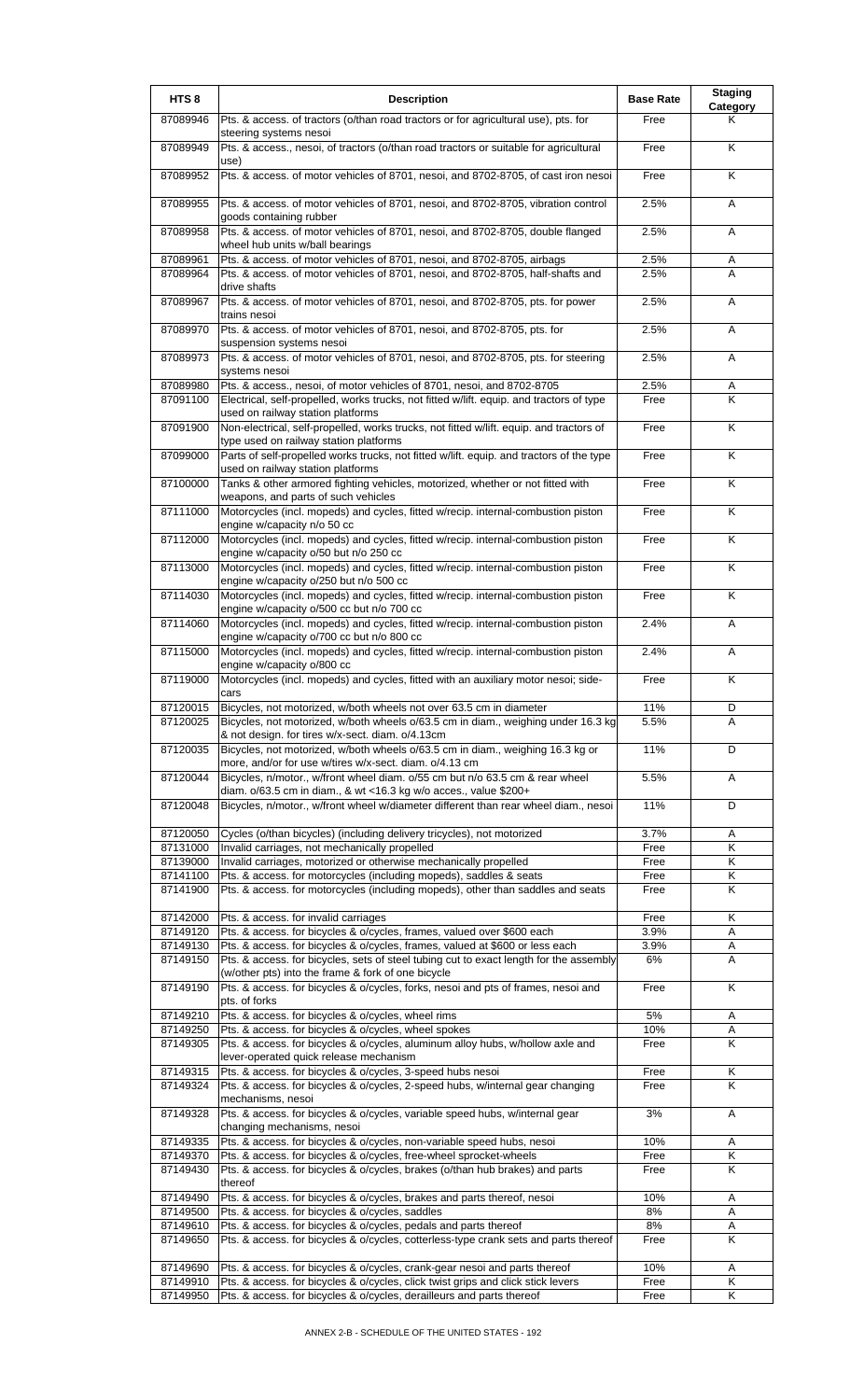| HTS <sub>8</sub>     | <b>Description</b>                                                                                                                                      | <b>Base Rate</b> | <b>Staging</b><br><b>Category</b> |
|----------------------|---------------------------------------------------------------------------------------------------------------------------------------------------------|------------------|-----------------------------------|
| 87149960             | Pts. & accs. for bicycles & o/cycl., trigger & twist grip cntrls for 3-spd hubs, alum.<br>handlebar stems > \$2.15 ea, & stem rotor assys. & pts.       | Free             | Κ                                 |
| 87149980             | Pts. & access. nesoi, for bicycles and other cycles of heading 8712                                                                                     | 10%              | Α                                 |
| 87150000             | Baby carriages (including strollers) and parts thereof                                                                                                  | 4.4%             | Α                                 |
| 87161000             | Trailers & semi-trailers, not mech. propelled, for housing or camping                                                                                   | Free             | Κ                                 |
| 87162000             | Self-loading or self-unloading trailers and semi-trailers, not mech. propelled, for<br>agricultural purposes                                            | Free             | K                                 |
| 87163100             | Tanker trailers and tanker semi-trailers, not mech. propelled, for the transport of<br>goods                                                            | Free             | Κ                                 |
| 87163900             | Trailers and semi-trailers, not mech. propelled, nesoi, for the transport of goods                                                                      | Free             | K                                 |
| 87164000             | Trailers and semi-trailers, not mechanically propelled, nesoi                                                                                           | Free             | Κ                                 |
| 87168010<br>87168050 | Farm wagons and carts, not mechanically propelled<br>Vehicles, not mechanically propelled, nesoi                                                        | Free<br>3.2%     | Κ<br>Α                            |
| 87169010             | Parts of farm wagons and carts                                                                                                                          | Free             | Κ                                 |
| 87169030             | Parts of vehicles, not mechanically propelled, castors (o/than castors of heading                                                                       | 5.7%             | A                                 |
| 87169050             | 8302)<br>Parts of trailers and semi-trailers and vehicles, not mechanically propelled, nesoi                                                            | 3.1%             | Α                                 |
| 88011000             | Gliders and hang gliders                                                                                                                                | Free             | Κ                                 |
| 88019000             | Balloons, dirigibles and non-powered aircraft, nesoi                                                                                                    | Free             | Κ                                 |
| 88021100             | Helicopters, with an unladen weight not over 2,000 kg                                                                                                   | Free             | Κ                                 |
| 88021200             | Helicopters, with an unladen weight over 2,000 kg                                                                                                       | Free             | Κ                                 |
| 88022000             | Airplanes and other powered aircraft, nesoi, with an unladen weight not over 2,000<br>kg                                                                | Free             | Κ                                 |
| 88023000             | Airplanes and other powered aircraft, nesoi, with an unladen weight over 2,000 kg<br>but not over 15,000 kg                                             | Free             | Κ                                 |
| 88024000             | Airplanes and other powered aircraft, nesoi, with an unladen weight over 15,000<br>kg                                                                   | Free             | K                                 |
| 88026030             | Communication satellites                                                                                                                                | Free             | Κ                                 |
| 88026090             | Spacecraft, including satellites (o/than communication satellites), and suborbital<br>and spacecraft launch vehicles                                    | Free             | K                                 |
| 88031000             | Parts of airplanes and other aircraft, propellers and rotors and parts thereof                                                                          | Free             | Κ                                 |
| 88032000             | Parts of airplanes and other aircraft, undercarriages and parts thereof                                                                                 | Free             | K                                 |
| 88033000             | Parts of airplanes and helicopters, nesoi                                                                                                               | Free             | Κ                                 |
| 88039030<br>88039090 | Parts of communication satellites<br>Parts of aircraft (o/than airplanes and helicopters), spacecraft (o/than comm.                                     | Free<br>Free     | Κ<br>K                            |
| 88040000             | satell.) and suborbital and launch vehicles, nesoi<br>Parachutes (including dirigible parachutes) and rotochutes; parts & access.                       | 3%               | Α                                 |
| 88051000             | thereof<br>Aircraft launching gear and parts thereof; deck-arrestors or similar gear and parts                                                          | Free             | K                                 |
| 88052100             | thereof<br>Air combat ground flying simulators and parts thereof                                                                                        | Free             |                                   |
| 88052900             | Ground flying trainers and parts thereof, other than air combat simulators                                                                              | Free             | Κ<br>Κ                            |
| 89011000             | Vessels, designed for the transport of persons, cruise ships, excursion boats and<br>similar vessels; ferry boats of all kinds                          | Free             | Κ                                 |
| 89012000<br>89013000 | Vessels, designed for the transport of goods, tankers<br>Vessels, designed for the transport of goods, refrigerated vessels (o/than tankers)            | Free<br>Free     | Κ<br>K                            |
| 89019000             | Vessels, designed for the transport of goods or for the transport of both persons                                                                       | Free             | Κ                                 |
| 89020000             | and goods, nesoi<br>Vessels, fishing; factory ships and other vessels for processing or preserving                                                      | Free             | Κ                                 |
|                      | fishery products                                                                                                                                        |                  |                                   |
| 89031000             | Vessels, inflatable, for pleasure or sports                                                                                                             | 2.4%             | Α                                 |
| 89039100<br>89039200 | Vessels, sailboats, with or without auxiliary motor, for pleasure or sports<br>Vessels, motorboats (o/than outboard motorboats), for pleasure or sports | 1.5%<br>1.5%     | A<br>Α                            |
| 89039905             | Vessels, canoes, not of a type designed to be principally used with motor or sails                                                                      | Free             | Κ                                 |
| 89039915             | Vessels, row boats, not of a type to be principally used with motors or sails                                                                           | 2.7%             | Α                                 |
| 89039920             | Vessels, outboard motorboats, for pleasure or sports                                                                                                    | 1%               | Α                                 |
| 89039990<br>89040000 | Vessels, yachts and other vessels for pleasure or sports, nesoi                                                                                         | 1%<br>Free       | Α<br>K                            |
| 89051000             | Vessels, tugs and pusher craft<br>Vessels, dredgers                                                                                                     | Free             | Κ                                 |
| 89052000             | Floating or submersible drilling or production platforms                                                                                                | Free             | Κ                                 |
| 89059010             | Floating docks                                                                                                                                          | Free             | Κ                                 |
| 89059050             | Vessels, light-vessels, fire-floats, floating cranes, & other vessels nesoi, the<br>navigability of which is subsidiary to their main function          | Free             | K                                 |
| 89061000             | Warships                                                                                                                                                | Free             | Κ                                 |
| 89069000             | Vessels (including lifeboats other than row boats), nesoi                                                                                               | Free             | Κ                                 |
| 89071000             | Inflatable rafts (o/than used for pleasure or sports of 8901.10)                                                                                        | Free             | Κ                                 |
| 89079000             | Floating structures nesoi (for example, rafts, other than inflatable rafts, tanks,<br>cofferdams, landing stages, buoys and beacons)                    | Free             | Κ                                 |
| 89080000             | Vessels and other floating structures for breaking up (scrapping)                                                                                       | Free             | Κ                                 |
| 90011000             | Optical fibers, optical fiber bundles and cables, other than those of heading 8544                                                                      | 6.7%             | A                                 |
| 90012000             | Sheets and plates of polarizing material                                                                                                                | 3.5%             | Α                                 |
| 90013000             | Contact lenses                                                                                                                                          | 2%               | С                                 |
| 90014000             | Spectacle lenses of glass, unmounted                                                                                                                    | 2%               | Α                                 |
| 90015000             | Spectacle lenses of materials other than glass, unmounted                                                                                               | 2%               | Α                                 |
| 90019040<br>90019050 | Lenses nesi, unmounted                                                                                                                                  | 2%<br>2.8%       | Α                                 |
| 90019060             | Prisms, unmounted<br>Mirrors, unmounted                                                                                                                 | 2.8%             | Α<br>Α                            |
| 90019080             | Half-tone screens designed for use in engraving or photographic processes,                                                                              | 1.1%             | A                                 |
|                      | unmounted                                                                                                                                               |                  |                                   |
| 90019090             | Optical elements nesi, unmounted                                                                                                                        | 2.9%             | A                                 |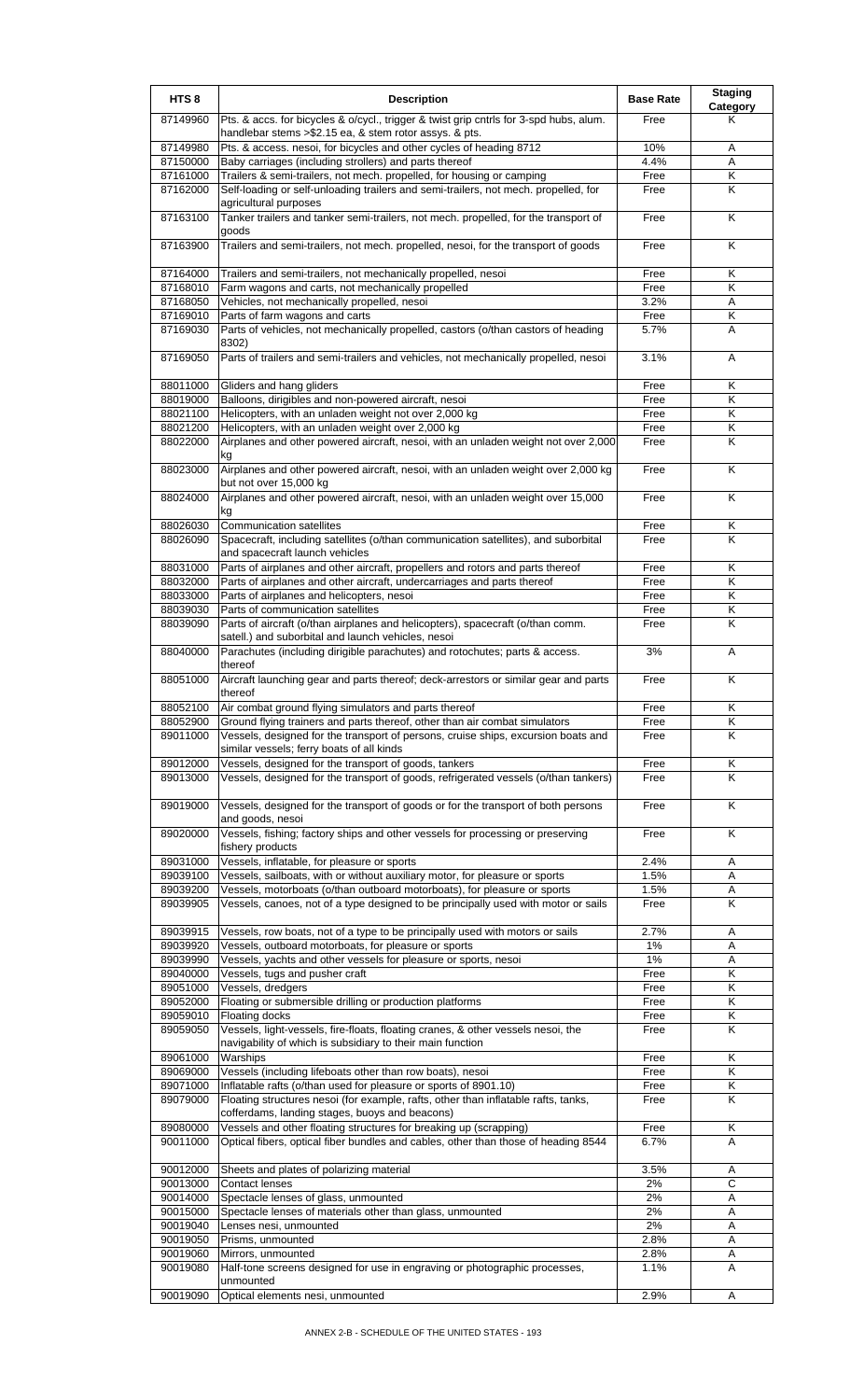| HTS <sub>8</sub>     | <b>Description</b>                                                                                                                                          | <b>Base Rate</b>                | <b>Staging</b><br>Category |
|----------------------|-------------------------------------------------------------------------------------------------------------------------------------------------------------|---------------------------------|----------------------------|
| 90021140             | Projection lenses, mounted, and parts and accessories therefor, for cameras,<br>projectors or photographic enlargers or reducers                            | 2.45%                           | A                          |
| 90021160             | Mounted objective lenses for use in closed circuit television cameras, seperately<br>imported, w/ or w/o attached elec. connectors or motors                | Free                            | K                          |
| 90021190             | Objective lenses and parts & access. thereof, for cameras, projectors, or                                                                                   | 2.3%                            | A                          |
| 90021900             | photographic enlargers or reducers, except projection, nesi<br>Objective lenses, mounted, and parts and accessories therefor, other than for                | 2.3%                            | A                          |
| 90022040             | cameras, projectors or photographic enlargers or reducers<br>Photographic filters, mounted, and parts and accessories therefor                              | 2%                              | Α                          |
| 90022080             | Filters, mounted, and parts and accessories therefor, for optical uses other than                                                                           | 2.9%                            | A                          |
| 90029020             | photographic<br>Prisms, mounted, for optical uses                                                                                                           | 2.8%                            | Α                          |
| 90029040             | Mirrors, mounted, for optical uses                                                                                                                          | 2.8%                            | Α                          |
| 90029070             | Half-tone screens, mounted, designed for use in engraving or photographic<br>processes                                                                      | 1.1%                            | A                          |
| 90029085             | Mounted lenses, n/obj., for use in closed circuit television cameras, seperately<br>imported, w/ or w/o attached elec. connectors or motors                 | Free                            | K                          |
| 90029095             | Mounted optical elements, nesi; parts and accessories of mounted optical<br>elements, nesi                                                                  | 3%                              | A                          |
| 90031100<br>90031900 | Frames and mountings, of plastics, for spectacles, goggles or the like<br>Frames and mountings, other than of plastics, for spectacles, goggles or the like | 2.5%<br>Free                    | Α<br>K                     |
|                      |                                                                                                                                                             |                                 |                            |
| 90039000             | Parts of frames and mountings for spectacles, goggles or the like                                                                                           | 2.5%                            | A                          |
| 90041000<br>90049000 | Sunglasses, corrective, protective or other<br>Spectacles, goggles and the like, corrective, protective or other, other than                                | 2%<br>2.5%                      | Α<br>A                     |
|                      | sunglasses                                                                                                                                                  |                                 |                            |
| 90051000<br>90058040 | <b>Binoculars</b><br>Optical telescopes, including monoculars                                                                                               | Free<br>8%                      | Κ<br>Α                     |
| 90058060             | Monoculars and astronomical instruments other than binoculars and optical                                                                                   | 6%                              | A                          |
|                      | telescopes but not including instruments for radio-astronomy                                                                                                |                                 |                            |
| 90059040             | Parts and accessories, for binoculars, monoculars, optical telescopes, or<br>astronomical instruments, incorp. good or 9001 or 9002                         | The rate<br>applicable to       | A                          |
|                      |                                                                                                                                                             | the article of                  |                            |
|                      |                                                                                                                                                             | which it is a<br>part or        |                            |
|                      |                                                                                                                                                             | accessory                       |                            |
| 90059080             | Parts and accessories, including mountings, for binoculars, monoculars, other                                                                               | The rate                        | A                          |
|                      | optical telescopes, and other astronomical instruments, nesi                                                                                                | applicable to<br>the article of |                            |
|                      |                                                                                                                                                             | which it is a                   |                            |
|                      |                                                                                                                                                             | part or<br>accessory            |                            |
| 90061000             | Photographic cameras of a kind used for preparing printing plates or cylinders                                                                              | Free                            | Κ                          |
| 90062000             | Photographic cameras of a kind used for recording documents on microfilm,<br>microfiche or other microforms                                                 | Free                            | K                          |
| 90063000             | Photographic cameras for underwater, aerial, medical, surgical, forensic or                                                                                 | Free                            | K                          |
| 90064040             | criminological purposes, not cinematographic<br>Fixed focus instant print cameras                                                                           | Free                            | Κ                          |
| 90064060             | Instant print cameras, other than fixed focus, valued not over \$10 each                                                                                    | 6.8%                            | A                          |
| 90064090             | Instant print cameras, other than fixed focus, valued over \$10 each                                                                                        | Free                            | K                          |
| 90065100             | Cameras with through-the-lens viewfinder, for roll film of a width not exceeding 35<br>mm, not cinematographic                                              | Free                            | K                          |
| 90065210<br>90065230 | Fixed focus, hand held, 110 cameras<br>Fixed focus, hand held cameras, other than 110 cameras, for roll film of a width                                     | Free<br>4%                      | Κ<br>A                     |
|                      | less than 35 mm, not cinematographic                                                                                                                        |                                 |                            |
| 90065250             | Fixed focus cameras nesi, for roll film of a width less than 35 mm, not<br>cinematographic                                                                  | Free                            | K                          |
| 90065260             | Cameras, other than fixed focus, nesi, for roll film of a width less than 35 mm,                                                                            | 6.8%                            | A                          |
| 90065290             | valued not over \$10 each, not cinematographic<br>Cameras, other than fixed focus, nesi, for roll film of a width less than 35 mm,                          | Free                            | Κ                          |
|                      | valued over \$10 each, not cinematographic                                                                                                                  |                                 |                            |
| 90065300<br>90065940 | Cameras nesi, for roll film of a width of 35 mm, not cinematographic<br>Fixed focus cameras, nesi, not cinematographic                                      | Free<br>4%                      | K<br>Α                     |
| 90065960             | Cameras nesi, other than fixed focus, valued not over \$10 each, not                                                                                        | 6.8%                            | A                          |
| 90065990             | cinematographic<br>Photographic cameras, other than fixed focus, valued over \$10 each, nesi                                                                | Free                            | Κ                          |
| 90066100             | Photographic discharge lamp ("electronic") flashlight apparatus                                                                                             | Free                            | K                          |
| 90066200             | Photographic flashbulbs, flashcubes and the like                                                                                                            | Free                            | Κ                          |
| 90066900<br>90069100 | Photographic flashlight apparatus, nesi<br>Parts and accessories for photographic cameras, not cinematographic                                              | Free<br>5.8%                    | Κ<br>Α                     |
| 90069900             | Parts and accessories for photographic flashlight apparatus and flashbulbs                                                                                  | 3.9%                            | Α                          |
| 90071100             | Cinematographic cameras for film of less than 16 mm width or for double-8 mm                                                                                | Free                            | K                          |
| 90071940             | film<br>Cinematographic cameras, for film of 16 mm or greater in width (other than for                                                                      | Free                            | K                          |
| 90071980             | double-8 mm film), gyrostabilized<br>Cinematographic cameras, for film of 16 mm or greater in width (other than for                                         | Free                            | K                          |
| 90072020             | double-8 mm film), not gyrostabilized<br>Cinematographic projectors for film < 16 mm, w/sound recording and reproducing                                     | Free                            | K                          |
|                      | systems and those for projecting only sound motion pictures                                                                                                 |                                 |                            |
| 90072040             | Cinematographic projectors for film of less than 16 mm, nesoi                                                                                               | 4.9%                            | Α                          |
| 90072060             | Cinematographic projectors for film = $or$ > 16 mm, w/sound recording &<br>reproducing systems & those for projecting only sound motion pictures            | Free                            | K                          |
| 90072080             | Cinematographic projectors for film of 16 mm or greater, nesoi                                                                                              | 3.5%                            | Α                          |
| 90079140<br>90079180 | Parts for cinematographic cameras<br>Accessories for cinematographic cameras                                                                                | Free<br>3.9%                    | Κ<br>A                     |
|                      |                                                                                                                                                             |                                 |                            |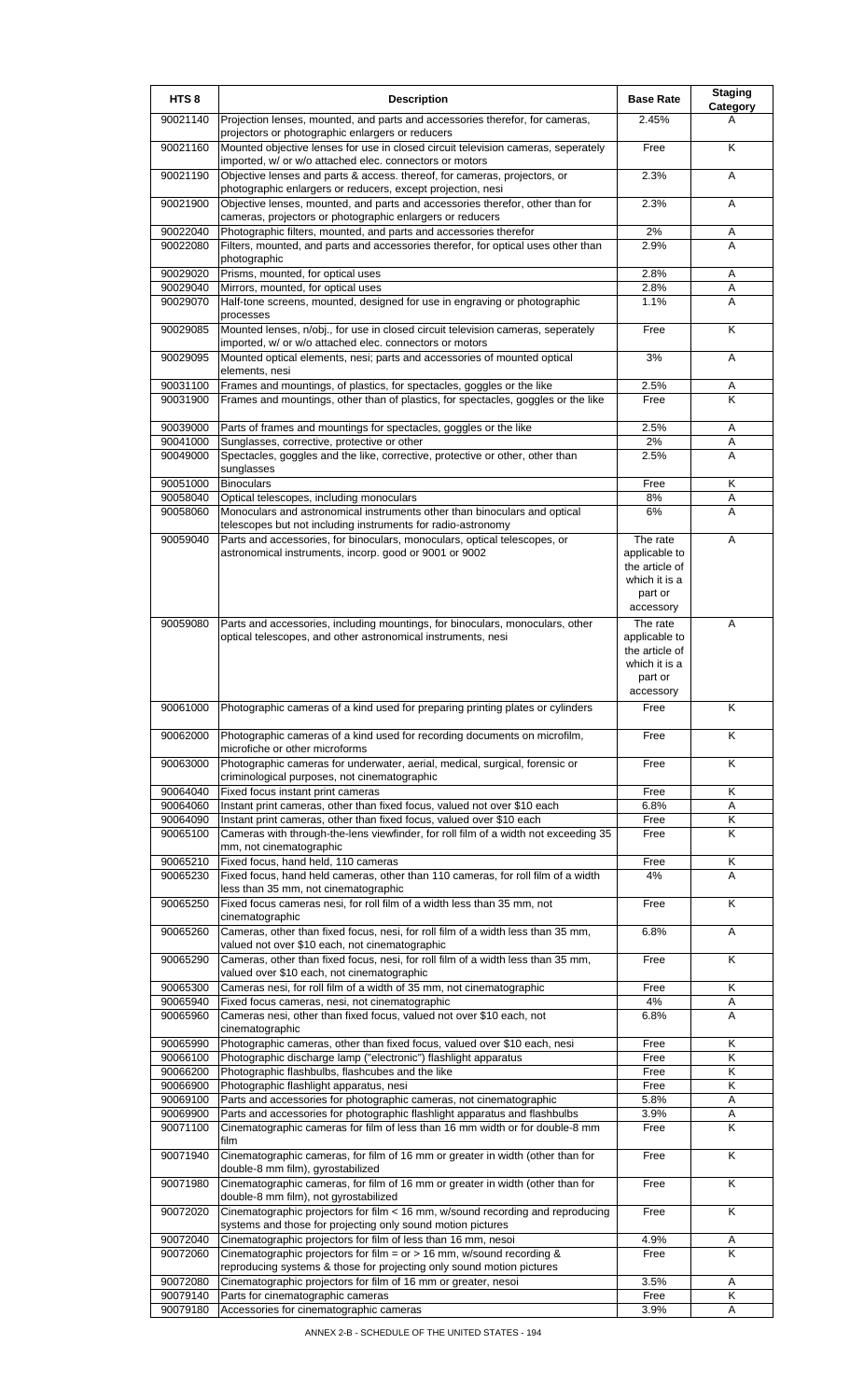| HTS <sub>8</sub>     | <b>Description</b>                                                                                                                                                            | <b>Base Rate</b> | <b>Staging</b><br><b>Category</b> |
|----------------------|-------------------------------------------------------------------------------------------------------------------------------------------------------------------------------|------------------|-----------------------------------|
| 90079200             | Parts and accessories for cinematographic projectors                                                                                                                          | 3.5%             | A                                 |
| 90081000             | Slide projectors                                                                                                                                                              | 7%               | Α                                 |
| 90082040             | Microfilm, microfiche or other microform readers, capable of producing copies                                                                                                 | Free             | K                                 |
| 90082080             | Microfilm, microfiche or other microform readers, other than those capable of<br>producing copies                                                                             | 3.5%             | Α                                 |
| 90083000             | Image projectors, other than cinematographic, except slide projectors and<br>microfilm, microfiche or other microform readers                                                 | 4.6%             | A                                 |
| 90084000             | Photographic (other than cinematographic) enlargers and reducers                                                                                                              | Free             | Κ                                 |
| 90089040             | Parts and accessories of image projectors, other than cinematographic                                                                                                         | Free             | Κ                                 |
| 90089080             | Parts and accessories of photographic (other than cinematographic) enlargers and                                                                                              | 2.9%             | A                                 |
| 90091100             | reducers<br>Electrostatic photocopying apparatus, operating by reproducing the original image<br>directly onto the copy (direct process)                                      | Free             | K                                 |
| 90091200             | Electrostatic photocopying apparatus, operating by reproducing the original image<br>via an intermediate onto the copy (indirect process)                                     | 3.7%             | A                                 |
| 90092100             | Photocopying apparatus, other than electrostatic, incorporating an optical system                                                                                             | Free             | Κ                                 |
| 90092200             | Photocopying apparatus, other than electrostatic, of the contact type                                                                                                         | 1.8%             | A                                 |
| 90093000             | Thermocopying apparatus                                                                                                                                                       | 1.8%             | Α                                 |
| 90099100             | Automatic document feeders for photocopying apparatus                                                                                                                         | Free             | K                                 |
| 90099200             | Paper feeders for photocopying apparatus                                                                                                                                      | Free             | $\overline{\mathsf{K}}$           |
| 90099300             | Sorters for photocopying apparatus                                                                                                                                            | Free             | Κ                                 |
| 90099940             | Parts of photocopying apparatus of subheading 9009.12, specified in additional<br>U.S. note 5 to chapter 90                                                                   | Free             | K                                 |
| 90099980             | Parts and accessories of photocopying apparatus, nesoi                                                                                                                        | Free             | Κ                                 |
| 90101000             | Apparatus & equipment for auto. developing photographic film/paper in rolls or                                                                                                | 2.4%             | A                                 |
|                      | exposing developed film to rolls of photographic paper                                                                                                                        |                  |                                   |
| 90104100             | Direct write-on-wafer apparatus for projection or drawing of circuit patterns on                                                                                              | Free             | K                                 |
|                      | sensitized semiconductor materials                                                                                                                                            |                  |                                   |
| 90104200             | Step and repeat aligner apparatus for projection or drawing of circuit patterns on<br>sensitized semiconductor materials                                                      | Free             | K                                 |
| 90104900             | Apparatus for the projection or drawing of circuit patterns on sensitized<br>semiconductor materials, nesoi                                                                   | Free             | K                                 |
| 90105010             | Contact printers for photographic laboratories                                                                                                                                | Free             | Κ                                 |
| 90105020             | Developing tanks for photographic laboratories                                                                                                                                | Free             | Κ                                 |
| 90105030             | Editors and combination editor-splicers, for cinematographic film, containing an<br>optical lens or designed to contain such a lens                                           | 3.9%             | A                                 |
| 90105040             | Photographic film viewers, titlers, splicers and editors, and combinations thereof,<br>containing or designed to contain an optical lens, nesoi                               | 4.5%             | Α                                 |
| 90105050             | Photographic film viewers, titlers, splicers and editors, and combinations thereof,<br>not containing or designed to contain an optical lens                                  | Free             | K                                 |
| 90105060             | Apparatus and equipment for photographic (including cinematographic)<br>laboratories, nesoi; negatoscopes                                                                     | Free             | Κ                                 |
| 90106000             | Projection screens                                                                                                                                                            | 2.6%             | A                                 |
| 90109040             | Parts and accessories of photographic film viewers, titlers, splicers, editors or any                                                                                         | 3.4%             | A                                 |
| 90109070             | combination of the foregoing<br>Part/accessory of apparatus: of subhead 9010.41-9010.49 or of subhead<br>9010.50.60 projection/drawing circuit patterns on flat panel display | Free             | K                                 |
| 90109090             | Parts & accessories for apparatus & equipment for photographic (incl.                                                                                                         | 2.9%             | Α                                 |
| 90111040             | cinematographic) labs, nesoi, negatoscopes, & projection screens<br>Stereoscopic microscopes, provided with a means for photographing the image                               | 3.9%             | Α                                 |
| 90111080             | Stereoscopic microscopes, other than those provided with a means for                                                                                                          | 7.2%             | A                                 |
| 90112040             | photographing the image<br>Microscopes for microphotography, microcinematography or microprojection,                                                                          | 3.9%             | A                                 |
| 90112080             | provided with a means for photographing the image<br>Microscopes for microphotography, microcinematography or microprojection, not                                            | 7.2%             | Α                                 |
|                      | provided with a means for photographing the image                                                                                                                             |                  |                                   |
| 90118000             | Compound optical microscopes other than stereoscopic or those for<br>microphotography, microcinematography or microprojection                                                 | 6.4%             | Α                                 |
| 90119000             | Parts and accessories for compound optical microscopes, including those for<br>microphotography, microcinematography or microprojection                                       | 5.7%             | Α                                 |
| 90121000             | Microscopes other than optical microscopes; diffraction apparatus                                                                                                             | 3.5%             | A                                 |
| 90129000             | Parts and accessories for microscopes other than optical microscopes, and for<br>diffraction apparatus                                                                        | 4.9%             | A                                 |
| 90131010             | Telescopic sights for rifles not designed for use with infrared light                                                                                                         | 14.9%            | Α                                 |
| 90131030             | Telescopic sights for rifles designed for use with infrared light                                                                                                             | 1.4%             | Α                                 |
| 90131040             | Telescopic sights for arms other than rifles; periscopes; telescopes as parts of<br>machines, appliances, etc. of chapter 90 or section XVI                                   | 5.3%             | A                                 |
| 90132000             | Lasers, other than laser diodes                                                                                                                                               | 3.1%             | Α                                 |
| 90138020             | Hand magnifiers, magnifying glasses, loupes, thread counters and similar<br>apparatus nesi                                                                                    | 6.6%             | A                                 |
| 90138040<br>90138070 | Door viewers (door eyes)<br>Liquid crystal and other optical flat panel displays other than for articles of heading                                                           | 5.8%<br>Free     | Α<br>$\overline{\mathsf{K}}$      |
|                      | 8528, nesoi                                                                                                                                                                   |                  |                                   |
| 90138090<br>90139020 | Liquid crystal devices nesoi, and optical appliances and instruments, nesoi<br>Parts and accessories of telescopic sights for rifles                                          | 4.5%<br>16%      | Α<br>Α                            |
| 90139050             | Parts and accessories of flat panel displays other than for articles of heading 8528                                                                                          | Free             | Κ                                 |
| 90139090             | Parts and accessories of liquid crystal devices nesoi, and optical appliances and                                                                                             | 4.5%             | Α                                 |
|                      | instruments, nesoi                                                                                                                                                            |                  |                                   |
| 90141010             | Optical direction finding compasses                                                                                                                                           | 4%               | Α                                 |
| 90141060             | Gyroscopic directing finding compasses, other than electrical                                                                                                                 | Free             | Κ<br>Κ                            |
| 90141070             | Electrical direction finding compasses                                                                                                                                        | Free             |                                   |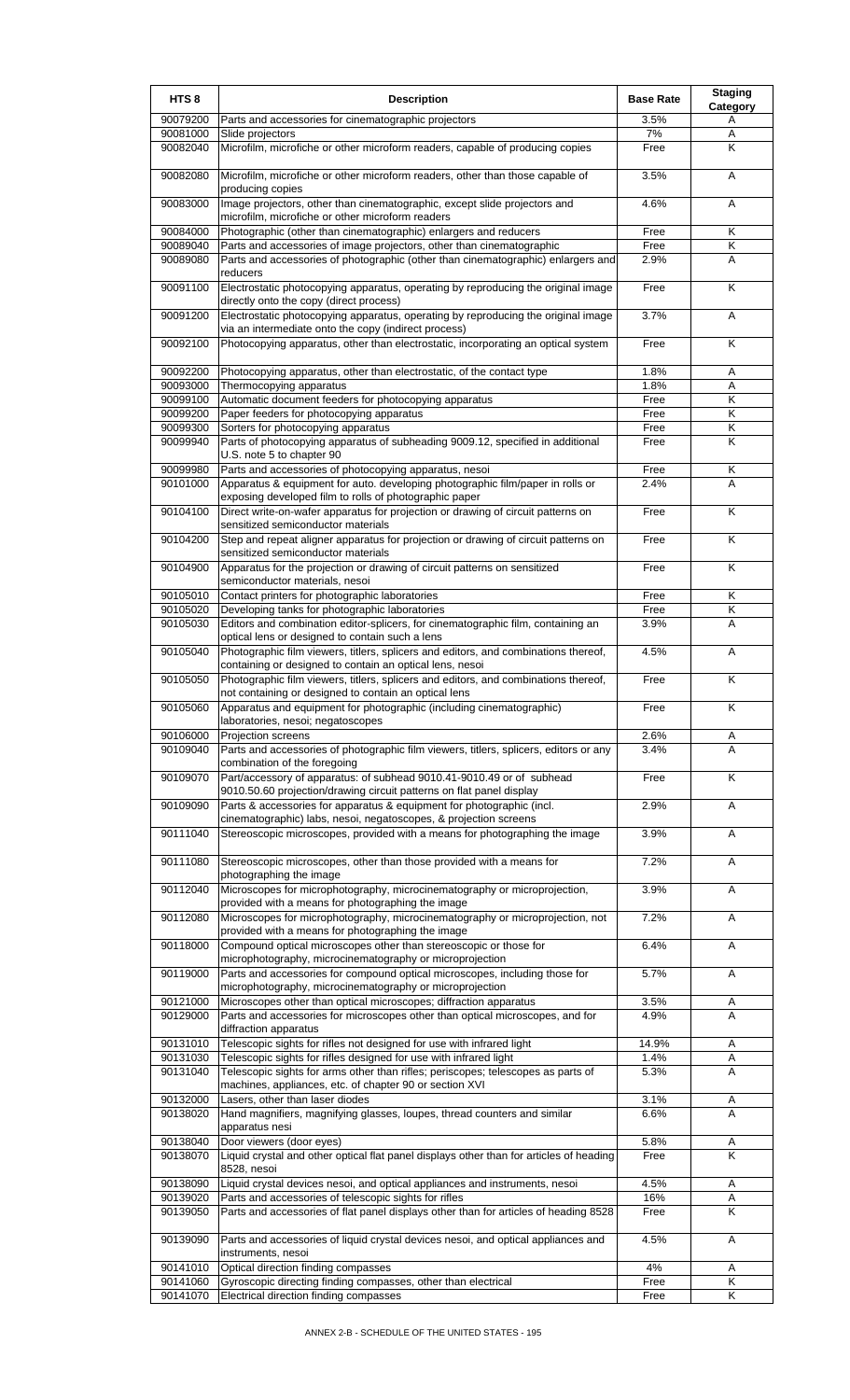| HTS <sub>8</sub>     | <b>Description</b>                                                                                                                            | <b>Base Rate</b>                                                                     | <b>Staging</b><br>Category |
|----------------------|-----------------------------------------------------------------------------------------------------------------------------------------------|--------------------------------------------------------------------------------------|----------------------------|
| 90141090             | Direction finding compasses, other than optical instruments, gyroscopic<br>compasses or electrical                                            | 2.9%                                                                                 | A                          |
| 90142020             | Optical instruments and appliances (other than compasses) for aeronautical or<br>space navigation                                             | 2.8%                                                                                 | A                          |
| 90142040             | Automatic pilots for aeronautical or space navigation                                                                                         | 3.3%                                                                                 | Α                          |
| 90142060             | Electrical instruments and appliances (other than compasses) for aeronautical or<br>space navigation                                          | Free                                                                                 | K                          |
| 90142080             | Nonelectrical instruments and appliances (other than compasses) for aeronautical<br>or space navigation                                       | Free                                                                                 | Κ                          |
| 90148010             | Optical navigational instruments, nesi                                                                                                        | 2.8%                                                                                 | Α                          |
| 90148020             | Ships' logs and depth-sounding apparatus                                                                                                      | 3.2%                                                                                 | Α                          |
| 90148040             | Electrical navigational instruments and appliances, nesi                                                                                      | Free                                                                                 | K                          |
| 90148050<br>90149010 | Nonelectrical navigational instruments and appliances, nesi                                                                                   | Free                                                                                 | Κ<br>K                     |
|                      | Parts and accessories of automatic pilots for aeronautical or space navigation of<br>subheading 9014.20.40                                    | Free                                                                                 |                            |
| 90149020             | Parts and accessories of nonelectrical instruments and appliances for aeronautical<br>or space navigation of subheading 9014.20.80            | Free                                                                                 | K                          |
| 90149040             | Parts and accessories of nonelectrical navigational instruments and appliances<br>nesi of subheading 9014.80.50                               | Free                                                                                 | K                          |
| 90149060             | Parts and accessories of navigational instruments and appliances, nesi                                                                        | Free                                                                                 | Κ                          |
| 90151040<br>90151080 | Electrical rangefinders<br>Rangefinders, other than electrical                                                                                | Free                                                                                 | K                          |
| 90152040             | Electrical theodolites and tachymeters                                                                                                        | 2.8%<br>Free                                                                         | A<br>Κ                     |
| 90152080             | Theodolites and tachymeters, other than electrical                                                                                            | 2.8%                                                                                 | Α                          |
| 90153040             | <b>Electrical levels</b>                                                                                                                      | Free                                                                                 | $\overline{\mathsf{K}}$    |
| 90153080             | Levels, other than electrical                                                                                                                 | 2.8%                                                                                 | A                          |
| 90154040             | Electrical photogrammetrical surveying instruments and appliances                                                                             | Free                                                                                 | Κ                          |
| 90154080             | Photogrammetrical surveying instruments and appliances, other than electrical                                                                 | 3%                                                                                   | A                          |
| 90158020             | Optical surveying, hydrographic, oceanographic, hydrological, meteorological or<br>geophysical instruments and appliances, nesi               | 2.8%                                                                                 | A                          |
| 90158060             | Seismographs                                                                                                                                  | Free                                                                                 | Κ                          |
| 90158080             | Surveying, hydrographic, oceanographic, hydrological, meteorological or<br>geophysical instruments and appliances, nesi, nonoptical           | Free                                                                                 | K                          |
| 90159000             | Parts and accessories for surveying, hydrographic, oceanographic, hydrological,<br>meteorological or geophysical instruments and appliances   | The rate<br>applicable to<br>the article of<br>which it is a<br>part or              | A                          |
| 90160020             | Electrical balances of a sensitivity of 5 cg or better, with or without weights, and                                                          | accessory<br>3.9%                                                                    | A                          |
| 90160040             | parts and accessories thereof<br>Jewelers' balances (nonelectrical) of a sensitivity of 5 cg or better, with or without                       | 2.9%                                                                                 | A                          |
| 90160060             | weights, and parts and accessories thereof<br>Balances (nonelectrical) of a sensitivity of 5 cg or better, other than jewelers',              | 3.3%                                                                                 | Α                          |
|                      | balances, and parts and accessories thereof                                                                                                   |                                                                                      |                            |
| 90171040             | Drafting plotters, whether or not automatic                                                                                                   | Free                                                                                 | K                          |
| 90171080<br>90172040 | Drafting tables and machines, whether or not automatic, nesoi<br>Disc calculators, slide rules and other mathematical calculating instruments | 3.9%<br>3.9%                                                                         | Α                          |
| 90172050             | Pattern generation apparatus designed to produce masks and reticles from<br>photoresist coated substrates (optical, e-beam, ion beam, etc.)   | Free                                                                                 | Α<br>K                     |
| 90172070             | Other drawing, marking-out or mathematical plotters, nesoi                                                                                    | Free                                                                                 | Κ                          |
| 90172080             | Other drawing, marking-out or mathematical calculating instruments, nesoi                                                                     | 4.6%                                                                                 | Α                          |
| 90173040             | Micrometers and calipers, for use in the hand                                                                                                 | 5.8%                                                                                 | Α                          |
| 90173080             | Gauges for measuring length, for use in the hand                                                                                              | 3.9%                                                                                 | Α                          |
| 90178000             | Instruments for measuring length, for use in the hand, nesi (for example,<br>measuring rods and tapes)                                        | 5.3%                                                                                 | A                          |
| 90179000             | Parts and accessories for drawing, marking-out or mathematical calculating<br>instruments, and for hand-held instruments for measuring length | The rate<br>applicable to<br>the article of<br>which it is a<br>part or<br>accessory | Α                          |
| 90181130             | Electrocardiographs                                                                                                                           | Free                                                                                 | Κ                          |
| 90181160             | Printed circuit assemblies for electrocardiographs                                                                                            | Free                                                                                 | Κ                          |
| 90181190             | Parts and accessories of electrocardiographs, other than printed circuit<br>assemblies                                                        | Free                                                                                 | K                          |
| 90181200             | Ultrasonic scanning electro-diagnostic apparatus used in medical, surgical, dental<br>or veterinary sciences                                  | Free                                                                                 | K                          |
| 90181300             | Magnetic resonance imaging electro-diagnostic apparatus used in medical,<br>surgical, dental or veterinary sciences                           | Free                                                                                 | K                          |
| 90181400             | Scintigraphic electro-diagnostic apparatus used in medical, surgical, dental or<br>veterinary sciences                                        | Free                                                                                 | K                          |
| 90181940             | Electro-diagnostic apparatus for functional exploratory examination, and parts and<br>accessories thereof                                     | Free                                                                                 | Κ                          |
| 90181955<br>90181975 | Electro-diagnostic patient monitoring systems<br>Printed circuit assemblies for electro-diagnostic parameter acquisition modules              | Free<br>Free                                                                         | Κ<br>Κ                     |
| 90181995             | Electro-diagnostic apparatus nesi, and parts and accessories thereof nesi                                                                     | Free                                                                                 | Κ                          |
| 90182000             | Ultraviolet or infrared ray apparatus used in medical, surgical, dental or veterinary<br>sciences, and parts and accessories thereof          | Free                                                                                 | K                          |
| 90183100             | Syringes, with or without their needles; parts and accessories thereof                                                                        | Free                                                                                 | Κ                          |
| 90183200             | Tubular metal needles and needles for sutures, used in medical, surgical, dental<br>or veterinary sciences, and parts and accessories thereof | Free                                                                                 | Κ                          |
| 90183900             | Catheters, cannulae and the like nesi, used in medical, surgical, dental or<br>veterinary sciences, and parts and accessories thereof         | Free                                                                                 | K                          |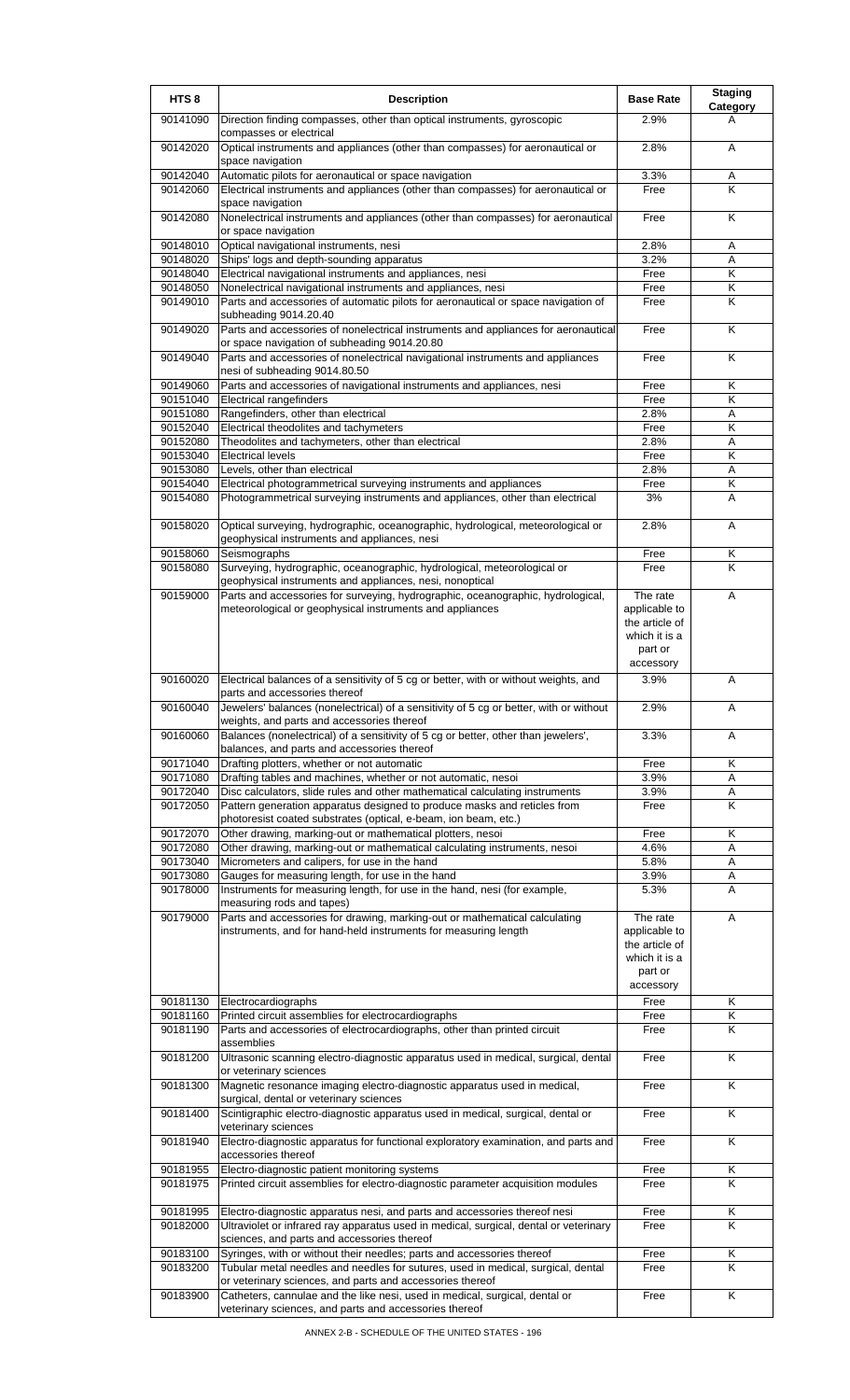| HTS <sub>8</sub>     | <b>Description</b>                                                                                                                                             | <b>Base Rate</b> | <b>Staging</b><br>Category |
|----------------------|----------------------------------------------------------------------------------------------------------------------------------------------------------------|------------------|----------------------------|
| 90184100             | Dental drill engines, whether or not combined on a single base with other dental<br>equipment, and parts and accessories thereof                               | Free             | Κ                          |
| 90184940             | Dental burs                                                                                                                                                    | Free             | Κ                          |
| 90184980             | Instruments and apparatus used in dental sciences, nesi, and parts and<br>accessories thereof                                                                  | Free             | K                          |
| 90185000             | Ophthalmic instruments and appliances nesi, and parts and accessories thereof                                                                                  | Free             | K                          |
| 90189010             | Mirrors and reflectors used in medical, surgical, dental or veterinary sciences, and<br>parts and accessories thereof                                          | Free             | K                          |
| 90189020             | Optical instruments and appliances nesi, used in medical, surgical, dental or<br>veterinary sciences, and parts and accessories thereof                        | Free             | K                          |
| 90189030             | Anesthetic instruments and appliances nesi, used in medical, surgical, dental or<br>veterinary sciences, and parts and accessories thereof                     | Free             | K                          |
| 90189040             | Percussion hammers, stethescopes, and parts of stethescopes used in medical,<br>surgical, dental or veterinary sciences                                        | Free             | K                          |
| 90189050             | Sphygmomanometers, tensimeters and oscillometers used in medical, surgical,<br>dental or veterinary sciences; parts and accessories thereof                    | Free             | K                          |
| 90189060             | Electro-surgical instruments and appliances nesi, other than extracorporeal shock<br>wave lithotripters and parts and accessories thereof                      | Free             | K                          |
| 90189064             | <b>Defibrillators</b>                                                                                                                                          | Free             | Κ                          |
| 90189068<br>90189075 | Printed circuit assemblies for defibrillators<br>Electro-medical instruments and appliances nesi, and parts and accessories                                    | Free<br>Free     | Κ<br>Κ                     |
| 90189080             | thereof<br>Instruments and appliances used in medical, surgical, dental or veterinary<br>sciences, nesi, and parts and accessories thereof                     | Free             | K                          |
| 90191020             | Mechano-therapy appliances and massage apparatus, and parts and accessories<br>thereof                                                                         | Free             | Κ                          |
| 90191040             | Electrical psychological aptitude testing apparatus and parts and accessories<br>thereof                                                                       | Free             | K                          |
| 90191060             | Psychological aptitude testing apparatus, other than electrical, and parts and<br>accessories thereof                                                          | Free             | K                          |
| 90192000             | Ozone, oxygen and aerosol therapy, artificial respiration or other therapeutic<br>respiration apparatus, and parts and accessories thereof                     | Free             | Κ                          |
| 90200040             | Underwater breathing devices designed as a complete unit to be carried on the<br>person & not requiring attendants, parts & accessories thereof                | Free             | K                          |
| 90200060             | Breathing appliances, nesi, & gas masks, excl. protective masks having neither<br>mechanical parts/replaceable filters, parts, accessories of                  | 2.5%             | Α                          |
| 90200090<br>90211000 | Parts and accessories of breathing appliances and gas masks, nesi<br>Orthopedic or fracture appliances, and parts and accessories thereof                      | 2.5%<br>Free     | Α<br>Κ                     |
| 90212140             | Artificial teeth and parts and accessories thereof, of plastics                                                                                                | Free             | Κ                          |
| 90212180             | Artificial teeth and parts and accessories thereof, other than of plastics                                                                                     | Free             | Κ                          |
| 90212940             | Dental fittings and parts and accessories thereof, of plastics                                                                                                 | Free             | Κ                          |
| 90212980             | Dental fittings and parts and accessories thereof, other than of plastics                                                                                      | Free             | Κ                          |
| 90213100<br>90213900 | Artificial joints and parts and accessories thereof<br>Artificial parts of the body (other than artificial joints) and parts and accessories<br>thereof, nesoi | Free<br>Free     | Κ<br>Κ                     |
| 90214000             | Hearing aids, excluding parts and accessories thereof                                                                                                          | Free             | Κ                          |
| 90215000             | Pacemakers for stimulating heart muscles, excluding parts and accessories<br>thereof                                                                           | Free             | K                          |
| 90219040             | Parts and accessories for hearing aids and for pacemakers for stimulating heart<br>muscles                                                                     | Free             | K                          |
| 90219080             | Appliances nesi which are worn or carried, or implanted in the body, to<br>compensate for a defect or disability, and parts and accessories                    | Free             | K                          |
| 90221200             | Computed tomography apparatus based on the use of X-rays                                                                                                       | Free             | Κ                          |
| 90221300             | Apparatus based on the use of X-rays for dental uses (other than computed<br>tomography apparatus)                                                             | Free             | Κ                          |
| 90221400             | Apparatus based on the use of X-rays for medical, surgical or veterinary uses<br>(other than computed tomography apparatus)                                    | Free             | Κ                          |
| 90221900             | Apparatus based on the use of X-rays other than for medical, surgical, dental or<br>veterinary use                                                             | Free             | K                          |
| 90222100             | Apparatus based on the use of alpha, beta or gamma radiations, for medical,<br>surgical, dental or veterinary use                                              | Free             | Κ                          |
| 90222940<br>90222980 | Smoke detectors, ionization type<br>Apparatus based on the use of alpha, beta or gama radiations, other than for                                               | 1%<br>1.4%       | Α<br>A                     |
|                      | medical, surgical, dental or veterinary use, nesi                                                                                                              |                  |                            |
| 90223000<br>90229005 | X-ray tubes<br>Radiation generator units                                                                                                                       | 0.9%<br>0.8%     | A                          |
| 90229015             | Radiation beam delivery units                                                                                                                                  | 1.4%             | Α<br>Α                     |
| 90229025             | X-ray generators, high tension generators, desks, screens, examination or<br>treatment tables, chairs and similar apparatus, nesi                              | 0.8%             | Α                          |
| 90229040             | Parts and accessories of X-ray tubes                                                                                                                           | 0.9%             | Α                          |
| 90229060             | Parts and accessories of apparatus based on the use of X-rays                                                                                                  | 0.8%             | Α                          |
| 90229070<br>90229095 | Parts and accessories of ionization type smoke detectors<br>Parts and accessories of apparatus based on the use of alpha, beta or gamma                        | 1%<br>1.4%       | Α<br>A                     |
| 90230000             | radiations<br>Instruments, apparatus and models, designed for demonstrational purposes,<br>unsuitable for other uses, and parts and accessories thereof        | Free             | K                          |
| 90241000             | Machines and appliances for testing the mechanical properties of metals                                                                                        | 1.7%             | Α                          |
| 90248000             | Machines and appliances for testing the mechanical properties of materials other<br>than metals                                                                | 1.7%             | A                          |
| 90249000             | Parts and accessories of machines and appliances for testing the hardness,<br>strength, compressibility, or other properties of materials                      | 1.7%             | A                          |
| 90251120             | Clinical thermometers, liquid-filled, for direct reading, not combined with other<br>instruments                                                               | Free             | Κ                          |
| 90251140             | Liquid-filled thermometers, for direct reading, not combined with other instruments,<br>other than clinical thermometers                                       | Free             | K                          |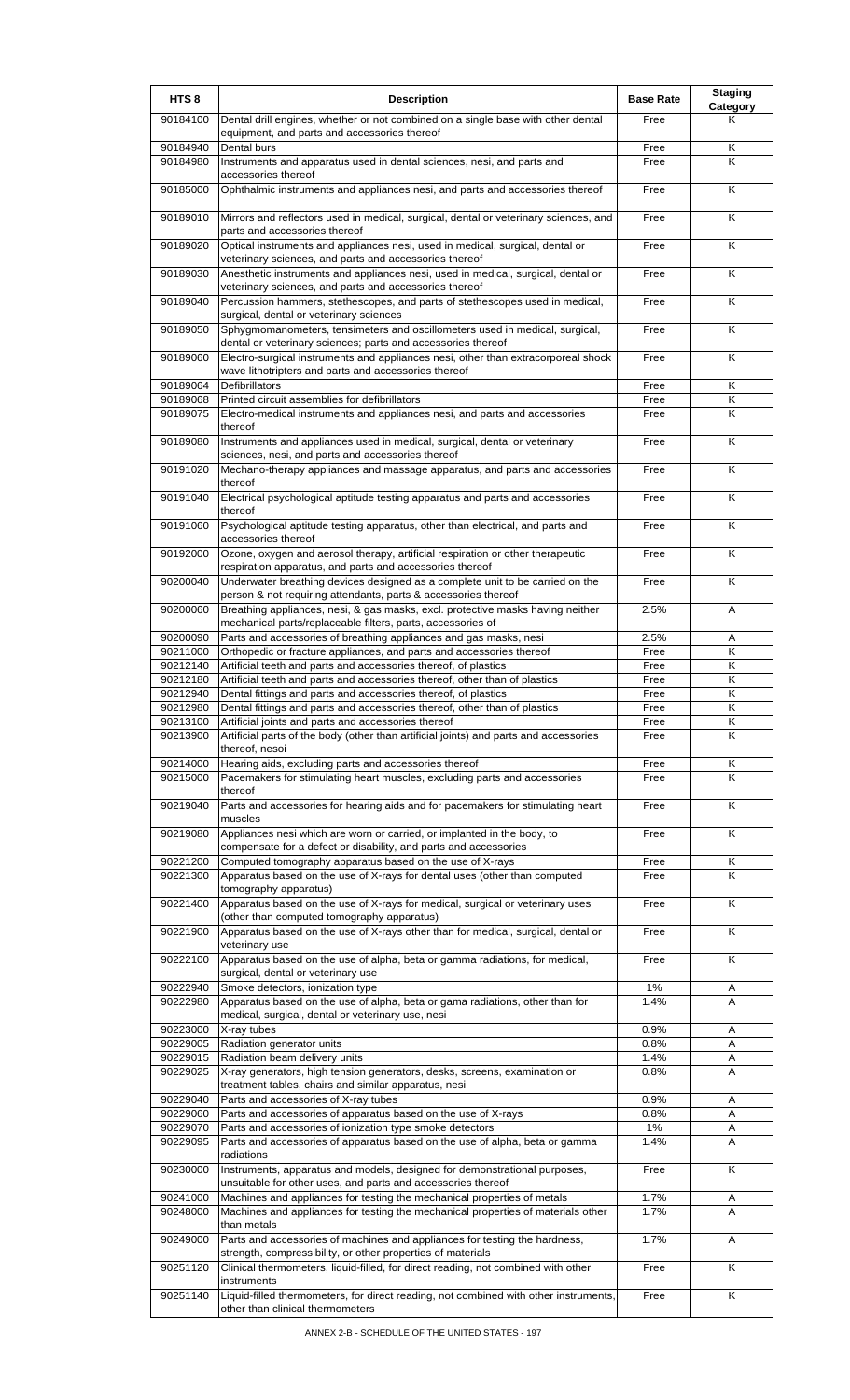| HTS <sub>8</sub>     | <b>Description</b>                                                                                                                                                                                                     | <b>Base Rate</b>                                                        | <b>Staging</b><br>Category   |
|----------------------|------------------------------------------------------------------------------------------------------------------------------------------------------------------------------------------------------------------------|-------------------------------------------------------------------------|------------------------------|
| 90251940             | Pyrometers, not combined with other instruments                                                                                                                                                                        | 1.4%                                                                    | A                            |
| 90251980             | Thermometers, for direct reading, not combined with other instruments, other than<br>liquid-filled thermometers                                                                                                        | 1.8%                                                                    | A                            |
| 90258010             | Electrical: hydrometers & sim. floating instr., hygrometers, psychometers, & any<br>comb. with or w/o thermometers, pyrometers, & barometers                                                                           | 1.7%                                                                    | A                            |
| 90258015             | Nonelectrical barometers, not combined with other instruments                                                                                                                                                          | 1%                                                                      | Α                            |
| 90258020             | Hydrometers and similar floating instruments, whether or not incorporating a<br>thermometer, non-recording, other than electrical                                                                                      | 2.9%                                                                    | A                            |
| 90258035<br>90258040 | Hygrometers and psychrometers, non-electrical, non-recording<br>Thermographs, barographs, hygrographs and other recording instruments, other                                                                           | 1.4%<br>1%                                                              | Α<br>A                       |
|                      | than electrical                                                                                                                                                                                                        |                                                                         |                              |
| 90258050             | Combinations of thermometers, barometers and similar temperature and                                                                                                                                                   | 1.6%                                                                    | A                            |
| 90259000             | atmosphere measuring and recording instruments, nonelectrical<br>Parts & accessories of hydrometers & like floating instruments,<br>thermometers, pyrometers, barometers, hygrometers, psychrometers &<br>combinations | The rate<br>applicable to<br>the article of<br>which it is a<br>part or | Α                            |
| 90261020             | Electrical instruments and apparatus for measuring or checking the flow or level of                                                                                                                                    | accessory<br>Free                                                       | K                            |
|                      | liquids                                                                                                                                                                                                                |                                                                         |                              |
| 90261040             | Flow meters, other than electrical, for measuring or checking the flow of liquids                                                                                                                                      | Free                                                                    | K                            |
| 90261060             | Instruments and apparatus for measuring or checking the level of liquids, other<br>than flow meters, non-electrical                                                                                                    | Free                                                                    | K                            |
| 90262040             | Electrical instruments and apparatus for measuring or checking the pressure of<br>liquids or gases                                                                                                                     | Free                                                                    | Κ                            |
| 90262080             | Instruments and apparatus, other than electrical, for measuring or checking the<br>pressure of liquids or gases                                                                                                        | Free                                                                    | K                            |
| 90268020             | Electrical instruments and apparatus for measuring or checking variables of liquids<br>or gases, nesi                                                                                                                  | Free                                                                    | Κ                            |
| 90268040             | Nonelectrical heat meters incorporating liquid supply meters, and anemometers                                                                                                                                          | Free                                                                    | K                            |
| 90268060             | Nonelectrical instruments and apparatus for measuring or checking variables of<br>liquids or gases, nesi                                                                                                               | Free                                                                    | K                            |
| 90269020             | Parts and accessories of electrical instruments and apparatus for measuring or<br>checking variables of liquids or gases                                                                                               | Free                                                                    | K                            |
| 90269040             | Parts and accessories of nonelectrical flow meters, heat meters incorporating<br>liquid supply meters and anemometers                                                                                                  | Free                                                                    | K                            |
| 90269060             | Parts and accessories of nonelectrical instruments and apparatus for measuring<br>or checking variables of liquids or gases, nesi                                                                                      | Free                                                                    | K                            |
| 90271020             | Electrical gas or smoke analysis apparatus                                                                                                                                                                             | 1.7%                                                                    | Α                            |
| 90271040             | Nonelectrical optical instruments and apparatus for gas or smoke analysis                                                                                                                                              | $3.5\%$                                                                 |                              |
| 90271060             | Nonelectrical gas or smoke analysis apparatus, other than optical instruments and<br>apparatus                                                                                                                         | 2.2%                                                                    | A                            |
| 90272050<br>90272080 | Electrical chromatographs and electrical electrophoresis instruments<br>Nonelectrical chromatographs                                                                                                                   | Free<br>Free                                                            | Κ<br>Κ                       |
| 90273040             | Electrical spectrometers, spectrophotometers and spectrographs using optical<br>radiations (ultraviolet, visible, infrared)                                                                                            | Free                                                                    | Κ                            |
| 90273080             | Nonelectrical spectrometers, spectrophotometers and spectrographs using optical<br>radiations (ultraviolet, visible, infrared)                                                                                         | Free                                                                    | K                            |
| 90274000             | Exposure meters                                                                                                                                                                                                        | 1.2%                                                                    | A                            |
| 90275040             | Electrical instruments and apparatus using optical radiations (ultraviolet, visible,<br>infrared), nesi                                                                                                                | Free                                                                    | $\overline{\mathsf{K}}$      |
| 90275080             | Nonelectrical instruments and apparatus using optical radiations (ultraviolet,<br>visible, infrared), nesi                                                                                                             | Free                                                                    | K                            |
| 90278025             | Nuclear magnetic resonance instruments                                                                                                                                                                                 | Free                                                                    | Κ                            |
| 90278045             | Electrical instruments and apparatus for physical or chemical analysis, measuring<br>viscosity, checking heat, sound, light, etc., nesi                                                                                | Free                                                                    | Κ                            |
| 90278080             | Nonelectrical instruments and apparatus for physical or chemical analysis,<br>measuring viscosity, checking heat, sound or light, nesi                                                                                 | Free                                                                    | K                            |
| 90279020<br>90279045 | Microtomes<br>Printed circuit assemblies for instruments and apparatus of subheading 9027.80                                                                                                                           | 2.2%<br>Free                                                            | Α<br>$\overline{\mathsf{K}}$ |
| 90279054             | Parts and accessories of electrical instruments and apparatus of subheading                                                                                                                                            | Free                                                                    | K                            |
| 90279058             | 9027.20, 9027.30, 9027.40, 9027.50 or 9027.80<br>Parts and accessories of other electrical instruments and apparatus of heading                                                                                        | 1.7%                                                                    | Α                            |
|                      | 9027, nesoi                                                                                                                                                                                                            |                                                                         |                              |
| 90279064             | Parts and accessories of nonelectrical optical instruments and apparatus of<br>subheading 9027.20, 9027.30, 9027.40, 9027.50 or 9027.80                                                                                | Free                                                                    | K                            |
| 90279068             | Parts and accessories of nonelectrical optical instruments and apparatus of<br>heading 9027, nesoi                                                                                                                     | 3.5%                                                                    | A                            |
| 90279084             | Parts and accessories of nonelectrical nonoptical instruments and apparatus of<br>heading 9027.20, 9027.30, 9027.40, 9027.50 or 9027.80                                                                                | Free                                                                    | Κ                            |
| 90279088             | Parts and accessories of nonelectrical instruments and apparatus of heading<br>9027, nesoi                                                                                                                             | 2.2%                                                                    | Α                            |
| 90281000             | Gas supply or production meters, including calibrating meters thereof                                                                                                                                                  | 16 cents each<br>$+2.5%$                                                | C                            |
| 90282000             | Liquid supply or production meters, including calibrating meters thereof                                                                                                                                               | 16 cents each<br>+ 2.5%                                                 | A                            |
| 90283000             | Electricity supply or production meters, including calibrating meters thereof                                                                                                                                          | 16 cents each<br>+ 1.5%                                                 | A                            |
| 90289000             | Parts and accessories for gas, liquid or electricity supply or production meters                                                                                                                                       | 3.2%                                                                    | Α                            |
| 90291040             | <b>Taximeters</b>                                                                                                                                                                                                      | 5.3%                                                                    | A                            |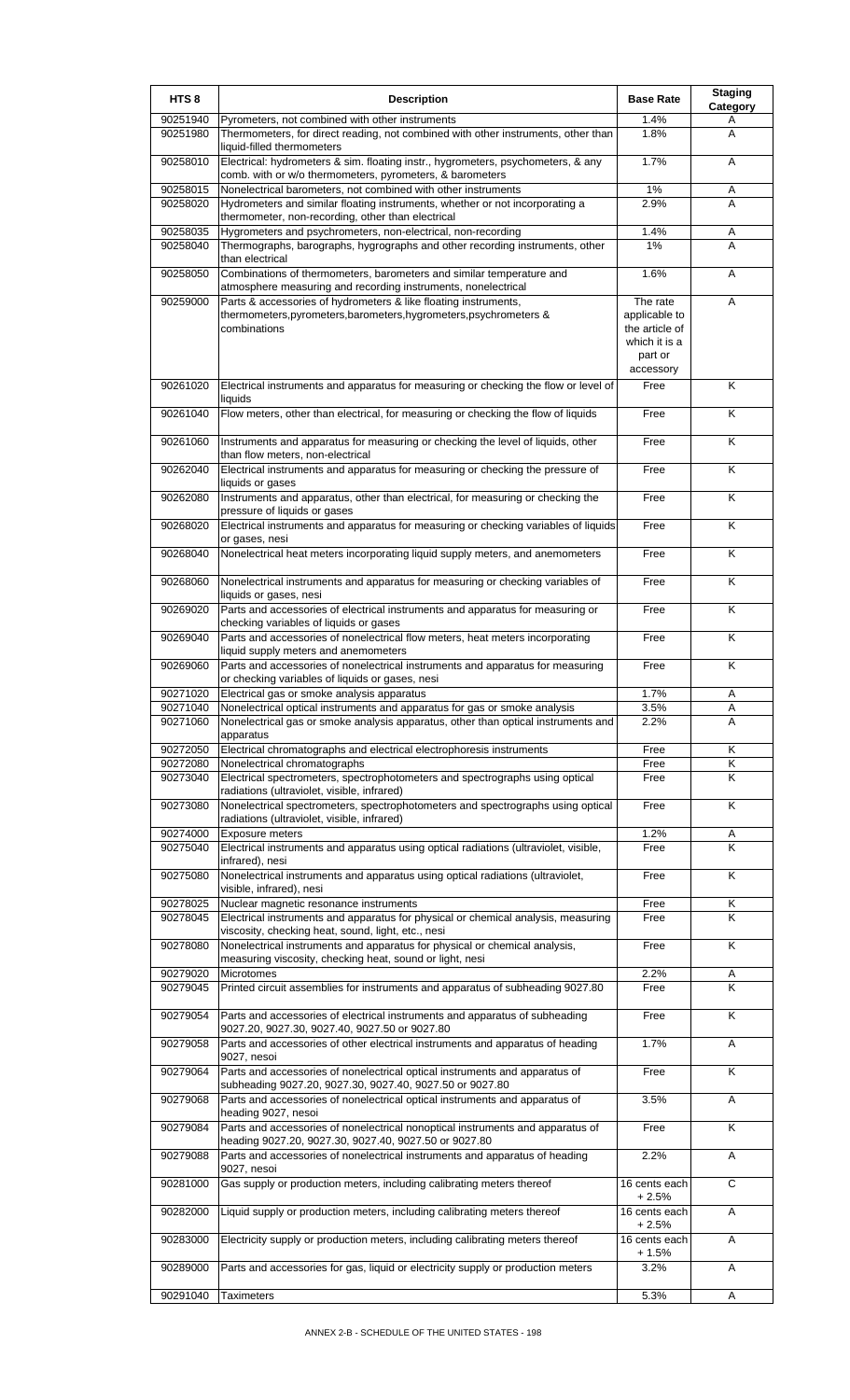| HTS <sub>8</sub>     | <b>Description</b>                                                                                                                                       | <b>Base Rate</b>                                                                                       | <b>Staging</b><br><b>Category</b> |
|----------------------|----------------------------------------------------------------------------------------------------------------------------------------------------------|--------------------------------------------------------------------------------------------------------|-----------------------------------|
| 90291080             | Revolution counters, production counters, odometers, pedometers and the like,<br>other than taximeters                                                   | Free                                                                                                   | Κ                                 |
| 90292020             | <b>Bicycle speedometers</b>                                                                                                                              | 6%                                                                                                     | Α                                 |
| 90292040             | Speedometers and tachometers, other than bicycle speedometers                                                                                            | Free                                                                                                   | Κ                                 |
| 90292060             | Stroboscopes                                                                                                                                             | 16 cents each<br>$+2.5%$                                                                               | A                                 |
| 90299020             | Parts and accessories of taximeters                                                                                                                      | 5.3%                                                                                                   | A                                 |
| 90299040             | Parts and accessories of bicycle speedometers                                                                                                            | 6%                                                                                                     | A                                 |
| 90299060<br>90299080 | Parts and accessories of stroboscopes<br>Parts and accessories of revolution counters, production counters, odometers,                                   | 3.2%<br>Free                                                                                           | Α<br>K                            |
|                      | pedometers and the like, of speedometers nesi and tachometers                                                                                            |                                                                                                        |                                   |
| 90301000             | Instruments and apparatus for measuring or detecting ionizing radiations                                                                                 | 1.6%                                                                                                   | A                                 |
| 90302000<br>90303100 | Cathode-ray oscilloscopes and cathode-ray oscillographs<br>Multimeters for measuring or checking electrical voltage, current, resistance or              | 1.7%<br>1.7%                                                                                           | Α<br>A                            |
| 90303900             | power, without a recording device<br>Instruments and apparatus, nesi, for measuring or checking electrical voltage,                                      | 1.7%                                                                                                   | A                                 |
|                      | current, resistance or power, without a recording device                                                                                                 |                                                                                                        |                                   |
| 90304000<br>90308200 | Instruments and apparatus specially designed for telecommunications<br>Instruments and apparatus for measuring or checking electrical quantities, nesoi: | Free<br>Free                                                                                           | Κ<br>K                            |
|                      | for measuring or checking semiconductor wafers or devices                                                                                                |                                                                                                        |                                   |
| 90308300             | Instruments and apparatus for measuring, checking or detecting electrical<br>quantities or ionizing radiations, nesoi: with a recording device           | 1.7%                                                                                                   | A                                 |
| 90308900             | Instruments and apparatus for measuring, checking or detecting electrical<br>quantities or ionizing radiations, nesoi: w/o a recording device            | 1.7%                                                                                                   | A                                 |
| 90309025             | Printed circuit assemblies for instruments and apparatus for measuring or<br>detecting ionizing radiation                                                | 1.6%                                                                                                   | A                                 |
| 90309045             | Parts and accessories for instruments and apparatus for measuring or detecting<br>ionizing radiation, nesi                                               | 1.6%                                                                                                   | A                                 |
| 90309064             | Printed circuit assemblies for instruments and apparatus for measuring or<br>checking semiconductor wafers or devices                                    | Free                                                                                                   | Κ                                 |
| 90309068             | Printed circuit assemblies for articles of subheadings 9030.20 to 9030.40, 9030.83<br>and 9030.89                                                        | 1.7%                                                                                                   | A                                 |
| 90309084             | Parts and accessories for instruments and apparatus for measuring or checking<br>semiconductor wafers or devices, nesoi                                  | Free                                                                                                   | K                                 |
| 90309088             | Parts and accessories for articles of subheadings 9030.20 to 9030.40, 9030.83<br>and 9030.89, nesoi                                                      | 1.7%                                                                                                   | A                                 |
| 90311000<br>90312000 | Machines for balancing mechanical parts<br><b>Test benches</b>                                                                                           | 1.7%<br>1.7%                                                                                           | A<br>Α                            |
| 90313000             | Profile projectors                                                                                                                                       | 2.5%                                                                                                   | Α                                 |
| 90314100             | Optical measuring/checking instruments/appliances for inspecting semiconductor<br>wafers/devices or photomasks/reticle used to mfg such devices          | Free                                                                                                   | K                                 |
| 90314940             | Optical coordinate-measuring machines, nesoi<br>Optical instrument & appliance: to inspect masks (not photomask) used to mfg                             | 3.5%                                                                                                   | Α<br>K                            |
| 90314970             | semiconductor devices; to measure contamination on such devices                                                                                          | Free                                                                                                   |                                   |
| 90314990             | Other optical measuring or checking instruments, appliances and machines, nesoi                                                                          | 3.5%                                                                                                   | A                                 |
| 90318040             | Electron beam microscopes fitted with equipment specifically designed for the<br>handling and transport of semiconductor devices or reticles             | Free                                                                                                   | Κ                                 |
| 90318080             | Measuring and checking instruments, appliances and machines, nesoi                                                                                       | 1.7%                                                                                                   | Α                                 |
| 90319020<br>90319045 | Parts and accessories of profile projectors<br>Bases and frames for the optical coordinate-measuring machines of subheading                              | 2.5%<br>3.5%                                                                                           | Α<br>A                            |
| 90319054             | 9031.49.40<br>Parts & accessories of measuring & checking optical instruments & appliances of                                                            | Free                                                                                                   | Κ                                 |
| 90319058             | subheading 9031.41 or 9031.49.70<br>Parts & accessories of measuring & checking optical instruments & appliances,                                        | 3.5%                                                                                                   | A                                 |
|                      | other than test benches or profile projectors, nesoi                                                                                                     |                                                                                                        |                                   |
| 90319070<br>90319090 | Parts and accessories of articles of subheading 9031.80.40<br>Parts and accessories of measuring or checking instruments, appliances and                 | Free<br>1.7%                                                                                           | Κ<br>A                            |
| 90321000             | machines, nesoi<br>Automatic thermostats                                                                                                                 | 1.7%                                                                                                   | Α                                 |
| 90322000             | Automatic manostats                                                                                                                                      | 1.7%                                                                                                   | Α                                 |
| 90328100             | Hydraulic and pneumatic automatic regulating or controlling instruments and<br>apparatus                                                                 | 1.6%                                                                                                   | A                                 |
| 90328920             | Automatic voltage and voltage-current regulators, designed for use in a 6, 12, or<br>24 V system                                                         | 1.1%                                                                                                   | Α                                 |
| 90328940             | Automatic voltage and voltage-current regulators, not designed for use in a 6, 12,<br>or 24 V system                                                     | 1.7%                                                                                                   | A                                 |
| 90328960             | Automatic regulating or controlling instruments and apparatus, nesi                                                                                      | 1.7%                                                                                                   | Α                                 |
| 90329020             | Parts and accessories of automatic voltage and voltage-current regulators<br>designed for use in a 6, 12, or 24 V system, nesi                           | 1.1%                                                                                                   | A                                 |
| 90329040             | Parts and accessories of automatic voltage and voltage-current regulators, not<br>designed for use in a 6, 12, or 24 V system, nesi                      | 1.7%                                                                                                   | Α                                 |
| 90329060             | Parts and accessories for automatic regulating or controlling instruments and<br>apparatus, nesi                                                         | 1.7%                                                                                                   | Α                                 |
| 90330000             | Parts and accessories for machines, appliances, instruments or apparatus of<br>chapter 90, nesi                                                          | 4.4%                                                                                                   | Α                                 |
| 91011140             | Wrist watches with cases of or clad with precious metal, electrically operated, with<br>mechanical display only, with 0-1 jewel in mvmt                  | 51 cents each<br>$+6.25%$ on<br>the case and<br>strap, band or<br>bracelet +<br>5.3% on the<br>battery | A                                 |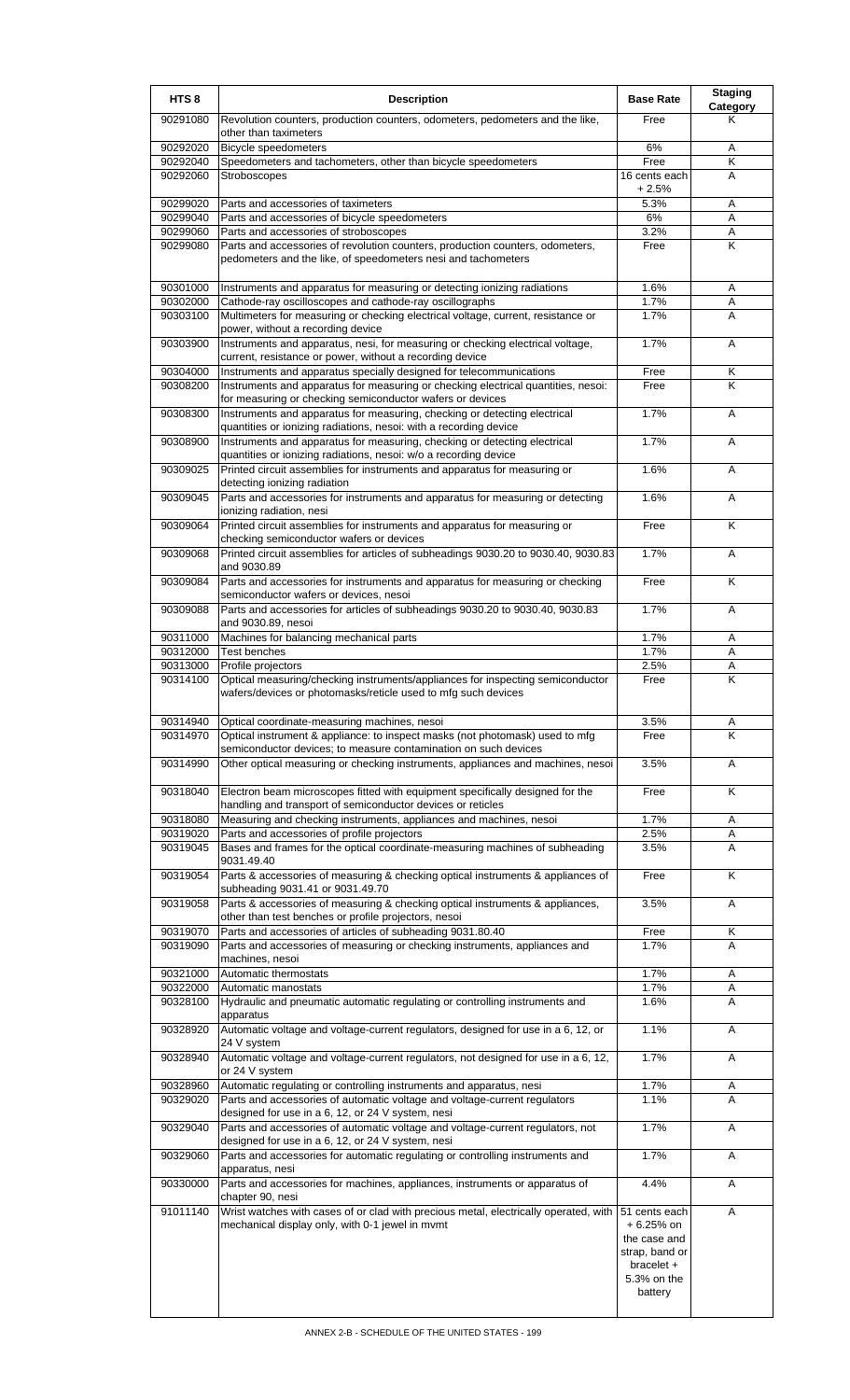| HTS <sub>8</sub> |                                                                                                                                                                    | <b>Base Rate</b>                      | <b>Staging</b> |
|------------------|--------------------------------------------------------------------------------------------------------------------------------------------------------------------|---------------------------------------|----------------|
| 91011180         | <b>Description</b><br>Wrist watches with cases of or clad with precious metal, electrically operated, with<br>mechanical display only, w/more than 1 jewel in mvmt | 87 cents each<br>$+6.25%$ on          | Category       |
|                  |                                                                                                                                                                    | the case and                          |                |
|                  |                                                                                                                                                                    | strap, band or<br>bracelet +          |                |
|                  |                                                                                                                                                                    | 5.3% on the<br>battery                |                |
|                  |                                                                                                                                                                    |                                       |                |
| 91011220         | Straps/bands/bracelets of tex. mat. or base metal, whether or not gold- or silver-<br>plated entered with wrist watches of subheading 9101.12.80                   | Free                                  | Κ              |
| 91011240         | Straps, bands or bracelets, nesi, entered with wrist watches of subheading<br>9101.12.80 and classifiable therewith                                                | Free                                  | Κ              |
| 91011280         | Wrist watches with cases of or clad with precious metal, electrically operated, with<br>opto-electronic display only                                               | Free                                  | Κ              |
| 91011940         | Wrist watches with cases of or clad with precious metal, electrically operated, with<br>both opto-electronic and mechanical displays, 0-1 jewel                    | 41 cents each<br>+5% on case          | G              |
|                  |                                                                                                                                                                    | and strap,<br>band or                 |                |
|                  |                                                                                                                                                                    | $bracket +$<br>4.2% on the            |                |
|                  |                                                                                                                                                                    | battery                               |                |
| 91011980         | Wrist watches with cases of or clad with precious metal, electrically operated,<br>w/both opto-electronic & mechanical displays, over 1 jewel                      | 61 cents each<br>$+4.4%$ on           | A              |
|                  |                                                                                                                                                                    | case and<br>strap, band or            |                |
|                  |                                                                                                                                                                    | $bracket +$                           |                |
|                  |                                                                                                                                                                    | 3.7% on the<br>battery                |                |
| 91012110         | Straps/bands/bracelets of tex. mat. or base metal, whether or not gold- or silver-<br>plated entered with wrist watches of subheading 9101.21.50                   | 3.1%                                  | A              |
| 91012130         | Straps, bands or bracelets, nesi, entered with wrist watches of subheading                                                                                         | 3.1%                                  | Α              |
| 91012150         | 9101.21.50 and classifiable therewith<br>Wrist watches with cases of or clad with precious metal, not electrically operated,                                       | Free                                  | Κ              |
| 91012180         | with automatic winding, with over 17 jewels in mvmt<br>Wrist watches with cases of or clad with precious metal, not electrically operated,                         | $\overline{$1.61}$ each +             | A              |
|                  | with automatic winding, w/17 jewels or less in mvmt                                                                                                                | 4.4% on the<br>case and               |                |
|                  |                                                                                                                                                                    | strap, band or<br>bracelet            |                |
| 91012910         | Wrist watches with cases of or clad with precious metal, not electrically operated,                                                                                | 40 cents each                         | A              |
|                  | not automatic winding, with 0-1 jewel in mymt                                                                                                                      | $+5%$ on the<br>case and              |                |
|                  |                                                                                                                                                                    | strap, band or<br>bracelet            |                |
| 91012920         | Wrist watches with cases of or clad with precious metal, not electrically operated,                                                                                |                                       | A              |
|                  | not automatic winding, with 2-7 jewels in mvmt                                                                                                                     | 61 cents each<br>+ 4.4% on the        |                |
|                  |                                                                                                                                                                    | case and<br>strap, band or            |                |
|                  |                                                                                                                                                                    | bracelet                              |                |
| 91012930         | Wrist watches with cases of or clad with precious metal, not electrically operated,<br>n/auto winding, 8-17 jewels, mvmt n/o \$15 & n/o 15.2 mm                    | $$2.28$ each +<br>5% on the           | G              |
|                  |                                                                                                                                                                    | case and                              |                |
|                  |                                                                                                                                                                    | strap, band or<br>bracelet            |                |
| 91012940         | Wrist watches with cases of or clad with precious metal, not electrically operated,<br>n/auto winding, 8-17 jewels, mvmt n/o \$15 & ov 15.2 mm                     | $$1.92$ each +<br>5% on the           | G              |
|                  |                                                                                                                                                                    | case and                              |                |
|                  |                                                                                                                                                                    | strap, band or<br>bracelet            |                |
| 91012950         | Wrist watches with cases of or clad with precious metal, not electrically operated,<br>not automatic winding, 8-17 jewels, movement over \$15                      | 90 cents each<br>$+4.4%$ on the       | Α              |
|                  |                                                                                                                                                                    | case and<br>strap, band or            |                |
|                  |                                                                                                                                                                    | bracelet                              |                |
| 91012970         | Straps/bands/bracelets of tex. mat. or base metal, whether or not gold- or silver-                                                                                 | 3.1%                                  | Α              |
| 91012980         | plated entered with wrist watches of subheading 9101.29.90<br>Straps, bands or bracelets, nesi, entered with wrist watches of subheading                           | 3.1%                                  | Α              |
| 91012990         | 9101.29.90 and classifiable therewith<br>Wrist watches with cases of or clad with precious metal, not electrically operated,                                       | Free                                  | Κ              |
| 91019120         | not automatic winding, w/over 17 jewels in the mvmt<br>Watches (excl. wrist watches) with cases of or clad with precious metal,                                    | Free                                  | Κ              |
| 91019140         | electrically operated, with opto-electronic display only<br>Watches (excl. wrist watches) with cases of or clad with precious metal,                               | Free                                  | Κ              |
| 91019180         | electrically operated, with 0-1 jewel in mvmt, n/optoelec. display<br>Watches (excl. wrist watches) with cases of or clad with precious metal,                     | Free                                  | Κ              |
| 91019920         | electrically operated, over 1 jewel in mvmt, n/optoelec. display<br>Watches (excl. wrist watches) with cases of or clad with precious metal, not                   | Free                                  | Κ              |
|                  | electrically operated, with 0-7 jewels in the mvmt                                                                                                                 |                                       |                |
| 91019940         | Watches (excl. wrist watches) with cases of or clad with precious metal, not<br>electrically operated, w/8-17 jewels in mvmt, mvmt n/o \$15 ea                     | 98 cents each<br>$+3%$ on the<br>case | G              |
| 91019960         | Watches (excl. wrist watches) with cases of or clad with precious metal, not<br>electrically operated, w/8-17 jewels in mvmt, mvmt over \$15 ea                    | Free                                  | K              |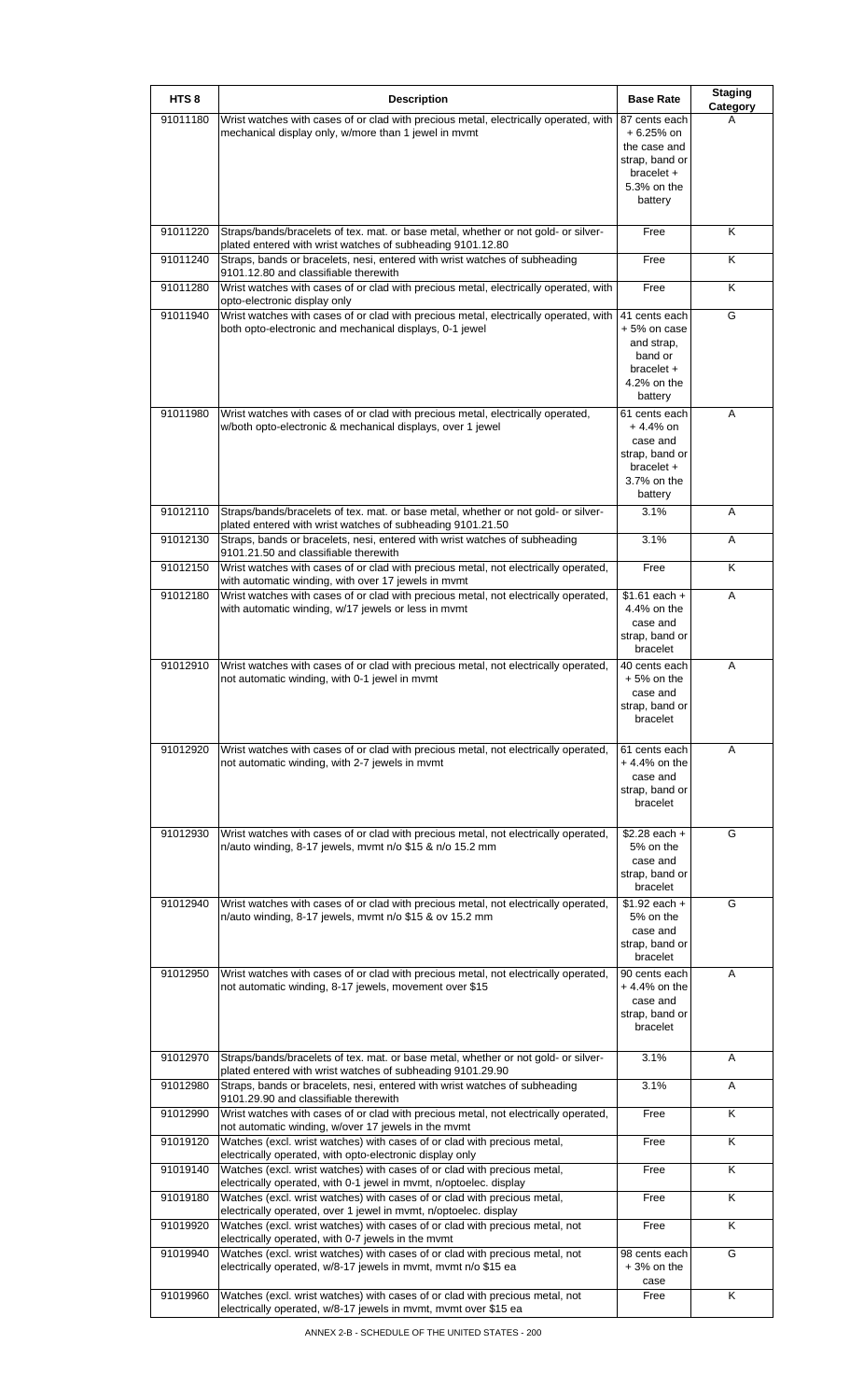| HTS <sub>8</sub> | <b>Description</b>                                                                                                                               | <b>Base Rate</b>                                                                                                       | <b>Staging</b><br>Category |
|------------------|--------------------------------------------------------------------------------------------------------------------------------------------------|------------------------------------------------------------------------------------------------------------------------|----------------------------|
| 91019980         | Watches (excl. wrist watches) with cases of or clad with precious metal, not<br>electrically operated, with over 17 jewels in the mvmt           | Free                                                                                                                   | Κ                          |
| 91021110         | Wrist watches nesoi, electrically operated, mechanical display only, 0-1 jewel,<br>gold/silver-plated case, band of textile mat. or base metal   | 44 cents each<br>$+6%$ on the<br>$case + 14%$<br>on the strap,<br>band or<br>$bracelet +$<br>5.3% on the<br>battery    | A                          |
| 91021125         | Wrist watches nesoi, electrically operated, mechanical display only, 0-1 jewel,<br>case nesoi, with band of textile material or base metal       | 40 cents each<br>+ 8.5% on the<br>$case + 14%$<br>on the strap,<br>band or<br>bracelet +<br>5.3% on the<br>battery     | Α                          |
| 91021130         | Wrist watches nesoi, electrically operated, mechanical display only, 0-1 jewel, gold<br>or silver-plated case, with band of material nesoi       | 44 cents each<br>$+6%$ on the<br>$case + 2.8%$<br>on the strap,<br>band or<br>bracelet +<br>5.3% on the<br>battery     | Α                          |
| 91021145         | Wrist watches nesoi, electrically operated, mechanical display only, 0-1 jewel,<br>case nesoi, with band of material nesoi                       | 40 cents each<br>+ 8.5% on the<br>$case + 2.8%$<br>on the strap,<br>band or<br>$bracelet +$<br>5.3% on the<br>battery  | G                          |
| 91021150         | Wrist watches nesoi, electrically operated, mechanical display only, over 1 jewel,<br>gold/silver-plated case, band of textile or base metal     | 80 cents each<br>$+6%$ on the<br>$case + 14%$<br>on the strap,<br>band or<br>bracelet +<br>5.3% on the<br>battery      | Α                          |
| 91021165         | Wrist watches nesoi, electrically operated, mechanical display only, over 1 jewel,<br>case nesoi, with band of textile material or base metal    | 76 cents each<br>$+8.5%$ on the<br>$case + 14%$<br>on the strap,<br>band or<br>bracelet +<br>5.3% on the<br>battery    | A                          |
| 91021170         | Wrist watches nesoi, electrically operated, mechanical display only, over 1 jewel,<br>gold- or silver-case, with band of material nesoi          | 80 cents each<br>$+6%$ on the<br>$case + 2.8%$<br>on the strap,<br>band or<br>$bracelet +$<br>5.3% on the<br>battery   | Α                          |
| 91021195         | Wrist watches nesoi, electrically operated, mechanical display only, over 1 jewel,<br>case nesoi, with band of material nesoi                    | 76 cents each<br>$+8.5%$ on the<br>$case + 2.8%$<br>on the strap,<br>band or<br>$bracelet +$<br>5.3% on the<br>battery | A                          |
| 91021220         | Straps/bands/bracelets of tex. mat. or base metal, whether or not gold- or silver-<br>plated entered with wrist watches of subheading 9102.12.80 | Free                                                                                                                   | Κ                          |
| 91021240         | Straps, bands or bracelets, nesi, entered with wrist watches of subheading<br>9102.12.80 and classifiable therewith                              | Free                                                                                                                   | Κ                          |
| 91021280         | Wrist watches nesoi, electrically operated, with opto-electronic display only                                                                    | Free                                                                                                                   | Κ                          |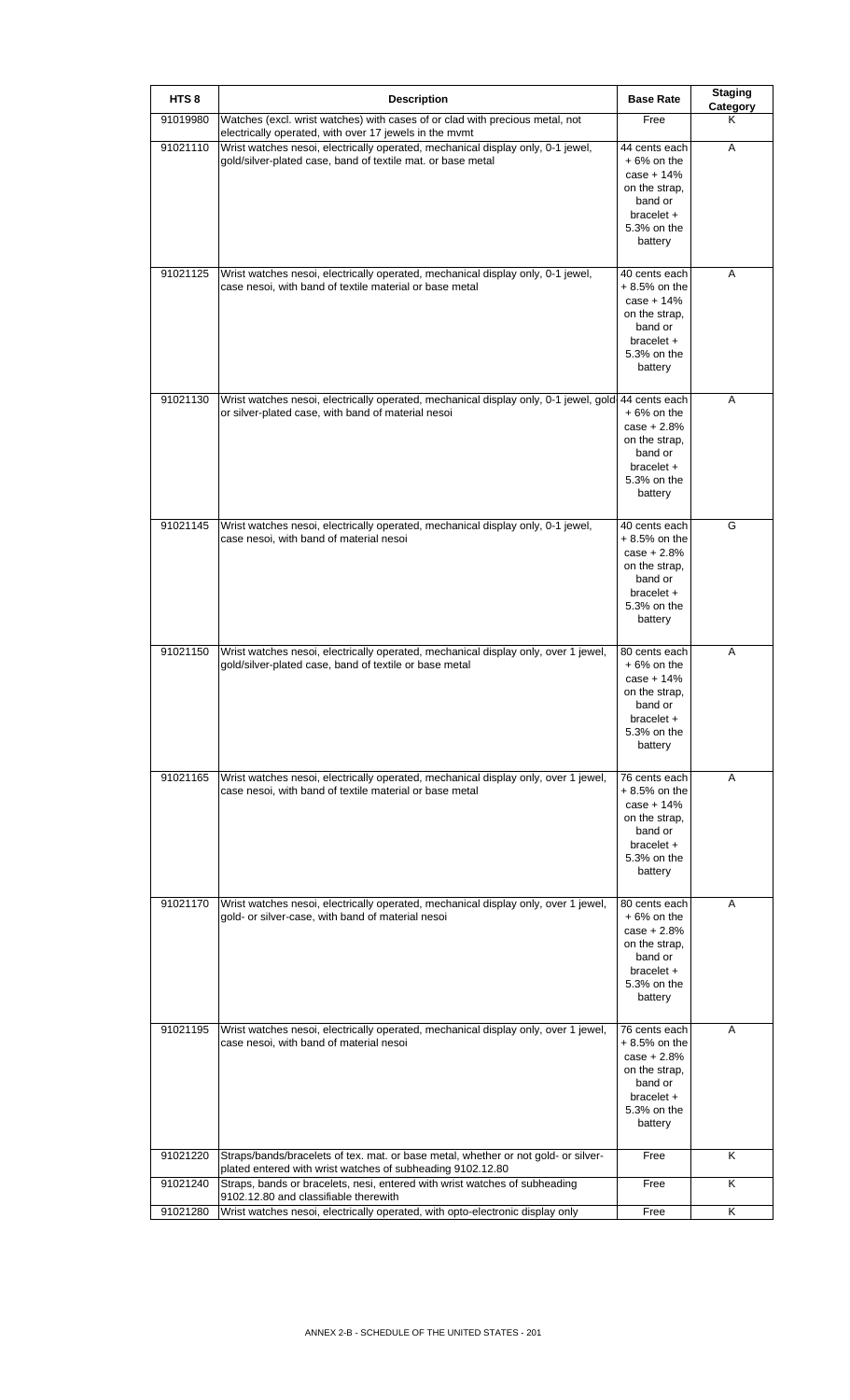| HTS <sub>8</sub> | <b>Description</b>                                                                                                                               | <b>Base Rate</b>                                                                                                      | <b>Staging</b><br>Category |
|------------------|--------------------------------------------------------------------------------------------------------------------------------------------------|-----------------------------------------------------------------------------------------------------------------------|----------------------------|
| 91021920         | Wrist watches nesoi, electrically operated, w/both optoelectronic & mechanical<br>displays, 0-1 jewel, band of textile material or base metal    | 32 cents each<br>$+4.8\%$ on the<br>$case + 11%$<br>on the strap,<br>band or<br>bracelet +<br>4.2% on the<br>battery  | A                          |
| 91021940         | Wrist watches nesoi, electrically operated, w/both optoelectronic & mechanical<br>displays, 0-1 jewel, band of material nesoi                    | 32 cents each<br>$+4.8\%$ on the<br>$case + 2.2%$<br>on the strap,<br>band or<br>bracelet +<br>4.2% on the<br>battery | A                          |
| 91021960         | Wrist watches nesoi, electrically operated, w/both optoelectronic & mechanical<br>displays, over 1 jewel, band of textile mat. or base metal     | 57 cents each<br>$+4.5%$ on the<br>$case + 10.6%$<br>on the strap,<br>band or<br>bracelet $+4%$<br>on the battery     | Α                          |
| 91021980         | Wrist watches nesoi, electrically operated, w/both optoelectronic & mechanical<br>displays, over 1 jewel, band of material nesoi                 | 57 cents each<br>$+4.5%$ on the<br>case $+2.1%$<br>on the strap,<br>band or<br>bracelet $+4%$<br>on the battery       | A                          |
| 91022110         | Wrist watches nesi, automatic winding, 0-1 jewel, watch band of textile material or<br>base metal                                                | 75 cents each<br>$+6%$ on the<br>$case + 14%$<br>on the strap.<br>band or<br>bracelet                                 | A                          |
| 91022125         | Wrist watches nesi, automatic winding, 0-1 jewel, watch band not of textile<br>material or base metal                                            | 75 cents each<br>$+6%$ on the<br>$case + 2.8%$<br>on the strap,<br>band or<br>bracelet                                | A                          |
| 91022130         | Wrist watches nesi, automatic winding, 2-17 jewels, watch band of textile material<br>or base metal                                              | $$1.75$ each +<br>4.8% on the<br>case + 11.2%<br>on the strap,<br>band or<br>bracelet                                 | A                          |
| 91022150         | Wrist watches nesi, automatic winding, 2-17 jewels, watch band not of textile<br>material or base metal                                          | $$1.75$ each +<br>4.8% on the<br>$case + 2.2%$<br>on the strap,<br>band or<br>bracelet                                | A                          |
| 91022170         | Wrist watches nesi, automatic winding, over 17 jewels, watch band of textile<br>material or base metal                                           | $$1.53$ each +<br>4.2% on the<br>$case + 9.8%$<br>on the strap,<br>band or<br>bracelet                                | A                          |
| 91022190         | Wrist watches nesi, automatic winding, over 17 jewels, watch band not of textile<br>material or base metal                                       | $$1.53$ each +<br>4.2% on the<br>$case + 2%$ on<br>the strap,<br>band or<br>bracelet                                  | A                          |
| 91022902         | Straps/bands/bracelets of tex. mat. or base metal, whether or not gold- or silver-<br>plated entered with wrist watches of subheading 9102.29.04 | 14%                                                                                                                   | G                          |
| 91022904         | Wrist watches nesoi, not electrically operated, not autowind, 0-1 jewel, entered<br>with straps/bands/bracelet of tex. mat. or base metal        | 40 cents each<br>$+6%$ on the<br>case                                                                                 | G                          |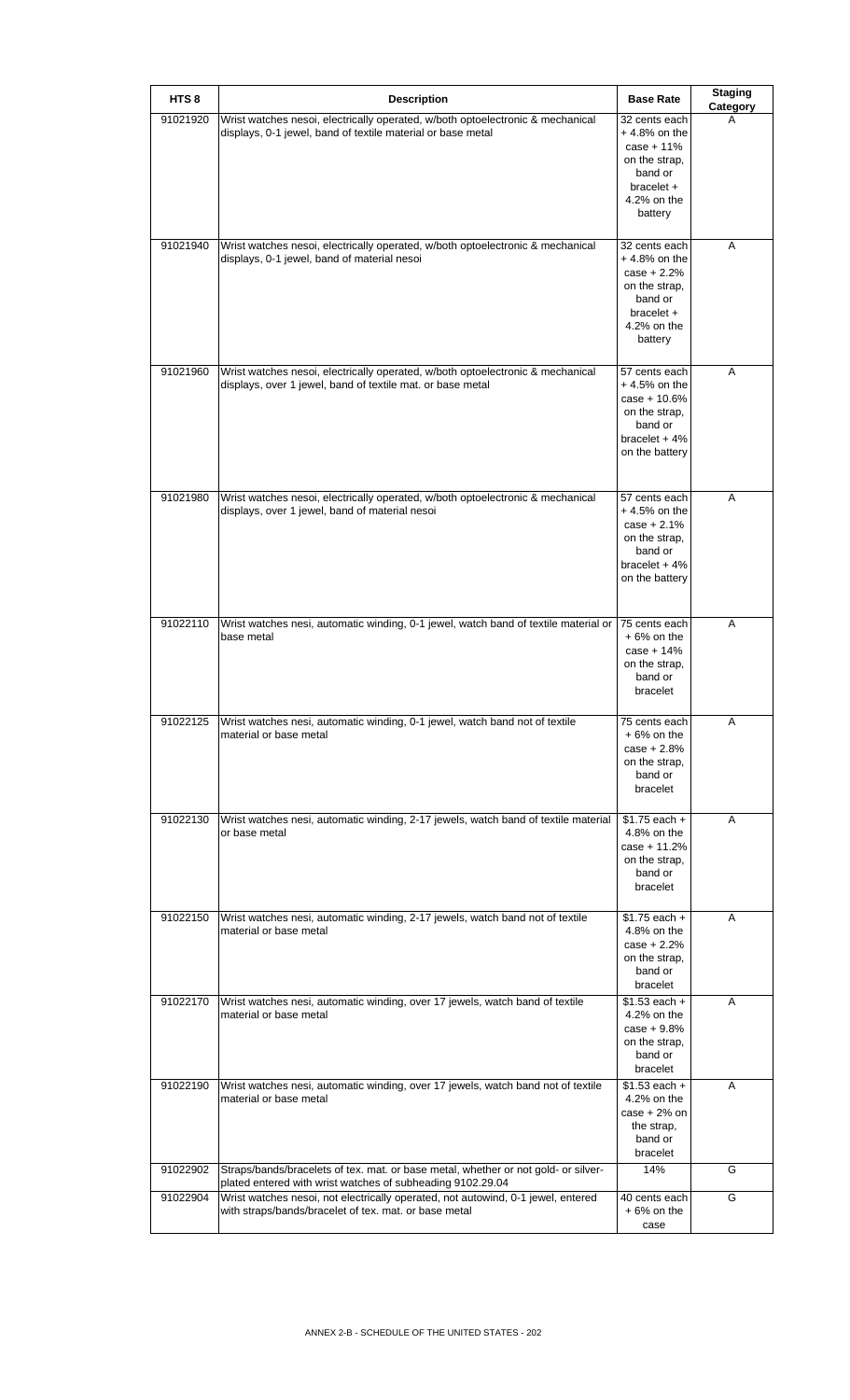| HTS <sub>8</sub> | <b>Description</b>                                                                                                                                             | <b>Base Rate</b>                                                                          | <b>Staging</b><br>Category |
|------------------|----------------------------------------------------------------------------------------------------------------------------------------------------------------|-------------------------------------------------------------------------------------------|----------------------------|
| 91022910         | Wrist watches nesoi, not electrically operated, not automatic winding, 0-1 jewel,<br>with strap/band/bracelet of material nesoi                                | 40 cents each<br>$+6%$ on the<br>$case + 2.8%$<br>on the strap,<br>band or<br>bracelet    | A                          |
| 91022915         | Wrist watches nesoi, not electrically operated, not automatic winding, 2-7 jewels,<br>with strap/band of textile material or base metal                        | 58 cents each<br>$+4.6%$ on the<br>$case + 10.6%$<br>on the strap,<br>band or<br>bracelet | Α                          |
| 91022920         | Wrist watches nesoi, not electrically operated, not automatic winding, 2-7 jewels,<br>with strap/band/bracelet of material nesoi                               | 56 cents each<br>$+4.4%$ on the<br>$case + 2%$ on<br>the strap,<br>band or<br>bracelet    | A                          |
| 91022925         | Wrist watches nesoi, not electrically operated, n/autowind, 8-17 jewels, mvmt n/o<br>\$15 & n/o 15.2 mm, band of textile material or base metal                | $$2.19$ each +<br>4.8% on the<br>case + 11.2%<br>on the strap.<br>band or<br>bracelet     | G                          |
| 91022930         | Wrist watches nesoi, not electrically operated, not automatic winding, 8-17 jewels,<br>movement n/o \$15 & n/o 15.2 mm, band of material nesoi                 | $$2.19$ each +<br>4.8% on the<br>$case + 2.2%$<br>on the strap,<br>band or<br>bracelet    | A                          |
| 91022935         | Wrist watches nesoi, not electrically operated, n/autowinding, 8-17 jewel, mvmt n/o \$1.61 each +<br>\$15 & ov 15.2 mm, band of textile material or base metal | 4.2% on the<br>$case + 9.8%$<br>on the strap,<br>band or<br>bracelet                      | A                          |
| 91022940         | Wrist watches nesoi, not electrically operated, n/autowinding, 8-17 jewel, mvmt n/o \$1.83 each +<br>\$15 & over 15.2 mm, with band of material nesoi          | 4.8% on the<br>$case + 2.2%$<br>on the strap,<br>band or<br>bracelet                      | G                          |
| 91022945         | Wrist watches nesoi, not electrically operated, not auto winding, 8-17 jewels,<br>movement over \$15 each, with band of textiles or base metal                 | 93 cents each<br>$+4.8%$ on the<br>$case + 11.2%$<br>on the strap,<br>band or<br>bracelet | A                          |
| 91022950         | Wrist watches nesoi, not electrically operated, not auto winding, 8-17 jewels, mvmt 93 cents each<br>over \$15 each, with band of material nesoi               | $+4.8\%$ on the<br>$case + 2.2%$<br>on the strap,<br>band or<br>bracelet                  | Α                          |
| 91022955         | Wrist watches nesoi, not electrically operated, not automatic winding, over 17<br>jewels in the mvmt, with band of textiles or base metal                      | $$1.55$ each +<br>4.2% on the<br>$case + 9.9%$<br>on the strap,<br>band or<br>bracelet    | A                          |
| 91022960         | Wrist watches nesoi, not electrically operated, not automatic winding, over 17<br>jewels in the movement, with band of material nesoi                          | $$1.75$ each +<br>4.8% on the<br>$case + 2.2%$<br>on the strap,<br>band or<br>bracelet    | Α                          |
| 91029120         | Watches (excl. wrist watches) nesoi, electrically operated, with opto-electronic<br>display only                                                               | 3.9% on the<br>movement<br>and case +<br>5.3% on the<br>battery                           | Α                          |
| 91029140         | Watches (excl. wrist watches) nesoi, electrically operated, with 0-1 jewel in the<br>movement                                                                  | 40 cents each<br>$+6%$ on the<br>$case + 5.3%$<br>on the battery                          | G                          |
| 91029180         | Watches (excl. wrist watches) nesoi, electrically operated, with over 1 jewel in the<br>movement                                                               | 76 cents each<br>$+6%$ on the<br>$case + 5.3%$<br>on the battery                          | A                          |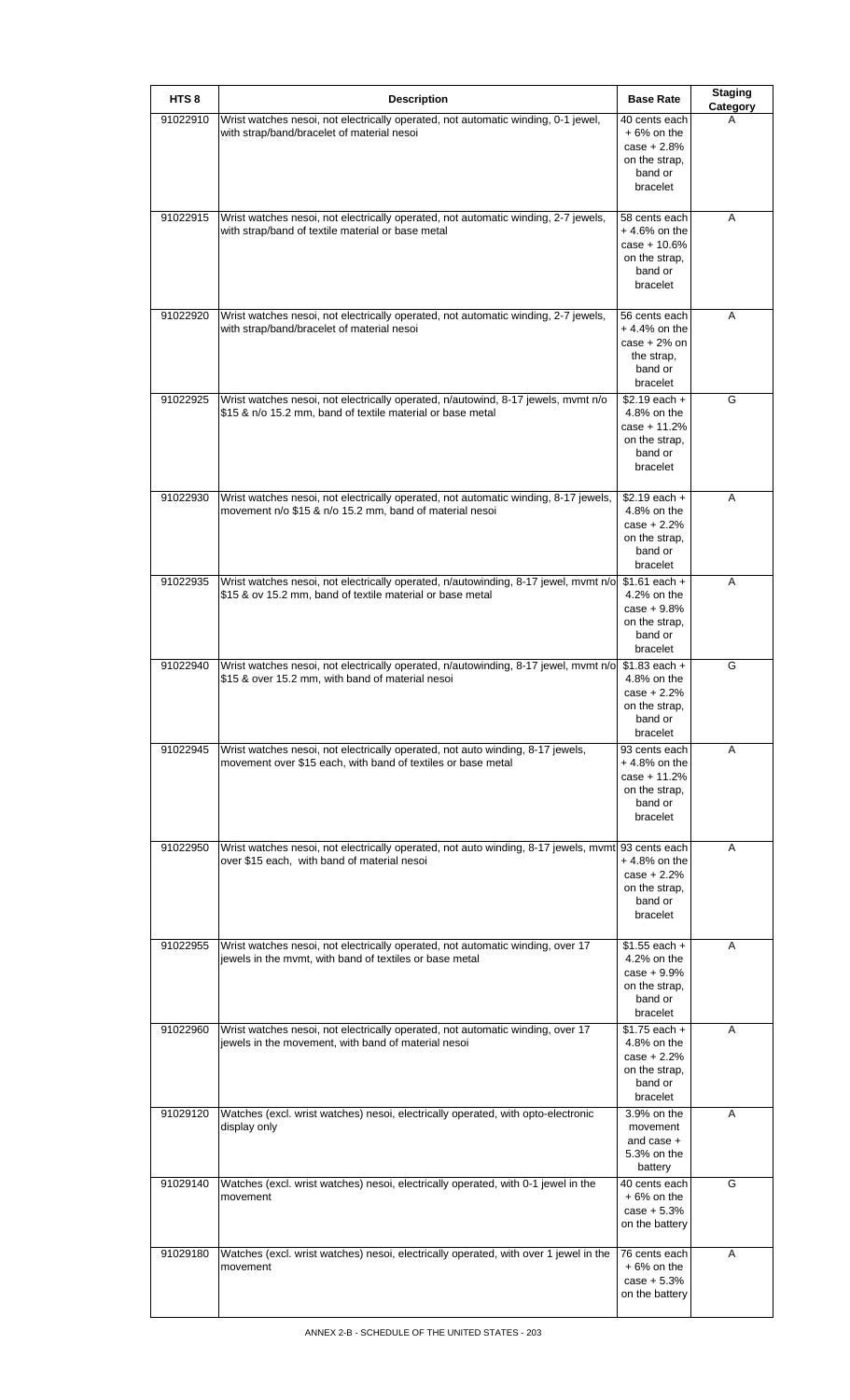| HTS <sub>8</sub> | <b>Description</b>                                                                                                                              | <b>Base Rate</b>                                                                      | <b>Staging</b><br>Category |
|------------------|-------------------------------------------------------------------------------------------------------------------------------------------------|---------------------------------------------------------------------------------------|----------------------------|
| 91029920         | Watches (excl. wrist watches) nesoi, not electrically operated, with 0-7 jewels in<br>the movement                                              | 20 cents each<br>$+3%$ on the<br>case                                                 | A                          |
| 91029940         | Watches (excl. wrist watches) nesoi, not electrically operated, with 8-17 jewels in<br>movement, movement valued not over \$15 each             | 92 cents each<br>$+3%$ on the<br>case                                                 | A                          |
| 91029960         | Watches (excl. wrist watches) nesoi, not electrically operated, with 8-17 jewels in<br>movement, movement valued over \$15 each                 | $$1.16$ each +<br>6% on the<br>case                                                   | A                          |
| 91029980         | Watches (excl. wrist watches) nesol, not electrically operated, having over 17<br>jewels in the movement                                        | $$2.19$ each +<br>6% on the<br>case                                                   | A                          |
| 91031020         | Clocks with watch movements, excluding clocks of heading 9104, electrically<br>operated, with opto-electronic display only                      | $2.6%$ on the<br>movement<br>and case $+$<br>3.6% on the<br>battery                   | A                          |
| 91031040         | Clocks with watch movements, excluding clocks of heading 9104, electrically<br>operated, with 0-1 jewel in the movement                         | 24 cents each<br>$+4.5%$ on the<br>$case + 3.5%$<br>on the battery                    | Α                          |
| 91031080         | Clocks with watch movements, excluding clocks of heading 9104, electrically<br>operated, with over 1 jewel in the movement                      | 48 cents each<br>$+4.6%$ on the<br>$case + 3.5%$<br>on the battery                    | A                          |
| 91039000         | Clocks with watch movements, excluding clocks of heading 9104, not electrically<br>operated                                                     | 24 cents each<br>$+4.6%$ on the<br>case                                               | A                          |
| 91040005         | Instrument panel clocks for vehicles, air/spacecraft, vessels, clock movement over<br>50 mm wide, opto-electronic display only, n/o \$10 each   | $2.6%$ on the<br>movement<br>and case +<br>3.5% on the<br>battery                     | A                          |
| 91040010         | Instrument panel clocks for veh., air/spacecraft, vessels, clock mvmt over 50 mm<br>wide, electric, nt optoelectronic display, n/o \$10 each    | 20 cents each<br>$+4.3%$ on the<br>movement<br>and case +<br>3.5% on the<br>battery   | A                          |
| 91040020         | Instrument panel clocks for vehicles, air/spacecraft, vessels, w/clock movement<br>over 50 mm wide, valued n/o \$10 each, nonelectric           | 30 cents each<br>+ 6.4%                                                               | A                          |
| 91040025         | Instrument panel clocks for vehicles, air/spacecraft, vessels, w/clock movement ov<br>50 mm wide, opto-electronic display only, ov \$10 each    | 3.9% on the<br>movement<br>and case $+$<br>5.3% on the<br>battery                     | A                          |
| 91040030         | Instrument panel clocks for vehicles, air/spacecraft, vessels, w/clock mvmt ov 50<br>mm wide, electric, nt optoelectronic display, ov \$10 each | 30 cents each<br>$+4.3%$ on the<br>movement<br>and case $+$<br>3.5% on the<br>battery | Α                          |
| 91040040         | Instrument panel clocks for vehicles, air/spacecraft, vessels, w/clock movement ov<br>50 mm wide, valued ov \$10 each, non-electric             | 30 cents each<br>+4.3%                                                                | Α                          |
| 91040045         | Instrument panel clocks for vehicles, air/spacecraft, vessels, w/watch or clock<br>movement < 50 mm wide, opto-electronic display only          | 2.6% on the<br>movement<br>and case +<br>3.5% on the<br>battery                       | Α                          |
| 91040050         | Instrument panel clocks for vehicles, air/spacecraft, vessels, w/watch or clock<br>movement < 50 mm wide, electric, not opto-electronic display | 20 cents each<br>$+4.6%$ on the<br>$case + 3.5%$<br>on the battery                    | Α                          |
| 91040060         | Instrument panel clocks for vehicles, air/spacecraft or vessels, w/clock or watch<br>movement < 50 mm wide, nonelectric                         | 19 cents each<br>$+4.5%$ on the<br>case                                               | A                          |
| 91051140         | Alarm clocks nesoi, electrically operated, with opto-electronic display only                                                                    | 3.9% on the<br>movement<br>and case +<br>5.3% on the<br>battery                       | A                          |
| 91051180         | Alarm clocks nesoi, electrically operated, other than with opto-electronic display<br>only                                                      | 30 cents each<br>$+6.9%$ on the<br>$case + 5.3%$<br>on the battery                    | G                          |
| 91051910         | Alarm clocks nesoi, not electrically operated, movement measuring not over 50<br>mm, not designed to operate over 47 hrs without rewinding      | 30 cents each<br>$+6.9%$ on the<br>case                                               | G                          |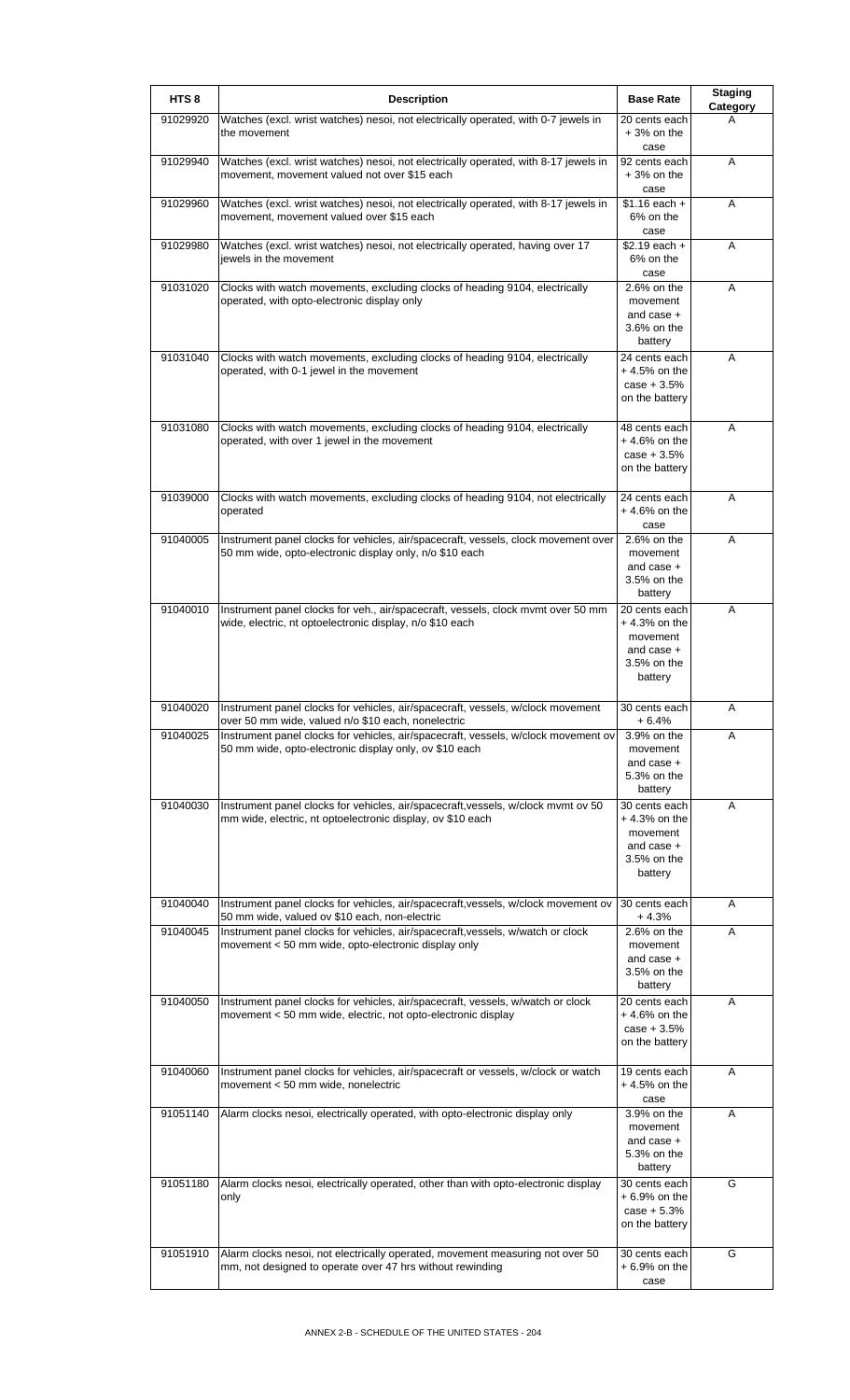| HTS <sub>8</sub> | <b>Description</b>                                                                                                                              | <b>Base Rate</b>                                                         | <b>Staging</b><br>Category |
|------------------|-------------------------------------------------------------------------------------------------------------------------------------------------|--------------------------------------------------------------------------|----------------------------|
| 91051920         | Alarm clocks nesoi, not electrically operated, movement measuring n/o 50 mm,<br>designed to operate over 47 hrs w/o rewinding, with 0-1 jewel   | 60 cents each<br>$+6.9%$ on the<br>case                                  | A                          |
| 91051930         | Alarm clocks nesoi, not electrically operated, movement measuring n/o 50 mm,<br>designed to operate over 47 hrs w/o rewinding, over 1 jewel     | 43 cents each<br>$+2.8$<br>cents/jewel<br>over $7 + 3.7%$<br>on the case | A                          |
| 91051940         | Alarm clocks nesoi, not electrically operated, movement measuring over 50 mm<br>in width or diameter, valued not over \$5 each                  | 15 cents each<br>$+6.4%$                                                 | G                          |
| 91051950         | Alarm clocks nesoi, not electrically operated, movement measuring over 50 mm<br>in width or diameter, valued over \$5 each                      | 23 cents each<br>$+3.2%$                                                 | Α                          |
| 91052140         | Wall clocks nesoi, electrically operated, with opto-electronic display only                                                                     | 3.9% on the<br>movement<br>and case+<br>5.3% on the<br>battery           | A                          |
| 91052180         | Wall clocks nesoi, electrically operated, other than with opto-electronic display only 30 cents each                                            | $+6.9%$ on the<br>$case + 5.3%$<br>on the battery                        | A                          |
| 91052910         | Wall clocks nesoi, not electrically operated, mvmt measuring n/o 50 mm, not<br>designed or constr. to operate over 47 hrs without rewinding     | 20 cents each<br>$+4.6%$ on the<br>case                                  | Α                          |
| 91052920         | Wall clocks nesoi, not electrically operated, mvmt measuring n/o 50 mm, 0-1<br>jewel, constructed/designed to operate over 47 hrs w/o rewinding | 40 cents each<br>$+4.6%$ on the<br>case                                  | Α                          |
| 91052930         | Wall clocks nesoi, not electrically operated, mvmt measuring n/o 50 mm, ov 1<br>jewel, constructed/designed to operate ov 47 hrs w/o rewinding  | 57 cents each<br>$+3.7$<br>cents/jewel<br>over 7 + 4.9%<br>on the case   | Α                          |
| 91052940         | Wall clocks nesoi, not electrically operated, movement measuring over 50 mm in<br>width or diameter, valued not over \$5 each                   | 15 cents each<br>$+6.4%$                                                 | G                          |
| 91052950         | Wall clocks nesoi, not electrically operated, movement measuring over 50 mm in<br>width or diameter, valued over \$5 each                       | 30 cents each<br>$+4.3%$                                                 | A                          |
| 91059140         | Clocks nesoi, electrically operated, with opto-electronic display only                                                                          | 3.9% on the<br>movement<br>and case+<br>5.3% on the<br>battery           | A                          |
| 91059180         | Clocks nesoi, electrically operated, other than with opto-electronic display only                                                               | 30 cents each<br>$+6.9%$ on the<br>$case + 5.3%$<br>on the battery       | A                          |
| 91059910         | Standard marine chronometers nesi, having spring-detent escapements                                                                             | 17 cents each<br>$+2.5% + 1$<br>cents/jewel                              | A                          |
| 91059920         | Clocks nesoi, not electrically operated, mvmt not over 50 mm in width or diameter,<br>not designed to operate for over 47 hrs without rewinding | Free                                                                     | Κ                          |
| 91059930         | Clocks nesoi, not electrically operated, mvmt not over 50 mm in width or diameter,<br>0-1 jewel, designed to operate ov 47 hrs w/o rewinding    | Free                                                                     | Κ                          |
| 91059940         | Clocks nesoi, not electrically operated, mvmt not over 50 mm in width or diameter,<br>over 1 jewel, designed to operate ov 47 hrs w/o rewinding | Free                                                                     | Κ                          |
| 91059950         | Clocks nesoi, not electrically operated, movement measuring over 50 mm in width<br>or diameter, valued not over \$5 each                        | 7.5 cents<br>each $+3.2%$                                                | A                          |
| 91059960         | Clocks nesoi, not electrically operated, movement measuring over 50 mm in width<br>or diameter, valued over \$5 each                            | 23 cents each<br>$+3.2%$                                                 | A                          |
| 91061000         | Time registers; time recorders                                                                                                                  | 36 cents each<br>$+5.6% + 2$<br>cents/jewel                              | A                          |
| 91062000         | Parking meters                                                                                                                                  | 36 cents each<br>$+5.6% + 2$<br>cents/jewel                              | Α                          |
| 91069040         | Time locks valued over \$10 each                                                                                                                | 36 cents each<br>$+5.6% + 2$<br>cents/jewel                              | A                          |
| 91069055         | Apparatus for meas., recording or indicating time intervals, w/watch or clock<br>mvmt., battery powered, w/opto-electronic display only         | 3.9% on the<br>apparatus +<br>5.3% on the<br>battery                     | A                          |
| 91069065         | Other apparatus for meas., recording or otherwise indicating time intervals,<br>w/watch or clock mvmt., battery powered, nesi                   | 15 cents each<br>$+2.3% + 0.8$<br>cents/jewel                            | A                          |
| 91069075         | Apparatus for meas., recording or indicating time intervals, w/watch or clock<br>mvmt., AC powered, w/opto-electronic display only              | 3.9%                                                                     | A                          |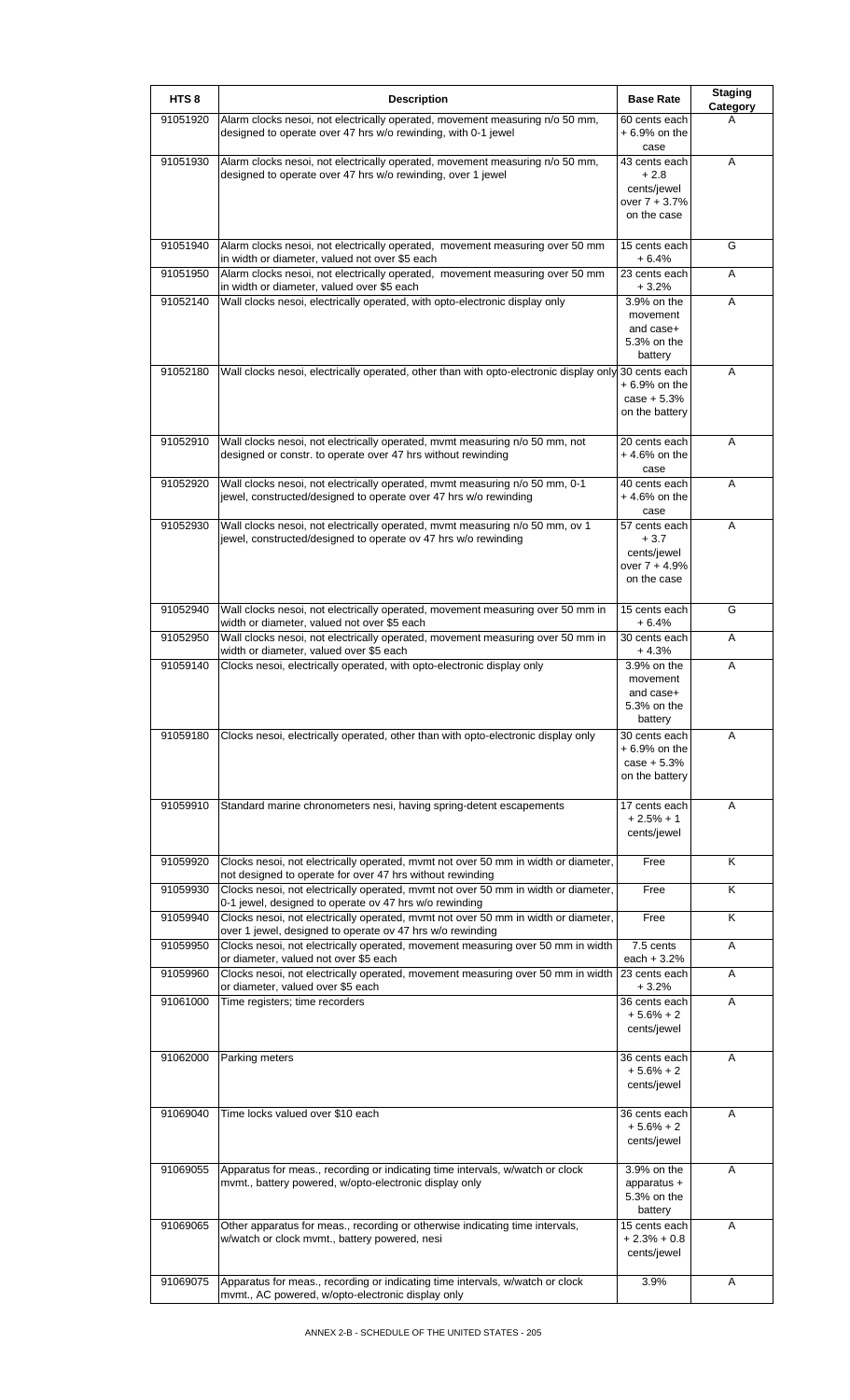| HTS <sub>8</sub> | <b>Description</b>                                                                                                                             | <b>Base Rate</b>                                                           | <b>Staging</b><br><b>Category</b> |
|------------------|------------------------------------------------------------------------------------------------------------------------------------------------|----------------------------------------------------------------------------|-----------------------------------|
| 91069085         | Time of day recording apparatus & apparatus for measuring, detecting, recording<br>or otherwise indicating intervals of time nesi              | 15 cents each<br>$+2.3% + 0.8$<br>cents/jewel                              | А                                 |
| 91070040         | Time switches with clock or watch movements or with synchronous motor, valued<br>not over \$5 each                                             | 15 cents each<br>$+4% + 2.5$<br>cents/jewel                                | G                                 |
| 91070080         | Time switches with clock or watch movements or with synchronous motor, valued<br>over \$5 each                                                 | 45 cents each<br>$+6.4% + 2.5$<br>cents/jewel                              | Α                                 |
| 91081140         | Watch movements, complete and assembled, electrically operated, with<br>mechanical display or device to incorporate such display, 0-1 jewel    | 36 cents each<br>$+5.3%$ on the<br>battery                                 | G                                 |
| 91081180         | Watch movements, complete and assembled, electrically operated, with<br>mechanical display or device to incorporate such display, over 1 jewel | 72 cents each<br>$+5.3%$ on the<br>battery                                 | A                                 |
| 91081200         | Watch movements, complete and assembled, electrically operated, with opto-<br>electronic display only                                          | 3.1% on the<br>movement +<br>4.2% on the<br>battery                        | A                                 |
| 91081940         | Watch movements, complete and assembled, electrically operated, w/both<br>optoelectronic & mechanical displays, having 0-1 jewels              | 28 cents each<br>$+4.2%$ on the<br>battery                                 | A                                 |
| 91081980         | Watch movements, complete and assembled, electrically operated, w/both<br>optoelectronic & mechanical displays, having over 1 jewel            | 53 cents each<br>$+3.9%$ on the<br>battery                                 | Α                                 |
| 91082040         | Watch movements, complete and assembled, with automatic winding, over 17<br>jewels                                                             | Free                                                                       | Κ                                 |
| 91082080         | Watch movements, complete and assembled, with automatic winding, 17 jewels<br>or less                                                          | Free                                                                       | K                                 |
| 91089010         | Watch movements, complete and assembled, not electrically operated or<br>automatic winding, measuring 33.8 mm or less, none or only 1 jewel    | 29 cents each                                                              | A                                 |
| 91089020         | Watch movements, complete and assembled, not electrically operated or<br>automatic winding, measuring over 33.8 mm, none or only 1 jewel       | 25 cents each                                                              | Α                                 |
| 91089030         | Watch movements, complete and assembled, not electrically operated or<br>automatic winding, measuring 33.8 mm or less, over 1 but n/o 7 jewels | 57 cents each                                                              | Α                                 |
| 91089040         | Watch movements, complete and assembled, not electrically operated or<br>automatic winding, measuring over 33.8 mm, ov 1 but not over 7 jewels | $25$ cents each                                                            | A                                 |
| 91089050         | Watch movements, complete and assembled, nesoi, measuring not over 15.2<br>mm, over 7 but n/o 17 jewels, valued not over \$15 each             | \$2.16 each                                                                | G                                 |
| 91089060         | Watch movements, complete and assembled, nesoi, measuring over 15.2 mm but<br>not over 33.8 mm, over 7 but n/o 17 jewels, valued n/o \$15 each | \$1.80 each                                                                | G                                 |
| 91089070         | Watch movements, complete and assembled, nesoi, measuring 33.8 mm or less,<br>over 7 but not over 17 jewels, valued over \$15 each             | 90 cents each                                                              | Α                                 |
| 91089080         | Watch movements, complete and assembled, nesoi, measuring over 33.8 mm,<br>over 7 but not over 17 jewels, valued not over \$15 each            | \$1.44 each                                                                | G                                 |
| 91089085         | Watch movements, complete and assembled, nesoi, measuring over 33.8 mm,<br>over 7 but not over 17 jewels, valued over \$15 each                | Free                                                                       | K                                 |
| 91089090         | Watch movements, complete and assembled, not electrically operated or<br>automatic winding, measuring 33.8 mm or less, over 17 jewels          | \$1.50 each                                                                | Α                                 |
| 91089095         | Watch movements, complete and assembled, not electrically operated or<br>automatic winding, measuring over 33.8 mm, over 17 jewels             | \$1.72 each                                                                | A                                 |
| 91091110         | Alarm clock movements, complete and assembled, electrically operated, with opto-<br>electronic display only                                    | 3.9% on the<br>movement +<br>5.3% on the<br>battery                        | Α                                 |
| 91091120         | Alarm clock movements, complete and assembled, electrically operated, with<br>display nesoi, measuring not over 50 mm in width or diameter     | 30 cents each<br>+ 5.3% on the<br>battery                                  | A                                 |
| 91091140         | Alarm clock movements, complete and assembled, electrically operated, with<br>display nesoi, measuring over 50 mm, valued not over \$5 each    | 7.5 cents<br>each + 3.2%<br>on the<br>movement +<br>2.6% on the<br>battery | Α                                 |
| 91091160         | Alarm clock movements, complete and assembled, electrically operated, with<br>display nesoi, measuring over 50 mm, valued over \$5 each        | 22 cents each<br>$+3.2%$ on the<br>movement +<br>2.6% on the<br>battery    | Α                                 |
| 91091910         | Clock movements nesoi, complete and assembled, electrically operated, with opto-<br>electronic display only                                    | 3.9% on the<br>movement +<br>5.3% on the<br>battery                        | Α                                 |
| 91091920         | Clock movements nesoi, complete and assembled, electrically operated, with<br>display nesoi, measuring not over 50 mm in width or diameter     | 20 cents each<br>$+3.5%$ on the<br>battery                                 | Α                                 |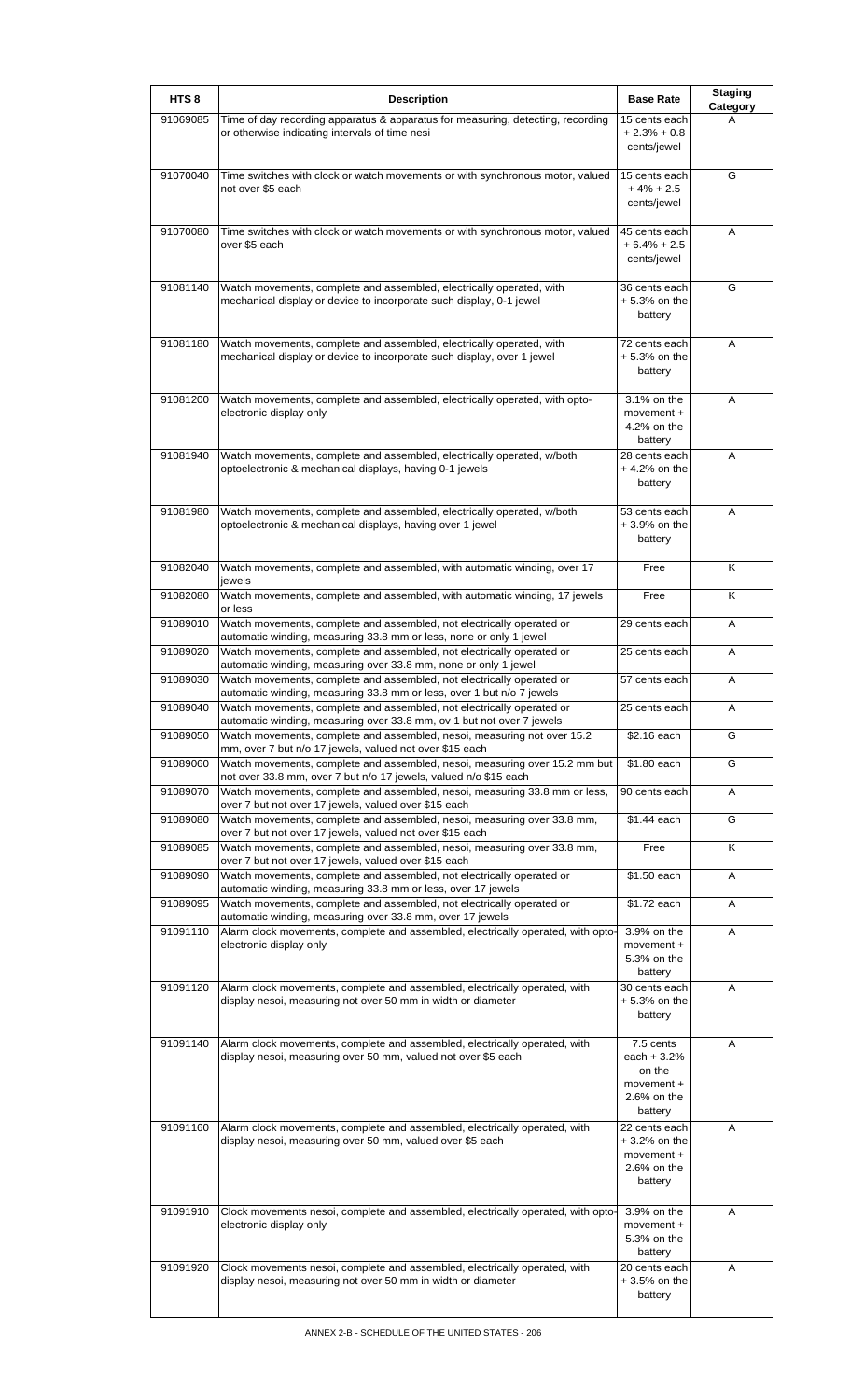| HTS <sub>8</sub>     | <b>Description</b>                                                                                                                                                                | <b>Base Rate</b>                   | <b>Staging</b><br>Category |
|----------------------|-----------------------------------------------------------------------------------------------------------------------------------------------------------------------------------|------------------------------------|----------------------------|
| 91091940             | Clock movements nesoi, complete and assembled, electrically operated, with<br>display nesoi, measuring over 50 mm, valued not over \$5 each                                       | 12 cents each<br>+ 5.1% on the     | G                          |
|                      |                                                                                                                                                                                   | movement +<br>4.2% on the          |                            |
|                      |                                                                                                                                                                                   | battery                            |                            |
| 91091960             | Clock movements nesoi, complete and assembled, electrically operated, with                                                                                                        | 30 cents each                      | A                          |
|                      | display nesoi, measuring over 50 mm, valued over \$5 each                                                                                                                         | $+4.3%$ on the<br>movement +       |                            |
|                      |                                                                                                                                                                                   | 3.5% on the<br>battery             |                            |
| 91099020             | Clock movements, complete and assembled, not electrically operated, measuring                                                                                                     | 20 cents each                      | A                          |
| 91099040             | not over 50 mm in width or diameter<br>Clock movements, complete and assembled, not electrically operated, measuring<br>over 50 mm in width or diameter, valued not over \$5 each | 15 cents each<br>+ 6.4%            | G                          |
| 91099060             | Clock movements, complete and assembled, not electrically operated, measuring<br>over 50 mm in width or diameter, valued over \$5 each                                            | 30 cents each<br>$+4.3%$           | A                          |
| 91101100             | Complete watch movements, unassembled or partly assembled (movement sets)                                                                                                         | The rate                           | Α                          |
|                      |                                                                                                                                                                                   | applicable to<br>the complete,     |                            |
|                      |                                                                                                                                                                                   | assembled<br>movement              |                            |
|                      |                                                                                                                                                                                   |                                    |                            |
| 91101200             | Incomplete watch movements, assembled                                                                                                                                             | 9%                                 | Α                          |
| 91101900<br>91109020 | Rough watch movements<br>Complete clock movements, unassembled or partly assembled (movement sets)                                                                                | 9%<br>The rate                     | Α<br>A                     |
|                      |                                                                                                                                                                                   | applicable to<br>the complete,     |                            |
|                      |                                                                                                                                                                                   | assembled                          |                            |
|                      |                                                                                                                                                                                   | movement                           |                            |
| 91109040             | Incomplete clock movements consisting of 2 or more pieces or parts fastened or                                                                                                    | $4.3% + 1.7$                       | A                          |
|                      | joined together                                                                                                                                                                   | cents/jewel +<br>0.2 cents for     |                            |
|                      |                                                                                                                                                                                   | each other                         |                            |
|                      |                                                                                                                                                                                   | piece or part,<br>but if           |                            |
|                      |                                                                                                                                                                                   | consisting in<br>part of a plate   |                            |
|                      |                                                                                                                                                                                   | or a set of                        |                            |
|                      |                                                                                                                                                                                   | plates the total<br>duty shall not |                            |
|                      |                                                                                                                                                                                   | exceed the                         |                            |
|                      |                                                                                                                                                                                   | duty for the<br>complete           |                            |
|                      |                                                                                                                                                                                   | movement                           |                            |
|                      |                                                                                                                                                                                   |                                    |                            |
| 91109060<br>91111000 | Incomplete clock movements, nesi<br>Watch cases of precious metal or of metal clad with precious metal                                                                            | 4.2%<br>12 cents each              | A<br>A                     |
| 91112020             | Watch cases of gold- or silver-plated base metal                                                                                                                                  | $+4.8%$<br>7 cents each            | Α                          |
| 91112040             | Watch cases of base metal not gold- or silver-plated                                                                                                                              | $+5.4%$<br>3.6 cents               | G                          |
|                      |                                                                                                                                                                                   | each + $7.6%$                      |                            |
| 91118000             | Watch cases, not of precious metal, of metal clad with precious metal or of base<br>metal                                                                                         | 3.6 cents<br>each + $7.6%$         | G                          |
| 91119040             | Parts of watch cases, of precious metal or of metal clad with precious metal                                                                                                      | 6.4%                               | A                          |
| 91119050             | Bezels, backs and centers, of watch cases, not of precious metal or of metal clad<br>with precious metal                                                                          | 1.6 cents<br>each $+6.8%$          | A                          |
| 91119070             | Parts of watch cases, other than bezels, backs and centers, not of precious metal<br>or of metal clad with precious metal                                                         | 6.4%                               | Α                          |
| 91122040             | Clock cases and cases of a similar type for other goods of chapter 91, of metal                                                                                                   | 3.5%                               | Α                          |
| 91122080             | Clock cases and cases of a similar type for other goods of chapter 91, other than<br>cases of metal                                                                               | 5.5%                               | Α                          |
| 91129000             | Parts of clock cases and cases of a similar type for other goods of chapter 91                                                                                                    | 5.5%                               | A                          |
| 91131000             | Watch straps, watch bands and watch bracelets, of precious metal or of metal<br>clad with precious metal, and parts thereof                                                       | 4.5%                               | A                          |
| 91132020             | Watch straps, watch bands and watch bracelets of base metal, whether or not<br>gold- or silver-plated, valued not over \$5 per dozen                                              | 11.2%                              | G                          |
| 91132040             | Watch straps, watch bands and watch bracelets of base metal, whether or not<br>gold- or silver-plated, valued over \$5 per dozen                                                  | 11.2%                              | G                          |
| 91132060             | Parts of watch bracelet of base metal, whether or not gold- or silver-plated, valued<br>not over \$12 per dozen                                                                   | 8.8%                               | A                          |
| 91132090             | Parts of watch bracelets of base metal, whether or not gold- or silver-plated,<br>valued over \$12 per dozen                                                                      | 8.8%                               | Α                          |
| 91139040             | Watch straps, watch bands and watch bracelets, of textile material, and parts<br>thereof                                                                                          | 7.2%                               | Α                          |
| 91139080             | Watch straps, watch bands and watch bracelets, other than of precious metal,<br>base metal or textile material, and parts thereof                                                 | 1.8%                               | A                          |
| 91141040<br>91141080 | Springs, including hair-springs, for watches<br>Springs, including hair-springs, for clocks                                                                                       | 7.3%<br>4.2%                       | Α                          |
| 91142000             | Jewels for watches and clocks                                                                                                                                                     | Free                               | Α<br>K                     |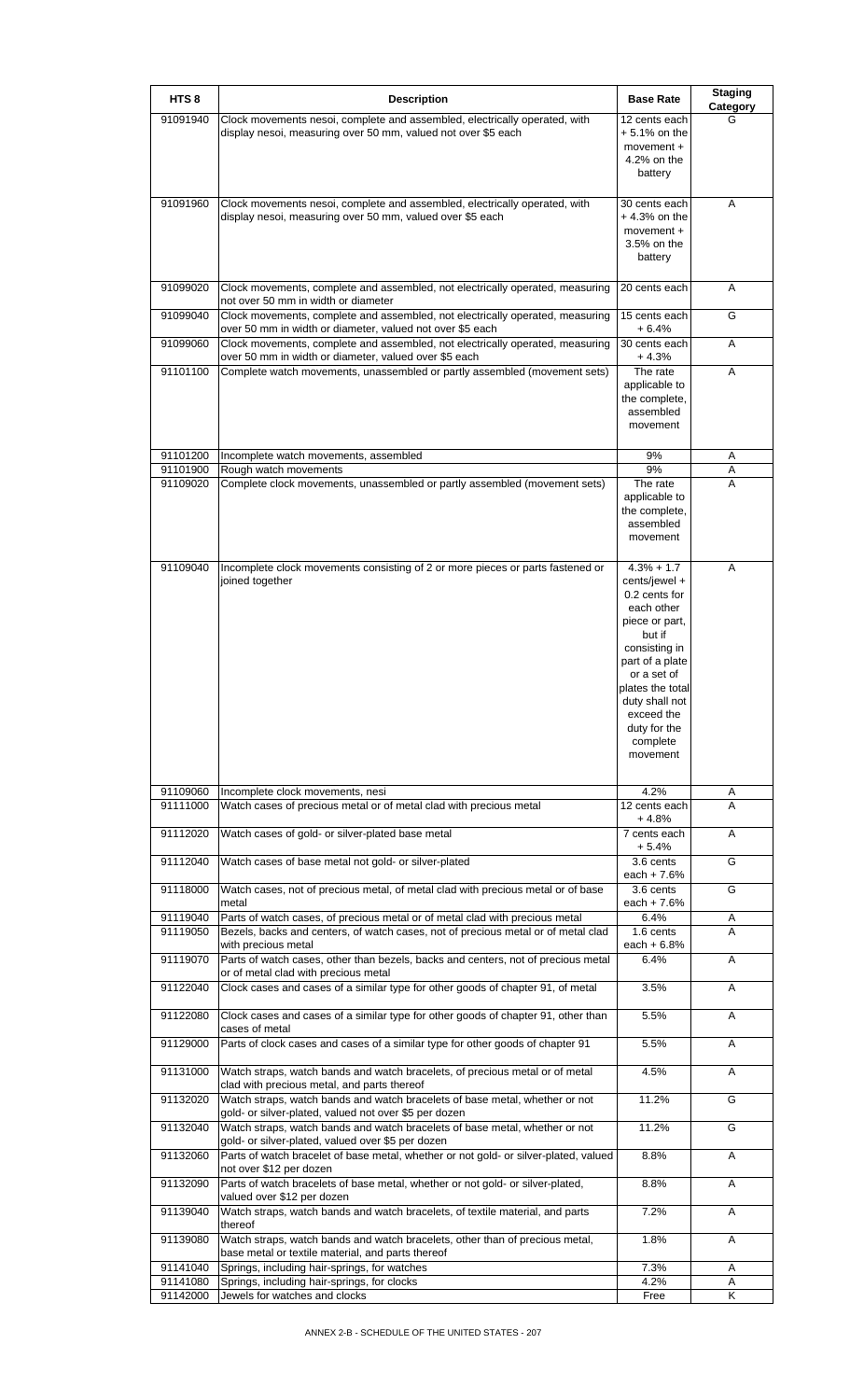| HTS <sub>8</sub>     | <b>Description</b>                                                                                                                                                                                              | <b>Base Rate</b>                                                                                                                                                                                                        | <b>Staging</b><br>Category |
|----------------------|-----------------------------------------------------------------------------------------------------------------------------------------------------------------------------------------------------------------|-------------------------------------------------------------------------------------------------------------------------------------------------------------------------------------------------------------------------|----------------------------|
| 91143040             | Dials for watches and clocks, not exceeding 50 mm in width                                                                                                                                                      | 0.4 cents                                                                                                                                                                                                               | A                          |
| 91143080             | Dials for watches and clocks, exceeding 50 mm in width                                                                                                                                                          | each $+ 7.2%$<br>4.4%                                                                                                                                                                                                   | Α                          |
| 91144020             | Watch movement bottom or pillar plates or their equivalent                                                                                                                                                      | 12 cents each                                                                                                                                                                                                           | A                          |
| 91144040             | Any plate, or set of plates, suitable for assembling thereon a clock movement                                                                                                                                   | 10 cents each                                                                                                                                                                                                           | Α                          |
| 91144060             | Plates and bridges for watches, nesi                                                                                                                                                                            | 7.3%                                                                                                                                                                                                                    | Α                          |
| 91144080<br>91149015 | Plates and bridges for clocks, nesi<br>Assemblies and subassemblies for watch movements consisting of 2 or more                                                                                                 | 4.2%<br>7.2%                                                                                                                                                                                                            | Α<br>Α                     |
| 91149030             | pieces or parts fastened or joined inseparably together<br>Assemblies and subassemblies for clock movements consisting of 2 or more                                                                             | $6\% + 2.3$                                                                                                                                                                                                             | Α                          |
|                      | pieces or parts fastened or joined inseparably together                                                                                                                                                         | cents/jewel +<br>0.2 cents for<br>each other<br>piece or part,<br>but if<br>consisting in<br>part of a plate<br>or a set of<br>plates the total<br>duty shall not<br>exceed the<br>duty for the<br>complete<br>movement |                            |
| 91149040             | Watch parts, nesi                                                                                                                                                                                               | 8.8%                                                                                                                                                                                                                    | A                          |
| 91149050<br>92011000 | Clock parts, nesi<br>Upright pianos                                                                                                                                                                             | 4.2%<br>4.7%                                                                                                                                                                                                            | Α<br>Α                     |
| 92012000             | Grand pianos                                                                                                                                                                                                    | 4.7%                                                                                                                                                                                                                    | Α                          |
| 92019000             | Keybd string. musical instru., o/than w/elect. sound or ampl., pianos (incl. player<br>pianos) nesoi; harpsichords & oth keybd string. instr.                                                                   | 3.5%                                                                                                                                                                                                                    | Α                          |
| 92021000             | String musical instruments, o/than w/elect. sound or ampl., played with a bow                                                                                                                                   | 3.2%                                                                                                                                                                                                                    | Α                          |
| 92029020             | String musical instruments, o/than w/elect. sound or ampl., guitars, valued not<br>over \$100 each (excluding the value of the case)                                                                            | 4.5%                                                                                                                                                                                                                    | Α                          |
| 92029040             | String musical instruments, o/than w/elect. sound or ampl., guitars, valued over<br>\$100 each (excluding the value of the case)                                                                                | 8.7%                                                                                                                                                                                                                    | Α                          |
| 92029060             | String musical instruments (o/than guitars or instruments played with a bow),<br>o/than w/elect. sound or ampl.                                                                                                 | 4.6%                                                                                                                                                                                                                    | Α                          |
| 92030040<br>92030080 | Keyboard musical instruments, o/than w/elect. sound or ampl., pipe organs<br>Keyboard musical instruments, o/than w/elect. sound or ampl., harmoniums and<br>similar keyboard instruments with free metal reeds | Free<br>2.7%                                                                                                                                                                                                            | Κ<br>A                     |
| 92041040             | Piano accordions, o/than w/elect. sound or ampl.                                                                                                                                                                | Free                                                                                                                                                                                                                    | Κ                          |
| 92041080             | Accordions (o/than piano accordions) and similar instruments, o/than w/elect.<br>sound or ampl.                                                                                                                 | 2.6%                                                                                                                                                                                                                    | A                          |
| 92042000<br>92051000 | Mouth organs<br>Wind musical instruments, o/than w/elect. sound or ampl., brass-wind instruments                                                                                                                | Free<br>2.9%                                                                                                                                                                                                            | Κ<br>A                     |
| 92059020             | Wind musical instruments, o/than w/elect. sound or ampl., bagpipes                                                                                                                                              | Free                                                                                                                                                                                                                    | Κ                          |
| 92059040             | Wind musical instruments, o/than w/elect. sound or ampl., woodwind instruments<br>(o/than bagpipes)                                                                                                             | 4.9%                                                                                                                                                                                                                    | A                          |
| 92059060             | Wind musical instruments (o/than brass-wind or woodwind) nesoi, o/than w/elect.<br>sound or ampl.                                                                                                               | Free                                                                                                                                                                                                                    | Κ                          |
| 92060020<br>92060040 | Percussion musical instruments, o/than w/elect. sound or ampl., drums<br>Percussion musical instruments, o/than w/elect. sound or ampl., cymbals                                                                | 4.8%<br>Free                                                                                                                                                                                                            | Α<br>Κ                     |
| 92060060             | Percussion musical instruments, o/than w/elect. sound or ampl., sets of tuned                                                                                                                                   | Free                                                                                                                                                                                                                    | K                          |
| 92060080             | bells known as chimes, peals or carillons<br>Percussion musical instruments (o/than drums, cymbals, chimes, peals or                                                                                            | 5.3%                                                                                                                                                                                                                    | Α                          |
| 92071000             | carillons) nesoi (e.g., xylophones, castanets, maracas)<br>Keyboard musical instruments (o/than accordions), the sound of which is                                                                              | 5.4%                                                                                                                                                                                                                    | A                          |
| 92079000             | produced, or must be amplified, electrically<br>Musical instruments (o/than keyboard except accordions) nesoi, the sound of<br>which is produced, or must be amplified, electrically                            | 5%                                                                                                                                                                                                                      | Α                          |
| 92081000<br>92089000 | Music boxes<br>Musical instruments nesoi in chapter 92; decoy calls; whistles, and o/mouth-blown                                                                                                                | 3.2%<br>5.3%                                                                                                                                                                                                            | Α<br>A                     |
| 92091000             | sound signaling instruments<br>Metronomes, tuning forks and pitch pipes of all kinds                                                                                                                            | Free                                                                                                                                                                                                                    | Κ                          |
| 92092000             | Mechanisms for music boxes                                                                                                                                                                                      | Free                                                                                                                                                                                                                    | Κ                          |
| 92093000             | Strings for musical instruments                                                                                                                                                                                 | Free                                                                                                                                                                                                                    | Κ                          |
| 92099140<br>92099180 | Tuning pins for pianos                                                                                                                                                                                          | Free<br>4.2%                                                                                                                                                                                                            | Κ                          |
| 92099220             | Parts & access. for pianos (o/than tuning pins and strings) nesoi<br>Mutes, collapsible musical instru. stands, & music holders for attachment to                                                               | 3.9%                                                                                                                                                                                                                    | A<br>A                     |
| 92099240             | instru., all the foregoing, for stringed music. instru. of 9202<br>Tuning pins for stringed musical instruments of heading 9202                                                                                 | 10<br>cents/1,000                                                                                                                                                                                                       | Α                          |
| 92099260             | Bows, parts of bows, bow hair, chin rests and other parts and accessories for                                                                                                                                   | $pins + 3.5%$<br>Free                                                                                                                                                                                                   | K                          |
| 92099280             | stringed musical instru. of 9202<br>Parts & access. nesoi, for stringed musical instruments of heading 9202                                                                                                     | 4.6%                                                                                                                                                                                                                    | Α                          |
| 92099340             | Parts & access. nesoi, for pipe organs                                                                                                                                                                          | Free                                                                                                                                                                                                                    | Κ                          |
| 92099380             | Parts & access. nesoi, for harmoniums and similar keyboard instruments with free                                                                                                                                | 2.7%                                                                                                                                                                                                                    | Α                          |
| 92099440             | metal reeds of heading 9203, nesoi<br>Collapsible musical instrument stands, for the instruments w/elect sound or ampl.<br>of heading 9207                                                                      | 5.7%                                                                                                                                                                                                                    | Α                          |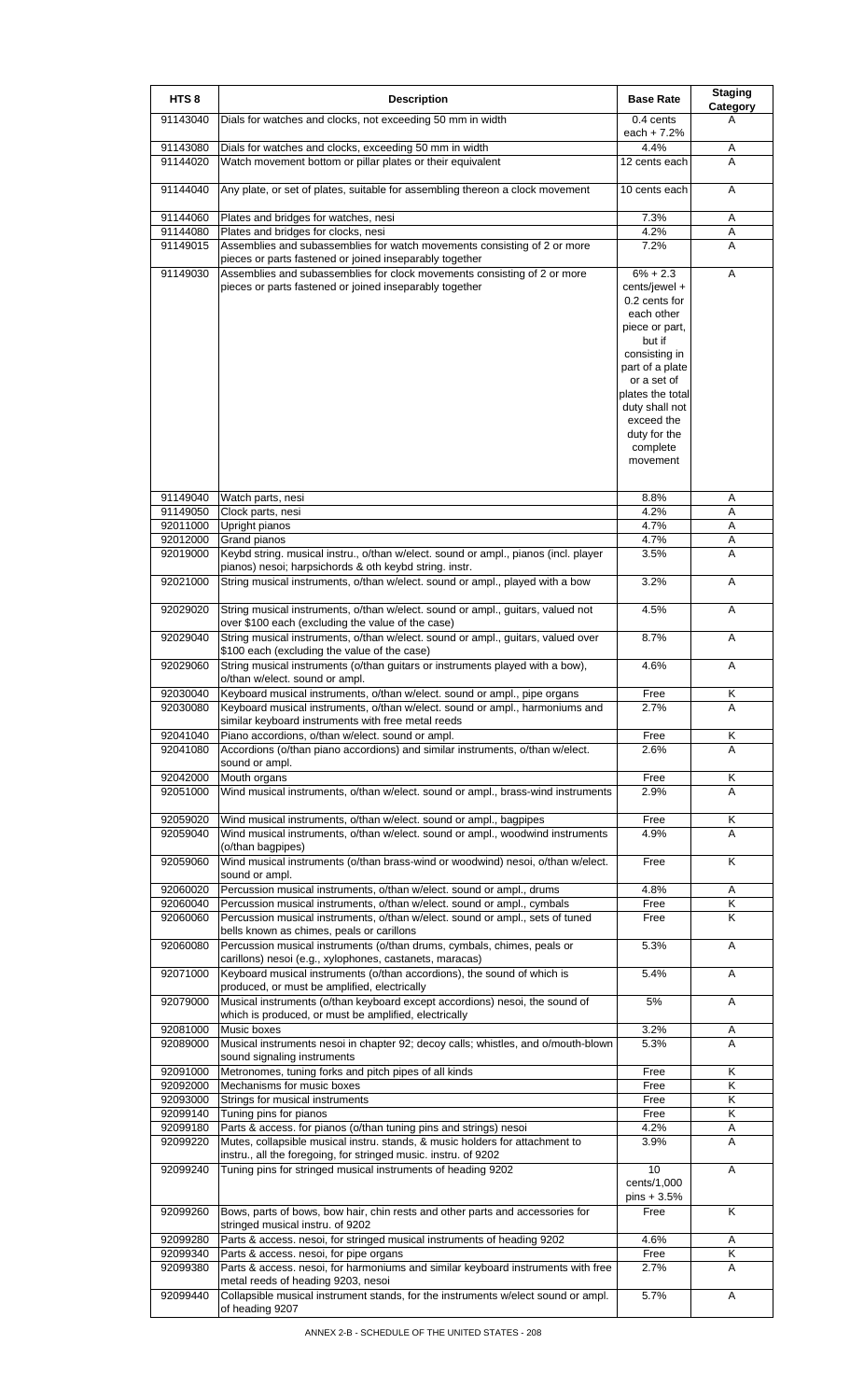| HTS <sub>8</sub>     | <b>Description</b>                                                                                                                                         | <b>Base Rate</b>                                                                                  | <b>Staging</b><br><b>Category</b> |
|----------------------|------------------------------------------------------------------------------------------------------------------------------------------------------------|---------------------------------------------------------------------------------------------------|-----------------------------------|
| 92099480             | Parts & access. nesoi, for the musical instruments w/elect. sound or ampl. of<br>heading 9207 nesoi                                                        | 2.7%                                                                                              | A                                 |
| 92099910             | Mutes nesoi; pedals, dampers & spurs for drums; pedals & holders for cymbals;<br>music holders nesoi; collapsible music instru stands, nesoi               | 5.7%                                                                                              | A                                 |
| 92099920             | Parts & access. nesoi, for bagpipes                                                                                                                        | Free                                                                                              | κ                                 |
| 92099940             | Parts & access. nesoi, for woodwind and brass-wind musical instruments                                                                                     | Free                                                                                              | Κ                                 |
| 92099960             | Parts & access. (o/than mechanisms) nesoi, for music boxes                                                                                                 | Free                                                                                              | K                                 |
| 92099980             | Parts & access. nesoi, for musical instruments, nesoi                                                                                                      | 5.3%                                                                                              | Α                                 |
| 93011100             | Self-propelled artillery weapons                                                                                                                           | Free                                                                                              | Κ                                 |
| 93011900             | Artillery weapons other than self-propelled                                                                                                                | Free                                                                                              | Κ                                 |
| 93012000             | Rocket launchers; flame-throwers; grenade launchers; torpedo tubes and similar<br>projectors                                                               | Free                                                                                              | Κ                                 |
| 93019030             | Rifles, military                                                                                                                                           | 4.7% on the<br>value of the<br>rifle $+20%$ on<br>the value of<br>the telescopic<br>sight, if any | A                                 |
| 93019060             | Shotquns, military                                                                                                                                         | 2.6%                                                                                              | Α                                 |
| 93019090             | Military weapons, nesoi                                                                                                                                    | Free                                                                                              | Κ                                 |
| 93020000             | Revolvers and pistols (o/than of heading 9303 or 9304)                                                                                                     | 14 cents each<br>$+3%$                                                                            | A                                 |
| 93031000             | Muzzle-loading firearms                                                                                                                                    | Free                                                                                              | Κ                                 |
| 93032000             | Shotguns (incl. comb. shotgun-rifles), for sport, hunting or target-shooting                                                                               | 2.6%                                                                                              | A                                 |
| 93033040             | Rifles (o/than muzzle-loading), for sport, hunting or target-shootings, valued o/\$25<br>but n/or \$50 each                                                | 3.8% on the<br>value of the<br>rifle + 10% on<br>the value of<br>the telescopic<br>sight, if any  | A                                 |
| 93033080             | Rifles (o/than muzzle-loading), for sport, hunting or target-shooting rifles, valued at<br>\$25 and under or o/\$50 each                                   | 3.1% on the<br>value of the<br>rifle + 13% on<br>the value of<br>the telescopic<br>sight, if any  | A                                 |
| 93039040             | Revolvers and pistols, designed to fire only blank cartridges or blank ammunition                                                                          | 4.2%                                                                                              | A                                 |
| 93039080             | Firearms and similar devices that operate by the firing of an explosive charge,<br>nesol                                                                   | Free                                                                                              | Κ                                 |
| 93040020             | Rifles that eject missiles by release of compressed air or gas, or by the release of<br>a spring mechanism or rubber held under tension                    | 3.9%                                                                                              | A                                 |
| 93040040             | Pistols & other guns (o/than rifles) that eject missiles by release of comp. air or<br>gas, a spring mechanism or rubber held under tension                | Free                                                                                              | K                                 |
| 93040060             | Arms (o/than those of heading 9307) nesoi                                                                                                                  | 5.7%                                                                                              | Α                                 |
| 93051020<br>93051040 | Parts and accessories nesoi, for revolvers or pistols of heading 9302<br>Parts and accessories nesoi, for revolvers or pistols designed to fire only blank | 4.2%<br>4.2%                                                                                      | Α<br>A                            |
|                      | cartridges or blank ammunition                                                                                                                             |                                                                                                   |                                   |
| 93051060             | Parts and accessories nesoi, for muzzle-loading revolvers and pistols                                                                                      | Free                                                                                              | Κ                                 |
| 93051080<br>93052140 | Parts and accessories nesoi, for revolvers or pistols nesoi<br>Barrels for muzzle-loading shotguns of heading 9303                                         | Free<br>Free                                                                                      | Κ<br>Κ                            |
| 93052180             | Barrels for sport, hunting & target shotguns shotguns (o/than muzzle-loading                                                                               | Free                                                                                              | Κ                                 |
|                      | shotguns)                                                                                                                                                  |                                                                                                   |                                   |
| 93052905             | Parts and accessories nesoi, for muzzle-loading shotguns or rifles of heading 9303                                                                         | Free                                                                                              | K                                 |
| 93052910             | Stocks, for sport, hunting & target shotguns shotguns (incl. comb. shotgun-rifles)<br>of heading 9303                                                      | Free                                                                                              | Κ                                 |
| 93052920             | Parts and accessories nesoi, for sport, hunting & target shotguns (incl. comb.<br>shotgun-rifles) of 9303                                                  | Free                                                                                              | Κ                                 |
| 93052940             | Stocks, for sport, hunting & target rifles of heading 9303                                                                                                 | 3.5%                                                                                              | Α                                 |
| 93052950             | Parts and accessories nesoi, for sport, hunting & target rifles of headinng 9303                                                                           | Free                                                                                              | K                                 |
| 93059110             | Parts and accessories for military rifles of heading 9301                                                                                                  | Free                                                                                              | Κ                                 |
| 93059120             | Parts and accessories for military shotguns of heading 9301                                                                                                | Free                                                                                              | Κ                                 |
| 93059130             | Parts and accessories for military weapons (other than rifles and shotguns) of<br>heading 9301                                                             | Free                                                                                              | Κ                                 |
| 93059940             | Parts and accessories for articles of heading 9303 other than shotguns or rifles                                                                           | Free                                                                                              | Κ                                 |
| 93059950             | Parts and accessories for articles of subheading 9304.00.20 or 9304.00.40                                                                                  | 3.9%                                                                                              | Α                                 |
| 93059960             | Parts and accessories for articles of headings 9301 to 9304, nesoi                                                                                         | 2.9%                                                                                              | Α                                 |
| 93061000             | Cartridges and pts. thereof, for riveting or similar tools or for captive-bolt humane<br>killers                                                           | Free                                                                                              | Κ                                 |
| 93062100             | Cartridges, for shotguns                                                                                                                                   | Free                                                                                              | Κ                                 |
| 93062900             | Parts of cartridges for shotguns; air gun pellets                                                                                                          | Free                                                                                              | Κ                                 |
| 93063040             | Cartridges nesoi and empty cartridge shells                                                                                                                | Free                                                                                              | Κ                                 |
| 93063080             | Parts of cartridges nesoi                                                                                                                                  | Free                                                                                              | Κ                                 |
| 93069000             | Bombs, grenades, torpedoes, mines, missiles and similar munitions of war and pts<br>thereof; other ammunition projectiles & pts. thereof                   | Free                                                                                              | Κ                                 |
| 93070000             | Swords, cutlasses, bayonets, lances and similar arms, parts thereof and<br>scabbards and sheaths therefor                                                  | 2.7%                                                                                              | A                                 |
| 94011040             | Seats, of a kind used for aircraft, leather upholstered                                                                                                    | Free                                                                                              | Κ                                 |
| 94011080             | Seats, of a kind used for aircraft (o/than leather upholstered)                                                                                            | Free                                                                                              | Κ                                 |
| 94012000             | Seats, of a kind used for motor vehicles                                                                                                                   | Free                                                                                              | Κ                                 |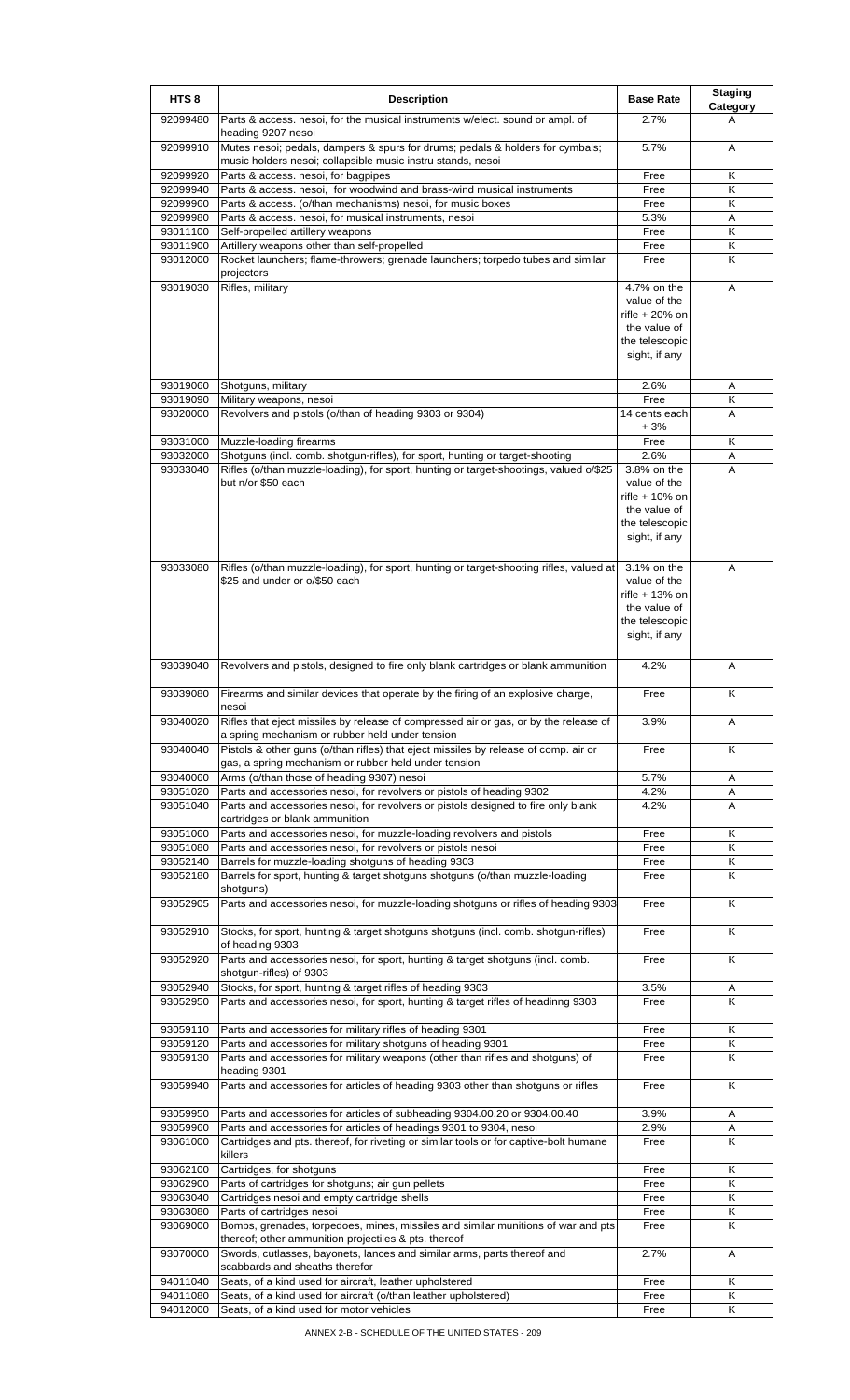| HTS <sub>8</sub>     | <b>Description</b>                                                                                                                                                                                 | <b>Base Rate</b> | <b>Staging</b><br>Category |
|----------------------|----------------------------------------------------------------------------------------------------------------------------------------------------------------------------------------------------|------------------|----------------------------|
| 94013040             | Seats nesoi, swivel w/variable height adjustment & w/wooden frame (o/than of<br>heading 9402)                                                                                                      | Free             | Κ                          |
| 94013080             | Seats nesoi, swivel w/variable height adjustment & other than w/wooden frame<br>(o/than of heading 9402)                                                                                           | Free             | K                          |
| 94014000             | Seats nesoi, convertible into beds (o/than garden seats or camping equip.)                                                                                                                         | Free             | Κ                          |
| 94015000             | Seats nesoi, of cane, osier, bamboo or similar materials                                                                                                                                           | Free             | Κ                          |
| 94016120             | Chairs nesoi, w/teak frames, upholstered                                                                                                                                                           | Free             | K                          |
| 94016140             | Chairs nesoi, w/wooden frames (o/than teak), upholstered                                                                                                                                           | Free             | Κ                          |
| 94016160             | Seats (o/than chairs) nesoi, w/wooden frames, upholstered                                                                                                                                          | Free             | Κ                          |
| 94016920             | Seats nesoi, of bent-wood                                                                                                                                                                          | Free             | Κ                          |
| 94016940             | Chairs nesoi, w/teak frames, not upholstered                                                                                                                                                       | Free             | Κ                          |
| 94016960             | Chairs nesoi, w/wooden frames (o/than teak), not upholstered                                                                                                                                       | Free             | Κ                          |
| 94016980             | Seats (o/than chairs) nesoi, w/wooden frames, not upholstered                                                                                                                                      | Free             | Κ                          |
| 94017100             | Seats nesoi, w/metal frame (o/than of heading 9402), upholstered                                                                                                                                   | Free             | Κ                          |
| 94017900             | Seats nesoi, w/metal frame (o/than of heading 9402), not upholstered                                                                                                                               | Free             | K                          |
| 94018020             | Seats nesoi, of reinforced or laminated plastics (o/than of heading 9402)                                                                                                                          | Free             | Κ                          |
| 94018040             | Seats nesoi, of rubber or plastics (o/than of reinforced or laminated plastics &<br>o/than of heading 9402)                                                                                        | Free             | Κ                          |
| 94018060<br>94019010 | Seats nesoi, o/than of wood, or w/metal frame or of rubber or plastics (o/than of<br>heading 9402)<br>Parts of seats nesoi, for seats of a kind used for motor vehicles                            | Free<br>Free     | K<br>K                     |
| 94019015             | Parts of seats nesoi, for bent-wood seats                                                                                                                                                          | Free             | $\overline{\mathsf{K}}$    |
| 94019025             | Parts of seats (o/than of 9402) nesoi, of cane, osier, bamboo or similar materials                                                                                                                 | Free             | Κ                          |
|                      |                                                                                                                                                                                                    |                  |                            |
| 94019035             | Parts of seats (o/than of 9402) nesoi, of rubber or plastics (o/than of heading<br>9402)                                                                                                           | Free             | K                          |
| 94019040             | Parts of seats (o/than of 9402) nesoi, of wood                                                                                                                                                     | Free             | Κ                          |
| 94019050             | Parts of seats (o/than of 9402) nesoi, o/than of cane etc, rubber or plastics or of<br>wood                                                                                                        | Free             | K                          |
| 94021000             | Dentists', barbers' and similar chairs and parts thereof                                                                                                                                           | Free             | Κ                          |
| 94029000             | Medical, surgical, dental or veterinary furniture and parts thereof                                                                                                                                | Free             | Κ                          |
| 94031000             | Furniture (o/than seats) of metal nesoi, of a kind used in offices                                                                                                                                 | Free             | K                          |
| 94032000             | Furniture (o/than seats) of metal nesoi, o/than of a kind used in offices                                                                                                                          | Free             | Κ                          |
| 94033040             | Furniture (o/than seats) of bentwood nesol, of a kind used in offices                                                                                                                              | Free             | Κ                          |
| 94033080             | Furniture (o/than seats) of wood (o/than bentwood) nesoi, of a kind used in offices                                                                                                                | Free             | K                          |
| 94034040             | Furniture (o/than seats) of bent-wood nesol, of a kind used in the kitchen                                                                                                                         | Free             | Κ                          |
| 94034060             | Furniture (o/than seats) of wood (o/than bentwood) nesoi, of a kind used in the                                                                                                                    | Free             | K                          |
|                      | kitchen & design. for motor vehicle use                                                                                                                                                            |                  |                            |
| 94034090             | Furniture (o/than seats) of wood (o/than bentwood) nesoi, of a kind used in the<br>kitchen & not design. for motor vehicl. use                                                                     | Free             | K                          |
| 94035040<br>94035060 | Furniture (o/than seats) of bentwood nesoi, of a kind used in the bedroom<br>Furniture (o/than seats) of wood (o/than bentwood), of a kind used in the bedroom<br>& designed for motor vehicle use | Free<br>Free     | Κ<br>ĸ                     |
| 94035090             | Furniture (o/than seats) of wood (o/than bentwood), of a kind used in the bedroom<br>& not designed for motor vehicle use                                                                          | Free             | Κ                          |
| 94036040             | Furniture (o/than seats & o/than of 9402) of bentwood nesoi                                                                                                                                        | Free             | Κ                          |
| 94036080             | Furniture (o/than seats & o/than of 9402) of wooden (o/than bentwood) nesoi                                                                                                                        | Free             | K                          |
| 94037040             | Furniture (o/than seats & o/than of 9402) of reinforced or laminated plastics nesoi                                                                                                                | Free             | K                          |
| 94037080             | Furniture (o/than seats & o/than of 9402) of plastics (o/than reinforced or                                                                                                                        | Free             | Κ                          |
|                      | laminated) nesoi                                                                                                                                                                                   |                  |                            |
| 94038030             | Furniture (o/than seats) of cane, osier, bamboo or similar materials nesoi                                                                                                                         | Free             | K                          |
| 94038060             | Furniture (o/than seats & o/than of 9402) of materials nesoi                                                                                                                                       | Free             | Κ                          |
| 94039010             | Parts of furniture (o/than seats), for furniture of a kind used for motor vehicles                                                                                                                 | Free             | K                          |
| 94039025             | Parts of furniture (o/than seats), of cane, osier, bamboo or similar materials                                                                                                                     | Free             | Κ                          |
| 94039040             | Parts of furniture (o/than seats or o/than of 9402), of reinforced or laminated                                                                                                                    | Free             | Κ                          |
| 94039050             | plastics<br>Parts of furniture (o/than seats or o/than of 9402), of rubber or plastics (o/than                                                                                                     | Free             | K                          |
| 94039060             | reinforced or laminated plastics)<br>Parts of furniture (o/than seats or o/than of 9402), of textile material (o/than cotton)                                                                      | Free             | Κ                          |
|                      |                                                                                                                                                                                                    |                  |                            |
| 94039070             | Parts of furniture (o/than seats or o/than of 9402), of wood                                                                                                                                       | Free             | K                          |
| 94039080             | Parts of furniture (o/than seats or o/than of 9402) nesoi                                                                                                                                          | Free             | K                          |
| 94041000             | Mattress supports                                                                                                                                                                                  | Free             | Κ                          |
| 94042100             | Mattresses, of cellular rubber or plastics, whether or not covered                                                                                                                                 | 3%               | Α                          |
| 94042910             | Mattresses, of cotton                                                                                                                                                                              | 3%               | A                          |
| 94042990             | Mattresses (o/than of cellular rubber or plastics or of cotton)                                                                                                                                    | 6%               | Α                          |
| 94043040<br>94043080 | Sleeping bags, containing 20% or more by weight of feathers and/or down<br>Sleeping bags, not containing 20% or more by weight of feathers and/or down                                             | 4.7%<br>9%       | Α<br>A                     |
| 94049010             | Pillows, cushions and similar furnishings, of cotton                                                                                                                                               | 5.3%             | Α                          |
| 94049020             | Pillows, cushions and similar furnishings, other than of cotton                                                                                                                                    | 6%               | Α                          |
| 94049080             | Arts. of bedding & similar furnishings stuffed or internally fitted w/any material<br>nesoi, of cotton, w/o embroidery/lace/braid/edging,etc                                                       | 4.4%             | A                          |
| 94049085             | Quilts, eiderdowns, comforters and similar articles, not of cotton                                                                                                                                 | 12.8%            | A                          |
| 94049095             | Arts. of bedding & similar furnishings stuffed or internally fitted w/any material                                                                                                                 | 7.3%             | A                          |
| 94051040             | nesoi<br>Chandeliers and other electric ceiling or wall lighting fittings (o/than used for public<br>spaces), of brass                                                                             | 3.9%             | Α                          |
| 94051060             | Chandeliers and other electric ceiling or wall lighting fixtures (o/than used for                                                                                                                  | 7.6%             | Α                          |
| 94051080             | public spaces), of base metal (o/than brass)<br>Chandeliers and other electric ceiling or wall lighting fixtures (o/than used for                                                                  | 3.9%             | C                          |
|                      | public spaces), not of base metal                                                                                                                                                                  |                  |                            |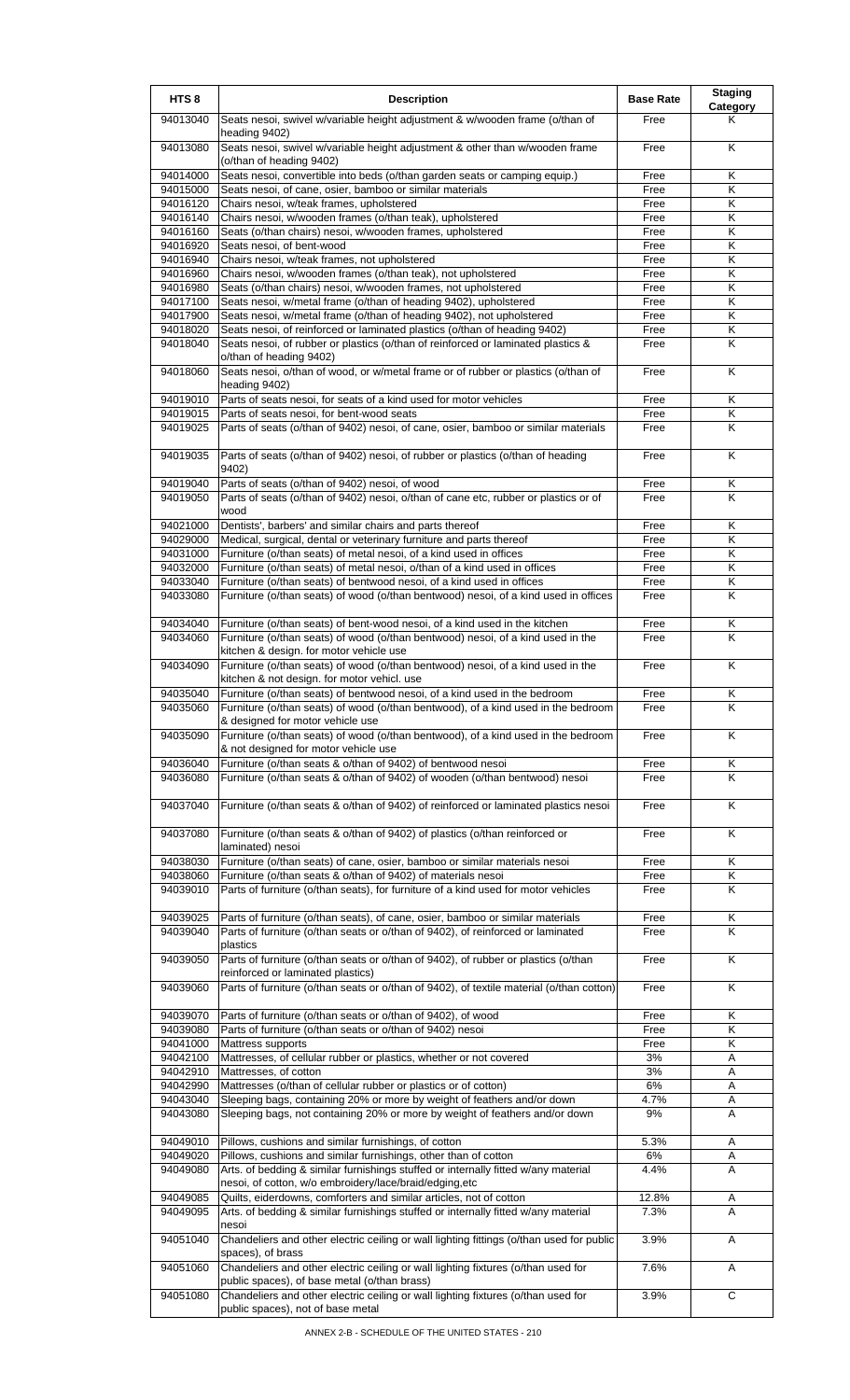| HTS <sub>8</sub>     | <b>Description</b>                                                                                                                                                   | <b>Base Rate</b> | <b>Staging</b><br>Category   |
|----------------------|----------------------------------------------------------------------------------------------------------------------------------------------------------------------|------------------|------------------------------|
| 94052040<br>94052060 | Electric table, desk, bedside or floor-standing lamps, of brass<br>Electric table, desk, bedside or floor-standing lamps, of base metal (o/than brass)               | 3.7%<br>6%       | A<br>A                       |
|                      |                                                                                                                                                                      |                  |                              |
| 94052080<br>94053000 | Electric table, desk, bedside or floor-standing lamps, not of base metal<br>Lighting sets of a kind used for Christmas trees                                         | 3.9%<br>8%       | A<br>Α                       |
| 94054040             | Electric lamps and lighting fixtures nesoi, of brass                                                                                                                 | 4.7%             | A                            |
| 94054060             | Electric lamps and lighting fixtures nesoi, of base metal (o/than brass)                                                                                             | 6%               | A                            |
| 94054080<br>94055020 | Electric lamps and lighting fixtures nesoi, not of base metal<br>Non-electrical incandescent lamps designed to be operated by propane or other                       | 3.9%<br>2.9%     | Α<br>A                       |
|                      | gas, or by compressed air and kerosene or gasoline                                                                                                                   |                  |                              |
| 94055030<br>94055040 | Non-electrical lamps and lighting fixtures nesoi, of brass<br>Non-electrical lamps and lighting fixtures nesoi, not of brass                                         | 5.7%<br>6%       | Α<br>A                       |
| 94056020             | Illuminated signs, illuminated name plates and the like, of brass                                                                                                    | 5.7%             | Α                            |
| 94056040             | Illuminated signs, illuminated name plates and the like, of base metal (o/than<br>brass)                                                                             | 6%               | A                            |
| 94056060<br>94059110 | Illuminated signs, illuminated name plates and the like, not of base metal<br>Parts of lamps, lighting fittings, illuminated signs & the like, globes and shades, of | 5.3%<br>12%      | Α<br>G                       |
| 94059130             | lead crystal glass<br>Parts of lamps, lighting fittings, illuminated signs & the like, globes and shades, of                                                         | 12%              | G                            |
|                      | glass (o/than lead crystal)                                                                                                                                          |                  |                              |
| 94059140             | Parts of lamps, lighting fittings, illuminated signs & the like, chimneys, of glass                                                                                  | 7.5%             | Α                            |
| 94059160<br>94059200 | Parts of lamps, lighting fixtures, illuminated signs & the like, of glass nesoi<br>Parts of lamps, lighting fixtures, illuminated signs & the like, of plastics      | 4.5%<br>3.7%     | A<br>Α                       |
| 94059920             | Parts of lamps, lighting fixtures, illuminated signs & the like, of brass                                                                                            | 3.9%             | Α                            |
| 94059940             | Parts of lamps, lighting fixtures, illuminated signs & the like, not of glass, plastics<br>or brass                                                                  | 6%               | A                            |
| 94060040             | Prefabricated buildings, of wood                                                                                                                                     | 2.6%             | D                            |
| 94060080             | Prefabricated buildings, not of wood                                                                                                                                 | 2.9%             | D                            |
| 95010020<br>95010040 | Wheeled toys designed to be ridden by children, chain driven<br>Wheeled toys designed to be ridden by children, not chain-driven; parts &                            | Free<br>Free     | Κ<br>Κ                       |
|                      | accessories wheeled toys                                                                                                                                             |                  |                              |
| 95010060<br>95021000 | Dolls' carriages, dolls' strollers and parts & accessories thereof                                                                                                   | Free<br>Free     | Κ<br>Κ                       |
| 95029100             | Dolls representing only human beings, whether or not dressed<br>Garments and accessories, footwear and headgear, for dolls representing only                         | Free             | K                            |
| 95029900             | human beings<br>Parts & accessories (o/than garments, headgear or footwear) nesoi, for dolls                                                                         | Free             | K                            |
| 95031000             | representing only human beings<br>Toy or reduced scale model electric trains & tracks, signals, and other                                                            | Free             | Κ                            |
|                      | accessories thereof & parts thereof                                                                                                                                  | Free             |                              |
| 95032000             | Reduced-size scale model assembly kits (o/than of electric trains & parts &<br>accessories thereof) and parts & accessories thereof                                  |                  | K                            |
| 95033000             | Construction sets and constructional toys (o/than scale model kits) nesoi and parts<br>and accessories thereof                                                       | Free             | Κ                            |
| 95034100             | Toys representing animals or non-human creatures, stuffed and parts and<br>accessories thereof                                                                       | Free             | K                            |
| 95034900             | Toys representing animals or non-human creatures, not stuffed and parts and<br>accessories thereof                                                                   | Free             | K                            |
| 95035000             | Toy musical instruments and apparatus and parts and accessories thereof                                                                                              | Free             | Κ                            |
| 95036010<br>95036020 | Crossword puzzle books<br>Puzzles (o/than crossword puzzle books) and parts and accessories thereof                                                                  | Free<br>Free     | Κ<br>Κ                       |
| 95037000             | Toys neosi, put up in sets or outfits and parts and accessories thereof                                                                                              | Free             | Κ                            |
| 95038000             | Toys and reduced scale models neosi, incorporating a motor and parts and                                                                                             | Free             | Κ                            |
| 95039000             | accessories thereof<br>Toys and reduced scale models neosi and parts and accessories thereof                                                                         | Free             | Κ                            |
| 95041000             | Video games of a kind used with a television receiver and parts and accessories<br>thereof                                                                           | Free             | K                            |
| 95042020             | Balls, for billiards                                                                                                                                                 | Free             | Κ                            |
| 95042040             | Chalk, for billiards                                                                                                                                                 | Free             | K                            |
| 95042060<br>95042080 | Tables, for billiards<br>Articles nesoi and parts and accessories, for billiards                                                                                     | Free<br>Free     | K<br>Κ                       |
| 95043000             | Coin- or token-operated games for arcade, table or parlor (o/than bowling alley<br>equipment) nesoi and parts and accessories thereof                                | Free             | K                            |
| 95044000             | Playing cards                                                                                                                                                        | Free             | Κ                            |
| 95049040             | Game machines (o/than coin- or token-operated) and parts and accessories<br>thereof                                                                                  | Free             | Κ                            |
| 95049060             | Chess, checkers, backgammon, darts and o/table and parlor games played on<br>boards of a special design and parts thereof; poker chips and dice                      | Free             | K                            |
| 95049090             | Articles nesoi for arcade, table or parlor games & parts & access.; automatic<br>bowling alley equipment & parts and accessories thereof                             | Free             | K                            |
| 95051010             | Arts. for Christmas festivities, ornaments of glass                                                                                                                  | Free             | Κ                            |
| 95051015<br>95051025 | Arts. for Christmas festivities, ornaments of wood<br>Arts. for Christmas festivities, ornaments, not of glass or wood                                               | Free<br>Free     | $\overline{\mathsf{K}}$<br>K |
| 95051030             | Arts. for Christmas festivities, nativity scenes and figures thereof                                                                                                 | Free             | Κ                            |
| 95051040             | Arts. for Christmas festivities (o/than ornaments & nativity scenes) nesoi, of<br>plastics                                                                           | Free             | K                            |
| 95051050             | Arts. for Christmas festivities (o/than ornaments & nativity scenes) nesoi, not of<br>plastics                                                                       | Free             | K                            |
| 95059020             | Magic tricks and practical joke articles, and parts & accessories thereof nesoi                                                                                      | Free             | K                            |
| 95059040             | Confetti, paper spirals or streamers, party favors, and noisemakers, and parts &<br>accessories thereof nesoi                                                        | Free             | K                            |
| 95059060             | Festive, carnival or other entertainment articles nesoi and parts & accessories<br>thereof nesoi                                                                     | Free             | K                            |
| 95061120             | Skis, cross-country snow-skis                                                                                                                                        | Free             | K                            |
| 95061140             | Skis, snow-skis (o/than cross-country)                                                                                                                               | 2.6%             | Α                            |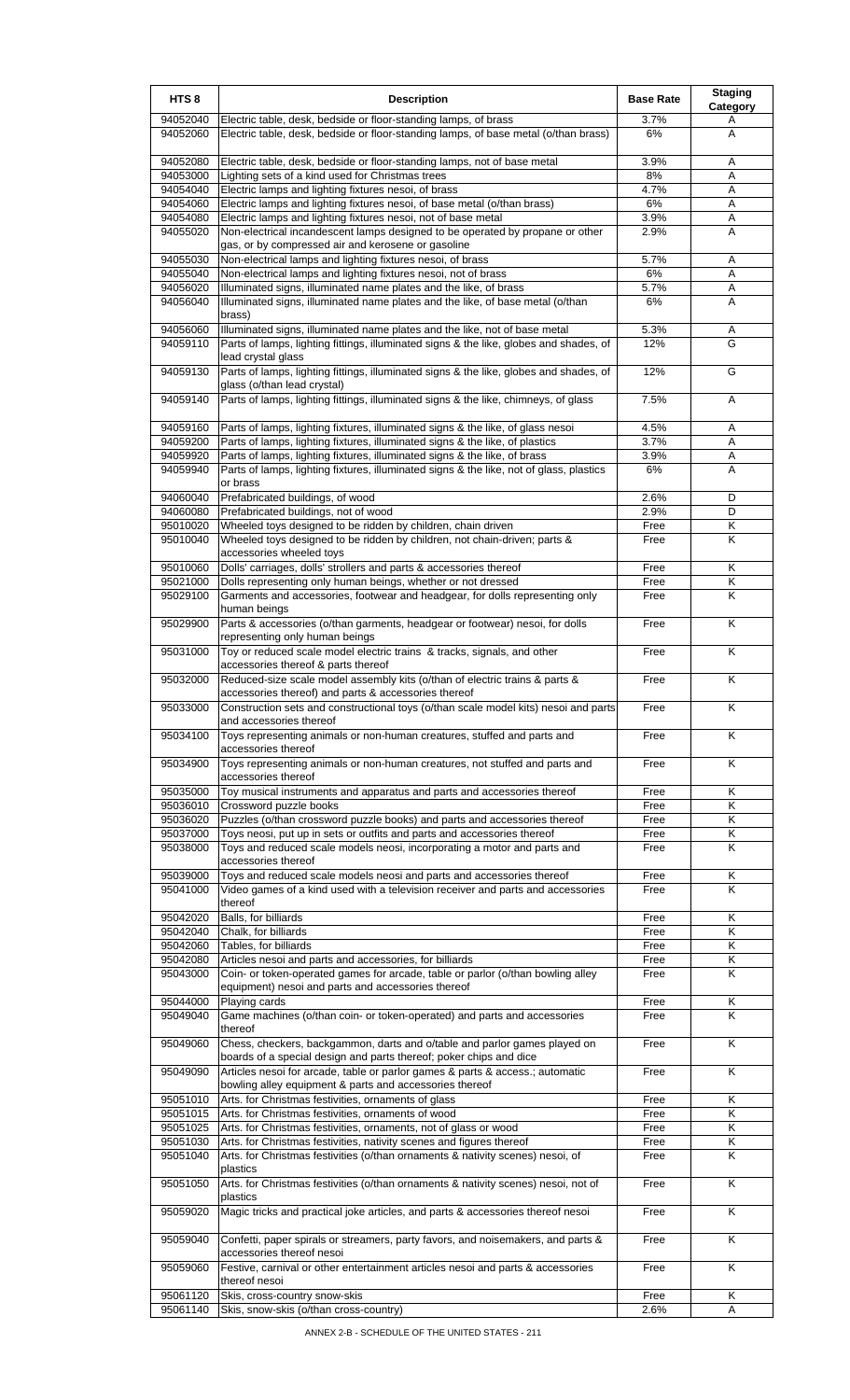| HTS <sub>8</sub>     | <b>Description</b>                                                                                                                                           | <b>Base Rate</b> | <b>Staging</b><br>Category |
|----------------------|--------------------------------------------------------------------------------------------------------------------------------------------------------------|------------------|----------------------------|
| 95061160             | Parts and accessories (o/than poles) for snow-skis                                                                                                           | Free             | Κ                          |
| 95061240             | Bindings and parts & accessories thereof, for cross-country snow skis                                                                                        | Free             | Κ                          |
| 95061280             | Bindings and parts & accessories thereof, for snow-skis (o/than cross-country)                                                                               | 2.8%             | A                          |
| 95061940             | Cross country snow-ski equipment nesoi, and parts & accessories thereof nesoi                                                                                | Free             | K                          |
| 95061980             | Snow-ski (o/than cross country) equipment nesoi, and parts & accessories thereof                                                                             | 2.8%             | A                          |
| 95062140             | nesoi<br>Sailboards                                                                                                                                          | Free             | Κ                          |
| 95062180             | Parts and accessories for sailboards                                                                                                                         | Free             | Κ                          |
| 95062900             | Water-skis, surf boards, and other water sport equipment (o/than sailboards) and                                                                             | Free             | Κ                          |
|                      | parts & accessories thereof nesoi                                                                                                                            |                  |                            |
| 95063100             | Golf clubs, complete                                                                                                                                         | 4.4%             | C                          |
| 95063200<br>95063900 | Golf balls<br>Golf equipment (o/than golf footwear) nesoi and parts & accessories thereof                                                                    | Free<br>4.9%     | Κ<br>C                     |
|                      |                                                                                                                                                              |                  |                            |
| 95064000<br>95065120 | Articles and equipment for table-tennis and parts & accessories thereof<br>Lawn-tennis rackets, strung                                                       | 5.1%<br>5.3%     | Α<br>Α                     |
| 95065140             | Lawn-tennis rackets, not strung                                                                                                                              | 3.9%             | A                          |
| 95065160             | Parts and accessories for lawn-tennis rackets                                                                                                                | 3.1%             | Α                          |
| 95065940             | Badminton rackets and parts and accessories thereof                                                                                                          | 5.6%             | Α                          |
| 95065980             | Rackets for games (o/than for lawn-tennis or badminton) and parts & accessories<br>thereof                                                                   | 4%               | A                          |
| 95066100             | Lawn-tennis balls                                                                                                                                            | Free             | Κ                          |
| 95066240             | Inflatable footballs and soccer balls                                                                                                                        | Free             | K                          |
| 95066280<br>95066920 | Inflatable balls (o/than footballs and soccer balls) nesoi<br><b>Baseballs and softballs</b>                                                                 | 4.8%             | Α                          |
| 95066940             | Noninflatable hollow balls nesoi, w/diameter of 19 cm or less                                                                                                | Free<br>5.4%     | Κ<br>A                     |
| 95066960             | Noninflatable balls nesoi                                                                                                                                    | 4.9%             | Α                          |
| 95067020             | Roller skates and parts & accessories thereof                                                                                                                | Free             | Κ                          |
| 95067040             | Ice skates w/footwear permanently attached                                                                                                                   | 2.9%             | Α                          |
| 95067060             | Skates (o/than roller or ice) nesoi and parts & access. thereof (incl. parts and<br>accessories for ice skates w/perm. attach. footwear)                     | Free             | Κ                          |
| 95069100             | Arts. and equip. for general physical exercise, gymnastics or athletics and parts &<br>accessories thereof                                                   | 4.6%             | A                          |
| 95069905             | Archery articles and equipment, and parts & accessories thereof                                                                                              | Free             | Κ                          |
| 95069908             | Badminton nets, of cotton                                                                                                                                    | 2.8%             | Α                          |
| 95069912             | Badminton articles and equipment (o/than rackets and cotton nets) and parts &<br>accessories thereof                                                         | 5.6%             | A                          |
| 95069915             | Baseball articles and equipment (o/than baseballs) and parts & accessories<br>thereof                                                                        | Free             | K                          |
| 95069920             | Football, soccer and polo articles and equipment (o/than balls), and parts &<br>accessories thereof                                                          | Free             | Κ                          |
| 95069925             | Ice-hockey and field-hockey articles and equipment (o/than balls and skates), and<br>parts & accessories thereof                                             | Free             | K                          |
| 95069928<br>95069930 | Lacrosse sticks<br>Lawn-tennis articles and equipment (o/than balls and rackets), and parts &                                                                | Free<br>3.1%     | Κ<br>A                     |
| 95069935             | accessories thereof<br>Skeet targets                                                                                                                         | Free             | Κ                          |
| 95069940             | Toboggans; bobsleds and luges of a kind used in international competition                                                                                    | Free             | K                          |
| 95069945             | Sleds and bobsleds (o/than bobsleds & luges for intl. competition) and parts &<br>accessories for toboggans, sleds, bobsled, luges and the like              | 2.8%             | A                          |
| 95069950             | Snowshoes and parts & accessories thereof                                                                                                                    | 2.6%             | Α                          |
| 95069955             | Swimming pools and wading pools and parts & accessories thereof                                                                                              | 5.3%             | Α                          |
| 95069960             | Athletic and sports articles and equipment nesoi, and parts & accessories thereof<br>nesoi                                                                   | 4%               | A                          |
| 95071000             | Fishing rods and parts & accessories thereof                                                                                                                 | 6%               | Α                          |
| 95072040             | Fish hooks, snelled                                                                                                                                          | 4%               | Α                          |
| 95072080<br>95073020 | Fish hooks, not snelled<br>Fishing reels, valued not over \$2.70 each                                                                                        | 4.8%<br>9.2%     | Α<br>A                     |
| 95073040             | Fishing reels, valued over \$2.70 but not over \$8.45 each                                                                                                   | 24 cents each    | A                          |
| 95073060             | Fishing reels, valued over \$8.45 each                                                                                                                       | 3.9%             | Α                          |
| 95073080             | Parts and accessories for fishing reels                                                                                                                      | 5.4%             | A                          |
| 95079020             | Fishing line, put up and packaged for retail sale                                                                                                            | 3.7%             | Α                          |
| 95079040             | Fishing casts or leaders                                                                                                                                     | 5.6%             | A                          |
| 95079060<br>95079070 | Fish landing nets, butterfly nets and similar nets<br>Artificial baits and flies                                                                             | 5%<br>9%         | Α<br>Α                     |
| 95079080             | Line fishing tackle nesoi, decoy "birds" & similar hunting or shooting equip., and<br>parts & access. thereof                                                | 9%               | A                          |
| 95081000             | Traveling circuses and traveling menageries; parts and accessories thereof                                                                                   | Free             | Κ                          |
| 95089000             | Merry-go-rounds, boat-swings, shooting galleries and other fairground<br>amusements; traveling theaters; parts and accessories thereof                       | Free             | Κ                          |
| 96011000             | Ivory, worked and articles thereof                                                                                                                           | Free             | Κ                          |
| 96019020             | Shell, worked and articles thereof                                                                                                                           | Free<br>2.1%     | K                          |
| 96019040<br>96019060 | Coral, cut but not set, and cameos, suitable for use in jewelry<br>Bone, horn, hoof, whalebone, quill, or any combination thereof, worked and                | Free             | Α<br>K                     |
| 96019080             | articles thereof<br>Carving materials of animal parts, worked and articles thereof, nesoi                                                                    | 3.7%             | Α                          |
| 96020010             | Unhardened gelatin, worked and articles thereof                                                                                                              | 3%               | A                          |
| 96020040             | Wax, molded or carved articles                                                                                                                               | 1.8%             | A                          |
| 96020050<br>96031005 | Vegetable, mineral or gum materials, worked and articles of these materials<br>Wiskbrooms, wholly or pt. of broom corn, n/o \$0.96 each, first 61,655 doz in | 2.7%<br>8%       | Α<br>Α                     |
|                      | calendar year classif. in 9603.10.05-9603.10.35                                                                                                              |                  |                            |
| 96031015             | Wiskbrooms, wholly or pt. of broom corn, n/o \$0.96 each, in excess of first 61,655<br>dz in calendar year classif. in 9603.10.05-9603.10.35                 | 5 cents each     | A                          |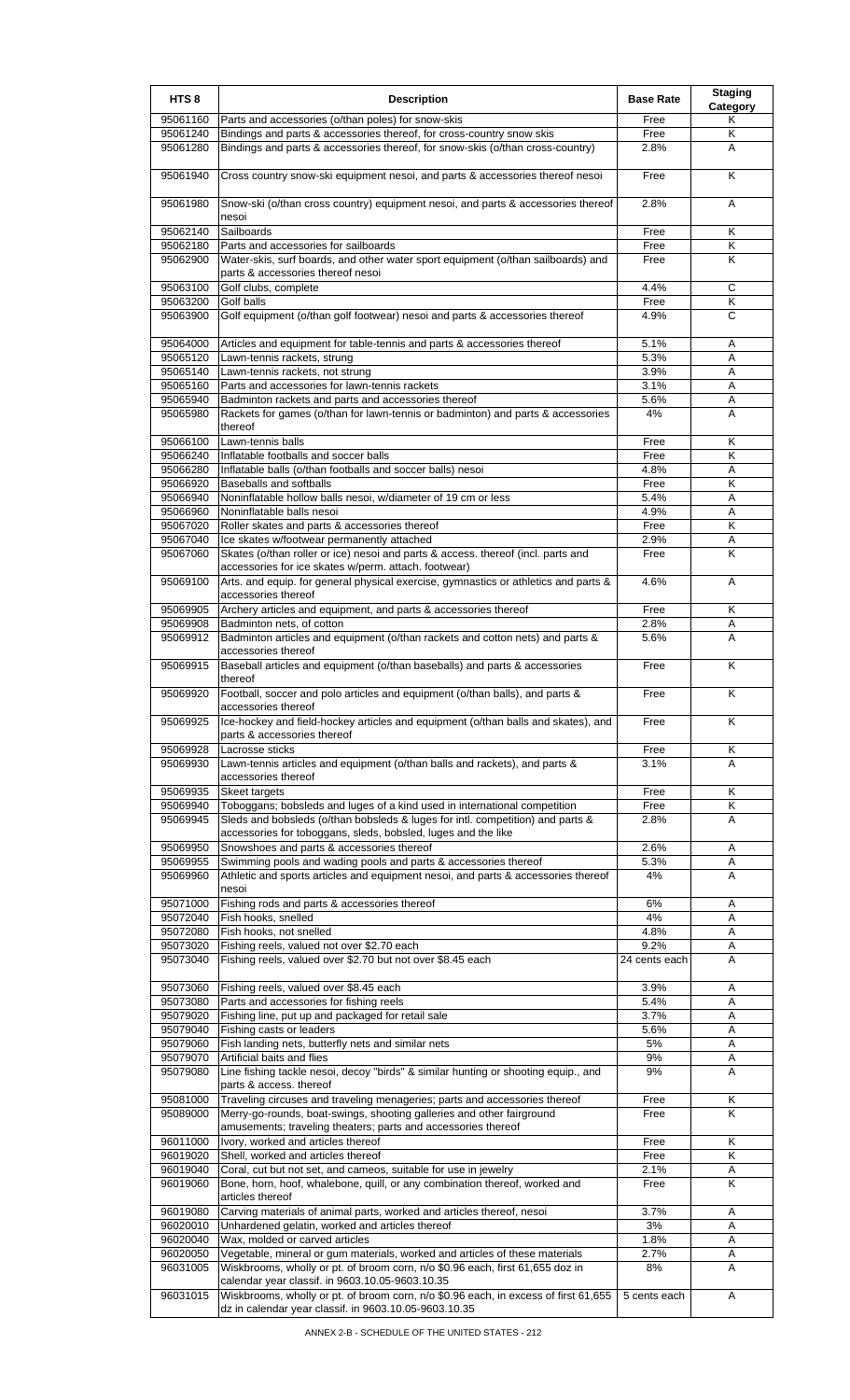| HTS <sub>8</sub>     | <b>Description</b>                                                                                                                                                                                       | <b>Base Rate</b>              | <b>Staging</b><br>Category |
|----------------------|----------------------------------------------------------------------------------------------------------------------------------------------------------------------------------------------------------|-------------------------------|----------------------------|
| 96031035             | Wiskbrooms, wholly or pt. of broom corn, over \$0.96 each                                                                                                                                                | 14%                           | G                          |
| 96031040             | Brooms (o/than whiskbrooms), wholly or in part broom corn, val. n/o 96 cents ea,<br>first 121478 dz in calendar yr, class. in 9603.10                                                                    | 8%                            | A                          |
| 96031050             | Brooms (o/than whiskbrooms), wholly or in part broom corn, val. n/o 96 cents ea,<br>in excess of 121478 dz in calendar yr., class in 9603.10                                                             | 32 cents each                 | G                          |
| 96031060             | Brooms (o/than whiskbrooms), wholly or in part broom corn, val. ov 96 cents each                                                                                                                         | 32%                           | G                          |
| 96031090             | Brooms & brushes of twigs or vegetable materials (o/than broom corn) bound<br>together, w/ or w/o handles                                                                                                | 10%                           | A                          |
| 96032100             | Toothbrushes, including dental-plate brushes                                                                                                                                                             | Free                          | Κ                          |
| 96032940             | Shaving brushes, hair brushes, nail brushes, eyelash and other toilet brushes                                                                                                                            | 0.2 cents                     | A                          |
|                      | (o/than tooth brushes), valued n/o 40 cents each                                                                                                                                                         | each $+7%$                    |                            |
| 96032980             | Shaving brushes, hair brushes, nail brushes, eyelash and other toilet brushes<br>(o/than tooth brushes), valued o/40 cents each                                                                          | $0.3$ cents<br>each $+3.6%$   | A                          |
| 96033020             | Artists' brushes, writing brushes and similar brushes for the application of<br>cosmetics, valued n/o 5 cents each                                                                                       | 2.6%                          | A                          |
| 96033040             | Artists' brushes, writing brushes and similar brushes for the application of<br>cosmetics, valued o/5 cents but n/o 10 cents each                                                                        | Free                          | Κ                          |
| 96033060             | Artists' brushes, writing brushes and similar brushes for the application of<br>cosmetics, valued o/10 cents each                                                                                        | Free                          | K                          |
| 96034020             | Paint rollers                                                                                                                                                                                            | 7.5%                          | Α                          |
| 96034040             | Paint, distemper, varnish or similar brushes (o/than artists' brushes); paint pads                                                                                                                       | 4%                            | A                          |
| 96035000             | Brushes, constituting parts of machines, appliances or vehicles, nesoi                                                                                                                                   | Free                          | Κ                          |
| 96039040             | Feather dusters                                                                                                                                                                                          | Free                          | Κ                          |
| 96039080             | Brooms & brushes nesoi, mops, hand-operated mechanical floor sweepers,<br>squeegees and similar articles, nesoi                                                                                          | 2.8%                          | Α                          |
| 96040000<br>96050000 | Hand sieves and hand riddles<br>Travel sets for personal toilet, sewing, shoe or clothes cleaning (o/than manicure                                                                                       | 4.9%<br>8.1%                  | Α<br>A                     |
|                      | and pedicure sets of 8214)                                                                                                                                                                               |                               |                            |
| 96061040             | Press-fasteners, snap-fasteners and press-studs and pts thereof, valued n/o 20<br>cents/dozen pieces or parts                                                                                            | 3.5%                          | Α                          |
| 96061080             | Press-fasteners, snap-fasteners and press-studs and pts thereof, valued o/20<br>cents/dozen pieces or parts                                                                                              | 2.7%                          | A                          |
| 96062120             | Buttons, of casein, not covered with textile material                                                                                                                                                    | Free                          | Κ                          |
| 96062140             | Buttons, of acrylic resin or polyester resin, or both resins, not covered with textile<br>material                                                                                                       | 0.3<br>cents/line/gros        | A                          |
| 96062160             | Buttons, of plastics (o/than casein, acrylic or polyester resins), not covered with                                                                                                                      | $s + 4.6%$<br>4.7%            | A                          |
| 96062200             | textile materials<br>Buttons, of base metal, not covered with textile material                                                                                                                           | Free                          | Κ                          |
| 96062920             | Buttons, of acrylic resin or polyester resin, or both resins, covered with textile                                                                                                                       | 0.3                           | Α                          |
|                      | material                                                                                                                                                                                                 | cents/line/gros<br>$s + 4.5%$ |                            |
| 96062940             | Buttons, of pearl or shell                                                                                                                                                                               | 0.18                          | A                          |
|                      |                                                                                                                                                                                                          | cents/line/gros<br>$s + 2.5%$ |                            |
| 96062960             | Buttons, nesoi                                                                                                                                                                                           | 2.9%                          | Α                          |
| 96063040             | Button blanks, of casein                                                                                                                                                                                 | Free                          | κ                          |
| 96063080             | Button molds & parts of buttons; button blanks (o/than casein)                                                                                                                                           | $6\%$                         | Α                          |
| 96071100             | Slide fasteners, fitted with chain scoops of base metal                                                                                                                                                  | 10%                           | Α                          |
| 96071900<br>96072000 | Slide fasteners, not fitted with chain scoops of base metal<br>Parts of slide fasteners                                                                                                                  | 13%<br>11.5%                  | G<br>G                     |
| 96081000             | Pens, w/ball point                                                                                                                                                                                       | 0.8 cents                     | A                          |
|                      |                                                                                                                                                                                                          | each $+ 5.4%$                 |                            |
| 96082000             | Pens and markers, w/felt tip or other porous-tip                                                                                                                                                         | 4%                            | Α                          |
| 96083100             | Pens, for drawing w/India ink                                                                                                                                                                            | 0.4 cents                     | A                          |
| 96083900             | Pens, fountain, stylograph and other pens, nesoi                                                                                                                                                         | each $+2.7%$<br>0.4 cents     | Α                          |
|                      |                                                                                                                                                                                                          | each $+2.7%$                  |                            |
| 96084040<br>96084080 | Pencils, propelling or sliding, w/mechanical action for extending, or for extending<br>and retracting, the lead<br>Pencils, propelling or sliding pencils, not w/mechanical action for extending, or for | 6.6%<br>Free                  | Α<br>Κ                     |
|                      | extending and retracting, the lead                                                                                                                                                                       |                               |                            |
| 96085000             | Sets of pens, mechanical pencils, etc. from two or more subheadings 9608.10 -<br>9608.40                                                                                                                 | The rate<br>applicable to     | A                          |
|                      |                                                                                                                                                                                                          | each article in               |                            |
|                      |                                                                                                                                                                                                          | the absence                   |                            |
|                      |                                                                                                                                                                                                          | of this                       |                            |
|                      |                                                                                                                                                                                                          | subheading                    |                            |
| 96086000             | Refills for ball point pens, comprising the ball point and ink reservoir                                                                                                                                 | 0.4 cents<br>each $+2.7%$     | G                          |
| 96089100             | Pen nibs and nib points                                                                                                                                                                                  | Free                          | Κ                          |
| 96089920             | Refill cartridges for pens (o/than ball point pens)                                                                                                                                                      | 0.4 cents                     | Α                          |
| 96089930             | Balls for ball point pens                                                                                                                                                                                | each + 2.7%<br>20             | Α                          |
|                      |                                                                                                                                                                                                          | cents/thousan<br>$d + 3.5%$   |                            |
| 96089940             | Parts, of pens, mechanical pencils, etc. provided for in 9608.10, 9608.31, and                                                                                                                           | Free                          | Κ                          |
| 96089960             | 9608.39 (o/than balls for ball point pens)<br>Duplicating stylos, pen-holders, pencil-holders and similar holders & pts. thereof,                                                                        | Free                          | K                          |
| 96091000             | and parts of pens, mech.pencils, etc. of 9608 nesoi<br>Pencils & crayons, with leads encased in a rigid sheath                                                                                           | 14                            | Α                          |
|                      |                                                                                                                                                                                                          | cents/gross +                 |                            |
|                      |                                                                                                                                                                                                          | 4.3%                          |                            |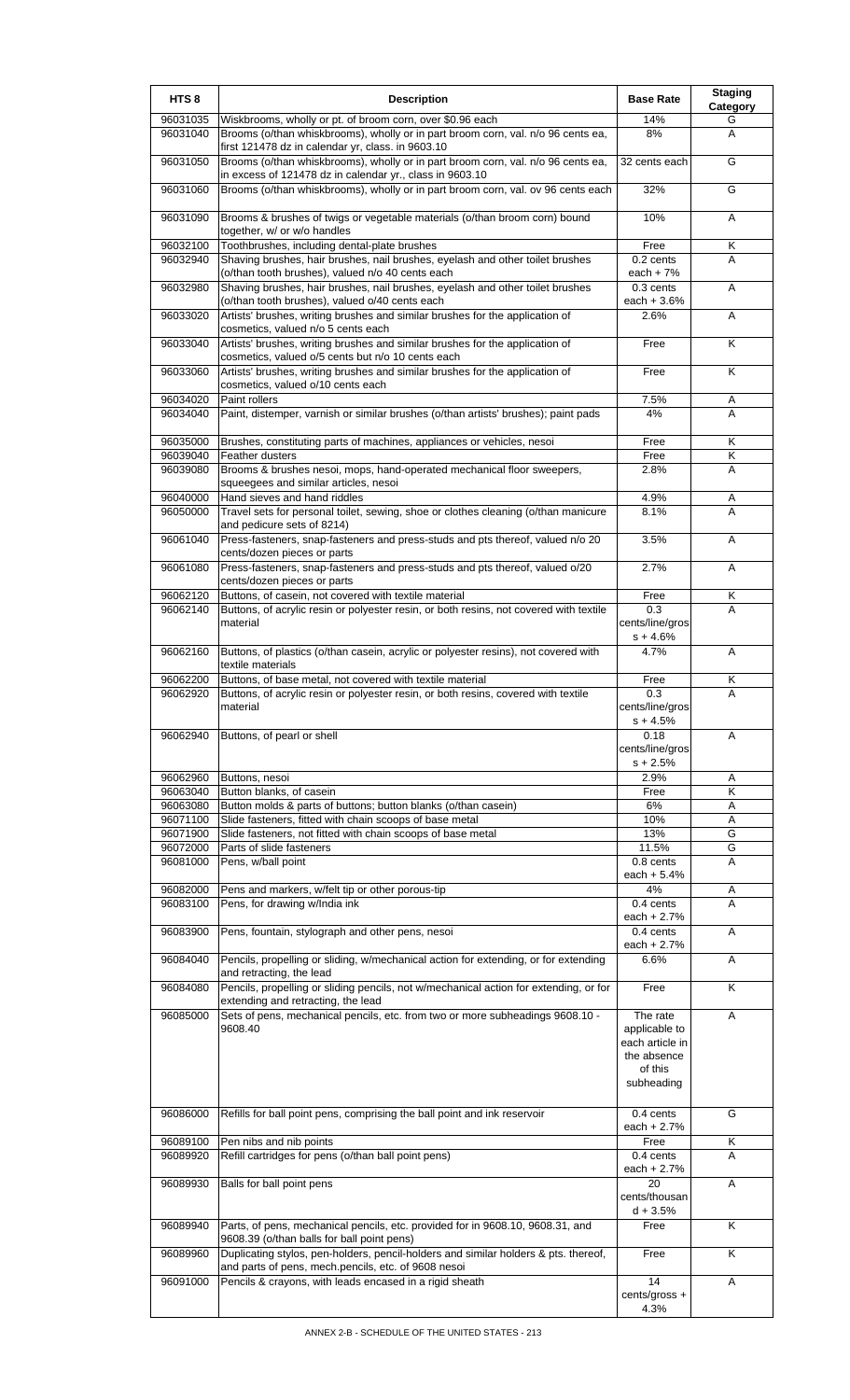| HTS <sub>8</sub>     | <b>Description</b>                                                                                                                                           | <b>Base Rate</b>           | <b>Staging</b><br>Category |
|----------------------|--------------------------------------------------------------------------------------------------------------------------------------------------------------|----------------------------|----------------------------|
| 96092020             | Pencil leads, black or colored, n/o 1.5 mm in maximum cross-sectional dimension                                                                              | Free                       | Κ                          |
| 96092040             | Pencil leads, black or colored, o/1.5 mm in maximum cross-sectional dimension                                                                                | Free                       | K                          |
| 96099040             | Tailors' chalks                                                                                                                                              | Free                       | Κ                          |
| 96099080             | Pencils & crayons (o/than in rigid sheath), pastels, drawing charcoals and writing<br>or drawing chalks, nesoi                                               | Free                       | Κ                          |
| 96100000<br>96110000 | Slates and boards, with writing or drawing surfaces (whether or not framed)<br>Date, sealing or numbering stamps and the like, designed for operating in the | 3.5%<br>2.7%               | A<br>A                     |
| 96121010             | hand; hand-operated composing sticks and hand printing sets<br>Ribbons, inked or otherwise prepared, less than 30 mm wide, put up in                         | Free                       | K                          |
| 96121090             | plastic/metal cart., of a kind used in typewriters, ADP or other mach.<br>Ribbons, inked or otherwise prepared (whether or not on spools) nesoi, for         | 7.9%                       | A                          |
|                      | typewriters and similar uses                                                                                                                                 |                            |                            |
| 96122000<br>96131000 | Ink pads (whether or not inked and with or without boxes)<br>Cigarette lighters and similar lighters, gas fueled, not refillable, for the pocket             | 3.5%<br>8%                 | A<br>A                     |
| 96132000             | Cigarette lighters and similar lighters, gas fueled, refillable, for the pocket                                                                              | 9%                         | Α                          |
| 96138010<br>96138020 | Cigarette lighters and similar lighters, for the table<br>Cigarette lighters and similar lighters (other than pocket or table), electrical                   | 4.8%<br>3.9%               | A<br>Α                     |
| 96138040             | Cigarette lighters & similar lighters (o/than pocket or table), n/elect., of prec.metal                                                                      | 3.6%                       | A                          |
|                      | (o/than silver), precious/semiprec. stones, or comb.                                                                                                         |                            |                            |
| 96138060             | Cigarette lighters & similar lighters (o/than pocket or table), n/elect., nesoi, valued<br>n/o \$5/dozen pieces                                              | 8%                         | A                          |
| 96138080             | Cigarette lighters & similar lighters (o/than pocket or table), n/elect., nesoi, valued<br>over \$5/dozen pieces                                             | 9%                         | A                          |
| 96139040             | Parts for electrical cigarette lighters and similar lighters                                                                                                 | 3.9%                       | Α                          |
| 96139080<br>96142010 | Parts for nonelectrical cigarette lighters and similar lighters<br>Roughly shaped blocks of wood or root, for the manufacture of smoking pipes               | 8%<br>Free                 | Α<br>K                     |
| 96142015             | Smoking pipes (o/than roughly shaped blocks of wood or root for the manufacture                                                                              | 0.4 cents                  | A                          |
| 96142060             | of smoking pipes) and pipe bowls of wood or root<br>Smoking pipes and bowls, wholly of clay, and other smoking pipes w/bowls wholly                          | each $+3.2%$<br>3%         | Α                          |
|                      | of clay                                                                                                                                                      |                            |                            |
| 96142080             | Smoking pipes and pipe bowls (o/than wood, root or wholly of clay)                                                                                           | $0.3$ cents<br>each + 3.2% | A                          |
| 96149040             | Parts of metal, for smoking pipes & bowls, and for cigar or cigarette holders                                                                                | 7.2%                       | Α                          |
| 96149080             | Parts (o/than of metal), for smoking pipes & bowls, and for cigar or cigarette<br>holders                                                                    | $0.5$ cents<br>each $+3%$  | A                          |
| 96151110             | Combs, of hard rubber or plastics, valued n/o \$4.50 per gross                                                                                               | 14.4<br>cents/gross +      | Α                          |
|                      |                                                                                                                                                              | 2%                         |                            |
| 96151120<br>96151130 | Combs, of hard rubber, valued over \$4.50 per gross<br>Combs, of plastics, valued over \$4.50 per gross                                                      | 5.2%<br>28.8               | Α<br>A                     |
|                      |                                                                                                                                                              | cents/gross +<br>4.6%      |                            |
| 96151140             | Hair slides and the like, of hard rubber or plastics, not set with imitation pearls or<br>imitation gemstones                                                | 5.3%                       | A                          |
| 96151150             | Hair slides and the like, of hard rubber or plastics, set w/imitation pearls or imit.<br>gemstones                                                           | Free                       | K                          |
| 96151920             | Combs, not of hard rubber or plastics, valued n/o \$4.50 per gross                                                                                           | 9.7<br>cents/gross +       | A                          |
| 96151940             | Combs, not of hard rubber or plastics, valued over \$4.50 per gross                                                                                          | 1.3%<br>28.8               | A                          |
|                      |                                                                                                                                                              | cents/gross +<br>4.6%      |                            |
| 96151960             | Hair-slides and the like, not of hard rubber or plastics                                                                                                     | 11%                        | G                          |
| 96159020             | Nonthermic, nonornamental devices for curling the hair                                                                                                       | 8.1%                       | Α                          |
| 96159030<br>96159040 | Hair pins<br>Hair accessories and pts thereof, and pts. of combs, hair slides, etc. nesoi, of                                                                | 5.1%<br>5.3%               | Α<br>A                     |
|                      | rubber or plastics, n/set w/imit. pearls or imit. gemstones                                                                                                  |                            |                            |
| 96159060             | Hair accessories and pts thereof, and pts. of combs, hair slides, etc. nesoi                                                                                 | 11%<br>Free                | G<br>K                     |
| 96161000<br>96162000 | Scent sprayers and similar toilet sprayers, and mounts and heads therefor<br>Powder puffs and pads for the application of cosmetics or toilet preparations   | 4.3%                       | A                          |
| 96170010             | Vacuum flasks and vessels, complete with cases, w/capacity n/o 1 liter                                                                                       | 7.2%                       | Α                          |
| 96170030             | Vacuum flasks and vessels, complete with cases, w/capacity o/1 liter but n/o 2                                                                               | 6.9%                       | A                          |
|                      | liters                                                                                                                                                       |                            |                            |
| 96170040             | Vacuum flasks and vessels, complete with cases, w/capacity o/2 liters                                                                                        | 6.9%                       | Α                          |
| 96170060<br>96180000 | Vacuum flask and vacuum vessel parts (o/than glass liners)<br>Tailors' dummies and other mannequins; automatons and other animated displays                  | 7.2%<br>4.4%               | Α<br>A                     |
| 97011000             | used for shop window dressing<br>Paintings, drawings (o/than of 4906) and pastels, executed entirely by hand,                                                | Free                       | K                          |
| 97019000             | whether or not framed<br>Collages and similar decorative plaques, executed entirely by hand, whether or not                                                  | Free                       | K                          |
|                      | framed                                                                                                                                                       |                            |                            |
| 97020000<br>97030000 | Original engravings, prints and lithographs, whether or not framed<br>Original sculptures and statuary, in any material                                      | Free<br>Free               | Κ<br>Κ                     |
| 97040000             | Postage or revenue stamps, stamp-postmarks, first-day covers, postal stationery,                                                                             | Free                       | K                          |
| 97050000             | and the like, used or unused, other than heading 4907<br>Collections and collectors' pieces of zoological, botanical, mineralogical,                         | Free                       | K                          |
|                      | anatomical, historical, archaeological etc. interest                                                                                                         |                            |                            |
| 97060000<br>98010010 | Antiques of an age exceeding one hundred years<br>U.S. goods returned without having been advanced in value or improved in                                   | Free<br>Free               | κ<br>K                     |
|                      | condition while abroad                                                                                                                                       |                            |                            |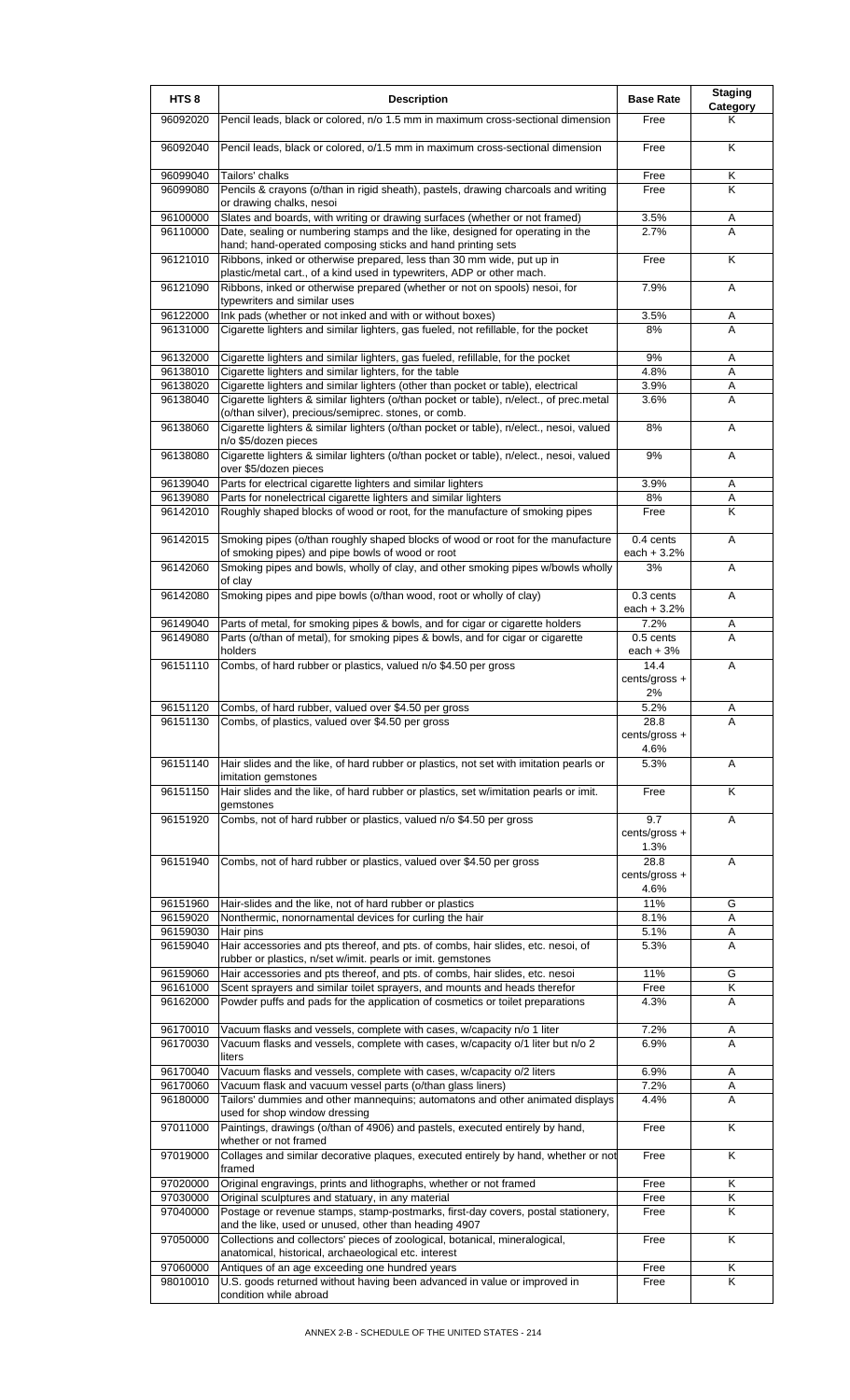| HTS <sub>8</sub> | <b>Description</b>                                                                                                                              | <b>Base Rate</b>                                                                                                                                                                                                                                                                                                                                                                                      | <b>Staging</b><br>Category |
|------------------|-------------------------------------------------------------------------------------------------------------------------------------------------|-------------------------------------------------------------------------------------------------------------------------------------------------------------------------------------------------------------------------------------------------------------------------------------------------------------------------------------------------------------------------------------------------------|----------------------------|
| 98010020         | Articles reimported without having advanced in value or improved in condition<br>while abroad, under lease to a foreign manufacturer            | Free                                                                                                                                                                                                                                                                                                                                                                                                  | Κ                          |
| 98010025         | Articles reimported without having advanced in value or improved in condition<br>while abroad, or do not conform to specifications              | Free                                                                                                                                                                                                                                                                                                                                                                                                  | K                          |
| 98010026         | Articles sold for export for personal use and reimported without having advanced<br>in value or improved in condition while abroad by exporter  | Free                                                                                                                                                                                                                                                                                                                                                                                                  | $\overline{\mathsf{K}}$    |
| 98010030         | Any aircraft engine or part reimported without having advanced or improved while<br>abroad, after temporary substitution for engine overhauled  | Free                                                                                                                                                                                                                                                                                                                                                                                                  | K                          |
| 98010040         | Articles returned after temporary export for exhibition, examination or<br>experimentation, for scientific or educational purposes              | Free                                                                                                                                                                                                                                                                                                                                                                                                  | K                          |
| 98010050         | Articles returned after temporary export for exhibition in connection with any circus<br>or menagerie                                           | Free                                                                                                                                                                                                                                                                                                                                                                                                  | Κ                          |
| 98010060         | Articles returned after temporary export for exhibition or use at any public<br>exposition, fair or conference                                  | Free                                                                                                                                                                                                                                                                                                                                                                                                  | $\overline{\mathsf{K}}$    |
| 98010065         | Art. ret. after temp. export for rendition of geophysical or contr. services,<br>connected w/exploration, extract. or dev. of natural resources | Free                                                                                                                                                                                                                                                                                                                                                                                                  | Κ                          |
| 98010070         | Previously exported aircraft with benefit of drawback, dutiable upon return                                                                     | A duty equal<br>to the duty<br>upon the<br>importation of<br>like articles<br>not previously<br>exported, but<br>in no case in<br>excess of the<br>sum of (a) any<br>customs<br>drawback<br>proved to<br>have been<br>allowed upon<br>such<br>exportation,<br>and (b) the<br>duty which<br>would have<br>been payable<br>on any articles<br>used in the<br>manufacture                                | A                          |
| 98010080         | Previously exported articles except aircraft, dutiable upon return                                                                              | of production<br>of such<br>aircraft had<br>A duty (in lieu                                                                                                                                                                                                                                                                                                                                           | Α                          |
|                  |                                                                                                                                                 | of any other<br>duty or tax)<br>equal to the<br>sum of any<br>duty and<br>internalrevenu<br>e tax imposed<br>upon the<br>importation of<br>like articles<br>not previously<br>exported, but<br>in no case in<br>excess of the<br>sum of (a) any<br>customs<br>drawback<br>proved to<br>have been<br>allowed upon<br>such<br>exportation of<br>the article,<br>and (b) any<br>internal-<br>revenue tax |                            |
| 98010085         | Professional books, implements, instruments & tools of trade, occupation or<br>employment returned US by person after use temporarily abroad    | Free                                                                                                                                                                                                                                                                                                                                                                                                  | K                          |
| 98010090         | U.S. domestic animals and offspring returned from straying across the border or<br>returned from pasture abroad within 8 months                 | Free                                                                                                                                                                                                                                                                                                                                                                                                  | Κ                          |
| 98020020         | Photographic films and dry plates manufactured in U.S. (except commercial motion-<br>picture film) and exposed abroad, whether developed or not | Free                                                                                                                                                                                                                                                                                                                                                                                                  | Κ                          |
| 98020040         | Articles returned to the U.S. after having been exported for repairs or alterations,<br>made pursuant to a warranty                             | A duty upon<br>the value of<br>the repairs or<br>alterations<br>(See U.S.<br>Note 3 of this<br>subchapter)                                                                                                                                                                                                                                                                                            | Α                          |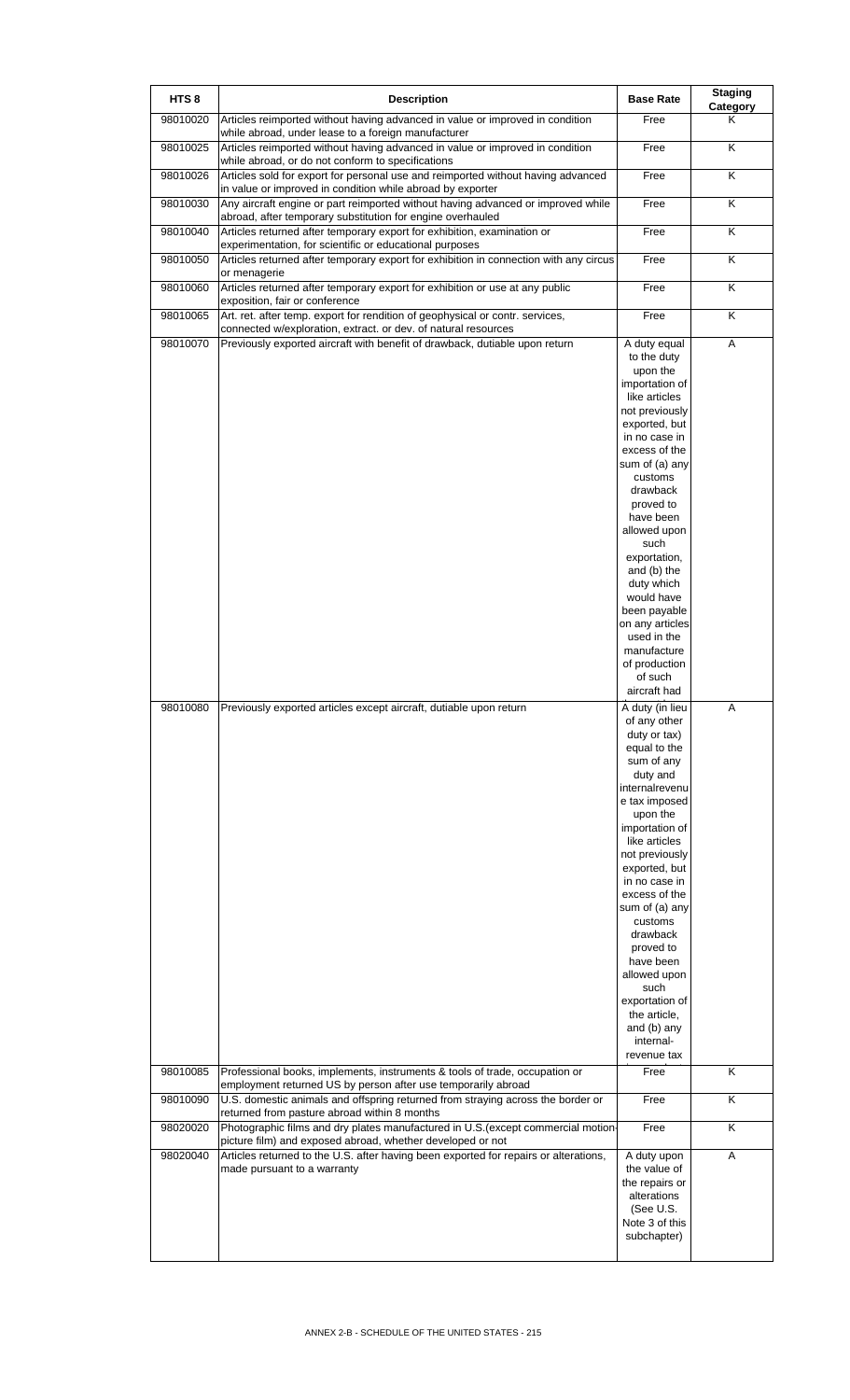| HTS <sub>8</sub> | <b>Description</b>                                                                                                                                                               | <b>Base Rate</b>                    | <b>Staging</b><br>Category |
|------------------|----------------------------------------------------------------------------------------------------------------------------------------------------------------------------------|-------------------------------------|----------------------------|
| 98020050         | Articles returned to the U.S. after having been exported for repairs or alterations,<br>nesi                                                                                     | A duty upon<br>the value of         | A                          |
|                  |                                                                                                                                                                                  | the repairs or<br>alterations       |                            |
|                  |                                                                                                                                                                                  | (See U.S.<br>Note 3 of this         |                            |
|                  |                                                                                                                                                                                  | subchapter)                         |                            |
| 98020060         | U.S. articles of specific metals exported for further processing and returned for                                                                                                | A duty upon                         | R                          |
|                  | further processing                                                                                                                                                               | the value of<br>such                |                            |
|                  |                                                                                                                                                                                  | processing                          |                            |
|                  |                                                                                                                                                                                  | outside the<br><b>United States</b> |                            |
|                  |                                                                                                                                                                                  | (see U.S. note<br>3 of this         |                            |
|                  |                                                                                                                                                                                  | subchapter)                         |                            |
| 98020080         | U.S. articles assembled abroad, which have not lost their physical identity or have                                                                                              | A duty upon                         | A                          |
|                  | not advanced in value or improved in condition abroad                                                                                                                            | the full value<br>of the            |                            |
|                  |                                                                                                                                                                                  | imported<br>article, less           |                            |
|                  |                                                                                                                                                                                  | the cost or                         |                            |
|                  |                                                                                                                                                                                  | value of such<br>products of        |                            |
|                  |                                                                                                                                                                                  | the United                          |                            |
|                  |                                                                                                                                                                                  | States (see<br>U.S. note 4 of       |                            |
|                  |                                                                                                                                                                                  | this<br>subchapter)                 |                            |
| 98030050         | Substantial containers and holders, either U.S. or foreign prev. imported and                                                                                                    | Free                                | Κ                          |
| 98040005         | dutied; specified instruments of international traffic, etc<br>books, libraries, usual furniture & household effects, used 1 year+, and n/for other                              | Free                                | K                          |
| 98040010         | person, or for sale<br>For person arriving in the U.S.: professional books, implements, instruments &                                                                            | Free                                | Κ                          |
| 98040015         | tools of trade/occupation/employ., previously taken abroad<br>For person emigrating to the U.S.: professional books, implements, instruments &                                   | Free                                | K                          |
| 98040020         | tools of trade/occupation/employ., he owned & used abroad<br>For person arriving in the U.S., not returning resident: certain wearing apparel,                                   | Free                                | Κ                          |
| 98040025         | personal adornment art., toilet art. & personal effects<br>For person arriving in the U.S., not returning resident: up to 50 cigars, 200                                         | Free                                | Κ                          |
| 98040030         | cigarettes, or 2 kg smoking tobacco & n/ov. 1 liter of alcohol<br>For person arriving in the U.S., not returning resident: n/over \$100 of articles                              | Free                                | Κ                          |
| 98040035         | (n/alcohol. bev. or cigarettes, n/over 100 cigars) for gift<br>For person arriving in the U.S., not returning resident: automobiles & other means                                | Free                                | Κ                          |
| 98040040         | of transport, import connected w/arrival, for personal us<br>For person arriving in the U.S., not returning resident: n/over \$200 of articles                                   | Free                                | Κ                          |
| 98040045         | (w/n/over 4 liters alcohol. bev.) for a person in transit<br>For person arriving in the U.S., returning resident, etc.: all personal and household                               | Free                                | Κ                          |
| 98040050         | effects taken abroad by him or for his account<br>For person arriving in the U.S., returning resident, etc.: articles of metal (incl.                                            | Free                                | Κ                          |
| 98040055         | medals, etc.), bestowed by foreign countries or citizens<br>For person arriving in the U.S., returning resident, etc.: game animals, birds & fish                                | Free                                | Κ                          |
| 98040060         | killed abroad by him & not for noncommercial purposes<br>For person arriving in the U.S., returning resident, etc.: automobiles rented by U.S. Free, for such                    |                                     | A                          |
|                  | resident while abroad and imported for personal use                                                                                                                              | temporary<br>periods as the         |                            |
|                  |                                                                                                                                                                                  | Secretary of                        |                            |
|                  |                                                                                                                                                                                  | the Treasury<br>by regulation       |                            |
|                  |                                                                                                                                                                                  | may prescribe                       |                            |
|                  |                                                                                                                                                                                  |                                     |                            |
| 98040065         | For person arriving in the U.S., returning resident, etc.: acquired abroad,                                                                                                      | Free                                | K                          |
| 98040070         | accompanying: n/over \$400 value, etc (limit on tobacco & alcoho<br>For person arriving in the U.S., returning resident, etc.: acquired abroad: n/over                           | Free                                | Κ                          |
| 98040072         | \$1,200 value, etc (limit on tobacco & alcohol): insular<br>For person arriving in the U.S., returning resident, etc.: acquired abroad: n/over                                   | Free                                | Κ                          |
| 98040075         | \$600 value, etc (limit on tobacco & alcohol): beneficiar<br>For person arriving in the U.S., returning resident, etc.: article imported to replace                              | Free                                | Κ                          |
| 98040080         | like art. previously exempted under 9804.00.70, etc.<br>Articles (limits on tobacco & alcohol), for personal use of person leaving a vessel,                                     | Free                                | Κ                          |
| 98040085         | etc. engaged in int'l. traffic, on which employed, etc.<br>Personal & household effects, not stock in trade, part of estate of a citizen of the<br>United States who died abroad | Free                                | Κ                          |
| 98050050         | Personal & household effects (limit on alcohol & tobacco) of person in U.S. service<br>returning at end of assignment to extended duty, etc.                                     | Free                                | Κ                          |
| 98060005         | Baggage and effects of the following aliens (on reg. of Dept. of State):<br>ambassadors, ministers and other rep., etc. & their families etc                                     | Free                                | Κ                          |
| 98060010         | Baggage and effects of the following aliens (on req. of Dept. of State): diplomatic<br>couriers of foreign governments                                                           | Free                                | Κ                          |
| 98060015         | Baggage and effects of the following aliens (on req. of Dept. of State): rep. etc. of<br>foreign govt in or to public int'l organizations, etc                                   | Free                                | K                          |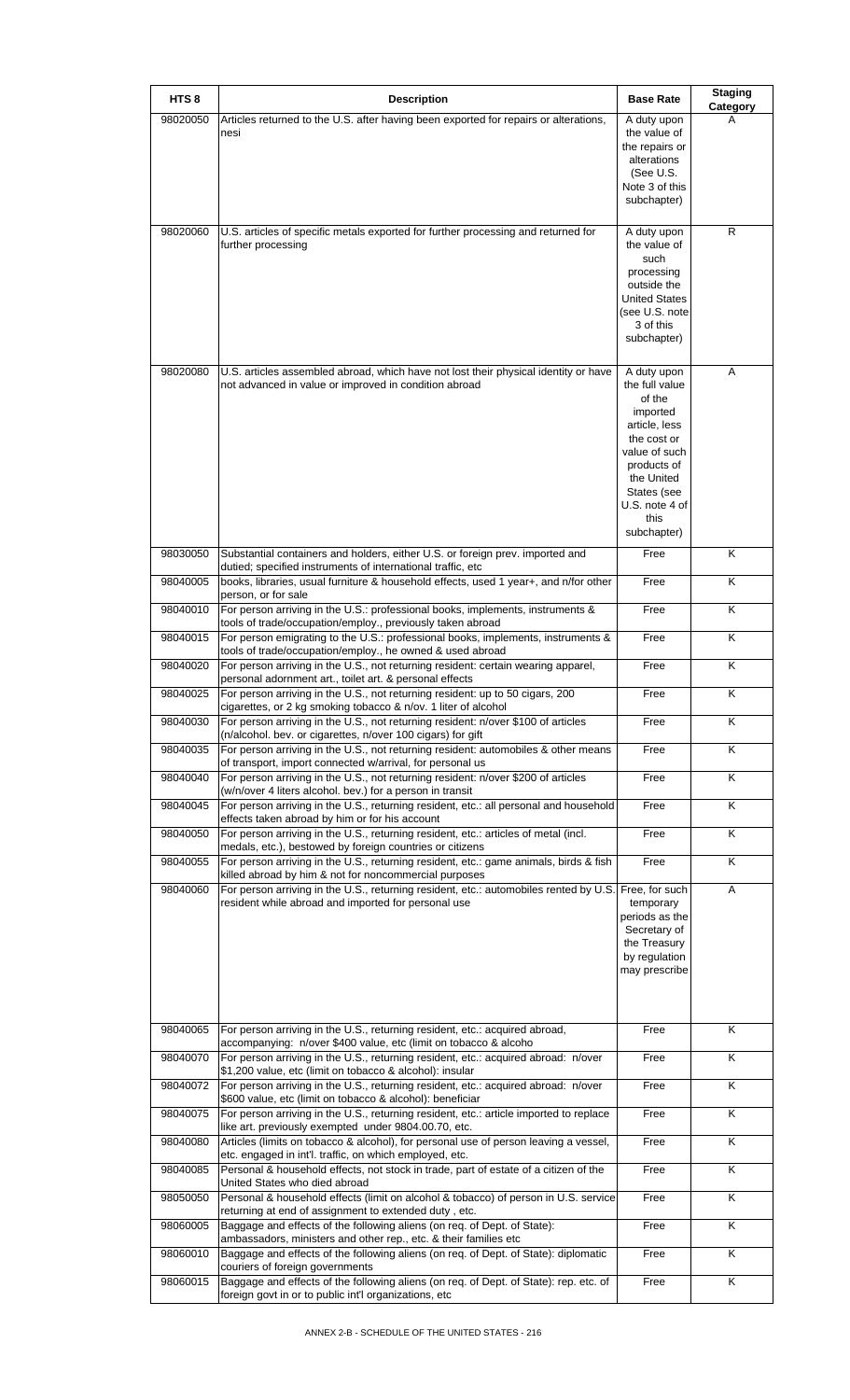| HTS <sub>8</sub> | <b>Description</b>                                                                                                                                    | <b>Base Rate</b> | <b>Staging</b><br>Category |
|------------------|-------------------------------------------------------------------------------------------------------------------------------------------------------|------------------|----------------------------|
| 98060020         | Baggage and effects of the following aliens (on req. of Dept. of State): persons on<br>duty in the U.S. as members of foreign armed forces, etc       | Free             | Κ                          |
| 98060025         | Baggage and effects of the following aliens (on req. of Dept. of State): persons<br>designated by the State Dept. as foreign high officials, et       | Free             | K                          |
| 98060030         | Baggage and effects of the following aliens (on req. of Dept. of State): persons<br>designated by statute or treaty ratified by the U.S. Senate       | Free             | Κ                          |
| 98060035         | On req. of Dept. of State: personal effects and equip. of groups of foreign<br>residents arriving on goodwill visits of short duration, etc.          | Free             | K                          |
| 98060040         | Art. for the personal or family use of the following aliens on duty in U.S. (on req. of<br>Dept. of State): ambassadors, etc. of embassies, etc       | Free             | Κ                          |
| 98060045         | Art. for the personal or family use of the following aliens on duty in U.S. (on req. of<br>Dept. of State): members of foreign armed forces           | Free             | Κ                          |
| 98060050         | Art. for the personal or family use of the following aliens on duty in U.S. (on req. of                                                               | Free             | K                          |
| 98060055         | Dept. of State): other rep. & employ. of foreign gov<br>Art. for the personal or family use of the following aliens on duty in U.S. (on req. of       | Free             | Κ                          |
| 98070040         | Dept. of State): persons designated by statute, etc<br>Art. of metal (incl. medals, trophies & prizes), for bestowal on persons in U.S., as           | Free             | K                          |
| 98070050         | honorary dist., by foreign countries or their citizens<br>Upon req. of the Dept. of State, articles from citizens of foreign countries for            | Free             | K                          |
| 98080010         | presentation to the Pres. or Vice Pres. of the U.S.<br>Engravings, etchings, photographic prints or exposed films, video tapes, and govt.             | Free             | Κ                          |
| 98080020         | publications on micromedia; all for U.S. govt. agency use<br>Sound recordings and recorded video tapes for State Department use under the             | Free             | $\overline{\mathsf{K}}$    |
| 98080030         | U.S.I.E.E. Act of 1948<br>Materials certified to the Commissioner of Customs by authorized military                                                   | Free             | Κ                          |
| 98080040         | procuring agencies to be emergency war material purchased abroad<br>Materials certified to the Commissioner of Customs by GSA to be strategic and     | Free             | Κ                          |
| 98080050         | critical for stockpiles<br>Material certified to the Comm. of Customs by the Nuclear Regulatory Comm. or                                              | Free             | $\overline{\mathsf{K}}$    |
| 98080060         | the Dept. of Energy to be necessary for defense and security<br>Plants, seeds and all other material for planting for use of the Department of        | Free             | K                          |
| 98080070         | Agriculture or United States Botanic Garden<br>Materials certified to the Comm. of Customs by the Commodity Credit Corp. to be                        | Free             | Κ                          |
| 98080080         | materials acquired by barter or exchange of agri. products<br>Materials certified by NASA to the Comm. of Customs to be imported to be                | Free             | K                          |
| 98090010         | launched into space by NASA, spare parts and support equipment<br>Public documents, incl. microfiche etc. (incl. motion pictures & other films, video | Free             | K                          |
| 98090020         | tapes & audio tapes) issued by a foreign government, et<br>For foreign govt on a recip. basis & for public intl. org. (on req. of Dept. of State):    | Free             | Κ                          |
| 98090030         | office supplies & other art. for the official use<br>For foreign govt on a recip. basis & for public intl. org.: articles for the official use        | Free             | $\overline{\mathsf{K}}$    |
| 98090040         | of members foreign armed forces on duty in the U.S<br>On req. of Dept. of State, property of a foreign govt or public intl. org.: used in             | Free             | Κ                          |
| 98090050         | noncommercial functions, exhibitions, etc<br>On req. of Dept. of State, property of a foreign govt or public intl. org.: prosthetic                   | Free             | K                          |
| 98090060         | appliances furnished by foreign govt to armed forces<br>On req. of Dept. of State, property of a foreign govt or public intl. org.: headstones        | Free             | Κ                          |
| 98090070         | furnished by foreign govt for graves of its war vet.<br>On req. of Dept. of State, property of a foreign govt or public intl. org.: gifts to the      | Free             | Κ                          |
| 98090080         | various govt. or public institutions in U.S.<br>On req. of Dept. of State, property of a foreign govt or public intl. org.: printed                   | Free             | Κ                          |
| 98100005         | matter, not containing advertising, for free distrib.<br>Drawings, engravings, etchings and similar articles bound or unbound, and                    | Free             | Κ                          |
| 98100010         | exposed photographic films for use of religious institutions<br>Painted, colored or stained glass windows and parts valued over \$161 per square      | Free             | Κ                          |
| 98100015         | meter, by a professional artist, for religious institutions<br>Regalia for the use of religious institutions                                          | Free             | Κ                          |
| 98100020         | Handwoven fabrics, to be used by religious institutions in making religious                                                                           | Free             | K                          |
| 98100025         | vestments for its own use or sale<br>Altars, pulpits, communion tables, fonts, mosaics, shrines and similar articles for                              | Free             | K                          |
| 98100030         | use of religious institutions<br>Drawings and plans, reproductions, engravings, globes, sound recordings and                                          | Free             | Κ                          |
| 98100035         | similar articles for use of public institutions<br>Symbols, arithmetical materials, printed matter, shapes, figures, models and other                 | Free             | $\overline{\mathsf{K}}$    |
| 98100040         | classroom materials for the instruction of children<br>Sculptures and statuary for use of any public or nonprofit institutions for                    | Free             | K                          |
| 98100045         | educational, scientific, philosophical or fine arts purposes<br>Regalia for use of any public or nonprofit institution for educational, scientific,   | Free             | Κ                          |
| 98100050         | literary, philosophical or fine arts purposes<br>Any textile machine or machinery, or part thereof, solely for the instruction of                     | Free             | K                          |
| 98100055         | students in any public or nonprofit institutions<br>Patterns and models exclusively for exhibition or educational use at any public or                | Free             | Κ                          |
| 98100060         | nonprofit institution<br>Instruments and apparatus, not manufactured in the U.S., to be used in nonprofit                                             | Free             | Κ                          |
| 98100065         | institutions for educational or scientific purposes<br>Repair components for instruments or apparatus admitted under heading                          | Free             | Κ                          |
| 98100067         | 98100060<br>Tools specially designed for maintenance, etc. of instruments and apparatus of                                                            | Free             | Κ                          |
| 98100070         | subheading 9810.00.60<br>Wild animals (including birds and fish) imported for use or sale for use in any                                              | Free             | Κ                          |
| 98100075         | scientific public collection for exhibition<br>Lifeboats and life-saving apparatus for lifesaving institutions                                        | Free             | Κ                          |
| 98100080         | Radiation apparatus (including parts or accessories) for nonprofit institutions for<br>educational, scientific or therapeutic purposes                | Free             | Κ                          |
| 98100085         | Cellulosic plastics materials for use in artificial kidney machine by a hospital or by<br>a patient pursuant to prescription of a physician           | Free             | K                          |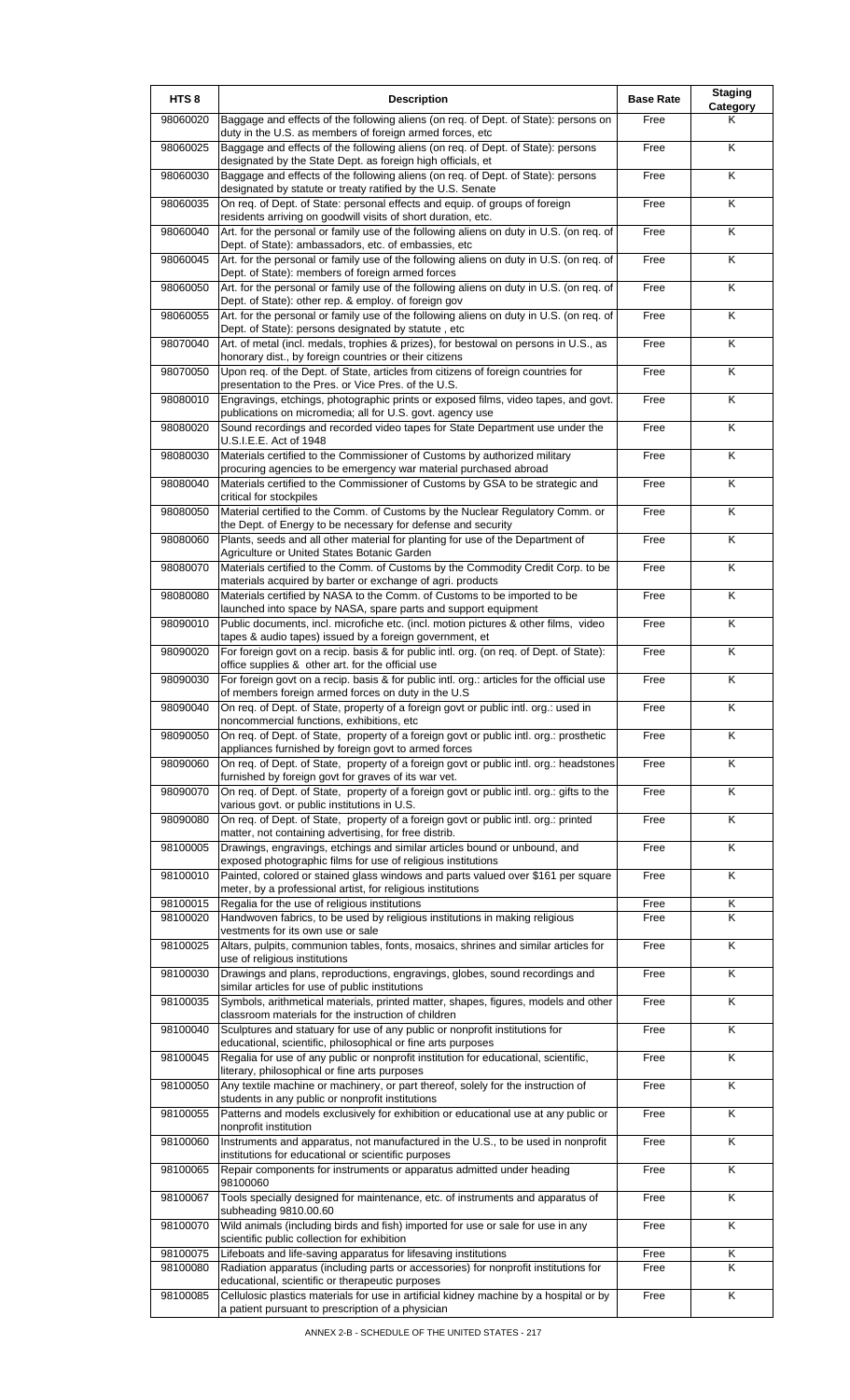| HTS <sub>8</sub> | <b>Description</b>                                                                                                                                                                                                                            | <b>Base Rate</b>                                                                 | <b>Staging</b><br>Category |
|------------------|-----------------------------------------------------------------------------------------------------------------------------------------------------------------------------------------------------------------------------------------------|----------------------------------------------------------------------------------|----------------------------|
| 98100090         | Prayer shawls, bags for the keeping of prayer shawls, and headwear of a kind<br>used for public or private religious observances                                                                                                              | Free                                                                             | Κ                          |
| 98100095         | Scrolls or tablets of wood or paper, commonly known as Gohonzon, imported for<br>use in public or private religious observances                                                                                                               | Free                                                                             | K                          |
| 98110020         | Alcoholic bev. samples (each containing <or=n 300="" <or="150" a="" be.,="" if="" if<br="" malt="" ml="">wine &amp; <or= 100="" for="" if="" in="" ml="" orders<="" other)="" soliciting="" td="" use=""><td>Free</td><td>Κ</td></or=></or=n> | Free                                                                             | Κ                          |
| 98110040         | Samples of tobacco products, etc. (limited to 3 cigars, cigarettes, cig. tubes or<br>papers, 3.5 gm tobacco or snuff), for soliciting orders                                                                                                  | Free                                                                             | K                          |
| 98110060         | Any sample (except 9811.00.20 or 9811.00.40), valued n/over \$1 each, or<br>marked, torn, or otherwise unsuitable for sale, for soliciting order                                                                                              | Free                                                                             | Κ                          |
| 98120020         | Articles imported by certain organizations, only for exhibition to encourage<br>agriculture, arts, education or science                                                                                                                       | Free, under<br>bond, as<br>prescribed in                                         | S                          |
|                  |                                                                                                                                                                                                                                               | U.S. Note 2 to<br>this<br>subchapter                                             |                            |
| 98120040         | Articles imported by any institution, society or state, or for a municipal corporation,<br>for the purpose of erecting a public monument                                                                                                      | Free, under<br>bond, as<br>prescribed in<br>U.S. Note 2 to<br>this<br>subchapter | S                          |
| 98130005         | Articles to be repaired, altered or processed (including processes which result in<br>articles manufactured or produced in the United States)                                                                                                 | Free, under<br>bond, as<br>prescribed in<br>U.S. Note 1 to<br>this<br>subchapter | S                          |
| 98130010         | Models of women's wearing apparel imported by manufacturers for use solely as<br>models in their own establishments                                                                                                                           | Free, under<br>bond, as<br>prescribed in<br>U.S. Note 1 to<br>this<br>subchapter | S                          |
| 98130015         | Art. imp. by illustrators and photographers for use as models in their<br>establishments, in illustrating of catalogues or advertising matters                                                                                                | Free, under<br>bond, as<br>prescribed in<br>U.S. Note 1 to<br>this<br>subchapter | S                          |
| 98130020         | Samples solely for use in taking orders for merchandise                                                                                                                                                                                       | Free, under<br>bond, as<br>prescribed in<br>U.S. Note 1 to<br>this<br>subchapter | S                          |
| 98130025         | Articles for examination w/view to reproduction, or for such examination and<br>reproduction; and motion-picture advertising films                                                                                                            | Free, under<br>bond, as<br>prescribed in<br>U.S. Note 1 to<br>this<br>subchapter | S                          |
| 98130030         | Articles intended for testing, experimental or review purposes, incl. spec., photos<br>and similar articles for use in experiments or for stud                                                                                                | Free, under<br>bond, as<br>prescribed in<br>U.S. Note 1 to<br>this<br>subchapter | S                          |
| 98130035         | Automobiles, and other vehicles and craft, and the usual equip.; all temporarily<br>imported by nonresidents for races or other specific contes                                                                                               | Free, under<br>bond, as<br>prescribed in<br>U.S. Note 1 to<br>this<br>subchapter | S                          |
| 98130040         | Locomotives and other railroad equipment temporarily imported for use in clearing<br>obstructions, fighting fire, making emergency repairs, etc                                                                                               | Free, under<br>bond, as<br>prescribed in<br>U.S. Note 1 to<br>this<br>subchapter | S                          |
| 98130045         | Containers for compressed gases, & containers, etc. for use for covering or<br>holding merchandise during transportation and suitable for reuse                                                                                               | Free, under<br>bond, as<br>prescribed in<br>U.S. Note 1 to<br>this<br>subchapter | S                          |
| 98130050         | Professional equip., tools of trade, & repair components for such and camping<br>equipment; imported by nonresidents sojourning temp. in U.S.                                                                                                 | Free, under<br>bond, as<br>prescribed in<br>U.S. Note 1 to<br>this<br>subchapter | S                          |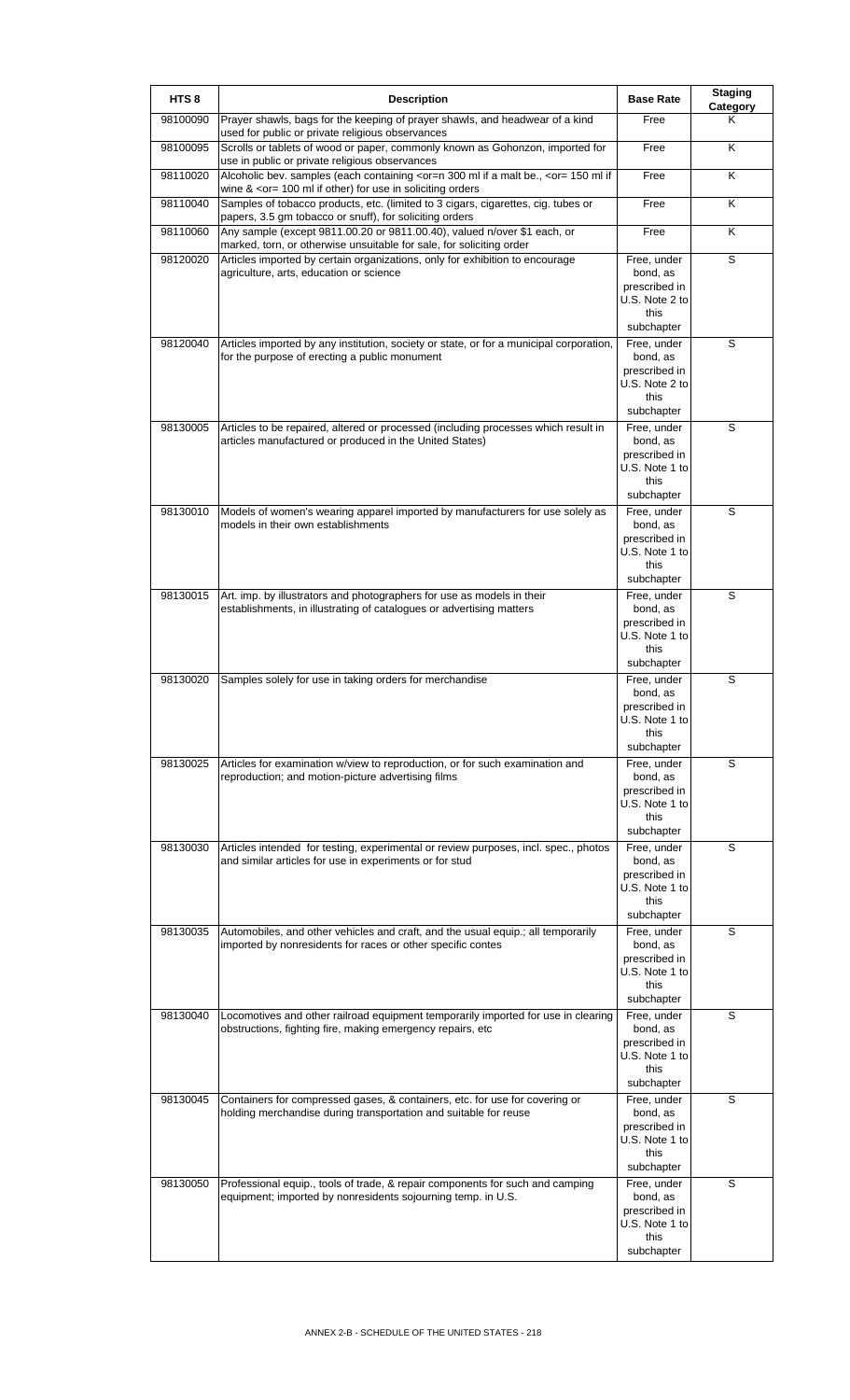| HTS <sub>8</sub> | <b>Description</b>                                                                                                                              | <b>Base Rate</b>                | <b>Staging</b><br>Category |
|------------------|-------------------------------------------------------------------------------------------------------------------------------------------------|---------------------------------|----------------------------|
| 98130055         | Articles of special design for temporary use exclusively in connection with the<br>manufacture or production of articles for export             | Free, under<br>bond, as         | S                          |
|                  |                                                                                                                                                 | prescribed in                   |                            |
|                  |                                                                                                                                                 | U.S. Note 1 to<br>this          |                            |
|                  |                                                                                                                                                 | subchapter                      |                            |
| 98130060         | Animals and poultry brought into the U.S. for the purpose of breeding, exhibition or<br>competition for prizes, and the usual equipment therefo | Free, under<br>bond, as         | S                          |
|                  |                                                                                                                                                 | prescribed in<br>U.S. Note 1 to |                            |
|                  |                                                                                                                                                 | this                            |                            |
| 98130070         | Art, engravings, photos & philo./scien. appar. imported by artist, lecturer or                                                                  | subchapter<br>Free, under       | S                          |
|                  | scientist for exhib. or promotion of art, science & industry                                                                                    | bond, as                        |                            |
|                  |                                                                                                                                                 | prescribed in<br>U.S. Note 1 to |                            |
|                  |                                                                                                                                                 | this<br>subchapter              |                            |
| 98130075         | Automobiles, chassis, bodies, cutaway portions of such, and parts for such,                                                                     | Free, under                     | S                          |
|                  | finished, unfinished or cutaway, intended for show purposes                                                                                     | bond, as<br>prescribed in       |                            |
|                  |                                                                                                                                                 | U.S. Note 1 to                  |                            |
|                  |                                                                                                                                                 | this<br>subchapter              |                            |
| 98140050         | Tea, tea waste, and tea siftings and sweepings, for manufacturing of chemical<br>products                                                       | Free, under<br>bond, as         | S                          |
|                  |                                                                                                                                                 | prescribed in                   |                            |
|                  |                                                                                                                                                 | U.S. Note 1 to<br>this          |                            |
|                  |                                                                                                                                                 | subchapter                      |                            |
| 98150020         | Products of American fisheries which have not been landed in a foreign country, or<br>landed solely for transshipment                           | Free                            | Κ                          |
| 98150040         | Fish (except cod, cusk, haddock, hake, mackerel, pollock and swordfish) landed<br>abroad only for evisceration and/or chilling or freezing      | Free                            | Κ                          |
| 98150060         | Products of American fisheries, prepared or preserved by American fishery on<br>treaty coasts of Labrador, Magdalen Isles or Newfoundland       | Free                            | Κ                          |
| 98160020         | Articles for personal or household use, or as gifts, valued not over \$1,000,<br>accompanying a person, arriving in the U.S.                    | 3 percent of<br>the fair retail | A                          |
| 98160040         | Articles for personal or household use, or as gifts, valued not over \$1,000,                                                                   | value<br>1.5 percent of         | A                          |
|                  | accompanying a person arriving from an insular possessions                                                                                      | the fair retail<br>value        |                            |
| 98170020         | Monofilament gill nets or sections or parts of nets to be used for fish sampling                                                                | Free                            | ĸ                          |
| 98170030         | Nets (incl. section or parts) to be used in taking wild birds under license issued by<br>an appropriate Federal or State government authority   | Free                            | Κ                          |
| 98170040         | Visual or auditory material of educational, scientific or cultural character (except<br>toy models) per U.S. note 1(a) of subchapter XVII       | Free                            | K                          |
| 98170042         | Holograms; microfilm, microfiche, etc.; the foregoing if defined as visual or<br>auditory materials                                             | Free                            | Κ                          |
| 98170044         | Motion picture films if defined as visual or auditory materials                                                                                 | Free                            | Κ                          |
| 98170046         | Sound, sound+visual, and magnetic recordings; video discs, tapes, etc.; the<br>foregoing if defined as visual or auditory materials             | Free                            | Κ                          |
| 98170048         | Various specific articles and kits used generally as aids to learning or instruction, if<br>defined as visual or auditory materials             | Free                            | Κ                          |
| 98170050         | Machinery, equipment and implements to be used for agricultural or horticultural                                                                | Free                            | Κ                          |
| 98170060         | purposes<br>Parts to be used in articles provided for in headings 8432, 8433, 8434, and 8436                                                    | Free                            | Κ                          |
|                  |                                                                                                                                                 | Free                            | Κ                          |
| 98170070         | Animals, game, imported to be liberated in the United States for stocking purposes                                                              |                                 |                            |
| 98170080         | Articles of copper to be used in remanufacture by melting, or by shredding,<br>shearing, etc. rendering suitable only for recovery of metal     | Free                            | $\overline{\mathsf{K}}$    |
| 98170090         | Specified unwrought metal and forms or articles of metal for remanufacture or for<br>recovery of the metal content                              | Free                            | K                          |
| 98170092         | Books, music and pamphlets, in raised print, used exclusively by or for the blind                                                               | Free                            | K                          |
| 98170094         | Braille tablets, cubarithms, and special apparatus, machines, presses, and types<br>for use by or benefit exclusively of the blind              | Free                            | K                          |
| 98170096         | Other articles specially designed or adapted for the use or benefit of the blind or<br>other physically or mentally handicapped persons         | Free                            | Κ                          |
| 98170098         | Articles specially designed or adapted for the use or benefit of the blind or other<br>physically or mentally handicapped persons, nesi         | Free                            | K                          |
| 98172901         | Photographic color couplers & cyclic organic chemical products, having an<br>aromatic or mod. aromatic structure, used in the mfg. of such      | Free                            | Κ                          |
| 98172902         | Methanol (Methyl alcohol) produced from natural gas aboard a vessel on the high<br>seas or in foreign waters                                    | Free                            | Κ                          |
| 98175701         | Certain needle-craft display models, primarily hand stitched, of completed mass-<br>produced kits (of certain specified headings)               | Free                            | Κ                          |
| 98176000         | Articles not sale/distribution to the public: personal effect/equipment of foreign<br>participant or official of international athletic events  | Free                            | Κ                          |
| 98176101         | Articles of ski racing apparel which, are specially designed to protect against<br>injuries from the sport of ski racing                        | 5.5%                            | A                          |
| 98176401         | Footwear, not heading 9021, for support/hold foot after illness, injury or operation,                                                           | Free                            | K                          |
|                  | provided certain conditions are met                                                                                                             |                                 |                            |